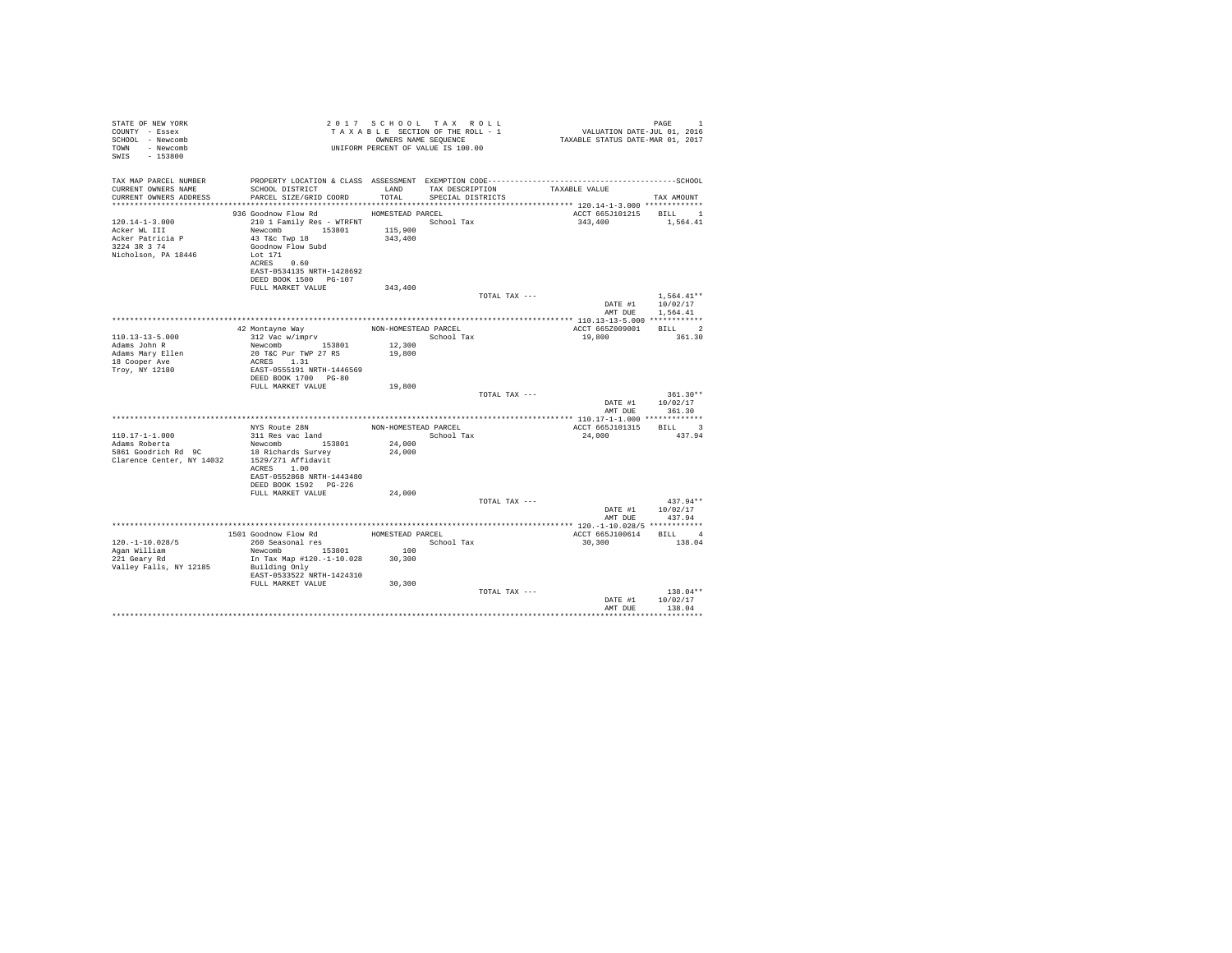| STATE OF NEW YORK<br>COUNTY - Essex<br>SCHOOL - Newcomb<br>TOWN<br>- Newcomb<br>SWIS<br>$-153800$ |                                           |                  | 2017 SCHOOL TAX ROLL<br>TAXABLE SECTION OF THE ROLL - 1<br>OWNERS NAME SEQUENCE<br>UNIFORM PERCENT OF VALUE IS 100.00 | VALUATION DATE-JUL 01, 2016<br>TAXABLE STATUS DATE-MAR 01, 2017 | PAGE<br>$\overline{2}$ |
|---------------------------------------------------------------------------------------------------|-------------------------------------------|------------------|-----------------------------------------------------------------------------------------------------------------------|-----------------------------------------------------------------|------------------------|
| TAX MAP PARCEL NUMBER                                                                             |                                           |                  |                                                                                                                       |                                                                 |                        |
| CURRENT OWNERS NAME<br>CURRENT OWNERS ADDRESS                                                     | SCHOOL DISTRICT<br>PARCEL SIZE/GRID COORD | LAND<br>TOTAL.   | TAX DESCRIPTION<br>SPECIAL DISTRICTS                                                                                  | TAXABLE VALUE                                                   | TAX AMOUNT             |
| ***********************                                                                           |                                           |                  |                                                                                                                       |                                                                 |                        |
|                                                                                                   | 1248 Goodnow Flow Rd                      | HOMESTEAD PARCEL |                                                                                                                       | ACCT 665J101211                                                 | <b>BILL</b><br>- 5     |
| $120.18 - 2 - 33.000$                                                                             | 210 1 Family Res - WTRFNT                 |                  | School Tax                                                                                                            | 240,000                                                         | 1,093.36               |
| Alexander Lee S                                                                                   | Newcomb<br>153801                         | 112,800          |                                                                                                                       |                                                                 |                        |
| Garcia Cristina G                                                                                 | 46 T&c Twp 18                             | 240,000          |                                                                                                                       |                                                                 |                        |
| Apartado 129                                                                                      | Goodnow Flow Subd                         |                  |                                                                                                                       |                                                                 |                        |
| 03300                                                                                             | Lot 16<br>ACRES 1.47                      |                  |                                                                                                                       |                                                                 |                        |
| Alicante, Spain                                                                                   | EAST-0537132 NRTH-1425793                 |                  |                                                                                                                       |                                                                 |                        |
|                                                                                                   | DEED BOOK 1372 PG-74                      |                  |                                                                                                                       |                                                                 |                        |
|                                                                                                   | FULL MARKET VALUE                         | 240,000          |                                                                                                                       |                                                                 |                        |
|                                                                                                   |                                           |                  | TOTAL TAX ---                                                                                                         |                                                                 | $1.093.36**$           |
|                                                                                                   |                                           |                  |                                                                                                                       | DATE #1                                                         | 10/02/17               |
|                                                                                                   |                                           |                  |                                                                                                                       | AMT DUE                                                         | 1,093.36               |
|                                                                                                   |                                           |                  |                                                                                                                       |                                                                 |                        |
|                                                                                                   | 128 Marcy Ln                              | HOMESTEAD PARCEL |                                                                                                                       | ACCT 665J104811                                                 | BILL 6                 |
| $110.17 - 2 - 31.000$<br>Alexander Vincent Trust                                                  | 210 1 Family Res<br>Newcomb<br>153801     | 32,400           | School Tax                                                                                                            | 82,800                                                          | 377.21                 |
| Alexander Carolyn Trust                                                                           | Pt 19 Richards Survey                     | 82,800           |                                                                                                                       |                                                                 |                        |
| PO Box 143                                                                                        | ACRES 0.80                                |                  |                                                                                                                       |                                                                 |                        |
| Newcomb, NY 12852                                                                                 | EAST-0556996 NRTH-1442409                 |                  |                                                                                                                       |                                                                 |                        |
|                                                                                                   | DEED BOOK 1680 PG-296                     |                  |                                                                                                                       |                                                                 |                        |
|                                                                                                   | FULL MARKET VALUE                         | 82,800           |                                                                                                                       |                                                                 |                        |
|                                                                                                   |                                           |                  | TOTAL TAX ---                                                                                                         |                                                                 | $377.21**$             |
|                                                                                                   |                                           |                  |                                                                                                                       | DATE #1                                                         | 10/02/17               |
|                                                                                                   |                                           |                  |                                                                                                                       | AMT DUE                                                         | 377.21                 |
|                                                                                                   | 1728 Goodnow Flow Rd                      | HOMESTEAD PARCEL |                                                                                                                       | ACCT 665J100404                                                 | RTLL 7                 |
| $119.20 - 4 - 2.000$                                                                              | 311 Res vac land - WTRFNT                 |                  | School Tax                                                                                                            | 113,800                                                         | 518.43                 |
| Alfred M Best Co                                                                                  | Newcomb<br>153801                         | 113,800          |                                                                                                                       |                                                                 |                        |
| Ambest Rd                                                                                         | 27 T&c Twp 18                             | 113,800          |                                                                                                                       |                                                                 |                        |
| Oldwick, NJ 08858                                                                                 | Goodnow Flow Subd                         |                  |                                                                                                                       |                                                                 |                        |
|                                                                                                   | Lot 336                                   |                  |                                                                                                                       |                                                                 |                        |
|                                                                                                   | ACRES 0.64                                |                  |                                                                                                                       |                                                                 |                        |
|                                                                                                   | EAST-0526272 NRTH-1425802                 |                  |                                                                                                                       |                                                                 |                        |
|                                                                                                   | DEED BOOK 480 PG-533                      |                  |                                                                                                                       |                                                                 |                        |
|                                                                                                   | FULL MARKET VALUE                         | 113,800          | TOTAL TAX ---                                                                                                         |                                                                 | $518.43**$             |
|                                                                                                   |                                           |                  |                                                                                                                       | DATE #1                                                         | 10/02/17               |
|                                                                                                   |                                           |                  |                                                                                                                       | AMT DUE                                                         | 518.43                 |
|                                                                                                   |                                           |                  |                                                                                                                       |                                                                 |                        |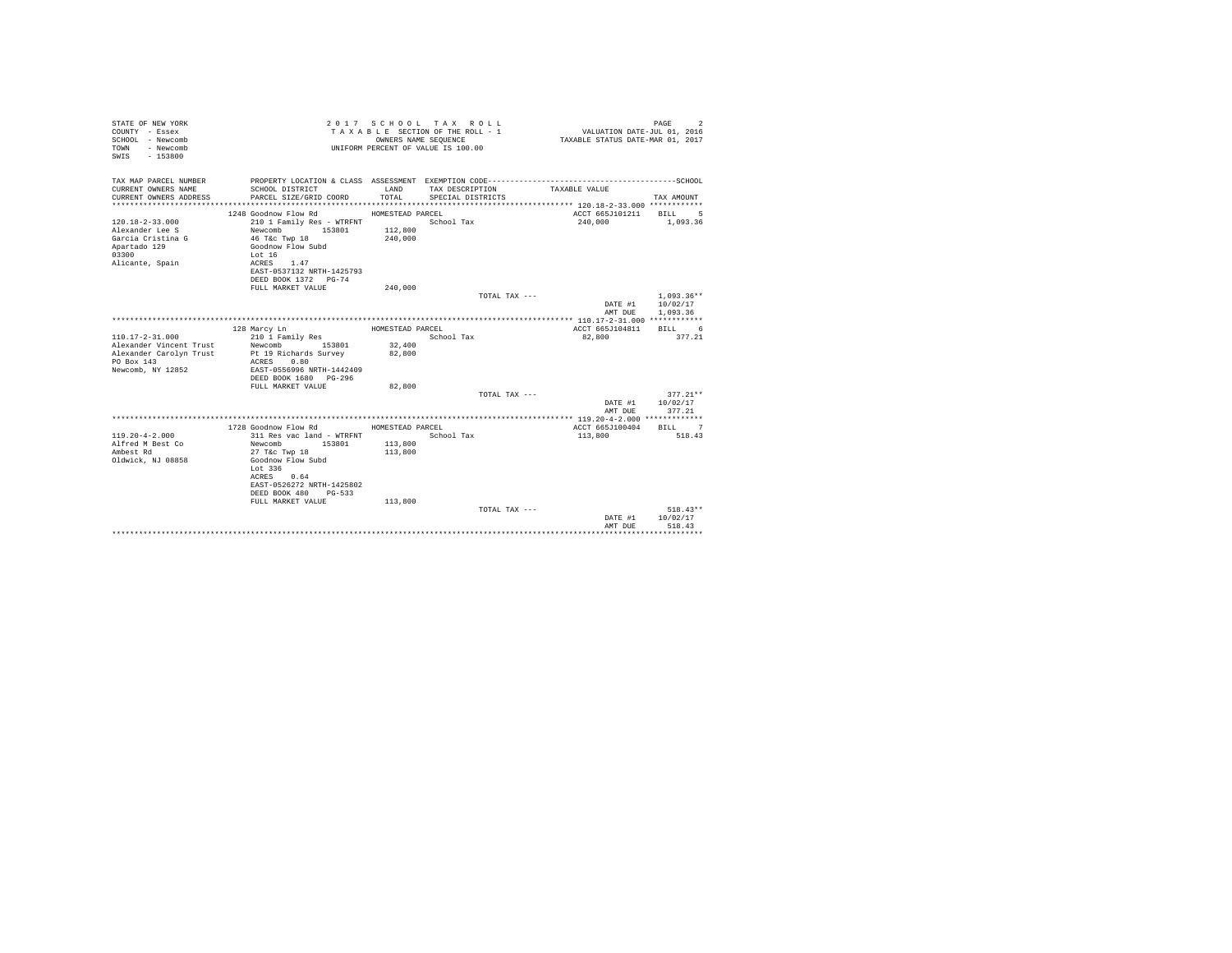| STATE OF NEW YORK<br>COUNTY - Essex<br>SCHOOL - Newcomb<br>TOWN - Newcomb | 2017 SCHOOL TAXABLE SECTION OF THE ROLL - 1<br>TAXABLE SECTION OF THE ROLL - 1<br>UNIFORM PERCENT OF VALUE IS 100.00                                                                                        |                  | TAXABLE SECTION OF THE ROLL - 1           | PAGE 3<br>VALUATION DATE-JUL 01, 2016<br>TAXABLE STATUS DATE-MAR 01, 2017 |                                                             |
|---------------------------------------------------------------------------|-------------------------------------------------------------------------------------------------------------------------------------------------------------------------------------------------------------|------------------|-------------------------------------------|---------------------------------------------------------------------------|-------------------------------------------------------------|
| SWIS - 153800                                                             |                                                                                                                                                                                                             |                  |                                           |                                                                           |                                                             |
| TAX MAP PARCEL NUMBER                                                     |                                                                                                                                                                                                             |                  |                                           |                                                                           |                                                             |
| CURRENT OWNERS NAME<br>CURRENT OWNERS ADDRESS PARCEL SIZE/GRID COORD      | SCHOOL DISTRICT                                                                                                                                                                                             | TOTAL            | LAND TAX DESCRIPTION<br>SPECIAL DISTRICTS | TAXABLE VALUE                                                             | TAX AMOUNT                                                  |
|                                                                           | 3 Hudson River Rd                                                                                                                                                                                           |                  |                                           | ACCT 665Z012001                                                           | $\begin{tabular}{cc} BILL & \hspace{0.1cm} 8 \end{tabular}$ |
| 110.13-5-1.200                                                            | 210 1 Family Res                                                                                                                                                                                            | HOMESTEAD PARCEL | VETCOM CTS 41130                          |                                                                           | 53,400                                                      |
|                                                                           |                                                                                                                                                                                                             |                  |                                           |                                                                           | 65,500                                                      |
|                                                                           |                                                                                                                                                                                                             |                  |                                           | VETCOM CTS 41130<br>48,100 ENH STAR 41834<br>213,600 School Tax 169,200   | 729.82                                                      |
|                                                                           |                                                                                                                                                                                                             |                  |                                           |                                                                           |                                                             |
|                                                                           |                                                                                                                                                                                                             |                  |                                           |                                                                           |                                                             |
|                                                                           |                                                                                                                                                                                                             | 213,600          |                                           |                                                                           |                                                             |
|                                                                           |                                                                                                                                                                                                             |                  | TOTAL TAX ---                             |                                                                           | $575.82**$<br>DATE #1 10/02/17                              |
|                                                                           |                                                                                                                                                                                                             |                  |                                           |                                                                           | AMT DUE 575.82                                              |
|                                                                           |                                                                                                                                                                                                             |                  |                                           |                                                                           |                                                             |
|                                                                           | NYS Route 28N                                                                                                                                                                                               |                  | NON-HOMESTEAD PARCEL                      | ACCT 665J178509 BILL 9                                                    |                                                             |
| 109.15-1-30.062                                                           |                                                                                                                                                                                                             |                  | School Tax                                | 5,300                                                                     | 96.71                                                       |
| Alitz Douglas A                                                           |                                                                                                                                                                                                             |                  |                                           |                                                                           |                                                             |
| Alitz Marietta M<br>PO Box 314                                            |                                                                                                                                                                                                             |                  |                                           |                                                                           |                                                             |
| Newcomb, NY 12852                                                         | % Aria Kouce 288 MON-HOMESTEAD<br>Newcomb 153801 5,300<br>3 Ords 153801 5,300<br>ACRES 1.30<br>2 Ords 1.30<br>PERED BOOK 1067 PT<br>EAST-0541838 NRTH-1447236<br>DEED BOOK 1067 PT<br>PTI WANKWER (PTI PTI) |                  |                                           |                                                                           |                                                             |
|                                                                           |                                                                                                                                                                                                             |                  |                                           |                                                                           |                                                             |
|                                                                           | FULL MARKET VALUE                                                                                                                                                                                           | 5,300            |                                           |                                                                           |                                                             |
|                                                                           |                                                                                                                                                                                                             |                  | TOTAL TAX ---                             |                                                                           | $96.71**$                                                   |
|                                                                           |                                                                                                                                                                                                             |                  |                                           | AMT DUE                                                                   | DATE #1 10/02/17<br>96.71                                   |
|                                                                           |                                                                                                                                                                                                             |                  |                                           |                                                                           |                                                             |
|                                                                           | 4999 NYS Route 28N HOMESTEAD PARCEL                                                                                                                                                                         |                  |                                           | ACCT 665J103515 BILL 10                                                   |                                                             |
| 110.18-3-11.000                                                           | 210 1 Family Res                                                                                                                                                                                            |                  | AGED ALL 41800                            | 42,600                                                                    | 42,600                                                      |
| Allen Jodi G                                                              | Newcomb 153801                                                                                                                                                                                              |                  | 25,000 ENH STAR 41834                     |                                                                           | 42,600                                                      |
| Poulton Jackie<br>c/o Gereau Evelyn                                       | Pt 4 Thorns Survey<br>Life Use Evelyn Gereau                                                                                                                                                                |                  | 85,200 School Tax                         |                                                                           | 194.07                                                      |
| 4999 NYS Rte 28N                                                          | By 1346/4                                                                                                                                                                                                   |                  |                                           |                                                                           |                                                             |
| Newcomb, NY 12852                                                         | ACRES 0.30                                                                                                                                                                                                  |                  |                                           |                                                                           |                                                             |
|                                                                           | EAST-0559956 NRTH-1442119                                                                                                                                                                                   |                  |                                           |                                                                           |                                                             |
|                                                                           | DEED BOOK 1346 PG-4                                                                                                                                                                                         |                  |                                           |                                                                           |                                                             |
|                                                                           | FULL MARKET VALUE                                                                                                                                                                                           | 85,200           | TOTAL TAX ---                             |                                                                           | $40.07**$                                                   |
|                                                                           |                                                                                                                                                                                                             |                  |                                           |                                                                           | DATE #1 10/02/17                                            |
|                                                                           |                                                                                                                                                                                                             |                  |                                           |                                                                           | AMT DUE 40.07                                               |
|                                                                           |                                                                                                                                                                                                             |                  |                                           |                                                                           |                                                             |
|                                                                           | 1172 Goodnow Flow Rd MOMESTEAD PARCEL                                                                                                                                                                       |                  |                                           | ACCT 665J104904 BILL 11                                                   |                                                             |
| 120.18-2-47.000                                                           | 210 1 Family Res - WTRFNT School Tax                                                                                                                                                                        |                  |                                           | 351,900                                                                   | 1,603.14                                                    |
| AMDG Holdings Inc<br>PO Box 280                                           | Newcomb 153801 106,500<br>46 T&c Twp 18 351,900                                                                                                                                                             |                  |                                           |                                                                           |                                                             |
| Malverne, NY 11965                                                        | Goodnow Flow Subd                                                                                                                                                                                           |                  |                                           |                                                                           |                                                             |
|                                                                           | Lot 3                                                                                                                                                                                                       |                  |                                           |                                                                           |                                                             |
|                                                                           | ACRES 0.53                                                                                                                                                                                                  |                  |                                           |                                                                           |                                                             |
|                                                                           | EAST-0538438 NRTH-1425896                                                                                                                                                                                   |                  |                                           |                                                                           |                                                             |
|                                                                           | DEED BOOK 1786 PG-61<br>FULL MARKET VALUE                                                                                                                                                                   | 351,900          |                                           |                                                                           |                                                             |
|                                                                           |                                                                                                                                                                                                             |                  | TOTAL TAX ---                             |                                                                           | $1.603.14**$                                                |
|                                                                           |                                                                                                                                                                                                             |                  |                                           |                                                                           | DATE #1 10/02/17                                            |
|                                                                           |                                                                                                                                                                                                             |                  |                                           | AMT DUE                                                                   | 1,603.14                                                    |
|                                                                           |                                                                                                                                                                                                             |                  |                                           |                                                                           | ************                                                |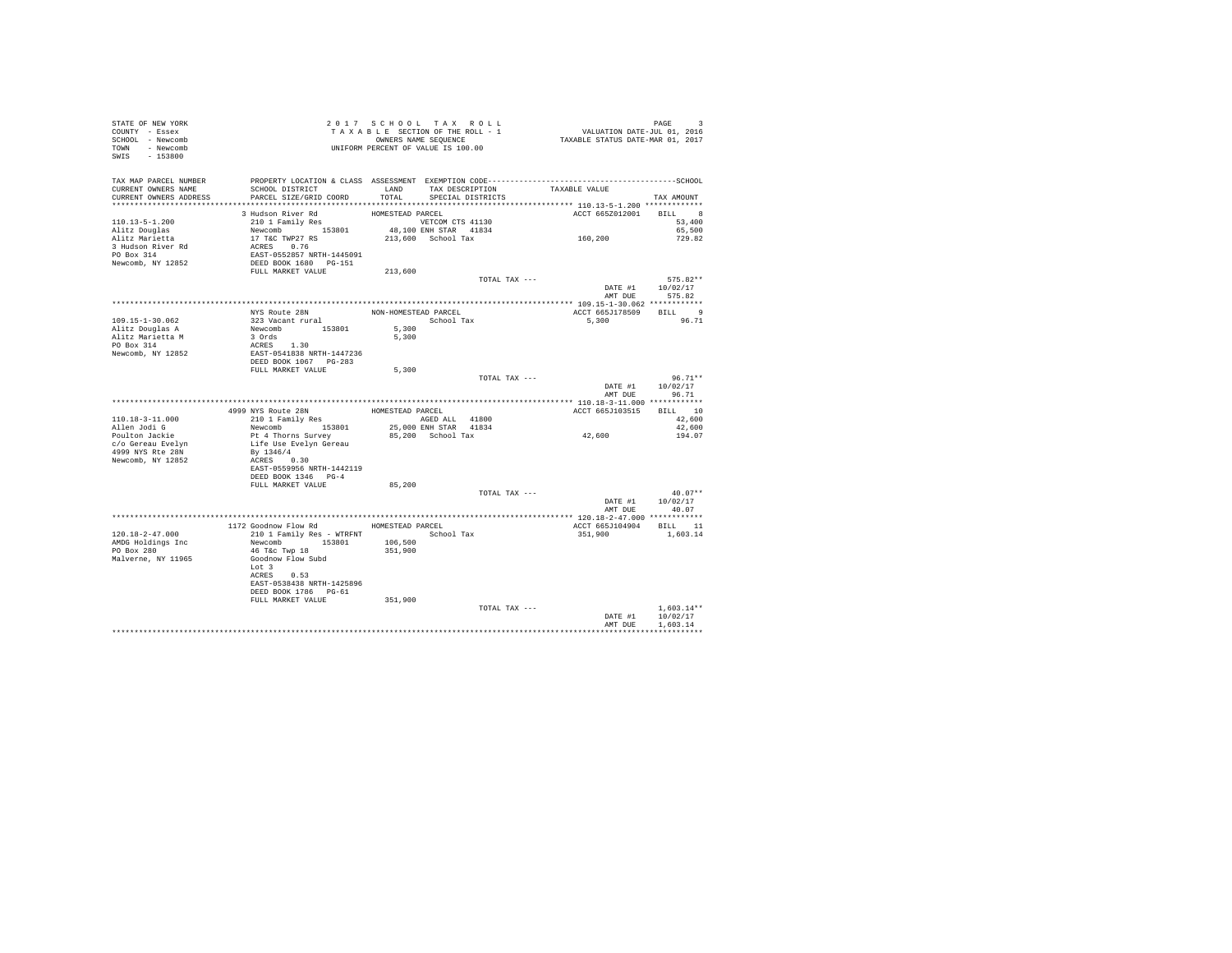| STATE OF NEW YORK<br>COUNTY - Essex<br>SCHOOL - Newcomb<br>TOWN - Newcomb<br>SWIS<br>$-153800$                                                              | T A X A B B B B B B SEQUENCE<br>UNIFORM PERCENT OF VALUE IS 100.00                                                                                                                                         |                                        | 2017 SCHOOL TAX ROLL<br>TAXABLE SECTION OF THE ROLL - 1<br>OWNERS NAME SEQUENCE | PAGE 4<br>VALUATION DATE-JUL 01, 2016<br>TAXABLE STATUS DATE-MAR 01, 2017 |                                      |
|-------------------------------------------------------------------------------------------------------------------------------------------------------------|------------------------------------------------------------------------------------------------------------------------------------------------------------------------------------------------------------|----------------------------------------|---------------------------------------------------------------------------------|---------------------------------------------------------------------------|--------------------------------------|
| TAX MAP PARCEL NUMBER<br>CURRENT OWNERS NAME<br>CURRENT OWNERS ADDRESS                                                                                      | PROPERTY LOCATION & CLASS ASSESSMENT EXEMPTION CODE-----------------------------------SCHOOL<br>SCHOOL DISTRICT<br>PARCEL SIZE/GRID COORD                                                                  | LAND<br>TOTAL                          | TAX DESCRIPTION<br>SPECIAL DISTRICTS                                            | TAXABLE VALUE                                                             | TAX AMOUNT                           |
| 109.16-2-31.000<br>ANCOLE LLC<br>1 Maddy Grove Rd<br>Greenfield, NY 12933                                                                                   | 5422 NYS Route 28N<br>210 1 Family Res - WTRFNT School Tax<br>Newcomb 153801<br>16 Richards<br>ACRES 2.45<br>EAST-0550657 NRTH-1446448<br>DEED BOOK 1829 PG-96                                             | HOMESTEAD PARCEL<br>158,000<br>233,800 |                                                                                 | ACCT 665J106512 BILL 12<br>233,800                                        | 1,065.11                             |
|                                                                                                                                                             | FULL MARKET VALUE                                                                                                                                                                                          | 233,800                                | TOTAL TAX ---                                                                   | DATE #1                                                                   | $1.065.11**$<br>10/02/17             |
| $120.18 - 2 - 39.040$<br>Andrews Adirondack Camp Trust Newcomb 153801<br>c/o N Jon Lehning CPA 46 T&c Twp 18<br>1023 Military Rd<br>Niagara Falls, NY 14304 | 1218 Goodnow Flow Rd MOMESTEAD PARCEL<br>260 Seasonal res - WTRFNT School Tax<br>Goodnow Flow Subd<br>Lots 9 & 10<br>ACRES 1.82<br>EAST-0537688 NRTH-1425463<br>DEED BOOK 1593 PG-231<br>FULL MARKET VALUE | 141,900<br>198,000<br>198,000          |                                                                                 | AMT DUE<br>ACCT 665J100315<br>198,000                                     | 1,065.11<br>BILL 13<br>902.02        |
|                                                                                                                                                             |                                                                                                                                                                                                            |                                        | TOTAL TAX ---                                                                   | DATE #1<br>AMT DUE                                                        | $902.02**$<br>10/02/17<br>902.02     |
| $110. - 3 - 10.000$<br>Ann B Knox Cabin LLC<br>c/o Ann Velletri<br>6208 Winnebago Rd<br>Bethesda, MD 20816                                                  | 56 Perch Pond Ln<br>210 1 Family Res<br>Newcomb 153801<br>15 T&c Twp 46<br>ACRES 10.15<br>EAST-0577071 NRTH-1445112<br>DEED BOOK 1788 PG-307                                                               | HOMESTEAD PARCEL<br>43,200<br>106,300  | School Tax                                                                      | ACCT 665J100613 BILL 14<br>106,300                                        | 484.27                               |
|                                                                                                                                                             | FULL MARKET VALUE                                                                                                                                                                                          | 106,300                                | TOTAL TAX ---                                                                   | DATE #1                                                                   | $484.27**$<br>10/02/17               |
| 120.18-2-22.000<br>Anspach John E Trust<br>Anspach Harriet A Trust<br>20 Big Meadow Ln<br>Poughkeepsie, NY 12601                                            | 32 Bennett Ln<br>210 1 Family Res - WTRFNT<br>Newcomb 153801<br>46 T&c Twp 18<br>Goodnow Flow Subd<br>Lot $27$<br>ACRES 1.60<br>EAST-0536108 NRTH-1426362<br>DEED BOOK 1842 PG-94                          | 116,900<br>222,700                     | HOMESTEAD PARCEL<br>School Tax                                                  | AMT DUE<br>ACCT 665J100401 BILL 15<br>222,700                             | 484.27<br>1,014.55                   |
|                                                                                                                                                             | FULL MARKET VALUE                                                                                                                                                                                          | 222,700                                | TOTAL TAX ---                                                                   | DATE #1<br>AMT DUE                                                        | $1.014.55**$<br>10/02/17<br>1,014.55 |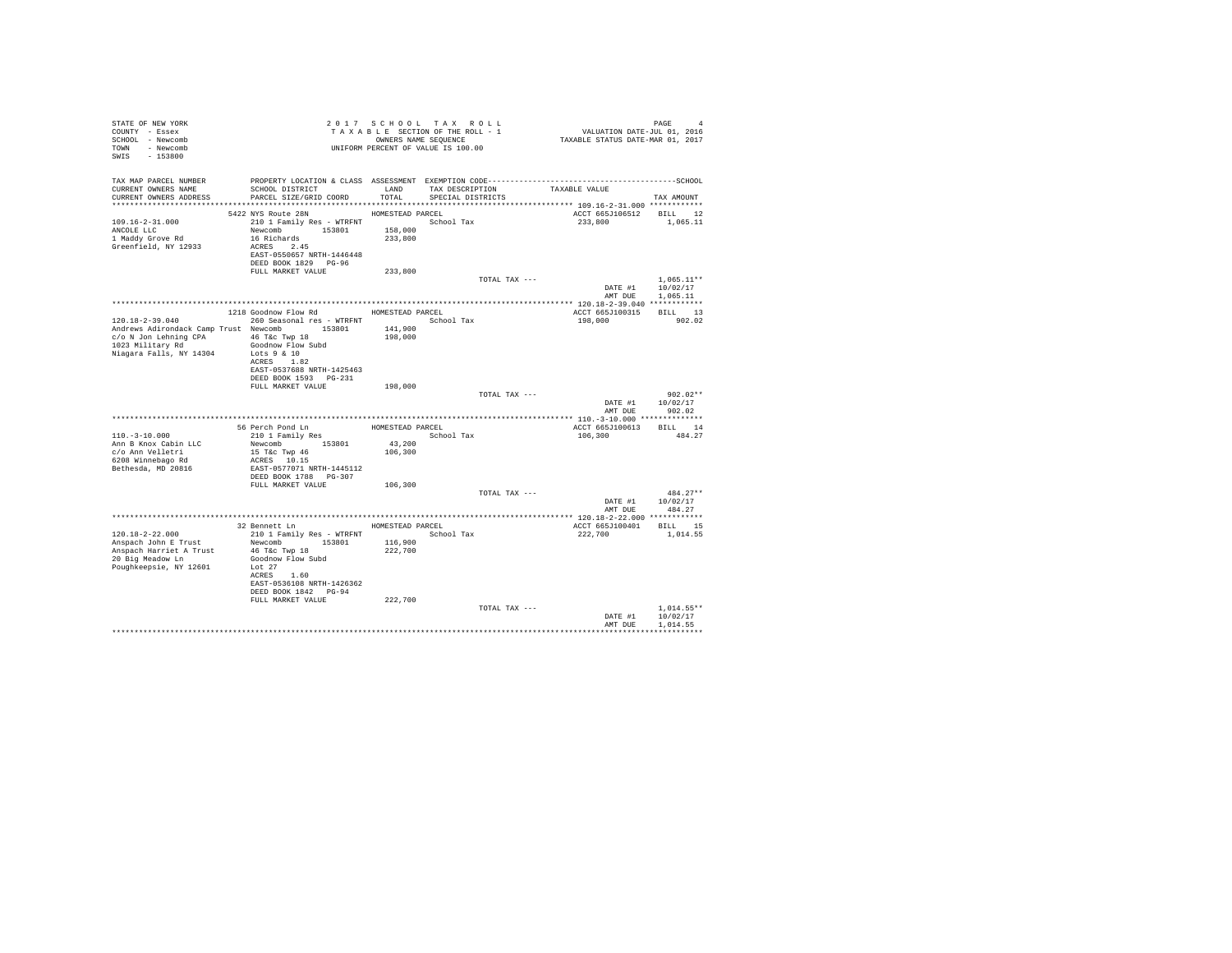| STATE OF NEW YORK<br>COUNTY - Essex<br>SCHOOL - Newcomb<br>TOWN - Newcomb<br>SWIS - 153800 | 2017 SCHOOL TAX ROLL<br>TAXABLE SECTION OF THE ROLL - 1<br>OWNERS NAME SEQUENCE<br>UNIFORM PERCENT OF VALUE IS 100.00 | PAGE 5<br>VALUATION DATE-JUL 01, 2016<br>TAXABLE STATUS DATE-MAR 01, 2017 |                                      |                         |                                  |
|--------------------------------------------------------------------------------------------|-----------------------------------------------------------------------------------------------------------------------|---------------------------------------------------------------------------|--------------------------------------|-------------------------|----------------------------------|
| TAX MAP PARCEL NUMBER<br>CURRENT OWNERS NAME<br>CURRENT OWNERS ADDRESS                     | SCHOOL DISTRICT<br>PARCEL SIZE/GRID COORD                                                                             | LAND<br>TOTAL                                                             | TAX DESCRIPTION<br>SPECIAL DISTRICTS | TAXABLE VALUE           | TAX AMOUNT                       |
|                                                                                            | 111 Marcy Ln                                                                                                          | HOMESTEAD PARCEL                                                          |                                      | ACCT 665J100814 BILL 16 |                                  |
| $110.17 - 3 - 11.000$                                                                      | 210 1 Family Res                                                                                                      |                                                                           | BAS STAR 41854<br>30,200 School Tax  |                         | 30,000                           |
| Armstrong George<br>Armstrong Gertrude<br>111 Marcy Ln<br>Newcomb, NY 12852                | Newcomb 153801<br>Pt 19 Richards Survey<br>ACRES 0.60<br>EAST-0557331 NRTH-1442721<br>DEED BOOK 760 PG-275            | 132,600                                                                   |                                      | 132,600                 | 604.08                           |
|                                                                                            | FULL MARKET VALUE                                                                                                     | 132,600                                                                   |                                      |                         |                                  |
|                                                                                            |                                                                                                                       |                                                                           | TOTAL TAX ---                        | DATE #1                 | 530.08**<br>10/02/17             |
|                                                                                            |                                                                                                                       |                                                                           |                                      | AMT DUE                 | 530.08                           |
|                                                                                            | Chaisson Rd                                                                                                           | NON-HOMESTEAD PARCEL                                                      |                                      | ACCT 665J180019         | BILL 17                          |
| 110.17-2-20.001                                                                            | 322 Rural vac>10                                                                                                      |                                                                           | School Tax                           | 37,100                  | 676.98                           |
| Armstrong James                                                                            | Newcomb 153801                                                                                                        | 37,100                                                                    |                                      |                         |                                  |
| Armstrong Shirley<br>2 Taylor Ave                                                          | 18 Richards Survey                                                                                                    | 37,100                                                                    |                                      |                         |                                  |
|                                                                                            | ACRES 14.70<br>Cortlandt Manor, NY 10567 EAST-0555580 NRTH-1441394                                                    |                                                                           |                                      |                         |                                  |
|                                                                                            | DEED BOOK 845 PG-318<br>FULL MARKET VALUE                                                                             | 37,100                                                                    |                                      |                         |                                  |
|                                                                                            |                                                                                                                       |                                                                           | TOTAL TAX ---                        |                         | 676.98**                         |
|                                                                                            |                                                                                                                       |                                                                           |                                      |                         | DATE #1 10/02/17                 |
|                                                                                            |                                                                                                                       |                                                                           |                                      | AMT DUE                 | 676.98                           |
|                                                                                            | 151 Marcy Ln                                                                                                          | HOMESTEAD PARCEL                                                          |                                      | ACCT 665J100205 BILL 18 |                                  |
| $110.17 - 3 - 3.033$                                                                       | 210 1 Family Res                                                                                                      |                                                                           | School Tax                           | 83,000                  | 378.12                           |
| Armstrong James L                                                                          | Newcomb 153801                                                                                                        | 39,800                                                                    |                                      |                         |                                  |
| Armstrong Shirley S<br>$2 Taylor$ Ave                                                      | Pt 6 Thorns Survey                                                                                                    | 83,000                                                                    |                                      |                         |                                  |
|                                                                                            | ACRES 6.79<br>Cortlandt Manor, NY 10567 EAST-0557773 NRTH-1442157                                                     |                                                                           |                                      |                         |                                  |
|                                                                                            | DEED BOOK 1267 PG-63                                                                                                  |                                                                           |                                      |                         |                                  |
|                                                                                            | FULL MARKET VALUE                                                                                                     | 83,000                                                                    |                                      |                         |                                  |
|                                                                                            |                                                                                                                       |                                                                           | TOTAL TAX ---                        |                         | $378.12**$                       |
|                                                                                            |                                                                                                                       |                                                                           |                                      | AMT DUE                 | DATE #1 10/02/17<br>378.12       |
|                                                                                            |                                                                                                                       |                                                                           |                                      |                         |                                  |
|                                                                                            | 154 Marcy Ln                                                                                                          | HOMESTEAD PARCEL                                                          |                                      | ACCT 665J104306         | BILL 19                          |
| 110.17-2-36.032                                                                            | 210 1 Family Res                                                                                                      |                                                                           | BAS STAR 41854                       |                         | 30,000                           |
| Armstrong Paul S                                                                           | Newcomb 153801                                                                                                        |                                                                           | 34,200 School Tax                    | 121,100                 | 551.69                           |
| Armstrong Michelle M<br>6 Papania Dr<br>Mahopac, NY 10541                                  | Pt 6&7 Thorns Survey<br>Db 981 Pg 305<br>ACRES 1.22 BANK NATION<br>EAST-0557269 NRTH-1441790<br>DEED BOOK 1382 PG-300 | 121,100                                                                   |                                      |                         |                                  |
|                                                                                            | FULL MARKET VALUE                                                                                                     | 121,100                                                                   |                                      |                         |                                  |
|                                                                                            |                                                                                                                       |                                                                           | TOTAL TAX ---                        | DATE #1<br>AMT DUE      | $477.69**$<br>10/02/17<br>477.69 |
|                                                                                            |                                                                                                                       |                                                                           |                                      |                         |                                  |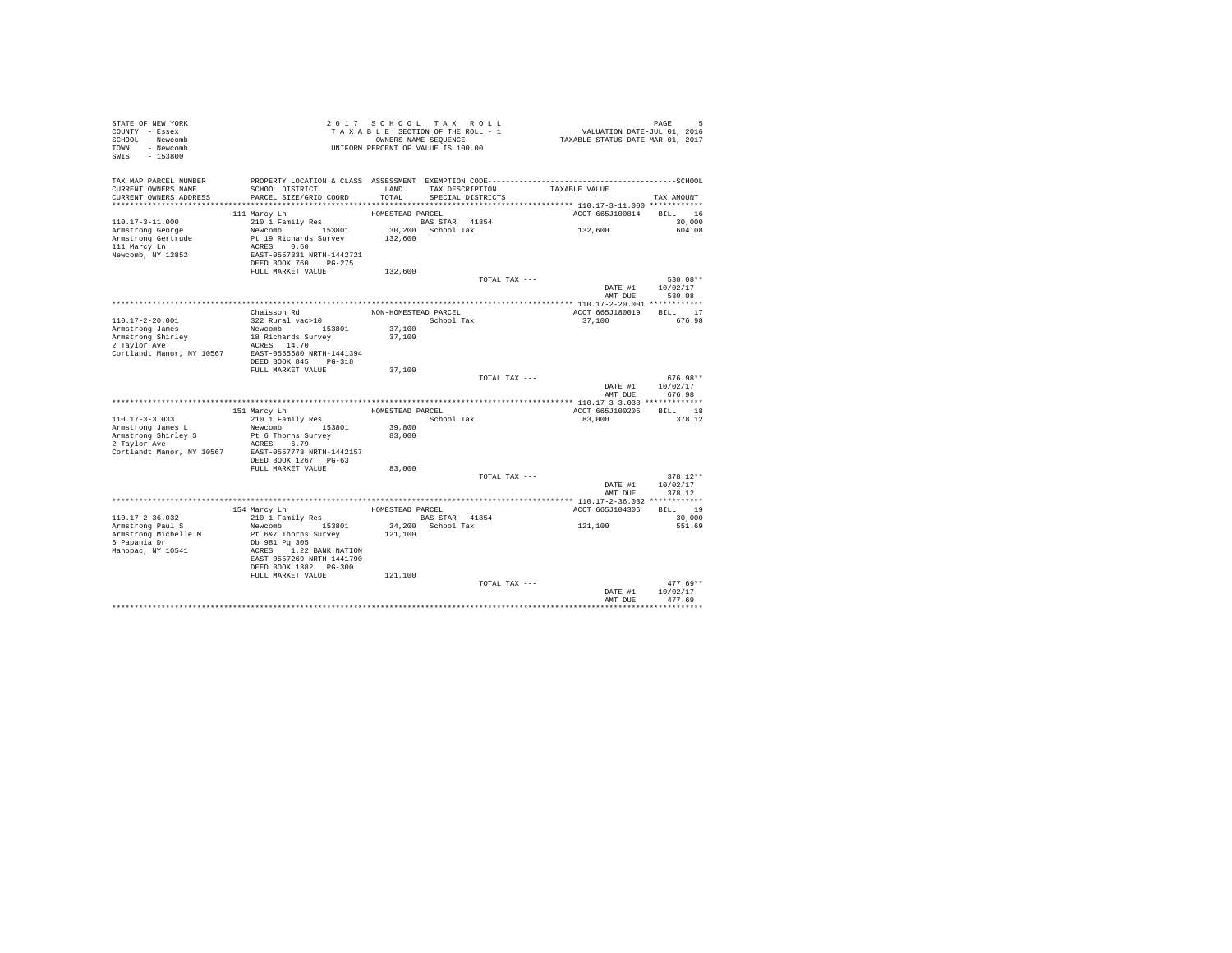| STATE OF NEW YORK<br>COUNTY - Essex<br>SCHOOL - Newcomb<br>TOWN - Newcomb<br>SWIS - 153800           | UNIFORM PERCENT OF VALUE IS 100.00                                                                                                                                             |                                      | 2017 SCHOOL TAX ROLL<br>TAXABLE SECTION OF THE ROLL - 1<br>OWNERS NAME SEQUENCE | PAGE 6<br>VALUATION DATE-JUL 01, 2016<br>TAXABLE STATUS DATE-MAR 01, 2017 |                                                  |
|------------------------------------------------------------------------------------------------------|--------------------------------------------------------------------------------------------------------------------------------------------------------------------------------|--------------------------------------|---------------------------------------------------------------------------------|---------------------------------------------------------------------------|--------------------------------------------------|
| TAX MAP PARCEL NUMBER<br>CURRENT OWNERS NAME<br>CURRENT OWNERS ADDRESS                               | SCHOOL DISTRICT<br>PARCEL SIZE/GRID COORD                                                                                                                                      |                                      | LAND TAX DESCRIPTION TAXABLE VALUE<br>TOTAL SPECIAL DISTRICTS                   |                                                                           | TAX AMOUNT                                       |
| $119.20 - 4 - 3.000$<br>Arnold Sandra O<br>Olmsted Robb Trust<br>118 S Valley Rd<br>Argyle, NY 12809 | 1724 Goodnow Flow Rd<br>260 Seasonal res - WTRFNT School Tax<br>Newcomb 153801 129,900<br>$27$ T&C Twp $18$<br>ACRES 0.73<br>EAST-0526373 NRTH-1425876<br>DEED BOOK 1776 PG-64 | HOMESTEAD PARCEL<br>194,700          |                                                                                 | ACCT 665J105403 BILL 20<br>194,700                                        | 886.99                                           |
|                                                                                                      | FULL MARKET VALUE                                                                                                                                                              | 194,700                              | TOTAL TAX ---                                                                   | AMT DUE                                                                   | 886.99**<br>DATE #1 10/02/17<br>886.99           |
|                                                                                                      |                                                                                                                                                                                |                                      |                                                                                 |                                                                           |                                                  |
| $109.16 - 4 - 7.000$<br>Audino Anthony                                                               | 5461 NYS Route 28N<br>210 1 Family Res                                                                                                                                         | HOMESTEAD PARCEL<br>36,900           | School Tax                                                                      | ACCT 665J103706 BILL 21<br>185,900                                        | 846.90                                           |
| 5461 NYS Route 28N<br>Newcomb, NY 12852                                                              | Newcomb 153801<br>9 Richards<br>See 1012/116 Bla<br>ACRES 3.90<br>EAST-0549821 NRTH-1445975<br>DEED BOOK 1780 PG-255                                                           | 185,900                              |                                                                                 |                                                                           |                                                  |
|                                                                                                      | FULL MARKET VALUE                                                                                                                                                              | 185,900                              | TOTAL TAX ---                                                                   | AMT DUE                                                                   | $846.90**$<br>DATE #1 10/02/17<br>846.90         |
|                                                                                                      |                                                                                                                                                                                |                                      |                                                                                 |                                                                           |                                                  |
| $110.18 - 4 - 10.000$<br>Audino Anthony<br>71 Beaver Bay<br>Newcomb, NY 12852                        | 35 Sanford Ln<br>210 1 Family Res<br>Newcomb 153801<br>Pt 5 Thorns Survey<br>ACRES 0.50<br>EAST-0559389 NRTH-1441388<br>DEED BOOK 1817 PG-243                                  | HOMESTEAD PARCEL<br>29,000<br>67,300 | School Tax                                                                      | ACCT 665J101004<br>67,300                                                 | BILL 22<br>306.60                                |
|                                                                                                      | FULL MARKET VALUE                                                                                                                                                              | 67,300                               |                                                                                 |                                                                           |                                                  |
|                                                                                                      |                                                                                                                                                                                |                                      | TOTAL TAX ---                                                                   |                                                                           | $306.60**$<br>DATE #1 10/02/17<br>AMT DUE 306.60 |
|                                                                                                      |                                                                                                                                                                                |                                      |                                                                                 |                                                                           |                                                  |
| $120.17 - 3 - 3.000$<br>Audino Anthony<br>71 Beaver Bay<br>Newcomb, NY 12852                         | 71 Beaver Bay MOMESTEAD PARCEL<br>210 1 Family Res - WTRFNT<br>Newcomb 153801<br>26 & 41 T&c Twp 18<br>Goodnow Flow Subd<br>Lot 308<br>ACRES 1.30<br>EAST-0528118 NRTH-1426733 | 250,200                              | <b>BAS STAR 41854</b><br>140,400 School Tax                                     | ACCT 665J106501 BILL 23<br>250,200                                        | 30,000<br>1,139.83                               |
|                                                                                                      | DEED BOOK 1471 PG-262<br>FULL MARKET VALUE                                                                                                                                     | 250,200                              | TOTAL TAX ---                                                                   | DATE #1<br>AMT DUE                                                        | $1.065.83**$<br>10/02/17<br>1,065.83             |
|                                                                                                      |                                                                                                                                                                                |                                      |                                                                                 |                                                                           |                                                  |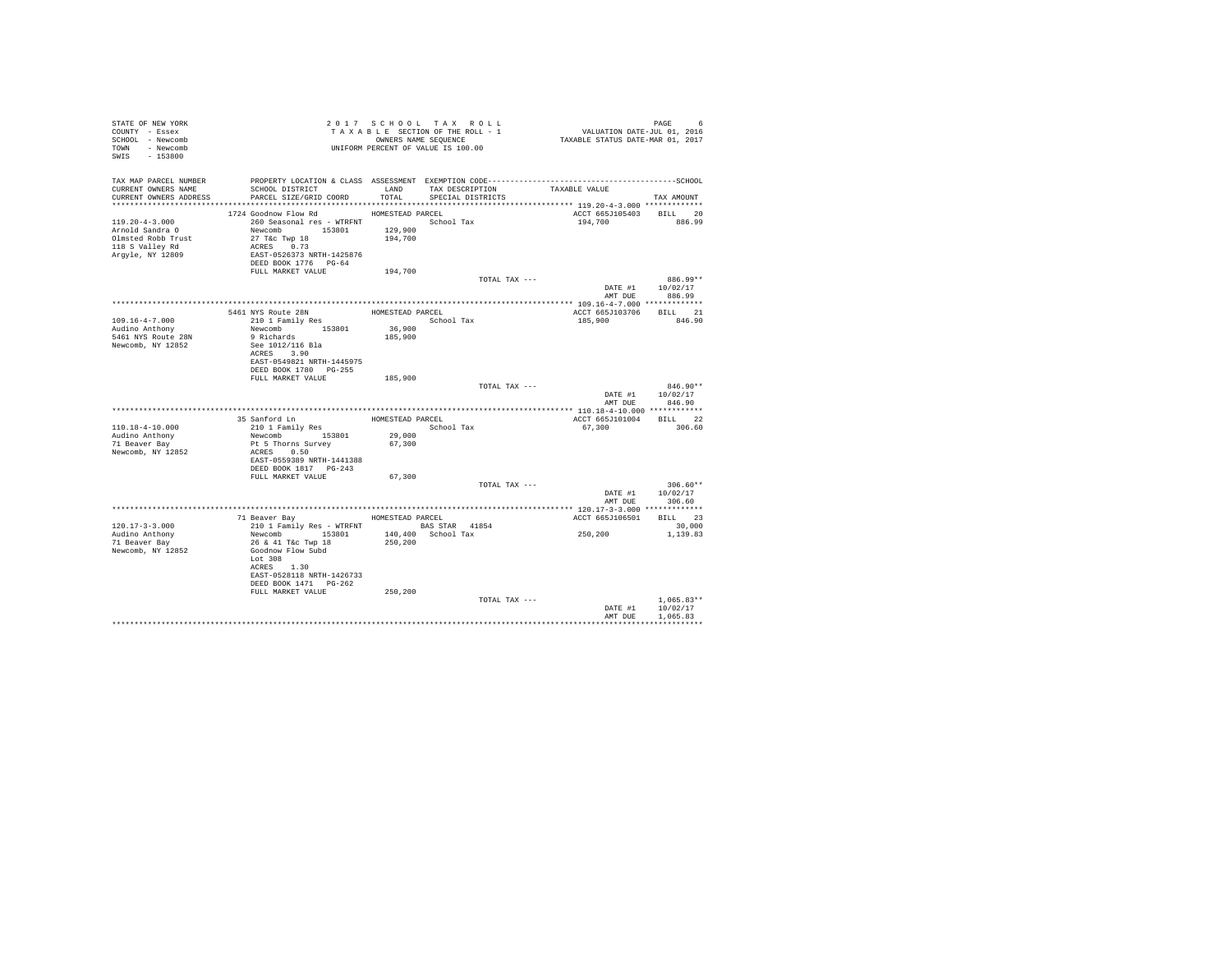| STATE OF NEW YORK<br>COUNTY - Essex<br>SCHOOL - Newcomb<br>TOWN - Newcomb<br>$-153800$<br>SWIS     |                                                                                                                                                                                                     |                                                    | 2017 SCHOOL TAX ROLL<br>TAXABLE SECTION OF THE ROLL - 1<br>OWNERS NAME SEQUENCE<br>UNIFORM PERCENT OF VALUE IS 100.00 | PAGE 7<br>VALUATION DATE-JUL 01, 2016<br>TAXABLE STATUS DATE-MAR 01, 2017 |                                  |
|----------------------------------------------------------------------------------------------------|-----------------------------------------------------------------------------------------------------------------------------------------------------------------------------------------------------|----------------------------------------------------|-----------------------------------------------------------------------------------------------------------------------|---------------------------------------------------------------------------|----------------------------------|
| TAX MAP PARCEL NUMBER<br>CURRENT OWNERS NAME<br>CURRENT OWNERS ADDRESS                             | SCHOOL DISTRICT<br>PARCEL SIZE/GRID COORD                                                                                                                                                           | LAND<br>TOTAL                                      | TAX DESCRIPTION<br>SPECIAL DISTRICTS                                                                                  | TAXABLE VALUE                                                             | TAX AMOUNT                       |
| $109.16 - 2 - 8.100$<br>Avellino John J<br>17 Lawrence St<br>Waterford, NY 12188                   | Johnson Rd<br>312 Vac w/imprv<br>Newcomb 153801<br>10 RS TWP27 T&C<br>ACRES 1.93<br>EAST-0548533 NRTH-1447879<br>DEED BOOK 971 PG-109<br>FULL MARKET VALUE                                          | NON-HOMESTEAD PARCEL<br>31,500<br>32,800<br>32,800 | School Tax                                                                                                            | ACCT 665J103911 BILL 24<br>32,800                                         | 598.51                           |
|                                                                                                    |                                                                                                                                                                                                     |                                                    | TOTAL TAX ---                                                                                                         | DATE #1<br>AMT DUE                                                        | 598.51**<br>10/02/17<br>598.51   |
| $110.13 - 2 - 3.000$<br>Babbie Jr Terry<br>5348 NYS Route 28N<br>Newcomb, NY 12852                 | 5348 NYS Route 28N<br>210 1 Family Res<br>Newcomb 153801<br>17 Richards Survey<br>ACRES 0.80 BANK1STARSG<br>EAST-0552330 NRTH-1445690<br>DEED BOOK 1628 PG-134                                      | HOMESTEAD PARCEL<br>32,400<br>106,800              | School Tax                                                                                                            | ACCT 665J106103<br>106,800                                                | BILL 25<br>486.54                |
|                                                                                                    | FULL MARKET VALUE                                                                                                                                                                                   | 106,800                                            | TOTAL TAX ---                                                                                                         | DATE #1<br>AMT DUR                                                        | 486.54**<br>10/02/17<br>486.54   |
|                                                                                                    |                                                                                                                                                                                                     |                                                    |                                                                                                                       |                                                                           |                                  |
|                                                                                                    | 155 Marcy Ln                                                                                                                                                                                        | HOMESTEAD PARCEL                                   |                                                                                                                       | ACCT 665J100901                                                           | BILL 26                          |
| $110.17 - 3 - 2.000$                                                                               | 210 1 Family Res                                                                                                                                                                                    |                                                    | BAS STAR 41854                                                                                                        |                                                                           | 30,000                           |
| Bailey Jaime<br>155 Marcy Ln<br>Newcomb, NY 12852                                                  | Newcomb 153801<br>Pt 6 Thorns Survey<br>ACRES 0.47 BANK1STARSG<br>EAST-0557544 NRTH-1441884<br>DEED BOOK 1815 PG-189<br>FULL MARKET VALUE                                                           | 130,000<br>130,000                                 | 28,400 School Tax                                                                                                     | 130,000                                                                   | 592.24                           |
|                                                                                                    |                                                                                                                                                                                                     |                                                    | TOTAL TAX ---                                                                                                         | DATE #1<br>AMT DUE                                                        | $518.24**$<br>10/02/17<br>518.24 |
|                                                                                                    |                                                                                                                                                                                                     |                                                    |                                                                                                                       |                                                                           |                                  |
|                                                                                                    | 58 Chaisson Rd                                                                                                                                                                                      | HOMESTEAD PARCEL                                   |                                                                                                                       | ACCT 665J106904                                                           | BILL 27                          |
| $110.17 - 2 - 47.000$<br>Bailey-Anello Jaime<br>Bailey Michael J<br>PO Box 27<br>Newcomb, NY 12852 | 210 1 Family Res<br>Newcomb 153801<br>Pt 18 Richards Survey<br>1724/222 LU to Beatrice B<br>Lot B Map #1843<br>ACRES 1.30<br>EAST-0554211 NRTH-1443591<br>DEED BOOK 1756 PG-15<br>FULL MARKET VALUE | 67,600                                             | AGED ALL 41800<br>34,300 ENH STAR 41834<br>67,600 School Tax                                                          | 33,800                                                                    | 33,800<br>33,800<br>153.98       |
|                                                                                                    |                                                                                                                                                                                                     |                                                    | TOTAL TAX ---                                                                                                         |                                                                           | $0.00**$                         |
|                                                                                                    |                                                                                                                                                                                                     |                                                    |                                                                                                                       |                                                                           |                                  |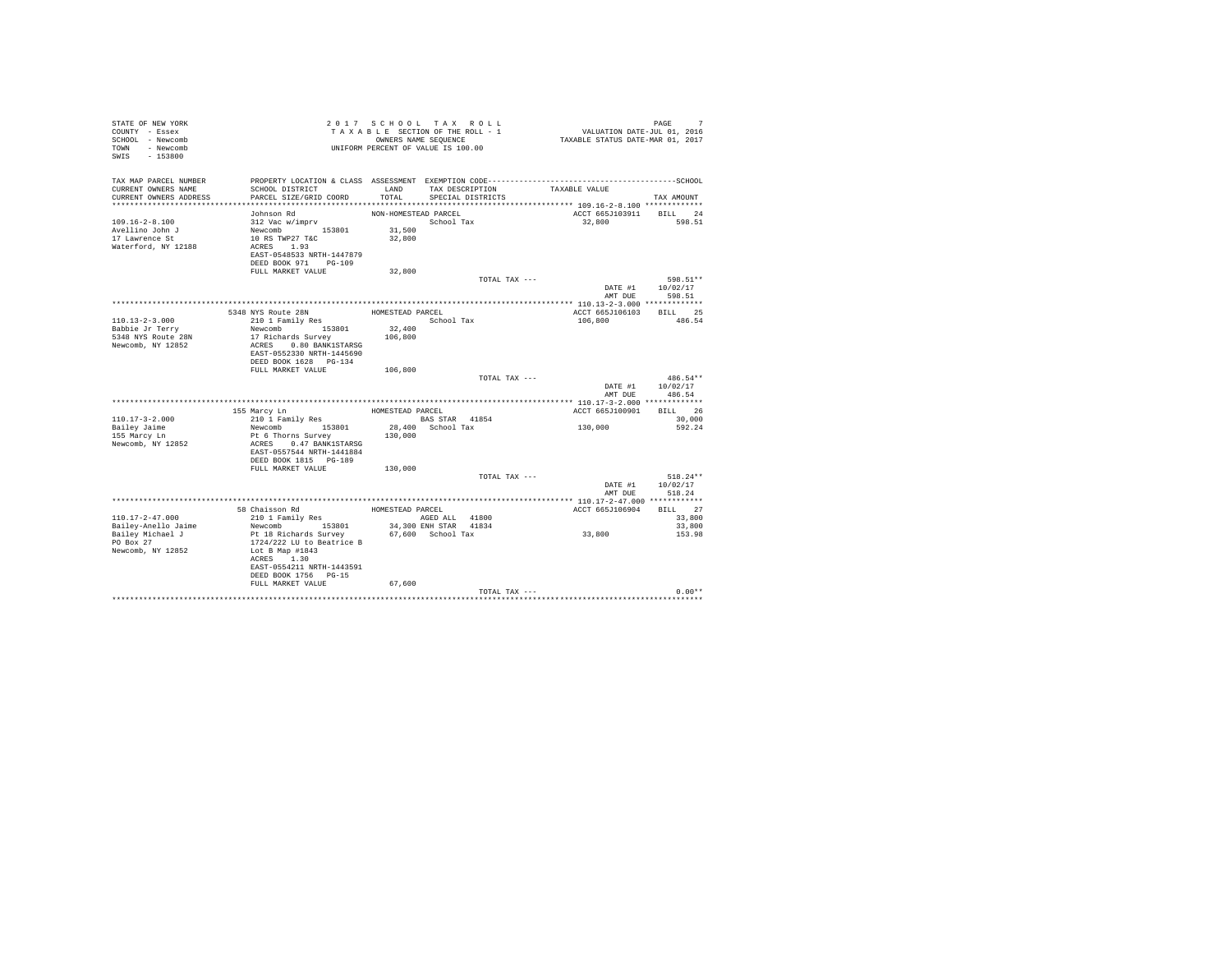| STATE OF NEW YORK<br>COUNTY - Essex<br>SCHOOL - Newcomb<br>TOWN - Newcomb<br>SWIS - 153800                                                                                                                                                                                                      | UNIFORM PERCENT OF VALUE IS 100.00                                                                                                                                      |                    |               |                                                     |                                                      |
|-------------------------------------------------------------------------------------------------------------------------------------------------------------------------------------------------------------------------------------------------------------------------------------------------|-------------------------------------------------------------------------------------------------------------------------------------------------------------------------|--------------------|---------------|-----------------------------------------------------|------------------------------------------------------|
| TAX MAP PARCEL NUMBER<br>CURRENT OWNERS NAME<br>CURRENT OWNERS ADDRESS PARCEL SIZE/GRID COORD TOTAL SPECIAL DISTRICTS                                                                                                                                                                           | SCHOOL DISTRICT LAND TAX DESCRIPTION                                                                                                                                    |                    |               | TAXABLE VALUE                                       | TAX AMOUNT                                           |
|                                                                                                                                                                                                                                                                                                 | 1350 Goodnow Flow Rd MOMESTEAD PARCEL                                                                                                                                   |                    |               |                                                     |                                                      |
| 120.18-2-9.000                                                                                                                                                                                                                                                                                  | 260 Seasonal res - WTRFNT <a></a> School Tax<br>Lot 40<br>ACRES 1.06<br>EAST-0534845 NRTH-1426824<br>DEED BOOK 339 PG-541                                               |                    |               | ACCT 665J100213 BILL 28<br>163,500                  | 744.85                                               |
|                                                                                                                                                                                                                                                                                                 | FULL MARKET VALUE 163,500                                                                                                                                               |                    |               |                                                     |                                                      |
|                                                                                                                                                                                                                                                                                                 |                                                                                                                                                                         |                    | TOTAL TAX --- | AMT DUE                                             | $744.85**$<br>DATE #1 10/02/17<br>744.85             |
|                                                                                                                                                                                                                                                                                                 |                                                                                                                                                                         |                    |               |                                                     |                                                      |
| 110.17-3-12.000                                                                                                                                                                                                                                                                                 |                                                                                                                                                                         |                    |               | ACCT 665J100507 BILL 29<br>122,400 557.61           |                                                      |
| Balch Matthew<br>Balch Janet<br>220 Union Ave<br>Peekskill, NY 10566                                                                                                                                                                                                                            | 210 1 Pamily Res 153801 199,000<br>Newcomb 153801 29,000<br>Df 19 Richards Survey 122,400<br>Pt 19 Richards Survey<br>ACRES 0.50 BANK CORE<br>EAST-0557408 NRTH-1442771 |                    |               |                                                     |                                                      |
|                                                                                                                                                                                                                                                                                                 | FULL MARKET VALUE 122,400                                                                                                                                               |                    |               |                                                     |                                                      |
|                                                                                                                                                                                                                                                                                                 |                                                                                                                                                                         |                    | TOTAL TAX --- | AMT DUE                                             | 557.61**<br>DATE #1 10/02/17<br>557.61               |
|                                                                                                                                                                                                                                                                                                 |                                                                                                                                                                         |                    |               |                                                     |                                                      |
| 110.13-7-2.000                                                                                                                                                                                                                                                                                  |                                                                                                                                                                         |                    |               |                                                     |                                                      |
| Baldwin Benjamin C<br>39 Hudson River Rd<br>Newcomb, NY 12852                                                                                                                                                                                                                                   | 17 Richards Survey<br>ACRES 0.52 BANK WFARGO<br>EAST-0552973 NRTH-1444299<br>DEED BOOK 1738 PG-236                                                                      | 153,500            |               | ACCT 665J105806 BILL 30<br>30,000<br>153,500 699.29 |                                                      |
|                                                                                                                                                                                                                                                                                                 | FULL MARKET VALUE                                                                                                                                                       | 153,500            |               |                                                     |                                                      |
|                                                                                                                                                                                                                                                                                                 |                                                                                                                                                                         |                    | TOTAL TAX --- |                                                     | $625.29**$<br>DATE #1 10/02/17<br>AMT DUE 625.29     |
|                                                                                                                                                                                                                                                                                                 |                                                                                                                                                                         |                    |               |                                                     |                                                      |
|                                                                                                                                                                                                                                                                                                 | 451 Woodys Rd Monte HOMESTEAD PARCEL                                                                                                                                    |                    |               | ACCT 665J105406 BILL 31                             |                                                      |
| $119.20 - 7 - 3.000$<br>Balet Peter M<br>Alexander D<br>5041 Nelson Avenue Ext<br>Ballston Spa, NY 12020<br>$\begin{tabular}{lllll} \bf PRIOR & \tt ONNER & \tt ON & 3/01/2017 & \tt EAST-0523861 & \tt INTH-1427702 \\ \bf{Balet Peter & \tt M & \tt DEED BOOK 1876 & PG-317 \\ \end{tabular}$ | 210 1 Family Res - WTRFNT School Tax<br>Newcomb 153801 170,900<br>18&27 T&c Twp 18<br>Goodnow Flow Subd<br>Lot 271 & 272<br>ACRES 1.82<br>FULL MARKET VALUE             | 272,000<br>272,000 |               | 272.000 1.239.14                                    |                                                      |
|                                                                                                                                                                                                                                                                                                 |                                                                                                                                                                         |                    | TOTAL TAX --- |                                                     | $1.239.14**$<br>DATE #1 10/02/17<br>AMT DUE 1,239.14 |
|                                                                                                                                                                                                                                                                                                 |                                                                                                                                                                         |                    |               |                                                     |                                                      |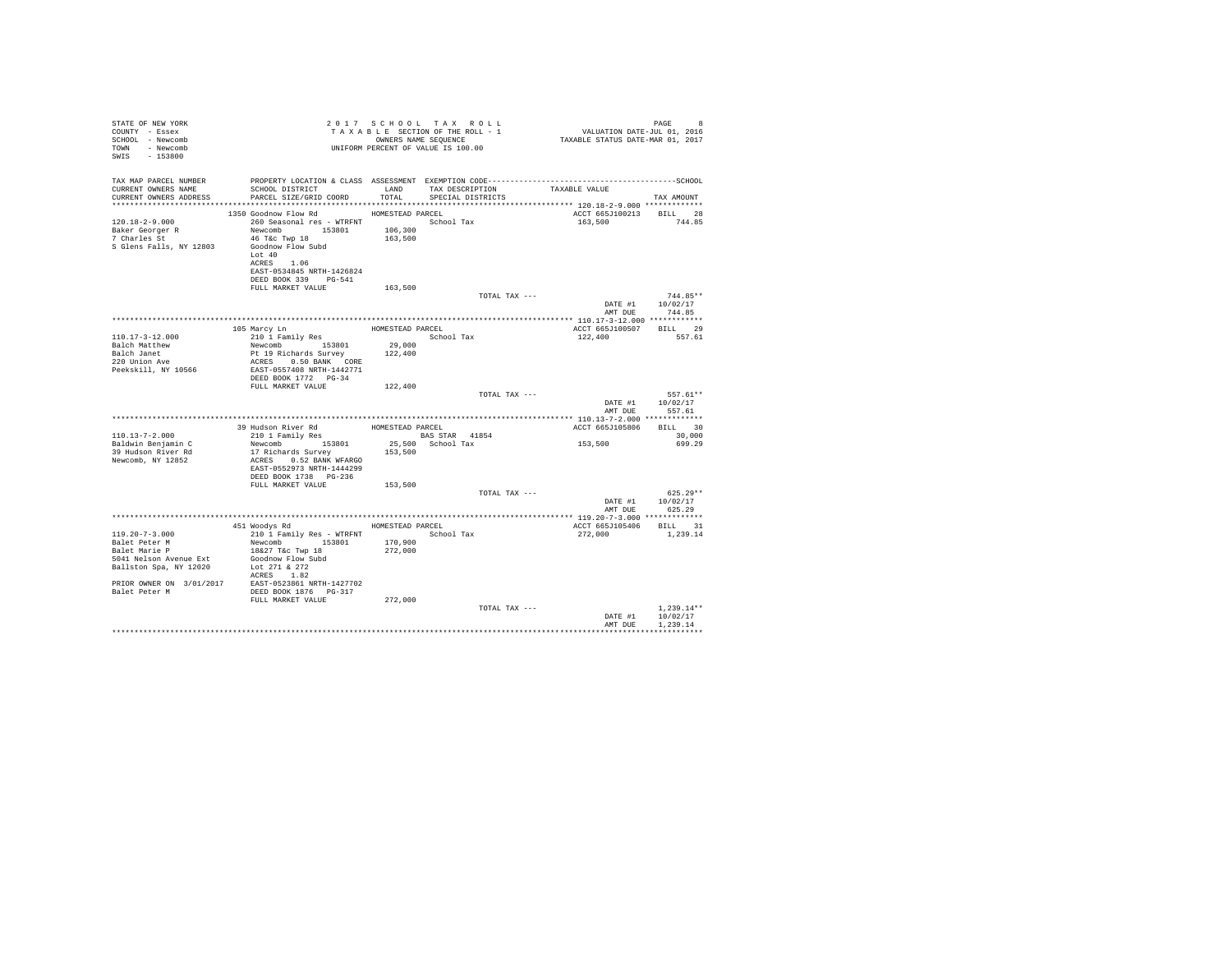| STATE OF NEW YORK<br>COUNTY - Essex<br>SCHOOL - Newcomb<br>- Newcomb<br>TOWN<br>SWIS - 153800<br>TAX MAP PARCEL NUMBER |                                                 |                  | 2017 SCHOOL TAX ROLL<br>TAXABLE SECTION OF THE ROLL - 1<br>OWNERS NAME SEQUENCE<br>UNIFORM PERCENT OF VALUE IS 100.00 | VALUATION DATE-JUL 01, 2016<br>TAXABLE STATUS DATE-MAR 01, 2017 | PAGE<br>-9  |
|------------------------------------------------------------------------------------------------------------------------|-------------------------------------------------|------------------|-----------------------------------------------------------------------------------------------------------------------|-----------------------------------------------------------------|-------------|
| CURRENT OWNERS NAME                                                                                                    | SCHOOL DISTRICT                                 | LAND             | TAX DESCRIPTION                                                                                                       | TAXABLE VALUE                                                   |             |
| CURRENT OWNERS ADDRESS                                                                                                 | PARCEL SIZE/GRID COORD                          | TOTAL.           | SPECIAL DISTRICTS                                                                                                     |                                                                 | TAX AMOUNT  |
|                                                                                                                        |                                                 |                  |                                                                                                                       |                                                                 |             |
|                                                                                                                        | 1424 Goodnow Flow Rd                            | HOMESTEAD PARCEL |                                                                                                                       | ACCT 665J104211 BILL 32                                         |             |
| $120.17 - 2 - 45.000$                                                                                                  | 260 Seasonal res - WTRFNT                       |                  | School Tax                                                                                                            | 163,600                                                         | 745.31      |
| Balfe Scott T                                                                                                          | Newcomb<br>153801                               | 121,700          |                                                                                                                       |                                                                 |             |
| 216 Rte 45                                                                                                             | 42 T&c Twp 18                                   | 163,600          |                                                                                                                       |                                                                 |             |
| Earlton, NY 12058                                                                                                      | Goodnow Flow Subd                               |                  |                                                                                                                       |                                                                 |             |
|                                                                                                                        | Lot 58                                          |                  |                                                                                                                       |                                                                 |             |
|                                                                                                                        | 0.95<br>ACRES                                   |                  |                                                                                                                       |                                                                 |             |
|                                                                                                                        | EAST-0533054 NRTH-1426891<br>DEED BOOK 825 PG-9 |                  |                                                                                                                       |                                                                 |             |
|                                                                                                                        | FULL MARKET VALUE                               | 163,600          |                                                                                                                       |                                                                 |             |
|                                                                                                                        |                                                 |                  | TOTAL TAX ---                                                                                                         |                                                                 | $745.31**$  |
|                                                                                                                        |                                                 |                  |                                                                                                                       | DATE #1                                                         | 10/02/17    |
|                                                                                                                        |                                                 |                  |                                                                                                                       | AMT DUE                                                         | 745.31      |
|                                                                                                                        |                                                 |                  |                                                                                                                       |                                                                 |             |
|                                                                                                                        | 377 Woodys Rd                                   | HOMESTEAD PARCEL |                                                                                                                       | ACCT 665J104105                                                 | BILL 33     |
| $119.16 - 1 - 7.000$                                                                                                   | 260 Seasonal res - WTRFNT                       |                  | School Tax                                                                                                            | 189,200                                                         | 861.93      |
| Banach Joseph C                                                                                                        | Newcomb<br>153801                               | 106,600          |                                                                                                                       |                                                                 |             |
| Banach Elaine M                                                                                                        | 27 T&c Twp 18                                   | 189,200          |                                                                                                                       |                                                                 |             |
| 7 Woodland Way<br>Painted Post, NY 14870-9623 Lot 250                                                                  | Goodnow Flow Subd                               |                  |                                                                                                                       |                                                                 |             |
|                                                                                                                        | ACRES 0.97                                      |                  |                                                                                                                       |                                                                 |             |
|                                                                                                                        | EAST-0525493 NRTH-1428063                       |                  |                                                                                                                       |                                                                 |             |
|                                                                                                                        | DEED BOOK 1352 PG-327                           |                  |                                                                                                                       |                                                                 |             |
|                                                                                                                        | FULL MARKET VALUE                               | 189,200          |                                                                                                                       |                                                                 |             |
|                                                                                                                        |                                                 |                  | TOTAL TAX ---                                                                                                         |                                                                 | 861.93**    |
|                                                                                                                        |                                                 |                  |                                                                                                                       | DATE #1                                                         | 10/02/17    |
|                                                                                                                        |                                                 |                  |                                                                                                                       | AMT DUE                                                         | 861.93      |
|                                                                                                                        |                                                 |                  |                                                                                                                       |                                                                 |             |
| $120.17 - 2 - 25.000$                                                                                                  | 27 Pinney Ln                                    | HOMESTEAD PARCEL |                                                                                                                       | ACCT 665J104514                                                 | BILL 34     |
| Bancroft Stephen A                                                                                                     | 260 Seasonal res - WTRFNT<br>Newcomb<br>153801  | 112,400          | School Tax                                                                                                            | 134,900                                                         | 614.56      |
| Tubbs Laura Ellen                                                                                                      | $41$ T&c Twp $18$                               | 134,900          |                                                                                                                       |                                                                 |             |
| 35 Marlborough Rd                                                                                                      | Goodnow Flow Subd                               |                  |                                                                                                                       |                                                                 |             |
| Rochester, NY 14619                                                                                                    | Lot $82$                                        |                  |                                                                                                                       |                                                                 |             |
|                                                                                                                        | ACRES 0.92                                      |                  |                                                                                                                       |                                                                 |             |
|                                                                                                                        | EAST-0530595 NRTH-1426808                       |                  |                                                                                                                       |                                                                 |             |
|                                                                                                                        | DEED BOOK 1821 PG-137                           |                  |                                                                                                                       |                                                                 |             |
|                                                                                                                        | FULL MARKET VALUE                               | 134,900          |                                                                                                                       |                                                                 |             |
|                                                                                                                        |                                                 |                  | TOTAL TAX ---                                                                                                         |                                                                 | $614.56**$  |
|                                                                                                                        |                                                 |                  |                                                                                                                       | DATE #1                                                         | 10/02/17    |
|                                                                                                                        |                                                 |                  |                                                                                                                       | AMT DUE                                                         | 614.56<br>. |
|                                                                                                                        |                                                 |                  |                                                                                                                       |                                                                 |             |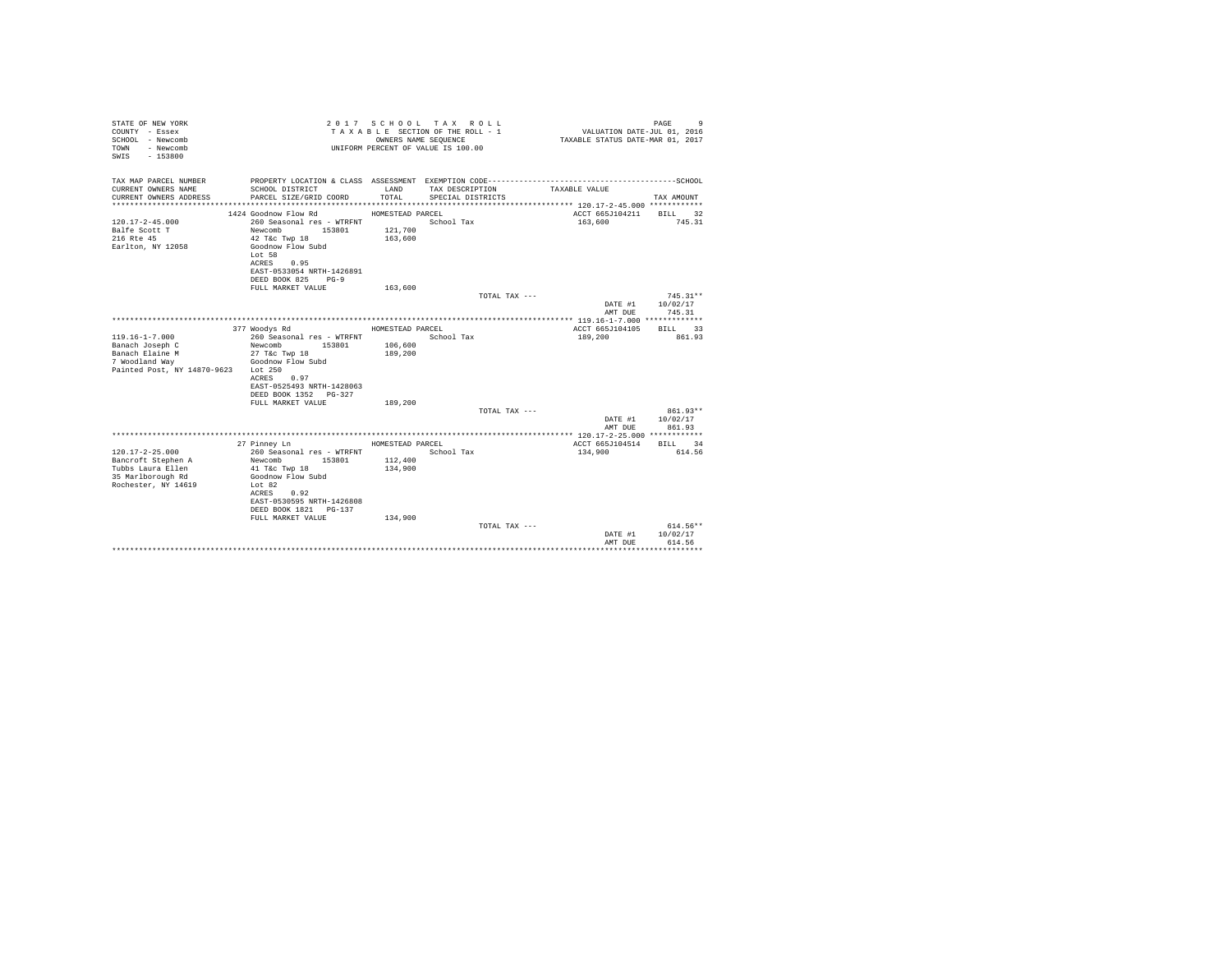| STATE OF NEW YORK<br>COUNTY - Essex<br>SCHOOL - Newcomb<br>- Newcomb<br>TOWN<br>SWIS<br>$-153800$ |                                                       | 2017 SCHOOL TAX ROLL<br>TAXABLE SECTION OF THE ROLL - 1<br>OWNERS NAME SEOUENCE<br>UNIFORM PERCENT OF VALUE IS 100.00 |                   |               | VALUATION DATE-JUL 01, 2016<br>TAXABLE STATUS DATE-MAR 01, 2017 | PAGE<br>10           |
|---------------------------------------------------------------------------------------------------|-------------------------------------------------------|-----------------------------------------------------------------------------------------------------------------------|-------------------|---------------|-----------------------------------------------------------------|----------------------|
| TAX MAP PARCEL NUMBER<br>CURRENT OWNERS NAME                                                      | SCHOOL DISTRICT                                       | LAND<br>TOTAL                                                                                                         | TAX DESCRIPTION   |               | TAXABLE VALUE                                                   |                      |
| CURRENT OWNERS ADDRESS                                                                            | PARCEL SIZE/GRID COORD                                |                                                                                                                       | SPECIAL DISTRICTS |               |                                                                 | TAX AMOUNT           |
|                                                                                                   | Goodnow Flow Rd                                       | HOMESTEAD PARCEL                                                                                                      |                   |               | ACCT 665J100111                                                 | 35<br><b>BILL</b>    |
| $120.17 - 2 - 26.000$                                                                             | 311 Res vac land - WTRFNT                             |                                                                                                                       | School Tax        |               | 120,300                                                         | 548.05               |
| Bancroft Stephen A                                                                                | Newcomb 153801                                        | 120,300                                                                                                               |                   |               |                                                                 |                      |
| Tubbs Laura E                                                                                     | 41 & 42 T&c Twp 18                                    | 120,300                                                                                                               |                   |               |                                                                 |                      |
| 33 Marlborough Rd                                                                                 | Lot 81 Goodnow Flow Subd                              |                                                                                                                       |                   |               |                                                                 |                      |
| Rochester, NY 14619                                                                               | 0.92<br>ACRES                                         |                                                                                                                       |                   |               |                                                                 |                      |
|                                                                                                   | EAST-0530698 NRTH-1426815<br>DEED BOOK 1249 PG-288    |                                                                                                                       |                   |               |                                                                 |                      |
|                                                                                                   | FULL MARKET VALUE                                     | 120,300                                                                                                               |                   |               |                                                                 |                      |
|                                                                                                   |                                                       |                                                                                                                       |                   | TOTAL TAX --- |                                                                 | 548.05**             |
|                                                                                                   |                                                       |                                                                                                                       |                   |               | DATE #1<br>AMT DUE                                              | 10/02/17<br>548.05   |
|                                                                                                   |                                                       |                                                                                                                       |                   |               |                                                                 |                      |
|                                                                                                   | 1050 Goodnow Flow Rd                                  | HOMESTEAD PARCEL                                                                                                      |                   |               | ACCT 665J100212                                                 | BILL 36              |
| $120.18 - 1 - 7.000$                                                                              | 210 1 Family Res - WTRFNT                             |                                                                                                                       | School Tax        |               | 285,100                                                         | 1,298.82             |
| Banovic Edward J Trust<br>Banovic Karen L Trust                                                   | Newcomb<br>153801<br>46 Leonards Surv                 | 119,100                                                                                                               |                   |               |                                                                 |                      |
| 317 Brownell Rd                                                                                   | 1622/224-Life use E.&K.Ba                             | 285,100                                                                                                               |                   |               |                                                                 |                      |
| Ballston Spa, NY 12020                                                                            | 146 &Pt 145-1272/5                                    |                                                                                                                       |                   |               |                                                                 |                      |
|                                                                                                   | ACRES 0.78                                            |                                                                                                                       |                   |               |                                                                 |                      |
|                                                                                                   | EAST-0536695 NRTH-1427740                             |                                                                                                                       |                   |               |                                                                 |                      |
|                                                                                                   | DEED BOOK 1622 PG-224                                 |                                                                                                                       |                   |               |                                                                 |                      |
|                                                                                                   | FULL MARKET VALUE                                     | 285,100                                                                                                               |                   |               |                                                                 |                      |
|                                                                                                   |                                                       |                                                                                                                       |                   | TOTAL TAX --- | DATE #1                                                         | $1.298.82**$         |
|                                                                                                   |                                                       |                                                                                                                       |                   |               | AMT DUE                                                         | 10/02/17<br>1,298.82 |
|                                                                                                   |                                                       |                                                                                                                       |                   |               |                                                                 |                      |
|                                                                                                   | 54 Doe Haven Ln                                       | HOMESTEAD PARCEL                                                                                                      |                   |               | ACCT 665J104113                                                 | <b>BILL</b><br>37    |
| $120.17 - 2 - 23.024$                                                                             | 260 Seasonal res - WTRFNT                             |                                                                                                                       | School Tax        |               | 179,700                                                         | 818.65               |
| Barnes Edward III                                                                                 | Newcomb 153801                                        | 153,400                                                                                                               |                   |               |                                                                 |                      |
| c/o Victoria D Jupin                                                                              | $41$ T&c Twp $18$                                     | 179,700                                                                                                               |                   |               |                                                                 |                      |
| 39 Van Ness Rd<br>Mechanicville, NY 12118                                                         | Goodnow Flow Subd Lots 83<br>1820/52 LU to Victoria D |                                                                                                                       |                   |               |                                                                 |                      |
|                                                                                                   | ACRES 1.84                                            |                                                                                                                       |                   |               |                                                                 |                      |
|                                                                                                   | EAST-0530407 NRTH-1426784                             |                                                                                                                       |                   |               |                                                                 |                      |
|                                                                                                   | DEED BOOK 1820 PG-52                                  |                                                                                                                       |                   |               |                                                                 |                      |
|                                                                                                   | FULL MARKET VALUE                                     | 179,700                                                                                                               |                   |               |                                                                 |                      |
|                                                                                                   |                                                       |                                                                                                                       |                   | TOTAL TAX --- |                                                                 | $818.65**$           |
|                                                                                                   |                                                       |                                                                                                                       |                   |               | DATE #1                                                         | 10/02/17             |
|                                                                                                   |                                                       |                                                                                                                       |                   |               | AMT DUE                                                         | 818.65               |
|                                                                                                   |                                                       |                                                                                                                       |                   |               |                                                                 |                      |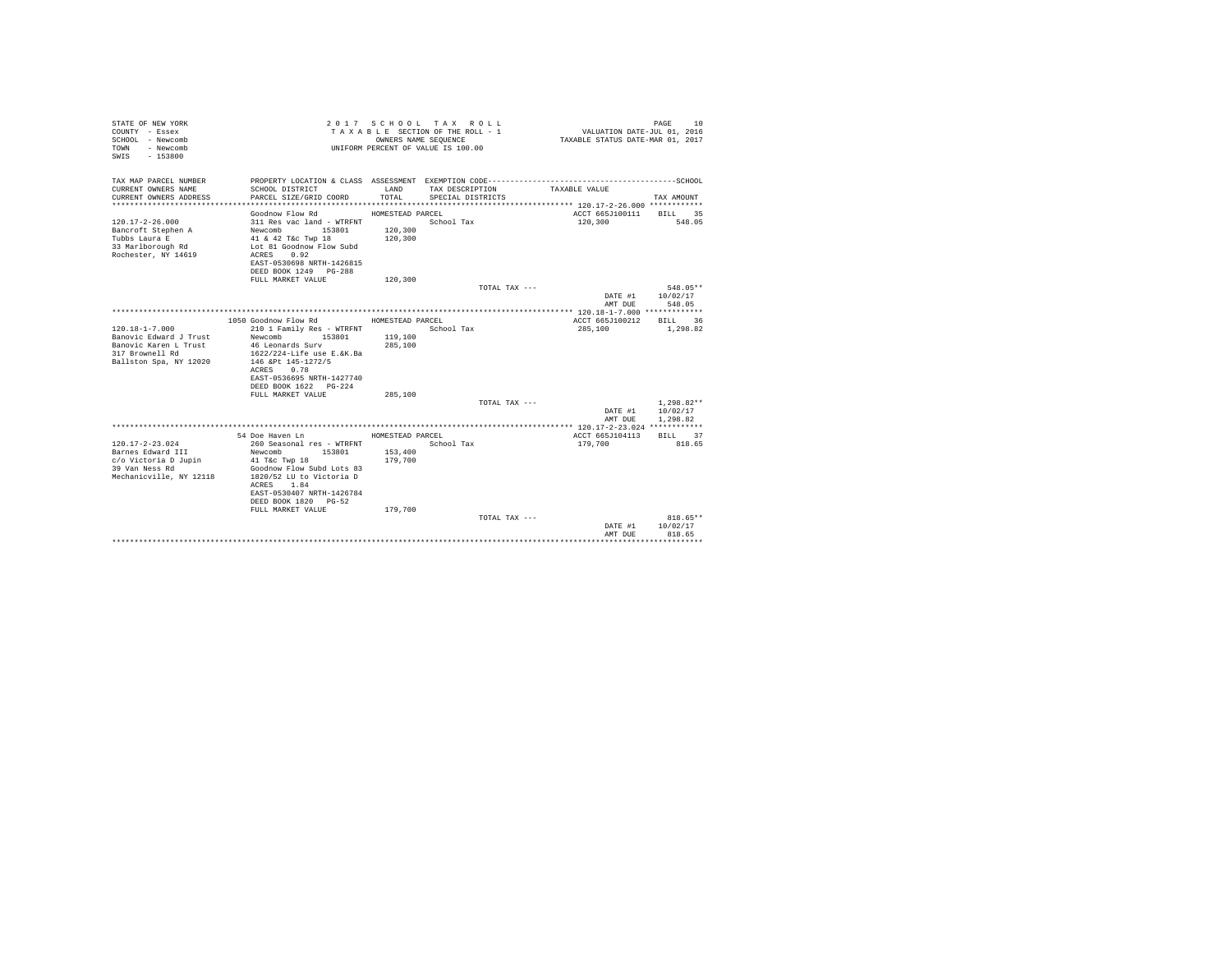| STATE OF NEW YORK<br>COUNTY - Essex<br>SCHOOL - Newcomb<br>- Newcomb<br>TOWN<br>$-153800$<br>SWIS |                                               | OWNERS NAME SEQUENCE | 2017 SCHOOL TAX ROLL<br>TAXABLE SECTION OF THE ROLL - 1<br>UNIFORM PERCENT OF VALUE IS 100.00 | VALUATION DATE-JUL 01, 2016<br>TAXABLE STATUS DATE-MAR 01, 2017 | PAGE<br>11              |
|---------------------------------------------------------------------------------------------------|-----------------------------------------------|----------------------|-----------------------------------------------------------------------------------------------|-----------------------------------------------------------------|-------------------------|
| TAX MAP PARCEL NUMBER<br>CURRENT OWNERS NAME                                                      | SCHOOL DISTRICT                               | LAND                 | TAX DESCRIPTION                                                                               | TAXABLE VALUE                                                   |                         |
| CURRENT OWNERS ADDRESS                                                                            | PARCEL SIZE/GRID COORD                        | TOTAL                | SPECIAL DISTRICTS                                                                             |                                                                 | TAX AMOUNT              |
|                                                                                                   | 27 Perch Pond Ln                              | HOMESTEAD PARCEL     |                                                                                               | ACCT 665J190002                                                 | BILL 38                 |
| $110. - 3 - 4.000$                                                                                | 210 1 Family Res                              |                      | School Tax                                                                                    | 178,400                                                         | 812.73                  |
| Barnes Lila C                                                                                     | Newcomb 153801                                | 35,800               |                                                                                               |                                                                 |                         |
| 21-10 Croton Lake Rd                                                                              | 15 T&c Twp 46                                 | 178,400              |                                                                                               |                                                                 |                         |
| Katonah, NY 10536                                                                                 | 2.79<br>ACRES<br>EAST-0576325 NRTH-1445172    |                      |                                                                                               |                                                                 |                         |
|                                                                                                   | PRIOR OWNER ON 3/01/2017 DEED BOOK 950 PG-189 |                      |                                                                                               |                                                                 |                         |
| Barnes Lila C                                                                                     | FULL MARKET VALUE                             | 178,400              |                                                                                               |                                                                 |                         |
|                                                                                                   |                                               |                      | TOTAL TAX ---                                                                                 |                                                                 | $812.73**$              |
|                                                                                                   |                                               |                      |                                                                                               | DATE #1                                                         | 10/02/17                |
|                                                                                                   |                                               |                      |                                                                                               | AMT DUE                                                         | 812.73                  |
|                                                                                                   |                                               |                      |                                                                                               |                                                                 |                         |
|                                                                                                   | 1368 Goodnow Flow Rd MOMESTEAD PARCEL         |                      |                                                                                               | ACCT 665J104709                                                 | BILL 39                 |
| $120.18 - 2 - 5.000$                                                                              | 311 Res vac land - WTRFNT                     |                      | School Tax                                                                                    | 105,500                                                         | 480.62                  |
| Barnes Robert                                                                                     | Newcomb<br>153801                             | 105,500              |                                                                                               |                                                                 |                         |
| R <sub>D</sub> 1                                                                                  | 43 46 T&c Twp 18                              | 105,500              |                                                                                               |                                                                 |                         |
| Greenwich, NY 12834                                                                               | Goodnow Flow Subd                             |                      |                                                                                               |                                                                 |                         |
|                                                                                                   | Lot 44<br>ACRES<br>0.97                       |                      |                                                                                               |                                                                 |                         |
|                                                                                                   | EAST-0534444 NRTH-1426861                     |                      |                                                                                               |                                                                 |                         |
|                                                                                                   | DEED BOOK 862 PG-331                          |                      |                                                                                               |                                                                 |                         |
|                                                                                                   | FULL MARKET VALUE                             | 105,500              |                                                                                               |                                                                 |                         |
|                                                                                                   |                                               |                      | TOTAL TAX ---                                                                                 |                                                                 | 480.62**                |
|                                                                                                   |                                               |                      |                                                                                               | DATE #1                                                         | 10/02/17                |
|                                                                                                   |                                               |                      |                                                                                               | AMT DUE                                                         | 480.62                  |
|                                                                                                   |                                               |                      |                                                                                               |                                                                 |                         |
|                                                                                                   | 1332 Goodnow Flow Rd                          | HOMESTEAD PARCEL     |                                                                                               | ACCT 665J104013                                                 | BILL 40                 |
| $120.18 - 2 - 14.000$                                                                             | 260 Seasonal res - WTRFNT                     |                      | School Tax                                                                                    | 165,900                                                         | 755.78                  |
| Barnes Robert O                                                                                   | Newcomb 153801                                | 106,500              |                                                                                               |                                                                 |                         |
| Pett Amy Jo                                                                                       | 46 T&c Twp 18                                 | 165,900              |                                                                                               |                                                                 |                         |
| 100 Lowbar Rd                                                                                     | Goodnow Flow Subd                             |                      |                                                                                               |                                                                 |                         |
| Greenwich, NY 12834                                                                               | Lot 35                                        |                      |                                                                                               |                                                                 |                         |
|                                                                                                   | 1.31<br>ACRES                                 |                      |                                                                                               |                                                                 |                         |
|                                                                                                   | EAST-0535349 NRTH-1426739                     |                      |                                                                                               |                                                                 |                         |
|                                                                                                   | DEED BOOK 1677 PG-142                         |                      |                                                                                               |                                                                 |                         |
|                                                                                                   | FULL MARKET VALUE                             | 165,900              |                                                                                               |                                                                 |                         |
|                                                                                                   |                                               |                      | TOTAL TAX ---                                                                                 |                                                                 | $755.78**$              |
|                                                                                                   |                                               |                      |                                                                                               | DATE #1                                                         | 10/02/17                |
|                                                                                                   |                                               |                      |                                                                                               | AMT DUE<br>****************                                     | 755.78<br>************* |
|                                                                                                   |                                               |                      |                                                                                               |                                                                 |                         |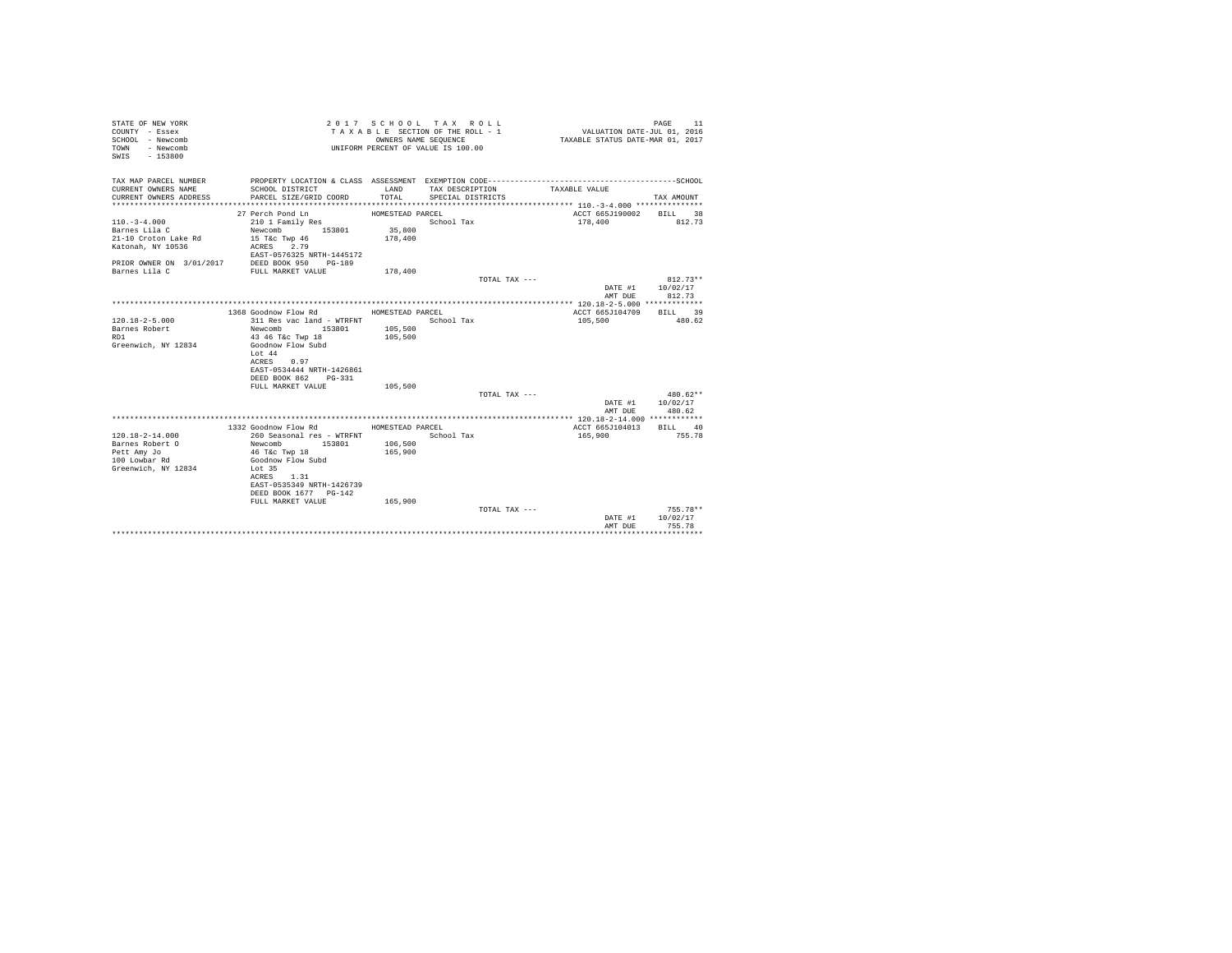| STATE OF NEW YORK<br>COUNTY - Essex<br>SCHOOL - Newcomb<br>- Newcomb<br>TOWN<br>$-153800$<br>SWIS |                                                              | 2017 SCHOOL TAX ROLL<br>TAXABLE SECTION OF THE ROLL - 1<br>UNIFORM PERCENT OF VALUE IS 100.00 | OWNERS NAME SEOUENCE  |                 | VALUATION DATE-JUL 01, 2016<br>TAXABLE STATUS DATE-MAR 01, 2017 | PAGE<br>12           |
|---------------------------------------------------------------------------------------------------|--------------------------------------------------------------|-----------------------------------------------------------------------------------------------|-----------------------|-----------------|-----------------------------------------------------------------|----------------------|
| TAX MAP PARCEL NUMBER                                                                             |                                                              |                                                                                               |                       |                 |                                                                 |                      |
| CURRENT OWNERS NAME<br>CURRENT OWNERS ADDRESS                                                     | SCHOOL DISTRICT<br>PARCEL SIZE/GRID COORD                    | LAND<br>TOTAL                                                                                 | SPECIAL DISTRICTS     | TAX DESCRIPTION | TAXABLE VALUE                                                   | TAX AMOUNT           |
|                                                                                                   |                                                              |                                                                                               |                       |                 |                                                                 |                      |
|                                                                                                   | 135 Marcy Ln                                                 | HOMESTEAD PARCEL                                                                              |                       |                 | ACCT 665J100208                                                 | BILL 41              |
| $110.17 - 3 - 7.000$                                                                              | 210 1 Family Res                                             |                                                                                               | VETCOM CTS 41130      |                 |                                                                 | 24,150               |
| Barrigar Deborah L                                                                                | Newcomb 153801                                               |                                                                                               | 30,200 AGED ALL 41800 |                 |                                                                 | 36,225               |
| c/o Lorraine Austin                                                                               | Pt 19 Richards Survey                                        |                                                                                               | 96,600 ENH STAR 41834 |                 |                                                                 | 36,225               |
| 135 Marcy Ln<br>Newcomb, NY 12852                                                                 | 1574/161 & 1639/1-Life Us<br>Lorraine E Austin<br>ACRES 0.60 |                                                                                               | School Tax            |                 | 36,225                                                          | 165.03               |
|                                                                                                   | EAST-0557327 NRTH-1442355                                    |                                                                                               |                       |                 |                                                                 |                      |
|                                                                                                   | DEED BOOK 1639 PG-1                                          |                                                                                               |                       |                 |                                                                 |                      |
|                                                                                                   | FULL MARKET VALUE                                            | 96,600                                                                                        |                       | TOTAL TAX ---   |                                                                 | $11.03**$            |
|                                                                                                   |                                                              |                                                                                               |                       |                 | DATE #1                                                         | 10/02/17             |
|                                                                                                   |                                                              |                                                                                               |                       |                 | AMT DUE                                                         | 11.03                |
|                                                                                                   |                                                              |                                                                                               |                       |                 |                                                                 |                      |
|                                                                                                   | 12 Island View Ln                                            | HOMESTEAD PARCEL                                                                              |                       |                 | ACCT 665J100307                                                 | BILL 42              |
| $119.16 - 1 - 25.000$                                                                             | 210 1 Family Res - WTRFNT                                    |                                                                                               | School Tax            |                 | 266,800                                                         | 1,215.45             |
| Bartow Douglas L III                                                                              | 153801<br>Newcomb                                            | 112,900                                                                                       |                       |                 |                                                                 |                      |
| Bartow Christopher C<br>c/o Douglas L Bartow Jr                                                   | 26 T&c Twp 18<br>1539/230 Life Use Douglas                   | 266,800                                                                                       |                       |                 |                                                                 |                      |
| 433 Summerhaven Dr N                                                                              | & Mary Ellen Bartow                                          |                                                                                               |                       |                 |                                                                 |                      |
| E Syracuse, NY 13057                                                                              | ACRES 1.13                                                   |                                                                                               |                       |                 |                                                                 |                      |
|                                                                                                   | EAST-0527442 NRTH-1428898                                    |                                                                                               |                       |                 |                                                                 |                      |
|                                                                                                   | DEED BOOK 1539 PG-230                                        |                                                                                               |                       |                 |                                                                 |                      |
|                                                                                                   | FULL MARKET VALUE                                            | 266,800                                                                                       |                       |                 |                                                                 |                      |
|                                                                                                   |                                                              |                                                                                               |                       | TOTAL TAX ---   |                                                                 | $1,215.45**$         |
|                                                                                                   |                                                              |                                                                                               |                       |                 | DATE #1<br>AMT DUE                                              | 10/02/17<br>1.215.45 |
|                                                                                                   |                                                              |                                                                                               |                       |                 |                                                                 |                      |
|                                                                                                   | 62 Lower Works Rd                                            | HOMESTEAD PARCEL                                                                              |                       |                 | ACCT 665J185002                                                 | BILL 43              |
| $110. - 3 - 18.100$                                                                               | 210 1 Family Res                                             |                                                                                               | School Tax            |                 | 276,600                                                         | 1,260.10             |
| Bateson Douglas F                                                                                 | Newcomb<br>153801                                            | 35,100                                                                                        |                       |                 |                                                                 |                      |
| 10 Gracie Square #623                                                                             | 15 T&c Twp 46                                                | 276,600                                                                                       |                       |                 |                                                                 |                      |
| New York, NY 10028                                                                                | 3.26ac<br>ACRES 2.08                                         |                                                                                               |                       |                 |                                                                 |                      |
|                                                                                                   | EAST-0575905 NRTH-1444294                                    |                                                                                               |                       |                 |                                                                 |                      |
|                                                                                                   | DEED BOOK 1743 PG-116                                        |                                                                                               |                       |                 |                                                                 |                      |
|                                                                                                   | FULL MARKET VALUE                                            | 276,600                                                                                       |                       |                 |                                                                 |                      |
|                                                                                                   |                                                              |                                                                                               |                       | TOTAL TAX ---   |                                                                 | $1,260.10**$         |
|                                                                                                   |                                                              |                                                                                               |                       |                 | DATE #1                                                         | 10/02/17             |
|                                                                                                   |                                                              |                                                                                               |                       |                 | AMT DUE                                                         | 1,260.10             |
|                                                                                                   |                                                              |                                                                                               |                       |                 |                                                                 |                      |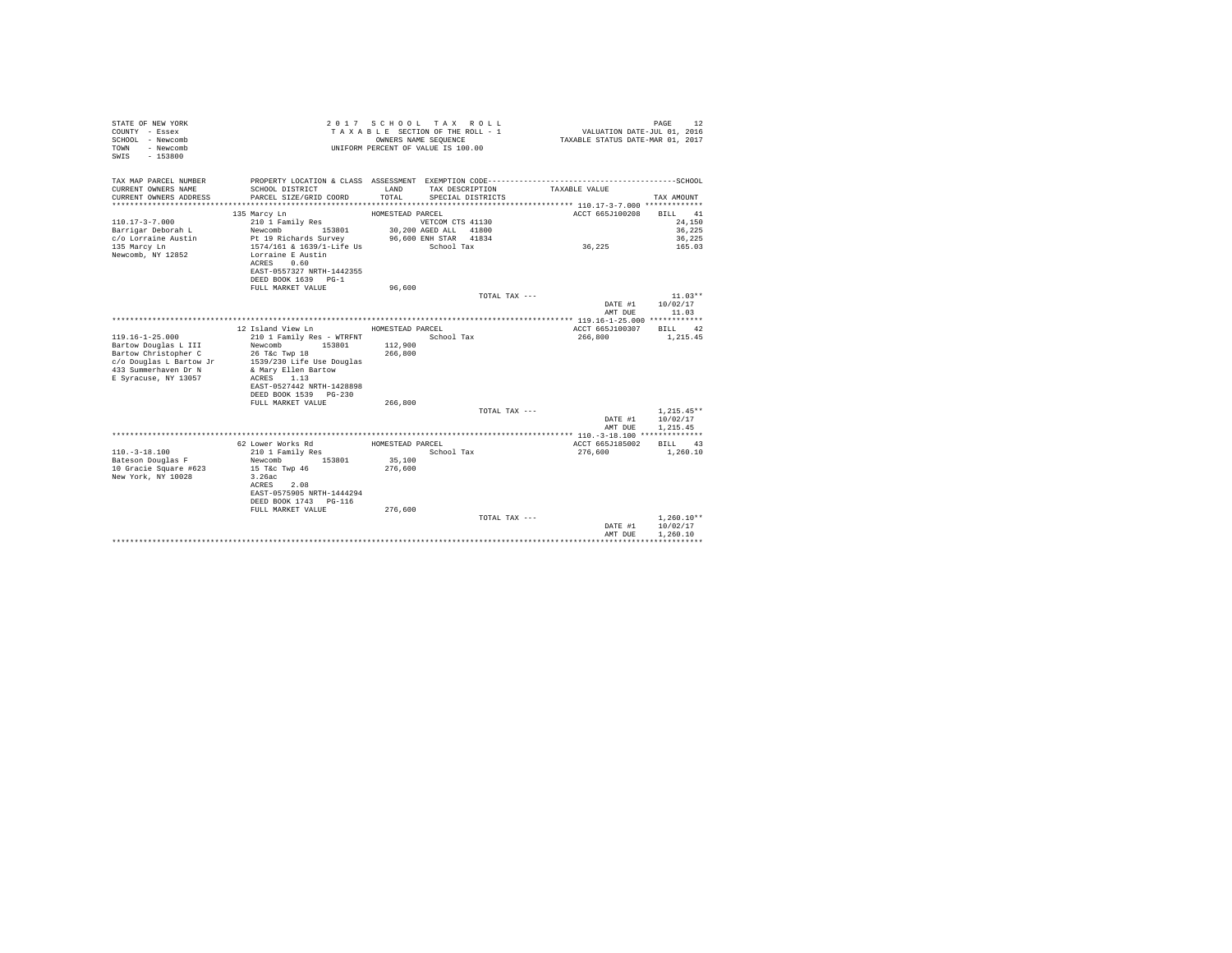| STATE OF NEW YORK<br>COUNTY - Essex<br>SCHOOL - Newcomb<br>TOWN - Newcomb |                                           | 2017 SCHOOL TAX ROLL<br>TAXABLE SECTION OF THE ROLL - 1<br>OWNERS NAME SEQUENCE<br>UNIFORM PERCENT OF VALUE IS 100.00 |            |                       | PAGE 13<br>VALUATION DATE-JUL 01, 2016<br>TAXABLE STATUS DATE-MAR 01, 2017 |                            |
|---------------------------------------------------------------------------|-------------------------------------------|-----------------------------------------------------------------------------------------------------------------------|------------|-----------------------|----------------------------------------------------------------------------|----------------------------|
| SWIS - 153800                                                             |                                           |                                                                                                                       |            |                       |                                                                            |                            |
| TAX MAP PARCEL NUMBER<br>CURRENT OWNERS NAME                              | SCHOOL DISTRICT                           |                                                                                                                       |            | LAND TAX DESCRIPTION  | TAXABLE VALUE                                                              |                            |
| CURRENT OWNERS ADDRESS                                                    | PARCEL SIZE/GRID COORD                    | TOTAL                                                                                                                 |            | SPECIAL DISTRICTS     |                                                                            | TAX AMOUNT                 |
|                                                                           |                                           |                                                                                                                       |            |                       |                                                                            |                            |
|                                                                           | 32 Lower Works Rd<br>210 1 Family Res     | HOMESTEAD PARCEL                                                                                                      |            |                       | ACCT 645Z007001 BILL 44                                                    |                            |
| $110. - 3 - 21.000$<br>Bateson Emily M                                    | Newcomb 153801                            | 37,000                                                                                                                | School Tax |                       | 318,000                                                                    | 1,448.70                   |
| 2 Brigham St                                                              | 15 T&C Pur TWP 46 RS                      | 318,000                                                                                                               |            |                       |                                                                            |                            |
| Watertown, MA 02472                                                       | ACRES 4.00                                |                                                                                                                       |            |                       |                                                                            |                            |
|                                                                           | EAST-0575302 NRTH-1443923                 |                                                                                                                       |            |                       |                                                                            |                            |
|                                                                           | DEED BOOK 1522 PG-48                      |                                                                                                                       |            |                       |                                                                            |                            |
|                                                                           | FULL MARKET VALUE                         | 318,000                                                                                                               |            |                       |                                                                            |                            |
|                                                                           |                                           |                                                                                                                       |            | TOTAL TAX ---         |                                                                            | $1.448.70**$               |
|                                                                           |                                           |                                                                                                                       |            |                       |                                                                            | DATE #1 10/02/17           |
|                                                                           |                                           |                                                                                                                       |            |                       | AMT DUE                                                                    | 1,448.70                   |
|                                                                           |                                           |                                                                                                                       |            |                       |                                                                            |                            |
| $110.-3-22.200$                                                           | 17 Perch Pond Ln<br>210 1 Family Res      | HOMESTEAD PARCEL                                                                                                      | School Tax |                       | ACCT 665Z011001 BILL 45<br>344,400                                         | 1,568.97                   |
| Bateson William M                                                         | Newcomb 153801                            | 36,800                                                                                                                |            |                       |                                                                            |                            |
| 360 E 88th St #14B                                                        | 15 T&C Twp 46                             | 344,400                                                                                                               |            |                       |                                                                            |                            |
| New York, NY 10128                                                        | ACRES 3.84                                |                                                                                                                       |            |                       |                                                                            |                            |
|                                                                           | EAST-0576023 NRTH-1444857                 |                                                                                                                       |            |                       |                                                                            |                            |
|                                                                           | DEED BOOK 1635 PG-254                     |                                                                                                                       |            |                       |                                                                            |                            |
|                                                                           | FULL MARKET VALUE                         | 344,400                                                                                                               |            |                       |                                                                            |                            |
|                                                                           |                                           |                                                                                                                       |            | TOTAL TAX ---         |                                                                            | $1.568.97**$               |
|                                                                           |                                           |                                                                                                                       |            |                       | DATE #1                                                                    | 10/02/17                   |
|                                                                           |                                           |                                                                                                                       |            |                       | AMT DUE                                                                    | 1,568.97                   |
|                                                                           | 62 Sanford Ln                             | HOMESTEAD PARCEL                                                                                                      |            |                       | ACCT 665J100209 BILL 46                                                    |                            |
| $110.18 - 3 - 27.000$                                                     | 210 1 Family Res                          |                                                                                                                       | School Tax |                       | 79,400                                                                     | 361.72                     |
| Bathalon Robert F                                                         | Newcomb 153801                            | 31,400                                                                                                                |            |                       |                                                                            |                            |
| Bathalon Sheryl L                                                         | Pt 5 Thorns Survey                        | 79,400                                                                                                                |            |                       |                                                                            |                            |
| 145 Townline Dr                                                           | ACRES 0.70                                |                                                                                                                       |            |                       |                                                                            |                            |
| Brandon, VT 05733                                                         | EAST-0558768 NRTH-1441694                 |                                                                                                                       |            |                       |                                                                            |                            |
|                                                                           | DEED BOOK 1849 PG-36                      |                                                                                                                       |            |                       |                                                                            |                            |
|                                                                           | FULL MARKET VALUE                         | 79,400                                                                                                                |            |                       |                                                                            |                            |
|                                                                           |                                           |                                                                                                                       |            | TOTAL TAX ---         |                                                                            | $361.72**$                 |
|                                                                           |                                           |                                                                                                                       |            |                       | AMT DUE                                                                    | DATE #1 10/02/17<br>361.72 |
|                                                                           |                                           |                                                                                                                       |            |                       |                                                                            |                            |
|                                                                           | 8 Bissell Loop                            | HOMESTEAD PARCEL                                                                                                      |            |                       | ACCT 665J100513                                                            | BILL 47                    |
| 110.13-9-17.002                                                           | $210$ 1 Family Res                        | AGED ALL 41800                                                                                                        |            |                       |                                                                            | 61,500                     |
| Bean Patricia                                                             | Newcomb 153801                            |                                                                                                                       |            | 34,100 ENH STAR 41834 |                                                                            | 61,500                     |
| 10 Bissell Loop                                                           | Pt 19 Richards Survey                     |                                                                                                                       |            | 123,000 School Tax    | 61,500                                                                     | 280.17                     |
| Newcomb, NY 12852                                                         | Also 1202/118                             |                                                                                                                       |            |                       |                                                                            |                            |
|                                                                           | ACRES 1.10                                |                                                                                                                       |            |                       |                                                                            |                            |
|                                                                           | EAST-0555490 NRTH-1445028                 |                                                                                                                       |            |                       |                                                                            |                            |
|                                                                           | DEED BOOK 1766 PG-67<br>FULL MARKET VALUE | 123,000                                                                                                               |            |                       |                                                                            |                            |
|                                                                           |                                           |                                                                                                                       |            | TOTAL TAX ---         |                                                                            | $126.17**$                 |
|                                                                           |                                           |                                                                                                                       |            |                       | DATE #1                                                                    | 10/02/17                   |
|                                                                           |                                           |                                                                                                                       |            |                       | AMT DUE                                                                    | 126.17                     |
|                                                                           |                                           |                                                                                                                       |            |                       |                                                                            |                            |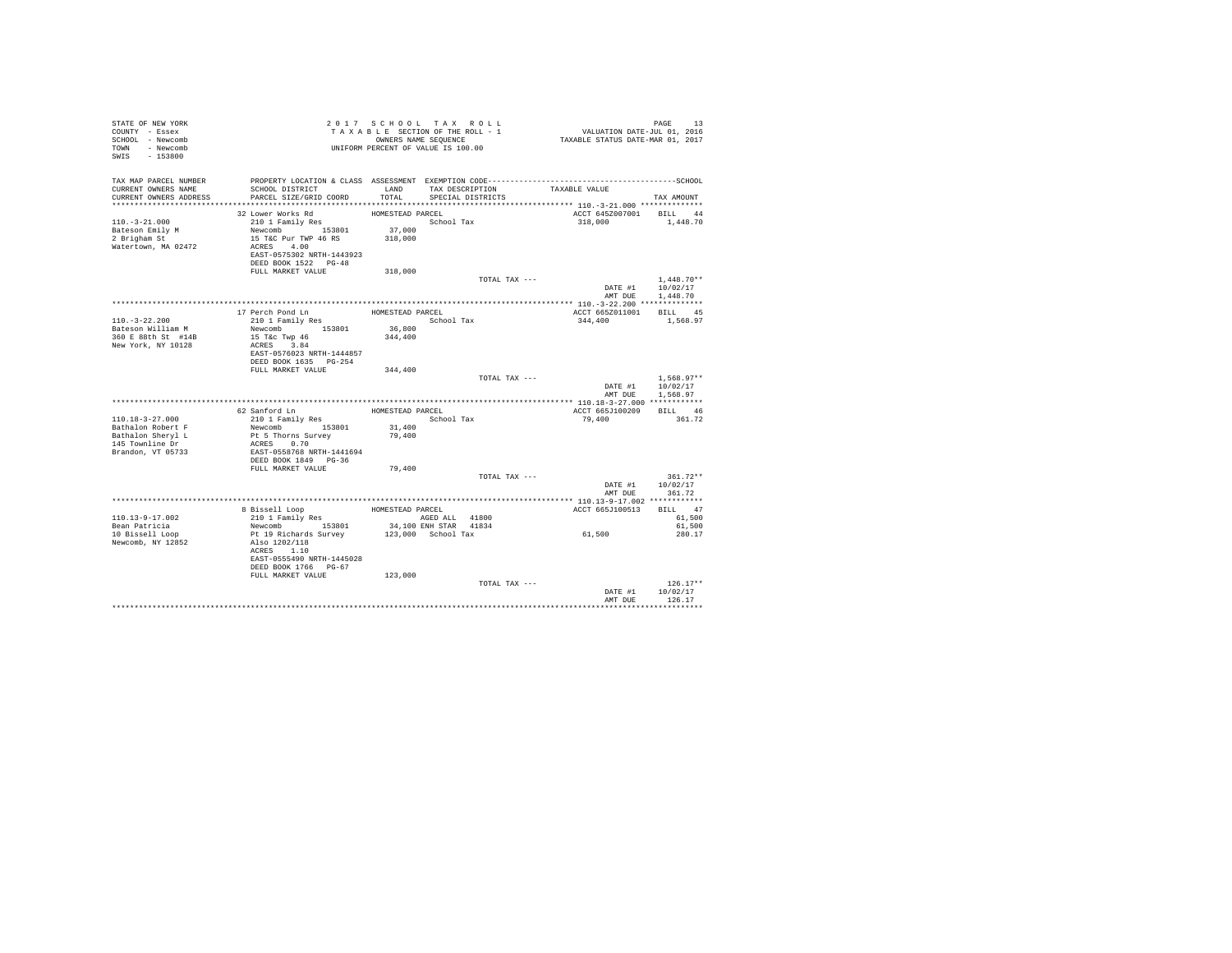| STATE OF NEW YORK<br>COUNTY - Essex<br>SCHOOL - Newcomb<br>TOWN - Newcomb<br>SWIS - 153800                                   |                                                                                                                                                                                                       | UNIFORM PERCENT OF VALUE IS 100.00       |                                      |               | $\begin{array}{cccccccc} 2&0&1&7&8&\texttt{C} &\texttt{H} &0&\texttt{L} &\texttt{L} &\texttt{L} &\texttt{L} &\texttt{L} &\texttt{L} &\texttt{L} &\texttt{L} &\texttt{L} &\texttt{L} &\texttt{L} &\texttt{L} &\texttt{L} &\texttt{L} &\texttt{L} &\texttt{L} &\texttt{L} &\texttt{L} &\texttt{L} &\texttt{L} &\texttt{L} &\texttt{L} &\texttt{L} &\texttt{L} &\texttt{L} &\texttt{L} &\texttt$ |                                          |  |
|------------------------------------------------------------------------------------------------------------------------------|-------------------------------------------------------------------------------------------------------------------------------------------------------------------------------------------------------|------------------------------------------|--------------------------------------|---------------|-----------------------------------------------------------------------------------------------------------------------------------------------------------------------------------------------------------------------------------------------------------------------------------------------------------------------------------------------------------------------------------------------|------------------------------------------|--|
| TAX MAP PARCEL NUMBER<br>CURRENT OWNERS NAME<br>CURRENT OWNERS ADDRESS                                                       | SCHOOL DISTRICT<br>PARCEL SIZE/GRID COORD                                                                                                                                                             | LAND<br>TOTAL                            | TAX DESCRIPTION<br>SPECIAL DISTRICTS |               | TAXABLE VALUE                                                                                                                                                                                                                                                                                                                                                                                 | TAX AMOUNT                               |  |
|                                                                                                                              | HOMESTEAD PARCEL                                                                                                                                                                                      |                                          |                                      |               |                                                                                                                                                                                                                                                                                                                                                                                               |                                          |  |
| $109.16 - 2 - 6.002$<br>Beeler Margery D<br>Gray Linda D Estate<br>c/o Susan Queary<br>3812 34th Ave SW<br>Seattle, WA 98126 | 27 Donks Ln<br>210 1 Family Res - WTRFNT<br>Newcomb 153801 161,000<br>15 Richards<br>Lt 9 10 & Pt 11 Leon<br>Anderson 20 Ac Tract<br>ACRES 1.35<br>EAST-0548772 NRTH-1448240<br>DEED BOOK 1839 PG-171 | 267,600                                  | School Tax                           |               | ACCT 665J101403 BILL 48<br>267,600                                                                                                                                                                                                                                                                                                                                                            | 1,219.10                                 |  |
|                                                                                                                              | FULL MARKET VALUE                                                                                                                                                                                     | 267,600                                  |                                      | TOTAL TAX --- |                                                                                                                                                                                                                                                                                                                                                                                               | $1.219.10**$<br>DATE #1 10/02/17         |  |
|                                                                                                                              |                                                                                                                                                                                                       |                                          |                                      |               |                                                                                                                                                                                                                                                                                                                                                                                               | AMT DUE 1,219.10                         |  |
|                                                                                                                              | 5098 NYS Route 28N                                                                                                                                                                                    | HOMESTEAD PARCEL                         |                                      |               | ACCT 665J100512 BILL 49                                                                                                                                                                                                                                                                                                                                                                       |                                          |  |
| $110.17 - 2 - 17.000$<br>Behuniak Mark J<br>Behuniak Kathryn M<br>26 Proctor Ave<br>Latham, NY 12110                         | 210 1 Family Res<br>Newcomb 153801<br>Pt 19 Richards Survey 131,000<br>1106/326 Will<br>ACRES 0.50<br>EAST-0557979 NRTH-1443513                                                                       | School Tax<br>29,000                     |                                      |               | 131,000                                                                                                                                                                                                                                                                                                                                                                                       | 596.79                                   |  |
|                                                                                                                              | DEED BOOK 1420 PG-267                                                                                                                                                                                 |                                          |                                      |               |                                                                                                                                                                                                                                                                                                                                                                                               |                                          |  |
|                                                                                                                              | FULL MARKET VALUE                                                                                                                                                                                     | 131,000                                  |                                      | TOTAL TAX --- | AMT DUE                                                                                                                                                                                                                                                                                                                                                                                       | 596.79**<br>DATE #1 10/02/17<br>596.79   |  |
|                                                                                                                              |                                                                                                                                                                                                       |                                          |                                      |               |                                                                                                                                                                                                                                                                                                                                                                                               |                                          |  |
| $109. - 3 - 1.000$<br>Bell Kenneth S Trust<br>87 Alberts View Rd<br>Scaly Mountain, NC 28775                                 | NYS Route 28N MON-HOMESTEAD PARCEL<br>322 Rural vac>10 School T<br>Newcomb 153801<br>4 Ords<br>ACRES 28.65<br>EAST-0543996 NRTH-1444788<br>DEED BOOK 1425 PG-255                                      | 23,800<br>23,800                         | School Tax                           |               | ACCT 665J100201 BILL 50<br>23,800                                                                                                                                                                                                                                                                                                                                                             | 434.29                                   |  |
|                                                                                                                              | FULL MARKET VALUE                                                                                                                                                                                     | 23,800                                   |                                      | TOTAL TAX --- | AMT DUE                                                                                                                                                                                                                                                                                                                                                                                       | $434.29**$<br>DATE #1 10/02/17<br>434.29 |  |
|                                                                                                                              |                                                                                                                                                                                                       |                                          |                                      |               |                                                                                                                                                                                                                                                                                                                                                                                               |                                          |  |
| $109. - 3 - 3.000$<br>Bell Margaret<br>Scaly Mountain, NC 28775 EAST-0545020 NRTH-1445515                                    | NYS Route 28N<br>322 Rural vac>10<br>Newcomb 153801<br>3 Richards<br>DEED BOOK 1822 PG-44                                                                                                             | NON-HOMESTEAD PARCEL<br>23,700<br>23,700 | School Tax                           |               | ACCT 665J100115 BILL 51<br>23,700                                                                                                                                                                                                                                                                                                                                                             | 432.46                                   |  |
|                                                                                                                              | FULL MARKET VALUE                                                                                                                                                                                     | 23,700                                   |                                      | TOTAL TAX --- | AMT DUE                                                                                                                                                                                                                                                                                                                                                                                       | $432.46**$<br>DATE #1 10/02/17<br>432.46 |  |
|                                                                                                                              |                                                                                                                                                                                                       |                                          |                                      |               |                                                                                                                                                                                                                                                                                                                                                                                               |                                          |  |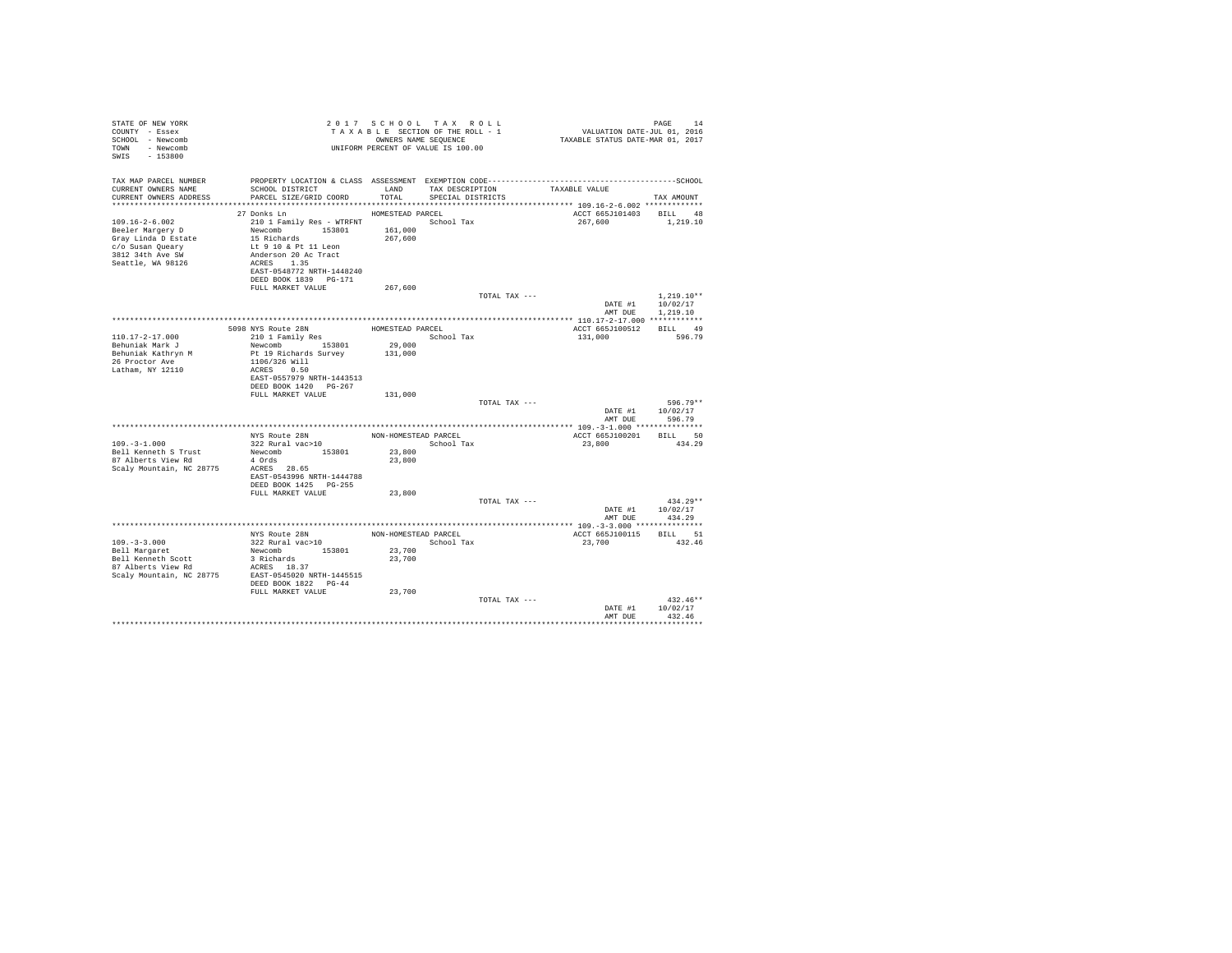| STATE OF NEW YORK<br>COUNTY - Essex<br>SCHOOL - Newcomb<br>- Newcomb<br>TOWN<br>$-153800$<br>SWTS |                                             |                    | 2017 SCHOOL TAX ROLL<br>TAXABLE SECTION OF THE ROLL - 1<br>OWNERS NAME SEQUENCE<br>UNIFORM PERCENT OF VALUE IS 100.00 | VALUATION DATE-JUL 01, 2016<br>TAXABLE STATUS DATE-MAR 01, 2017 | 15<br>PAGE             |
|---------------------------------------------------------------------------------------------------|---------------------------------------------|--------------------|-----------------------------------------------------------------------------------------------------------------------|-----------------------------------------------------------------|------------------------|
| TAX MAP PARCEL NUMBER                                                                             |                                             |                    |                                                                                                                       |                                                                 |                        |
| CURRENT OWNERS NAME<br>CURRENT OWNERS ADDRESS                                                     | SCHOOL DISTRICT<br>PARCEL SIZE/GRID COORD   | LAND<br>TOTAL.     | TAX DESCRIPTION<br>SPECIAL DISTRICTS                                                                                  | TAXABLE VALUE                                                   | TAX AMOUNT             |
|                                                                                                   |                                             |                    |                                                                                                                       |                                                                 |                        |
|                                                                                                   | 159 Woodys Rd                               | HOMESTEAD PARCEL   |                                                                                                                       | ACCT 665J106414                                                 | BILL 52                |
| $120.13 - 1 - 23.022$                                                                             | 210 1 Family Res - WTRFNT                   |                    | VETCOM CTS 41130                                                                                                      |                                                                 | 52,875                 |
| Benmosche Michael A                                                                               | 153801<br>Newcomb                           |                    | 116,700 ENH STAR 41834                                                                                                |                                                                 | 65,500                 |
| Benmosche Gail D                                                                                  | 25&42 T&c Twp 18                            |                    | 211,500 School Tax                                                                                                    | 158,625                                                         | 722.64                 |
| c/o Robert & Helen Dwyer<br>PO Box 65                                                             | 1400/63 Life Use To<br>Robert & Helen Dwyer |                    |                                                                                                                       |                                                                 |                        |
| Newcomb, NY 12852                                                                                 | ACRES 1.14                                  |                    |                                                                                                                       |                                                                 |                        |
|                                                                                                   | EAST-0530403 NRTH-1428461                   |                    |                                                                                                                       |                                                                 |                        |
|                                                                                                   | DEED BOOK 1400 PG-63                        |                    |                                                                                                                       |                                                                 |                        |
|                                                                                                   | FULL MARKET VALUE                           | 211,500            |                                                                                                                       |                                                                 |                        |
|                                                                                                   |                                             |                    | TOTAL TAX ---                                                                                                         |                                                                 | 568.64**               |
|                                                                                                   |                                             |                    |                                                                                                                       | DATE #1                                                         | 10/02/17               |
|                                                                                                   |                                             |                    |                                                                                                                       | AMT DUE                                                         | 568.64                 |
|                                                                                                   |                                             |                    |                                                                                                                       |                                                                 |                        |
|                                                                                                   | 303 Woodys Rd                               | HOMESTEAD PARCEL   |                                                                                                                       | ACCT 665J105813                                                 | BTLL 53                |
| $119.16 - 1 - 21.000$                                                                             | 260 Seasonal res - WTRFNT                   |                    | School Tax                                                                                                            | 161,200                                                         | 734.37                 |
| Benoit Daniel<br>311 Roosevelt Ave                                                                | Newcomb 153801                              | 107,200<br>161,200 |                                                                                                                       |                                                                 |                        |
| Troy, NY 12182                                                                                    | 26 T&c Twp 18<br>1394/241 Life Use To       |                    |                                                                                                                       |                                                                 |                        |
|                                                                                                   | Arlone Benoit                               |                    |                                                                                                                       |                                                                 |                        |
|                                                                                                   | ACRES 0.95                                  |                    |                                                                                                                       |                                                                 |                        |
|                                                                                                   | EAST-0527021 NRTH-1428898                   |                    |                                                                                                                       |                                                                 |                        |
|                                                                                                   | DEED BOOK 1754 PG-173                       |                    |                                                                                                                       |                                                                 |                        |
|                                                                                                   | FULL MARKET VALUE                           | 161,200            |                                                                                                                       |                                                                 |                        |
|                                                                                                   |                                             |                    | TOTAL TAX ---                                                                                                         |                                                                 | $734.37**$             |
|                                                                                                   |                                             |                    |                                                                                                                       | DATE #1                                                         | 10/02/17               |
|                                                                                                   |                                             |                    |                                                                                                                       | AMT DUE                                                         | 734.37                 |
|                                                                                                   | 1276 Goodnow Flow Rd MOMESTEAD PARCEL       |                    |                                                                                                                       | ACCT 665J100211                                                 | BILL 54                |
| $120.18 - 2 - 26.000$                                                                             | 260 Seasonal res - WTRFNT                   |                    | School Tax                                                                                                            | 119,700                                                         | 545.31                 |
| Benway Linda                                                                                      | Newcomb 153801                              | 106,200            |                                                                                                                       |                                                                 |                        |
| 5 Stewart Ave                                                                                     | 46 T&c Twp 18                               | 119,700            |                                                                                                                       |                                                                 |                        |
| Glens Falls, NY 12801                                                                             | Goodnow Flow Subd                           |                    |                                                                                                                       |                                                                 |                        |
|                                                                                                   | Lot $23$                                    |                    |                                                                                                                       |                                                                 |                        |
|                                                                                                   | ACRES 1.67                                  |                    |                                                                                                                       |                                                                 |                        |
|                                                                                                   | EAST-0536469 NRTH-1426131                   |                    |                                                                                                                       |                                                                 |                        |
|                                                                                                   | DEED BOOK 1859 PG-246                       |                    |                                                                                                                       |                                                                 |                        |
|                                                                                                   | FULL MARKET VALUE                           | 119,700            |                                                                                                                       |                                                                 |                        |
|                                                                                                   |                                             |                    | TOTAL TAX ---                                                                                                         | DATE #1                                                         | $545.31**$<br>10/02/17 |
|                                                                                                   |                                             |                    |                                                                                                                       | AMT DUE                                                         | 545.31                 |
|                                                                                                   |                                             |                    |                                                                                                                       |                                                                 |                        |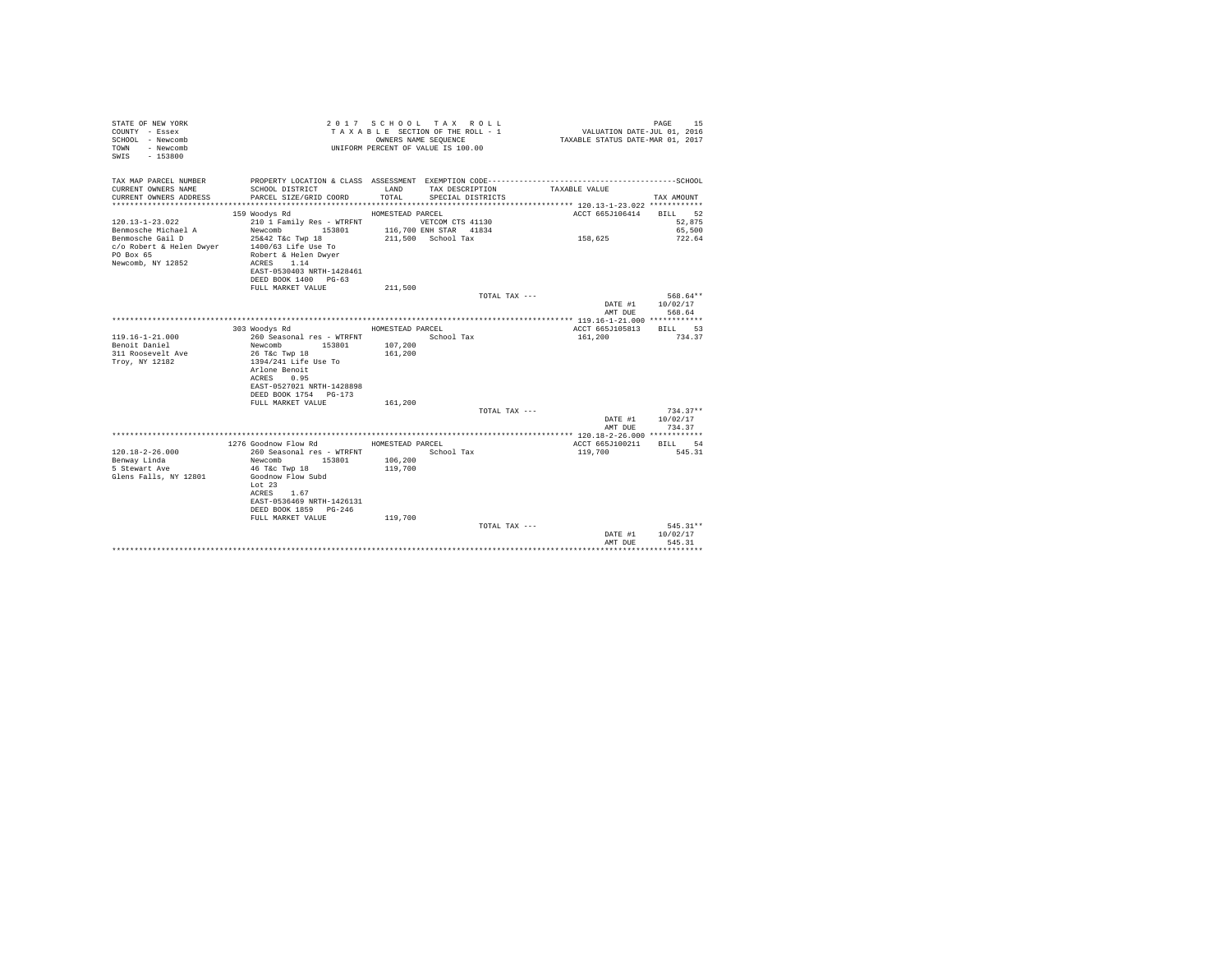| STATE OF NEW YORK<br>COUNTY - Essex<br>SCHOOL - Newcomb<br>TOWN - Newcomb<br>SWIS - 153800              |                                                                                                                                                 |                      | 2017 SCHOOL TAX ROLL<br>UNIFORM PERCENT OF VALUE IS 100.00 | $\begin{array}{cccccccc} 2&0&1&7&8&\texttt{C} \texttt{ H} \texttt{O} \texttt{O} \texttt{L} & \texttt{A} \texttt{A} & \texttt{B} \texttt{O} \texttt{L} & \texttt{A} \texttt{A} & \texttt{B} \texttt{A} & \texttt{B} \texttt{A} & \texttt{B} \texttt{A} & \texttt{B} \texttt{A} & \texttt{B} \texttt{A} & \texttt{B} \texttt{A} & \texttt{B} \texttt{A} & \texttt{B} \texttt{A} & \texttt{B} \texttt{A} & \texttt{B} \text$ | PAGE             |  |
|---------------------------------------------------------------------------------------------------------|-------------------------------------------------------------------------------------------------------------------------------------------------|----------------------|------------------------------------------------------------|---------------------------------------------------------------------------------------------------------------------------------------------------------------------------------------------------------------------------------------------------------------------------------------------------------------------------------------------------------------------------------------------------------------------------|------------------|--|
| TAX MAP PARCEL NUMBER<br>CURRENT OWNERS NAME<br>CURRENT OWNERS ADDRESS                                  | SCHOOL DISTRICT LAND<br>PARCEL SIZE/GRID COORD                                                                                                  | TOTAL                | TAX DESCRIPTION TAXABLE VALUE<br>SPECIAL DISTRICTS         |                                                                                                                                                                                                                                                                                                                                                                                                                           | TAX AMOUNT       |  |
|                                                                                                         |                                                                                                                                                 |                      |                                                            |                                                                                                                                                                                                                                                                                                                                                                                                                           |                  |  |
|                                                                                                         | HOMESTEAD PARCEL<br>81 Woodys Rd                                                                                                                |                      |                                                            | ACCT 665J106504 BILL 55                                                                                                                                                                                                                                                                                                                                                                                                   |                  |  |
| $120.13 - 1 - 39.000$<br>Berhaupt John<br>Gold Suzanne E<br>1103 Lexington Ave<br>Schenectady, NY 12309 | 210 1 Family Res - WTRFNT<br>Newcomb 153801 108,600<br>42 T&C Twp 18<br>Goodnow Flow Subd<br>Lot 188<br>ACRES 1.60<br>EAST-0532128 NRTH-1428738 | 331,600              | School Tax                                                 | 331,600 1,510.66                                                                                                                                                                                                                                                                                                                                                                                                          |                  |  |
|                                                                                                         | DEED BOOK 1315 PG-216                                                                                                                           |                      |                                                            |                                                                                                                                                                                                                                                                                                                                                                                                                           |                  |  |
|                                                                                                         | FULL MARKET VALUE                                                                                                                               | 331,600              |                                                            |                                                                                                                                                                                                                                                                                                                                                                                                                           |                  |  |
|                                                                                                         |                                                                                                                                                 |                      | TOTAL TAX ---                                              |                                                                                                                                                                                                                                                                                                                                                                                                                           | $1.510.66**$     |  |
|                                                                                                         |                                                                                                                                                 |                      |                                                            |                                                                                                                                                                                                                                                                                                                                                                                                                           | DATE #1 10/02/17 |  |
|                                                                                                         |                                                                                                                                                 |                      |                                                            |                                                                                                                                                                                                                                                                                                                                                                                                                           | AMT DUE 1,510.66 |  |
|                                                                                                         |                                                                                                                                                 |                      |                                                            |                                                                                                                                                                                                                                                                                                                                                                                                                           |                  |  |
|                                                                                                         | NYS Route 28N<br>312 Vac w/imprv                                                                                                                | NON-HOMESTEAD PARCEL |                                                            | ACCT 665J186003 BILL 56                                                                                                                                                                                                                                                                                                                                                                                                   |                  |  |
| $109.16 - 1 - 8.200$                                                                                    | Newcomb 153801 13,200                                                                                                                           |                      | School Tax                                                 | 23,200                                                                                                                                                                                                                                                                                                                                                                                                                    | 423.34           |  |
| Berninger Walter F                                                                                      | 10 Rs Twp 27 T&c                                                                                                                                | 23,200               |                                                            |                                                                                                                                                                                                                                                                                                                                                                                                                           |                  |  |
| Berninger Christine<br>31 E Maple St                                                                    | ACRES 0.37                                                                                                                                      |                      |                                                            |                                                                                                                                                                                                                                                                                                                                                                                                                           |                  |  |
|                                                                                                         |                                                                                                                                                 |                      |                                                            |                                                                                                                                                                                                                                                                                                                                                                                                                           |                  |  |
| Central Islip, NY 11722 EAST-0546474 NRTH-1447329                                                       |                                                                                                                                                 |                      |                                                            |                                                                                                                                                                                                                                                                                                                                                                                                                           |                  |  |
|                                                                                                         | DEED BOOK 965 PG-267                                                                                                                            | 23,200               |                                                            |                                                                                                                                                                                                                                                                                                                                                                                                                           |                  |  |
|                                                                                                         | FULL MARKET VALUE                                                                                                                               |                      | TOTAL TAX ---                                              |                                                                                                                                                                                                                                                                                                                                                                                                                           | $423.34**$       |  |
|                                                                                                         |                                                                                                                                                 |                      |                                                            |                                                                                                                                                                                                                                                                                                                                                                                                                           | DATE #1 10/02/17 |  |
|                                                                                                         |                                                                                                                                                 |                      |                                                            | AMT DUE                                                                                                                                                                                                                                                                                                                                                                                                                   | 423.34           |  |
|                                                                                                         |                                                                                                                                                 |                      |                                                            |                                                                                                                                                                                                                                                                                                                                                                                                                           |                  |  |
|                                                                                                         | 11 Dillon Rd                                                                                                                                    |                      | HOMESTEAD PARCEL                                           | ACCT 665J103710 BILL 57                                                                                                                                                                                                                                                                                                                                                                                                   |                  |  |
| $109.16 - 1 - 9.000$                                                                                    | 260 Seasonal res - WTRFNT               School Tax                                                                                              |                      |                                                            | 208,200                                                                                                                                                                                                                                                                                                                                                                                                                   | 948.49           |  |
|                                                                                                         |                                                                                                                                                 |                      |                                                            |                                                                                                                                                                                                                                                                                                                                                                                                                           |                  |  |
| Berninger Walter F<br>Berninger Christine<br>31 E Maple St                                              | Newcomb 153801 92,000<br>10 Richards Survey 208,200<br>10 Richards Survey                                                                       |                      |                                                            |                                                                                                                                                                                                                                                                                                                                                                                                                           |                  |  |
|                                                                                                         | ACRES 0.34                                                                                                                                      |                      |                                                            |                                                                                                                                                                                                                                                                                                                                                                                                                           |                  |  |
| Central Islip, NY 11722                                                                                 | EAST-0546415 NRTH-1447529                                                                                                                       |                      |                                                            |                                                                                                                                                                                                                                                                                                                                                                                                                           |                  |  |
|                                                                                                         | DEED BOOK 965 PG-267                                                                                                                            |                      |                                                            |                                                                                                                                                                                                                                                                                                                                                                                                                           |                  |  |
|                                                                                                         | FULL MARKET VALUE                                                                                                                               | 208,200              |                                                            |                                                                                                                                                                                                                                                                                                                                                                                                                           |                  |  |
|                                                                                                         |                                                                                                                                                 |                      | TOTAL TAX ---                                              |                                                                                                                                                                                                                                                                                                                                                                                                                           | $948.49**$       |  |
|                                                                                                         |                                                                                                                                                 |                      |                                                            | DATE #1                                                                                                                                                                                                                                                                                                                                                                                                                   | 10/02/17         |  |
|                                                                                                         |                                                                                                                                                 |                      |                                                            | AMT DUE                                                                                                                                                                                                                                                                                                                                                                                                                   | 948.49           |  |
|                                                                                                         |                                                                                                                                                 |                      |                                                            |                                                                                                                                                                                                                                                                                                                                                                                                                           |                  |  |
|                                                                                                         |                                                                                                                                                 |                      | HOMESTEAD PARCEL                                           | ACCT 665J196003 BILL 58                                                                                                                                                                                                                                                                                                                                                                                                   |                  |  |
| $110. - 3 - 6.000$                                                                                      | 69 Lower Works Rd<br>210 1 Family Res                                                                                                           |                      | School Tax                                                 | 207,400                                                                                                                                                                                                                                                                                                                                                                                                                   | 944.84           |  |
| Berry Florence B                                                                                        | Newcomb 153801                                                                                                                                  | 35,400               |                                                            |                                                                                                                                                                                                                                                                                                                                                                                                                           |                  |  |
| Fairfield Sta                                                                                           | 15 T&c Twp 46                                                                                                                                   | 207,400              |                                                            |                                                                                                                                                                                                                                                                                                                                                                                                                           |                  |  |
| PO Box 23664                                                                                            | ACRES 2.36                                                                                                                                      |                      |                                                            |                                                                                                                                                                                                                                                                                                                                                                                                                           |                  |  |
| Hilton Head Island, SC                                                                                  | EAST-0576263 NRTH-1444600                                                                                                                       |                      |                                                            |                                                                                                                                                                                                                                                                                                                                                                                                                           |                  |  |
|                                                                                                         | 29925-3664 DEED BOOK 1098 PG-20                                                                                                                 |                      |                                                            |                                                                                                                                                                                                                                                                                                                                                                                                                           |                  |  |
|                                                                                                         | FULL MARKET VALUE                                                                                                                               | 207,400              |                                                            |                                                                                                                                                                                                                                                                                                                                                                                                                           |                  |  |
|                                                                                                         |                                                                                                                                                 |                      | TOTAL TAX ---                                              |                                                                                                                                                                                                                                                                                                                                                                                                                           | $944.84**$       |  |
|                                                                                                         |                                                                                                                                                 |                      |                                                            |                                                                                                                                                                                                                                                                                                                                                                                                                           | DATE #1 10/02/17 |  |
|                                                                                                         |                                                                                                                                                 |                      |                                                            | AMT DUE                                                                                                                                                                                                                                                                                                                                                                                                                   | 944.84           |  |
|                                                                                                         |                                                                                                                                                 |                      |                                                            |                                                                                                                                                                                                                                                                                                                                                                                                                           |                  |  |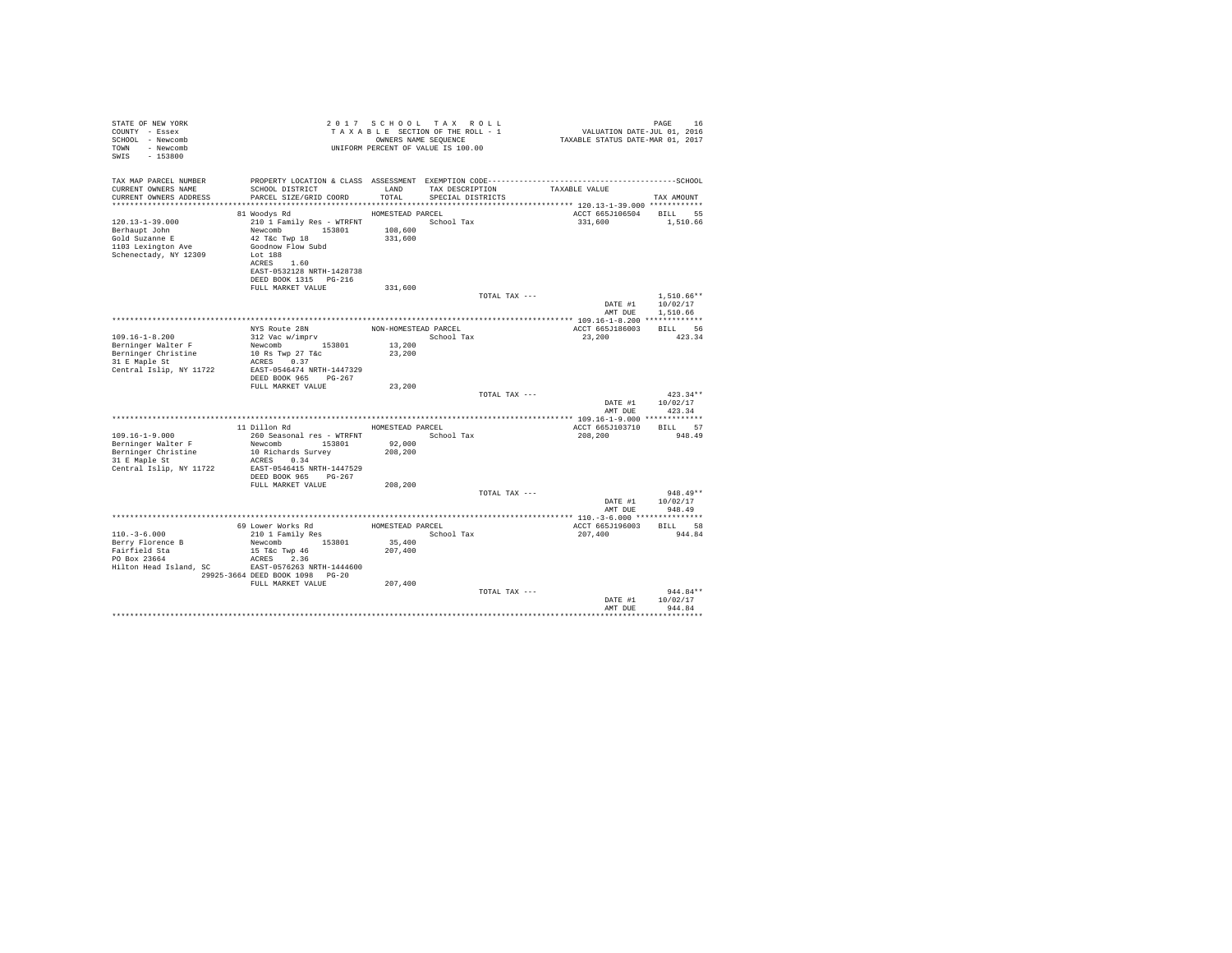| STATE OF NEW YORK<br>COUNTY - Essex<br>SCHOOL - Newcomb<br>TOWN - Newcomb<br>SWIS - 153800                              | T A X A B L E SECTION OF THE KULL - OWNERS NAME SEQUENCE<br>OWNERS NAME SEQUENCE<br>UNIFORM PERCENT OF VALUE IS 100.00                     |                                                    | TAXABLE SECTION OF THE ROLL - 1           |               | PAGE 17<br>VALUATION DATE-JUL 01, 2016<br>TAXABLE STATUS DATE-MAR 01, 2017 |                      |
|-------------------------------------------------------------------------------------------------------------------------|--------------------------------------------------------------------------------------------------------------------------------------------|----------------------------------------------------|-------------------------------------------|---------------|----------------------------------------------------------------------------|----------------------|
| TAX MAP PARCEL NUMBER<br>CURRENT OWNERS NAME<br>CURRENT OWNERS ADDRESS                                                  | SCHOOL DISTRICT<br>PARCEL SIZE/GRID COORD                                                                                                  | TOTAL                                              | LAND TAX DESCRIPTION<br>SPECIAL DISTRICTS |               | TAXABLE VALUE                                                              | TAX AMOUNT           |
| $110.-3-7.000$<br>Berry Florence B<br>Fairfield Sta<br>PO Box 23664<br>Hilton Head Island, SC EAST-0576455 NRTH-1444419 | Lower Works Rd<br>311 Res vac land<br>Newcomb 153801<br>$15$ T&C Twp $46$<br>ACRES 2.66<br>29925-3664 DEED BOOK 949 PG-58                  | NON-HOMESTEAD PARCEL<br>25,700<br>25,700           | School Tax                                |               | ACCT 665J190001 BILL 59<br>25,700 468.96                                   |                      |
|                                                                                                                         | FULL MARKET VALUE                                                                                                                          | 25,700                                             |                                           |               |                                                                            |                      |
|                                                                                                                         |                                                                                                                                            |                                                    |                                           | TOTAL TAX --- | DATE #1 10/02/17<br>AMT DUE 468.96                                         | 468.96**             |
|                                                                                                                         |                                                                                                                                            |                                                    |                                           |               |                                                                            |                      |
| $110.-3-18.200$<br>Berry Florence B<br>PO Box 23664<br>Hilton Head Island, SC 29925 ACRES 1.40                          | 66 Lower Works Rd<br>260 Seasonal res<br>Newcomb 153801<br>$15$ T&C Twp $46$<br>EAST-0576090 NRTH-1444160                                  | HOMESTEAD PARCEL<br>School Tax<br>34,400<br>84,200 |                                           |               | ACCT 665Z014004 BILL 60<br>84,200                                          | 383.59               |
|                                                                                                                         | DEED BOOK 1743 PG-112<br>FULL MARKET VALUE                                                                                                 | 84,200                                             |                                           |               |                                                                            |                      |
|                                                                                                                         |                                                                                                                                            |                                                    |                                           | TOTAL TAX --- | DATE #1 10/02/17<br>AMT DUE                                                | $383.59**$<br>383.59 |
|                                                                                                                         |                                                                                                                                            |                                                    |                                           |               |                                                                            |                      |
|                                                                                                                         | Goodnow Flow Rd MOMESTEAD PARCEL                                                                                                           |                                                    |                                           |               | ACCT 665J104409 BILL 61                                                    |                      |
| $120.13 - 1 - 7.000$<br>Berry Lucinda B<br>PO Box 23651<br>Hilton Head Island, SC 29925 Goodnow Flow Subd               | 311 Res vac land - WTRFNT<br>Newcomb 153801<br>26 T&C Twp 18<br>Lot 219                                                                    | 106,100<br>106,100                                 | School Tax                                |               | 106,100                                                                    | 483.36               |
|                                                                                                                         | ACRES 0.90<br>EAST-0528907 NRTH-1428816<br>DEED BOOK 1411 PG-141<br>FULL MARKET VALUE                                                      | 106,100                                            |                                           |               |                                                                            |                      |
|                                                                                                                         |                                                                                                                                            |                                                    |                                           | TOTAL TAX --- | DATE #1 10/02/17<br>AMT DUE 483.36                                         | $483.36**$           |
|                                                                                                                         |                                                                                                                                            |                                                    |                                           |               |                                                                            |                      |
|                                                                                                                         | Goodnow Flow Rd MOMESTEAD PARCEL                                                                                                           |                                                    |                                           |               | ACCT 665J107104 BILL 62                                                    |                      |
| 120.13-1-8.000<br>Berry Lucinda B<br>PO Box 23651<br>Hilton Head Island, SC 29925 Goodnow Flow Subd                     | 311 Res vac land - WTRFNT<br>Newcomb 153801<br>26 T&C Twp 18<br>Lot 218<br>ACRES 0.94<br>EAST-0529006 NRTH-1428790<br>DEED BOOK 980 PG-222 | 106,200<br>106,200                                 | School Tax                                |               | 106,200                                                                    | 483.81               |
|                                                                                                                         | FULL MARKET VALUE                                                                                                                          | 106,200                                            |                                           | TOTAL TAX --- |                                                                            | 483.81**             |
|                                                                                                                         |                                                                                                                                            |                                                    |                                           |               | DATE #1<br>AMT DUE                                                         | 10/02/17<br>483.81   |
|                                                                                                                         |                                                                                                                                            |                                                    |                                           |               |                                                                            |                      |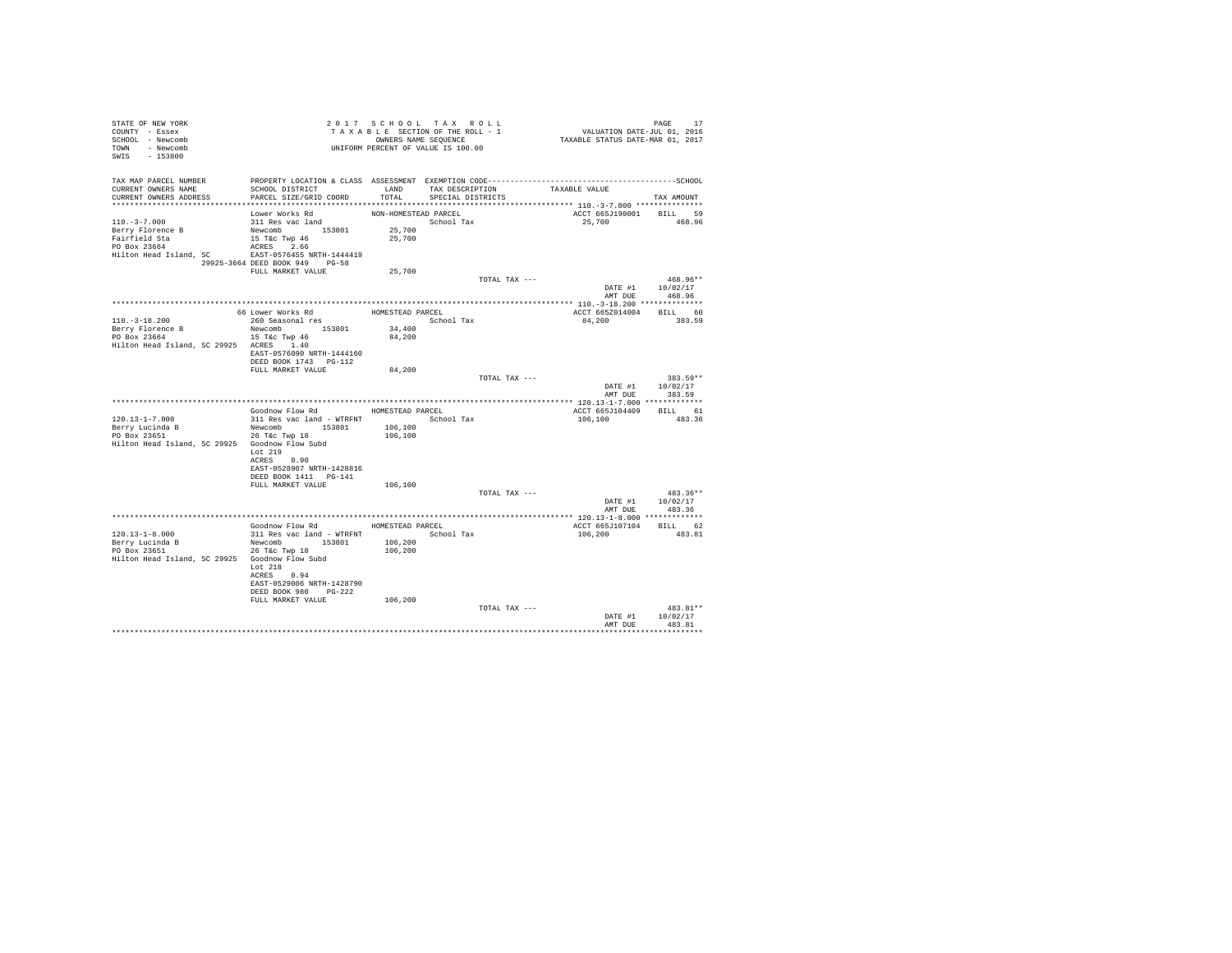| STATE OF NEW YORK<br>COUNTY - Essex<br>SCHOOL - Newcomb<br>TOWN - Newcomb<br>SWIS - 153800        | TAXABLE SECTION OF THE RULL - 1<br>TAXABLE SECTION OF THE RULL - 1<br>OWNERS NAME SEQUENCE<br>UNIFORM PERCENT OF VALUE IS 100.00                                                                                       |                                | TAXABLE SECTION OF THE ROLL - 1<br>OWNERS NAME SEQUENCE | PAGE 18<br>VALUATION DATE-JUL 01, 2016<br>TAXABLE STATUS DATE-MAR 01, 2017 |                                        |
|---------------------------------------------------------------------------------------------------|------------------------------------------------------------------------------------------------------------------------------------------------------------------------------------------------------------------------|--------------------------------|---------------------------------------------------------|----------------------------------------------------------------------------|----------------------------------------|
| CURRENT OWNERS NAME<br>CURRENT OWNERS ADDRESS                                                     | TAX MAP PARCEL NUMBER THE PROPERTY LOCATION & CLASS ASSESSMENT EXEMPTION CODE--------------------------------SCHOOL<br>SCHOOL DISTRICT<br>PARCEL SIZE/GRID COORD                                                       |                                | LAND TAX DESCRIPTION<br>TOTAL SPECIAL DISTRICTS         | TAXABLE VALUE                                                              | TAX AMOUNT                             |
| 109.15-4-10.000<br>Blanchette Andrew<br>5042 Rt 28N<br>Newcomb, NY 12852                          | 39 Goodnow Flow Rd<br>312 Vac w/imprv<br>Newcomb 153801 39,900<br>4 Ords Patent<br>29ac<br>ACRES 31.20<br>EAST-0543068 NRTH-1444257<br>DEED BOOK 480 PG-192                                                            | NON-HOMESTEAD PARCEL<br>49,000 | School Tax                                              | ACCT 665J100506 BILL 63                                                    | 49.000 894.12                          |
|                                                                                                   | FULL MARKET VALUE                                                                                                                                                                                                      | 49,000                         |                                                         | TOTAL TAX ---<br>AMT DUE                                                   | 894.12**<br>DATE #1 10/02/17<br>894.12 |
|                                                                                                   |                                                                                                                                                                                                                        |                                |                                                         |                                                                            |                                        |
|                                                                                                   | 5042 NYS Route 28N                                                                                                                                                                                                     |                                |                                                         | ACCT 665L100508 BILL 64                                                    |                                        |
| $110.18 - 3 - 2.000$<br>Blanchette Andrew J<br>5042 Rt 28N<br>Newcomb, NY 12852                   | Newcomb 153801 34,100 School Tax<br>Pt 4 Thorns Survey<br>ACRES 1.10<br>EAST-0559274 NRTH-1442967                                                                                                                      | 99,900                         | <b>BAS STAR 41854</b>                                   | 99,900                                                                     | 30,000<br>455.11                       |
|                                                                                                   | DEED BOOK 763 PG-120                                                                                                                                                                                                   |                                |                                                         |                                                                            |                                        |
|                                                                                                   | FULL MARKET VALUE                                                                                                                                                                                                      | 99,900                         |                                                         | TOTAL TAX ---                                                              | 381.11**<br>DATE #1 10/02/17           |
|                                                                                                   |                                                                                                                                                                                                                        |                                |                                                         |                                                                            | AMT DUE 381.11                         |
|                                                                                                   | 84 Goodnow Flow Rd                                                                                                                                                                                                     | HOMESTEAD PARCEL               |                                                         | ACCT 665J104005 BILL 65                                                    |                                        |
| 109.15-3-17.000<br>Bodnar Charles J<br>Bodnar Sandra R<br>16 Mountain View Dr<br>Sussex, NJ 07461 | 84 Goodnow Flow Rd<br>210 1 Family Res<br>Newcomb<br>153801 36,000<br>22 F00<br>4 Ords Patent<br>ACRES 3.00<br>EAST-0542287 NRTH-1444253<br>DEED BOOK 1862 PG-43                                                       | 73,500                         | School Tax                                              | 73,500                                                                     | 334.84                                 |
|                                                                                                   | FULL MARKET VALUE                                                                                                                                                                                                      | 73,500                         |                                                         |                                                                            |                                        |
|                                                                                                   |                                                                                                                                                                                                                        |                                |                                                         | TOTAL TAX ---                                                              | $334.84**$<br>DATE #1 10/02/17         |
|                                                                                                   |                                                                                                                                                                                                                        |                                |                                                         | AMT DUE                                                                    | 334.84                                 |
|                                                                                                   | 66 Stubing Ln MOMESTEAD PARCEL                                                                                                                                                                                         |                                |                                                         | ACCT 665Z001007 BILL 66                                                    |                                        |
| $109.16 - 6 - 5.000$<br>Bolan Kevin<br>Bolan Denise<br>4 Santanoni Dr<br>Newcomb, NY 12852        | 210 1 Family Res - WTRFNT<br>Newcomb 153801 166,200 School Tax<br>Newcomb 153801 166,200 School Tax<br>16 T&C Pur Twp 27 Rs<br>8 & 9 Birch Pt Subd<br>ACRES 2.25<br>EAST-0551445 NRTH-1448005<br>DEED BOOK 1274 PG-335 |                                |                                                         | 343,200                                                                    | 30,000<br>1,563.50                     |
|                                                                                                   | FULL MARKET VALUE 343, 200                                                                                                                                                                                             |                                |                                                         | TOTAL TAX ---<br>DATE #1                                                   | $1.489.50**$<br>10/02/17               |
|                                                                                                   |                                                                                                                                                                                                                        |                                |                                                         | AMT DUE                                                                    | 1,489.50                               |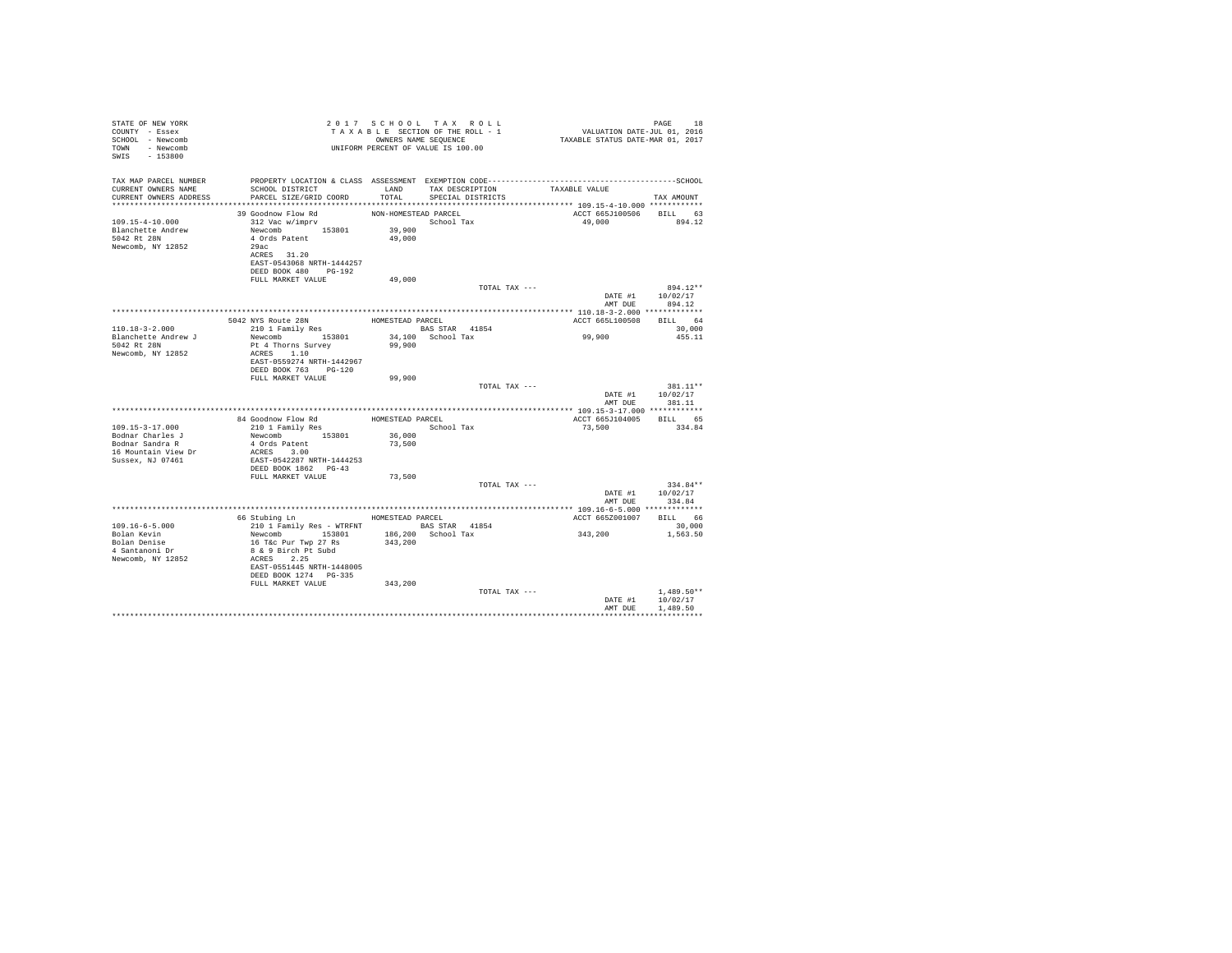| STATE OF NEW YORK<br>COUNTY - Essex<br>SCHOOL - Newcomb<br>TOWN - Newcomb<br>SWIS - 153800 |                                                   |                  | 2017 SCHOOL TAX ROLL<br>TAXABLE SECTION OF THE ROLL - 1<br>OWNERS NAME SEQUENCE<br>UNIFORM PERCENT OF VALUE IS 100.00 | PAGE 19<br>VALUATION DATE-JUL 01, 2016<br>TAXABLE STATUS DATE-MAR 01, 2017 |                          |
|--------------------------------------------------------------------------------------------|---------------------------------------------------|------------------|-----------------------------------------------------------------------------------------------------------------------|----------------------------------------------------------------------------|--------------------------|
| TAX MAP PARCEL NUMBER                                                                      |                                                   |                  |                                                                                                                       |                                                                            |                          |
| CURRENT OWNERS NAME<br>CURRENT OWNERS ADDRESS                                              | SCHOOL DISTRICT<br>PARCEL SIZE/GRID COORD         | LAND<br>TOTAL    | TAX DESCRIPTION<br>SPECIAL DISTRICTS                                                                                  | TAXABLE VALUE                                                              | TAX AMOUNT               |
|                                                                                            |                                                   |                  |                                                                                                                       |                                                                            |                          |
|                                                                                            | 17 Botts Pl                                       | HOMESTEAD PARCEL |                                                                                                                       | ACCT 665J107003 BILL 67                                                    |                          |
| $110.13 - 1 - 4.000$                                                                       | 281 Multiple res                                  |                  | <b>BAS STAR 41854</b>                                                                                                 |                                                                            | 30,000                   |
| Bott Donald R                                                                              | Newcomb 153801                                    |                  | 70,200 School Tax                                                                                                     | 366,900                                                                    | 1,671.47                 |
| Bott Marlene                                                                               | Pt 20 Richards Survey<br>ACRES 26.40              | 366,900          |                                                                                                                       |                                                                            |                          |
| PO Box 109                                                                                 |                                                   |                  |                                                                                                                       |                                                                            |                          |
| Newcomb, NY 12852                                                                          | EAST-0553998 NRTH-1445985<br>DEED BOOK 1282 PG-30 |                  |                                                                                                                       |                                                                            |                          |
|                                                                                            | FULL MARKET VALUE                                 | 366,900          |                                                                                                                       |                                                                            |                          |
|                                                                                            |                                                   |                  | TOTAL TAX ---                                                                                                         |                                                                            | $1,597.47**$             |
|                                                                                            |                                                   |                  |                                                                                                                       |                                                                            | DATE #1 10/02/17         |
|                                                                                            |                                                   |                  |                                                                                                                       | AMT DUE                                                                    | 1,597.47                 |
|                                                                                            |                                                   |                  |                                                                                                                       |                                                                            |                          |
|                                                                                            | 186 Chaisson Rd                                   | HOMESTEAD PARCEL |                                                                                                                       | ACCT 665J105507                                                            | BILL 68                  |
| 110.17-2-42.000<br>Bott Joseph H                                                           | 240 Rural res<br>Newcomb 153801                   | 42,000           | School Tax                                                                                                            | 263,800                                                                    | 1,201.78                 |
| Bott Carol A                                                                               | 18 Richards Survey                                | 263,800          |                                                                                                                       |                                                                            |                          |
| 50 Haig Ave                                                                                | See Map 1843                                      |                  |                                                                                                                       |                                                                            |                          |
| Wynantskill, NY 12198                                                                      | ACRES 19.40                                       |                  |                                                                                                                       |                                                                            |                          |
|                                                                                            | EAST-0554817 NRTH-1440918                         |                  |                                                                                                                       |                                                                            |                          |
|                                                                                            | DEED BOOK 1256 PG-82<br>FULL MARKET VALUE         |                  |                                                                                                                       |                                                                            |                          |
|                                                                                            |                                                   | 263,800          | TOTAL TAX ---                                                                                                         |                                                                            | $1.201.78**$             |
|                                                                                            |                                                   |                  |                                                                                                                       |                                                                            | DATE #1 10/02/17         |
|                                                                                            |                                                   |                  |                                                                                                                       | AMT DUE                                                                    | 1,201.78                 |
|                                                                                            |                                                   |                  |                                                                                                                       |                                                                            |                          |
|                                                                                            | NYS Route 28N                                     |                  | NON-HOMESTEAD PARCEL                                                                                                  | ACCT 665J105506                                                            | BILL 69                  |
| $121. - 2 - 9.000$                                                                         | 910 Priv forest<br>Newcomb 153801                 |                  | School Tax                                                                                                            | 56,500                                                                     | 1,030.98                 |
| Bott Joseph H                                                                              |                                                   | 56,500<br>56,500 |                                                                                                                       |                                                                            |                          |
| soct Carol A<br>50 Haig Ave<br>Mari                                                        | 9 Thorns Survey<br>ACRES 68.10                    |                  |                                                                                                                       |                                                                            |                          |
| Wynantskill, NY 12198                                                                      | EAST-0556554 NRTH-1439323                         |                  |                                                                                                                       |                                                                            |                          |
|                                                                                            | DEED BOOK 1256 PG-82                              |                  |                                                                                                                       |                                                                            |                          |
|                                                                                            | FULL MARKET VALUE                                 | 56,500           |                                                                                                                       |                                                                            |                          |
|                                                                                            |                                                   |                  | TOTAL TAX ---                                                                                                         | DATE #1                                                                    | $1,030.98**$<br>10/02/17 |
|                                                                                            |                                                   |                  |                                                                                                                       | AMT DUE                                                                    | 1,030.98                 |
|                                                                                            | *********************************                 |                  |                                                                                                                       | **************** 109.15-3-10.000 ************                              |                          |
|                                                                                            | 34 Goodnow Flow Rd                                | HOMESTEAD PARCEL |                                                                                                                       | ACCT 665J101604                                                            | BILL 70                  |
| 109.15-3-10.000                                                                            | 210 1 Family Res                                  |                  | School Tax                                                                                                            | 109,800                                                                    | 500.21                   |
| Bott Kenneth T Jr                                                                          | Newcomb 153801                                    | 27,000           |                                                                                                                       |                                                                            |                          |
| PO Box 35                                                                                  | 4 Ords Patent                                     | 109,800          |                                                                                                                       |                                                                            |                          |
| Poestenkill, NY 12140                                                                      | ACRES 0.40<br>EAST-0542905 NRTH-1445117           |                  |                                                                                                                       |                                                                            |                          |
|                                                                                            | DEED BOOK 1612 PG-125                             |                  |                                                                                                                       |                                                                            |                          |
|                                                                                            | FULL MARKET VALUE                                 | 109,800          |                                                                                                                       |                                                                            |                          |
|                                                                                            |                                                   |                  | TOTAL TAX ---                                                                                                         |                                                                            | $500.21**$               |
|                                                                                            |                                                   |                  |                                                                                                                       | DATE #1                                                                    | 10/02/17                 |
|                                                                                            |                                                   |                  |                                                                                                                       | AMT DUE                                                                    | 500.21                   |
|                                                                                            |                                                   |                  |                                                                                                                       |                                                                            |                          |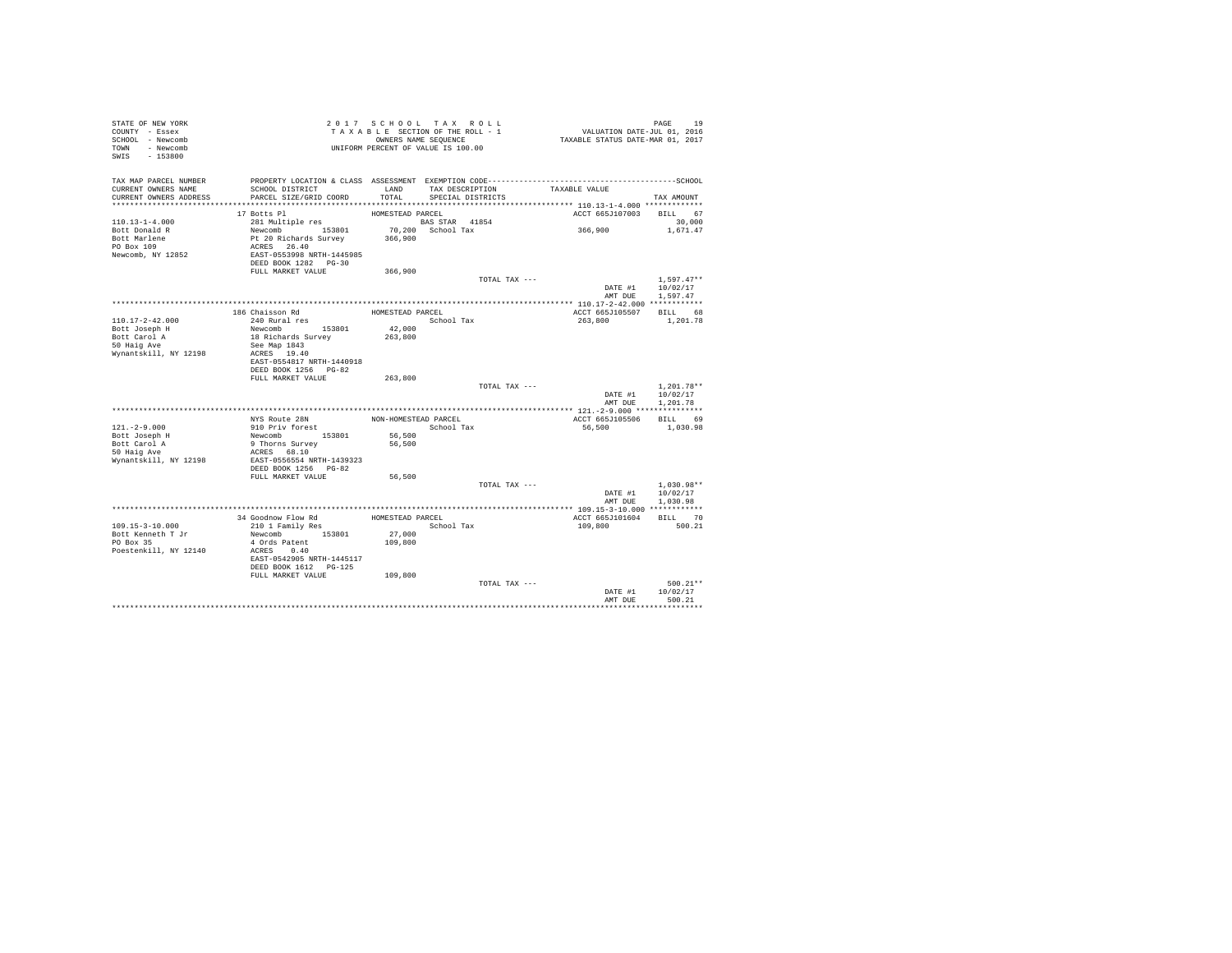| STATE OF NEW YORK<br>COUNTY - Essex<br>SCHOOL - Newcomb<br>TOWN - Newcomb<br>SWIS - 153800                                                      |                                                                                                              |         | 2017 SCHOOL TAX ROLL<br>UNIFORM PERCENT OF VALUE IS 100.00 |               |                                             | PAGE<br>20                       |
|-------------------------------------------------------------------------------------------------------------------------------------------------|--------------------------------------------------------------------------------------------------------------|---------|------------------------------------------------------------|---------------|---------------------------------------------|----------------------------------|
| TAX MAP PARCEL NUMBER                                                                                                                           |                                                                                                              |         |                                                            |               |                                             |                                  |
| CURRENT OWNERS NAME                                                                                                                             | SCHOOL DISTRICT                        LAND        TAX DESCRIPTION                  TAXABLE VALUE            |         |                                                            |               |                                             |                                  |
| CURRENT OWNERS ADDRESS                                                                                                                          | PARCEL SIZE/GRID COORD                                                                                       |         | TOTAL SPECIAL DISTRICTS                                    |               |                                             | TAX AMOUNT                       |
|                                                                                                                                                 | 1018 Goodnow Flow Rd MOMESTEAD PARCEL                                                                        |         |                                                            |               | ACCT 665J103501 BILL 71                     |                                  |
| 120.14-1-7.002<br>$260$ Seasonal res - WTRENT<br>Bowers Timothy B<br>$135,200$<br>$135,200$<br>$135,200$<br>$135,200$<br>$135,700$<br>$135,700$ |                                                                                                              |         |                                                            |               | 158,700                                     | 722.98                           |
|                                                                                                                                                 |                                                                                                              |         |                                                            |               |                                             |                                  |
| 53 Allhusen Rd                                                                                                                                  | Goodnow Flow Subd                                                                                            |         |                                                            |               |                                             |                                  |
| New Paltz, NY 12561                                                                                                                             | Lots 153 & 154                                                                                               |         |                                                            |               |                                             |                                  |
|                                                                                                                                                 | ACRES 0.81                                                                                                   |         |                                                            |               |                                             |                                  |
|                                                                                                                                                 | EAST-0536002 NRTH-1428039<br>DEED BOOK 1413 PG-96                                                            |         |                                                            |               |                                             |                                  |
|                                                                                                                                                 | FULL MARKET VALUE                                                                                            | 158,700 |                                                            |               |                                             |                                  |
|                                                                                                                                                 |                                                                                                              |         |                                                            | TOTAL TAX --- |                                             | $722.98**$                       |
|                                                                                                                                                 |                                                                                                              |         |                                                            |               |                                             | DATE #1 10/02/17                 |
|                                                                                                                                                 |                                                                                                              |         |                                                            |               | AMT DUE                                     | 722.98                           |
|                                                                                                                                                 | 87 Marcy Ln HOMESTEAD PARCEL                                                                                 |         |                                                            |               | ACCT 665J106804 BILL 72                     |                                  |
| $110.17 - 3 - 15.000$                                                                                                                           | 210 1 Family Res                                                                                             |         | School Tax                                                 |               | 118,600 540.30                              |                                  |
| Brace Erwin P                                                                                                                                   | Newcomb 153801                                                                                               | 30,200  |                                                            |               |                                             |                                  |
| Brace Veronica F<br>87 Marcy Ln                                                                                                                 |                                                                                                              |         |                                                            |               |                                             |                                  |
| Newcomb, NY 12852                                                                                                                               | 153801 153801 163801<br>Pt 19 Richards Survey 118,600<br>ACRES 0.60 BANK WFARGO<br>EAST-0557667 NRTH-1442760 |         |                                                            |               |                                             |                                  |
|                                                                                                                                                 | DEED BOOK 1822 PG-142                                                                                        |         |                                                            |               |                                             |                                  |
|                                                                                                                                                 | FULL MARKET VALUE                                                                                            | 118,600 |                                                            |               |                                             |                                  |
|                                                                                                                                                 |                                                                                                              |         |                                                            | TOTAL TAX --- |                                             | $540.30**$<br>DATE #1 10/02/17   |
|                                                                                                                                                 |                                                                                                              |         |                                                            |               | AMT DUE                                     | 540.30                           |
|                                                                                                                                                 |                                                                                                              |         |                                                            |               |                                             |                                  |
| 120.18-2-30.000                                                                                                                                 | 1254 Goodnow Flow Rd MOMESTEAD PARCEL                                                                        |         |                                                            |               | ACCT 665J104110 BILL 73<br>222.900 1.015.46 |                                  |
|                                                                                                                                                 | 210 1 Family Res - WTRFNT School Tax                                                                         | 158,700 |                                                            |               |                                             |                                  |
|                                                                                                                                                 |                                                                                                              | 222,900 |                                                            |               |                                             |                                  |
| Pattersonville, NY 12137                                                                                                                        | Goodnow Flow Subd                                                                                            |         |                                                            |               |                                             |                                  |
|                                                                                                                                                 | Lot 19 4.26 Ac Deed<br>ACRES 3.70                                                                            |         |                                                            |               |                                             |                                  |
|                                                                                                                                                 | EAST-0536879 NRTH-1425909                                                                                    |         |                                                            |               |                                             |                                  |
|                                                                                                                                                 | DEED BOOK 1825 PG-79                                                                                         |         |                                                            |               |                                             |                                  |
|                                                                                                                                                 | FULL MARKET VALUE                                                                                            | 222,900 |                                                            |               |                                             |                                  |
|                                                                                                                                                 |                                                                                                              |         |                                                            | TOTAL TAX --- |                                             | $1,015.46**$<br>DATE #1 10/02/17 |
|                                                                                                                                                 |                                                                                                              |         |                                                            |               | AMT DUE 1,015.46                            |                                  |
|                                                                                                                                                 |                                                                                                              |         |                                                            |               |                                             |                                  |
| 120.17-2-33.000                                                                                                                                 | Goodnow Flow Rd MOMESTEAD PARCEL<br>311 Res vac land - WTRFNT                                                |         | School Tax                                                 |               | ACCT 665J100604 BILL 74<br>188,900          | 860.56                           |
| Bragg Dennis                                                                                                                                    |                                                                                                              |         |                                                            |               |                                             |                                  |
| Bragg Patricia M<br>37 Oak Crest Dr                                                                                                             | Newcomb 153801 188,900<br>41 & 42 T&c Twp 18 188,900<br>Goodnow Flow Subd                                    |         |                                                            |               |                                             |                                  |
|                                                                                                                                                 |                                                                                                              |         |                                                            |               |                                             |                                  |
| Highland, NY 12528                                                                                                                              | Lot 71 72 73 7.1Ac<br>ACRES 19.80                                                                            |         |                                                            |               |                                             |                                  |
|                                                                                                                                                 | EAST-0531448 NRTH-1426661                                                                                    |         |                                                            |               |                                             |                                  |
|                                                                                                                                                 | DEED BOOK 1196 PG-27                                                                                         |         |                                                            |               |                                             |                                  |
|                                                                                                                                                 | FULL MARKET VALUE                                                                                            | 188,900 |                                                            |               |                                             |                                  |
|                                                                                                                                                 |                                                                                                              |         |                                                            | TOTAL TAX --- | DATE #1                                     | 860.56**<br>10/02/17             |
|                                                                                                                                                 |                                                                                                              |         |                                                            |               | AMT DUR                                     | 860.56                           |
|                                                                                                                                                 |                                                                                                              |         |                                                            |               | *******************************             |                                  |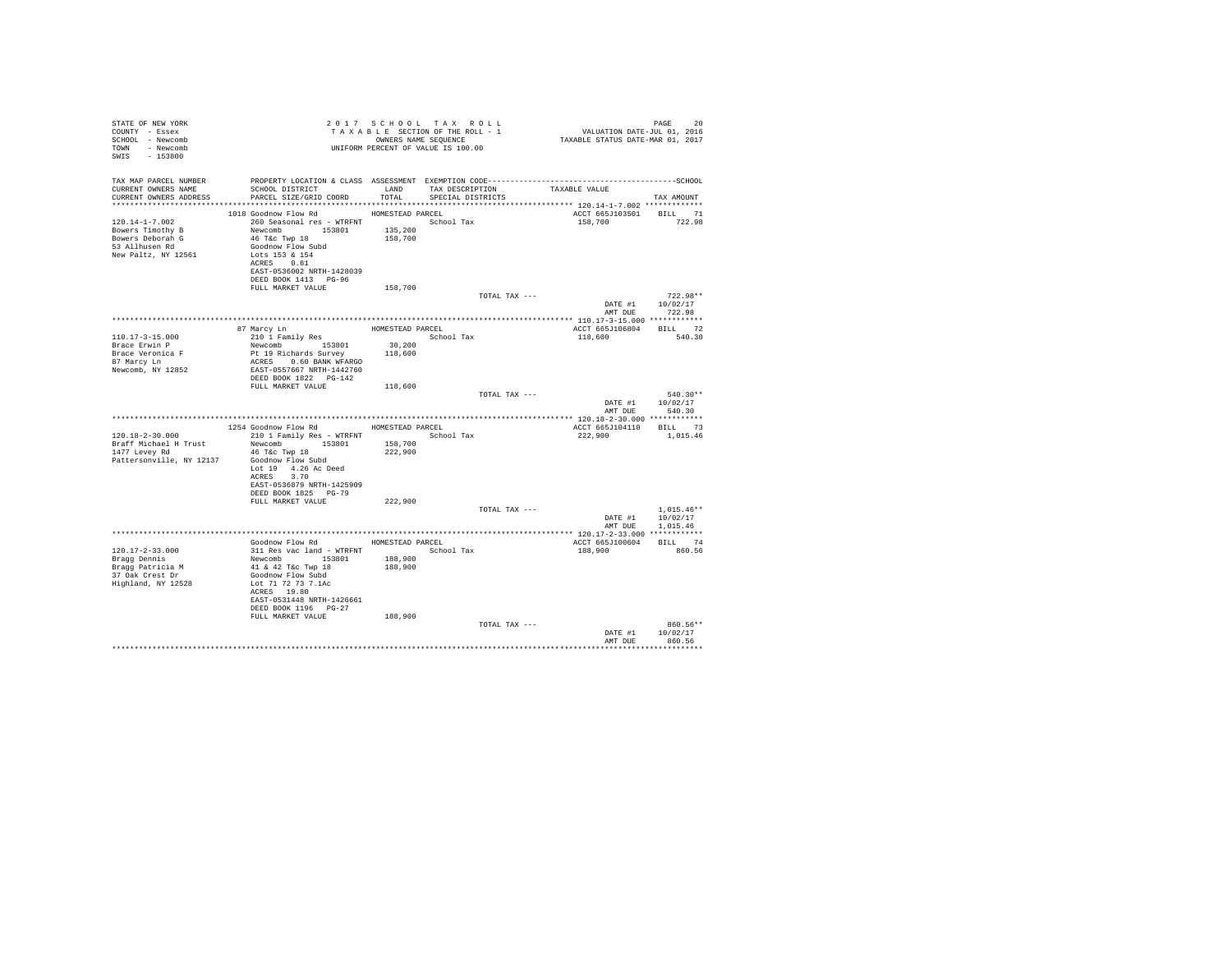| STATE OF NEW YORK<br>COUNTY - Essex<br>SCHOOL - Newcomb<br>- Newcomb<br>TOWN<br>$-153800$<br>SWTS  |                                                                                                                                                         | OWNERS NAME SEQUENCE | 2017 SCHOOL TAX ROLL<br>TAXABLE SECTION OF THE ROLL - 1<br>UNIFORM PERCENT OF VALUE IS 100.00 | VALUATION DATE-JUL 01, 2016<br>TAXABLE STATUS DATE-MAR 01, 2017 | 21<br>PAGE                       |
|----------------------------------------------------------------------------------------------------|---------------------------------------------------------------------------------------------------------------------------------------------------------|----------------------|-----------------------------------------------------------------------------------------------|-----------------------------------------------------------------|----------------------------------|
| TAX MAP PARCEL NUMBER                                                                              |                                                                                                                                                         |                      |                                                                                               |                                                                 |                                  |
| CURRENT OWNERS NAME<br>CURRENT OWNERS ADDRESS                                                      | SCHOOL DISTRICT<br>PARCEL SIZE/GRID COORD                                                                                                               | LAND<br>TOTAL.       | TAX DESCRIPTION<br>SPECIAL DISTRICTS                                                          | TAXABLE VALUE                                                   | TAX AMOUNT                       |
|                                                                                                    | 99 Memory Ln                                                                                                                                            | HOMESTEAD PARCEL     |                                                                                               | ACCT 665J100603                                                 | 75<br><b>BILL</b>                |
| $120.17 - 2 - 34.000$<br>Bragg Dennis<br>Bragg Patricia M<br>37 Oak Crest Dr<br>Highland, NY 12528 | 210 1 Family Res - WTRFNT<br>Newcomb<br>153801<br>42 T&c Twp 18<br>Goodnow Flow Subd<br>Lot 69 & 70 7.2Ac<br>8.00<br>ACRES<br>EAST-0531854 NRTH-1426718 | 228,300<br>270,000   | School Tax                                                                                    | 270,000                                                         | 1,230.03                         |
|                                                                                                    | DEED BOOK 1196 PG-27                                                                                                                                    |                      |                                                                                               |                                                                 |                                  |
|                                                                                                    | FULL MARKET VALUE                                                                                                                                       | 270,000              |                                                                                               |                                                                 |                                  |
|                                                                                                    |                                                                                                                                                         |                      | TOTAL TAX ---                                                                                 | DATE #1                                                         | $1,230.03**$<br>10/02/17         |
|                                                                                                    |                                                                                                                                                         |                      |                                                                                               | AMT DUE                                                         | 1,230.03                         |
|                                                                                                    |                                                                                                                                                         |                      |                                                                                               |                                                                 |                                  |
|                                                                                                    | 1732 Goodnow Flow Rd                                                                                                                                    | HOMESTEAD PARCEL     |                                                                                               | ACCT 665J106206                                                 | <b>BILL</b><br>76                |
| $119.20 - 4 - 1.000$<br>Broderick William B<br>526 Tiplady Rd<br>Salem, NY 12865                   | 260 Seasonal res - WTRFNT<br>Newcomb<br>153801<br>27 T&c Twp 18<br>Goodnow Flow Subd<br>Lot $337$<br>ACRES<br>0.80<br>EAST-0526166 NRTH-1425728         | 115,700<br>155,700   | School Tax                                                                                    | 155,700                                                         | 709.32                           |
|                                                                                                    | DEED BOOK 1425 PG-318                                                                                                                                   |                      |                                                                                               |                                                                 |                                  |
|                                                                                                    | FULL MARKET VALUE                                                                                                                                       | 155,700              |                                                                                               |                                                                 |                                  |
|                                                                                                    |                                                                                                                                                         |                      | TOTAL TAX ---                                                                                 |                                                                 | $709.32**$                       |
|                                                                                                    |                                                                                                                                                         |                      |                                                                                               | DATE #1<br>AMT DUE                                              | 10/02/17<br>709.32               |
|                                                                                                    |                                                                                                                                                         |                      |                                                                                               |                                                                 |                                  |
| $120.18 - 1 - 6.000$                                                                               | 1044 Goodnow Flow Rd                                                                                                                                    | HOMESTEAD PARCEL     | School Tax                                                                                    | ACCT 665J100112<br>167,400                                      | 77<br>BILL<br>762.62             |
| Broughton Richard W                                                                                | 210 1 Family Res - WTRFNT<br>153801<br>Newcomb                                                                                                          | 100,600              |                                                                                               |                                                                 |                                  |
| Broughton John J<br>PO Box 276<br>East Greenbush, NY 12061                                         | 46 T&c Twp 18<br>Goodnow Flow Subd<br>Lot $147$<br>0.40<br>ACRES<br>EAST-0536613 NRTH-1427771<br>DEED BOOK 584<br>PG-142<br>FULL MARKET VALUE           | 167,400<br>167,400   |                                                                                               |                                                                 |                                  |
|                                                                                                    |                                                                                                                                                         |                      | TOTAL TAX ---                                                                                 | DATE #1<br>AMT DUE                                              | $762.62**$<br>10/02/17<br>762.62 |
|                                                                                                    |                                                                                                                                                         |                      |                                                                                               |                                                                 | .                                |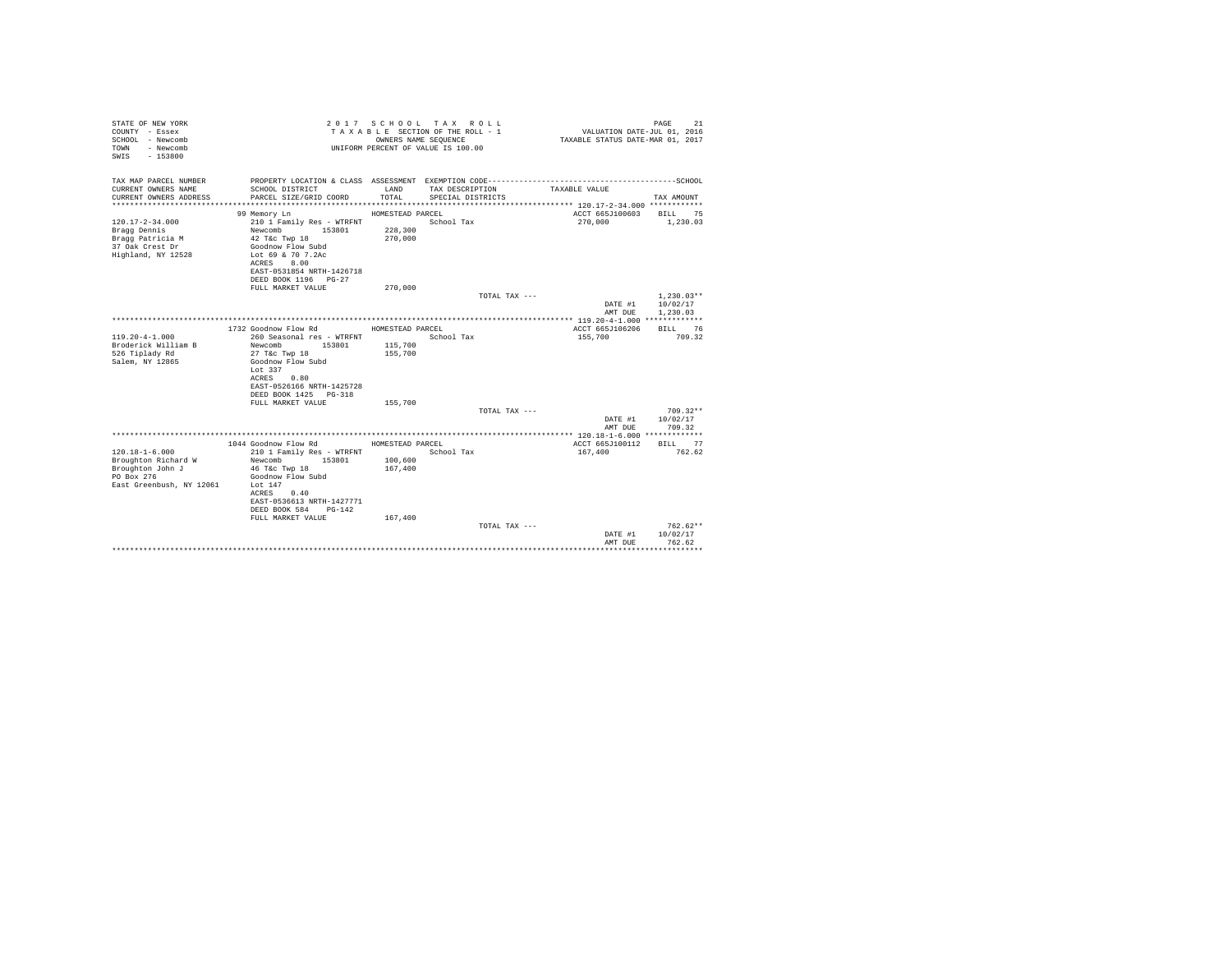| STATE OF NEW YORK<br>COUNTY - Essex<br>SCHOOL - Newcomb<br>TOWN - Newcomb<br>SWIS - 153800              | 2 0 1 / S C A O CO C THE ROLL - 1<br>T A X A B L E SECTION OF THE ROLL - 1<br>OWNERS NAME SEQUENCE<br>UNIFORM PERCENT OF VALUE IS 100.00                                                                                                                 |                   | 2017 SCHOOL TAX ROLL               |               | PAGE 22<br>VALUATION DATE-JUL 01, 2016<br>TAXABLE STATUS DATE-MAR 01, 2017 |                                        |
|---------------------------------------------------------------------------------------------------------|----------------------------------------------------------------------------------------------------------------------------------------------------------------------------------------------------------------------------------------------------------|-------------------|------------------------------------|---------------|----------------------------------------------------------------------------|----------------------------------------|
| CURRENT OWNERS NAME                                                                                     | TAX MAP PARCEL NUMBER PROPERTY LOCATION & CLASS ASSESSMENT EXEMPTION CODE-----------------------------------SCHOOL<br>SCHOOL DISTRICT                                                                                                                    |                   | LAND TAX DESCRIPTION TAXABLE VALUE |               |                                                                            |                                        |
| CURRENT OWNERS ADDRESS                                                                                  | PARCEL SIZE/GRID COORD                                                                                                                                                                                                                                   | TOTAL             | SPECIAL DISTRICTS                  |               |                                                                            | TAX AMOUNT                             |
|                                                                                                         |                                                                                                                                                                                                                                                          |                   |                                    |               | ACCT 665J106914 BILL 78                                                    |                                        |
| $109.15 - 2 - 2.000$<br>Brundage James F<br>Brundage Anita L<br>5841 State Rte 28N<br>Newcomb, NY 12852 | 5841 NYS Route 28N<br>210 1 Family Res                                                                                                                                                                                                                   |                   |                                    |               | 114,000                                                                    | 30,000<br>519.35                       |
|                                                                                                         | FULL MARKET VALUE                                                                                                                                                                                                                                        | 114,000           |                                    |               |                                                                            |                                        |
|                                                                                                         |                                                                                                                                                                                                                                                          |                   |                                    | TOTAL TAX --- |                                                                            | $445.35**$<br>DATE #1 10/02/17         |
|                                                                                                         |                                                                                                                                                                                                                                                          |                   |                                    |               | AMT DUE                                                                    | 445.35                                 |
|                                                                                                         | 1070 Goodnow Flow Rd MOMESTEAD PARCEL                                                                                                                                                                                                                    |                   |                                    |               | ACCT 665J100514 BILL 79                                                    |                                        |
| $120.18 - 1 - 12.000$<br>Bruno Anthony J<br>52 Ferry Blvd                                               | 210 1 Family Res - WTRFNT School Tax<br>Newcomb 153801<br>46 T&C Twp 18                                                                                                                                                                                  | 99,800<br>163,500 |                                    |               | 163,500 744.85                                                             |                                        |
| So Glens Falls, NY 12803 Goodnow Flow Subd                                                              | Lot 141<br>ACRES 0.50<br>EAST-0537147 NRTH-1427525                                                                                                                                                                                                       |                   |                                    |               |                                                                            |                                        |
|                                                                                                         | DEED BOOK 783 PG-207                                                                                                                                                                                                                                     |                   |                                    |               |                                                                            |                                        |
|                                                                                                         | FULL MARKET VALUE                                                                                                                                                                                                                                        | 163,500           |                                    | TOTAL TAX --- |                                                                            | $744.85**$<br>DATE #1 10/02/17         |
|                                                                                                         |                                                                                                                                                                                                                                                          |                   |                                    |               |                                                                            | AMT DUE 744.85                         |
|                                                                                                         | 46 Montayne Way MON-HOMESTEAD PARCEL                                                                                                                                                                                                                     |                   |                                    |               | ACCT 665Z009002 BILL 80                                                    |                                        |
| 110.13-13-4.000                                                                                         | 311 Res vac land                                                                                                                                                                                                                                         |                   | School Tax                         |               | 12,300                                                                     | 224.44                                 |
| Troy, NY 12180                                                                                          | 1909 - 1909 - 1909 - 1910<br>102 Lumax Run 102 - 1910 - 1910 - 1910 - 1910 - 1910 - 1910 - 1910 - 1910 - 1910 - 1910 - 1910 - 1910 - 1910<br>102 Lumax Run 102 - 1910 - 1910 - 1910 - 1910 - 1910 - 1910 - 1910 - 1910 - 1910 - 19<br>1629/128-Agreement | 12,300<br>12,300  |                                    |               |                                                                            |                                        |
|                                                                                                         | ACRES 1.30<br>EAST-0555225 NRTH-1446757<br>DEED BOOK 1700 PG-145                                                                                                                                                                                         |                   |                                    |               |                                                                            |                                        |
|                                                                                                         | FULL MARKET VALUE                                                                                                                                                                                                                                        | 12,300            |                                    | TOTAL TAX --- |                                                                            | $224.44**$                             |
|                                                                                                         |                                                                                                                                                                                                                                                          |                   |                                    |               |                                                                            | DATE #1 10/02/17<br>AMT DUE 224.44     |
|                                                                                                         |                                                                                                                                                                                                                                                          |                   |                                    |               |                                                                            |                                        |
| $119.20 - 3 - 4.000$                                                                                    | Goodnow Flow Rd MOMESTEAD PARCEL<br>311 Res vac land - WTRFNT School Tax                                                                                                                                                                                 |                   |                                    |               | ACCT 665J176002 BILL 81                                                    | 561.71                                 |
| Bruno Ruth E Trust                                                                                      |                                                                                                                                                                                                                                                          | 123,300           |                                    |               | 123,300                                                                    |                                        |
| c/o Peter Bruno<br>23 Mason St<br>Glens Falls, NY 12801                                                 | Newcomb 153801<br>27 T&c Twp 18<br>Goodnow Flow Subd<br>Lot 344 1.3Ac                                                                                                                                                                                    | 123,300           |                                    |               |                                                                            |                                        |
|                                                                                                         | ACRES 1.50<br>EAST-0525086 NRTH-1426549<br>DEED BOOK 1640 PG-9                                                                                                                                                                                           |                   |                                    |               |                                                                            |                                        |
|                                                                                                         | FULL MARKET VALUE                                                                                                                                                                                                                                        | 123,300           |                                    |               |                                                                            |                                        |
|                                                                                                         |                                                                                                                                                                                                                                                          |                   |                                    | TOTAL TAX --- | AMT DHR                                                                    | 561.71**<br>DATE #1 10/02/17<br>561.71 |
|                                                                                                         |                                                                                                                                                                                                                                                          |                   |                                    |               |                                                                            |                                        |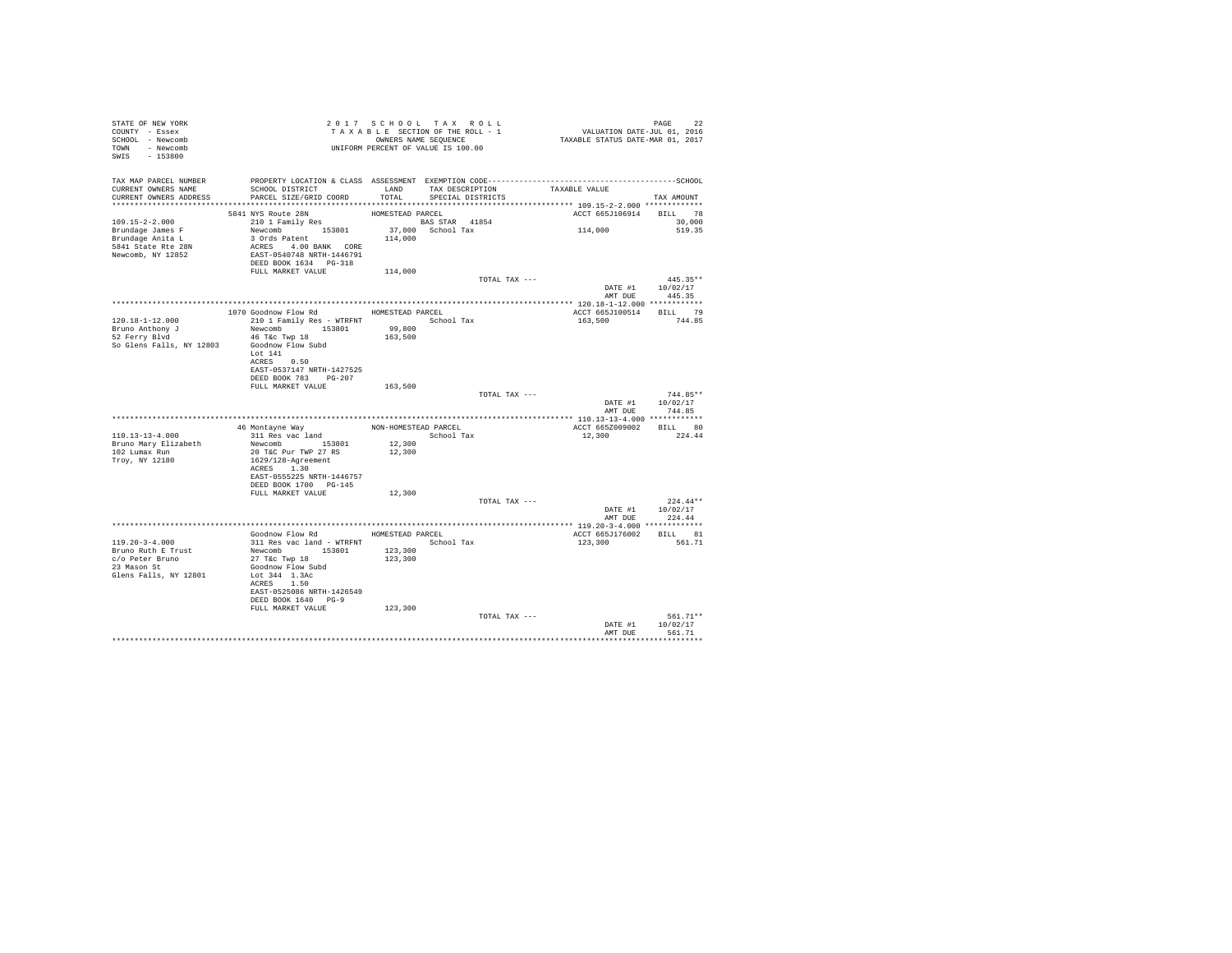| STATE OF NEW YORK<br>COUNTY - Essex<br>SCHOOL - Newcomb<br>TOWN - Newcomb<br>SWIS - 153800 |                                                                        | 2017 SCHOOL TAX ROLL<br>TAXABLE SECTION OF THE ROLL - 1<br>OWNERS NAME SEQUENCE<br>UNIFORM PERCENT OF VALUE IS 100.00 | PAGE<br>PAGE 23<br>VALUATION DATE-JUL 01, 2016<br>TAXABLE STATUS DATE-MAR 01, 2017 | 23         |
|--------------------------------------------------------------------------------------------|------------------------------------------------------------------------|-----------------------------------------------------------------------------------------------------------------------|------------------------------------------------------------------------------------|------------|
| TAX MAP PARCEL NUMBER                                                                      |                                                                        |                                                                                                                       |                                                                                    |            |
| CURRENT OWNERS NAME<br>CURRENT OWNERS ADDRESS                                              | SCHOOL DISTRICT LAND<br>TOTAL<br>PARCEL SIZE/GRID COORD                | TAX DESCRIPTION<br>SPECIAL DISTRICTS                                                                                  | TAXABLE VALUE<br>TAX AMOUNT                                                        |            |
|                                                                                            |                                                                        |                                                                                                                       |                                                                                    |            |
|                                                                                            | 1854 Goodnow Flow Rd MOMESTEAD PARCEL                                  |                                                                                                                       | ACCT 665J100313 BILL 82                                                            |            |
| 119.20-3-5.000                                                                             | 260 Seasonal res - WTRFNT                                              | School Tax                                                                                                            | 179,000 815.46                                                                     |            |
| Bruno Ruth E Trust                                                                         | Newcomb 153801<br>118,300                                              |                                                                                                                       |                                                                                    |            |
| c/o Peter & Ruth Bruno                                                                     | 27 T&C Twp 18<br>179,000                                               |                                                                                                                       |                                                                                    |            |
| 23 Mason St                                                                                | Goodnow Flow Subd                                                      |                                                                                                                       |                                                                                    |            |
| Glens Falls, NY 12801<br>ACRES 1.70                                                        | Lot 343 1.5Ac                                                          |                                                                                                                       |                                                                                    |            |
|                                                                                            | EAST-0525248 NRTH-1426503                                              |                                                                                                                       |                                                                                    |            |
|                                                                                            | DEED BOOK 1640 PG-14                                                   |                                                                                                                       |                                                                                    |            |
|                                                                                            | FULL MARKET VALUE<br>179,000                                           |                                                                                                                       |                                                                                    |            |
|                                                                                            |                                                                        | TOTAL TAX ---                                                                                                         |                                                                                    | $815.46**$ |
|                                                                                            |                                                                        |                                                                                                                       | 10/02/17<br>DATE #1                                                                |            |
|                                                                                            |                                                                        |                                                                                                                       | AMT DUE<br>815.46                                                                  |            |
|                                                                                            | 10 Island View Ln MOMESTEAD PARCEL                                     |                                                                                                                       | ACCT 665J103813 BILL 83                                                            |            |
| $119.16 - 1 - 26.000$                                                                      | 260 Seasonal res - WTRFNT <a></a> School Tax                           |                                                                                                                       | 170,000<br>774.46                                                                  |            |
| Brunswick John T                                                                           | Newcomb 153801<br>105,800                                              |                                                                                                                       |                                                                                    |            |
| Conway Cynthia A                                                                           | 26 T&c Twp 18<br>170,000                                               |                                                                                                                       |                                                                                    |            |
| 16240 NYS Rte 22                                                                           | 1461/51 Life Estate to                                                 |                                                                                                                       |                                                                                    |            |
| Stephentown, NY 12168                                                                      | Margaret V Brunswick                                                   |                                                                                                                       |                                                                                    |            |
| ACRES 0.90                                                                                 |                                                                        |                                                                                                                       |                                                                                    |            |
|                                                                                            | EAST-0527543 NRTH-1428860                                              |                                                                                                                       |                                                                                    |            |
|                                                                                            | DEED BOOK 1461 PG-51<br>170,000                                        |                                                                                                                       |                                                                                    |            |
|                                                                                            | FULL MARKET VALUE                                                      | TOTAL TAX ---                                                                                                         |                                                                                    | $774.46**$ |
|                                                                                            |                                                                        |                                                                                                                       | DATE #1<br>10/02/17                                                                |            |
|                                                                                            |                                                                        |                                                                                                                       | AMT DUE<br>774.46                                                                  |            |
|                                                                                            |                                                                        |                                                                                                                       |                                                                                    |            |
|                                                                                            | 5789 NYS Route 28N MOMESTEAD PARCEL<br>220 2 Family Res AGED ALL 41800 |                                                                                                                       | ACCT 665J105704 BILL 84                                                            |            |
| $109.15 - 1 - 16.064$                                                                      |                                                                        | AGED ALL 41800                                                                                                        |                                                                                    | 70,000     |
| Bunnell James                                                                              | Newcomb 153801                                                         | 33,500 ENH STAR 41834                                                                                                 |                                                                                    | 65,500     |
| 3 Ords<br>Bunnell Ruth Ann                                                                 |                                                                        | 140,000 School Tax                                                                                                    | 70,000                                                                             | 318.90     |
| 5789 NYS Route 28N<br>ACRES 0.94<br>Newcomb, NY 12852                                      | EAST-0541954 NRTH-1446358                                              |                                                                                                                       |                                                                                    |            |
|                                                                                            | DEED BOOK 1805 PG-209                                                  |                                                                                                                       |                                                                                    |            |
|                                                                                            | FULL MARKET VALUE<br>140,000                                           |                                                                                                                       |                                                                                    |            |
|                                                                                            |                                                                        | TOTAL TAX ---                                                                                                         |                                                                                    | $164.90**$ |
|                                                                                            |                                                                        |                                                                                                                       | 10/02/17<br>DATE #1                                                                |            |
|                                                                                            |                                                                        |                                                                                                                       | AMT DUE<br>164.90                                                                  |            |
|                                                                                            |                                                                        |                                                                                                                       |                                                                                    |            |
|                                                                                            | 35 Griffin Rd<br>210 1 Family Res                                      | HOMESTEAD PARCEL                                                                                                      | ACCT 665J101606 BILL 85                                                            |            |
| $109.15 - 3 - 19.000$                                                                      |                                                                        | School Tax                                                                                                            | 76,000<br>346.23                                                                   |            |
| Burdick Gerald A<br>35 Griffin Rd                                                          | Newcomb 153801<br>34,700<br>4 Ords Pat<br>76,000                       |                                                                                                                       |                                                                                    |            |
| Newcomb, NY 12852                                                                          | Book 859 Page 220                                                      |                                                                                                                       |                                                                                    |            |
|                                                                                            | ACRES 1.73                                                             |                                                                                                                       |                                                                                    |            |
|                                                                                            | EAST-0541993 NRTH-1444425                                              |                                                                                                                       |                                                                                    |            |
|                                                                                            | DEED BOOK 1283 PG-1                                                    |                                                                                                                       |                                                                                    |            |
|                                                                                            | FULL MARKET VALUE<br>76,000                                            |                                                                                                                       |                                                                                    |            |
|                                                                                            |                                                                        | TOTAL TAX ---                                                                                                         |                                                                                    | $346.23**$ |
|                                                                                            |                                                                        |                                                                                                                       | 10/02/17<br>DATE #1                                                                |            |
|                                                                                            |                                                                        |                                                                                                                       | AMT DUE<br>346.23                                                                  |            |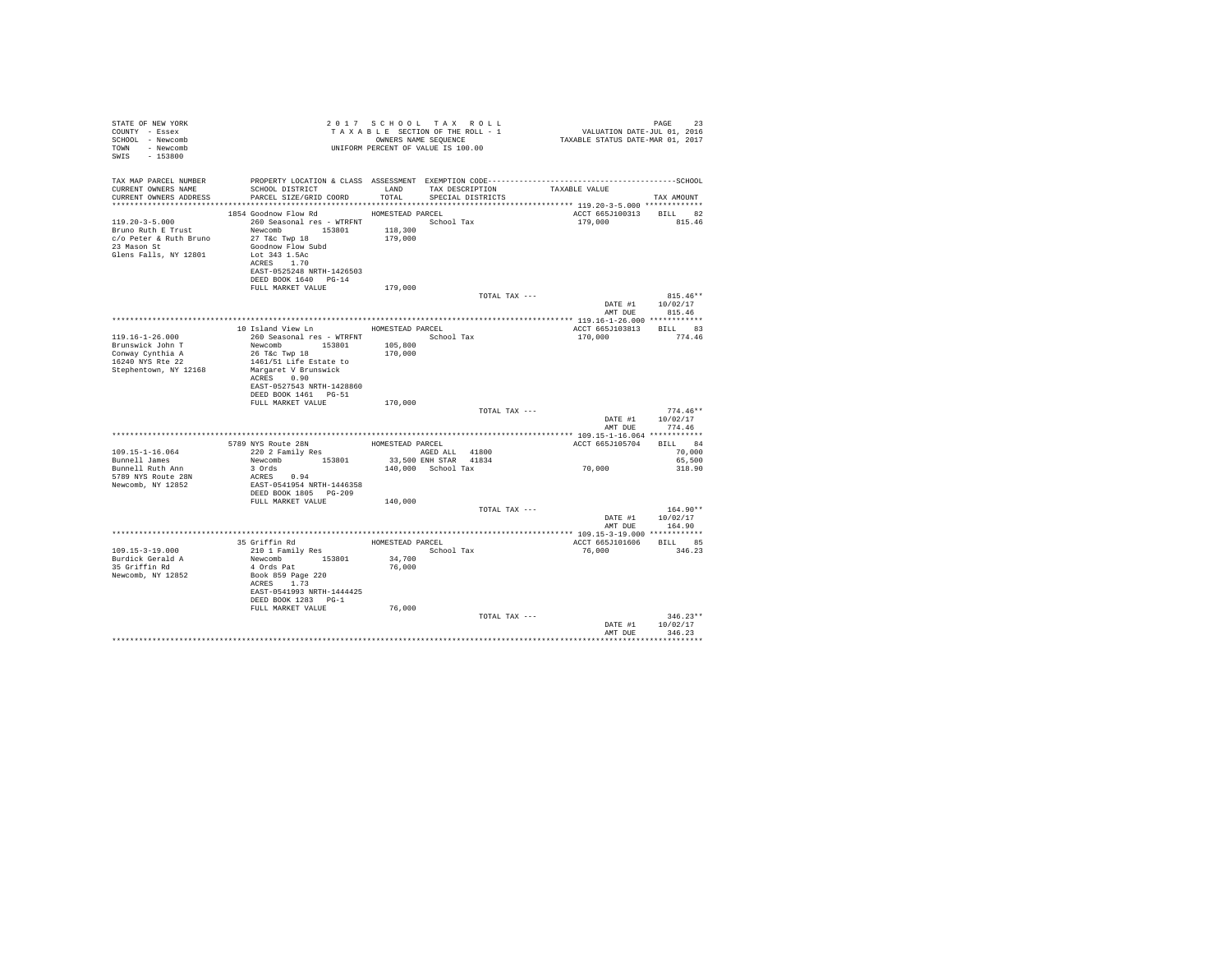| STATE OF NEW YORK<br>COUNTY - Essex<br>SCHOOL - Newcomb<br>TOWN - Newcomb<br>SWIS - 153800    | TAXABLE SECTION OF THE ROLL - 1<br>CONNERS NAME SEQUENCE<br>UNIFORM PERCENT OF VALUE IS 100.00                    | 2017 SCHOOL TAX ROLL |                      |                                    | PAGE 24<br>VALUATION DATE-JUL 01, 2016<br>TAXABLE STATUS DATE-MAR 01, 2017 |                            |
|-----------------------------------------------------------------------------------------------|-------------------------------------------------------------------------------------------------------------------|----------------------|----------------------|------------------------------------|----------------------------------------------------------------------------|----------------------------|
|                                                                                               | TAX MAP PARCEL NUMBER PROPERTY LOCATION & CLASS ASSESSMENT EXEMPTION CODE----------------------------------SCHOOL |                      |                      |                                    |                                                                            |                            |
| CURRENT OWNERS NAME<br>CURRENT OWNERS ADDRESS                                                 | SCHOOL DISTRICT<br>PARCEL SIZE/GRID COORD                                                                         | TOTAL                | SPECIAL DISTRICTS    | LAND TAX DESCRIPTION TAXABLE VALUE |                                                                            | TAX AMOUNT                 |
|                                                                                               |                                                                                                                   |                      |                      |                                    |                                                                            |                            |
|                                                                                               | $56$ Santanoni Dr                                                                                                 |                      |                      |                                    | ACCT 665J192002 BILL 86                                                    |                            |
| 110.18-2-14.033<br>Bureau Allen                                                               |                                                                                                                   |                      |                      |                                    | 297,600                                                                    | 30,000<br>1,355.77         |
| Bureau Sandra<br>NYS Rte 28N                                                                  |                                                                                                                   |                      |                      |                                    |                                                                            |                            |
|                                                                                               |                                                                                                                   |                      |                      |                                    |                                                                            |                            |
| Newcomb, NY 12852                                                                             |                                                                                                                   |                      |                      |                                    |                                                                            |                            |
|                                                                                               |                                                                                                                   |                      |                      |                                    |                                                                            |                            |
|                                                                                               |                                                                                                                   |                      |                      | TOTAL TAX ---                      |                                                                            | $1.281.77**$               |
|                                                                                               |                                                                                                                   |                      |                      |                                    |                                                                            |                            |
|                                                                                               |                                                                                                                   |                      |                      |                                    |                                                                            |                            |
|                                                                                               | NYS Route 28N<br>311 Res vac land                                                                                 |                      | NON-HOMESTEAD PARCEL |                                    | ACCT 665J178530                                                            | BILL 87                    |
| 110.18-3-4.001                                                                                |                                                                                                                   | School Tax<br>15,500 |                      |                                    | 15,500                                                                     | 282.83                     |
|                                                                                               |                                                                                                                   | 15,500               |                      |                                    |                                                                            |                            |
| Bureau Allen R<br>Bureau Lucy S<br>C/O Noella Bureau<br>112 Yellow Pine Rd<br>Aiken, SC 29803 | Newcomb<br>3 & 4 Thorns Survey<br>Life Use Noelle Bureau<br>By 1150/283<br>ACRES 0.40                             |                      |                      |                                    |                                                                            |                            |
|                                                                                               |                                                                                                                   |                      |                      |                                    |                                                                            |                            |
|                                                                                               | EAST-0559489 NRTH-1442971                                                                                         |                      |                      |                                    |                                                                            |                            |
|                                                                                               | DEED BOOK 1167 PG-102                                                                                             |                      |                      |                                    |                                                                            |                            |
|                                                                                               | FULL MARKET VALUE                                                                                                 | 15,500               |                      | TOTAL TAX ---                      |                                                                            | $282.83**$                 |
|                                                                                               |                                                                                                                   |                      |                      |                                    |                                                                            | DATE #1 10/02/17           |
|                                                                                               |                                                                                                                   |                      |                      |                                    |                                                                            | AMT DUE 282.83             |
|                                                                                               |                                                                                                                   |                      |                      |                                    | ACCT 665J100713 BILL 88                                                    |                            |
| 110.18-3-6.000                                                                                | 5024 NYS Route 28N HOMESTEAD PARCEL<br>210 1 Family Res AGED ALL 41800                                            |                      |                      |                                    |                                                                            | 72,500                     |
|                                                                                               | Newcomb 153801 34,700 ENH STAR 41834<br>Pt 3&4 Thorns Survey 145,000 School Tax                                   |                      |                      |                                    | 72,500                                                                     | 65,500                     |
| Bureau Allen R<br>Bureau Lucy S<br>c/o Noella Bureau                                          | Life Use Noelle Bureau                                                                                            |                      |                      |                                    |                                                                            | 330.29                     |
| 112 Yellow PIne Rd                                                                            |                                                                                                                   |                      |                      |                                    |                                                                            |                            |
| Aiken, SC 29803                                                                               | By 1150/283<br>ACRES 1.70                                                                                         |                      |                      |                                    |                                                                            |                            |
|                                                                                               | EAST-0559638 NRTH-1442689<br>DEED BOOK 1167 PG-102                                                                |                      |                      |                                    |                                                                            |                            |
|                                                                                               | FULL MARKET VALUE                                                                                                 | 145,000              |                      |                                    |                                                                            |                            |
|                                                                                               |                                                                                                                   |                      |                      | TOTAL TAX ---                      |                                                                            | $176.29**$                 |
|                                                                                               |                                                                                                                   |                      |                      |                                    | AMT DUE                                                                    | DATE #1 10/02/17<br>176.29 |
|                                                                                               |                                                                                                                   |                      |                      |                                    |                                                                            |                            |
|                                                                                               | 14 Anderson Ln HOMESTEAD PARCEL                                                                                   |                      |                      |                                    | ACCT 665J175005 BILL 89                                                    |                            |
| $109.16 - 2 - 3.100$<br>Bureau Barbara B Trust                                                | 210 1 Family Res - WTRFNT School Tax<br>Newcomb 153801 198,400                                                    |                      |                      |                                    | 252,300 1,149.39                                                           |                            |
| Bureau Gino S Trust                                                                           | 16 Twp 27 T&c Pur Rs                                                                                              | 252,300              |                      |                                    |                                                                            |                            |
| 1A West Dr                                                                                    | Also 1083/57                                                                                                      |                      |                      |                                    |                                                                            |                            |
| Castleton, NY 12033                                                                           | ACRES 6.23<br>EAST-0551414 NRTH-1446377                                                                           |                      |                      |                                    |                                                                            |                            |
|                                                                                               | DEED BOOK 1853 PG-144                                                                                             |                      |                      |                                    |                                                                            |                            |
|                                                                                               | FULL MARKET VALUE                                                                                                 | 252,300              |                      |                                    |                                                                            |                            |
|                                                                                               |                                                                                                                   |                      |                      | TOTAL TAX ---                      | DATE #1                                                                    | $1.149.39**$<br>10/02/17   |
|                                                                                               |                                                                                                                   |                      |                      |                                    | AMT DUE                                                                    | 1,149.39                   |
|                                                                                               |                                                                                                                   |                      |                      |                                    |                                                                            |                            |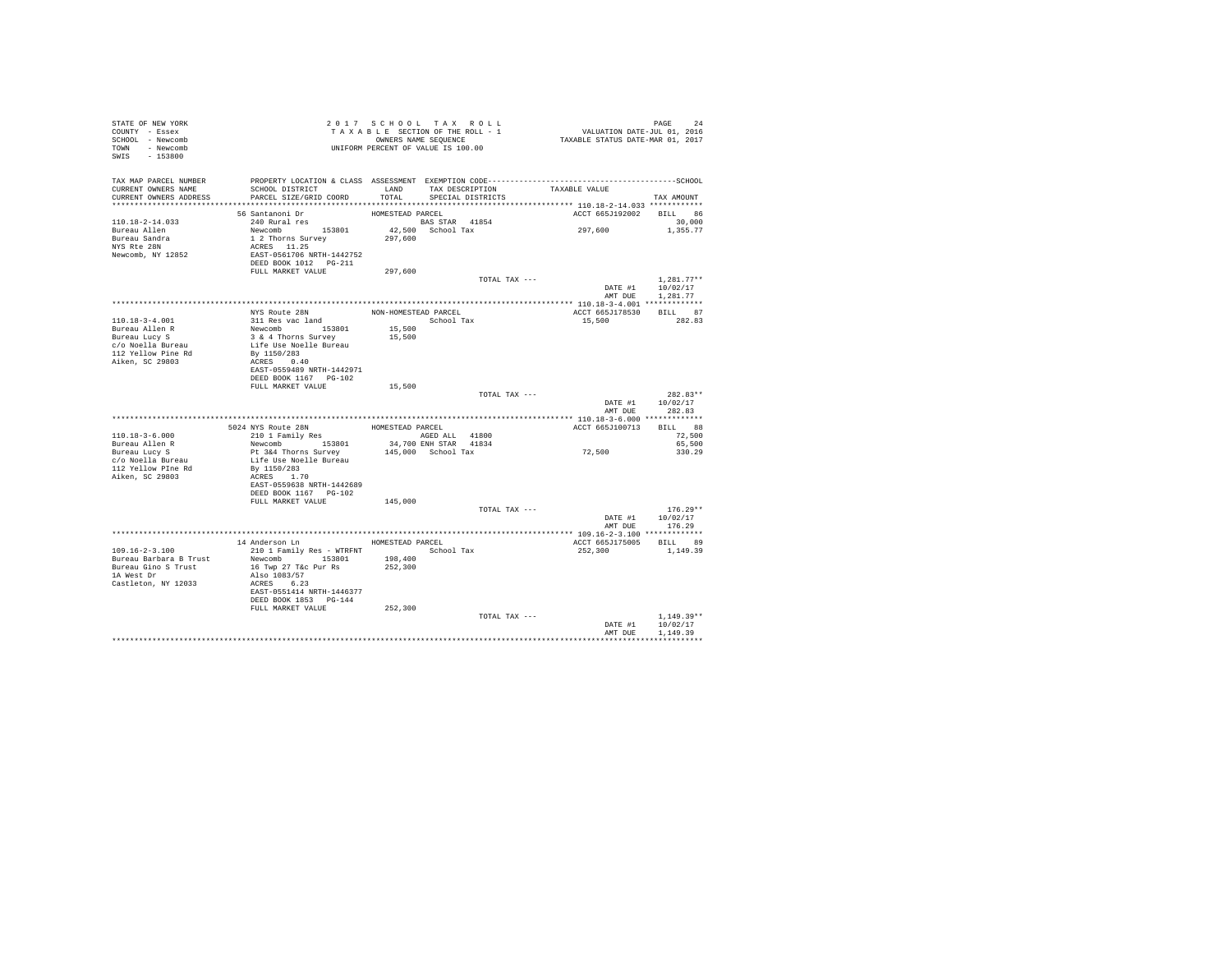| STATE OF NEW YORK<br>COUNTY - Essex<br>SCHOOL - Newcomb<br>TOWN - Newcomb<br>SWIS - 153800                                      | T A X A B B B B B B SEQUENCE<br>UNIFORM PERCENT OF VALUE IS 100.00                                                                                                                                        | 2017 SCHOOL TAX ROLL<br>TAXABLE SECTION OF THE ROLL - 1<br>OWNERS NAME SEQUENCE |                                             |               | PAGE 25<br>VALUATION DATE-JUL 01, 2016<br>TAXABLE STATUS DATE-MAR 01, 2017 |                                                  |
|---------------------------------------------------------------------------------------------------------------------------------|-----------------------------------------------------------------------------------------------------------------------------------------------------------------------------------------------------------|---------------------------------------------------------------------------------|---------------------------------------------|---------------|----------------------------------------------------------------------------|--------------------------------------------------|
| TAX MAP PARCEL NUMBER<br>CURRENT OWNERS NAME<br>CURRENT OWNERS ADDRESS PARCEL SIZE/GRID COORD                                   | PROPERTY LOCATION & CLASS ASSESSMENT EXEMPTION CODE-----------------------------------SCHOOL<br>SCHOOL DISTRICT                                                                                           | LAND<br>TOTAL                                                                   | TAX DESCRIPTION<br>SPECIAL DISTRICTS        |               | TAXABLE VALUE                                                              | TAX AMOUNT                                       |
| 110.18-3-5.003<br>Bureau Donald J<br>Bureau Patricia A<br>c/o Rene Bureau<br>5038 NYS Rte 28N<br>PO Box 22<br>Newcomb, NY 12852 | 5036 NYS Route 28N<br>210 1 Family Res<br>Newcomb 153801<br>DEED BOOK 1578 PG-250                                                                                                                         | HOMESTEAD PARCEL<br>AGED ALL 41800                                              | 34,600 ENH STAR 41834<br>172,300 School Tax |               | ACCT 665J100712<br>86,150                                                  | BILL 90<br>86,150<br>65,500<br>392.47            |
|                                                                                                                                 | FULL MARKET VALUE                                                                                                                                                                                         | 172,300                                                                         |                                             | TOTAL TAX --- | AMT DUE                                                                    | $238.47**$<br>DATE #1 10/02/17<br>238.47         |
| 110.13-1-11.000<br>Burgess Brad<br>Burgess Barbara J<br>6 Hidden Hills Dr<br>Queensbury, NY 12804                               | NYS Route 28N<br>311 Res vac land<br>Newcomb 153801<br>Pt 17 Richards Survey<br>ACRES 0.90<br>EAST-0553874 NRTH-1445382<br>DEED BOOK 1269 PG-73                                                           | NON-HOMESTEAD PARCEL<br>23,200<br>23,200                                        | School Tax                                  |               | 23,200                                                                     | ACCT 665J100308 BILL 91<br>423.34                |
|                                                                                                                                 | FULL MARKET VALUE                                                                                                                                                                                         | 23,200                                                                          |                                             | TOTAL TAX --- | AMT DUE                                                                    | $423.34**$<br>DATE #1   10/02/17<br>423.34       |
| 110.18-4-9.000<br>Burke Carol M<br>17 Owen Ct<br>Irvine, CA 92617                                                               | 39 Sanford Ln<br>210 1 Family Res<br>Newcomb 153801<br>Pt 5 Thorns Survey<br>ACRES 0.50<br>EAST-0559307 NRTH-1441404<br>DEED BOOK 1760 PG-90                                                              | HOMESTEAD PARCEL<br>29,000<br>93,300                                            | School Tax                                  |               | 93,300                                                                     | ACCT 665J100715 BILL 92<br>425.04                |
|                                                                                                                                 | FULL MARKET VALUE                                                                                                                                                                                         | 93,300                                                                          |                                             | TOTAL TAX --- |                                                                            | $425.04**$<br>DATE #1 10/02/17<br>AMT DUE 425.04 |
| $119.20 - 5 - 3.000$<br>Burnett John A<br>27 Schuvler Ave<br>Latham, NY 12110                                                   | 29 Breezy Point Ln MOMESTEAD PARCEL<br>210 1 Family Res - WTRFNT<br>Newcomb 153801<br>27 T&C Twp 18<br>Goodnow Flow Subd<br>Lot 328<br>ACRES 0.80<br>EAST-0526974 NRTH-1426401<br>DEED BOOK 1432    PG-16 | 131,400<br>181,500                                                              |                                             | School Tax    | 181,500                                                                    | ACCT 665J100801 BILL 93<br>826.85                |
|                                                                                                                                 | FULL MARKET VALUE                                                                                                                                                                                         | 181,500                                                                         |                                             | TOTAL TAX --- | DATE #1<br>AMT DUE                                                         | 826.85**<br>10/02/17<br>826.85<br>***********    |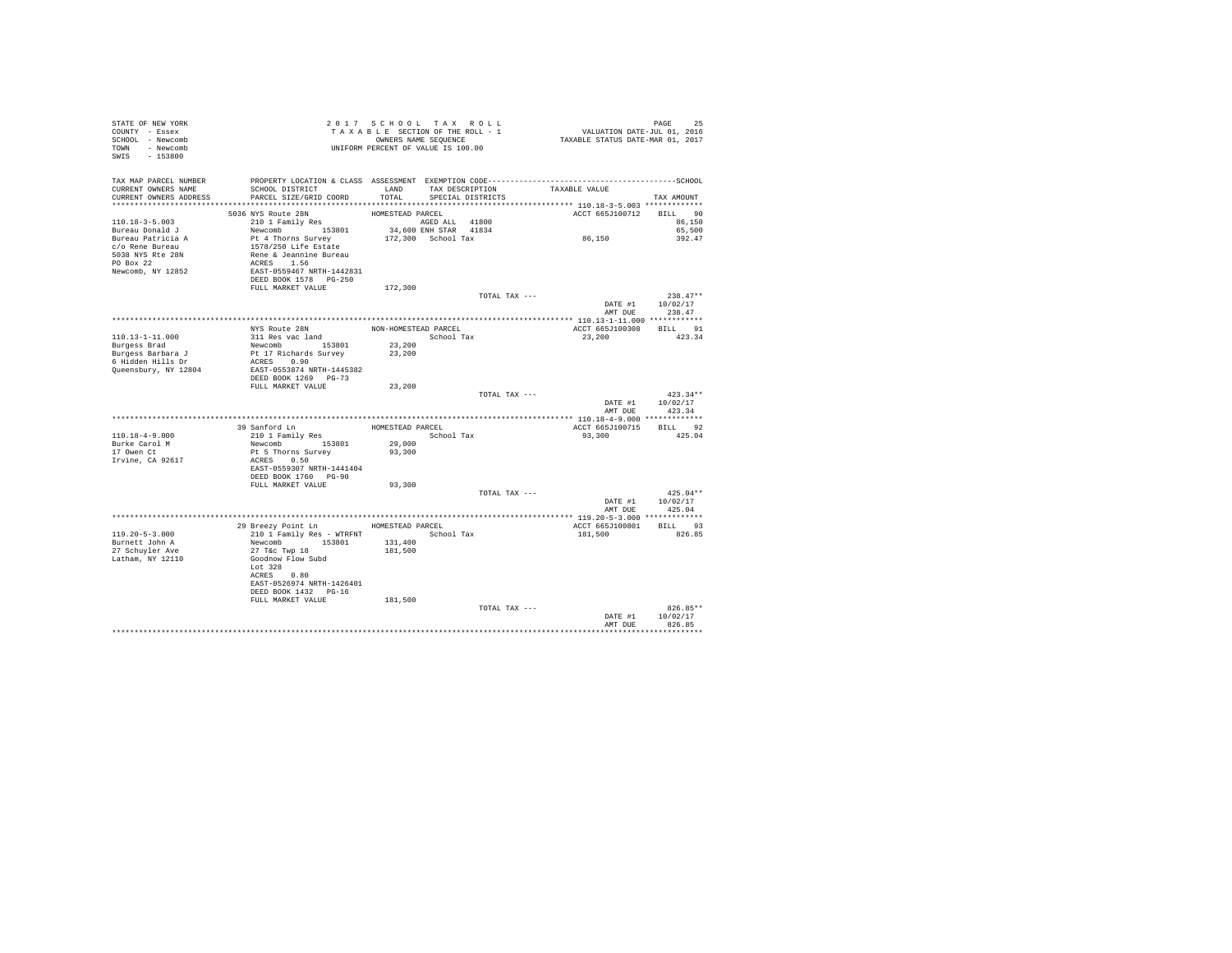| STATE OF NEW YORK      |                                                                                              | 2017 SCHOOL TAX ROLL               |                   |                         | 26               |
|------------------------|----------------------------------------------------------------------------------------------|------------------------------------|-------------------|-------------------------|------------------|
| COUNTY - Essex         |                                                                                              |                                    |                   |                         |                  |
| SCHOOL - Newcomb       |                                                                                              |                                    |                   |                         |                  |
| TOWN - Newcomb         |                                                                                              | UNIFORM PERCENT OF VALUE IS 100.00 |                   |                         |                  |
| SWIS - 153800          |                                                                                              |                                    |                   |                         |                  |
|                        |                                                                                              |                                    |                   |                         |                  |
| TAX MAP PARCEL NUMBER  | PROPERTY LOCATION & CLASS ASSESSMENT EXEMPTION CODE-----------------------------------SCHOOL |                                    |                   |                         |                  |
| CURRENT OWNERS NAME    | SCHOOL DISTRICT                                                                              | LAND                               | TAX DESCRIPTION   | TAXABLE VALUE           |                  |
| CURRENT OWNERS ADDRESS | PARCEL SIZE/GRID COORD                                                                       | TOTAL                              | SPECIAL DISTRICTS |                         | TAX AMOUNT       |
|                        |                                                                                              |                                    |                   |                         |                  |
|                        | 52 Montayne Way                                                                              | NON-HOMESTEAD PARCEL               |                   | ACCT 665Z009003 BILL 94 |                  |
| 110.13-13-3.000        | 312 Vac w/imprv                                                                              | School Tax                         |                   | 18,100 330.28           |                  |
| Burns Edward W         |                                                                                              | 12,500                             |                   |                         |                  |
| Burns Ann M            | Newcomb 153801<br>20 T&C Pur TWP 27 RS                                                       | 18,100                             |                   |                         |                  |
| 25 Valley View Ave     | ACRES 1.51                                                                                   |                                    |                   |                         |                  |
| Latham, NY 12110       | EAST-0555218 NRTH-1446938                                                                    |                                    |                   |                         |                  |
|                        | DEED BOOK 1700 PG-76                                                                         |                                    |                   |                         |                  |
|                        | FULL MARKET VALUE                                                                            | 18,100                             |                   |                         |                  |
|                        |                                                                                              |                                    | TOTAL TAX ---     |                         | $330.28**$       |
|                        |                                                                                              |                                    |                   |                         | DATE #1 10/02/17 |
|                        |                                                                                              |                                    |                   | AMT DUR                 | 330.28           |
|                        |                                                                                              |                                    |                   |                         |                  |
|                        | NYS Route 28N                                                                                | NON-HOMESTEAD PARCEL               |                   | ACCT 665J194006 BILL 95 |                  |
| $110. - 1 - 21.300$    | 322 Rural vac>10                                                                             | School Tax                         |                   | 45,400                  | 828.43           |
| Bush Anne D            | Newcomb 153801                                                                               | 45,400                             |                   |                         |                  |
| PO Box 93              | 30 Thorn Survey                                                                              | 45,400                             |                   |                         |                  |
| Newcomb, NY 12852      | ACRES 34.80                                                                                  |                                    |                   |                         |                  |
|                        | EAST-0563490 NRTH-1440623                                                                    |                                    |                   |                         |                  |
|                        | DEED BOOK 1042 PG-306                                                                        |                                    |                   |                         |                  |
|                        | FULL MARKET VALUE                                                                            | 45,400                             |                   |                         |                  |
|                        |                                                                                              |                                    | TOTAL TAX ---     |                         | $828.43**$       |
|                        |                                                                                              |                                    |                   | DATE #1                 | 10/02/17         |
|                        |                                                                                              |                                    |                   | AMT DUE                 | 828.43           |
|                        |                                                                                              |                                    |                   |                         |                  |
|                        |                                                                                              |                                    |                   | ACCT 665J100804 BILL 96 |                  |
| $110.17 - 2 - 35.032$  | 150 Marcy Ln<br>210 1 Family Res<br>Res BORD ALL 41800                                       | AGED ALL 41800                     |                   |                         | 60,900           |
| Bush Dorothy           | Newcomb 153801                                                                               | 35,000 ENH STAR 41834              |                   |                         | 60,900           |
| 150 Marcy Ln           | Pt 6&7 Thorns Survey                                                                         | 121,800 School Tax                 |                   | 60,900                  | 277.44           |
| Newcomb, NY 12852      | Db 981 Pg 314 & 1136/91                                                                      |                                    |                   |                         |                  |
|                        | ACRES 2.01                                                                                   |                                    |                   |                         |                  |
|                        | EAST-0557049 NRTH-1441889                                                                    |                                    |                   |                         |                  |
|                        | DEED BOOK 420 PG-116                                                                         |                                    |                   |                         |                  |
|                        | FULL MARKET VALUE                                                                            | 121,800                            |                   |                         |                  |
|                        |                                                                                              |                                    | TOTAL TAX ---     |                         | $123.44**$       |
|                        |                                                                                              |                                    |                   | DATE #1                 | 10/02/17         |
|                        |                                                                                              |                                    |                   | AMT DUE                 | 123.44           |
|                        |                                                                                              |                                    |                   |                         |                  |
|                        |                                                                                              |                                    |                   | ACCT 665J100607 BILL 97 |                  |
| $121.7 - 4 - 1.000$    | 4662 NYS Route 28N HOMESTEAD PARCEL<br>210 1 Family Res BAS STP                              | <b>BAS STAR</b> 41854              |                   |                         | 30,000           |
| Bush Eugene R          | Newcomb 153801                                                                               | 34,100 School Tax                  |                   | 294,400                 | 1,341.19         |
| NYS Rte 28N            | Hyslop                                                                                       | 294,400                            |                   |                         |                  |
| PO Box 74              | ACRES 1.10                                                                                   |                                    |                   |                         |                  |
| Newcomb, NY 12852      | EAST-0567541 NRTH-1439415                                                                    |                                    |                   |                         |                  |
|                        | DEED BOOK 1169 PG-126                                                                        |                                    |                   |                         |                  |
|                        | FULL MARKET VALUE                                                                            | 294,400                            |                   |                         |                  |
|                        |                                                                                              |                                    | TOTAL TAX ---     |                         | $1.267.19**$     |
|                        |                                                                                              |                                    |                   |                         | DATE #1 10/02/17 |
|                        |                                                                                              |                                    |                   | AMT DUE                 | 1,267.19         |
|                        |                                                                                              |                                    |                   |                         |                  |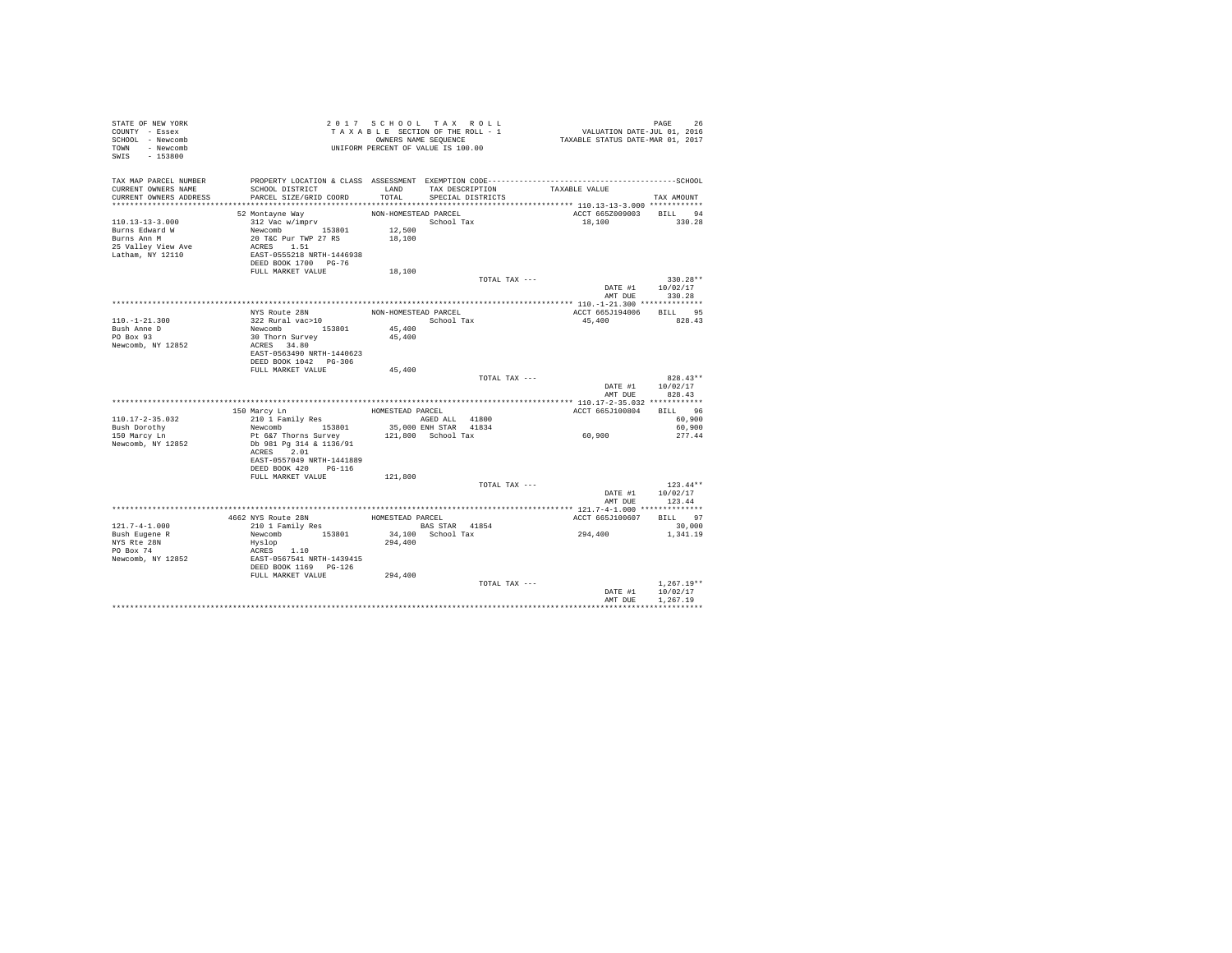| STATE OF NEW YORK<br>COUNTY - Essex<br>SCHOOL - Newcomb<br>TOWN - Newcomb<br>SWIS - 153800                                                                                                                                                                                                                                                                                                                                                                                                                                                                    |                                                                                                                                                         | 2017 SCHOOL TAX ROLL<br>UNIFORM PERCENT OF VALUE IS 100.00 |                   |         |                             | PAGE<br>27                 |
|---------------------------------------------------------------------------------------------------------------------------------------------------------------------------------------------------------------------------------------------------------------------------------------------------------------------------------------------------------------------------------------------------------------------------------------------------------------------------------------------------------------------------------------------------------------|---------------------------------------------------------------------------------------------------------------------------------------------------------|------------------------------------------------------------|-------------------|---------|-----------------------------|----------------------------|
| TAX MAP PARCEL NUMBER PROPERTY LOCATION & CLASS ASSESSMENT EXEMPTION CODE----------------------------------SCHOOL<br>CURRENT OWNERS NAME<br>CURRENT OWNERS ADDRESS                                                                                                                                                                                                                                                                                                                                                                                            | ${\tt SCH OOL\ DISTRICT} \hspace{2.0cm} {\tt LAND} \hspace{2.0cm} {\tt TAX\ DESCRIPTION} \hspace{2.0cm} {\tt TAXABLE\ VALUE}$<br>PARCEL SIZE/GRID COORD | TOTAL                                                      | SPECIAL DISTRICTS |         |                             | TAX AMOUNT                 |
|                                                                                                                                                                                                                                                                                                                                                                                                                                                                                                                                                               | 7 Donks Ln                                                                                                                                              | HOMESTEAD PARCEL                                           |                   |         | ACCT 665J100802 BILL 98     |                            |
| $109.16 - 2 - 2.000$<br>Bush Heidi M<br>Eush Heidi M Mewcomb 153801 126,900 ENH STAR 41834<br>c/o Clayton & Anne Bush 10 Richards Survey 267,400 School Tax<br>PO Box 93<br>Newcomb, NY 12852                                                                                                                                                                                                                                                                                                                                                                 | 210 1 Family Res - WTRFNT VETCOM CTS 41130<br>1204/65 Life Use To<br>Clayton & Anne Bush                                                                |                                                            |                   | 207,400 |                             | 60,000<br>65,500<br>944.84 |
|                                                                                                                                                                                                                                                                                                                                                                                                                                                                                                                                                               | ACRES 0.74<br>EAST-0548439 NRTH-1448190<br>DEED BOOK 1204 PG-65                                                                                         |                                                            |                   |         |                             |                            |
|                                                                                                                                                                                                                                                                                                                                                                                                                                                                                                                                                               | FULL MARKET VALUE                                                                                                                                       | 267,400                                                    |                   |         |                             |                            |
|                                                                                                                                                                                                                                                                                                                                                                                                                                                                                                                                                               |                                                                                                                                                         |                                                            | TOTAL TAX ---     |         | DATE #1 10/02/17<br>AMT DUE | 790.84**<br>790.84         |
|                                                                                                                                                                                                                                                                                                                                                                                                                                                                                                                                                               |                                                                                                                                                         |                                                            |                   |         |                             |                            |
|                                                                                                                                                                                                                                                                                                                                                                                                                                                                                                                                                               | 86 Marcy Ln HOMESTEAD PARCEL                                                                                                                            |                                                            |                   |         | ACCT 665J104210 BILL 99     |                            |
| $110.18 - 6 - 1.000$<br>Bush Joanne M                                                                                                                                                                                                                                                                                                                                                                                                                                                                                                                         | 210 1 Family Res<br>210 1 Family Res ENH STAR 41834<br>Newcomb 153801 36,300 School Tax                                                                 |                                                            |                   | 148,300 |                             | 65,500<br>675.60           |
| 86 Marcy Ln                                                                                                                                                                                                                                                                                                                                                                                                                                                                                                                                                   | Pt 19 Richards Survey                                                                                                                                   | 148,300                                                    |                   |         |                             |                            |
| Newcomb, NY 12852                                                                                                                                                                                                                                                                                                                                                                                                                                                                                                                                             | Also 1035/162                                                                                                                                           |                                                            |                   |         |                             |                            |
|                                                                                                                                                                                                                                                                                                                                                                                                                                                                                                                                                               | ACRES 3.26<br>EAST-0558111 NRTH-1443055                                                                                                                 |                                                            |                   |         |                             |                            |
|                                                                                                                                                                                                                                                                                                                                                                                                                                                                                                                                                               | DEED BOOK 1035 PG-162                                                                                                                                   |                                                            |                   |         |                             |                            |
|                                                                                                                                                                                                                                                                                                                                                                                                                                                                                                                                                               | FULL MARKET VALUE                                                                                                                                       | 148,300                                                    |                   |         |                             |                            |
|                                                                                                                                                                                                                                                                                                                                                                                                                                                                                                                                                               |                                                                                                                                                         |                                                            | TOTAL TAX ---     |         |                             | $521.60**$                 |
|                                                                                                                                                                                                                                                                                                                                                                                                                                                                                                                                                               |                                                                                                                                                         |                                                            |                   |         | AMT DUE                     | DATE #1 10/02/17<br>521.60 |
|                                                                                                                                                                                                                                                                                                                                                                                                                                                                                                                                                               |                                                                                                                                                         |                                                            |                   |         |                             |                            |
|                                                                                                                                                                                                                                                                                                                                                                                                                                                                                                                                                               | 3 Chaisson Rd<br>210 1 Family Res                                                                                                                       | HOMESTEAD PARCEL                                           |                   |         | ACCT 665J103806 BILL 100    |                            |
| 110.13-9-29.100<br>Bush Nathan L                                                                                                                                                                                                                                                                                                                                                                                                                                                                                                                              | 210 1 Family Res BAS STAR 41854<br>Newcomb 153801 37,300 School Tax                                                                                     |                                                            |                   |         | 329, 300                    | 30,000<br>1,500.18         |
| Chaission Rd                                                                                                                                                                                                                                                                                                                                                                                                                                                                                                                                                  | Pt 18 & Richards Survey                                                                                                                                 | 329,300                                                    |                   |         |                             |                            |
| Newcomb, NY 12852                                                                                                                                                                                                                                                                                                                                                                                                                                                                                                                                             | ACRES 4.30 BANK1STARSG                                                                                                                                  |                                                            |                   |         |                             |                            |
|                                                                                                                                                                                                                                                                                                                                                                                                                                                                                                                                                               | EAST-0554619 NRTH-1444581                                                                                                                               |                                                            |                   |         |                             |                            |
|                                                                                                                                                                                                                                                                                                                                                                                                                                                                                                                                                               | DEED BOOK 1249 PG-220<br>FULL MARKET VALUE                                                                                                              | 329,300                                                    |                   |         |                             |                            |
|                                                                                                                                                                                                                                                                                                                                                                                                                                                                                                                                                               |                                                                                                                                                         |                                                            | TOTAL TAX ---     |         |                             | $1,426.18**$               |
|                                                                                                                                                                                                                                                                                                                                                                                                                                                                                                                                                               |                                                                                                                                                         |                                                            |                   |         |                             | DATE #1 10/02/17           |
|                                                                                                                                                                                                                                                                                                                                                                                                                                                                                                                                                               |                                                                                                                                                         |                                                            |                   |         | AMT DUE                     | 1,426.18                   |
|                                                                                                                                                                                                                                                                                                                                                                                                                                                                                                                                                               |                                                                                                                                                         |                                                            |                   |         | ACCT 665J100505             | BILL 101                   |
|                                                                                                                                                                                                                                                                                                                                                                                                                                                                                                                                                               | 210 1 Family Res ENH STAR 41834<br>Newcomb 153801 34,900 School Tax                                                                                     |                                                            |                   |         |                             | 65,500                     |
| $110.18-4-6.019$<br>Bush Nathan L<br>Bush Pamela B                                                                                                                                                                                                                                                                                                                                                                                                                                                                                                            |                                                                                                                                                         | 124,700                                                    |                   | 124,700 |                             | 568.09                     |
| Bush Pamela B<br>$c/0 \text{ Suppose } k \text{ R} \text{ for all } k \text{ and } k \text{ and } k \text{ for all } k \text{ and } k \text{ and } k \text{ for all } k \text{ and } k \text{ and } k \text{ and } k \text{ for all } k \text{ and } k \text{ and } k \text{ for all } k \text{ and } k \text{ and } k \text{ for all } k \text{ and } k \text{ and } k \text{ for all } k \text{ and } k \text{ for all } k \text{ and } k \text{ for all } k \text{ and } k \text{ for all } k \text{ and } k \text{ for all } k \text{ and } k \text{ for$ |                                                                                                                                                         |                                                            |                   |         |                             |                            |
|                                                                                                                                                                                                                                                                                                                                                                                                                                                                                                                                                               |                                                                                                                                                         |                                                            |                   |         |                             |                            |
| Newcomb, NY 12852                                                                                                                                                                                                                                                                                                                                                                                                                                                                                                                                             | ACRES 1.90<br>EAST-0560195 NRTH-1440968                                                                                                                 |                                                            |                   |         |                             |                            |
|                                                                                                                                                                                                                                                                                                                                                                                                                                                                                                                                                               | DEED BOOK 1683 PG-326                                                                                                                                   |                                                            |                   |         |                             |                            |
|                                                                                                                                                                                                                                                                                                                                                                                                                                                                                                                                                               | FULL MARKET VALUE                                                                                                                                       | 124,700                                                    |                   |         |                             |                            |
|                                                                                                                                                                                                                                                                                                                                                                                                                                                                                                                                                               |                                                                                                                                                         |                                                            | TOTAL TAX ---     |         |                             | $414.09**$                 |
|                                                                                                                                                                                                                                                                                                                                                                                                                                                                                                                                                               |                                                                                                                                                         |                                                            |                   |         | AMT DHE                     | DATE #1 10/02/17<br>414.09 |
|                                                                                                                                                                                                                                                                                                                                                                                                                                                                                                                                                               |                                                                                                                                                         |                                                            |                   |         |                             | **********                 |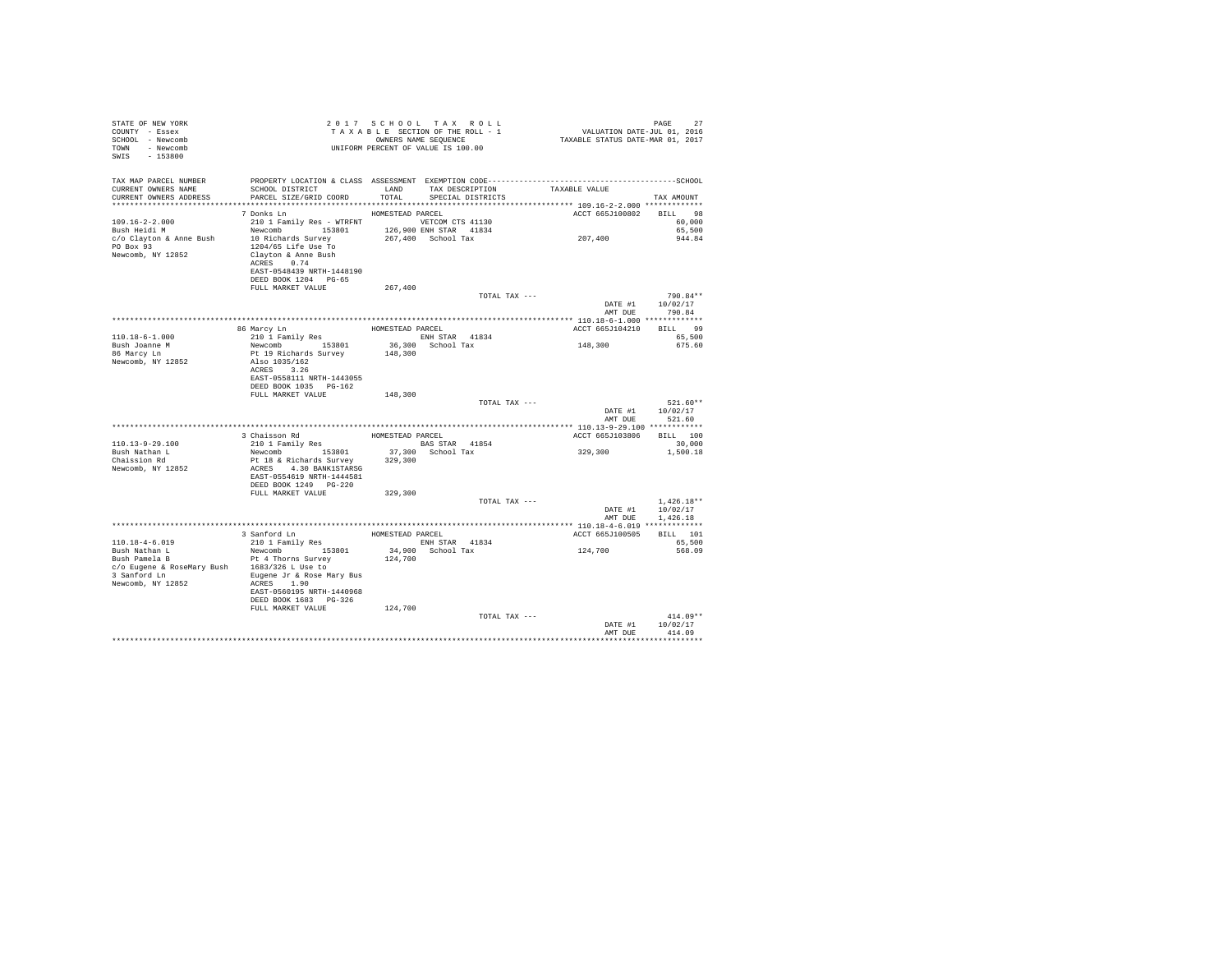| STATE OF NEW YORK<br>COUNTY - Essex<br>SCHOOL - Newcomb<br>TOWN - Newcomb<br>SWIS - 153800         |                                                                                                                                                                                                       | 2017 SCHOOL TAX ROLL<br>TAXABLE SECTION OF THE ROLL - 1<br>OWNERS NAME SEQUENCE<br>UNIFORM PERCENT OF VALUE IS 100.00 |                                           | PAGE 28<br>VALUATION DATE-JUL 01, 2016<br>TAXABLE STATUS DATE-MAR 01, 2017 |                                              |
|----------------------------------------------------------------------------------------------------|-------------------------------------------------------------------------------------------------------------------------------------------------------------------------------------------------------|-----------------------------------------------------------------------------------------------------------------------|-------------------------------------------|----------------------------------------------------------------------------|----------------------------------------------|
| TAX MAP PARCEL NUMBER<br>CURRENT OWNERS NAME<br>CURRENT OWNERS ADDRESS                             | PROPERTY LOCATION & CLASS ASSESSMENT EXEMPTION CODE-----------------------<br>SCHOOL DISTRICT<br>PARCEL SIZE/GRID COORD                                                                               | TOTAL                                                                                                                 | LAND TAX DESCRIPTION<br>SPECIAL DISTRICTS | TAXABLE VALUE                                                              | ----------------SCHOOL<br>TAX AMOUNT         |
|                                                                                                    |                                                                                                                                                                                                       |                                                                                                                       |                                           |                                                                            |                                              |
| $110.18 - 3 - 24.000$<br>Bush Philip<br>Sanford Ln<br>PO Box 544<br>Newcomb, NY 12852              | 48 Sanford Ln<br>210 1 Family Res<br>Newcomb 153801 30,200<br>Pt 4&5 Thorns Survey 50,000<br>ACRES 0.60 BANK GFNB&T<br>EAST-0559147 NRTH-1441711<br>DEED BOOK 1065 PG-265                             | HOMESTEAD PARCEL<br>School Tax                                                                                        |                                           | ACCT 665J105508 BILL 102<br>50,000                                         | 227.78                                       |
|                                                                                                    | FULL MARKET VALUE                                                                                                                                                                                     | 50,000                                                                                                                |                                           |                                                                            |                                              |
|                                                                                                    |                                                                                                                                                                                                       |                                                                                                                       | TOTAL TAX ---                             | DATE #1<br>AMT DUE                                                         | $227.78**$<br>10/02/17<br>227.78             |
|                                                                                                    |                                                                                                                                                                                                       |                                                                                                                       |                                           |                                                                            |                                              |
| 110.18-2-10.100                                                                                    | 22 Santanoni Dr<br>210 1 Family Res                                                                                                                                                                   | HOMESTEAD PARCEL<br><b>BAS STAR</b> 41854                                                                             |                                           | ACCT 665J180016<br>267,900                                                 | BILL 103<br>30,000                           |
| Bush Raymond J<br>22 Santanoni Dr<br>Newcomb, NY 12852                                             | Newcomb 153801<br>2&3 T&C PUR TWP 25 TS<br>ACRES 5.76<br>EAST-0560964 NRTH-1442157                                                                                                                    | 38,800 School Tax<br>267,900                                                                                          |                                           |                                                                            | 1,220.46                                     |
|                                                                                                    | DEED BOOK 1555 PG-42<br>FULL MARKET VALUE                                                                                                                                                             | 267,900                                                                                                               |                                           |                                                                            |                                              |
|                                                                                                    |                                                                                                                                                                                                       |                                                                                                                       | TOTAL TAX ---                             | DATE #1<br>AMT DUE                                                         | $1,146.46**$<br>10/02/17<br>1,146.46         |
|                                                                                                    |                                                                                                                                                                                                       |                                                                                                                       |                                           |                                                                            |                                              |
|                                                                                                    | 16 Dillon Rd                                                                                                                                                                                          | HOMESTEAD PARCEL                                                                                                      |                                           | ACCT 665Z001003                                                            | BILL 104                                     |
| 109.16-1-13.002                                                                                    | 210 1 Family Res                                                                                                                                                                                      | <b>BAS STAR</b> 41854                                                                                                 |                                           |                                                                            | 30,000                                       |
| Bush Tony<br>Bush Mary<br>16 Dillon Rd<br>Newcomb, NY 12852                                        | Newcomb 153801<br>10 T&c Pur Twp 27 Rs<br>Also 1275/76<br>ACRES 1.70 BANK1STARSG<br>EAST-0546720 NRTH-1447249<br>DEED BOOK 1248 PG-69                                                                 | 34,700 School Tax<br>297.800                                                                                          |                                           | 297,800                                                                    | 1,356.68                                     |
|                                                                                                    | FULL MARKET VALUE                                                                                                                                                                                     | 297,800                                                                                                               |                                           |                                                                            |                                              |
|                                                                                                    |                                                                                                                                                                                                       |                                                                                                                       | TOTAL TAX ---                             | DATE #1                                                                    | $1,282.68**$<br>10/02/17<br>AMT DUE 1,282.68 |
|                                                                                                    |                                                                                                                                                                                                       |                                                                                                                       |                                           |                                                                            |                                              |
| $120.13 - 1 - 5.000$<br>Buttner Gregory<br>Buttner Steven<br>26 Riesling Rd<br>Niskayuna, NY 12309 | 229 Woodys Rd<br>260 Seasonal res - WTRFNT<br>Newcomb 153801<br>26 T&c Twp 18<br>1474/64 Life Estate to<br>Peter & Natalia Buttner<br>ACRES 1.50<br>EAST-0528668 NRTH-1428921<br>DEED BOOK 1474 PG-64 | HOMESTEAD PARCEL<br>School Tax<br>112,900<br>158,700                                                                  |                                           | ACCT 665J106012<br>158,700                                                 | BILL 105<br>722.98                           |
|                                                                                                    | FULL MARKET VALUE                                                                                                                                                                                     | 158,700                                                                                                               | TOTAL TAX ---                             | DATE #1<br>AMT DUE                                                         | $722.98**$<br>10/02/17<br>722.98<br>         |
|                                                                                                    |                                                                                                                                                                                                       |                                                                                                                       |                                           |                                                                            |                                              |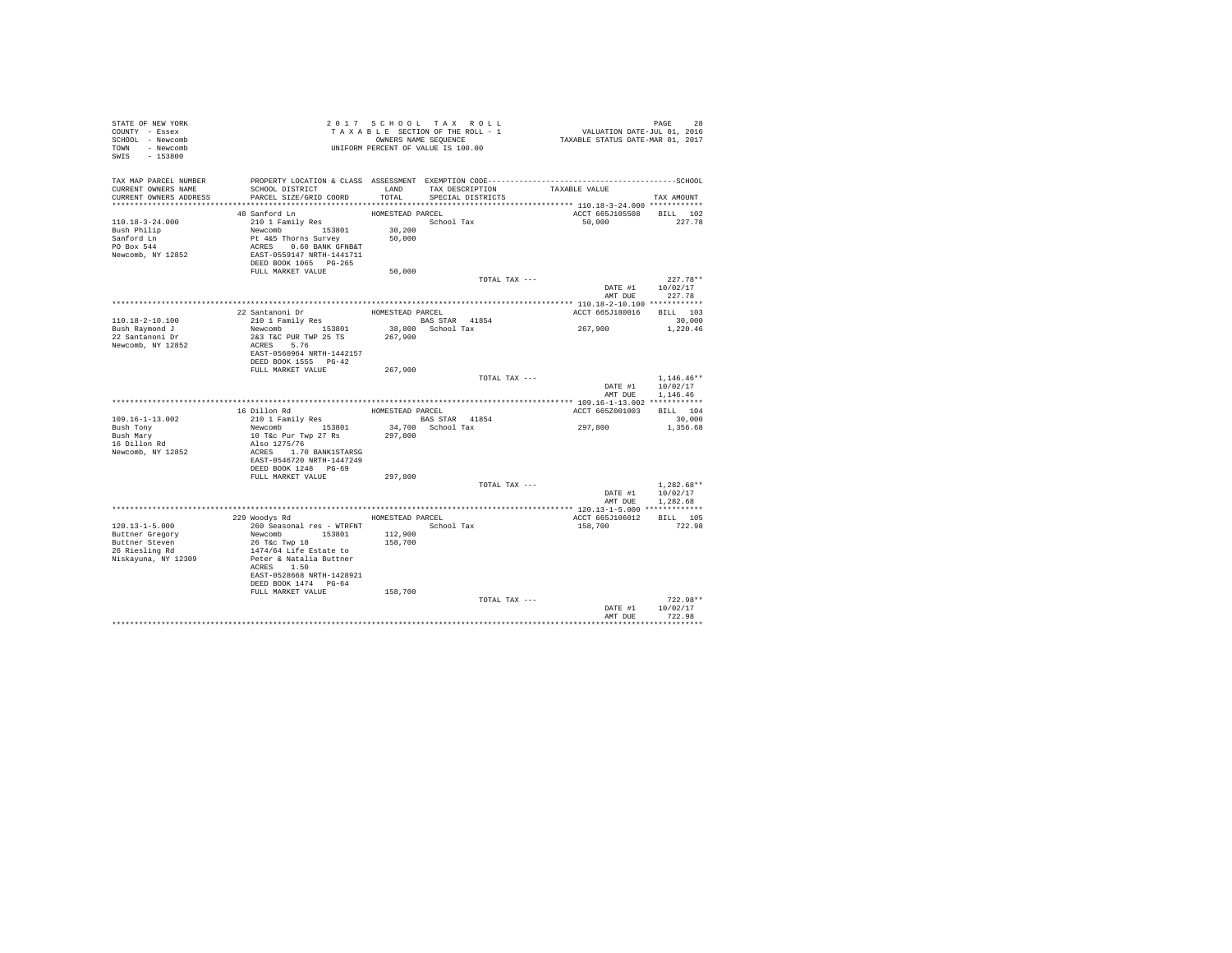| STATE OF NEW YORK<br>COUNTY - Essex<br>SCHOOL - Newcomb<br>TOWN - Newcomb<br>SWIS - 153800 |                                                                                             |                      | 2017 SCHOOL TAX ROLL<br>TAXABLE SECTION OF THE ROLL - 1<br>OWNERS NAME SEQUENCE | PAGE 29<br>VALUATION DATE-JUL 01, 2016<br>TAXABLE STATUS DATE-MAR 01, 2017 |                    |
|--------------------------------------------------------------------------------------------|---------------------------------------------------------------------------------------------|----------------------|---------------------------------------------------------------------------------|----------------------------------------------------------------------------|--------------------|
| TAX MAP PARCEL NUMBER                                                                      |                                                                                             |                      |                                                                                 |                                                                            |                    |
| CURRENT OWNERS NAME                                                                        | SCHOOL DISTRICT                                                                             | LAND                 | TAX DESCRIPTION TAXABLE VALUE                                                   |                                                                            |                    |
| CURRENT OWNERS ADDRESS                                                                     | PARCEL SIZE/GRID COORD                                                                      | TOTAL                | SPECIAL DISTRICTS                                                               |                                                                            | TAX AMOUNT         |
|                                                                                            | NYS Route 28N                                                                               | NON-HOMESTEAD PARCEL |                                                                                 | ACCT 665J104506                                                            | BILL 106           |
| 109.15-1-13.000                                                                            | 311 Res vac land                                                                            | 16,000               | School Tax                                                                      | 16,000                                                                     | 291.96             |
| Buttolph Katherine<br>26 Howard St                                                         | Newcomb 153801                                                                              |                      |                                                                                 |                                                                            |                    |
| Brattleboro, VT 05301                                                                      | 3 Ords Patent<br>ACRES 0.42                                                                 | 16,000               |                                                                                 |                                                                            |                    |
|                                                                                            | EAST-0542212 NRTH-1446806                                                                   |                      |                                                                                 |                                                                            |                    |
|                                                                                            | DEED BOOK 1099 PG-275                                                                       |                      |                                                                                 |                                                                            |                    |
|                                                                                            | FULL MARKET VALUE                                                                           | 16,000               | TOTAL TAX ---                                                                   |                                                                            | $291.96**$         |
|                                                                                            |                                                                                             |                      |                                                                                 |                                                                            | DATE #1 10/02/17   |
|                                                                                            |                                                                                             |                      |                                                                                 | AMT DUE                                                                    | 291.96             |
|                                                                                            |                                                                                             |                      |                                                                                 |                                                                            |                    |
| 109.15-1-19.000                                                                            | 8 Fennessey Ln HOMESTEAD PARCEL<br>260 Seasonal res - WTRFNT                 School Tax     |                      |                                                                                 | ACCT 665J104503<br>140,000                                                 | BILL 107<br>637.79 |
| Buttolph Katherine<br>26 Howard St                                                         | Newcomb 153801                                                                              | 82,900               |                                                                                 |                                                                            |                    |
|                                                                                            | 3 Ords Patent                                                                               | 140,000              |                                                                                 |                                                                            |                    |
| Brattleboro, VT 05301                                                                      | Lots 1 2 Anderson Subd<br>ACRES 2.04                                                        |                      |                                                                                 |                                                                            |                    |
|                                                                                            | EAST-0542316 NRTH-1446631                                                                   |                      |                                                                                 |                                                                            |                    |
|                                                                                            | DEED BOOK 1099 PG-275                                                                       |                      |                                                                                 |                                                                            |                    |
|                                                                                            | FULL MARKET VALUE                                                                           | 140,000              | TOTAL TAX ---                                                                   |                                                                            | $637.79**$         |
|                                                                                            |                                                                                             |                      |                                                                                 |                                                                            | DATE #1 10/02/17   |
|                                                                                            |                                                                                             |                      |                                                                                 |                                                                            | AMT DUE 637.79     |
|                                                                                            |                                                                                             |                      |                                                                                 |                                                                            |                    |
| $120.14 - 1 - 17.000$                                                                      | 1002 Goodnow Flow Rd MOMESTEAD PARCEL<br>210 1 Family Res - WTRFNT               School Tax |                      |                                                                                 | ACCT 665J100807 BILL 108<br>183,500                                        | 835.96             |
| Cameron Myron H                                                                            | Newcomb 153801 111,700                                                                      |                      |                                                                                 |                                                                            |                    |
| 43 Cameron Rd                                                                              | 43 T&C Twp 18                                                                               | 183,500              |                                                                                 |                                                                            |                    |
| Athol, NY 12810-1906                                                                       | Goodnow Flow Subd<br>Lot 157                                                                |                      |                                                                                 |                                                                            |                    |
|                                                                                            | ACRES 0.60                                                                                  |                      |                                                                                 |                                                                            |                    |
|                                                                                            | EAST-0535658 NRTH-1428164                                                                   |                      |                                                                                 |                                                                            |                    |
|                                                                                            | DEED BOOK 457 PG-269                                                                        |                      |                                                                                 |                                                                            |                    |
|                                                                                            | FULL MARKET VALUE                                                                           | 183,500              | TOTAL TAX ---                                                                   |                                                                            | 835.96**           |
|                                                                                            |                                                                                             |                      |                                                                                 |                                                                            | DATE #1 10/02/17   |
|                                                                                            |                                                                                             |                      |                                                                                 | AMT DUE                                                                    | 835.96             |
|                                                                                            | 946 Goodnow Flow Rd MOMESTEAD PARCEL                                                        |                      |                                                                                 | ACCT 665J100515 BILL 109                                                   |                    |
| $120.14 - 1 - 5.000$                                                                       | 312 Vac w/imprv - WTRFNT                                                                    |                      | School Tax                                                                      | 110,500                                                                    | 503.40             |
| Camp Tree LLC                                                                              | Newcomb 153801                                                                              | 109,600              |                                                                                 |                                                                            |                    |
| 126 Ridge Crescent                                                                         | 43 T&c Twp 18                                                                               | 110,500              |                                                                                 |                                                                            |                    |
| Manhassett, NY 11030                                                                       | Goodnow Flow Subd<br>Lot 169                                                                |                      |                                                                                 |                                                                            |                    |
|                                                                                            | ACRES 0.57                                                                                  |                      |                                                                                 |                                                                            |                    |
|                                                                                            | EAST-0534321 NRTH-1428620                                                                   |                      |                                                                                 |                                                                            |                    |
|                                                                                            | DEED BOOK 1619 PG-43<br>FULL MARKET VALUE                                                   | 110,500              |                                                                                 |                                                                            |                    |
|                                                                                            |                                                                                             |                      | TOTAL TAX ---                                                                   |                                                                            | $503.40**$         |
|                                                                                            |                                                                                             |                      |                                                                                 | DATE #1                                                                    | 10/02/17           |
|                                                                                            |                                                                                             |                      |                                                                                 | AMT DUE                                                                    | 503.40             |
|                                                                                            |                                                                                             |                      |                                                                                 |                                                                            |                    |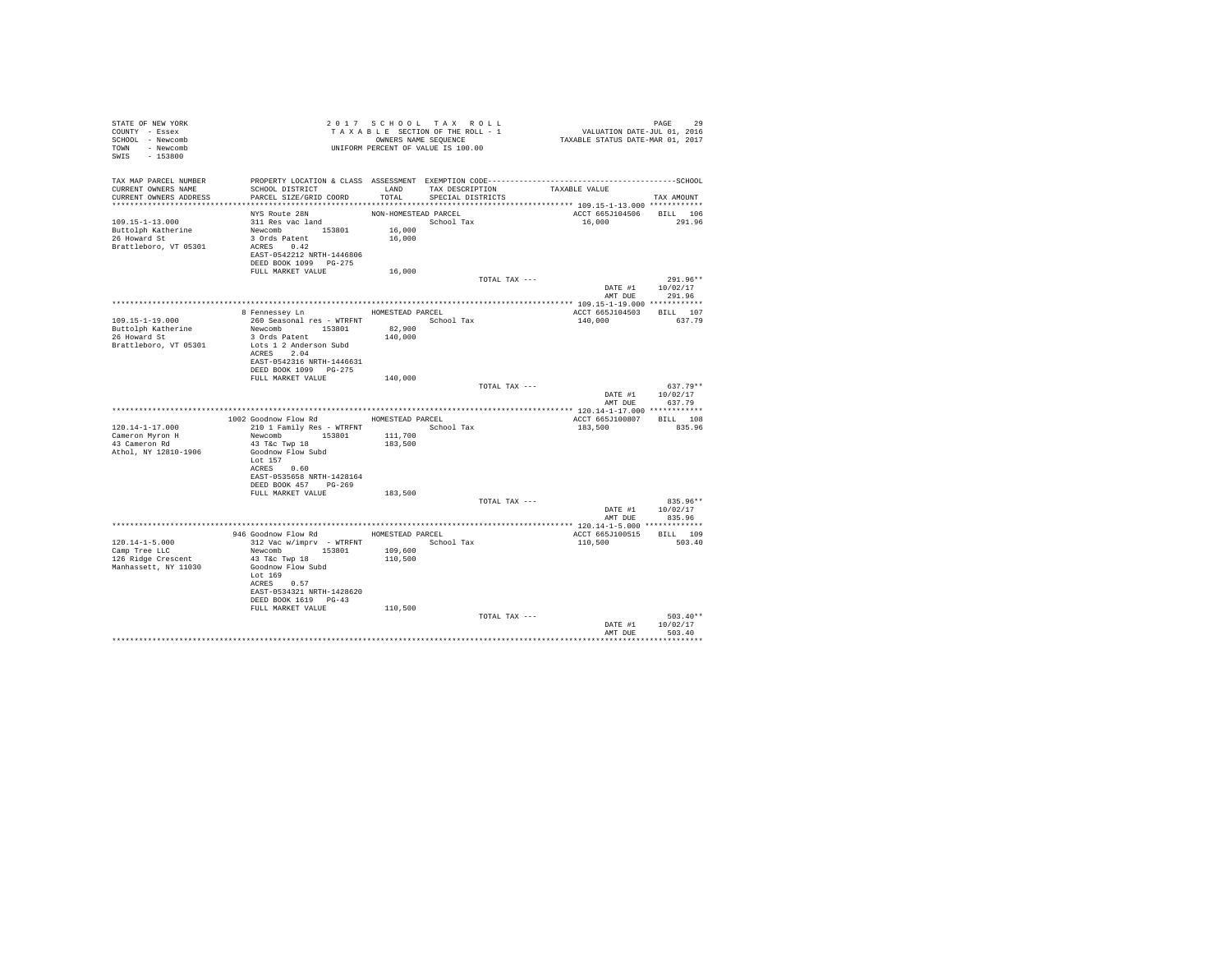| TAX MAP PARCEL NUMBER<br>SCHOOL DISTRICT                       LAND        TAX DESCRIPTION                  TAXABLE VALUE<br>CURRENT OWNERS NAME<br>PARCEL SIZE/GRID COORD<br>TOTAL<br>SPECIAL DISTRICTS<br>CURRENT OWNERS ADDRESS<br>TAX AMOUNT<br>ACCT 665J188007 BILL 110<br>$110.13 - 13 - 9.000$<br>30.000<br>71,300<br>Campsite Road Trust<br>324.82<br>19 Twp 27 T&c Rs<br>71,300<br>Campsite Rd<br>PO Box 13<br>ACRES 0.92<br>EAST-0555000 NRTH-1446064<br>Newcomb, NY 12852<br>DEED BOOK 1154 PG-72<br>FULL MARKET VALUE<br>71,300<br>$250.82**$<br>TOTAL TAX ---<br>DATE #1 10/02/17<br>AMT DUE<br>250.82<br>52 Santanoni Dr<br>210 1 Family Res<br>WETCOM C<br>ACCT 665J107102 BILL 111<br>VETCOM CTS 41130<br>$110.18 - 2 - 4.000$<br>16,225<br>48,675<br>Newcomb 153801<br>29,000 ENH STAR 41834<br>48,675<br>Cannan Mary W<br>Pt 2 Thorns Survey<br>1629/104-Life estate to<br>64,900 School Tax<br>221.75<br>West Darren H<br>c/o Nancy West<br>52 Santanoni Dr<br>Nancy T West<br>Newcomb, NY 12852<br>ACRES 0.50<br>EAST-0561281 NRTH-1442825<br>DEED BOOK 1629 PG-104<br>64,900<br>FULL MARKET VALUE<br>TOTAL TAX ---<br>$67.75**$<br>10/02/17<br>DATE #1<br>AMT DUE<br>67.75<br>163 Marcy Ln<br>210 1 Family Res<br>BARCEL BAS STAR 41854<br>ACCT 665J180001 BILL 112 | 30 |
|------------------------------------------------------------------------------------------------------------------------------------------------------------------------------------------------------------------------------------------------------------------------------------------------------------------------------------------------------------------------------------------------------------------------------------------------------------------------------------------------------------------------------------------------------------------------------------------------------------------------------------------------------------------------------------------------------------------------------------------------------------------------------------------------------------------------------------------------------------------------------------------------------------------------------------------------------------------------------------------------------------------------------------------------------------------------------------------------------------------------------------------------------------------------------------------------------------------------------------------------------------------------------------------|----|
|                                                                                                                                                                                                                                                                                                                                                                                                                                                                                                                                                                                                                                                                                                                                                                                                                                                                                                                                                                                                                                                                                                                                                                                                                                                                                          |    |
|                                                                                                                                                                                                                                                                                                                                                                                                                                                                                                                                                                                                                                                                                                                                                                                                                                                                                                                                                                                                                                                                                                                                                                                                                                                                                          |    |
|                                                                                                                                                                                                                                                                                                                                                                                                                                                                                                                                                                                                                                                                                                                                                                                                                                                                                                                                                                                                                                                                                                                                                                                                                                                                                          |    |
|                                                                                                                                                                                                                                                                                                                                                                                                                                                                                                                                                                                                                                                                                                                                                                                                                                                                                                                                                                                                                                                                                                                                                                                                                                                                                          |    |
|                                                                                                                                                                                                                                                                                                                                                                                                                                                                                                                                                                                                                                                                                                                                                                                                                                                                                                                                                                                                                                                                                                                                                                                                                                                                                          |    |
|                                                                                                                                                                                                                                                                                                                                                                                                                                                                                                                                                                                                                                                                                                                                                                                                                                                                                                                                                                                                                                                                                                                                                                                                                                                                                          |    |
|                                                                                                                                                                                                                                                                                                                                                                                                                                                                                                                                                                                                                                                                                                                                                                                                                                                                                                                                                                                                                                                                                                                                                                                                                                                                                          |    |
|                                                                                                                                                                                                                                                                                                                                                                                                                                                                                                                                                                                                                                                                                                                                                                                                                                                                                                                                                                                                                                                                                                                                                                                                                                                                                          |    |
|                                                                                                                                                                                                                                                                                                                                                                                                                                                                                                                                                                                                                                                                                                                                                                                                                                                                                                                                                                                                                                                                                                                                                                                                                                                                                          |    |
|                                                                                                                                                                                                                                                                                                                                                                                                                                                                                                                                                                                                                                                                                                                                                                                                                                                                                                                                                                                                                                                                                                                                                                                                                                                                                          |    |
|                                                                                                                                                                                                                                                                                                                                                                                                                                                                                                                                                                                                                                                                                                                                                                                                                                                                                                                                                                                                                                                                                                                                                                                                                                                                                          |    |
|                                                                                                                                                                                                                                                                                                                                                                                                                                                                                                                                                                                                                                                                                                                                                                                                                                                                                                                                                                                                                                                                                                                                                                                                                                                                                          |    |
|                                                                                                                                                                                                                                                                                                                                                                                                                                                                                                                                                                                                                                                                                                                                                                                                                                                                                                                                                                                                                                                                                                                                                                                                                                                                                          |    |
|                                                                                                                                                                                                                                                                                                                                                                                                                                                                                                                                                                                                                                                                                                                                                                                                                                                                                                                                                                                                                                                                                                                                                                                                                                                                                          |    |
|                                                                                                                                                                                                                                                                                                                                                                                                                                                                                                                                                                                                                                                                                                                                                                                                                                                                                                                                                                                                                                                                                                                                                                                                                                                                                          |    |
|                                                                                                                                                                                                                                                                                                                                                                                                                                                                                                                                                                                                                                                                                                                                                                                                                                                                                                                                                                                                                                                                                                                                                                                                                                                                                          |    |
|                                                                                                                                                                                                                                                                                                                                                                                                                                                                                                                                                                                                                                                                                                                                                                                                                                                                                                                                                                                                                                                                                                                                                                                                                                                                                          |    |
|                                                                                                                                                                                                                                                                                                                                                                                                                                                                                                                                                                                                                                                                                                                                                                                                                                                                                                                                                                                                                                                                                                                                                                                                                                                                                          |    |
|                                                                                                                                                                                                                                                                                                                                                                                                                                                                                                                                                                                                                                                                                                                                                                                                                                                                                                                                                                                                                                                                                                                                                                                                                                                                                          |    |
| $110.17 - 3 - 20.000$<br>30,000<br>100,600                                                                                                                                                                                                                                                                                                                                                                                                                                                                                                                                                                                                                                                                                                                                                                                                                                                                                                                                                                                                                                                                                                                                                                                                                                               |    |
| Canon Charles A<br>Newcomb 153801<br>28,000 School Tax<br>458.30<br>163 Marcy Ln<br>6 Thorns Survey<br>100,600<br>ACRES 0.45 BANK1STARSG<br>Newcomb, NY 12852<br>EAST-0557668 NRTH-1441742<br>DEED BOOK 1748 PG-244                                                                                                                                                                                                                                                                                                                                                                                                                                                                                                                                                                                                                                                                                                                                                                                                                                                                                                                                                                                                                                                                      |    |
| FULL MARKET VALUE<br>100,600                                                                                                                                                                                                                                                                                                                                                                                                                                                                                                                                                                                                                                                                                                                                                                                                                                                                                                                                                                                                                                                                                                                                                                                                                                                             |    |
| 384.30**<br>TOTAL TAX ---<br>10/02/17<br>DATE #1<br>384.30<br>AMT DUE                                                                                                                                                                                                                                                                                                                                                                                                                                                                                                                                                                                                                                                                                                                                                                                                                                                                                                                                                                                                                                                                                                                                                                                                                    |    |
|                                                                                                                                                                                                                                                                                                                                                                                                                                                                                                                                                                                                                                                                                                                                                                                                                                                                                                                                                                                                                                                                                                                                                                                                                                                                                          |    |
| ACCT 665J100809<br>BILL 113                                                                                                                                                                                                                                                                                                                                                                                                                                                                                                                                                                                                                                                                                                                                                                                                                                                                                                                                                                                                                                                                                                                                                                                                                                                              |    |
| 210 1 Family Res BAS STAR 41854<br>Newcomb 153801 29,000 School Tax<br>$110.17 - 3 - 1.000$<br>30,000                                                                                                                                                                                                                                                                                                                                                                                                                                                                                                                                                                                                                                                                                                                                                                                                                                                                                                                                                                                                                                                                                                                                                                                    |    |
| $1\,3\,4$ , $8\,0\,0$<br>Canon George H<br>614.10                                                                                                                                                                                                                                                                                                                                                                                                                                                                                                                                                                                                                                                                                                                                                                                                                                                                                                                                                                                                                                                                                                                                                                                                                                        |    |
| 159 Marcy Ln<br>Pt 6 Thorns Survey<br>134,800<br>Newcomb, NY 12852<br>ACRES 0.50<br>EAST-0557593 NRTH-1441812<br>DEED BOOK 1812    PG-134                                                                                                                                                                                                                                                                                                                                                                                                                                                                                                                                                                                                                                                                                                                                                                                                                                                                                                                                                                                                                                                                                                                                                |    |
| FULL MARKET VALUE<br>134,800                                                                                                                                                                                                                                                                                                                                                                                                                                                                                                                                                                                                                                                                                                                                                                                                                                                                                                                                                                                                                                                                                                                                                                                                                                                             |    |
| TOTAL TAX ---<br>$540.10**$<br>DATE #1<br>10/02/17                                                                                                                                                                                                                                                                                                                                                                                                                                                                                                                                                                                                                                                                                                                                                                                                                                                                                                                                                                                                                                                                                                                                                                                                                                       |    |
| AMT DUE<br>540.10                                                                                                                                                                                                                                                                                                                                                                                                                                                                                                                                                                                                                                                                                                                                                                                                                                                                                                                                                                                                                                                                                                                                                                                                                                                                        |    |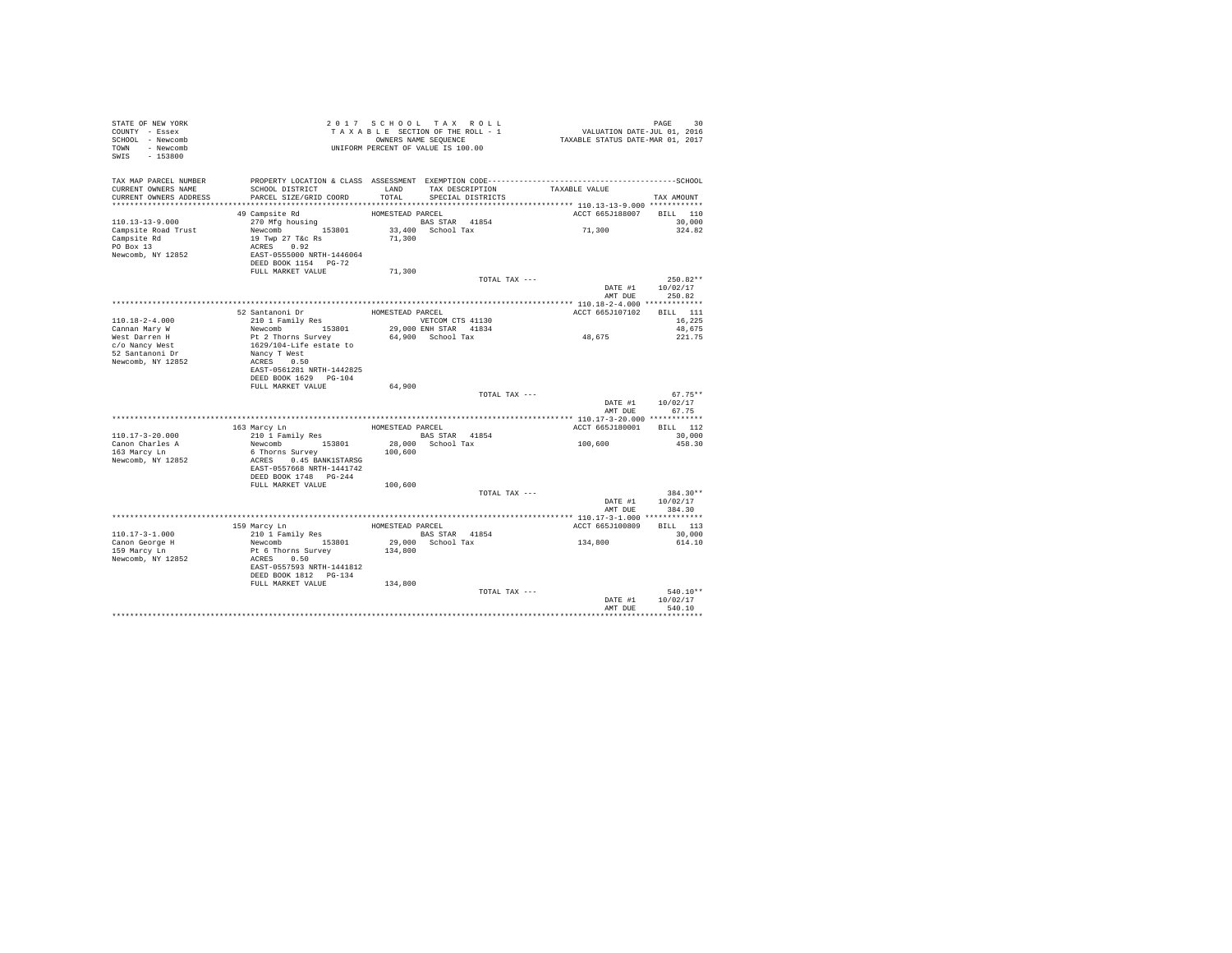| STATE OF NEW YORK<br>COUNTY - Essex<br>SCHOOL - Newcomb<br>TOWN - Newcomb<br>$-153800$<br>SWIS |                                                                                                      | 2017 SCHOOL TAX ROLL<br>TAXABLE SECTION OF THE ROLL - 1<br>OWNERS NAME SEQUENCE<br>UNIFORM PERCENT OF VALUE IS 100.00 |                                      |               | VALUATION DATE-JUL 01, 2016<br>TAXABLE STATUS DATE-MAR 01, 2017 | PAGE<br>31                       |
|------------------------------------------------------------------------------------------------|------------------------------------------------------------------------------------------------------|-----------------------------------------------------------------------------------------------------------------------|--------------------------------------|---------------|-----------------------------------------------------------------|----------------------------------|
| TAX MAP PARCEL NUMBER<br>CURRENT OWNERS NAME<br>CURRENT OWNERS ADDRESS                         | SCHOOL DISTRICT<br>PARCEL SIZE/GRID COORD                                                            | LAND<br>TOTAL                                                                                                         | TAX DESCRIPTION<br>SPECIAL DISTRICTS |               | TAXABLE VALUE                                                   | TAX AMOUNT                       |
|                                                                                                |                                                                                                      |                                                                                                                       |                                      |               |                                                                 |                                  |
| $109.16 - 1 - 4.000$<br>Caponera Ronald J<br>82 Dahlgren Rd<br>Valatie, NY 12184               | 5608 NYS Route 28N<br>260 Seasonal res<br>Newcomb 153801<br>10 Richard Survey<br>1417/58 Life Use To | HOMESTEAD PARCEL<br>21,100<br>96,800                                                                                  | School Tax                           |               | ACCT 665J176005<br>96,800                                       | BILL 114<br>440.99               |
| PRIOR OWNER ON 3/01/2017 ACRES 0.60<br>Caponera Susan A                                        | Dorothy A Liburdi<br>EAST-0546206 NRTH-1447097<br>DEED BOOK 1877 PG-51<br>FULL MARKET VALUE          | 96,800                                                                                                                |                                      |               |                                                                 |                                  |
|                                                                                                |                                                                                                      |                                                                                                                       |                                      | TOTAL TAX --- |                                                                 | 440.99**                         |
|                                                                                                |                                                                                                      |                                                                                                                       |                                      |               | DATE #1<br>AMT DUE                                              | 10/02/17<br>440.99               |
|                                                                                                |                                                                                                      |                                                                                                                       |                                      |               |                                                                 |                                  |
|                                                                                                | Lake Harris Rd                                                                                       | NON-HOMESTEAD PARCEL                                                                                                  |                                      |               | ACCT 665J104413                                                 | BILL 115                         |
| $109.15 - 1 - 49.000$<br>Carpenter Lori A<br>7 Laurel Ln<br>Schenectady, NY 12304              | 311 Res vac land - WTRFNT<br>Newcomb 153801<br>3 Richards Survey<br>ACRES 0.60                       | 53,700<br>53,700                                                                                                      | School Tax                           |               | 53,700                                                          | 979.88                           |
|                                                                                                | EAST-0545330 NRTH-1447160<br>DEED BOOK 1335 PG-293<br>FULL MARKET VALUE                              | 53,700                                                                                                                |                                      |               |                                                                 |                                  |
|                                                                                                |                                                                                                      |                                                                                                                       |                                      | TOTAL TAX --- | DATE #1                                                         | 979.88**<br>10/02/17             |
|                                                                                                |                                                                                                      |                                                                                                                       |                                      |               | AMT DUE                                                         | 979.88                           |
|                                                                                                |                                                                                                      |                                                                                                                       |                                      |               |                                                                 |                                  |
| $109.15 - 1 - 24.001$                                                                          | 12 Gibbs Ln<br>260 Seasonal res                                                                      | HOMESTEAD PARCEL                                                                                                      | School Tax                           |               | ACCT 665J174001<br>50,900                                       | BILL 116<br>231.88               |
| Carter Diana M                                                                                 | Newcomb 153801                                                                                       | 21,900                                                                                                                |                                      |               |                                                                 |                                  |
| Gould Darren A                                                                                 | 3 Richards Survey                                                                                    | 50,900                                                                                                                |                                      |               |                                                                 |                                  |
| 4305 Genesee Dr<br>Valatie, NY 12184                                                           | ACRES 0.23<br>EAST-0545807 NRTH-1446793<br>DEED BOOK 1856 PG-72                                      |                                                                                                                       |                                      |               |                                                                 |                                  |
|                                                                                                | FULL MARKET VALUE                                                                                    | 50,900                                                                                                                |                                      |               |                                                                 |                                  |
|                                                                                                |                                                                                                      |                                                                                                                       |                                      | TOTAL TAX --- | DATE #1<br>AMT DUE                                              | 231.88**<br>10/02/17<br>231.88   |
|                                                                                                |                                                                                                      |                                                                                                                       |                                      |               |                                                                 |                                  |
|                                                                                                | 27 Chaisson Rd                                                                                       | HOMESTEAD PARCEL                                                                                                      |                                      |               | ACCT 665J190003                                                 | BILL 117                         |
| $110.13 - 9 - 29.200$                                                                          | 270 Mfg housing                                                                                      |                                                                                                                       | School Tax                           |               | 39,000                                                          | 177.67                           |
| Caruso James E<br>45 Jackson Ave                                                               | Newcomb<br>153801<br>$18$ Rs                                                                         | 34,000<br>39,000                                                                                                      |                                      |               |                                                                 |                                  |
| So Glens Falls, NY 12803                                                                       | Db 963 Pg 178<br>ACRES 1.00<br>EAST-0554519 NRTH-1444410<br>DEED BOOK 956 PG-109                     |                                                                                                                       |                                      |               |                                                                 |                                  |
|                                                                                                | FULL MARKET VALUE                                                                                    | 39,000                                                                                                                |                                      |               |                                                                 |                                  |
|                                                                                                |                                                                                                      |                                                                                                                       |                                      | TOTAL TAX --- | DATE #1<br>AMT DUE                                              | $177.67**$<br>10/02/17<br>177.67 |
|                                                                                                |                                                                                                      |                                                                                                                       |                                      |               |                                                                 | ***********                      |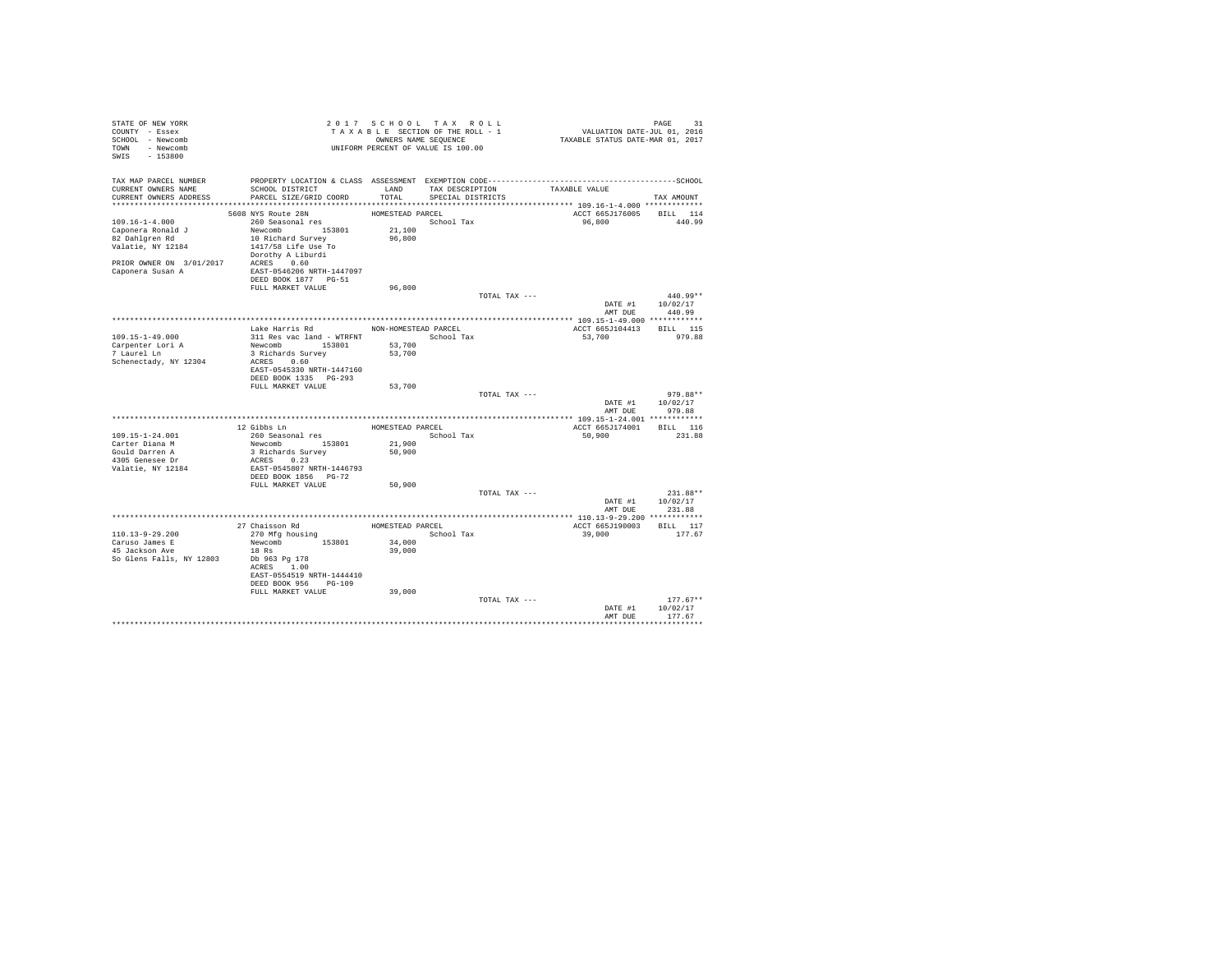| STATE OF NEW YORK<br>COUNTY - Essex<br>SCHOOL - Newcomb<br>TOWN - Newcomb<br>SWIS - 153800 |                                                                                              |                      | 2017 SCHOOL TAX ROLL<br>TAXABLE SECTION OF THE ROLL - 1<br>OWNERS NAME SEQUENCE<br>UNIFORM PERCENT OF VALUE IS 100.00 |               | PAGE 32<br>VALUATION DATE-JUL 01, 2016<br>TAXABLE STATUS DATE-MAR 01, 2017 |                            |
|--------------------------------------------------------------------------------------------|----------------------------------------------------------------------------------------------|----------------------|-----------------------------------------------------------------------------------------------------------------------|---------------|----------------------------------------------------------------------------|----------------------------|
| TAX MAP PARCEL NUMBER                                                                      | PROPERTY LOCATION & CLASS ASSESSMENT EXEMPTION CODE-----------------------------------SCHOOL |                      |                                                                                                                       |               |                                                                            |                            |
| CURRENT OWNERS NAME<br>CURRENT OWNERS ADDRESS                                              | SCHOOL DISTRICT<br>PARCEL SIZE/GRID COORD                                                    | LAND<br>TOTAL        | TAX DESCRIPTION<br>SPECIAL DISTRICTS                                                                                  |               | TAXABLE VALUE                                                              | TAX AMOUNT                 |
|                                                                                            |                                                                                              |                      |                                                                                                                       |               |                                                                            |                            |
|                                                                                            | 124 Marcy Ln                                                                                 | HOMESTEAD PARCEL     |                                                                                                                       |               | ACCT 665J103910 BILL 118                                                   |                            |
| $110.17 - 2 - 30.011$                                                                      | 210 1 Family Res                                                                             |                      | School Tax                                                                                                            |               | 83,700                                                                     | 381.31                     |
| Cave John                                                                                  | Newcomb 153801                                                                               | 40,000               |                                                                                                                       |               |                                                                            |                            |
| 20 Talmage Ave<br>Bound Brook, NJ 08805                                                    | Pt 19 Richards Survey<br>ACRES 7.00                                                          | 83,700               |                                                                                                                       |               |                                                                            |                            |
|                                                                                            | EAST-0556684 NRTH-1442343                                                                    |                      |                                                                                                                       |               |                                                                            |                            |
|                                                                                            | DEED BOOK 1583 PG-204                                                                        |                      |                                                                                                                       |               |                                                                            |                            |
|                                                                                            | FULL MARKET VALUE                                                                            | 83,700               |                                                                                                                       |               |                                                                            |                            |
|                                                                                            |                                                                                              |                      |                                                                                                                       | TOTAL TAX --- |                                                                            | 381.31**                   |
|                                                                                            |                                                                                              |                      |                                                                                                                       |               | DATE #1                                                                    | 10/02/17                   |
|                                                                                            |                                                                                              |                      |                                                                                                                       |               |                                                                            | AMT DUE 381.31             |
|                                                                                            |                                                                                              |                      |                                                                                                                       |               |                                                                            |                            |
|                                                                                            | Chaisson Rd                                                                                  | NON-HOMESTEAD PARCEL |                                                                                                                       |               | ACCT 665J180004 BILL 119                                                   |                            |
| 110.17-2-41.250<br>Cave John                                                               | 322 Rural vac>10<br>Newcomb 153801                                                           |                      | School Tax                                                                                                            |               | 43,800                                                                     | 799.23                     |
| 20 Talmage Ave                                                                             | 18 Richards Survey                                                                           | 43,800<br>43,800     |                                                                                                                       |               |                                                                            |                            |
| Bound Brook, NJ 08805                                                                      | Db 981 Pg 308                                                                                |                      |                                                                                                                       |               |                                                                            |                            |
|                                                                                            | See Map 1843                                                                                 |                      |                                                                                                                       |               |                                                                            |                            |
|                                                                                            | ACRES 31.20                                                                                  |                      |                                                                                                                       |               |                                                                            |                            |
|                                                                                            | EAST-0556138 NRTH-1442077                                                                    |                      |                                                                                                                       |               |                                                                            |                            |
|                                                                                            | DEED BOOK 1583 PG-208                                                                        |                      |                                                                                                                       |               |                                                                            |                            |
|                                                                                            | FULL MARKET VALUE                                                                            | 43,800               |                                                                                                                       |               |                                                                            |                            |
|                                                                                            |                                                                                              |                      |                                                                                                                       | TOTAL TAX --- |                                                                            | 799.23**                   |
|                                                                                            |                                                                                              |                      |                                                                                                                       |               | AMT DUE                                                                    | DATE #1 10/02/17<br>799.23 |
|                                                                                            |                                                                                              |                      |                                                                                                                       |               |                                                                            |                            |
|                                                                                            | 5421 NYS Route 28N                                                                           | HOMESTEAD PARCEL     |                                                                                                                       |               | ACCT 665J178510 BILL 120                                                   |                            |
| $109.16 - 4 - 9.000$                                                                       | 210 1 Family Res                                                                             |                      | School Tax                                                                                                            |               | 78,700                                                                     | 358.53                     |
| Cellela Pasquale C                                                                         | Newcomb 153801                                                                               | 34,400               |                                                                                                                       |               |                                                                            |                            |
| Cellela Michael C                                                                          | 16 Rs Twp 27 T&c                                                                             | 78,700               |                                                                                                                       |               |                                                                            |                            |
| 128 Prospect St                                                                            | ACRES 1.40                                                                                   |                      |                                                                                                                       |               |                                                                            |                            |
| Ballston Spa, NY 12020                                                                     | EAST-0550624 NRTH-1445994                                                                    |                      |                                                                                                                       |               |                                                                            |                            |
|                                                                                            | DEED BOOK 960 PG-152                                                                         |                      |                                                                                                                       |               |                                                                            |                            |
|                                                                                            | FULL MARKET VALUE                                                                            | 78,700               |                                                                                                                       | TOTAL TAX --- |                                                                            | $358.53**$                 |
|                                                                                            |                                                                                              |                      |                                                                                                                       |               | DATE #1                                                                    | 10/02/17                   |
|                                                                                            |                                                                                              |                      |                                                                                                                       |               | AMT DUE                                                                    | 358.53                     |
|                                                                                            |                                                                                              |                      |                                                                                                                       |               |                                                                            |                            |
|                                                                                            | 5426 NYS Route 28N HOMESTEAD PARCEL                                                          |                      |                                                                                                                       |               | ACCT 665J107107 BILL 121                                                   |                            |
| 109.16-2-29.000                                                                            | 260 Seasonal res - WTRFNT                                                                    |                      | School Tax                                                                                                            |               | 231,100                                                                    | 1,052.81                   |
| Cerasani Richard G<br>Cerasani Rita                                                        | Newcomb 153801 105,300                                                                       |                      |                                                                                                                       |               |                                                                            |                            |
|                                                                                            | 16 Richards Survey                                                                           | 231,100              |                                                                                                                       |               |                                                                            |                            |
| c/o Allen Cerasani                                                                         | ACRES 0.76                                                                                   |                      |                                                                                                                       |               |                                                                            |                            |
| 32 Fieldstone Dr                                                                           | EAST-0550470 NRTH-1446445                                                                    |                      |                                                                                                                       |               |                                                                            |                            |
| Gansevoort, NY 12831                                                                       | DEED BOOK 1820 PG-254<br>FULL MARKET VALUE                                                   | 231,100              |                                                                                                                       |               |                                                                            |                            |
|                                                                                            |                                                                                              |                      |                                                                                                                       | TOTAL TAX --- |                                                                            | $1.052.81**$               |
|                                                                                            |                                                                                              |                      |                                                                                                                       |               | DATE #1                                                                    | 10/02/17                   |
|                                                                                            |                                                                                              |                      |                                                                                                                       |               | AMT DUE                                                                    | 1,052.81                   |
|                                                                                            |                                                                                              |                      |                                                                                                                       |               |                                                                            |                            |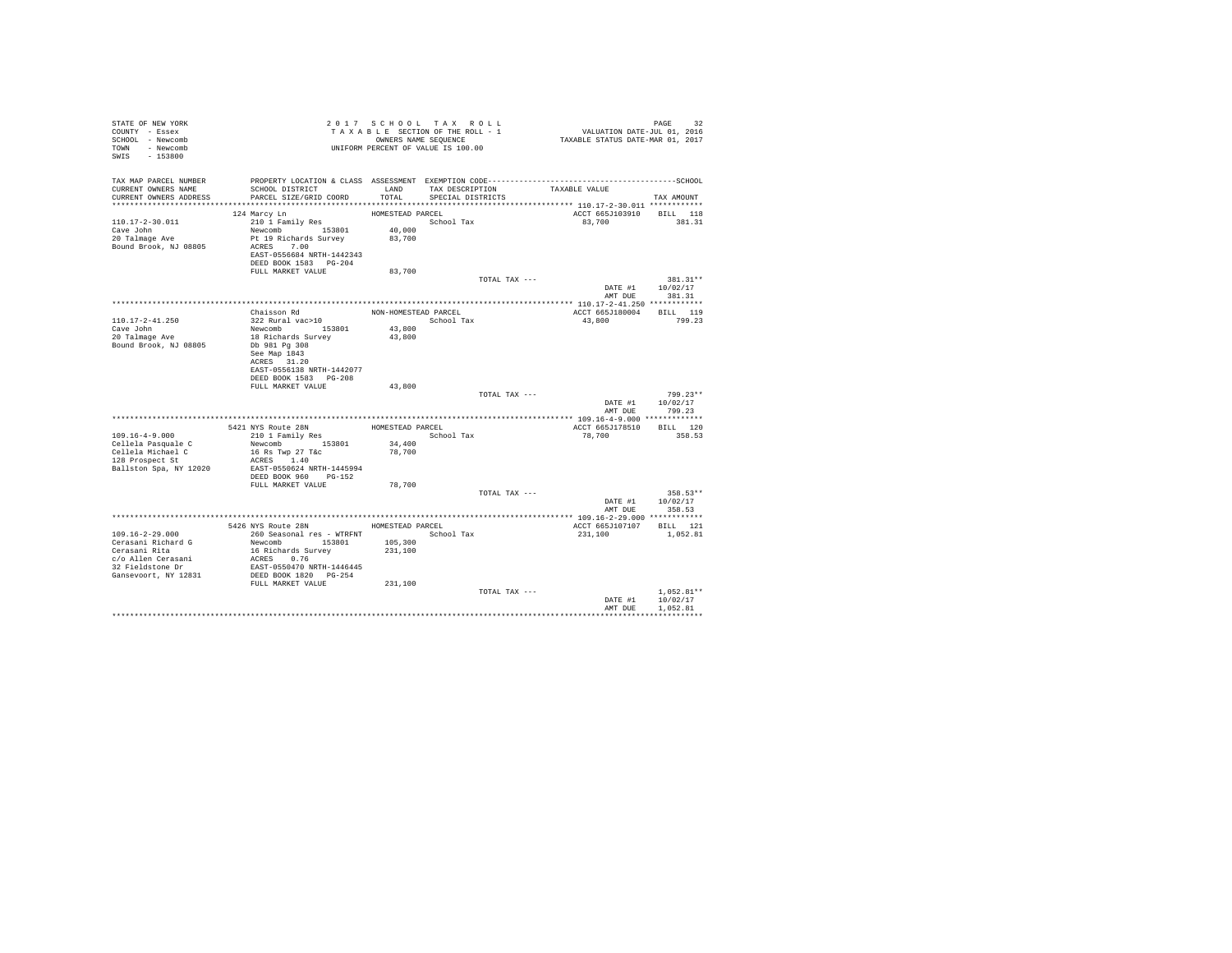| STATE OF NEW YORK<br>COUNTY - Essex<br>SCHOOL - Newcomb<br>TOWN - Newcomb<br>SWIS - 153800 | UNIFORM PERCENT OF VALUE IS 100.00                                                                                        | 2017 SCHOOL TAX ROLL<br>TAXABLE SECTION OF THE ROLL - 1<br>OWNERS NAME SEQUENCE |                         |                                    | PAGE 33<br>VALUATION DATE-JUL 01, 2016<br>TAXABLE STATUS DATE-MAR 01, 2017 |                                     |
|--------------------------------------------------------------------------------------------|---------------------------------------------------------------------------------------------------------------------------|---------------------------------------------------------------------------------|-------------------------|------------------------------------|----------------------------------------------------------------------------|-------------------------------------|
| TAX MAP PARCEL NUMBER<br>CURRENT OWNERS NAME<br>CURRENT OWNERS ADDRESS                     | PROPERTY LOCATION & CLASS ASSESSMENT EXEMPTION CODE-------------------------<br>SCHOOL DISTRICT<br>PARCEL SIZE/GRID COORD |                                                                                 | TOTAL SPECIAL DISTRICTS | LAND TAX DESCRIPTION TAXABLE VALUE |                                                                            | ---------------SCHOOL<br>TAX AMOUNT |
|                                                                                            |                                                                                                                           |                                                                                 |                         |                                    |                                                                            |                                     |
|                                                                                            | Chaisson Rd                                                                                                               | NON-HOMESTEAD PARCEL                                                            |                         |                                    | ACCT 665J180015 BILL 122                                                   |                                     |
| 110.17-2-41.112                                                                            | 311 Res vac land                                                                                                          |                                                                                 | School Tax              |                                    | 34,600                                                                     | 631.36                              |
| Chapman Fred W                                                                             | Newcomb 153801<br>18 Richards Survey                                                                                      | 34,600                                                                          |                         |                                    |                                                                            |                                     |
| 7541 135th Ave SE                                                                          |                                                                                                                           | 34,600                                                                          |                         |                                    |                                                                            |                                     |
| Newcastle, WA 98059                                                                        | See Map 1843<br>ACRES 13.80                                                                                               |                                                                                 |                         |                                    |                                                                            |                                     |
|                                                                                            | EAST-0553963 NRTH-1442093                                                                                                 |                                                                                 |                         |                                    |                                                                            |                                     |
|                                                                                            | DEED BOOK 1718 PG-119<br>FULL MARKET VALUE                                                                                | 34,600                                                                          |                         |                                    |                                                                            |                                     |
|                                                                                            |                                                                                                                           |                                                                                 |                         | TOTAL TAX ---                      |                                                                            | $631.36**$                          |
|                                                                                            |                                                                                                                           |                                                                                 |                         |                                    | AMT DUE                                                                    | DATE #1 10/02/17<br>631.36          |
|                                                                                            |                                                                                                                           |                                                                                 |                         |                                    |                                                                            |                                     |
|                                                                                            | 8 Winebrook Cir<br>210 1 Family Res                                                                                       | HOMESTEAD PARCEL                                                                |                         |                                    | ACCT 665J106113 BILL 123                                                   |                                     |
| $110.17 - 2 - 24.000$                                                                      |                                                                                                                           | BAS STAR 41854                                                                  |                         |                                    |                                                                            | 30,000                              |
| Chase Roger J<br>Chase Marchele                                                            | Newcomb 153801<br>Pt 19 Richards Survey 151,600                                                                           |                                                                                 | 34,000 School Tax       |                                    | 151,600                                                                    | 690.64                              |
| 39 Winebrook Cir                                                                           | ACRES 1.00                                                                                                                |                                                                                 |                         |                                    |                                                                            |                                     |
| Newcomb, NY 12852                                                                          | EAST-0557436 NRTH-1443225<br>DEED BOOK 596 PG-235                                                                         |                                                                                 |                         |                                    |                                                                            |                                     |
|                                                                                            | FULL MARKET VALUE                                                                                                         | 151,600                                                                         |                         |                                    |                                                                            |                                     |
|                                                                                            |                                                                                                                           |                                                                                 |                         | TOTAL TAX ---                      |                                                                            | $616.64**$<br>DATE #1 10/02/17      |
|                                                                                            |                                                                                                                           |                                                                                 |                         |                                    | AMT DUE                                                                    | 616.64                              |
|                                                                                            |                                                                                                                           |                                                                                 |                         |                                    |                                                                            |                                     |
| $110.18 - 1 - 5.000$                                                                       | 78 Marcy Ln<br>210 1 Family Res                                                                                           | HOMESTEAD PARCEL                                                                | School Tax              |                                    | ACCT 665J105809 BILL 124<br>89,500                                         | 407.73                              |
| Chase Roger J                                                                              | Newcomb 153801                                                                                                            | 30,200                                                                          |                         |                                    |                                                                            |                                     |
| Chase Marchele M                                                                           |                                                                                                                           | 89,500                                                                          |                         |                                    |                                                                            |                                     |
| 42 Marcy Ln                                                                                | Pt 5 Thorns Survey<br>ACRES 0.60 BANKM&TMTGC                                                                              |                                                                                 |                         |                                    |                                                                            |                                     |
| Newcomb, NY 12852                                                                          | EAST-0558055 NRTH-1442713                                                                                                 |                                                                                 |                         |                                    |                                                                            |                                     |
|                                                                                            | DEED BOOK 1201 PG-103<br>FULL MARKET VALUE                                                                                | 89,500                                                                          |                         |                                    |                                                                            |                                     |
|                                                                                            |                                                                                                                           |                                                                                 |                         | TOTAL TAX ---                      |                                                                            | $407.73**$                          |
|                                                                                            |                                                                                                                           |                                                                                 |                         |                                    | DATE #1 10/02/17                                                           |                                     |
|                                                                                            |                                                                                                                           |                                                                                 |                         |                                    |                                                                            | AMT DUE 407.73                      |
|                                                                                            |                                                                                                                           |                                                                                 |                         |                                    |                                                                            |                                     |
| 110.18-3-20.002                                                                            | 32 Sanford Ln<br>210 1 Family Res<br>Newcomb 153801                                                                       | HOMESTEAD PARCEL                                                                | School Tax              |                                    | ACCT 665J107114 BILL 125<br>69,200                                         | 315.25                              |
| Chase Terry R                                                                              |                                                                                                                           | 33,400                                                                          |                         |                                    |                                                                            |                                     |
|                                                                                            | Pt 4 Thorns Survey                                                                                                        | 69,200                                                                          |                         |                                    |                                                                            |                                     |
| Chase Shari L<br>PO Box 483                                                                | 1367/215 Life Use to                                                                                                      |                                                                                 |                         |                                    |                                                                            |                                     |
| Fort Ann, NY 12827                                                                         | Sarah H Wood                                                                                                              |                                                                                 |                         |                                    |                                                                            |                                     |
|                                                                                            | ACRES 0.93<br>EAST-0559586 NRTH-1441695                                                                                   |                                                                                 |                         |                                    |                                                                            |                                     |
|                                                                                            | DEED BOOK 413 PG-488                                                                                                      |                                                                                 |                         |                                    |                                                                            |                                     |
|                                                                                            | FULL MARKET VALUE                                                                                                         | 69,200                                                                          |                         |                                    |                                                                            |                                     |
|                                                                                            |                                                                                                                           |                                                                                 |                         | TOTAL TAX ---                      |                                                                            | $315.25**$                          |
|                                                                                            |                                                                                                                           |                                                                                 |                         |                                    | DATE #1                                                                    | 10/02/17                            |
|                                                                                            |                                                                                                                           |                                                                                 |                         |                                    | AMT DUE                                                                    | 315.25<br>.                         |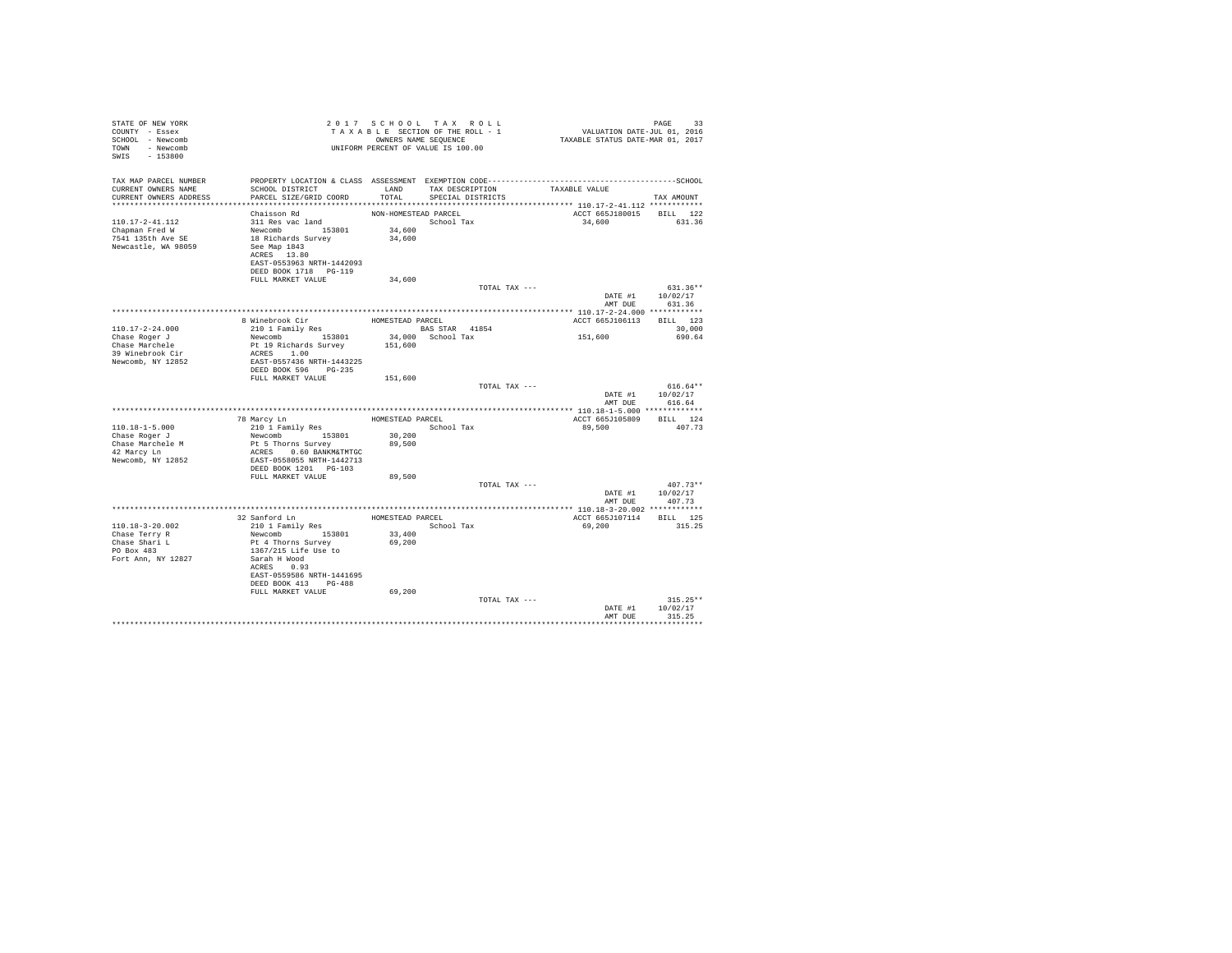| STATE OF NEW YORK                |                                                                                                                                                         |                  | 2017 SCHOOL TAX ROLL |               |                                                                            |                  |
|----------------------------------|---------------------------------------------------------------------------------------------------------------------------------------------------------|------------------|----------------------|---------------|----------------------------------------------------------------------------|------------------|
| COUNTY - Essex                   | 2017 SURVEY SECTION OF THE ROLL - 1<br>TAXABLE SECTION OF THE ROLL - 1<br>OWNERS NAME SEQUENCE<br>UNIFORM PERCENT OF VALUE IS 100.00                    |                  |                      |               | PAGE 34<br>VALUATION DATE-JUL 01, 2016<br>TAXABLE STATUS DATE-MAR 01, 2017 |                  |
| SCHOOL - Newcomb                 |                                                                                                                                                         |                  |                      |               |                                                                            |                  |
| TOWN - Newcomb                   |                                                                                                                                                         |                  |                      |               |                                                                            |                  |
| SWIS - 153800                    |                                                                                                                                                         |                  |                      |               |                                                                            |                  |
|                                  |                                                                                                                                                         |                  |                      |               |                                                                            |                  |
|                                  |                                                                                                                                                         |                  |                      |               |                                                                            |                  |
|                                  | SCHOOL DISTRICT                       LAND        TAX DESCRIPTION                  TAXABLE VALUE                                                        |                  |                      |               |                                                                            |                  |
| CURRENT OWNERS ADDRESS           | PARCEL SIZE/GRID COORD                                                                                                                                  | TOTAL            | SPECIAL DISTRICTS    |               |                                                                            | TAX AMOUNT       |
|                                  |                                                                                                                                                         |                  |                      |               |                                                                            |                  |
|                                  | 11 Pine Tree Rd                                                                                                                                         | HOMESTEAD PARCEL |                      |               | ACCT 665J176001 BILL 126                                                   |                  |
|                                  |                                                                                                                                                         |                  | School Tax           |               | 126,900 578.11                                                             |                  |
|                                  |                                                                                                                                                         |                  |                      |               |                                                                            |                  |
|                                  |                                                                                                                                                         |                  |                      |               |                                                                            |                  |
|                                  |                                                                                                                                                         |                  |                      |               |                                                                            |                  |
|                                  |                                                                                                                                                         |                  |                      |               |                                                                            |                  |
|                                  |                                                                                                                                                         |                  |                      |               |                                                                            |                  |
|                                  |                                                                                                                                                         |                  |                      |               |                                                                            |                  |
|                                  |                                                                                                                                                         |                  |                      |               |                                                                            |                  |
|                                  | FULL MARKET VALUE                                                                                                                                       | 126,900          |                      |               |                                                                            |                  |
|                                  |                                                                                                                                                         |                  |                      | TOTAL TAX --- |                                                                            | 578.11**         |
|                                  |                                                                                                                                                         |                  |                      |               |                                                                            | DATE #1 10/02/17 |
|                                  |                                                                                                                                                         |                  |                      |               | AMT DUE                                                                    | 578.11           |
|                                  |                                                                                                                                                         |                  |                      |               |                                                                            |                  |
|                                  |                                                                                                                                                         |                  |                      |               | ACCT 665J104009 BILL 127                                                   |                  |
| 109.15-3-18.000                  |                                                                                                                                                         |                  |                      |               | 47,900                                                                     | 218.22           |
| Clark Kenneth E                  | Newcomb 153801 25,000                                                                                                                                   |                  |                      |               |                                                                            |                  |
| 8186 State Route 40              | 5 Ords<br>ACRES 0.30                                                                                                                                    | 47,900           |                      |               |                                                                            |                  |
| Granville, NY 12832              |                                                                                                                                                         |                  |                      |               |                                                                            |                  |
|                                  | EAST-0542127 NRTH-1444018                                                                                                                               |                  |                      |               |                                                                            |                  |
|                                  | DEED BOOK 1828 PG-286                                                                                                                                   |                  |                      |               |                                                                            |                  |
|                                  | FULL MARKET VALUE 47,900                                                                                                                                |                  |                      |               |                                                                            |                  |
|                                  |                                                                                                                                                         |                  |                      | TOTAL TAX --- |                                                                            | $218.22**$       |
|                                  |                                                                                                                                                         |                  |                      |               |                                                                            | DATE #1 10/02/17 |
|                                  |                                                                                                                                                         |                  |                      |               | AMT DUE                                                                    | 218.22           |
|                                  | 385 Woodys Rd Monte HOMESTEAD PARCEL                                                                                                                    |                  |                      |               |                                                                            |                  |
|                                  |                                                                                                                                                         |                  |                      |               | ACCT 665J101007 BILL 128<br>168,000 765.35                                 |                  |
| 119.16-1-6.000                   | $\begin{tabular}{lllll} 260 & \texttt{Seasonal} res & - \texttt{WTRFNT} & & \texttt{School Tax} \\ \texttt{Newcomb} & 153801 & 105,900 & \end{tabular}$ |                  |                      |               |                                                                            |                  |
| Clum Gary L<br>3315 Latta Rd     | 27 T&c Twp 18                                                                                                                                           | 168,000          |                      |               |                                                                            |                  |
| Rochester, NY 14612              | Goodnow Flow Subd                                                                                                                                       |                  |                      |               |                                                                            |                  |
|                                  | Lot 251                                                                                                                                                 |                  |                      |               |                                                                            |                  |
|                                  | ACRES 0.70                                                                                                                                              |                  |                      |               |                                                                            |                  |
|                                  | EAST-0525382 NRTH-1428059                                                                                                                               |                  |                      |               |                                                                            |                  |
|                                  | DEED BOOK 712 PG-297                                                                                                                                    |                  |                      |               |                                                                            |                  |
|                                  | FULL MARKET VALUE                                                                                                                                       | 168,000          |                      |               |                                                                            |                  |
|                                  |                                                                                                                                                         |                  |                      | TOTAL TAX --- |                                                                            | $765.35**$       |
|                                  |                                                                                                                                                         |                  |                      |               |                                                                            | DATE #1 10/02/17 |
|                                  |                                                                                                                                                         |                  |                      |               | AMT DUE                                                                    | 765.35           |
|                                  |                                                                                                                                                         |                  |                      |               |                                                                            |                  |
|                                  | 23 Island View Ln MOMESTEAD PARCEL                                                                                                                      |                  |                      |               | ACCT 665J106107 BILL 129                                                   |                  |
|                                  | 260 Seasonal res - WTRFNT                                                                                                                               |                  | School Tax           |               | 221,700                                                                    | 1,009.99         |
| 119.16-1-28.000<br>Coble Aaron R | Newcomb 153801 146,700                                                                                                                                  |                  |                      |               |                                                                            |                  |
| Richart Alexandria N             |                                                                                                                                                         | 221,700          |                      |               |                                                                            |                  |
| 397 Hamilton St                  | 26 T&C Twp 18<br>Goodnow Flow Subd                                                                                                                      |                  |                      |               |                                                                            |                  |
| Albany, NY 12210                 | Lot 229                                                                                                                                                 |                  |                      |               |                                                                            |                  |
|                                  | ACRES 1.87                                                                                                                                              |                  |                      |               |                                                                            |                  |
|                                  | EAST-0527793 NRTH-1428832                                                                                                                               |                  |                      |               |                                                                            |                  |
|                                  | DEED BOOK 1864 PG-55                                                                                                                                    |                  |                      |               |                                                                            |                  |
|                                  | FULL MARKET VALUE                                                                                                                                       | 221,700          |                      |               |                                                                            |                  |
|                                  |                                                                                                                                                         |                  |                      | TOTAL TAX --- |                                                                            | $1.009.99**$     |
|                                  |                                                                                                                                                         |                  |                      |               |                                                                            | DATE #1 10/02/17 |
|                                  |                                                                                                                                                         |                  |                      |               | AMT DUE                                                                    | 1,009.99         |
|                                  |                                                                                                                                                         |                  |                      |               |                                                                            |                  |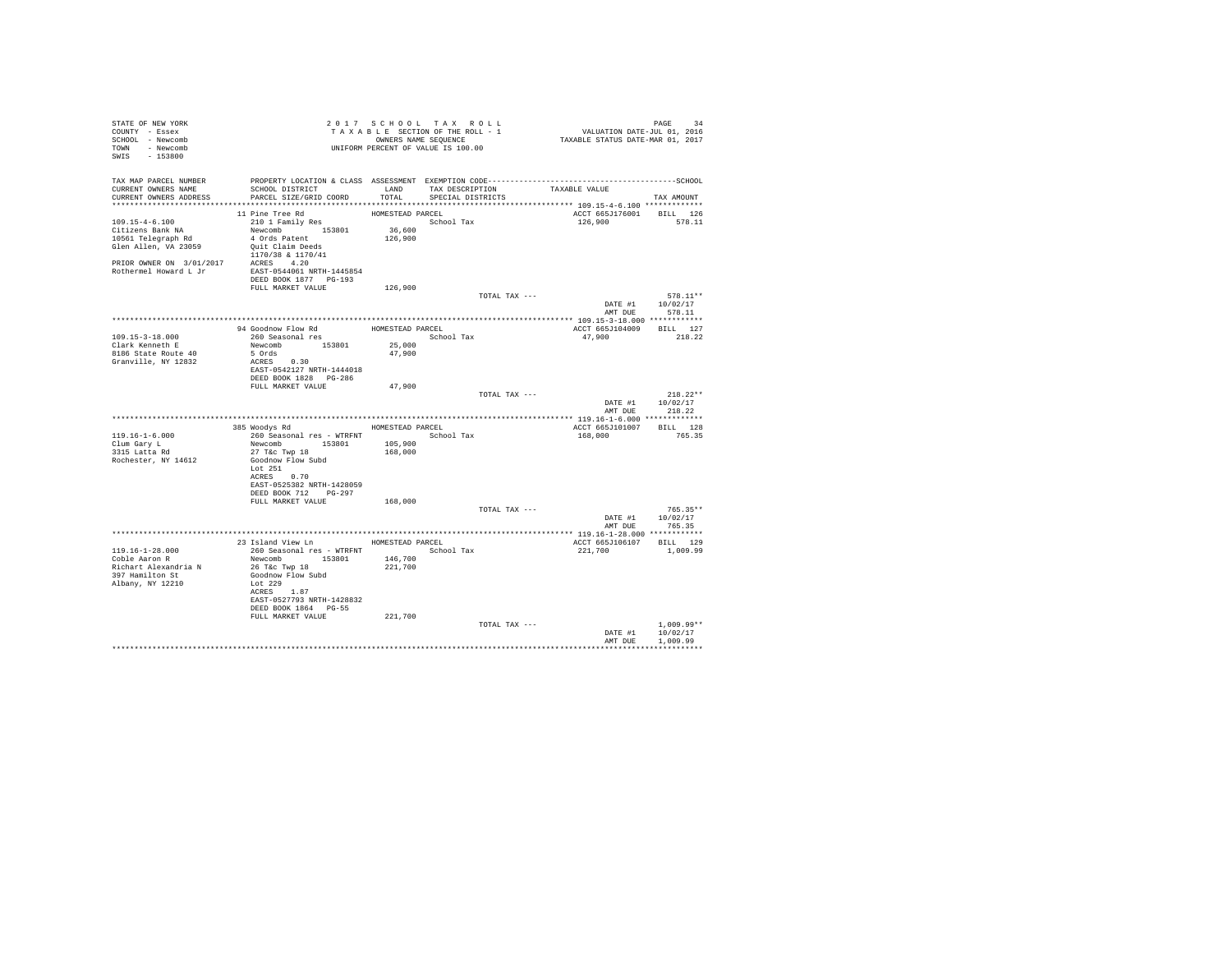| STATE OF NEW YORK<br>COUNTY - Essex<br>SCHOOL - Newcomb<br>- Newcomb<br>TOWN<br>SWIS - 153800 |                                                                                                                                                                        | OWNERS NAME SEQUENCE                           | 2017 SCHOOL TAX ROLL<br>TAXABLE SECTION OF THE ROLL - 1<br>UNIFORM PERCENT OF VALUE IS 100.00 | VALUATION DATE-JUL 01, 2016<br>TAXABLE STATUS DATE-MAR 01, 2017 | PAGE<br>35                             |
|-----------------------------------------------------------------------------------------------|------------------------------------------------------------------------------------------------------------------------------------------------------------------------|------------------------------------------------|-----------------------------------------------------------------------------------------------|-----------------------------------------------------------------|----------------------------------------|
| TAX MAP PARCEL NUMBER<br>CURRENT OWNERS NAME<br>CURRENT OWNERS ADDRESS                        | PROPERTY LOCATION & CLASS ASSESSMENT EXEMPTION CODE-----------------------------------SCHOOL<br>SCHOOL DISTRICT<br>PARCEL SIZE/GRID COORD                              | LAND<br>TOTAL                                  | TAX DESCRIPTION<br>SPECIAL DISTRICTS                                                          | TAXABLE VALUE                                                   | TAX AMOUNT                             |
| $120.18 - 2 - 27.000$<br>Cohen Jeffrey M<br>10 Birch Hill Ct<br>Ballston Lake, NY 12019       | 1274 Goodnow Flow Rd<br>210 1 Family Res - WTRFNT<br>153801<br>Newcomb<br>46 T&c Twp 18<br>Goodnow Flow Subd<br>Lot $22$<br>ACRES 1.86<br>EAST-0536567 NRTH-1426088    | HOMESTEAD PARCEL<br>108,500<br>329,800         | School Tax                                                                                    | ACCT 665J100702<br>329,800                                      | BILL 130<br>1.502.46                   |
|                                                                                               | DEED BOOK 1684 PG-139<br>FULL MARKET VALUE                                                                                                                             | 329,800                                        | TOTAL TAX ---                                                                                 | DATE #1                                                         | $1,502.46**$<br>10/02/17               |
|                                                                                               |                                                                                                                                                                        |                                                |                                                                                               | AMT DUE                                                         | 1.502.46                               |
| $110.17 - 3 - 8.000$<br>Cole Marion A<br>Brandow Donald H<br>PO Box 138<br>Newcomb, NY 12852  | 129 Marcy Ln<br>210 1 Family Res<br>Newcomb<br>153801<br>Pt 19 Richards Survey<br>ACRES 0.60<br>EAST-0557288 NRTH-1442452<br>DEED BOOK 1845 PG-18<br>FULL MARKET VALUE | HOMESTEAD PARCEL<br>30,200<br>70,200<br>70,200 | School Tax                                                                                    | ACCT 665J100215<br>70,200                                       | BTLL 131<br>319.81                     |
|                                                                                               |                                                                                                                                                                        |                                                | TOTAL TAX ---                                                                                 |                                                                 | $319.81**$                             |
|                                                                                               |                                                                                                                                                                        |                                                |                                                                                               | DATE #1<br>AMT DUE                                              | 10/02/17<br>319.81                     |
|                                                                                               |                                                                                                                                                                        |                                                |                                                                                               |                                                                 |                                        |
| $120.17 - 2 - 10.052$<br>Cole Marion A<br>1396 Goodnow Flow Rd                                | 1396 Goodnow Flow Rd<br>210 1 Family Res - WTRFNT WETCOM CTS 41130<br>Newcomb<br>153801<br>42 T&c Twp 18                                                               | HOMESTEAD PARCEL                               | 106,000 AGED ALL 41800<br>252,200 ENH STAR 41834                                              | ACCT 665J105512                                                 | BILL 132<br>60,000<br>96,100<br>65,500 |
| PO Box 138<br>Newcomb, NY 12852                                                               | Goodnow Flow Subd<br>Lot 51<br>ACRES 1.10<br>EAST-0533752 NRTH-1427024<br>DEED BOOK 1084 PG-261<br>FULL MARKET VALUE                                                   | 252.200                                        | School Tax                                                                                    | 96,100                                                          | 437.80                                 |
|                                                                                               |                                                                                                                                                                        |                                                | TOTAL TAX ---                                                                                 | DATE #1<br>AMT DUE                                              | 283.80**<br>10/02/17<br>283.80         |
|                                                                                               |                                                                                                                                                                        |                                                |                                                                                               |                                                                 |                                        |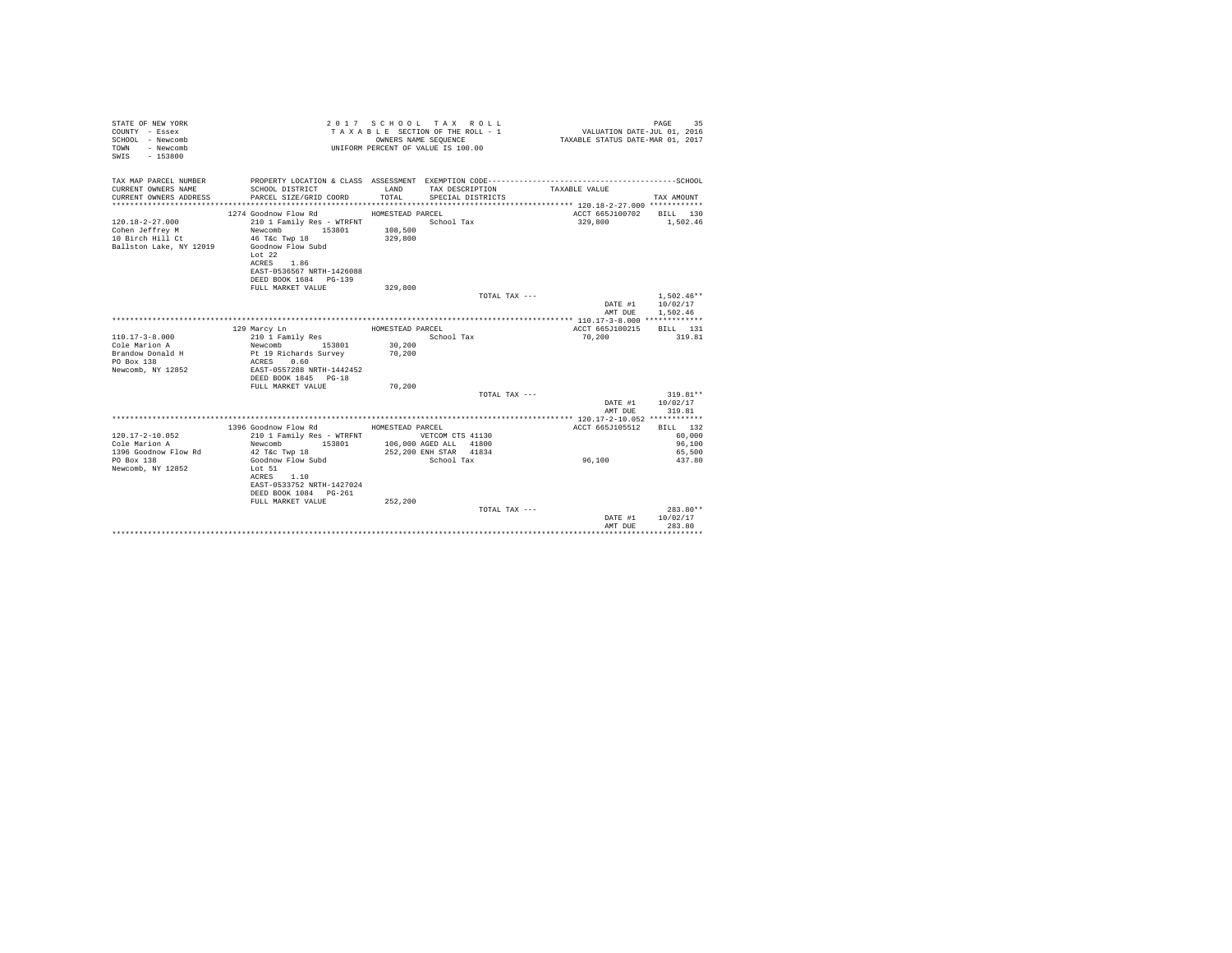| STATE OF NEW YORK<br>COUNTY - Essex<br>SCHOOL - Newcomb |                                            |                    | 2017 SCHOOL TAX ROLL<br>TAXABLE SECTION OF THE ROLL - 1<br>OWNERS NAME SEQUENCE | PAGE 36<br>VALUATION DATE-JUL 01, 2016<br>TAXABLE STATUS DATE-MAR 01, 2017 |                            |
|---------------------------------------------------------|--------------------------------------------|--------------------|---------------------------------------------------------------------------------|----------------------------------------------------------------------------|----------------------------|
| TOWN - Newcomb<br>SWIS - 153800                         |                                            |                    | UNIFORM PERCENT OF VALUE IS 100.00                                              |                                                                            |                            |
| TAX MAP PARCEL NUMBER                                   |                                            |                    |                                                                                 |                                                                            |                            |
| CURRENT OWNERS NAME<br>CURRENT OWNERS ADDRESS           | SCHOOL DISTRICT<br>PARCEL SIZE/GRID COORD  | LAND<br>TOTAL.     | TAX DESCRIPTION<br>SPECIAL DISTRICTS                                            | TAXABLE VALUE                                                              | TAX AMOUNT                 |
|                                                         |                                            |                    |                                                                                 |                                                                            |                            |
|                                                         | 5397 NYS Route 28N                         | HOMESTEAD PARCEL   |                                                                                 | ACCT 665J100911 BILL 133                                                   |                            |
| 109.16-4-11.012                                         | 210 1 Family Res                           |                    | VETWAR CTS 41120                                                                |                                                                            | 26,700                     |
| Columbus Dorothy L                                      | Newcomb 153801                             |                    | 34,900 ENH STAR 41834                                                           | 151,300                                                                    | 65,500                     |
| 5397 NYS Route 28N<br>Newcomb, NY 12852                 | 16 Richards Survey<br>ACRES 1.86           |                    | 178,000 School Tax                                                              |                                                                            | 689.27                     |
|                                                         | EAST-0551047 NRTH-1446022                  |                    |                                                                                 |                                                                            |                            |
|                                                         | DEED BOOK 989 PG-271<br>FULL MARKET VALUE  | 178,000            |                                                                                 |                                                                            |                            |
|                                                         |                                            |                    |                                                                                 | TOTAL TAX ---                                                              | $535.27**$                 |
|                                                         |                                            |                    |                                                                                 |                                                                            | DATE #1 10/02/17           |
|                                                         |                                            |                    |                                                                                 |                                                                            | AMT DUE 535.27             |
|                                                         |                                            |                    |                                                                                 |                                                                            |                            |
| 110.13-9-11.000                                         | 32 Schraver Way<br>260 Seasonal res        | HOMESTEAD PARCEL   | School Tax                                                                      | ACCT 665J101308 BILL 134<br>46,700                                         | 212.75                     |
| Colvin Whitney B                                        | Newcomb 153801                             | 27,000             |                                                                                 |                                                                            |                            |
|                                                         | 19 Richards Survey                         | 46,700             |                                                                                 |                                                                            |                            |
| Colvin Leona<br>64 Pearl St                             | ACRES 0.50                                 |                    |                                                                                 |                                                                            |                            |
| Schuylerville, NY 12871                                 | EAST-0555856 NRTH-1445727                  |                    |                                                                                 |                                                                            |                            |
|                                                         | DEED BOOK 1802 PG-22                       |                    |                                                                                 |                                                                            |                            |
|                                                         | FULL MARKET VALUE                          | 46,700             |                                                                                 |                                                                            |                            |
|                                                         |                                            |                    |                                                                                 | TOTAL TAX ---                                                              | $212.75**$                 |
|                                                         |                                            |                    |                                                                                 | AMT DUE                                                                    | DATE #1 10/02/17<br>212.75 |
|                                                         |                                            |                    |                                                                                 |                                                                            |                            |
|                                                         | 83 Marcy Ln                                |                    | HOMESTEAD PARCEL                                                                | ACCT 665J104107 BILL 135                                                   |                            |
| $110.17 - 3 - 16.000$                                   | 210 1 Family Res                           |                    | School Tax                                                                      | 89,600                                                                     | 408.19                     |
| Connors Laura M                                         | Newcomb 153801                             | 30,200             |                                                                                 |                                                                            |                            |
| 83 Marcy Ln                                             | Pt 19 Richards Survey                      | 89,600             |                                                                                 |                                                                            |                            |
| Newcomb, NY 12852                                       | ACRES 0.60 BANK1STARSG                     |                    |                                                                                 |                                                                            |                            |
|                                                         | EAST-0557747 NRTH-1442689                  |                    |                                                                                 |                                                                            |                            |
|                                                         | DEED BOOK 1859 PG-273<br>FULL MARKET VALUE | 89,600             |                                                                                 |                                                                            |                            |
|                                                         |                                            |                    |                                                                                 | TOTAL TAX ---                                                              | $408.19**$                 |
|                                                         |                                            |                    |                                                                                 |                                                                            | DATE #1 10/02/17           |
|                                                         |                                            |                    |                                                                                 | AMT DUE                                                                    | 408.19                     |
|                                                         |                                            |                    |                                                                                 |                                                                            |                            |
|                                                         | 1212 Goodnow Flow Rd MOMESTEAD PARCEL      |                    |                                                                                 | ACCT 665J101010 BILL 136                                                   |                            |
| $120.18 - 2 - 41.000$                                   | 260 Seasonal res - WTRFNT                  |                    | School Tax                                                                      | 128,200                                                                    | 584.04                     |
| Conroy Katherine<br>Corey Karen A Trust                 | Newcomb 153801<br>46 & 65 T&c Twp 18       | 106,100<br>128,200 |                                                                                 |                                                                            |                            |
| c/o Christine Wilkinson Goodnow Flow Subd               |                                            |                    |                                                                                 |                                                                            |                            |
| 1112 6th Ave                                            | Lot 8                                      |                    |                                                                                 |                                                                            |                            |
| Watervliet, NY 12189                                    | ACRES 0.91                                 |                    |                                                                                 |                                                                            |                            |
|                                                         | EAST-0537876 NRTH-1425398                  |                    |                                                                                 |                                                                            |                            |
|                                                         | DEED BOOK 1772 PG-62                       |                    |                                                                                 |                                                                            |                            |
|                                                         | FULL MARKET VALUE                          | 128,200            |                                                                                 |                                                                            |                            |
|                                                         |                                            |                    | TOTAL TAX ---                                                                   |                                                                            | 584.04**                   |
|                                                         |                                            |                    |                                                                                 | DATE #1<br>AMT DUE                                                         | 10/02/17<br>584.04         |
|                                                         |                                            |                    |                                                                                 |                                                                            |                            |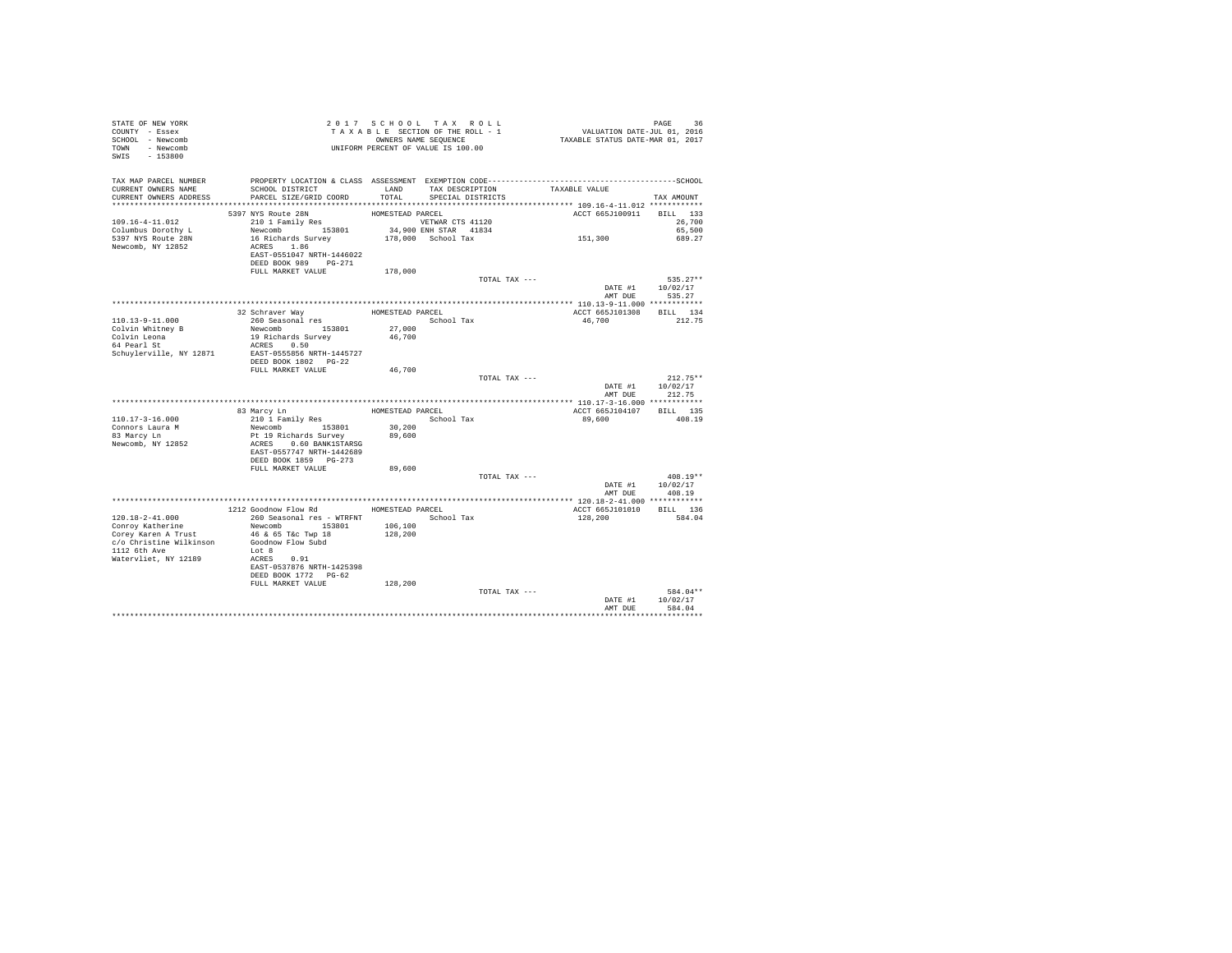| STATE OF NEW YORK<br>COUNTY - Essex<br>SCHOOL - Newcomb<br>- Newcomb<br>TOWN<br>$-153800$<br>SWTS |                                                                    | OWNERS NAME SEQUENCE | 2017 SCHOOL TAX ROLL<br>TAXABLE SECTION OF THE ROLL - 1<br>UNIFORM PERCENT OF VALUE IS 100.00 | VALUATION DATE-JUL 01, 2016<br>TAXABLE STATUS DATE-MAR 01, 2017 | 37<br>PAGE               |
|---------------------------------------------------------------------------------------------------|--------------------------------------------------------------------|----------------------|-----------------------------------------------------------------------------------------------|-----------------------------------------------------------------|--------------------------|
| TAX MAP PARCEL NUMBER                                                                             | PROPERTY LOCATION & CLASS ASSESSMENT EXEMPTION CODE--------------- |                      |                                                                                               |                                                                 | ------------------SCHOOL |
| CURRENT OWNERS NAME<br>CURRENT OWNERS ADDRESS                                                     | SCHOOL DISTRICT                                                    | LAND<br>TOTAL.       | TAX DESCRIPTION                                                                               | TAXABLE VALUE                                                   | TAX AMOUNT               |
|                                                                                                   | PARCEL SIZE/GRID COORD                                             |                      | SPECIAL DISTRICTS                                                                             |                                                                 |                          |
|                                                                                                   | 323 Woodys Rd                                                      | HOMESTEAD PARCEL     |                                                                                               | ACCT 665J105712                                                 | BILL 137                 |
| $119.16 - 1 - 16.100$                                                                             | 210 1 Family Res - WTRFNT                                          |                      | School Tax                                                                                    | 202,900                                                         | 924.34                   |
| Conroy William                                                                                    | Newcomb<br>153801                                                  | 105,500              |                                                                                               |                                                                 |                          |
| Conroy Faith                                                                                      | 26 T&c Twp 18                                                      | 202,900              |                                                                                               |                                                                 |                          |
| 2517 Fourth Ave<br>Watervliet, NY 12189                                                           | Goodnow Flow Subd<br>Lot 241B                                      |                      |                                                                                               |                                                                 |                          |
|                                                                                                   | ACRES 0.92                                                         |                      |                                                                                               |                                                                 |                          |
|                                                                                                   | EAST-0526499 NRTH-1428733                                          |                      |                                                                                               |                                                                 |                          |
|                                                                                                   | DEED BOOK 1091 PG-128                                              |                      |                                                                                               |                                                                 |                          |
|                                                                                                   | FULL MARKET VALUE                                                  | 202,900              |                                                                                               |                                                                 |                          |
|                                                                                                   |                                                                    |                      | TOTAL TAX ---                                                                                 | DATE #1                                                         | $924.34**$<br>10/02/17   |
|                                                                                                   |                                                                    |                      |                                                                                               | AMT DUE                                                         | 924.34                   |
|                                                                                                   |                                                                    |                      |                                                                                               |                                                                 |                          |
|                                                                                                   | 1036 Goodnow Flow Rd                                               | HOMESTEAD PARCEL     |                                                                                               | ACCT 665J101011                                                 | RTLL 138                 |
| $120.18 - 1 - 4.000$                                                                              | 260 Seasonal res - WTRFNT                                          |                      | School Tax                                                                                    | 143,900                                                         | 655.56                   |
| Converse Arnold                                                                                   | Newcomb 153801                                                     | 106,800              |                                                                                               |                                                                 |                          |
| Converse Kelly<br>496 Atateka Dr                                                                  | 46 T&c Twp 18<br>Goodnow Flow Subd                                 | 143,900              |                                                                                               |                                                                 |                          |
| Chestertown, NY 12817                                                                             | Lot 149                                                            |                      |                                                                                               |                                                                 |                          |
|                                                                                                   | ACRES<br>0.50                                                      |                      |                                                                                               |                                                                 |                          |
|                                                                                                   | EAST-0536434 NRTH-1427864                                          |                      |                                                                                               |                                                                 |                          |
|                                                                                                   | DEED BOOK 1200 PG-214                                              |                      |                                                                                               |                                                                 |                          |
|                                                                                                   | FULL MARKET VALUE                                                  | 143,900              | TOTAL TAX ---                                                                                 |                                                                 | 655.56**                 |
|                                                                                                   |                                                                    |                      |                                                                                               | DATE #1                                                         | 10/02/17                 |
|                                                                                                   |                                                                    |                      |                                                                                               | AMT DUE                                                         | 655.56                   |
|                                                                                                   |                                                                    |                      |                                                                                               |                                                                 |                          |
|                                                                                                   | Chaisson Rd                                                        | NON-HOMESTEAD PARCEL |                                                                                               | ACCT 665J100704                                                 | BILL 139                 |
| $110.17 - 2 - 44.000$                                                                             | 311 Res vac land                                                   |                      | School Tax                                                                                    | 32,400                                                          | 591.21                   |
| Cook Leonard<br>5574 State Rt 28N                                                                 | 153801<br>Newcomb<br>18 Richards Survey                            | 32,400<br>32,400     |                                                                                               |                                                                 |                          |
| Newcomb, NY 12852                                                                                 | Sl Pt Lot D & Pt E                                                 |                      |                                                                                               |                                                                 |                          |
|                                                                                                   | Map 1843                                                           |                      |                                                                                               |                                                                 |                          |
|                                                                                                   | ACRES 4.04                                                         |                      |                                                                                               |                                                                 |                          |
|                                                                                                   | EAST-0554021 NRTH-1442876                                          |                      |                                                                                               |                                                                 |                          |
|                                                                                                   | DEED BOOK 1174   PG-112                                            |                      |                                                                                               |                                                                 |                          |
|                                                                                                   | FULL MARKET VALUE                                                  | 32,400               | TOTAL TAX ---                                                                                 |                                                                 | 591.21**                 |
|                                                                                                   |                                                                    |                      |                                                                                               | DATE #1                                                         | 10/02/17                 |
|                                                                                                   |                                                                    |                      |                                                                                               | AMT DUE                                                         | 591.21                   |
|                                                                                                   |                                                                    |                      |                                                                                               |                                                                 |                          |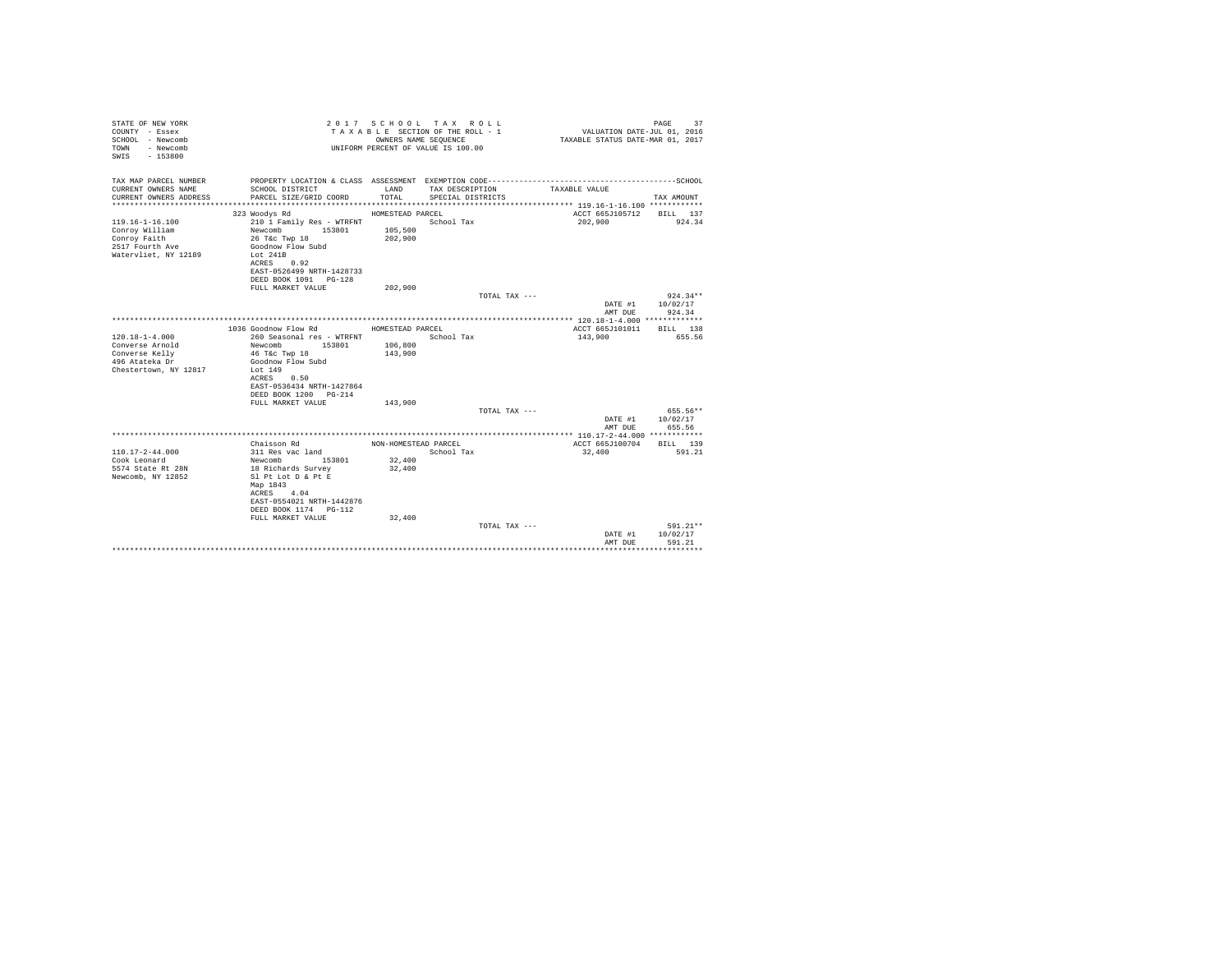| STATE OF NEW YORK<br>COUNTY - Essex<br>SCHOOL - Newcomb<br>TOWN - Newcomb<br>SWIS<br>$-153800$ |                                                                                           |                      | 2017 SCHOOL TAX ROLL<br>TAXABLE SECTION OF THE ROLL - 1<br>OWNERS NAME SEQUENCE<br>UNIFORM PERCENT OF VALUE IS 100.00 | PAGE 38<br>VALUATION DATE-JUL 01, 2016<br>TAXABLE STATUS DATE-MAR 01, 2017 |                            |
|------------------------------------------------------------------------------------------------|-------------------------------------------------------------------------------------------|----------------------|-----------------------------------------------------------------------------------------------------------------------|----------------------------------------------------------------------------|----------------------------|
| TAX MAP PARCEL NUMBER<br>CURRENT OWNERS NAME                                                   | SCHOOL DISTRICT                                                                           | LAND                 | TAX DESCRIPTION                                                                                                       | TAXABLE VALUE                                                              |                            |
| CURRENT OWNERS ADDRESS                                                                         | PARCEL SIZE/GRID COORD                                                                    | TOTAL                | SPECIAL DISTRICTS                                                                                                     |                                                                            | TAX AMOUNT                 |
|                                                                                                | 5574 NYS Route 28N                                                                        | HOMESTEAD PARCEL     |                                                                                                                       | ACCT 665J101511 BILL 140                                                   |                            |
| $109.16 - 1 - 13.100$                                                                          | 210 1 Family Res - WTRFNT BAS STAR 41854                                                  |                      |                                                                                                                       |                                                                            | 30,000                     |
| Cook Leonard G                                                                                 | Newcomb 153801                                                                            |                      | 141,800 School Tax                                                                                                    | 227,300                                                                    | 1,035.50                   |
| Cook Karin E                                                                                   | 10 T&c Twp 27 Rs                                                                          | 227,300              |                                                                                                                       |                                                                            |                            |
| 5574 State Rt 28N                                                                              | ACRES 1.75                                                                                |                      |                                                                                                                       |                                                                            |                            |
| Newcomb, NY 12852                                                                              | EAST-0546930 NRTH-1447437<br>DEED BOOK 701 PG-17                                          |                      |                                                                                                                       |                                                                            |                            |
|                                                                                                | FULL MARKET VALUE                                                                         | 227,300              |                                                                                                                       |                                                                            |                            |
|                                                                                                |                                                                                           |                      | TOTAL TAX ---                                                                                                         |                                                                            | $961.50**$                 |
|                                                                                                |                                                                                           |                      |                                                                                                                       | DATE #1                                                                    | 10/02/17                   |
|                                                                                                |                                                                                           |                      |                                                                                                                       | AMT DUE                                                                    | 961.50                     |
|                                                                                                |                                                                                           |                      |                                                                                                                       |                                                                            |                            |
| 119.20-2-2.000                                                                                 | 1896 Goodnow Flow Rd MOMESTEAD PARCEL<br>260 Seasonal res - WTRFNT             School Tax |                      |                                                                                                                       | ACCT 665J187009<br>219,300                                                 | BILL 141<br>999.06         |
| Cormie LeRoy G                                                                                 | Newcomb 153801                                                                            | 131,400              |                                                                                                                       |                                                                            |                            |
| Cormie Katharine L                                                                             | 27 28 T&c Twp 18                                                                          | 219,300              |                                                                                                                       |                                                                            |                            |
| 25 Fawn Ln                                                                                     | 351 Goodnow Flow                                                                          |                      |                                                                                                                       |                                                                            |                            |
| Queensbury, NY 12804                                                                           | ACRES 0.98<br>EAST-0524065 NRTH-1426438                                                   |                      |                                                                                                                       |                                                                            |                            |
|                                                                                                | DEED BOOK 873 PG-60                                                                       |                      |                                                                                                                       |                                                                            |                            |
|                                                                                                | FULL MARKET VALUE                                                                         | 219,300              |                                                                                                                       |                                                                            |                            |
|                                                                                                |                                                                                           |                      | TOTAL TAX ---                                                                                                         |                                                                            | 999.06**                   |
|                                                                                                |                                                                                           |                      |                                                                                                                       | AMT DUE                                                                    | DATE #1 10/02/17<br>999.06 |
|                                                                                                |                                                                                           |                      |                                                                                                                       |                                                                            |                            |
|                                                                                                | 89 Goodnow Flow Rd                                                                        | HOMESTEAD PARCEL     |                                                                                                                       | ACCT 665J101014                                                            | BILL 142                   |
| $109.15 - 4 - 5.001$                                                                           | 260 Seasonal res                                                                          |                      | School Tax                                                                                                            | 53,000                                                                     | 241.45                     |
| Coughlin David S                                                                               | Newcomb 153801                                                                            | 28,200               |                                                                                                                       |                                                                            |                            |
| Coughlin Kathleen J<br>104 Glendale Rd                                                         | 4 Ords Patent<br>ACRES 0.46                                                               | 53,000               |                                                                                                                       |                                                                            |                            |
| Latham, NY 12110                                                                               | EAST-0542350 NRTH-1443897                                                                 |                      |                                                                                                                       |                                                                            |                            |
|                                                                                                | DEED BOOK 1294 PG-235                                                                     |                      |                                                                                                                       |                                                                            |                            |
|                                                                                                | FULL MARKET VALUE                                                                         | 53,000               |                                                                                                                       |                                                                            |                            |
|                                                                                                |                                                                                           |                      | TOTAL TAX ---                                                                                                         |                                                                            | $241.45**$                 |
|                                                                                                |                                                                                           |                      |                                                                                                                       | AMT DUE                                                                    | DATE #1 10/02/17<br>241.45 |
|                                                                                                | **********************************                                                        |                      |                                                                                                                       | *************** 109.15-4-16.000 ************                               |                            |
|                                                                                                | Goodnow Flow Rd                                                                           | NON-HOMESTEAD PARCEL |                                                                                                                       | ACCT 665J103914                                                            | BILL 143                   |
| 109.15-4-16.000                                                                                | 311 Res vac land                                                                          |                      | School Tax                                                                                                            | 13,800                                                                     | 251.81                     |
| Coughlin David S                                                                               | Newcomb 153801                                                                            | 13,800               |                                                                                                                       |                                                                            |                            |
| Coughlin Kathleen J<br>104 Glendale Rd                                                         | 4 Ords Patent<br>ACRES 0.47                                                               | 13,800               |                                                                                                                       |                                                                            |                            |
| Latham, NY 12110                                                                               | EAST-0542428 NRTH-1443964                                                                 |                      |                                                                                                                       |                                                                            |                            |
|                                                                                                | DEED BOOK 1294 PG-240                                                                     |                      |                                                                                                                       |                                                                            |                            |
|                                                                                                | FULL MARKET VALUE                                                                         | 13,800               |                                                                                                                       |                                                                            |                            |
|                                                                                                |                                                                                           |                      | TOTAL TAX ---                                                                                                         | DATE #1                                                                    | $251.81**$<br>10/02/17     |
|                                                                                                |                                                                                           |                      |                                                                                                                       | AMT DUE                                                                    | 251.81                     |
|                                                                                                |                                                                                           |                      |                                                                                                                       |                                                                            |                            |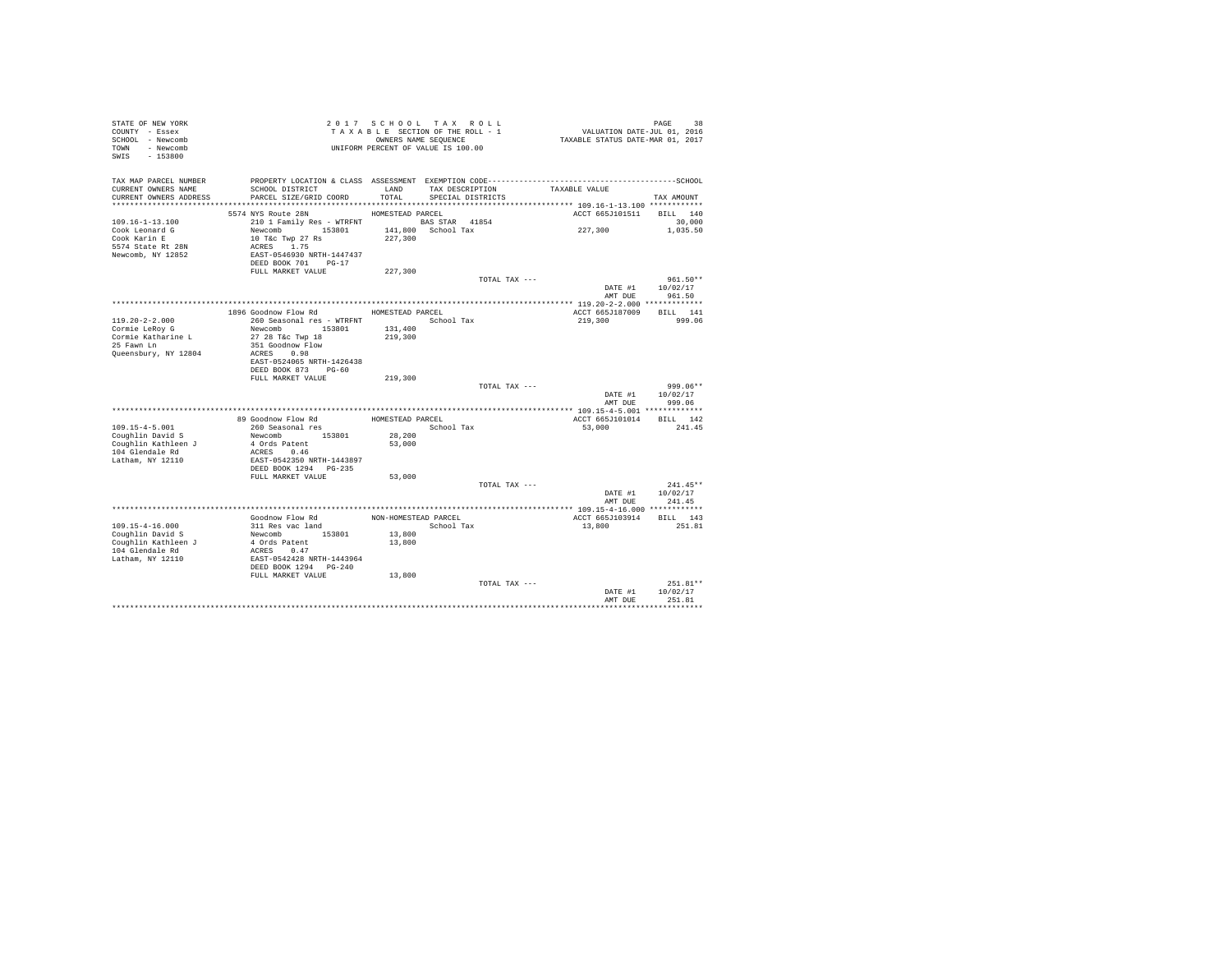| STATE OF NEW YORK<br>COUNTY - Essex<br>SCHOOL - Newcomb<br>TOWN - Newcomb<br>SWIS - 153800                                                          |                                                                                                                                                              |                             | 2017 SCHOOL TAX ROLL<br>TAXABLE SECTION OF THE ROLL - 1<br>OWNERS NAME SEQUENCE<br>UNIFORM PERCENT OF VALUE IS 100.00 |               | PAGE 39<br>VALUATION DATE-JUL 01, 2016<br>TAXABLE STATUS DATE-MAR 01, 2017 |                                        |
|-----------------------------------------------------------------------------------------------------------------------------------------------------|--------------------------------------------------------------------------------------------------------------------------------------------------------------|-----------------------------|-----------------------------------------------------------------------------------------------------------------------|---------------|----------------------------------------------------------------------------|----------------------------------------|
| TAX MAP PARCEL NUMBER<br>CURRENT OWNERS NAME<br>CURRENT OWNERS ADDRESS                                                                              | PROPERTY LOCATION & CLASS ASSESSMENT EXEMPTION CODE-----------------------------------SCHOOL<br>SCHOOL DISTRICT<br>PARCEL SIZE/GRID COORD                    | TOTAL                       | LAND TAX DESCRIPTION<br>SPECIAL DISTRICTS                                                                             |               | TAXABLE VALUE                                                              | TAX AMOUNT                             |
|                                                                                                                                                     |                                                                                                                                                              |                             |                                                                                                                       |               |                                                                            |                                        |
| 110.13-9-23.022<br>Couture Pauline<br>c/o Darlene Dressel<br>501 7th St<br>Watervliet, NY 12189                                                     | 5201 NYS Route 28N<br>210 1 Family Res<br>Newcomb 153801<br>Pt 19 Richards Survey 133,800<br>ACRES 1.20<br>EAST-0555534 NRTH-1444584<br>DEED BOOK 929 PG-124 | HOMESTEAD PARCEL<br>34,200  | School Tax                                                                                                            |               | ACCT 665J101015 BILL 144<br>133,800                                        | 609.55                                 |
|                                                                                                                                                     | FULL MARKET VALUE                                                                                                                                            | 133,800                     |                                                                                                                       |               |                                                                            |                                        |
|                                                                                                                                                     |                                                                                                                                                              |                             |                                                                                                                       | TOTAL TAX --- | AMT DUE                                                                    | 609.55**<br>DATE #1 10/02/17<br>609.55 |
|                                                                                                                                                     |                                                                                                                                                              |                             |                                                                                                                       |               |                                                                            |                                        |
| 119.16-1-11.000<br>Crain Robert E                                                                                                                   | 10 Cherry Ln<br>260 Seasonal res - WTRFNT<br>Newcomb 153801                                                                                                  | HOMESTEAD PARCEL<br>106,400 | School Tax                                                                                                            |               | ACCT 665J103613<br>136,000                                                 | BILL 145<br>619.57                     |
|                                                                                                                                                     | 26 & 27 T&c Twp 18                                                                                                                                           | 136,000                     |                                                                                                                       |               |                                                                            |                                        |
| Crain Stacey A<br>11 Adams Ave<br>Rensselaer, NY 12144-4601                                                                                         | Lot 246 Goodnow Flow Subd<br>ACRES 1.83<br>EAST-0525927 NRTH-1428166                                                                                         |                             |                                                                                                                       |               |                                                                            |                                        |
|                                                                                                                                                     | DEED BOOK 988 PG-54                                                                                                                                          |                             |                                                                                                                       |               |                                                                            |                                        |
|                                                                                                                                                     | FULL MARKET VALUE                                                                                                                                            | 136,000                     |                                                                                                                       | TOTAL TAX --- | DATE #1                                                                    | $619.57**$<br>10/02/17                 |
|                                                                                                                                                     |                                                                                                                                                              |                             |                                                                                                                       |               | AMT DUE                                                                    | 619.57                                 |
|                                                                                                                                                     |                                                                                                                                                              | HOMESTEAD PARCEL            |                                                                                                                       |               | ACCT 665J101008                                                            | BILL 146                               |
| $119.16 - 1 - 8.000$<br>Crain Scott D<br>16 Lape Rd<br>Rensselaer, NY 12144                                                                         | 375 Woodys Rd<br>260 Seasonal res - WTRFNT<br>Newcomb 153801<br>27 T&c Twp 18<br>Goodnow Flow Subd                                                           | 105,700<br>132,800          | School Tax                                                                                                            |               | 132,800                                                                    | 604.99                                 |
|                                                                                                                                                     | Lot 249<br>ACRES 1.20<br>EAST-0525589 NRTH-1428045<br>DEED BOOK 1782 PG-163                                                                                  |                             |                                                                                                                       |               |                                                                            |                                        |
|                                                                                                                                                     | FULL MARKET VALUE                                                                                                                                            | 132,800                     |                                                                                                                       | TOTAL TAX --- |                                                                            | 604.99**                               |
|                                                                                                                                                     |                                                                                                                                                              |                             |                                                                                                                       |               | DATE #1<br>AMT DUE                                                         | 10/02/17<br>604.99                     |
|                                                                                                                                                     |                                                                                                                                                              |                             |                                                                                                                       |               |                                                                            |                                        |
| 110.18-3-10.000                                                                                                                                     | 4995 NYS Route 28N<br>462 Branch bank                                                                                                                        |                             | NON-HOMESTEAD PARCEL<br>School Tax                                                                                    |               | ACCT 665J100214 BILL 147<br>99,700                                         | 1,819.26                               |
| CRE JV Mixed 15 NYS 3 Branc Newcomb 153801<br>c/o Michael Joyce Pt 4 Thorns Survey<br>Community Bank NA<br>5790 Widewaters Pkwy<br>DeWitt, NY 13214 | ACRES 0.32<br>EAST-0560031 NRTH-1442072<br>DEED BOOK 1513 PG-9                                                                                               | 24,100<br>99,700            |                                                                                                                       |               |                                                                            |                                        |
|                                                                                                                                                     | FULL MARKET VALUE                                                                                                                                            | 99,700                      |                                                                                                                       |               |                                                                            |                                        |
|                                                                                                                                                     |                                                                                                                                                              |                             |                                                                                                                       | TOTAL TAX --- | DATE #1<br>AMT DUE                                                         | $1.819.26**$<br>10/02/17<br>1,819.26   |
|                                                                                                                                                     |                                                                                                                                                              |                             |                                                                                                                       |               |                                                                            |                                        |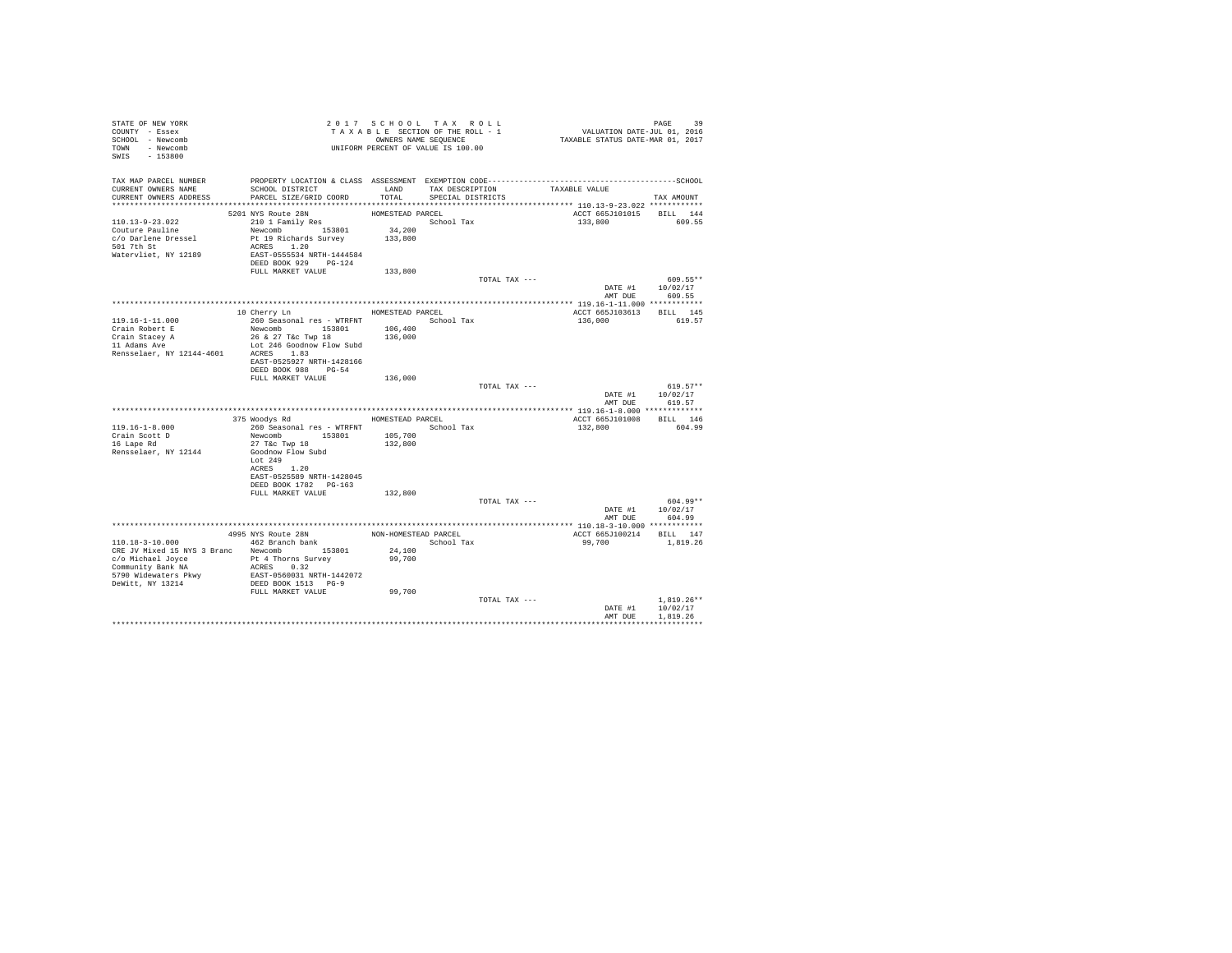| STATE OF NEW YORK<br>COUNTY - Essex<br>SCHOOL - Newcomb<br>- Newcomb<br>TOWN<br>$-153800$<br>SWIS |                                                        | OWNERS NAME SEOUENCE | 2017 SCHOOL TAX ROLL<br>TAXABLE SECTION OF THE ROLL - 1<br>UNIFORM PERCENT OF VALUE IS 100.00 | VALUATION DATE-JUL 01, 2016<br>TAXABLE STATUS DATE-MAR 01, 2017 | PAGE<br>40             |
|---------------------------------------------------------------------------------------------------|--------------------------------------------------------|----------------------|-----------------------------------------------------------------------------------------------|-----------------------------------------------------------------|------------------------|
| TAX MAP PARCEL NUMBER                                                                             |                                                        |                      |                                                                                               |                                                                 |                        |
| CURRENT OWNERS NAME<br>CURRENT OWNERS ADDRESS                                                     | SCHOOL DISTRICT<br>PARCEL SIZE/GRID COORD              | LAND<br>TOTAL        | TAX DESCRIPTION<br>SPECIAL DISTRICTS                                                          | TAXABLE VALUE                                                   | TAX AMOUNT             |
|                                                                                                   |                                                        |                      |                                                                                               |                                                                 |                        |
|                                                                                                   | 153 Lower Works Rd                                     | HOMESTEAD PARCEL     |                                                                                               | ACCT 665J101108                                                 | BILL 148               |
| $110. - 3 - 16.000$                                                                               | 240 Rural res                                          |                      | School Tax                                                                                    | 164,900                                                         | 751.23                 |
| Crocker Chester                                                                                   | Newcomb<br>153801                                      | 80,100               |                                                                                               |                                                                 |                        |
| Palmiotto Jennifer O                                                                              | 15 T&C Twp 46                                          | 164,900              |                                                                                               |                                                                 |                        |
| 2222 Wyoming Ave NW<br>Washington, DC 20008                                                       | 1480/205 & 210 Life Use t<br>Tarrant Putnam/Chester Cr |                      |                                                                                               |                                                                 |                        |
|                                                                                                   | ACRES 56.57                                            |                      |                                                                                               |                                                                 |                        |
|                                                                                                   | EAST-0577444 NRTH-1443044                              |                      |                                                                                               |                                                                 |                        |
|                                                                                                   | DEED BOOK 1480 PG-210                                  |                      |                                                                                               |                                                                 |                        |
|                                                                                                   | FULL MARKET VALUE                                      | 164,900              |                                                                                               |                                                                 |                        |
|                                                                                                   |                                                        |                      | TOTAL TAX ---                                                                                 | DATE #1                                                         | $751.23**$<br>10/02/17 |
|                                                                                                   |                                                        |                      |                                                                                               | AMT DUE                                                         | 751.23                 |
|                                                                                                   |                                                        |                      |                                                                                               |                                                                 |                        |
|                                                                                                   | 199 Lower Works Rd                                     | HOMESTEAD PARCEL     |                                                                                               | ACCT 665J189003                                                 | BILL 149               |
| $111. - 3 - 4.000$                                                                                | 281 Multiple res                                       |                      | School Tax                                                                                    | 216,800                                                         | 987.67                 |
| Crocker Chester A                                                                                 | Newcomb<br>153801                                      | 54,800               |                                                                                               |                                                                 |                        |
| Crocker Saone                                                                                     | 10 T&c Twp 46                                          | 216,800              |                                                                                               |                                                                 |                        |
| 2222 Wyoming Ave NW<br>Washington, DC 20008                                                       | Db 933 Pg 5<br>ACRES 13.78                             |                      |                                                                                               |                                                                 |                        |
|                                                                                                   | EAST-0577646 NRTH-1441627                              |                      |                                                                                               |                                                                 |                        |
|                                                                                                   | DEED BOOK 935 PG-208                                   |                      |                                                                                               |                                                                 |                        |
|                                                                                                   | FULL MARKET VALUE                                      | 216,800              |                                                                                               |                                                                 |                        |
|                                                                                                   |                                                        |                      | TOTAL TAX ---                                                                                 |                                                                 | $987.67**$             |
|                                                                                                   |                                                        |                      |                                                                                               | DATE #1                                                         | 10/02/17               |
|                                                                                                   |                                                        |                      |                                                                                               | AMT DUE                                                         | 987.67                 |
|                                                                                                   | 1168 Goodnow Flow Rd                                   | HOMESTEAD PARCEL     |                                                                                               | ACCT 665J104705                                                 | BILL 150               |
| $120.18 - 2 - 40.048$                                                                             | 210 1 Family Res - WTRFNT                              |                      | <b>BAS STAR</b> 41854                                                                         |                                                                 | 30,000                 |
| Cullen Andrew W                                                                                   | Newcomb<br>153801                                      |                      | 105.100 School Tax                                                                            | 625,000                                                         | 2.847.29               |
| Spanard Jan-Marie A                                                                               | 46 T&c Twp 18                                          | 625,000              |                                                                                               |                                                                 |                        |
| PO Box 154                                                                                        | Goodnow Flow Subd                                      |                      |                                                                                               |                                                                 |                        |
| Newcomb, NY 12852                                                                                 | Lot 2<br>ACRES<br>0.55 BANK CORE                       |                      |                                                                                               |                                                                 |                        |
|                                                                                                   | EAST-0538483 NRTH-1425988                              |                      |                                                                                               |                                                                 |                        |
|                                                                                                   | DEED BOOK 981<br>$PG-24$                               |                      |                                                                                               |                                                                 |                        |
|                                                                                                   | FULL MARKET VALUE                                      | 625,000              |                                                                                               |                                                                 |                        |
|                                                                                                   |                                                        |                      | TOTAL TAX ---                                                                                 |                                                                 | $2,773.29**$           |
|                                                                                                   |                                                        |                      |                                                                                               | DATE #1                                                         | 10/02/17               |
|                                                                                                   |                                                        |                      |                                                                                               | AMT DUE                                                         | 2.773.29               |
|                                                                                                   |                                                        |                      |                                                                                               |                                                                 |                        |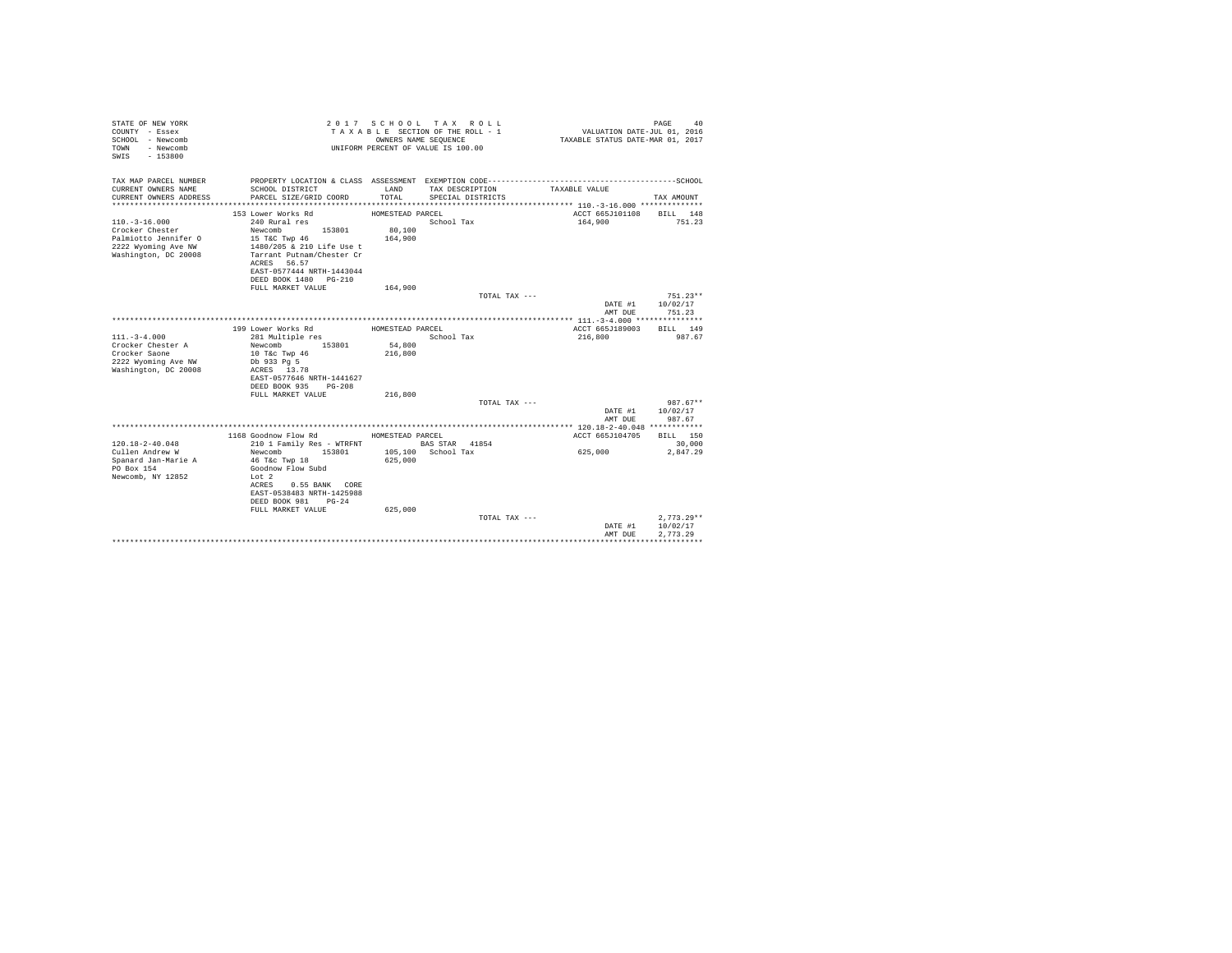| STATE OF NEW YORK<br>COUNTY - Essex<br>SCHOOL - Newcomb<br>- Newcomb<br>TOWN<br>SWIS<br>$-153800$ |                                              | OWNERS NAME SEOUENCE | 2017 SCHOOL TAX ROLL<br>TAXABLE SECTION OF THE ROLL - 1<br>UNIFORM PERCENT OF VALUE IS 100.00 | VALUATION DATE-JUL 01, 2016<br>TAXABLE STATUS DATE-MAR 01, 2017 | PAGE<br>41               |
|---------------------------------------------------------------------------------------------------|----------------------------------------------|----------------------|-----------------------------------------------------------------------------------------------|-----------------------------------------------------------------|--------------------------|
| TAX MAP PARCEL NUMBER                                                                             |                                              |                      | PROPERTY LOCATION & CLASS ASSESSMENT EXEMPTION CODE-----------------------------------SCHOOL  |                                                                 |                          |
| CURRENT OWNERS NAME                                                                               | SCHOOL DISTRICT                              | LAND                 | TAX DESCRIPTION                                                                               | TAXABLE VALUE                                                   |                          |
| CURRENT OWNERS ADDRESS                                                                            | PARCEL SIZE/GRID COORD                       | TOTAL.               | SPECIAL DISTRICTS                                                                             |                                                                 | TAX AMOUNT               |
|                                                                                                   |                                              |                      |                                                                                               | ACCT 665J107108                                                 |                          |
| $119.16 - 1 - 12.000$                                                                             | 27 Cherry Ln<br>210 1 Family Res - WTRFNT    | HOMESTEAD PARCEL     | School Tax                                                                                    | 311,700                                                         | BILL 151<br>1,420,00     |
| Cullen Gerald M                                                                                   | Newcomb<br>153801                            | 109,300              |                                                                                               |                                                                 |                          |
| Cullen Elizabeth E                                                                                | 26 & 27 T&c Twp 18                           | 311,700              |                                                                                               |                                                                 |                          |
| 5 Judy Dr                                                                                         | Goodnow Flow Subd                            |                      |                                                                                               |                                                                 |                          |
| Scotia, NY 12302                                                                                  | Lot #245                                     |                      |                                                                                               |                                                                 |                          |
|                                                                                                   | ACRES 1.98                                   |                      |                                                                                               |                                                                 |                          |
|                                                                                                   | EAST-0526033 NRTH-1428183                    |                      |                                                                                               |                                                                 |                          |
|                                                                                                   | DEED BOOK 850 PG-178                         |                      |                                                                                               |                                                                 |                          |
|                                                                                                   | FULL MARKET VALUE                            | 311,700              |                                                                                               |                                                                 |                          |
|                                                                                                   |                                              |                      | TOTAL TAX ---                                                                                 | DATE #1                                                         | $1.420.00**$<br>10/02/17 |
|                                                                                                   |                                              |                      |                                                                                               | AMT DUE                                                         | 1,420.00                 |
|                                                                                                   |                                              |                      |                                                                                               |                                                                 |                          |
|                                                                                                   | 41 Lower Works Rd                            | HOMESTEAD PARCEL     |                                                                                               | ACCT 665J186001                                                 | BILL 152                 |
| $110. - 3 - 2.000$                                                                                | 210 1 Family Res                             |                      | School Tax                                                                                    | 122,800                                                         | 559.44                   |
| Cummings Robert L III                                                                             | 153801<br>Newcomb                            | 36,500               |                                                                                               |                                                                 |                          |
| 425 Riverside Dr Apt 3J                                                                           | 15 T&c Twp 46                                | 122,800              |                                                                                               |                                                                 |                          |
| New York, NY 10025                                                                                | 3.75ac                                       |                      |                                                                                               |                                                                 |                          |
|                                                                                                   | ACRES 3.49                                   |                      |                                                                                               |                                                                 |                          |
|                                                                                                   | EAST-0575857 NRTH-1445042                    |                      |                                                                                               |                                                                 |                          |
|                                                                                                   | DEED BOOK 837<br>PG-111<br>FULL MARKET VALUE | 122,800              |                                                                                               |                                                                 |                          |
|                                                                                                   |                                              |                      | TOTAL TAX ---                                                                                 |                                                                 | 559.44**                 |
|                                                                                                   |                                              |                      |                                                                                               | DATE #1                                                         | 10/02/17                 |
|                                                                                                   |                                              |                      |                                                                                               | AMT DUE                                                         | 559.44                   |
|                                                                                                   |                                              |                      |                                                                                               | ********** 120.14-1-1.000 *************                         |                          |
|                                                                                                   | 932 Goodnow Flow Rd                          | HOMESTEAD PARCEL     |                                                                                               | ACCT 665J106713                                                 | BTLL 153                 |
| $120.14 - 1 - 1.000$                                                                              | 210 1 Family Res - WTRFNT                    |                      | School Tax                                                                                    | 368,900                                                         | 1,680.58                 |
| Currie John V                                                                                     | 153801<br>Newcomb                            | 105,700              |                                                                                               |                                                                 |                          |
| Currie Lara                                                                                       | 43 T&C Twp 18                                | 368,900              |                                                                                               |                                                                 |                          |
| 1133 Bay Rd<br>Lake George, NY 12845                                                              | Goodnow Flow Subd<br>Lot 173                 |                      |                                                                                               |                                                                 |                          |
|                                                                                                   | ACRES 0.84                                   |                      |                                                                                               |                                                                 |                          |
|                                                                                                   | EAST-0533969 NRTH-1428904                    |                      |                                                                                               |                                                                 |                          |
|                                                                                                   | DEED BOOK 1346 PG-306                        |                      |                                                                                               |                                                                 |                          |
|                                                                                                   | FULL MARKET VALUE                            | 368,900              |                                                                                               |                                                                 |                          |
|                                                                                                   |                                              |                      | TOTAL TAX ---                                                                                 |                                                                 | $1.680.58**$             |
|                                                                                                   |                                              |                      |                                                                                               | DATE #1                                                         | 10/02/17                 |
|                                                                                                   |                                              |                      |                                                                                               | AMT DUE                                                         | 1,680.58                 |
|                                                                                                   |                                              |                      |                                                                                               |                                                                 | ***********              |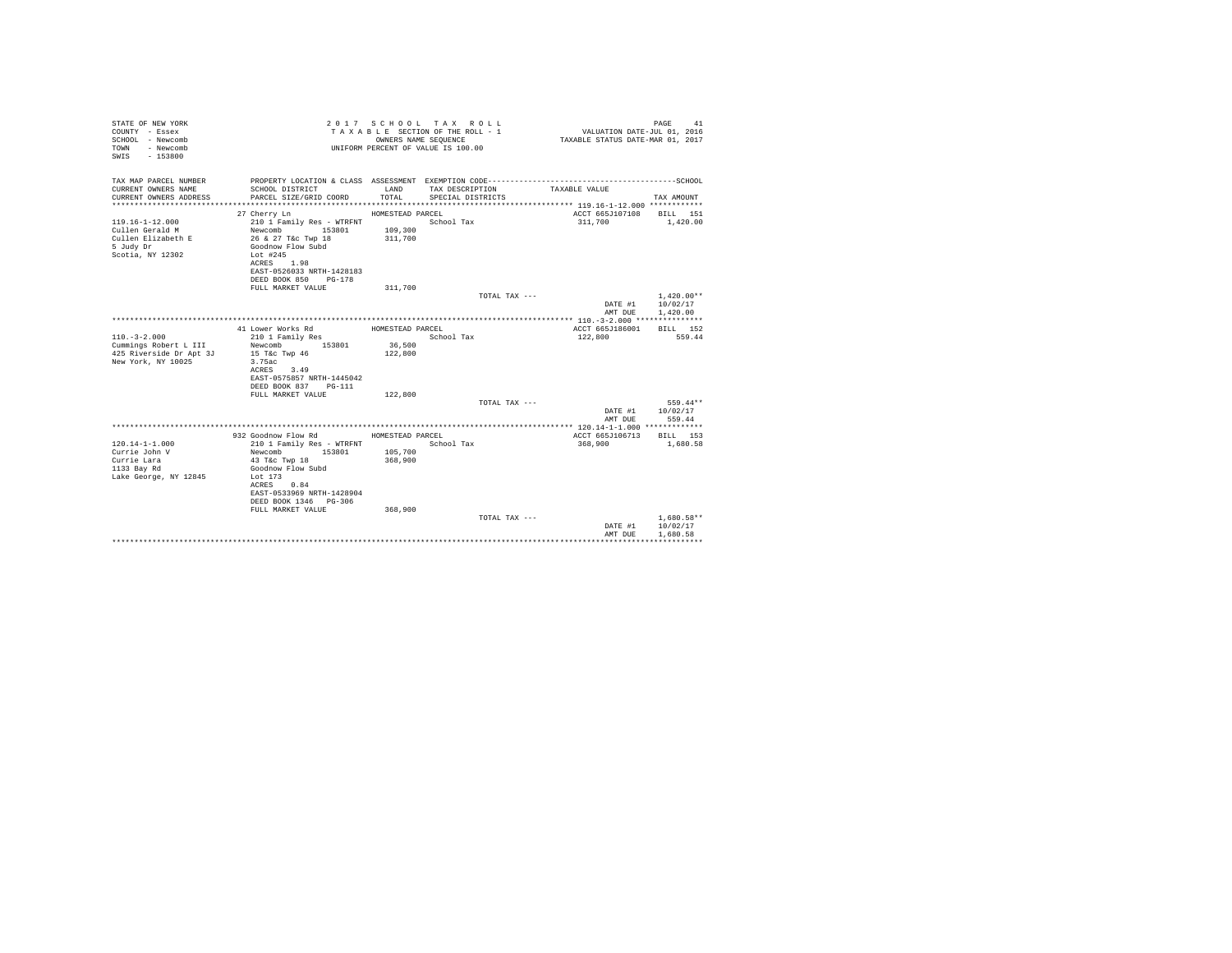| STATE OF NEW YORK<br>COUNTY - Essex<br>SCHOOL - Newcomb<br>TOWN - Newcomb<br>SWIS - 153800       |                                                                                                                                                                               |         | 2017 SCHOOL TAX ROLL<br>UNIFORM PERCENT OF VALUE IS 100.00 |               |                                            |                                        |  |
|--------------------------------------------------------------------------------------------------|-------------------------------------------------------------------------------------------------------------------------------------------------------------------------------|---------|------------------------------------------------------------|---------------|--------------------------------------------|----------------------------------------|--|
| TAX MAP PARCEL NUMBER<br>CURRENT OWNERS NAME<br>CURRENT OWNERS ADDRESS                           | SCHOOL DISTRICT LAND<br>PARCEL SIZE/GRID COORD TOTAL                                                                                                                          |         | TAX DESCRIPTION TAXABLE VALUE<br>SPECIAL DISTRICTS         |               |                                            | TAX AMOUNT                             |  |
|                                                                                                  | 82 Stubing Ln MOMESTEAD PARCEL                                                                                                                                                |         |                                                            |               |                                            |                                        |  |
| $109.16 - 6 - 4.000$<br>Curtis David J<br>Curtis Marilyn E<br>128 Murray Ave<br>Delmar, NY 12054 | 210 1 Family Res - WTRFNT<br>Newcomb 153801 107,700<br>16 Tac Pur Twp 27 Rs 155,800<br>6 Birch Point Subd<br>ACRES 1.00<br>EAST-0550891 NRTH-1447906<br>DEED BOOK 1373 PG-262 |         |                                                            |               | ACCT 665Z001005 BILL 154<br>155,800 709.77 |                                        |  |
|                                                                                                  | FULL MARKET VALUE                                                                                                                                                             | 155,800 |                                                            |               |                                            | $709.77**$                             |  |
|                                                                                                  |                                                                                                                                                                               |         |                                                            | TOTAL TAX --- |                                            | DATE #1 10/02/17                       |  |
|                                                                                                  |                                                                                                                                                                               |         |                                                            |               | AMT DUE                                    | 709.77                                 |  |
|                                                                                                  |                                                                                                                                                                               |         |                                                            |               |                                            |                                        |  |
|                                                                                                  | 1376 Goodnow Flow Rd MOMESTEAD PARCEL                                                                                                                                         |         |                                                            |               | ACCT 665J101114 BILL 155                   |                                        |  |
| $120.18 - 2 - 3.000$                                                                             | 260 Seasonal res - WTRFNT <a></a> School Tax                                                                                                                                  |         |                                                            |               | 185.100 843.25                             |                                        |  |
| Curtis Scott C                                                                                   | Newcomb 153801 108,700<br>42 43 T&c Twp 18 185,100                                                                                                                            |         |                                                            |               |                                            |                                        |  |
| 22 East St                                                                                       |                                                                                                                                                                               |         |                                                            |               |                                            |                                        |  |
| Fort Edward, NY 12828 Goodnow Flow Subd                                                          | Lot $46$<br>ACRES 1.06<br>EAST-0534255 NRTH-1426929<br>DEED BOOK 446 PG-133                                                                                                   |         |                                                            |               |                                            |                                        |  |
|                                                                                                  | FULL MARKET VALUE 185,100                                                                                                                                                     |         |                                                            |               |                                            |                                        |  |
|                                                                                                  |                                                                                                                                                                               |         |                                                            | TOTAL TAX --- | AMT DUR                                    | 843.25**<br>DATE #1 10/02/17<br>843.25 |  |
|                                                                                                  |                                                                                                                                                                               |         |                                                            |               |                                            |                                        |  |
|                                                                                                  |                                                                                                                                                                               |         |                                                            |               | ACCT 665J106405 BILL 156                   |                                        |  |
| 110.17-2-26.011                                                                                  |                                                                                                                                                                               |         |                                                            |               | 176,900                                    | 65,500                                 |  |
| Damasevitz George                                                                                |                                                                                                                                                                               |         |                                                            |               |                                            | 805.90                                 |  |
| Damasevitz Debbie<br>16 Winebrook Cir                                                            | Pt 19 Richards Survey<br>ACRES 2.50                                                                                                                                           | 176,900 |                                                            |               |                                            |                                        |  |
| Newcomb, NY 12852                                                                                | EAST-0556913 NRTH-1443231                                                                                                                                                     |         |                                                            |               |                                            |                                        |  |
|                                                                                                  |                                                                                                                                                                               |         |                                                            |               |                                            |                                        |  |
|                                                                                                  | FULL MARKET VALUE 176,900                                                                                                                                                     |         |                                                            |               |                                            |                                        |  |
|                                                                                                  |                                                                                                                                                                               |         |                                                            | TOTAL TAX --- |                                            | 651.90**                               |  |
|                                                                                                  |                                                                                                                                                                               |         |                                                            |               |                                            | DATE #1 10/02/17                       |  |
|                                                                                                  |                                                                                                                                                                               |         |                                                            |               |                                            | AMT DUE 651.90                         |  |
|                                                                                                  |                                                                                                                                                                               |         |                                                            |               |                                            |                                        |  |
|                                                                                                  | 31 Chaisson Rd $HOMESTEAD$ PARCEL 210 1 Family Res $Sthool$ Tax                                                                                                               |         |                                                            |               | ACCT 665J101611 BILL 157                   |                                        |  |
| 110.13-9-27.000                                                                                  | 210 1 Family Res<br>Newcomb 153801 35,200                                                                                                                                     |         |                                                            |               | 84.300 384.04                              |                                        |  |
| Darrah Melvin J                                                                                  |                                                                                                                                                                               |         |                                                            |               |                                            |                                        |  |
| warrand Sarah J<br>76 Dyken Pond Rd                                                              | Pt 18 Richards Surv T&C T 84,300<br>ACRES 2.16                                                                                                                                |         |                                                            |               |                                            |                                        |  |
| Cropseyville, NY 12052 EAST-0554536 NRTH-1444240                                                 |                                                                                                                                                                               |         |                                                            |               |                                            |                                        |  |
|                                                                                                  | DEED BOOK 1609 PG-306                                                                                                                                                         |         |                                                            |               |                                            |                                        |  |
|                                                                                                  | FULL MARKET VALUE                                                                                                                                                             | 84,300  |                                                            |               |                                            |                                        |  |
|                                                                                                  |                                                                                                                                                                               |         |                                                            | TOTAL TAX --- |                                            | 384.04**                               |  |
|                                                                                                  |                                                                                                                                                                               |         |                                                            |               |                                            | DATE #1 10/02/17                       |  |
|                                                                                                  |                                                                                                                                                                               |         |                                                            |               | AMT DUR                                    | 384.04                                 |  |
|                                                                                                  |                                                                                                                                                                               |         |                                                            |               |                                            |                                        |  |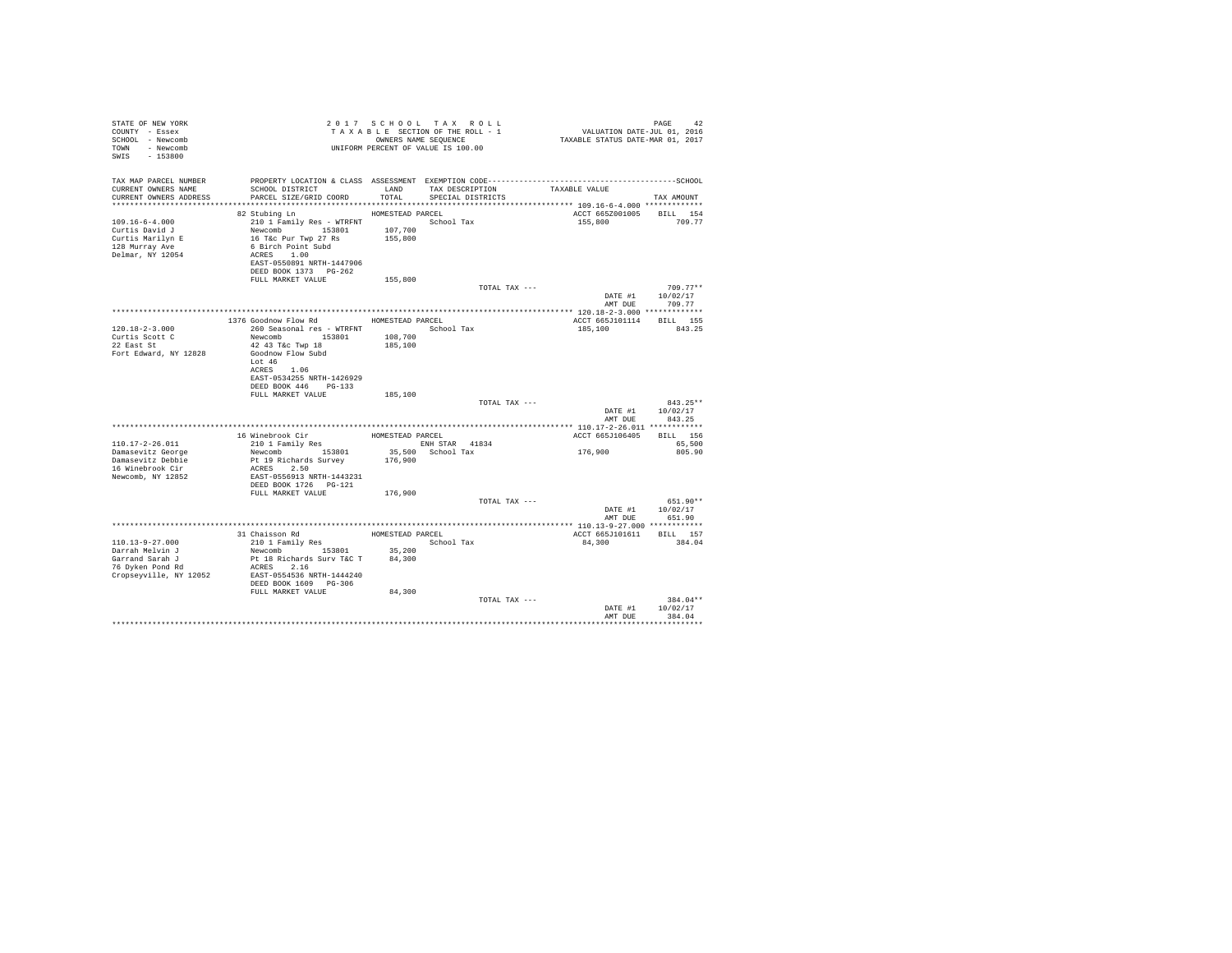| STATE OF NEW YORK                     | 2017 SCROTON OF THE ROLL - 1<br>TAXABLE SECTION OF THE ROLL - 1<br>OWNERS NAME SEQUENCE<br>UNIFORM PERCENT OF VALUE IS 100.00 |         | 2017 SCHOOL TAX ROLL | PAGE 43<br>VALUATION DATE-JUL 01, 2016<br>TAXABLE STATUS DATE-MAR 01, 2017 |                                             |
|---------------------------------------|-------------------------------------------------------------------------------------------------------------------------------|---------|----------------------|----------------------------------------------------------------------------|---------------------------------------------|
| COUNTY - Essex                        |                                                                                                                               |         |                      |                                                                            |                                             |
| SCHOOL - Newcomb                      |                                                                                                                               |         |                      |                                                                            |                                             |
| TOWN - Newcomb                        |                                                                                                                               |         |                      |                                                                            |                                             |
| SWIS - 153800                         |                                                                                                                               |         |                      |                                                                            |                                             |
|                                       |                                                                                                                               |         |                      |                                                                            |                                             |
|                                       |                                                                                                                               |         |                      |                                                                            |                                             |
|                                       |                                                                                                                               |         |                      |                                                                            |                                             |
|                                       |                                                                                                                               |         |                      |                                                                            |                                             |
| CURRENT OWNERS ADDRESS                |                                                                                                                               |         |                      |                                                                            | TAX AMOUNT                                  |
|                                       |                                                                                                                               |         |                      |                                                                            |                                             |
|                                       |                                                                                                                               |         |                      | ACCT 665J103912 BILL 158                                                   |                                             |
|                                       |                                                                                                                               |         |                      | 159,800                                                                    | 65,500                                      |
|                                       |                                                                                                                               |         |                      |                                                                            | 727.99                                      |
|                                       |                                                                                                                               |         |                      |                                                                            |                                             |
|                                       |                                                                                                                               |         |                      |                                                                            |                                             |
|                                       |                                                                                                                               |         |                      |                                                                            |                                             |
|                                       | EAST-0554066 NRTH-1444211                                                                                                     |         |                      |                                                                            |                                             |
|                                       |                                                                                                                               |         |                      |                                                                            |                                             |
|                                       | DEED BOOK 1678 PG-185                                                                                                         |         |                      |                                                                            |                                             |
|                                       | FULL MARKET VALUE                                                                                                             | 159,800 |                      |                                                                            |                                             |
|                                       |                                                                                                                               |         | TOTAL TAX ---        |                                                                            | $573.99**$<br>$\mathtt{DATE}~\#1~~10/02/17$ |
|                                       |                                                                                                                               |         |                      |                                                                            |                                             |
|                                       |                                                                                                                               |         |                      | AMT DUE                                                                    | 573.99                                      |
|                                       | 41 Woodys Rd MOMESTEAD PARCEL                                                                                                 |         |                      | ACCT 665J101203 BILL 159                                                   |                                             |
| $120.13 - 1 - 46.000$                 |                                                                                                                               |         |                      | 111,400 507.50                                                             |                                             |
| Davies Brooke Alyson<br>7604 Lynn Dr  | 311 Res vac land - WTRFNT<br>Newcomb 153801 111,400<br>42 & 43 T&C TWP 18 111,400                                             |         |                      |                                                                            |                                             |
|                                       |                                                                                                                               |         |                      |                                                                            |                                             |
| Chevy Chase, MD 20815                 | Goodnow Flow Subd                                                                                                             |         |                      |                                                                            |                                             |
|                                       | Lot 181                                                                                                                       |         |                      |                                                                            |                                             |
|                                       | ACRES 1.68                                                                                                                    |         |                      |                                                                            |                                             |
|                                       | EAST-0533037 NRTH-1428864                                                                                                     |         |                      |                                                                            |                                             |
|                                       | DEED BOOK 1856 PG-10                                                                                                          |         |                      |                                                                            |                                             |
|                                       | FULL MARKET VALUE                                                                                                             | 111,400 |                      |                                                                            |                                             |
|                                       |                                                                                                                               |         | TOTAL TAX ---        |                                                                            | $507.50**$                                  |
|                                       |                                                                                                                               |         |                      |                                                                            | DATE #1 10/02/17                            |
|                                       |                                                                                                                               |         |                      |                                                                            | AMT DUE 507.50                              |
|                                       |                                                                                                                               |         |                      |                                                                            |                                             |
|                                       | 59 Goodnow Flow Rd HOMESTEAD PARCEL                                                                                           |         |                      | ACCT 665J101209 BILL 160                                                   |                                             |
| 109.15-4-11.000                       | 270 Mfg housing                                                                                                               |         | School Tax           | 45,400 206.83                                                              |                                             |
|                                       | Newcomb 153801                                                                                                                | 25,600  |                      |                                                                            |                                             |
| Davis Maud H Trust<br>222 Verbeck Ave | 4 Ords Patent                                                                                                                 | 45,400  |                      |                                                                            |                                             |
| Schaghticoke, NY 12154                | ACRES 0.33                                                                                                                    |         |                      |                                                                            |                                             |
|                                       | EAST-0542601 NRTH-1444520                                                                                                     |         |                      |                                                                            |                                             |
|                                       | DEED BOOK 1673 PG-293                                                                                                         |         |                      |                                                                            |                                             |
|                                       | FULL MARKET VALUE                                                                                                             | 45,400  |                      |                                                                            |                                             |
|                                       |                                                                                                                               |         | TOTAL TAX ---        |                                                                            | $206.83**$                                  |
|                                       |                                                                                                                               |         |                      |                                                                            | DATE #1 10/02/17                            |
|                                       |                                                                                                                               |         |                      | AMT DUE                                                                    | 206.83                                      |
|                                       |                                                                                                                               |         |                      |                                                                            |                                             |
|                                       | 9 Stone Lodge Ln MOMESTEAD PARCEL                                                                                             |         |                      | ACCT 665J104207 BILL 161                                                   |                                             |
| 120.13-1-12.000                       |                                                                                                                               |         | School Tax           | 237,500                                                                    | 1,081.97                                    |
| Defichy Richard                       | 210 1 Family Res - WTRFNT<br>Newcomb 153801 105,900<br>25 & 26 T&c Twp 18 237,500<br>Goodnow Flow Subd                        |         |                      |                                                                            |                                             |
| Defichy Susan                         |                                                                                                                               |         |                      |                                                                            |                                             |
| 2120 Morrow Ave                       |                                                                                                                               |         |                      |                                                                            |                                             |
| Niskayuna, NY 12309                   | Lot 214                                                                                                                       |         |                      |                                                                            |                                             |
|                                       | ACRES 0.97                                                                                                                    |         |                      |                                                                            |                                             |
|                                       | EAST-0529406 NRTH-1428623                                                                                                     |         |                      |                                                                            |                                             |
|                                       | DEED BOOK 1859 PG-218                                                                                                         |         |                      |                                                                            |                                             |
|                                       | FULL MARKET VALUE                                                                                                             | 237,500 |                      |                                                                            |                                             |
|                                       |                                                                                                                               |         | TOTAL TAX ---        |                                                                            | $1.081.97**$                                |
|                                       |                                                                                                                               |         |                      |                                                                            | DATE #1 10/02/17                            |
|                                       |                                                                                                                               |         |                      | AMT DUE                                                                    | 1,081.97                                    |
|                                       |                                                                                                                               |         |                      |                                                                            |                                             |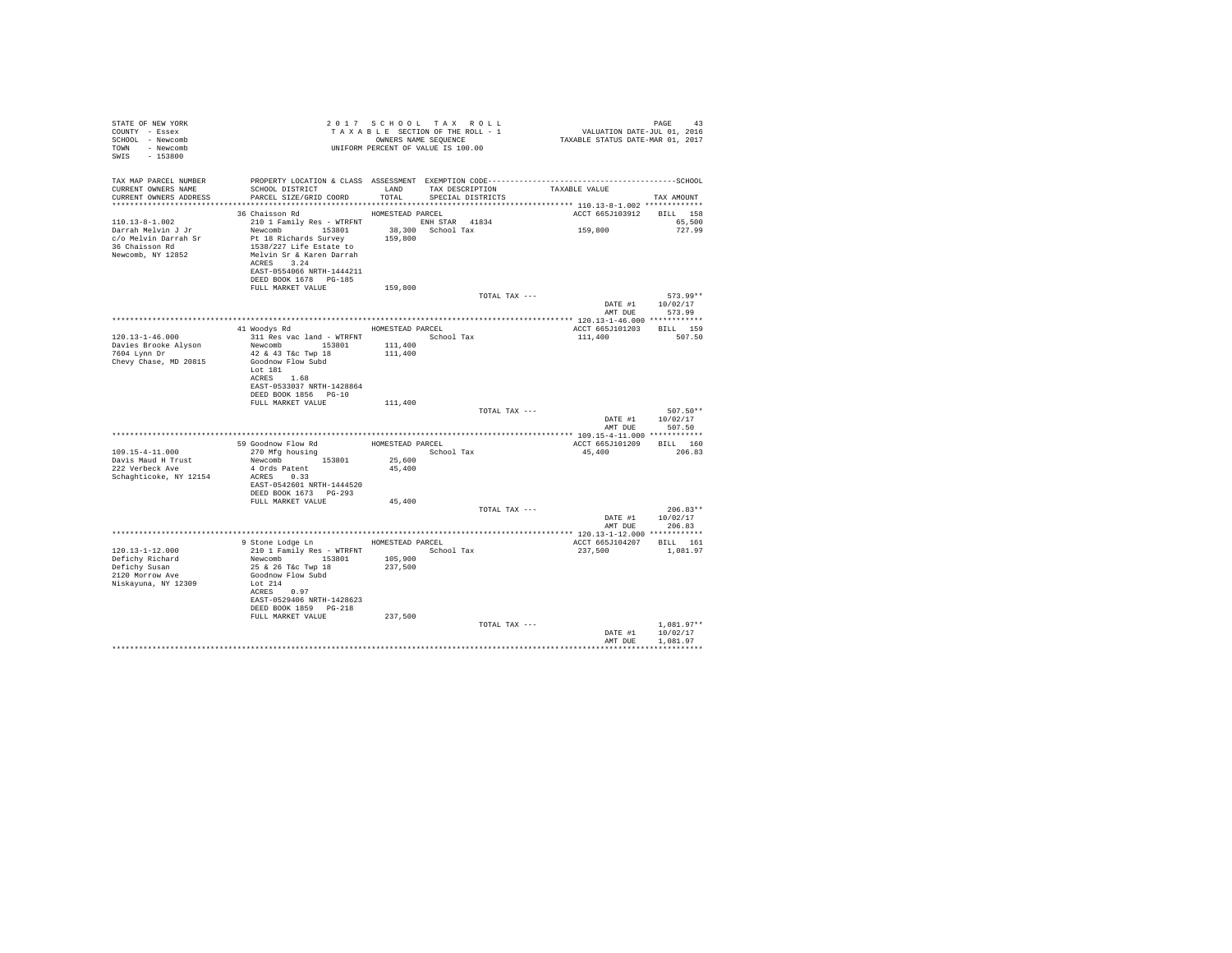| STATE OF NEW YORK<br>COUNTY - Essex<br>SCHOOL - Newcomb<br>TOWN - Newcomb<br>SWIS - 153800                   | UNIFORM PERCENT OF VALUE IS 100.00                                                                                                                                 | 2017 SCHOOL TAX ROLL<br>OWNERS NAME SEQUENCE   |            | TAXABLE SECTION OF THE ROLL - 1      | PAGE 44<br>VALUATION DATE-JUL 01, 2016<br>TAXABLE STATUS DATE-MAR 01, 2017 |                                                  |
|--------------------------------------------------------------------------------------------------------------|--------------------------------------------------------------------------------------------------------------------------------------------------------------------|------------------------------------------------|------------|--------------------------------------|----------------------------------------------------------------------------|--------------------------------------------------|
| TAX MAP PARCEL NUMBER<br>CURRENT OWNERS NAME<br>CURRENT OWNERS ADDRESS                                       | PROPERTY LOCATION & CLASS ASSESSMENT EXEMPTION CODE-----------------------------------SCHOOL<br>SCHOOL DISTRICT<br>PARCEL SIZE/GRID COORD                          | LAND<br>TOTAL.                                 |            | TAX DESCRIPTION<br>SPECIAL DISTRICTS | TAXABLE VALUE                                                              | TAX AMOUNT                                       |
| $110.18 - 3 - 26.000$<br>Degon Patricia M<br>c/o Rosalyn Degon<br>58 Sanford Ln<br>Newcomb, NY 12852         | 58 Sanford Ln<br>210 1 Family Res<br>Newcomb 153801<br>Pt 5 Thorns Survey<br>ACRES 0.60<br>EAST-0558882 NRTH-1441709<br>DEED BOOK 1203 PG-204<br>FULL MARKET VALUE | HOMESTEAD PARCEL<br>30,200<br>62,000<br>62,000 | School Tax |                                      | 62.000                                                                     | ACCT 665J101212 BILL 162<br>282.45               |
|                                                                                                              |                                                                                                                                                                    |                                                |            | TOTAL TAX ---                        |                                                                            | $282.45**$<br>DATE #1 10/02/17<br>AMT DUE 282.45 |
|                                                                                                              |                                                                                                                                                                    |                                                |            |                                      |                                                                            |                                                  |
| 121.7-3-1.000<br>Delczeg Sarah<br>NYS Rte 28N<br>Newcomb, NY 12852                                           | 4590 NYS Route 28N<br>210 1 Family Res<br>Newcomb 153801<br>Hyslop<br>ACRES 0.90 BANK1STARSG<br>EAST-0569452 NRTH-1439027<br>DEED BOOK 1078    PG-223              | HOMESTEAD PARCEL<br>33,200<br>62,100           | School Tax |                                      | 62,100                                                                     | ACCT 665J106306 BILL 163<br>282.91               |
|                                                                                                              | FULL MARKET VALUE                                                                                                                                                  | 62,100                                         |            |                                      |                                                                            |                                                  |
|                                                                                                              |                                                                                                                                                                    |                                                |            | TOTAL TAX ---                        | DATE #1<br>AMT DUE                                                         | $282.91**$<br>10/02/17<br>282.91                 |
|                                                                                                              | 137 Campsite Rd                                                                                                                                                    | HOMESTEAD PARCEL                               |            |                                      |                                                                            | ACCT 665Z003001 BILL 164                         |
| $110.13 - 11 - 10.000$                                                                                       | 210 1 Family Res                                                                                                                                                   | BAS STAR 41854                                 |            |                                      |                                                                            | 30,000                                           |
| Deloria Robin<br>PO Box 137<br>Newcomb, NY 12852                                                             | Newcomb 153801<br>30 T&c 27 Rs<br>ACRES 5.88 BANK CORE<br>EAST-0557368 NRTH-1447096<br>DEED BOOK 1322   PG-325                                                     | 38,900 School Tax<br>177,800                   |            |                                      | 177,800                                                                    | 810.00                                           |
|                                                                                                              | FULL MARKET VALUE                                                                                                                                                  | 177,800                                        |            | TOTAL TAX ---                        |                                                                            | $736.00**$<br>DATE #1 10/02/17                   |
|                                                                                                              |                                                                                                                                                                    |                                                |            |                                      | AMT DUE                                                                    | 736.00                                           |
|                                                                                                              |                                                                                                                                                                    |                                                |            |                                      |                                                                            |                                                  |
| $120.13 - 1 - 41.000$<br>Delpha Michael E<br>Delpha Dawnmarie<br>20 Country Farm Ln<br>New Milford, CT 06776 | 73 Woodys Rd<br>210 1 Family Res - WTRFNT<br>Newcomb 153801<br>42 T&C Twp 18<br>Goodnow Flow Subd<br>Lot 186 1.16Ac<br>ACRES 2.90<br>EAST-0532383 NRTH-1428949     | HOMESTEAD PARCEL<br>191,500<br>266,500         | School Tax |                                      | 266,500                                                                    | ACCT 665J105214 BILL 165<br>1,214.08             |
|                                                                                                              | DEED BOOK 1241    PG-114<br>FULL MARKET VALUE                                                                                                                      | 266,500                                        |            | TOTAL TAX ---                        | DATE #1                                                                    | $1.214.08**$<br>10/02/17                         |
|                                                                                                              |                                                                                                                                                                    |                                                |            |                                      | AMT DUE                                                                    | 1,214.08                                         |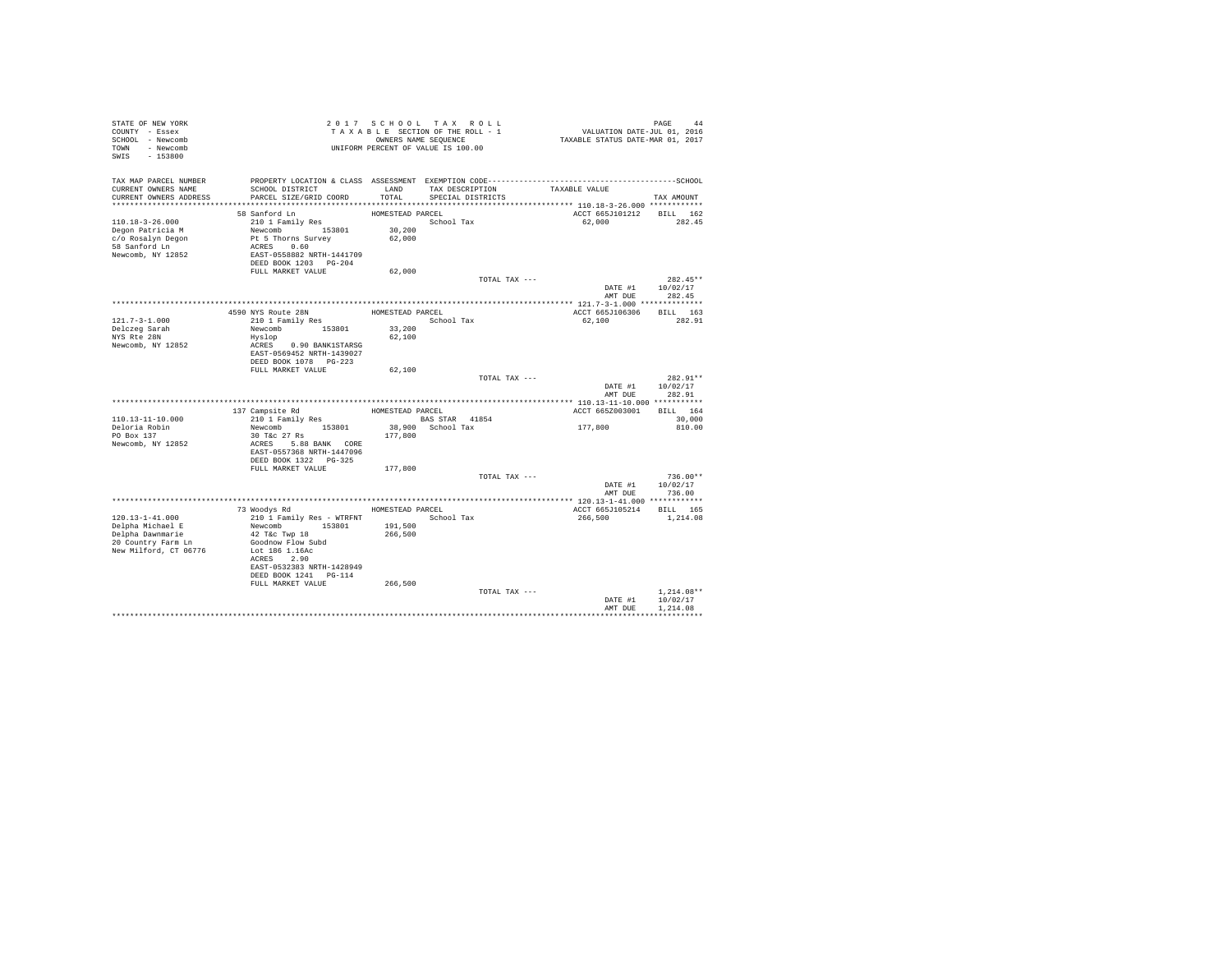| STATE OF NEW YORK<br>COUNTY - Essex<br>SCHOOL - Newcomb<br>TOWN - Newcomb<br>SWIS - 153800                                                  | TAXABLE TRANSPORT OF VALUE IS 100.00                                                                                                                                    | 2017 SCHOOL TAX ROLL<br>TAXABLE SECTION OF THE ROLL - 1<br>OWNERS NAME SEQUENCE |            |                                      | PAGE 45<br>VALUATION DATE-JUL 01, 2016<br>TAXABLE STATUS DATE-MAR 01, 2017 |                                                |
|---------------------------------------------------------------------------------------------------------------------------------------------|-------------------------------------------------------------------------------------------------------------------------------------------------------------------------|---------------------------------------------------------------------------------|------------|--------------------------------------|----------------------------------------------------------------------------|------------------------------------------------|
| TAX MAP PARCEL NUMBER<br>CURRENT OWNERS NAME<br>CURRENT OWNERS ADDRESS                                                                      | SCHOOL DISTRICT<br>PARCEL SIZE/GRID COORD                                                                                                                               | LAND<br>TOTAL                                                                   |            | TAX DESCRIPTION<br>SPECIAL DISTRICTS | TAXABLE VALUE                                                              | TAX AMOUNT                                     |
| 109.15-1-38.000<br>Demars Clifford<br>NYS Rte 28N<br>Newcomb, NY 12852                                                                      | 18 Owens Dr<br>210 1 Family Res<br>Newcomb 153801<br>3 Richards Survey<br>ACRES 0.50<br>EAST-0544650 NRTH-1446519<br>DEED BOOK 1179 PG-1                                | HOMESTEAD PARCEL<br>BAS STAR 41854<br>29,000 School Tax<br>164,700              |            |                                      | ACCT 665J100803<br>164,700                                                 | BILL 166<br>30,000<br>750.32                   |
|                                                                                                                                             | FULL MARKET VALUE                                                                                                                                                       | 164,700                                                                         |            | TOTAL TAX ---                        | DATE #1                                                                    | $676.32**$<br>10/02/17                         |
| 110.18-4-14.000<br>Demers Charlotte<br>21 Sanford Ln<br>Newcomb, NY 12852                                                                   | 21 Sanford Ln<br>210 1 Family Res<br>Newcomb 153801<br>Pt 4&5 Thorns Survey<br>ACRES 0.50<br>EAST-0559735 NRTH-1441235<br>DEED BOOK 1005 PG-5                           | HOMESTEAD PARCEL<br><b>BAS STAR</b> 41854<br>29,000 School Tax<br>130,400       |            |                                      | ACCT 665J104907<br>130,400                                                 | AMT DUE 676.32<br>BILL 167<br>30,000<br>594.06 |
|                                                                                                                                             | FULL MARKET VALUE                                                                                                                                                       | 130,400                                                                         |            | TOTAL TAX ---                        | DATE #1 10/02/17<br>AMT DUE                                                | $520.06**$<br>520.06                           |
|                                                                                                                                             |                                                                                                                                                                         |                                                                                 |            |                                      |                                                                            |                                                |
| $119.16 - 1 - 13.000$<br>Deno Edward A Jr<br>Deno Lynne M<br>123 Canal Rd<br>Clifton Park, NY 12065                                         | 31 Joseph Mount Ln HOMESTEAD PARCEL<br>260 Seasonal res - WTRFNT<br>Newcomb 153801<br>26&27 T&c Twp 18<br>Goodnow Flow Subd 785/131<br>Lot 244 2.1Ac                    | 106,600<br>206,700                                                              | School Tax |                                      | ACCT 665J103803 BILL 168<br>206,700                                        | 941.66                                         |
|                                                                                                                                             | ACRES 2.10<br>EAST-0526135 NRTH-1428203<br>DEED BOOK 1827 PG-306<br>FULL MARKET VALUE                                                                                   | 206,700                                                                         |            | TOTAL TAX ---                        | DATE #1                                                                    | $941.66**$<br>10/02/17                         |
|                                                                                                                                             |                                                                                                                                                                         |                                                                                 |            |                                      |                                                                            | AMT DUE 941.66                                 |
|                                                                                                                                             | 1098 Goodnow Flow Rd HOMESTEAD PARCEL                                                                                                                                   |                                                                                 |            |                                      | ACCT 665J107004 BILL 169                                                   |                                                |
| 120.18-1-16.000<br>DePasquale Family Trust Newcomb 153801<br>c/o James & Judith DePasquale 46 T&c Twp 18<br>PO Box 281<br>Newcomb, NY 12852 | 210 1 Family Res - WTRFNT BAS STAR 41854<br>Goodnow Flow Subd<br>Lot 137 1.1Ac<br>ACRES 1.10<br>EAST-0537516 NRTH-1427215<br>DEED BOOK 1790 PG-300<br>FULL MARKET VALUE | 142,300 School Tax<br>439,400<br>439,400                                        |            |                                      | 439,400                                                                    | 30,000<br>2.001.76                             |
|                                                                                                                                             |                                                                                                                                                                         |                                                                                 |            | TOTAL TAX ---                        | DATE #1<br>AMT DUE                                                         | $1.927.76**$<br>10/02/17<br>1.927.76           |
|                                                                                                                                             |                                                                                                                                                                         |                                                                                 |            |                                      |                                                                            |                                                |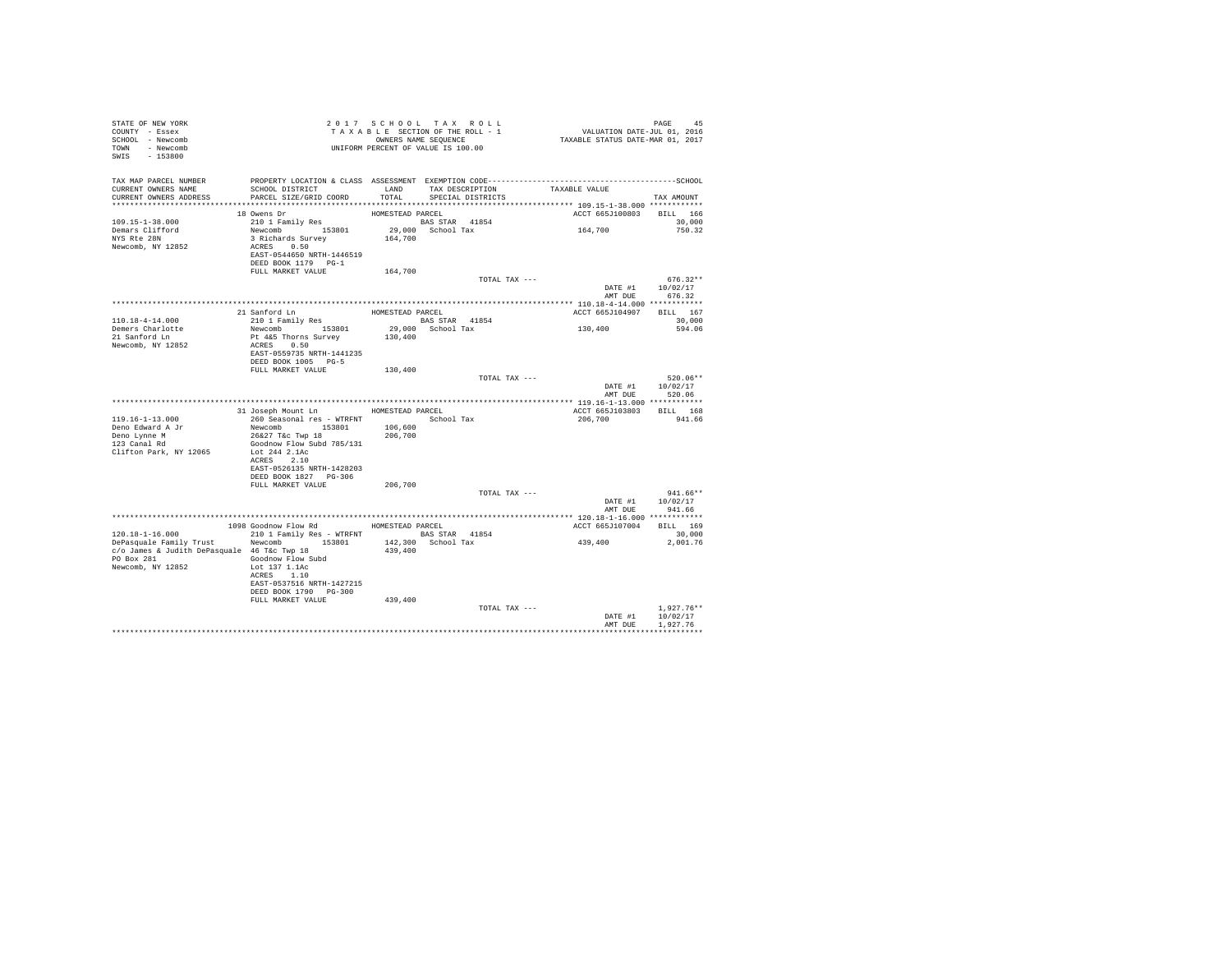| STATE OF NEW YORK<br>COUNTY - Essex<br>SCHOOL - Newcomb<br>TOWN - Newcomb<br>SWIS<br>$-153800$                                    |                                                                                                                                                                     |                                        | 2017 SCHOOL TAX ROLL<br>TAXABLE SECTION OF THE ROLL - 1<br>OWNERS NAME SEQUENCE<br>UNIFORM PERCENT OF VALUE IS 100.00 |               | PAGE 46<br>VALUATION DATE-JUL 01, 2016<br>TAXABLE STATUS DATE-MAR 01, 2017 |                                        |
|-----------------------------------------------------------------------------------------------------------------------------------|---------------------------------------------------------------------------------------------------------------------------------------------------------------------|----------------------------------------|-----------------------------------------------------------------------------------------------------------------------|---------------|----------------------------------------------------------------------------|----------------------------------------|
| TAX MAP PARCEL NUMBER<br>CURRENT OWNERS NAME<br>CURRENT OWNERS ADDRESS                                                            | SCHOOL DISTRICT<br>PARCEL SIZE/GRID COORD                                                                                                                           | LAND<br>TOTAL                          | TAX DESCRIPTION<br>SPECIAL DISTRICTS                                                                                  |               | TAXABLE VALUE                                                              |                                        |
|                                                                                                                                   |                                                                                                                                                                     |                                        |                                                                                                                       |               |                                                                            | TAX AMOUNT                             |
| 120.18-1-17.000<br>DePasquale Family Trust<br>c/o James & Judith DePasquale 45 & 46 T&c Twp 18<br>PO Box 281<br>Newcomb, NY 12852 | Goodnow Flow Rd<br>311 Res vac land - WTRFNT<br>Newcomb 153801<br>Lot 136 Goodnow Flow Subd<br>Db 989 Pg 294 (Corr Deed)<br>ACRES 1.50<br>EAST-0537585 NRTH-1427214 | HOMESTEAD PARCEL<br>141,900<br>141,900 | School Tax                                                                                                            |               | ACCT 665J107006<br>141,900                                                 | BILL 170<br>646.45                     |
|                                                                                                                                   | DEED BOOK 1790 PG-300                                                                                                                                               |                                        |                                                                                                                       |               |                                                                            |                                        |
|                                                                                                                                   | FULL MARKET VALUE                                                                                                                                                   | 141,900                                |                                                                                                                       | TOTAL TAX --- |                                                                            | $646.45**$                             |
|                                                                                                                                   |                                                                                                                                                                     |                                        |                                                                                                                       |               | AMT DUE                                                                    | DATE #1 10/02/17<br>646.45             |
|                                                                                                                                   | Goodnow Flow Rd MOMESTEAD PARCEL                                                                                                                                    |                                        |                                                                                                                       |               |                                                                            | BILL 171                               |
| $120.18 - 1 - 18.000$                                                                                                             | 311 Res vac land - WTRFNT                                                                                                                                           |                                        | School Tax                                                                                                            |               | ACCT 665J107005<br>88,000                                                  | 400.90                                 |
| DePasquale Family Trust Newcomb 153801<br>c/o James & Judith DePasquale 45 & 46 T&c Twp 18                                        |                                                                                                                                                                     | 88,000<br>88,000                       |                                                                                                                       |               |                                                                            |                                        |
| PO Box 281<br>Newcomb, NY 12852                                                                                                   | Goodnow Flow Subd<br>Lot 135<br>ACRES 0.30<br>EAST-0537733 NRTH-1427314<br>DEED BOOK 1790 PG-300                                                                    |                                        |                                                                                                                       |               |                                                                            |                                        |
|                                                                                                                                   | FULL MARKET VALUE                                                                                                                                                   | 88,000                                 |                                                                                                                       |               |                                                                            |                                        |
|                                                                                                                                   |                                                                                                                                                                     |                                        |                                                                                                                       | TOTAL TAX --- | AMT DUE                                                                    | 400.90**<br>DATE #1 10/02/17<br>400.90 |
|                                                                                                                                   |                                                                                                                                                                     |                                        |                                                                                                                       |               |                                                                            |                                        |
| 109.15-1-39.060                                                                                                                   | 5628 NYS Route 28N                                                                                                                                                  | HOMESTEAD PARCEL                       | School Tax                                                                                                            |               | ACCT 665J101303                                                            | BILL 172<br>177.67                     |
| Dettbarn Albert E Trust                                                                                                           | 260 Seasonal res<br>Newcomb 153801                                                                                                                                  | 25,000                                 |                                                                                                                       |               | 39,000                                                                     |                                        |
| Dettbarn Linda C Trust<br>80 Willowcreek Ave<br>Schenectady, NY 12304                                                             | 3 Richards Survey<br>ACRES 0.30<br>EAST-0545916 NRTH-1446922                                                                                                        | 39,000                                 |                                                                                                                       |               |                                                                            |                                        |
|                                                                                                                                   | DEED BOOK 1813 PG-59                                                                                                                                                |                                        |                                                                                                                       |               |                                                                            |                                        |
|                                                                                                                                   | FULL MARKET VALUE                                                                                                                                                   | 39,000                                 |                                                                                                                       | TOTAL TAX --- |                                                                            | $177.67**$                             |
|                                                                                                                                   |                                                                                                                                                                     |                                        |                                                                                                                       |               | AMT DUE                                                                    | DATE #1 10/02/17<br>177.67             |
|                                                                                                                                   |                                                                                                                                                                     |                                        |                                                                                                                       |               |                                                                            |                                        |
| 109.16-5-10.203                                                                                                                   | 5605 NYS Route 28N<br>210 1 Family Res                                                                                                                              | HOMESTEAD PARCEL                       | School Tax                                                                                                            |               | ACCT 665J105514<br>98,400                                                  | BILL 173<br>448.28                     |
| Dickinson David E<br>Grembocki Frank A<br>250 Edwards Rd<br>Wyantskill, NY 12198                                                  | Newcomb 153801<br>10 Richards Survey<br>1137/300<br>ACRES 5.22<br>EAST-0546842 NRTH-1446544                                                                         | 38,200<br>98,400                       |                                                                                                                       |               |                                                                            |                                        |
|                                                                                                                                   | DEED BOOK 1137 PG-297<br>FULL MARKET VALUE                                                                                                                          | 98,400                                 |                                                                                                                       |               |                                                                            |                                        |
|                                                                                                                                   |                                                                                                                                                                     |                                        |                                                                                                                       | TOTAL TAX --- | DATE #1<br>AMT DUE                                                         | 448.28**<br>10/02/17<br>448.28         |
|                                                                                                                                   |                                                                                                                                                                     |                                        |                                                                                                                       |               |                                                                            |                                        |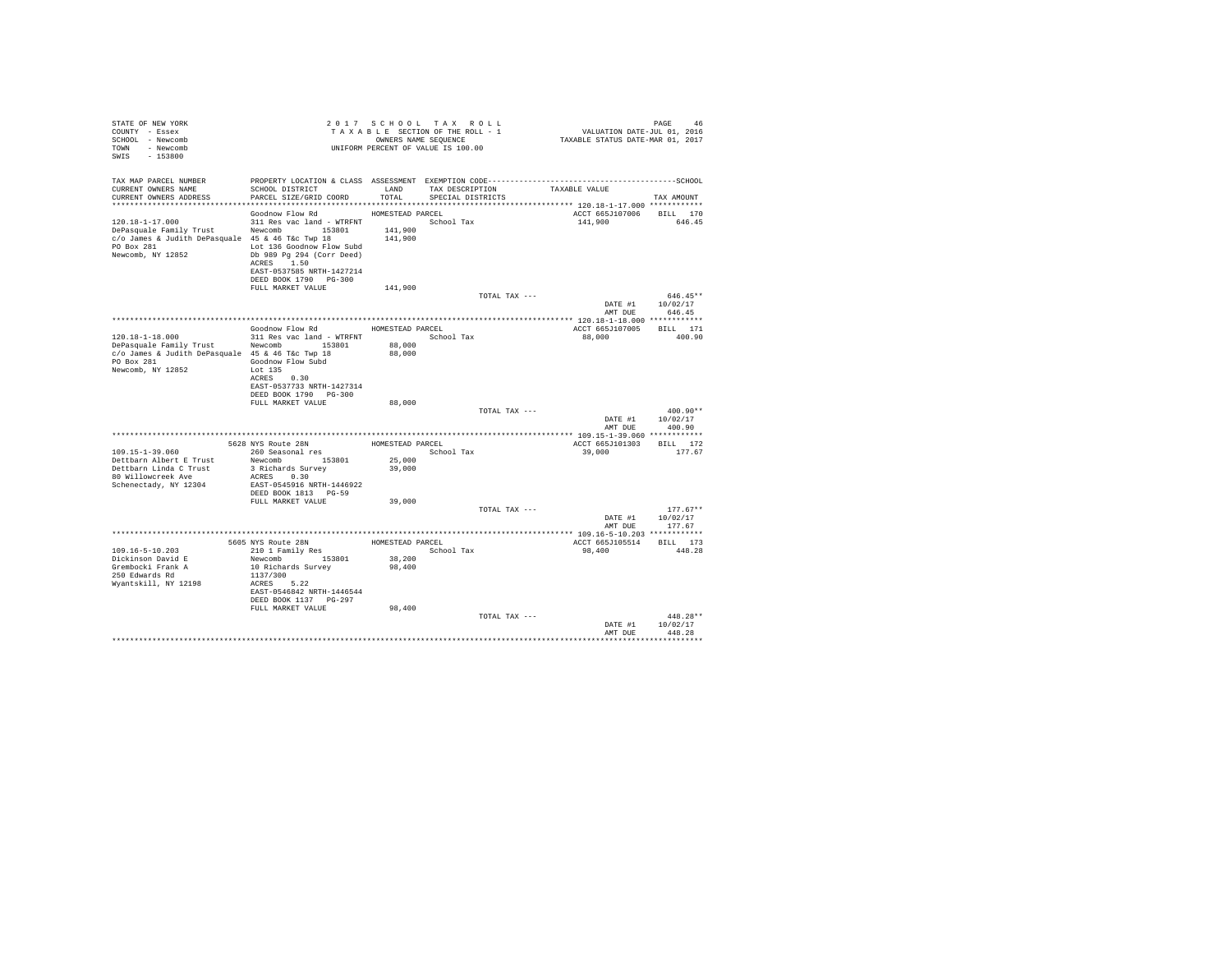| STATE OF NEW YORK<br>COUNTY - Essex<br>SCHOOL - Newcomb<br>TOWN - Newcomb<br>SWIS - 153800 |                                                                                                       |                                      | 2017 SCHOOL TAX ROLL<br>TAXABLE SECTION OF THE ROLL - 1<br>OWNERS NAME SEQUENCE<br>UNIFORM PERCENT OF VALUE IS 100.00 |               | VALUATION DATE-JUL 01, 2016<br>TAXABLE STATUS DATE-MAR 01, 2017 | PAGE<br>47                       |
|--------------------------------------------------------------------------------------------|-------------------------------------------------------------------------------------------------------|--------------------------------------|-----------------------------------------------------------------------------------------------------------------------|---------------|-----------------------------------------------------------------|----------------------------------|
| TAX MAP PARCEL NUMBER<br>CURRENT OWNERS NAME<br>CURRENT OWNERS ADDRESS                     | SCHOOL DISTRICT<br>PARCEL SIZE/GRID COORD                                                             | LAND<br>TOTAL                        | TAX DESCRIPTION<br>SPECIAL DISTRICTS                                                                                  |               | TAXABLE VALUE                                                   | TAX AMOUNT                       |
| $110.13 - 9 - 3.000$<br>Dickinson Jeffrey W<br>38 Arbutus Dr                               | 31 Campsite Rd<br>270 Mfg housing<br>Newcomb 153801<br>19 Richards Survey                             | HOMESTEAD PARCEL<br>25,000<br>27,600 | School Tax                                                                                                            |               | ACCT 665J101307<br>27,600                                       | BILL 174<br>125.74               |
| Queensbury, NY 12804                                                                       | 1435/127 Will<br>ACRES 0.30<br>EAST-0555146 NRTH-1445798<br>DEED BOOK 358 PG-170<br>FULL MARKET VALUE | 27,600                               |                                                                                                                       |               |                                                                 |                                  |
|                                                                                            |                                                                                                       |                                      |                                                                                                                       | TOTAL TAX --- | DATE #1<br>AMT DUE                                              | $125.74**$<br>10/02/17<br>125.74 |
|                                                                                            |                                                                                                       |                                      |                                                                                                                       |               |                                                                 |                                  |
|                                                                                            | 20 Dillon Rd                                                                                          | HOMESTEAD PARCEL                     |                                                                                                                       |               | ACCT 665Z002001                                                 | BILL 175                         |
| $109.16 - 1 - 11.120$                                                                      | 210 1 Family Res - WTRFNT                                                                             |                                      | School Tax                                                                                                            |               | 317,100                                                         | 1,444.60                         |
| Dillon Mark                                                                                | Newcomb 153801                                                                                        | 73,900                               |                                                                                                                       |               |                                                                 |                                  |
| 27 Summerfield Ln                                                                          | 10 T&c Pur Twp 27 Rs                                                                                  | 317,100                              |                                                                                                                       |               |                                                                 |                                  |
| Saratoga Springs, NY 12866                                                                 | ACRES 0.67<br>EAST-0546756 NRTH-1447449<br>DEED BOOK 1281 PG-155                                      |                                      |                                                                                                                       |               |                                                                 |                                  |
|                                                                                            | FULL MARKET VALUE                                                                                     | 317,100                              |                                                                                                                       |               |                                                                 |                                  |
|                                                                                            |                                                                                                       |                                      |                                                                                                                       | TOTAL TAX --- |                                                                 | $1.444.60**$                     |
|                                                                                            |                                                                                                       |                                      |                                                                                                                       |               | DATE #1                                                         | 10/02/17                         |
|                                                                                            |                                                                                                       |                                      |                                                                                                                       |               | AMT DUE                                                         | 1,444.60                         |
|                                                                                            |                                                                                                       |                                      |                                                                                                                       |               |                                                                 |                                  |
|                                                                                            | 19 Dillon Rd                                                                                          | HOMESTEAD PARCEL                     |                                                                                                                       |               | ACCT 665J101310                                                 | BILL 176                         |
| $109.16 - 1 - 11.110$                                                                      | 210 1 Family Res - WTRFNT                                                                             |                                      | School Tax                                                                                                            |               | 184,100                                                         | 838.70                           |
| Dillon Michael J                                                                           | Newcomb 153801                                                                                        | 103,100                              |                                                                                                                       |               |                                                                 |                                  |
| Recor Mary Jane                                                                            | 10 Richards Survey                                                                                    | 184,100                              |                                                                                                                       |               |                                                                 |                                  |
| 11 Heighwood Trl                                                                           | ACRES 0.66                                                                                            |                                      |                                                                                                                       |               |                                                                 |                                  |
| Sparta, NJ 07871                                                                           | EAST-0546615 NRTH-1447469<br>DEED BOOK 1743 PG-224                                                    |                                      |                                                                                                                       |               |                                                                 |                                  |
|                                                                                            | FULL MARKET VALUE                                                                                     | 184,100                              |                                                                                                                       |               |                                                                 |                                  |
|                                                                                            |                                                                                                       |                                      |                                                                                                                       | TOTAL TAX --- |                                                                 | 838.70**                         |
|                                                                                            |                                                                                                       |                                      |                                                                                                                       |               | DATE #1<br>AMT DUE                                              | 10/02/17<br>838.70               |
|                                                                                            |                                                                                                       |                                      |                                                                                                                       |               |                                                                 |                                  |
|                                                                                            | 4861 NYS Route 28N                                                                                    | NON-HOMESTEAD PARCEL                 |                                                                                                                       |               | ACCT 665J101313                                                 | BILL 177                         |
| $110. - 1 - 21.100$                                                                        | 322 Rural vac>10                                                                                      |                                      | School Tax                                                                                                            |               | 37,100                                                          | 676.98                           |
| Dillon Roger J                                                                             | Newcomb 153801                                                                                        | 37,100                               |                                                                                                                       |               |                                                                 |                                  |
| Dillon Marilyn R                                                                           | 30 Thorns Survey                                                                                      | 37,100                               |                                                                                                                       |               |                                                                 |                                  |
| 28 Sweet Rd                                                                                | ACRES 26.40                                                                                           |                                      |                                                                                                                       |               |                                                                 |                                  |
| Gansevoort, NY 12831                                                                       | EAST-0562075 NRTH-1440345<br>DEED BOOK 1673 PG-165                                                    |                                      |                                                                                                                       |               |                                                                 |                                  |
|                                                                                            | FULL MARKET VALUE                                                                                     | 37,100                               |                                                                                                                       |               |                                                                 |                                  |
|                                                                                            |                                                                                                       |                                      |                                                                                                                       | TOTAL TAX --- |                                                                 | $676.98**$                       |
|                                                                                            |                                                                                                       |                                      |                                                                                                                       |               | DATE #1                                                         | 10/02/17                         |
|                                                                                            |                                                                                                       |                                      |                                                                                                                       |               | AMT DUE                                                         | 676.98                           |
|                                                                                            |                                                                                                       |                                      |                                                                                                                       |               |                                                                 |                                  |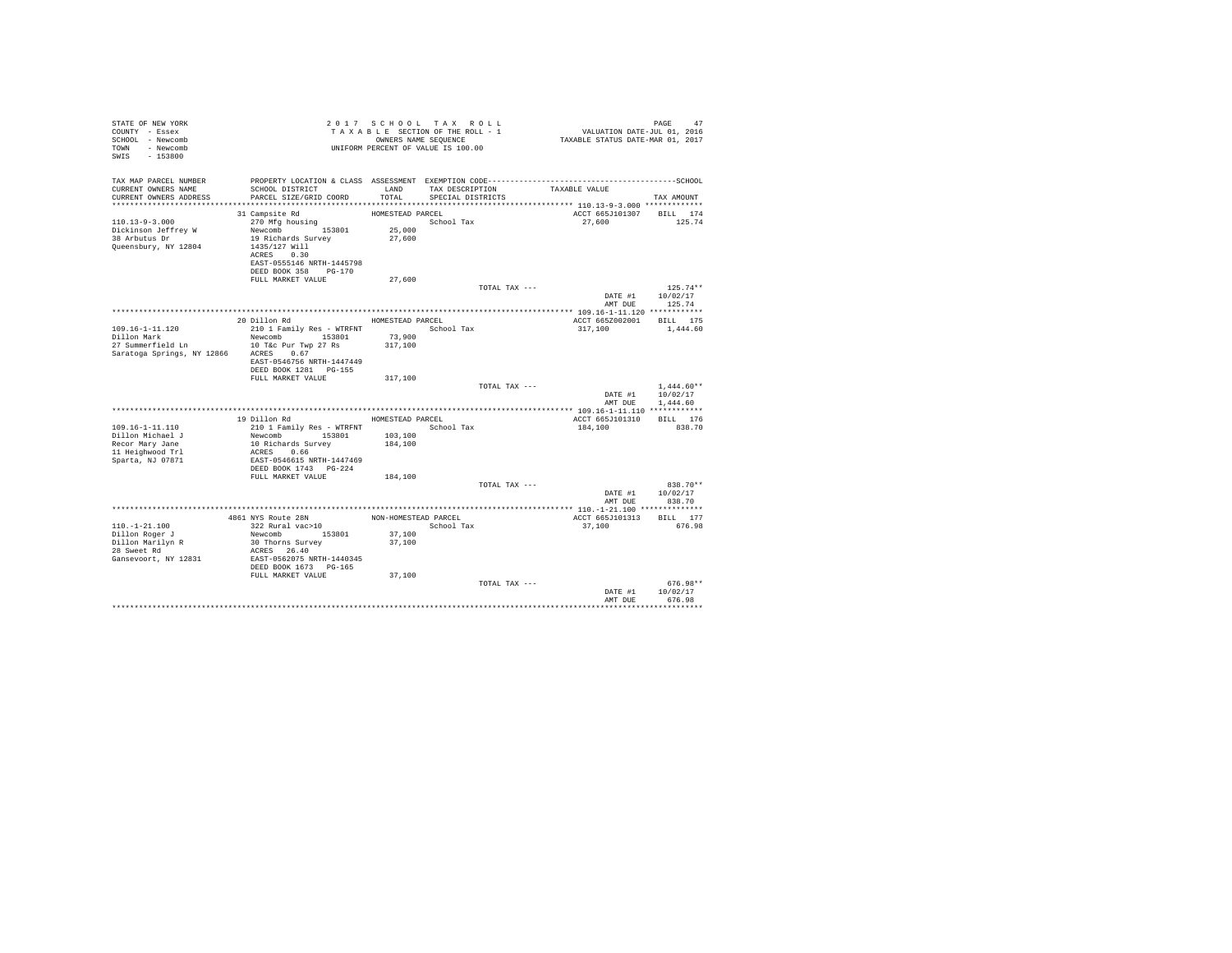| STATE OF NEW YORK<br>COUNTY - Essex<br>SCHOOL - Newcomb                                                                                    |                                          |                                           | TAXABLE SECTION OF THE ROLL - 1<br>OWNERS NAME SEQUENCE |               | 918 PAGE 48<br>VALUATION DATE-JUL 01, 2016<br>TAXABLE STATUS DATE-MAR 01, 2017 |                        |
|--------------------------------------------------------------------------------------------------------------------------------------------|------------------------------------------|-------------------------------------------|---------------------------------------------------------|---------------|--------------------------------------------------------------------------------|------------------------|
| TOWN - Newcomb<br>SWIS - 153800                                                                                                            |                                          |                                           |                                                         |               |                                                                                |                        |
| TAX MAP PARCEL NUMBER THE PROPERTY LOCATION & CLASS ASSESSMENT EXEMPTION CODE--------------------------------SCHOOL<br>CURRENT OWNERS NAME | SCHOOL DISTRICT                          |                                           | LAND TAX DESCRIPTION                                    |               | TAXABLE VALUE                                                                  |                        |
| CURRENT OWNERS ADDRESS                                                                                                                     | PARCEL SIZE/GRID COORD                   | TOTAL                                     | SPECIAL DISTRICTS                                       |               |                                                                                | TAX AMOUNT             |
|                                                                                                                                            |                                          |                                           |                                                         |               |                                                                                |                        |
|                                                                                                                                            | NYS Route 28N                            | NON-HOMESTEAD PARCEL                      |                                                         |               | ACCT 665J194007 BILL 178                                                       |                        |
| $110. - 1 - 21.400$                                                                                                                        | 312 Vac w/imprv                          |                                           | School Tax                                              |               | 53,100                                                                         | 968.94                 |
| Dillon Roger J<br>28 Sweet Rd                                                                                                              | Newcomb 153801 40,300                    |                                           |                                                         |               |                                                                                |                        |
|                                                                                                                                            | 30 Thorns Sur                            | 53,100                                    |                                                         |               |                                                                                |                        |
| Gansevoort, NY 12831                                                                                                                       | ACRES 26.20<br>EAST-0563010 NRTH-1439726 |                                           |                                                         |               |                                                                                |                        |
|                                                                                                                                            | DEED BOOK 1042 PG-309                    |                                           |                                                         |               |                                                                                |                        |
|                                                                                                                                            | FULL MARKET VALUE                        | 53,100                                    |                                                         |               |                                                                                |                        |
|                                                                                                                                            |                                          |                                           |                                                         | TOTAL TAX --- |                                                                                | 968.94**               |
|                                                                                                                                            |                                          |                                           |                                                         |               | DATE #1                                                                        | 10/02/17               |
|                                                                                                                                            |                                          |                                           |                                                         |               |                                                                                | AMT DUE 968.94         |
|                                                                                                                                            | Marcy Ln                                 |                                           |                                                         |               | ACCT 665Z012002 BILL 179                                                       |                        |
| 110. -1-22. 200                                                                                                                            | 910 Priv forest                          | NON-HOMESTEAD PARCEL                      | School Tax                                              |               | 100                                                                            | 1.82                   |
|                                                                                                                                            | Newcomb 153801                           |                                           |                                                         |               |                                                                                |                        |
| Dillon Stephen K<br>Dillon Marie E<br>7 Martin Ct                                                                                          | 6 T&C Pur Twp 27TS                       | $\begin{array}{c} 100 \\ 100 \end{array}$ |                                                         |               |                                                                                |                        |
|                                                                                                                                            | ACRES 0.15                               |                                           |                                                         |               |                                                                                |                        |
| Clifton Park, NY 12065                                                                                                                     | EAST-0557433 NRTH-1441590                |                                           |                                                         |               |                                                                                |                        |
|                                                                                                                                            | DEED BOOK 1682    PG-143                 |                                           |                                                         |               |                                                                                |                        |
|                                                                                                                                            | FULL MARKET VALUE                        | 100                                       |                                                         |               |                                                                                |                        |
|                                                                                                                                            |                                          |                                           |                                                         | TOTAL TAX --- |                                                                                | $1.82**$               |
|                                                                                                                                            |                                          |                                           |                                                         |               |                                                                                | DATE #1 10/02/17       |
|                                                                                                                                            |                                          |                                           |                                                         |               | AMT DUE                                                                        | 1.82                   |
|                                                                                                                                            | 164 Marcy Ln                             |                                           | HOMESTEAD PARCEL                                        |               | ACCT 665J105109                                                                | BILL 180               |
| $110. - 1 - 23.100$                                                                                                                        | 210 1 Family Res                         |                                           | School Tax                                              |               | 206,400                                                                        | 940.29                 |
|                                                                                                                                            | Newcomb 153801                           | 58,200                                    |                                                         |               |                                                                                |                        |
| Dillon Stephen K<br>Dillon Marie E<br>7 Martin Ct                                                                                          | Pt 19 Richards Survey 206,400            |                                           |                                                         |               |                                                                                |                        |
|                                                                                                                                            | ACRES 59.40                              |                                           |                                                         |               |                                                                                |                        |
| Clifton Park, NY 12065                                                                                                                     | EAST-0557887 NRTH-1440304                |                                           |                                                         |               |                                                                                |                        |
|                                                                                                                                            | DEED BOOK 1682 PG-143                    |                                           |                                                         |               |                                                                                |                        |
|                                                                                                                                            | FULL MARKET VALUE                        | 206,400                                   |                                                         |               |                                                                                |                        |
|                                                                                                                                            |                                          |                                           |                                                         | TOTAL TAX --- |                                                                                | $940.29**$             |
|                                                                                                                                            |                                          |                                           |                                                         |               |                                                                                | DATE #1 10/02/17       |
|                                                                                                                                            |                                          |                                           |                                                         |               | AMT DUE                                                                        | 940.29                 |
|                                                                                                                                            | 1238 Goodnow Flow Rd HOMESTEAD PARCEL    |                                           |                                                         |               | ACCT 665J101401 BILL 181                                                       |                        |
| $120.18 - 2 - 35.000$                                                                                                                      | 260 Seasonal res - WTRFNT                |                                           | School Tax                                              |               | 163,100                                                                        | 743.03                 |
|                                                                                                                                            | Newcomb 153801                           | 116,100                                   |                                                         |               |                                                                                |                        |
| Dolan Daniel A<br>Hoff Sarah D                                                                                                             | 46 T&c Twp 18                            | 163,100                                   |                                                         |               |                                                                                |                        |
| $c/o$ Thomas & Edith Dolan 1370/246 Life Use to Thom                                                                                       |                                          |                                           |                                                         |               |                                                                                |                        |
| 225 Cronin Rd                                                                                                                              | & Edith Dolan 1.57AC Lot                 |                                           |                                                         |               |                                                                                |                        |
| Queensbury, NY 12804                                                                                                                       | ACRES 1.20                               |                                           |                                                         |               |                                                                                |                        |
|                                                                                                                                            | EAST-0537314 NRTH-1425650                |                                           |                                                         |               |                                                                                |                        |
|                                                                                                                                            | DEED BOOK 690 PG-45                      |                                           |                                                         |               |                                                                                |                        |
|                                                                                                                                            | FULL MARKET VALUE                        | 163,100                                   |                                                         |               |                                                                                |                        |
|                                                                                                                                            |                                          |                                           |                                                         | TOTAL TAX --- |                                                                                | $743.03**$<br>10/02/17 |
|                                                                                                                                            |                                          |                                           |                                                         |               | DATE #1<br>AMT DUE                                                             | 743.03                 |
|                                                                                                                                            |                                          |                                           |                                                         |               |                                                                                |                        |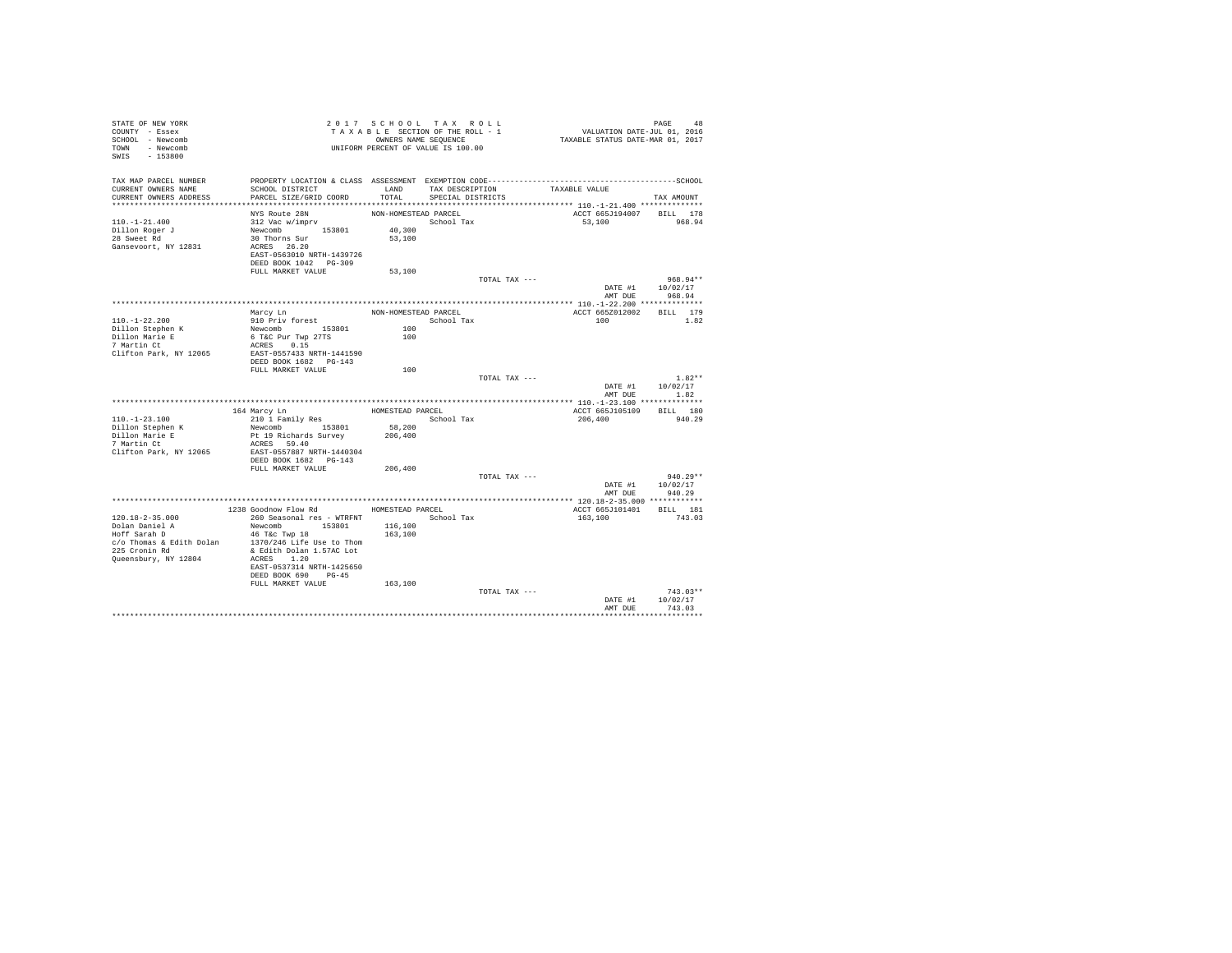| TAX MAP PARCEL NUMBER<br>PROPERTY LOCATION & CLASS ASSESSMENT EXEMPTION CODE-----------------------------------SCHOOL<br>TAX DESCRIPTION<br>SCHOOL DISTRICT<br>CURRENT OWNERS NAME<br>LAND<br>TAXABLE VALUE<br>CURRENT OWNERS ADDRESS<br>PARCEL SIZE/GRID COORD<br>TOTAL.<br>SPECIAL DISTRICTS<br>TAX AMOUNT<br>1380 Goodnow Flow Rd<br>HOMESTEAD PARCEL<br>ACCT 665J100510 BILL 182<br>$120.18 - 2 - 2.000$<br>270 Mfg housing - WTRFNT<br>School Tax<br>114,300<br>520.71<br>107,000<br>Dorey David B<br>PO Box 409<br>Newcomb 153801<br>42 & 47 T&c Twp 18<br>114,300<br>Newcomb, NY 12852<br>ACRES 1.09<br>EAST-0534157 NRTH-1426967<br>DEED BOOK 1790 PG-251<br>FULL MARKET VALUE<br>114,300<br>TOTAL TAX ---<br>$520.71**$<br>DATE #1<br>10/02/17<br>AMT DUE 520.71<br>ACCT 665J177001 BILL 183<br>129 Campsite Rd<br>HOMESTEAD PARCEL<br>210 1 Family Res<br>110.13-11-6.000<br>School Tax<br>63,900<br>291.11<br>Newcomb 153801<br>Downey Charles R<br>30,200<br>Lusk Eric<br>30 Richard Survey<br>63,900<br>16961 Ridge Rd<br>ACRES 0.60<br>Holley, NY 14470<br>EAST-0557241 NRTH-1446516<br>DEED BOOK 1264 PG-276<br>FULL MARKET VALUE<br>63,900<br>TOTAL TAX ---<br>$291.11**$<br>DATE #1 10/02/17<br>291.11<br>AMT DUE<br>HOMESTEAD PARCEL<br>BILL 184<br>369 Woodys Rd<br>ACCT 665J106313<br>119.16-1-10.000<br>260 Seasonal res - WTRFNT<br>213,800<br>974.00<br>School Tax<br>Doyle Richard J<br>Newcomb 153801<br>167,600<br>Doyle Stephanie A<br>160 Hartman Rd<br>27 T&c Twp 18<br>213,800<br>Lot 247-248<br>Hudson Falls, NY 12839<br>Goodnow Flow Subd<br>ACRES 3.20<br>EAST-0525774 NRTH-1428083<br>DEED BOOK 1689 PG-218<br>FULL MARKET VALUE<br>213,800<br>$974.00**$<br>TOTAL TAX ---<br>DATE #1 10/02/17<br>AMT DUE 974.00<br>8 Adams Ln<br>NON-HOMESTEAD PARCEL<br>ACCT 665J106602 BILL 185<br>110.18-3-12.000<br>311 Res vac land<br>Newcomb 153801<br>498.15<br>School Tax<br>27,300<br>Draper Donna L<br>17 Sanford Ln<br>27,300<br>27,300<br>Pt 4 Thorns Survey<br>Newcomb, NY 12852<br>ACRES 0.27<br>EAST-0559885 NRTH-1441975<br>DEED BOOK 1634 PG-274<br>FULL MARKET VALUE<br>27,300<br>498.15**<br>TOTAL TAX ---<br>10/02/17<br>DATE #1<br>498.15<br>AMT DUE | STATE OF NEW YORK<br>COUNTY - Essex<br>SCHOOL - Newcomb<br>TOWN - Newcomb<br>SWIS - 153800 |  | 2017 SCHOOL TAX ROLL<br>TAXABLE SECTION OF THE ROLL - 1<br>OWNERS NAME SEQUENCE<br>UNIFORM PERCENT OF VALUE IS 100.00 | PAGE 49<br>VALUATION DATE-JUL 01, 2016<br>TAXABLE STATUS DATE-MAR 01, 2017 |
|------------------------------------------------------------------------------------------------------------------------------------------------------------------------------------------------------------------------------------------------------------------------------------------------------------------------------------------------------------------------------------------------------------------------------------------------------------------------------------------------------------------------------------------------------------------------------------------------------------------------------------------------------------------------------------------------------------------------------------------------------------------------------------------------------------------------------------------------------------------------------------------------------------------------------------------------------------------------------------------------------------------------------------------------------------------------------------------------------------------------------------------------------------------------------------------------------------------------------------------------------------------------------------------------------------------------------------------------------------------------------------------------------------------------------------------------------------------------------------------------------------------------------------------------------------------------------------------------------------------------------------------------------------------------------------------------------------------------------------------------------------------------------------------------------------------------------------------------------------------------------------------------------------------------------------------------------------------------------------------------------------------------------------------------------------------------------------------------------------------------------------------------------------------------------------------------|--------------------------------------------------------------------------------------------|--|-----------------------------------------------------------------------------------------------------------------------|----------------------------------------------------------------------------|
|                                                                                                                                                                                                                                                                                                                                                                                                                                                                                                                                                                                                                                                                                                                                                                                                                                                                                                                                                                                                                                                                                                                                                                                                                                                                                                                                                                                                                                                                                                                                                                                                                                                                                                                                                                                                                                                                                                                                                                                                                                                                                                                                                                                                |                                                                                            |  |                                                                                                                       |                                                                            |
|                                                                                                                                                                                                                                                                                                                                                                                                                                                                                                                                                                                                                                                                                                                                                                                                                                                                                                                                                                                                                                                                                                                                                                                                                                                                                                                                                                                                                                                                                                                                                                                                                                                                                                                                                                                                                                                                                                                                                                                                                                                                                                                                                                                                |                                                                                            |  |                                                                                                                       |                                                                            |
|                                                                                                                                                                                                                                                                                                                                                                                                                                                                                                                                                                                                                                                                                                                                                                                                                                                                                                                                                                                                                                                                                                                                                                                                                                                                                                                                                                                                                                                                                                                                                                                                                                                                                                                                                                                                                                                                                                                                                                                                                                                                                                                                                                                                |                                                                                            |  |                                                                                                                       |                                                                            |
|                                                                                                                                                                                                                                                                                                                                                                                                                                                                                                                                                                                                                                                                                                                                                                                                                                                                                                                                                                                                                                                                                                                                                                                                                                                                                                                                                                                                                                                                                                                                                                                                                                                                                                                                                                                                                                                                                                                                                                                                                                                                                                                                                                                                |                                                                                            |  |                                                                                                                       |                                                                            |
|                                                                                                                                                                                                                                                                                                                                                                                                                                                                                                                                                                                                                                                                                                                                                                                                                                                                                                                                                                                                                                                                                                                                                                                                                                                                                                                                                                                                                                                                                                                                                                                                                                                                                                                                                                                                                                                                                                                                                                                                                                                                                                                                                                                                |                                                                                            |  |                                                                                                                       |                                                                            |
|                                                                                                                                                                                                                                                                                                                                                                                                                                                                                                                                                                                                                                                                                                                                                                                                                                                                                                                                                                                                                                                                                                                                                                                                                                                                                                                                                                                                                                                                                                                                                                                                                                                                                                                                                                                                                                                                                                                                                                                                                                                                                                                                                                                                |                                                                                            |  |                                                                                                                       |                                                                            |
|                                                                                                                                                                                                                                                                                                                                                                                                                                                                                                                                                                                                                                                                                                                                                                                                                                                                                                                                                                                                                                                                                                                                                                                                                                                                                                                                                                                                                                                                                                                                                                                                                                                                                                                                                                                                                                                                                                                                                                                                                                                                                                                                                                                                |                                                                                            |  |                                                                                                                       |                                                                            |
|                                                                                                                                                                                                                                                                                                                                                                                                                                                                                                                                                                                                                                                                                                                                                                                                                                                                                                                                                                                                                                                                                                                                                                                                                                                                                                                                                                                                                                                                                                                                                                                                                                                                                                                                                                                                                                                                                                                                                                                                                                                                                                                                                                                                |                                                                                            |  |                                                                                                                       |                                                                            |
|                                                                                                                                                                                                                                                                                                                                                                                                                                                                                                                                                                                                                                                                                                                                                                                                                                                                                                                                                                                                                                                                                                                                                                                                                                                                                                                                                                                                                                                                                                                                                                                                                                                                                                                                                                                                                                                                                                                                                                                                                                                                                                                                                                                                |                                                                                            |  |                                                                                                                       |                                                                            |
|                                                                                                                                                                                                                                                                                                                                                                                                                                                                                                                                                                                                                                                                                                                                                                                                                                                                                                                                                                                                                                                                                                                                                                                                                                                                                                                                                                                                                                                                                                                                                                                                                                                                                                                                                                                                                                                                                                                                                                                                                                                                                                                                                                                                |                                                                                            |  |                                                                                                                       |                                                                            |
|                                                                                                                                                                                                                                                                                                                                                                                                                                                                                                                                                                                                                                                                                                                                                                                                                                                                                                                                                                                                                                                                                                                                                                                                                                                                                                                                                                                                                                                                                                                                                                                                                                                                                                                                                                                                                                                                                                                                                                                                                                                                                                                                                                                                |                                                                                            |  |                                                                                                                       |                                                                            |
|                                                                                                                                                                                                                                                                                                                                                                                                                                                                                                                                                                                                                                                                                                                                                                                                                                                                                                                                                                                                                                                                                                                                                                                                                                                                                                                                                                                                                                                                                                                                                                                                                                                                                                                                                                                                                                                                                                                                                                                                                                                                                                                                                                                                |                                                                                            |  |                                                                                                                       |                                                                            |
|                                                                                                                                                                                                                                                                                                                                                                                                                                                                                                                                                                                                                                                                                                                                                                                                                                                                                                                                                                                                                                                                                                                                                                                                                                                                                                                                                                                                                                                                                                                                                                                                                                                                                                                                                                                                                                                                                                                                                                                                                                                                                                                                                                                                |                                                                                            |  |                                                                                                                       |                                                                            |
|                                                                                                                                                                                                                                                                                                                                                                                                                                                                                                                                                                                                                                                                                                                                                                                                                                                                                                                                                                                                                                                                                                                                                                                                                                                                                                                                                                                                                                                                                                                                                                                                                                                                                                                                                                                                                                                                                                                                                                                                                                                                                                                                                                                                |                                                                                            |  |                                                                                                                       |                                                                            |
|                                                                                                                                                                                                                                                                                                                                                                                                                                                                                                                                                                                                                                                                                                                                                                                                                                                                                                                                                                                                                                                                                                                                                                                                                                                                                                                                                                                                                                                                                                                                                                                                                                                                                                                                                                                                                                                                                                                                                                                                                                                                                                                                                                                                |                                                                                            |  |                                                                                                                       |                                                                            |
|                                                                                                                                                                                                                                                                                                                                                                                                                                                                                                                                                                                                                                                                                                                                                                                                                                                                                                                                                                                                                                                                                                                                                                                                                                                                                                                                                                                                                                                                                                                                                                                                                                                                                                                                                                                                                                                                                                                                                                                                                                                                                                                                                                                                |                                                                                            |  |                                                                                                                       |                                                                            |
|                                                                                                                                                                                                                                                                                                                                                                                                                                                                                                                                                                                                                                                                                                                                                                                                                                                                                                                                                                                                                                                                                                                                                                                                                                                                                                                                                                                                                                                                                                                                                                                                                                                                                                                                                                                                                                                                                                                                                                                                                                                                                                                                                                                                |                                                                                            |  |                                                                                                                       |                                                                            |
|                                                                                                                                                                                                                                                                                                                                                                                                                                                                                                                                                                                                                                                                                                                                                                                                                                                                                                                                                                                                                                                                                                                                                                                                                                                                                                                                                                                                                                                                                                                                                                                                                                                                                                                                                                                                                                                                                                                                                                                                                                                                                                                                                                                                |                                                                                            |  |                                                                                                                       |                                                                            |
|                                                                                                                                                                                                                                                                                                                                                                                                                                                                                                                                                                                                                                                                                                                                                                                                                                                                                                                                                                                                                                                                                                                                                                                                                                                                                                                                                                                                                                                                                                                                                                                                                                                                                                                                                                                                                                                                                                                                                                                                                                                                                                                                                                                                |                                                                                            |  |                                                                                                                       |                                                                            |
|                                                                                                                                                                                                                                                                                                                                                                                                                                                                                                                                                                                                                                                                                                                                                                                                                                                                                                                                                                                                                                                                                                                                                                                                                                                                                                                                                                                                                                                                                                                                                                                                                                                                                                                                                                                                                                                                                                                                                                                                                                                                                                                                                                                                |                                                                                            |  |                                                                                                                       |                                                                            |
|                                                                                                                                                                                                                                                                                                                                                                                                                                                                                                                                                                                                                                                                                                                                                                                                                                                                                                                                                                                                                                                                                                                                                                                                                                                                                                                                                                                                                                                                                                                                                                                                                                                                                                                                                                                                                                                                                                                                                                                                                                                                                                                                                                                                |                                                                                            |  |                                                                                                                       |                                                                            |
|                                                                                                                                                                                                                                                                                                                                                                                                                                                                                                                                                                                                                                                                                                                                                                                                                                                                                                                                                                                                                                                                                                                                                                                                                                                                                                                                                                                                                                                                                                                                                                                                                                                                                                                                                                                                                                                                                                                                                                                                                                                                                                                                                                                                |                                                                                            |  |                                                                                                                       |                                                                            |
|                                                                                                                                                                                                                                                                                                                                                                                                                                                                                                                                                                                                                                                                                                                                                                                                                                                                                                                                                                                                                                                                                                                                                                                                                                                                                                                                                                                                                                                                                                                                                                                                                                                                                                                                                                                                                                                                                                                                                                                                                                                                                                                                                                                                |                                                                                            |  |                                                                                                                       |                                                                            |
|                                                                                                                                                                                                                                                                                                                                                                                                                                                                                                                                                                                                                                                                                                                                                                                                                                                                                                                                                                                                                                                                                                                                                                                                                                                                                                                                                                                                                                                                                                                                                                                                                                                                                                                                                                                                                                                                                                                                                                                                                                                                                                                                                                                                |                                                                                            |  |                                                                                                                       |                                                                            |
|                                                                                                                                                                                                                                                                                                                                                                                                                                                                                                                                                                                                                                                                                                                                                                                                                                                                                                                                                                                                                                                                                                                                                                                                                                                                                                                                                                                                                                                                                                                                                                                                                                                                                                                                                                                                                                                                                                                                                                                                                                                                                                                                                                                                |                                                                                            |  |                                                                                                                       |                                                                            |
|                                                                                                                                                                                                                                                                                                                                                                                                                                                                                                                                                                                                                                                                                                                                                                                                                                                                                                                                                                                                                                                                                                                                                                                                                                                                                                                                                                                                                                                                                                                                                                                                                                                                                                                                                                                                                                                                                                                                                                                                                                                                                                                                                                                                |                                                                                            |  |                                                                                                                       |                                                                            |
|                                                                                                                                                                                                                                                                                                                                                                                                                                                                                                                                                                                                                                                                                                                                                                                                                                                                                                                                                                                                                                                                                                                                                                                                                                                                                                                                                                                                                                                                                                                                                                                                                                                                                                                                                                                                                                                                                                                                                                                                                                                                                                                                                                                                |                                                                                            |  |                                                                                                                       |                                                                            |
|                                                                                                                                                                                                                                                                                                                                                                                                                                                                                                                                                                                                                                                                                                                                                                                                                                                                                                                                                                                                                                                                                                                                                                                                                                                                                                                                                                                                                                                                                                                                                                                                                                                                                                                                                                                                                                                                                                                                                                                                                                                                                                                                                                                                |                                                                                            |  |                                                                                                                       |                                                                            |
|                                                                                                                                                                                                                                                                                                                                                                                                                                                                                                                                                                                                                                                                                                                                                                                                                                                                                                                                                                                                                                                                                                                                                                                                                                                                                                                                                                                                                                                                                                                                                                                                                                                                                                                                                                                                                                                                                                                                                                                                                                                                                                                                                                                                |                                                                                            |  |                                                                                                                       |                                                                            |
|                                                                                                                                                                                                                                                                                                                                                                                                                                                                                                                                                                                                                                                                                                                                                                                                                                                                                                                                                                                                                                                                                                                                                                                                                                                                                                                                                                                                                                                                                                                                                                                                                                                                                                                                                                                                                                                                                                                                                                                                                                                                                                                                                                                                |                                                                                            |  |                                                                                                                       |                                                                            |
|                                                                                                                                                                                                                                                                                                                                                                                                                                                                                                                                                                                                                                                                                                                                                                                                                                                                                                                                                                                                                                                                                                                                                                                                                                                                                                                                                                                                                                                                                                                                                                                                                                                                                                                                                                                                                                                                                                                                                                                                                                                                                                                                                                                                |                                                                                            |  |                                                                                                                       |                                                                            |
|                                                                                                                                                                                                                                                                                                                                                                                                                                                                                                                                                                                                                                                                                                                                                                                                                                                                                                                                                                                                                                                                                                                                                                                                                                                                                                                                                                                                                                                                                                                                                                                                                                                                                                                                                                                                                                                                                                                                                                                                                                                                                                                                                                                                |                                                                                            |  |                                                                                                                       |                                                                            |
|                                                                                                                                                                                                                                                                                                                                                                                                                                                                                                                                                                                                                                                                                                                                                                                                                                                                                                                                                                                                                                                                                                                                                                                                                                                                                                                                                                                                                                                                                                                                                                                                                                                                                                                                                                                                                                                                                                                                                                                                                                                                                                                                                                                                |                                                                                            |  |                                                                                                                       |                                                                            |
|                                                                                                                                                                                                                                                                                                                                                                                                                                                                                                                                                                                                                                                                                                                                                                                                                                                                                                                                                                                                                                                                                                                                                                                                                                                                                                                                                                                                                                                                                                                                                                                                                                                                                                                                                                                                                                                                                                                                                                                                                                                                                                                                                                                                |                                                                                            |  |                                                                                                                       |                                                                            |
|                                                                                                                                                                                                                                                                                                                                                                                                                                                                                                                                                                                                                                                                                                                                                                                                                                                                                                                                                                                                                                                                                                                                                                                                                                                                                                                                                                                                                                                                                                                                                                                                                                                                                                                                                                                                                                                                                                                                                                                                                                                                                                                                                                                                |                                                                                            |  |                                                                                                                       |                                                                            |
|                                                                                                                                                                                                                                                                                                                                                                                                                                                                                                                                                                                                                                                                                                                                                                                                                                                                                                                                                                                                                                                                                                                                                                                                                                                                                                                                                                                                                                                                                                                                                                                                                                                                                                                                                                                                                                                                                                                                                                                                                                                                                                                                                                                                |                                                                                            |  |                                                                                                                       |                                                                            |
|                                                                                                                                                                                                                                                                                                                                                                                                                                                                                                                                                                                                                                                                                                                                                                                                                                                                                                                                                                                                                                                                                                                                                                                                                                                                                                                                                                                                                                                                                                                                                                                                                                                                                                                                                                                                                                                                                                                                                                                                                                                                                                                                                                                                |                                                                                            |  |                                                                                                                       |                                                                            |
|                                                                                                                                                                                                                                                                                                                                                                                                                                                                                                                                                                                                                                                                                                                                                                                                                                                                                                                                                                                                                                                                                                                                                                                                                                                                                                                                                                                                                                                                                                                                                                                                                                                                                                                                                                                                                                                                                                                                                                                                                                                                                                                                                                                                |                                                                                            |  |                                                                                                                       |                                                                            |
|                                                                                                                                                                                                                                                                                                                                                                                                                                                                                                                                                                                                                                                                                                                                                                                                                                                                                                                                                                                                                                                                                                                                                                                                                                                                                                                                                                                                                                                                                                                                                                                                                                                                                                                                                                                                                                                                                                                                                                                                                                                                                                                                                                                                |                                                                                            |  |                                                                                                                       |                                                                            |
|                                                                                                                                                                                                                                                                                                                                                                                                                                                                                                                                                                                                                                                                                                                                                                                                                                                                                                                                                                                                                                                                                                                                                                                                                                                                                                                                                                                                                                                                                                                                                                                                                                                                                                                                                                                                                                                                                                                                                                                                                                                                                                                                                                                                |                                                                                            |  |                                                                                                                       |                                                                            |
|                                                                                                                                                                                                                                                                                                                                                                                                                                                                                                                                                                                                                                                                                                                                                                                                                                                                                                                                                                                                                                                                                                                                                                                                                                                                                                                                                                                                                                                                                                                                                                                                                                                                                                                                                                                                                                                                                                                                                                                                                                                                                                                                                                                                |                                                                                            |  |                                                                                                                       |                                                                            |
|                                                                                                                                                                                                                                                                                                                                                                                                                                                                                                                                                                                                                                                                                                                                                                                                                                                                                                                                                                                                                                                                                                                                                                                                                                                                                                                                                                                                                                                                                                                                                                                                                                                                                                                                                                                                                                                                                                                                                                                                                                                                                                                                                                                                |                                                                                            |  |                                                                                                                       |                                                                            |
|                                                                                                                                                                                                                                                                                                                                                                                                                                                                                                                                                                                                                                                                                                                                                                                                                                                                                                                                                                                                                                                                                                                                                                                                                                                                                                                                                                                                                                                                                                                                                                                                                                                                                                                                                                                                                                                                                                                                                                                                                                                                                                                                                                                                |                                                                                            |  |                                                                                                                       |                                                                            |
|                                                                                                                                                                                                                                                                                                                                                                                                                                                                                                                                                                                                                                                                                                                                                                                                                                                                                                                                                                                                                                                                                                                                                                                                                                                                                                                                                                                                                                                                                                                                                                                                                                                                                                                                                                                                                                                                                                                                                                                                                                                                                                                                                                                                |                                                                                            |  |                                                                                                                       |                                                                            |
|                                                                                                                                                                                                                                                                                                                                                                                                                                                                                                                                                                                                                                                                                                                                                                                                                                                                                                                                                                                                                                                                                                                                                                                                                                                                                                                                                                                                                                                                                                                                                                                                                                                                                                                                                                                                                                                                                                                                                                                                                                                                                                                                                                                                |                                                                                            |  |                                                                                                                       |                                                                            |
|                                                                                                                                                                                                                                                                                                                                                                                                                                                                                                                                                                                                                                                                                                                                                                                                                                                                                                                                                                                                                                                                                                                                                                                                                                                                                                                                                                                                                                                                                                                                                                                                                                                                                                                                                                                                                                                                                                                                                                                                                                                                                                                                                                                                |                                                                                            |  |                                                                                                                       |                                                                            |
|                                                                                                                                                                                                                                                                                                                                                                                                                                                                                                                                                                                                                                                                                                                                                                                                                                                                                                                                                                                                                                                                                                                                                                                                                                                                                                                                                                                                                                                                                                                                                                                                                                                                                                                                                                                                                                                                                                                                                                                                                                                                                                                                                                                                |                                                                                            |  |                                                                                                                       |                                                                            |
|                                                                                                                                                                                                                                                                                                                                                                                                                                                                                                                                                                                                                                                                                                                                                                                                                                                                                                                                                                                                                                                                                                                                                                                                                                                                                                                                                                                                                                                                                                                                                                                                                                                                                                                                                                                                                                                                                                                                                                                                                                                                                                                                                                                                |                                                                                            |  |                                                                                                                       |                                                                            |
|                                                                                                                                                                                                                                                                                                                                                                                                                                                                                                                                                                                                                                                                                                                                                                                                                                                                                                                                                                                                                                                                                                                                                                                                                                                                                                                                                                                                                                                                                                                                                                                                                                                                                                                                                                                                                                                                                                                                                                                                                                                                                                                                                                                                |                                                                                            |  |                                                                                                                       |                                                                            |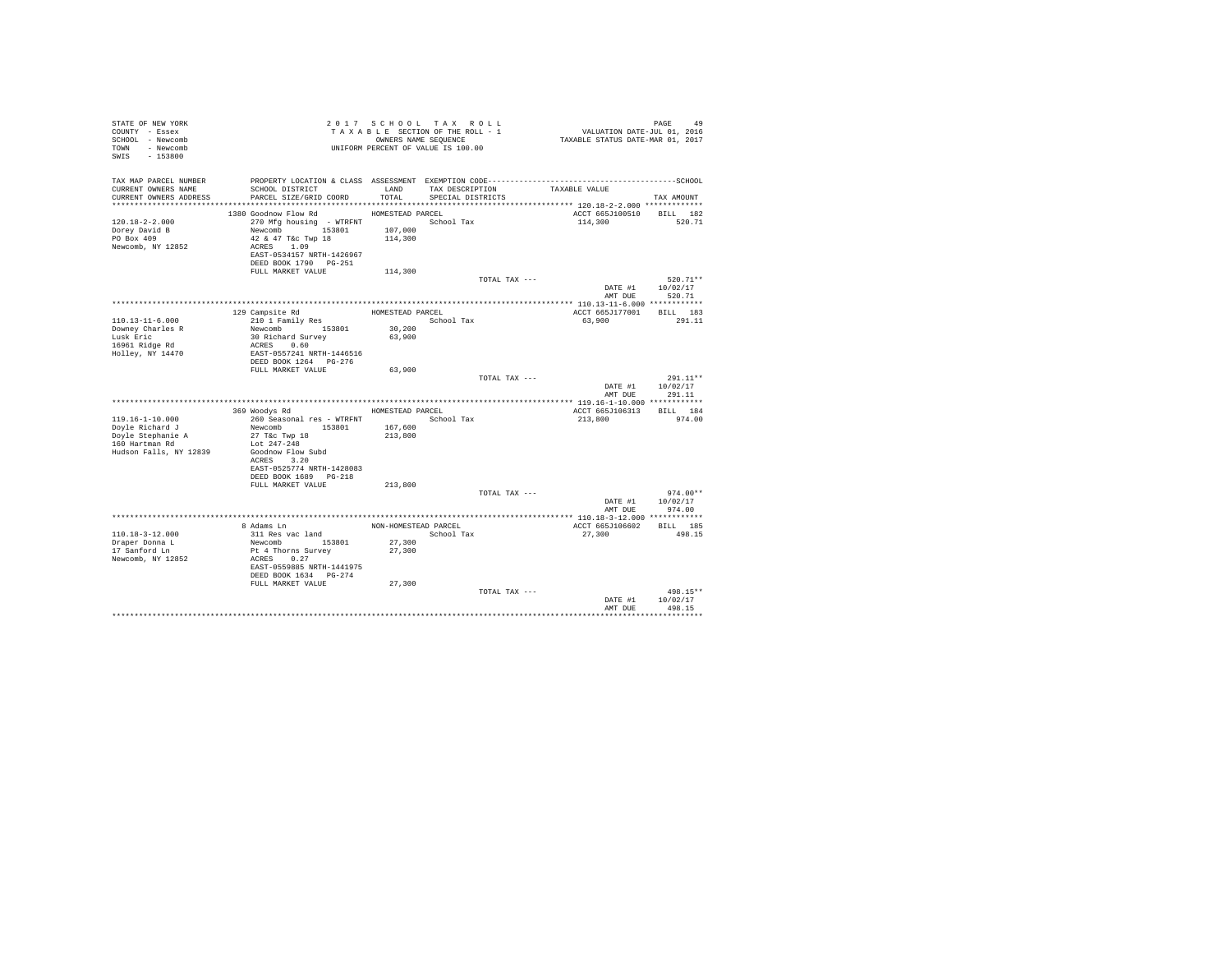| STATE OF NEW YORK<br>COUNTY - Essex<br>SCHOOL - Newcomb<br>TOWN - Newcomb<br>SWIS - 153800               | OWNERS NAME SEQUENCE<br>UNIFORM PERCENT OF VALUE IS 100.00                                                                                                     |                                          | 2017 SCHOOL TAX ROLL<br>TAXABLE SECTION OF THE ROLL - 1<br>OWNERS NAME SEQUENCE | PAGE 50<br>VALUATION DATE-JUL 01, 2016<br>TAXABLE STATUS DATE-MAR 01, 2017 |                                                  |
|----------------------------------------------------------------------------------------------------------|----------------------------------------------------------------------------------------------------------------------------------------------------------------|------------------------------------------|---------------------------------------------------------------------------------|----------------------------------------------------------------------------|--------------------------------------------------|
| TAX MAP PARCEL NUMBER<br>CURRENT OWNERS NAME<br>CURRENT OWNERS ADDRESS                                   | SCHOOL DISTRICT<br>PARCEL SIZE/GRID COORD                                                                                                                      | LAND<br>TOTAL                            | TAX DESCRIPTION<br>SPECIAL DISTRICTS                                            | TAXABLE VALUE                                                              | TAX AMOUNT                                       |
| 110.18-4-15.000<br>Draper Donna L<br>17 Sanford Ln<br>Newcomb, NY 12852                                  | 17 Sanford Ln<br>210 1 Family Res<br>Newcomb 153801<br>Pt 4&5 Thorns Survey<br>ACRES 0.50<br>EAST-0559818 NRTH-1441188<br>DEED BOOK 1835 PG-204                | HOMESTEAD PARCEL<br>29,000<br>79,000     | School Tax                                                                      | ACCT 665L105509<br>79,000                                                  | BILL 186<br>359.90                               |
|                                                                                                          | FULL MARKET VALUE                                                                                                                                              | 79,000                                   |                                                                                 |                                                                            |                                                  |
|                                                                                                          |                                                                                                                                                                |                                          | TOTAL TAX ---                                                                   |                                                                            | $359.90**$<br>DATE #1 10/02/17<br>AMT DUE 359.90 |
| $110.18 - 3 - 28.000$<br>Draper Mark                                                                     | 66 Sanford Ln<br>210 1 Family Res<br>Newcomb 153801                                                                                                            | HOMESTEAD PARCEL<br>School Tax<br>29,000 |                                                                                 | ACCT 665J100102 BILL 187<br>71,500                                         | 325.73                                           |
| Draper Caryn A<br>251 Kendle Ave<br>Franklinville, NJ 08322                                              | Pt 5 Thorns Survey<br>ACRES 0.50<br>EAST-0558657 NRTH-1441656<br>DEED BOOK 1809 PG-256                                                                         | 71,500                                   |                                                                                 |                                                                            |                                                  |
|                                                                                                          | FULL MARKET VALUE                                                                                                                                              | 71,500                                   | TOTAL TAX ---                                                                   | AMT DUE                                                                    | $325.73**$<br>DATE #1 10/02/17<br>325.73         |
|                                                                                                          |                                                                                                                                                                |                                          |                                                                                 |                                                                            |                                                  |
|                                                                                                          | 99 Woodys Rd MOMESTEAD PARCEL                                                                                                                                  |                                          |                                                                                 | ACCT 665L107015 BILL 188                                                   | 911.13                                           |
| $120.13 - 1 - 37.000$<br>Drennen Russell W Trust<br>Drennen Pamela S Trust<br>99 Woodys Rd<br>PO Box 316 | 210 1 Family Res - WTRFNT<br>Newcomb 153801<br>42 T&c Twp 18<br>Goodnow Flow Subd<br>Lot 190 .97Ac                                                             | 103,300<br>200,000                       | School Tax                                                                      | 200,000                                                                    |                                                  |
| Newcomb, NY 12852                                                                                        | ACRES 0.80<br>EAST-0531878 NRTH-1428630<br>DEED BOOK 1716 PG-58<br>FULL MARKET VALUE                                                                           | 200,000                                  |                                                                                 |                                                                            |                                                  |
|                                                                                                          |                                                                                                                                                                |                                          | TOTAL TAX ---                                                                   |                                                                            | $911.13**$<br>DATE #1 10/02/17<br>AMT DUE 911.13 |
|                                                                                                          |                                                                                                                                                                |                                          |                                                                                 |                                                                            |                                                  |
|                                                                                                          | 1028 Goodnow Flow Rd MOMESTEAD PARCEL                                                                                                                          |                                          |                                                                                 | ACCT 665J104612                                                            | BILL 189                                         |
| $120.18 - 1 - 2.000$<br>Dressel Roderick O<br>Dressel Ethel K<br>271 Rte 208<br>New Paltz, NY 12561      | 312 Vac w/imprv - WTRFNT<br>Newcomb 153801<br>46 T&C Twp 18<br>Goodnow Flow Subd<br>Lot 151<br>ACRES 0.50<br>EAST-0536237 NRTH-1427917<br>DEED BOOK 584 PG-117 | 105,400<br>105,500                       | School Tax                                                                      | 105,500                                                                    | 480.62                                           |
|                                                                                                          | FULL MARKET VALUE                                                                                                                                              | 105,500                                  | TOTAL TAX ---                                                                   | DATE #1                                                                    | $480.62**$<br>10/02/17                           |
|                                                                                                          |                                                                                                                                                                |                                          |                                                                                 | AMT DUE                                                                    | 480.62                                           |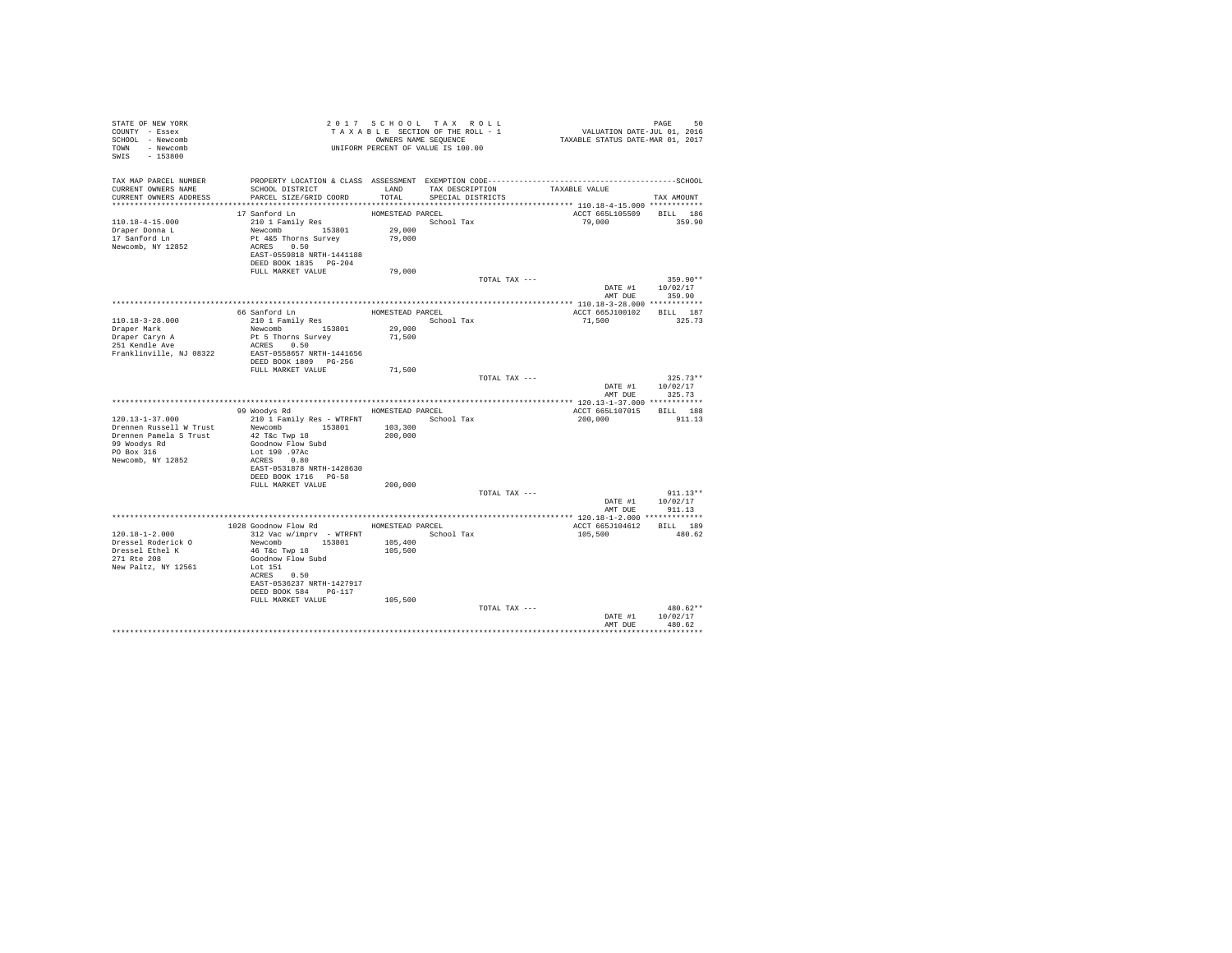| TAX MAP PARCEL NUMBER<br>TAX DESCRIPTION<br>CURRENT OWNERS NAME<br>SCHOOL DISTRICT<br>LAND<br>TAXABLE VALUE<br>CURRENT OWNERS ADDRESS<br>PARCEL SIZE/GRID COORD<br>TOTAL<br>SPECIAL DISTRICTS                                                                                                                                 | TAX AMOUNT                     |
|-------------------------------------------------------------------------------------------------------------------------------------------------------------------------------------------------------------------------------------------------------------------------------------------------------------------------------|--------------------------------|
| 31 Phillips Hill Rd<br>ACCT 665J101410 BILL 190<br>HOMESTEAD PARCEL<br>School Tax<br>110.17-2-10.501<br>240 Rural res<br>95,400<br>Dressel Trust<br>1329 8th Ave<br>Newcomb 153801<br>43,100<br>Pt 18 Richards Survey<br>95,400<br>Watervliet, NY 12189<br>ACRES 12.00<br>EAST-0555476 NRTH-1443125<br>DEED BOOK 1130 PG-27   | 434.61                         |
| FULL MARKET VALUE<br>95,400                                                                                                                                                                                                                                                                                                   |                                |
| TOTAL TAX ---<br>DATE #1 10/02/17<br>AMT DUE 434.61                                                                                                                                                                                                                                                                           | $434.61**$                     |
|                                                                                                                                                                                                                                                                                                                               |                                |
| 1052 Goodnow Flow Rd MOMESTEAD PARCEL<br>ACCT 665J101009 BILL 191<br>$120.18 - 1 - 8.000$<br>210 1 Family Res - WTRFNT School Tax<br>171,300<br>Drischler Douglas W<br>Newcomb 153801<br>122,100<br>Drischler Nancy E<br>190 Sterner T<br>46 T&c Twp 18<br>171,300<br>180 Sherwood Acres Rd<br>Goodnow Flow Subd              | 780.38                         |
| East Nassau, NY 12062<br>Part Lot 145 See 1272/5<br>ACRES 0.68<br>EAST-0536782 NRTH-1427714<br>DEED BOOK 1339 PG-299<br>171,300<br>FULL MARKET VALUE                                                                                                                                                                          |                                |
| TOTAL TAX ---<br>DATE #1<br>AMT DUE 780.38                                                                                                                                                                                                                                                                                    | 780.38**<br>10/02/17           |
|                                                                                                                                                                                                                                                                                                                               |                                |
| 73 Marcy Ln<br>210 1 Family Res<br>Newcomb 153801<br>HOMESTEAD PARCEL<br>ACCT 665J101411<br>VETCOM CTS 41130<br>110.17-3-18.000<br>30,200 ENH STAR 41834<br>Dubay Harold                                                                                                                                                      | BILL 192<br>28,550<br>65,500   |
| Pt 5 Thorns Survey<br>85,650<br>114,200 School Tax<br>Dubay Madeline<br>73 Marcy Ln<br>ACRES 0.60<br>Newcomb, NY 12852<br>EAST-0557877 NRTH-1442501<br>DEED BOOK 414 PG-377                                                                                                                                                   | 390.19                         |
| FULL MARKET VALUE<br>114,200                                                                                                                                                                                                                                                                                                  |                                |
| TOTAL TAX ---<br>DATE #1 10/02/17<br>AMT DUE 236.19                                                                                                                                                                                                                                                                           | $236.19**$                     |
|                                                                                                                                                                                                                                                                                                                               |                                |
| 419 Woodys Rd MOMESTEAD PARCEL<br>ACCT 665J186004                                                                                                                                                                                                                                                                             | BILL 193                       |
| $119.20 - 7 - 6.000$<br>260 Seasonal res - WTRFNT<br>School Tax<br>189,900<br>Newcomb 153801<br>27 T&c Twp 18<br>Dubois Dean K<br>134,500<br>Dubois Florence A<br>278 Fox Hollow Rd<br>189,900<br>Goodnow Flow Subd<br>Hoosick Falls, NY 12090<br>Lot 258<br>ACRES 0.79<br>EAST-0524514 NRTH-1427955<br>DEED BOOK 1687 PG-302 | 865.12                         |
| FULL MARKET VALUE<br>189,900                                                                                                                                                                                                                                                                                                  |                                |
| TOTAL TAX ---<br>DATE #1<br>AMT DUE                                                                                                                                                                                                                                                                                           | 865.12**<br>10/02/17<br>865.12 |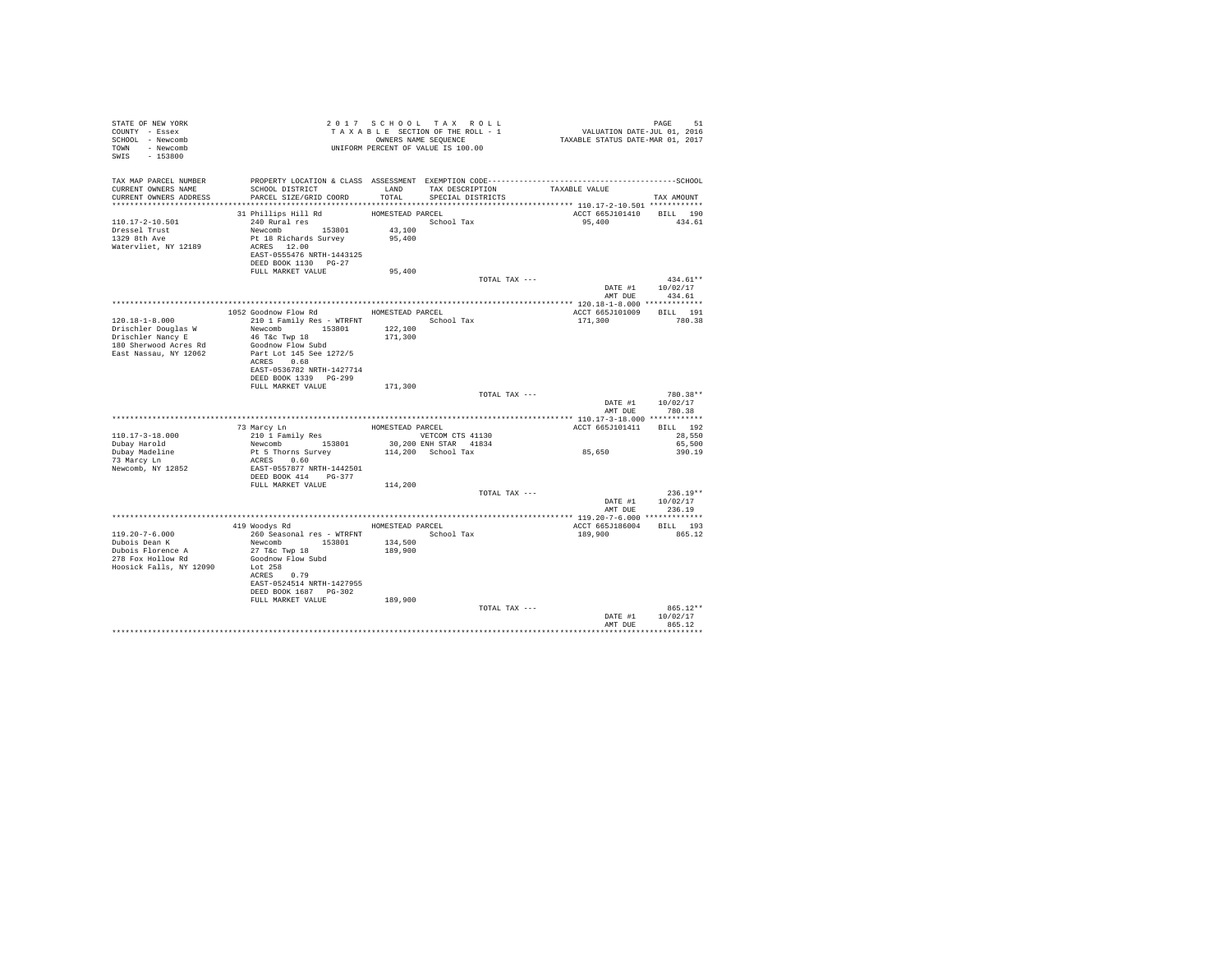| STATE OF NEW YORK<br>COUNTY - Essex<br>SCHOOL - Newcomb<br>- Newcomb<br>TOWN<br>$-153800$<br>SWTS |                                                                    | OWNERS NAME SEQUENCE | 2017 SCHOOL TAX ROLL<br>TAXABLE SECTION OF THE ROLL - 1<br>UNIFORM PERCENT OF VALUE IS 100.00 | VALUATION DATE-JUL 01, 2016<br>TAXABLE STATUS DATE-MAR 01, 2017 | 52<br>PAGE               |
|---------------------------------------------------------------------------------------------------|--------------------------------------------------------------------|----------------------|-----------------------------------------------------------------------------------------------|-----------------------------------------------------------------|--------------------------|
| TAX MAP PARCEL NUMBER                                                                             | PROPERTY LOCATION & CLASS ASSESSMENT EXEMPTION CODE--------------- |                      |                                                                                               |                                                                 | ------------------SCHOOL |
| CURRENT OWNERS NAME<br>CURRENT OWNERS ADDRESS                                                     | SCHOOL DISTRICT<br>PARCEL SIZE/GRID COORD                          | LAND<br>TOTAL.       | TAX DESCRIPTION                                                                               | TAXABLE VALUE                                                   | TAX AMOUNT               |
|                                                                                                   |                                                                    |                      | SPECIAL DISTRICTS                                                                             |                                                                 |                          |
|                                                                                                   | 1872 Goodnow Flow Rd                                               | HOMESTEAD PARCEL     |                                                                                               | ACCT 665J100306                                                 | BILL 194                 |
| $119.20 - 3 - 2.000$                                                                              | 260 Seasonal res - WTRFNT                                          |                      | School Tax                                                                                    | 170,000                                                         | 774.46                   |
| Dugan Patrick J                                                                                   | Newcomb<br>153801                                                  | 140,800              |                                                                                               |                                                                 |                          |
| 139 Velev Rd                                                                                      | 27 T&c Twp 18                                                      | 170,000              |                                                                                               |                                                                 |                          |
| Stamford, NY 12167                                                                                | 1319/295 Life Use Fred<br>& June Dugan                             |                      |                                                                                               |                                                                 |                          |
|                                                                                                   | ACRES 1.70                                                         |                      |                                                                                               |                                                                 |                          |
|                                                                                                   | EAST-0524862 NRTH-1426710                                          |                      |                                                                                               |                                                                 |                          |
|                                                                                                   | DEED BOOK 1319 PG-295                                              |                      |                                                                                               |                                                                 |                          |
|                                                                                                   | FULL MARKET VALUE                                                  | 170,000              |                                                                                               |                                                                 |                          |
|                                                                                                   |                                                                    |                      | TOTAL TAX ---                                                                                 | DATE #1                                                         | $774.46**$<br>10/02/17   |
|                                                                                                   |                                                                    |                      |                                                                                               | AMT DUE                                                         | 774.46                   |
|                                                                                                   |                                                                    |                      |                                                                                               |                                                                 |                          |
|                                                                                                   | 85 Beaver Bay                                                      | HOMESTEAD PARCEL     |                                                                                               | ACCT 665J101414                                                 | RTT.T. 195               |
| $120.17 - 2 - 5.000$                                                                              | 260 Seasonal res - WTRFNT                                          |                      | School Tax                                                                                    | 137,300                                                         | 625.49                   |
| Duggan Sheila L                                                                                   | Newcomb<br>153801                                                  | 105,500              |                                                                                               |                                                                 |                          |
| Duggan James E II<br>23 Sanford St                                                                | 26 T&c Twp 18<br>Goodnow Flow Subd                                 | 137,300              |                                                                                               |                                                                 |                          |
| Glens Falls, NY 12801                                                                             | Lot $102$                                                          |                      |                                                                                               |                                                                 |                          |
|                                                                                                   | ACRES<br>0.96                                                      |                      |                                                                                               |                                                                 |                          |
|                                                                                                   | EAST-0528539 NRTH-1427261                                          |                      |                                                                                               |                                                                 |                          |
|                                                                                                   | DEED BOOK 1400 PG-307                                              |                      |                                                                                               |                                                                 |                          |
|                                                                                                   | FULL MARKET VALUE                                                  | 137,300              | TOTAL TAX ---                                                                                 |                                                                 | $625.49**$               |
|                                                                                                   |                                                                    |                      |                                                                                               | DATE #1                                                         | 10/02/17                 |
|                                                                                                   |                                                                    |                      |                                                                                               | AMT DUE                                                         | 625.49                   |
|                                                                                                   |                                                                    |                      |                                                                                               |                                                                 |                          |
|                                                                                                   | 4 Fennessev Ln                                                     | HOMESTEAD PARCEL     |                                                                                               | ACCT 665J101415                                                 | BILL 196                 |
| $109.15 - 1 - 17.000$                                                                             | 210 1 Family Res                                                   |                      | BAS STAR 41854<br>25.000 School Tax                                                           |                                                                 | 30,000                   |
| Duncan John H Estate<br>Stith Suzanne                                                             | Newcomb<br>153801<br>3 Ords Patent                                 | 77,500               |                                                                                               | 77.500                                                          | 353.06                   |
| 4 Fennessey Ln                                                                                    | 1487/67 Life Use to                                                |                      |                                                                                               |                                                                 |                          |
| Newcomb, NY 12852                                                                                 | Alice Duncan                                                       |                      |                                                                                               |                                                                 |                          |
|                                                                                                   | ACRES 0.30                                                         |                      |                                                                                               |                                                                 |                          |
|                                                                                                   | EAST-0542146 NRTH-1446549                                          |                      |                                                                                               |                                                                 |                          |
|                                                                                                   | DEED BOOK 1487 PG-67                                               |                      |                                                                                               |                                                                 |                          |
|                                                                                                   | FULL MARKET VALUE                                                  | 77,500               | TOTAL TAX ---                                                                                 |                                                                 | $279.06**$               |
|                                                                                                   |                                                                    |                      |                                                                                               | DATE #1                                                         | 10/02/17                 |
|                                                                                                   |                                                                    |                      |                                                                                               | AMT DUE                                                         | 279.06                   |
|                                                                                                   |                                                                    |                      |                                                                                               |                                                                 |                          |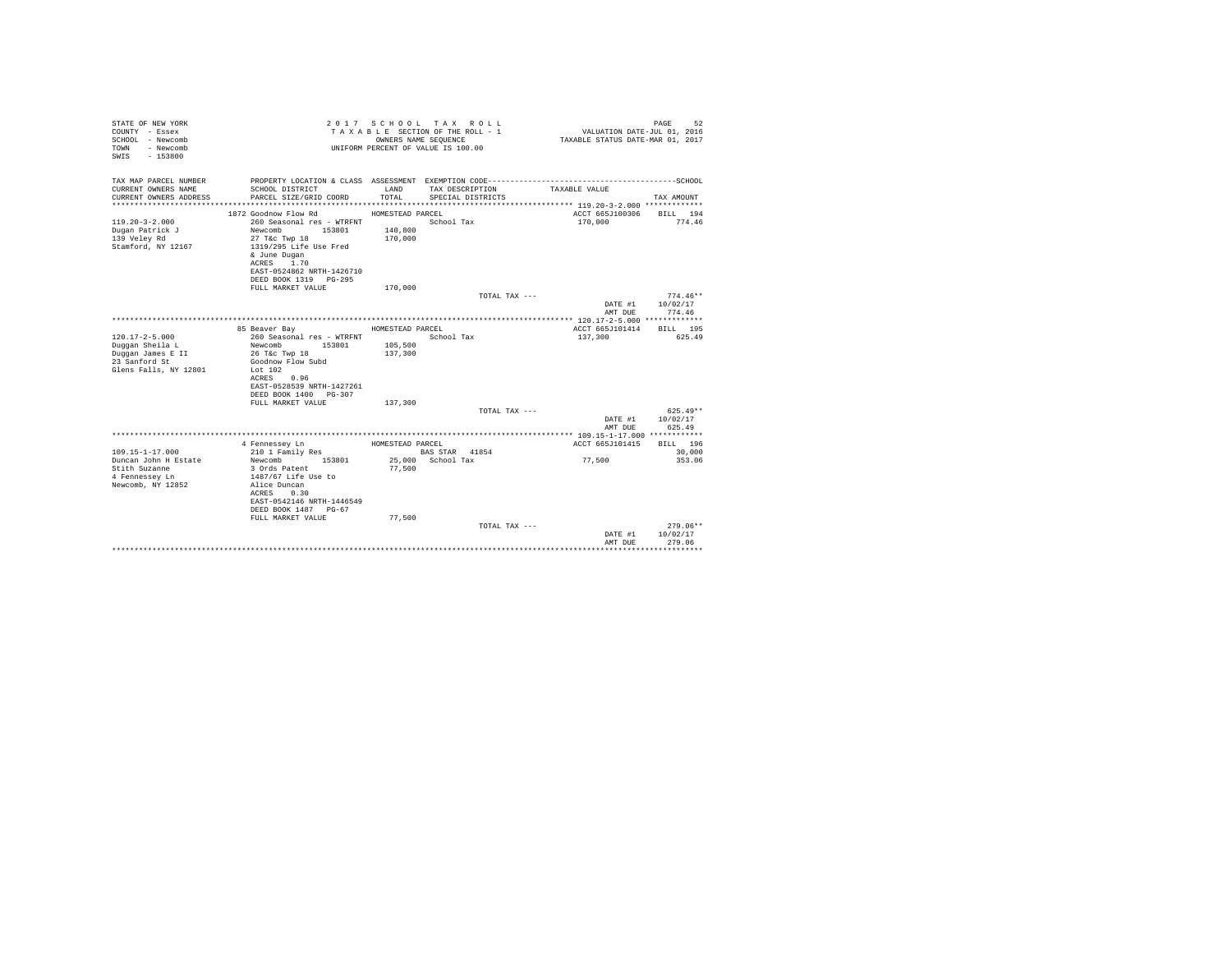| STATE OF NEW YORK<br>COUNTY - Essex<br>SCHOOL - Newcomb<br>TOWN - Newcomb<br>SWIS - 153800 |                                                                                                                                                                                                                                                                                                                                                                                                                                                                   |         | 2017 SCHOOL TAX ROLL<br>UNIFORM PERCENT OF VALUE IS 100.00 |                          | PAGE<br>-53      |  |
|--------------------------------------------------------------------------------------------|-------------------------------------------------------------------------------------------------------------------------------------------------------------------------------------------------------------------------------------------------------------------------------------------------------------------------------------------------------------------------------------------------------------------------------------------------------------------|---------|------------------------------------------------------------|--------------------------|------------------|--|
| TAX MAP PARCEL NUMBER<br>CURRENT OWNERS NAME                                               | SCHOOL DISTRICT TAND TAX DESCRIPTION<br>PARCEL SIZE/GRID COORD TOTAL SPECIAL DISTRICTS                                                                                                                                                                                                                                                                                                                                                                            |         |                                                            | TAXABLE VALUE            | TAX AMOUNT       |  |
| CURRENT OWNERS ADDRESS                                                                     |                                                                                                                                                                                                                                                                                                                                                                                                                                                                   |         |                                                            |                          |                  |  |
|                                                                                            | Goodnow Flow Rd MOMESTEAD PARCEL                                                                                                                                                                                                                                                                                                                                                                                                                                  |         |                                                            | ACCT 665J105814 BILL 197 |                  |  |
| 120.17-2-8.000                                                                             | 311 Res vac land - WTRFNT<br>Newcomb 153801 98,100<br>26 & 41 T&c Twp 18 98,100                                                                                                                                                                                                                                                                                                                                                                                   |         |                                                            | 98,100 446.91            |                  |  |
| Dunn Francis L                                                                             |                                                                                                                                                                                                                                                                                                                                                                                                                                                                   |         |                                                            |                          |                  |  |
| PO Box 275                                                                                 |                                                                                                                                                                                                                                                                                                                                                                                                                                                                   |         |                                                            |                          |                  |  |
| Newcomb, NY 12852                                                                          | Goodnow Flow Subd Lot #99                                                                                                                                                                                                                                                                                                                                                                                                                                         |         |                                                            |                          |                  |  |
|                                                                                            | ACRES 1.09                                                                                                                                                                                                                                                                                                                                                                                                                                                        |         |                                                            |                          |                  |  |
|                                                                                            | EAST-0528851 NRTH-1427296<br>DEED BOOK 1006 PG-96                                                                                                                                                                                                                                                                                                                                                                                                                 |         |                                                            |                          |                  |  |
|                                                                                            | FULL MARKET VALUE                                                                                                                                                                                                                                                                                                                                                                                                                                                 | 98,100  |                                                            |                          |                  |  |
|                                                                                            |                                                                                                                                                                                                                                                                                                                                                                                                                                                                   |         | TOTAL TAX ---                                              |                          | $446.91**$       |  |
|                                                                                            |                                                                                                                                                                                                                                                                                                                                                                                                                                                                   |         |                                                            |                          | DATE #1 10/02/17 |  |
|                                                                                            |                                                                                                                                                                                                                                                                                                                                                                                                                                                                   |         |                                                            | AMT DUE                  | 446.91           |  |
|                                                                                            |                                                                                                                                                                                                                                                                                                                                                                                                                                                                   |         |                                                            |                          |                  |  |
| $120.17 - 2 - 9.010$                                                                       | 21 Loon Point Ln HOMESTEAD PARCEL                                                                                                                                                                                                                                                                                                                                                                                                                                 |         |                                                            | ACCT 665J101214 BILL 198 | 65,500           |  |
| Dunn Francis L                                                                             | 210 1 Family Res - WTRFNT ENH STAR 41834<br>Newcomb 153801 187,100 School Tax                                                                                                                                                                                                                                                                                                                                                                                     |         |                                                            | 281, 100                 | 1,280.60         |  |
| PO Box 275                                                                                 | 26 & 41 T&c Twp 18                                                                                                                                                                                                                                                                                                                                                                                                                                                | 281,100 |                                                            |                          |                  |  |
| Newcomb, NY 12852-0275                                                                     | Goodnow Flow Subd                                                                                                                                                                                                                                                                                                                                                                                                                                                 |         |                                                            |                          |                  |  |
|                                                                                            | Lot 98 & 97                                                                                                                                                                                                                                                                                                                                                                                                                                                       |         |                                                            |                          |                  |  |
|                                                                                            | ACRES 2.64                                                                                                                                                                                                                                                                                                                                                                                                                                                        |         |                                                            |                          |                  |  |
|                                                                                            | EAST-0528984 NRTH-1427090                                                                                                                                                                                                                                                                                                                                                                                                                                         |         |                                                            |                          |                  |  |
|                                                                                            | DEED BOOK 770 PG-226<br>FULL MARKET VALUE                                                                                                                                                                                                                                                                                                                                                                                                                         | 281,100 |                                                            |                          |                  |  |
|                                                                                            |                                                                                                                                                                                                                                                                                                                                                                                                                                                                   |         | TOTAL TAX ---                                              |                          | $1.126.60**$     |  |
|                                                                                            |                                                                                                                                                                                                                                                                                                                                                                                                                                                                   |         |                                                            |                          | DATE #1 10/02/17 |  |
|                                                                                            |                                                                                                                                                                                                                                                                                                                                                                                                                                                                   |         |                                                            |                          | AMT DUE 1.126.60 |  |
|                                                                                            |                                                                                                                                                                                                                                                                                                                                                                                                                                                                   |         |                                                            |                          |                  |  |
|                                                                                            | $\begin{tabular}{lllllllll} \multicolumn{2}{c}{109.15-1-28.001} & 20\text{ Gibbs }\text{lm} & \multicolumn{2}{c}{\text{HOMESTED PAREEL}} & \multicolumn{2}{c}{\text{HOMESTED PAREEL}} & \multicolumn{2}{c}{\text{Bogles Fish & 260} & \text{SO01} \\ \text{Eagles Fish & Game Club Inc} & 260\text{ Seasonal res} & \text{SO10} & \text{School Tax} \\ \text{Ragles Fish & Game Club Inc} & \text{Newcomb} & 153801 & 25,000 \\ \text{C340 An Biekford} & 3\text$ |         |                                                            | ACCT 665J104501 BILL 199 |                  |  |
|                                                                                            |                                                                                                                                                                                                                                                                                                                                                                                                                                                                   |         |                                                            | 65.000 296.12            |                  |  |
|                                                                                            |                                                                                                                                                                                                                                                                                                                                                                                                                                                                   |         |                                                            |                          |                  |  |
| 359 Broadway                                                                               | ACRES 0.30                                                                                                                                                                                                                                                                                                                                                                                                                                                        |         |                                                            |                          |                  |  |
| Fort Edward, NY 12828                                                                      | EAST-0545801 NRTH-1446908                                                                                                                                                                                                                                                                                                                                                                                                                                         |         |                                                            |                          |                  |  |
|                                                                                            | DEED BOOK 729 PG-141                                                                                                                                                                                                                                                                                                                                                                                                                                              |         |                                                            |                          |                  |  |
|                                                                                            | FULL MARKET VALUE                                                                                                                                                                                                                                                                                                                                                                                                                                                 | 65,000  |                                                            |                          |                  |  |
|                                                                                            |                                                                                                                                                                                                                                                                                                                                                                                                                                                                   |         | TOTAL TAX ---                                              |                          | $296.12**$       |  |
|                                                                                            |                                                                                                                                                                                                                                                                                                                                                                                                                                                                   |         |                                                            |                          | DATE #1 10/02/17 |  |
|                                                                                            |                                                                                                                                                                                                                                                                                                                                                                                                                                                                   |         |                                                            | AMT DUE                  | 296.12           |  |
|                                                                                            | 982 Goodnow Flow Rd MOMESTEAD PARCEL                                                                                                                                                                                                                                                                                                                                                                                                                              |         |                                                            | ACCT 665J100805 BILL 200 |                  |  |
| $120.14 - 1 - 14.000$                                                                      | 210 1 Family Res - WTRFNT School Tax                                                                                                                                                                                                                                                                                                                                                                                                                              |         |                                                            | 256,400                  | 1,168.07         |  |
| Ebert Warren P                                                                             | Newcomb 153801 134,600                                                                                                                                                                                                                                                                                                                                                                                                                                            |         |                                                            |                          |                  |  |
| 62 Winfred Ave                                                                             | 43 T&C Twp 18                                                                                                                                                                                                                                                                                                                                                                                                                                                     | 256,400 |                                                            |                          |                  |  |
| Yonkers, NY 10704                                                                          | Goodnow Flow Subd                                                                                                                                                                                                                                                                                                                                                                                                                                                 |         |                                                            |                          |                  |  |
|                                                                                            | Lot 160                                                                                                                                                                                                                                                                                                                                                                                                                                                           |         |                                                            |                          |                  |  |
|                                                                                            | ACRES 0.80                                                                                                                                                                                                                                                                                                                                                                                                                                                        |         |                                                            |                          |                  |  |
|                                                                                            | EAST-0535235 NRTH-1428366<br>DEED BOOK 1679 PG-186                                                                                                                                                                                                                                                                                                                                                                                                                |         |                                                            |                          |                  |  |
|                                                                                            | FULL MARKET VALUE                                                                                                                                                                                                                                                                                                                                                                                                                                                 | 256,400 |                                                            |                          |                  |  |
|                                                                                            |                                                                                                                                                                                                                                                                                                                                                                                                                                                                   |         | TOTAL TAX ---                                              |                          | $1.168.07**$     |  |
|                                                                                            |                                                                                                                                                                                                                                                                                                                                                                                                                                                                   |         |                                                            |                          | DATE #1 10/02/17 |  |
|                                                                                            |                                                                                                                                                                                                                                                                                                                                                                                                                                                                   |         |                                                            |                          | AMT DUE 1,168.07 |  |
|                                                                                            |                                                                                                                                                                                                                                                                                                                                                                                                                                                                   |         |                                                            |                          |                  |  |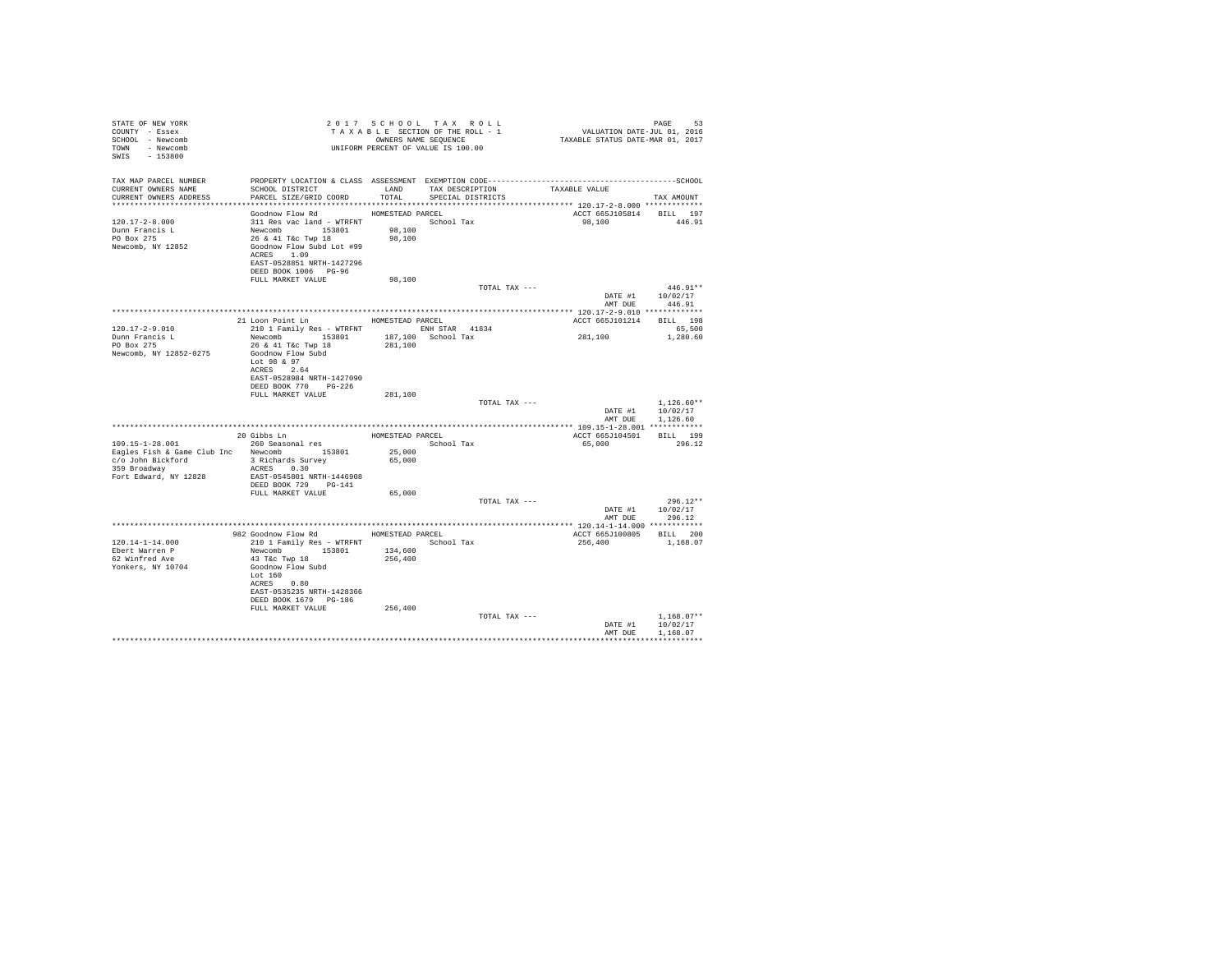| STATE OF NEW YORK<br>COUNTY - Essex<br>SCHOOL - Newcomb<br>TOWN - Newcomb<br>SWIS - 153800     |                                                                                                                                                                                                                                                        |                               | 2017 SCHOOL TAX ROLL<br>UNIFORM PERCENT OF VALUE IS 100.00 |               |                                     |                                                  |
|------------------------------------------------------------------------------------------------|--------------------------------------------------------------------------------------------------------------------------------------------------------------------------------------------------------------------------------------------------------|-------------------------------|------------------------------------------------------------|---------------|-------------------------------------|--------------------------------------------------|
| TAX MAP PARCEL NUMBER<br>CURRENT OWNERS NAME<br>CURRENT OWNERS ADDRESS                         | SCHOOL DISTRICT LAND TAX DESCRIPTION<br>PARCEL SIZE/GRID COORD TOTAL SPECIAL DISTRICTS                                                                                                                                                                 |                               |                                                            |               | TAXABLE VALUE                       | TAX AMOUNT                                       |
| $119.20 - 5 - 5.000$<br>Edic Paul W<br>7392 Trenton Rd<br>Barneveld, NY 13304                  | 39 Breezy Point Ln MOMESTEAD PARCEL<br>260 Seasonal res - WTRFNT School Tax<br>Newcomb 153801 131,900<br>$27$ T&C Twp $18$<br>326 Goodnow Flow Subd<br>ACRES 0.80<br>EAST-0527128 NRTH-1426585<br>DEED BOOK 1542 PG-77<br>FULL MARKET VALUE            | 180,700                       |                                                            |               | ACCT 665J174002 BILL 201<br>180,700 | 823.21                                           |
|                                                                                                |                                                                                                                                                                                                                                                        | 180,700                       |                                                            | TOTAL TAX --- | DATE #1                             | $823.21**$<br>10/02/17                           |
|                                                                                                |                                                                                                                                                                                                                                                        |                               |                                                            |               | AMT DUE                             | 823.21                                           |
| $110. - 1 - 27.200$<br>Edick Larry<br>Edick Patricia<br>PO Box 285<br>Newcomb, NY 12852        | 2004 Extra STAR 41834<br>30 Richards Survey 37,000 School Tax<br>3.9 Acres<br>3.9 Acres<br>ACRES 4.00                                                                                                                                                  |                               |                                                            |               | ACCT 665J174004 BILL 202<br>217,200 | 65,500<br>989.49                                 |
|                                                                                                | EAST-0557864 NRTH-1447363<br>DEED BOOK 549 PG-42<br>FULL MARKET VALUE                                                                                                                                                                                  | 217,200                       |                                                            | TOTAL TAX --- |                                     | $835.49**$<br>DATE #1 10/02/17<br>AMT DUE 835.49 |
|                                                                                                |                                                                                                                                                                                                                                                        |                               |                                                            |               |                                     |                                                  |
| 120.13-1-38.000<br>Edwards Arthur D<br>Edwards Barbara W<br>48 Hunter Ave<br>Fanwood, NJ 07023 | 91 Woodys Rd MOMESTEAD PARCEL<br>260 Seasonal res - WTRFNT <a>&gt; School Tax<br/>Newcomb 153801<br/>42 T&amp;c Twp 18<br/>Goodnow Flow Subd<br/>Lot 189<br/>ACRES 1.29<br/>EAST-0531993 NRTH-1428657</a>                                              | 123,100<br>202,500            |                                                            |               | ACCT 665J107014 BILL 203<br>202,500 | 922.52                                           |
|                                                                                                | DEED BOOK 1221 PG-105<br>FULL MARKET VALUE                                                                                                                                                                                                             | 202,500                       |                                                            | TOTAL TAX --- |                                     | $922.52**$<br>DATE #1 10/02/17<br>AMT DUE 922.52 |
|                                                                                                |                                                                                                                                                                                                                                                        |                               |                                                            |               |                                     |                                                  |
| $120.17 - 2 - 22.054$<br>Eqger John B<br>Eqqer Helen R<br>1423 Jeffers Rd<br>Towson, MD 21204  | 1388 Goodnow Flow Rd MOMESTEAD PARCEL<br>260 Seasonal res - WTRFNT               School Tax<br>Newcomb 153801<br>42 T&c Twp 18<br>Goodnow Flow Subd<br>Lot 49<br>ACRES 1.05<br>EAST-0533943 NRTH-1426972<br>DEED BOOK 1053 PG-112<br>FULL MARKET VALUE | 107,700<br>166,100<br>166,100 |                                                            |               | ACCT 665J100602 BILL 204<br>166,100 | 756.70                                           |
|                                                                                                |                                                                                                                                                                                                                                                        |                               |                                                            | TOTAL TAX --- | DATE #1                             | $756.70**$<br>10/02/17                           |
|                                                                                                |                                                                                                                                                                                                                                                        |                               |                                                            |               | AMT DUE                             | 756.70                                           |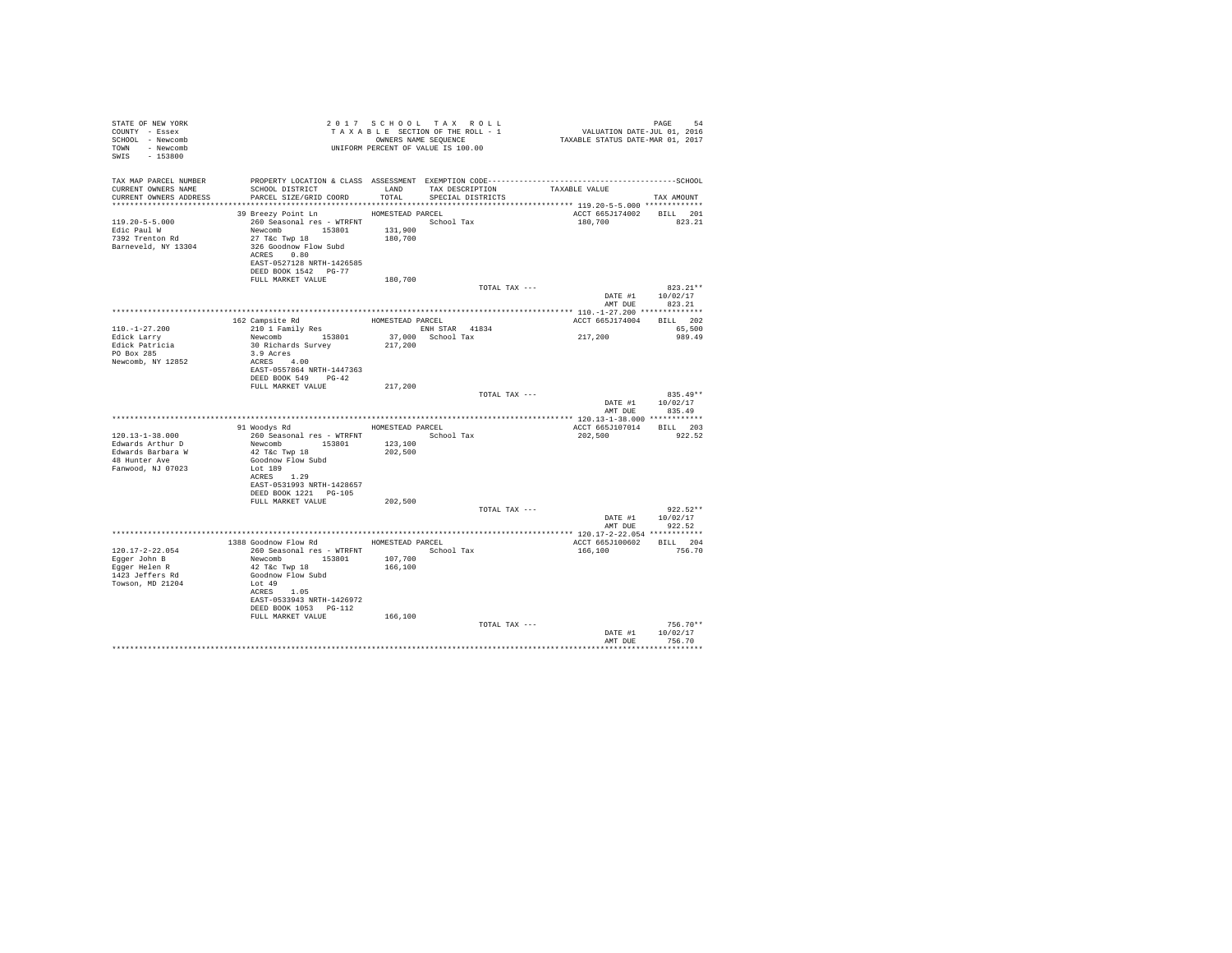| STATE OF NEW YORK                                    |                                                                                                     |                  | 2017 SCHOOL TAX ROLL |               | PAGE 55<br>VALUATION DATE-JUL 01, 2016<br>TAXABLE STATUS DATE-MAR 01, 2017 |                  |
|------------------------------------------------------|-----------------------------------------------------------------------------------------------------|------------------|----------------------|---------------|----------------------------------------------------------------------------|------------------|
| COUNTY - Essex                                       |                                                                                                     |                  |                      |               |                                                                            |                  |
| SCHOOL - Newcomb                                     | T A X A B L E SECTION OF THE ROLL - 1<br>OWNERS NAME SEQUENCE<br>UNIFORM PERCENT OF VALUE IS 100.00 |                  |                      |               |                                                                            |                  |
| TOWN - Newcomb                                       |                                                                                                     |                  |                      |               |                                                                            |                  |
| SWIS - 153800                                        |                                                                                                     |                  |                      |               |                                                                            |                  |
|                                                      |                                                                                                     |                  |                      |               |                                                                            |                  |
|                                                      |                                                                                                     |                  |                      |               |                                                                            |                  |
|                                                      |                                                                                                     |                  |                      |               |                                                                            |                  |
| CURRENT OWNERS NAME<br>CURRENT OWNERS ADDRESS        | SCHOOL DISTRICT<br>LAND TAX DESCRIPTION<br>PARCEL SIZE/GRID COORD                                   | TOTAL            | SPECIAL DISTRICTS    |               | TAXABLE VALUE                                                              |                  |
|                                                      |                                                                                                     |                  |                      |               |                                                                            | TAX AMOUNT       |
|                                                      |                                                                                                     |                  |                      |               |                                                                            |                  |
|                                                      | 1080 Goodnow Flow Rd                                                                                | HOMESTEAD PARCEL |                      |               | ACCT 665J101509 BILL 205                                                   |                  |
| $120.18 - 1 - 14.000$                                | 260 Seasonal res - WTRFNT<br>Newcomb 153801 107,500                                                 |                  |                      |               | 177,100 806.81                                                             |                  |
| Ellis Thomas L                                       | 46 T&C Twp 18                                                                                       | 177,100          |                      |               |                                                                            |                  |
| Steen Gretchen<br>2217 Co Rte 46                     | Goodnow Flow Subd                                                                                   |                  |                      |               |                                                                            |                  |
| Fort Edward, NY 12828                                | Lot 139                                                                                             |                  |                      |               |                                                                            |                  |
|                                                      | ACRES 0.49                                                                                          |                  |                      |               |                                                                            |                  |
|                                                      | EAST-0537330 NRTH-1427458                                                                           |                  |                      |               |                                                                            |                  |
|                                                      | DEED BOOK 1707 PG-189                                                                               |                  |                      |               |                                                                            |                  |
|                                                      | FULL MARKET VALUE 177,100                                                                           |                  |                      |               |                                                                            |                  |
|                                                      |                                                                                                     |                  |                      | TOTAL TAX --- |                                                                            | $806.81**$       |
|                                                      |                                                                                                     |                  |                      |               |                                                                            | DATE #1 10/02/17 |
|                                                      |                                                                                                     |                  |                      |               | AMT DUE                                                                    | 806.81           |
|                                                      |                                                                                                     |                  |                      |               |                                                                            |                  |
|                                                      | 1084 Goodnow Flow Rd MOMESTEAD PARCEL                                                               |                  |                      |               | ACCT 665J105702 BILL 206                                                   |                  |
| 120.18-1-15.000                                      | 311 Res vac land - WTRFNT School Tax                                                                |                  |                      |               | 106,400                                                                    | 484.72           |
| Ellis Thomas L                                       | Newcomb 153801 106,400                                                                              |                  |                      |               |                                                                            |                  |
|                                                      |                                                                                                     | 106,400          |                      |               |                                                                            |                  |
| $2217$ County Rte 46<br>Fort February Rte 46         | 46 T&C Twp 18<br>Goodnow Flow Subd                                                                  |                  |                      |               |                                                                            |                  |
| Fort Edward, NY 12828                                | Lot 138                                                                                             |                  |                      |               |                                                                            |                  |
|                                                      | ACRES 0.48                                                                                          |                  |                      |               |                                                                            |                  |
|                                                      | EAST-0537419 NRTH-1427411                                                                           |                  |                      |               |                                                                            |                  |
|                                                      | DEED BOOK 1764 PG-284                                                                               |                  |                      |               |                                                                            |                  |
|                                                      | FULL MARKET VALUE                                                                                   | 106,400          |                      |               |                                                                            |                  |
|                                                      |                                                                                                     |                  |                      | TOTAL TAX --- |                                                                            | $484.72**$       |
|                                                      |                                                                                                     |                  |                      |               |                                                                            | DATE #1 10/02/17 |
|                                                      |                                                                                                     |                  |                      |               |                                                                            | AMT DUE 484.72   |
|                                                      |                                                                                                     |                  |                      |               |                                                                            |                  |
|                                                      | 20 Snowshoe Ln<br>270 Mfg housing                                                                   |                  | HOMESTEAD PARCEL     |               | ACCT 665J101012 BILL 207                                                   |                  |
| $110.13 - 11 - 3.000$                                |                                                                                                     |                  | School Tax           |               | 36,400                                                                     | 165.83           |
| Endicott Ernest N Jr                                 | Newcomb 153801                                                                                      | 31,400           |                      |               |                                                                            |                  |
| Endicott John N<br>Bldg 2                            | Pt 30 Richards Survey                                                                               | 36,400           |                      |               |                                                                            |                  |
|                                                      | ACRES 0.70                                                                                          |                  |                      |               |                                                                            |                  |
| 1906 Wall Church Rd Apt 11 EAST-0557116 NRTH-1447004 |                                                                                                     |                  |                      |               |                                                                            |                  |
| Wall, NJ 07719 DEED BOOK 923 PG-297                  |                                                                                                     |                  |                      |               |                                                                            |                  |
|                                                      | FULL MARKET VALUE 36,400                                                                            |                  |                      |               |                                                                            |                  |
|                                                      |                                                                                                     |                  |                      | TOTAL TAX --- |                                                                            | $165.83**$       |
|                                                      |                                                                                                     |                  |                      |               |                                                                            | DATE #1 10/02/17 |
|                                                      |                                                                                                     |                  |                      |               | AMT DUE                                                                    | 165.83           |
|                                                      |                                                                                                     |                  |                      |               |                                                                            |                  |
|                                                      | 1340 Goodnow Flow Rd MOMESTEAD PARCEL                                                               |                  |                      |               | ACCT 665J107111 BILL 208                                                   |                  |
| 120.18-2-12.000                                      | 210 1 Family Res - WTRFNT School Tax                                                                |                  |                      |               | 227,500                                                                    | 1,036.41         |
| Endieveri Michael E                                  | Newcomb 153801 106,500                                                                              |                  |                      |               |                                                                            |                  |
| Endieveri Deana M<br>Endieveri Deana M               | 46 T&C Twp 18                                                                                       | 227,500          |                      |               |                                                                            |                  |
| 75 Main St                                           | Goodnow Flow Subd                                                                                   |                  |                      |               |                                                                            |                  |
| South Glens Falls, NY 12801 Lot 37                   |                                                                                                     |                  |                      |               |                                                                            |                  |
|                                                      | ACRES 1.31                                                                                          |                  |                      |               |                                                                            |                  |
|                                                      | EAST-0535145 NRTH-1426788                                                                           |                  |                      |               |                                                                            |                  |
|                                                      | DEED BOOK 1463 PG-160                                                                               |                  |                      |               |                                                                            |                  |
|                                                      | FULL MARKET VALUE                                                                                   | 227,500          |                      |               |                                                                            |                  |
|                                                      |                                                                                                     |                  |                      | TOTAL TAX --- |                                                                            | $1,036.41**$     |
|                                                      |                                                                                                     |                  |                      |               |                                                                            | DATE #1 10/02/17 |
|                                                      |                                                                                                     |                  |                      |               | AMT DUE                                                                    | 1,036.41         |
|                                                      |                                                                                                     |                  |                      |               |                                                                            |                  |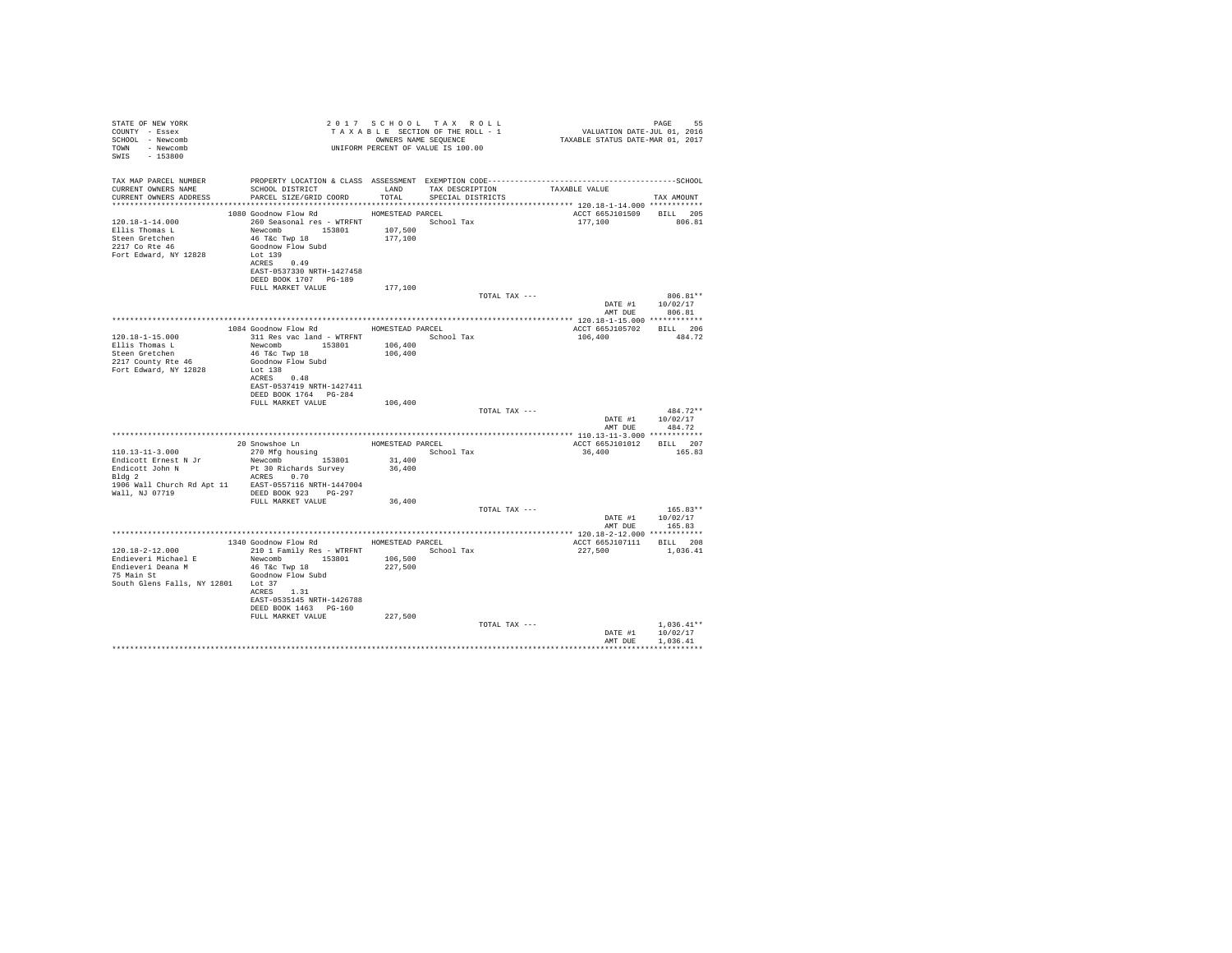| STATE OF NEW YORK<br>COUNTY - Essex<br>SCHOOL - Newcomb<br>- Newcomb<br>TOWN<br>$-153800$<br>SWTS    |                                                                                                                                                                                                           | OWNERS NAME SEQUENCE                           | 2017 SCHOOL TAX ROLL<br>TAXABLE SECTION OF THE ROLL - 1<br>UNIFORM PERCENT OF VALUE IS 100.00 | VALUATION DATE-JUL 01, 2016<br>TAXABLE STATUS DATE-MAR 01, 2017 | PAGE<br>56                     |
|------------------------------------------------------------------------------------------------------|-----------------------------------------------------------------------------------------------------------------------------------------------------------------------------------------------------------|------------------------------------------------|-----------------------------------------------------------------------------------------------|-----------------------------------------------------------------|--------------------------------|
| TAX MAP PARCEL NUMBER<br>CURRENT OWNERS NAME                                                         |                                                                                                                                                                                                           |                                                |                                                                                               |                                                                 |                                |
| CURRENT OWNERS ADDRESS                                                                               | SCHOOL DISTRICT<br>PARCEL SIZE/GRID COORD                                                                                                                                                                 | LAND<br>TOTAL.                                 | TAX DESCRIPTION<br>SPECIAL DISTRICTS                                                          | TAXABLE VALUE                                                   | TAX AMOUNT                     |
|                                                                                                      | 5115 NYS Route 28N                                                                                                                                                                                        | HOMESTEAD PARCEL                               |                                                                                               | ACCT 665J105510                                                 | BILL 209                       |
| $110.17 - 2 - 15.000$<br>Erdmann William J<br>Erdmann Muriel G<br>441 Randall Ave<br>Ridge, NY 11961 | 210 1 Family Res<br>Newcomb<br>153801<br>Pt 19 Richards Survey<br>Life Use Floyd P<br>Patnode By 1190/107<br>ACRES 0.38<br>EAST-0557509 NRTH-1443523<br>DEED BOOK 1430 PG-143                             | 26,600<br>95,000                               | School Tax                                                                                    | 95,000                                                          | 432.79                         |
|                                                                                                      | FULL MARKET VALUE                                                                                                                                                                                         | 95,000                                         |                                                                                               |                                                                 |                                |
|                                                                                                      |                                                                                                                                                                                                           |                                                | TOTAL TAX ---                                                                                 |                                                                 | $432.79**$                     |
|                                                                                                      |                                                                                                                                                                                                           |                                                |                                                                                               | DATE #1                                                         | 10/02/17                       |
|                                                                                                      |                                                                                                                                                                                                           |                                                |                                                                                               | AMT DUE                                                         | 432.79                         |
|                                                                                                      | 1712 Goodnow Flow Rd                                                                                                                                                                                      | HOMESTEAD PARCEL                               |                                                                                               | ACCT 665J106706                                                 | BTT.T. 210                     |
| $119.20 - 4 - 6.000$<br>Erdmann William J<br>Erdmann Muriel G<br>441 Randall Rd<br>Ridge, NY 11961   | 311 Res vac land - WTRFNT<br>Newcomb 153801<br>27 T&c Twp 18<br>Goodnow Flow Subd<br>Lot 332<br>ACRES 0.80<br>EAST-0526733 NRTH-1425958<br>DEED BOOK 1321 PG-238                                          | 117,400<br>117,400                             | School Tax                                                                                    | 117,400                                                         | 534.83                         |
|                                                                                                      | FULL MARKET VALUE                                                                                                                                                                                         | 117,400                                        |                                                                                               |                                                                 |                                |
|                                                                                                      |                                                                                                                                                                                                           |                                                | TOTAL TAX ---                                                                                 | DATE #1<br>AMT DUE                                              | 534.83**<br>10/02/17<br>534.83 |
|                                                                                                      |                                                                                                                                                                                                           |                                                |                                                                                               |                                                                 |                                |
| $120.17 - 2 - 15.000$<br>Fazio Cheri L<br>6679 Fuller Station Rd<br>Altamont, NY 12009               | Goodnow Flow Rd<br>312 Vac w/imprv - WTRFNT<br>153801<br>Newcomb<br>41 T&c Twp 18<br>Goodnow Flow Subd<br>Lot 92<br>ACRES 1.07<br>EAST-0529478 NRTH-1426775<br>DEED BOOK 1507 PG-304<br>FULL MARKET VALUE | HOMESTEAD PARCEL<br>78,700<br>78,800<br>78,800 | School Tax                                                                                    | ACCT 665J106902<br>78,800                                       | BILL 211<br>358.99             |
|                                                                                                      |                                                                                                                                                                                                           |                                                | TOTAL TAX ---                                                                                 | DATE #1<br>AMT DUE                                              | 358.99**<br>10/02/17<br>358.99 |
|                                                                                                      |                                                                                                                                                                                                           |                                                |                                                                                               |                                                                 |                                |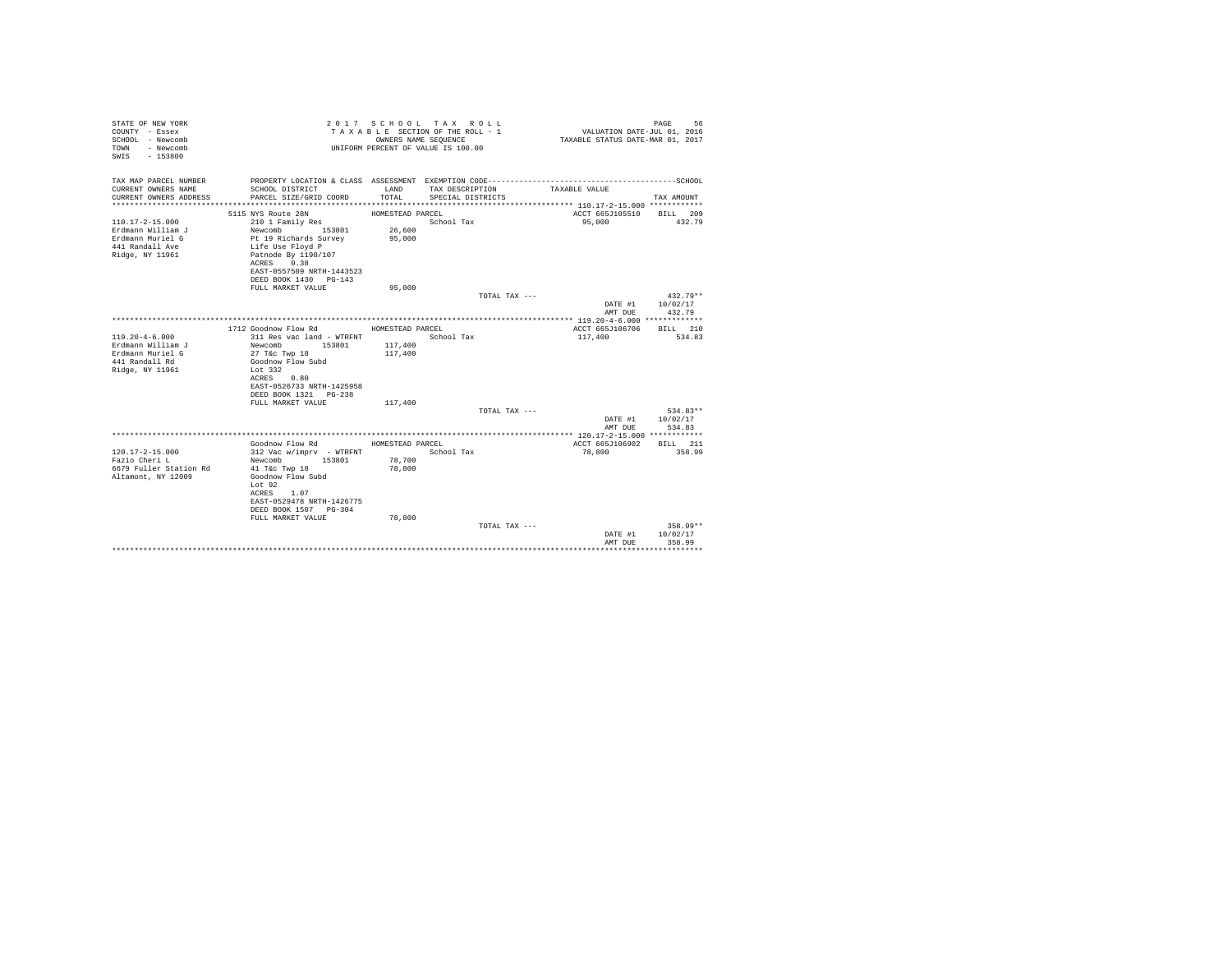| STATE OF NEW YORK<br>COUNTY - Essex<br>SCHOOL - Newcomb<br>- Newcomb<br>TOWN<br>$-153800$<br>SWIS |                                                             |                   | 2017 SCHOOL TAX ROLL<br>TAXABLE SECTION OF THE ROLL - 1<br>OWNERS NAME SEQUENCE<br>UNIFORM PERCENT OF VALUE IS 100.00 | VALUATION DATE-JUL 01, 2016<br>TAXABLE STATUS DATE-MAR 01, 2017 | PAGE<br>57                 |
|---------------------------------------------------------------------------------------------------|-------------------------------------------------------------|-------------------|-----------------------------------------------------------------------------------------------------------------------|-----------------------------------------------------------------|----------------------------|
| TAX MAP PARCEL NUMBER                                                                             |                                                             |                   |                                                                                                                       |                                                                 |                            |
| CURRENT OWNERS NAME<br>CURRENT OWNERS ADDRESS                                                     | SCHOOL DISTRICT<br>PARCEL SIZE/GRID COORD                   | LAND<br>TOTAL     | TAX DESCRIPTION<br>SPECIAL DISTRICTS                                                                                  | TAXABLE VALUE                                                   | TAX AMOUNT                 |
|                                                                                                   |                                                             |                   |                                                                                                                       |                                                                 |                            |
|                                                                                                   | 6 Loon Point Ln                                             | HOMESTEAD PARCEL  |                                                                                                                       | ACCT 665J106903 BILL 212                                        |                            |
| $120.17 - 2 - 16.000$                                                                             | 260 Seasonal res - WTRFNT                                   |                   | School Tax                                                                                                            | 159,600                                                         | 727.08                     |
| Fazio Cheri L                                                                                     | Newcomb 153801                                              | 115,000           |                                                                                                                       |                                                                 |                            |
| 6679 Fuller Station Rd<br>Altamont, NY 12009                                                      | 41 T&c Twp 18<br>Goodnow Flow Subd<br>Lot 91<br>ACRES 1.15  | 159,600           |                                                                                                                       |                                                                 |                            |
|                                                                                                   | EAST-0529592 NRTH-1426776<br>DEED BOOK 1507 PG-304          |                   |                                                                                                                       |                                                                 |                            |
|                                                                                                   | FULL MARKET VALUE                                           | 159,600           |                                                                                                                       |                                                                 |                            |
|                                                                                                   |                                                             |                   | TOTAL TAX ---                                                                                                         |                                                                 | $727.08**$                 |
|                                                                                                   |                                                             |                   |                                                                                                                       | DATE #1<br>AMT DUE                                              | 10/02/17<br>727.08         |
|                                                                                                   |                                                             |                   |                                                                                                                       |                                                                 |                            |
| $120.17 - 2 - 17.000$                                                                             | Goodnow Flow Rd<br>311 Res vac land - WTRFNT                | HOMESTEAD PARCEL  | School Tax                                                                                                            | ACCT 665J104808<br>97,300                                       | BILL 213<br>443.27         |
| Fazio Cheri L                                                                                     | Newcomb<br>153801                                           | 97,300            |                                                                                                                       |                                                                 |                            |
| 6679 Fuller Station Rd                                                                            | 41 T&c Twp 18                                               | 97,300            |                                                                                                                       |                                                                 |                            |
| Altamont, NY 12009                                                                                | Goodnow Flow Subd                                           |                   |                                                                                                                       |                                                                 |                            |
|                                                                                                   | Lot 90 1.78Ac                                               |                   |                                                                                                                       |                                                                 |                            |
|                                                                                                   | ACRES 1.40                                                  |                   |                                                                                                                       |                                                                 |                            |
|                                                                                                   | EAST-0529719 NRTH-1426759<br>DEED BOOK 1507 PG-304          |                   |                                                                                                                       |                                                                 |                            |
|                                                                                                   | FULL MARKET VALUE                                           | 97,300            |                                                                                                                       |                                                                 |                            |
|                                                                                                   |                                                             |                   | TOTAL TAX ---                                                                                                         |                                                                 | $443.27**$                 |
|                                                                                                   |                                                             |                   |                                                                                                                       | AMT DUE                                                         | DATE #1 10/02/17<br>443.27 |
|                                                                                                   |                                                             |                   |                                                                                                                       |                                                                 |                            |
|                                                                                                   | 114 Marcy Ln                                                | HOMESTEAD PARCEL  |                                                                                                                       | ACCT 665J100904                                                 | BILL 214                   |
| $110.17 - 2 - 28.002$                                                                             |                                                             |                   | School Tax                                                                                                            | 132,900                                                         | 605.45                     |
| Fazio Dawna<br>Chapman Jay                                                                        | 210 1 Family Res<br>Newcomb 153801<br>Pt 19 Richards Survey | 39,900<br>132,900 |                                                                                                                       |                                                                 |                            |
| c/o Fred Chapman                                                                                  | Also 697/229                                                |                   |                                                                                                                       |                                                                 |                            |
| 7541 135th Ave SE                                                                                 | ACRES 6.90                                                  |                   |                                                                                                                       |                                                                 |                            |
| Newcastle, WA 98059                                                                               | EAST-0556668 NRTH-1442856<br>DEED BOOK 1721 PG-96           |                   |                                                                                                                       |                                                                 |                            |
|                                                                                                   | FULL MARKET VALUE                                           | 132,900           |                                                                                                                       |                                                                 |                            |
|                                                                                                   |                                                             |                   | TOTAL TAX ---                                                                                                         |                                                                 | $605.45**$                 |
|                                                                                                   |                                                             |                   |                                                                                                                       | DATE #1<br>AMT DUE                                              | 10/02/17<br>605.45         |
|                                                                                                   |                                                             |                   |                                                                                                                       |                                                                 |                            |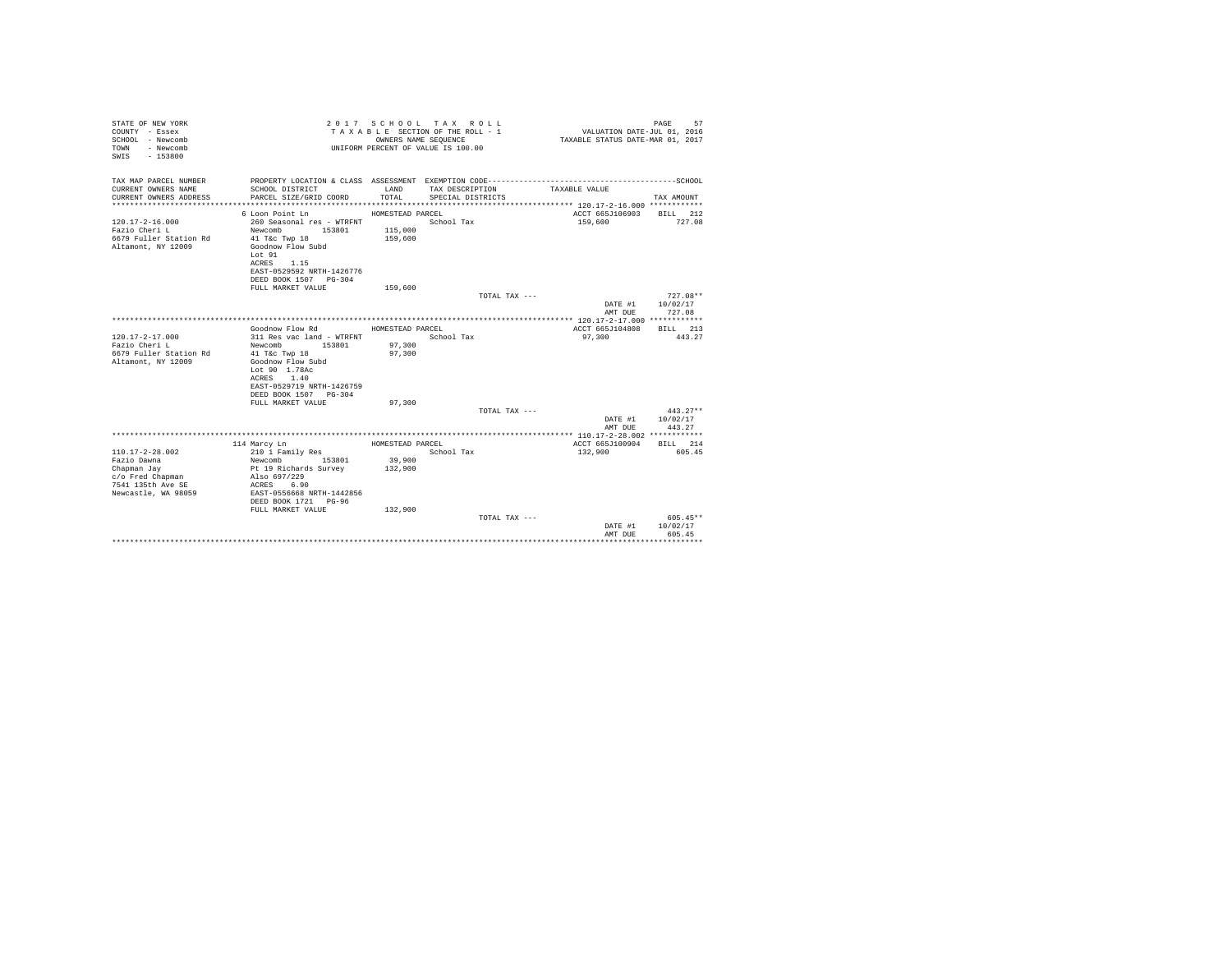| STATE OF NEW YORK<br>COUNTY - Essex<br>SCHOOL - Newcomb<br>- Newcomb<br>TOWN<br>SWIS - 153800 |                                                    |                      | 2017 SCHOOL TAX ROLL<br>TAXABLE SECTION OF THE ROLL - 1<br>OWNERS NAME SEQUENCE<br>UNIFORM PERCENT OF VALUE IS 100.00 | VALUATION DATE-JUL 01, 2016<br>TAXABLE STATUS DATE-MAR 01, 2017 | 58<br>PAGE   |
|-----------------------------------------------------------------------------------------------|----------------------------------------------------|----------------------|-----------------------------------------------------------------------------------------------------------------------|-----------------------------------------------------------------|--------------|
| TAX MAP PARCEL NUMBER                                                                         |                                                    |                      |                                                                                                                       |                                                                 |              |
| CURRENT OWNERS NAME<br>CURRENT OWNERS ADDRESS                                                 | SCHOOL DISTRICT<br>PARCEL SIZE/GRID COORD          | LAND<br>TOTAL        | TAX DESCRIPTION<br>SPECIAL DISTRICTS                                                                                  | TAXABLE VALUE                                                   | TAX AMOUNT   |
|                                                                                               |                                                    |                      |                                                                                                                       |                                                                 |              |
|                                                                                               | 1876 Goodnow Flow Rd                               | HOMESTEAD PARCEL     |                                                                                                                       | ACCT 665J178001                                                 | BILL 215     |
| $119.20 - 3 - 13.000$                                                                         | 210 1 Family Res - WTRFNT                          |                      | School Tax                                                                                                            | 264,400                                                         | 1,204.52     |
| Fedo Richard Jr                                                                               | Newcomb<br>153801                                  | 119,500              |                                                                                                                       |                                                                 |              |
| 203 Ashmead Cmn                                                                               | Lot 27 T&c Twp 18                                  | 264,400              |                                                                                                                       |                                                                 |              |
| Enfield, CT 06082                                                                             | Goodnow Flow Subd                                  |                      |                                                                                                                       |                                                                 |              |
|                                                                                               | Lot 348 1.1Ac<br>ACRES 1.10                        |                      |                                                                                                                       |                                                                 |              |
|                                                                                               | EAST-0524530 NRTH-1426587                          |                      |                                                                                                                       |                                                                 |              |
|                                                                                               | DEED BOOK 851 PG-337                               |                      |                                                                                                                       |                                                                 |              |
|                                                                                               | FULL MARKET VALUE                                  | 264,400              |                                                                                                                       |                                                                 |              |
|                                                                                               |                                                    |                      | TOTAL TAX ---                                                                                                         |                                                                 | $1.204.52**$ |
|                                                                                               |                                                    |                      |                                                                                                                       | DATE #1                                                         | 10/02/17     |
|                                                                                               |                                                    |                      |                                                                                                                       | AMT DUE                                                         | 1,204.52     |
|                                                                                               | 35 NYS Route 28N                                   | NON-HOMESTEAD PARCEL |                                                                                                                       | ACCT 665J101610                                                 | BILL 216     |
| $109. - 3 - 2.000$                                                                            | 322 Rural vac>10                                   |                      | School Tax                                                                                                            | 33,400                                                          | 609.46       |
| Fennessey Lana                                                                                | Newcomb<br>153801                                  | 33,400               |                                                                                                                       |                                                                 |              |
| 34 Griffin Rd                                                                                 | 3 Richards                                         | 33,400               |                                                                                                                       |                                                                 |              |
| Newcomb, NY 12852                                                                             | 12.3ac                                             |                      |                                                                                                                       |                                                                 |              |
|                                                                                               | ACRES 12.30<br>EAST-0544836 NRTH-1445122           |                      |                                                                                                                       |                                                                 |              |
|                                                                                               | DEED BOOK 507 PG-1                                 |                      |                                                                                                                       |                                                                 |              |
|                                                                                               | FULL MARKET VALUE                                  | 33,400               |                                                                                                                       |                                                                 |              |
|                                                                                               |                                                    |                      | TOTAL TAX ---                                                                                                         |                                                                 | 609.46**     |
|                                                                                               |                                                    |                      |                                                                                                                       | DATE #1                                                         | 10/02/17     |
|                                                                                               |                                                    |                      |                                                                                                                       | AMT DUE                                                         | 609.46       |
|                                                                                               | 34 Griffin Rd                                      | HOMESTEAD PARCEL     |                                                                                                                       | ACCT 665J101607                                                 | BILL 217     |
| $109.15 - 3 - 20.000$                                                                         | 210 1 Family Res                                   |                      | BAS STAR 41854                                                                                                        |                                                                 | 30,000       |
| Fennessey Lana                                                                                | Newcomb<br>153801                                  |                      | 35,500 School Tax                                                                                                     | 78,500                                                          | 357.62       |
| 34 Griffin Rd                                                                                 | 4 Ords Pat                                         | 78,500               |                                                                                                                       |                                                                 |              |
| Newcomb, NY 12852                                                                             | Life Use George/elizabeth                          |                      |                                                                                                                       |                                                                 |              |
|                                                                                               | Fennessey Db 1032 Pg 327                           |                      |                                                                                                                       |                                                                 |              |
|                                                                                               | ACRES 2.50                                         |                      |                                                                                                                       |                                                                 |              |
|                                                                                               | EAST-0541870 NRTH-1444742<br>DEED BOOK 1032 PG-327 |                      |                                                                                                                       |                                                                 |              |
|                                                                                               | FULL MARKET VALUE                                  | 78,500               |                                                                                                                       |                                                                 |              |
|                                                                                               |                                                    |                      | TOTAL TAX ---                                                                                                         |                                                                 | $283.62**$   |
|                                                                                               |                                                    |                      |                                                                                                                       | DATE #1                                                         | 10/02/17     |
|                                                                                               |                                                    |                      |                                                                                                                       | AMT DUE                                                         | 283.62       |
|                                                                                               |                                                    |                      |                                                                                                                       |                                                                 |              |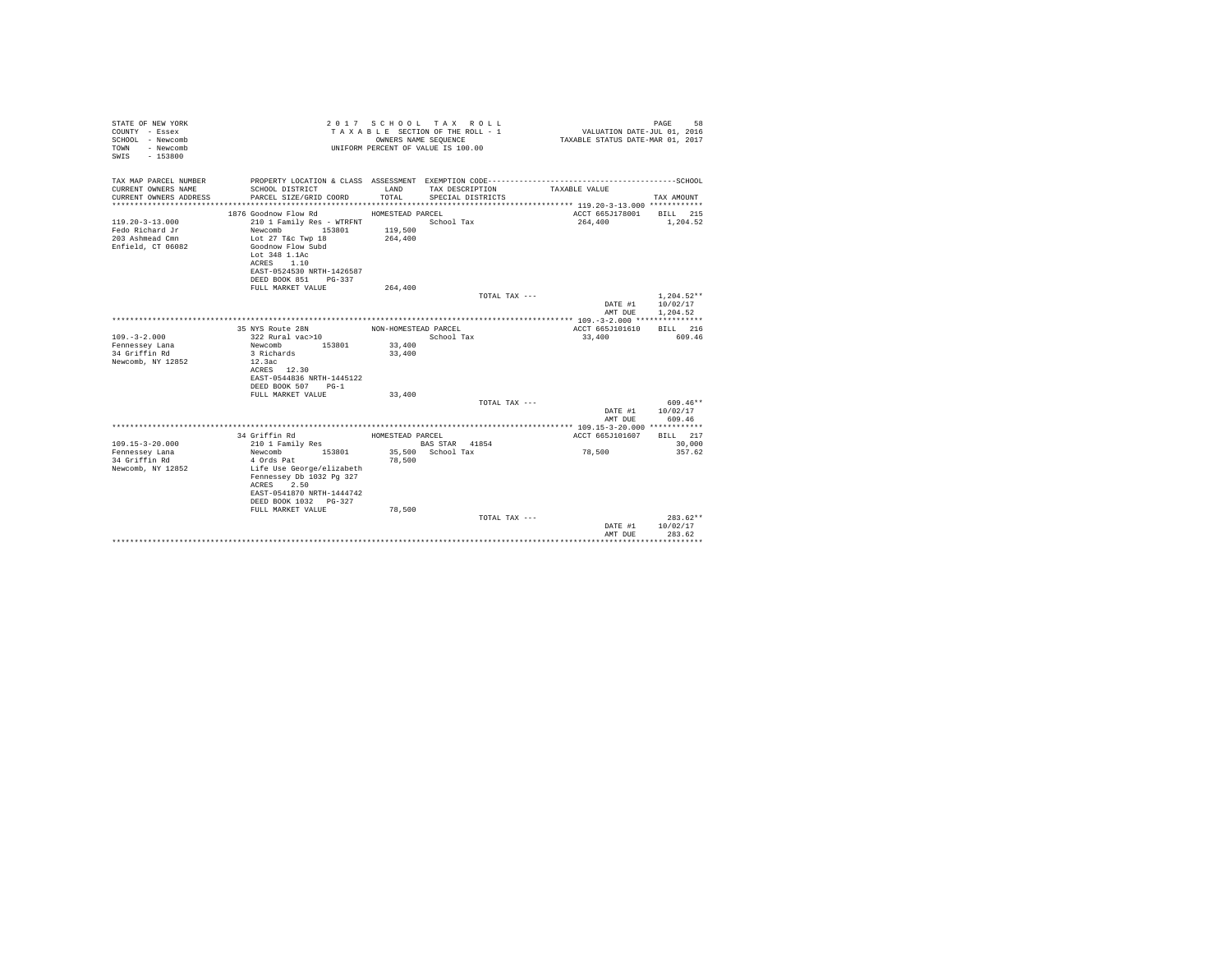| TAX MAP PARCEL NUMBER<br>TAXABLE VALUE<br>LAND TAX DESCRIPTION<br>CURRENT OWNERS NAME<br>SCHOOL DISTRICT<br>CURRENT OWNERS ADDRESS<br>PARCEL SIZE/GRID COORD<br>TOTAL<br>SPECIAL DISTRICTS<br>TAX AMOUNT<br>ACCT 665J101609 BILL 218<br>NYS Route 28N<br>NON-HOMESTEAD PARCEL<br>311 Res vac land<br>$109.15 - 1 - 15.000$<br>School Tax<br>11,300<br>206.20<br>Newcomb 153801<br>11,300<br>Fennessy Lana<br>3 Ords Patent<br>34 Griffin Rd<br>11,300<br>Newcomb, NY 12852<br>ACRES 0.20<br>EAST-0542042 NRTH-1446632<br>DEED BOOK 838 PG-105<br>11,300<br>FULL MARKET VALUE<br>$206.20**$<br>TOTAL TAX ---<br>DATE #1 10/02/17<br>206.20<br>AMT DUE<br>BILL 219<br>NYS Route 28N<br>NON-HOMESTEAD PARCEL<br>ACCT 665J101608<br>109.15-2-3.000<br>311 Res vac land<br>25,000<br>456.18<br>School Tax<br>Newcomb 153801<br>25,000<br>Fennessy Lana<br>34 Griffin Rd<br>3 Ords Patent<br>25,000<br>Newcomb, NY 12852<br>3ac<br>ACRES 2.00<br>EAST-0541064 NRTH-1446796<br>DEED BOOK 838 PG-105<br>FULL MARKET VALUE<br>25,000<br>$456.18**$<br>TOTAL TAX ---<br>DATE #1 10/02/17<br>AMT DUE<br>456.18<br>NYS Route 28N<br>NON-HOMESTEAD PARCEL<br>ACCT 665J100202<br>BILL 220<br>$109. - 3 - 4.000$<br>322 Rural vac>10<br>School Tax<br>32,900<br>600.34<br>Newcomb 153801<br>32,900<br>Fennessy Lana A<br>3 Richard<br>34 Griffin Rd<br>32,900<br>ACRES 21.74<br>Newcomb, NY 12852<br>EAST-0545758 NRTH-1445627<br>DEED BOOK 906 PG-287<br>32,900<br>FULL MARKET VALUE<br>$600.34**$<br>TOTAL TAX ---<br>DATE #1 10/02/17<br>AMT DUE<br>600.34<br>**************** 109.15-4-6.200 *************<br>Pine Tree Rd<br>ACCT 665J179004<br>BILL 221<br>NON-HOMESTEAD PARCEL<br>314 Rural vac<10<br>$109.15 - 4 - 6.200$<br>School Tax<br>300<br>5.47<br>Newcomb 153801<br>300<br>Fennessy Lana A<br>34 Griffin Rd<br>4 Richards Patent<br>300<br>Newcomb, NY 12852<br>ACRES 0.30<br>EAST-0544274 NRTH-1445978<br>DEED BOOK 906 PG-287<br>300<br>FULL MARKET VALUE<br>$5.47**$<br>TOTAL TAX ---<br>DATE #1<br>10/02/17<br>AMT DUE<br>5.47 | STATE OF NEW YORK<br>COUNTY - Essex<br>SCHOOL - Newcomb<br>TOWN - Newcomb<br>SWIS - 153800 | 2017 SCHOOL TAX ROLL<br>TAXABLE SECTION OF THE ROLL - 1<br>OWNERS NAME SEQUENCE<br>UNIFORM PERCENT OF VALUE IS 100.00 |  | VALUATION DATE-JUL 01, 2016<br>TAXABLE STATUS DATE-MAR 01, 2017 | PAGE<br>59 |
|-------------------------------------------------------------------------------------------------------------------------------------------------------------------------------------------------------------------------------------------------------------------------------------------------------------------------------------------------------------------------------------------------------------------------------------------------------------------------------------------------------------------------------------------------------------------------------------------------------------------------------------------------------------------------------------------------------------------------------------------------------------------------------------------------------------------------------------------------------------------------------------------------------------------------------------------------------------------------------------------------------------------------------------------------------------------------------------------------------------------------------------------------------------------------------------------------------------------------------------------------------------------------------------------------------------------------------------------------------------------------------------------------------------------------------------------------------------------------------------------------------------------------------------------------------------------------------------------------------------------------------------------------------------------------------------------------------------------------------------------------------------------------------------------------------------------------------------------------------------------------------------------------------------------------------------------------------------------------------------------------------------------------------------|--------------------------------------------------------------------------------------------|-----------------------------------------------------------------------------------------------------------------------|--|-----------------------------------------------------------------|------------|
|                                                                                                                                                                                                                                                                                                                                                                                                                                                                                                                                                                                                                                                                                                                                                                                                                                                                                                                                                                                                                                                                                                                                                                                                                                                                                                                                                                                                                                                                                                                                                                                                                                                                                                                                                                                                                                                                                                                                                                                                                                     |                                                                                            |                                                                                                                       |  |                                                                 |            |
|                                                                                                                                                                                                                                                                                                                                                                                                                                                                                                                                                                                                                                                                                                                                                                                                                                                                                                                                                                                                                                                                                                                                                                                                                                                                                                                                                                                                                                                                                                                                                                                                                                                                                                                                                                                                                                                                                                                                                                                                                                     |                                                                                            |                                                                                                                       |  |                                                                 |            |
|                                                                                                                                                                                                                                                                                                                                                                                                                                                                                                                                                                                                                                                                                                                                                                                                                                                                                                                                                                                                                                                                                                                                                                                                                                                                                                                                                                                                                                                                                                                                                                                                                                                                                                                                                                                                                                                                                                                                                                                                                                     |                                                                                            |                                                                                                                       |  |                                                                 |            |
|                                                                                                                                                                                                                                                                                                                                                                                                                                                                                                                                                                                                                                                                                                                                                                                                                                                                                                                                                                                                                                                                                                                                                                                                                                                                                                                                                                                                                                                                                                                                                                                                                                                                                                                                                                                                                                                                                                                                                                                                                                     |                                                                                            |                                                                                                                       |  |                                                                 |            |
|                                                                                                                                                                                                                                                                                                                                                                                                                                                                                                                                                                                                                                                                                                                                                                                                                                                                                                                                                                                                                                                                                                                                                                                                                                                                                                                                                                                                                                                                                                                                                                                                                                                                                                                                                                                                                                                                                                                                                                                                                                     |                                                                                            |                                                                                                                       |  |                                                                 |            |
|                                                                                                                                                                                                                                                                                                                                                                                                                                                                                                                                                                                                                                                                                                                                                                                                                                                                                                                                                                                                                                                                                                                                                                                                                                                                                                                                                                                                                                                                                                                                                                                                                                                                                                                                                                                                                                                                                                                                                                                                                                     |                                                                                            |                                                                                                                       |  |                                                                 |            |
|                                                                                                                                                                                                                                                                                                                                                                                                                                                                                                                                                                                                                                                                                                                                                                                                                                                                                                                                                                                                                                                                                                                                                                                                                                                                                                                                                                                                                                                                                                                                                                                                                                                                                                                                                                                                                                                                                                                                                                                                                                     |                                                                                            |                                                                                                                       |  |                                                                 |            |
|                                                                                                                                                                                                                                                                                                                                                                                                                                                                                                                                                                                                                                                                                                                                                                                                                                                                                                                                                                                                                                                                                                                                                                                                                                                                                                                                                                                                                                                                                                                                                                                                                                                                                                                                                                                                                                                                                                                                                                                                                                     |                                                                                            |                                                                                                                       |  |                                                                 |            |
|                                                                                                                                                                                                                                                                                                                                                                                                                                                                                                                                                                                                                                                                                                                                                                                                                                                                                                                                                                                                                                                                                                                                                                                                                                                                                                                                                                                                                                                                                                                                                                                                                                                                                                                                                                                                                                                                                                                                                                                                                                     |                                                                                            |                                                                                                                       |  |                                                                 |            |
|                                                                                                                                                                                                                                                                                                                                                                                                                                                                                                                                                                                                                                                                                                                                                                                                                                                                                                                                                                                                                                                                                                                                                                                                                                                                                                                                                                                                                                                                                                                                                                                                                                                                                                                                                                                                                                                                                                                                                                                                                                     |                                                                                            |                                                                                                                       |  |                                                                 |            |
|                                                                                                                                                                                                                                                                                                                                                                                                                                                                                                                                                                                                                                                                                                                                                                                                                                                                                                                                                                                                                                                                                                                                                                                                                                                                                                                                                                                                                                                                                                                                                                                                                                                                                                                                                                                                                                                                                                                                                                                                                                     |                                                                                            |                                                                                                                       |  |                                                                 |            |
|                                                                                                                                                                                                                                                                                                                                                                                                                                                                                                                                                                                                                                                                                                                                                                                                                                                                                                                                                                                                                                                                                                                                                                                                                                                                                                                                                                                                                                                                                                                                                                                                                                                                                                                                                                                                                                                                                                                                                                                                                                     |                                                                                            |                                                                                                                       |  |                                                                 |            |
|                                                                                                                                                                                                                                                                                                                                                                                                                                                                                                                                                                                                                                                                                                                                                                                                                                                                                                                                                                                                                                                                                                                                                                                                                                                                                                                                                                                                                                                                                                                                                                                                                                                                                                                                                                                                                                                                                                                                                                                                                                     |                                                                                            |                                                                                                                       |  |                                                                 |            |
|                                                                                                                                                                                                                                                                                                                                                                                                                                                                                                                                                                                                                                                                                                                                                                                                                                                                                                                                                                                                                                                                                                                                                                                                                                                                                                                                                                                                                                                                                                                                                                                                                                                                                                                                                                                                                                                                                                                                                                                                                                     |                                                                                            |                                                                                                                       |  |                                                                 |            |
|                                                                                                                                                                                                                                                                                                                                                                                                                                                                                                                                                                                                                                                                                                                                                                                                                                                                                                                                                                                                                                                                                                                                                                                                                                                                                                                                                                                                                                                                                                                                                                                                                                                                                                                                                                                                                                                                                                                                                                                                                                     |                                                                                            |                                                                                                                       |  |                                                                 |            |
|                                                                                                                                                                                                                                                                                                                                                                                                                                                                                                                                                                                                                                                                                                                                                                                                                                                                                                                                                                                                                                                                                                                                                                                                                                                                                                                                                                                                                                                                                                                                                                                                                                                                                                                                                                                                                                                                                                                                                                                                                                     |                                                                                            |                                                                                                                       |  |                                                                 |            |
|                                                                                                                                                                                                                                                                                                                                                                                                                                                                                                                                                                                                                                                                                                                                                                                                                                                                                                                                                                                                                                                                                                                                                                                                                                                                                                                                                                                                                                                                                                                                                                                                                                                                                                                                                                                                                                                                                                                                                                                                                                     |                                                                                            |                                                                                                                       |  |                                                                 |            |
|                                                                                                                                                                                                                                                                                                                                                                                                                                                                                                                                                                                                                                                                                                                                                                                                                                                                                                                                                                                                                                                                                                                                                                                                                                                                                                                                                                                                                                                                                                                                                                                                                                                                                                                                                                                                                                                                                                                                                                                                                                     |                                                                                            |                                                                                                                       |  |                                                                 |            |
|                                                                                                                                                                                                                                                                                                                                                                                                                                                                                                                                                                                                                                                                                                                                                                                                                                                                                                                                                                                                                                                                                                                                                                                                                                                                                                                                                                                                                                                                                                                                                                                                                                                                                                                                                                                                                                                                                                                                                                                                                                     |                                                                                            |                                                                                                                       |  |                                                                 |            |
|                                                                                                                                                                                                                                                                                                                                                                                                                                                                                                                                                                                                                                                                                                                                                                                                                                                                                                                                                                                                                                                                                                                                                                                                                                                                                                                                                                                                                                                                                                                                                                                                                                                                                                                                                                                                                                                                                                                                                                                                                                     |                                                                                            |                                                                                                                       |  |                                                                 |            |
|                                                                                                                                                                                                                                                                                                                                                                                                                                                                                                                                                                                                                                                                                                                                                                                                                                                                                                                                                                                                                                                                                                                                                                                                                                                                                                                                                                                                                                                                                                                                                                                                                                                                                                                                                                                                                                                                                                                                                                                                                                     |                                                                                            |                                                                                                                       |  |                                                                 |            |
|                                                                                                                                                                                                                                                                                                                                                                                                                                                                                                                                                                                                                                                                                                                                                                                                                                                                                                                                                                                                                                                                                                                                                                                                                                                                                                                                                                                                                                                                                                                                                                                                                                                                                                                                                                                                                                                                                                                                                                                                                                     |                                                                                            |                                                                                                                       |  |                                                                 |            |
|                                                                                                                                                                                                                                                                                                                                                                                                                                                                                                                                                                                                                                                                                                                                                                                                                                                                                                                                                                                                                                                                                                                                                                                                                                                                                                                                                                                                                                                                                                                                                                                                                                                                                                                                                                                                                                                                                                                                                                                                                                     |                                                                                            |                                                                                                                       |  |                                                                 |            |
|                                                                                                                                                                                                                                                                                                                                                                                                                                                                                                                                                                                                                                                                                                                                                                                                                                                                                                                                                                                                                                                                                                                                                                                                                                                                                                                                                                                                                                                                                                                                                                                                                                                                                                                                                                                                                                                                                                                                                                                                                                     |                                                                                            |                                                                                                                       |  |                                                                 |            |
|                                                                                                                                                                                                                                                                                                                                                                                                                                                                                                                                                                                                                                                                                                                                                                                                                                                                                                                                                                                                                                                                                                                                                                                                                                                                                                                                                                                                                                                                                                                                                                                                                                                                                                                                                                                                                                                                                                                                                                                                                                     |                                                                                            |                                                                                                                       |  |                                                                 |            |
|                                                                                                                                                                                                                                                                                                                                                                                                                                                                                                                                                                                                                                                                                                                                                                                                                                                                                                                                                                                                                                                                                                                                                                                                                                                                                                                                                                                                                                                                                                                                                                                                                                                                                                                                                                                                                                                                                                                                                                                                                                     |                                                                                            |                                                                                                                       |  |                                                                 |            |
|                                                                                                                                                                                                                                                                                                                                                                                                                                                                                                                                                                                                                                                                                                                                                                                                                                                                                                                                                                                                                                                                                                                                                                                                                                                                                                                                                                                                                                                                                                                                                                                                                                                                                                                                                                                                                                                                                                                                                                                                                                     |                                                                                            |                                                                                                                       |  |                                                                 |            |
|                                                                                                                                                                                                                                                                                                                                                                                                                                                                                                                                                                                                                                                                                                                                                                                                                                                                                                                                                                                                                                                                                                                                                                                                                                                                                                                                                                                                                                                                                                                                                                                                                                                                                                                                                                                                                                                                                                                                                                                                                                     |                                                                                            |                                                                                                                       |  |                                                                 |            |
|                                                                                                                                                                                                                                                                                                                                                                                                                                                                                                                                                                                                                                                                                                                                                                                                                                                                                                                                                                                                                                                                                                                                                                                                                                                                                                                                                                                                                                                                                                                                                                                                                                                                                                                                                                                                                                                                                                                                                                                                                                     |                                                                                            |                                                                                                                       |  |                                                                 |            |
|                                                                                                                                                                                                                                                                                                                                                                                                                                                                                                                                                                                                                                                                                                                                                                                                                                                                                                                                                                                                                                                                                                                                                                                                                                                                                                                                                                                                                                                                                                                                                                                                                                                                                                                                                                                                                                                                                                                                                                                                                                     |                                                                                            |                                                                                                                       |  |                                                                 |            |
|                                                                                                                                                                                                                                                                                                                                                                                                                                                                                                                                                                                                                                                                                                                                                                                                                                                                                                                                                                                                                                                                                                                                                                                                                                                                                                                                                                                                                                                                                                                                                                                                                                                                                                                                                                                                                                                                                                                                                                                                                                     |                                                                                            |                                                                                                                       |  |                                                                 |            |
|                                                                                                                                                                                                                                                                                                                                                                                                                                                                                                                                                                                                                                                                                                                                                                                                                                                                                                                                                                                                                                                                                                                                                                                                                                                                                                                                                                                                                                                                                                                                                                                                                                                                                                                                                                                                                                                                                                                                                                                                                                     |                                                                                            |                                                                                                                       |  |                                                                 |            |
|                                                                                                                                                                                                                                                                                                                                                                                                                                                                                                                                                                                                                                                                                                                                                                                                                                                                                                                                                                                                                                                                                                                                                                                                                                                                                                                                                                                                                                                                                                                                                                                                                                                                                                                                                                                                                                                                                                                                                                                                                                     |                                                                                            |                                                                                                                       |  |                                                                 |            |
|                                                                                                                                                                                                                                                                                                                                                                                                                                                                                                                                                                                                                                                                                                                                                                                                                                                                                                                                                                                                                                                                                                                                                                                                                                                                                                                                                                                                                                                                                                                                                                                                                                                                                                                                                                                                                                                                                                                                                                                                                                     |                                                                                            |                                                                                                                       |  |                                                                 |            |
|                                                                                                                                                                                                                                                                                                                                                                                                                                                                                                                                                                                                                                                                                                                                                                                                                                                                                                                                                                                                                                                                                                                                                                                                                                                                                                                                                                                                                                                                                                                                                                                                                                                                                                                                                                                                                                                                                                                                                                                                                                     |                                                                                            |                                                                                                                       |  |                                                                 |            |
|                                                                                                                                                                                                                                                                                                                                                                                                                                                                                                                                                                                                                                                                                                                                                                                                                                                                                                                                                                                                                                                                                                                                                                                                                                                                                                                                                                                                                                                                                                                                                                                                                                                                                                                                                                                                                                                                                                                                                                                                                                     |                                                                                            |                                                                                                                       |  |                                                                 |            |
|                                                                                                                                                                                                                                                                                                                                                                                                                                                                                                                                                                                                                                                                                                                                                                                                                                                                                                                                                                                                                                                                                                                                                                                                                                                                                                                                                                                                                                                                                                                                                                                                                                                                                                                                                                                                                                                                                                                                                                                                                                     |                                                                                            |                                                                                                                       |  |                                                                 |            |
|                                                                                                                                                                                                                                                                                                                                                                                                                                                                                                                                                                                                                                                                                                                                                                                                                                                                                                                                                                                                                                                                                                                                                                                                                                                                                                                                                                                                                                                                                                                                                                                                                                                                                                                                                                                                                                                                                                                                                                                                                                     |                                                                                            |                                                                                                                       |  |                                                                 |            |
|                                                                                                                                                                                                                                                                                                                                                                                                                                                                                                                                                                                                                                                                                                                                                                                                                                                                                                                                                                                                                                                                                                                                                                                                                                                                                                                                                                                                                                                                                                                                                                                                                                                                                                                                                                                                                                                                                                                                                                                                                                     |                                                                                            |                                                                                                                       |  |                                                                 |            |
|                                                                                                                                                                                                                                                                                                                                                                                                                                                                                                                                                                                                                                                                                                                                                                                                                                                                                                                                                                                                                                                                                                                                                                                                                                                                                                                                                                                                                                                                                                                                                                                                                                                                                                                                                                                                                                                                                                                                                                                                                                     |                                                                                            |                                                                                                                       |  |                                                                 |            |
|                                                                                                                                                                                                                                                                                                                                                                                                                                                                                                                                                                                                                                                                                                                                                                                                                                                                                                                                                                                                                                                                                                                                                                                                                                                                                                                                                                                                                                                                                                                                                                                                                                                                                                                                                                                                                                                                                                                                                                                                                                     |                                                                                            |                                                                                                                       |  |                                                                 |            |
|                                                                                                                                                                                                                                                                                                                                                                                                                                                                                                                                                                                                                                                                                                                                                                                                                                                                                                                                                                                                                                                                                                                                                                                                                                                                                                                                                                                                                                                                                                                                                                                                                                                                                                                                                                                                                                                                                                                                                                                                                                     |                                                                                            |                                                                                                                       |  |                                                                 |            |
|                                                                                                                                                                                                                                                                                                                                                                                                                                                                                                                                                                                                                                                                                                                                                                                                                                                                                                                                                                                                                                                                                                                                                                                                                                                                                                                                                                                                                                                                                                                                                                                                                                                                                                                                                                                                                                                                                                                                                                                                                                     |                                                                                            |                                                                                                                       |  |                                                                 |            |
|                                                                                                                                                                                                                                                                                                                                                                                                                                                                                                                                                                                                                                                                                                                                                                                                                                                                                                                                                                                                                                                                                                                                                                                                                                                                                                                                                                                                                                                                                                                                                                                                                                                                                                                                                                                                                                                                                                                                                                                                                                     |                                                                                            |                                                                                                                       |  |                                                                 |            |
|                                                                                                                                                                                                                                                                                                                                                                                                                                                                                                                                                                                                                                                                                                                                                                                                                                                                                                                                                                                                                                                                                                                                                                                                                                                                                                                                                                                                                                                                                                                                                                                                                                                                                                                                                                                                                                                                                                                                                                                                                                     |                                                                                            |                                                                                                                       |  |                                                                 |            |
|                                                                                                                                                                                                                                                                                                                                                                                                                                                                                                                                                                                                                                                                                                                                                                                                                                                                                                                                                                                                                                                                                                                                                                                                                                                                                                                                                                                                                                                                                                                                                                                                                                                                                                                                                                                                                                                                                                                                                                                                                                     |                                                                                            |                                                                                                                       |  |                                                                 |            |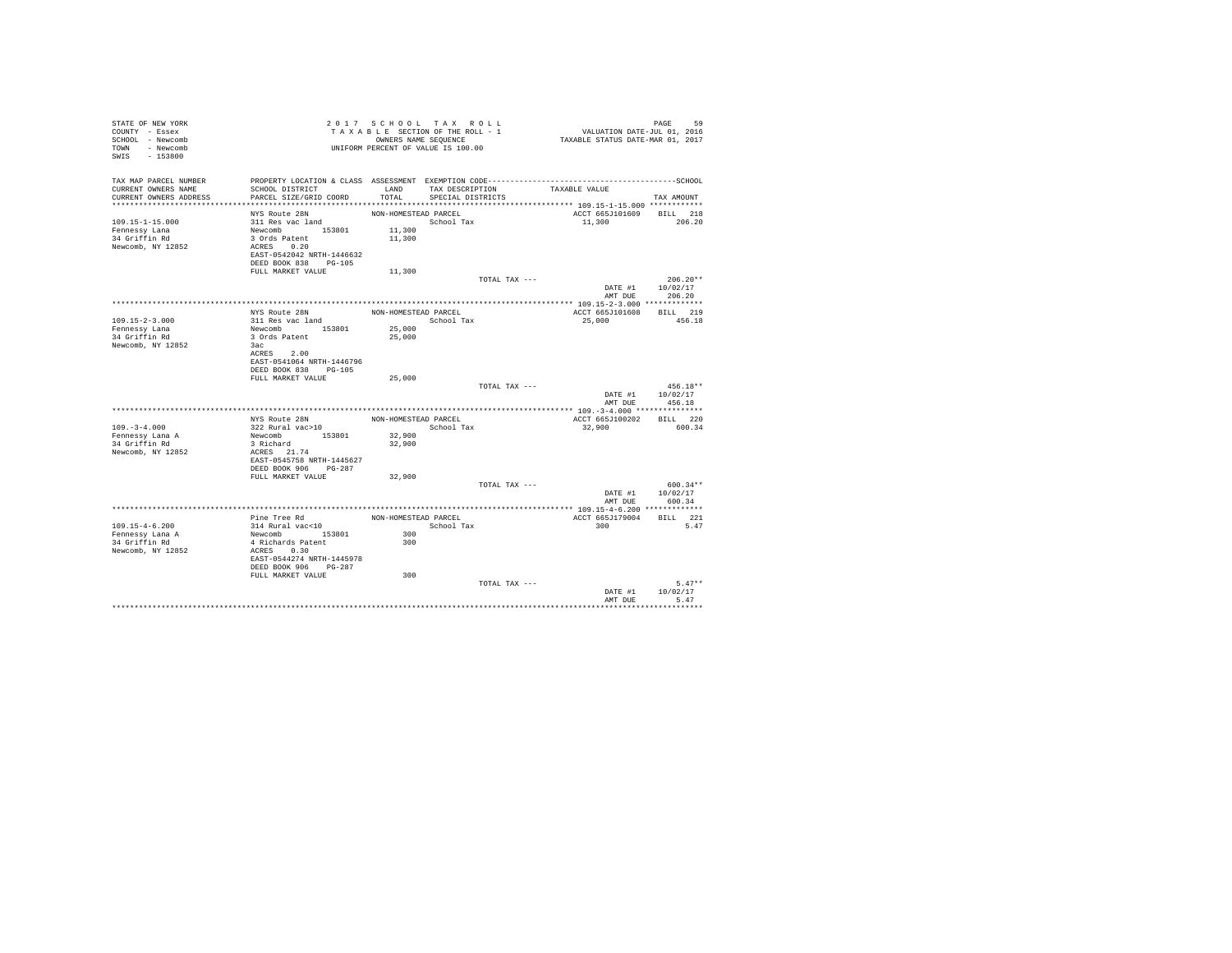| STATE OF NEW YORK<br>COUNTY - Essex<br>SCHOOL - Newcomb<br>- Newcomb<br>TOWN<br>$-153800$<br>SWTS |                                                   | OWNERS NAME SEQUENCE | 2017 SCHOOL TAX ROLL<br>TAXABLE SECTION OF THE ROLL - 1<br>UNIFORM PERCENT OF VALUE IS 100.00 | VALUATION DATE-JUL 01, 2016<br>TAXABLE STATUS DATE-MAR 01, 2017 | 60<br>PAGE             |
|---------------------------------------------------------------------------------------------------|---------------------------------------------------|----------------------|-----------------------------------------------------------------------------------------------|-----------------------------------------------------------------|------------------------|
| TAX MAP PARCEL NUMBER                                                                             |                                                   |                      |                                                                                               |                                                                 |                        |
| CURRENT OWNERS NAME<br>CURRENT OWNERS ADDRESS                                                     | SCHOOL DISTRICT<br>PARCEL SIZE/GRID COORD         | LAND<br>TOTAL.       | TAX DESCRIPTION<br>SPECIAL DISTRICTS                                                          | TAXABLE VALUE                                                   | TAX AMOUNT             |
|                                                                                                   |                                                   |                      |                                                                                               | ACCT 665J101601                                                 |                        |
| $120.17 - 2 - 47.000$                                                                             | 1416 Goodnow Flow Rd<br>210 1 Family Res - WTRFNT | HOMESTEAD PARCEL     | School Tax                                                                                    | 297,500                                                         | BILL 222<br>1,355.31   |
| Fenster-Fibiger Trust                                                                             | Newcomb<br>153801                                 | 111,400              |                                                                                               |                                                                 |                        |
| c/o William W Fibiger                                                                             | 42 T&c Twp 18                                     | 297.500              |                                                                                               |                                                                 |                        |
| 44 Oak Tree Dr                                                                                    | Goodnow Flow Subd                                 |                      |                                                                                               |                                                                 |                        |
| New Smyrna Beach, FL 32169 Lot 56                                                                 |                                                   |                      |                                                                                               |                                                                 |                        |
|                                                                                                   | 1.70<br>ACRES                                     |                      |                                                                                               |                                                                 |                        |
|                                                                                                   | EAST-0533278 NRTH-1427127                         |                      |                                                                                               |                                                                 |                        |
|                                                                                                   | DEED BOOK 1849 PG-203                             |                      |                                                                                               |                                                                 |                        |
|                                                                                                   | FULL MARKET VALUE                                 | 297.500              |                                                                                               |                                                                 |                        |
|                                                                                                   |                                                   |                      | TOTAL TAX ---                                                                                 |                                                                 | $1,355.31**$           |
|                                                                                                   |                                                   |                      |                                                                                               | DATE #1                                                         | 10/02/17               |
|                                                                                                   |                                                   |                      |                                                                                               | AMT DUE                                                         | 1,355.31               |
|                                                                                                   | 1394 Goodnow Flow Rd                              | HOMESTEAD PARCEL     |                                                                                               | ACCT 665J107002                                                 | BILL 223               |
| $120.17 - 2 - 24.053$                                                                             | 260 Seasonal res - WTRFNT                         |                      | School Tax                                                                                    | 158,200                                                         | 720.71                 |
| Fenton James T                                                                                    | Newcomb<br>153801                                 | 106,300              |                                                                                               |                                                                 |                        |
| Levandowski Diane M                                                                               | 42 T&c Twp 18                                     | 158,200              |                                                                                               |                                                                 |                        |
| 28 Highland Dr                                                                                    | Goodnow Flow Subd                                 |                      |                                                                                               |                                                                 |                        |
| East Greenbush, NY 12061                                                                          | Lot 50                                            |                      |                                                                                               |                                                                 |                        |
|                                                                                                   | ACRES<br>1.03 BANKADKBANK                         |                      |                                                                                               |                                                                 |                        |
|                                                                                                   | EAST-0533854 NRTH-1427011                         |                      |                                                                                               |                                                                 |                        |
|                                                                                                   | DEED BOOK 1215 PG-73                              |                      |                                                                                               |                                                                 |                        |
|                                                                                                   | FULL MARKET VALUE                                 | 158,200              |                                                                                               |                                                                 |                        |
|                                                                                                   |                                                   |                      | TOTAL TAX ---                                                                                 |                                                                 | $720.71**$<br>10/02/17 |
|                                                                                                   |                                                   |                      |                                                                                               | DATE #1<br>AMT DUE                                              | 720.71                 |
|                                                                                                   |                                                   |                      |                                                                                               |                                                                 |                        |
|                                                                                                   | 44 Campsite Rd                                    | HOMESTEAD PARCEL     |                                                                                               | ACCT 665J107206                                                 | BILL 224               |
| $110.13 - 9 - 8.000$                                                                              | 210 1 Family Res                                  |                      | BAS STAR 41854                                                                                |                                                                 | 30,000                 |
| Fifield John P                                                                                    | Newcomb<br>153801                                 |                      | 29,000 School Tax                                                                             | 136,200                                                         | 620.48                 |
| c/o Norman & Violet Fifield Lot 19 Richards Survey                                                |                                                   | 136,200              |                                                                                               |                                                                 |                        |
| 44 Campsite Rd                                                                                    | 1717/185 Life estate to                           |                      |                                                                                               |                                                                 |                        |
| Newcomb, NY 12852                                                                                 | Norman & Violet Fifield                           |                      |                                                                                               |                                                                 |                        |
|                                                                                                   | 0.50<br>ACRES                                     |                      |                                                                                               |                                                                 |                        |
|                                                                                                   | EAST-0555538 NRTH-1445755                         |                      |                                                                                               |                                                                 |                        |
|                                                                                                   | DEED BOOK 1717 PG-185                             |                      |                                                                                               |                                                                 |                        |
|                                                                                                   | FULL MARKET VALUE                                 | 136,200              | TOTAL TAX ---                                                                                 |                                                                 | $546.48**$             |
|                                                                                                   |                                                   |                      |                                                                                               | DATE #1                                                         | 10/02/17               |
|                                                                                                   |                                                   |                      |                                                                                               | AMT DUE                                                         | 546.48                 |
|                                                                                                   |                                                   |                      |                                                                                               |                                                                 |                        |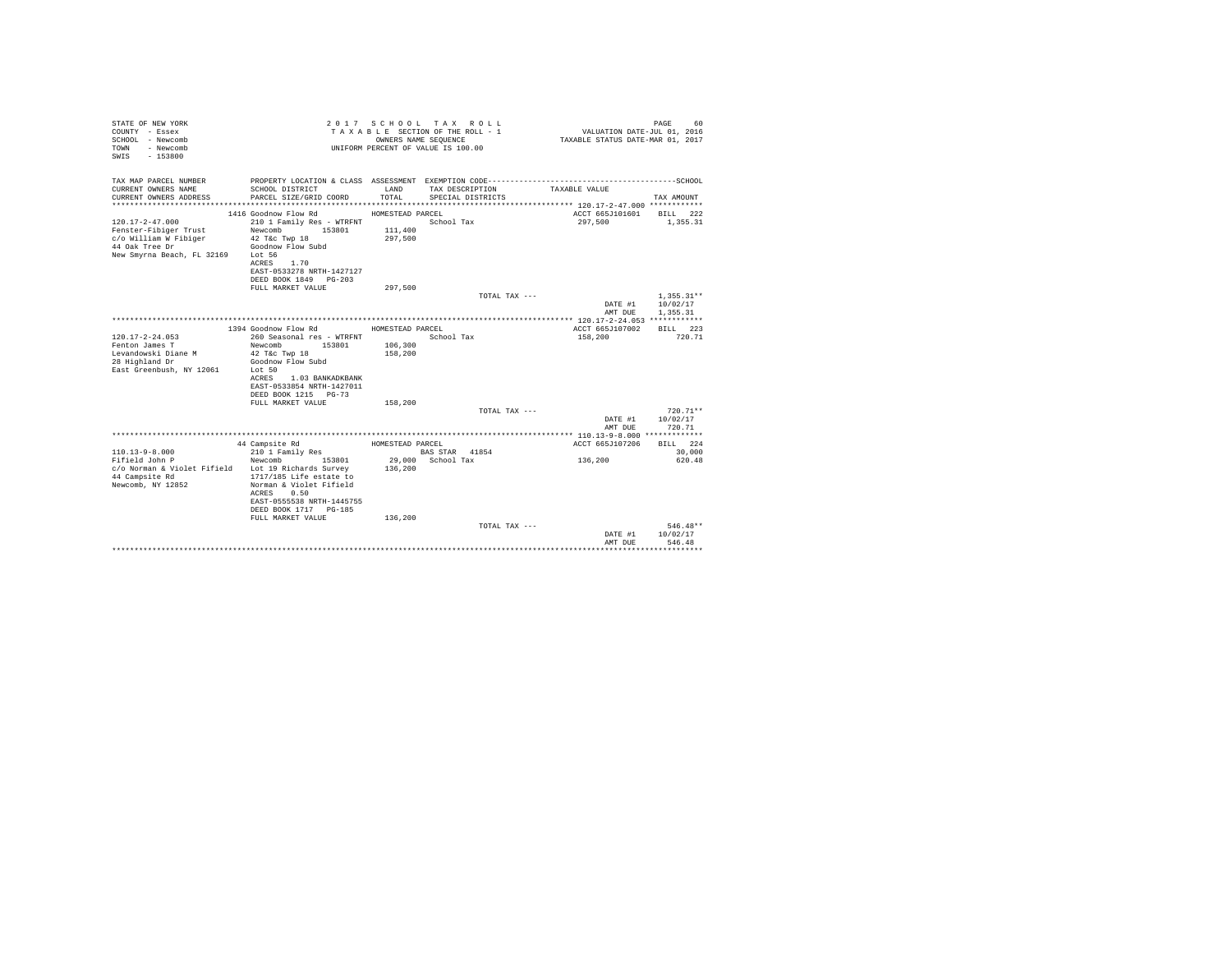| STATE OF NEW YORK<br>COUNTY - Essex<br>SCHOOL - Newcomb<br>TOWN - Newcomb<br>SWIS - 153800                                                   |                                                                                                                                                                                    |                                                  | 2017 SCHOOL TAX ROLL<br>TAXABLE SECTION OF THE ROLL - 1<br>OWNERS NAME SEQUENCE<br>UNIFORM PERCENT OF VALUE IS 100.00 |                                    | PAGE 61<br>VALUATION DATE-JUL 01, 2016<br>TAXABLE STATUS DATE-MAR 01, 2017 |                                          |
|----------------------------------------------------------------------------------------------------------------------------------------------|------------------------------------------------------------------------------------------------------------------------------------------------------------------------------------|--------------------------------------------------|-----------------------------------------------------------------------------------------------------------------------|------------------------------------|----------------------------------------------------------------------------|------------------------------------------|
| TAX MAP PARCEL NUMBER<br>CURRENT OWNERS NAME<br>CURRENT OWNERS ADDRESS                                                                       | SCHOOL DISTRICT<br>PARCEL SIZE/GRID COORD                                                                                                                                          | TOTAL                                            | SPECIAL DISTRICTS                                                                                                     | LAND TAX DESCRIPTION TAXABLE VALUE |                                                                            | TAX AMOUNT                               |
| $109.16 - 5 - 2.000$<br>Fifield Norman J<br>5629 NYS Route 28N<br>Newcomb, NY 12852                                                          | 5629 NYS Route 28N<br>$210$ 1 Family Res<br>Newcomb 153801<br>3 Richards Survey<br>ACRES 0.40 BANK CORE<br>EAST-0545939 NRTH-1446473<br>DEED BOOK 1797 PG-132<br>FULL MARKET VALUE | HOMESTEAD PARCEL<br>27,000<br>111,300<br>111,300 | School Tax                                                                                                            |                                    | ACCT 665J105808 BILL 225<br>111,300                                        | 507.05                                   |
|                                                                                                                                              |                                                                                                                                                                                    |                                                  |                                                                                                                       | TOTAL TAX ---                      | AMT DUR                                                                    | $507.05**$<br>DATE #1 10/02/17<br>507.05 |
| 110.13-9-12.000<br>Fifield Warren<br>Fifield Pamela<br>26 Schraver Way<br>PO Box 202<br>Newcomb, NY 12852                                    | 26 Schraver Way<br>20 SCHTaver Way<br>260 Seasonal res<br>Newcomb 153801<br>19 Richards Survey<br>ACRES 0.40<br>EAST-0555856 NRTH-1445581<br>DEED BOOK 1701 PG-223                 | HOMESTEAD PARCEL<br>27,000<br>50,000             | School Tax                                                                                                            |                                    | ACCT 665J100601<br>50,000                                                  | BILL 226<br>227.78                       |
|                                                                                                                                              | FULL MARKET VALUE                                                                                                                                                                  | 50,000                                           |                                                                                                                       | TOTAL TAX ---                      | AMT DUE                                                                    | $227.78**$<br>DATE #1 10/02/17<br>227.78 |
|                                                                                                                                              |                                                                                                                                                                                    |                                                  |                                                                                                                       |                                    |                                                                            |                                          |
| $109.15 - 3 - 16.002$<br>Finch Duane W<br>Finch Sonja L<br>23 Griffin Rd<br>Newcomb, NY 12852                                                | 23 Griffin Rd<br>210 1 Family Res<br>Newcomb 153801<br>4 Ords Pat<br>ACRES 0.84<br>EAST-0542188 NRTH-1444508<br>DEED BOOK 1491 PG-109                                              | HOMESTEAD PARCEL<br>125,000                      | BAS STAR 41854<br>32,700 School Tax                                                                                   |                                    | ACCT 665J101113 BILL 227<br>125,000                                        | 30,000<br>569.46                         |
|                                                                                                                                              | FULL MARKET VALUE                                                                                                                                                                  | 125,000                                          |                                                                                                                       | TOTAL TAX ---                      |                                                                            | $495.46**$<br>DATE #1 10/02/17           |
| 109.15-3-13.030<br>Fisher Louis T<br>Fisher Christian M<br>PO Box 665<br>Warrensburg, NY 12885<br>PRIOR OWNER ON 3/01/2017 FULL MARKET VALUE | 32 Spring St<br>210 1 Family Res<br>Newcomb 153801<br>4 Ords Pat<br>ACRES 4.00<br>EAST-0541834 NRTH-1445122<br>DEED BOOK 1873 PG-215                                               | 37,000<br>175,100<br>175,100                     | HOMESTEAD PARCEL<br>School Tax                                                                                        |                                    | AMT DUE<br>ACCT 665J106515<br>175,100                                      | 495.46<br>BILL 228<br>797.70             |
| Fannie Mae                                                                                                                                   |                                                                                                                                                                                    |                                                  |                                                                                                                       | TOTAL TAX ---                      | DATE #1<br>AMT DUE                                                         | $797.70**$<br>10/02/17<br>797.70         |
|                                                                                                                                              |                                                                                                                                                                                    |                                                  |                                                                                                                       |                                    |                                                                            |                                          |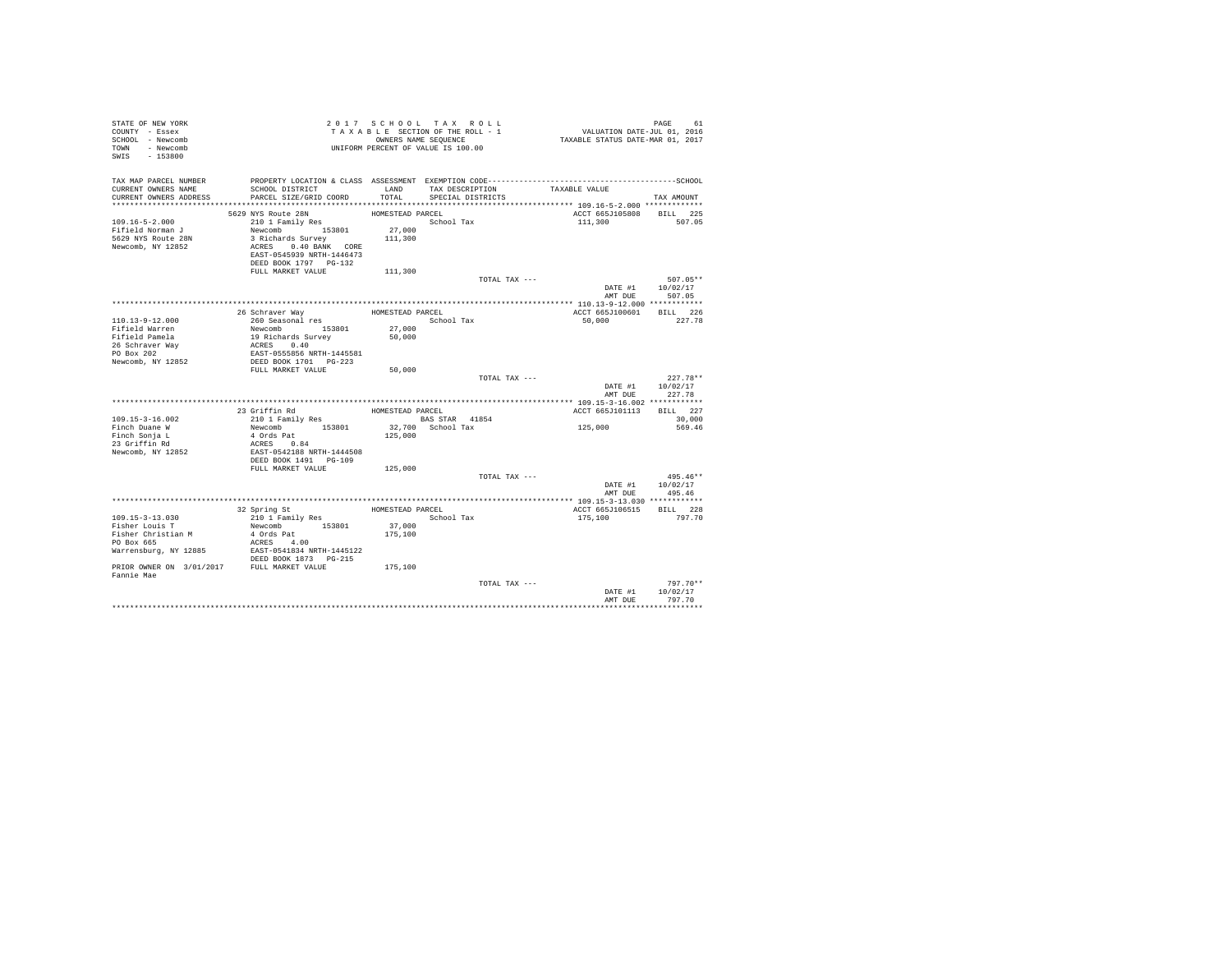| STATE OF NEW YORK                | 2017 SCHOOL TAX ROLL<br>TAXABLE SECTION OF THE ROLL - 1<br>ONNERS NAME SEQUENCE<br>UNIFORM PERCENT OF VALUE IS 100.00                                      |         |                   |                          |                  |
|----------------------------------|------------------------------------------------------------------------------------------------------------------------------------------------------------|---------|-------------------|--------------------------|------------------|
| COUNTY - Essex                   |                                                                                                                                                            |         |                   |                          |                  |
| SCHOOL - Newcomb                 |                                                                                                                                                            |         |                   |                          |                  |
| TOWN - Newcomb                   |                                                                                                                                                            |         |                   |                          |                  |
| SWIS - 153800                    |                                                                                                                                                            |         |                   |                          |                  |
|                                  |                                                                                                                                                            |         |                   |                          |                  |
|                                  |                                                                                                                                                            |         |                   |                          |                  |
|                                  | SCHOOL DISTRICT                       LAND        TAX DESCRIPTION                  TAXABLE VALUE                                                           |         |                   |                          |                  |
| CURRENT OWNERS ADDRESS           | PARCEL SIZE/GRID COORD                                                                                                                                     | TOTAL   | SPECIAL DISTRICTS |                          | TAX AMOUNT       |
|                                  |                                                                                                                                                            |         |                   |                          |                  |
|                                  |                                                                                                                                                            |         |                   | ACCT 665J103604 BILL 229 |                  |
| $109.15 - 4 - 3.000$             |                                                                                                                                                            |         |                   |                          | 42,400           |
| Fissette Irene A                 |                                                                                                                                                            |         |                   | 42,400                   | 193.16           |
| Yandon Reena Michel              |                                                                                                                                                            |         |                   |                          |                  |
| 31 Pine Tree Rd                  |                                                                                                                                                            |         |                   |                          |                  |
| Newcomb, NY 12852                | EAST-0543445 NRTH-1445781                                                                                                                                  |         |                   |                          |                  |
|                                  | DEED BOOK 1857 PG-303                                                                                                                                      |         |                   |                          |                  |
|                                  | FULL MARKET VALUE                                                                                                                                          | 42,400  |                   |                          |                  |
|                                  |                                                                                                                                                            |         | TOTAL TAX ---     |                          | $39.16**$        |
|                                  |                                                                                                                                                            |         |                   |                          | DATE #1 10/02/17 |
|                                  |                                                                                                                                                            |         |                   |                          | AMT DUE 39.16    |
|                                  |                                                                                                                                                            |         |                   |                          |                  |
|                                  | 1846 Goodnow Flow Rd MOMESTEAD PARCEL                                                                                                                      |         |                   | ACCT 665J193001 BILL 230 |                  |
| $119.20 - 3 - 8.200$             | 210 1 Family Res - WTRFNT School Tax                                                                                                                       |         |                   | 297,900 1,357.13         |                  |
| Fitzgerald John                  | Newcomb 153801 133,500<br>27 T&c Twp 18 297,900                                                                                                            |         |                   |                          |                  |
| Fitzgerald Paula<br>PO Box 475   |                                                                                                                                                            |         |                   |                          |                  |
|                                  | Goodnow Flow Subd                                                                                                                                          |         |                   |                          |                  |
| Lake Luzerne, NY 12846           | Lot 339                                                                                                                                                    |         |                   |                          |                  |
|                                  | ACRES 1.30                                                                                                                                                 |         |                   |                          |                  |
|                                  | EAST-0525380 NRTH-1426049                                                                                                                                  |         |                   |                          |                  |
|                                  |                                                                                                                                                            |         |                   |                          |                  |
|                                  | FULL MARKET VALUE 297,900                                                                                                                                  |         | TOTAL TAX ---     |                          | $1,357.13**$     |
|                                  |                                                                                                                                                            |         |                   |                          | DATE #1 10/02/17 |
|                                  |                                                                                                                                                            |         |                   |                          | AMT DUE 1,357.13 |
|                                  |                                                                                                                                                            |         |                   |                          |                  |
|                                  | 1360 Goodnow Flow Rd MOMESTEAD PARCEL                                                                                                                      |         |                   | ACCT 665J103503 BILL 231 |                  |
|                                  | 120.18-2-7.000 210 1 Family Res - WTRFNT School Tax                                                                                                        |         |                   | 190,200 866.49           |                  |
|                                  | Flynn Family Trust James S Newcomb 153801 106,300                                                                                                          |         |                   |                          |                  |
|                                  | 222 Burt Rd 46 & 47 T&C Twp 18                                                                                                                             | 190,200 |                   |                          |                  |
| Fort Edward, NY 12828            | Goodnow Flow Subd                                                                                                                                          |         |                   |                          |                  |
|                                  | Lot 42                                                                                                                                                     |         |                   |                          |                  |
|                                  | ACRES 1.05                                                                                                                                                 |         |                   |                          |                  |
|                                  | EAST-0534645 NRTH-1426840                                                                                                                                  |         |                   |                          |                  |
|                                  | DEED BOOK 1655 PG-121                                                                                                                                      |         |                   |                          |                  |
|                                  | FULL MARKET VALUE                                                                                                                                          | 190,200 |                   |                          |                  |
|                                  |                                                                                                                                                            |         | TOTAL TAX ---     |                          | $866.49**$       |
|                                  |                                                                                                                                                            |         |                   |                          | DATE #1 10/02/17 |
|                                  |                                                                                                                                                            |         |                   | AMT DUE                  | 866.49           |
|                                  |                                                                                                                                                            |         |                   |                          |                  |
|                                  | 1362 Goodnow Flow Rd MOMESTEAD PARCEL                                                                                                                      |         |                   | ACCT 665J103502 BILL 232 |                  |
| $120.18 - 2 - 6.000$             |                                                                                                                                                            |         | School Tax        | 162,200                  | 738.93           |
| Foy Kimberly A<br>Flynn Pamela L |                                                                                                                                                            |         |                   |                          |                  |
| 304 Townhouse Rd                 |                                                                                                                                                            |         |                   |                          |                  |
| Wilton, NY 12831                 | 210 1 Family Res - WTRFNT<br>Newcomb 153801 165,600<br>46647 T4c Twp 18<br>46647 T4c Twp 18<br>1843/264 LM ary Am Flyn<br>ACRES 1.01<br>ACRES 1.01<br>1.01 |         |                   |                          |                  |
|                                  |                                                                                                                                                            |         |                   |                          |                  |
|                                  | EAST-0534542 NRTH-1426841                                                                                                                                  |         |                   |                          |                  |
|                                  | DEED BOOK 1843 PG-264                                                                                                                                      |         |                   |                          |                  |
|                                  | FULL MARKET VALUE                                                                                                                                          | 162,200 |                   |                          |                  |
|                                  |                                                                                                                                                            |         | TOTAL TAX ---     |                          | $738.93**$       |
|                                  |                                                                                                                                                            |         |                   |                          | DATE #1 10/02/17 |
|                                  |                                                                                                                                                            |         |                   |                          | AMT DUE 738.93   |
|                                  |                                                                                                                                                            |         |                   |                          | **********       |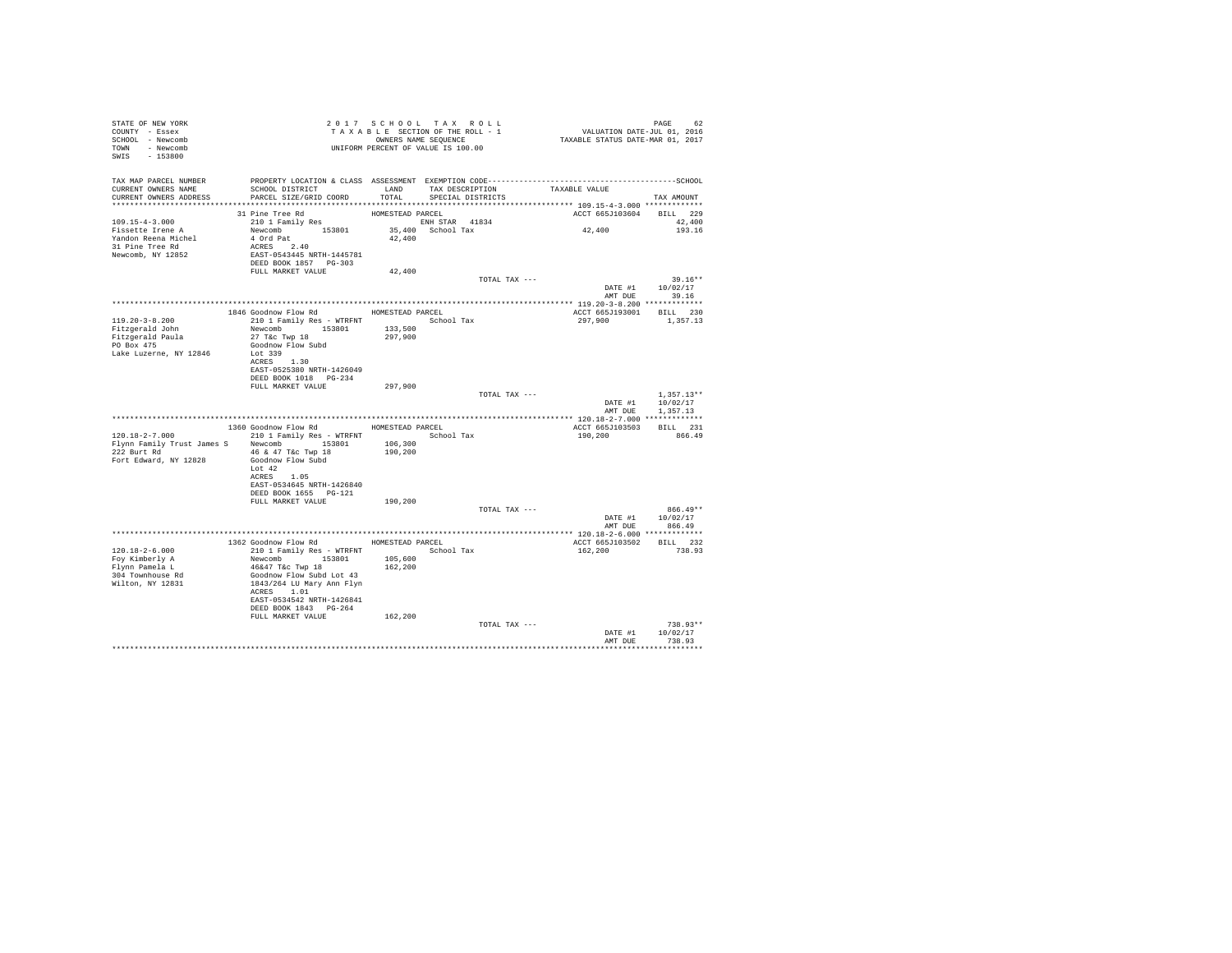| STATE OF NEW YORK<br>COUNTY - Essex<br>SCHOOL - Newcomb<br>TOWN - Newcomb<br>SWIS - 153800 |                                                                                                                                           | 2017 SCHOOL TAX ROLL<br>UNIFORM PERCENT OF VALUE IS 100.00 |            |                                      |               |         | PAGE<br>63                     |  |
|--------------------------------------------------------------------------------------------|-------------------------------------------------------------------------------------------------------------------------------------------|------------------------------------------------------------|------------|--------------------------------------|---------------|---------|--------------------------------|--|
| TAX MAP PARCEL NUMBER<br>CURRENT OWNERS NAME<br>CURRENT OWNERS ADDRESS                     | PROPERTY LOCATION & CLASS ASSESSMENT EXEMPTION CODE-----------------------------------SCHOOL<br>SCHOOL DISTRICT<br>PARCEL SIZE/GRID COORD | LAND<br>TOTAL                                              |            | TAX DESCRIPTION<br>SPECIAL DISTRICTS | TAXABLE VALUE |         | TAX AMOUNT                     |  |
|                                                                                            |                                                                                                                                           |                                                            |            |                                      |               |         |                                |  |
|                                                                                            | 18 Spring St                                                                                                                              | HOMESTEAD PARCEL                                           |            |                                      |               |         | ACCT 665J104004 BILL 233       |  |
| $109.15 - 3 - 9.000$<br>Freqoe-Fifield Jennifer<br>18 Spring St<br>Newcomb, NY 12852       | Newcomb 153801<br>4 Ords Pat<br>ACRES 4.10 BANK CORE<br>EAST-0542662 NRTH-1445237                                                         | 37,100 School Tax<br>117,700                               |            |                                      | 117,700       |         | 30,000<br>536.20               |  |
|                                                                                            | DEED BOOK 1839 PG-252                                                                                                                     |                                                            |            |                                      |               |         |                                |  |
|                                                                                            | FULL MARKET VALUE                                                                                                                         | 117,700                                                    |            |                                      |               |         |                                |  |
|                                                                                            |                                                                                                                                           |                                                            |            | TOTAL TAX ---                        |               |         | $462.20**$<br>DATE #1 10/02/17 |  |
|                                                                                            |                                                                                                                                           |                                                            |            |                                      |               | AMT DUE | 462.20                         |  |
|                                                                                            | 1204 Goodnow Flow Rd MOMESTEAD PARCEL                                                                                                     |                                                            |            |                                      |               |         | ACCT 665J104115 BILL 234       |  |
| $120.18 - 2 - 42.000$                                                                      | 210 1 Family Res - WTRFNT BAS STAR 41854                                                                                                  |                                                            |            |                                      |               |         | 30,000                         |  |
| Freiman Steven                                                                             | Newcomb 153801                                                                                                                            | 112,200 School Tax                                         |            |                                      | 185,300       |         | 844.16                         |  |
| Freiman Amy                                                                                | 46 & 65 T&c Twp 18                                                                                                                        | 185,300                                                    |            |                                      |               |         |                                |  |
| 1204 Goodnow Flow Rd                                                                       | Goodnow Flow Subd                                                                                                                         |                                                            |            |                                      |               |         |                                |  |
| PO Box 62                                                                                  | Lot 7                                                                                                                                     |                                                            |            |                                      |               |         |                                |  |
| Newcomb, NY 12852                                                                          | ACRES 1.74                                                                                                                                |                                                            |            |                                      |               |         |                                |  |
|                                                                                            | EAST-0538039 NRTH-1425402                                                                                                                 |                                                            |            |                                      |               |         |                                |  |
|                                                                                            | DEED BOOK 696 PG-170                                                                                                                      |                                                            |            |                                      |               |         |                                |  |
|                                                                                            | FULL MARKET VALUE                                                                                                                         | 185,300                                                    |            |                                      |               |         |                                |  |
|                                                                                            |                                                                                                                                           |                                                            |            | TOTAL TAX ---                        |               |         | $770.16**$                     |  |
|                                                                                            |                                                                                                                                           |                                                            |            |                                      |               | DATE #1 | 10/02/17                       |  |
|                                                                                            |                                                                                                                                           |                                                            |            |                                      |               | AMT DUE | 770.16                         |  |
|                                                                                            |                                                                                                                                           |                                                            |            |                                      |               |         |                                |  |
|                                                                                            | 5859 NYS Route 28N                                                                                                                        | HOMESTEAD PARCEL                                           |            |                                      |               |         | ACCT 665J103507 BILL 235       |  |
| $109. - 1 - 29.001$                                                                        | 281 Multiple res                                                                                                                          | School Tax                                                 |            |                                      | 90,000        |         | 410.01                         |  |
| Friend Clive P                                                                             | Newcomb 153801                                                                                                                            | 60,500                                                     |            |                                      |               |         |                                |  |
| 5863 Rte 28N                                                                               | 2&3 Ords                                                                                                                                  | 90,000                                                     |            |                                      |               |         |                                |  |
| Newcomb, NY 12852                                                                          | ACRES 28.06<br>EAST-0540087 NRTH-1446355                                                                                                  |                                                            |            |                                      |               |         |                                |  |
|                                                                                            | DEED BOOK 1109 PG-327                                                                                                                     |                                                            |            |                                      |               |         |                                |  |
|                                                                                            | FULL MARKET VALUE                                                                                                                         | 90,000                                                     |            |                                      |               |         |                                |  |
|                                                                                            |                                                                                                                                           |                                                            |            | TOTAL TAX ---                        |               |         | $410.01**$                     |  |
|                                                                                            |                                                                                                                                           |                                                            |            |                                      |               | DATE #1 | 10/02/17                       |  |
|                                                                                            |                                                                                                                                           |                                                            |            |                                      |               | AMT DUE | 410.01                         |  |
|                                                                                            |                                                                                                                                           |                                                            |            |                                      |               |         |                                |  |
|                                                                                            |                                                                                                                                           |                                                            |            |                                      |               |         | ACCT 665J177007 BILL 236       |  |
| $110.13 - 9 - 18.001$                                                                      | ${\small \begin{tabular}{ll} \bf 30~Bissell\ Loop & \tt HOMESTBAD \ PARCH \\ \bf 423~Shack\ bar & \tt School \end{tabular}}$              |                                                            | School Tax |                                      | 44,100        |         | 200.90                         |  |
| Fuller Stephen                                                                             | Newcomb 153801 11,500                                                                                                                     |                                                            |            |                                      |               |         |                                |  |
| Fuller Cheryl                                                                              | Richards Survey Pt 19                                                                                                                     | 44,100                                                     |            |                                      |               |         |                                |  |
| PO Box 122                                                                                 | ACRES 0.13                                                                                                                                |                                                            |            |                                      |               |         |                                |  |
| Newcomb, NY 12852                                                                          | EAST-0554930 NRTH-1445067                                                                                                                 |                                                            |            |                                      |               |         |                                |  |
|                                                                                            | DEED BOOK 1338 PG-227                                                                                                                     |                                                            |            |                                      |               |         |                                |  |
|                                                                                            | FULL MARKET VALUE                                                                                                                         | 44,100                                                     |            |                                      |               |         |                                |  |
|                                                                                            |                                                                                                                                           |                                                            |            | TOTAL TAX ---                        |               |         | $200.90**$                     |  |
|                                                                                            |                                                                                                                                           |                                                            |            |                                      |               | DATE #1 | 10/02/17                       |  |
|                                                                                            |                                                                                                                                           |                                                            |            |                                      |               | AMT DUE | 200.90                         |  |
|                                                                                            |                                                                                                                                           |                                                            |            |                                      |               |         |                                |  |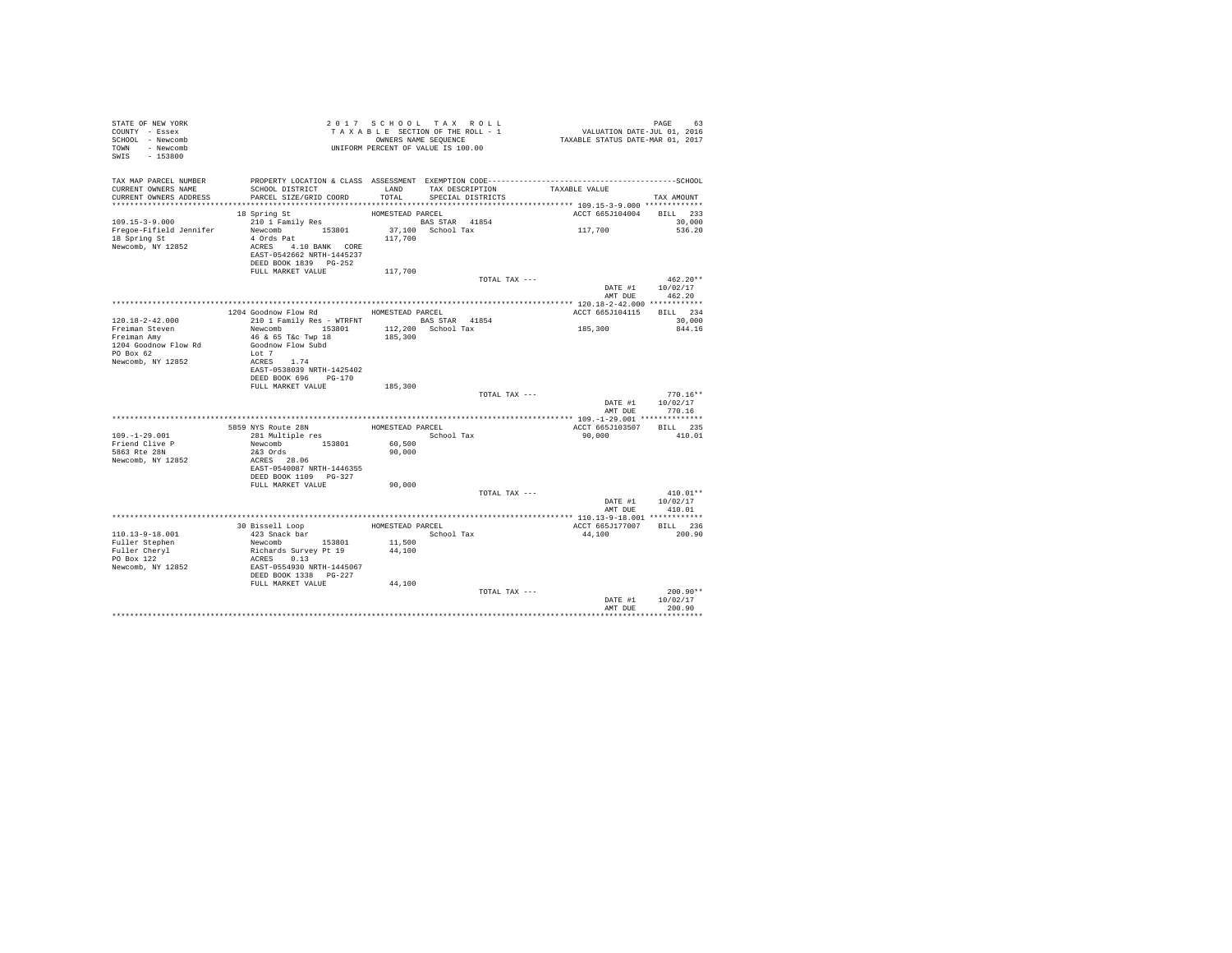| STATE OF NEW YORK<br>COUNTY - Essex<br>SCHOOL - Newcomb<br>TOWN - Newcomb<br>SWIS<br>$-153800$ |                                                                                                                           |                      | 2017 SCHOOL TAX ROLL<br>TAXABLE SECTION OF THE ROLL - 1<br>OWNERS NAME SEQUENCE<br>UNIFORM PERCENT OF VALUE IS 100.00 | PAGE 64<br>VALUATION DATE-JUL 01, 2016<br>TAXABLE STATUS DATE-MAR 01, 2017 |                                          |
|------------------------------------------------------------------------------------------------|---------------------------------------------------------------------------------------------------------------------------|----------------------|-----------------------------------------------------------------------------------------------------------------------|----------------------------------------------------------------------------|------------------------------------------|
| TAX MAP PARCEL NUMBER<br>CURRENT OWNERS NAME                                                   | SCHOOL DISTRICT                                                                                                           | LAND                 | TAX DESCRIPTION                                                                                                       | TAXABLE VALUE                                                              |                                          |
| CURRENT OWNERS ADDRESS                                                                         | PARCEL SIZE/GRID COORD                                                                                                    | TOTAL                | SPECIAL DISTRICTS                                                                                                     |                                                                            | TAX AMOUNT                               |
|                                                                                                | NYS Route 28N                                                                                                             | NON-HOMESTEAD PARCEL |                                                                                                                       | ACCT 665J180006 BILL 237                                                   |                                          |
| 110.17-2-11.113<br>Fuller Stephen W<br>Fuller Cheryl<br>PO Box 122<br>Newcomb, NY 12852        | 312 Vac w/imprv<br>Newcomb 153801<br>19 Rs Twp 27 T&c<br>ACRES 1.22<br>EAST-0558031 NRTH-1443208<br>DEED BOOK 1045 PG-197 | 24,200<br>25,500     | School Tax                                                                                                            | 25,500                                                                     | 465.31                                   |
|                                                                                                | FULL MARKET VALUE                                                                                                         | 25,500               |                                                                                                                       |                                                                            |                                          |
|                                                                                                |                                                                                                                           |                      | TOTAL TAX ---                                                                                                         | AMT DUE                                                                    | $465.31**$<br>DATE #1 10/02/17<br>465.31 |
|                                                                                                |                                                                                                                           |                      |                                                                                                                       |                                                                            |                                          |
|                                                                                                | 5095 NYS Route 28N                                                                                                        | HOMESTEAD PARCEL     |                                                                                                                       | ACCT 665J100210                                                            | BILL 238                                 |
| $110.17 - 2 - 19.000$                                                                          | 210 1 Family Res                                                                                                          |                      | School Tax                                                                                                            | 139,000                                                                    | 633.24                                   |
| Fuller Stephen W                                                                               | Newcomb 153801                                                                                                            | 25,000               |                                                                                                                       |                                                                            |                                          |
| Manell James L Jr                                                                              | Pt 19 Richards Survey<br>ACRES 0.30                                                                                       | 139,000              |                                                                                                                       |                                                                            |                                          |
| 27 Silver Cir<br>Queensbury, NY 12804                                                          | EAST-0557934 NRTH-1443276                                                                                                 |                      |                                                                                                                       |                                                                            |                                          |
|                                                                                                | DEED BOOK 867 PG-71                                                                                                       |                      |                                                                                                                       |                                                                            |                                          |
|                                                                                                | FULL MARKET VALUE                                                                                                         | 139,000              |                                                                                                                       |                                                                            |                                          |
|                                                                                                |                                                                                                                           |                      | TOTAL TAX ---                                                                                                         |                                                                            | $633.24**$                               |
|                                                                                                |                                                                                                                           |                      |                                                                                                                       | DATE #1                                                                    | 10/02/17                                 |
|                                                                                                |                                                                                                                           |                      |                                                                                                                       | AMT DUR                                                                    | 633.24                                   |
|                                                                                                |                                                                                                                           |                      |                                                                                                                       |                                                                            |                                          |
|                                                                                                | 5037 NYS Route 28N                                                                                                        | HOMESTEAD PARCEL     |                                                                                                                       | ACCT 665J100312                                                            | BILL 239<br>489.28                       |
| 110.18-1-14.002<br>Funari Nick J                                                               | 210 1 Family Res<br>Newcomb 153801                                                                                        | 31,400               | School Tax                                                                                                            | 107,400                                                                    |                                          |
| Funari Javne H                                                                                 | Pt 4 Thorns Survey                                                                                                        | 107,400              |                                                                                                                       |                                                                            |                                          |
| $597$ Ravenna Rd                                                                               | ACRES 0.70                                                                                                                |                      |                                                                                                                       |                                                                            |                                          |
| Streetsboro, OH 44241                                                                          | EAST-0559182 NRTH-1442715                                                                                                 |                      |                                                                                                                       |                                                                            |                                          |
|                                                                                                | DEED BOOK 1839 PG-238                                                                                                     |                      |                                                                                                                       |                                                                            |                                          |
|                                                                                                | FULL MARKET VALUE                                                                                                         | 107,400              |                                                                                                                       |                                                                            |                                          |
|                                                                                                |                                                                                                                           |                      | TOTAL TAX ---                                                                                                         |                                                                            | $489.28**$                               |
|                                                                                                |                                                                                                                           |                      |                                                                                                                       | DATE #1<br>AMT DUE                                                         | 10/02/17<br>489.28                       |
|                                                                                                |                                                                                                                           |                      |                                                                                                                       |                                                                            |                                          |
|                                                                                                | 5632 NYS Route 28N                                                                                                        | HOMESTEAD PARCEL     |                                                                                                                       | ACCT 665J187002                                                            | BILL 240                                 |
| $109.15 - 1 - 10.001$                                                                          | 210 1 Family Res                                                                                                          |                      | School Tax                                                                                                            | 100,000                                                                    | 455.57                                   |
| Galanopoulos Dimitrios<br>20-71 Steinway St<br>Astoria, NY 11105                               | Newcomb 153801<br>3 Rs Twp 27 T&c<br>ACRES 0.56<br>EAST-0545841 NRTH-1446635<br>DEED BOOK 1686 PG-46                      | 29,700<br>100,000    |                                                                                                                       |                                                                            |                                          |
|                                                                                                | FULL MARKET VALUE                                                                                                         | 100,000              |                                                                                                                       |                                                                            |                                          |
|                                                                                                |                                                                                                                           |                      | TOTAL TAX ---                                                                                                         |                                                                            | $455.57**$                               |
|                                                                                                |                                                                                                                           |                      |                                                                                                                       | DATE #1                                                                    | 10/02/17                                 |
|                                                                                                |                                                                                                                           |                      |                                                                                                                       | AMT DUE                                                                    | 455.57                                   |
|                                                                                                |                                                                                                                           |                      |                                                                                                                       |                                                                            |                                          |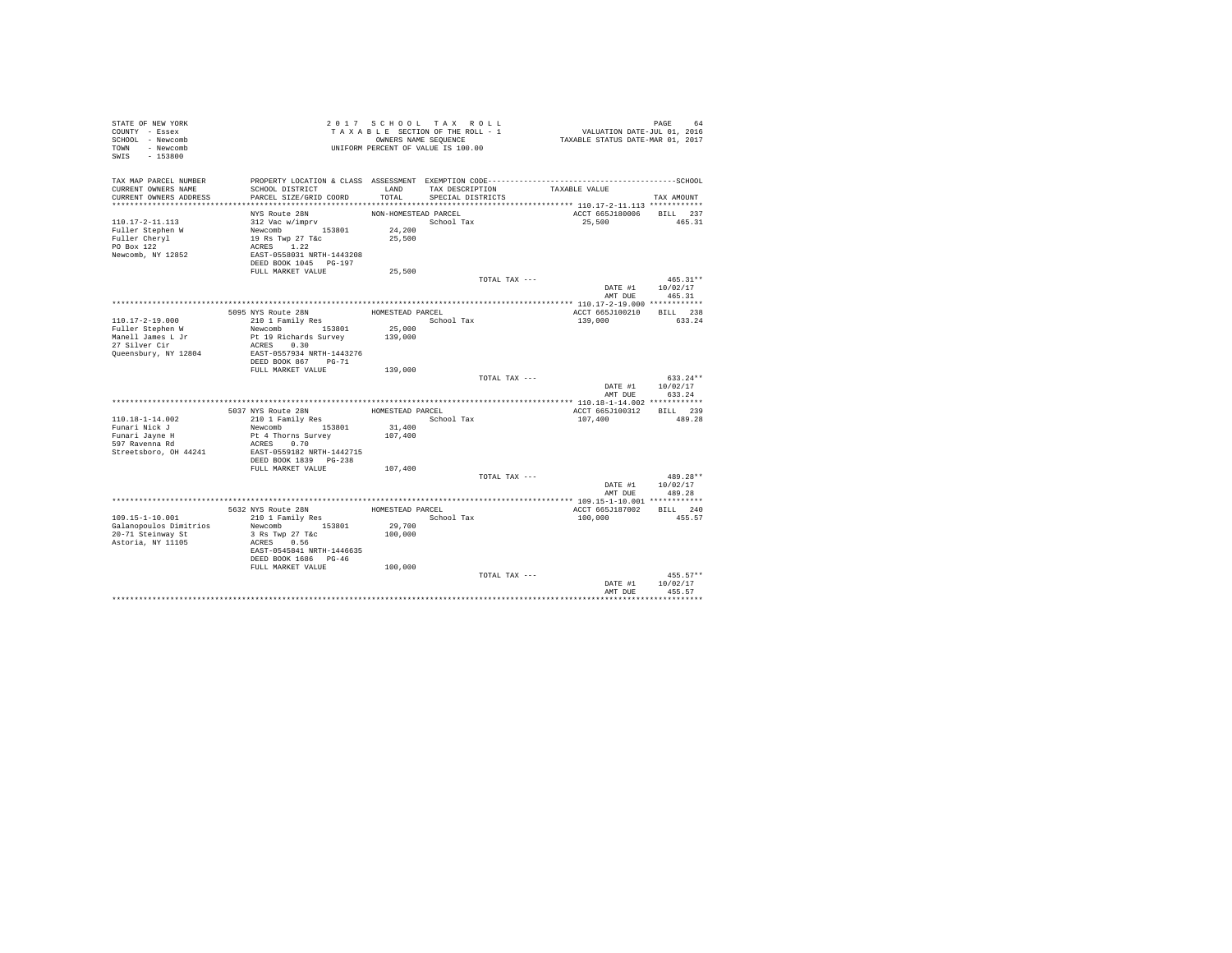| STATE OF NEW YORK<br>COUNTY - Essex<br>SCHOOL - Newcomb<br>TOWN - Newcomb<br>SWIS - 153800 | UNIFORM PERCENT OF VALUE IS 100.00                                                              |                  | 2017 SCHOOL TAX ROLL                      |                          | PAGE                                             |
|--------------------------------------------------------------------------------------------|-------------------------------------------------------------------------------------------------|------------------|-------------------------------------------|--------------------------|--------------------------------------------------|
| TAX MAP PARCEL NUMBER<br>CURRENT OWNERS NAME<br>CURRENT OWNERS ADDRESS                     | SCHOOL DISTRICT<br>PARCEL SIZE/GRID COORD                                                       | TOTAL            | LAND TAX DESCRIPTION<br>SPECIAL DISTRICTS | TAXABLE VALUE            | TAX AMOUNT                                       |
|                                                                                            | 143 Marcy Ln                                                                                    | HOMESTEAD PARCEL |                                           | ACCT 665J103509 BILL 241 |                                                  |
| $110.17 - 3 - 5.033$<br>Garand Douglas<br>Garand Madeline M                                | 210 1 Family Res<br>Newcomb 153801 33,700 ENH STAR 41834<br>Pt 6 Thorns Survey                  |                  | 156,900 School Tax                        | 117,675                  | 39,225<br>65,500<br>536.09                       |
| 143 Marcy Ln<br>Newcomb, NY 12852                                                          | Db 981 Pg 302<br>Db 991 Pg 298<br>ACRES 0.96<br>EAST-0557539 NRTH-1442182<br>DEED BOOK 411 PG-1 |                  |                                           |                          |                                                  |
|                                                                                            | FULL MARKET VALUE                                                                               | 156,900          |                                           |                          |                                                  |
|                                                                                            |                                                                                                 |                  | TOTAL TAX ---                             | AMT DUR                  | $382.09**$<br>DATE #1 10/02/17<br>382.09         |
|                                                                                            |                                                                                                 |                  |                                           |                          |                                                  |
| $110.18 - 5 - 5.000$                                                                       | 8 Sanford Ln HOMESTEAD PARCEL<br>210 1 Family Res                                               |                  | BAS STAR 41854                            | ACCT 665J103510 BILL 242 | 30,000                                           |
| Garrand Mary J                                                                             | Newcomb 153801 36,200 School Tax                                                                |                  |                                           | 156,200                  | 711.59                                           |
| PO Box 48                                                                                  | Pt 4 Thorns Survey                                                                              | 156,200          |                                           |                          |                                                  |
| Newcomb, NY 12852                                                                          | ACRES 1.10<br>EAST-0560170 NRTH-1441323<br>DEED BOOK 1576    PG-248                             |                  |                                           |                          |                                                  |
|                                                                                            | FULL MARKET VALUE                                                                               | 156,200          |                                           |                          |                                                  |
|                                                                                            |                                                                                                 |                  | TOTAL TAX ---                             |                          | $637.59**$<br>DATE #1 10/02/17<br>AMT DUE 637.59 |
|                                                                                            |                                                                                                 |                  |                                           |                          |                                                  |
|                                                                                            | 3 Pine Tree Rd<br>210 1 Family Res                                                              | HOMESTEAD PARCEL |                                           | ACCT 665J106204 BILL 243 |                                                  |
| $109.15 - 4 - 7.000$                                                                       |                                                                                                 | School Tax       |                                           | 77,400                   | 352.61                                           |
| Garrand Michael E<br>PO Box 211<br>Newcomb, NY 12852                                       | Newcomb 153801<br>3 Richards Survey<br>ACRES 0.10                                               | 16,000<br>77,400 |                                           |                          |                                                  |
|                                                                                            | EAST-0544199 NRTH-1446116<br>DEED BOOK 1556 PG-134                                              |                  |                                           |                          |                                                  |
|                                                                                            | FULL MARKET VALUE                                                                               | 77,400           |                                           |                          |                                                  |
|                                                                                            |                                                                                                 |                  | TOTAL TAX ---                             | DATE #1<br>AMT DUE       | $352.61**$<br>10/02/17<br>352.61                 |
|                                                                                            |                                                                                                 |                  |                                           | ACCT 665J103605 BILL 244 |                                                  |
| $109.15 - 4 - 8.000$                                                                       | 5699 NYS Route 28N<br>283 Res w/Comuse                                                          | HOMESTEAD PARCEL | VETCOM CTS 41130                          |                          | 21,538                                           |
| Garrand Michael E                                                                          | Newcomb 153801 34,400 VETDIS CTS 41140                                                          |                  |                                           |                          | 6,461                                            |
| PO Box 211                                                                                 | 3 Richard Survey<br>ACRES 1.40                                                                  |                  | 172,300 BAS STAR 41854                    |                          | 30,000                                           |
| Newcomb, NY 12852                                                                          | EAST-0544353 NRTH-1446093<br>DEED BOOK 1258 PG-49                                               |                  | School Tax                                | 144,301                  | 657.39                                           |
|                                                                                            | FULL MARKET VALUE                                                                               | 172,300          |                                           |                          |                                                  |
|                                                                                            |                                                                                                 |                  | TOTAL TAX ---                             | DATE #1                  | 583.39**<br>10/02/17<br>583.39                   |
|                                                                                            |                                                                                                 |                  |                                           | AMT DUE                  |                                                  |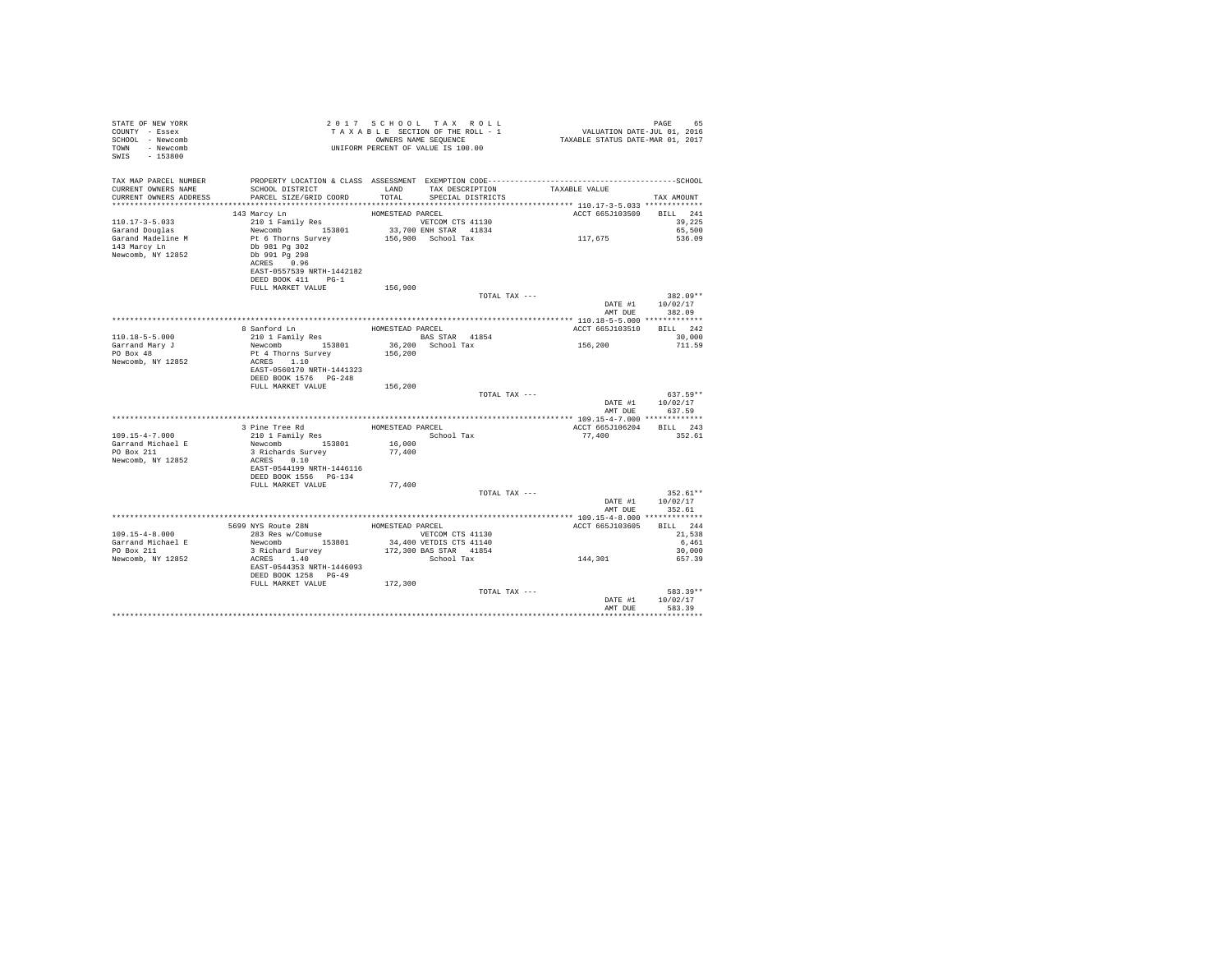| STATE OF NEW YORK<br>COUNTY - Essex<br>SCHOOL - Newcomb<br>- Newcomb<br>TOWN<br>$-153800$<br>SWTS |                                                    | OWNERS NAME SEQUENCE | 2017 SCHOOL TAX ROLL<br>TAXABLE SECTION OF THE ROLL - 1<br>UNIFORM PERCENT OF VALUE IS 100.00 | VALUATION DATE-JUL 01, 2016<br>TAXABLE STATUS DATE-MAR 01, 2017 | PAGE<br>66               |
|---------------------------------------------------------------------------------------------------|----------------------------------------------------|----------------------|-----------------------------------------------------------------------------------------------|-----------------------------------------------------------------|--------------------------|
| TAX MAP PARCEL NUMBER                                                                             |                                                    |                      |                                                                                               |                                                                 |                          |
| CURRENT OWNERS NAME<br>CURRENT OWNERS ADDRESS                                                     | SCHOOL DISTRICT<br>PARCEL SIZE/GRID COORD          | LAND<br>TOTAL.       | TAX DESCRIPTION<br>SPECIAL DISTRICTS                                                          | TAXABLE VALUE                                                   | TAX AMOUNT               |
|                                                                                                   |                                                    |                      |                                                                                               |                                                                 |                          |
|                                                                                                   | 1878 Goodnow Flow Rd                               | HOMESTEAD PARCEL     |                                                                                               | ACCT 665J188001                                                 | BILL 245                 |
| $119.20 - 2 - 4.000$                                                                              | 260 Seasonal res - WTRFNT                          |                      | School Tax                                                                                    | 213,800                                                         | 974.00                   |
| Garretson William<br>Garretson Jan O                                                              | Newcomb 153801<br>27 Twp 18 T&c Purchase           | 132,700<br>213,800   |                                                                                               |                                                                 |                          |
| 4787 Essex Dr                                                                                     | Goodnow Shores                                     |                      |                                                                                               |                                                                 |                          |
| Dovlestown, PA 18902                                                                              | Lot 349                                            |                      |                                                                                               |                                                                 |                          |
|                                                                                                   | ACRES 0.88                                         |                      |                                                                                               |                                                                 |                          |
|                                                                                                   | EAST-0524373 NRTH-1426542<br>DEED BOOK 1299 PG-154 |                      |                                                                                               |                                                                 |                          |
|                                                                                                   | FULL MARKET VALUE                                  | 213,800              |                                                                                               |                                                                 |                          |
|                                                                                                   |                                                    |                      | TOTAL TAX ---                                                                                 |                                                                 | $974.00**$               |
|                                                                                                   |                                                    |                      |                                                                                               | DATE #1                                                         | 10/02/17                 |
|                                                                                                   |                                                    |                      |                                                                                               | AMT DUE                                                         | 974.00                   |
|                                                                                                   | 51 Beaver Bay                                      | HOMESTEAD PARCEL     |                                                                                               | ACCT 665J101409                                                 | RTLL 246                 |
| $120.17 - 3 - 7.000$                                                                              | 210 1 Family Res - WTRFNT                          |                      | School Tax                                                                                    | 193,800                                                         | 882.89                   |
| Garvilla Brian M                                                                                  | Newcomb<br>153801                                  | 130,000              |                                                                                               |                                                                 |                          |
| Garvilla Dina<br>16 Sheldon Rd                                                                    | 41 T&c Twp 18<br>Goodnow Flow Subd                 | 193,800              |                                                                                               |                                                                 |                          |
| Pine Bush, NY 12566                                                                               | Lot 312                                            |                      |                                                                                               |                                                                 |                          |
|                                                                                                   | ACRES 1.30                                         |                      |                                                                                               |                                                                 |                          |
|                                                                                                   | EAST-0528213 NRTH-1426320                          |                      |                                                                                               |                                                                 |                          |
|                                                                                                   | DEED BOOK 1229 PG-190<br>FULL MARKET VALUE         | 193,800              |                                                                                               |                                                                 |                          |
|                                                                                                   |                                                    |                      | TOTAL TAX ---                                                                                 |                                                                 | 882.89**                 |
|                                                                                                   |                                                    |                      |                                                                                               | DATE #1                                                         | 10/02/17                 |
|                                                                                                   |                                                    |                      |                                                                                               | AMT DUE                                                         | 882.89                   |
|                                                                                                   | 81 Beaver Bay                                      | HOMESTEAD PARCEL     |                                                                                               | ACCT 665J106913                                                 | BILL 247                 |
| $120.17 - 2 - 3.003$                                                                              | 210 1 Family Res - WTRFNT                          |                      | School Tax                                                                                    | 413,900                                                         | 1,885.59                 |
| Garvilla Joseph B                                                                                 | Newcomb<br>153801                                  | 197,000              |                                                                                               |                                                                 |                          |
| Garvilla Betty C                                                                                  | 26 T&c Twp 18                                      | 413,900              |                                                                                               |                                                                 |                          |
| 105 Beaver Bay                                                                                    | Goodnow Flow Subd                                  |                      |                                                                                               |                                                                 |                          |
| PO Box 114<br>Newcomb, NY 12852                                                                   | Lot 104 & 103 & 300<br>ACRES 2.94                  |                      |                                                                                               |                                                                 |                          |
|                                                                                                   | EAST-0528346 NRTH-1427296                          |                      |                                                                                               |                                                                 |                          |
|                                                                                                   | DEED BOOK 1174 PG-99                               |                      |                                                                                               |                                                                 |                          |
|                                                                                                   | FULL MARKET VALUE                                  | 413,900              |                                                                                               |                                                                 |                          |
|                                                                                                   |                                                    |                      | TOTAL TAX ---                                                                                 | DATE #1                                                         | $1.885.59**$<br>10/02/17 |
|                                                                                                   |                                                    |                      |                                                                                               | AMT DUE                                                         | 1,885.59                 |
|                                                                                                   |                                                    |                      |                                                                                               |                                                                 |                          |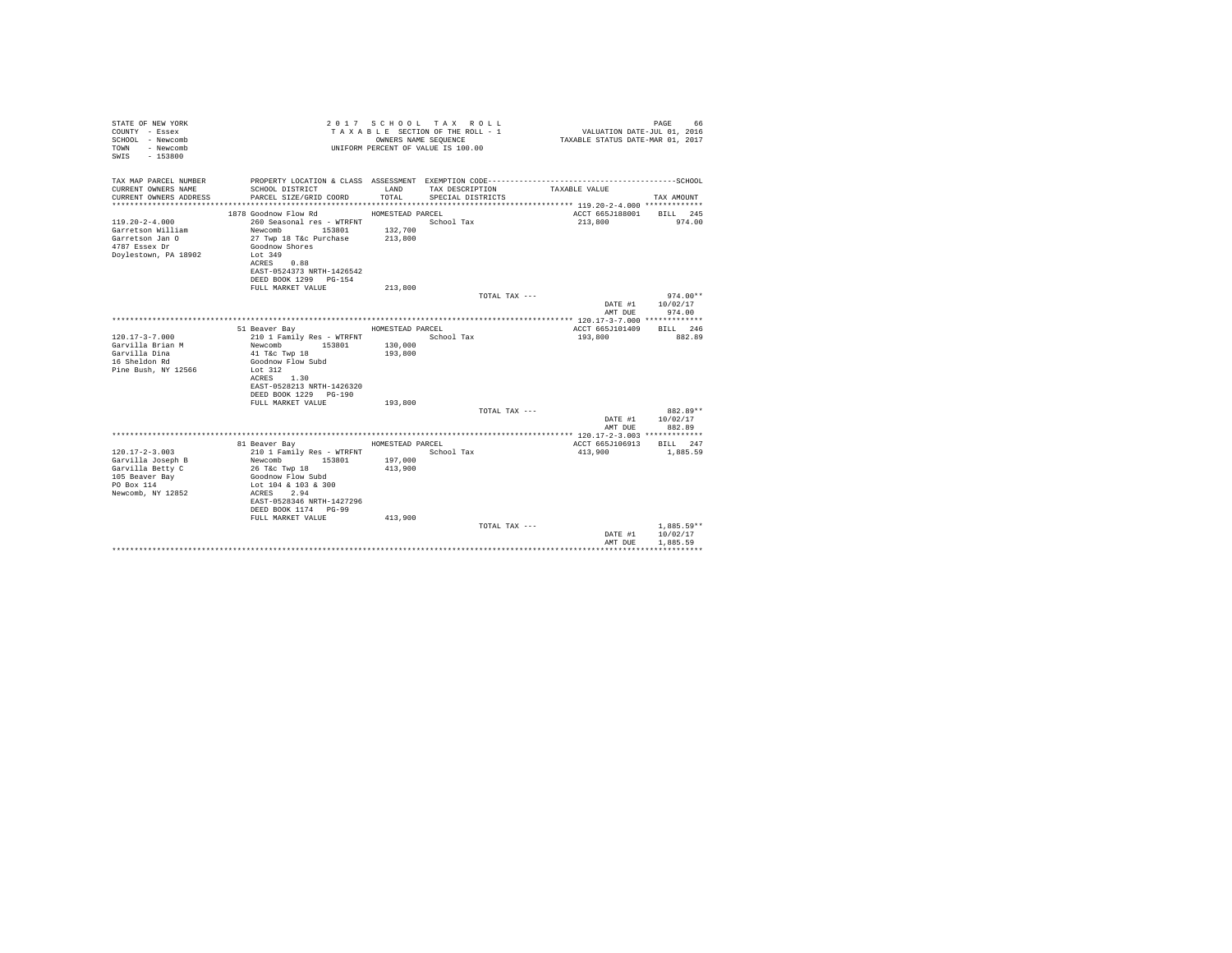| STATE OF NEW YORK<br>COUNTY - Essex<br>SCHOOL - Newcomb<br>- Newcomb<br>TOWN<br>$-153800$<br>SWIS |                                           |                  | 2017 SCHOOL TAX ROLL<br>TAXABLE SECTION OF THE ROLL - 1<br>OWNERS NAME SEQUENCE<br>UNIFORM PERCENT OF VALUE IS 100.00 | VALUATION DATE-JUL 01, 2016<br>TAXABLE STATUS DATE-MAR 01, 2017 | PAGE<br>67       |
|---------------------------------------------------------------------------------------------------|-------------------------------------------|------------------|-----------------------------------------------------------------------------------------------------------------------|-----------------------------------------------------------------|------------------|
| TAX MAP PARCEL NUMBER                                                                             |                                           | LAND             | TAX DESCRIPTION                                                                                                       | TAXABLE VALUE                                                   |                  |
| CURRENT OWNERS NAME<br>CURRENT OWNERS ADDRESS                                                     | SCHOOL DISTRICT<br>PARCEL SIZE/GRID COORD | TOTAL            | SPECIAL DISTRICTS                                                                                                     |                                                                 | TAX AMOUNT       |
|                                                                                                   |                                           |                  |                                                                                                                       |                                                                 |                  |
|                                                                                                   | 105 Beaver Bay                            | HOMESTEAD PARCEL |                                                                                                                       | ACCT 665J105815 BILL 248                                        |                  |
| $120.17 - 2 - 6.000$                                                                              | 210 1 Family Res - WTRFNT                 |                  | School Tax                                                                                                            | 329,000                                                         | 1,498.81         |
| Garvilla Michael J                                                                                | Newcomb 153801                            | 155,500          |                                                                                                                       |                                                                 |                  |
| Garvilla Beth A                                                                                   | 26 T&C Twp 18                             | 329,000          |                                                                                                                       |                                                                 |                  |
| 22025 Hardscrabble Rd                                                                             | Goodnow Flow Subd                         |                  |                                                                                                                       |                                                                 |                  |
| Georgetown, DE 19947                                                                              | Lot 101<br>ACRES 2.43                     |                  |                                                                                                                       |                                                                 |                  |
|                                                                                                   | EAST-0528715 NRTH-1427333                 |                  |                                                                                                                       |                                                                 |                  |
|                                                                                                   | DEED BOOK 1472 PG-31                      |                  |                                                                                                                       |                                                                 |                  |
|                                                                                                   | FULL MARKET VALUE                         | 329,000          |                                                                                                                       |                                                                 |                  |
|                                                                                                   |                                           |                  | TOTAL TAX ---                                                                                                         |                                                                 | $1.498.81**$     |
|                                                                                                   |                                           |                  |                                                                                                                       | DATE #1                                                         | 10/02/17         |
|                                                                                                   |                                           |                  |                                                                                                                       | AMT DUE                                                         | 1,498.81         |
|                                                                                                   | 1056 Goodnow Flow Rd                      | HOMESTEAD PARCEL |                                                                                                                       | ACCT 665J101508 BILL 249                                        |                  |
| $120.18 - 1 - 9.000$                                                                              | 210 1 Family Res - WTRFNT                 |                  | School Tax                                                                                                            | 178,300                                                         | 812.27           |
| Garvilla Richard J                                                                                | 153801<br>Newcomb                         | 126,800          |                                                                                                                       |                                                                 |                  |
| Garvilla Lisa A                                                                                   | 46 T&c Twp 18                             | 178,300          |                                                                                                                       |                                                                 |                  |
| 19 Borden Ave                                                                                     | Goodnow Flow Subd                         |                  |                                                                                                                       |                                                                 |                  |
| PO Box 1469<br>Pine Bush, NY 12566                                                                | Lot 144<br>ACRES 0.83                     |                  |                                                                                                                       |                                                                 |                  |
|                                                                                                   | EAST-0536875 NRTH-1427679                 |                  |                                                                                                                       |                                                                 |                  |
|                                                                                                   | DEED BOOK 1260 PG-31                      |                  |                                                                                                                       |                                                                 |                  |
|                                                                                                   | FULL MARKET VALUE                         | 178,300          |                                                                                                                       |                                                                 |                  |
|                                                                                                   |                                           |                  | TOTAL TAX ---                                                                                                         |                                                                 | $812.27**$       |
|                                                                                                   |                                           |                  |                                                                                                                       |                                                                 | DATE #1 10/02/17 |
|                                                                                                   |                                           |                  |                                                                                                                       | AMT DUE                                                         | 812.27           |
|                                                                                                   | 72 Montavne Wav                           | HOMESTEAD PARCEL |                                                                                                                       | ACCT 665J103614                                                 | BILL 250         |
|                                                                                                   |                                           |                  | School Tax                                                                                                            | 46,600                                                          | 212.29           |
|                                                                                                   |                                           | 29,000           |                                                                                                                       |                                                                 |                  |
|                                                                                                   |                                           | 46,600           |                                                                                                                       |                                                                 |                  |
| Fort Edward, NY 12828-2224 Bldg 2                                                                 |                                           |                  |                                                                                                                       |                                                                 |                  |
|                                                                                                   | ACRES 0.50<br>EAST-0554901 NRTH-1447288   |                  |                                                                                                                       |                                                                 |                  |
|                                                                                                   | DEED BOOK 227 PG-597                      |                  |                                                                                                                       |                                                                 |                  |
|                                                                                                   | FULL MARKET VALUE                         | 46,600           |                                                                                                                       |                                                                 |                  |
|                                                                                                   |                                           |                  | TOTAL TAX ---                                                                                                         |                                                                 | $212.29**$       |
|                                                                                                   |                                           |                  |                                                                                                                       | DATE #1                                                         | 10/02/17         |
|                                                                                                   |                                           |                  |                                                                                                                       | AMT DUE                                                         | 212.29<br>       |
|                                                                                                   |                                           |                  |                                                                                                                       |                                                                 |                  |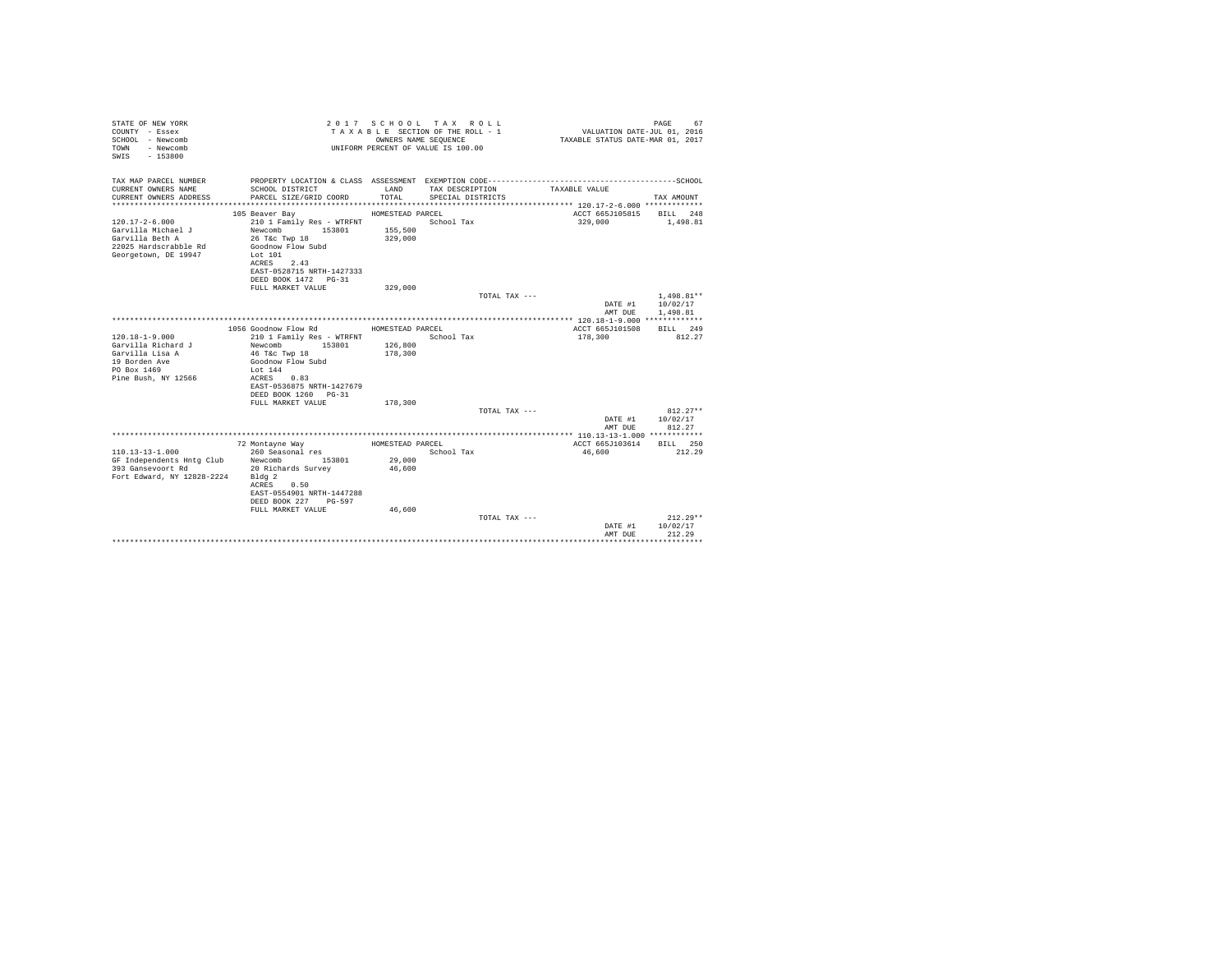| STATE OF NEW YORK<br>COUNTY - Essex<br>SCHOOL - Newcomb<br>TOWN - Newcomb<br>SWIS - 153800<br>TAX MAP PARCEL NUMBER |                                                    |                  | 2017 SCHOOL TAX ROLL<br>TAXABLE SECTION OF THE ROLL - 1<br>OWNERS NAME SEQUENCE<br>UNIFORM PERCENT OF VALUE IS 100.00 | VALUATION DATE-JUL 01, 2016<br>TAXABLE STATUS DATE-MAR 01, 2017<br>PROPERTY LOCATION & CLASS ASSESSMENT EXEMPTION CODE-----------------------------------SCHOOL | PAGE<br>68             |
|---------------------------------------------------------------------------------------------------------------------|----------------------------------------------------|------------------|-----------------------------------------------------------------------------------------------------------------------|-----------------------------------------------------------------------------------------------------------------------------------------------------------------|------------------------|
| CURRENT OWNERS NAME                                                                                                 | SCHOOL DISTRICT                                    | LAND             | TAX DESCRIPTION                                                                                                       | TAXABLE VALUE                                                                                                                                                   |                        |
| CURRENT OWNERS ADDRESS                                                                                              | PARCEL SIZE/GRID COORD                             | TOTAL            | SPECIAL DISTRICTS                                                                                                     |                                                                                                                                                                 | TAX AMOUNT             |
|                                                                                                                     |                                                    |                  |                                                                                                                       |                                                                                                                                                                 |                        |
|                                                                                                                     | 72 Marcy Ln                                        | HOMESTEAD PARCEL |                                                                                                                       | ACCT 665J104905 BILL 251                                                                                                                                        | 308.42                 |
| $110.18 - 1 - 4.000$<br>Gibbons Robert T                                                                            | 210 1 Family Res<br>Newcomb 153801                 | 30,200           | School Tax                                                                                                            | 67,700                                                                                                                                                          |                        |
| 161 Lee Ave                                                                                                         | Pt 5 Thorns Survey                                 | 67,700           |                                                                                                                       |                                                                                                                                                                 |                        |
| Rockville Centre, NY 11570 ACRES 0.60                                                                               | EAST-0558125 NRTH-1442610<br>DEED BOOK 1074 PG-257 |                  |                                                                                                                       |                                                                                                                                                                 |                        |
|                                                                                                                     | FULL MARKET VALUE                                  | 67,700           |                                                                                                                       |                                                                                                                                                                 |                        |
|                                                                                                                     |                                                    |                  | TOTAL TAX ---                                                                                                         | DATE #1                                                                                                                                                         | $308.42**$<br>10/02/17 |
|                                                                                                                     |                                                    |                  |                                                                                                                       | AMT DUE                                                                                                                                                         | 308.42                 |
|                                                                                                                     |                                                    |                  |                                                                                                                       |                                                                                                                                                                 |                        |
|                                                                                                                     | 5625 NYS Route 28N                                 | HOMESTEAD PARCEL |                                                                                                                       | ACCT 665J103607                                                                                                                                                 | BILL 252               |
| $109.16 - 5 - 3.000$<br>Gibbs Richard R                                                                             | 210 1 Family Res<br>Newcomb 153801                 |                  | BAS STAR 41854<br>30,200 School Tax                                                                                   | 130,000                                                                                                                                                         | 30,000<br>592.24       |
| Gibbs Sharie Lee                                                                                                    | 3 Richards Survey                                  | 130,000          |                                                                                                                       |                                                                                                                                                                 |                        |
| 5625 NYS Rte 28N                                                                                                    | ACRES 0.60                                         |                  |                                                                                                                       |                                                                                                                                                                 |                        |
| Newcomb, NY 12852                                                                                                   | EAST-0546042 NRTH-1446463                          |                  |                                                                                                                       |                                                                                                                                                                 |                        |
|                                                                                                                     | DEED BOOK 544 PG-57                                |                  |                                                                                                                       |                                                                                                                                                                 |                        |
|                                                                                                                     | FULL MARKET VALUE                                  | 130,000          |                                                                                                                       |                                                                                                                                                                 | 518.24**               |
|                                                                                                                     |                                                    |                  | TOTAL TAX ---                                                                                                         | DATE #1                                                                                                                                                         | 10/02/17               |
|                                                                                                                     |                                                    |                  |                                                                                                                       | AMT DUE                                                                                                                                                         | 518.24                 |
|                                                                                                                     |                                                    |                  |                                                                                                                       |                                                                                                                                                                 |                        |
|                                                                                                                     | 1435 Goodnow Flow Rd                               | HOMESTEAD PARCEL |                                                                                                                       | ACCT 665J176029 BILL 253                                                                                                                                        |                        |
| $120. - 1 - 10.028/7$                                                                                               | 260 Seasonal res                                   |                  | School Tax                                                                                                            | 22,500                                                                                                                                                          | 102.50                 |
| Gibbs Richard R                                                                                                     | Newcomb 153801                                     | 100              |                                                                                                                       |                                                                                                                                                                 |                        |
| 5625 NYS Rte 28N                                                                                                    | Tax Map #120.00-01-10.028                          | 22,500           |                                                                                                                       |                                                                                                                                                                 |                        |
| Newcomb, NY 12852                                                                                                   | (otter Pond Club Inc)<br>EAST-0533522 NRTH-1424310 |                  |                                                                                                                       |                                                                                                                                                                 |                        |
|                                                                                                                     | FULL MARKET VALUE                                  | 22,500           |                                                                                                                       |                                                                                                                                                                 |                        |
|                                                                                                                     |                                                    |                  | TOTAL TAX ---                                                                                                         |                                                                                                                                                                 | $102.50**$             |
|                                                                                                                     |                                                    |                  |                                                                                                                       | DATE #1                                                                                                                                                         | 10/02/17               |
|                                                                                                                     |                                                    |                  |                                                                                                                       | AMT DUE                                                                                                                                                         | 102.50                 |
|                                                                                                                     |                                                    |                  |                                                                                                                       |                                                                                                                                                                 |                        |
| $109.15 - 3 - 6.000$                                                                                                | 55 Pine Tree Rd<br>210 1 Family Res                | HOMESTEAD PARCEL | School Tax                                                                                                            | ACCT 665J104407<br>150,000                                                                                                                                      | BILL 254<br>683.35     |
| Gilnack Gerald M                                                                                                    | Newcomb 153801                                     | 42,100           |                                                                                                                       |                                                                                                                                                                 |                        |
| Gilnack Susan J                                                                                                     | 4 Ords Patent                                      | 150,000          |                                                                                                                       |                                                                                                                                                                 |                        |
| 6 Glenview Dr                                                                                                       | ACRES 9.10                                         |                  |                                                                                                                       |                                                                                                                                                                 |                        |
| Red Hook, NY 12571                                                                                                  | EAST-0542545 NRTH-1445702                          |                  |                                                                                                                       |                                                                                                                                                                 |                        |
|                                                                                                                     | DEED BOOK 1455 PG-91                               |                  |                                                                                                                       |                                                                                                                                                                 |                        |
|                                                                                                                     | FULL MARKET VALUE                                  | 150,000          | TOTAL TAX ---                                                                                                         |                                                                                                                                                                 | 683.35**               |
|                                                                                                                     |                                                    |                  |                                                                                                                       | DATE #1                                                                                                                                                         | 10/02/17               |
|                                                                                                                     |                                                    |                  |                                                                                                                       | AMT DUE                                                                                                                                                         | 683.35                 |
|                                                                                                                     |                                                    |                  |                                                                                                                       |                                                                                                                                                                 |                        |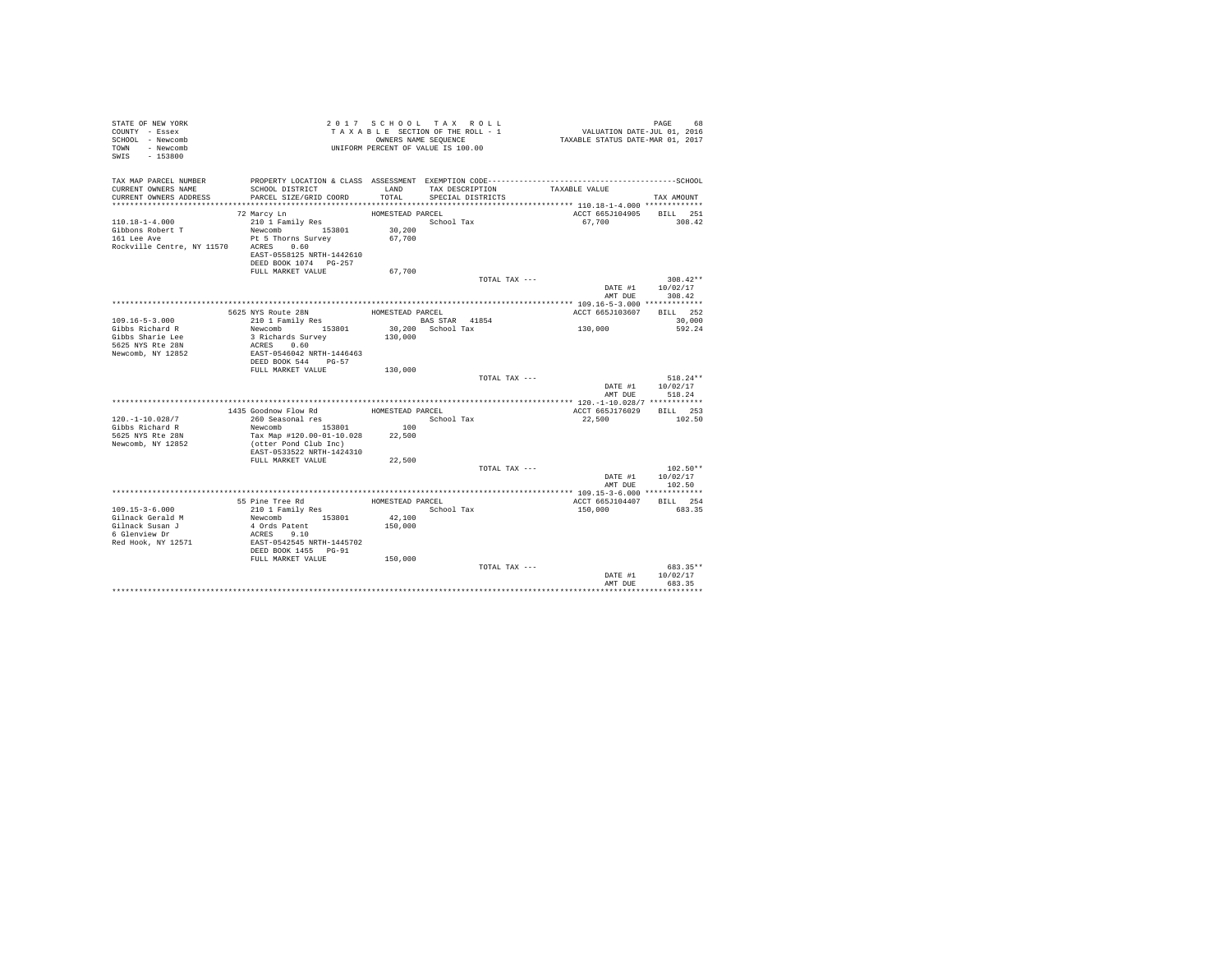| STATE OF NEW YORK<br>COUNTY - Essex<br>SCHOOL - Newcomb<br>TOWN - Newcomb<br>SWIS - 153800    | T A X A B B B B B B B SEQUENCE<br>UNIFORM PERCENT OF VALUE IS 100.00                                                                                                                            | 2017 SCHOOL TAX ROLL<br>TAXABLE SECTION OF THE ROLL - 1<br>OWNERS NAME SEQUENCE |                                           |               | PAGE 69<br>VALUATION DATE-JUL 01, 2016<br>TAXABLE STATUS DATE-MAR 01, 2017 |                                              |
|-----------------------------------------------------------------------------------------------|-------------------------------------------------------------------------------------------------------------------------------------------------------------------------------------------------|---------------------------------------------------------------------------------|-------------------------------------------|---------------|----------------------------------------------------------------------------|----------------------------------------------|
| TAX MAP PARCEL NUMBER<br>CURRENT OWNERS NAME<br>CURRENT OWNERS ADDRESS PARCEL SIZE/GRID COORD | SCHOOL DISTRICT                                                                                                                                                                                 | TOTAL                                                                           | LAND TAX DESCRIPTION<br>SPECIAL DISTRICTS |               | TAXABLE VALUE                                                              | TAX AMOUNT                                   |
| 110.13-13-7.000<br>Ginsberg Roy<br>Mishkin Kirsten<br>PO Box 119<br>Newcomb, NY 12852         | NYS Route 28N<br>311 Res vac land<br>311 Res vac 1and<br>Newcomb 153801<br>20 T&C PUR TWP 27 RS<br>ACRES 2.00<br>EAST-0555182 NRTH-1446342<br>RET-0555182 NRTH-1446342<br>DEED BOOK 1615 PG-199 | NON-HOMESTEAD PARCEL<br>School Tax<br>12,800<br>12,800                          |                                           |               | ACCT 665Z010007 BILL 255<br>12,800                                         | 233.57                                       |
|                                                                                               | FULL MARKET VALUE                                                                                                                                                                               | 12,800                                                                          |                                           |               |                                                                            |                                              |
|                                                                                               |                                                                                                                                                                                                 |                                                                                 |                                           | TOTAL TAX --- |                                                                            | $233.57**$                                   |
|                                                                                               |                                                                                                                                                                                                 |                                                                                 |                                           |               |                                                                            |                                              |
| $120.17 - 4 - 3.000$<br>Ginsberg Roy H<br>Mishkin Kirsten E                                   | 1640 Goodnow Flow Rd MOMESTEAD PARCEL<br>210 1 Family Res - WTRFNT School Tax<br>Newcomb 153801 130,100                                                                                         |                                                                                 |                                           |               | ACCT 665J176004 BILL 256<br>371,200                                        | 1,691.06                                     |
| PO Box 119<br>Newcomb, NY 12852                                                               | 40 & 41 T&c Twp 18<br>Goodnow Flow Subd<br>Lot 315<br>ACRES 1.40<br>EAST-0528421 NRTH-1425504<br>DEED BOOK 1434 PG-24<br>FULL MARKET VALUE                                                      | 371,200<br>371,200                                                              |                                           |               |                                                                            |                                              |
|                                                                                               |                                                                                                                                                                                                 |                                                                                 |                                           | TOTAL TAX --- | DATE #1                                                                    | $1.691.06**$<br>10/02/17<br>AMT DUE 1,691.06 |
|                                                                                               |                                                                                                                                                                                                 |                                                                                 |                                           |               |                                                                            |                                              |
| $110.18 - 4 - 4.000$<br>Gomez Bruce<br>61 Sanford Ln<br>Newcomb, NY 12852                     | 61 Sanford Ln<br>210 1 Family Res<br>Newcomb 153801<br>Pt 5 Ts T&c Purchase<br>Db 929 Pg 305<br>ACRES 0.60 BANK LOANC<br>EAST-0558839 NRTH-1441433<br>DEED BOOK 1347 PG-185                     | HOMESTEAD PARCEL<br>School Tax<br>30,200<br>87,000                              |                                           |               | ACCT 665J104408<br>87,000                                                  | BILL 257<br>396.34                           |
|                                                                                               | FULL MARKET VALUE                                                                                                                                                                               | 87,000                                                                          |                                           | TOTAL TAX --- | AMT DUE                                                                    | $396.34**$<br>DATE #1 10/02/17<br>396.34     |
|                                                                                               |                                                                                                                                                                                                 |                                                                                 |                                           |               |                                                                            |                                              |
|                                                                                               | 36 Sanford Ln MOMESTEAD PARCEL                                                                                                                                                                  |                                                                                 |                                           |               | ACCT 665J104710 BILL 258                                                   |                                              |
| 110.18-3-21.016<br>Gooden Michael K<br>36 Sanford Ln<br>Newcomb, NY 12852                     | 210 1 Family Res<br>Newcomb 153801<br>Pt 4&5 Thorns Survey<br>Db 697 Pg 233<br>ACRES 1.08<br>EAST-0559508 NRTH-1441765<br>DEED BOOK 1496 PG-218                                                 | <b>BAS STAR</b> 41854<br>77,600                                                 | 34,100 School Tax                         |               | 77,600                                                                     | 30,000<br>353.52                             |
|                                                                                               | FULL MARKET VALUE                                                                                                                                                                               | 77,600                                                                          |                                           | TOTAL TAX --- | DATE #1                                                                    | $279.52**$<br>10/02/17                       |
|                                                                                               |                                                                                                                                                                                                 |                                                                                 |                                           |               | AMT DUE                                                                    | 279.52                                       |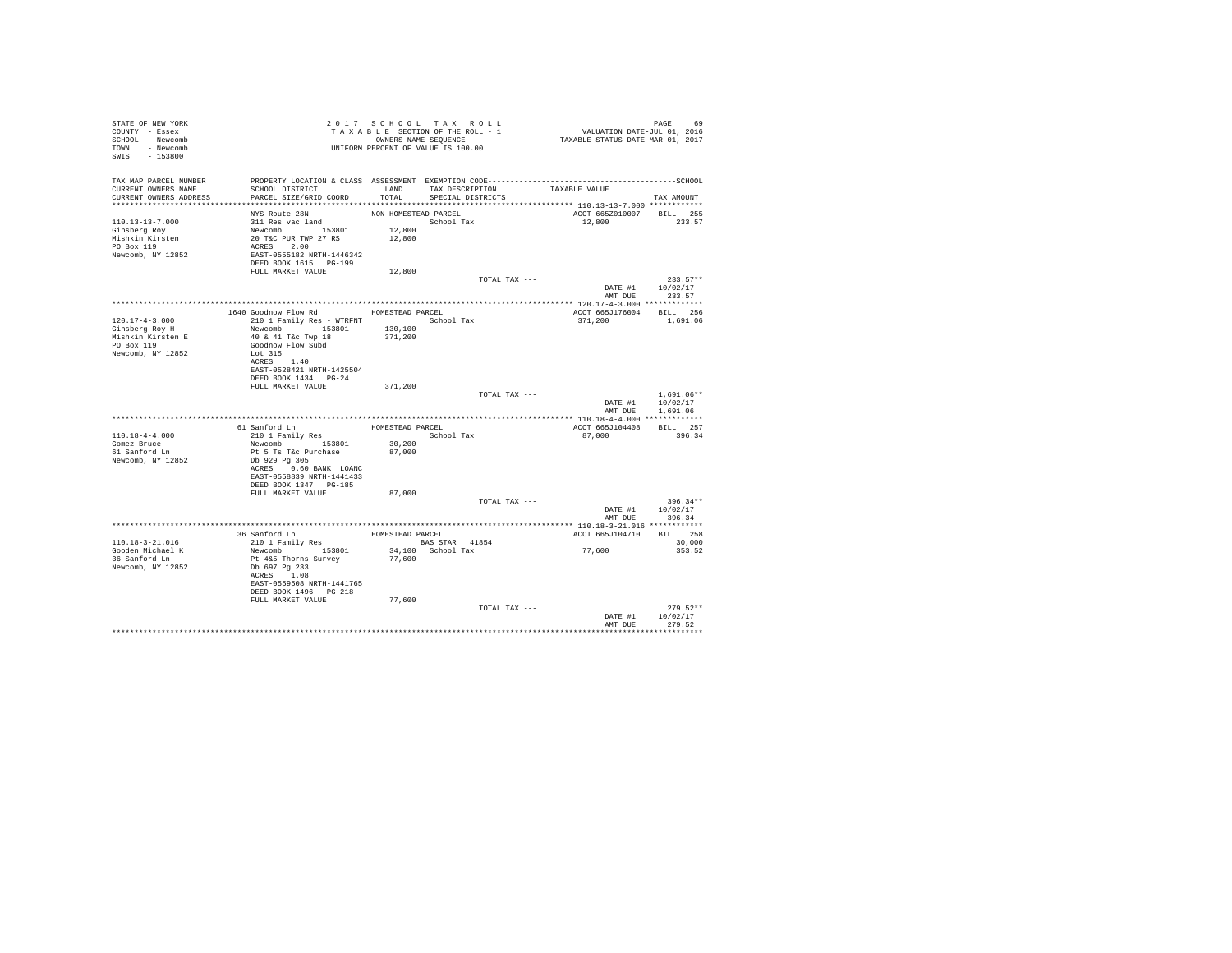| STATE OF NEW YORK<br>COUNTY - Essex<br>SCHOOL - Newcomb<br>TOWN - Newcomb<br>SWIS - 153800 |                                                                                                                                                                                                                                                                         |                | 2017 SCHOOL TAX ROLL<br>TAXABLE SECTION OF THE ROLL - 1<br>OWNERS NAME SEQUENCE<br>UNIFORM PERCENT OF VALUE IS 100.00 | 10 PAGE<br>701, VALUATION DATE-JUL 01, 2016<br>712 TAXABLE STATUS DATE-MAR | PAGE<br>70       |
|--------------------------------------------------------------------------------------------|-------------------------------------------------------------------------------------------------------------------------------------------------------------------------------------------------------------------------------------------------------------------------|----------------|-----------------------------------------------------------------------------------------------------------------------|----------------------------------------------------------------------------|------------------|
| TAX MAP PARCEL NUMBER<br>CURRENT OWNERS NAME<br>CURRENT OWNERS ADDRESS                     | PROPERTY LOCATION & CLASS ASSESSMENT EXEMPTION CODE-----------------------------------SCHOOL<br>SCHOOL DISTRICT TAND TAX DESCRIPTION<br>PARCEL SIZE/GRID COORD TOTAL SPECIAL DISTRICTS                                                                                  |                |                                                                                                                       | TAXABLE VALUE                                                              | TAX AMOUNT       |
|                                                                                            |                                                                                                                                                                                                                                                                         |                |                                                                                                                       |                                                                            |                  |
|                                                                                            |                                                                                                                                                                                                                                                                         |                |                                                                                                                       | ACCT 665J103615 BILL 259                                                   |                  |
| $120. -1 - 11.025$                                                                         | $\begin{tabular}{lllllllllllll} \texttt{Goodnow Flow Rd} & & & & & \texttt{NON-HOMESTEAD PARCEL} \\ 315 \texttt{Underwtr Ind} & & & & & & \texttt{School T@} \\ \texttt{Newwww} & & & 153801 & & 11,100 \\ \texttt{Pt 7 Lt T&C Twp 18} & & & & 11,100 \\ \end{tabular}$ |                | $\begin{minipage}{.4\linewidth} \textbf{School Tax} \\ 11,100 \end{minipage}$                                         | 11,100 202.55                                                              |                  |
| Goodnow Flow Assoc Inc                                                                     |                                                                                                                                                                                                                                                                         |                |                                                                                                                       |                                                                            |                  |
| PO Box 418                                                                                 |                                                                                                                                                                                                                                                                         |                |                                                                                                                       |                                                                            |                  |
| Glens Falls, NY 12801                                                                      | See 1031/218<br>ACRES 488.70                                                                                                                                                                                                                                            |                |                                                                                                                       |                                                                            |                  |
|                                                                                            | EAST-0531971 NRTH-1428064                                                                                                                                                                                                                                               |                |                                                                                                                       |                                                                            |                  |
|                                                                                            | DEED BOOK 423 PG-275                                                                                                                                                                                                                                                    |                |                                                                                                                       |                                                                            |                  |
|                                                                                            | FULL MARKET VALUE                                                                                                                                                                                                                                                       | 11,100         |                                                                                                                       |                                                                            |                  |
|                                                                                            |                                                                                                                                                                                                                                                                         |                | TOTAL TAX ---                                                                                                         |                                                                            | $202.55**$       |
|                                                                                            |                                                                                                                                                                                                                                                                         |                |                                                                                                                       |                                                                            | DATE #1 10/02/17 |
|                                                                                            |                                                                                                                                                                                                                                                                         |                |                                                                                                                       |                                                                            | AMT DUE 202.55   |
|                                                                                            |                                                                                                                                                                                                                                                                         |                |                                                                                                                       |                                                                            |                  |
|                                                                                            | Goodnow Flow Rd MON-HOMESTEAD PARCEL                                                                                                                                                                                                                                    |                |                                                                                                                       | ACCT 665Z014001 BILL 260                                                   |                  |
| $120. -1 - 51.000$                                                                         | 314 Rural vac<10 - WTRFNT School Tax                                                                                                                                                                                                                                    |                |                                                                                                                       | 2,500 45.62                                                                |                  |
| Goodnow Flow Association Inc Newcomb 153801<br>PO Box 418 45.66 T & C Twp 18 RS            |                                                                                                                                                                                                                                                                         | 2.500<br>2,500 |                                                                                                                       |                                                                            |                  |
| Glens Falls, NY 12801-0418 PL E #6605                                                      |                                                                                                                                                                                                                                                                         |                |                                                                                                                       |                                                                            |                  |
|                                                                                            | ACRES 1.10                                                                                                                                                                                                                                                              |                |                                                                                                                       |                                                                            |                  |
|                                                                                            | EAST-0538825 NRTH-1426384                                                                                                                                                                                                                                               |                |                                                                                                                       |                                                                            |                  |
|                                                                                            | DEED BOOK 1731 PG-109                                                                                                                                                                                                                                                   |                |                                                                                                                       |                                                                            |                  |
|                                                                                            | FULL MARKET VALUE                                                                                                                                                                                                                                                       | 2,500          |                                                                                                                       |                                                                            |                  |
|                                                                                            |                                                                                                                                                                                                                                                                         |                | TOTAL TAX ---                                                                                                         |                                                                            | $45.62**$        |
|                                                                                            |                                                                                                                                                                                                                                                                         |                |                                                                                                                       |                                                                            | DATE #1 10/02/17 |
|                                                                                            |                                                                                                                                                                                                                                                                         |                |                                                                                                                       | AMT DUE                                                                    | 45 62            |
|                                                                                            | 5532 NYS Route 28N<br>210 1 Family Res BOMESTEAD PARCEL 210 1 Family Res BAS STAR 41                                                                                                                                                                                    |                |                                                                                                                       | ACCT 665J105802 BILL 261                                                   |                  |
| $109.16 - 2 - 15.100$                                                                      |                                                                                                                                                                                                                                                                         |                |                                                                                                                       |                                                                            | 30,000           |
| Goodspeed Sterling T                                                                       | 210 1 Family Res BAS STAR 41854<br>Newcomb 153801 23,600 School Tax                                                                                                                                                                                                     |                |                                                                                                                       | 108, 300                                                                   | 493.38           |
| Goodspeed Susan C                                                                          | 10 Richards Sur T&c Pur                                                                                                                                                                                                                                                 | 108,300        |                                                                                                                       |                                                                            |                  |
| 5532 NYS Rte 28N                                                                           | Twp 27                                                                                                                                                                                                                                                                  |                |                                                                                                                       |                                                                            |                  |
| Newcomb, NY 12852                                                                          | ACRES 0.71                                                                                                                                                                                                                                                              |                |                                                                                                                       |                                                                            |                  |
|                                                                                            | EAST-0548177 NRTH-1447305                                                                                                                                                                                                                                               |                |                                                                                                                       |                                                                            |                  |
|                                                                                            | DEED BOOK 1751 PG-76                                                                                                                                                                                                                                                    |                |                                                                                                                       |                                                                            |                  |
|                                                                                            | FULL MARKET VALUE                                                                                                                                                                                                                                                       | 108,300        | TOTAL TAX ---                                                                                                         |                                                                            | $419.38**$       |
|                                                                                            |                                                                                                                                                                                                                                                                         |                |                                                                                                                       |                                                                            | DATE #1 10/02/17 |
|                                                                                            |                                                                                                                                                                                                                                                                         |                |                                                                                                                       | AMT DUE                                                                    | 419.38           |
|                                                                                            |                                                                                                                                                                                                                                                                         |                |                                                                                                                       |                                                                            |                  |
|                                                                                            | 1672 Goodnow Flow Rd MOMESTEAD PARCEL                                                                                                                                                                                                                                   |                |                                                                                                                       | ACCT 665J105515                                                            | BILL 262         |
| $119.20 - 6 - 3.000$                                                                       | 260 Seasonal res - WTRFNT                                                                                                                                                                                                                                               |                | School Tax                                                                                                            | 199,600                                                                    | 909.31           |
| Gottwald Hans B                                                                            | Newcomb 153801 163,400                                                                                                                                                                                                                                                  |                |                                                                                                                       |                                                                            |                  |
| GOLLWAID HOLL -<br>Gottwald Gladys Ann M                                                   | 40 T&C Twp 18                                                                                                                                                                                                                                                           | 199,600        |                                                                                                                       |                                                                            |                  |
| 15 Pine St                                                                                 | Goodnow Flow Subd                                                                                                                                                                                                                                                       |                |                                                                                                                       |                                                                            |                  |
| Port Jervis, NY 12771                                                                      | Lot 319                                                                                                                                                                                                                                                                 |                |                                                                                                                       |                                                                            |                  |
|                                                                                            | ACRES 2.20                                                                                                                                                                                                                                                              |                |                                                                                                                       |                                                                            |                  |
|                                                                                            | EAST-0527751 NRTH-1425747                                                                                                                                                                                                                                               |                |                                                                                                                       |                                                                            |                  |
|                                                                                            | DEED BOOK 1051 PG-157<br>FULL MARKET VALUE                                                                                                                                                                                                                              | 199,600        |                                                                                                                       |                                                                            |                  |
|                                                                                            |                                                                                                                                                                                                                                                                         |                | TOTAL TAX ---                                                                                                         |                                                                            | $909.31**$       |
|                                                                                            |                                                                                                                                                                                                                                                                         |                |                                                                                                                       |                                                                            | DATE #1 10/02/17 |
|                                                                                            |                                                                                                                                                                                                                                                                         |                |                                                                                                                       |                                                                            | AMT DUE 909.31   |
|                                                                                            |                                                                                                                                                                                                                                                                         |                |                                                                                                                       |                                                                            |                  |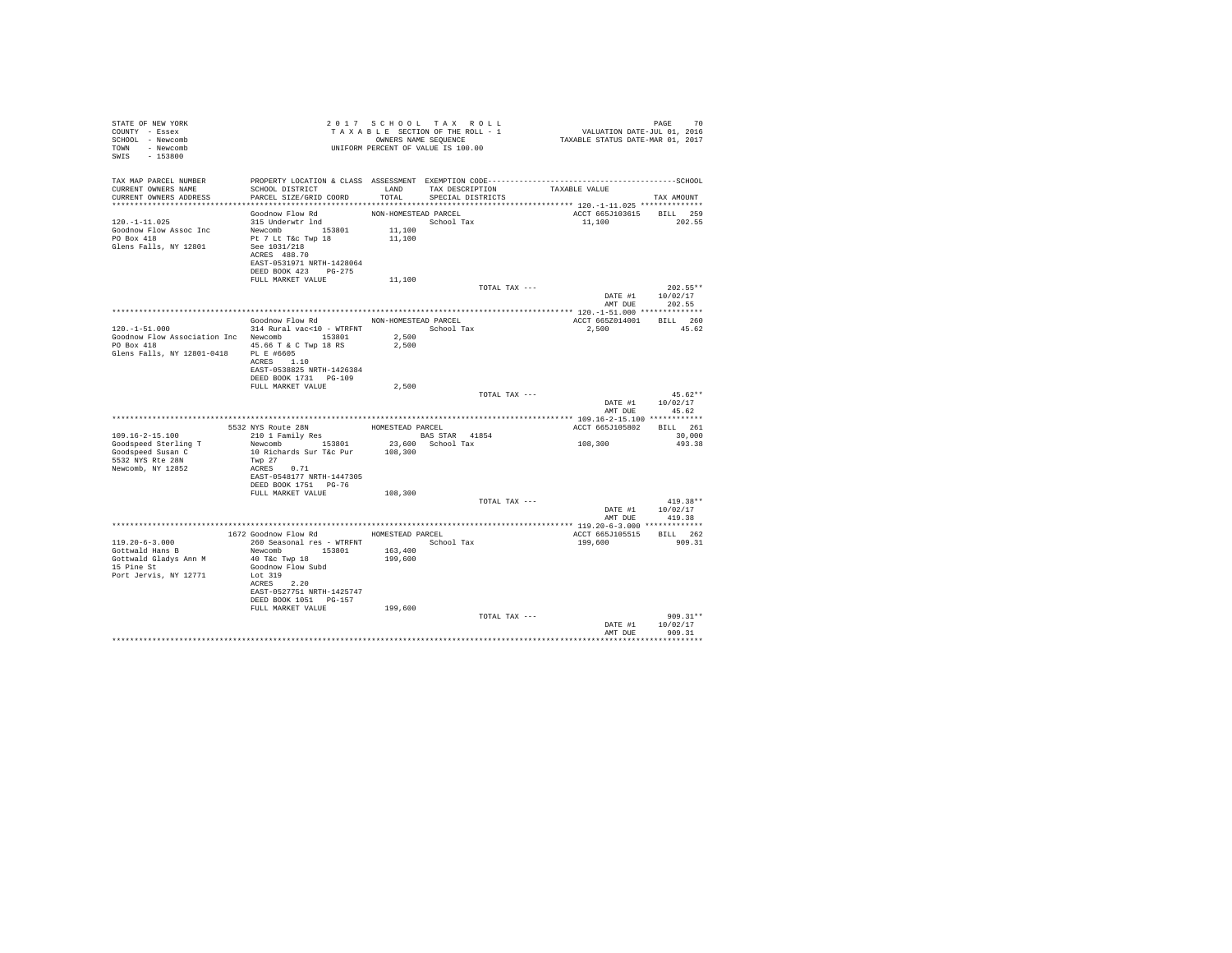| STATE OF NEW YORK<br>COUNTY - Essex<br>SCHOOL - Newcomb<br>TOWN - Newcomb<br>SWIS<br>$-153800$                                                                                                                                        |                                                                                                                                                                                      | 2017 SCHOOL TAX ROLL<br>OWNERS NAME SEOUENCE<br>UNIFORM PERCENT OF VALUE IS 100.00 | TAXABLE SECTION OF THE ROLL - 1 | PAGE 71<br>VALUATION DATE-JUL 01, 2016<br>TAXABLE STATUS DATE-MAR 01, 2017 | PAGE<br>71                               |
|---------------------------------------------------------------------------------------------------------------------------------------------------------------------------------------------------------------------------------------|--------------------------------------------------------------------------------------------------------------------------------------------------------------------------------------|------------------------------------------------------------------------------------|---------------------------------|----------------------------------------------------------------------------|------------------------------------------|
| TAX MAP PARCEL NUMBER<br>CURRENT OWNERS NAME<br>CURRENT OWNERS ADDRESS                                                                                                                                                                | SCHOOL DISTRICT TAND TAX DESCRIPTION<br>PARCEL SIZE/GRID COORD TOTAL SPECIAL DISTRICTS                                                                                               |                                                                                    |                                 | TAXABLE VALUE                                                              | TAX AMOUNT                               |
|                                                                                                                                                                                                                                       | 5204 NYS Route 28N                                                                                                                                                                   | HOMESTEAD PARCEL                                                                   |                                 | ACCT 665J106707 BILL 263                                                   |                                          |
| $110.13 - 9 - 19.002$<br>Goulet Gerald<br>Amado Linda<br>c/o Leandre Goulet<br>PO Box 26<br>Newcomb, NY 12852-0026                                                                                                                    | 210 1 Family Res<br>Newcomb 153801<br>Pt 19 Richards Survey<br>1381/319 Life Use To<br>Leandre & Mariette Goulet<br>ACRES 1.37<br>EAST-0555615 NRTH-1444867<br>DEED BOOK 1109 PG-333 | ENH STAR 41834<br>34,400 School Tax<br>162,400                                     |                                 | 162,400                                                                    | 65,500<br>739.84                         |
|                                                                                                                                                                                                                                       | FULL MARKET VALUE                                                                                                                                                                    | 162,400                                                                            | TOTAL TAX ---                   |                                                                            | 585.84**                                 |
|                                                                                                                                                                                                                                       |                                                                                                                                                                                      |                                                                                    |                                 | DATE #1<br>AMT DUE                                                         | 10/02/17<br>585.84                       |
|                                                                                                                                                                                                                                       |                                                                                                                                                                                      |                                                                                    |                                 |                                                                            |                                          |
| $110. - 3 - 8.000$                                                                                                                                                                                                                    | Sanford Ln<br>311 Res vac land                                                                                                                                                       | NON-HOMESTEAD PARCEL<br>School Tax                                                 |                                 | ACCT 665J188008<br>25,700                                                  | BILL 264<br>468.96                       |
| $\begin{tabular}{lllll} \texttt{Gramry's House LLC} & & \texttt{Newcomb} & & 153801 \\ \texttt{c/o Fraser Brewer Gilbane} & & 15 \texttt{\textcolor{red}{\textbf{Toc Two 46}}} & \end{tabular}$<br>36 Berwick Pl<br>Rumford, RI 02916 | 1596/76 Will<br>ACRES 2.74<br>EAST-0576614 NRTH-1444227                                                                                                                              | 25,700<br>25,700                                                                   |                                 |                                                                            |                                          |
|                                                                                                                                                                                                                                       | DEED BOOK 1596 PG-85<br>FULL MARKET VALUE                                                                                                                                            | 25,700                                                                             |                                 |                                                                            |                                          |
|                                                                                                                                                                                                                                       |                                                                                                                                                                                      |                                                                                    | TOTAL TAX ---                   |                                                                            | $468.96**$<br>DATE #1 10/02/17<br>468.96 |
|                                                                                                                                                                                                                                       |                                                                                                                                                                                      |                                                                                    |                                 | AMT DUE                                                                    |                                          |
|                                                                                                                                                                                                                                       | 95 Lower Works Rd                                                                                                                                                                    | HOMESTEAD PARCEL                                                                   |                                 | ACCT 665J185005 BILL 265                                                   |                                          |
| $110. - 3 - 9.000$<br>Granny's House LLC<br>c/o Fraser Brewer Gilbane<br>36 Berwick Pl<br>Rumford, RI 02916                                                                                                                           | 210 1 Family Res<br>Newcomb 153801<br>15 T&c Twp 46<br>1596/76 Will<br>ACRES 2.41<br>EAST-0576934 NRTH-1444460<br>DEED BOOK 1596 PG-85                                               | 31,900<br>101,700                                                                  | School Tax                      | 101,700                                                                    | 463.31                                   |
|                                                                                                                                                                                                                                       | FULL MARKET VALUE                                                                                                                                                                    | 101,700                                                                            |                                 |                                                                            |                                          |
|                                                                                                                                                                                                                                       |                                                                                                                                                                                      |                                                                                    | TOTAL TAX ---                   | AMT DUE                                                                    | $463.31**$<br>DATE #1 10/02/17<br>463.31 |
|                                                                                                                                                                                                                                       |                                                                                                                                                                                      |                                                                                    |                                 |                                                                            |                                          |
| 109.15-1-5.000<br>Grant Harold Trust<br>Grant Bervl Trust<br>1063 Leesome Ln<br>Altamont, NY 12009                                                                                                                                    | NYS Route 28N<br>311 Res vac land<br>Newcomb 153801<br>3 Ords Patent<br>ACRES 0.90<br>EAST-0541908 NRTH-1447068<br>DEED BOOK 1106    PG-332<br>FULL MARKET VALUE                     | NON-HOMESTEAD PARCEL<br>School Tax<br>11,600<br>11,600<br>11,600                   |                                 | ACCT 665J103703<br>11,600                                                  | BILL 266<br>211.67                       |
|                                                                                                                                                                                                                                       |                                                                                                                                                                                      |                                                                                    | TOTAL TAX ---                   | DATE #1                                                                    | $211.67**$<br>10/02/17                   |
|                                                                                                                                                                                                                                       |                                                                                                                                                                                      |                                                                                    |                                 | AMT DUE                                                                    | 211 67                                   |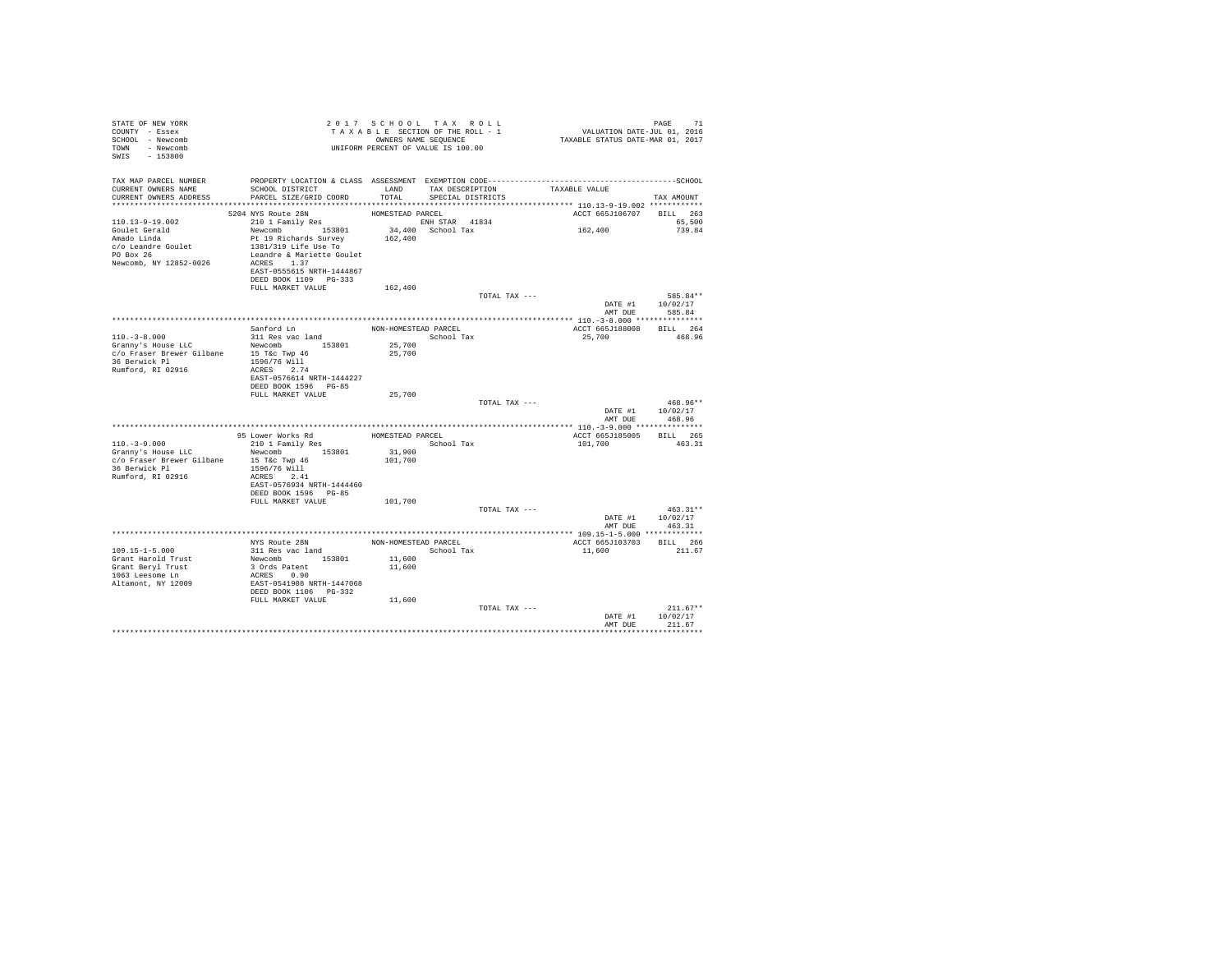| STATE OF NEW YORK<br>COUNTY - Essex<br>SCHOOL - Newcomb<br>TOWN - Newcomb<br>$-153800$<br>SWIS |                                             |                    | 2017 SCHOOL TAX ROLL<br>TAXABLE SECTION OF THE ROLL - 1<br>OWNERS NAME SEQUENCE<br>UNIFORM PERCENT OF VALUE IS 100.00 |               | 72<br>VALUATION DATE-JUL 01, 2016<br>TAXABLE STATUS DATE-MAR 01, 2017 | PAGE               | 72         |
|------------------------------------------------------------------------------------------------|---------------------------------------------|--------------------|-----------------------------------------------------------------------------------------------------------------------|---------------|-----------------------------------------------------------------------|--------------------|------------|
| TAX MAP PARCEL NUMBER                                                                          |                                             |                    |                                                                                                                       |               |                                                                       |                    |            |
| CURRENT OWNERS NAME                                                                            | SCHOOL DISTRICT                             | LAND               | TAX DESCRIPTION                                                                                                       |               | TAXABLE VALUE                                                         |                    |            |
| CURRENT OWNERS ADDRESS                                                                         | PARCEL SIZE/GRID COORD                      | TOTAL              | SPECIAL DISTRICTS                                                                                                     |               |                                                                       | TAX AMOUNT         |            |
|                                                                                                |                                             |                    |                                                                                                                       |               |                                                                       |                    |            |
| $109.15 - 1 - 6.000$                                                                           | 31 Fennessey Ln                             | HOMESTEAD PARCEL   |                                                                                                                       |               | ACCT 665J103702 BILL 267                                              | 528.46             |            |
| Grant Harold Trust                                                                             | 260 Seasonal res - WTRFNT<br>Newcomb 153801 | 60,000             | School Tax                                                                                                            |               | 116,000                                                               |                    |            |
| Grant Beryl Trust                                                                              | 3 Ords Patent                               | 116,000            |                                                                                                                       |               |                                                                       |                    |            |
| 1063 Leesome Ln                                                                                | ACRES 0.50                                  |                    |                                                                                                                       |               |                                                                       |                    |            |
| Altamont, NY 12009                                                                             | EAST-0541987 NRTH-1447257                   |                    |                                                                                                                       |               |                                                                       |                    |            |
|                                                                                                | DEED BOOK 1106 PG-335                       |                    |                                                                                                                       |               |                                                                       |                    |            |
|                                                                                                | FULL MARKET VALUE                           | 116,000            |                                                                                                                       |               |                                                                       |                    |            |
|                                                                                                |                                             |                    |                                                                                                                       | TOTAL TAX --- |                                                                       |                    | $528.46**$ |
|                                                                                                |                                             |                    |                                                                                                                       |               | DATE #1                                                               | 10/02/17           |            |
|                                                                                                |                                             |                    |                                                                                                                       |               | AMT DUE                                                               | 528.46             |            |
|                                                                                                |                                             |                    |                                                                                                                       |               |                                                                       |                    |            |
|                                                                                                | 24 Anderson Ln                              | HOMESTEAD PARCEL   |                                                                                                                       |               | ACCT 665J104401 BILL 268                                              |                    |            |
| $109.16 - 2 - 21.035$                                                                          | 210 1 Family Res - WTRFNT                   |                    | School Tax                                                                                                            |               | 149,100                                                               |                    | 679.25     |
| Gratto Graclee<br>Cleveland Linda                                                              | Newcomb 153801<br>16 Richards               | 105,200<br>149,100 |                                                                                                                       |               |                                                                       |                    |            |
| 21 Pico Rd                                                                                     | ACRES 0.70                                  |                    |                                                                                                                       |               |                                                                       |                    |            |
| Clifton Park, NY 12065                                                                         | EAST-0551178 NRTH-1446412                   |                    |                                                                                                                       |               |                                                                       |                    |            |
|                                                                                                | DEED BOOK 1096 PG-178                       |                    |                                                                                                                       |               |                                                                       |                    |            |
|                                                                                                | FULL MARKET VALUE                           | 149,100            |                                                                                                                       |               |                                                                       |                    |            |
|                                                                                                |                                             |                    |                                                                                                                       | TOTAL TAX --- |                                                                       |                    | $679.25**$ |
|                                                                                                |                                             |                    |                                                                                                                       |               | DATE #1                                                               | 10/02/17           |            |
|                                                                                                |                                             |                    |                                                                                                                       |               | AMT DUR                                                               | 679.25             |            |
|                                                                                                |                                             |                    |                                                                                                                       |               |                                                                       |                    |            |
|                                                                                                | 41 Chaisson Rd                              | HOMESTEAD PARCEL   |                                                                                                                       |               | ACCT 665J103504                                                       | BILL 269           |            |
| $110.17 - 2 - 3.000$<br>Gravelding Constance                                                   | 260 Seasonal res<br>Newcomb 153801          | 27,000             | School Tax                                                                                                            |               | 43,600                                                                |                    | 198.63     |
| Gravelding Michael O                                                                           | Pt 18 Richards Survey                       | 43,600             |                                                                                                                       |               |                                                                       |                    |            |
| PO Box 621                                                                                     | ACRES 0.40                                  |                    |                                                                                                                       |               |                                                                       |                    |            |
| Richfield Springs, NY 13439 EAST-0554428 NRTH-1444012                                          |                                             |                    |                                                                                                                       |               |                                                                       |                    |            |
|                                                                                                | DEED BOOK 947 PG-112                        |                    |                                                                                                                       |               |                                                                       |                    |            |
|                                                                                                | FULL MARKET VALUE                           | 43,600             |                                                                                                                       |               |                                                                       |                    |            |
|                                                                                                |                                             |                    |                                                                                                                       | TOTAL TAX --- |                                                                       | $198.63**$         |            |
|                                                                                                |                                             |                    |                                                                                                                       |               | DATE #1                                                               | 10/02/17           |            |
|                                                                                                |                                             |                    |                                                                                                                       |               | AMT DUE                                                               | 198.63             |            |
|                                                                                                |                                             |                    |                                                                                                                       |               |                                                                       |                    |            |
| $119.16 - 1 - 5.000$                                                                           | 389 Woodys Rd                               | HOMESTEAD PARCEL   | School Tax                                                                                                            |               | ACCT 665J103704                                                       | BILL 270<br>625.04 |            |
| Graves John A                                                                                  | 260 Seasonal res - WTRFNT<br>Newcomb 153801 | 107,600            |                                                                                                                       |               | 137,200                                                               |                    |            |
| 60 Croaker Rd S                                                                                | 27 T&c Twp 18                               | 137,200            |                                                                                                                       |               |                                                                       |                    |            |
| Merritt, NC 28556                                                                              | ACRES 0.62                                  |                    |                                                                                                                       |               |                                                                       |                    |            |
|                                                                                                | EAST-0525287 NRTH-1428034                   |                    |                                                                                                                       |               |                                                                       |                    |            |
|                                                                                                | DEED BOOK 1704 PG-324                       |                    |                                                                                                                       |               |                                                                       |                    |            |
|                                                                                                | FULL MARKET VALUE                           | 137,200            |                                                                                                                       |               |                                                                       |                    |            |
|                                                                                                |                                             |                    |                                                                                                                       | TOTAL TAX --- |                                                                       |                    | $625.04**$ |
|                                                                                                |                                             |                    |                                                                                                                       |               | DATE #1                                                               | 10/02/17           |            |
|                                                                                                |                                             |                    |                                                                                                                       |               | AMT DUE                                                               | 625.04             |            |
|                                                                                                |                                             |                    |                                                                                                                       |               |                                                                       |                    |            |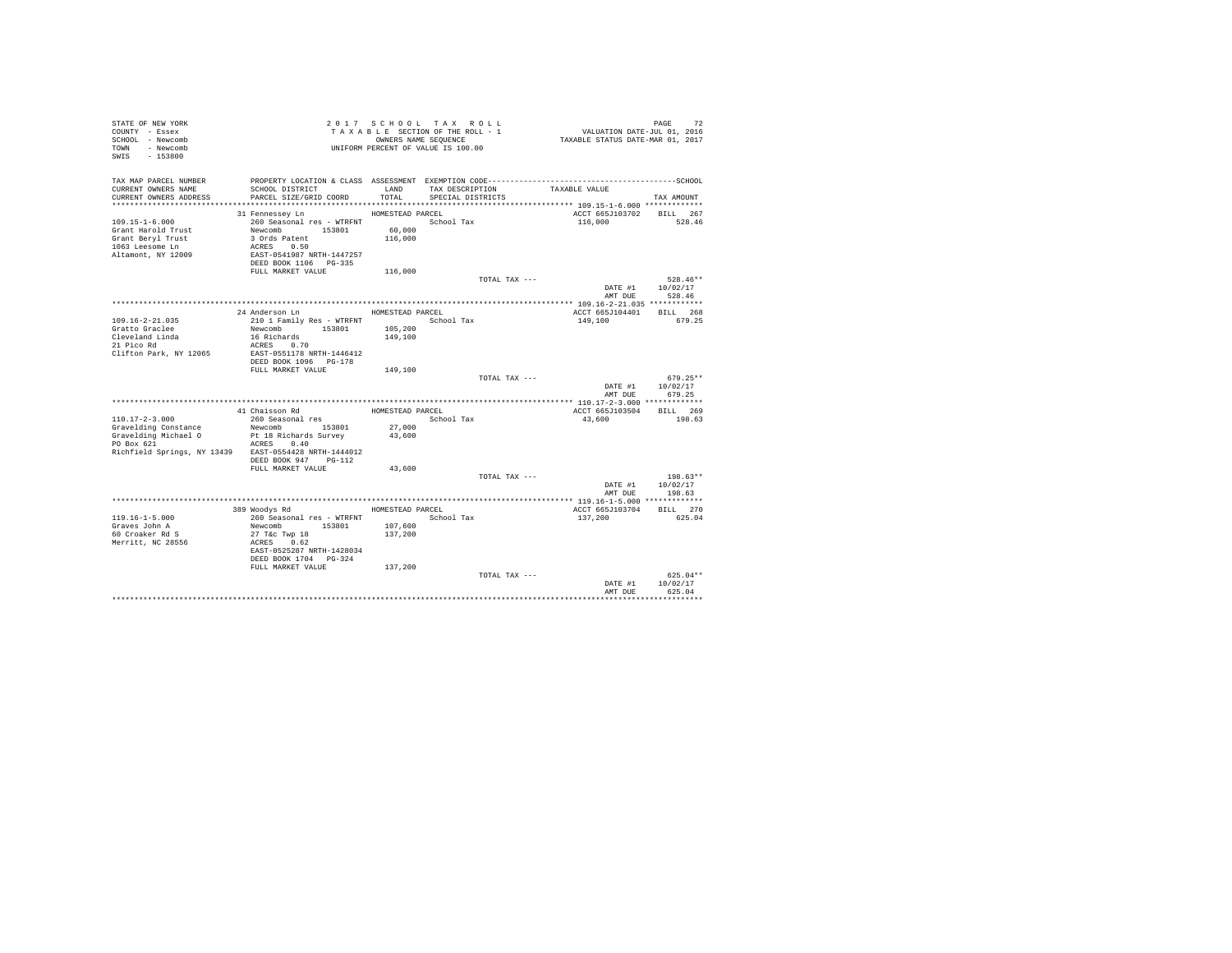| STATE OF NEW YORK<br>COUNTY - Essex<br>SCHOOL - Newcomb<br>TOWN - Newcomb<br>SWIS - 153800                        |                                                                                                                                                                          |                    | 2017 SCHOOL TAX ROLL<br>TAXABLE SECTION OF THE ROLL - 1<br>OWNERS NAME SEOUENCE<br>UNIFORM PERCENT OF VALUE IS 100.00 |               | 13<br>101, VALUATION DATE-JUL 01<br>101, TAXABLE STATUS DATE-MAR 01 | PAGE<br>73                           |
|-------------------------------------------------------------------------------------------------------------------|--------------------------------------------------------------------------------------------------------------------------------------------------------------------------|--------------------|-----------------------------------------------------------------------------------------------------------------------|---------------|---------------------------------------------------------------------|--------------------------------------|
| TAX MAP PARCEL NUMBER<br>CURRENT OWNERS NAME<br>CURRENT OWNERS ADDRESS                                            | PROPERTY LOCATION & CLASS ASSESSMENT EXEMPTION CODE-----------------------------------SCHOOL<br>SCHOOL DISTRICT<br>PARCEL SIZE/GRID COORD TOTAL                          | LAND               | TAX DESCRIPTION<br>SPECIAL DISTRICTS                                                                                  |               | TAXABLE VALUE                                                       | TAX AMOUNT                           |
|                                                                                                                   | 35 Woodys Rd                                                                                                                                                             | HOMESTEAD PARCEL   |                                                                                                                       |               | ACCT 665J106911 BILL 271                                            |                                      |
| $120.13 - 1 - 48.000$<br>Gray David L<br>Grav Anne M<br>10 Hollywood Dr<br>Burnt Hills, NY 12027                  | 210 1 Family Res - WTRFNT<br>Newcomb 153801<br>$42\&43$ T&c Twp $18$<br>Goodnow Flow Subd<br>Lot 179<br>ACRES 1.84<br>EAST-0533226 NRTH-1428774<br>DEED BOOK 1775 PG-172 | 107,400<br>294,300 | School Tax                                                                                                            |               | 294,300                                                             | 1,340.73                             |
|                                                                                                                   | FULL MARKET VALUE                                                                                                                                                        | 294,300            |                                                                                                                       |               |                                                                     |                                      |
|                                                                                                                   |                                                                                                                                                                          |                    |                                                                                                                       | TOTAL TAX --- | DATE #1<br>AMT DUE                                                  | $1.340.73**$<br>10/02/17<br>1,340.73 |
|                                                                                                                   |                                                                                                                                                                          |                    |                                                                                                                       |               |                                                                     |                                      |
|                                                                                                                   | 1436 Goodnow Flow Rd                                                                                                                                                     | HOMESTEAD PARCEL   |                                                                                                                       |               | ACCT 665J100511 BILL 272                                            |                                      |
| $120.17 - 2 - 43.000$<br>Greene Family Trust<br>Greene Elizabeth<br>500 Angell St Apt 309<br>Providence, RI 02906 | 210 1 Family Res - WTRFNT<br>Newcomb<br>153801<br>42 T&C Twp 18<br>60 Goodnow Flow<br>ACRES 1.50<br>EAST-0532833 NRTH-1426772                                            | 120,200<br>250,000 | School Tax                                                                                                            |               | 250,000                                                             | 1,138.92                             |
|                                                                                                                   | DEED BOOK 1236 PG-98                                                                                                                                                     |                    |                                                                                                                       |               |                                                                     |                                      |
|                                                                                                                   | FULL MARKET VALUE                                                                                                                                                        | 250,000            |                                                                                                                       | TOTAL TAX --- | DATE #1                                                             | $1.138.92**$<br>10/02/17             |
|                                                                                                                   |                                                                                                                                                                          |                    |                                                                                                                       |               | AMT DUE                                                             | 1,138.92                             |
|                                                                                                                   |                                                                                                                                                                          |                    |                                                                                                                       |               |                                                                     |                                      |
|                                                                                                                   | 1792 Goodnow Flow Rd MOMESTEAD PARCEL                                                                                                                                    |                    |                                                                                                                       |               | ACCT 665J187008                                                     | BILL 273                             |
| $119.20 - 3 - 9.113$<br>Greene Ralph J Jr                                                                         | 210 1 Family Res - WTRFNT WETWAR CTS 41120<br>Newcomb 153801                                                                                                             |                    | 77,200 School Tax                                                                                                     |               | 136,000                                                             | 24,000<br>619.57                     |
| Greene Steven E<br>1792 Goodnow Flow Rd<br>PO Box 63<br>Newcomb, NY 12852                                         | 27 28 T&c Twp 18<br>ACRES 4.00<br>EAST-0525451 NRTH-1425181                                                                                                              | 160,000            |                                                                                                                       |               |                                                                     |                                      |
|                                                                                                                   | DEED BOOK 1706 PG-86<br>FULL MARKET VALUE                                                                                                                                | 160,000            |                                                                                                                       |               |                                                                     |                                      |
|                                                                                                                   |                                                                                                                                                                          |                    |                                                                                                                       | TOTAL TAX --- |                                                                     | $619.57**$<br>DATE #1 10/02/17       |
|                                                                                                                   |                                                                                                                                                                          |                    |                                                                                                                       |               | AMT DUE                                                             | 619.57                               |
|                                                                                                                   |                                                                                                                                                                          |                    |                                                                                                                       |               | ACCT 665J103709                                                     | BILL 274                             |
| 109.15-4-14.000<br>Gregory Pauline A<br>1452 Friends Lake Rd<br>Chestertown, NY 12817                             | Newcomb 153801<br>4 Ords Patent<br>ACRES 0.50<br>EAST-0542571 NRTH-1444102                                                                                               | 29,000<br>74,600   |                                                                                                                       |               | 74,600                                                              | 339.85                               |
|                                                                                                                   | DEED BOOK 1743 PG-301                                                                                                                                                    |                    |                                                                                                                       |               |                                                                     |                                      |
|                                                                                                                   | FULL MARKET VALUE                                                                                                                                                        | 74,600             |                                                                                                                       | TOTAL TAX --- | DATE #1<br>AMT DUE                                                  | $339.85**$<br>10/02/17<br>339.85     |
|                                                                                                                   |                                                                                                                                                                          |                    |                                                                                                                       |               |                                                                     |                                      |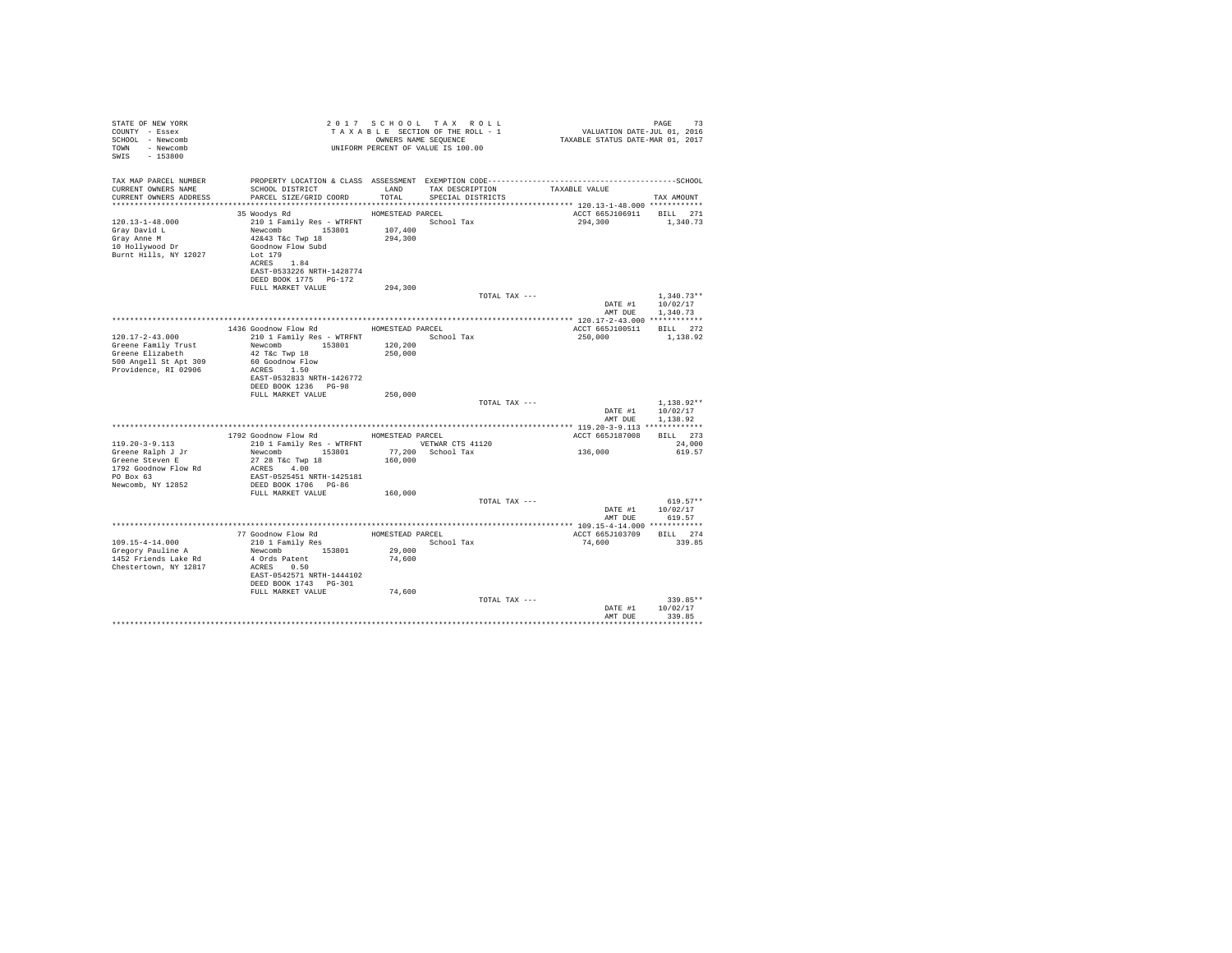| STATE OF NEW YORK<br>COUNTY - Essex<br>SCHOOL - Newcomb<br>TOWN - Newcomb<br>SWIS - 153800 |                                                    |                  | 2017 SCHOOL TAX ROLL<br>TAXABLE SECTION OF THE ROLL - 1<br>OWNERS NAME SEQUENCE<br>UNIFORM PERCENT OF VALUE IS 100.00 |                    | PAGE 74<br>VALUATION DATE-JUL 01, 2016<br>TAXABLE STATUS DATE-MAR 01, 2017 |
|--------------------------------------------------------------------------------------------|----------------------------------------------------|------------------|-----------------------------------------------------------------------------------------------------------------------|--------------------|----------------------------------------------------------------------------|
| TAX MAP PARCEL NUMBER                                                                      |                                                    |                  |                                                                                                                       |                    |                                                                            |
| CURRENT OWNERS NAME<br>CURRENT OWNERS ADDRESS                                              | SCHOOL DISTRICT<br>PARCEL SIZE/GRID COORD          | LAND<br>TOTAL.   | TAX DESCRIPTION<br>SPECIAL DISTRICTS                                                                                  | TAXABLE VALUE      | TAX AMOUNT                                                                 |
|                                                                                            |                                                    |                  |                                                                                                                       |                    |                                                                            |
|                                                                                            | 81 Goodnow Flow Rd                                 | HOMESTEAD PARCEL |                                                                                                                       |                    | ACCT 665J100402 BILL 275                                                   |
| $109.15 - 4 - 15.000$                                                                      | 210 1 Family Res                                   |                  | School Tax                                                                                                            | 96.600             | 440.08                                                                     |
| Gregory Pauline A                                                                          | Newcomb 153801                                     | 27,000           |                                                                                                                       |                    |                                                                            |
| Gregory William Ivan Jr                                                                    | 4 Ords Patent                                      | 96,600           |                                                                                                                       |                    |                                                                            |
| 1452 Friends Lake Rd                                                                       | ACRES 0.40                                         |                  |                                                                                                                       |                    |                                                                            |
| Chestertown, NY 12817                                                                      | EAST-0542503 NRTH-1444027<br>DEED BOOK 1743 PG-308 |                  |                                                                                                                       |                    |                                                                            |
|                                                                                            | FULL MARKET VALUE                                  | 96,600           |                                                                                                                       |                    |                                                                            |
|                                                                                            |                                                    |                  |                                                                                                                       | TOTAL TAX ---      | 440.08**                                                                   |
|                                                                                            |                                                    |                  |                                                                                                                       |                    | DATE #1 10/02/17<br>AMT DUE 440.08                                         |
|                                                                                            |                                                    |                  |                                                                                                                       |                    |                                                                            |
|                                                                                            | 5185 NYS Route 28N                                 | HOMESTEAD PARCEL |                                                                                                                       |                    | ACCT 665J104909 BILL 276                                                   |
| 110.13-9-20.002                                                                            | 210 1 Family Res                                   |                  | School Tax                                                                                                            | 92,800             | 422.77                                                                     |
| Gregson Blair                                                                              | Newcomb 153801                                     | 29,800           |                                                                                                                       |                    |                                                                            |
| Gregson Denice H                                                                           | Pt 19 Richards Survey                              | 92,800           |                                                                                                                       |                    |                                                                            |
| PO Box 112                                                                                 | ACRES 0.57                                         |                  |                                                                                                                       |                    |                                                                            |
| Newcomb, NY 12852                                                                          | EAST-0555978 NRTH-1444367                          |                  |                                                                                                                       |                    |                                                                            |
|                                                                                            | DEED BOOK 1559 PG-195<br>FULL MARKET VALUE         | 92,800           |                                                                                                                       |                    |                                                                            |
|                                                                                            |                                                    |                  |                                                                                                                       | TOTAL TAX ---      | $422.77**$                                                                 |
|                                                                                            |                                                    |                  |                                                                                                                       |                    | DATE #1 10/02/17                                                           |
|                                                                                            |                                                    |                  |                                                                                                                       |                    | 422.77<br>AMT DUE                                                          |
|                                                                                            |                                                    |                  |                                                                                                                       |                    |                                                                            |
|                                                                                            | 65 Beaver Bay Rd                                   | HOMESTEAD PARCEL |                                                                                                                       | ACCT 665J103714    | BILL 277                                                                   |
| $120.17 - 3 - 4.000$                                                                       | 312 Vac w/imprv - WTRFNT                           |                  | School Tax                                                                                                            | 109,500            | 498.84                                                                     |
| Groos Frederick W                                                                          | Newcomb 153801                                     | 109,000          |                                                                                                                       |                    |                                                                            |
| Sciancalepore Joseph<br>109 Catherine St                                                   | 26 & 41 T&c Twp 18<br>Goodnow Flow Subd            | 109,500          |                                                                                                                       |                    |                                                                            |
| Wells, NY 12190-0171                                                                       | Lot 309                                            |                  |                                                                                                                       |                    |                                                                            |
|                                                                                            | ACRES 1.00                                         |                  |                                                                                                                       |                    |                                                                            |
|                                                                                            | EAST-0528104 NRTH-1426608                          |                  |                                                                                                                       |                    |                                                                            |
|                                                                                            | DEED BOOK 435 PG-571                               |                  |                                                                                                                       |                    |                                                                            |
|                                                                                            | FULL MARKET VALUE                                  | 109,500          |                                                                                                                       |                    |                                                                            |
|                                                                                            |                                                    |                  |                                                                                                                       | TOTAL TAX ---      | 498.84**                                                                   |
|                                                                                            |                                                    |                  |                                                                                                                       |                    | DATE #1 10/02/17                                                           |
|                                                                                            |                                                    |                  |                                                                                                                       |                    | AMT DUE<br>498.84                                                          |
|                                                                                            | 42 Johnson Rd                                      |                  | HOMESTEAD PARCEL                                                                                                      | ACCT 665J103715    | BILL 278                                                                   |
| $109.16 - 2 - 1.000$                                                                       | 210 1 Family Res - WTRFNT                          |                  | School Tax                                                                                                            | 188,500            | 858.74                                                                     |
| Gross Family Trust                                                                         | Newcomb 153801 120,900                             |                  |                                                                                                                       |                    |                                                                            |
| PO Box 57                                                                                  | 10 Richards Survey                                 | 188,500          |                                                                                                                       |                    |                                                                            |
| Newcomb, NY 12852                                                                          | ACRES 0.80                                         |                  |                                                                                                                       |                    |                                                                            |
|                                                                                            | EAST-0548290 NRTH-1448178                          |                  |                                                                                                                       |                    |                                                                            |
|                                                                                            | DEED BOOK 1046 PG-7                                |                  |                                                                                                                       |                    |                                                                            |
|                                                                                            | FULL MARKET VALUE                                  | 188,500          |                                                                                                                       |                    |                                                                            |
|                                                                                            |                                                    |                  |                                                                                                                       | TOTAL TAX ---      | 858.74**                                                                   |
|                                                                                            |                                                    |                  |                                                                                                                       | DATE #1<br>AMT DUE | 10/02/17<br>858.74                                                         |
|                                                                                            |                                                    |                  |                                                                                                                       |                    |                                                                            |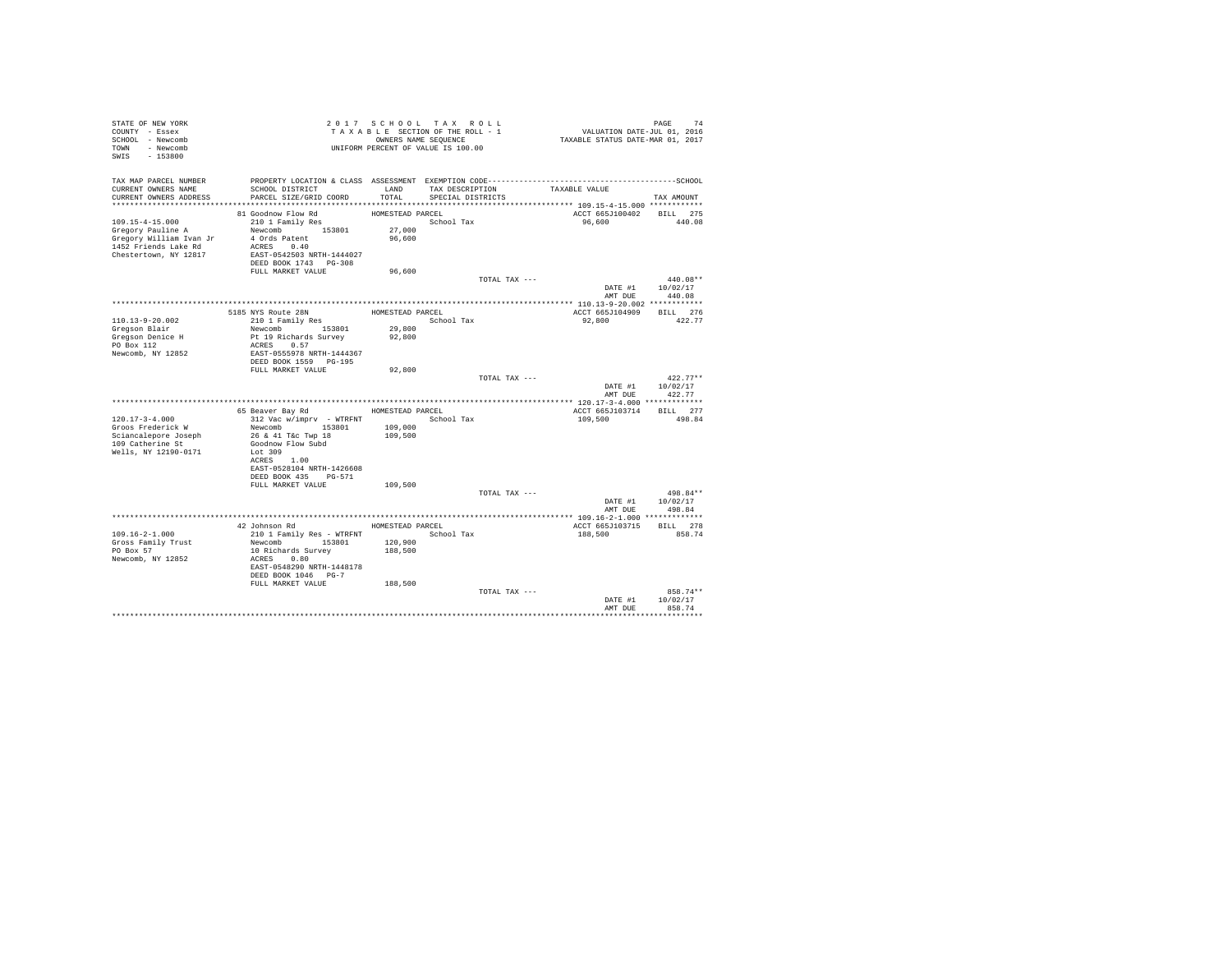| STATE OF NEW YORK<br>COUNTY - Essex<br>SCHOOL - Newcomb<br>- Newcomb<br>TOWN<br>$-153800$<br>SWTS |                                              | OWNERS NAME SEQUENCE | 2017 SCHOOL TAX ROLL<br>TAXABLE SECTION OF THE ROLL - 1<br>UNIFORM PERCENT OF VALUE IS 100.00 | VALUATION DATE-JUL 01, 2016<br>TAXABLE STATUS DATE-MAR 01, 2017 | 75<br>PAGE   |
|---------------------------------------------------------------------------------------------------|----------------------------------------------|----------------------|-----------------------------------------------------------------------------------------------|-----------------------------------------------------------------|--------------|
| TAX MAP PARCEL NUMBER                                                                             |                                              |                      |                                                                                               |                                                                 |              |
| CURRENT OWNERS NAME<br>CURRENT OWNERS ADDRESS                                                     | SCHOOL DISTRICT<br>PARCEL SIZE/GRID COORD    | LAND<br>TOTAL.       | TAX DESCRIPTION<br>SPECIAL DISTRICTS                                                          | TAXABLE VALUE                                                   | TAX AMOUNT   |
|                                                                                                   |                                              |                      |                                                                                               |                                                                 |              |
|                                                                                                   | 1370 Goodnow Flow Rd                         | HOMESTEAD PARCEL     |                                                                                               | ACCT 665J104301                                                 | BILL 279     |
| $120.18 - 2 - 4.000$                                                                              | 260 Seasonal res - WTRFNT                    |                      | School Tax                                                                                    | 172,600                                                         | 786.31       |
| Guertin David S                                                                                   | Newcomb 153801                               | 107,200              |                                                                                               |                                                                 |              |
| Guertin Diane M<br>1599 Rte 30                                                                    | 42 43 T&c Twp 18<br>Goodnow Flow Subd Lot 45 | 172,600              |                                                                                               |                                                                 |              |
| Cornwall, VT 05753                                                                                | 1266/226 Release Of Lien                     |                      |                                                                                               |                                                                 |              |
|                                                                                                   | ACRES 0.92                                   |                      |                                                                                               |                                                                 |              |
|                                                                                                   | EAST-0534344 NRTH-1426897                    |                      |                                                                                               |                                                                 |              |
|                                                                                                   | DEED BOOK 1363 PG-190                        |                      |                                                                                               |                                                                 |              |
|                                                                                                   | FULL MARKET VALUE                            | 172,600              |                                                                                               |                                                                 |              |
|                                                                                                   |                                              |                      | TOTAL TAX ---                                                                                 |                                                                 | 786.31**     |
|                                                                                                   |                                              |                      |                                                                                               | DATE #1                                                         | 10/02/17     |
|                                                                                                   |                                              |                      |                                                                                               | AMT DUE                                                         | 786.31       |
|                                                                                                   | 57 Woodys Rd                                 | HOMESTEAD PARCEL     |                                                                                               | ACCT 665J106003                                                 | BTT.T. 280   |
| $120.13 - 1 - 42.000$                                                                             | 210 1 Family Res - WTRFNT                    |                      | School Tax                                                                                    | 282,800                                                         | 1,288.34     |
| Guior Richard A                                                                                   | Newcomb<br>153801                            | 152,500              |                                                                                               |                                                                 |              |
| Frank Barbara M                                                                                   | 42 T&c Twp 18                                | 282,800              |                                                                                               |                                                                 |              |
| 152 Nelson Ave                                                                                    | Goodnow Flow Subd                            |                      |                                                                                               |                                                                 |              |
| Saratoga Springs, NY 12866 Lot 185 2.8Ac                                                          |                                              |                      |                                                                                               |                                                                 |              |
|                                                                                                   | ACRES 1.60                                   |                      |                                                                                               |                                                                 |              |
|                                                                                                   | EAST-0532611 NRTH-1429061                    |                      |                                                                                               |                                                                 |              |
|                                                                                                   | DEED BOOK 1461 PG-252<br>FULL MARKET VALUE   | 282,800              |                                                                                               |                                                                 |              |
|                                                                                                   |                                              |                      | TOTAL TAX ---                                                                                 |                                                                 | $1.288.34**$ |
|                                                                                                   |                                              |                      |                                                                                               | DATE #1                                                         | 10/02/17     |
|                                                                                                   |                                              |                      |                                                                                               | AMT DUE                                                         | 1,288.34     |
|                                                                                                   |                                              |                      |                                                                                               |                                                                 |              |
|                                                                                                   | 24 Bennett Ln                                | HOMESTEAD PARCEL     |                                                                                               | ACCT 665J103804                                                 | BILL 281     |
| $120.18 - 2 - 24.000$                                                                             | 260 Seasonal res - WTRFNT                    |                      | School Tax                                                                                    | 144,200                                                         | 656.93       |
| Gutheil Harry Jr                                                                                  | Newcomb 153801                               | 107,700              |                                                                                               |                                                                 |              |
| 21 Spring St                                                                                      | 46 T&c Twp 18                                | 144,200              |                                                                                               |                                                                 |              |
| So Glens Falls, NY 12803                                                                          | Goodnow Flow Subd<br>Lot 25                  |                      |                                                                                               |                                                                 |              |
|                                                                                                   | 1.40<br>ACRES                                |                      |                                                                                               |                                                                 |              |
|                                                                                                   | EAST-0536289 NRTH-1426240                    |                      |                                                                                               |                                                                 |              |
|                                                                                                   | DEED BOOK 465<br>$PG-108$                    |                      |                                                                                               |                                                                 |              |
|                                                                                                   | FULL MARKET VALUE                            | 144,200              |                                                                                               |                                                                 |              |
|                                                                                                   |                                              |                      | TOTAL TAX ---                                                                                 |                                                                 | 656.93**     |
|                                                                                                   |                                              |                      |                                                                                               | DATE #1                                                         | 10/02/17     |
|                                                                                                   |                                              |                      |                                                                                               | AMT DUE                                                         | 656.93       |
|                                                                                                   |                                              |                      |                                                                                               |                                                                 |              |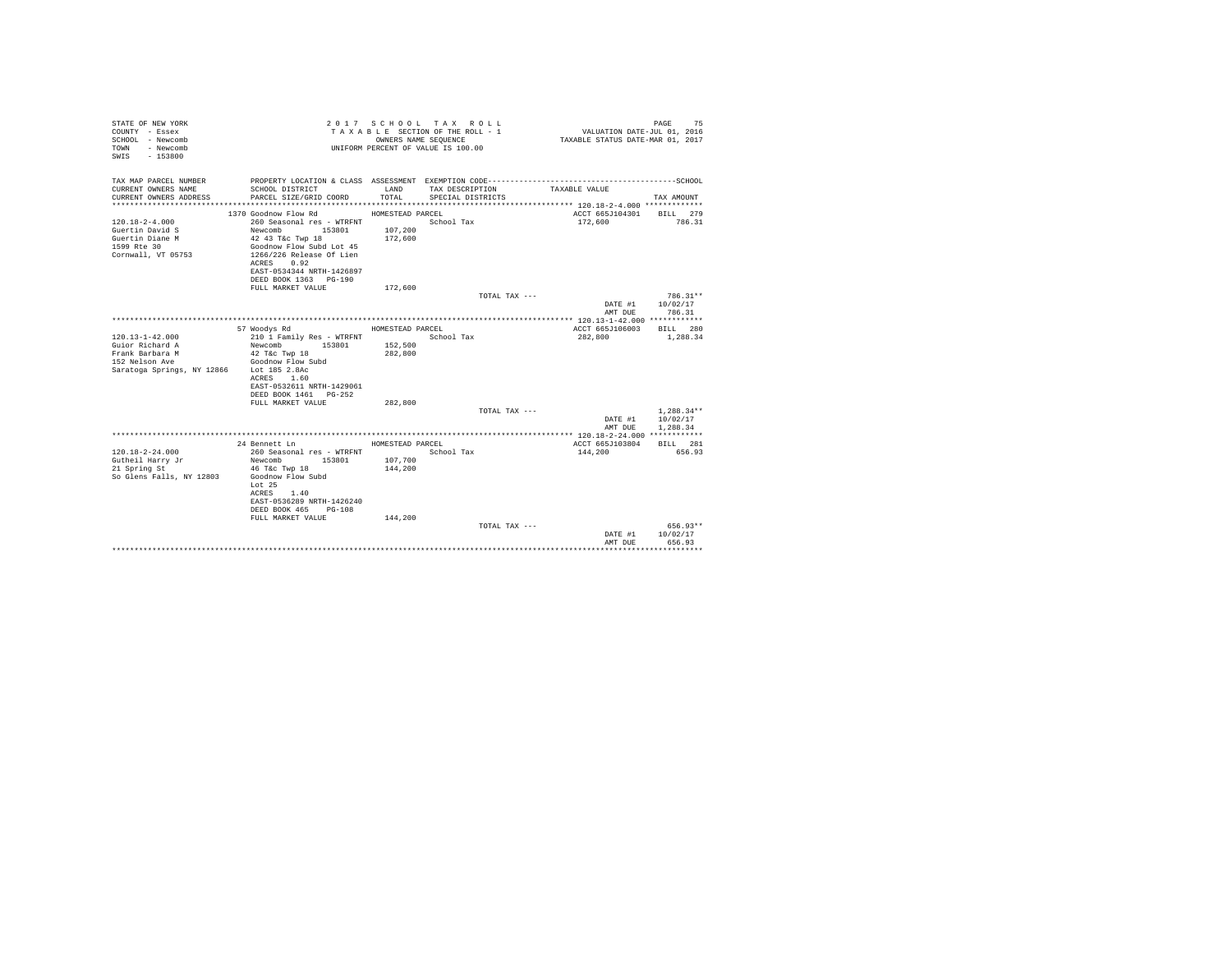| STATE OF NEW YORK<br>COUNTY - Essex<br>SCHOOL - Newcomb<br>- Newcomb<br><b>TOWN</b><br>$-153800$<br>SWIS |                                                                                                                                                                                                    | OWNERS NAME SEQUENCE                   | 2017 SCHOOL TAX ROLL<br>TAXABLE SECTION OF THE ROLL - 1<br>UNIFORM PERCENT OF VALUE IS 100.00 | VALUATION DATE-JUL 01, 2016<br>TAXABLE STATUS DATE-MAR 01, 2017 | 76<br>PAGE                           |
|----------------------------------------------------------------------------------------------------------|----------------------------------------------------------------------------------------------------------------------------------------------------------------------------------------------------|----------------------------------------|-----------------------------------------------------------------------------------------------|-----------------------------------------------------------------|--------------------------------------|
| TAX MAP PARCEL NUMBER<br>CURRENT OWNERS NAME<br>CURRENT OWNERS ADDRESS<br>*************************      | SCHOOL DISTRICT<br>PARCEL SIZE/GRID COORD                                                                                                                                                          | LAND<br>TOTAL                          | TAX DESCRIPTION<br>SPECIAL DISTRICTS                                                          | TAXABLE VALUE                                                   | TAX AMOUNT                           |
| $120.18 - 2 - 20.000$<br>Hager Michaelle J Trust<br>5672 County Route 27<br>Canton, NY 13617             | 1304 Goodnow Flow Rd<br>210 1 Family Res - WTRFNT<br>153801<br>Newcomb<br>46 T&c Twp 18<br>Goodnow Flow Subd<br>Lot 29<br>1.70<br>ACRES<br>EAST-0535906 NRTH-1426452<br>DEED BOOK 1795 PG-297      | HOMESTEAD PARCEL<br>115,200<br>364,500 | School Tax                                                                                    | ACCT 665J104703<br>364,500                                      | BILL 282<br>1,660.54                 |
|                                                                                                          | FULL MARKET VALUE                                                                                                                                                                                  | 364,500                                | TOTAL TAX ---                                                                                 | DATE #1<br>AMT DUE                                              | $1.660.54**$<br>10/02/17<br>1,660.54 |
| $110. - 1 - 21.200$<br>Hai Paul B<br>McNulty Stacy A<br>6312 State Rt 28N<br>Newcomb, NY 12852           | 4916 NYS Route 28N<br>240 Rural res<br>Newcomb<br>153801<br>30 Thorns Sur<br>1492/204 Death Cert<br>Lot 1<br>ACRES 34.80<br>EAST-0562656 NRTH-1441494<br>DEED BOOK 1641 PG-52<br>FULL MARKET VALUE | HOMESTEAD PARCEL<br>426,300<br>426,300 | BAS STAR 41854<br>59,900 School Tax                                                           | ACCT 665J194005<br>426,300                                      | BILL 283<br>30,000<br>1,942.08       |
|                                                                                                          |                                                                                                                                                                                                    |                                        | TOTAL TAX ---                                                                                 | DATE #1<br>AMT DUE                                              | $1,868.08**$<br>10/02/17<br>1,868.08 |
| $109.16 - 2 - 11.000$<br>Hall Ricci W<br>5 Forest St<br>Oxford, MA 01540                                 | 34 Johnson Rd<br>270 Mfg housing<br>153801<br>Newcomb<br>10 Richards Survey<br>ACRES 0.30<br>EAST-0548309 NRTH-1447889<br>DEED BOOK 1169 PG-290                                                    | HOMESTEAD PARCEL<br>25,000<br>29,700   | School Tax                                                                                    | ACCT 665J103612<br>29,700                                       | BILL 284<br>135.30                   |
|                                                                                                          | FULL MARKET VALUE                                                                                                                                                                                  | 29,700                                 | TOTAL TAX ---                                                                                 | DATE #1<br>AMT DUE                                              | $135.30**$<br>10/02/17<br>135.30     |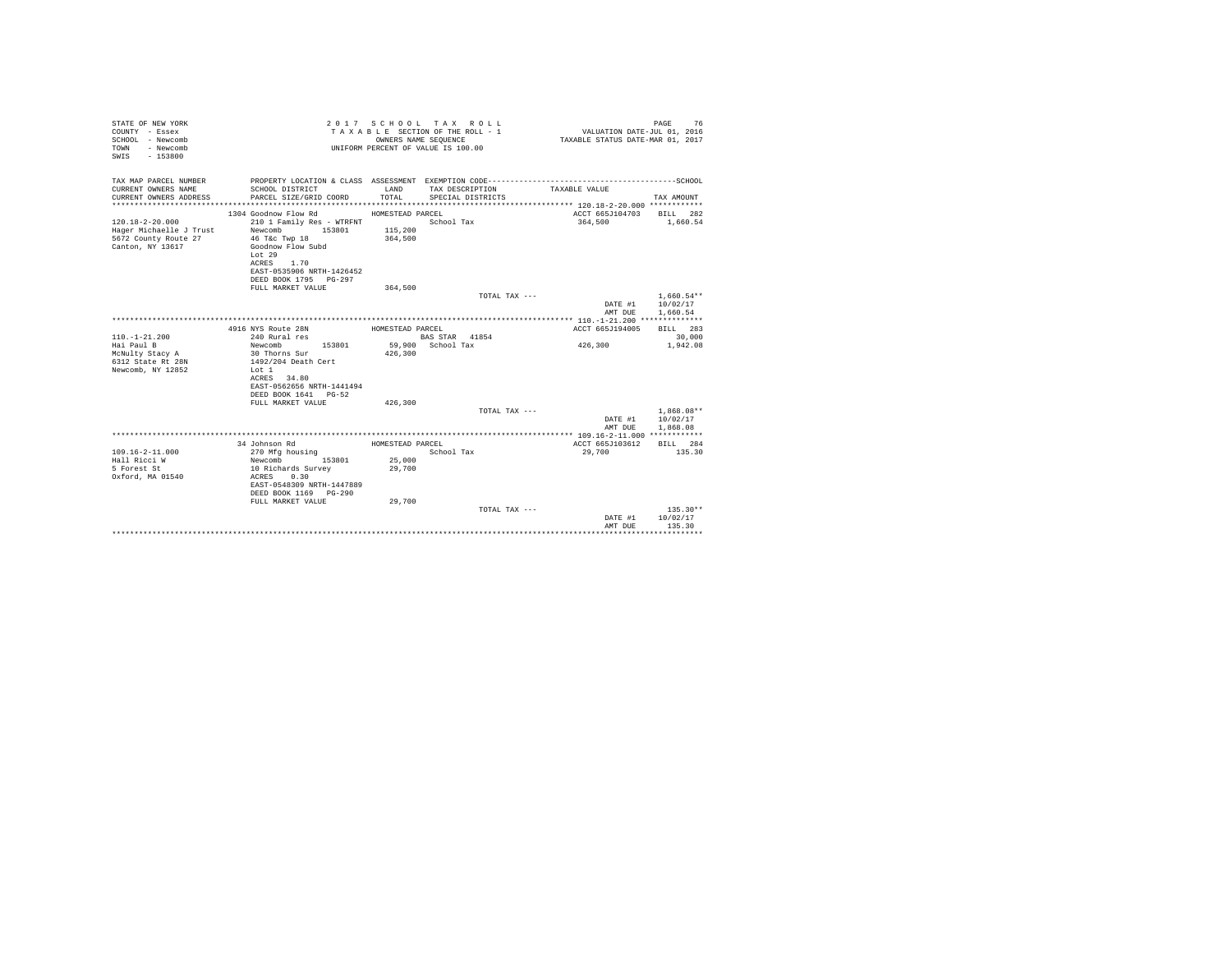| STATE OF NEW YORK<br>COUNTY - Essex<br>SCHOOL - Newcomb<br>TOWN - Newcomb<br>$-153800$<br>SWIS         |                                                                                                                            |                    | 2017 SCHOOL TAX ROLL<br>TAXABLE SECTION OF THE ROLL - 1<br>OWNERS NAME SEQUENCE<br>UNIFORM PERCENT OF VALUE IS 100.00 |               | PAGE 77<br>VALUATION DATE-JUL 01, 2016<br>TAXABLE STATUS DATE-MAR 01, 2017 |                                      |
|--------------------------------------------------------------------------------------------------------|----------------------------------------------------------------------------------------------------------------------------|--------------------|-----------------------------------------------------------------------------------------------------------------------|---------------|----------------------------------------------------------------------------|--------------------------------------|
| TAX MAP PARCEL NUMBER<br>CURRENT OWNERS NAME<br>CURRENT OWNERS ADDRESS                                 | SCHOOL DISTRICT<br>PARCEL SIZE/GRID COORD                                                                                  | LAND<br>TOTAL      | TAX DESCRIPTION<br>SPECIAL DISTRICTS                                                                                  | TAXABLE VALUE |                                                                            | TAX AMOUNT                           |
|                                                                                                        | 5561 NYS Route 28N                                                                                                         | HOMESTEAD PARCEL   |                                                                                                                       |               | ACCT 665J103902                                                            | <b>BILL</b> 285                      |
| $109.16 - 5 - 15.014$<br>Hall William H<br>5561 State Route 28N<br>PO Box 72<br>Newcomb, NY 12852-0072 | 210 1 Family Res<br>Newcomb 153801<br>10 Richards Survey<br>ACRES 0.53<br>EAST-0547408 NRTH-1447277<br>DEED BOOK 519 PG-52 | 89,000             | <b>BAS STAR</b> 41854<br>29,400 School Tax                                                                            | 89,000        |                                                                            | 30,000<br>405.45                     |
|                                                                                                        | FULL MARKET VALUE                                                                                                          | 89,000             |                                                                                                                       | TOTAL TAX --- |                                                                            | $331.45**$                           |
|                                                                                                        |                                                                                                                            |                    |                                                                                                                       |               | DATE #1 10/02/17<br>AMT DUE 331.45                                         |                                      |
|                                                                                                        | 41 Johnson Rd                                                                                                              | HOMESTEAD PARCEL   |                                                                                                                       |               | ACCT 665J179006 BILL 286                                                   |                                      |
| $109.16 - 1 - 7.182$<br>Hamerman Lois<br>Carlow Patricia                                               | 210 1 Family Res - WTRFNT School Tax<br>Newcomb 153801<br>10 Richards Survey                                               | 176,100<br>268,900 |                                                                                                                       |               | 268,900                                                                    | 1,225.02                             |
| 4411 Osage Ave<br>Philadelphia, PA 19104                                                               | ACRES 1.70<br>EAST-0547925 NRTH-1448088<br>DEED BOOK 692 PG-5<br>FULL MARKET VALUE                                         | 268,900            |                                                                                                                       |               |                                                                            |                                      |
|                                                                                                        |                                                                                                                            |                    |                                                                                                                       | TOTAL TAX --- | DATE #1<br>AMT DUR                                                         | $1,225.02**$<br>10/02/17<br>1.225.02 |
|                                                                                                        |                                                                                                                            |                    |                                                                                                                       |               |                                                                            |                                      |
|                                                                                                        | 5777 NYS Route 28N                                                                                                         | HOMESTEAD PARCEL   |                                                                                                                       |               | ACCT 665J100303                                                            | BILL 287                             |
| $109.15 - 3 - 2.001$<br>Hamilton Edward L                                                              | 210 1 Family Res<br>Newcomb 153801                                                                                         |                    | BAS STAR 41854<br>34,900 School Tax                                                                                   | 145,200       |                                                                            | 30,000<br>661.48                     |
| Hamilton Gyneth E<br>5777 NYS Rte 28N<br>Newcomb, NY 12852                                             | 3 Ords Patent<br>ACRES 1.90<br>EAST-0542166 NRTH-1446192<br>DEED BOOK 1413 PG-299                                          | 145,200            |                                                                                                                       |               |                                                                            |                                      |
|                                                                                                        | FULL MARKET VALUE                                                                                                          | 145,200            |                                                                                                                       |               |                                                                            |                                      |
|                                                                                                        |                                                                                                                            |                    |                                                                                                                       | TOTAL TAX --- | DATE #1<br>AMT DUE                                                         | 587.48**<br>10/02/17<br>587.48       |
|                                                                                                        |                                                                                                                            |                    |                                                                                                                       |               |                                                                            |                                      |
| 110.18-2-2.002                                                                                         | 35 Santanoni Dr<br>210 1 Family Res                                                                                        | HOMESTEAD PARCEL   | ENH STAR 41834                                                                                                        |               | ACCT 665J103903                                                            | BILL 288<br>65,500                   |
| Hampson Margaret S<br>Hampson Robert J<br>35 Santanoni Dr<br>Newcomb, NY 12852                         | Newcomb 153801<br>Pt 2&3 Thorns Survey<br>ACRES 3.16<br>EAST-0560759 NRTH-1442591<br>DEED BOOK 1714 PG-299                 | 132,400            | 36,200 School Tax                                                                                                     | 132,400       |                                                                            | 603.17                               |
|                                                                                                        | FULL MARKET VALUE                                                                                                          | 132,400            |                                                                                                                       | TOTAL TAX --- | DATE #1                                                                    | $449.17**$<br>10/02/17               |
|                                                                                                        |                                                                                                                            |                    |                                                                                                                       |               | AMT DUE                                                                    | 449.17                               |
|                                                                                                        |                                                                                                                            |                    |                                                                                                                       |               |                                                                            |                                      |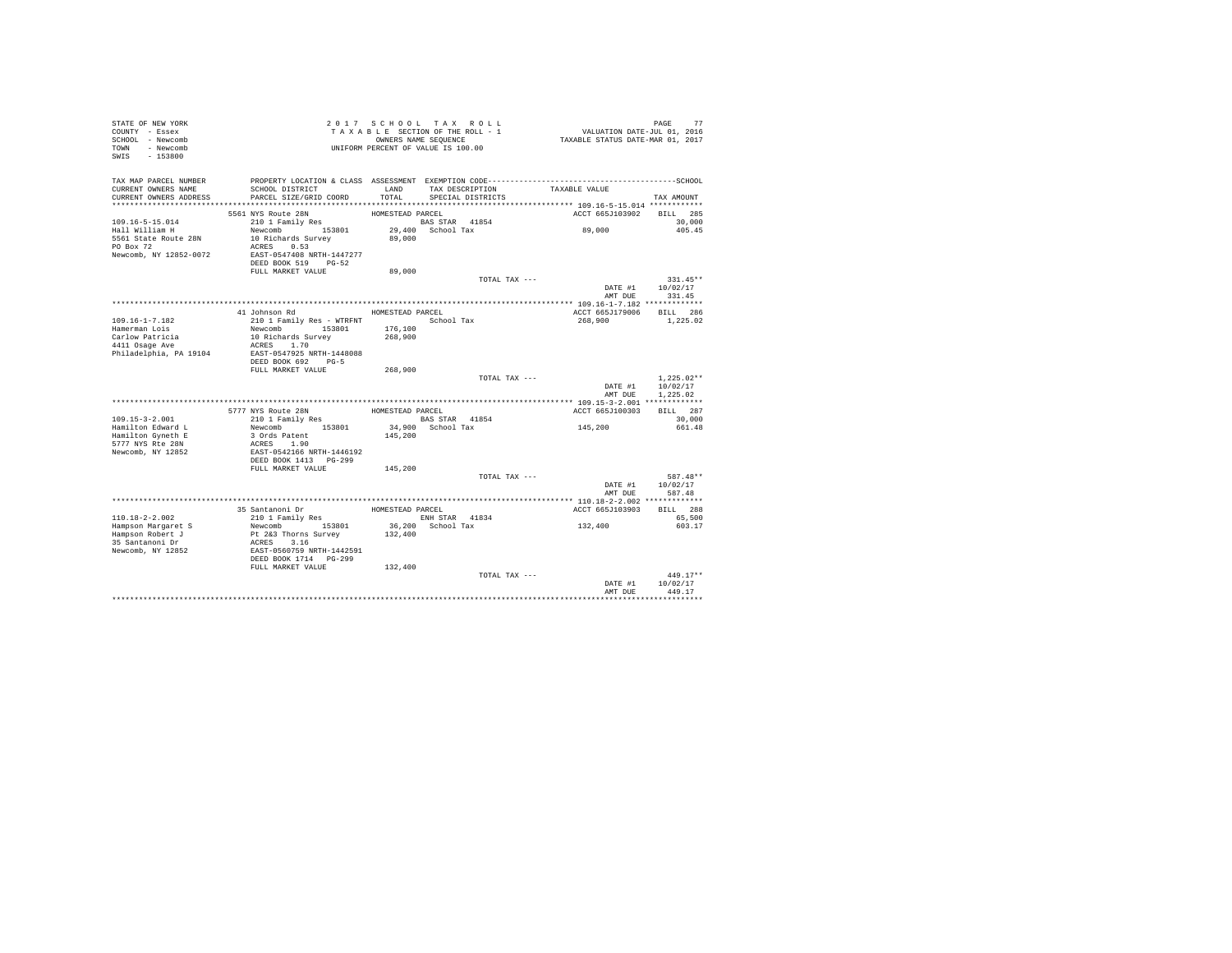| STATE OF NEW YORK<br>COUNTY - Essex<br>SCHOOL - Newcomb<br>TOWN - Newcomb |                                            |                      | 2017 SCHOOL TAX ROLL<br>TAXABLE SECTION OF THE ROLL - 1<br>OWNERS NAME SEQUENCE<br>UNIFORM PERCENT OF VALUE IS 100.00 |               | 78 PAGE 78<br>VALUATION DATE-JUL 01, 2016<br>TAXABLE STATUS DATE-MAR 01, 2017 |                      |
|---------------------------------------------------------------------------|--------------------------------------------|----------------------|-----------------------------------------------------------------------------------------------------------------------|---------------|-------------------------------------------------------------------------------|----------------------|
| SWIS<br>$-153800$                                                         |                                            |                      |                                                                                                                       |               |                                                                               |                      |
| TAX MAP PARCEL NUMBER                                                     |                                            |                      |                                                                                                                       |               |                                                                               |                      |
| CURRENT OWNERS NAME                                                       | SCHOOL DISTRICT                            | LAND                 | TAX DESCRIPTION                                                                                                       |               | TAXABLE VALUE                                                                 |                      |
| CURRENT OWNERS ADDRESS                                                    | PARCEL SIZE/GRID COORD                     | TOTAL                | SPECIAL DISTRICTS                                                                                                     |               |                                                                               | TAX AMOUNT           |
|                                                                           | NYS Route 28N                              | NON-HOMESTEAD PARCEL |                                                                                                                       |               | ACCT 665J104815 BILL 289                                                      |                      |
| $110.13 - 1 - 2.000$                                                      | 311 Res vac land                           |                      | School Tax                                                                                                            |               | 26,600                                                                        | 485.38               |
| Harbour-Kahl Laura                                                        | Newcomb 153801                             | 26,600               |                                                                                                                       |               |                                                                               |                      |
| Kahl Charles D III                                                        | 20 Richards Survey                         | 26,600               |                                                                                                                       |               |                                                                               |                      |
| PO Box 4087                                                               | ACRES 3.60                                 |                      |                                                                                                                       |               |                                                                               |                      |
| Albany, NY 12204                                                          | EAST-0553075 NRTH-1446769                  |                      |                                                                                                                       |               |                                                                               |                      |
|                                                                           | DEED BOOK 1332 PG-188                      |                      |                                                                                                                       |               |                                                                               |                      |
|                                                                           | FULL MARKET VALUE                          | 26,600               |                                                                                                                       |               |                                                                               |                      |
|                                                                           |                                            |                      |                                                                                                                       | TOTAL TAX --- |                                                                               | 485.38**             |
|                                                                           |                                            |                      |                                                                                                                       |               |                                                                               | DATE #1 10/02/17     |
|                                                                           |                                            |                      |                                                                                                                       |               | AMT DUE                                                                       | 485.38               |
|                                                                           |                                            |                      |                                                                                                                       |               |                                                                               |                      |
| $110.13 - 1 - 3.000$                                                      | NYS Route 28N<br>322 Rural vac>10 - WTRFNT | NON-HOMESTEAD PARCEL | School Tax                                                                                                            |               | ACCT 665J100908<br>119,400                                                    | BILL 290             |
| Harbour-Kahl Laura                                                        | Newcomb 153801                             | 119,400              |                                                                                                                       |               |                                                                               | 2,178.74             |
| Kahl Charles D III                                                        | 20 Richards Survey                         | 119,400              |                                                                                                                       |               |                                                                               |                      |
| PO Box 4087                                                               | 8.5ac                                      |                      |                                                                                                                       |               |                                                                               |                      |
| Albany, NY 12204                                                          | ACRES 12.10                                |                      |                                                                                                                       |               |                                                                               |                      |
|                                                                           | EAST-0553318 NRTH-1447172                  |                      |                                                                                                                       |               |                                                                               |                      |
|                                                                           | DEED BOOK 1329 PG-313                      |                      |                                                                                                                       |               |                                                                               |                      |
|                                                                           | FULL MARKET VALUE                          | 119,400              |                                                                                                                       |               |                                                                               |                      |
|                                                                           |                                            |                      |                                                                                                                       | TOTAL TAX --- |                                                                               | $2.178.74**$         |
|                                                                           |                                            |                      |                                                                                                                       |               | DATE #1<br>AMT DUE                                                            | 10/02/17<br>2.178.74 |
|                                                                           |                                            |                      |                                                                                                                       |               |                                                                               |                      |
|                                                                           | 29 Fennessev Ln                            | HOMESTEAD PARCEL     |                                                                                                                       |               | ACCT 665J105807                                                               | BILL 291             |
| $109.15 - 1 - 1.000$                                                      | 260 Seasonal res                           |                      | School Tax                                                                                                            |               | 66,600                                                                        | 303.41               |
| Harding Homer                                                             | Newcomb 153801                             | 30,900               |                                                                                                                       |               |                                                                               |                      |
| Harding Margaret                                                          | 3 Ords Patent                              | 66,600               |                                                                                                                       |               |                                                                               |                      |
| 63 Hoags Corners Rd                                                       | ACRES 0.66                                 |                      |                                                                                                                       |               |                                                                               |                      |
| Nassau, NY 12123                                                          | EAST-0541735 NRTH-1447108                  |                      |                                                                                                                       |               |                                                                               |                      |
|                                                                           | DEED BOOK 1833 PG-65                       |                      |                                                                                                                       |               |                                                                               |                      |
|                                                                           | FULL MARKET VALUE                          | 66,600               |                                                                                                                       |               |                                                                               |                      |
|                                                                           |                                            |                      |                                                                                                                       | TOTAL TAX --- |                                                                               | $303.41**$           |
|                                                                           |                                            |                      |                                                                                                                       |               | DATE #1<br>AMT DUE                                                            | 10/02/17<br>303.41   |
|                                                                           |                                            |                      |                                                                                                                       |               | **************** 110.13-9-14.000 ************                                 |                      |
|                                                                           | 16 Schraver Way                            | HOMESTEAD PARCEL     |                                                                                                                       |               | ACCT 665J104315                                                               | BILL 292             |
| 110.13-9-14.000                                                           | 260 Seasonal res                           |                      | School Tax                                                                                                            |               | 55,800                                                                        | 254.21               |
| Harrington Deborah L                                                      | Newcomb 153801                             | 34,200               |                                                                                                                       |               |                                                                               |                      |
| Harrington Andrew S                                                       | 19 Richards Survey                         | 55,800               |                                                                                                                       |               |                                                                               |                      |
| 24 Stevens Rd                                                             | ACRES 1.20                                 |                      |                                                                                                                       |               |                                                                               |                      |
| Queensbury, NY 12804                                                      | EAST-0555561 NRTH-1445571                  |                      |                                                                                                                       |               |                                                                               |                      |
|                                                                           | DEED BOOK 1854 PG-232                      |                      |                                                                                                                       |               |                                                                               |                      |
|                                                                           | FULL MARKET VALUE                          | 55,800               |                                                                                                                       |               |                                                                               | $254.21**$           |
|                                                                           |                                            |                      |                                                                                                                       | TOTAL TAX --- | DATE #1                                                                       | 10/02/17             |
|                                                                           |                                            |                      |                                                                                                                       |               | AMT DUE                                                                       | 254.21               |
|                                                                           |                                            |                      |                                                                                                                       |               |                                                                               |                      |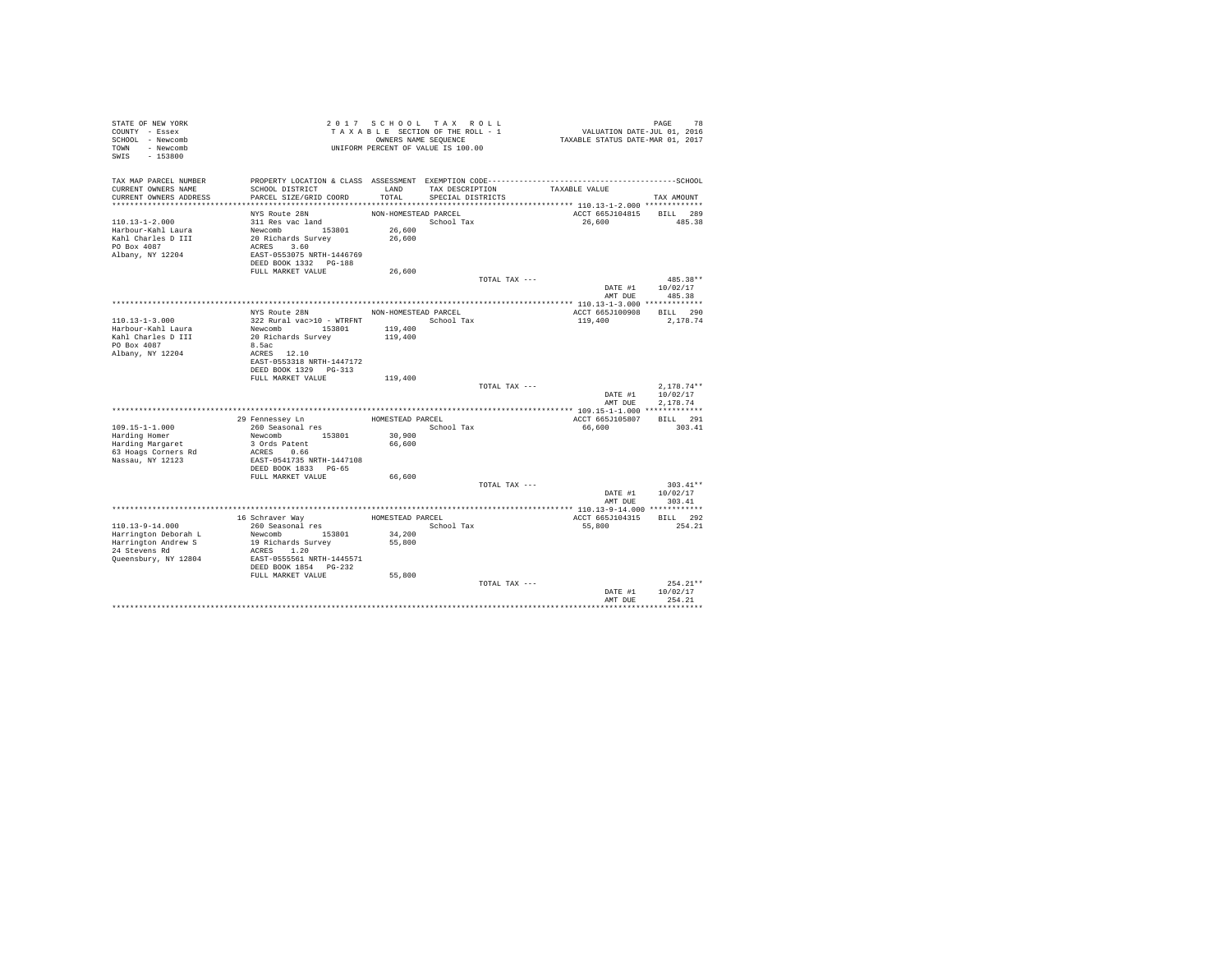| STATE OF NEW YORK<br>COUNTY - Essex<br>SCHOOL - Newcomb<br>TOWN - Newcomb<br>SWIS<br>$-153800$ |                                                                                        |                  | 2017 SCHOOL TAX ROLL<br>TAXABLE SECTION OF THE ROLL - 1<br>OWNERS NAME SEQUENCE<br>UNIFORM PERCENT OF VALUE IS 100.00 | ر،<br>701, VALUATION DATE-JUL 01, 2016<br>7017 TAXABLE STATUS DATE-MAR | 79<br>PAGE       |
|------------------------------------------------------------------------------------------------|----------------------------------------------------------------------------------------|------------------|-----------------------------------------------------------------------------------------------------------------------|------------------------------------------------------------------------|------------------|
| TAX MAP PARCEL NUMBER<br>CURRENT OWNERS NAME<br>CURRENT OWNERS ADDRESS                         | SCHOOL DISTRICT TAND TAX DESCRIPTION<br>PARCEL SIZE/GRID COORD TOTAL SPECIAL DISTRICTS |                  |                                                                                                                       | TAXABLE VALUE                                                          | TAX AMOUNT       |
|                                                                                                | 30 Adams Ln                                                                            | HOMESTEAD PARCEL |                                                                                                                       | ACCT 665J100310 BILL 293                                               |                  |
| 110.18-3-18.000                                                                                | 210 1 Family Res                                                                       |                  | School Tax                                                                                                            | 94,900                                                                 | 432.33           |
| Harrington Jeanette M                                                                          | Newcomb 153801                                                                         | 29,000           |                                                                                                                       |                                                                        |                  |
| 30 Adams Ln                                                                                    | Pt 4 Thorns Survey                                                                     | 94,900           |                                                                                                                       |                                                                        |                  |
| Newcomb, NY 12852                                                                              | 1414/296 Life Use To                                                                   |                  |                                                                                                                       |                                                                        |                  |
|                                                                                                | Auguste Beaudet                                                                        |                  |                                                                                                                       |                                                                        |                  |
|                                                                                                | ACRES 0.50                                                                             |                  |                                                                                                                       |                                                                        |                  |
|                                                                                                | EAST-0559750 NRTH-1441519                                                              |                  |                                                                                                                       |                                                                        |                  |
|                                                                                                | DEED BOOK 1619 PG-139                                                                  |                  |                                                                                                                       |                                                                        |                  |
|                                                                                                | FULL MARKET VALUE                                                                      | 94,900           | TOTAL TAX ---                                                                                                         |                                                                        | $432.33**$       |
|                                                                                                |                                                                                        |                  |                                                                                                                       |                                                                        | DATE #1 10/02/17 |
|                                                                                                |                                                                                        |                  |                                                                                                                       | AMT DUE                                                                | 432.33           |
|                                                                                                |                                                                                        |                  |                                                                                                                       |                                                                        |                  |
|                                                                                                |                                                                                        |                  |                                                                                                                       | ACCT 665J103908                                                        | BILL 294         |
| $110.17 - 2 - 18.000$                                                                          | 5101 NYS Route 28N HOMESTEAD PARCEL<br>210 1 Family Res School Tax                     |                  | School Tax                                                                                                            | 77,200                                                                 | 351.70           |
| Harrington John E                                                                              | Newcomb 153801                                                                         | 30,200           |                                                                                                                       |                                                                        |                  |
| Harrington Jeanette                                                                            | Pt 19 Richards Survey                                                                  | 77,200           |                                                                                                                       |                                                                        |                  |
| 30 Adams Ln                                                                                    | ACRES 0.60                                                                             |                  |                                                                                                                       |                                                                        |                  |
| Newcomb, NY 12852                                                                              | EAST-0557811 NRTH-1443285                                                              |                  |                                                                                                                       |                                                                        |                  |
|                                                                                                | DEED BOOK 641 PG-263                                                                   |                  |                                                                                                                       |                                                                        |                  |
|                                                                                                | FULL MARKET VALUE                                                                      | 77,200           | TOTAL TAX ---                                                                                                         |                                                                        | $351.70**$       |
|                                                                                                |                                                                                        |                  |                                                                                                                       | DATE #1                                                                | 10/02/17         |
|                                                                                                |                                                                                        |                  |                                                                                                                       | AMT DUE                                                                | 351.70           |
|                                                                                                |                                                                                        |                  |                                                                                                                       |                                                                        |                  |
|                                                                                                | 51 Chaisson Rd<br>210 1 Family Res<br>210 1 Family Res<br>210 1 AGED ALL<br>21800      |                  |                                                                                                                       | ACCT 665J104403                                                        | BILL 295         |
| $110.17 - 2 - 5.000$                                                                           |                                                                                        |                  |                                                                                                                       |                                                                        | 43,900           |
| Harrington Patricia L                                                                          | Newcomb 153801                                                                         |                  | 27,000 ENH STAR 41834                                                                                                 |                                                                        | 43,900           |
| PO Box 87                                                                                      | Pt 18 Richards Survey                                                                  |                  | 87,800 School Tax                                                                                                     | 43,900                                                                 | 199.99           |
| Newcomb, NY 12852                                                                              | ACRES 0.40                                                                             |                  |                                                                                                                       |                                                                        |                  |
|                                                                                                | EAST-0554438 NRTH-1443815<br>DEED BOOK 1292 PG-115                                     |                  |                                                                                                                       |                                                                        |                  |
|                                                                                                | FULL MARKET VALUE                                                                      | 87,800           |                                                                                                                       |                                                                        |                  |
|                                                                                                |                                                                                        |                  | TOTAL TAX ---                                                                                                         |                                                                        | $45.99**$        |
|                                                                                                |                                                                                        |                  |                                                                                                                       |                                                                        | DATE #1 10/02/17 |
|                                                                                                |                                                                                        |                  |                                                                                                                       | AMT DUE                                                                | 45.99            |
|                                                                                                |                                                                                        |                  |                                                                                                                       |                                                                        |                  |
|                                                                                                | 401 Woodys Rd MOMESTEAD PARCEL                                                         |                  |                                                                                                                       | ACCT 665J104002                                                        | BILL 296         |
| $119.16 - 1 - 1.002$                                                                           | 210 1 Family Res - WTRFNT                                                              |                  | School Tax                                                                                                            | 189,600                                                                | 863.75           |
| Hasko Louis M                                                                                  | Newcomb 153801                                                                         | 128,800          |                                                                                                                       |                                                                        |                  |
| Hasko Laura A                                                                                  | 27 T&C Twp 18                                                                          | 189,600          |                                                                                                                       |                                                                        |                  |
| 978 Ridge Rd<br>Scotia, NY 12302                                                               | Lot 255&6 Goodnow Flow<br>Subd                                                         |                  |                                                                                                                       |                                                                        |                  |
|                                                                                                | ACRES 1.43                                                                             |                  |                                                                                                                       |                                                                        |                  |
|                                                                                                | EAST-0524934 NRTH-1427996                                                              |                  |                                                                                                                       |                                                                        |                  |
|                                                                                                | DEED BOOK 1338 PG-60                                                                   |                  |                                                                                                                       |                                                                        |                  |
|                                                                                                | FULL MARKET VALUE                                                                      | 189,600          |                                                                                                                       |                                                                        |                  |
|                                                                                                |                                                                                        |                  | TOTAL TAX ---                                                                                                         |                                                                        | 863.75**         |
|                                                                                                |                                                                                        |                  |                                                                                                                       | DATE #1                                                                | 10/02/17         |
|                                                                                                |                                                                                        |                  |                                                                                                                       | AMT DUE                                                                | 863.75           |
|                                                                                                |                                                                                        |                  |                                                                                                                       |                                                                        |                  |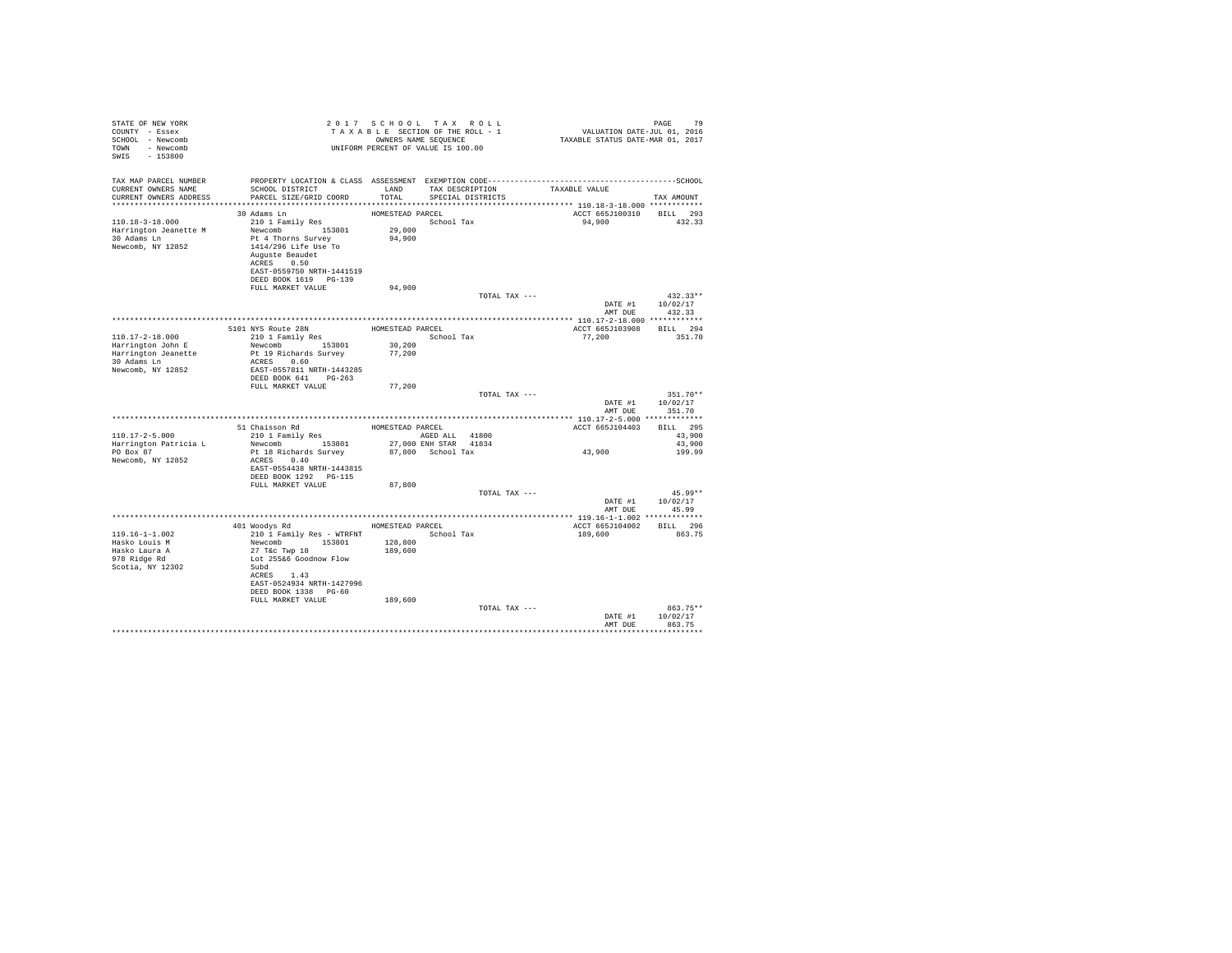| STATE OF NEW YORK<br>COUNTY - Essex<br>SCHOOL - Newcomb<br>TOWN - Newcomb<br>SWIS - 153800 |                                                                                                                                                                                                                                                                                                                                                                                                       |         | 2017 SCHOOL TAX ROLL<br>OWNERS NAME SEQUENCE<br>UNIFORM PERCENT OF VALUE IS 100.00 |                          | 80<br>PAGE                                           |  |
|--------------------------------------------------------------------------------------------|-------------------------------------------------------------------------------------------------------------------------------------------------------------------------------------------------------------------------------------------------------------------------------------------------------------------------------------------------------------------------------------------------------|---------|------------------------------------------------------------------------------------|--------------------------|------------------------------------------------------|--|
| TAX MAP PARCEL NUMBER<br>CURRENT OWNERS NAME<br>CURRENT OWNERS ADDRESS                     | PROPERTY LOCATION & CLASS ASSESSMENT EXEMPTION CODE-----------------------------------SCHOOL<br>SCHOOL DISTRICT LAND<br>PARCEL SIZE/GRID COORD TOTAL                                                                                                                                                                                                                                                  |         | TAX DESCRIPTION TAXABLE VALUE SPECIAL DISTRICTS                                    |                          | TAX AMOUNT                                           |  |
|                                                                                            | HOMESTEAD PARCEL<br>57 Beaver Bay                                                                                                                                                                                                                                                                                                                                                                     |         |                                                                                    | ACCT 665J106714 BILL 297 |                                                      |  |
| $120.17 - 3 - 6.000$<br>Hayes James<br>Hayes Sandra<br>236 Northline<br>Melrose, NY 12121  | 260 Seasonal res - WTRFNT<br>Newcomb 153801 112,500<br>41 Tac Twp 18 230,300<br>Goodnow Flow Subd<br>Lot #311<br>ACRES 1.00<br>EAST-0528114 NRTH-1426400<br>DEED BOOK 1296    PG-240                                                                                                                                                                                                                  |         |                                                                                    | 230,300 1,049.17         |                                                      |  |
|                                                                                            | FULL MARKET VALUE                                                                                                                                                                                                                                                                                                                                                                                     | 230,300 |                                                                                    |                          |                                                      |  |
|                                                                                            |                                                                                                                                                                                                                                                                                                                                                                                                       |         | TOTAL TAX ---                                                                      |                          | $1.049.17**$<br>DATE #1 10/02/17<br>AMT DUE 1,049.17 |  |
|                                                                                            |                                                                                                                                                                                                                                                                                                                                                                                                       |         |                                                                                    |                          |                                                      |  |
|                                                                                            | $\begin{tabular}{ll} 4760 NYS Route & 28N & \multicolumn{2}{l}{HOMESTEAD PARCH} \\ 312 Vec W/imprv & & & & & & & \\ \end{tabular}$                                                                                                                                                                                                                                                                    |         |                                                                                    | ACCT 665J105301 BILL 298 |                                                      |  |
| $121.7 - 1 - 7.000$<br>Hayes Jean B Trust<br>310 Lovers Ln<br>Amsterdam, NY 12010          | Newcomb 153801 34,200<br>40 Thorns Survey<br>ACRES 1.20<br>EAST-0565094 NRTH-1439454                                                                                                                                                                                                                                                                                                                  | 39,200  | School Tax                                                                         | 39,200                   | 178.58                                               |  |
|                                                                                            | DEED BOOK 1846 PG-187<br>FULL MARKET VALUE                                                                                                                                                                                                                                                                                                                                                            | 39,200  |                                                                                    |                          |                                                      |  |
|                                                                                            |                                                                                                                                                                                                                                                                                                                                                                                                       |         | TOTAL TAX ---                                                                      | DATE #1                  | $178.58**$<br>10/02/17                               |  |
|                                                                                            |                                                                                                                                                                                                                                                                                                                                                                                                       |         |                                                                                    | AMT DUE                  | 178.58                                               |  |
|                                                                                            |                                                                                                                                                                                                                                                                                                                                                                                                       |         |                                                                                    | ACCT 665J105107 BILL 299 |                                                      |  |
| $110. - 1 - 22.100$                                                                        |                                                                                                                                                                                                                                                                                                                                                                                                       |         |                                                                                    |                          | 30,000                                               |  |
| Helms Alex J<br>9 Vanderwalker Way<br>Newcomb, NY 12852                                    | ACRES 89.85<br>EAST-0559176 NRTH-1440749<br>DEED BOOK 1694 PG-310                                                                                                                                                                                                                                                                                                                                     |         |                                                                                    | 310,000                  | 1,412.26                                             |  |
|                                                                                            | FULL MARKET VALUE                                                                                                                                                                                                                                                                                                                                                                                     | 310,000 | TOTAL TAX ---                                                                      |                          | $1.338.26**$                                         |  |
|                                                                                            |                                                                                                                                                                                                                                                                                                                                                                                                       |         |                                                                                    | DATE #1                  | 10/02/17<br>AMT DUE 1,338.26                         |  |
|                                                                                            |                                                                                                                                                                                                                                                                                                                                                                                                       |         |                                                                                    |                          |                                                      |  |
| $109.15 - 5 - 6.000$                                                                       | ${\small \begin{tabular}{lcccc} 5655 NYS\text{\small{Route 28N} & \text{\small{HOMESTEAD PARCEL} }\\ 210 & \text{\small{I zami1y Res}} & \text{\small{BAS STRR} } & \text{\small{ARS1S4}} \\ 210 & \text{\small{I zami1y Res}} & \text{\small{BAS STRR} } & \text{\small{A1854}} \\ \text{\small{Newcomb}} & \text{\small{I53801}} & \text{\small{36,300 School Tax}} \end{tabular}} \label{tab:R18}$ |         |                                                                                    | ACCT 665J100104 BILL 300 | 30,000                                               |  |
| Helms John D                                                                               |                                                                                                                                                                                                                                                                                                                                                                                                       |         |                                                                                    | 208,500                  | 949.86                                               |  |
| Helms Faith A<br>5655 NYS Rte 28N<br>Newcomb, NY 12852-2162 EAST-0545277 NRTH-1446166      | 3 Richards Survey<br>ACRES 3.30<br>DEED BOOK 1150 PG-279                                                                                                                                                                                                                                                                                                                                              | 208,500 |                                                                                    |                          |                                                      |  |
|                                                                                            | FULL MARKET VALUE                                                                                                                                                                                                                                                                                                                                                                                     | 208,500 | TOTAL TAX ---                                                                      | DATE #1                  | $875.86**$<br>10/02/17                               |  |
|                                                                                            |                                                                                                                                                                                                                                                                                                                                                                                                       |         |                                                                                    | AMT DUE                  | 875.86                                               |  |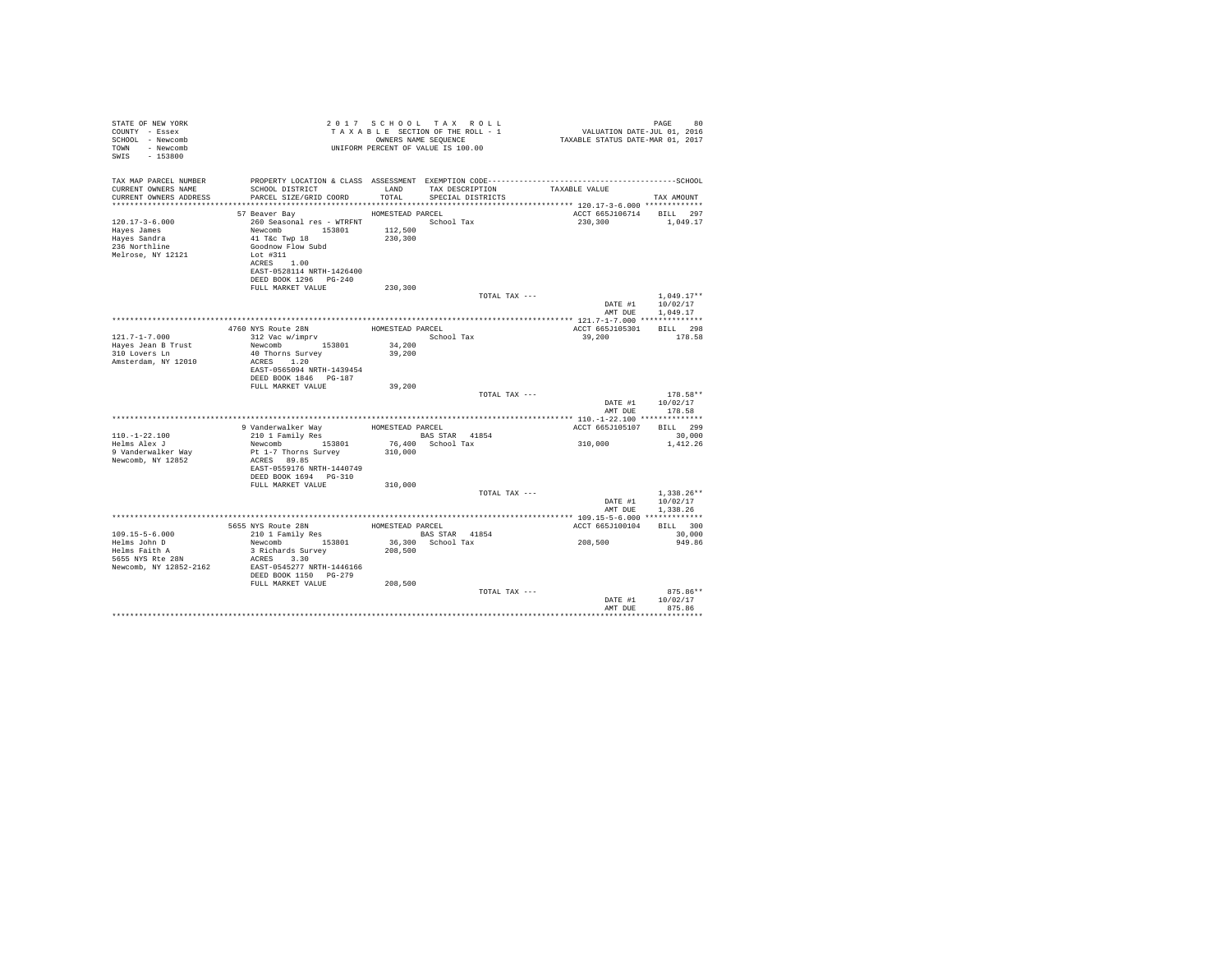| STATE OF NEW YORK<br>COUNTY - Essex<br>SCHOOL - Newcomb<br>TOWN - Newcomb<br>SWIS - 153800                              |                                                                                                                                                                                                                                       | 2017 SCHOOL TAX ROLL<br>UNIFORM PERCENT OF VALUE IS 100.00 |               |                                                                                              | PAGE<br>81                         |
|-------------------------------------------------------------------------------------------------------------------------|---------------------------------------------------------------------------------------------------------------------------------------------------------------------------------------------------------------------------------------|------------------------------------------------------------|---------------|----------------------------------------------------------------------------------------------|------------------------------------|
| TAX MAP PARCEL NUMBER<br>CURRENT OWNERS NAME<br>CURRENT OWNERS ADDRESS . PARCEL SIZE/GRID COORD TOTAL SPECIAL DISTRICTS | SCHOOL DISTRICT TAND TAX DESCRIPTION TAXABLE VALUE                                                                                                                                                                                    |                                                            |               | PROPERTY LOCATION & CLASS ASSESSMENT EXEMPTION CODE-----------------------------------SCHOOL | TAX AMOUNT                         |
|                                                                                                                         |                                                                                                                                                                                                                                       | HOMESTEAD PARCEL                                           |               | ACCT 665J103712 BILL 301                                                                     |                                    |
| $109.15 - 3 - 3.100$<br>Helms John J                                                                                    | 5773 NYS Route 28N<br>210 1 Family Res                                                                                                                                                                                                |                                                            |               | 44,760                                                                                       | 27,975<br>39,165                   |
| 5773 Rte 28N<br>Newcomb, NY 12852                                                                                       | EAST-0542239 NRTH-1445875<br>DEED BOOK 1180 PG-70                                                                                                                                                                                     |                                                            |               |                                                                                              | 30,000<br>203.91                   |
|                                                                                                                         | FULL MARKET VALUE 111,900                                                                                                                                                                                                             |                                                            |               |                                                                                              |                                    |
|                                                                                                                         |                                                                                                                                                                                                                                       |                                                            | TOTAL TAX --- |                                                                                              | $129.91**$<br>DATE #1 10/02/17     |
|                                                                                                                         |                                                                                                                                                                                                                                       |                                                            |               | AMT DUE                                                                                      | 129.91                             |
|                                                                                                                         |                                                                                                                                                                                                                                       |                                                            |               |                                                                                              |                                    |
|                                                                                                                         |                                                                                                                                                                                                                                       |                                                            |               | ACCT 665J199001                                                                              | BILL 302                           |
| $109.15 - 3 - 3.200$                                                                                                    |                                                                                                                                                                                                                                       |                                                            |               | 39,200                                                                                       | 30,000<br>178.58                   |
| Helms Joseph A<br>NYS Rte 28N<br>PO Box 4                                                                               | 9769 NYS Route 28N<br>270 Mfg housing<br>270 Mfg housing<br>28S STAR 41854<br>Newcomb 153801 34,400 School Tax<br>39.200<br>28SED BOK 1180 29.200<br>28SED BOK 1180 PG-73<br>29.200<br>DEED BOK 1180 PG-73<br>THE MATER PROTECT PG-73 |                                                            |               |                                                                                              |                                    |
| Newcomb, NY 12852                                                                                                       |                                                                                                                                                                                                                                       |                                                            |               |                                                                                              |                                    |
|                                                                                                                         |                                                                                                                                                                                                                                       |                                                            |               |                                                                                              |                                    |
|                                                                                                                         | FULL MARKET VALUE                                                                                                                                                                                                                     | 39,200                                                     | TOTAL TAX --- |                                                                                              | $104.58**$                         |
|                                                                                                                         |                                                                                                                                                                                                                                       |                                                            |               |                                                                                              | DATE #1 10/02/17<br>AMT DUE 104.58 |
|                                                                                                                         |                                                                                                                                                                                                                                       |                                                            |               |                                                                                              |                                    |
|                                                                                                                         |                                                                                                                                                                                                                                       |                                                            |               | ACCT 665J100501 BILL 303                                                                     |                                    |
| $109. - 3 - 9.100$                                                                                                      |                                                                                                                                                                                                                                       |                                                            |               | 102.500 466.96                                                                               |                                    |
|                                                                                                                         |                                                                                                                                                                                                                                       |                                                            |               |                                                                                              |                                    |
| Helms Kenneth<br>Helms Tina E<br>75 Sanford Ln                                                                          |                                                                                                                                                                                                                                       |                                                            |               |                                                                                              |                                    |
|                                                                                                                         | FORESTEAD PARCEL<br>311 Res vac land - WTRFNT School Tax<br>Newcomb 153801 102,500<br>9 Richards 153801 102,500<br>See 1481/150 102,500<br>ACRES 29.87<br>ACRES 29.87                                                                 |                                                            |               |                                                                                              |                                    |
| Newcomb, NY 12852                                                                                                       | EAST-0549561 NRTH-1445479                                                                                                                                                                                                             |                                                            |               |                                                                                              |                                    |
|                                                                                                                         | DEED BOOK 1499 PG-163                                                                                                                                                                                                                 |                                                            |               |                                                                                              |                                    |
|                                                                                                                         | FULL MARKET VALUE                                                                                                                                                                                                                     | 102,500                                                    |               |                                                                                              |                                    |
|                                                                                                                         |                                                                                                                                                                                                                                       |                                                            | TOTAL TAX --- |                                                                                              | $466.96**$                         |
|                                                                                                                         |                                                                                                                                                                                                                                       |                                                            |               |                                                                                              | DATE #1 10/02/17                   |
|                                                                                                                         |                                                                                                                                                                                                                                       |                                                            |               |                                                                                              | AMT DUE 466.96                     |
|                                                                                                                         |                                                                                                                                                                                                                                       |                                                            |               | ACCT 665J101005                                                                              | BILL 304                           |
|                                                                                                                         |                                                                                                                                                                                                                                       |                                                            |               |                                                                                              | 30,000                             |
|                                                                                                                         |                                                                                                                                                                                                                                       |                                                            |               | 174,300                                                                                      | 794.05                             |
|                                                                                                                         |                                                                                                                                                                                                                                       |                                                            |               |                                                                                              |                                    |
|                                                                                                                         |                                                                                                                                                                                                                                       |                                                            |               |                                                                                              |                                    |
|                                                                                                                         |                                                                                                                                                                                                                                       |                                                            |               |                                                                                              |                                    |
|                                                                                                                         | DEED BOOK 864 PG-253                                                                                                                                                                                                                  |                                                            |               |                                                                                              |                                    |
|                                                                                                                         | FULL MARKET VALUE 174,300                                                                                                                                                                                                             |                                                            |               |                                                                                              |                                    |
|                                                                                                                         |                                                                                                                                                                                                                                       |                                                            | TOTAL TAX --- |                                                                                              | $720.05**$                         |
|                                                                                                                         |                                                                                                                                                                                                                                       |                                                            |               |                                                                                              | DATE #1 10/02/17                   |
|                                                                                                                         |                                                                                                                                                                                                                                       |                                                            |               | AMT DUE                                                                                      | 720.05                             |
|                                                                                                                         |                                                                                                                                                                                                                                       |                                                            |               |                                                                                              |                                    |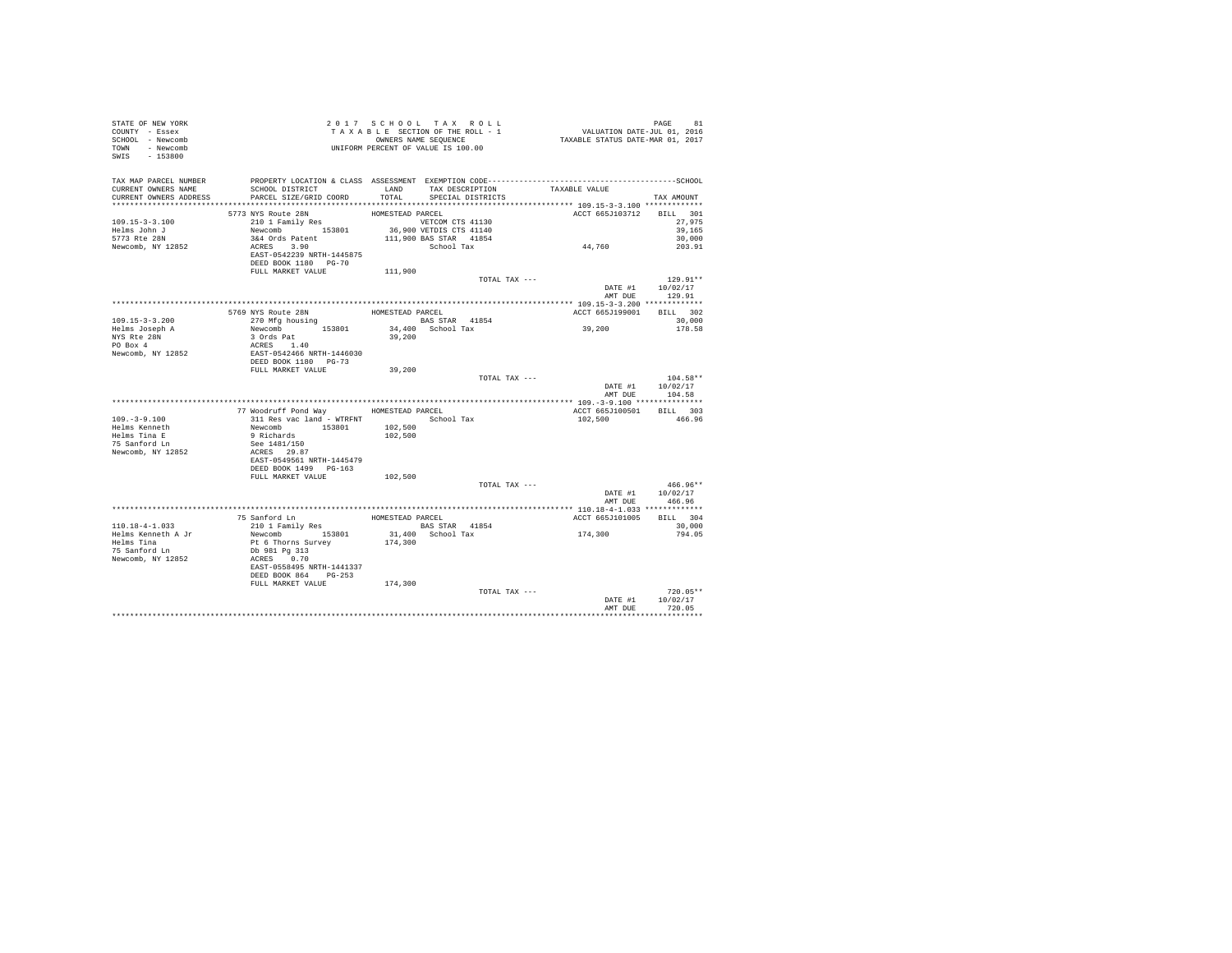| STATE OF NEW YORK<br>COUNTY - Essex<br>SCHOOL - Newcomb<br>TOWN - Newcomb<br>SWIS - 153800    |                                                                                                                          | 2017 SCHOOL TAX ROLL<br>TAXABLE SECTION OF THE ROLL - 1<br>OWNERS NAME SEQUENCE<br>UNIFORM PERCENT OF VALUE IS 100.00 |                                                 |               | PAGE 82<br>VALUATION DATE-JUL 01, 2016<br>TAXABLE STATUS DATE-MAR 01, 2017 |                                |
|-----------------------------------------------------------------------------------------------|--------------------------------------------------------------------------------------------------------------------------|-----------------------------------------------------------------------------------------------------------------------|-------------------------------------------------|---------------|----------------------------------------------------------------------------|--------------------------------|
| TAX MAP PARCEL NUMBER<br>CURRENT OWNERS NAME<br>CURRENT OWNERS ADDRESS                        | SCHOOL DISTRICT<br>PARCEL SIZE/GRID COORD                                                                                |                                                                                                                       | LAND TAX DESCRIPTION<br>TOTAL SPECIAL DISTRICTS |               | TAXABLE VALUE                                                              | TAX AMOUNT                     |
|                                                                                               |                                                                                                                          |                                                                                                                       |                                                 |               |                                                                            |                                |
| 109.16-5-9.002<br>Helms Kenneth A Sr<br>Helms Erma J<br>5611 NYS Rte 28N<br>Newcomb, NY 12852 | 5611 NYS Route 28N<br>210 1 Family Res<br>Newcomb 153801<br>3 Richards Survey<br>ACRES 5.00<br>EAST-0546702 NRTH-1446344 | HOMESTEAD PARCEL<br>ENH STAR 41834<br>193,300                                                                         | 38,000 School Tax                               |               | ACCT 665J100611 BILL 305<br>193,300                                        | 65,500<br>880.61               |
|                                                                                               | DEED BOOK 842 PG-233                                                                                                     |                                                                                                                       |                                                 |               |                                                                            |                                |
|                                                                                               | FULL MARKET VALUE                                                                                                        | 193,300                                                                                                               |                                                 | TOTAL TAX --- |                                                                            | $726.61**$<br>DATE #1 10/02/17 |
|                                                                                               |                                                                                                                          |                                                                                                                       |                                                 |               | AMT DUE                                                                    | 726.61                         |
|                                                                                               |                                                                                                                          |                                                                                                                       |                                                 |               |                                                                            |                                |
| $121.7 - 1 - 2.000$                                                                           | 4802 NYS Route 28N<br>260 Seasonal res                                                                                   | HOMESTEAD PARCEL                                                                                                      | School Tax                                      |               | ACCT 665J101208<br>42,500                                                  | BILL 306<br>193.62             |
| Henry Thomas C<br>Henry Jean M                                                                | Newcomb 153801                                                                                                           | 28,700<br>42,500                                                                                                      |                                                 |               |                                                                            |                                |
| 286 Mutton Hill Dr                                                                            | 40 Thorns Survey<br>ACRES 0.60                                                                                           |                                                                                                                       |                                                 |               |                                                                            |                                |
| Charlotte, VT 05445                                                                           | EAST-0564273 NRTH-1439814<br>DEED BOOK 1838 PG-328                                                                       |                                                                                                                       |                                                 |               |                                                                            |                                |
|                                                                                               | FULL MARKET VALUE                                                                                                        | 42,500                                                                                                                |                                                 |               |                                                                            |                                |
|                                                                                               |                                                                                                                          |                                                                                                                       |                                                 | TOTAL TAX --- | DATE #1                                                                    | $193.62**$<br>10/02/17         |
|                                                                                               |                                                                                                                          |                                                                                                                       |                                                 |               |                                                                            | AMT DUE 193.62                 |
|                                                                                               |                                                                                                                          |                                                                                                                       |                                                 |               |                                                                            |                                |
|                                                                                               | 23 Montayne Way                                                                                                          | HOMESTEAD PARCEL                                                                                                      |                                                 |               | ACCT 665J188005 BILL 307                                                   |                                |
| 110.13-13-6.000                                                                               | 210 1 Family Res                                                                                                         |                                                                                                                       | School Tax                                      |               | 133,900                                                                    | 610.00                         |
| Herrewyn Dellajean                                                                            | Newcomb 153801<br>20 Richards Survey                                                                                     | 18,700<br>133,900                                                                                                     |                                                 |               |                                                                            |                                |
| Herrewyn Neil<br>80 Park Ave                                                                  | Bldg 1                                                                                                                   |                                                                                                                       |                                                 |               |                                                                            |                                |
| Latham, NY 12110                                                                              | ACRES 2.66                                                                                                               |                                                                                                                       |                                                 |               |                                                                            |                                |
|                                                                                               | EAST-0554839 NRTH-1446371                                                                                                |                                                                                                                       |                                                 |               |                                                                            |                                |
|                                                                                               | DEED BOOK 1459 PG-42                                                                                                     |                                                                                                                       |                                                 |               |                                                                            |                                |
|                                                                                               | FULL MARKET VALUE                                                                                                        | 133,900                                                                                                               |                                                 |               |                                                                            |                                |
|                                                                                               |                                                                                                                          |                                                                                                                       |                                                 | TOTAL TAX --- |                                                                            | $610.00**$                     |
|                                                                                               |                                                                                                                          |                                                                                                                       |                                                 |               |                                                                            | DATE #1 10/02/17               |
|                                                                                               |                                                                                                                          |                                                                                                                       |                                                 |               |                                                                            | AMT DUE 610.00                 |
|                                                                                               | 960 Goodnow Flow Rd                                                                                                      | HOMESTEAD PARCEL                                                                                                      |                                                 |               | ACCT 665J106109 BILL 308                                                   |                                |
| $120.14 - 1 - 8.003$                                                                          | 210 1 Family Res - WTRFNT                                                                                                | School Tax                                                                                                            |                                                 |               | 290,100                                                                    | 1,321.60                       |
| Higgerson Margaret G                                                                          | Newcomb 153801                                                                                                           | 163,200                                                                                                               |                                                 |               |                                                                            |                                |
| 6804 W Hill Rd                                                                                | 43 T&C Twp 18                                                                                                            | 290,100                                                                                                               |                                                 |               |                                                                            |                                |
| Deansboro, NY 13328                                                                           | 166 167 Pt 165 Goodnow                                                                                                   |                                                                                                                       |                                                 |               |                                                                            |                                |
|                                                                                               | See 1220/42                                                                                                              |                                                                                                                       |                                                 |               |                                                                            |                                |
|                                                                                               | ACRES 1.31                                                                                                               |                                                                                                                       |                                                 |               |                                                                            |                                |
|                                                                                               | EAST-0534566 NRTH-1428546<br>DEED BOOK 1858 PG-270                                                                       |                                                                                                                       |                                                 |               |                                                                            |                                |
|                                                                                               | FULL MARKET VALUE                                                                                                        | 290,100                                                                                                               |                                                 |               |                                                                            |                                |
|                                                                                               |                                                                                                                          |                                                                                                                       |                                                 | TOTAL TAX --- |                                                                            | $1.321.60**$                   |
|                                                                                               |                                                                                                                          |                                                                                                                       |                                                 |               | DATE #1                                                                    | 10/02/17                       |
|                                                                                               |                                                                                                                          |                                                                                                                       |                                                 |               | AMT DUE                                                                    | 1,321.60                       |
|                                                                                               |                                                                                                                          |                                                                                                                       |                                                 |               |                                                                            |                                |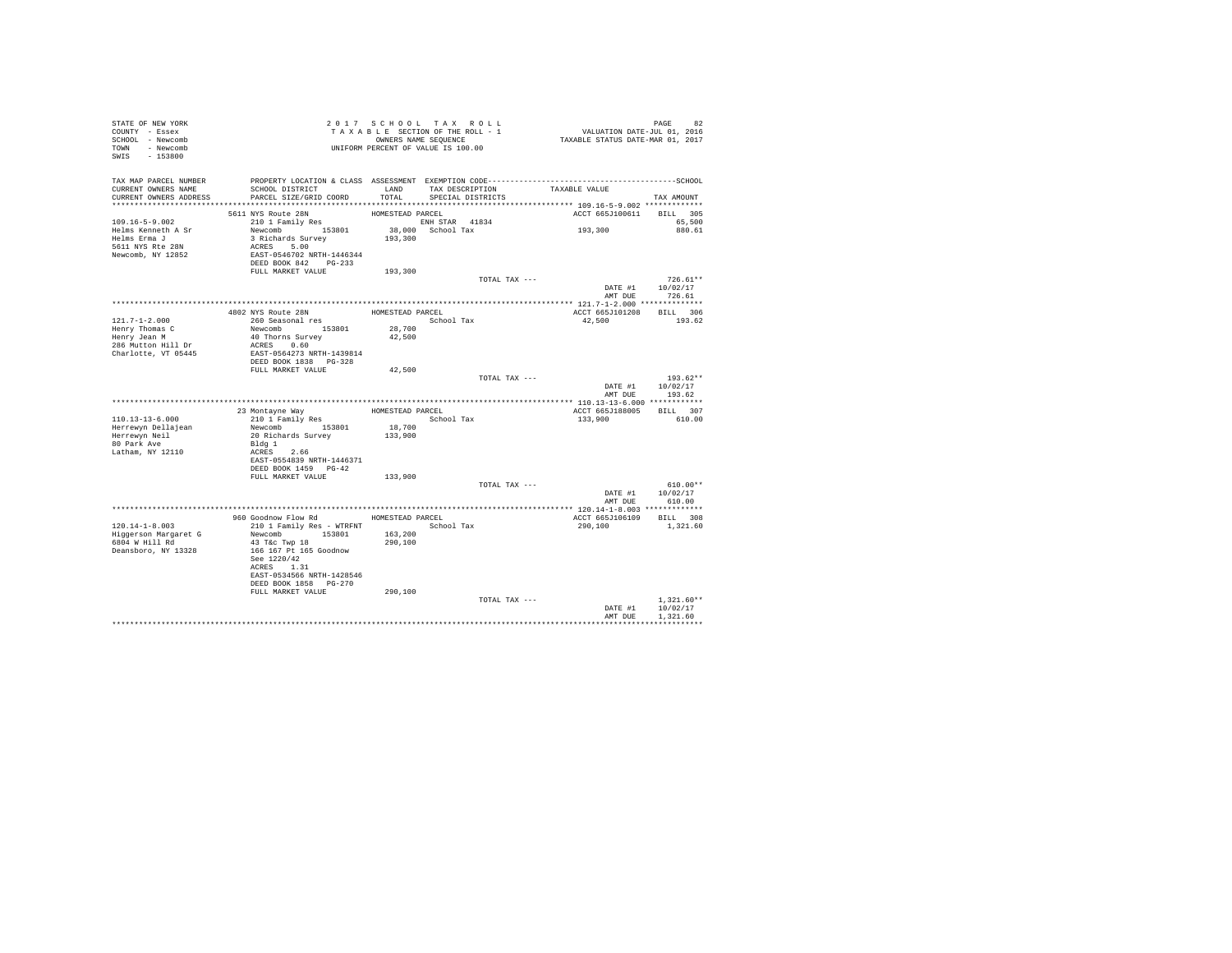| STATE OF NEW YORK<br>COUNTY - Essex<br>SCHOOL - Newcomb<br>TOWN - Newcomb<br>$-153800$<br>SWIS |                                                   | 2017 SCHOOL TAX ROLL<br>TAXABLE SECTION OF THE ROLL - 1<br>OWNERS NAME SEQUENCE<br>UNIFORM PERCENT OF VALUE IS 100.00 |                                      |               | ده PAGE<br>2016, VALUATION DATE-JUL 01<br>TAXABLE STATUS DATE-MAR 01, 2017 |                      |
|------------------------------------------------------------------------------------------------|---------------------------------------------------|-----------------------------------------------------------------------------------------------------------------------|--------------------------------------|---------------|----------------------------------------------------------------------------|----------------------|
| TAX MAP PARCEL NUMBER<br>CURRENT OWNERS NAME<br>CURRENT OWNERS ADDRESS                         | SCHOOL DISTRICT<br>PARCEL SIZE/GRID COORD         | LAND<br>TOTAL                                                                                                         | TAX DESCRIPTION<br>SPECIAL DISTRICTS |               | TAXABLE VALUE                                                              | TAX AMOUNT           |
|                                                                                                |                                                   |                                                                                                                       |                                      |               |                                                                            |                      |
|                                                                                                | 72 Sanford Ln                                     | HOMESTEAD PARCEL                                                                                                      |                                      |               | ACCT 665J105714                                                            | BILL 309             |
| $110.18 - 3 - 3.001$                                                                           | 210 1 Family Res                                  | <b>BAS STAR 41854</b>                                                                                                 |                                      |               |                                                                            | 30,000               |
| Hlavaty Scott                                                                                  | Newcomb 153801                                    |                                                                                                                       | 29,000 School Tax                    |               | 105,700                                                                    | 481.53               |
| Hlavaty Jolene A                                                                               | Pt 5 Thorns Survey                                | 105,700                                                                                                               |                                      |               |                                                                            |                      |
| PO Box 151                                                                                     | ACRES 0.50 BANK1STARSG                            |                                                                                                                       |                                      |               |                                                                            |                      |
| Newcomb, NY 12852                                                                              | EAST-0558557 NRTH-1441622                         |                                                                                                                       |                                      |               |                                                                            |                      |
|                                                                                                | DEED BOOK 1412 PG-137                             |                                                                                                                       |                                      |               |                                                                            |                      |
|                                                                                                | FULL MARKET VALUE                                 | 105,700                                                                                                               |                                      | TOTAL TAX --- |                                                                            | $407.53**$           |
|                                                                                                |                                                   |                                                                                                                       |                                      |               | DATE #1                                                                    | 10/02/17             |
|                                                                                                |                                                   |                                                                                                                       |                                      |               | AMT DUE                                                                    | 407.53               |
|                                                                                                |                                                   |                                                                                                                       |                                      |               |                                                                            |                      |
|                                                                                                | 5436 NYS Route 28N                                | HOMESTEAD PARCEL                                                                                                      |                                      |               | ACCT 665J184001                                                            | BILL 310             |
| $109.16 - 2 - 27.271$                                                                          | 260 Seasonal res - WTRFNT                         |                                                                                                                       | School Tax                           |               | 269,400                                                                    | 1,227.30             |
| Hoole Jeffrey G                                                                                | Newcomb 153801                                    | 125,400                                                                                                               |                                      |               |                                                                            |                      |
| ODonnell Nancy E                                                                               | 9&16 Richards Survey                              | 269,400                                                                                                               |                                      |               |                                                                            |                      |
| 2312 Rosendale Rd                                                                              | ACRES 1.50                                        |                                                                                                                       |                                      |               |                                                                            |                      |
| Niskayuna, NY 12309                                                                            | EAST-0550166 NRTH-1446459<br>DEED BOOK 1720 PG-62 |                                                                                                                       |                                      |               |                                                                            |                      |
|                                                                                                | FULL MARKET VALUE                                 | 269,400                                                                                                               |                                      |               |                                                                            |                      |
|                                                                                                |                                                   |                                                                                                                       |                                      | TOTAL TAX --- |                                                                            | $1.227.30**$         |
|                                                                                                |                                                   |                                                                                                                       |                                      |               | DATE #1<br>AMT DUE                                                         | 10/02/17<br>1,227,30 |
|                                                                                                |                                                   |                                                                                                                       |                                      |               |                                                                            |                      |
|                                                                                                | 5621 NYS Route 28N                                | HOMESTEAD PARCEL                                                                                                      |                                      |               | ACCT 665J100711                                                            | BILL 311             |
| $109.16 - 5 - 6.002$                                                                           | 210 1 Family Res                                  |                                                                                                                       | School Tax                           |               | 148,000                                                                    | 674.24               |
| Hotmer Tonya<br>Fontaine Noel Edmund                                                           | Newcomb 153801<br>3 Richards Survey               | 35,300<br>148,000                                                                                                     |                                      |               |                                                                            |                      |
| c/o Connie Fontaine                                                                            | 1661/310-Life Estate to                           |                                                                                                                       |                                      |               |                                                                            |                      |
| PO Box 276                                                                                     | Connie & Gerald Fontaine                          |                                                                                                                       |                                      |               |                                                                            |                      |
| Newcomb, NY 12852                                                                              | ACRES 2.30                                        |                                                                                                                       |                                      |               |                                                                            |                      |
|                                                                                                | EAST-0546333 NRTH-1446204                         |                                                                                                                       |                                      |               |                                                                            |                      |
|                                                                                                | DEED BOOK 1782 PG-98                              |                                                                                                                       |                                      |               |                                                                            |                      |
|                                                                                                | FULL MARKET VALUE                                 | 148,000                                                                                                               |                                      |               |                                                                            |                      |
|                                                                                                |                                                   |                                                                                                                       |                                      | TOTAL TAX --- |                                                                            | $674.24**$           |
|                                                                                                |                                                   |                                                                                                                       |                                      |               | DATE #1                                                                    | 10/02/17<br>674.24   |
|                                                                                                |                                                   |                                                                                                                       |                                      |               | AMT DUE                                                                    |                      |
|                                                                                                | NYS Route 28N                                     | NON-HOMESTEAD PARCEL                                                                                                  |                                      |               | ACCT 665J106506                                                            | BILL 312             |
| $110.13 - 2 - 6.000$                                                                           | 311 Res vac land                                  |                                                                                                                       | School Tax                           |               | 5,500                                                                      | 100.36               |
| Howard Brooke E                                                                                | Newcomb 153801                                    | 5,500                                                                                                                 |                                      |               |                                                                            |                      |
| Howard Denise<br>34 Quarry Xing                                                                | 17 Richards Survey                                | 5,500                                                                                                                 |                                      |               |                                                                            |                      |
|                                                                                                | See 1024/5 Corr Deed                              |                                                                                                                       |                                      |               |                                                                            |                      |
| Hudson Falls, NY 12839                                                                         | ACRES 0.19                                        |                                                                                                                       |                                      |               |                                                                            |                      |
|                                                                                                | EAST-0552789 NRTH-1445351                         |                                                                                                                       |                                      |               |                                                                            |                      |
|                                                                                                | DEED BOOK 1335 PG-186<br>FULL MARKET VALUE        | 5,500                                                                                                                 |                                      |               |                                                                            |                      |
|                                                                                                |                                                   |                                                                                                                       |                                      | TOTAL TAX --- |                                                                            | $100.36**$           |
|                                                                                                |                                                   |                                                                                                                       |                                      |               | DATE #1                                                                    | 10/02/17             |
|                                                                                                |                                                   |                                                                                                                       |                                      |               | AMT DUE                                                                    | 100.36               |
|                                                                                                |                                                   |                                                                                                                       |                                      |               |                                                                            | .                    |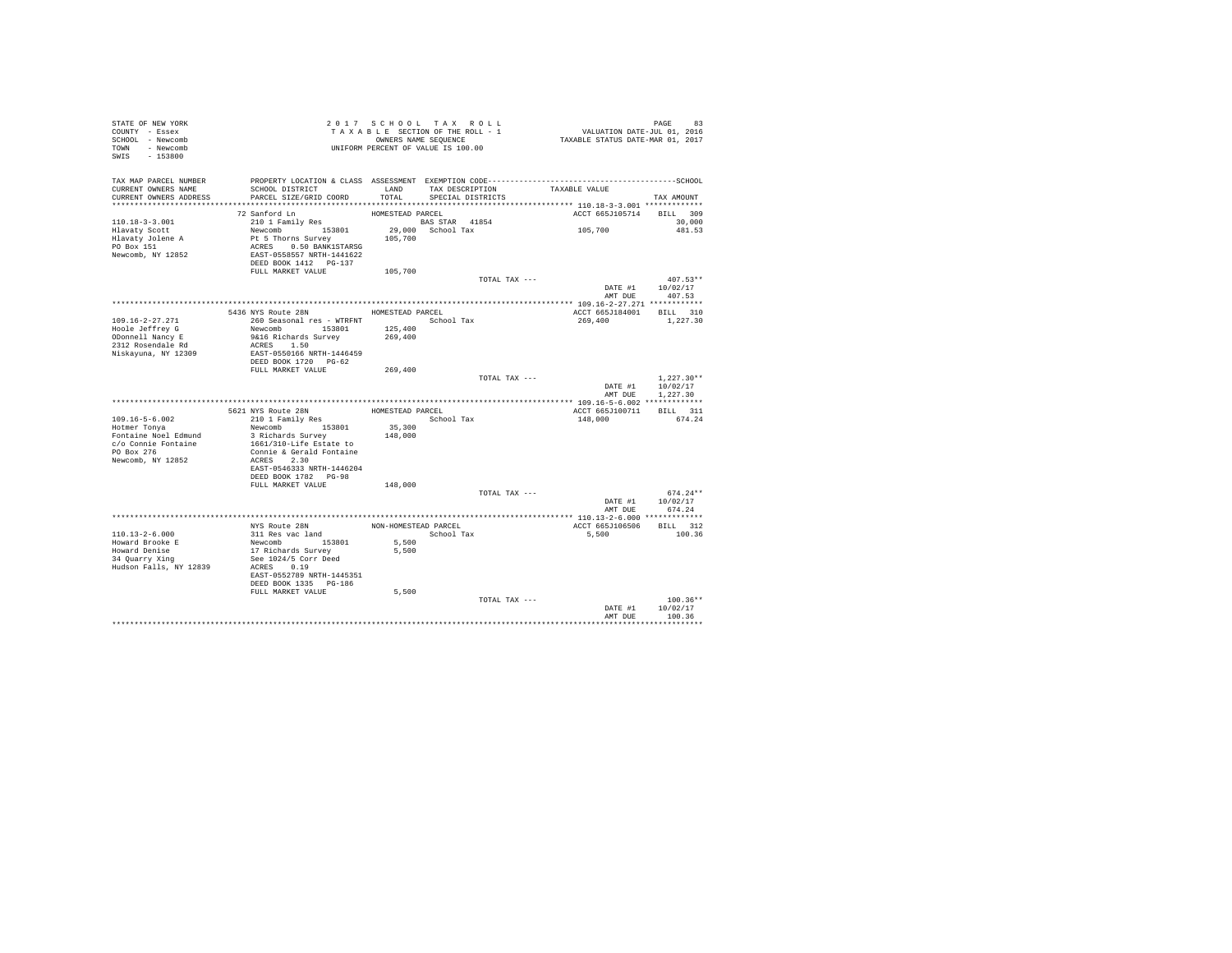| STATE OF NEW YORK<br>COUNTY - Essex<br>SCHOOL - Newcomb<br>- Newcomb<br><b>TOWN</b><br>SWIS<br>$-153800$     |                                                                                                                                                                                                 |                                                | 2017 SCHOOL TAX ROLL<br>TAXABLE SECTION OF THE ROLL - 1<br>OWNERS NAME SEOUENCE<br>UNIFORM PERCENT OF VALUE IS 100.00 | valuation date-jul 01, 2016<br>TAXABLE STATUS DATE-MAR 01, 2017 | PAGE<br>9.4                           |
|--------------------------------------------------------------------------------------------------------------|-------------------------------------------------------------------------------------------------------------------------------------------------------------------------------------------------|------------------------------------------------|-----------------------------------------------------------------------------------------------------------------------|-----------------------------------------------------------------|---------------------------------------|
| TAX MAP PARCEL NUMBER<br>CURRENT OWNERS NAME<br>CURRENT OWNERS ADDRESS                                       | SCHOOL DISTRICT<br>PARCEL SIZE/GRID COORD                                                                                                                                                       | LAND<br>TOTAL                                  | TAX DESCRIPTION<br>SPECIAL DISTRICTS                                                                                  | TAXABLE VALUE                                                   | TAX AMOUNT                            |
| $120.17 - 3 - 5.000$<br>Howard Maureen<br>10 Frances St<br>East Northport, NY 11731                          | 61 Beaver Bay<br>260 Seasonal res - WTRFNT<br>Newcomb 153801<br>26 & 41 T&c Twp 18<br>Goodnow Flow Lot 310<br>ACRES 1.10<br>EAST-0528099 NRTH-1426503                                           | HOMESTEAD PARCEL<br>114,300<br>160,900         | School Tax                                                                                                            | ACCT 665J100109 BILL 313<br>160,900                             | 733.01                                |
|                                                                                                              | DEED BOOK 1677 PG-175<br>FULL MARKET VALUE                                                                                                                                                      | 160,900                                        |                                                                                                                       |                                                                 |                                       |
|                                                                                                              |                                                                                                                                                                                                 |                                                | TOTAL TAX ---                                                                                                         | DATE #1<br>AMT DUE                                              | $733.01**$<br>10/02/17<br>733.01      |
|                                                                                                              |                                                                                                                                                                                                 |                                                |                                                                                                                       |                                                                 |                                       |
| 119.20-3-10.912<br>Howard Melanie D<br>48 Michael Dr<br>Saratoga Springs, NY 12866 Goodnow Flow Subdlt108109 | 1754 Goodnow Flow Rd<br>260 Seasonal res - WTRFNT<br>Newcomb 153801<br>27 T&c Twp 18<br>ACRES 1.15 BANK1STARSG<br>EAST-0525722 NRTH-1425427                                                     | HOMESTEAD PARCEL<br>77,800<br>207.500          | School Tax                                                                                                            | ACCT 665J176007<br>207,500                                      | BILL 314<br>945.30                    |
|                                                                                                              | DEED BOOK 1642 PG-97<br>FULL MARKET VALUE                                                                                                                                                       | 207.500                                        | TOTAL TAX ---                                                                                                         |                                                                 | $945.30**$                            |
|                                                                                                              |                                                                                                                                                                                                 |                                                |                                                                                                                       | DATE #1<br>AMT DUE                                              | 10/02/17<br>945.30                    |
|                                                                                                              | $21 Gibbs Ln$                                                                                                                                                                                   |                                                |                                                                                                                       |                                                                 |                                       |
| $109.15 - 1 - 29.001$<br>Huba Walter W<br>Huba Lynn C<br>18 Cimarron Way<br>Latham, NY 12110                 | 260 Seasonal res - WTRFNT<br>Newcomb 153801<br>Rs Twp 27 T&c<br>South Shore Lake Harris<br>ACRES 1.20                                                                                           | HOMESTEAD PARCEL<br>65,900<br>102,900          | School Tax                                                                                                            | ACCT 665J187003<br>102,900                                      | <b>BILL</b> 315<br>468.78             |
|                                                                                                              | EAST-0545783 NRTH-1447049<br>DEED BOOK 1700 PG-33<br>FULL MARKET VALUE                                                                                                                          | 102,900                                        |                                                                                                                       |                                                                 | $468.78**$                            |
|                                                                                                              |                                                                                                                                                                                                 |                                                | TOTAL TAX ---                                                                                                         | AMT DUE                                                         | DATE #1 10/02/17<br>468.78            |
|                                                                                                              |                                                                                                                                                                                                 |                                                |                                                                                                                       |                                                                 |                                       |
| $110.17 - 2 - 48.000$<br>Huguley Albert C<br>Huguley Michael A<br>26 Russell St<br>Hudson Falls, NY 12839    | 54 Chaisson Rd<br>210 1 Family Res<br>Newcomb 153801<br>Pt 18 Richards Survey<br>Slv Pt Lot A Map #1843<br>ACRES 0.40<br>EAST-0554233 NRTH-1443736<br>DEED BOOK 858 PG-217<br>FULL MARKET VALUE | HOMESTEAD PARCEL<br>27,000<br>71,700<br>71,700 | School Tax                                                                                                            | ACCT 665J106906<br>71,700                                       | BILL 316<br>326.64                    |
|                                                                                                              |                                                                                                                                                                                                 |                                                | TOTAL TAX ---                                                                                                         | DATE #1<br>AMT DHR                                              | $326.64**$<br>10/02/17<br>326.64<br>. |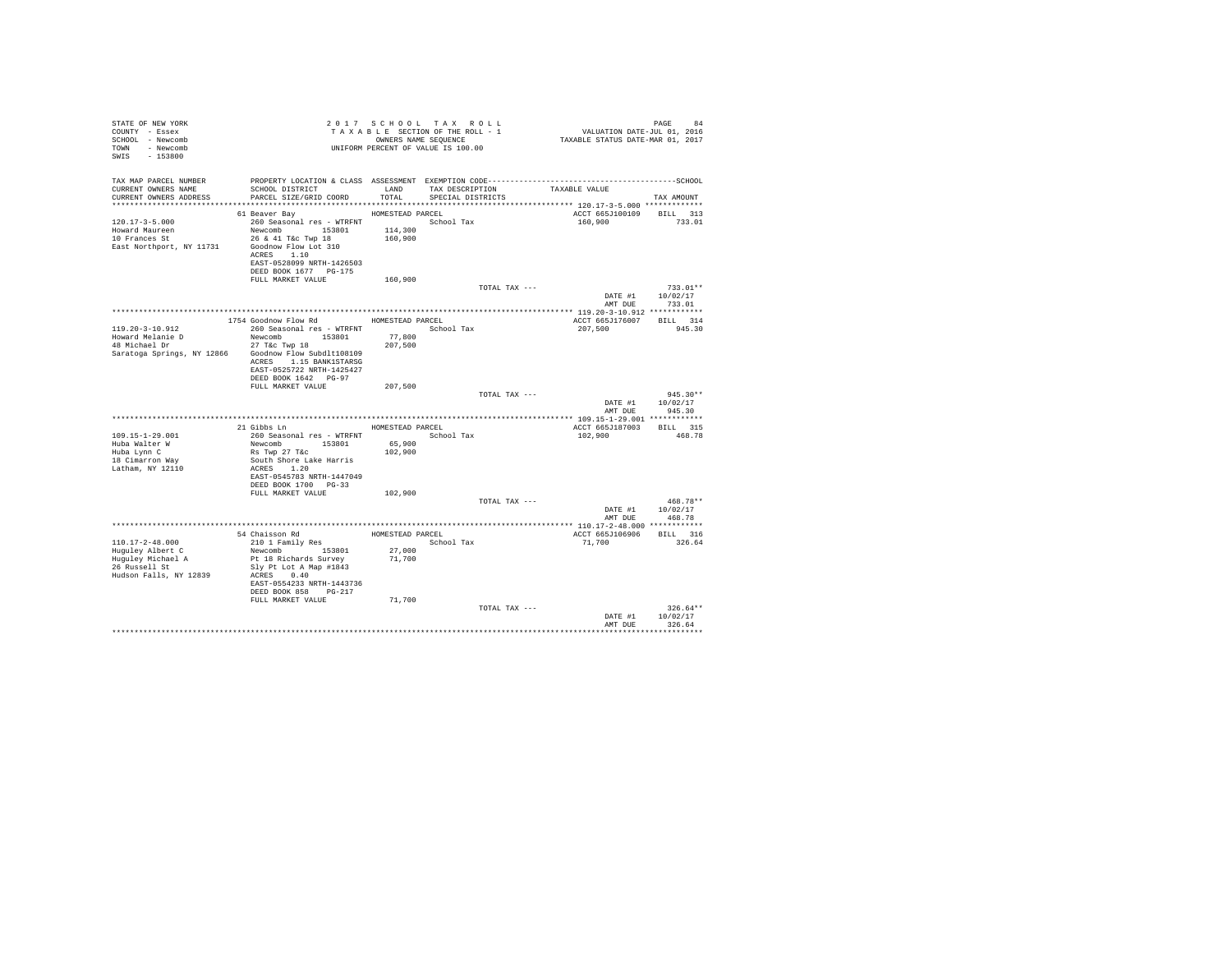| STATE OF NEW YORK<br>COUNTY - Essex<br>SCHOOL - Newcomb<br>- Newcomb<br>TOWN<br>$-153800$<br>SWTS |                                                                    | OWNERS NAME SEQUENCE | 2017 SCHOOL TAX ROLL<br>TAXABLE SECTION OF THE ROLL - 1<br>UNIFORM PERCENT OF VALUE IS 100.00 | VALUATION DATE-JUL 01, 2016<br>TAXABLE STATUS DATE-MAR 01, 2017 | 85<br>PAGE              |
|---------------------------------------------------------------------------------------------------|--------------------------------------------------------------------|----------------------|-----------------------------------------------------------------------------------------------|-----------------------------------------------------------------|-------------------------|
| TAX MAP PARCEL NUMBER                                                                             | PROPERTY LOCATION & CLASS ASSESSMENT EXEMPTION CODE--------------- |                      |                                                                                               |                                                                 | -----------------SCHOOL |
| CURRENT OWNERS NAME<br>CURRENT OWNERS ADDRESS                                                     | SCHOOL DISTRICT<br>PARCEL SIZE/GRID COORD                          | LAND<br>TOTAL.       | TAX DESCRIPTION                                                                               | TAXABLE VALUE                                                   | TAX AMOUNT              |
|                                                                                                   |                                                                    |                      | SPECIAL DISTRICTS                                                                             |                                                                 |                         |
|                                                                                                   | Goodnow Flow Rd                                                    | HOMESTEAD PARCEL     |                                                                                               | ACCT 665J104204                                                 | BILL 317                |
| $120.13 - 1 - 10.000$                                                                             | 311 Res vac land - WTRFNT                                          |                      | School Tax                                                                                    | 112,700                                                         | 513.42                  |
| Humphries Robert L                                                                                | Newcomb<br>153801                                                  | 112,700              |                                                                                               |                                                                 |                         |
| Humphries Julie<br>63 Feeder Dam Rd                                                               | 26 T&C Twp 18<br>Goodnow Flow Subd LOt 216                         | 112,700              |                                                                                               |                                                                 |                         |
| So Glens Falls, NY 12803                                                                          | 1558/315 Life Dawn Kenned                                          |                      |                                                                                               |                                                                 |                         |
|                                                                                                   | 0.94<br>ACRES                                                      |                      |                                                                                               |                                                                 |                         |
|                                                                                                   | EAST-0529188 NRTH-1428680                                          |                      |                                                                                               |                                                                 |                         |
|                                                                                                   | DEED BOOK 1558 PG-315                                              |                      |                                                                                               |                                                                 |                         |
|                                                                                                   | FULL MARKET VALUE                                                  | 112,700              | TOTAL TAX ---                                                                                 |                                                                 | $513.42**$              |
|                                                                                                   |                                                                    |                      |                                                                                               | DATE #1                                                         | 10/02/17                |
|                                                                                                   |                                                                    |                      |                                                                                               | AMT DUE                                                         | 513.42                  |
|                                                                                                   |                                                                    |                      |                                                                                               |                                                                 |                         |
|                                                                                                   | 13 Stone Lodge Ln                                                  | HOMESTEAD PARCEL     |                                                                                               | ACCT 665J104206                                                 | BTLL.<br>318            |
| $120.13 - 1 - 11.000$<br>Humphries Robert L                                                       | 260 Seasonal res - WTRFNT<br>Newcomb<br>153801                     | 113,800              | School Tax                                                                                    | 140,300                                                         | 639.16                  |
| Humphries Julie                                                                                   | 26 T&c Twp 18                                                      | 140,300              |                                                                                               |                                                                 |                         |
| 63 Feeder Dam Rd                                                                                  | Goodnow Flow Subd Lot 215                                          |                      |                                                                                               |                                                                 |                         |
| So Glens Falls, NY 12803                                                                          | 1558/310 Life Dawn Kenned                                          |                      |                                                                                               |                                                                 |                         |
|                                                                                                   | 0.98<br>ACRES                                                      |                      |                                                                                               |                                                                 |                         |
|                                                                                                   | EAST-0529295 NRTH-1428637<br>DEED BOOK 1558 PG-310                 |                      |                                                                                               |                                                                 |                         |
|                                                                                                   | FULL MARKET VALUE                                                  | 140,300              |                                                                                               |                                                                 |                         |
|                                                                                                   |                                                                    |                      | TOTAL TAX ---                                                                                 |                                                                 | $639.16**$              |
|                                                                                                   |                                                                    |                      |                                                                                               | DATE #1                                                         | 10/02/17                |
|                                                                                                   |                                                                    |                      |                                                                                               | AMT DUE                                                         | 639.16                  |
|                                                                                                   | 449 Woodys Rd                                                      | HOMESTEAD PARCEL     |                                                                                               | ACCT 665J105501                                                 | BILL 319                |
| $119.20 - 7 - 4.000$                                                                              | 260 Seasonal res - WTRFNT                                          |                      | School Tax                                                                                    | 179,700                                                         | 818.65                  |
| James William III                                                                                 | Newcomb<br>153801                                                  | 133,700              |                                                                                               |                                                                 |                         |
| James Andrea M                                                                                    | 27 T&c Twp 18                                                      | 179,700              |                                                                                               |                                                                 |                         |
| 5 Woodcrest Dr                                                                                    | Goodnow Flow Subd                                                  |                      |                                                                                               |                                                                 |                         |
| S Glens Falls, NY 12803                                                                           | Lot $270$<br>0.80<br>ACRES                                         |                      |                                                                                               |                                                                 |                         |
|                                                                                                   | EAST-0524051 NRTH-1427823                                          |                      |                                                                                               |                                                                 |                         |
|                                                                                                   | DEED BOOK 1169<br>$PG-318$                                         |                      |                                                                                               |                                                                 |                         |
|                                                                                                   | FULL MARKET VALUE                                                  | 179,700              |                                                                                               |                                                                 |                         |
|                                                                                                   |                                                                    |                      | TOTAL TAX ---                                                                                 | DATE #1                                                         | 818.65**<br>10/02/17    |
|                                                                                                   |                                                                    |                      |                                                                                               | AMT DUE                                                         | 818.65                  |
|                                                                                                   |                                                                    |                      |                                                                                               |                                                                 |                         |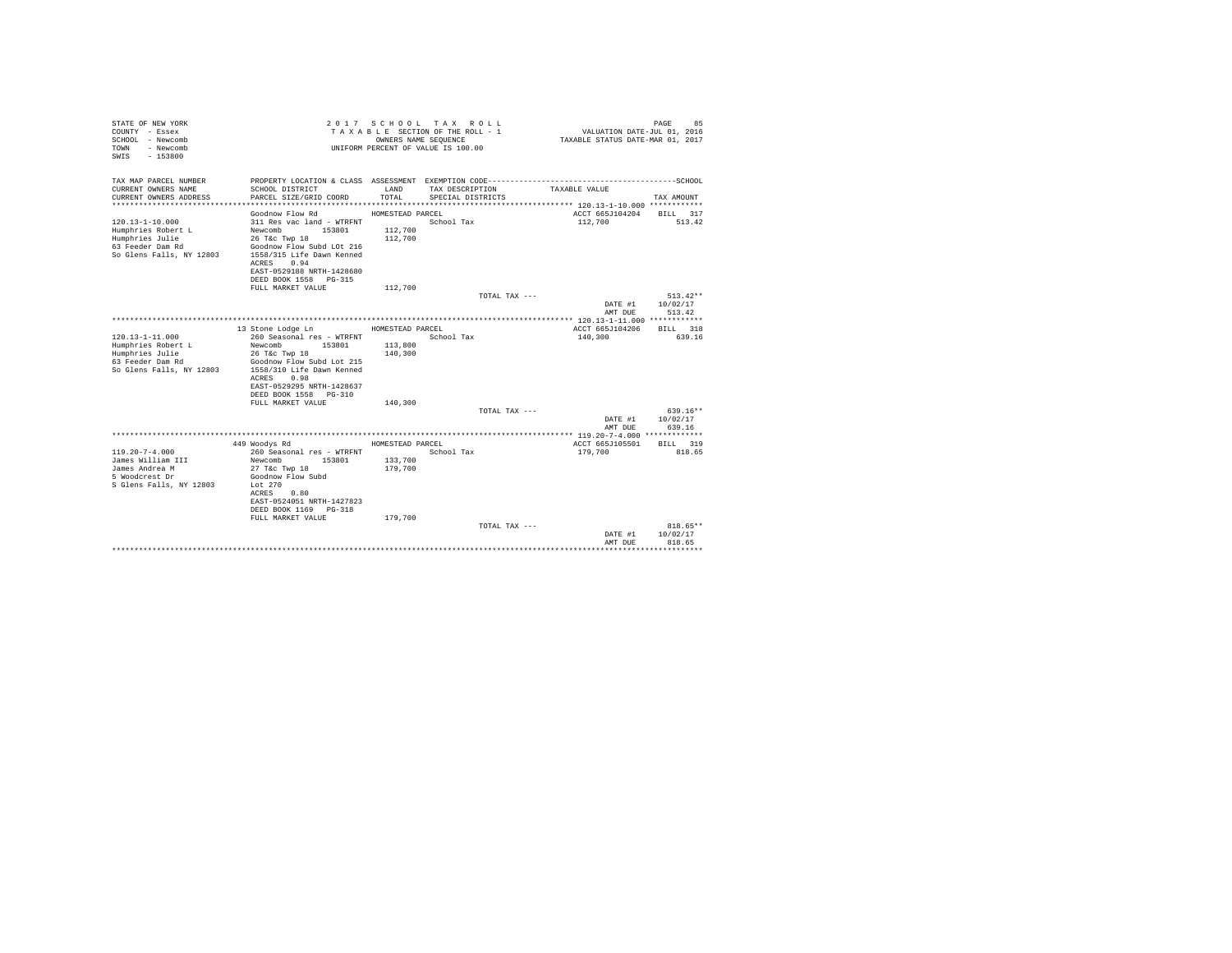| STATE OF NEW YORK<br>COUNTY - Essex<br>SCHOOL - Newcomb<br>- Newcomb<br>TOWN<br>$-153800$<br>SWTS |                                                                                                                 |                    | 2017 SCHOOL TAX ROLL<br>TAXABLE SECTION OF THE ROLL - 1<br>OWNERS NAME SEQUENCE<br>UNIFORM PERCENT OF VALUE IS 100.00 | VALUATION DATE-JUL 01, 2016<br>TAXABLE STATUS DATE-MAR 01, 2017 | 86<br>PAGE   |
|---------------------------------------------------------------------------------------------------|-----------------------------------------------------------------------------------------------------------------|--------------------|-----------------------------------------------------------------------------------------------------------------------|-----------------------------------------------------------------|--------------|
| TAX MAP PARCEL NUMBER                                                                             |                                                                                                                 |                    |                                                                                                                       |                                                                 |              |
| CURRENT OWNERS NAME<br>CURRENT OWNERS ADDRESS                                                     | SCHOOL DISTRICT<br>PARCEL SIZE/GRID COORD                                                                       | LAND<br>TOTAL.     | TAX DESCRIPTION<br>SPECIAL DISTRICTS                                                                                  | TAXABLE VALUE                                                   | TAX AMOUNT   |
|                                                                                                   |                                                                                                                 |                    |                                                                                                                       |                                                                 |              |
| $119.16 - 1 - 15.162$                                                                             | 7 Joseph Mount Ln                                                                                               | HOMESTEAD PARCEL   | School Tax                                                                                                            | ACCT 665J105710 BILL 320                                        |              |
| Jansen Betty Jean Trust<br>589 Albany Post Rd<br>New Paltz, NY 12561                              | 210 1 Family Res - WTRFNT<br>Newcomb 153801<br>26&27 T&c Twp 18<br>Goodnow Flow Subd<br>Lot $242$<br>ACRES 3.12 | 198,700<br>331,500 |                                                                                                                       | 331,500                                                         | 1,510.20     |
|                                                                                                   | EAST-0526355 NRTH-1428412                                                                                       |                    |                                                                                                                       |                                                                 |              |
|                                                                                                   | DEED BOOK 1686 PG-216                                                                                           |                    |                                                                                                                       |                                                                 |              |
|                                                                                                   | FULL MARKET VALUE                                                                                               | 331,500            |                                                                                                                       |                                                                 |              |
|                                                                                                   |                                                                                                                 |                    | TOTAL TAX ---                                                                                                         |                                                                 | $1,510.20**$ |
|                                                                                                   |                                                                                                                 |                    |                                                                                                                       | DATE #1                                                         | 10/02/17     |
|                                                                                                   |                                                                                                                 |                    |                                                                                                                       | AMT DUE                                                         | 1,510.20     |
|                                                                                                   |                                                                                                                 |                    |                                                                                                                       |                                                                 |              |
|                                                                                                   | 10 Pinney Ln                                                                                                    | HOMESTEAD PARCEL   |                                                                                                                       | ACCT 665J105614                                                 | BILL 321     |
| $120.17 - 2 - 30.000$                                                                             | 210 1 Family Res - WTRFNT                                                                                       |                    | BAS STAR 41854                                                                                                        |                                                                 | 30,000       |
| Jeffery Delbert                                                                                   | Newcomb 153801                                                                                                  |                    | 97,600 School Tax                                                                                                     | 224,000                                                         | 1,020.47     |
| Jeffery Zoeann                                                                                    | 42 T&c Twp 18                                                                                                   | 224,000            |                                                                                                                       |                                                                 |              |
| PO Box 21<br>Newcomb, NY 12852                                                                    | Goodnow Flow Subd<br>Lot 77,90 Ac                                                                               |                    |                                                                                                                       |                                                                 |              |
|                                                                                                   | ACRES 0.92 BANK1STARSG                                                                                          |                    |                                                                                                                       |                                                                 |              |
|                                                                                                   | EAST-0531109 NRTH-1426920                                                                                       |                    |                                                                                                                       |                                                                 |              |
|                                                                                                   | DEED BOOK 1548 PG-38                                                                                            |                    |                                                                                                                       |                                                                 |              |
|                                                                                                   | FULL MARKET VALUE                                                                                               | 224,000            |                                                                                                                       |                                                                 |              |
|                                                                                                   |                                                                                                                 |                    | TOTAL TAX ---                                                                                                         |                                                                 | $946.47**$   |
|                                                                                                   |                                                                                                                 |                    |                                                                                                                       | DATE #1                                                         | 10/02/17     |
|                                                                                                   |                                                                                                                 |                    |                                                                                                                       | AMT DUE                                                         | 946.47       |
|                                                                                                   |                                                                                                                 |                    |                                                                                                                       |                                                                 |              |
|                                                                                                   | 31 Doe Haven Ln                                                                                                 | HOMESTEAD PARCEL   |                                                                                                                       | ACCT 665J101003                                                 | BILL 322     |
| $120.17 - 2 - 19.000$                                                                             | 270 Mfg housing - WTRFNT                                                                                        |                    | School Tax                                                                                                            | 141,600                                                         | 645.08       |
| Jenks David A                                                                                     | 153801<br>Newcomb                                                                                               | 112,700            |                                                                                                                       |                                                                 |              |
| Jenks Donna L                                                                                     | 41 T&c Twp 18                                                                                                   | 141,600            |                                                                                                                       |                                                                 |              |
| 138 Hinds Rd                                                                                      | Goodnow Flow Subd                                                                                               |                    |                                                                                                                       |                                                                 |              |
| Fort Edward, NY 12828                                                                             | Lot 88<br>ACRES 0.92                                                                                            |                    |                                                                                                                       |                                                                 |              |
|                                                                                                   | EAST-0529981 NRTH-1426830                                                                                       |                    |                                                                                                                       |                                                                 |              |
|                                                                                                   | DEED BOOK 1461 PG-215                                                                                           |                    |                                                                                                                       |                                                                 |              |
|                                                                                                   | FULL MARKET VALUE                                                                                               | 141,600            |                                                                                                                       |                                                                 |              |
|                                                                                                   |                                                                                                                 |                    | TOTAL TAX ---                                                                                                         |                                                                 | 645.08**     |
|                                                                                                   |                                                                                                                 |                    |                                                                                                                       | DATE #1                                                         | 10/02/17     |
|                                                                                                   |                                                                                                                 |                    |                                                                                                                       | AMT DUE                                                         | 645.08       |
|                                                                                                   |                                                                                                                 |                    |                                                                                                                       |                                                                 |              |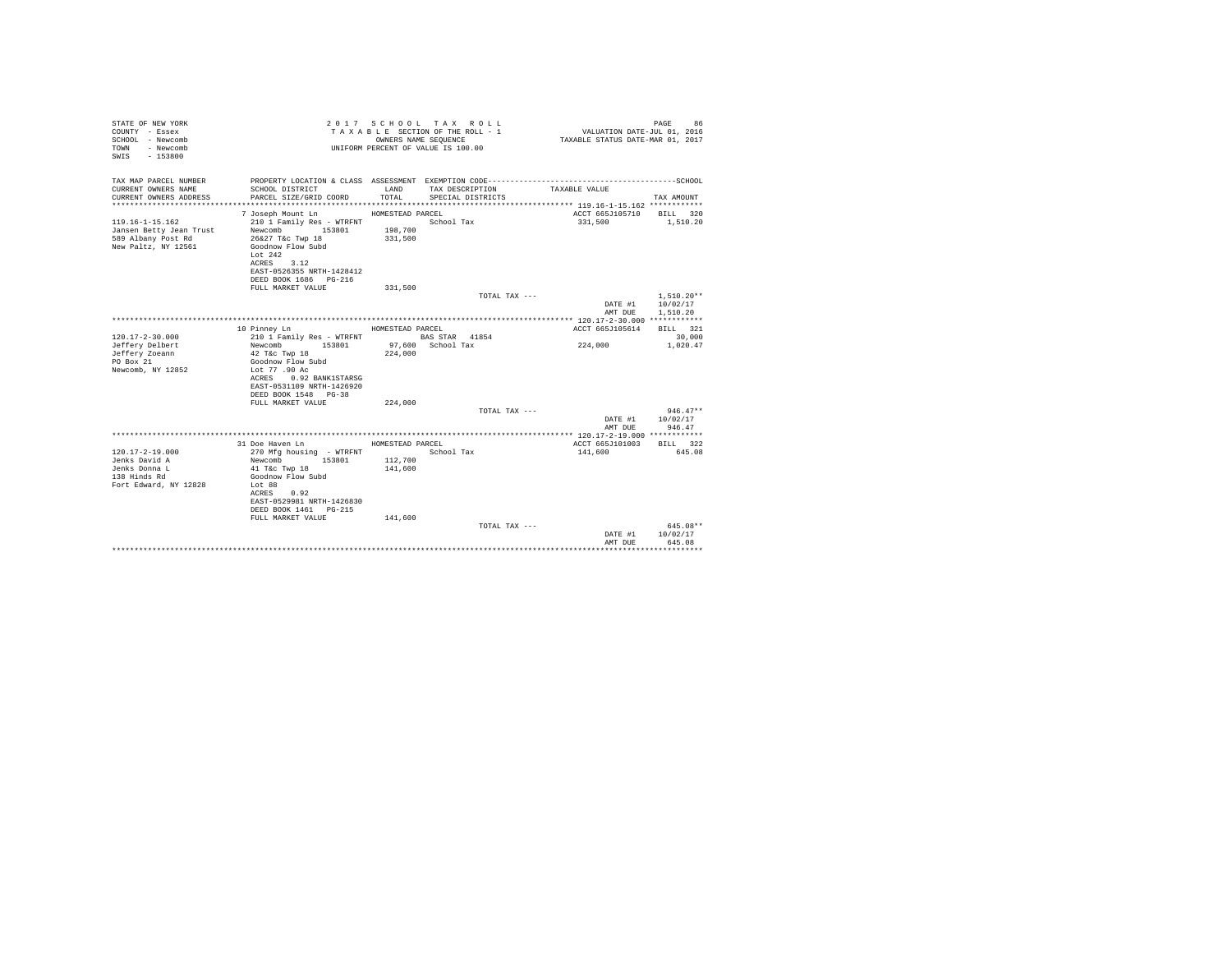| COUNTY - Essex<br>SCHOOL - Newcomb<br>- Newcomb<br>TOWN<br>$-153800$<br>SWIS  |                   | TAXABLE SECTION OF THE ROLL - 1<br>OWNERS NAME SEOUENCE<br>UNIFORM PERCENT OF VALUE IS 100.00 | VALUATION DATE-JUL 01, 2016<br>TAXABLE STATUS DATE-MAR 01, 2017 | PAGE<br>87         |
|-------------------------------------------------------------------------------|-------------------|-----------------------------------------------------------------------------------------------|-----------------------------------------------------------------|--------------------|
| TAX MAP PARCEL NUMBER<br>CURRENT OWNERS NAME<br>SCHOOL DISTRICT               | LAND              | TAX DESCRIPTION                                                                               | TAXABLE VALUE                                                   |                    |
| CURRENT OWNERS ADDRESS<br>PARCEL SIZE/GRID COORD                              | TOTAL             | SPECIAL DISTRICTS                                                                             |                                                                 | TAX AMOUNT         |
|                                                                               |                   |                                                                                               |                                                                 |                    |
| 76 Doe Haven Ln                                                               | HOMESTEAD PARCEL  |                                                                                               | ACCT 665J107009 BILL 323                                        |                    |
| $120.17 - 2 - 21.022$<br>260 Seasonal res - WTRFNT                            |                   | School Tax                                                                                    | 199,400                                                         | 908.40             |
| Jennings Daniel<br>Newcomb<br>153801                                          | 165,400           |                                                                                               |                                                                 |                    |
| 457 Long Run Rd<br>41 T&C Twp 18                                              | 199,400           |                                                                                               |                                                                 |                    |
| Reedy, WV 25270<br>Goodnow Flow Subd                                          |                   |                                                                                               |                                                                 |                    |
| Lots 85 & 86<br>ACRES 1.90                                                    |                   |                                                                                               |                                                                 |                    |
| EAST-0530230 NRTH-1427139                                                     |                   |                                                                                               |                                                                 |                    |
| DEED BOOK 1430 PG-138                                                         |                   |                                                                                               |                                                                 |                    |
| FULL MARKET VALUE                                                             | 199,400           |                                                                                               |                                                                 |                    |
|                                                                               |                   | TOTAL TAX ---                                                                                 |                                                                 | $908.40**$         |
|                                                                               |                   |                                                                                               | DATE #1                                                         | 10/02/17           |
|                                                                               |                   |                                                                                               | AMT DUE                                                         | 908.40             |
| 1884 Goodnow Flow Rd                                                          | HOMESTEAD PARCEL  |                                                                                               | ACCT 665J187010                                                 | BILL 324           |
| $119.20 - 2 - 3.000$<br>260 Seasonal res - WTRFNT                             |                   | School Tax                                                                                    | 215,200                                                         | 980.38             |
| 153801<br>Jennings Daniel C<br>Newcomb                                        | 129,700           |                                                                                               |                                                                 |                    |
| Jennings Jeannine A<br>27 T&c Twp 18                                          | 215,200           |                                                                                               |                                                                 |                    |
| 457 Long Run Rd<br>Lot 350 Goodnow Shores                                     |                   |                                                                                               |                                                                 |                    |
| Reedy, WV 25270<br>ACRES 0.93                                                 |                   |                                                                                               |                                                                 |                    |
| EAST-0524222 NRTH-1426485                                                     |                   |                                                                                               |                                                                 |                    |
| DEED BOOK 1746 PG-280<br>FULL MARKET VALUE                                    | 215,200           |                                                                                               |                                                                 |                    |
|                                                                               |                   | TOTAL TAX ---                                                                                 |                                                                 | 980.38**           |
|                                                                               |                   |                                                                                               |                                                                 | DATE #1 10/02/17   |
|                                                                               |                   |                                                                                               | AMT DUE                                                         | 980.38             |
|                                                                               |                   |                                                                                               |                                                                 |                    |
| 1104 Goodnow Flow Rd MOMESTEAD PARCEL                                         |                   |                                                                                               | ACCT 665J105415                                                 | BILL 325           |
| $120.18 - 1 - 20.000$<br>260 Seasonal res - WTRFNT                            |                   | School Tax                                                                                    | 196,900                                                         | 897.01             |
| Johnson Jeffrey A<br>Newcomb 153801<br>Ferlito Alissa M<br>45 & 46 T&c Twp 18 | 70,500<br>196,900 |                                                                                               |                                                                 |                    |
| 1646 Best Rd<br>Goodnow Flow Subd                                             |                   |                                                                                               |                                                                 |                    |
| Rensselaer, NY 12144<br>Lot 133                                               |                   |                                                                                               |                                                                 |                    |
| ACRES 0.18                                                                    |                   |                                                                                               |                                                                 |                    |
| EAST-0537892 NRTH-1427183                                                     |                   |                                                                                               |                                                                 |                    |
| DEED BOOK 1579 PG-70                                                          |                   |                                                                                               |                                                                 |                    |
| FULL MARKET VALUE                                                             | 196,900           |                                                                                               |                                                                 |                    |
|                                                                               |                   | TOTAL TAX ---                                                                                 |                                                                 | 897.01**           |
|                                                                               |                   |                                                                                               | DATE #1<br>AMT DUE                                              | 10/02/17<br>897.01 |
|                                                                               |                   |                                                                                               |                                                                 |                    |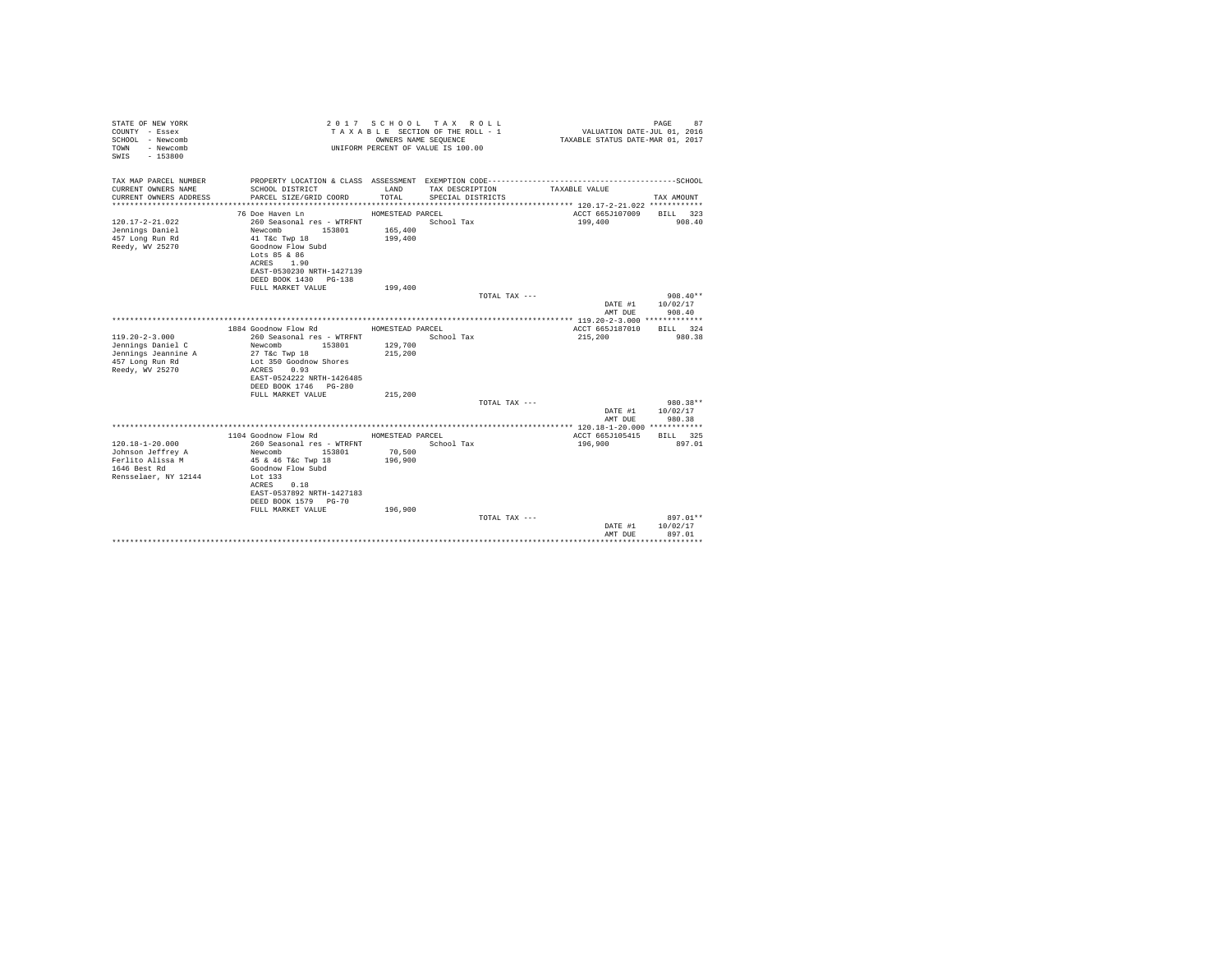| STATE OF NEW YORK<br>COUNTY - Essex<br>SCHOOL - Newcomb<br>TOWN - Newcomb<br>SWIS - 153800               | TAXABLE SECTION OF THE KULL - A MONERS NAME SEQUENCE<br>UNIFORM PERCENT OF VALUE IS 100.00                                                                                                      |                                        |                                           |               | PAGE 88<br>VALUATION DATE-JUL 01, 2016<br>TAXABLE STATUS DATE-MAR 01, 2017 |
|----------------------------------------------------------------------------------------------------------|-------------------------------------------------------------------------------------------------------------------------------------------------------------------------------------------------|----------------------------------------|-------------------------------------------|---------------|----------------------------------------------------------------------------|
| TAX MAP PARCEL NUMBER<br>CURRENT OWNERS NAME<br>CURRENT OWNERS ADDRESS                                   | PROPERTY LOCATION & CLASS ASSESSMENT EXEMPTION CODE-----------------------------------SCHOOL<br>SCHOOL DISTRICT<br>PARCEL SIZE/GRID COORD                                                       | TOTAL                                  | LAND TAX DESCRIPTION<br>SPECIAL DISTRICTS | TAXABLE VALUE | TAX AMOUNT                                                                 |
|                                                                                                          |                                                                                                                                                                                                 |                                        |                                           |               |                                                                            |
| 119.16-1-23.000<br>Jonientz Carolyn M<br>Noppa John D<br>5601 Grant Hill Rd<br>Voorheesville, NY 12186   | 291 Woodys Rd<br>260 Seasonal res - WTRFNT School Tax<br>Newcomb 153801<br>26 T&c Twp 18<br>Goodnow Flow Subd<br>Lot 234<br>ACRES 0.92<br>EAST-0527233 NRTH-1428905<br>DEED BOOK 1291    PG-111 | HOMESTEAD PARCEL<br>106,800<br>200,800 |                                           | 200,800       | ACCT 665J101513 BILL 326<br>914.78                                         |
|                                                                                                          | FULL MARKET VALUE                                                                                                                                                                               | 200,800                                |                                           |               |                                                                            |
|                                                                                                          |                                                                                                                                                                                                 |                                        |                                           | TOTAL TAX --- | $914.78**$<br>DATE #1 10/02/17<br>AMT DUE<br>914.78                        |
|                                                                                                          | 20 Pine Tree Rd                                                                                                                                                                                 | HOMESTEAD PARCEL                       |                                           |               | ACCT 665J104714 BILL 327                                                   |
| $109.15 - 1 - 31.030$                                                                                    | 210 1 Family Res                                                                                                                                                                                |                                        | ENH STAR 41834                            |               | 65,500                                                                     |
| Kane Barbara A<br>20 Pine Tree Rd<br>Newcomb, NY 12852                                                   | Newcomb 153801<br>4 Ords Patent<br>ACRES 0.70<br>EAST-0543706 NRTH-1445985<br>DEED BOOK 969 PG-189<br>FULL MARKET VALUE                                                                         | 153,700<br>153,700                     | $31,400$ School Tax                       | 153,700       | 700.21                                                                     |
|                                                                                                          |                                                                                                                                                                                                 |                                        |                                           | TOTAL TAX --- | $546.21**$<br>DATE #1 10/02/17                                             |
|                                                                                                          |                                                                                                                                                                                                 |                                        |                                           |               | AMT DUE<br>546.21                                                          |
|                                                                                                          |                                                                                                                                                                                                 |                                        | HOMESTEAD PARCEL                          |               | ACCT 665J100708 BILL 328                                                   |
| 110.18-5-9.000<br>Kearns Barbara<br>Underwood Karen<br>4963 NYS Route 28N<br>Newcomb, NY 12852           | 4963 NYS Route 28N<br>210 1 Family Res<br>Newcomb 153801<br>Pt 3&4 Thorns Survey<br>ACRES 3.60<br>EAST-0560693 NRTH-1441512<br>DEED BOOK 1610    PG-123                                         | 36,600<br>160,000                      | School Tax                                | 160,000       | 728.91                                                                     |
|                                                                                                          | FULL MARKET VALUE                                                                                                                                                                               | 160,000                                |                                           |               |                                                                            |
|                                                                                                          |                                                                                                                                                                                                 |                                        |                                           | TOTAL TAX --- | $728.91**$<br>DATE #1 10/02/17<br>AMT DUE 728.91                           |
|                                                                                                          |                                                                                                                                                                                                 |                                        |                                           |               |                                                                            |
| $110.13 - 9 - 13.000$<br>Keller Trust<br>c/o Arthur B Keller Jr<br>421 Centerline Rd<br>Galway, NY 12074 | 24 Schraver Way<br>260 Seasonal res<br>Newcomb 153801<br>19 Richards Survey<br>1829/280 Life Use To<br>Arthur B Keller Jr<br>ACRES 0.50<br>EAST-0555727 NRTH-1445504<br>DEED BOOK 1829 PG-280   | 26,100<br>65,000                       | HOMESTEAD PARCEL<br>School Tax            | 65,000        | ACCT 665J106407 BILL 329<br>296.12                                         |
|                                                                                                          | FULL MARKET VALUE                                                                                                                                                                               | 65,000                                 |                                           | TOTAL TAX --- | $296.12**$<br>DATE #1<br>10/02/17                                          |
|                                                                                                          |                                                                                                                                                                                                 |                                        |                                           |               | AMT DUE<br>296.12                                                          |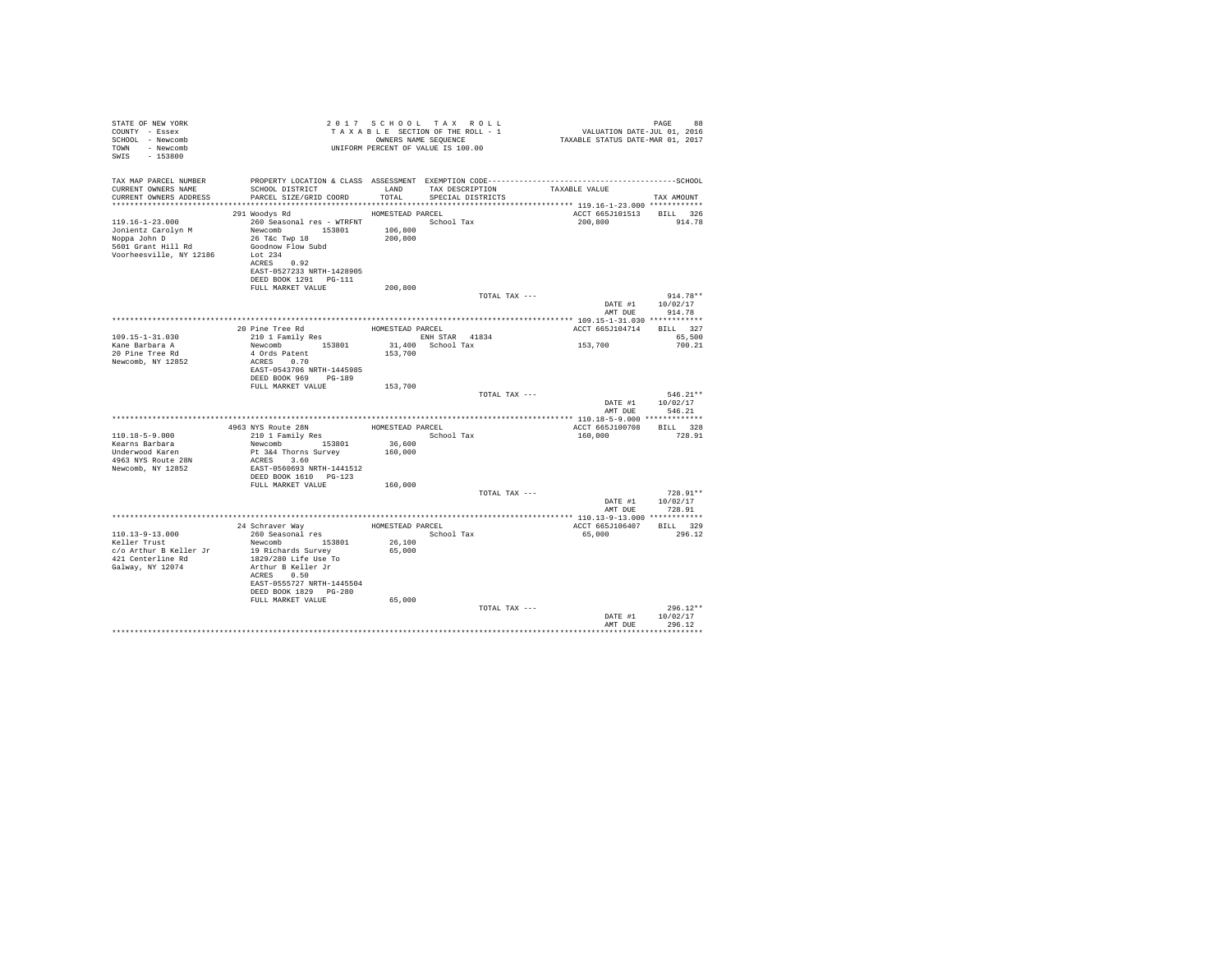| STATE OF NEW YORK<br>COUNTY - Essex<br>SCHOOL - Newcomb<br>TOWN - Newcomb<br>SWIS - 153800 |                                                              |                      | 2017 SCHOOL TAX ROLL<br>TAXABLE SECTION OF THE ROLL - 1<br>OWNERS NAME SEQUENCE<br>UNIFORM PERCENT OF VALUE IS 100.00 | VALUATION DATE-JUL 01, 2016<br>TAXABLE STATUS DATE-MAR 01, 2017 | 89<br>PAGE             |
|--------------------------------------------------------------------------------------------|--------------------------------------------------------------|----------------------|-----------------------------------------------------------------------------------------------------------------------|-----------------------------------------------------------------|------------------------|
| TAX MAP PARCEL NUMBER<br>CURRENT OWNERS NAME                                               | SCHOOL DISTRICT                                              | LAND                 | TAX DESCRIPTION                                                                                                       | TAXABLE VALUE                                                   |                        |
| CURRENT OWNERS ADDRESS                                                                     | PARCEL SIZE/GRID COORD                                       | TOTAL                | SPECIAL DISTRICTS                                                                                                     |                                                                 | TAX AMOUNT             |
|                                                                                            |                                                              |                      |                                                                                                                       |                                                                 |                        |
|                                                                                            | 5704 NYS Route 28N                                           | HOMESTEAD PARCEL     |                                                                                                                       | ACCT 665J101412                                                 | BILL 330               |
| $109.15 - 1 - 34.000$                                                                      | 260 Seasonal res - WTRFNT                                    |                      | School Tax                                                                                                            | 116,000                                                         | 528.46                 |
| Kellogg Michael W                                                                          | 153801<br>Newcomb                                            | 84,000               |                                                                                                                       |                                                                 |                        |
| Wade Alice T                                                                               | 3 Richards Survey                                            | 116,000              |                                                                                                                       |                                                                 |                        |
| 1081 Webster Rd                                                                            | 1456/39 Life Use To                                          |                      |                                                                                                                       |                                                                 |                        |
| Webster, NY 14580                                                                          | Grace Kellogg<br>ACRES 0.50                                  |                      |                                                                                                                       |                                                                 |                        |
|                                                                                            | EAST-0544072 NRTH-1446368                                    |                      |                                                                                                                       |                                                                 |                        |
|                                                                                            | DEED BOOK 1456 PG-39                                         |                      |                                                                                                                       |                                                                 |                        |
|                                                                                            | FULL MARKET VALUE                                            | 116,000              |                                                                                                                       |                                                                 |                        |
|                                                                                            |                                                              |                      | TOTAL TAX ---                                                                                                         |                                                                 | $528.46**$             |
|                                                                                            |                                                              |                      |                                                                                                                       |                                                                 | DATE #1 10/02/17       |
|                                                                                            |                                                              |                      |                                                                                                                       | AMT DUE                                                         | 528.46                 |
|                                                                                            |                                                              |                      |                                                                                                                       |                                                                 |                        |
| $109.15 - 1 - 35.063$                                                                      | 5700 NYS Route 28N                                           | HOMESTEAD PARCEL     | School Tax                                                                                                            | ACCT 665J108804 BILL 331<br>157,600                             | 717.97                 |
| Kellogg Michael W                                                                          | 210 1 Family Res - WTRFNT<br>Newcomb 153801                  | 74,800               |                                                                                                                       |                                                                 |                        |
| Wade Alice T                                                                               | 3 Richard Survey                                             | 157,600              |                                                                                                                       |                                                                 |                        |
| c/o Charles Kellogg                                                                        | ACRES 0.59                                                   |                      |                                                                                                                       |                                                                 |                        |
| 1081 Webster Rd                                                                            | EAST-0544150 NRTH-1446417                                    |                      |                                                                                                                       |                                                                 |                        |
| Webster, NY 14580                                                                          | DEED BOOK 1456 PG-39                                         |                      |                                                                                                                       |                                                                 |                        |
|                                                                                            | FULL MARKET VALUE                                            | 157,600              |                                                                                                                       |                                                                 |                        |
|                                                                                            |                                                              |                      | TOTAL TAX ---                                                                                                         |                                                                 | $717.97**$             |
|                                                                                            |                                                              |                      |                                                                                                                       | DATE #1<br>AMT DUE                                              | 10/02/17<br>717.97     |
|                                                                                            |                                                              |                      |                                                                                                                       |                                                                 |                        |
|                                                                                            |                                                              | HOMESTEAD PARCEL     |                                                                                                                       | ACCT 665J105905                                                 | BILL 332               |
| $120. - 1 - 10.028/4$                                                                      | 1485 Goodnow Flow Rd<br>310 1 Family Res<br>210 1 Family Res |                      | School Tax                                                                                                            | 104,300                                                         | 475.16                 |
| Kilmartin John J                                                                           | Newcomb 153801                                               | 100                  |                                                                                                                       |                                                                 |                        |
| 18 Park Dr                                                                                 | In Tax Map #120.-1-10.028                                    | 104,300              |                                                                                                                       |                                                                 |                        |
| Albany, NY 12204                                                                           | Building Only                                                |                      |                                                                                                                       |                                                                 |                        |
|                                                                                            | EAST-0533522 NRTH-1424310                                    |                      |                                                                                                                       |                                                                 |                        |
|                                                                                            | FULL MARKET VALUE                                            | 104,300              |                                                                                                                       |                                                                 |                        |
|                                                                                            |                                                              |                      | TOTAL TAX ---                                                                                                         | DATE #1                                                         | $475.16**$<br>10/02/17 |
|                                                                                            |                                                              |                      |                                                                                                                       | AMT DUE                                                         | 475.16                 |
|                                                                                            |                                                              |                      |                                                                                                                       |                                                                 |                        |
|                                                                                            | Lower Works Rd                                               | NON-HOMESTEAD PARCEL |                                                                                                                       | ACCT 665J191004                                                 | BILL 333               |
| $110. - 3 - 11.000$                                                                        | 322 Rural vac>10                                             |                      | School Tax                                                                                                            | 33,200                                                          | 605.81                 |
| Kimball Effie B Trust                                                                      | Newcomb 153801                                               | 33,200               |                                                                                                                       |                                                                 |                        |
| c/o David C Davenport Jr                                                                   | 15 Twp 4 T&c Pur                                             | 33,200               |                                                                                                                       |                                                                 |                        |
| PO Box 998                                                                                 | ACRES 10.15                                                  |                      |                                                                                                                       |                                                                 |                        |
| Santa Fe, NM 87504                                                                         | EAST-0577442 NRTH-1444626                                    |                      |                                                                                                                       |                                                                 |                        |
|                                                                                            | DEED BOOK 1845 PG-143<br>FULL MARKET VALUE                   | 33,200               |                                                                                                                       |                                                                 |                        |
|                                                                                            |                                                              |                      | TOTAL TAX ---                                                                                                         |                                                                 | 605.81**               |
|                                                                                            |                                                              |                      |                                                                                                                       | DATE #1                                                         | 10/02/17               |
|                                                                                            |                                                              |                      |                                                                                                                       | AMT DUE                                                         | 605.81                 |
|                                                                                            |                                                              |                      |                                                                                                                       |                                                                 |                        |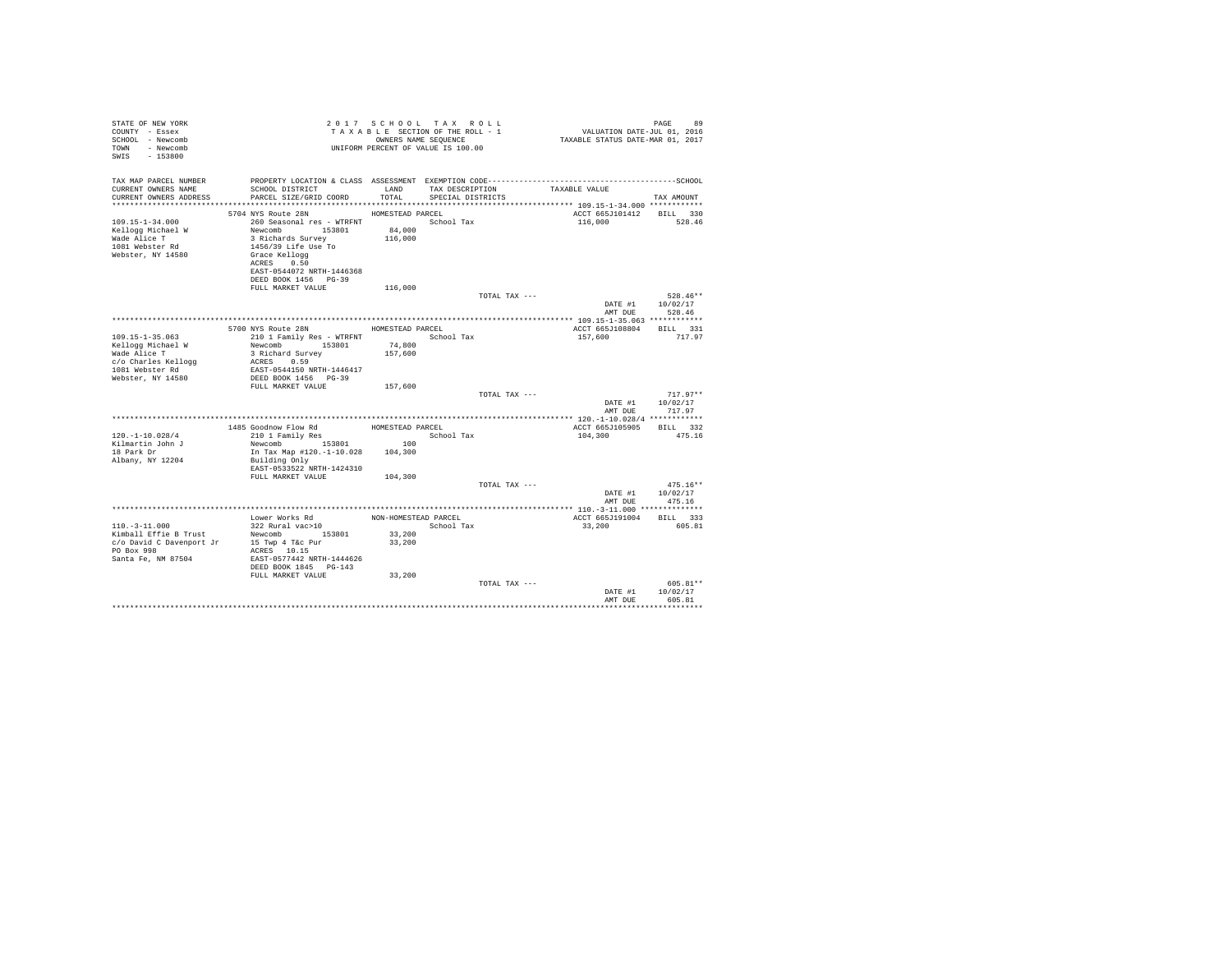| STATE OF NEW YORK<br>COUNTY - Essex<br>SCHOOL - Newcomb<br>TOWN - Newcomb<br>SWIS - 153800 |                                                                                                                                                                                                                                                                                |                  | 2017 SCHOOL TAX ROLL<br>UNIFORM PERCENT OF VALUE IS 100.00 |               | 90 PAGE 90 PAGE 91 PAGE 91 PAGE 92<br>TAXABLE SECTION OF THE ROLL - 1 VALUATION DATE-JUL 011, 2016<br>TAXABLE STATUS DATE-MAR 01, 2017 | PAGE<br>90                                           |
|--------------------------------------------------------------------------------------------|--------------------------------------------------------------------------------------------------------------------------------------------------------------------------------------------------------------------------------------------------------------------------------|------------------|------------------------------------------------------------|---------------|----------------------------------------------------------------------------------------------------------------------------------------|------------------------------------------------------|
| TAX MAP PARCEL NUMBER<br>CURRENT OWNERS NAME<br>CURRENT OWNERS ADDRESS                     | SCHOOL DISTRICT LAND TAX DESCRIPTION<br>PARCEL SIZE/GRID COORD TOTAL SPECIAL DISTRICTS                                                                                                                                                                                         |                  |                                                            |               | TAXABLE VALUE                                                                                                                          | TAX AMOUNT                                           |
| $120.13 - 1 - 36.000$<br>King E Jeanne Trust<br>132 Lincklaen St<br>Cazenovia, NY 13035    | 101 Woodys Rd MOMESTEAD PARCEL<br>260 Seasonal res - WTRFNT<br>Newcomb 153801 106,200<br>42 T&c Twp 18 160,200<br>160,100<br>Goodnow Flow Subd Lot 191<br>1716/296 L U to E Jeanne<br>ACRES 0.65<br>EAST-0531768 NRTH-1428617<br>DEED BOOK 1716    PG-296<br>FULL MARKET VALUE | 160,100          |                                                            |               | ACCT 665J104508 BILL 334<br>160,100                                                                                                    | 729.36                                               |
|                                                                                            |                                                                                                                                                                                                                                                                                |                  |                                                            | TOTAL TAX --- |                                                                                                                                        | $729.36**$                                           |
|                                                                                            |                                                                                                                                                                                                                                                                                |                  |                                                            |               |                                                                                                                                        | DATE #1 10/02/17                                     |
|                                                                                            |                                                                                                                                                                                                                                                                                |                  |                                                            |               |                                                                                                                                        | AMT DUE 729.36                                       |
|                                                                                            | 181 Woodys Rd MOMESTEAD PARCEL                                                                                                                                                                                                                                                 |                  |                                                            |               | ACCT 665J103505 BILL 335                                                                                                               |                                                      |
| $120.13 - 1 - 17.000$                                                                      |                                                                                                                                                                                                                                                                                |                  |                                                            |               | 250,800                                                                                                                                | 1,142.56                                             |
| King James H                                                                               | 210 1 Family Res - WTRFNT<br>Newcomb 153801 105,500<br>25 Tác Twp 18 105,500<br>250,800                                                                                                                                                                                        |                  |                                                            |               |                                                                                                                                        |                                                      |
| 209 Woodys Ln<br>Newcomb, NY 12852                                                         | Goodnow Flow Subd Lot 209<br>ACRES 0.92<br>EAST-0529913 NRTH-1428552<br>DEED BOOK 1596 PG-129                                                                                                                                                                                  |                  |                                                            |               |                                                                                                                                        |                                                      |
|                                                                                            | FULL MARKET VALUE                                                                                                                                                                                                                                                              | 250,800          |                                                            |               |                                                                                                                                        |                                                      |
|                                                                                            |                                                                                                                                                                                                                                                                                |                  |                                                            | TOTAL TAX --- |                                                                                                                                        | $1,142.56**$<br>DATE #1 10/02/17<br>AMT DUE 1.142.56 |
|                                                                                            |                                                                                                                                                                                                                                                                                |                  |                                                            |               |                                                                                                                                        |                                                      |
| 110.13-9-26.000                                                                            | $37$ Chaisson Rd $$\tt HOMESTEAD$ PARCEL $$260$ Seasonal ${\tt res}$                                                                                                                                                                                                           |                  |                                                            |               | ACCT 665J104209 BILL 336<br>36,100 164.46                                                                                              |                                                      |
| King Kevin F<br>King Allen J                                                               |                                                                                                                                                                                                                                                                                | 25,000<br>36,100 |                                                            |               |                                                                                                                                        |                                                      |
| c/o Frank King<br>3961 NYS Rte 22<br>Willsboro, NY 12996                                   | Newcomb<br>De la Richards Survey<br>ACRES 0.30<br>REST-0554424 NRTH-1444097<br>DEED BOOK 903 PG-260                                                                                                                                                                            |                  |                                                            |               |                                                                                                                                        |                                                      |
|                                                                                            | FULL MARKET VALUE                                                                                                                                                                                                                                                              | 36,100           |                                                            |               |                                                                                                                                        |                                                      |
|                                                                                            |                                                                                                                                                                                                                                                                                |                  |                                                            | TOTAL TAX --- |                                                                                                                                        | $164.46**$<br>DATE #1 10/02/17                       |
|                                                                                            |                                                                                                                                                                                                                                                                                |                  |                                                            |               | AMT DUE                                                                                                                                | 164.46                                               |
|                                                                                            | 47 Woodys Rd MOMESTEAD PARCEL                                                                                                                                                                                                                                                  |                  |                                                            |               | ACCT 665J104208 BILL 337                                                                                                               |                                                      |
| $120.13 - 1 - 45.000$                                                                      | 260 Seasonal res - WTRFNT School Tax                                                                                                                                                                                                                                           |                  |                                                            |               | 203,800                                                                                                                                | 928.44                                               |
| Kingsley Kathleen A<br>1502 San Marino Ct<br>Punta Gorda, FL 33950                         | Newcomb 153801 111,500<br>42&43 T&c Twp 18<br>Goodnow Flow Subd<br>Lot 182 1.6Ac<br>ACRES 1.40<br>EAST-0532943 NRTH-1428876<br>DEED BOOK BOX PG-11017                                                                                                                          | 203,800          |                                                            |               |                                                                                                                                        |                                                      |
|                                                                                            | FULL MARKET VALUE                                                                                                                                                                                                                                                              | 203,800          |                                                            | TOTAL TAX --- |                                                                                                                                        | $928.44**$                                           |
|                                                                                            |                                                                                                                                                                                                                                                                                |                  |                                                            |               | DATE #1                                                                                                                                | 10/02/17                                             |
|                                                                                            |                                                                                                                                                                                                                                                                                |                  |                                                            |               | AMT DUE                                                                                                                                | 928 44                                               |
|                                                                                            |                                                                                                                                                                                                                                                                                |                  |                                                            |               |                                                                                                                                        |                                                      |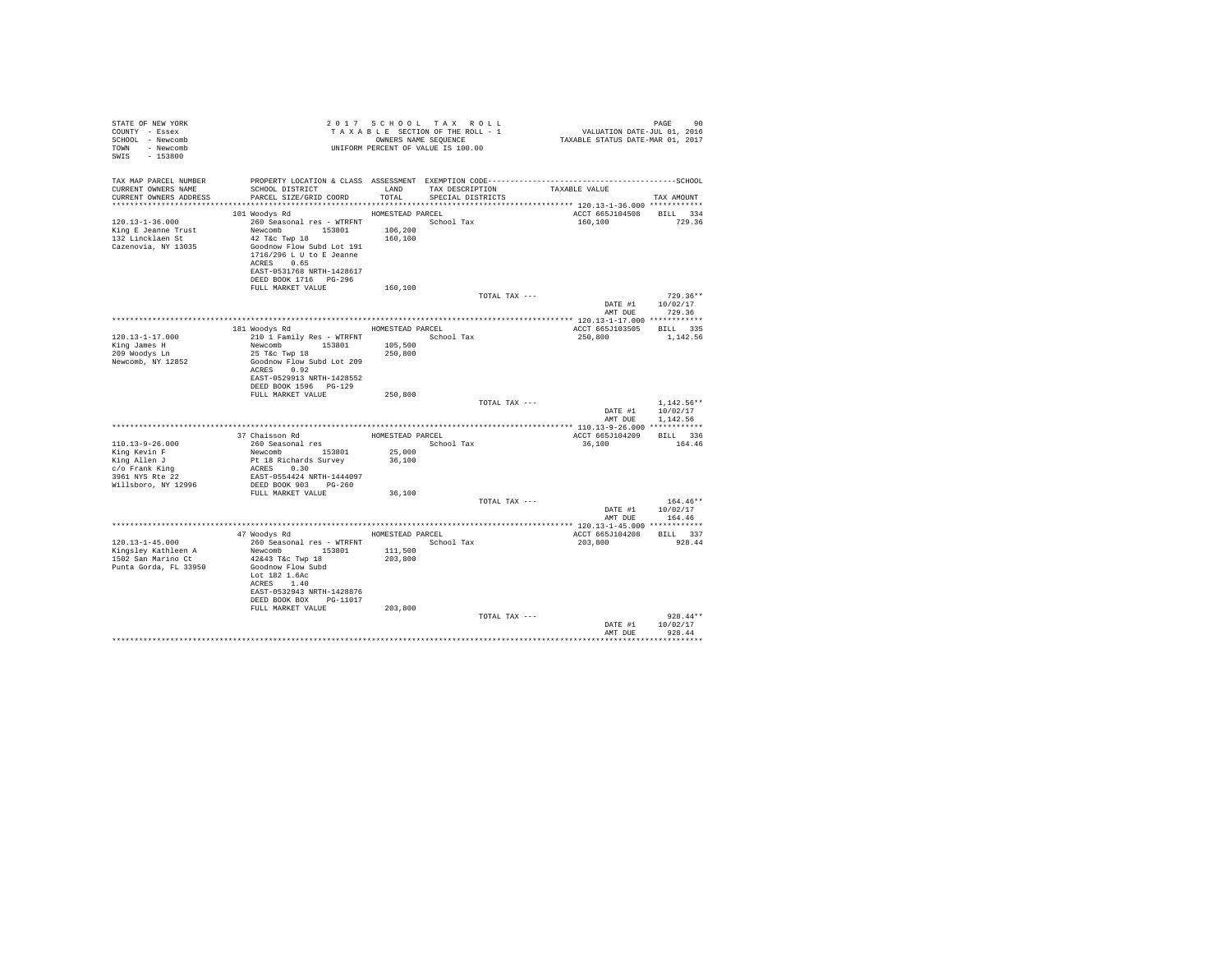| STATE OF NEW YORK<br>COUNTY - Essex<br>SCHOOL - Newcomb<br>TOWN - Newcomb<br>SWIS - 153800       |                                                                                                                                                                                                          |                             | 2017 SCHOOL TAX ROLL<br>UNIFORM PERCENT OF VALUE IS 100.00 |                                                                                                               | PAGE<br>91                                           |
|--------------------------------------------------------------------------------------------------|----------------------------------------------------------------------------------------------------------------------------------------------------------------------------------------------------------|-----------------------------|------------------------------------------------------------|---------------------------------------------------------------------------------------------------------------|------------------------------------------------------|
| TAX MAP PARCEL NUMBER<br>CURRENT OWNERS NAME<br>CURRENT OWNERS ADDRESS                           | SCHOOL DISTRICT LAND<br>PARCEL SIZE/GRID COORD TOTAL SPECIAL DISTRICTS                                                                                                                                   |                             | TAX DESCRIPTION                                            | PROPERTY LOCATION & CLASS ASSESSMENT EXEMPTION CODE-----------------------------------SCHOOL<br>TAXABLE VALUE | TAX AMOUNT                                           |
|                                                                                                  |                                                                                                                                                                                                          |                             |                                                            |                                                                                                               |                                                      |
| $120.18 - 2 - 29.049$<br>Kirby Leo E III<br>Kirby Christine<br>81 Rebecca Ln<br>Carmel, NY 10512 | 1166 Goodnow Flow Rd<br>210 1 Family Res - WTRFNT School Tax<br>Newcomb 153801 93,500<br>46 T&C Twp 18<br>Goodnow Flow Subd<br>Lot 1<br>ACRES 0.41<br>EAST-0538551 NRTH-1426067<br>DEED BOOK 1824 PG-212 | HOMESTEAD PARCEL<br>239,500 |                                                            | ACCT 665J104415 BILL 338<br>239,500                                                                           | 1,091.08                                             |
|                                                                                                  | FULL MARKET VALUE                                                                                                                                                                                        | 239,500                     |                                                            |                                                                                                               |                                                      |
|                                                                                                  |                                                                                                                                                                                                          |                             | TOTAL TAX ---                                              |                                                                                                               | $1.091.08**$<br>DATE #1 10/02/17<br>AMT DUE 1,091.08 |
|                                                                                                  |                                                                                                                                                                                                          |                             |                                                            |                                                                                                               |                                                      |
| $109.15 - 3 - 1.031$                                                                             |                                                                                                                                                                                                          |                             |                                                            | ACCT 665J106905                                                                                               | BILL 339<br>65,500                                   |
| Klemow Andrew G                                                                                  |                                                                                                                                                                                                          |                             | ENH STAR 41834<br>34,700 School Tax                        | 164,300                                                                                                       | 748.50                                               |
| Spring St<br>Newcomb, NY 12852                                                                   | Newcomb 153801<br>4 Ords Pat<br>ACRES 1.70<br>EAST-0541602 NRTH-1444999<br>DEED BOOK 791 PG-186                                                                                                          | 164,300                     |                                                            |                                                                                                               |                                                      |
|                                                                                                  | FULL MARKET VALUE 164,300                                                                                                                                                                                |                             | TOTAL TAX ---                                              |                                                                                                               | 594.50**                                             |
|                                                                                                  |                                                                                                                                                                                                          |                             |                                                            | AMT DUR                                                                                                       | DATE #1 10/02/17<br>594.50                           |
|                                                                                                  |                                                                                                                                                                                                          |                             |                                                            |                                                                                                               |                                                      |
| $109.16 - 4 - 5.000$                                                                             | NYS Route 28N MON-HOMESTEAD PARCEL<br>312 Vac w/imprv School Tax                                                                                                                                         |                             |                                                            | ACCT 665J104008 BILL 340<br>27,300                                                                            | 498.15                                               |
| Klemow Andrew G                                                                                  |                                                                                                                                                                                                          | 21,600                      |                                                            |                                                                                                               |                                                      |
| Spring St<br>Newcomb, NY 12852                                                                   | Newcomb<br>9 Richards 153801<br>ACRES 0.40<br>EAST-0549425 NRTH-1446218<br>DEED BOOK 791 PG-186                                                                                                          | 27,300                      |                                                            |                                                                                                               |                                                      |
|                                                                                                  | FULL MARKET VALUE                                                                                                                                                                                        | 27,300                      |                                                            |                                                                                                               |                                                      |
|                                                                                                  |                                                                                                                                                                                                          |                             | TOTAL TAX ---                                              | AMT DUE                                                                                                       | $498.15**$<br>DATE #1 10/02/17<br>498.15             |
|                                                                                                  |                                                                                                                                                                                                          |                             |                                                            |                                                                                                               |                                                      |
|                                                                                                  | 75 Woodys Rd MOMESTEAD PARCEL                                                                                                                                                                            |                             |                                                            | ACCT 665J101405 BILL 341                                                                                      |                                                      |
| $120.13 - 1 - 40.000$<br>Knapp Robert S III<br>Knapp Nancy J<br>2 Adobe Cir<br>Belpre, OH 45714  | 260 Seasonal res - WTRFNT School Tax<br>Newcomb 153801<br>42 T&c Twp 18<br>Goodnow Flow Subd<br>Lot 187<br>ACRES 1.58                                                                                    | 108,200<br>158,100          |                                                            | 158,100                                                                                                       | 720.25                                               |
|                                                                                                  | EAST-0532230 NRTH-1428809<br>DEED BOOK 1192   PG-216<br>FULL MARKET VALUE                                                                                                                                | 158,100                     |                                                            |                                                                                                               |                                                      |
|                                                                                                  |                                                                                                                                                                                                          |                             | TOTAL TAX ---                                              | AMT DUE                                                                                                       | $720.25**$<br>DATE #1 10/02/17<br>720.25             |
|                                                                                                  |                                                                                                                                                                                                          |                             |                                                            |                                                                                                               |                                                      |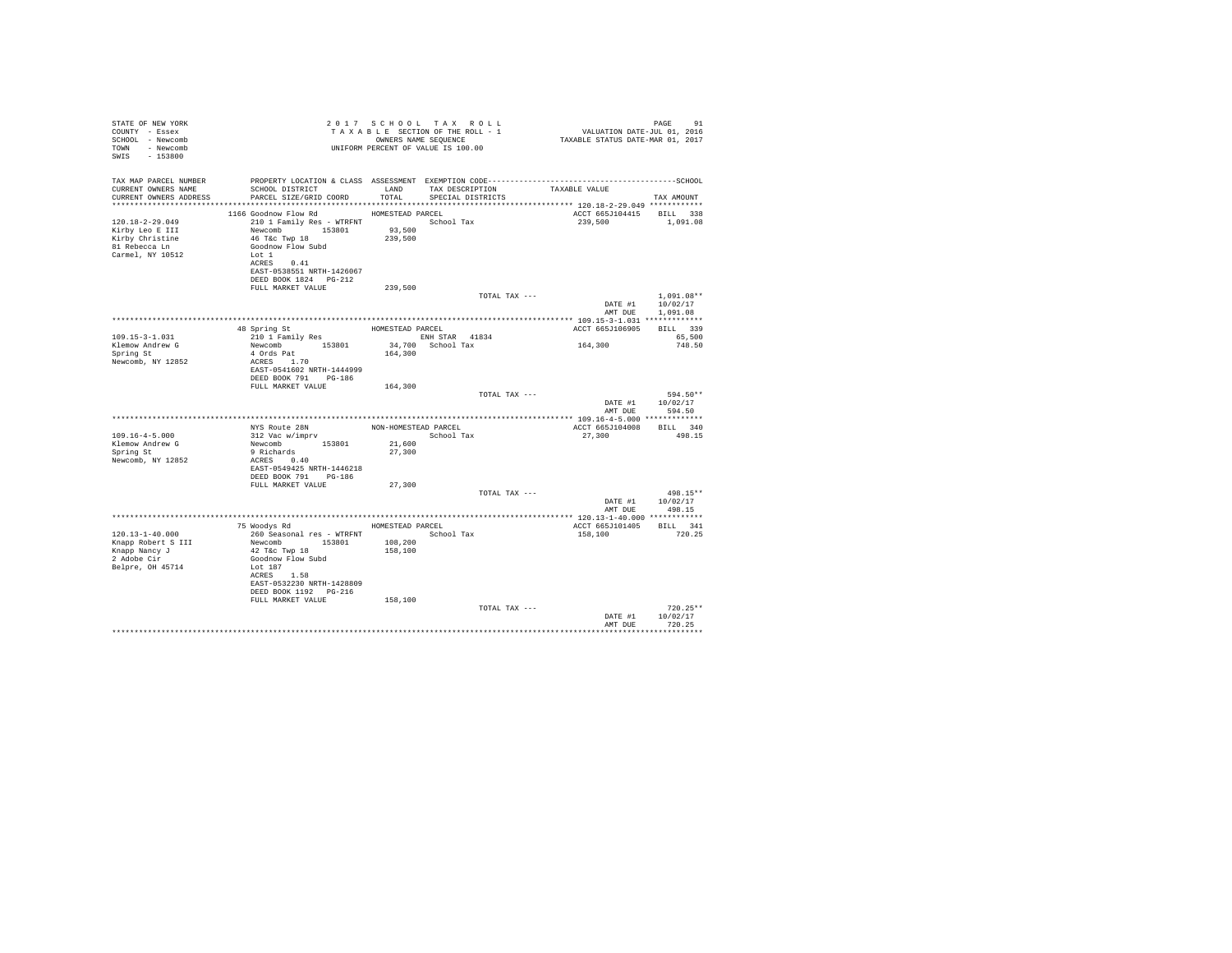| TAX MAP PARCEL NUMBER<br>${\tt SCH OOL\ DISTRICT} \hspace{20mm} {\tt LAND} \hspace{20mm} {\tt TAX\ DESCRIPTION}$<br>CURRENT OWNERS NAME<br>TAXABLE VALUE<br>PARCEL SIZE/GRID COORD TOTAL<br>CURRENT OWNERS ADDRESS<br>SPECIAL DISTRICTS<br>TAX AMOUNT<br>1682 Goodnow Flow Rd MOMESTEAD PARCEL<br>ACCT 665J100615 BILL 342<br>210 1 Family Res - WTRFNT School Tax<br>119.20-6-2.000<br>356,100 1,622.27<br>Newcomb 153801 142,000<br>Knotek John H<br>Example 2018 AM AMERICAN MODEL SHOW FLOW SUDDEN BUILDING CONTROL CONTROL CONTROL CONTROL CONTROL CONTROL CONTROL CONTROL CONTROL CONTROL CONTROL CONTROL CONTROL CONTROL CONTROL CONTROL CONTROL CONTROL CONTROL CONTROL CONTR<br>356,100<br>Saratoga Springs, NY 12866 Lot 320<br>ACRES 1.67<br>EAST-0527521 NRTH-1425819<br>DEED BOOK 1416    PG-172<br>FULL MARKET VALUE<br>356,100<br>TOTAL TAX ---<br>$1.622.27**$<br>DATE #1 10/02/17<br>AMT DUE 1.622.27<br>ACCT 665J185003 BILL 343<br>School Tax<br>$110. - 3 - 19.000$<br>119,900<br>546.22<br>Newcomb $153801$<br>35,900<br>Knox Andrew B<br>15 T&C Twp 46<br>Daniels Valery F<br>119,900<br>131 Allen St<br>3.07ac<br>New York, NY 10002<br>ACRES 2.94<br>EAST-0575733 NRTH-1444101<br>DEED BOOK 1084 PG-20<br>FULL MARKET VALUE<br>119,900<br>$546.22**$<br>TOTAL TAX ---<br>DATE #1 10/02/17<br>AMT DUE 546.22<br>1014 Goodnow Flow Rd HOMESTEAD PARCEL<br>ACCT 665J106207 BILL 344<br>$120.14 - 1 - 19.000$<br>156,300<br>712.05<br>Newcomb 153801<br>43&46 T&c Twp 18<br>Koehler Kevin J<br>89,100<br>156,300<br>Koehler Barbara A<br>22 Maxwell St<br>155 Goodnow Flow<br>Albany, NY 12208<br>ACRES 0.30<br>EAST-0535850 NRTH-1428125<br>DEED BOOK 1654 PG-307<br>FULL MARKET VALUE<br>156,300<br>TOTAL TAX ---<br>$712.05**$<br>DATE #1 10/02/17<br>AMT DUE<br>712.05<br>5638 NYS Route 28N<br>220 2 Family Res<br>HOMESTEAD PARCEL<br>ACCT 665J103608 BILL 345<br>School Tax<br>$109.15 - 1 - 12.001$<br>178,300<br>812.27<br>Newcomb 153801<br>3 Richards Survey<br>34,400<br>Kosnick Paul J<br>PO Box 315<br>178,300<br>Ghent, NY 12075<br>Apt 1<br>ACRES 1.39 BANK1STARSG<br>EAST-0545674 NRTH-1446624<br>DEED BOOK 1738 PG-254<br>FULL MARKET VALUE<br>178,300<br>TOTAL TAX ---<br>$812.27**$<br>DATE #1 10/02/17<br>AMT DUE<br>812.27 | STATE OF NEW YORK<br>COUNTY - Essex<br>SCHOOL - Newcomb<br>TOWN - Newcomb<br>SWIS - 153800 |  | 2017 SCHOOL TAX ROLL<br>UNIFORM PERCENT OF VALUE IS 100.00 | PAGE 92 2017 SCHOOL TAX ROLL 2017 SCHOOL TAX ROLL 2017 SEE SECTION OF THE ROLL 1 CONTE-TOLL 011 2016 | PAGE<br>92 |
|----------------------------------------------------------------------------------------------------------------------------------------------------------------------------------------------------------------------------------------------------------------------------------------------------------------------------------------------------------------------------------------------------------------------------------------------------------------------------------------------------------------------------------------------------------------------------------------------------------------------------------------------------------------------------------------------------------------------------------------------------------------------------------------------------------------------------------------------------------------------------------------------------------------------------------------------------------------------------------------------------------------------------------------------------------------------------------------------------------------------------------------------------------------------------------------------------------------------------------------------------------------------------------------------------------------------------------------------------------------------------------------------------------------------------------------------------------------------------------------------------------------------------------------------------------------------------------------------------------------------------------------------------------------------------------------------------------------------------------------------------------------------------------------------------------------------------------------------------------------------------------------------------------------------------------------------------------------------------------------------------------------------------------------------------------------------------------------------------------------------------------------------------------------------------------------------------------------------------------------------------------------------|--------------------------------------------------------------------------------------------|--|------------------------------------------------------------|------------------------------------------------------------------------------------------------------|------------|
|                                                                                                                                                                                                                                                                                                                                                                                                                                                                                                                                                                                                                                                                                                                                                                                                                                                                                                                                                                                                                                                                                                                                                                                                                                                                                                                                                                                                                                                                                                                                                                                                                                                                                                                                                                                                                                                                                                                                                                                                                                                                                                                                                                                                                                                                      |                                                                                            |  |                                                            |                                                                                                      |            |
|                                                                                                                                                                                                                                                                                                                                                                                                                                                                                                                                                                                                                                                                                                                                                                                                                                                                                                                                                                                                                                                                                                                                                                                                                                                                                                                                                                                                                                                                                                                                                                                                                                                                                                                                                                                                                                                                                                                                                                                                                                                                                                                                                                                                                                                                      |                                                                                            |  |                                                            |                                                                                                      |            |
|                                                                                                                                                                                                                                                                                                                                                                                                                                                                                                                                                                                                                                                                                                                                                                                                                                                                                                                                                                                                                                                                                                                                                                                                                                                                                                                                                                                                                                                                                                                                                                                                                                                                                                                                                                                                                                                                                                                                                                                                                                                                                                                                                                                                                                                                      |                                                                                            |  |                                                            |                                                                                                      |            |
|                                                                                                                                                                                                                                                                                                                                                                                                                                                                                                                                                                                                                                                                                                                                                                                                                                                                                                                                                                                                                                                                                                                                                                                                                                                                                                                                                                                                                                                                                                                                                                                                                                                                                                                                                                                                                                                                                                                                                                                                                                                                                                                                                                                                                                                                      |                                                                                            |  |                                                            |                                                                                                      |            |
|                                                                                                                                                                                                                                                                                                                                                                                                                                                                                                                                                                                                                                                                                                                                                                                                                                                                                                                                                                                                                                                                                                                                                                                                                                                                                                                                                                                                                                                                                                                                                                                                                                                                                                                                                                                                                                                                                                                                                                                                                                                                                                                                                                                                                                                                      |                                                                                            |  |                                                            |                                                                                                      |            |
|                                                                                                                                                                                                                                                                                                                                                                                                                                                                                                                                                                                                                                                                                                                                                                                                                                                                                                                                                                                                                                                                                                                                                                                                                                                                                                                                                                                                                                                                                                                                                                                                                                                                                                                                                                                                                                                                                                                                                                                                                                                                                                                                                                                                                                                                      |                                                                                            |  |                                                            |                                                                                                      |            |
|                                                                                                                                                                                                                                                                                                                                                                                                                                                                                                                                                                                                                                                                                                                                                                                                                                                                                                                                                                                                                                                                                                                                                                                                                                                                                                                                                                                                                                                                                                                                                                                                                                                                                                                                                                                                                                                                                                                                                                                                                                                                                                                                                                                                                                                                      |                                                                                            |  |                                                            |                                                                                                      |            |
|                                                                                                                                                                                                                                                                                                                                                                                                                                                                                                                                                                                                                                                                                                                                                                                                                                                                                                                                                                                                                                                                                                                                                                                                                                                                                                                                                                                                                                                                                                                                                                                                                                                                                                                                                                                                                                                                                                                                                                                                                                                                                                                                                                                                                                                                      |                                                                                            |  |                                                            |                                                                                                      |            |
|                                                                                                                                                                                                                                                                                                                                                                                                                                                                                                                                                                                                                                                                                                                                                                                                                                                                                                                                                                                                                                                                                                                                                                                                                                                                                                                                                                                                                                                                                                                                                                                                                                                                                                                                                                                                                                                                                                                                                                                                                                                                                                                                                                                                                                                                      |                                                                                            |  |                                                            |                                                                                                      |            |
|                                                                                                                                                                                                                                                                                                                                                                                                                                                                                                                                                                                                                                                                                                                                                                                                                                                                                                                                                                                                                                                                                                                                                                                                                                                                                                                                                                                                                                                                                                                                                                                                                                                                                                                                                                                                                                                                                                                                                                                                                                                                                                                                                                                                                                                                      |                                                                                            |  |                                                            |                                                                                                      |            |
|                                                                                                                                                                                                                                                                                                                                                                                                                                                                                                                                                                                                                                                                                                                                                                                                                                                                                                                                                                                                                                                                                                                                                                                                                                                                                                                                                                                                                                                                                                                                                                                                                                                                                                                                                                                                                                                                                                                                                                                                                                                                                                                                                                                                                                                                      |                                                                                            |  |                                                            |                                                                                                      |            |
|                                                                                                                                                                                                                                                                                                                                                                                                                                                                                                                                                                                                                                                                                                                                                                                                                                                                                                                                                                                                                                                                                                                                                                                                                                                                                                                                                                                                                                                                                                                                                                                                                                                                                                                                                                                                                                                                                                                                                                                                                                                                                                                                                                                                                                                                      |                                                                                            |  |                                                            |                                                                                                      |            |
|                                                                                                                                                                                                                                                                                                                                                                                                                                                                                                                                                                                                                                                                                                                                                                                                                                                                                                                                                                                                                                                                                                                                                                                                                                                                                                                                                                                                                                                                                                                                                                                                                                                                                                                                                                                                                                                                                                                                                                                                                                                                                                                                                                                                                                                                      |                                                                                            |  |                                                            |                                                                                                      |            |
|                                                                                                                                                                                                                                                                                                                                                                                                                                                                                                                                                                                                                                                                                                                                                                                                                                                                                                                                                                                                                                                                                                                                                                                                                                                                                                                                                                                                                                                                                                                                                                                                                                                                                                                                                                                                                                                                                                                                                                                                                                                                                                                                                                                                                                                                      |                                                                                            |  |                                                            |                                                                                                      |            |
|                                                                                                                                                                                                                                                                                                                                                                                                                                                                                                                                                                                                                                                                                                                                                                                                                                                                                                                                                                                                                                                                                                                                                                                                                                                                                                                                                                                                                                                                                                                                                                                                                                                                                                                                                                                                                                                                                                                                                                                                                                                                                                                                                                                                                                                                      |                                                                                            |  |                                                            |                                                                                                      |            |
|                                                                                                                                                                                                                                                                                                                                                                                                                                                                                                                                                                                                                                                                                                                                                                                                                                                                                                                                                                                                                                                                                                                                                                                                                                                                                                                                                                                                                                                                                                                                                                                                                                                                                                                                                                                                                                                                                                                                                                                                                                                                                                                                                                                                                                                                      |                                                                                            |  |                                                            |                                                                                                      |            |
|                                                                                                                                                                                                                                                                                                                                                                                                                                                                                                                                                                                                                                                                                                                                                                                                                                                                                                                                                                                                                                                                                                                                                                                                                                                                                                                                                                                                                                                                                                                                                                                                                                                                                                                                                                                                                                                                                                                                                                                                                                                                                                                                                                                                                                                                      |                                                                                            |  |                                                            |                                                                                                      |            |
|                                                                                                                                                                                                                                                                                                                                                                                                                                                                                                                                                                                                                                                                                                                                                                                                                                                                                                                                                                                                                                                                                                                                                                                                                                                                                                                                                                                                                                                                                                                                                                                                                                                                                                                                                                                                                                                                                                                                                                                                                                                                                                                                                                                                                                                                      |                                                                                            |  |                                                            |                                                                                                      |            |
|                                                                                                                                                                                                                                                                                                                                                                                                                                                                                                                                                                                                                                                                                                                                                                                                                                                                                                                                                                                                                                                                                                                                                                                                                                                                                                                                                                                                                                                                                                                                                                                                                                                                                                                                                                                                                                                                                                                                                                                                                                                                                                                                                                                                                                                                      |                                                                                            |  |                                                            |                                                                                                      |            |
|                                                                                                                                                                                                                                                                                                                                                                                                                                                                                                                                                                                                                                                                                                                                                                                                                                                                                                                                                                                                                                                                                                                                                                                                                                                                                                                                                                                                                                                                                                                                                                                                                                                                                                                                                                                                                                                                                                                                                                                                                                                                                                                                                                                                                                                                      |                                                                                            |  |                                                            |                                                                                                      |            |
|                                                                                                                                                                                                                                                                                                                                                                                                                                                                                                                                                                                                                                                                                                                                                                                                                                                                                                                                                                                                                                                                                                                                                                                                                                                                                                                                                                                                                                                                                                                                                                                                                                                                                                                                                                                                                                                                                                                                                                                                                                                                                                                                                                                                                                                                      |                                                                                            |  |                                                            |                                                                                                      |            |
|                                                                                                                                                                                                                                                                                                                                                                                                                                                                                                                                                                                                                                                                                                                                                                                                                                                                                                                                                                                                                                                                                                                                                                                                                                                                                                                                                                                                                                                                                                                                                                                                                                                                                                                                                                                                                                                                                                                                                                                                                                                                                                                                                                                                                                                                      |                                                                                            |  |                                                            |                                                                                                      |            |
|                                                                                                                                                                                                                                                                                                                                                                                                                                                                                                                                                                                                                                                                                                                                                                                                                                                                                                                                                                                                                                                                                                                                                                                                                                                                                                                                                                                                                                                                                                                                                                                                                                                                                                                                                                                                                                                                                                                                                                                                                                                                                                                                                                                                                                                                      |                                                                                            |  |                                                            |                                                                                                      |            |
|                                                                                                                                                                                                                                                                                                                                                                                                                                                                                                                                                                                                                                                                                                                                                                                                                                                                                                                                                                                                                                                                                                                                                                                                                                                                                                                                                                                                                                                                                                                                                                                                                                                                                                                                                                                                                                                                                                                                                                                                                                                                                                                                                                                                                                                                      |                                                                                            |  |                                                            |                                                                                                      |            |
|                                                                                                                                                                                                                                                                                                                                                                                                                                                                                                                                                                                                                                                                                                                                                                                                                                                                                                                                                                                                                                                                                                                                                                                                                                                                                                                                                                                                                                                                                                                                                                                                                                                                                                                                                                                                                                                                                                                                                                                                                                                                                                                                                                                                                                                                      |                                                                                            |  |                                                            |                                                                                                      |            |
|                                                                                                                                                                                                                                                                                                                                                                                                                                                                                                                                                                                                                                                                                                                                                                                                                                                                                                                                                                                                                                                                                                                                                                                                                                                                                                                                                                                                                                                                                                                                                                                                                                                                                                                                                                                                                                                                                                                                                                                                                                                                                                                                                                                                                                                                      |                                                                                            |  |                                                            |                                                                                                      |            |
|                                                                                                                                                                                                                                                                                                                                                                                                                                                                                                                                                                                                                                                                                                                                                                                                                                                                                                                                                                                                                                                                                                                                                                                                                                                                                                                                                                                                                                                                                                                                                                                                                                                                                                                                                                                                                                                                                                                                                                                                                                                                                                                                                                                                                                                                      |                                                                                            |  |                                                            |                                                                                                      |            |
|                                                                                                                                                                                                                                                                                                                                                                                                                                                                                                                                                                                                                                                                                                                                                                                                                                                                                                                                                                                                                                                                                                                                                                                                                                                                                                                                                                                                                                                                                                                                                                                                                                                                                                                                                                                                                                                                                                                                                                                                                                                                                                                                                                                                                                                                      |                                                                                            |  |                                                            |                                                                                                      |            |
|                                                                                                                                                                                                                                                                                                                                                                                                                                                                                                                                                                                                                                                                                                                                                                                                                                                                                                                                                                                                                                                                                                                                                                                                                                                                                                                                                                                                                                                                                                                                                                                                                                                                                                                                                                                                                                                                                                                                                                                                                                                                                                                                                                                                                                                                      |                                                                                            |  |                                                            |                                                                                                      |            |
|                                                                                                                                                                                                                                                                                                                                                                                                                                                                                                                                                                                                                                                                                                                                                                                                                                                                                                                                                                                                                                                                                                                                                                                                                                                                                                                                                                                                                                                                                                                                                                                                                                                                                                                                                                                                                                                                                                                                                                                                                                                                                                                                                                                                                                                                      |                                                                                            |  |                                                            |                                                                                                      |            |
|                                                                                                                                                                                                                                                                                                                                                                                                                                                                                                                                                                                                                                                                                                                                                                                                                                                                                                                                                                                                                                                                                                                                                                                                                                                                                                                                                                                                                                                                                                                                                                                                                                                                                                                                                                                                                                                                                                                                                                                                                                                                                                                                                                                                                                                                      |                                                                                            |  |                                                            |                                                                                                      |            |
|                                                                                                                                                                                                                                                                                                                                                                                                                                                                                                                                                                                                                                                                                                                                                                                                                                                                                                                                                                                                                                                                                                                                                                                                                                                                                                                                                                                                                                                                                                                                                                                                                                                                                                                                                                                                                                                                                                                                                                                                                                                                                                                                                                                                                                                                      |                                                                                            |  |                                                            |                                                                                                      |            |
|                                                                                                                                                                                                                                                                                                                                                                                                                                                                                                                                                                                                                                                                                                                                                                                                                                                                                                                                                                                                                                                                                                                                                                                                                                                                                                                                                                                                                                                                                                                                                                                                                                                                                                                                                                                                                                                                                                                                                                                                                                                                                                                                                                                                                                                                      |                                                                                            |  |                                                            |                                                                                                      |            |
|                                                                                                                                                                                                                                                                                                                                                                                                                                                                                                                                                                                                                                                                                                                                                                                                                                                                                                                                                                                                                                                                                                                                                                                                                                                                                                                                                                                                                                                                                                                                                                                                                                                                                                                                                                                                                                                                                                                                                                                                                                                                                                                                                                                                                                                                      |                                                                                            |  |                                                            |                                                                                                      |            |
|                                                                                                                                                                                                                                                                                                                                                                                                                                                                                                                                                                                                                                                                                                                                                                                                                                                                                                                                                                                                                                                                                                                                                                                                                                                                                                                                                                                                                                                                                                                                                                                                                                                                                                                                                                                                                                                                                                                                                                                                                                                                                                                                                                                                                                                                      |                                                                                            |  |                                                            |                                                                                                      |            |
|                                                                                                                                                                                                                                                                                                                                                                                                                                                                                                                                                                                                                                                                                                                                                                                                                                                                                                                                                                                                                                                                                                                                                                                                                                                                                                                                                                                                                                                                                                                                                                                                                                                                                                                                                                                                                                                                                                                                                                                                                                                                                                                                                                                                                                                                      |                                                                                            |  |                                                            |                                                                                                      |            |
|                                                                                                                                                                                                                                                                                                                                                                                                                                                                                                                                                                                                                                                                                                                                                                                                                                                                                                                                                                                                                                                                                                                                                                                                                                                                                                                                                                                                                                                                                                                                                                                                                                                                                                                                                                                                                                                                                                                                                                                                                                                                                                                                                                                                                                                                      |                                                                                            |  |                                                            |                                                                                                      |            |
|                                                                                                                                                                                                                                                                                                                                                                                                                                                                                                                                                                                                                                                                                                                                                                                                                                                                                                                                                                                                                                                                                                                                                                                                                                                                                                                                                                                                                                                                                                                                                                                                                                                                                                                                                                                                                                                                                                                                                                                                                                                                                                                                                                                                                                                                      |                                                                                            |  |                                                            |                                                                                                      |            |
|                                                                                                                                                                                                                                                                                                                                                                                                                                                                                                                                                                                                                                                                                                                                                                                                                                                                                                                                                                                                                                                                                                                                                                                                                                                                                                                                                                                                                                                                                                                                                                                                                                                                                                                                                                                                                                                                                                                                                                                                                                                                                                                                                                                                                                                                      |                                                                                            |  |                                                            |                                                                                                      |            |
|                                                                                                                                                                                                                                                                                                                                                                                                                                                                                                                                                                                                                                                                                                                                                                                                                                                                                                                                                                                                                                                                                                                                                                                                                                                                                                                                                                                                                                                                                                                                                                                                                                                                                                                                                                                                                                                                                                                                                                                                                                                                                                                                                                                                                                                                      |                                                                                            |  |                                                            |                                                                                                      |            |
|                                                                                                                                                                                                                                                                                                                                                                                                                                                                                                                                                                                                                                                                                                                                                                                                                                                                                                                                                                                                                                                                                                                                                                                                                                                                                                                                                                                                                                                                                                                                                                                                                                                                                                                                                                                                                                                                                                                                                                                                                                                                                                                                                                                                                                                                      |                                                                                            |  |                                                            |                                                                                                      |            |
|                                                                                                                                                                                                                                                                                                                                                                                                                                                                                                                                                                                                                                                                                                                                                                                                                                                                                                                                                                                                                                                                                                                                                                                                                                                                                                                                                                                                                                                                                                                                                                                                                                                                                                                                                                                                                                                                                                                                                                                                                                                                                                                                                                                                                                                                      |                                                                                            |  |                                                            |                                                                                                      |            |
|                                                                                                                                                                                                                                                                                                                                                                                                                                                                                                                                                                                                                                                                                                                                                                                                                                                                                                                                                                                                                                                                                                                                                                                                                                                                                                                                                                                                                                                                                                                                                                                                                                                                                                                                                                                                                                                                                                                                                                                                                                                                                                                                                                                                                                                                      |                                                                                            |  |                                                            |                                                                                                      |            |
|                                                                                                                                                                                                                                                                                                                                                                                                                                                                                                                                                                                                                                                                                                                                                                                                                                                                                                                                                                                                                                                                                                                                                                                                                                                                                                                                                                                                                                                                                                                                                                                                                                                                                                                                                                                                                                                                                                                                                                                                                                                                                                                                                                                                                                                                      |                                                                                            |  |                                                            |                                                                                                      |            |
|                                                                                                                                                                                                                                                                                                                                                                                                                                                                                                                                                                                                                                                                                                                                                                                                                                                                                                                                                                                                                                                                                                                                                                                                                                                                                                                                                                                                                                                                                                                                                                                                                                                                                                                                                                                                                                                                                                                                                                                                                                                                                                                                                                                                                                                                      |                                                                                            |  |                                                            |                                                                                                      |            |
|                                                                                                                                                                                                                                                                                                                                                                                                                                                                                                                                                                                                                                                                                                                                                                                                                                                                                                                                                                                                                                                                                                                                                                                                                                                                                                                                                                                                                                                                                                                                                                                                                                                                                                                                                                                                                                                                                                                                                                                                                                                                                                                                                                                                                                                                      |                                                                                            |  |                                                            |                                                                                                      |            |
|                                                                                                                                                                                                                                                                                                                                                                                                                                                                                                                                                                                                                                                                                                                                                                                                                                                                                                                                                                                                                                                                                                                                                                                                                                                                                                                                                                                                                                                                                                                                                                                                                                                                                                                                                                                                                                                                                                                                                                                                                                                                                                                                                                                                                                                                      |                                                                                            |  |                                                            |                                                                                                      |            |
|                                                                                                                                                                                                                                                                                                                                                                                                                                                                                                                                                                                                                                                                                                                                                                                                                                                                                                                                                                                                                                                                                                                                                                                                                                                                                                                                                                                                                                                                                                                                                                                                                                                                                                                                                                                                                                                                                                                                                                                                                                                                                                                                                                                                                                                                      |                                                                                            |  |                                                            |                                                                                                      |            |
|                                                                                                                                                                                                                                                                                                                                                                                                                                                                                                                                                                                                                                                                                                                                                                                                                                                                                                                                                                                                                                                                                                                                                                                                                                                                                                                                                                                                                                                                                                                                                                                                                                                                                                                                                                                                                                                                                                                                                                                                                                                                                                                                                                                                                                                                      |                                                                                            |  |                                                            |                                                                                                      |            |
|                                                                                                                                                                                                                                                                                                                                                                                                                                                                                                                                                                                                                                                                                                                                                                                                                                                                                                                                                                                                                                                                                                                                                                                                                                                                                                                                                                                                                                                                                                                                                                                                                                                                                                                                                                                                                                                                                                                                                                                                                                                                                                                                                                                                                                                                      |                                                                                            |  |                                                            |                                                                                                      |            |
|                                                                                                                                                                                                                                                                                                                                                                                                                                                                                                                                                                                                                                                                                                                                                                                                                                                                                                                                                                                                                                                                                                                                                                                                                                                                                                                                                                                                                                                                                                                                                                                                                                                                                                                                                                                                                                                                                                                                                                                                                                                                                                                                                                                                                                                                      |                                                                                            |  |                                                            |                                                                                                      |            |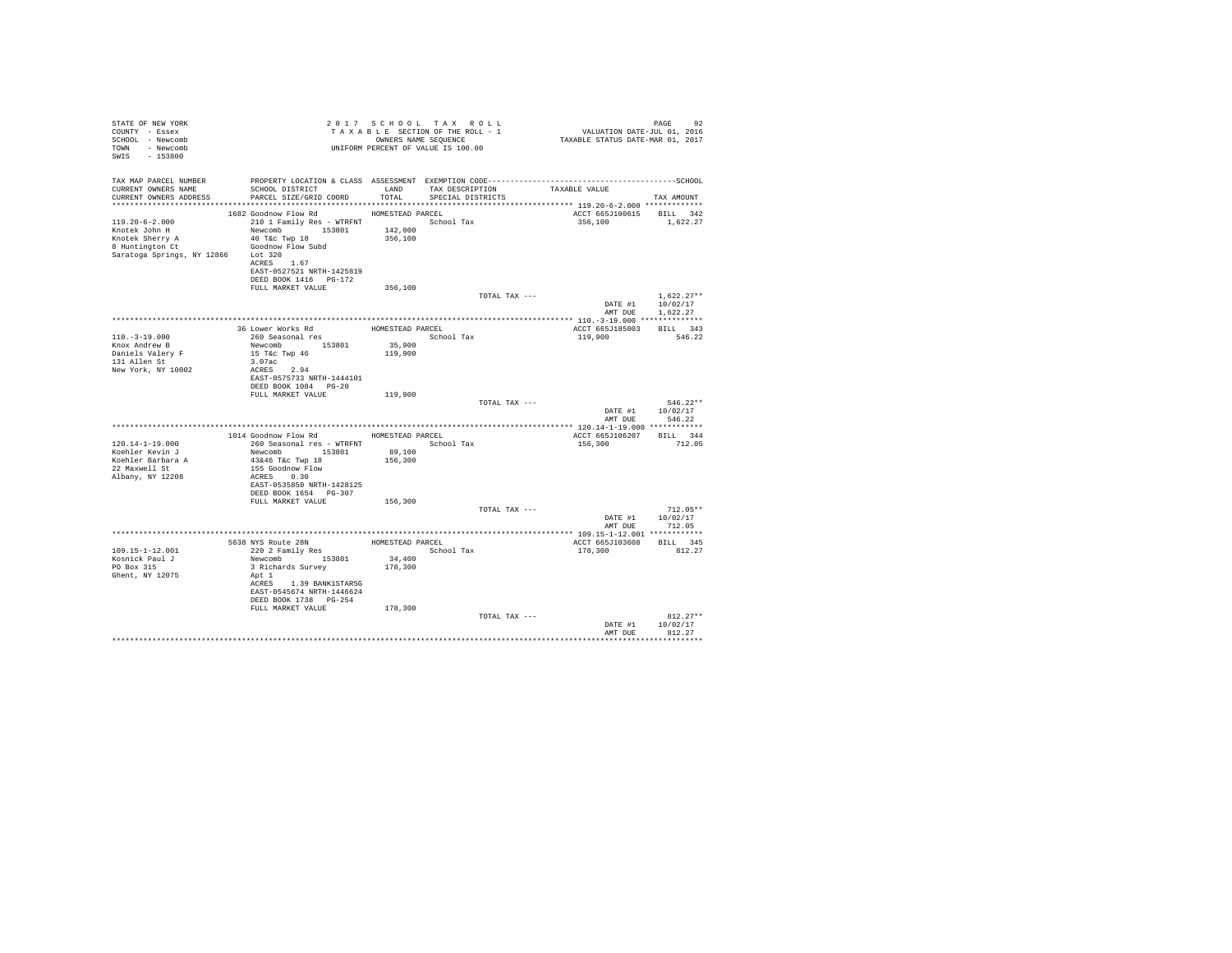| STATE OF NEW YORK<br>COUNTY - Essex<br>SCHOOL - Newcomb<br>TOWN - Newcomb<br>SWIS - 153800                              |                                                    |                  | 2017 SCHOOL TAX ROLL<br>TAXABLE SECTION OF THE ROLL - 1<br>OWNERS NAME SEQUENCE<br>UNIFORM PERCENT OF VALUE IS 100.00 |               | دد<br>701, VALUATION DATE-JUL 01, 2016<br>712 TAXABLE STATUS DATE-MAR 01, 2017 | PAGE<br>93   |
|-------------------------------------------------------------------------------------------------------------------------|----------------------------------------------------|------------------|-----------------------------------------------------------------------------------------------------------------------|---------------|--------------------------------------------------------------------------------|--------------|
| TAX MAP PARCEL NUMBER<br>CURRENT OWNERS NAME<br>CURRENT OWNERS ADDRESS 6 PARCEL SIZE/GRID COORD TOTAL SPECIAL DISTRICTS | SCHOOL DISTRICT TAND TAX DESCRIPTION TAXABLE VALUE |                  |                                                                                                                       |               |                                                                                | TAX AMOUNT   |
|                                                                                                                         |                                                    |                  |                                                                                                                       |               | ACCT 665J104906 BILL 346                                                       |              |
| 110.18-4-17.033                                                                                                         |                                                    |                  |                                                                                                                       |               |                                                                                | 18,150       |
| Kushi Audrey                                                                                                            |                                                    |                  |                                                                                                                       |               |                                                                                | 29,040       |
| 9 Sanford Ln                                                                                                            |                                                    |                  |                                                                                                                       |               | 25,410                                                                         | 25,410       |
| Newcomb, NY 12852                                                                                                       |                                                    |                  |                                                                                                                       |               |                                                                                | 115.76       |
|                                                                                                                         | EAST-0559926 NRTH-1440981<br>DEED BOOK 983 PG-50   |                  |                                                                                                                       |               |                                                                                |              |
|                                                                                                                         | FULL MARKET VALUE                                  | 72,600           |                                                                                                                       |               |                                                                                |              |
|                                                                                                                         |                                                    |                  |                                                                                                                       | TOTAL TAX --- |                                                                                | $0.00**$     |
|                                                                                                                         |                                                    |                  |                                                                                                                       |               |                                                                                |              |
|                                                                                                                         | 105 Woodys Rd                                      | HOMESTEAD PARCEL |                                                                                                                       |               | ACCT 665J104214 BILL 347                                                       |              |
| 120.13-1-35.000                                                                                                         | 270 Mfg housing - WTRFNT                           |                  | School Tax                                                                                                            |               | 129,900                                                                        | 591.78       |
| LaBarge Frank A                                                                                                         | Newcomb 153801                                     | 109,200          |                                                                                                                       |               |                                                                                |              |
| 12 Frankie Ln                                                                                                           | 42 T&c Twp 18                                      | 129,900          |                                                                                                                       |               |                                                                                |              |
| Fort Edward, NY 12828                                                                                                   | Goodnow Flow Subd                                  |                  |                                                                                                                       |               |                                                                                |              |
|                                                                                                                         | Lot $192$                                          |                  |                                                                                                                       |               |                                                                                |              |
|                                                                                                                         | ACRES 0.50                                         |                  |                                                                                                                       |               |                                                                                |              |
|                                                                                                                         | EAST-0531668 NRTH-1428596                          |                  |                                                                                                                       |               |                                                                                |              |
|                                                                                                                         | DEED BOOK 1248 PG-20                               |                  |                                                                                                                       |               |                                                                                |              |
|                                                                                                                         | FULL MARKET VALUE                                  | 129,900          |                                                                                                                       |               |                                                                                |              |
|                                                                                                                         |                                                    |                  |                                                                                                                       | TOTAL TAX --- |                                                                                | 591.78**     |
|                                                                                                                         |                                                    |                  |                                                                                                                       |               | DATE #1                                                                        | 10/02/17     |
|                                                                                                                         |                                                    |                  |                                                                                                                       |               | AMT DUE                                                                        | 591.78       |
|                                                                                                                         |                                                    |                  |                                                                                                                       |               |                                                                                |              |
|                                                                                                                         | 950 Goodnow Flow Rd MOMESTEAD PARCEL               |                  |                                                                                                                       |               | ACCT 665J104601 BILL 348                                                       |              |
| $120.14 - 1 - 6.000$                                                                                                    | 210 1 Family Res - WTRFNT School Tax               |                  |                                                                                                                       |               | 272.800                                                                        | 1,242.78     |
| Labelle Kimberly A                                                                                                      | Newcomb 153801                                     | 106,900          |                                                                                                                       |               |                                                                                |              |
| Rapant Robert S                                                                                                         | 43 T&c Twp 18                                      | 272,800          |                                                                                                                       |               |                                                                                |              |
| 819 W Duane Lake Rd                                                                                                     | 1608/275-Life Use to Robe                          |                  |                                                                                                                       |               |                                                                                |              |
| Duanesburg, NY 12056                                                                                                    | Madeline Rapant<br>ACRES 0.48                      |                  |                                                                                                                       |               |                                                                                |              |
|                                                                                                                         | EAST-0534426 NRTH-1428597                          |                  |                                                                                                                       |               |                                                                                |              |
|                                                                                                                         | DEED BOOK 1608 PG-275                              |                  |                                                                                                                       |               |                                                                                |              |
|                                                                                                                         | FULL MARKET VALUE                                  | 272,800          |                                                                                                                       |               |                                                                                |              |
|                                                                                                                         |                                                    |                  |                                                                                                                       | TOTAL TAX --- |                                                                                | $1.242.78**$ |
|                                                                                                                         |                                                    |                  |                                                                                                                       |               | DATE #1                                                                        | 10/02/17     |
|                                                                                                                         |                                                    |                  |                                                                                                                       |               | AMT DUE                                                                        | 1,242.78     |
|                                                                                                                         |                                                    |                  |                                                                                                                       |               |                                                                                |              |
|                                                                                                                         |                                                    |                  | NON-HOMESTEAD PARCEL                                                                                                  |               | ACCT 665J100503                                                                | BILL 349     |
| $110. -1 - 8.000$                                                                                                       | NYS Route 28N<br>311 Res vac land                  |                  | School Tax                                                                                                            |               | 30,400                                                                         | 554.72       |
| LaChappelle Richard J Trust Newcomb 153801                                                                              |                                                    | 30,400           |                                                                                                                       |               |                                                                                |              |
| LaChappelle Joyce E Trust 17 Richards                                                                                   |                                                    | 30,400           |                                                                                                                       |               |                                                                                |              |
| 18 Elm Ave                                                                                                              | ACRES 7.35                                         |                  |                                                                                                                       |               |                                                                                |              |
| Delmar, NY 12054                                                                                                        |                                                    |                  |                                                                                                                       |               |                                                                                |              |
|                                                                                                                         | EAST-0551407 NRTH-1445134<br>DEED BOOK 1746 PG-92  |                  |                                                                                                                       |               |                                                                                |              |
|                                                                                                                         | FULL MARKET VALUE                                  | 30,400           |                                                                                                                       |               |                                                                                |              |
|                                                                                                                         |                                                    |                  |                                                                                                                       | TOTAL TAX --- |                                                                                | 554.72**     |
|                                                                                                                         |                                                    |                  |                                                                                                                       |               | DATE #1                                                                        | 10/02/17     |
|                                                                                                                         |                                                    |                  |                                                                                                                       |               | AMT DUE                                                                        | 554.72       |
|                                                                                                                         |                                                    |                  |                                                                                                                       |               |                                                                                |              |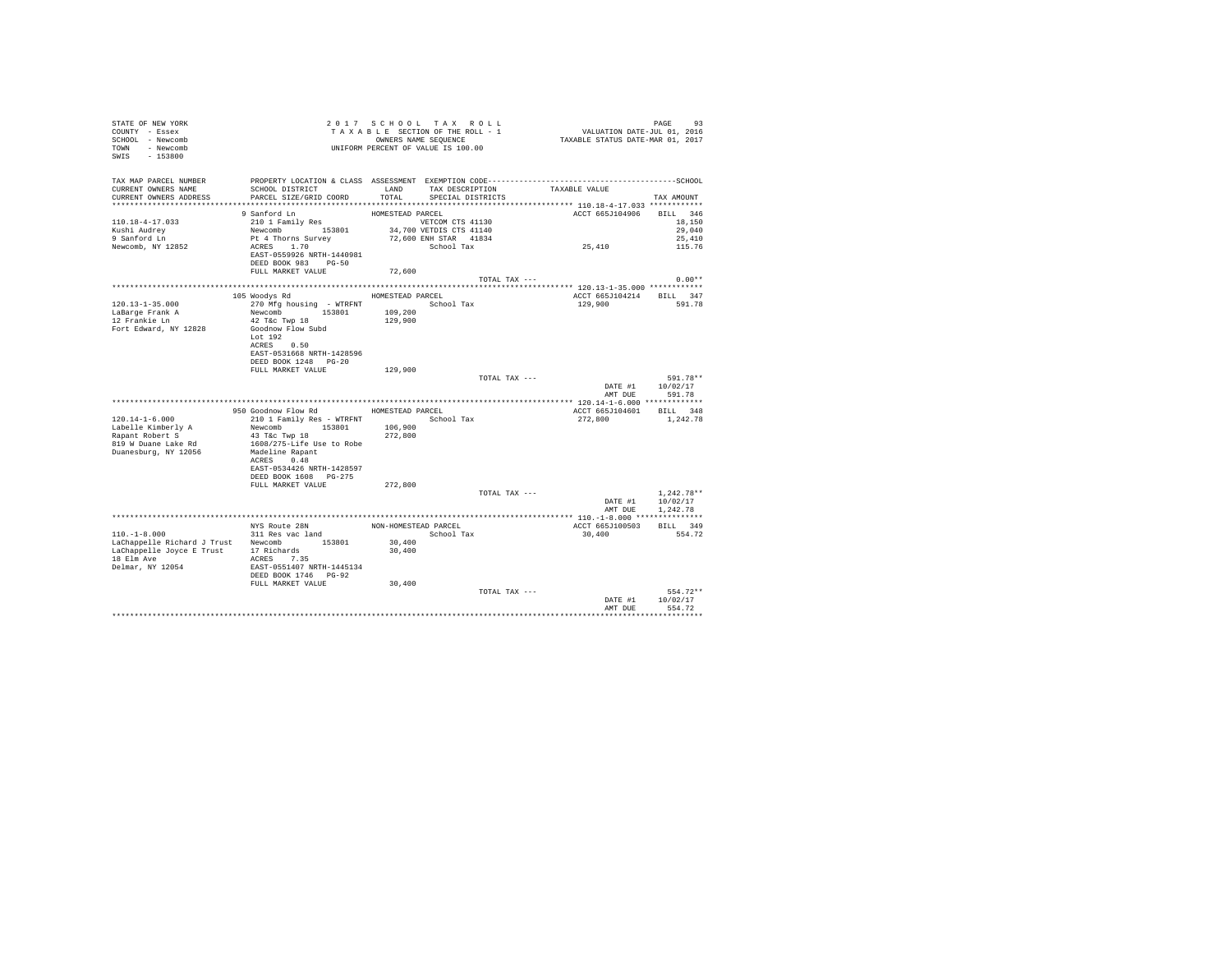| TAX MAP PARCEL NUMBER<br>SCHOOL DISTRICT                     LAND       TAX DESCRIPTION                 TAXABLE VALUE<br>CURRENT OWNERS NAME<br>CURRENT OWNERS ADDRESS PARCEL SIZE/GRID COORD TOTAL SPECIAL DISTRICTS<br>TAX AMOUNT<br>996 Goodnow Flow Rd MOMESTEAD PARCEL<br>ACCT 665J104302 BILL 350<br>260 Seasonal res - WTRFNT School Tax<br>$120.14 - 1 - 15.000$<br>204,900<br>933.46<br>43 T&C Twp 18<br>Goodnow Flow Subd<br>996 Goodnow Flow Rd<br>Lot 159<br>Newcomb, NY 12852<br>ACRES 0.90<br>EAST-0535432 NRTH-1428296<br>DEED BOOK 583 PG-274<br>FULL MARKET VALUE<br>204,900<br>$933.46**$<br>TOTAL TAX ---<br>10/02/17<br>DATE #1<br>933.46<br>AMT DUE<br>4796 NYS Route 28N MOMESTEAD PARCEL<br>210 1 Family Res BAS STAR 41854<br>ACCT 665J101510 BILL 351<br>BAS STAR 41854<br>$121.7 - 1 - 3.000$<br>30,000<br>96,400<br>34,900 School Tax<br>Newcomb 153801<br>LaCourse Edward J<br>439.17<br>40 Thorns Survey<br>96,400<br>LaCourse Jackie L<br>ACRES 1.90 BANK DITECH<br>4796 St Rte 28N<br>PO Box 155<br>EAST-0564519 NRTH-1439843<br>Newcomb, NY 12852<br>DEED BOOK 1167 PG-39<br>FULL MARKET VALUE<br>96,400<br>TOTAL TAX ---<br>$365.17**$<br>DATE #1 10/02/17<br>AMT DUE 365.17<br>40 Sanford Ln<br>210 1 Family Res<br>HOMESTEAD PARCEL<br>ACCT 665J104307 BILL 352<br>110.18-3-22.002<br>School Tax<br>80,900<br>368.55<br>LaCourse Paul<br>34,200<br>Newcomb 153801<br>LaCourse Marlene E<br>Pt 4&5 Thorns Survey<br>80,900<br>40 Sanford Ln<br>Life Use Dorothea M<br>Newcomb, NY 12852<br>Lacourse By 1084/307<br>ACRES 1.15<br>EAST-0559391 NRTH-1441804<br>DEED BOOK 1761 PG-79<br>80,900<br>FULL MARKET VALUE<br>TOTAL TAX ---<br>368.55**<br>DATE #1 10/02/17<br>AMT DUE 368.55<br>5644 NYS Route 28N HOMESTEAD PARCEL<br>210 1 Family Res School Tax<br>ACCT 665J104201 BILL 353<br>$109.15 - 1 - 45.000$<br>94,300<br>429.60<br>Newcomb 153801<br>32,400<br>LaLonde Larry<br>44 Temple St<br>3 Richards Survey<br>94,300<br>Avon, NY 14414<br>ACRES 0.80<br>EAST-0545533 NRTH-1446671<br>DEED BOOK 1398 PG-185<br>FULL MARKET VALUE<br>94,300<br>$429.60**$<br>TOTAL TAX ---<br>DATE #1 10/02/17<br>429.60<br>AMT DHR | STATE OF NEW YORK<br>COUNTY - Essex<br>SCHOOL - Newcomb<br>TOWN - Newcomb<br>SWIS - 153800 |  | UNIFORM PERCENT OF VALUE IS 100.00 |  |  |
|----------------------------------------------------------------------------------------------------------------------------------------------------------------------------------------------------------------------------------------------------------------------------------------------------------------------------------------------------------------------------------------------------------------------------------------------------------------------------------------------------------------------------------------------------------------------------------------------------------------------------------------------------------------------------------------------------------------------------------------------------------------------------------------------------------------------------------------------------------------------------------------------------------------------------------------------------------------------------------------------------------------------------------------------------------------------------------------------------------------------------------------------------------------------------------------------------------------------------------------------------------------------------------------------------------------------------------------------------------------------------------------------------------------------------------------------------------------------------------------------------------------------------------------------------------------------------------------------------------------------------------------------------------------------------------------------------------------------------------------------------------------------------------------------------------------------------------------------------------------------------------------------------------------------------------------------------------------------------------------------------------------------------------------------------------------------------------------------------------------------------------------------------------------|--------------------------------------------------------------------------------------------|--|------------------------------------|--|--|
|                                                                                                                                                                                                                                                                                                                                                                                                                                                                                                                                                                                                                                                                                                                                                                                                                                                                                                                                                                                                                                                                                                                                                                                                                                                                                                                                                                                                                                                                                                                                                                                                                                                                                                                                                                                                                                                                                                                                                                                                                                                                                                                                                                |                                                                                            |  |                                    |  |  |
|                                                                                                                                                                                                                                                                                                                                                                                                                                                                                                                                                                                                                                                                                                                                                                                                                                                                                                                                                                                                                                                                                                                                                                                                                                                                                                                                                                                                                                                                                                                                                                                                                                                                                                                                                                                                                                                                                                                                                                                                                                                                                                                                                                |                                                                                            |  |                                    |  |  |
|                                                                                                                                                                                                                                                                                                                                                                                                                                                                                                                                                                                                                                                                                                                                                                                                                                                                                                                                                                                                                                                                                                                                                                                                                                                                                                                                                                                                                                                                                                                                                                                                                                                                                                                                                                                                                                                                                                                                                                                                                                                                                                                                                                |                                                                                            |  |                                    |  |  |
|                                                                                                                                                                                                                                                                                                                                                                                                                                                                                                                                                                                                                                                                                                                                                                                                                                                                                                                                                                                                                                                                                                                                                                                                                                                                                                                                                                                                                                                                                                                                                                                                                                                                                                                                                                                                                                                                                                                                                                                                                                                                                                                                                                |                                                                                            |  |                                    |  |  |
|                                                                                                                                                                                                                                                                                                                                                                                                                                                                                                                                                                                                                                                                                                                                                                                                                                                                                                                                                                                                                                                                                                                                                                                                                                                                                                                                                                                                                                                                                                                                                                                                                                                                                                                                                                                                                                                                                                                                                                                                                                                                                                                                                                |                                                                                            |  |                                    |  |  |
|                                                                                                                                                                                                                                                                                                                                                                                                                                                                                                                                                                                                                                                                                                                                                                                                                                                                                                                                                                                                                                                                                                                                                                                                                                                                                                                                                                                                                                                                                                                                                                                                                                                                                                                                                                                                                                                                                                                                                                                                                                                                                                                                                                |                                                                                            |  |                                    |  |  |
|                                                                                                                                                                                                                                                                                                                                                                                                                                                                                                                                                                                                                                                                                                                                                                                                                                                                                                                                                                                                                                                                                                                                                                                                                                                                                                                                                                                                                                                                                                                                                                                                                                                                                                                                                                                                                                                                                                                                                                                                                                                                                                                                                                |                                                                                            |  |                                    |  |  |
|                                                                                                                                                                                                                                                                                                                                                                                                                                                                                                                                                                                                                                                                                                                                                                                                                                                                                                                                                                                                                                                                                                                                                                                                                                                                                                                                                                                                                                                                                                                                                                                                                                                                                                                                                                                                                                                                                                                                                                                                                                                                                                                                                                |                                                                                            |  |                                    |  |  |
|                                                                                                                                                                                                                                                                                                                                                                                                                                                                                                                                                                                                                                                                                                                                                                                                                                                                                                                                                                                                                                                                                                                                                                                                                                                                                                                                                                                                                                                                                                                                                                                                                                                                                                                                                                                                                                                                                                                                                                                                                                                                                                                                                                |                                                                                            |  |                                    |  |  |
|                                                                                                                                                                                                                                                                                                                                                                                                                                                                                                                                                                                                                                                                                                                                                                                                                                                                                                                                                                                                                                                                                                                                                                                                                                                                                                                                                                                                                                                                                                                                                                                                                                                                                                                                                                                                                                                                                                                                                                                                                                                                                                                                                                |                                                                                            |  |                                    |  |  |
|                                                                                                                                                                                                                                                                                                                                                                                                                                                                                                                                                                                                                                                                                                                                                                                                                                                                                                                                                                                                                                                                                                                                                                                                                                                                                                                                                                                                                                                                                                                                                                                                                                                                                                                                                                                                                                                                                                                                                                                                                                                                                                                                                                |                                                                                            |  |                                    |  |  |
|                                                                                                                                                                                                                                                                                                                                                                                                                                                                                                                                                                                                                                                                                                                                                                                                                                                                                                                                                                                                                                                                                                                                                                                                                                                                                                                                                                                                                                                                                                                                                                                                                                                                                                                                                                                                                                                                                                                                                                                                                                                                                                                                                                |                                                                                            |  |                                    |  |  |
|                                                                                                                                                                                                                                                                                                                                                                                                                                                                                                                                                                                                                                                                                                                                                                                                                                                                                                                                                                                                                                                                                                                                                                                                                                                                                                                                                                                                                                                                                                                                                                                                                                                                                                                                                                                                                                                                                                                                                                                                                                                                                                                                                                |                                                                                            |  |                                    |  |  |
|                                                                                                                                                                                                                                                                                                                                                                                                                                                                                                                                                                                                                                                                                                                                                                                                                                                                                                                                                                                                                                                                                                                                                                                                                                                                                                                                                                                                                                                                                                                                                                                                                                                                                                                                                                                                                                                                                                                                                                                                                                                                                                                                                                |                                                                                            |  |                                    |  |  |
|                                                                                                                                                                                                                                                                                                                                                                                                                                                                                                                                                                                                                                                                                                                                                                                                                                                                                                                                                                                                                                                                                                                                                                                                                                                                                                                                                                                                                                                                                                                                                                                                                                                                                                                                                                                                                                                                                                                                                                                                                                                                                                                                                                |                                                                                            |  |                                    |  |  |
|                                                                                                                                                                                                                                                                                                                                                                                                                                                                                                                                                                                                                                                                                                                                                                                                                                                                                                                                                                                                                                                                                                                                                                                                                                                                                                                                                                                                                                                                                                                                                                                                                                                                                                                                                                                                                                                                                                                                                                                                                                                                                                                                                                |                                                                                            |  |                                    |  |  |
|                                                                                                                                                                                                                                                                                                                                                                                                                                                                                                                                                                                                                                                                                                                                                                                                                                                                                                                                                                                                                                                                                                                                                                                                                                                                                                                                                                                                                                                                                                                                                                                                                                                                                                                                                                                                                                                                                                                                                                                                                                                                                                                                                                |                                                                                            |  |                                    |  |  |
|                                                                                                                                                                                                                                                                                                                                                                                                                                                                                                                                                                                                                                                                                                                                                                                                                                                                                                                                                                                                                                                                                                                                                                                                                                                                                                                                                                                                                                                                                                                                                                                                                                                                                                                                                                                                                                                                                                                                                                                                                                                                                                                                                                |                                                                                            |  |                                    |  |  |
|                                                                                                                                                                                                                                                                                                                                                                                                                                                                                                                                                                                                                                                                                                                                                                                                                                                                                                                                                                                                                                                                                                                                                                                                                                                                                                                                                                                                                                                                                                                                                                                                                                                                                                                                                                                                                                                                                                                                                                                                                                                                                                                                                                |                                                                                            |  |                                    |  |  |
|                                                                                                                                                                                                                                                                                                                                                                                                                                                                                                                                                                                                                                                                                                                                                                                                                                                                                                                                                                                                                                                                                                                                                                                                                                                                                                                                                                                                                                                                                                                                                                                                                                                                                                                                                                                                                                                                                                                                                                                                                                                                                                                                                                |                                                                                            |  |                                    |  |  |
|                                                                                                                                                                                                                                                                                                                                                                                                                                                                                                                                                                                                                                                                                                                                                                                                                                                                                                                                                                                                                                                                                                                                                                                                                                                                                                                                                                                                                                                                                                                                                                                                                                                                                                                                                                                                                                                                                                                                                                                                                                                                                                                                                                |                                                                                            |  |                                    |  |  |
|                                                                                                                                                                                                                                                                                                                                                                                                                                                                                                                                                                                                                                                                                                                                                                                                                                                                                                                                                                                                                                                                                                                                                                                                                                                                                                                                                                                                                                                                                                                                                                                                                                                                                                                                                                                                                                                                                                                                                                                                                                                                                                                                                                |                                                                                            |  |                                    |  |  |
|                                                                                                                                                                                                                                                                                                                                                                                                                                                                                                                                                                                                                                                                                                                                                                                                                                                                                                                                                                                                                                                                                                                                                                                                                                                                                                                                                                                                                                                                                                                                                                                                                                                                                                                                                                                                                                                                                                                                                                                                                                                                                                                                                                |                                                                                            |  |                                    |  |  |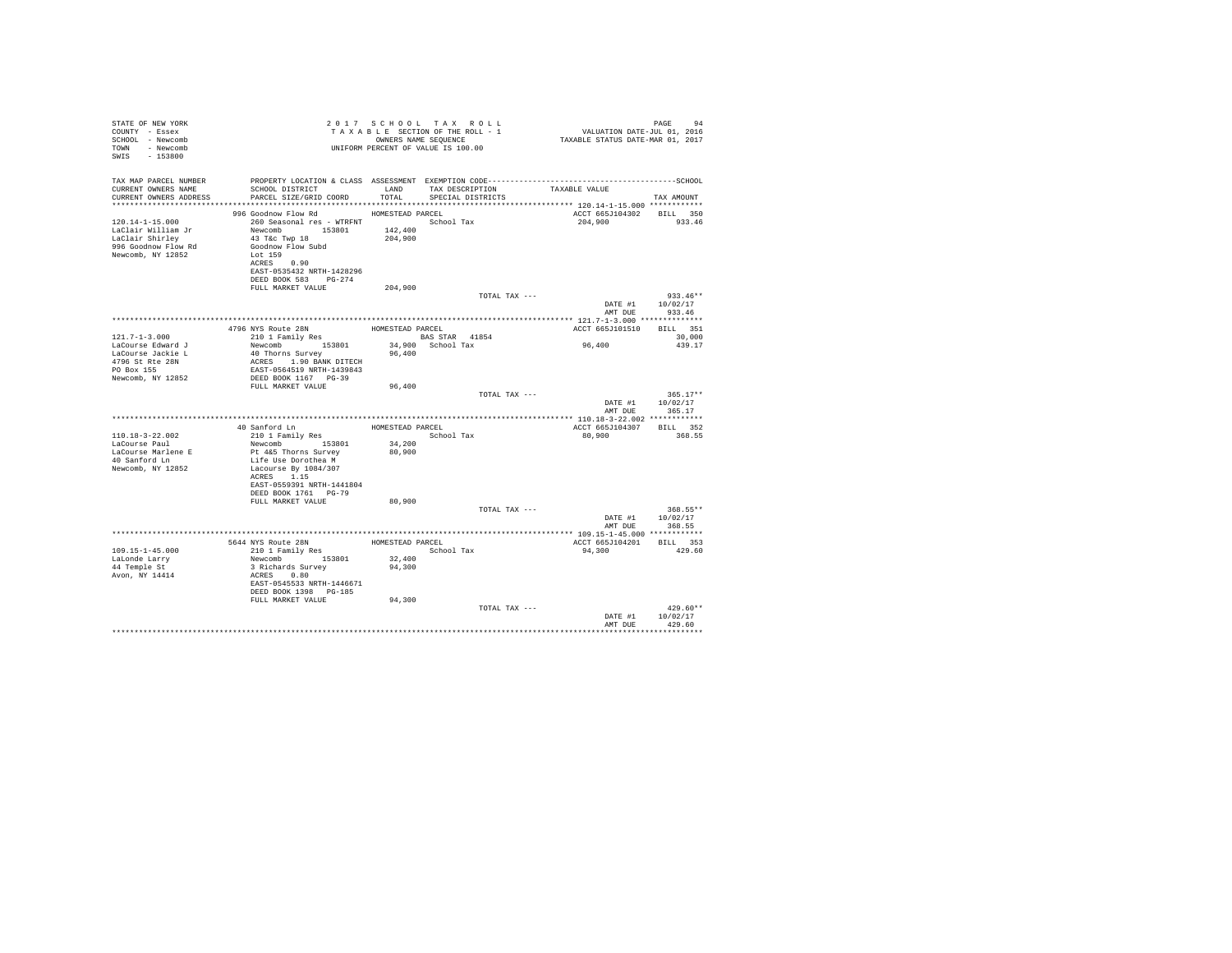| STATE OF NEW YORK<br>COUNTY - Essex<br>SCHOOL - Newcomb<br>TOWN - Newcomb<br>$-153800$<br>SWIS |                                                                                                                                                      |                   | 2017 SCHOOL TAX ROLL<br>TAXABLE SECTION OF THE ROLL - 1<br>OWNERS NAME SEQUENCE<br>UNIFORM PERCENT OF VALUE IS 100.00 | PAGE 95<br>VALUATION DATE-JUL 01, 2016<br>TAXABLE STATUS DATE-MAR 01, 2017 |                                  |
|------------------------------------------------------------------------------------------------|------------------------------------------------------------------------------------------------------------------------------------------------------|-------------------|-----------------------------------------------------------------------------------------------------------------------|----------------------------------------------------------------------------|----------------------------------|
| TAX MAP PARCEL NUMBER<br>CURRENT OWNERS NAME<br>CURRENT OWNERS ADDRESS                         | SCHOOL DISTRICT<br>PARCEL SIZE/GRID COORD                                                                                                            | LAND<br>TOTAL     | TAX DESCRIPTION<br>SPECIAL DISTRICTS                                                                                  | TAXABLE VALUE                                                              | TAX AMOUNT                       |
|                                                                                                |                                                                                                                                                      |                   |                                                                                                                       |                                                                            |                                  |
|                                                                                                | 5604 NYS Route 28N                                                                                                                                   | HOMESTEAD PARCEL  |                                                                                                                       | ACCT 665J103812 BILL 354                                                   |                                  |
| $109.16 - 1 - 8.100$<br>LaLonde Lawrence<br>44 Temple St<br>Avon, NY 14414                     | 210 1 Family Res - WTRFNT<br>Newcomb 153801<br>10 Richards Sur Twp 27T&c 178.400<br>ACRES 1.07<br>EAST-0546409 NRTH-1447060<br>DEED BOOK 1203 PG-132 | 53,300            | School Tax                                                                                                            | 178,400                                                                    | 812.73                           |
|                                                                                                | FULL MARKET VALUE                                                                                                                                    | 178,400           |                                                                                                                       |                                                                            |                                  |
|                                                                                                |                                                                                                                                                      |                   | TOTAL TAX ---                                                                                                         |                                                                            | $812.73**$                       |
|                                                                                                |                                                                                                                                                      |                   |                                                                                                                       | DATE #1<br>AMT DUE                                                         | 10/02/17<br>812.73               |
|                                                                                                |                                                                                                                                                      |                   |                                                                                                                       |                                                                            |                                  |
| $110.13 - 12 - 1.000$                                                                          | 142 Campsite Rd<br>210 1 Family Res                                                                                                                  | HOMESTEAD PARCEL  | ENH STAR 41834                                                                                                        | ACCT 665J100504                                                            | BILL 355<br>65,500               |
| LaLonde Stanley                                                                                | Newcomb 153801                                                                                                                                       |                   | 34,800 School Tax                                                                                                     | 85,600                                                                     | 389.96                           |
| Newcomb, NY 12852                                                                              | 30 Richards Survey<br>ACRES 1.77<br>EAST-0557649 NRTH-1446561<br>DEED BOOK 882 PG-248                                                                | 85,600            |                                                                                                                       |                                                                            |                                  |
|                                                                                                | FULL MARKET VALUE                                                                                                                                    | 85,600            |                                                                                                                       |                                                                            |                                  |
|                                                                                                |                                                                                                                                                      |                   | TOTAL TAX ---                                                                                                         | DATE #1<br>AMT DUR                                                         | $235.96**$<br>10/02/17<br>235.96 |
|                                                                                                |                                                                                                                                                      |                   |                                                                                                                       |                                                                            |                                  |
|                                                                                                | 117 Marcy Ln                                                                                                                                         | HOMESTEAD PARCEL  |                                                                                                                       | ACCT 665J104502                                                            | BILL 356                         |
| $110.17 - 3 - 10.000$                                                                          | 210 1 Family Res                                                                                                                                     |                   | School Tax                                                                                                            | 106,100                                                                    | 483.36                           |
| Lamphear F Joel                                                                                | Newcomb 153801                                                                                                                                       | 30,200            |                                                                                                                       |                                                                            |                                  |
| Lamphear Mary D                                                                                | Pt 19 Richards Survey                                                                                                                                | 106,100           |                                                                                                                       |                                                                            |                                  |
| 117 Marcy Ln<br>Newcomb, NY 12852                                                              | ACRES 0.60<br>EAST-0557282 NRTH-1442633<br>DEED BOOK 1810 PG-1                                                                                       |                   |                                                                                                                       |                                                                            |                                  |
|                                                                                                | FULL MARKET VALUE                                                                                                                                    | 106,100           |                                                                                                                       |                                                                            |                                  |
|                                                                                                |                                                                                                                                                      |                   | TOTAL TAX ---                                                                                                         |                                                                            | $483.36**$<br>10/02/17           |
|                                                                                                |                                                                                                                                                      |                   |                                                                                                                       | DATE #1<br>AMT DUE                                                         | 483.36                           |
|                                                                                                |                                                                                                                                                      |                   |                                                                                                                       |                                                                            |                                  |
|                                                                                                | 42 Santanoni Dr                                                                                                                                      | HOMESTEAD PARCEL  |                                                                                                                       | ACCT 665J104104                                                            | BILL 357                         |
| 110.18-2-3.100                                                                                 | 210 1 Family Res                                                                                                                                     |                   | School Tax                                                                                                            | 137,200                                                                    | 625.04                           |
| Lamphear Mary D<br>145 Burketown 1st Ave<br>Raquette Lake, NY 13436                            | Newcomb 153801<br>Pt 2 Thorns Survey<br>ACRES 3.07 BANK1STARSG<br>EAST-0561261 NRTH-1442596<br>DEED BOOK 1726 PG-240                                 | 36,100<br>137,200 |                                                                                                                       |                                                                            |                                  |
|                                                                                                | FULL MARKET VALUE                                                                                                                                    | 137,200           |                                                                                                                       |                                                                            |                                  |
|                                                                                                |                                                                                                                                                      |                   | TOTAL TAX ---                                                                                                         | DATE #1<br>AMT DUE                                                         | $625.04**$<br>10/02/17<br>625.04 |
|                                                                                                |                                                                                                                                                      |                   |                                                                                                                       |                                                                            |                                  |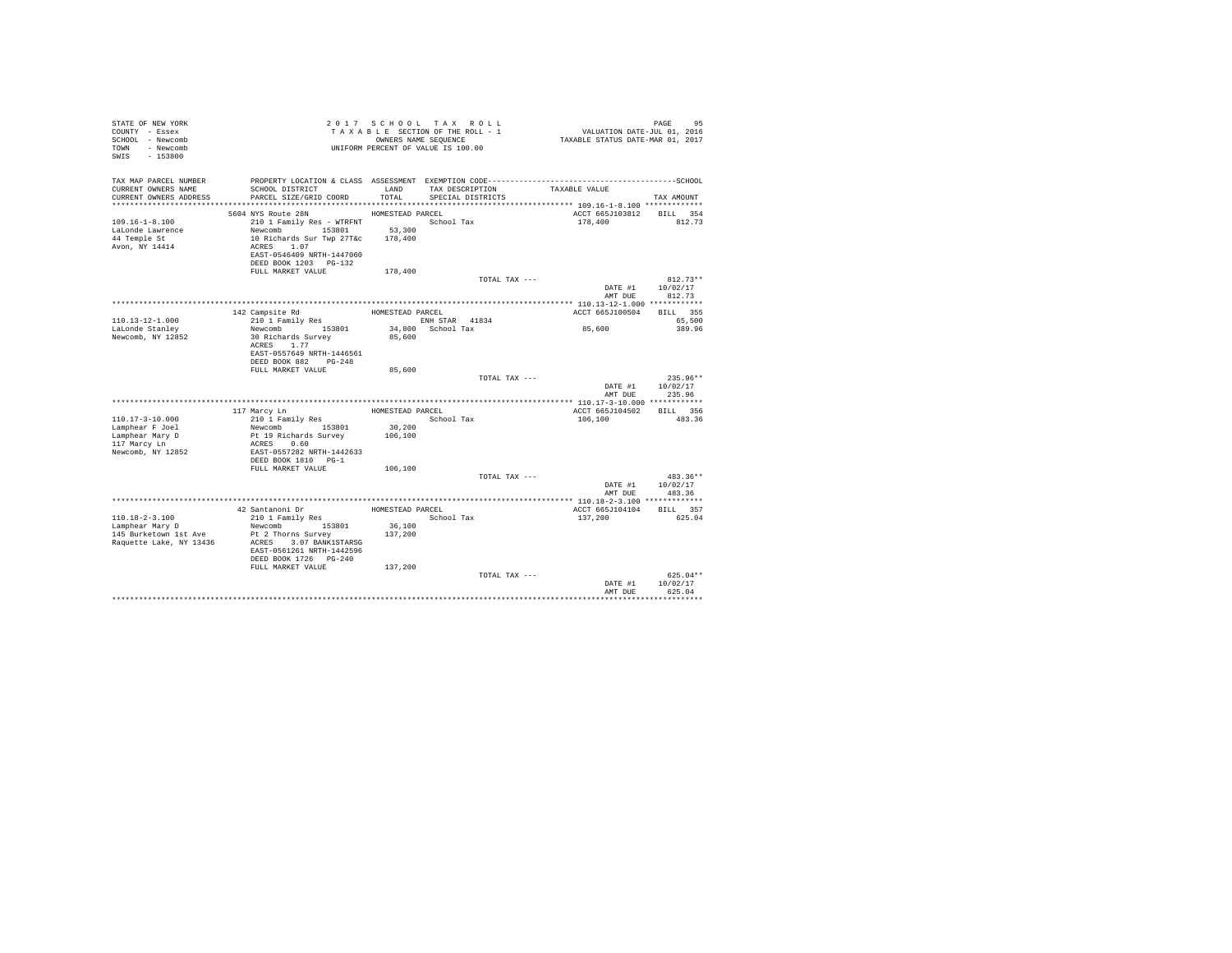| STATE OF NEW YORK<br>COUNTY - Essex<br>SCHOOL - Newcomb<br>TOWN - Newcomb<br>SWIS - 153800 |                                                                                                                                           |                  | 2017 SCHOOL TAX ROLL<br>PAGE 96 PAGE 96 PAGE 96 PAGE 96 PAGE 96 PAGE 96 PAGE 96 PAGE 97 A X A B L E SECTION OF THE ROLL - 1<br>TA X A B L E SECTION OF THE ROLL - 1 WALUATION DATE-JUL 01, 2016<br>UNIFORM PERCENT OF VALUE IS 100.00 |                          | PAGE<br>96                           |
|--------------------------------------------------------------------------------------------|-------------------------------------------------------------------------------------------------------------------------------------------|------------------|---------------------------------------------------------------------------------------------------------------------------------------------------------------------------------------------------------------------------------------|--------------------------|--------------------------------------|
| TAX MAP PARCEL NUMBER<br>CURRENT OWNERS NAME<br>CURRENT OWNERS ADDRESS                     | PROPERTY LOCATION & CLASS ASSESSMENT EXEMPTION CODE-----------------------------------SCHOOL<br>SCHOOL DISTRICT<br>PARCEL SIZE/GRID COORD | LAND<br>TOTAL    | TAX DESCRIPTION<br>SPECIAL DISTRICTS                                                                                                                                                                                                  | TAXABLE VALUE            | TAX AMOUNT                           |
|                                                                                            |                                                                                                                                           |                  |                                                                                                                                                                                                                                       |                          |                                      |
|                                                                                            | HOMESTEAD PARCEL<br>27 Woodys Rd                                                                                                          |                  |                                                                                                                                                                                                                                       | ACCT 665J101514 BILL 358 |                                      |
| $120.13 - 1 - 50.000$<br>Lansing Candace A<br>Mitola Dennis J<br>PO Box 172                | 210 1 Family Res - WTRFNT<br>Newcomb 153801 106,800<br>42 & 43 T&C Twp 18<br>Goodnow Flow Subd                                            | 267,800          | School Tax                                                                                                                                                                                                                            | 267,800                  | 1,220.01                             |
| Newcomb, NY 12852                                                                          | Lot 177 1.7Ac<br>ACRES 1.90<br>EAST-0533442 NRTH-1428792<br>DEED BOOK 1228 PG-11                                                          |                  |                                                                                                                                                                                                                                       |                          |                                      |
|                                                                                            | FULL MARKET VALUE                                                                                                                         | 267.800          |                                                                                                                                                                                                                                       |                          |                                      |
|                                                                                            |                                                                                                                                           |                  | TOTAL TAX ---                                                                                                                                                                                                                         |                          | $1.220.01**$                         |
|                                                                                            |                                                                                                                                           |                  |                                                                                                                                                                                                                                       |                          | DATE #1 10/02/17<br>AMT DUE 1.220.01 |
|                                                                                            |                                                                                                                                           |                  |                                                                                                                                                                                                                                       |                          |                                      |
|                                                                                            | 4772 NYS Route 28N                                                                                                                        | HOMESTEAD PARCEL |                                                                                                                                                                                                                                       | ACCT 665J106314 BILL 359 |                                      |
| $121.7 - 1 - 6.000$                                                                        | 270 Mfg housing                                                                                                                           |                  | School Tax                                                                                                                                                                                                                            | 34,800                   | 158.54                               |
| Laperuta James A                                                                           | Newcomb 153801                                                                                                                            | 29,000           |                                                                                                                                                                                                                                       |                          |                                      |
| Laperuta Ann L<br>24 Arden Rd                                                              | 40 Thorns Survey<br>ACRES 0.50                                                                                                            | 34,800           |                                                                                                                                                                                                                                       |                          |                                      |
| East Rockaway, NY 11518                                                                    | EAST-0564965 NRTH-1439597                                                                                                                 |                  |                                                                                                                                                                                                                                       |                          |                                      |
|                                                                                            | DEED BOOK 1652 PG-98                                                                                                                      |                  |                                                                                                                                                                                                                                       |                          |                                      |
|                                                                                            | FULL MARKET VALUE                                                                                                                         | 34,800           |                                                                                                                                                                                                                                       |                          |                                      |
|                                                                                            |                                                                                                                                           |                  | TOTAL TAX ---                                                                                                                                                                                                                         |                          | 158.54**                             |
|                                                                                            |                                                                                                                                           |                  |                                                                                                                                                                                                                                       |                          | DATE #1 10/02/17                     |
|                                                                                            |                                                                                                                                           |                  |                                                                                                                                                                                                                                       | AMT DUE                  | 158.54                               |
|                                                                                            | 10 Montayne Way                                                                                                                           |                  | HOMESTEAD PARCEL                                                                                                                                                                                                                      | ACCT 665Z003003 BILL 360 |                                      |
| $110.13 - 13 - 8.000$                                                                      | 210 1 Family Res                                                                                                                          |                  | School Tax                                                                                                                                                                                                                            | 157,000                  | 715.24                               |
| LaPointe James M                                                                           | Newcomb 153801                                                                                                                            |                  |                                                                                                                                                                                                                                       |                          |                                      |
| c/o Joseph LaPointe                                                                        | 20 Richards Survey                                                                                                                        | 157,000          |                                                                                                                                                                                                                                       |                          |                                      |
| PO Box 86                                                                                  | ACRES 1.00                                                                                                                                |                  |                                                                                                                                                                                                                                       |                          |                                      |
| Newcomb, NY 12852                                                                          | EAST-0555375 NRTH-1446193<br>DEED BOOK 1658 PG-58                                                                                         |                  |                                                                                                                                                                                                                                       |                          |                                      |
|                                                                                            | FULL MARKET VALUE                                                                                                                         | 157,000          |                                                                                                                                                                                                                                       |                          |                                      |
|                                                                                            |                                                                                                                                           |                  | TOTAL TAX ---                                                                                                                                                                                                                         |                          | $715.24**$                           |
|                                                                                            |                                                                                                                                           |                  |                                                                                                                                                                                                                                       | DATE #1                  | 10/02/17                             |
|                                                                                            |                                                                                                                                           |                  |                                                                                                                                                                                                                                       | AMT DUE                  | 715.24                               |
|                                                                                            | 20 Donks Ln                                                                                                                               |                  | HOMESTEAD PARCEL                                                                                                                                                                                                                      | ACCT 665J104213 BILL 361 |                                      |
| $109.16 - 2 - 7.000$                                                                       | 210 1 Family Res - WTRFNT                                                                                                                 |                  | School Tax                                                                                                                                                                                                                            | 261,300                  | 1,190.39                             |
| Lapping Robert K                                                                           | Newcomb 153801                                                                                                                            | 192,400          |                                                                                                                                                                                                                                       |                          |                                      |
| Quinn-Lapping Geraldine T 10 & 15 Richards                                                 |                                                                                                                                           | 261,300          |                                                                                                                                                                                                                                       |                          |                                      |
| 34 McArthur Ln                                                                             | ACRES 3.00                                                                                                                                |                  |                                                                                                                                                                                                                                       |                          |                                      |
| Smithtown, NY 11787                                                                        | EAST-0548758 NRTH-1448134                                                                                                                 |                  |                                                                                                                                                                                                                                       |                          |                                      |
|                                                                                            | DEED BOOK 1423 PG-56<br>FULL MARKET VALUE                                                                                                 | 261,300          |                                                                                                                                                                                                                                       |                          |                                      |
|                                                                                            |                                                                                                                                           |                  | TOTAL TAX ---                                                                                                                                                                                                                         |                          | $1.190.39**$                         |
|                                                                                            |                                                                                                                                           |                  |                                                                                                                                                                                                                                       | DATE #1                  | 10/02/17                             |
|                                                                                            |                                                                                                                                           |                  |                                                                                                                                                                                                                                       | AMT DUE                  | 1,190.39                             |
|                                                                                            |                                                                                                                                           |                  |                                                                                                                                                                                                                                       |                          |                                      |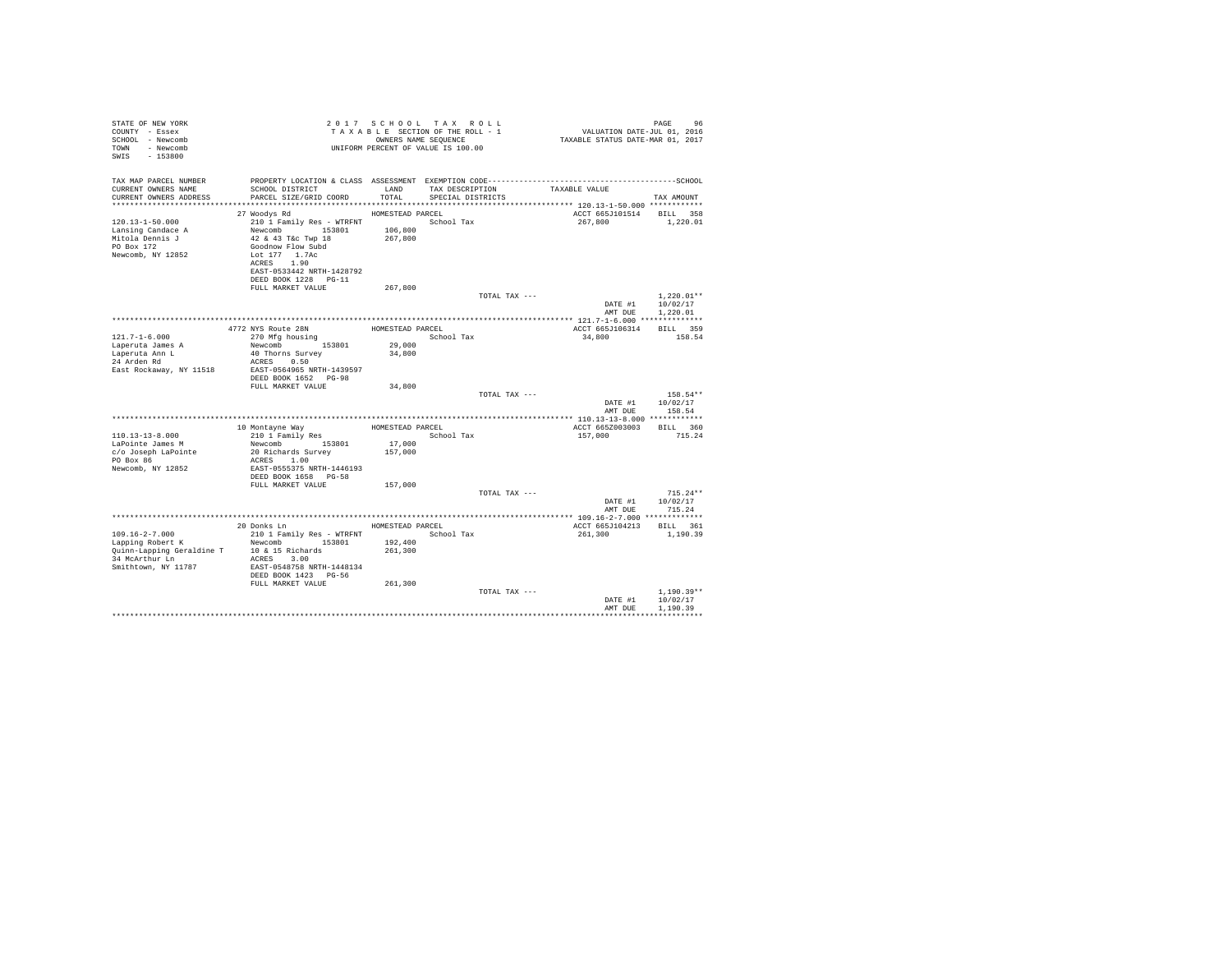| STATE OF NEW YORK<br>COUNTY - Essex<br>SCHOOL - Newcomb<br>TOWN - Newcomb<br>SWIS - 153800   |                                                                                                                                                                                                                             | 2017 SCHOOL TAX ROLL<br>UNIFORM PERCENT OF VALUE IS 100.00 |            |               | $\begin{array}{cccccccccc} \texttt{2} & \texttt{0} & \texttt{1} & \texttt{3} & \texttt{2} & \texttt{4} & \texttt{2} & \texttt{9} \\ \texttt{T} & \texttt{A} & \texttt{A} & \texttt{B} & \texttt{B} & \texttt{B} & \texttt{C} & \texttt{D} & \texttt{A} & \texttt{D} & \texttt{D} \\ \texttt{T} & \texttt{A} & \texttt{A} & \texttt{B} & \texttt{B} & \texttt{B} & \texttt{B} & \texttt{A} & \texttt{B} & \texttt{A} & \texttt{D} & \texttt$ | PAGE<br>97         |
|----------------------------------------------------------------------------------------------|-----------------------------------------------------------------------------------------------------------------------------------------------------------------------------------------------------------------------------|------------------------------------------------------------|------------|---------------|---------------------------------------------------------------------------------------------------------------------------------------------------------------------------------------------------------------------------------------------------------------------------------------------------------------------------------------------------------------------------------------------------------------------------------------------|--------------------|
| TAX MAP PARCEL NUMBER                                                                        |                                                                                                                                                                                                                             |                                                            |            |               |                                                                                                                                                                                                                                                                                                                                                                                                                                             |                    |
| CURRENT OWNERS NAME<br>CURRENT OWNERS ADDRESS PARCEL SIZE/GRID COORD TOTAL SPECIAL DISTRICTS | SCHOOL DISTRICT TAND TAX DESCRIPTION                                                                                                                                                                                        |                                                            |            |               | TAXABLE VALUE                                                                                                                                                                                                                                                                                                                                                                                                                               | TAX AMOUNT         |
|                                                                                              |                                                                                                                                                                                                                             |                                                            |            |               |                                                                                                                                                                                                                                                                                                                                                                                                                                             |                    |
|                                                                                              |                                                                                                                                                                                                                             |                                                            |            |               | ACCT 665J106211 BILL 362                                                                                                                                                                                                                                                                                                                                                                                                                    |                    |
| 110.17-2-12.002                                                                              |                                                                                                                                                                                                                             |                                                            |            |               |                                                                                                                                                                                                                                                                                                                                                                                                                                             | 30,000             |
| LaRose Daniel                                                                                |                                                                                                                                                                                                                             |                                                            |            |               | 224,700                                                                                                                                                                                                                                                                                                                                                                                                                                     | 1,023,66           |
| PO Box 133                                                                                   |                                                                                                                                                                                                                             |                                                            |            |               |                                                                                                                                                                                                                                                                                                                                                                                                                                             |                    |
| Newcomb, NY 12852                                                                            | Also 1029/222                                                                                                                                                                                                               |                                                            |            |               |                                                                                                                                                                                                                                                                                                                                                                                                                                             |                    |
|                                                                                              | ACRES 9.65 BANK1STARSG<br>EAST-0556031 NRTH-1443746                                                                                                                                                                         |                                                            |            |               |                                                                                                                                                                                                                                                                                                                                                                                                                                             |                    |
|                                                                                              | DEED BOOK 1096 PG-8                                                                                                                                                                                                         |                                                            |            |               |                                                                                                                                                                                                                                                                                                                                                                                                                                             |                    |
|                                                                                              | FULL MARKET VALUE                                                                                                                                                                                                           | 224,700                                                    |            |               |                                                                                                                                                                                                                                                                                                                                                                                                                                             |                    |
|                                                                                              |                                                                                                                                                                                                                             |                                                            |            | TOTAL TAX --- |                                                                                                                                                                                                                                                                                                                                                                                                                                             | $949.66**$         |
|                                                                                              |                                                                                                                                                                                                                             |                                                            |            |               |                                                                                                                                                                                                                                                                                                                                                                                                                                             | DATE #1 10/02/17   |
|                                                                                              |                                                                                                                                                                                                                             |                                                            |            |               |                                                                                                                                                                                                                                                                                                                                                                                                                                             | AMT DUE 949.66     |
|                                                                                              |                                                                                                                                                                                                                             |                                                            |            |               |                                                                                                                                                                                                                                                                                                                                                                                                                                             |                    |
| $109.16 - 2 - 9.002$                                                                         | $\begin{tabular}{llllll} 38\ \texttt{Johnson Rd} & \texttt{HOMESTEAD PARCEL} \\ 210\ \texttt{1 Family Res} & \texttt{School Tax} \\ \texttt{Newcomb} & \texttt{153801} & \texttt{28,400} \end{tabular}$                     |                                                            |            |               | ACCT 665J106311 BILL 363<br>97,200                                                                                                                                                                                                                                                                                                                                                                                                          | 442.81             |
| LaRose David B                                                                               |                                                                                                                                                                                                                             |                                                            |            |               |                                                                                                                                                                                                                                                                                                                                                                                                                                             |                    |
| LaRose Karen<br>37 Farley Rd                                                                 |                                                                                                                                                                                                                             | 97,200                                                     |            |               |                                                                                                                                                                                                                                                                                                                                                                                                                                             |                    |
|                                                                                              | 10 Richards Survey<br>ACRES 0.47                                                                                                                                                                                            |                                                            |            |               |                                                                                                                                                                                                                                                                                                                                                                                                                                             |                    |
| Hudson Falls, NY 12839 EAST-0548299 NRTH-1447986                                             |                                                                                                                                                                                                                             |                                                            |            |               |                                                                                                                                                                                                                                                                                                                                                                                                                                             |                    |
|                                                                                              | DEED BOOK 1606 PG-219                                                                                                                                                                                                       |                                                            |            |               |                                                                                                                                                                                                                                                                                                                                                                                                                                             |                    |
|                                                                                              | FULL MARKET VALUE 97,200                                                                                                                                                                                                    |                                                            |            | TOTAL TAX --- |                                                                                                                                                                                                                                                                                                                                                                                                                                             | $442.81**$         |
|                                                                                              |                                                                                                                                                                                                                             |                                                            |            |               |                                                                                                                                                                                                                                                                                                                                                                                                                                             | DATE #1 10/02/17   |
|                                                                                              |                                                                                                                                                                                                                             |                                                            |            |               |                                                                                                                                                                                                                                                                                                                                                                                                                                             | AMT DUE 442.81     |
|                                                                                              |                                                                                                                                                                                                                             |                                                            |            |               |                                                                                                                                                                                                                                                                                                                                                                                                                                             |                    |
|                                                                                              | ${\small \begin{tabular}{lcccc} \texttt{5332 NYS Route 28N} & \texttt{HOMESTEAD PARCEL} \\ 210 11 Fami1y Res & \texttt{HOMESTEAD PARCLL} & 41800 \\ 210 11 Fami1y Res & 153801 & 34,300 ENH STAR & 41834 \\ \end{tabular}}$ |                                                            |            |               | 463, ACCT 665J106803 BILL 364<br>63,250<br>63,250                                                                                                                                                                                                                                                                                                                                                                                           |                    |
| 110.13-2-5.000                                                                               |                                                                                                                                                                                                                             |                                                            |            |               |                                                                                                                                                                                                                                                                                                                                                                                                                                             |                    |
| ------ syivia S<br>Turcotte Allen G<br>c/c S:'                                               | 17 Richards Survey                                                                                                                                                                                                          | 126,500 School Tax                                         |            |               | 63,250                                                                                                                                                                                                                                                                                                                                                                                                                                      | 288.15             |
| c/o Solange A Turcotte                                                                       |                                                                                                                                                                                                                             |                                                            |            |               |                                                                                                                                                                                                                                                                                                                                                                                                                                             |                    |
| 5332 NYS Route 28N                                                                           | 1800/219 Life Use To<br>Solange A Turcotte                                                                                                                                                                                  |                                                            |            |               |                                                                                                                                                                                                                                                                                                                                                                                                                                             |                    |
| Newcomb, NY 12852                                                                            | ACRES 1.33                                                                                                                                                                                                                  |                                                            |            |               |                                                                                                                                                                                                                                                                                                                                                                                                                                             |                    |
|                                                                                              | EAST-0552687 NRTH-1445476                                                                                                                                                                                                   |                                                            |            |               |                                                                                                                                                                                                                                                                                                                                                                                                                                             |                    |
|                                                                                              | DEED BOOK 1800 PG-219<br>FULL MARKET VALUE 126,500                                                                                                                                                                          |                                                            |            |               |                                                                                                                                                                                                                                                                                                                                                                                                                                             |                    |
|                                                                                              |                                                                                                                                                                                                                             |                                                            |            | TOTAL TAX --- |                                                                                                                                                                                                                                                                                                                                                                                                                                             | $134.15**$         |
|                                                                                              |                                                                                                                                                                                                                             |                                                            |            |               |                                                                                                                                                                                                                                                                                                                                                                                                                                             | DATE #1   10/02/17 |
|                                                                                              |                                                                                                                                                                                                                             |                                                            |            |               | AMT DUE                                                                                                                                                                                                                                                                                                                                                                                                                                     | 134.15             |
|                                                                                              |                                                                                                                                                                                                                             |                                                            |            |               |                                                                                                                                                                                                                                                                                                                                                                                                                                             |                    |
|                                                                                              | 1232 Goodnow Flow Rd MOMESTEAD PARCEL                                                                                                                                                                                       |                                                            |            |               | ACCT 665J105902 BILL 365                                                                                                                                                                                                                                                                                                                                                                                                                    |                    |
| $120.18 - 2 - 37.000$<br>Lawrence Todd                                                       | 260 Seasonal res - WTRFNT                                                                                                                                                                                                   |                                                            | School Tax |               | 263,900                                                                                                                                                                                                                                                                                                                                                                                                                                     | 1,202.24           |
| Lawrence Lory                                                                                | Newcomb 153801 113,500<br>46 T&c Twp 18 263,900<br>Goodnow Flow Subd                                                                                                                                                        |                                                            |            |               |                                                                                                                                                                                                                                                                                                                                                                                                                                             |                    |
| 6 Timberwick Dr                                                                              |                                                                                                                                                                                                                             |                                                            |            |               |                                                                                                                                                                                                                                                                                                                                                                                                                                             |                    |
| Clifton Park, NY 12065                                                                       | Lot 12 1.16Ac                                                                                                                                                                                                               |                                                            |            |               |                                                                                                                                                                                                                                                                                                                                                                                                                                             |                    |
|                                                                                              | ACRES 1.00                                                                                                                                                                                                                  |                                                            |            |               |                                                                                                                                                                                                                                                                                                                                                                                                                                             |                    |
|                                                                                              | EAST-0537489 NRTH-1425508                                                                                                                                                                                                   |                                                            |            |               |                                                                                                                                                                                                                                                                                                                                                                                                                                             |                    |
|                                                                                              | DEED BOOK 1551 PG-24<br>FULL MARKET VALUE                                                                                                                                                                                   | 263,900                                                    |            |               |                                                                                                                                                                                                                                                                                                                                                                                                                                             |                    |
|                                                                                              |                                                                                                                                                                                                                             |                                                            |            | TOTAL TAX --- |                                                                                                                                                                                                                                                                                                                                                                                                                                             | $1.202.24**$       |
|                                                                                              |                                                                                                                                                                                                                             |                                                            |            |               |                                                                                                                                                                                                                                                                                                                                                                                                                                             | DATE #1 10/02/17   |
|                                                                                              |                                                                                                                                                                                                                             |                                                            |            |               |                                                                                                                                                                                                                                                                                                                                                                                                                                             | AMT DUE 1,202.24   |
|                                                                                              |                                                                                                                                                                                                                             |                                                            |            |               |                                                                                                                                                                                                                                                                                                                                                                                                                                             |                    |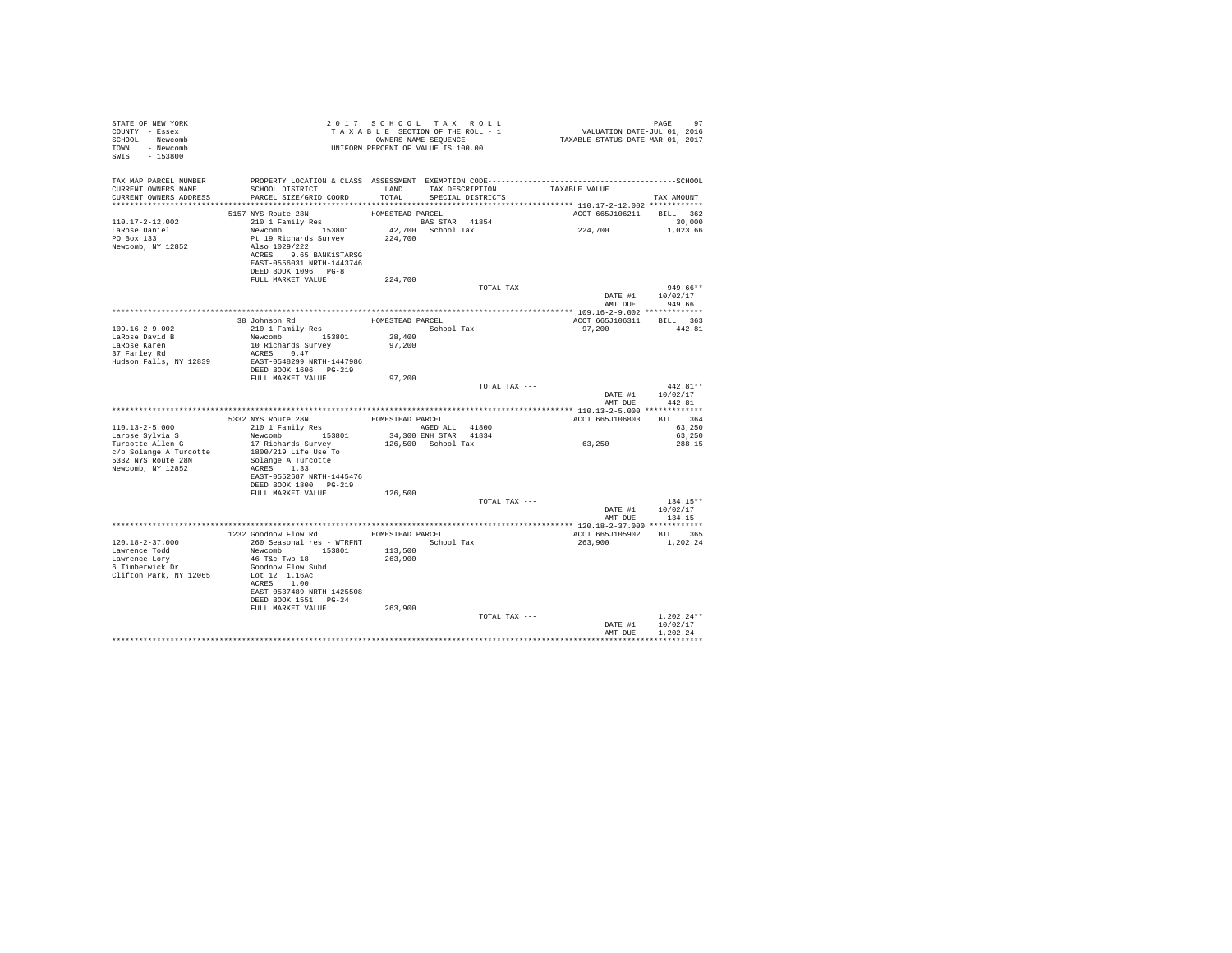| TAX MAP PARCEL NUMBER<br>PROPERTY LOCATION & CLASS ASSESSMENT EXEMPTION CODE-----------------------------------SCHOOL<br>SCHOOL DISTRICT                    LAND        TAX DESCRIPTION                   TAXABLE VALUE<br>CURRENT OWNERS NAME<br>PARCEL SIZE/GRID COORD<br>SPECIAL DISTRICTS<br>CURRENT OWNERS ADDRESS<br>TOTAL<br>TAX AMOUNT<br>33 Hudson River Rd<br>210 1 Family Res 6choc<br>ACCT 665J106704 BILL 366<br>School Tax<br>$110.13 - 7 - 1.000$<br>63,900<br>291.11<br>Newcomb 153801<br>17 Richards Survey<br>ACRES 2.10<br>35,100<br>Lawton Peter<br>63,900<br>Rapant Frank III<br>c/o Frank Lapant<br>EAST-0552817 NRTH-1444440<br>PO Box 156<br>DEED BOOK 1149 PG-36<br>Newcomb, NY 12852<br>FULL MARKET VALUE<br>63,900<br>TOTAL TAX ---<br>291.11**<br>DATE #1<br>10/02/17<br>AMT DUE<br>291.11<br>16 Griffin Rd<br>ACCT 665Z008004 BILL 367<br>HOMESTEAD PARCEL<br>210 1 Family Res<br>BAS STAR 41854<br>$109.15 - 3 - 15.200$<br>30,000<br>$133\,, 400$<br>29,000 School Tax<br>Newcomb 153801<br>Leiper John<br>607.73<br>7 Ords Pat<br>133,400<br>Leiper Mary<br>16 Griffin Rd<br>ACRES 0.50<br>EAST-0542304 NRTH-1444814<br>Newcomb, NY 12852<br>DEED BOOK 1731 PG-243<br>FULL MARKET VALUE<br>133,400<br>TOTAL TAX ---<br>533.73**<br>DATE #1<br>10/02/17<br>AMT DUE<br>533.73<br>HOMESTEAD PARCEL<br>5814 NYS Route 28N<br>ACCT 665J107013 BILL 368<br>210 1 Family Res<br>VETCOM CTS 41130<br>$109.15 - 1 - 2.000$<br>21,950<br>34,500 VETDIS CTS 41140<br>Newcomb 153801<br>6,585<br>Lenhart Brian J<br>87,800 ENH STAR 41834<br>Lenhart Doris M<br>3 Ords Patent<br>59,265<br>59,265<br>ACRES 1.50 BANK WFARGO<br>5814 NYS Rte 28N<br>School Tax<br>269.99<br>Newcomb, NY 12852<br>EAST-0541604 NRTH-1446945<br>DEED BOOK 1388 PG-57<br>FULL MARKET VALUE<br>87,800<br>TOTAL TAX ---<br>$115.99**$<br>DATE #1<br>10/02/17<br>AMT DUE<br>115.99<br>44 Sanford Ln HOMESTEAD PARCEL<br>ACCT 665J107205 BILL 369<br>School Tax<br>$110.18 - 3 - 23.016$<br>335.30<br>210 1 Family Res<br>73,600<br>34,200<br>Leonard Michael J<br>Newcomb 153801<br>Leonard Laura J<br>Pt 4&5 Thorns Survey<br>73,600<br>2631 Honeysuckle Ln<br>Db 703 Pg 165<br>Elmira, NY 14903<br>ACRES 1.21 BANK WFARGO<br>EAST-0559276 NRTH-1441821<br>DEED BOOK 1648    PG-219<br>FULL MARKET VALUE<br>73,600<br>TOTAL TAX ---<br>$335.30**$<br>10/02/17<br>DATE #1<br>AMT DUE<br>335.30 | STATE OF NEW YORK<br>COUNTY - Essex<br>SCHOOL - Newcomb<br>TOWN - Newcomb<br>SWIS - 153800 |  | 2017 SCHOOL TAX ROLL<br>UNIFORM PERCENT OF VALUE IS 100.00 | PAGE<br>98 |
|---------------------------------------------------------------------------------------------------------------------------------------------------------------------------------------------------------------------------------------------------------------------------------------------------------------------------------------------------------------------------------------------------------------------------------------------------------------------------------------------------------------------------------------------------------------------------------------------------------------------------------------------------------------------------------------------------------------------------------------------------------------------------------------------------------------------------------------------------------------------------------------------------------------------------------------------------------------------------------------------------------------------------------------------------------------------------------------------------------------------------------------------------------------------------------------------------------------------------------------------------------------------------------------------------------------------------------------------------------------------------------------------------------------------------------------------------------------------------------------------------------------------------------------------------------------------------------------------------------------------------------------------------------------------------------------------------------------------------------------------------------------------------------------------------------------------------------------------------------------------------------------------------------------------------------------------------------------------------------------------------------------------------------------------------------------------------------------------------------------------------------------------------------------------------------------------------------------------------------------------------------------------------------------------------------------------------------------------------------------------------------------------|--------------------------------------------------------------------------------------------|--|------------------------------------------------------------|------------|
|                                                                                                                                                                                                                                                                                                                                                                                                                                                                                                                                                                                                                                                                                                                                                                                                                                                                                                                                                                                                                                                                                                                                                                                                                                                                                                                                                                                                                                                                                                                                                                                                                                                                                                                                                                                                                                                                                                                                                                                                                                                                                                                                                                                                                                                                                                                                                                                             |                                                                                            |  |                                                            |            |
|                                                                                                                                                                                                                                                                                                                                                                                                                                                                                                                                                                                                                                                                                                                                                                                                                                                                                                                                                                                                                                                                                                                                                                                                                                                                                                                                                                                                                                                                                                                                                                                                                                                                                                                                                                                                                                                                                                                                                                                                                                                                                                                                                                                                                                                                                                                                                                                             |                                                                                            |  |                                                            |            |
|                                                                                                                                                                                                                                                                                                                                                                                                                                                                                                                                                                                                                                                                                                                                                                                                                                                                                                                                                                                                                                                                                                                                                                                                                                                                                                                                                                                                                                                                                                                                                                                                                                                                                                                                                                                                                                                                                                                                                                                                                                                                                                                                                                                                                                                                                                                                                                                             |                                                                                            |  |                                                            |            |
|                                                                                                                                                                                                                                                                                                                                                                                                                                                                                                                                                                                                                                                                                                                                                                                                                                                                                                                                                                                                                                                                                                                                                                                                                                                                                                                                                                                                                                                                                                                                                                                                                                                                                                                                                                                                                                                                                                                                                                                                                                                                                                                                                                                                                                                                                                                                                                                             |                                                                                            |  |                                                            |            |
|                                                                                                                                                                                                                                                                                                                                                                                                                                                                                                                                                                                                                                                                                                                                                                                                                                                                                                                                                                                                                                                                                                                                                                                                                                                                                                                                                                                                                                                                                                                                                                                                                                                                                                                                                                                                                                                                                                                                                                                                                                                                                                                                                                                                                                                                                                                                                                                             |                                                                                            |  |                                                            |            |
|                                                                                                                                                                                                                                                                                                                                                                                                                                                                                                                                                                                                                                                                                                                                                                                                                                                                                                                                                                                                                                                                                                                                                                                                                                                                                                                                                                                                                                                                                                                                                                                                                                                                                                                                                                                                                                                                                                                                                                                                                                                                                                                                                                                                                                                                                                                                                                                             |                                                                                            |  |                                                            |            |
|                                                                                                                                                                                                                                                                                                                                                                                                                                                                                                                                                                                                                                                                                                                                                                                                                                                                                                                                                                                                                                                                                                                                                                                                                                                                                                                                                                                                                                                                                                                                                                                                                                                                                                                                                                                                                                                                                                                                                                                                                                                                                                                                                                                                                                                                                                                                                                                             |                                                                                            |  |                                                            |            |
|                                                                                                                                                                                                                                                                                                                                                                                                                                                                                                                                                                                                                                                                                                                                                                                                                                                                                                                                                                                                                                                                                                                                                                                                                                                                                                                                                                                                                                                                                                                                                                                                                                                                                                                                                                                                                                                                                                                                                                                                                                                                                                                                                                                                                                                                                                                                                                                             |                                                                                            |  |                                                            |            |
|                                                                                                                                                                                                                                                                                                                                                                                                                                                                                                                                                                                                                                                                                                                                                                                                                                                                                                                                                                                                                                                                                                                                                                                                                                                                                                                                                                                                                                                                                                                                                                                                                                                                                                                                                                                                                                                                                                                                                                                                                                                                                                                                                                                                                                                                                                                                                                                             |                                                                                            |  |                                                            |            |
|                                                                                                                                                                                                                                                                                                                                                                                                                                                                                                                                                                                                                                                                                                                                                                                                                                                                                                                                                                                                                                                                                                                                                                                                                                                                                                                                                                                                                                                                                                                                                                                                                                                                                                                                                                                                                                                                                                                                                                                                                                                                                                                                                                                                                                                                                                                                                                                             |                                                                                            |  |                                                            |            |
|                                                                                                                                                                                                                                                                                                                                                                                                                                                                                                                                                                                                                                                                                                                                                                                                                                                                                                                                                                                                                                                                                                                                                                                                                                                                                                                                                                                                                                                                                                                                                                                                                                                                                                                                                                                                                                                                                                                                                                                                                                                                                                                                                                                                                                                                                                                                                                                             |                                                                                            |  |                                                            |            |
|                                                                                                                                                                                                                                                                                                                                                                                                                                                                                                                                                                                                                                                                                                                                                                                                                                                                                                                                                                                                                                                                                                                                                                                                                                                                                                                                                                                                                                                                                                                                                                                                                                                                                                                                                                                                                                                                                                                                                                                                                                                                                                                                                                                                                                                                                                                                                                                             |                                                                                            |  |                                                            |            |
|                                                                                                                                                                                                                                                                                                                                                                                                                                                                                                                                                                                                                                                                                                                                                                                                                                                                                                                                                                                                                                                                                                                                                                                                                                                                                                                                                                                                                                                                                                                                                                                                                                                                                                                                                                                                                                                                                                                                                                                                                                                                                                                                                                                                                                                                                                                                                                                             |                                                                                            |  |                                                            |            |
|                                                                                                                                                                                                                                                                                                                                                                                                                                                                                                                                                                                                                                                                                                                                                                                                                                                                                                                                                                                                                                                                                                                                                                                                                                                                                                                                                                                                                                                                                                                                                                                                                                                                                                                                                                                                                                                                                                                                                                                                                                                                                                                                                                                                                                                                                                                                                                                             |                                                                                            |  |                                                            |            |
|                                                                                                                                                                                                                                                                                                                                                                                                                                                                                                                                                                                                                                                                                                                                                                                                                                                                                                                                                                                                                                                                                                                                                                                                                                                                                                                                                                                                                                                                                                                                                                                                                                                                                                                                                                                                                                                                                                                                                                                                                                                                                                                                                                                                                                                                                                                                                                                             |                                                                                            |  |                                                            |            |
|                                                                                                                                                                                                                                                                                                                                                                                                                                                                                                                                                                                                                                                                                                                                                                                                                                                                                                                                                                                                                                                                                                                                                                                                                                                                                                                                                                                                                                                                                                                                                                                                                                                                                                                                                                                                                                                                                                                                                                                                                                                                                                                                                                                                                                                                                                                                                                                             |                                                                                            |  |                                                            |            |
|                                                                                                                                                                                                                                                                                                                                                                                                                                                                                                                                                                                                                                                                                                                                                                                                                                                                                                                                                                                                                                                                                                                                                                                                                                                                                                                                                                                                                                                                                                                                                                                                                                                                                                                                                                                                                                                                                                                                                                                                                                                                                                                                                                                                                                                                                                                                                                                             |                                                                                            |  |                                                            |            |
|                                                                                                                                                                                                                                                                                                                                                                                                                                                                                                                                                                                                                                                                                                                                                                                                                                                                                                                                                                                                                                                                                                                                                                                                                                                                                                                                                                                                                                                                                                                                                                                                                                                                                                                                                                                                                                                                                                                                                                                                                                                                                                                                                                                                                                                                                                                                                                                             |                                                                                            |  |                                                            |            |
|                                                                                                                                                                                                                                                                                                                                                                                                                                                                                                                                                                                                                                                                                                                                                                                                                                                                                                                                                                                                                                                                                                                                                                                                                                                                                                                                                                                                                                                                                                                                                                                                                                                                                                                                                                                                                                                                                                                                                                                                                                                                                                                                                                                                                                                                                                                                                                                             |                                                                                            |  |                                                            |            |
|                                                                                                                                                                                                                                                                                                                                                                                                                                                                                                                                                                                                                                                                                                                                                                                                                                                                                                                                                                                                                                                                                                                                                                                                                                                                                                                                                                                                                                                                                                                                                                                                                                                                                                                                                                                                                                                                                                                                                                                                                                                                                                                                                                                                                                                                                                                                                                                             |                                                                                            |  |                                                            |            |
|                                                                                                                                                                                                                                                                                                                                                                                                                                                                                                                                                                                                                                                                                                                                                                                                                                                                                                                                                                                                                                                                                                                                                                                                                                                                                                                                                                                                                                                                                                                                                                                                                                                                                                                                                                                                                                                                                                                                                                                                                                                                                                                                                                                                                                                                                                                                                                                             |                                                                                            |  |                                                            |            |
|                                                                                                                                                                                                                                                                                                                                                                                                                                                                                                                                                                                                                                                                                                                                                                                                                                                                                                                                                                                                                                                                                                                                                                                                                                                                                                                                                                                                                                                                                                                                                                                                                                                                                                                                                                                                                                                                                                                                                                                                                                                                                                                                                                                                                                                                                                                                                                                             |                                                                                            |  |                                                            |            |
|                                                                                                                                                                                                                                                                                                                                                                                                                                                                                                                                                                                                                                                                                                                                                                                                                                                                                                                                                                                                                                                                                                                                                                                                                                                                                                                                                                                                                                                                                                                                                                                                                                                                                                                                                                                                                                                                                                                                                                                                                                                                                                                                                                                                                                                                                                                                                                                             |                                                                                            |  |                                                            |            |
|                                                                                                                                                                                                                                                                                                                                                                                                                                                                                                                                                                                                                                                                                                                                                                                                                                                                                                                                                                                                                                                                                                                                                                                                                                                                                                                                                                                                                                                                                                                                                                                                                                                                                                                                                                                                                                                                                                                                                                                                                                                                                                                                                                                                                                                                                                                                                                                             |                                                                                            |  |                                                            |            |
|                                                                                                                                                                                                                                                                                                                                                                                                                                                                                                                                                                                                                                                                                                                                                                                                                                                                                                                                                                                                                                                                                                                                                                                                                                                                                                                                                                                                                                                                                                                                                                                                                                                                                                                                                                                                                                                                                                                                                                                                                                                                                                                                                                                                                                                                                                                                                                                             |                                                                                            |  |                                                            |            |
|                                                                                                                                                                                                                                                                                                                                                                                                                                                                                                                                                                                                                                                                                                                                                                                                                                                                                                                                                                                                                                                                                                                                                                                                                                                                                                                                                                                                                                                                                                                                                                                                                                                                                                                                                                                                                                                                                                                                                                                                                                                                                                                                                                                                                                                                                                                                                                                             |                                                                                            |  |                                                            |            |
|                                                                                                                                                                                                                                                                                                                                                                                                                                                                                                                                                                                                                                                                                                                                                                                                                                                                                                                                                                                                                                                                                                                                                                                                                                                                                                                                                                                                                                                                                                                                                                                                                                                                                                                                                                                                                                                                                                                                                                                                                                                                                                                                                                                                                                                                                                                                                                                             |                                                                                            |  |                                                            |            |
|                                                                                                                                                                                                                                                                                                                                                                                                                                                                                                                                                                                                                                                                                                                                                                                                                                                                                                                                                                                                                                                                                                                                                                                                                                                                                                                                                                                                                                                                                                                                                                                                                                                                                                                                                                                                                                                                                                                                                                                                                                                                                                                                                                                                                                                                                                                                                                                             |                                                                                            |  |                                                            |            |
|                                                                                                                                                                                                                                                                                                                                                                                                                                                                                                                                                                                                                                                                                                                                                                                                                                                                                                                                                                                                                                                                                                                                                                                                                                                                                                                                                                                                                                                                                                                                                                                                                                                                                                                                                                                                                                                                                                                                                                                                                                                                                                                                                                                                                                                                                                                                                                                             |                                                                                            |  |                                                            |            |
|                                                                                                                                                                                                                                                                                                                                                                                                                                                                                                                                                                                                                                                                                                                                                                                                                                                                                                                                                                                                                                                                                                                                                                                                                                                                                                                                                                                                                                                                                                                                                                                                                                                                                                                                                                                                                                                                                                                                                                                                                                                                                                                                                                                                                                                                                                                                                                                             |                                                                                            |  |                                                            |            |
|                                                                                                                                                                                                                                                                                                                                                                                                                                                                                                                                                                                                                                                                                                                                                                                                                                                                                                                                                                                                                                                                                                                                                                                                                                                                                                                                                                                                                                                                                                                                                                                                                                                                                                                                                                                                                                                                                                                                                                                                                                                                                                                                                                                                                                                                                                                                                                                             |                                                                                            |  |                                                            |            |
|                                                                                                                                                                                                                                                                                                                                                                                                                                                                                                                                                                                                                                                                                                                                                                                                                                                                                                                                                                                                                                                                                                                                                                                                                                                                                                                                                                                                                                                                                                                                                                                                                                                                                                                                                                                                                                                                                                                                                                                                                                                                                                                                                                                                                                                                                                                                                                                             |                                                                                            |  |                                                            |            |
|                                                                                                                                                                                                                                                                                                                                                                                                                                                                                                                                                                                                                                                                                                                                                                                                                                                                                                                                                                                                                                                                                                                                                                                                                                                                                                                                                                                                                                                                                                                                                                                                                                                                                                                                                                                                                                                                                                                                                                                                                                                                                                                                                                                                                                                                                                                                                                                             |                                                                                            |  |                                                            |            |
|                                                                                                                                                                                                                                                                                                                                                                                                                                                                                                                                                                                                                                                                                                                                                                                                                                                                                                                                                                                                                                                                                                                                                                                                                                                                                                                                                                                                                                                                                                                                                                                                                                                                                                                                                                                                                                                                                                                                                                                                                                                                                                                                                                                                                                                                                                                                                                                             |                                                                                            |  |                                                            |            |
|                                                                                                                                                                                                                                                                                                                                                                                                                                                                                                                                                                                                                                                                                                                                                                                                                                                                                                                                                                                                                                                                                                                                                                                                                                                                                                                                                                                                                                                                                                                                                                                                                                                                                                                                                                                                                                                                                                                                                                                                                                                                                                                                                                                                                                                                                                                                                                                             |                                                                                            |  |                                                            |            |
|                                                                                                                                                                                                                                                                                                                                                                                                                                                                                                                                                                                                                                                                                                                                                                                                                                                                                                                                                                                                                                                                                                                                                                                                                                                                                                                                                                                                                                                                                                                                                                                                                                                                                                                                                                                                                                                                                                                                                                                                                                                                                                                                                                                                                                                                                                                                                                                             |                                                                                            |  |                                                            |            |
|                                                                                                                                                                                                                                                                                                                                                                                                                                                                                                                                                                                                                                                                                                                                                                                                                                                                                                                                                                                                                                                                                                                                                                                                                                                                                                                                                                                                                                                                                                                                                                                                                                                                                                                                                                                                                                                                                                                                                                                                                                                                                                                                                                                                                                                                                                                                                                                             |                                                                                            |  |                                                            |            |
|                                                                                                                                                                                                                                                                                                                                                                                                                                                                                                                                                                                                                                                                                                                                                                                                                                                                                                                                                                                                                                                                                                                                                                                                                                                                                                                                                                                                                                                                                                                                                                                                                                                                                                                                                                                                                                                                                                                                                                                                                                                                                                                                                                                                                                                                                                                                                                                             |                                                                                            |  |                                                            |            |
|                                                                                                                                                                                                                                                                                                                                                                                                                                                                                                                                                                                                                                                                                                                                                                                                                                                                                                                                                                                                                                                                                                                                                                                                                                                                                                                                                                                                                                                                                                                                                                                                                                                                                                                                                                                                                                                                                                                                                                                                                                                                                                                                                                                                                                                                                                                                                                                             |                                                                                            |  |                                                            |            |
|                                                                                                                                                                                                                                                                                                                                                                                                                                                                                                                                                                                                                                                                                                                                                                                                                                                                                                                                                                                                                                                                                                                                                                                                                                                                                                                                                                                                                                                                                                                                                                                                                                                                                                                                                                                                                                                                                                                                                                                                                                                                                                                                                                                                                                                                                                                                                                                             |                                                                                            |  |                                                            |            |
|                                                                                                                                                                                                                                                                                                                                                                                                                                                                                                                                                                                                                                                                                                                                                                                                                                                                                                                                                                                                                                                                                                                                                                                                                                                                                                                                                                                                                                                                                                                                                                                                                                                                                                                                                                                                                                                                                                                                                                                                                                                                                                                                                                                                                                                                                                                                                                                             |                                                                                            |  |                                                            |            |
|                                                                                                                                                                                                                                                                                                                                                                                                                                                                                                                                                                                                                                                                                                                                                                                                                                                                                                                                                                                                                                                                                                                                                                                                                                                                                                                                                                                                                                                                                                                                                                                                                                                                                                                                                                                                                                                                                                                                                                                                                                                                                                                                                                                                                                                                                                                                                                                             |                                                                                            |  |                                                            |            |
|                                                                                                                                                                                                                                                                                                                                                                                                                                                                                                                                                                                                                                                                                                                                                                                                                                                                                                                                                                                                                                                                                                                                                                                                                                                                                                                                                                                                                                                                                                                                                                                                                                                                                                                                                                                                                                                                                                                                                                                                                                                                                                                                                                                                                                                                                                                                                                                             |                                                                                            |  |                                                            |            |
|                                                                                                                                                                                                                                                                                                                                                                                                                                                                                                                                                                                                                                                                                                                                                                                                                                                                                                                                                                                                                                                                                                                                                                                                                                                                                                                                                                                                                                                                                                                                                                                                                                                                                                                                                                                                                                                                                                                                                                                                                                                                                                                                                                                                                                                                                                                                                                                             |                                                                                            |  |                                                            |            |
|                                                                                                                                                                                                                                                                                                                                                                                                                                                                                                                                                                                                                                                                                                                                                                                                                                                                                                                                                                                                                                                                                                                                                                                                                                                                                                                                                                                                                                                                                                                                                                                                                                                                                                                                                                                                                                                                                                                                                                                                                                                                                                                                                                                                                                                                                                                                                                                             |                                                                                            |  |                                                            |            |
|                                                                                                                                                                                                                                                                                                                                                                                                                                                                                                                                                                                                                                                                                                                                                                                                                                                                                                                                                                                                                                                                                                                                                                                                                                                                                                                                                                                                                                                                                                                                                                                                                                                                                                                                                                                                                                                                                                                                                                                                                                                                                                                                                                                                                                                                                                                                                                                             |                                                                                            |  |                                                            |            |
|                                                                                                                                                                                                                                                                                                                                                                                                                                                                                                                                                                                                                                                                                                                                                                                                                                                                                                                                                                                                                                                                                                                                                                                                                                                                                                                                                                                                                                                                                                                                                                                                                                                                                                                                                                                                                                                                                                                                                                                                                                                                                                                                                                                                                                                                                                                                                                                             |                                                                                            |  |                                                            |            |
|                                                                                                                                                                                                                                                                                                                                                                                                                                                                                                                                                                                                                                                                                                                                                                                                                                                                                                                                                                                                                                                                                                                                                                                                                                                                                                                                                                                                                                                                                                                                                                                                                                                                                                                                                                                                                                                                                                                                                                                                                                                                                                                                                                                                                                                                                                                                                                                             |                                                                                            |  |                                                            |            |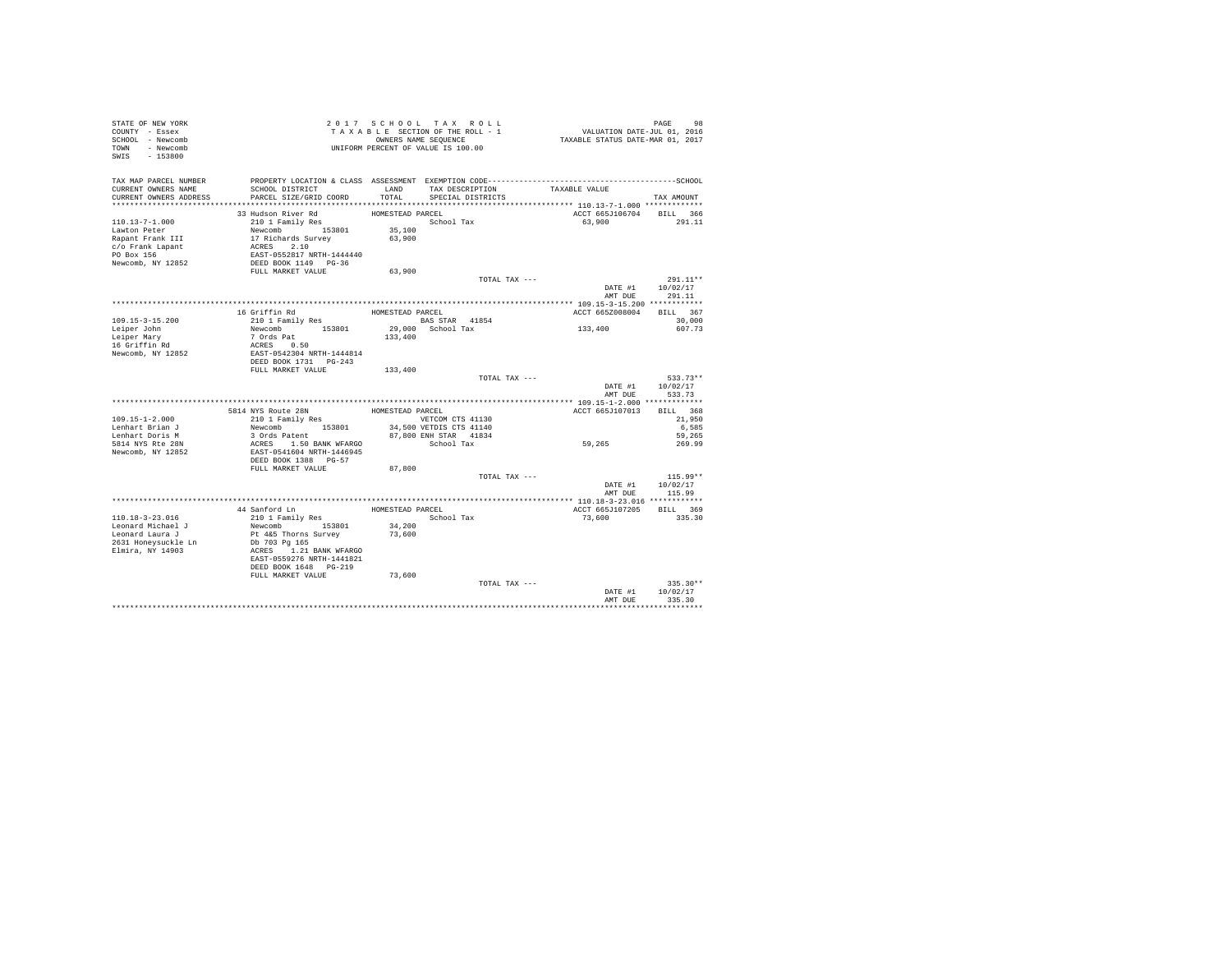| COUNTY - Essex<br>SCHOOL - Newcomb<br>TOWN - Newcomb<br>SWIS - 153800                                                                                                                                                                                                                                                                                                                                                                                                                   |  |
|-----------------------------------------------------------------------------------------------------------------------------------------------------------------------------------------------------------------------------------------------------------------------------------------------------------------------------------------------------------------------------------------------------------------------------------------------------------------------------------------|--|
| TAX MAP PARCEL NUMBER<br>TAX DESCRIPTION TAXABLE VALUE SPECIAL DISTRICTS<br>SCHOOL DISTRICT LAND<br>PARCEL SIZE/GRID COORD TOTAL<br>CURRENT OWNERS NAME<br>TOTAL<br>CURRENT OWNERS ADDRESS<br>TAX AMOUNT                                                                                                                                                                                                                                                                                |  |
| ACCT 665J181005 BILL 370                                                                                                                                                                                                                                                                                                                                                                                                                                                                |  |
| 30,000<br>872.41<br>DEED BOOK 1629 PG-204                                                                                                                                                                                                                                                                                                                                                                                                                                               |  |
| FULL MARKET VALUE<br>191,500                                                                                                                                                                                                                                                                                                                                                                                                                                                            |  |
| 798.41**<br>TOTAL TAX ---<br>DATE #1 10/02/17<br>AMT DUE 798.41                                                                                                                                                                                                                                                                                                                                                                                                                         |  |
|                                                                                                                                                                                                                                                                                                                                                                                                                                                                                         |  |
| $\begin{tabular}{c c c c c} \hline \texttt{110.17--2-14.000} & \texttt{5149 NFS with} & \texttt{HOMESTFAD RRCEL} & \texttt{HOMESTFAD RRCEL} & \texttt{HOMESTFAD RRCEL} & \texttt{ROMESTFAD RRCEL} & \texttt{ROT} & \texttt{6551104}: \\ \hline \texttt{Levesque Caelle} & \texttt{Newcomb} & \texttt{153801} & 29,000 \text{ ASEP LAMSE} & \texttt{1130} \\ \hline \texttt{Levesque Caelle} & \texttt{Newcomb} & \texttt{153$<br>ACCT 665J104510 BILL 371<br>23,150<br>34,725<br>34,725 |  |
| 158.20                                                                                                                                                                                                                                                                                                                                                                                                                                                                                  |  |
| FULL MARKET VALUE<br>92,600<br>TOTAL TAX ---<br>$4.20**$<br>DATE #1 10/02/17<br>AMT DUE 4.20                                                                                                                                                                                                                                                                                                                                                                                            |  |
|                                                                                                                                                                                                                                                                                                                                                                                                                                                                                         |  |
| 5608 NYS Route 28N HOMESTEAD PARCEL<br>ACCT 665J104511 BILL 372                                                                                                                                                                                                                                                                                                                                                                                                                         |  |
| 260 Seasonal res - WTRFNT The School Tax<br>$109.16 - 1 - 5.000$<br>154,100 702.03<br>Liburdi Donald C<br>Newcomb 153801 118,500<br>Liburdi Debora E 10 Richards Survey 154,100<br>424 Second Ave<br>                                                                                                                                                                                                                                                                                   |  |
| DEED BOOK 1239 PG-168                                                                                                                                                                                                                                                                                                                                                                                                                                                                   |  |
| FULL MARKET VALUE 154,100<br>TOTAL TAX ---<br>$702.03**$<br>DATE #1 10/02/17<br>AMT DUE<br>702.03                                                                                                                                                                                                                                                                                                                                                                                       |  |
|                                                                                                                                                                                                                                                                                                                                                                                                                                                                                         |  |
| 4 Welch Ln MOMESTEAD PARCEL<br>ACCT 665J104512 BILL 373<br>210 1 Family Res - WTRFNT School Tax<br>109.15-1-52.000<br>134,800<br>614.10<br>Newcomb 153801<br>Liburdi Kenneth J<br>52,600<br>3 Richards Survey $134,800$<br>340 Pleasant St<br>ACRES 0.57<br>Cohoes, NY 12043<br>EAST-0545637 NRTH-1447074<br>DEED BOOK 1285 PG-96                                                                                                                                                       |  |
| 134,800<br>FULL MARKET VALUE<br>TOTAL TAX ---<br>$614.10**$<br>DATE #1 10/02/17                                                                                                                                                                                                                                                                                                                                                                                                         |  |
| AMT DUR<br>614.10                                                                                                                                                                                                                                                                                                                                                                                                                                                                       |  |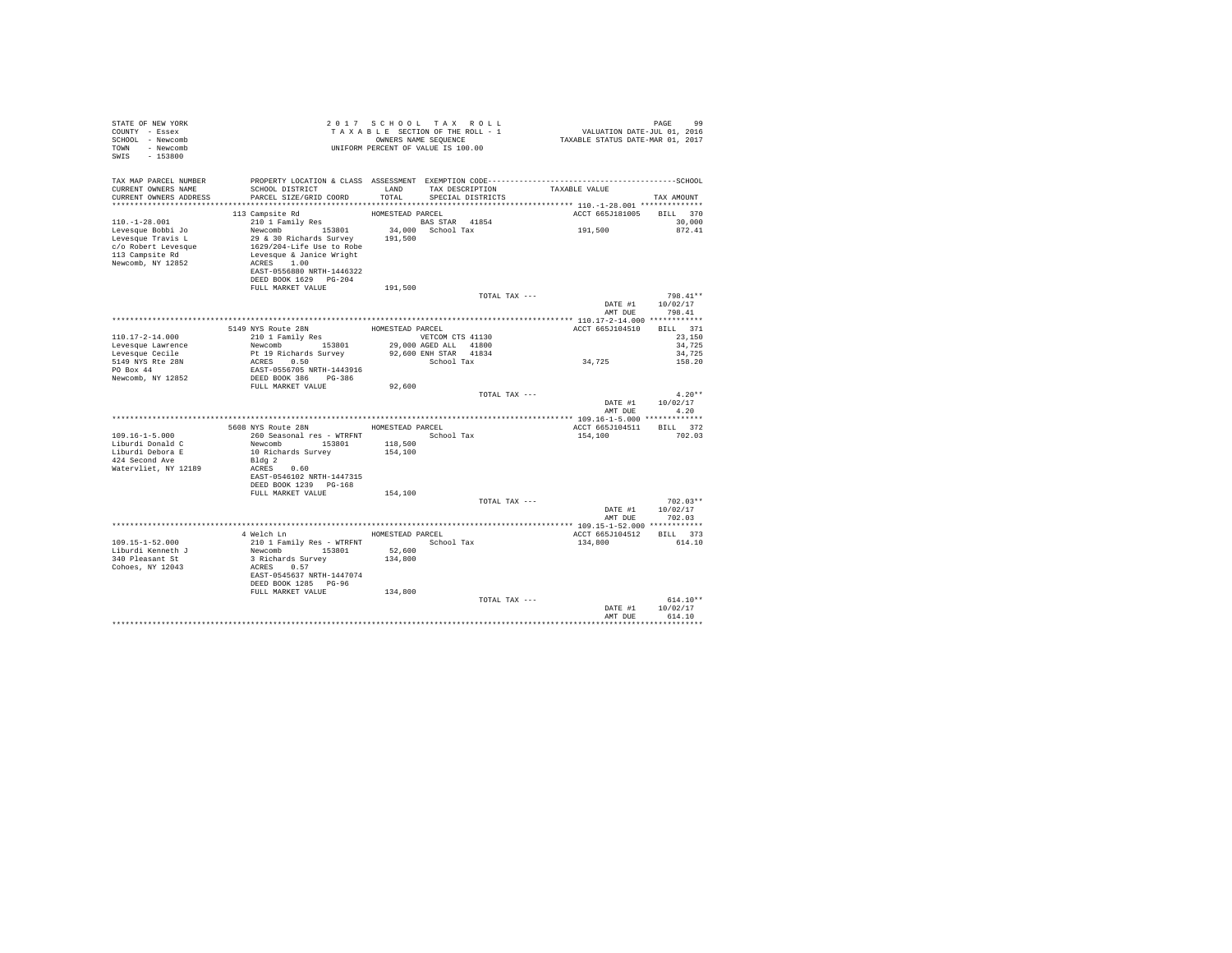| STATE OF NEW YORK<br>COUNTY - Essex<br>SCHOOL - Newcomb<br>- Newcomb<br>TOWN<br>$-153800$<br>SWTS |                                                    |                  | 2017 SCHOOL TAX ROLL<br>TAXABLE SECTION OF THE ROLL - 1<br>OWNERS NAME SEQUENCE<br>UNIFORM PERCENT OF VALUE IS 100.00 |               | PAGE<br>VALUATION DATE-JUL 01, 2016<br>TAXABLE STATUS DATE-MAR 01, 2017 | 100    |
|---------------------------------------------------------------------------------------------------|----------------------------------------------------|------------------|-----------------------------------------------------------------------------------------------------------------------|---------------|-------------------------------------------------------------------------|--------|
| TAX MAP PARCEL NUMBER                                                                             |                                                    |                  |                                                                                                                       |               |                                                                         |        |
| CURRENT OWNERS NAME<br>CURRENT OWNERS ADDRESS                                                     | SCHOOL DISTRICT<br>PARCEL SIZE/GRID COORD          | LAND<br>TOTAL.   | TAX DESCRIPTION<br>SPECIAL DISTRICTS                                                                                  | TAXABLE VALUE | TAX AMOUNT                                                              |        |
|                                                                                                   | 19 Pine Tree Rd                                    | HOMESTEAD PARCEL |                                                                                                                       |               | ACCT 665J104007<br>BILL 374                                             |        |
| $109.15 - 4 - 4.002$                                                                              | 210 1 Family Res                                   |                  | BAS STAR 41854                                                                                                        |               |                                                                         | 30,000 |
| Lilly Robert T                                                                                    | Newcomb 153801                                     |                  | 35,200 School Tax                                                                                                     | 165,700       |                                                                         | 754.87 |
| Bayruns Anne Lilly                                                                                | 4 Ords Patent                                      | 165,700          |                                                                                                                       |               |                                                                         |        |
| 19 Pine Tree Rd                                                                                   | 1862/257 Life Use To                               |                  |                                                                                                                       |               |                                                                         |        |
| Newcomb, NY 12852                                                                                 | Robert C & Marilyn S Lill                          |                  |                                                                                                                       |               |                                                                         |        |
|                                                                                                   | ACRES 2.73 BANK OCWEN<br>EAST-0543730 NRTH-1445614 |                  |                                                                                                                       |               |                                                                         |        |
|                                                                                                   | DEED BOOK 1862 PG-257                              |                  |                                                                                                                       |               |                                                                         |        |
|                                                                                                   | FULL MARKET VALUE                                  | 165,700          |                                                                                                                       |               |                                                                         |        |
|                                                                                                   |                                                    |                  |                                                                                                                       | TOTAL TAX --- | 680.87**                                                                |        |
|                                                                                                   |                                                    |                  |                                                                                                                       |               | DATE #1<br>10/02/17                                                     |        |
|                                                                                                   |                                                    |                  |                                                                                                                       |               | 680.87<br>AMT DUE                                                       |        |
|                                                                                                   |                                                    |                  |                                                                                                                       |               |                                                                         |        |
| $120.13 - 1 - 49.000$                                                                             | 29 Woodys Rd<br>210 1 Family Res - WTRFNT          | HOMESTEAD PARCEL | School Tax                                                                                                            | 275,800       | ACCT 665J101515<br>BTLL 375<br>1,256.45                                 |        |
| Lindman Gene                                                                                      | Newcomb<br>153801                                  | 119,700          |                                                                                                                       |               |                                                                         |        |
| Null Janet                                                                                        | 42 & 43 T&c Twp 18                                 | 275,800          |                                                                                                                       |               |                                                                         |        |
| 2917 Rosendale Rd                                                                                 | Goodnow Flow Subd                                  |                  |                                                                                                                       |               |                                                                         |        |
| Niskayuna, NY 12309                                                                               | Lot 178                                            |                  |                                                                                                                       |               |                                                                         |        |
|                                                                                                   | ACRES 1.70                                         |                  |                                                                                                                       |               |                                                                         |        |
|                                                                                                   | EAST-0533326 NRTH-1428775                          |                  |                                                                                                                       |               |                                                                         |        |
|                                                                                                   | DEED BOOK 1197 PG-293                              |                  |                                                                                                                       |               |                                                                         |        |
|                                                                                                   | FULL MARKET VALUE                                  | 275,800          |                                                                                                                       |               | $1.256.45**$                                                            |        |
|                                                                                                   |                                                    |                  |                                                                                                                       | TOTAL TAX --- | 10/02/17<br>DATE #1                                                     |        |
|                                                                                                   |                                                    |                  |                                                                                                                       |               | AMT DUE<br>1,256.45                                                     |        |
|                                                                                                   |                                                    |                  |                                                                                                                       |               |                                                                         |        |
|                                                                                                   | 309 Woodys Rd                                      | HOMESTEAD PARCEL |                                                                                                                       |               | ACCT 665J105711<br>BILL 376                                             |        |
| $119.16 - 1 - 18.017$                                                                             | 210 1 Family Res - WTRFNT                          |                  | School Tax                                                                                                            | 208,700       | 950.77                                                                  |        |
| Litts Cal E                                                                                       | 153801<br>Newcomb                                  | 145,500          |                                                                                                                       |               |                                                                         |        |
| 324 Mohawk Ave                                                                                    | 26 T&c Twp 18                                      | 208,700          |                                                                                                                       |               |                                                                         |        |
| Scotia, NY 12302                                                                                  | Goodnow Flow Subd<br>Lot 239 & Lot 240             |                  |                                                                                                                       |               |                                                                         |        |
|                                                                                                   | ACRES 1.99                                         |                  |                                                                                                                       |               |                                                                         |        |
|                                                                                                   | EAST-0526663 NRTH-1428827                          |                  |                                                                                                                       |               |                                                                         |        |
|                                                                                                   | DEED BOOK 1127 PG-177                              |                  |                                                                                                                       |               |                                                                         |        |
|                                                                                                   | FULL MARKET VALUE                                  | 208,700          |                                                                                                                       |               |                                                                         |        |
|                                                                                                   |                                                    |                  |                                                                                                                       | TOTAL TAX --- | $950.77**$                                                              |        |
|                                                                                                   |                                                    |                  |                                                                                                                       |               | 10/02/17<br>DATE #1                                                     |        |
|                                                                                                   |                                                    |                  |                                                                                                                       |               | AMT DUE<br>950.77                                                       |        |
|                                                                                                   |                                                    |                  |                                                                                                                       |               |                                                                         |        |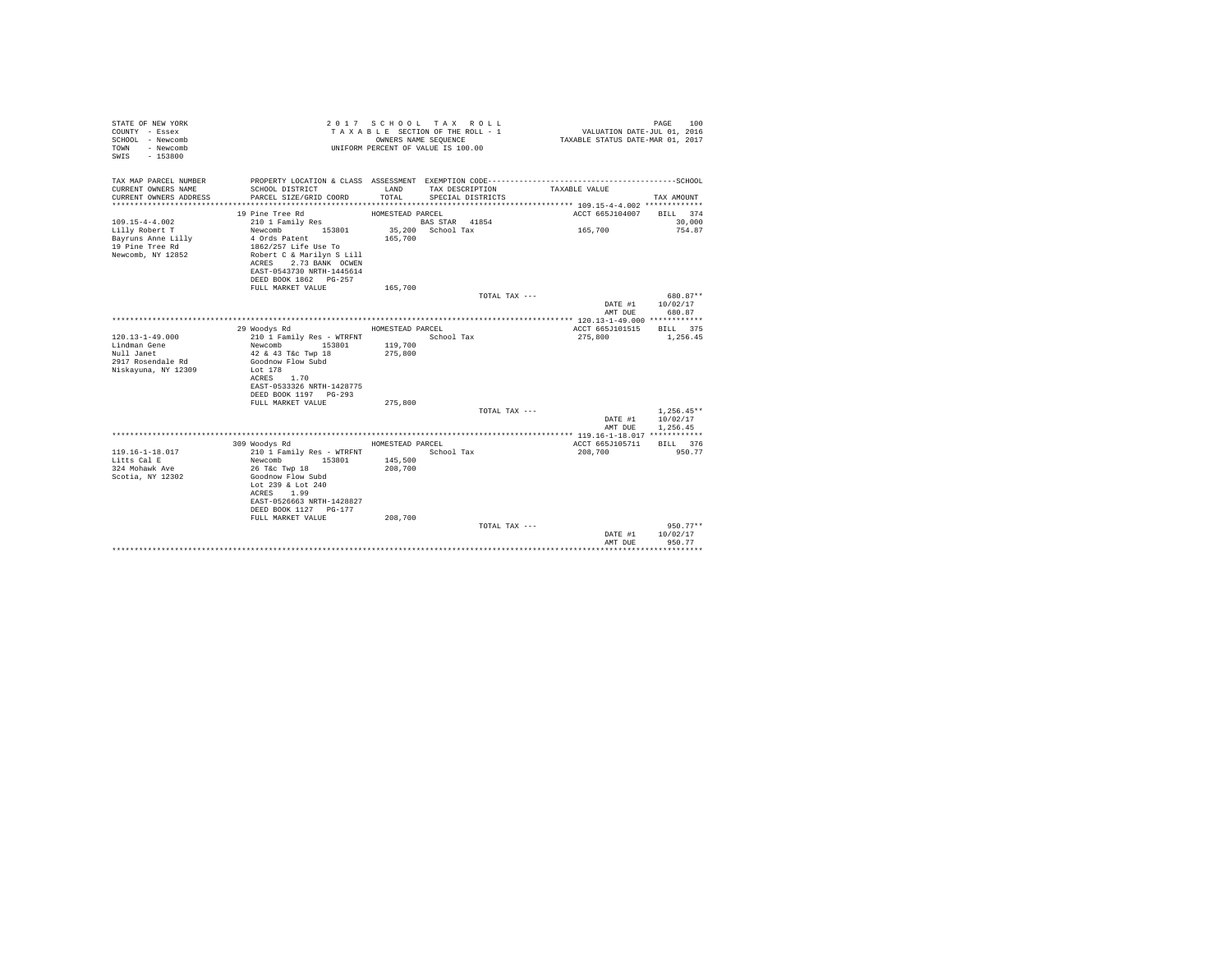| STATE OF NEW YORK<br>COUNTY - Essex<br>SCHOOL - Newcomb<br>- Newcomb<br>TOWN<br>$-153800$<br>SWTS |                                                    | OWNERS NAME SEQUENCE | 2017 SCHOOL TAX ROLL<br>TAXABLE SECTION OF THE ROLL - 1<br>UNIFORM PERCENT OF VALUE IS 100.00 | VALUATION DATE-JUL 01, 2016<br>TAXABLE STATUS DATE-MAR 01, 2017 | 101<br>PAGE |
|---------------------------------------------------------------------------------------------------|----------------------------------------------------|----------------------|-----------------------------------------------------------------------------------------------|-----------------------------------------------------------------|-------------|
| TAX MAP PARCEL NUMBER                                                                             |                                                    |                      |                                                                                               |                                                                 |             |
| CURRENT OWNERS NAME<br>CURRENT OWNERS ADDRESS                                                     | SCHOOL DISTRICT<br>PARCEL SIZE/GRID COORD          | LAND<br>TOTAL.       | TAX DESCRIPTION<br>SPECIAL DISTRICTS                                                          | TAXABLE VALUE                                                   | TAX AMOUNT  |
|                                                                                                   |                                                    |                      |                                                                                               |                                                                 |             |
|                                                                                                   | 1224 Goodnow Flow Rd                               | HOMESTEAD PARCEL     |                                                                                               | ACCT 665J107110                                                 | BILL 377    |
| $120.18 - 2 - 38.000$                                                                             | 260 Seasonal res - WTRFNT                          |                      | School Tax                                                                                    | 134,500                                                         | 612.74      |
| Loccisano Rocco<br>28 Curtis Ln                                                                   | Newcomb 153801<br>46 T&c Twp 18                    | 106,200<br>134,500   |                                                                                               |                                                                 |             |
| Troy, NY 12180                                                                                    | Goodnow Flow Subd                                  |                      |                                                                                               |                                                                 |             |
|                                                                                                   | Lot 11                                             |                      |                                                                                               |                                                                 |             |
|                                                                                                   | ACRES 0.92                                         |                      |                                                                                               |                                                                 |             |
|                                                                                                   | EAST-0537587 NRTH-1425470<br>DEED BOOK 1724 PG-123 |                      |                                                                                               |                                                                 |             |
|                                                                                                   | FULL MARKET VALUE                                  | 134,500              |                                                                                               |                                                                 |             |
|                                                                                                   |                                                    |                      | TOTAL TAX ---                                                                                 |                                                                 | $612.74**$  |
|                                                                                                   |                                                    |                      |                                                                                               | DATE #1                                                         | 10/02/17    |
|                                                                                                   |                                                    |                      |                                                                                               | AMT DUE                                                         | 612.74      |
|                                                                                                   | 1474 Goodnow Flow Rd                               | HOMESTEAD PARCEL     |                                                                                               | ACCT 665J106402                                                 | RTLL 378    |
| $120.17 - 2 - 35.000$                                                                             | 311 Res vac land - WTRFNT                          |                      | School Tax                                                                                    | 125,100                                                         | 569.91      |
| Locke Robert G                                                                                    | Newcomb 153801                                     | 125,100              |                                                                                               |                                                                 |             |
| Thorne-Locke Sarah S<br>3 Holly Dr                                                                | 42 T&c Twp 18<br>Goodnow Flow Subd                 | 125,100              |                                                                                               |                                                                 |             |
| Kennett Square, PA 19348                                                                          | Lot 68                                             |                      |                                                                                               |                                                                 |             |
|                                                                                                   | ACRES 1.93                                         |                      |                                                                                               |                                                                 |             |
|                                                                                                   | EAST-0531994 NRTH-1426509                          |                      |                                                                                               |                                                                 |             |
|                                                                                                   | DEED BOOK 1631 PG-271<br>FULL MARKET VALUE         | 125,100              |                                                                                               |                                                                 |             |
|                                                                                                   |                                                    |                      | TOTAL TAX ---                                                                                 |                                                                 | 569.91**    |
|                                                                                                   |                                                    |                      |                                                                                               | DATE #1                                                         | 10/02/17    |
|                                                                                                   |                                                    |                      |                                                                                               | AMT DUE                                                         | 569.91      |
|                                                                                                   | 1112 Goodnow Flow Rd                               | HOMESTEAD PARCEL     |                                                                                               | ACCT 665J107105                                                 | BILL 379    |
| $120.18 - 1 - 22.000$                                                                             | 260 Seasonal res - WTRFNT                          |                      | School Tax                                                                                    | 105,800                                                         | 481.99      |
| Locker Daniel E                                                                                   | 153801<br>Newcomb                                  | 73,400               |                                                                                               |                                                                 |             |
| Locker Kimberly A                                                                                 | 45 T&c Twp 18                                      | 105,800              |                                                                                               |                                                                 |             |
| 16 Skaarland Dr<br>Burnt Hills, NY 12027                                                          | Goodnow Flow Subd<br>Lot $131$                     |                      |                                                                                               |                                                                 |             |
|                                                                                                   | 0.20<br>ACRES                                      |                      |                                                                                               |                                                                 |             |
|                                                                                                   | EAST-0538085 NRTH-1427124                          |                      |                                                                                               |                                                                 |             |
|                                                                                                   | DEED BOOK 1419 PG-271                              |                      |                                                                                               |                                                                 |             |
|                                                                                                   | FULL MARKET VALUE                                  | 105,800              | TOTAL TAX ---                                                                                 |                                                                 | 481.99**    |
|                                                                                                   |                                                    |                      |                                                                                               | DATE #1                                                         | 10/02/17    |
|                                                                                                   |                                                    |                      |                                                                                               | AMT DUE                                                         | 481.99      |
|                                                                                                   |                                                    |                      |                                                                                               |                                                                 |             |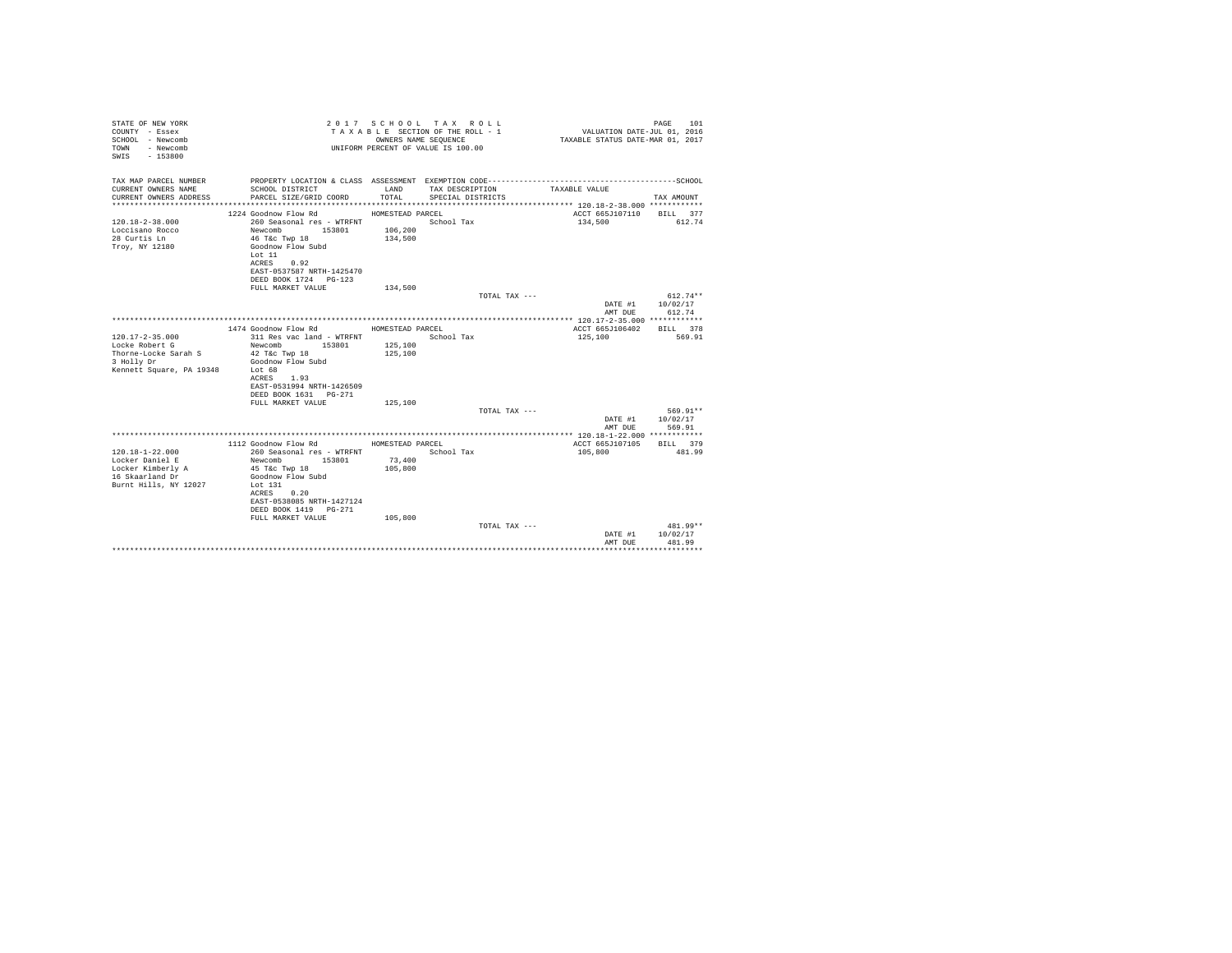| ------------------SCHOOL<br>TAX MAP PARCEL NUMBER<br>PROPERTY LOCATION & CLASS ASSESSMENT EXEMPTION CODE-----------------------<br>CURRENT OWNERS NAME<br>SCHOOL DISTRICT<br>LAND<br>TAX DESCRIPTION<br>TAXABLE VALUE<br>CURRENT OWNERS ADDRESS<br>PARCEL SIZE/GRID COORD<br>TOTAL.<br>SPECIAL DISTRICTS<br>TAX AMOUNT<br>1188 Goodnow Flow Rd<br>ACCT 665J106813<br>HOMESTEAD PARCEL<br>BILL 380<br>$120.18 - 2 - 44.000$<br>260 Seasonal res - WTRFNT<br>School Tax<br>171,700<br>782.21<br>Longtin Judith D<br>Newcomb<br>118,500<br>153801<br>Longtin Rick<br>46 & 65 T&c Twp 18<br>171,700<br>528 Eureka Rd<br>Goodnow Flow Subd<br>Springfield, VT 05156<br>Tot 6<br>ACRES 1.50<br>EAST-0538233 NRTH-1425582<br>DEED BOOK 1559 PG-268<br>171,700<br>FULL MARKET VALUE<br>TOTAL TAX ---<br>$782.21**$<br>DATE #1<br>10/02/17<br>782.21<br>AMT DUE<br>1198 Goodnow Flow Rd<br>HOMESTEAD PARCEL<br>ACCT 665J104513<br>RTT.T. 381<br>$120.18 - 2 - 43.000$<br>386.32<br>260 Seasonal res - WTRFNT<br>School Tax<br>84,800<br>Lorman William E<br>26,300<br>Newcomb<br>153801<br>84,800<br>Lorman Lisa W<br>46 & 65 T&c Twp 18<br>3 Northampton Rd<br>Goodnow Flow Subd<br>Amsterdam, NY 12010<br>Also See 1087/179 (.01Ac)<br>0.18<br>ACRES<br>EAST-0538141 NRTH-1425481<br>DEED BOOK 1187 PG-182<br>FULL MARKET VALUE<br>84,800<br>$386.32**$<br>TOTAL TAX ---<br>10/02/17<br>DATE #1<br>386.32<br>AMT DUE<br>1662 Goodnow Flow Rd<br>HOMESTEAD PARCEL<br>ACCT 665J105404<br>BILL 382<br>$119.20 - 6 - 4.000$<br>260 Seasonal res - WTRFNT<br>School Tax<br>135,700<br>618.20<br>Loveday Lilian T<br>Newcomb<br>153801<br>123,000<br>20 Academy St<br>40 & 41 T&c Twp 18<br>135,700<br>Greenwich, NY 12834<br>Goodnow Flow Subd<br>Lot 318<br>1.20<br>ACRES<br>EAST-0527940 NRTH-1425661<br>DEED BOOK 912<br>PG-169<br>FULL MARKET VALUE<br>135,700<br>$618.20**$<br>TOTAL TAX ---<br>10/02/17<br>DATE #1<br>AMT DUE<br>618.20 | STATE OF NEW YORK<br>COUNTY - Essex<br>SCHOOL - Newcomb<br>- Newcomb<br>TOWN<br>$-153800$<br>SWTS | OWNERS NAME SEQUENCE | 2017 SCHOOL TAX ROLL<br>TAXABLE SECTION OF THE ROLL - 1<br>UNIFORM PERCENT OF VALUE IS 100.00 | VALUATION DATE-JUL 01, 2016<br>TAXABLE STATUS DATE-MAR 01, 2017 | 102<br>PAGE |
|-----------------------------------------------------------------------------------------------------------------------------------------------------------------------------------------------------------------------------------------------------------------------------------------------------------------------------------------------------------------------------------------------------------------------------------------------------------------------------------------------------------------------------------------------------------------------------------------------------------------------------------------------------------------------------------------------------------------------------------------------------------------------------------------------------------------------------------------------------------------------------------------------------------------------------------------------------------------------------------------------------------------------------------------------------------------------------------------------------------------------------------------------------------------------------------------------------------------------------------------------------------------------------------------------------------------------------------------------------------------------------------------------------------------------------------------------------------------------------------------------------------------------------------------------------------------------------------------------------------------------------------------------------------------------------------------------------------------------------------------------------------------------------------------------------------------------------------------------------------------------------------------------------------------------------------|---------------------------------------------------------------------------------------------------|----------------------|-----------------------------------------------------------------------------------------------|-----------------------------------------------------------------|-------------|
|                                                                                                                                                                                                                                                                                                                                                                                                                                                                                                                                                                                                                                                                                                                                                                                                                                                                                                                                                                                                                                                                                                                                                                                                                                                                                                                                                                                                                                                                                                                                                                                                                                                                                                                                                                                                                                                                                                                                   |                                                                                                   |                      |                                                                                               |                                                                 |             |
|                                                                                                                                                                                                                                                                                                                                                                                                                                                                                                                                                                                                                                                                                                                                                                                                                                                                                                                                                                                                                                                                                                                                                                                                                                                                                                                                                                                                                                                                                                                                                                                                                                                                                                                                                                                                                                                                                                                                   |                                                                                                   |                      |                                                                                               |                                                                 |             |
|                                                                                                                                                                                                                                                                                                                                                                                                                                                                                                                                                                                                                                                                                                                                                                                                                                                                                                                                                                                                                                                                                                                                                                                                                                                                                                                                                                                                                                                                                                                                                                                                                                                                                                                                                                                                                                                                                                                                   |                                                                                                   |                      |                                                                                               |                                                                 |             |
|                                                                                                                                                                                                                                                                                                                                                                                                                                                                                                                                                                                                                                                                                                                                                                                                                                                                                                                                                                                                                                                                                                                                                                                                                                                                                                                                                                                                                                                                                                                                                                                                                                                                                                                                                                                                                                                                                                                                   |                                                                                                   |                      |                                                                                               |                                                                 |             |
|                                                                                                                                                                                                                                                                                                                                                                                                                                                                                                                                                                                                                                                                                                                                                                                                                                                                                                                                                                                                                                                                                                                                                                                                                                                                                                                                                                                                                                                                                                                                                                                                                                                                                                                                                                                                                                                                                                                                   |                                                                                                   |                      |                                                                                               |                                                                 |             |
|                                                                                                                                                                                                                                                                                                                                                                                                                                                                                                                                                                                                                                                                                                                                                                                                                                                                                                                                                                                                                                                                                                                                                                                                                                                                                                                                                                                                                                                                                                                                                                                                                                                                                                                                                                                                                                                                                                                                   |                                                                                                   |                      |                                                                                               |                                                                 |             |
|                                                                                                                                                                                                                                                                                                                                                                                                                                                                                                                                                                                                                                                                                                                                                                                                                                                                                                                                                                                                                                                                                                                                                                                                                                                                                                                                                                                                                                                                                                                                                                                                                                                                                                                                                                                                                                                                                                                                   |                                                                                                   |                      |                                                                                               |                                                                 |             |
|                                                                                                                                                                                                                                                                                                                                                                                                                                                                                                                                                                                                                                                                                                                                                                                                                                                                                                                                                                                                                                                                                                                                                                                                                                                                                                                                                                                                                                                                                                                                                                                                                                                                                                                                                                                                                                                                                                                                   |                                                                                                   |                      |                                                                                               |                                                                 |             |
|                                                                                                                                                                                                                                                                                                                                                                                                                                                                                                                                                                                                                                                                                                                                                                                                                                                                                                                                                                                                                                                                                                                                                                                                                                                                                                                                                                                                                                                                                                                                                                                                                                                                                                                                                                                                                                                                                                                                   |                                                                                                   |                      |                                                                                               |                                                                 |             |
|                                                                                                                                                                                                                                                                                                                                                                                                                                                                                                                                                                                                                                                                                                                                                                                                                                                                                                                                                                                                                                                                                                                                                                                                                                                                                                                                                                                                                                                                                                                                                                                                                                                                                                                                                                                                                                                                                                                                   |                                                                                                   |                      |                                                                                               |                                                                 |             |
|                                                                                                                                                                                                                                                                                                                                                                                                                                                                                                                                                                                                                                                                                                                                                                                                                                                                                                                                                                                                                                                                                                                                                                                                                                                                                                                                                                                                                                                                                                                                                                                                                                                                                                                                                                                                                                                                                                                                   |                                                                                                   |                      |                                                                                               |                                                                 |             |
|                                                                                                                                                                                                                                                                                                                                                                                                                                                                                                                                                                                                                                                                                                                                                                                                                                                                                                                                                                                                                                                                                                                                                                                                                                                                                                                                                                                                                                                                                                                                                                                                                                                                                                                                                                                                                                                                                                                                   |                                                                                                   |                      |                                                                                               |                                                                 |             |
|                                                                                                                                                                                                                                                                                                                                                                                                                                                                                                                                                                                                                                                                                                                                                                                                                                                                                                                                                                                                                                                                                                                                                                                                                                                                                                                                                                                                                                                                                                                                                                                                                                                                                                                                                                                                                                                                                                                                   |                                                                                                   |                      |                                                                                               |                                                                 |             |
|                                                                                                                                                                                                                                                                                                                                                                                                                                                                                                                                                                                                                                                                                                                                                                                                                                                                                                                                                                                                                                                                                                                                                                                                                                                                                                                                                                                                                                                                                                                                                                                                                                                                                                                                                                                                                                                                                                                                   |                                                                                                   |                      |                                                                                               |                                                                 |             |
|                                                                                                                                                                                                                                                                                                                                                                                                                                                                                                                                                                                                                                                                                                                                                                                                                                                                                                                                                                                                                                                                                                                                                                                                                                                                                                                                                                                                                                                                                                                                                                                                                                                                                                                                                                                                                                                                                                                                   |                                                                                                   |                      |                                                                                               |                                                                 |             |
|                                                                                                                                                                                                                                                                                                                                                                                                                                                                                                                                                                                                                                                                                                                                                                                                                                                                                                                                                                                                                                                                                                                                                                                                                                                                                                                                                                                                                                                                                                                                                                                                                                                                                                                                                                                                                                                                                                                                   |                                                                                                   |                      |                                                                                               |                                                                 |             |
|                                                                                                                                                                                                                                                                                                                                                                                                                                                                                                                                                                                                                                                                                                                                                                                                                                                                                                                                                                                                                                                                                                                                                                                                                                                                                                                                                                                                                                                                                                                                                                                                                                                                                                                                                                                                                                                                                                                                   |                                                                                                   |                      |                                                                                               |                                                                 |             |
|                                                                                                                                                                                                                                                                                                                                                                                                                                                                                                                                                                                                                                                                                                                                                                                                                                                                                                                                                                                                                                                                                                                                                                                                                                                                                                                                                                                                                                                                                                                                                                                                                                                                                                                                                                                                                                                                                                                                   |                                                                                                   |                      |                                                                                               |                                                                 |             |
|                                                                                                                                                                                                                                                                                                                                                                                                                                                                                                                                                                                                                                                                                                                                                                                                                                                                                                                                                                                                                                                                                                                                                                                                                                                                                                                                                                                                                                                                                                                                                                                                                                                                                                                                                                                                                                                                                                                                   |                                                                                                   |                      |                                                                                               |                                                                 |             |
|                                                                                                                                                                                                                                                                                                                                                                                                                                                                                                                                                                                                                                                                                                                                                                                                                                                                                                                                                                                                                                                                                                                                                                                                                                                                                                                                                                                                                                                                                                                                                                                                                                                                                                                                                                                                                                                                                                                                   |                                                                                                   |                      |                                                                                               |                                                                 |             |
|                                                                                                                                                                                                                                                                                                                                                                                                                                                                                                                                                                                                                                                                                                                                                                                                                                                                                                                                                                                                                                                                                                                                                                                                                                                                                                                                                                                                                                                                                                                                                                                                                                                                                                                                                                                                                                                                                                                                   |                                                                                                   |                      |                                                                                               |                                                                 |             |
|                                                                                                                                                                                                                                                                                                                                                                                                                                                                                                                                                                                                                                                                                                                                                                                                                                                                                                                                                                                                                                                                                                                                                                                                                                                                                                                                                                                                                                                                                                                                                                                                                                                                                                                                                                                                                                                                                                                                   |                                                                                                   |                      |                                                                                               |                                                                 |             |
|                                                                                                                                                                                                                                                                                                                                                                                                                                                                                                                                                                                                                                                                                                                                                                                                                                                                                                                                                                                                                                                                                                                                                                                                                                                                                                                                                                                                                                                                                                                                                                                                                                                                                                                                                                                                                                                                                                                                   |                                                                                                   |                      |                                                                                               |                                                                 |             |
|                                                                                                                                                                                                                                                                                                                                                                                                                                                                                                                                                                                                                                                                                                                                                                                                                                                                                                                                                                                                                                                                                                                                                                                                                                                                                                                                                                                                                                                                                                                                                                                                                                                                                                                                                                                                                                                                                                                                   |                                                                                                   |                      |                                                                                               |                                                                 |             |
|                                                                                                                                                                                                                                                                                                                                                                                                                                                                                                                                                                                                                                                                                                                                                                                                                                                                                                                                                                                                                                                                                                                                                                                                                                                                                                                                                                                                                                                                                                                                                                                                                                                                                                                                                                                                                                                                                                                                   |                                                                                                   |                      |                                                                                               |                                                                 |             |
|                                                                                                                                                                                                                                                                                                                                                                                                                                                                                                                                                                                                                                                                                                                                                                                                                                                                                                                                                                                                                                                                                                                                                                                                                                                                                                                                                                                                                                                                                                                                                                                                                                                                                                                                                                                                                                                                                                                                   |                                                                                                   |                      |                                                                                               |                                                                 |             |
|                                                                                                                                                                                                                                                                                                                                                                                                                                                                                                                                                                                                                                                                                                                                                                                                                                                                                                                                                                                                                                                                                                                                                                                                                                                                                                                                                                                                                                                                                                                                                                                                                                                                                                                                                                                                                                                                                                                                   |                                                                                                   |                      |                                                                                               |                                                                 |             |
|                                                                                                                                                                                                                                                                                                                                                                                                                                                                                                                                                                                                                                                                                                                                                                                                                                                                                                                                                                                                                                                                                                                                                                                                                                                                                                                                                                                                                                                                                                                                                                                                                                                                                                                                                                                                                                                                                                                                   |                                                                                                   |                      |                                                                                               |                                                                 |             |
|                                                                                                                                                                                                                                                                                                                                                                                                                                                                                                                                                                                                                                                                                                                                                                                                                                                                                                                                                                                                                                                                                                                                                                                                                                                                                                                                                                                                                                                                                                                                                                                                                                                                                                                                                                                                                                                                                                                                   |                                                                                                   |                      |                                                                                               |                                                                 |             |
|                                                                                                                                                                                                                                                                                                                                                                                                                                                                                                                                                                                                                                                                                                                                                                                                                                                                                                                                                                                                                                                                                                                                                                                                                                                                                                                                                                                                                                                                                                                                                                                                                                                                                                                                                                                                                                                                                                                                   |                                                                                                   |                      |                                                                                               |                                                                 |             |
|                                                                                                                                                                                                                                                                                                                                                                                                                                                                                                                                                                                                                                                                                                                                                                                                                                                                                                                                                                                                                                                                                                                                                                                                                                                                                                                                                                                                                                                                                                                                                                                                                                                                                                                                                                                                                                                                                                                                   |                                                                                                   |                      |                                                                                               |                                                                 |             |
|                                                                                                                                                                                                                                                                                                                                                                                                                                                                                                                                                                                                                                                                                                                                                                                                                                                                                                                                                                                                                                                                                                                                                                                                                                                                                                                                                                                                                                                                                                                                                                                                                                                                                                                                                                                                                                                                                                                                   |                                                                                                   |                      |                                                                                               |                                                                 |             |
|                                                                                                                                                                                                                                                                                                                                                                                                                                                                                                                                                                                                                                                                                                                                                                                                                                                                                                                                                                                                                                                                                                                                                                                                                                                                                                                                                                                                                                                                                                                                                                                                                                                                                                                                                                                                                                                                                                                                   |                                                                                                   |                      |                                                                                               |                                                                 |             |
|                                                                                                                                                                                                                                                                                                                                                                                                                                                                                                                                                                                                                                                                                                                                                                                                                                                                                                                                                                                                                                                                                                                                                                                                                                                                                                                                                                                                                                                                                                                                                                                                                                                                                                                                                                                                                                                                                                                                   |                                                                                                   |                      |                                                                                               |                                                                 |             |
|                                                                                                                                                                                                                                                                                                                                                                                                                                                                                                                                                                                                                                                                                                                                                                                                                                                                                                                                                                                                                                                                                                                                                                                                                                                                                                                                                                                                                                                                                                                                                                                                                                                                                                                                                                                                                                                                                                                                   |                                                                                                   |                      |                                                                                               |                                                                 |             |
|                                                                                                                                                                                                                                                                                                                                                                                                                                                                                                                                                                                                                                                                                                                                                                                                                                                                                                                                                                                                                                                                                                                                                                                                                                                                                                                                                                                                                                                                                                                                                                                                                                                                                                                                                                                                                                                                                                                                   |                                                                                                   |                      |                                                                                               |                                                                 |             |
|                                                                                                                                                                                                                                                                                                                                                                                                                                                                                                                                                                                                                                                                                                                                                                                                                                                                                                                                                                                                                                                                                                                                                                                                                                                                                                                                                                                                                                                                                                                                                                                                                                                                                                                                                                                                                                                                                                                                   |                                                                                                   |                      |                                                                                               |                                                                 |             |
|                                                                                                                                                                                                                                                                                                                                                                                                                                                                                                                                                                                                                                                                                                                                                                                                                                                                                                                                                                                                                                                                                                                                                                                                                                                                                                                                                                                                                                                                                                                                                                                                                                                                                                                                                                                                                                                                                                                                   |                                                                                                   |                      |                                                                                               |                                                                 |             |
|                                                                                                                                                                                                                                                                                                                                                                                                                                                                                                                                                                                                                                                                                                                                                                                                                                                                                                                                                                                                                                                                                                                                                                                                                                                                                                                                                                                                                                                                                                                                                                                                                                                                                                                                                                                                                                                                                                                                   |                                                                                                   |                      |                                                                                               |                                                                 |             |
|                                                                                                                                                                                                                                                                                                                                                                                                                                                                                                                                                                                                                                                                                                                                                                                                                                                                                                                                                                                                                                                                                                                                                                                                                                                                                                                                                                                                                                                                                                                                                                                                                                                                                                                                                                                                                                                                                                                                   |                                                                                                   |                      |                                                                                               |                                                                 |             |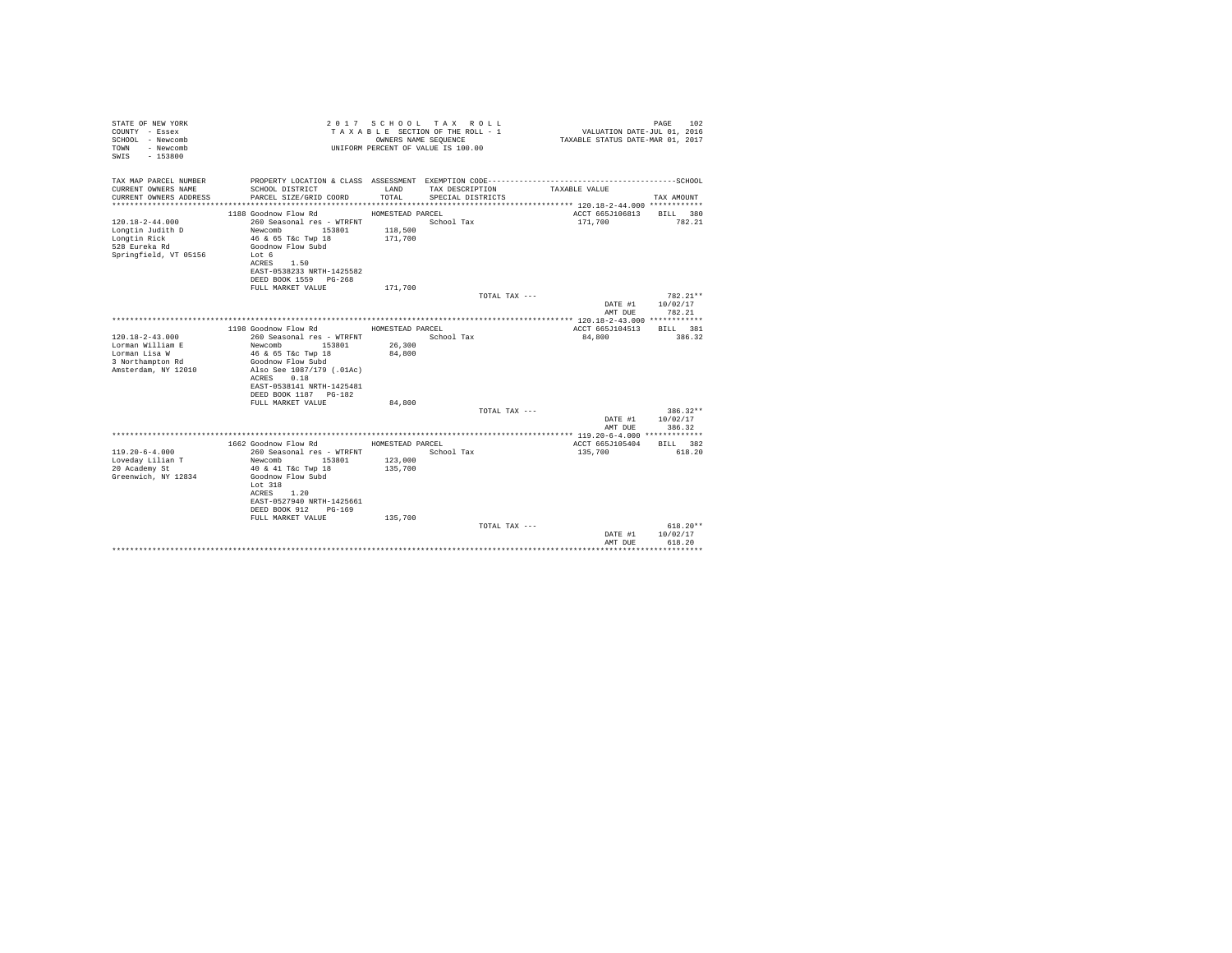| STATE OF NEW YORK<br>COUNTY - Essex<br>SCHOOL - Newcomb<br>- Newcomb<br>TOWN<br>SWIS<br>$-153800$   |                                                                                                                                                                        | OWNERS NAME SEQUENCE<br>UNIFORM PERCENT OF VALUE IS 100.00 | 2017 SCHOOL TAX ROLL<br>TAXABLE SECTION OF THE ROLL - 1 | VALUATION DATE-JUL 01, 2016<br>TAXABLE STATUS DATE-MAR 01, 2017 | 103<br>PAGE                          |
|-----------------------------------------------------------------------------------------------------|------------------------------------------------------------------------------------------------------------------------------------------------------------------------|------------------------------------------------------------|---------------------------------------------------------|-----------------------------------------------------------------|--------------------------------------|
| TAX MAP PARCEL NUMBER<br>CURRENT OWNERS NAME<br>CURRENT OWNERS ADDRESS<br>************************* | PROPERTY LOCATION & CLASS ASSESSMENT EXEMPTION CODE-----------------------------------SCHOOL<br>SCHOOL DISTRICT<br>PARCEL SIZE/GRID COORD                              | LAND<br>TOTAL                                              | TAX DESCRIPTION<br>SPECIAL DISTRICTS                    | TAXABLE VALUE                                                   | TAX AMOUNT                           |
|                                                                                                     | 24 Griffin Rd                                                                                                                                                          | HOMESTEAD PARCEL                                           |                                                         | ACCT 665J101305                                                 | BILL 383                             |
| $109.15 - 3 - 14.001$                                                                               | 210 1 Family Res                                                                                                                                                       |                                                            | BAS STAR 41854                                          |                                                                 | 30,000                               |
| Lynch James M<br>Lynch Maureen D<br>Griffin Rd                                                      | 153801<br>Newcomb<br>4 Ords Pat<br>ACRES<br>1.30                                                                                                                       | 153,600                                                    | 34,300 School Tax                                       | 153,600                                                         | 699.75                               |
| PO Box 55<br>Newcomb, NY 12852                                                                      | EAST-0542110 NRTH-1444781<br>DEED BOOK 1068 PG-18                                                                                                                      |                                                            |                                                         |                                                                 |                                      |
|                                                                                                     | FULL MARKET VALUE                                                                                                                                                      | 153,600                                                    | TOTAL TAX ---                                           |                                                                 | 625.75**                             |
|                                                                                                     |                                                                                                                                                                        |                                                            |                                                         | DATE #1<br>AMT DUE                                              | 10/02/17<br>625.75                   |
|                                                                                                     |                                                                                                                                                                        |                                                            |                                                         |                                                                 |                                      |
| $119.20 - 3 - 8.100$                                                                                | 1848 Goodnow Flow Rd                                                                                                                                                   | HOMESTEAD PARCEL                                           | School Tax                                              | ACCT 665J176003<br>252,900                                      | BILL 384<br>1,152.13                 |
| Lyng Andrew<br>PO Box 1252<br>Clifton Park, NY 12065                                                | 210 1 Family Res - WTRFNT<br>Newcomb<br>153801<br>27 T&c Twp 18<br>Goodnow Flow Subd<br>Lot 340<br>1.80<br>ACRES<br>EAST-0525405 NRTH-1426173<br>DEED BOOK 1658 PG-160 | 121,700<br>252,900                                         |                                                         |                                                                 |                                      |
|                                                                                                     | FULL MARKET VALUE                                                                                                                                                      | 252,900                                                    |                                                         |                                                                 |                                      |
|                                                                                                     |                                                                                                                                                                        |                                                            | TOTAL TAX ---                                           | DATE #1<br>AMT DUE                                              | $1.152.13**$<br>10/02/17<br>1,152.13 |
|                                                                                                     |                                                                                                                                                                        |                                                            |                                                         |                                                                 |                                      |
| $120.13 - 1 - 1.000$<br>Mack Theodore D<br>PO Box 998<br>Saranac Lake, NY 12983                     | 3 Island View Ln<br>260 Seasonal res - WTRFNT<br>Newcomb<br>153801<br>26 T&c Twp 18<br>Lot 226 Deed Ac .96<br>3.54<br>ACRES<br>EAST-0528258 NRTH-1429042               | HOMESTEAD PARCEL<br>206,600<br>314,400                     | School Tax                                              | ACCT 665J104605<br>314,400                                      | BILL 385<br>1,432.30                 |
|                                                                                                     | DEED BOOK 1809 PG-119<br>FULL MARKET VALUE                                                                                                                             | 314,400                                                    |                                                         |                                                                 |                                      |
|                                                                                                     |                                                                                                                                                                        |                                                            | TOTAL TAX ---                                           | DATE #1                                                         | $1.432.30**$<br>10/02/17             |
|                                                                                                     |                                                                                                                                                                        |                                                            |                                                         | AMT DUE                                                         | 1,432.30                             |
|                                                                                                     |                                                                                                                                                                        |                                                            |                                                         |                                                                 |                                      |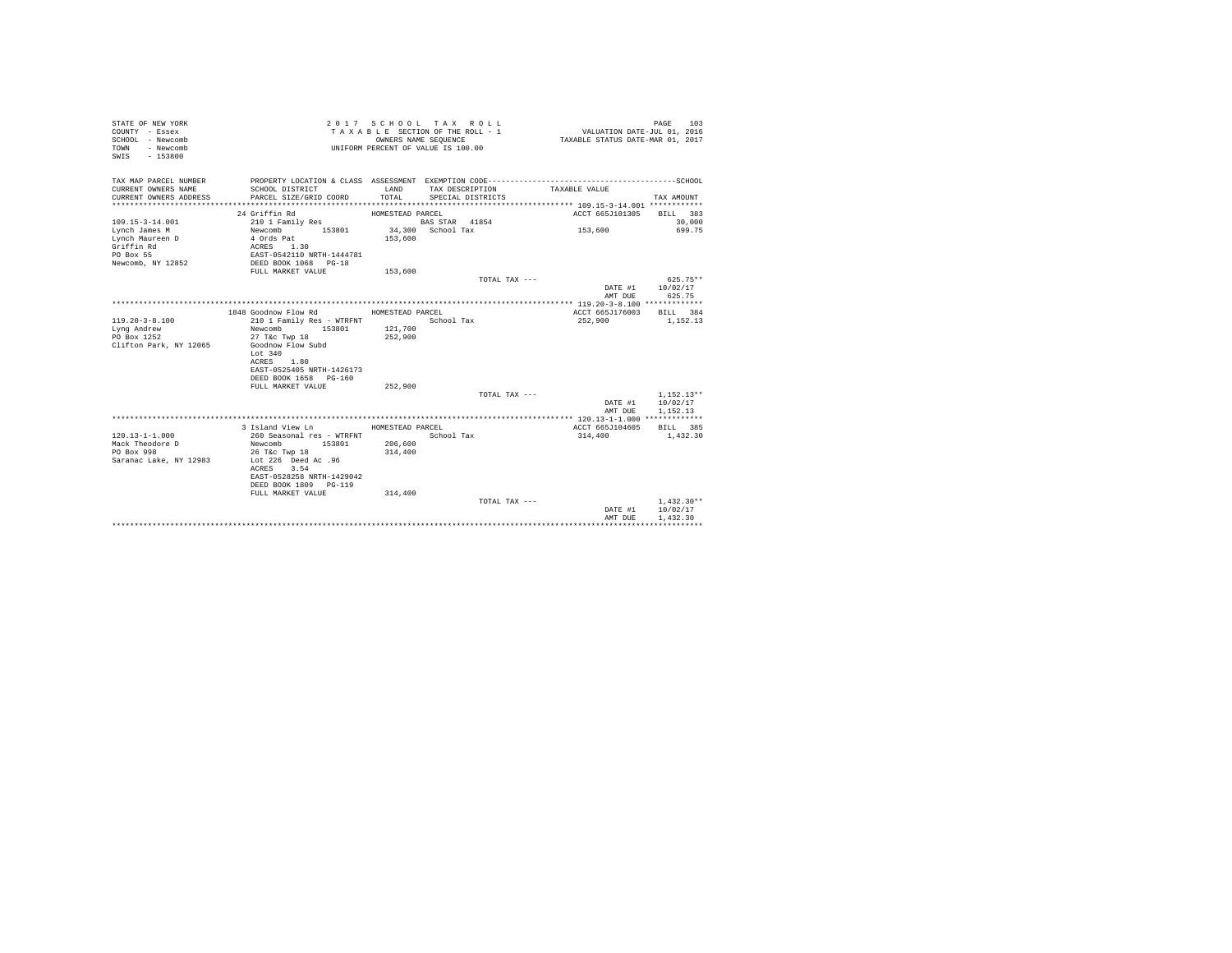| STATE OF NEW YORK<br>COUNTY - Essex<br>SCHOOL - Newcomb<br>TOWN - Newcomb<br>SWIS - 153800                                                                                                                                                               |                                                                                                                                                                                                                                                                                                    |                  | 2017 SCHOOL TAX ROLL<br>TAXABLE SECTION OF THE ROLL - 1<br>TAXABLE SECTION OF THE ROLL - 1<br>CONNERS NAME SEQUENCE<br>UNIFORM PERCENT OF VALUE IS 100.00 |               | PAGE 104<br>101, VALUATION DATE-JUL 01, 2016<br>2017 TAXABLE STATUS DATE-MAR | PAGE 104                                         |
|----------------------------------------------------------------------------------------------------------------------------------------------------------------------------------------------------------------------------------------------------------|----------------------------------------------------------------------------------------------------------------------------------------------------------------------------------------------------------------------------------------------------------------------------------------------------|------------------|-----------------------------------------------------------------------------------------------------------------------------------------------------------|---------------|------------------------------------------------------------------------------|--------------------------------------------------|
| TAX MAP PARCEL NUMBER<br>CURRENT OWNERS NAME<br>CURRENT OWNERS ADDRESS PARCEL SIZE/GRID COORD TOTAL SPECIAL DISTRICTS                                                                                                                                    | PROPERTY LOCATION & CLASS ASSESSMENT EXEMPTION CODE-----------------------------------SCHOOL<br>SCHOOL DISTRICT TAND TAX DESCRIPTION TAXABLE VALUE                                                                                                                                                 |                  |                                                                                                                                                           |               |                                                                              | TAX AMOUNT                                       |
|                                                                                                                                                                                                                                                          |                                                                                                                                                                                                                                                                                                    |                  |                                                                                                                                                           |               |                                                                              |                                                  |
|                                                                                                                                                                                                                                                          | 5381 NYS Route 28N<br>ACRES 5.60<br>EAST-0551413 NRTH-1445799<br>DEED BOOK 1563 PG-152                                                                                                                                                                                                             | HOMESTEAD PARCEL |                                                                                                                                                           |               | ACCT 665J104515 BILL 386<br>77,925                                           | 25,975<br>65,500<br>355.00                       |
|                                                                                                                                                                                                                                                          | FULL MARKET VALUE 103,900                                                                                                                                                                                                                                                                          |                  |                                                                                                                                                           |               |                                                                              |                                                  |
|                                                                                                                                                                                                                                                          |                                                                                                                                                                                                                                                                                                    |                  |                                                                                                                                                           | TOTAL TAX --- |                                                                              | $201.00**$<br>DATE #1 10/02/17<br>AMT DUE 201.00 |
|                                                                                                                                                                                                                                                          |                                                                                                                                                                                                                                                                                                    |                  |                                                                                                                                                           |               |                                                                              |                                                  |
| $110.13 - 1 - 1.000$                                                                                                                                                                                                                                     |                                                                                                                                                                                                                                                                                                    |                  |                                                                                                                                                           |               | ACCT 665J105611 BILL 387<br>24,500 447.06                                    |                                                  |
| MacKey Lynne M<br>MacKey Lynne M<br>20 Richards Survey 24,500<br>24,400<br>20 Richards Survey 24,500<br>1553801<br>24,400<br>20 Richards Survey 24,500<br>24,500<br>215301<br>2163/152<br>216 Ratte to<br>Ballston Lake, NY 12019<br>9 Gerald & Nancy Pi | ACRES 1.40<br>EAST-0552808 NRTH-1447116                                                                                                                                                                                                                                                            |                  |                                                                                                                                                           |               |                                                                              |                                                  |
|                                                                                                                                                                                                                                                          | DEED BOOK 1563 PG-152<br>FULL MARKET VALUE                                                                                                                                                                                                                                                         | 24,500           |                                                                                                                                                           |               |                                                                              |                                                  |
|                                                                                                                                                                                                                                                          |                                                                                                                                                                                                                                                                                                    |                  |                                                                                                                                                           | TOTAL TAX --- | AMT DUE 447.06                                                               | $447.06**$<br>DATE #1 10/02/17                   |
|                                                                                                                                                                                                                                                          |                                                                                                                                                                                                                                                                                                    |                  |                                                                                                                                                           |               |                                                                              |                                                  |
| $110.18 - 4 - 16.000$<br>Maddison Jill V<br>PO Box 102<br>Bloomingdale, NY 12913                                                                                                                                                                         | $\begin{tabular}{llllll} 13\text{ Sanford Ln} & \text{HOMESTEAD PARCH} \\ 210\text{ 1 Family Res} & \text{School Tax} \\ \text{Newcomb} & \text{153801} & \text{29,000} \end{tabular}$<br>Pt 4&5 Thorns Survey<br>ACRES 0.50<br>EAST-0559896 NRTH-1441150<br>DEED BOOK 1416 PG-19                  | 82,600           |                                                                                                                                                           |               | ACCT 665J104108 BILL 388<br>82,600                                           | 376.30                                           |
|                                                                                                                                                                                                                                                          | FULL MARKET VALUE                                                                                                                                                                                                                                                                                  | 82,600           |                                                                                                                                                           | TOTAL TAX --- |                                                                              | $376.30**$<br>DATE #1 10/02/17                   |
|                                                                                                                                                                                                                                                          |                                                                                                                                                                                                                                                                                                    |                  |                                                                                                                                                           |               |                                                                              | AMT DUE 376.30                                   |
| 110.13-9-21.001<br>Maddox Investments LLC<br>111 N Main St<br>PO Box 68<br>Clarkton, MO 63837                                                                                                                                                            | 26 Bissell Loop MOMESTEAD PARCEL 1640 OF 160 MESTEAD PARCEL 1800 MESTEAD School Tax and Mester 25, 200 MESTEAD PARCEL 25, 200 MESTEAD PARCEL 25, 200 MESTEAD PARCEL 25, 200 MESTEAD PARCEL 25, 200 MESTEAD PARCEL 25, 200 MEST<br>ACRES 0.80<br>EAST-0554957 NRTH-1445189<br>DEED BOOK 1612 PG-109 |                  |                                                                                                                                                           |               | ACCT 665J104304 BILL 389<br>98.000 446.45                                    |                                                  |
|                                                                                                                                                                                                                                                          | FULL MARKET VALUE                                                                                                                                                                                                                                                                                  | 98,000           |                                                                                                                                                           | TOTAL TAX --- |                                                                              | $446.45**$<br>DATE #1 10/02/17                   |
|                                                                                                                                                                                                                                                          |                                                                                                                                                                                                                                                                                                    |                  |                                                                                                                                                           |               | AMT DUE                                                                      | 446.45                                           |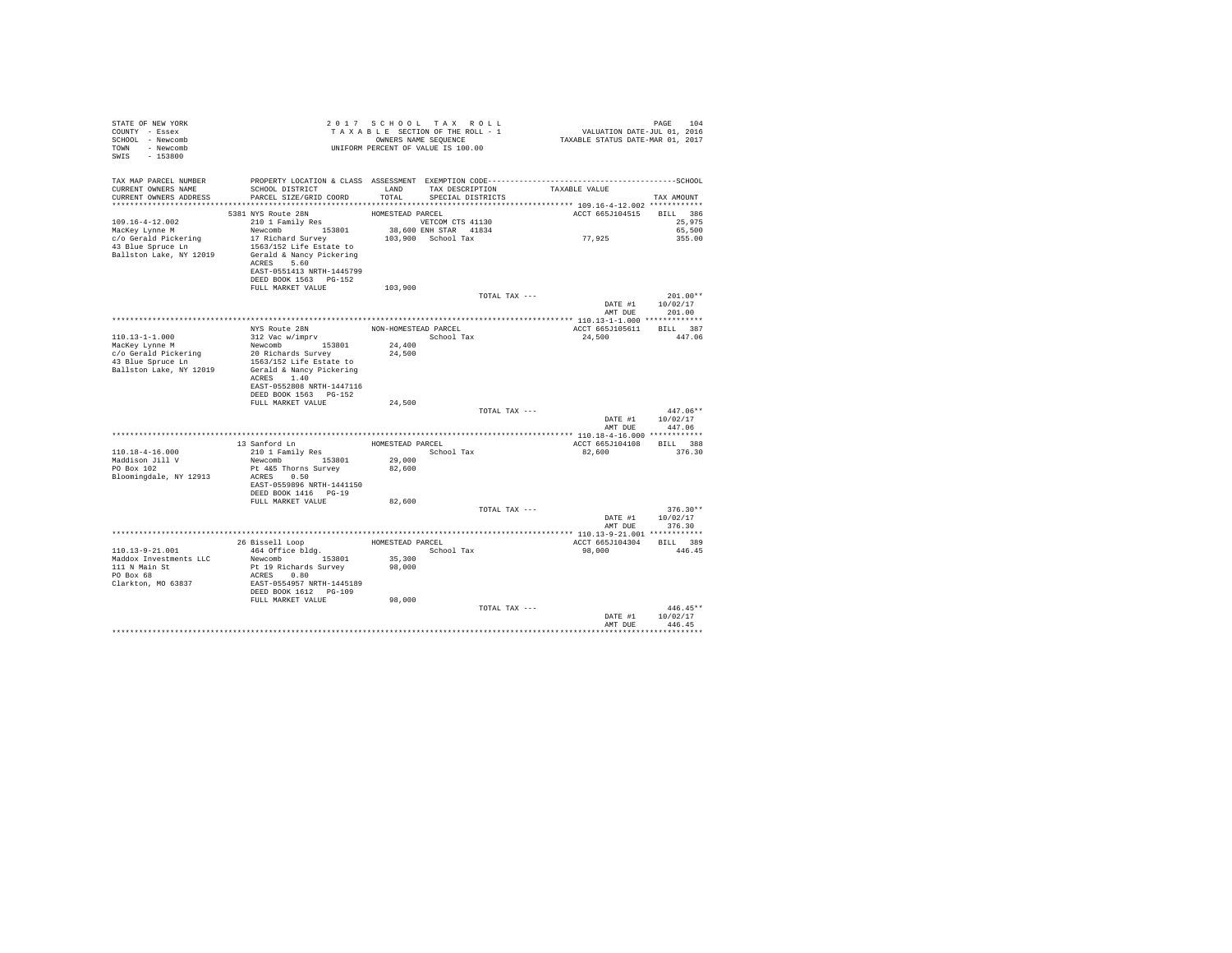| TAX MAP PARCEL NUMBER<br>SCHOOL DISTRICT LAND TAX DESCRIPTION<br>TAXABLE VALUE<br>CURRENT OWNERS NAME<br>CURRENT OWNERS ADDRESS<br>PARCEL SIZE/GRID COORD TOTAL SPECIAL DISTRICTS<br>TAX AMOUNT<br>1918 Goodnow Flow Rd MOMESTEAD PARCEL<br>ACCT 665J104613 BILL 390<br>260 Seasonal res - WTRFNT<br>$119.20 - 2 - 1.000$<br>School Tax<br>189,800 864.66<br>Maliszewski Joseph R<br>Maliszewski Dorota M<br>Newcomb 153801 171,000<br>27 & 28 T&c Twp 18 189,800<br>24 Willow Crk<br>Goodnow Flow Subd<br>Suffield, CT 06078<br>Lot 352 1.3Ac<br>ACRES 2.50<br>EAST-0523827 NRTH-1426400<br>DEED BOOK 1144    PG-191<br>189,800<br>FULL MARKET VALUE<br>864.66**<br>TOTAL TAX ---<br>DATE #1 10/02/17<br>AMT DUE 864.66<br>5451 NYS ROULE 28N<br>210 1 Family Res HOMESTEAD PARCEL School Tax<br>ACCT 665J100913 BILL 391<br>210 1 Family Res<br>Newcomb 153801 32,200<br>9 Richards 153801 32,200<br>$109.16 - 4 - 6.000$<br>70,800<br>322.54<br>Malsbary Richard D<br>Malsbary Dorothea M<br>897 Sleepy Creek Rd<br>ACRES 0.77<br>Hedgesville, WV 25427<br>EAST-0549723 NRTH-1446119<br>DEED BOOK 1594 PG-22<br>70,800<br>FULL MARKET VALUE<br>TOTAL TAX ---<br>$322.54**$<br>DATE #1 10/02/17<br>AMT DUE<br>322.54<br>49 Beaver Bay Rd MOMESTEAD PARCEL<br>ACCT 665J188006 BILL 392<br>210 1 Family Res - WTRFNT<br>$120.17 - 3 - 8.000$<br>School Tax<br>200,000<br>911.13<br>Newcomb 153801 126,000<br>Marcello James<br>41 T&C Twp 18<br>200,000<br>Marcello Eleanor M<br>2394 Reno Rd<br>Lot 313 Goddnow Shores<br>Castleton, NY 12033<br>$ACRES$ 2.13<br>EAST-0528528 NRTH-1426331<br>DEED BOOK 1202 PG-68<br>200,000<br>FULL MARKET VALUE<br>TOTAL TAX ---<br>$911.13**$<br>DATE #1 10/02/17<br>911.13<br>AMT DUE<br>141 Woodys Rd MOMESTEAD PARCEL<br>ACCT 665J100106 BILL 393<br>210 1 Family Res - WTRFNT KNH STAR 41834<br>120.13-1-26.000<br>65,500<br>333,600<br>Newcomb 153801 105,700 School Tax<br>Marconi Valentino<br>1,519.77<br>42 T&C Twp 18<br>333,600<br>Marconi Lorinda A<br>141 Woodvs Rd<br>Goodnow Flow Subd<br>Newcomb, NY 12852<br>Lot 201<br>ACRES 0.78 BANK CORE<br>EAST-0530702 NRTH-1428397<br>DEED BOOK 1246 PG-169<br>FULL MARKET VALUE<br>333,600<br>TOTAL TAX ---<br>$1.365.77**$<br>DATE #1 10/02/17 | STATE OF NEW YORK<br>COUNTY - Essex<br>SCHOOL - Newcomb<br>TOWN - Newcomb<br>SWIS - 153800 |  | 2017 SCHOOL TAX ROLL<br>UNIFORM PERCENT OF VALUE IS 100.00 | PAGE<br>105 |
|-----------------------------------------------------------------------------------------------------------------------------------------------------------------------------------------------------------------------------------------------------------------------------------------------------------------------------------------------------------------------------------------------------------------------------------------------------------------------------------------------------------------------------------------------------------------------------------------------------------------------------------------------------------------------------------------------------------------------------------------------------------------------------------------------------------------------------------------------------------------------------------------------------------------------------------------------------------------------------------------------------------------------------------------------------------------------------------------------------------------------------------------------------------------------------------------------------------------------------------------------------------------------------------------------------------------------------------------------------------------------------------------------------------------------------------------------------------------------------------------------------------------------------------------------------------------------------------------------------------------------------------------------------------------------------------------------------------------------------------------------------------------------------------------------------------------------------------------------------------------------------------------------------------------------------------------------------------------------------------------------------------------------------------------------------------------------------------------------------------------------------------------------------------------------------------------------------------------------------------------------|--------------------------------------------------------------------------------------------|--|------------------------------------------------------------|-------------|
|                                                                                                                                                                                                                                                                                                                                                                                                                                                                                                                                                                                                                                                                                                                                                                                                                                                                                                                                                                                                                                                                                                                                                                                                                                                                                                                                                                                                                                                                                                                                                                                                                                                                                                                                                                                                                                                                                                                                                                                                                                                                                                                                                                                                                                               |                                                                                            |  |                                                            |             |
|                                                                                                                                                                                                                                                                                                                                                                                                                                                                                                                                                                                                                                                                                                                                                                                                                                                                                                                                                                                                                                                                                                                                                                                                                                                                                                                                                                                                                                                                                                                                                                                                                                                                                                                                                                                                                                                                                                                                                                                                                                                                                                                                                                                                                                               |                                                                                            |  |                                                            |             |
|                                                                                                                                                                                                                                                                                                                                                                                                                                                                                                                                                                                                                                                                                                                                                                                                                                                                                                                                                                                                                                                                                                                                                                                                                                                                                                                                                                                                                                                                                                                                                                                                                                                                                                                                                                                                                                                                                                                                                                                                                                                                                                                                                                                                                                               |                                                                                            |  |                                                            |             |
|                                                                                                                                                                                                                                                                                                                                                                                                                                                                                                                                                                                                                                                                                                                                                                                                                                                                                                                                                                                                                                                                                                                                                                                                                                                                                                                                                                                                                                                                                                                                                                                                                                                                                                                                                                                                                                                                                                                                                                                                                                                                                                                                                                                                                                               |                                                                                            |  |                                                            |             |
|                                                                                                                                                                                                                                                                                                                                                                                                                                                                                                                                                                                                                                                                                                                                                                                                                                                                                                                                                                                                                                                                                                                                                                                                                                                                                                                                                                                                                                                                                                                                                                                                                                                                                                                                                                                                                                                                                                                                                                                                                                                                                                                                                                                                                                               |                                                                                            |  |                                                            |             |
|                                                                                                                                                                                                                                                                                                                                                                                                                                                                                                                                                                                                                                                                                                                                                                                                                                                                                                                                                                                                                                                                                                                                                                                                                                                                                                                                                                                                                                                                                                                                                                                                                                                                                                                                                                                                                                                                                                                                                                                                                                                                                                                                                                                                                                               |                                                                                            |  |                                                            |             |
|                                                                                                                                                                                                                                                                                                                                                                                                                                                                                                                                                                                                                                                                                                                                                                                                                                                                                                                                                                                                                                                                                                                                                                                                                                                                                                                                                                                                                                                                                                                                                                                                                                                                                                                                                                                                                                                                                                                                                                                                                                                                                                                                                                                                                                               |                                                                                            |  |                                                            |             |
|                                                                                                                                                                                                                                                                                                                                                                                                                                                                                                                                                                                                                                                                                                                                                                                                                                                                                                                                                                                                                                                                                                                                                                                                                                                                                                                                                                                                                                                                                                                                                                                                                                                                                                                                                                                                                                                                                                                                                                                                                                                                                                                                                                                                                                               |                                                                                            |  |                                                            |             |
|                                                                                                                                                                                                                                                                                                                                                                                                                                                                                                                                                                                                                                                                                                                                                                                                                                                                                                                                                                                                                                                                                                                                                                                                                                                                                                                                                                                                                                                                                                                                                                                                                                                                                                                                                                                                                                                                                                                                                                                                                                                                                                                                                                                                                                               |                                                                                            |  |                                                            |             |
|                                                                                                                                                                                                                                                                                                                                                                                                                                                                                                                                                                                                                                                                                                                                                                                                                                                                                                                                                                                                                                                                                                                                                                                                                                                                                                                                                                                                                                                                                                                                                                                                                                                                                                                                                                                                                                                                                                                                                                                                                                                                                                                                                                                                                                               |                                                                                            |  |                                                            |             |
|                                                                                                                                                                                                                                                                                                                                                                                                                                                                                                                                                                                                                                                                                                                                                                                                                                                                                                                                                                                                                                                                                                                                                                                                                                                                                                                                                                                                                                                                                                                                                                                                                                                                                                                                                                                                                                                                                                                                                                                                                                                                                                                                                                                                                                               |                                                                                            |  |                                                            |             |
|                                                                                                                                                                                                                                                                                                                                                                                                                                                                                                                                                                                                                                                                                                                                                                                                                                                                                                                                                                                                                                                                                                                                                                                                                                                                                                                                                                                                                                                                                                                                                                                                                                                                                                                                                                                                                                                                                                                                                                                                                                                                                                                                                                                                                                               |                                                                                            |  |                                                            |             |
|                                                                                                                                                                                                                                                                                                                                                                                                                                                                                                                                                                                                                                                                                                                                                                                                                                                                                                                                                                                                                                                                                                                                                                                                                                                                                                                                                                                                                                                                                                                                                                                                                                                                                                                                                                                                                                                                                                                                                                                                                                                                                                                                                                                                                                               |                                                                                            |  |                                                            |             |
|                                                                                                                                                                                                                                                                                                                                                                                                                                                                                                                                                                                                                                                                                                                                                                                                                                                                                                                                                                                                                                                                                                                                                                                                                                                                                                                                                                                                                                                                                                                                                                                                                                                                                                                                                                                                                                                                                                                                                                                                                                                                                                                                                                                                                                               |                                                                                            |  |                                                            |             |
|                                                                                                                                                                                                                                                                                                                                                                                                                                                                                                                                                                                                                                                                                                                                                                                                                                                                                                                                                                                                                                                                                                                                                                                                                                                                                                                                                                                                                                                                                                                                                                                                                                                                                                                                                                                                                                                                                                                                                                                                                                                                                                                                                                                                                                               |                                                                                            |  |                                                            |             |
|                                                                                                                                                                                                                                                                                                                                                                                                                                                                                                                                                                                                                                                                                                                                                                                                                                                                                                                                                                                                                                                                                                                                                                                                                                                                                                                                                                                                                                                                                                                                                                                                                                                                                                                                                                                                                                                                                                                                                                                                                                                                                                                                                                                                                                               |                                                                                            |  |                                                            |             |
|                                                                                                                                                                                                                                                                                                                                                                                                                                                                                                                                                                                                                                                                                                                                                                                                                                                                                                                                                                                                                                                                                                                                                                                                                                                                                                                                                                                                                                                                                                                                                                                                                                                                                                                                                                                                                                                                                                                                                                                                                                                                                                                                                                                                                                               |                                                                                            |  |                                                            |             |
|                                                                                                                                                                                                                                                                                                                                                                                                                                                                                                                                                                                                                                                                                                                                                                                                                                                                                                                                                                                                                                                                                                                                                                                                                                                                                                                                                                                                                                                                                                                                                                                                                                                                                                                                                                                                                                                                                                                                                                                                                                                                                                                                                                                                                                               |                                                                                            |  |                                                            |             |
|                                                                                                                                                                                                                                                                                                                                                                                                                                                                                                                                                                                                                                                                                                                                                                                                                                                                                                                                                                                                                                                                                                                                                                                                                                                                                                                                                                                                                                                                                                                                                                                                                                                                                                                                                                                                                                                                                                                                                                                                                                                                                                                                                                                                                                               |                                                                                            |  |                                                            |             |
|                                                                                                                                                                                                                                                                                                                                                                                                                                                                                                                                                                                                                                                                                                                                                                                                                                                                                                                                                                                                                                                                                                                                                                                                                                                                                                                                                                                                                                                                                                                                                                                                                                                                                                                                                                                                                                                                                                                                                                                                                                                                                                                                                                                                                                               |                                                                                            |  |                                                            |             |
|                                                                                                                                                                                                                                                                                                                                                                                                                                                                                                                                                                                                                                                                                                                                                                                                                                                                                                                                                                                                                                                                                                                                                                                                                                                                                                                                                                                                                                                                                                                                                                                                                                                                                                                                                                                                                                                                                                                                                                                                                                                                                                                                                                                                                                               |                                                                                            |  |                                                            |             |
|                                                                                                                                                                                                                                                                                                                                                                                                                                                                                                                                                                                                                                                                                                                                                                                                                                                                                                                                                                                                                                                                                                                                                                                                                                                                                                                                                                                                                                                                                                                                                                                                                                                                                                                                                                                                                                                                                                                                                                                                                                                                                                                                                                                                                                               |                                                                                            |  |                                                            |             |
|                                                                                                                                                                                                                                                                                                                                                                                                                                                                                                                                                                                                                                                                                                                                                                                                                                                                                                                                                                                                                                                                                                                                                                                                                                                                                                                                                                                                                                                                                                                                                                                                                                                                                                                                                                                                                                                                                                                                                                                                                                                                                                                                                                                                                                               |                                                                                            |  |                                                            |             |
|                                                                                                                                                                                                                                                                                                                                                                                                                                                                                                                                                                                                                                                                                                                                                                                                                                                                                                                                                                                                                                                                                                                                                                                                                                                                                                                                                                                                                                                                                                                                                                                                                                                                                                                                                                                                                                                                                                                                                                                                                                                                                                                                                                                                                                               |                                                                                            |  |                                                            |             |
| AMT DUE<br>1.365.77                                                                                                                                                                                                                                                                                                                                                                                                                                                                                                                                                                                                                                                                                                                                                                                                                                                                                                                                                                                                                                                                                                                                                                                                                                                                                                                                                                                                                                                                                                                                                                                                                                                                                                                                                                                                                                                                                                                                                                                                                                                                                                                                                                                                                           |                                                                                            |  |                                                            |             |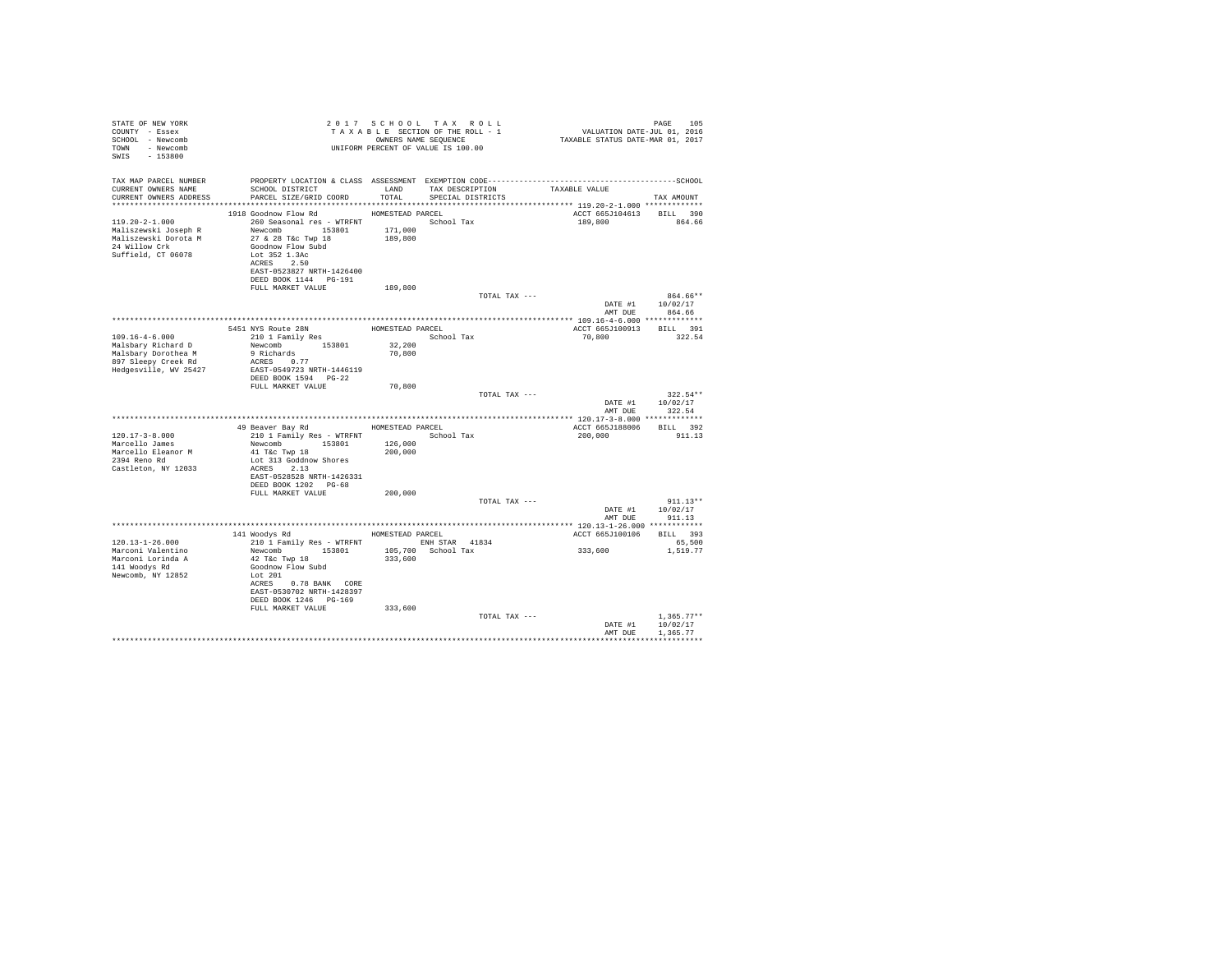| STATE OF NEW YORK<br>COUNTY - Essex<br>SCHOOL - Newcomb<br>TOWN - Newcomb<br>SWIS - 153800 |                                            |                   | 2017 SCHOOL TAX ROLL<br>TAXABLE SECTION OF THE ROLL - 1<br>OWNERS NAME SEQUENCE<br>UNIFORM PERCENT OF VALUE IS 100.00 | VALUATION DATE-JUL 01, 2016<br>TAXABLE STATUS DATE-MAR 01, 2017 | PAGE<br>106        |
|--------------------------------------------------------------------------------------------|--------------------------------------------|-------------------|-----------------------------------------------------------------------------------------------------------------------|-----------------------------------------------------------------|--------------------|
| TAX MAP PARCEL NUMBER<br>CURRENT OWNERS NAME                                               | SCHOOL DISTRICT                            | LAND              | TAX DESCRIPTION                                                                                                       | TAXABLE VALUE                                                   |                    |
| CURRENT OWNERS ADDRESS                                                                     | PARCEL SIZE/GRID COORD                     | TOTAL             | SPECIAL DISTRICTS                                                                                                     |                                                                 | TAX AMOUNT         |
|                                                                                            |                                            |                   |                                                                                                                       |                                                                 |                    |
|                                                                                            | 37 Campsite Rd                             | HOMESTEAD PARCEL  |                                                                                                                       | ACCT 665J104701 BILL 394                                        |                    |
| $110.13 - 9 - 1.000$                                                                       | 260 Seasonal res                           |                   | School Tax                                                                                                            | 68,100                                                          | 310.24             |
| Marsh David A                                                                              | Newcomb 153801                             | 33,200            |                                                                                                                       |                                                                 |                    |
| 11 Calhoun Rd                                                                              | 20 Richards Survey<br>ACRES 0.90           | 68,100            |                                                                                                                       |                                                                 |                    |
| Troy, NY 12180                                                                             | EAST-0555166 NRTH-1446013                  |                   |                                                                                                                       |                                                                 |                    |
|                                                                                            | DEED BOOK 477 PG-83                        |                   |                                                                                                                       |                                                                 |                    |
|                                                                                            | FULL MARKET VALUE                          | 68,100            |                                                                                                                       |                                                                 |                    |
|                                                                                            |                                            |                   | TOTAL TAX ---                                                                                                         |                                                                 | $310.24**$         |
|                                                                                            |                                            |                   |                                                                                                                       | DATE #1                                                         | 10/02/17           |
|                                                                                            |                                            |                   |                                                                                                                       | AMT DUE                                                         | 310.24             |
|                                                                                            |                                            |                   |                                                                                                                       |                                                                 |                    |
|                                                                                            | 30 Allen Rd                                | HOMESTEAD PARCEL  |                                                                                                                       | ACCT 665J100204                                                 | BILL 395           |
| $109.15 - 4 - 9.000$<br>Marshall Peter                                                     | 270 Mfg housing<br>Newcomb 153801          | 35,100            | School Tax                                                                                                            | 40,100                                                          | 182.68             |
| Havern Michael                                                                             | 3 Richards                                 | 40,100            |                                                                                                                       |                                                                 |                    |
| 118 Franklin St                                                                            | ACRES 2.10                                 |                   |                                                                                                                       |                                                                 |                    |
| Hudson Falls, NY 12839                                                                     | EAST-0544334 NRTH-1445576                  |                   |                                                                                                                       |                                                                 |                    |
|                                                                                            | DEED BOOK 875 PG-081                       |                   |                                                                                                                       |                                                                 |                    |
|                                                                                            | FULL MARKET VALUE                          | 40,100            |                                                                                                                       |                                                                 |                    |
|                                                                                            |                                            |                   | TOTAL TAX ---                                                                                                         |                                                                 | $182.68**$         |
|                                                                                            |                                            |                   |                                                                                                                       | DATE #1<br>AMT DUE                                              | 10/02/17<br>182.68 |
|                                                                                            |                                            |                   |                                                                                                                       |                                                                 |                    |
|                                                                                            | 5740 NYS Route 28N                         | HOMESTEAD PARCEL  |                                                                                                                       | ACCT 665J106715 BILL 396                                        |                    |
| $109.15 - 1 - 25.100$                                                                      | 210 1 Family Res - WTRFNT                  |                   | School Tax                                                                                                            | 245,600                                                         | 1,118.87           |
| Martin David O                                                                             | Newcomb 153801                             | 104,300           |                                                                                                                       |                                                                 |                    |
| Martin Christine C                                                                         | 4 Ords Patent                              | 245,600           |                                                                                                                       |                                                                 |                    |
| 8717 Ctv Rte 87                                                                            | ACRES 1.04                                 |                   |                                                                                                                       |                                                                 |                    |
| Hammondsport, NY 14840                                                                     | EAST-0543288 NRTH-1446218                  |                   |                                                                                                                       |                                                                 |                    |
|                                                                                            | DEED BOOK 1400 PG-182<br>FULL MARKET VALUE | 245,600           |                                                                                                                       |                                                                 |                    |
|                                                                                            |                                            |                   | TOTAL TAX ---                                                                                                         |                                                                 | $1,118.87**$       |
|                                                                                            |                                            |                   |                                                                                                                       | DATE #1                                                         | 10/02/17           |
|                                                                                            |                                            |                   |                                                                                                                       | AMT DUE                                                         | 1,118.87           |
|                                                                                            |                                            |                   |                                                                                                                       |                                                                 |                    |
|                                                                                            | 1796 Goodnow Flow Rd                       | HOMESTEAD PARCEL  |                                                                                                                       | ACCT 665J189002                                                 | BILL 397           |
| $119.20 - 3 - 14.000$                                                                      | 260 Seasonal res - WTRFNT                  |                   | School Tax                                                                                                            | 139,300                                                         | 634.60             |
| Matarese Robert E<br>Matarese Barbara M                                                    | Newcomb 153801<br>$27$ T&C Twp $18$        | 56,100<br>139,300 |                                                                                                                       |                                                                 |                    |
| 69 Burden Lake Rd                                                                          | Goodnow Flor Subd Lot 112                  |                   |                                                                                                                       |                                                                 |                    |
| East Greenbush, NY 12061                                                                   | ACRES 1.67                                 |                   |                                                                                                                       |                                                                 |                    |
|                                                                                            | EAST-0525277 NRTH-1425236                  |                   |                                                                                                                       |                                                                 |                    |
|                                                                                            | DEED BOOK 1501 PG-257                      |                   |                                                                                                                       |                                                                 |                    |
|                                                                                            | FULL MARKET VALUE                          | 139,300           |                                                                                                                       |                                                                 |                    |
|                                                                                            |                                            |                   | TOTAL TAX ---                                                                                                         |                                                                 | $634.60**$         |
|                                                                                            |                                            |                   |                                                                                                                       | DATE #1<br>AMT DUE                                              | 10/02/17<br>634.60 |
|                                                                                            |                                            |                   |                                                                                                                       |                                                                 |                    |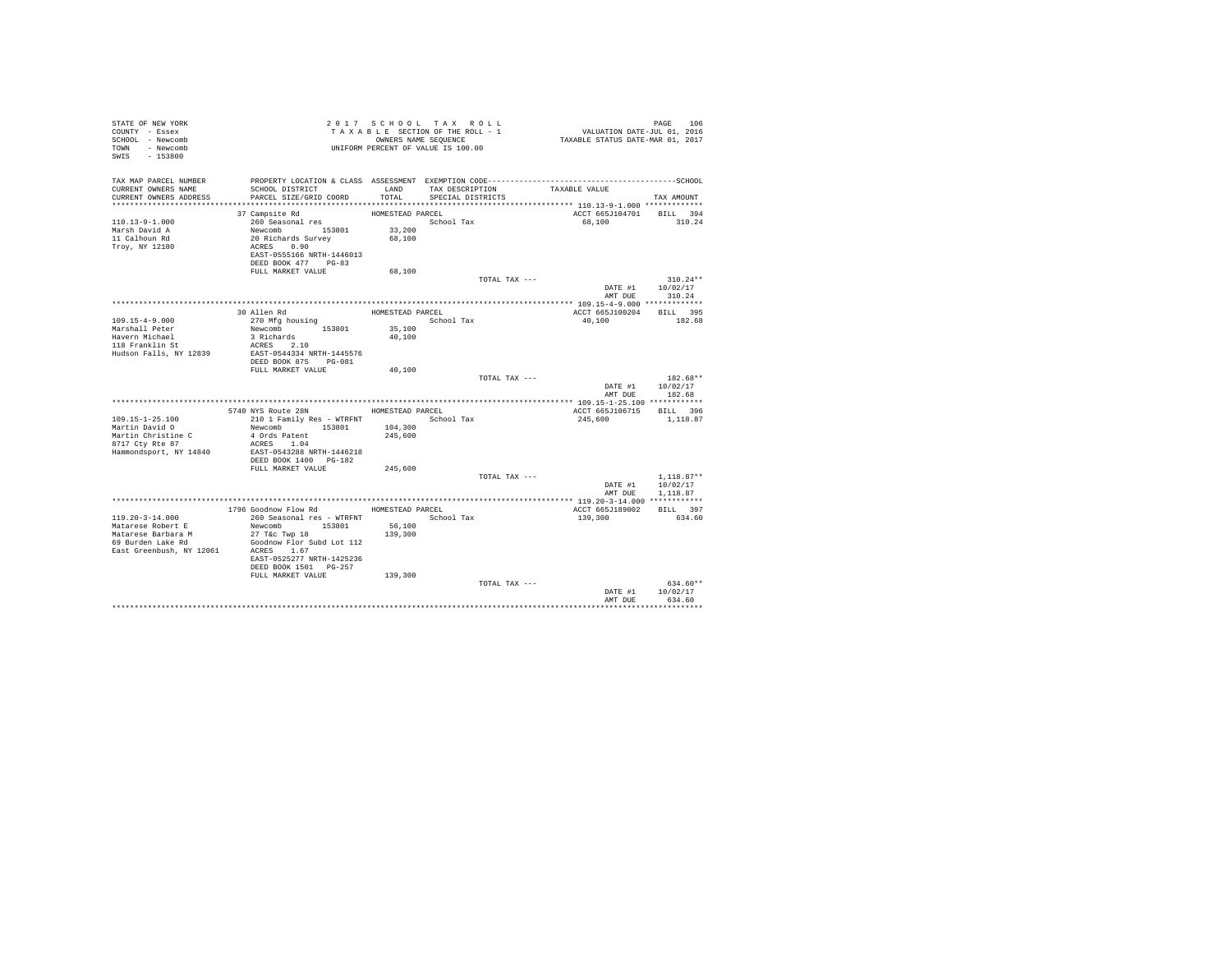| STATE OF NEW YORK<br>COUNTY - Essex<br>SCHOOL - Newcomb<br>TOWN - Newcomb<br>$-153800$<br>SWIS |                                                                | 2017 SCHOOL TAX ROLL<br>TAXABLE SECTION OF THE ROLL - 1<br>OWNERS NAME SEOUENCE<br>UNIFORM PERCENT OF VALUE IS 100.00 |                   |               | PAGE 107<br>2016 VALUATION DATE-JUL<br>2017 TAXABLE STATUS DATE-MAR | PAGE<br>107                    |
|------------------------------------------------------------------------------------------------|----------------------------------------------------------------|-----------------------------------------------------------------------------------------------------------------------|-------------------|---------------|---------------------------------------------------------------------|--------------------------------|
| TAX MAP PARCEL NUMBER                                                                          |                                                                |                                                                                                                       |                   |               |                                                                     |                                |
| CURRENT OWNERS NAME<br>CURRENT OWNERS ADDRESS                                                  | SCHOOL DISTRICT TAND TAX DESCRIPTION<br>PARCEL SIZE/GRID COORD | TOTAL                                                                                                                 | SPECIAL DISTRICTS |               | TAXABLE VALUE                                                       | TAX AMOUNT                     |
|                                                                                                |                                                                |                                                                                                                       |                   |               |                                                                     |                                |
| $120.14 - 1 - 12.000$                                                                          | 976 Goodnow Flow Rd<br>210 1 Family Res - WTRFNT               | HOMESTEAD PARCEL                                                                                                      | School Tax        |               | ACCT 665J103802 BILL 398<br>151,400                                 | 689.73                         |
| Matthews Robert R                                                                              | Newcomb 153801                                                 | 105,800                                                                                                               |                   |               |                                                                     |                                |
| Matthews Patricia A                                                                            | 43 T&C Twp 18                                                  | 151,400                                                                                                               |                   |               |                                                                     |                                |
| 45 Dirks Ter<br>Highland, NY 12528                                                             | Goodnow Flow Subd<br>Lot 162                                   |                                                                                                                       |                   |               |                                                                     |                                |
|                                                                                                | ACRES 0.60                                                     |                                                                                                                       |                   |               |                                                                     |                                |
|                                                                                                | EAST-0535015 NRTH-1428427                                      |                                                                                                                       |                   |               |                                                                     |                                |
|                                                                                                | DEED BOOK 701 PG-38                                            |                                                                                                                       |                   |               |                                                                     |                                |
|                                                                                                | FULL MARKET VALUE                                              | 151,400                                                                                                               |                   | TOTAL TAX --- |                                                                     | 689.73**                       |
|                                                                                                |                                                                |                                                                                                                       |                   |               |                                                                     | DATE #1 10/02/17               |
|                                                                                                |                                                                |                                                                                                                       |                   |               | AMT DUE                                                             | 689.73                         |
|                                                                                                | Johnson Rd                                                     | NON-HOMESTEAD PARCEL                                                                                                  |                   |               | ACCT 665J193002 BILL 399                                            |                                |
| 109.16-1-15.017                                                                                | 311 Res vac land                                               | School Tax                                                                                                            |                   |               | 24,400                                                              | 445.24                         |
| Mattison Family Trust Newcomb 153801                                                           |                                                                | 24,400                                                                                                                |                   |               |                                                                     |                                |
| c/o Richard & Serena Mattison 10 Richards Survey T&c                                           |                                                                | 24,400                                                                                                                |                   |               |                                                                     |                                |
| Shaftsbury, VT 05262                                                                           | EAST-0548057 NRTH-1447701                                      |                                                                                                                       |                   |               |                                                                     |                                |
|                                                                                                | DEED BOOK 1866 PG-83                                           |                                                                                                                       |                   |               |                                                                     |                                |
|                                                                                                | FULL MARKET VALUE                                              | 24,400                                                                                                                |                   |               |                                                                     |                                |
|                                                                                                |                                                                |                                                                                                                       |                   | TOTAL TAX --- |                                                                     | $445.24**$<br>DATE #1 10/02/17 |
|                                                                                                |                                                                |                                                                                                                       |                   |               |                                                                     | AMT DUE 445.24                 |
|                                                                                                |                                                                |                                                                                                                       |                   |               |                                                                     |                                |
|                                                                                                | Goodnow Flow Rd                                                |                                                                                                                       | HOMESTEAD PARCEL  |               | ACCT 665J101110 BILL 400                                            | 381.76                         |
| $119.20 - 3 - 11.000$<br>McCarthy James B                                                      | 311 Res vac land - WTRFNT<br>Newcomb 153801                    | 83,800                                                                                                                | School Tax        |               | 83,800                                                              |                                |
| McCarthy Christie L                                                                            | 27 T&C Twp 18                                                  | 83,800                                                                                                                |                   |               |                                                                     |                                |
| 3072 S Oakwood Dr                                                                              | Goodnow Flow Subd                                              |                                                                                                                       |                   |               |                                                                     |                                |
| Painted Post, NY 14870                                                                         | Lot 107<br>ACRES 0.65                                          |                                                                                                                       |                   |               |                                                                     |                                |
|                                                                                                | EAST-0525889 NRTH-1425551                                      |                                                                                                                       |                   |               |                                                                     |                                |
|                                                                                                | DEED BOOK 1738    PG-231                                       |                                                                                                                       |                   |               |                                                                     |                                |
|                                                                                                | FULL MARKET VALUE                                              | 83,800                                                                                                                |                   | TOTAL TAX --- |                                                                     | 381.76**                       |
|                                                                                                |                                                                |                                                                                                                       |                   |               |                                                                     | DATE #1 10/02/17               |
|                                                                                                |                                                                |                                                                                                                       |                   |               |                                                                     | AMT DUE 381.76                 |
|                                                                                                |                                                                |                                                                                                                       |                   |               |                                                                     |                                |
| $119.20 - 3 - 12.000$                                                                          | 1740 Goodnow Flow Rd<br>210 1 Family Res - WTRFNT              | HOMESTEAD PARCEL                                                                                                      | School Tax        |               | ACCT 665J106401 BILL 401<br>190,000                                 | 865.58                         |
| McCarthy James B                                                                               | Newcomb 153801                                                 | 100,000                                                                                                               |                   |               |                                                                     |                                |
| McCarthy Christie L                                                                            | 27 T&c Twp 18                                                  | 190,000                                                                                                               |                   |               |                                                                     |                                |
| 3072 S Oakwood Dr                                                                              | Goodnow Flow Subd<br>Lot 106                                   |                                                                                                                       |                   |               |                                                                     |                                |
| Painted Post, NY 14870                                                                         | ACRES 0.70                                                     |                                                                                                                       |                   |               |                                                                     |                                |
|                                                                                                | EAST-0526014 NRTH-1425623                                      |                                                                                                                       |                   |               |                                                                     |                                |
|                                                                                                | DEED BOOK 1738 PG-231                                          |                                                                                                                       |                   |               |                                                                     |                                |
|                                                                                                | FULL MARKET VALUE                                              | 190,000                                                                                                               |                   | TOTAL TAX --- |                                                                     | 865.58**                       |
|                                                                                                |                                                                |                                                                                                                       |                   |               |                                                                     | DATE #1 10/02/17               |
|                                                                                                |                                                                |                                                                                                                       |                   |               | AMT DUE                                                             | 865.58                         |
|                                                                                                |                                                                |                                                                                                                       |                   |               |                                                                     | **********************         |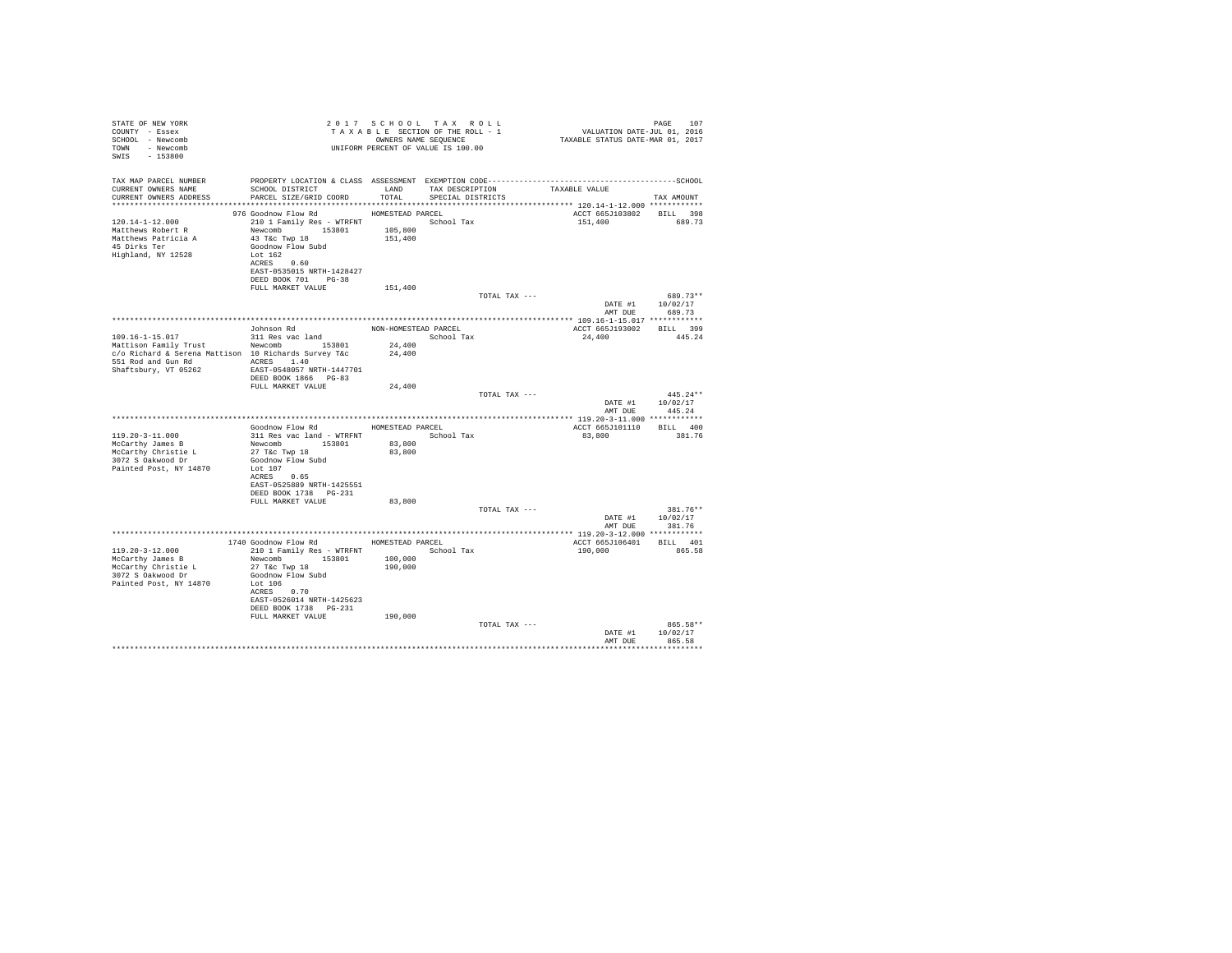| STATE OF NEW YORK<br>COUNTY - Essex<br>SCHOOL - Newcomb<br>- Newcomb<br>TOWN<br>$-153800$<br>SWTS              |                                                                                                                                                                                                                      | OWNERS NAME SEQUENCE          | 2017 SCHOOL TAX ROLL<br>TAXABLE SECTION OF THE ROLL - 1<br>UNIFORM PERCENT OF VALUE IS 100.00 | VALUATION DATE-JUL 01, 2016<br>TAXABLE STATUS DATE-MAR 01, 2017 | 108<br>PAGE                          |
|----------------------------------------------------------------------------------------------------------------|----------------------------------------------------------------------------------------------------------------------------------------------------------------------------------------------------------------------|-------------------------------|-----------------------------------------------------------------------------------------------|-----------------------------------------------------------------|--------------------------------------|
| TAX MAP PARCEL NUMBER                                                                                          |                                                                                                                                                                                                                      |                               |                                                                                               |                                                                 |                                      |
| CURRENT OWNERS NAME<br>CURRENT OWNERS ADDRESS                                                                  | SCHOOL DISTRICT<br>PARCEL SIZE/GRID COORD                                                                                                                                                                            | LAND<br>TOTAL.                | TAX DESCRIPTION<br>SPECIAL DISTRICTS                                                          | TAXABLE VALUE                                                   | TAX AMOUNT                           |
|                                                                                                                | 1270 Goodnow Flow Rd                                                                                                                                                                                                 | HOMESTEAD PARCEL              |                                                                                               | ACCT 665J104603                                                 | BILL 402                             |
| $120.18 - 2 - 28.029$<br>McCoy Maja H Trust<br>c/o Guy & Maha McCoy<br>8 Fernbank Ave<br>Delmar, NY 12054      | 210 1 Family Res - WTRFNT<br>153801<br>Newcomb<br>46 T&c Twp 18<br>Goodnow Flow Subd<br>Lots 20&21<br>ACRES 3.62<br>EAST-0536690 NRTH-1425996<br>DEED BOOK 1638 PG-43                                                | 143,000<br>576,200            | School Tax                                                                                    | 576,200                                                         | 2,624.97                             |
|                                                                                                                | FULL MARKET VALUE                                                                                                                                                                                                    | 576.200                       |                                                                                               |                                                                 |                                      |
|                                                                                                                |                                                                                                                                                                                                                      |                               | TOTAL TAX ---                                                                                 | DATE #1                                                         | $2.624.97**$<br>10/02/17             |
|                                                                                                                |                                                                                                                                                                                                                      |                               |                                                                                               | AMT DUE                                                         | 2.624.97                             |
|                                                                                                                | 1328 Goodnow Flow Rd                                                                                                                                                                                                 | HOMESTEAD PARCEL              |                                                                                               | ACCT 665J105303                                                 | RTLL 403                             |
| $120.18 - 2 - 15.000$<br>McCreight Jo Margaret<br>McCreight Leslie Ann<br>40 Parkwood Blvd<br>Hudson, NY 12534 | 260 Seasonal res - WTRFNT<br>Newcomb<br>153801<br>46 T&c Twp 18<br>Goodnow Flow Subd Lot 34<br>L estate to John McCreigh<br>1.35<br>ACRES<br>EAST-0535440 NRTH-1426688<br>DEED BOOK 1830 PG-105<br>FULL MARKET VALUE | 108,300<br>139,300<br>139,300 | School Tax                                                                                    | 139,300                                                         | 634.60                               |
|                                                                                                                |                                                                                                                                                                                                                      |                               | TOTAL TAX ---                                                                                 |                                                                 | $634.60**$                           |
|                                                                                                                |                                                                                                                                                                                                                      |                               |                                                                                               | DATE #1<br>AMT DUE                                              | 10/02/17<br>634.60                   |
|                                                                                                                |                                                                                                                                                                                                                      |                               |                                                                                               |                                                                 |                                      |
|                                                                                                                | 75 Beaver Bay                                                                                                                                                                                                        | HOMESTEAD PARCEL              |                                                                                               | ACCT 665J105612                                                 | BILL 404                             |
| $120.17 - 3 - 1.000$<br>McDevitt Emmett R Jr<br>2270 Grand Blvd<br>Niskayuna, NY 12309                         | 260 Seasonal res - WTRFNT<br>Newcomb<br>153801<br>26 T&c Twp 18<br>Goodnow Flow Subd<br>Lot 306<br>ACRES 1.00<br>EAST-0528128 NRTH-1426954<br>DEED BOOK 1212 PG-311                                                  | 119,400<br>270,700            | School Tax                                                                                    | 270,700                                                         | 1,233.22                             |
|                                                                                                                | FULL MARKET VALUE                                                                                                                                                                                                    | 270.700                       | TOTAL TAX ---                                                                                 | DATE #1<br>AMT DUE                                              | $1.233.22**$<br>10/02/17<br>1.233.22 |
|                                                                                                                |                                                                                                                                                                                                                      |                               |                                                                                               |                                                                 |                                      |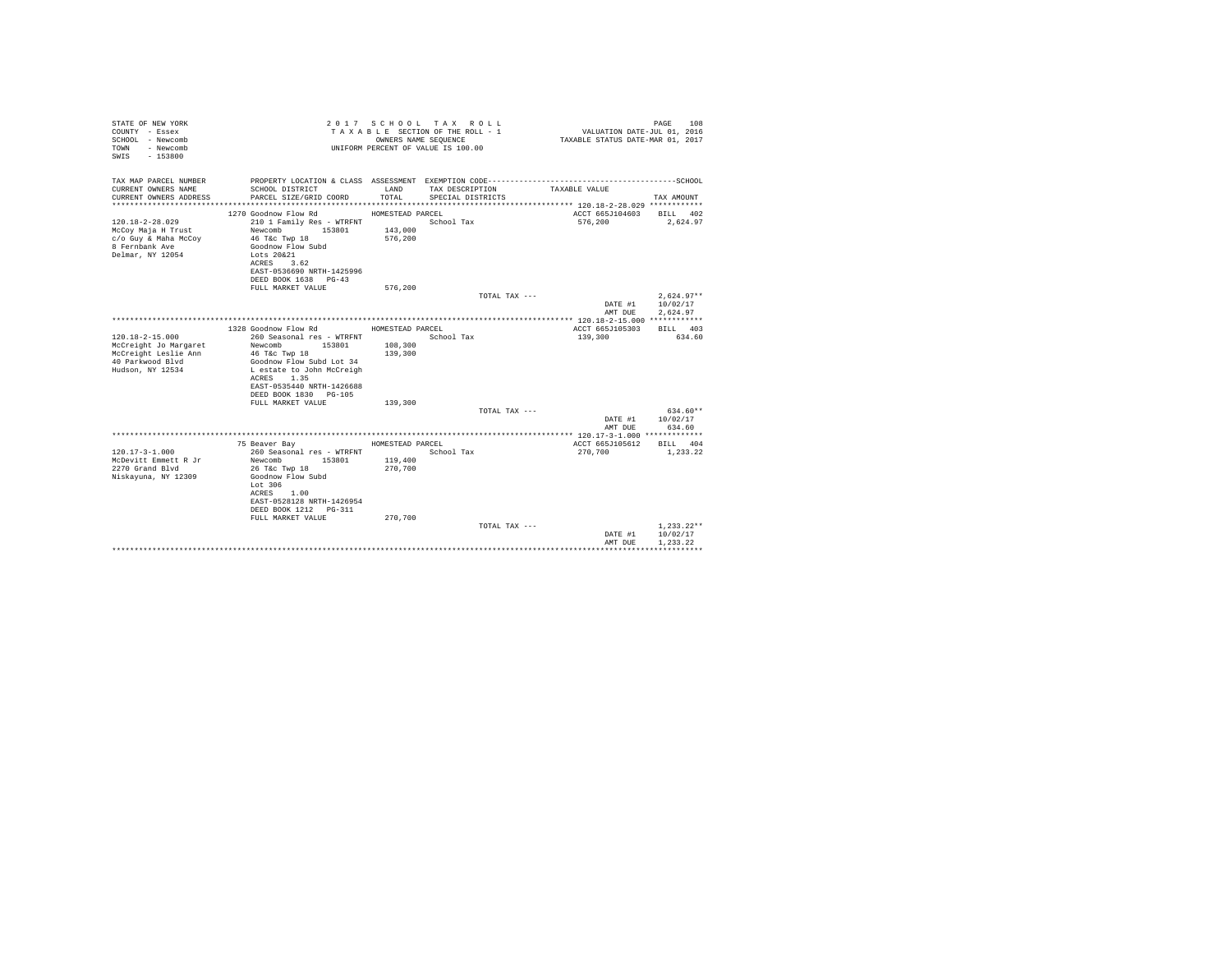| STATE OF NEW YORK                                                             |                                                                                                                                                              |                  | 2017 SCHOOL TAX ROLL |                                                                             |                  |
|-------------------------------------------------------------------------------|--------------------------------------------------------------------------------------------------------------------------------------------------------------|------------------|----------------------|-----------------------------------------------------------------------------|------------------|
| COUNTY - Essex                                                                | 2017 SCROUNG SECTION OF THE ROLL - 1<br>TAXABLE SECTION OF THE ROLL - 1<br>OWNERS NAME SEQUENCE<br>UNIFORM PERCENT OF VALUE IS 100.00                        |                  |                      | PAGE 109<br>VALUATION DATE-JUL 01, 2016<br>TAXABLE STATUS DATE-MAR 01, 2017 |                  |
| SCHOOL - Newcomb                                                              |                                                                                                                                                              |                  |                      |                                                                             |                  |
| TOWN - Newcomb                                                                |                                                                                                                                                              |                  |                      |                                                                             |                  |
| SWIS - 153800                                                                 |                                                                                                                                                              |                  |                      |                                                                             |                  |
|                                                                               |                                                                                                                                                              |                  |                      |                                                                             |                  |
|                                                                               |                                                                                                                                                              |                  |                      |                                                                             |                  |
| CURRENT OWNERS NAME                                                           | SCHOOL DISTRICT                        LAND        TAX DESCRIPTION                TAXABLE VALUE                                                              |                  |                      |                                                                             |                  |
| CURRENT OWNERS ADDRESS                                                        | PARCEL SIZE/GRID COORD                                                                                                                                       | TOTAL            | SPECIAL DISTRICTS    |                                                                             | TAX AMOUNT       |
|                                                                               |                                                                                                                                                              |                  |                      |                                                                             |                  |
|                                                                               |                                                                                                                                                              |                  |                      |                                                                             |                  |
| 120.18-2-8.000                                                                | 1356 Goodnow Flow Rd<br>260 Seasonal res - WTRFNT School Tax                                                                                                 | HOMESTEAD PARCEL |                      | ACCT 665J100902 BILL 405<br>149,300 680.16                                  |                  |
|                                                                               |                                                                                                                                                              |                  |                      |                                                                             |                  |
|                                                                               |                                                                                                                                                              |                  |                      |                                                                             |                  |
|                                                                               | Accept to the MCFarren Linda<br>MCFarren Linda<br>Case Walter E Jr 46&47 T&c Twp 18 149,300<br>27 Mohlten & Dorothy Case Goodnow Flow Subd<br>27 Mohlten Ter |                  |                      |                                                                             |                  |
|                                                                               |                                                                                                                                                              |                  |                      |                                                                             |                  |
| Hudson Falls, NY 12839                                                        | ACRES 1.07                                                                                                                                                   |                  |                      |                                                                             |                  |
|                                                                               | EAST-0534746 NRTH-1426826                                                                                                                                    |                  |                      |                                                                             |                  |
|                                                                               | DEED BOOK 326 PG-385                                                                                                                                         |                  |                      |                                                                             |                  |
|                                                                               | FULL MARKET VALUE                                                                                                                                            | 149,300          |                      |                                                                             |                  |
|                                                                               |                                                                                                                                                              |                  | TOTAL TAX ---        |                                                                             | 680.16**         |
|                                                                               |                                                                                                                                                              |                  |                      |                                                                             | DATE #1 10/02/17 |
|                                                                               |                                                                                                                                                              |                  |                      | AMT DUE                                                                     | 680.16           |
|                                                                               |                                                                                                                                                              |                  |                      |                                                                             |                  |
|                                                                               | 19 Joseph Mount Ln HOMESTEAD PARCEL                                                                                                                          |                  |                      | ACCT 665J106213 BILL 406                                                    |                  |
| 119.16-1-14.000                                                               |                                                                                                                                                              |                  |                      | 311,900                                                                     | 1,420.91         |
| McGuinness R Michael                                                          | $\begin{tabular}{llllll} 210&1 & Family Res & - \textit{WTRENT} & & School \textit{ Tax} \\ {\small Newcomb} & 153801 & 128,500 & \end{tabular}$             |                  |                      |                                                                             |                  |
| McGuinness Elizabeth                                                          |                                                                                                                                                              | 311,900          |                      |                                                                             |                  |
| 5672 Hunters Pl                                                               | 26 & 27 T&c Twp 18<br>Goodnow Flow Subd                                                                                                                      |                  |                      |                                                                             |                  |
| Doylestown, PA 18902                                                          | Lot 243 1.2Ac                                                                                                                                                |                  |                      |                                                                             |                  |
|                                                                               | ACRES 2.20                                                                                                                                                   |                  |                      |                                                                             |                  |
|                                                                               | EAST-0526242 NRTH-1428264                                                                                                                                    |                  |                      |                                                                             |                  |
|                                                                               |                                                                                                                                                              |                  |                      |                                                                             |                  |
|                                                                               | FULL MARKET VALUE                                                                                                                                            | 311,900          |                      |                                                                             |                  |
|                                                                               |                                                                                                                                                              |                  | TOTAL TAX ---        |                                                                             | $1,420.91**$     |
|                                                                               |                                                                                                                                                              |                  |                      |                                                                             | DATE #1 10/02/17 |
|                                                                               |                                                                                                                                                              |                  |                      |                                                                             | AMT DUE 1,420.91 |
|                                                                               |                                                                                                                                                              |                  |                      |                                                                             |                  |
|                                                                               | 40 Fennessey Law<br>260 Seasonal res<br>Newcomb 153801<br>3 Ords Pat<br>ACRES 0.30<br>2020                                                                   |                  | HOMESTEAD PARCEL     | ACCT 665J105414                                                             | BILL 407         |
| 109.15-1-9.000                                                                |                                                                                                                                                              |                  | School Tax           | 64,400 293.38                                                               |                  |
| McKeon Michael J                                                              |                                                                                                                                                              | 25,000           |                      |                                                                             |                  |
| McKeon Kathleen A<br>1516 Deerhaven Dr                                        |                                                                                                                                                              | 64,400           |                      |                                                                             |                  |
|                                                                               |                                                                                                                                                              |                  |                      |                                                                             |                  |
|                                                                               | Crystal Lake, IL 60014 EAST-0542267 NRTH-1447039                                                                                                             |                  |                      |                                                                             |                  |
|                                                                               | DEED BOOK 864 PG-3                                                                                                                                           |                  |                      |                                                                             |                  |
|                                                                               | FULL MARKET VALUE                                                                                                                                            | 64,400           |                      |                                                                             |                  |
|                                                                               |                                                                                                                                                              |                  | TOTAL TAX ---        |                                                                             | $293.38**$       |
|                                                                               |                                                                                                                                                              |                  |                      |                                                                             | DATE #1 10/02/17 |
|                                                                               |                                                                                                                                                              |                  |                      | AMT DUE                                                                     | 293.38           |
|                                                                               |                                                                                                                                                              |                  |                      |                                                                             |                  |
|                                                                               | 11 Woodys Rd MOMESTEAD PARCEL                                                                                                                                |                  |                      | ACCT 665J104410 BILL 408                                                    |                  |
|                                                                               |                                                                                                                                                              |                  | School Tax           | 180,000                                                                     | 820.02           |
|                                                                               |                                                                                                                                                              |                  |                      |                                                                             |                  |
| Girtain-McPherson Jennifer 43 T&C Twp 18<br>3 Tall Pines Rd 600dnow Flow Subd |                                                                                                                                                              | 180,000          |                      |                                                                             |                  |
|                                                                               |                                                                                                                                                              |                  |                      |                                                                             |                  |
| New Paltz, NY 12561                                                           | Lot 174                                                                                                                                                      |                  |                      |                                                                             |                  |
|                                                                               | ACRES 1.06                                                                                                                                                   |                  |                      |                                                                             |                  |
|                                                                               | EAST-0533864 NRTH-1429033                                                                                                                                    |                  |                      |                                                                             |                  |
|                                                                               | DEED BOOK 1812 PG-319                                                                                                                                        |                  |                      |                                                                             |                  |
|                                                                               | FULL MARKET VALUE                                                                                                                                            | 180,000          |                      |                                                                             |                  |
|                                                                               |                                                                                                                                                              |                  | TOTAL TAX ---        |                                                                             | $820.02**$       |
|                                                                               |                                                                                                                                                              |                  |                      |                                                                             | DATE #1 10/02/17 |
|                                                                               |                                                                                                                                                              |                  |                      |                                                                             | AMT DUE 820.02   |
|                                                                               |                                                                                                                                                              |                  |                      |                                                                             |                  |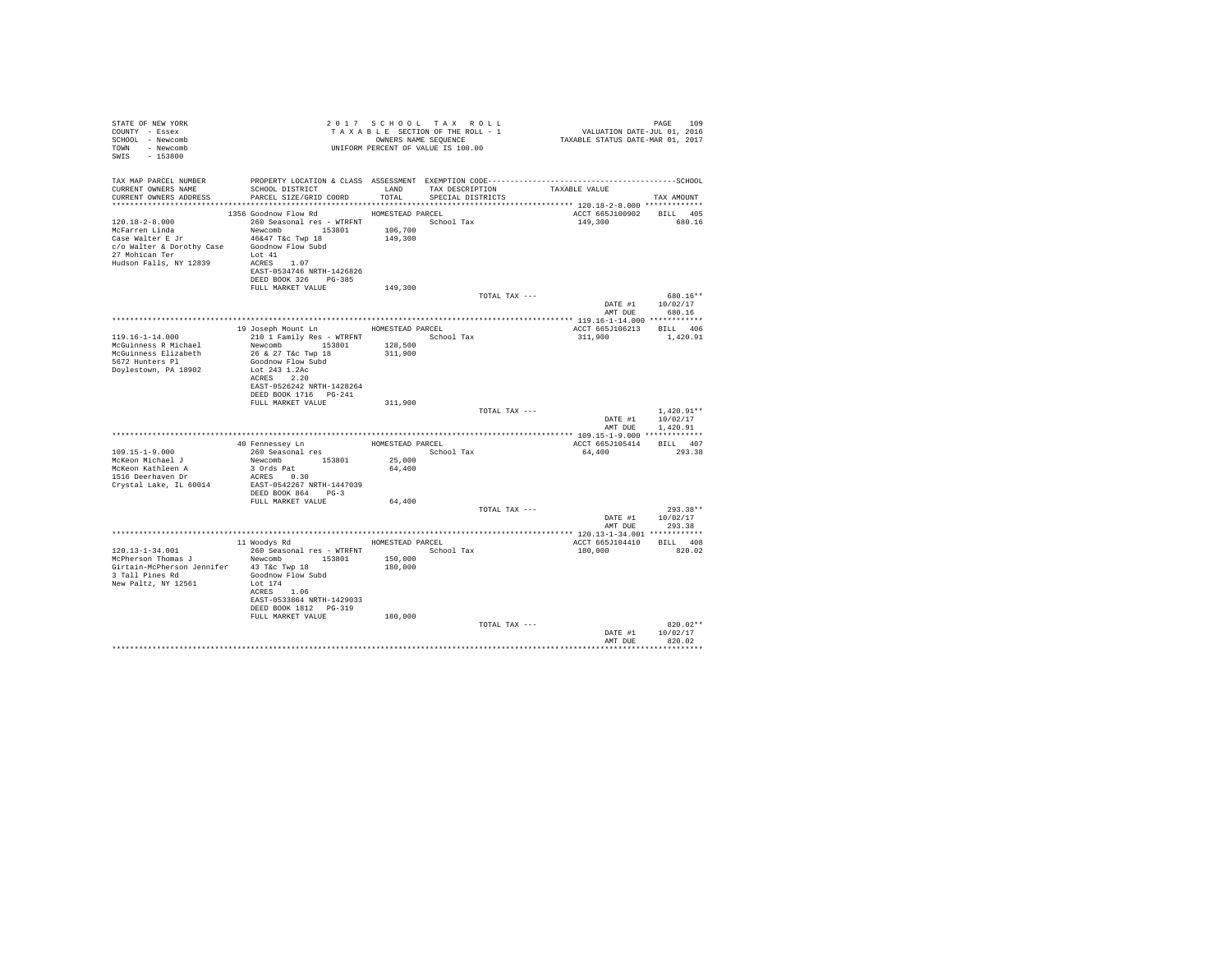| STATE OF NEW YORK<br>COUNTY - Essex<br>SCHOOL - Newcomb<br>- Newcomb<br>TOWN<br>$-153800$<br>SWTS |                                                    |                  | 2017 SCHOOL TAX ROLL<br>TAXABLE SECTION OF THE ROLL - 1<br>OWNERS NAME SEQUENCE<br>UNIFORM PERCENT OF VALUE IS 100.00 | VALUATION DATE-JUL 01, 2016<br>TAXABLE STATUS DATE-MAR 01, 2017 | 110<br>PAGE |
|---------------------------------------------------------------------------------------------------|----------------------------------------------------|------------------|-----------------------------------------------------------------------------------------------------------------------|-----------------------------------------------------------------|-------------|
| TAX MAP PARCEL NUMBER                                                                             |                                                    |                  |                                                                                                                       |                                                                 |             |
| CURRENT OWNERS NAME<br>CURRENT OWNERS ADDRESS                                                     | SCHOOL DISTRICT<br>PARCEL SIZE/GRID COORD          | LAND<br>TOTAL.   | TAX DESCRIPTION<br>SPECIAL DISTRICTS                                                                                  | TAXABLE VALUE                                                   | TAX AMOUNT  |
|                                                                                                   |                                                    |                  |                                                                                                                       |                                                                 |             |
|                                                                                                   | 5442 NYS Route 28N                                 | HOMESTEAD PARCEL |                                                                                                                       | ACCT 665J104902                                                 | BILL 409    |
| $109.16 - 2 - 25.000$                                                                             | 210 1 Family Res - WTRFNT                          |                  | VETWAR CTS 41120                                                                                                      |                                                                 | 30,480      |
| McSpedon Family Trust                                                                             | 153801<br>Newcomb                                  |                  | 80,000 BAS STAR 41854                                                                                                 |                                                                 | 30,000      |
| c/o William McSpedon                                                                              | 9 Richards Survey                                  |                  | 203,200 School Tax                                                                                                    | 172.720                                                         | 786.85      |
| 5442 NYS Rte 28N<br>Newcomb, NY 12852                                                             | Life Use William & Sonia<br>F Mcspedon By 1199/237 |                  |                                                                                                                       |                                                                 |             |
|                                                                                                   | ACRES 1.60                                         |                  |                                                                                                                       |                                                                 |             |
|                                                                                                   | EAST-0549979 NRTH-1446399                          |                  |                                                                                                                       |                                                                 |             |
|                                                                                                   | DEED BOOK 1199 PG-237                              |                  |                                                                                                                       |                                                                 |             |
|                                                                                                   | FULL MARKET VALUE                                  | 203,200          |                                                                                                                       |                                                                 |             |
|                                                                                                   |                                                    |                  | TOTAL TAX ---                                                                                                         |                                                                 | $712.85**$  |
|                                                                                                   |                                                    |                  |                                                                                                                       | DATE #1                                                         | 10/02/17    |
|                                                                                                   |                                                    |                  |                                                                                                                       | AMT DUE                                                         | 712.85      |
|                                                                                                   |                                                    |                  |                                                                                                                       |                                                                 |             |
|                                                                                                   | 18 High Ledge Ln                                   | HOMESTEAD PARCEL |                                                                                                                       | ACCT 665J107201                                                 | BILL 410    |
| $120.13 - 1 - 29.000$                                                                             | 210 1 Family Res - WTRFNT                          |                  | School Tax                                                                                                            | 142,100                                                         | 647.36      |
| McVoy Cullen S                                                                                    | Newcomb 153801                                     | 112,100          |                                                                                                                       |                                                                 |             |
| Kim Elizabeth                                                                                     | 42 T&c Twp 18                                      | 142,100          |                                                                                                                       |                                                                 |             |
| 20 Prospect Ter<br>Montclair, NJ 07042                                                            | Goodnow Flow Subd<br>Lot #198                      |                  |                                                                                                                       |                                                                 |             |
|                                                                                                   | ACRES 0.60                                         |                  |                                                                                                                       |                                                                 |             |
|                                                                                                   | EAST-0531010 NRTH-1428420                          |                  |                                                                                                                       |                                                                 |             |
|                                                                                                   | DEED BOOK 643 PG-177                               |                  |                                                                                                                       |                                                                 |             |
|                                                                                                   | FULL MARKET VALUE                                  | 142,100          |                                                                                                                       |                                                                 |             |
|                                                                                                   |                                                    |                  |                                                                                                                       | TOTAL TAX ---                                                   | 647.36**    |
|                                                                                                   |                                                    |                  |                                                                                                                       | DATE #1                                                         | 10/02/17    |
|                                                                                                   |                                                    |                  |                                                                                                                       | AMT DUE                                                         | 647.36      |
|                                                                                                   |                                                    |                  |                                                                                                                       |                                                                 |             |
|                                                                                                   | Goodnow Flow Rd                                    | HOMESTEAD PARCEL |                                                                                                                       | ACCT 665J106201                                                 | BILL 411    |
| $120.13 - 1 - 30.000$                                                                             | 311 Res vac land - WTRFNT                          |                  | School Tax                                                                                                            | 106,100                                                         | 483.36      |
| McVov Cullen S                                                                                    | 153801<br>Newcomb                                  | 106,100          |                                                                                                                       |                                                                 |             |
| Kim Elizabeth<br>20 Prospect Ter                                                                  | 42 T&c Twp 18<br>Goodnow Flow Subd                 | 106,100          |                                                                                                                       |                                                                 |             |
| Montclair, NJ 07042                                                                               | Lot $197$                                          |                  |                                                                                                                       |                                                                 |             |
|                                                                                                   | ACRES 0.52                                         |                  |                                                                                                                       |                                                                 |             |
|                                                                                                   | EAST-0531119 NRTH-1428436                          |                  |                                                                                                                       |                                                                 |             |
|                                                                                                   | DEED BOOK 937 PG-83                                |                  |                                                                                                                       |                                                                 |             |
|                                                                                                   | FULL MARKET VALUE                                  | 106,100          |                                                                                                                       |                                                                 |             |
|                                                                                                   |                                                    |                  | TOTAL TAX ---                                                                                                         |                                                                 | $483.36**$  |
|                                                                                                   |                                                    |                  |                                                                                                                       | DATE #1                                                         | 10/02/17    |
|                                                                                                   |                                                    |                  |                                                                                                                       | AMT DUE                                                         | 483.36      |
|                                                                                                   |                                                    |                  |                                                                                                                       |                                                                 |             |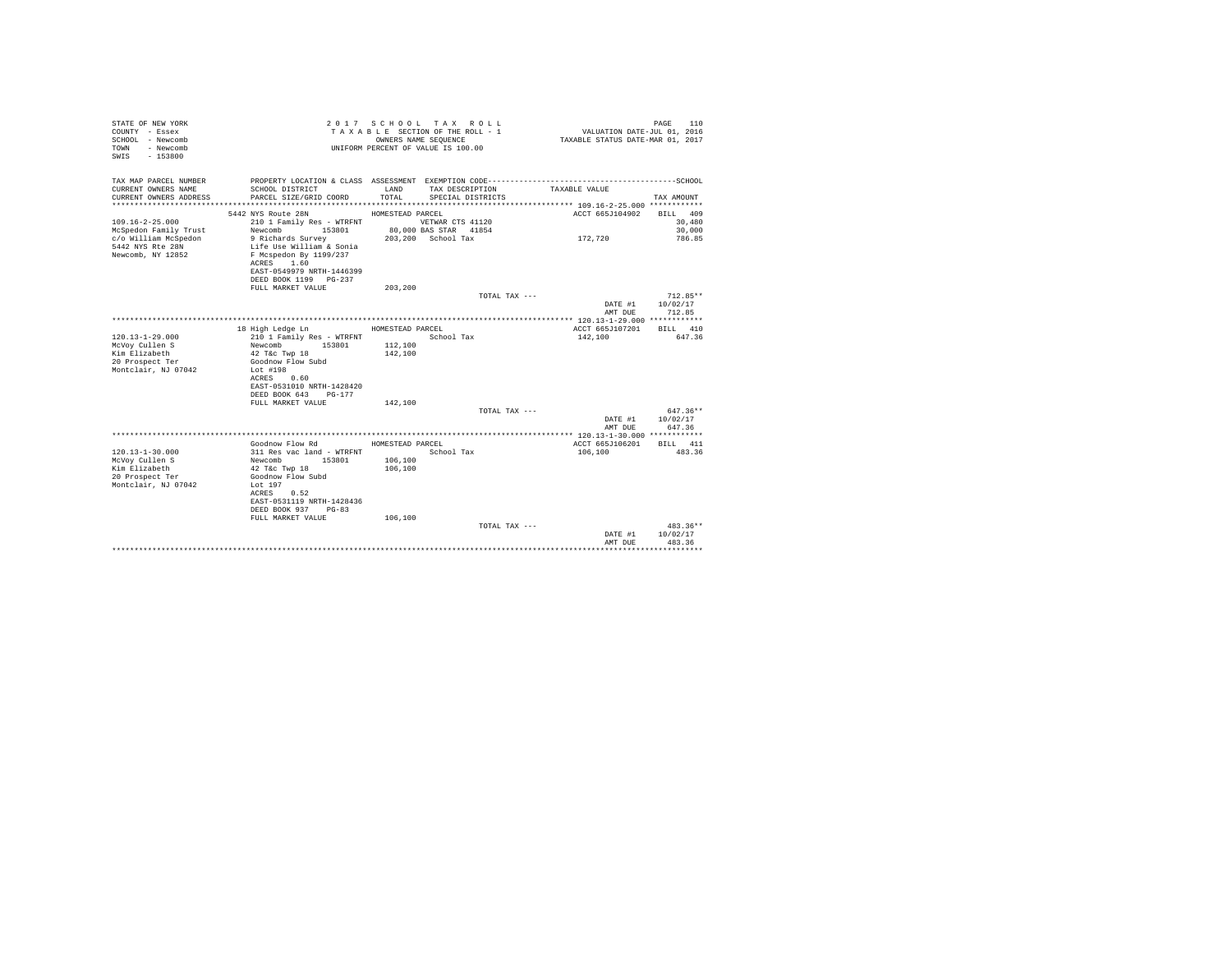| STATE OF NEW YORK<br>COUNTY - Essex<br>SCHOOL - Newcomb<br>TOWN - Newcomb<br>SWIS - 153800                                                                                                                                                                            | TAXABLE SECTION OF THE ROLL - 1<br>TAXABLE SECTION OF THE ROLL - 1<br>UNIFORM PERCENT OF VALUE IS 100.00                                                                                                                                          |                                                                |                                           |               | PAGE 111<br>VALUATION DATE-JUL 01, 2016<br>TAXABLE STATUS DATE-MAR 01, 2017 |                                                 |
|-----------------------------------------------------------------------------------------------------------------------------------------------------------------------------------------------------------------------------------------------------------------------|---------------------------------------------------------------------------------------------------------------------------------------------------------------------------------------------------------------------------------------------------|----------------------------------------------------------------|-------------------------------------------|---------------|-----------------------------------------------------------------------------|-------------------------------------------------|
| TAX MAP PARCEL NUMBER<br>CURRENT OWNERS NAME<br>CURRENT OWNERS ADDRESS PARCEL SIZE/GRID COORD                                                                                                                                                                         | SCHOOL DISTRICT                                                                                                                                                                                                                                   | TOTAL                                                          | LAND TAX DESCRIPTION<br>SPECIAL DISTRICTS |               | TAXABLE VALUE                                                               | TAX AMOUNT                                      |
| 110.17-2-41.120<br>Nedema Branily Living Trust<br>Medema Branily Living Trust<br>Medema Gradon De and See Map 1843<br>26630 Woodville Ct<br>26630 Woodville Ct<br>2670 Modville Ct<br>2670 Modville Ct<br>2670 Modville Ct<br>2670 Map 1843<br>2670 Map 1843<br>26871 | 152 Chaisson Rd<br>281 Multiple res<br>DEED BOOK 1587 PG-90<br>FULL MARKET VALUE                                                                                                                                                                  | HOMESTEAD PARCEL<br>School Tax<br>56,100<br>150,800<br>150,800 |                                           |               | ACCT 665J180010 BILL 412<br>150,800 686.99                                  |                                                 |
|                                                                                                                                                                                                                                                                       |                                                                                                                                                                                                                                                   |                                                                |                                           | TOTAL TAX --- | DATE #1 $10/02/17$                                                          | 686.99**<br>AMT DUE 686.99                      |
| 109.16-6-11.120<br>Menssing LLC<br>c/o Steven M Stubing<br>121 Hunter St<br>Glens Falls, NY 12801                                                                                                                                                                     | Stubing Ln NON-HOMESTEAD PARCEL<br>311 Res vac land - WTRFNT               School Tax<br>Newcomb 153801<br>16 Twp 27 T&c Pur Rs<br>Birch Point Subd<br>ACRES 15.20<br>EAST-0551959 NRTH-1447412                                                   | 164,100<br>164,100                                             |                                           |               | ACCT 665Z017005 BILL 413<br>164,100 2,994.39                                |                                                 |
|                                                                                                                                                                                                                                                                       | FULL MARKET VALUE                                                                                                                                                                                                                                 | 164,100                                                        |                                           | TOTAL TAX --- | DATE #1 $10/02/17$<br>AMT DUE                                               | $2.994.39**$<br>2.994.39                        |
| 109.16-6-11.300<br>Menssing LLC<br>c/o Steven M Stubing<br>121 Hunter St<br>Glens Falls, NY 12801                                                                                                                                                                     | Stubing Ln NON-HOMESTEAD PARCEL<br>311 Res vac land - WTRFNT $$\rm School\: Tax$$ Newcomb $153801$ $70\, ,000$<br>16 T&C Purch TWP 29<br>Lot 10 #6941<br>ACRES 4.42<br>EAST-0551603 NRTH-1446548<br>DEED BOOK 1749    PG-311<br>FULL MARKET VALUE | 70,000<br>70,000                                               |                                           |               | ACCT 665Z014007 BILL 414<br>70,000                                          | 1,277.32                                        |
|                                                                                                                                                                                                                                                                       |                                                                                                                                                                                                                                                   |                                                                |                                           | TOTAL TAX --- | DATE #1 10/02/17<br>AMT DUE                                                 | $1.277.32**$<br>1,277.32                        |
| $110. - 1 - 10.110$<br>Menssing LLC<br>c/o Steven M Stubing<br>121 Hunter St<br>Glens Falls, NY 12801                                                                                                                                                                 | NYS Route 28N<br>311 Res vac land<br>Newcomb 153801<br>17 Richards<br>15.7 Ac Deed<br>ACRES 19.10<br>EAST-0552168 NRTH-1446200<br>DEED BOOK 1749    PG-311                                                                                        | NON-HOMESTEAD PARCEL<br>42,100<br>42,100                       | School Tax                                |               | ACCT 665J106508<br>42,100                                                   | BILL 415<br>768.21                              |
|                                                                                                                                                                                                                                                                       | FULL MARKET VALUE                                                                                                                                                                                                                                 | 42,100                                                         |                                           | TOTAL TAX --- | DATE #1<br>AMT DUE                                                          | $768.21**$<br>10/02/17<br>768.21<br>*********** |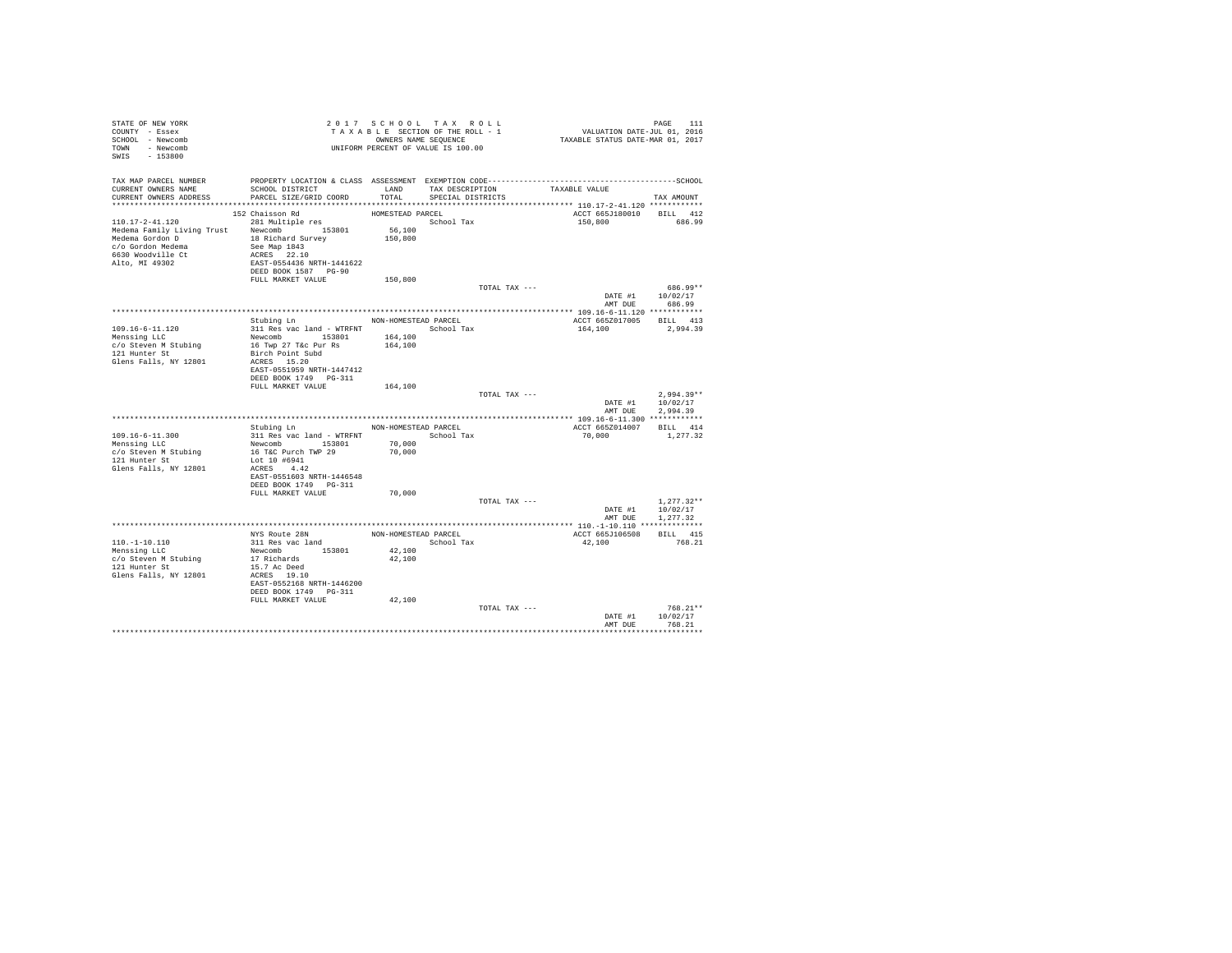| STATE OF NEW YORK<br>COUNTY - Essex<br>SCHOOL - Newcomb<br>TOWN - Newcomb<br>SWIS - 153800        |                                                                                                                                                                                       |                                          | 2017 SCHOOL TAX ROLL<br>TAXABLE SECTION OF THE ROLL - 1<br>OWNERS NAME SEQUENCE<br>UNIFORM PERCENT OF VALUE IS 100.00 | PAGE 112<br>VALUATION DATE-JUL 01, 2016<br>TAXABLE STATUS DATE-MAR 01, 2017 |                                          |
|---------------------------------------------------------------------------------------------------|---------------------------------------------------------------------------------------------------------------------------------------------------------------------------------------|------------------------------------------|-----------------------------------------------------------------------------------------------------------------------|-----------------------------------------------------------------------------|------------------------------------------|
| TAX MAP PARCEL NUMBER<br>CURRENT OWNERS NAME<br>CURRENT OWNERS ADDRESS                            | SCHOOL DISTRICT<br>PARCEL SIZE/GRID COORD<br>******************************                                                                                                           | LAND<br>TOTAL                            | TAX DESCRIPTION<br>SPECIAL DISTRICTS                                                                                  | TAXABLE VALUE                                                               | TAX AMOUNT                               |
| $110.-1-10.120$<br>Menssing LLC<br>c/o Steven M Stubing<br>121 Hunter St<br>Glens Falls, NY 12801 | NYS Route 28N<br>311 Res vac land<br>Newcomb 153801<br>17 Richards<br>ACRES 5.08<br>EAST-0552862 NRTH-1446584<br>DEED BOOK 1749 PG-311                                                | NON-HOMESTEAD PARCEL<br>28,100<br>28,100 | School Tax                                                                                                            | ACCT 665Z017010<br>28,100                                                   | BILL 416<br>512.75                       |
|                                                                                                   | FULL MARKET VALUE                                                                                                                                                                     | 28,100                                   |                                                                                                                       |                                                                             |                                          |
|                                                                                                   |                                                                                                                                                                                       |                                          |                                                                                                                       | TOTAL TAX ---<br>DATE #1                                                    | $512.75**$<br>10/02/17<br>AMT DUE 512.75 |
|                                                                                                   |                                                                                                                                                                                       |                                          |                                                                                                                       |                                                                             |                                          |
| $110.-1-10.130$<br>Menssing LLC<br>c/o Steven M Stubing<br>121 Hunter St<br>Glens Falls, NY 12801 | NYS Route 28N<br>311 Res vac land<br>Newcomb 153801<br>17 Richards<br>Experiences<br>ACRES 5.04<br>EAST-0550555<br>EAST-0552663 NRTH-1446348<br>DEED BOOK 1749    PG-311              | NON-HOMESTEAD PARCEL<br>28,000<br>28,000 | School Tax                                                                                                            | ACCT 665Z017011 BILL 417<br>28,000                                          | 510.93                                   |
|                                                                                                   | FULL MARKET VALUE                                                                                                                                                                     | 28,000                                   |                                                                                                                       |                                                                             |                                          |
|                                                                                                   |                                                                                                                                                                                       |                                          |                                                                                                                       | TOTAL TAX ---<br>DATE #1<br>AMT DUE                                         | 510.93**<br>10/02/17<br>510.93           |
|                                                                                                   |                                                                                                                                                                                       |                                          |                                                                                                                       |                                                                             |                                          |
| $120.17 - 2 - 41.000$                                                                             | Goodnow Flow Rd                                                                                                                                                                       | HOMESTEAD PARCEL                         |                                                                                                                       | ACCT 665J103915 BILL 418                                                    | 29.16                                    |
| Metzgar Mitchell S<br>470 Locke Rd<br>Groton, NY 13073                                            | 311 Res vac land - WTRFNT<br>Newcomb 153801<br>42 T&c Twp 18<br>Goodnow Flow Subd<br>Lot 62<br>ACRES 0.20<br>EAST-0532589 NRTH-1426644                                                | 6,400<br>6,400                           | School Tax                                                                                                            | 6,400                                                                       |                                          |
|                                                                                                   | FULL MARKET VALUE                                                                                                                                                                     | 6,400                                    |                                                                                                                       |                                                                             |                                          |
|                                                                                                   |                                                                                                                                                                                       |                                          |                                                                                                                       | TOTAL TAX ---<br>DATE #1<br>AMT DUE                                         | $29.16**$<br>10/02/17<br>29.16           |
|                                                                                                   |                                                                                                                                                                                       |                                          |                                                                                                                       |                                                                             |                                          |
| 120.17-2-42.000<br>Metzgar Mitchell S<br>470 Locke Rd<br>Groton, NY 13073                         | 1442 Goodnow Flow Rd MOMESTEAD PARCEL<br>210 1 Family Res - WTRFNT<br>Newcomb 153801<br>42 T&c Twp 18<br>Goodnow Flow Subd<br>Lot 61 1.3Ac<br>ACRES 1.60<br>EAST-0532701 NRTH-1426655 | 137,700<br>174,000                       | School Tax                                                                                                            | ACCT 665J104001<br>174,000                                                  | BILL 419<br>792.69                       |
|                                                                                                   | DEED BOOK 1036 PG-253<br>FULL MARKET VALUE                                                                                                                                            | 174,000                                  |                                                                                                                       | TOTAL TAX ---<br>DATE #1                                                    | 792.69**<br>10/02/17                     |
|                                                                                                   |                                                                                                                                                                                       |                                          |                                                                                                                       | AMT DUE                                                                     | 792.69                                   |
|                                                                                                   |                                                                                                                                                                                       |                                          |                                                                                                                       |                                                                             |                                          |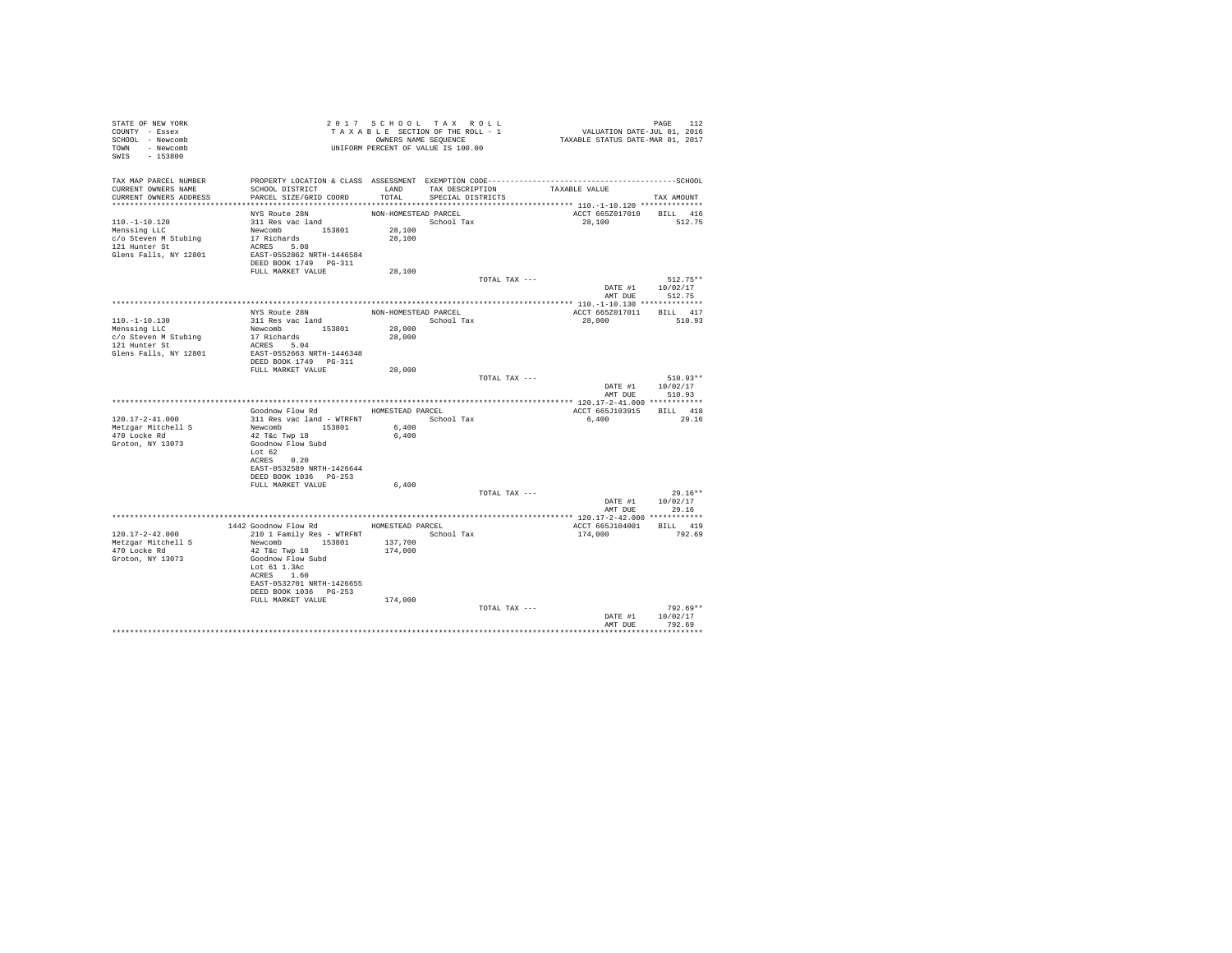| STATE OF NEW YORK<br>COUNTY - Essex<br>SCHOOL - Newcomb<br>- Newcomb<br>TOWN<br>$-153800$<br>SWIS |                                                        | OWNERS NAME SEOUENCE | 2017 SCHOOL TAX ROLL<br>TAXABLE SECTION OF THE ROLL - 1<br>UNIFORM PERCENT OF VALUE IS 100.00 | VALUATION DATE-JUL 01, 2016<br>TAXABLE STATUS DATE-MAR 01, 2017 | 113<br>PAGE  |
|---------------------------------------------------------------------------------------------------|--------------------------------------------------------|----------------------|-----------------------------------------------------------------------------------------------|-----------------------------------------------------------------|--------------|
| TAX MAP PARCEL NUMBER                                                                             |                                                        |                      |                                                                                               |                                                                 |              |
| CURRENT OWNERS NAME<br>CURRENT OWNERS ADDRESS                                                     | SCHOOL DISTRICT<br>PARCEL SIZE/GRID COORD              | LAND<br>TOTAL.       | TAX DESCRIPTION<br>SPECIAL DISTRICTS                                                          | TAXABLE VALUE                                                   | TAX AMOUNT   |
|                                                                                                   |                                                        |                      |                                                                                               |                                                                 |              |
|                                                                                                   | 5768 NYS Route 28N                                     | HOMESTEAD PARCEL     |                                                                                               | ACCT 665J103711                                                 | BILL 420     |
| $109.15 - 1 - 23.110$                                                                             | 210 1 Family Res - WTRFNT                              |                      | BAS STAR 41854                                                                                |                                                                 | 30,000       |
| Miga Family Trust                                                                                 | 153801<br>Newcomb                                      |                      | 109,000 School Tax                                                                            | 343,500                                                         | 1,564.87     |
| Miga Lorraine R                                                                                   | 3 Ords Patent                                          | 343,500              |                                                                                               |                                                                 |              |
| PO Box 291<br>Newcomb, NY 12852                                                                   | Also 1142/90<br>4.60                                   |                      |                                                                                               |                                                                 |              |
|                                                                                                   | ACRES<br>EAST-0542872 NRTH-1446303                     |                      |                                                                                               |                                                                 |              |
|                                                                                                   | DEED BOOK 1768 PG-201                                  |                      |                                                                                               |                                                                 |              |
|                                                                                                   | FULL MARKET VALUE                                      | 343,500              |                                                                                               |                                                                 |              |
|                                                                                                   |                                                        |                      | TOTAL TAX ---                                                                                 |                                                                 | $1.490.87**$ |
|                                                                                                   |                                                        |                      |                                                                                               | DATE #1                                                         | 10/02/17     |
|                                                                                                   |                                                        |                      |                                                                                               | AMT DUE                                                         | 1,490.87     |
|                                                                                                   | 1418 Goodnow Flow Rd                                   | HOMESTEAD PARCEL     |                                                                                               | ACCT 665J106806                                                 | BILL 421     |
| $120.17 - 2 - 46.000$                                                                             | 210 1 Family Res - WTRFNT                              |                      | School Tax                                                                                    | 247,400                                                         | 1,127.07     |
| Milcarek Mark L                                                                                   | Newcomb<br>153801                                      | 169,200              |                                                                                               |                                                                 |              |
| Tumminello Joanne T                                                                               | 42 T&c Twp 18                                          | 247,400              |                                                                                               |                                                                 |              |
| 7770 W Bergen Rd                                                                                  | Goodnow Flow Subd                                      |                      |                                                                                               |                                                                 |              |
| Bergen, NY 14416                                                                                  | $To$ $to$ 57                                           |                      |                                                                                               |                                                                 |              |
|                                                                                                   | 1.33 BANK NBTOFN<br>ACRES<br>EAST-0533169 NRTH-1427068 |                      |                                                                                               |                                                                 |              |
|                                                                                                   | DEED BOOK 1789 PG-311                                  |                      |                                                                                               |                                                                 |              |
|                                                                                                   | FULL MARKET VALUE                                      | 247,400              |                                                                                               |                                                                 |              |
|                                                                                                   |                                                        |                      | TOTAL TAX ---                                                                                 |                                                                 | $1,127.07**$ |
|                                                                                                   |                                                        |                      |                                                                                               | DATE #1                                                         | 10/02/17     |
|                                                                                                   |                                                        |                      |                                                                                               | AMT DUE                                                         | 1.127.07     |
|                                                                                                   | 127 Chaisson Rd                                        | HOMESTEAD PARCEL     |                                                                                               | ACCT 665J105105                                                 | BILL 422     |
| $110.17 - 2 - 50.100$                                                                             | 270 Mfg housing                                        |                      | School Tax                                                                                    | 83,700                                                          | 381.31       |
| Miller John J                                                                                     | 153801<br>Newcomb                                      | 45,900               |                                                                                               |                                                                 |              |
| Fragassi Catherine J                                                                              | 18 Richards Survey                                     | 83,700               |                                                                                               |                                                                 |              |
| PO Box 5                                                                                          | 1639/86-Life Estate to                                 |                      |                                                                                               |                                                                 |              |
| Newcomb, NY 12852                                                                                 | James A Miller                                         |                      |                                                                                               |                                                                 |              |
|                                                                                                   | ACRES 15.30<br>EAST-0554746 NRTH-1442476               |                      |                                                                                               |                                                                 |              |
|                                                                                                   | DEED BOOK 1639 PG-86                                   |                      |                                                                                               |                                                                 |              |
|                                                                                                   | FULL MARKET VALUE                                      | 83,700               |                                                                                               |                                                                 |              |
|                                                                                                   |                                                        |                      | TOTAL TAX ---                                                                                 |                                                                 | 381.31**     |
|                                                                                                   |                                                        |                      |                                                                                               | DATE #1                                                         | 10/02/17     |
|                                                                                                   |                                                        |                      |                                                                                               | AMT DUE                                                         | 381.31       |
|                                                                                                   |                                                        |                      |                                                                                               |                                                                 |              |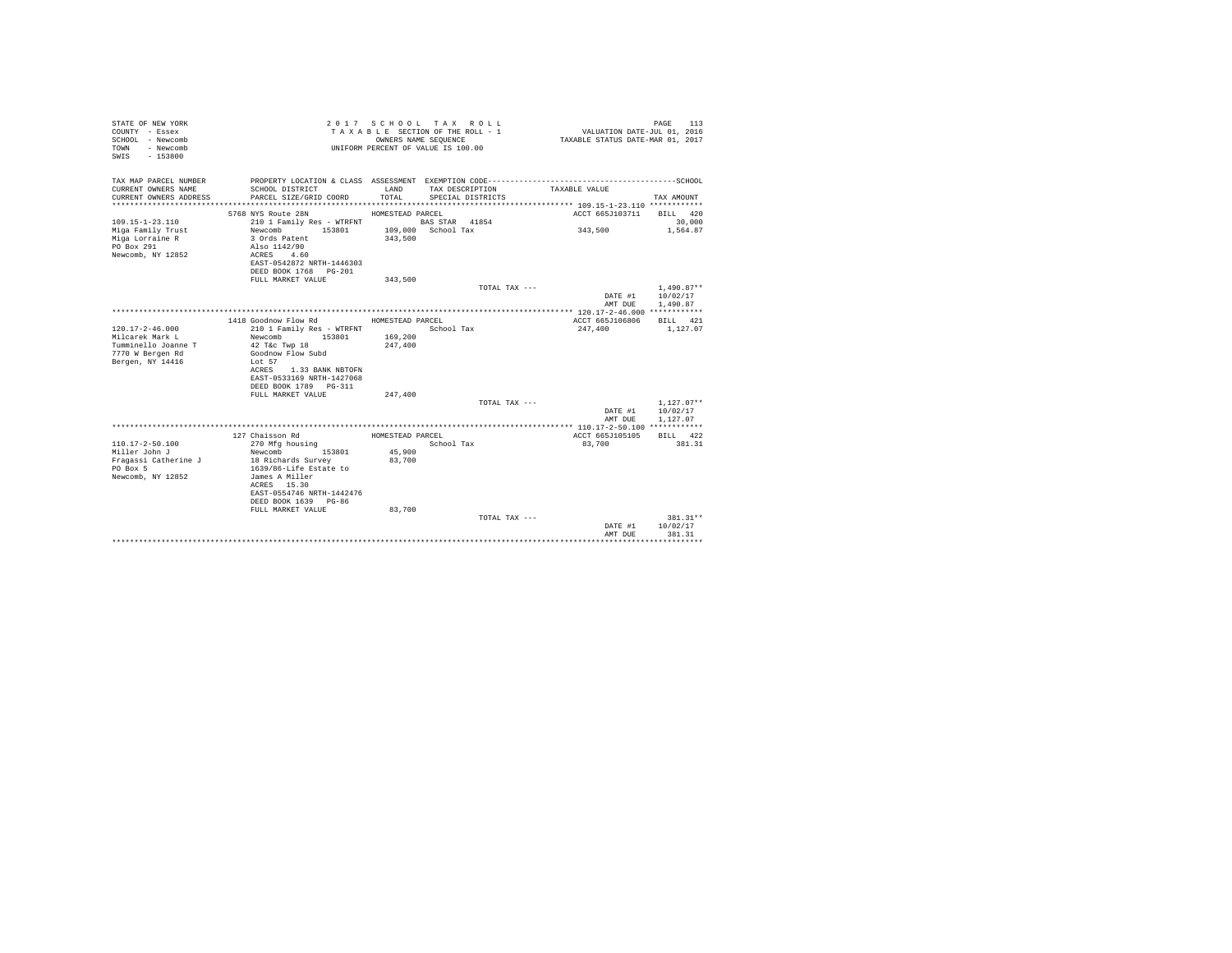| STATE OF NEW YORK<br>COUNTY - Essex<br>SCHOOL - Newcomb<br>TOWN - Newcomb<br>SWIS - 153800                                                                                                                                                                                                                                                                                                                       | 2017 SCHOOL TAX ROL<br>TAXABLE SECTION OF THE ROLL<br>UNIFORM PERCENT OF VALUE IS 100.00                                                                                     | 2017 SCHOOL TAX ROLL |               |                                    |                            |  |
|------------------------------------------------------------------------------------------------------------------------------------------------------------------------------------------------------------------------------------------------------------------------------------------------------------------------------------------------------------------------------------------------------------------|------------------------------------------------------------------------------------------------------------------------------------------------------------------------------|----------------------|---------------|------------------------------------|----------------------------|--|
| TAX MAP PARCEL NUMBER<br>CURRENT OWNERS NAME<br>CURRENT OWNERS ADDRESS                                                                                                                                                                                                                                                                                                                                           | PARCEL SIZE/GRID COORD                                                                                                                                                       |                      |               |                                    | TAX AMOUNT                 |  |
|                                                                                                                                                                                                                                                                                                                                                                                                                  |                                                                                                                                                                              |                      |               | ACCT 665J104711 BILL 423           |                            |  |
|                                                                                                                                                                                                                                                                                                                                                                                                                  |                                                                                                                                                                              |                      |               |                                    |                            |  |
|                                                                                                                                                                                                                                                                                                                                                                                                                  |                                                                                                                                                                              |                      |               |                                    |                            |  |
|                                                                                                                                                                                                                                                                                                                                                                                                                  |                                                                                                                                                                              |                      |               | 90,000                             | 65,500<br>410.01           |  |
|                                                                                                                                                                                                                                                                                                                                                                                                                  |                                                                                                                                                                              |                      |               |                                    |                            |  |
| Newcomb, NY 12852                                                                                                                                                                                                                                                                                                                                                                                                | Pauline Miller                                                                                                                                                               |                      |               |                                    |                            |  |
|                                                                                                                                                                                                                                                                                                                                                                                                                  | ACRES 0.74 BANK WFARGO                                                                                                                                                       |                      |               |                                    |                            |  |
|                                                                                                                                                                                                                                                                                                                                                                                                                  | EAST-0557772 NRTH-1443077                                                                                                                                                    |                      |               |                                    |                            |  |
|                                                                                                                                                                                                                                                                                                                                                                                                                  | DEED BOOK 1634 PG-281                                                                                                                                                        |                      |               |                                    |                            |  |
|                                                                                                                                                                                                                                                                                                                                                                                                                  | FULL MARKET VALUE                                                                                                                                                            | 180,000              |               |                                    |                            |  |
|                                                                                                                                                                                                                                                                                                                                                                                                                  |                                                                                                                                                                              |                      | TOTAL TAX --- |                                    | $256.01**$                 |  |
|                                                                                                                                                                                                                                                                                                                                                                                                                  |                                                                                                                                                                              |                      |               | AMT DUE                            | DATE #1 10/02/17<br>256.01 |  |
|                                                                                                                                                                                                                                                                                                                                                                                                                  |                                                                                                                                                                              |                      |               |                                    |                            |  |
|                                                                                                                                                                                                                                                                                                                                                                                                                  | 5251 NYS ROULE 28N<br>210 1 Family Res HOMESTEAD PARCEL School Tax                                                                                                           |                      |               | ACCT 665J101314 BILL 424           |                            |  |
| $110.13 - 1 - 8.000$                                                                                                                                                                                                                                                                                                                                                                                             |                                                                                                                                                                              |                      |               | 85,300                             | 388.60                     |  |
|                                                                                                                                                                                                                                                                                                                                                                                                                  | $\begin{tabular}{llllll} 210&\text{1 Family Res} & & & \text{School Tax} \\ {\small \texttt{Newcomb}} & & \text{153801} & & \text{30,200} \end{tabular}$                     |                      |               |                                    |                            |  |
| Millham Carol A<br>Farrell Teresa                                                                                                                                                                                                                                                                                                                                                                                |                                                                                                                                                                              | 85,300               |               |                                    |                            |  |
|                                                                                                                                                                                                                                                                                                                                                                                                                  |                                                                                                                                                                              |                      |               |                                    |                            |  |
| $\begin{tabular}{ l c c c c c} \multicolumn{1}{c}{\textbf{Farrell Treesa}} & \multicolumn{1}{c}{\textbf{Pct}~\textbf{18}~\&~\textbf{Richard}~\textbf{S}~\textbf{S}~\textbf{u}~\textbf{v}~\textbf{e}} \\ \multicolumn{1}{c}{c/\textit{o}~\textit{Richard}~\textbf{D}~\textbf{r}~\textbf{a}~\textbf{C}~\textbf{N}~\textbf{C}~\textbf{N}~\textbf{C}~\textbf{N}} & \multicolumn{1}{c}{\textit{A}~\textbf{C}~\textbf$ |                                                                                                                                                                              |                      |               |                                    |                            |  |
|                                                                                                                                                                                                                                                                                                                                                                                                                  |                                                                                                                                                                              |                      |               |                                    |                            |  |
|                                                                                                                                                                                                                                                                                                                                                                                                                  | FULL MARKET VALUE                                                                                                                                                            | 85,300               | TOTAL TAX --- |                                    | 388.60**                   |  |
|                                                                                                                                                                                                                                                                                                                                                                                                                  |                                                                                                                                                                              |                      |               | DATE #1                            | 10/02/17                   |  |
|                                                                                                                                                                                                                                                                                                                                                                                                                  |                                                                                                                                                                              |                      |               | AMT DUE                            | 388.60                     |  |
|                                                                                                                                                                                                                                                                                                                                                                                                                  |                                                                                                                                                                              |                      |               |                                    |                            |  |
|                                                                                                                                                                                                                                                                                                                                                                                                                  |                                                                                                                                                                              |                      |               | ACCT 665J103603 BILL 425           |                            |  |
| 109.15-1-27.100                                                                                                                                                                                                                                                                                                                                                                                                  |                                                                                                                                                                              |                      |               |                                    | 23,250                     |  |
| Mills Frank P                                                                                                                                                                                                                                                                                                                                                                                                    |                                                                                                                                                                              |                      |               |                                    | 65,500                     |  |
| Mills Suzanne P                                                                                                                                                                                                                                                                                                                                                                                                  | 4 Ords Patent<br>ACRES 1.10                                                                                                                                                  |                      |               | 131,750                            | 600.21                     |  |
| 32 Pine Tree Rd                                                                                                                                                                                                                                                                                                                                                                                                  |                                                                                                                                                                              |                      |               |                                    |                            |  |
| Newcomb, NY 12852                                                                                                                                                                                                                                                                                                                                                                                                | EAST-0543361 NRTH-1445977                                                                                                                                                    |                      |               |                                    |                            |  |
|                                                                                                                                                                                                                                                                                                                                                                                                                  | FULL MARKET VALUE                                                                                                                                                            | 155,000              |               |                                    |                            |  |
|                                                                                                                                                                                                                                                                                                                                                                                                                  |                                                                                                                                                                              |                      | TOTAL TAX --- |                                    | $446.21**$                 |  |
|                                                                                                                                                                                                                                                                                                                                                                                                                  |                                                                                                                                                                              |                      |               | DATE #1                            | 10/02/17                   |  |
|                                                                                                                                                                                                                                                                                                                                                                                                                  |                                                                                                                                                                              |                      |               | AMT DUE                            | 446.21                     |  |
|                                                                                                                                                                                                                                                                                                                                                                                                                  |                                                                                                                                                                              |                      |               |                                    |                            |  |
|                                                                                                                                                                                                                                                                                                                                                                                                                  | $\begin{tabular}{lcl} 5617 NYS Route & 28N & HOMESTEAD PARCEL \\ & 220 2 Fami1y Res & 1801 & 1814 STAR & 41834 \\ Newcomb & 153801 & 37,700 & 18202 & 1834 \\ \end{tabular}$ |                      |               | ACCT 665J104712 BILL 426<br>65.500 |                            |  |
| 109.16-5-7.000                                                                                                                                                                                                                                                                                                                                                                                                   |                                                                                                                                                                              |                      |               |                                    |                            |  |
| Miner Mark J                                                                                                                                                                                                                                                                                                                                                                                                     |                                                                                                                                                                              |                      |               | 68,600                             | 312.52                     |  |
| 5617 St Rte 28N<br>Newcomb, NY 12852                                                                                                                                                                                                                                                                                                                                                                             | 10 Richards Survey<br>ACRES 4.70                                                                                                                                             | 68,600               |               |                                    |                            |  |
|                                                                                                                                                                                                                                                                                                                                                                                                                  | EAST-0546459 NRTH-1446291                                                                                                                                                    |                      |               |                                    |                            |  |
|                                                                                                                                                                                                                                                                                                                                                                                                                  | DEED BOOK 669 PG-50                                                                                                                                                          |                      |               |                                    |                            |  |
|                                                                                                                                                                                                                                                                                                                                                                                                                  | FULL MARKET VALUE                                                                                                                                                            | 68,600               |               |                                    |                            |  |
|                                                                                                                                                                                                                                                                                                                                                                                                                  |                                                                                                                                                                              |                      | TOTAL TAX --- |                                    | $158.52**$                 |  |
|                                                                                                                                                                                                                                                                                                                                                                                                                  |                                                                                                                                                                              |                      |               | DATE #1                            | 10/02/17                   |  |
|                                                                                                                                                                                                                                                                                                                                                                                                                  |                                                                                                                                                                              |                      |               | AMT DUE                            | 158.52                     |  |
|                                                                                                                                                                                                                                                                                                                                                                                                                  |                                                                                                                                                                              |                      |               |                                    |                            |  |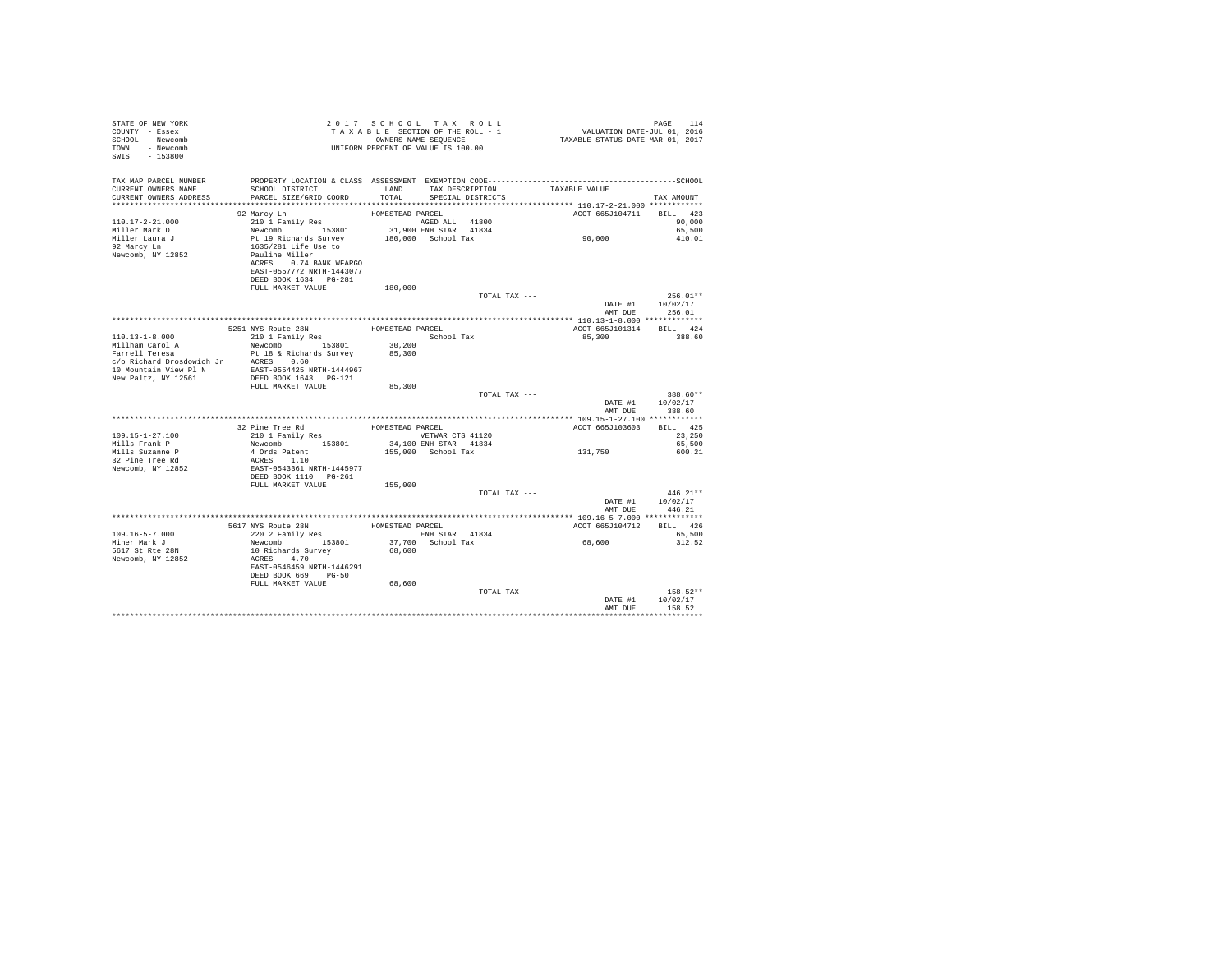| SCHOOL DISTRICT<br>PARCEL SIZE/GRID COORD                                                                                                            | LAND                                                                                                                           | TAX DESCRIPTION<br>SPECIAL DISTRICTS                      | TAXABLE VALUE                                                                                                                                                                                                                                                                                                                                                      | TAX AMOUNT                                                                                                                                                                             |
|------------------------------------------------------------------------------------------------------------------------------------------------------|--------------------------------------------------------------------------------------------------------------------------------|-----------------------------------------------------------|--------------------------------------------------------------------------------------------------------------------------------------------------------------------------------------------------------------------------------------------------------------------------------------------------------------------------------------------------------------------|----------------------------------------------------------------------------------------------------------------------------------------------------------------------------------------|
| 147 Marcy Ln<br>210 1 Family Res<br>Newcomb 153801<br>Pt 6 Thorns Survey<br>ACRES 0.50                                                               | 29,000<br>114,600                                                                                                              |                                                           | ACCT 665J105706<br>114,600                                                                                                                                                                                                                                                                                                                                         | BILL 427<br>522.08                                                                                                                                                                     |
|                                                                                                                                                      |                                                                                                                                |                                                           |                                                                                                                                                                                                                                                                                                                                                                    |                                                                                                                                                                                        |
|                                                                                                                                                      |                                                                                                                                |                                                           |                                                                                                                                                                                                                                                                                                                                                                    | 522.08**<br>DATE #1 10/02/17<br>AMT DUE 522.08                                                                                                                                         |
|                                                                                                                                                      |                                                                                                                                |                                                           |                                                                                                                                                                                                                                                                                                                                                                    |                                                                                                                                                                                        |
| Newcomb 153801<br>46 T&c Twp 18<br>Goodnow Flow Subd<br>Lot 4<br>ACRES 0.50<br>EAST-0538380 NRTH-1425806                                             | 105,700<br>165,900                                                                                                             |                                                           | 165,900                                                                                                                                                                                                                                                                                                                                                            | 755.78                                                                                                                                                                                 |
| FULL MARKET VALUE                                                                                                                                    | 165,900                                                                                                                        |                                                           |                                                                                                                                                                                                                                                                                                                                                                    | $755.78**$<br>DATE #1 10/02/17<br>755.78                                                                                                                                               |
|                                                                                                                                                      |                                                                                                                                |                                                           |                                                                                                                                                                                                                                                                                                                                                                    |                                                                                                                                                                                        |
| 12 Pine Tree Rd<br>210 1 Family Res - WTRFNT<br>Newcomb 153801<br>4/3 Ords/richards Sur<br>ACRES 1.10<br>EAST-0543971 NRTH-1446070                   | 50,000<br>250,000                                                                                                              | School Tax                                                | ACCT 665Z003002 BILL 429<br>250,000                                                                                                                                                                                                                                                                                                                                | 1,138.92                                                                                                                                                                               |
| FULL MARKET VALUE                                                                                                                                    |                                                                                                                                |                                                           |                                                                                                                                                                                                                                                                                                                                                                    |                                                                                                                                                                                        |
|                                                                                                                                                      |                                                                                                                                |                                                           | DATE #1<br>AMT DUE                                                                                                                                                                                                                                                                                                                                                 | $1.138.92**$<br>10/02/17<br>1,138.92                                                                                                                                                   |
|                                                                                                                                                      |                                                                                                                                |                                                           |                                                                                                                                                                                                                                                                                                                                                                    |                                                                                                                                                                                        |
|                                                                                                                                                      |                                                                                                                                |                                                           | ACCT 665J106907                                                                                                                                                                                                                                                                                                                                                    | BILL 430                                                                                                                                                                               |
| Newcomb 153801<br>Pt 18 Richards Survey<br>Life Use Robert Monroe<br>By 1197/281<br>ACRES 0.30<br>EAST-0554434 NRTH-1443911<br>DEED BOOK 1485 PG-150 | 95,200                                                                                                                         |                                                           | 80,920                                                                                                                                                                                                                                                                                                                                                             | 14,280<br>368.64                                                                                                                                                                       |
|                                                                                                                                                      |                                                                                                                                |                                                           |                                                                                                                                                                                                                                                                                                                                                                    |                                                                                                                                                                                        |
|                                                                                                                                                      |                                                                                                                                |                                                           | DATE #1<br>AMT DUE                                                                                                                                                                                                                                                                                                                                                 | $368.64**$<br>10/02/17<br>368.64                                                                                                                                                       |
|                                                                                                                                                      | FULL MARKET VALUE<br>DEED BOOK 1862 PG-314<br>DEED BOOK 1329 PG-106<br>47 Chaisson Rd<br>210 1 Family Res<br>FULL MARKET VALUE | EAST-0557461 NRTH-1442048<br>114,600<br>250,000<br>95,200 | 2017 SCHOOL TAX ROLL<br>TAXABLE SECTION OF THE ROLL - 1<br>OWNERS NAME SEQUENCE<br>OWNERS NAME SEQUENCE<br>UNIFORM PERCENT OF VALUE IS 100.00<br>TOTAL<br>HOMESTEAD PARCEL<br>School Tax<br>1178 Goodnow Flow Rd MOMESTEAD PARCEL<br>260 Seasonal res - WTRFNT <a></a> School Tax<br>HOMESTEAD PARCEL<br>HOMESTEAD PARCEL<br>VETWAR CTS 41120<br>25,000 School Tax | PAGE 115<br>VALUATION DATE-JUL 01, 2016<br>TAXABLE STATUS DATE-MAR 01, 2017<br>TOTAL TAX ---<br>ACCT 665J104713 BILL 428<br>TOTAL TAX ---<br>AMT DUE<br>TOTAL TAX ---<br>TOTAL TAX --- |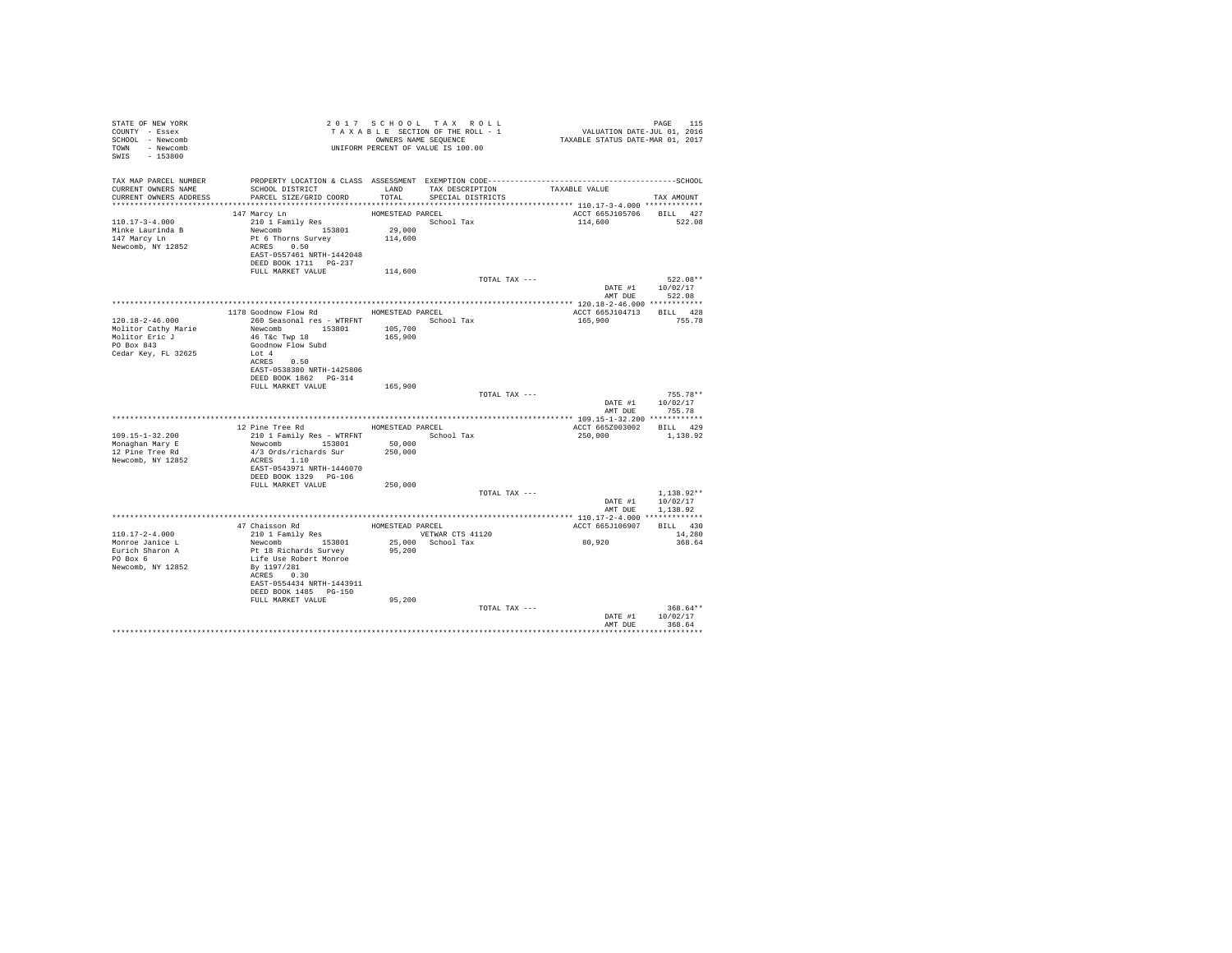| STATE OF NEW YORK<br>COUNTY - Essex<br>SCHOOL - Newcomb<br>TOWN - Newcomb<br>$-153800$<br>SWIS                                              |                                                                                                                                                                                                                     |                                          | 2017 SCHOOL TAX ROLL<br>TAXABLE SECTION OF THE ROLL - 1<br>OWNERS NAME SEQUENCE<br>UNIFORM PERCENT OF VALUE IS 100.00 | VALUATION DATE-JUL 01, 2016<br>TAXABLE STATUS DATE-MAR 01, 2017 | PAGE<br>116                                       |
|---------------------------------------------------------------------------------------------------------------------------------------------|---------------------------------------------------------------------------------------------------------------------------------------------------------------------------------------------------------------------|------------------------------------------|-----------------------------------------------------------------------------------------------------------------------|-----------------------------------------------------------------|---------------------------------------------------|
| TAX MAP PARCEL NUMBER<br>CURRENT OWNERS NAME<br>CURRENT OWNERS ADDRESS                                                                      | SCHOOL DISTRICT<br>PARCEL SIZE/GRID COORD                                                                                                                                                                           | TOTAL                                    | LAND TAX DESCRIPTION<br>SPECIAL DISTRICTS                                                                             | TAXABLE VALUE                                                   | TAX AMOUNT                                        |
|                                                                                                                                             |                                                                                                                                                                                                                     |                                          |                                                                                                                       |                                                                 |                                                   |
| 109.16-2-15.200<br>Montanye Fuels Inc<br>NYS Rte 28N<br>Newcomb, NY 12852                                                                   | 5534 NYS Route 28N<br>312 Vac w/imprv<br>Newcomb 153801<br>10 T&c Twp 27 Rs<br>ACRES 0.72<br>EAST-0548058 NRTH-1447360<br>DEED BOOK 1209 PG-65                                                                      | NON-HOMESTEAD PARCEL<br>31,600<br>38,600 | School Tax                                                                                                            | ACCT 665Z000002<br>38,600                                       | BILL 431<br>704.35                                |
|                                                                                                                                             | FULL MARKET VALUE                                                                                                                                                                                                   | 38,600                                   |                                                                                                                       |                                                                 |                                                   |
|                                                                                                                                             |                                                                                                                                                                                                                     |                                          |                                                                                                                       | TOTAL TAX ---<br>DATE #1<br>AMT DUE                             | $704.35**$<br>10/02/17<br>704.35                  |
|                                                                                                                                             |                                                                                                                                                                                                                     |                                          |                                                                                                                       |                                                                 |                                                   |
| 110.13-1-10.000<br>Montanye Peter J<br>Montanye Mark T                                                                                      | NYS Route 28N<br>311 Res vac land<br>Newcomb 153801<br>Pt 18 & Richards Survey                                                                                                                                      | NON-HOMESTEAD PARCEL<br>200<br>200       | School Tax                                                                                                            | ACCT 665J104803<br>200                                          | BILL 432<br>3.65                                  |
| c/o James Montanye<br>5264 State Rt 28N<br>PO Box 304                                                                                       | ACRES 0.20<br>EAST-0554217 NRTH-1445061<br>DEED BOOK 1685 PG-58                                                                                                                                                     |                                          |                                                                                                                       |                                                                 |                                                   |
| Newcomb, NY 12852                                                                                                                           | FULL MARKET VALUE                                                                                                                                                                                                   | 200                                      |                                                                                                                       | TOTAL TAX ---<br>DATE #1<br>AMT DUE                             | $3.65**$<br>10/02/17<br>3.65                      |
|                                                                                                                                             |                                                                                                                                                                                                                     |                                          |                                                                                                                       |                                                                 |                                                   |
|                                                                                                                                             | 24 Montayne Way                                                                                                                                                                                                     | NON-HOMESTEAD PARCEL                     |                                                                                                                       | ACCT 665J100410                                                 | BILL 433                                          |
| 110.13-13-2.000                                                                                                                             | 312 Vac w/imprv                                                                                                                                                                                                     |                                          | School Tax                                                                                                            | 50,000                                                          | 912.37                                            |
| Montanye Peter J<br>Montanye Mark T<br>c/o James Montanye<br>5264 State Rt 28N<br>PO Box 304<br>Newcomb, NY 12852                           | Newcomb 153801<br>T & C PUR TWP 27 RS<br>1636/311 BLA<br>ACRES 26.22<br>EAST-0555090 NRTH-1447125<br>DEED BOOK 1685 PG-66                                                                                           | 40,700<br>50,000                         |                                                                                                                       |                                                                 |                                                   |
|                                                                                                                                             | FULL MARKET VALUE                                                                                                                                                                                                   | 50,000                                   |                                                                                                                       |                                                                 |                                                   |
|                                                                                                                                             |                                                                                                                                                                                                                     |                                          |                                                                                                                       | TOTAL TAX ---<br>DATE #1<br>AMT DUE                             | $912.37**$<br>10/02/17<br>912.37                  |
|                                                                                                                                             |                                                                                                                                                                                                                     |                                          |                                                                                                                       |                                                                 |                                                   |
| $110.13 - 13 - 11.000$<br>Montanye Peter J<br>Montanye Mark T<br>c/o James Montanye<br>5264 State Rt 28N<br>PO Box 304<br>Newcomb, NY 12852 | 5264 NYS Route 28N<br>210 1 Family Res<br>Newcomb 153801<br>19/20 T & C PUR TWP 27 RS<br>1636/311 BLA/ 1685/62 L E<br>to James & Phyllis Montan<br>ACRES 12.95<br>EAST-0554536 NRTH-1445828<br>DEED BOOK 1685 PG-62 | HOMESTEAD PARCEL<br>175,900              | <b>ENH STAR 41834</b><br>46,000 School Tax                                                                            | ACCT 665J104802<br>175,900                                      | BILL 434<br>65,500<br>801.34                      |
|                                                                                                                                             | FULL MARKET VALUE                                                                                                                                                                                                   | 175,900                                  |                                                                                                                       | TOTAL TAX ---<br>DATE #1<br>AMT DUE                             | $647.34**$<br>10/02/17<br>647.34<br>************* |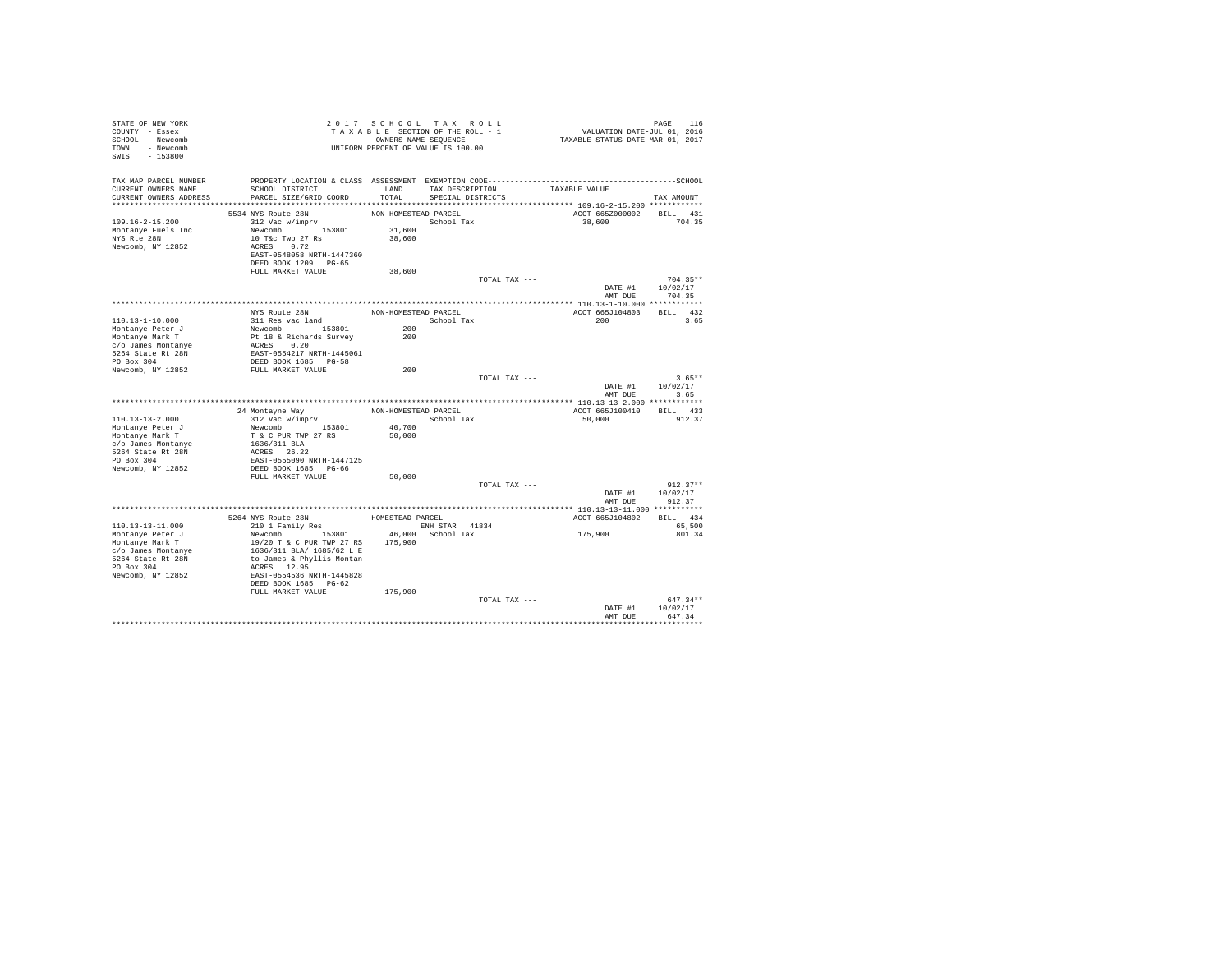| STATE OF NEW YORK<br>COUNTY - Essex<br>SCHOOL - Newcomb<br>TOWN - Newcomb<br>SWIS - 153800 |                                                    | 2017 SCHOOL TAX ROLL<br>TAXABLE SECTION OF THE ROLL - 1<br>OWNERS NAME SEQUENCE<br>UNIFORM PERCENT OF VALUE IS 100.00 |                   |                                      | PAGE 117<br>VALUATION DATE-JUL 01, 2016<br>TAXABLE STATUS DATE-MAR 01, 2017 |                    |            |
|--------------------------------------------------------------------------------------------|----------------------------------------------------|-----------------------------------------------------------------------------------------------------------------------|-------------------|--------------------------------------|-----------------------------------------------------------------------------|--------------------|------------|
| TAX MAP PARCEL NUMBER<br>CURRENT OWNERS NAME<br>CURRENT OWNERS ADDRESS                     | SCHOOL DISTRICT<br>PARCEL SIZE/GRID COORD          | LAND<br>TOTAL                                                                                                         |                   | TAX DESCRIPTION<br>SPECIAL DISTRICTS | TAXABLE VALUE                                                               | TAX AMOUNT         |            |
|                                                                                            | 5284 NYS Route 28N                                 | HOMESTEAD PARCEL                                                                                                      |                   |                                      | ACCT 665J100207 BILL 435                                                    |                    |            |
| $110.13 - 1 - 12.000$                                                                      | $210$ 1 Family Res                                 | <b>BAS STAR 41854</b>                                                                                                 |                   |                                      |                                                                             |                    | 30,000     |
| Montanye Timothy J                                                                         | Newcomb 153801                                     |                                                                                                                       | 30,700 School Tax |                                      | 100,400                                                                     |                    | 457.39     |
| Montanye Linda                                                                             | Pt 17 Richards Survey                              | 100,400                                                                                                               |                   |                                      |                                                                             |                    |            |
| PO Box 234<br>Newcomb, NY 12852                                                            | ACRES 0.64<br>EAST-0553732 NRTH-1445302            |                                                                                                                       |                   |                                      |                                                                             |                    |            |
|                                                                                            | DEED BOOK 1158 PG-261                              |                                                                                                                       |                   |                                      |                                                                             |                    |            |
|                                                                                            | FULL MARKET VALUE                                  | 100,400                                                                                                               |                   |                                      |                                                                             |                    |            |
|                                                                                            |                                                    |                                                                                                                       |                   | TOTAL TAX ---                        |                                                                             |                    | 383.39**   |
|                                                                                            |                                                    |                                                                                                                       |                   |                                      | DATE #1<br>AMT DUR                                                          | 10/02/17<br>383.39 |            |
|                                                                                            |                                                    |                                                                                                                       |                   |                                      |                                                                             |                    |            |
|                                                                                            | 99 Marcy Ln                                        | HOMESTEAD PARCEL                                                                                                      |                   |                                      | ACCT 665J100403                                                             | BILL 436           |            |
| 110.17-3-13.000                                                                            | 210 1 Family Res                                   | ENH STAR 41834                                                                                                        |                   |                                      |                                                                             |                    | 65,500     |
| Moore Linda C                                                                              | Newcomb 153801                                     |                                                                                                                       | 30,200 School Tax |                                      | 86,700                                                                      |                    | 394.98     |
| 99 Marcy Ln<br>Newcomb, NY 12852                                                           | Pt 19 Richards Survey<br>ACRES 0.60 BANK1STARSG    | 86,700                                                                                                                |                   |                                      |                                                                             |                    |            |
|                                                                                            | EAST-0557492 NRTH-1442804                          |                                                                                                                       |                   |                                      |                                                                             |                    |            |
|                                                                                            | DEED BOOK 1494 PG-327                              |                                                                                                                       |                   |                                      |                                                                             |                    |            |
|                                                                                            | FULL MARKET VALUE                                  | 86,700                                                                                                                |                   |                                      |                                                                             |                    |            |
|                                                                                            |                                                    |                                                                                                                       |                   | TOTAL TAX ---                        | DATE #1 10/02/17                                                            |                    | 240.98**   |
|                                                                                            |                                                    |                                                                                                                       |                   |                                      | AMT DUE                                                                     | 240.98             |            |
|                                                                                            |                                                    |                                                                                                                       |                   |                                      |                                                                             |                    |            |
|                                                                                            | 140 Marcy Ln                                       | HOMESTEAD PARCEL                                                                                                      |                   |                                      | ACCT 665J103511 BILL 437                                                    |                    |            |
| $110.17 - 2 - 33.000$                                                                      | 210 1 Family Res<br>Newcomb 153801                 | 30,200                                                                                                                | School Tax        |                                      | 75,200                                                                      | 342.59             |            |
| Moore Robert D<br>Moore Joan                                                               | Pt 6&7 Thorns Survey                               | 75,200                                                                                                                |                   |                                      |                                                                             |                    |            |
| 140 Marcy Ln                                                                               | ACRES 0.60 BANK CORE                               |                                                                                                                       |                   |                                      |                                                                             |                    |            |
| Newcomb, NY 12852                                                                          | EAST-0557127 NRTH-1442125                          |                                                                                                                       |                   |                                      |                                                                             |                    |            |
|                                                                                            | DEED BOOK 1834 PG-269                              |                                                                                                                       |                   |                                      |                                                                             |                    |            |
|                                                                                            | FULL MARKET VALUE                                  | 75,200                                                                                                                |                   | TOTAL TAX ---                        |                                                                             |                    | $342.59**$ |
|                                                                                            |                                                    |                                                                                                                       |                   |                                      |                                                                             | DATE #1 10/02/17   |            |
|                                                                                            |                                                    |                                                                                                                       |                   |                                      | AMT DUE                                                                     | 342.59             |            |
|                                                                                            |                                                    |                                                                                                                       |                   |                                      |                                                                             |                    |            |
| $119.20 - 7 - 5.000$                                                                       | 427 Woodys Rd<br>311 Res vac land - WTRFNT         | HOMESTEAD PARCEL                                                                                                      | School Tax        |                                      | ACCT 665Z006002<br>154,600                                                  | BILL 438<br>704.31 |            |
| Moran Robert L                                                                             | Newcomb 153801                                     | 154,600                                                                                                               |                   |                                      |                                                                             |                    |            |
| 2 Maria Ct                                                                                 | 27 T&C TWP 18                                      | 154,600                                                                                                               |                   |                                      |                                                                             |                    |            |
| Rexford, NY 12148                                                                          | 259 Goodnow Subd                                   |                                                                                                                       |                   |                                      |                                                                             |                    |            |
|                                                                                            | ACRES 1.18                                         |                                                                                                                       |                   |                                      |                                                                             |                    |            |
|                                                                                            | EAST-0524200 NRTH-1427954<br>DEED BOOK 1447 PG-206 |                                                                                                                       |                   |                                      |                                                                             |                    |            |
|                                                                                            | FULL MARKET VALUE                                  | 154,600                                                                                                               |                   |                                      |                                                                             |                    |            |
|                                                                                            |                                                    |                                                                                                                       |                   | TOTAL TAX ---                        |                                                                             |                    | $704.31**$ |
|                                                                                            |                                                    |                                                                                                                       |                   |                                      | DATE #1                                                                     | 10/02/17           |            |
|                                                                                            |                                                    |                                                                                                                       |                   |                                      | AMT DUE                                                                     | 704.31             |            |
|                                                                                            |                                                    |                                                                                                                       |                   |                                      |                                                                             |                    |            |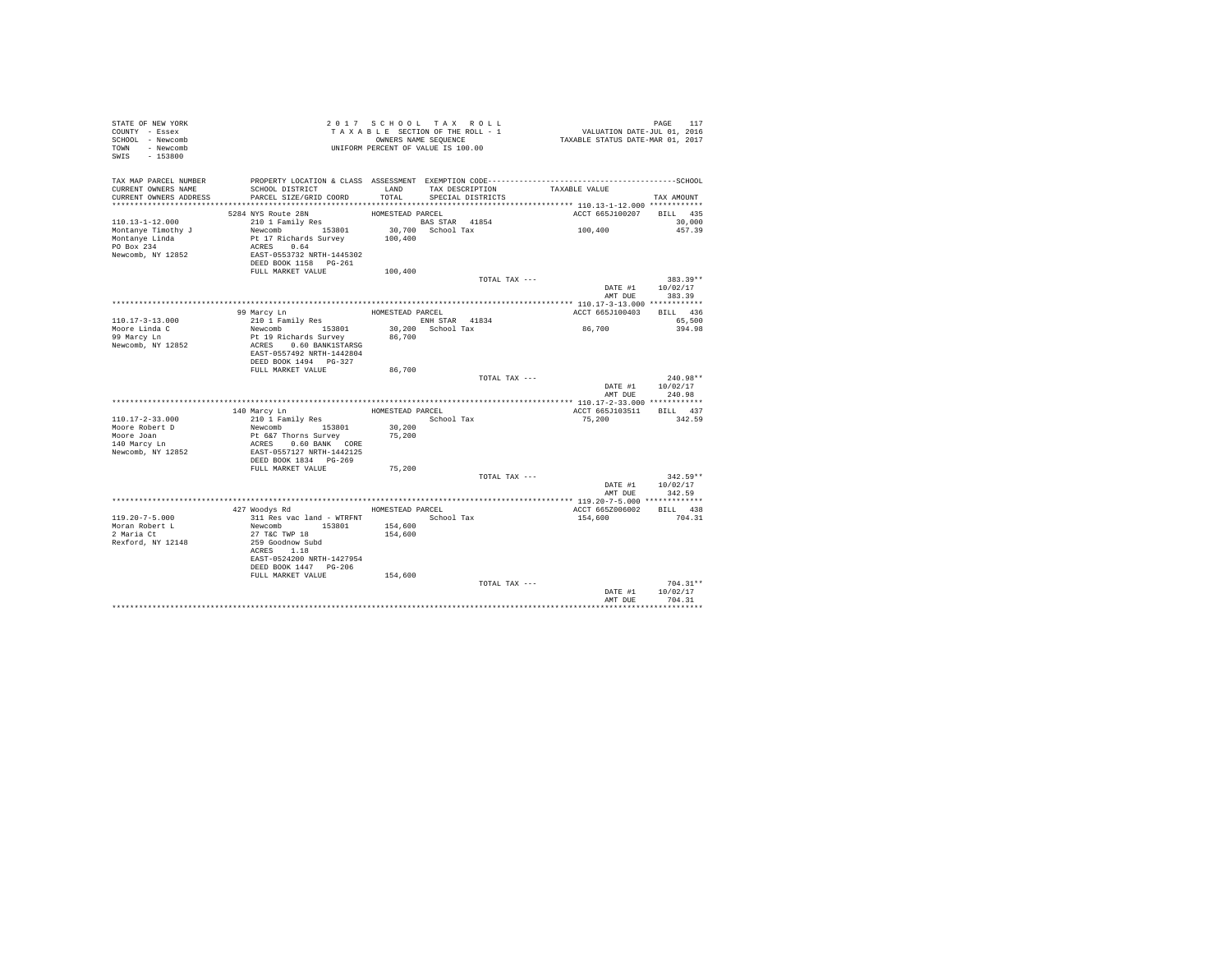| STATE OF NEW YORK<br>COUNTY - Essex<br>SCHOOL - Newcomb<br>TOWN - Newcomb<br>SWIS - 153800  | 2017 SURI SECTION OF THE ROLL - 1<br>TAXABLE SECTION OF THE ROLL - 1<br>ONNERS NAME SEQUENCE<br>UNIFORM PERCENT OF VALUE IS 100.00 |                  |                                             |                          |                                        |
|---------------------------------------------------------------------------------------------|------------------------------------------------------------------------------------------------------------------------------------|------------------|---------------------------------------------|--------------------------|----------------------------------------|
| TAX MAP PARCEL NUMBER<br>CURRENT OWNERS NAME                                                | SCHOOL DISTRICT                                                                                                                    |                  | LAND TAX DESCRIPTION                        | TAXABLE VALUE            |                                        |
| CURRENT OWNERS ADDRESS                                                                      | PARCEL SIZE/GRID COORD                                                                                                             | TOTAL            | SPECIAL DISTRICTS                           |                          | TAX AMOUNT                             |
|                                                                                             | 7 Snowshoe Ln                                                                                                                      | HOMESTEAD PARCEL |                                             | ACCT 665J104706 BILL 439 |                                        |
| 110.13-11-7.000<br>Morris Judith S<br>PO Box 183                                            | 210 1 Family Res<br>Newcomb 153801<br>Pt 30 Richards Survey<br>ACRES 0.30                                                          | 85,900           | ENH STAR 41834<br>22,500 School Tax         | 85,900                   | 65,500<br>391.33                       |
| Newcomb, NY 12852                                                                           | EAST-0557186 NRTH-1446624<br>DEED BOOK 776 PG-119<br>FULL MARKET VALUE                                                             | 85,900           |                                             |                          |                                        |
|                                                                                             |                                                                                                                                    |                  | TOTAL TAX ---                               |                          | $237.33**$                             |
|                                                                                             |                                                                                                                                    |                  |                                             |                          | DATE #1 10/02/17<br>AMT DUE 237.33     |
|                                                                                             |                                                                                                                                    |                  |                                             |                          |                                        |
|                                                                                             |                                                                                                                                    |                  |                                             | ACCT 665J104805 BILL 440 |                                        |
| 109.15-4-13.000                                                                             | Newcomb 153801                                                                                                                     |                  | VETCOM CTS 41130<br>34,200 ENH STAR 41834   |                          | 21,625<br>64,875                       |
| Moses Mitchell F<br>73 Goodnow Flow Rd                                                      | 4 Ords Patent                                                                                                                      |                  | 86,500 School Tax                           | 64,875                   | 295.55                                 |
| Newcomb, NY 12852                                                                           | ACRES 1.20                                                                                                                         |                  |                                             |                          |                                        |
|                                                                                             | EAST-0542646 NRTH-1444180<br>DEED BOOK 1115 PG-230                                                                                 |                  |                                             |                          |                                        |
|                                                                                             | FULL MARKET VALUE                                                                                                                  | 86,500           |                                             |                          |                                        |
|                                                                                             |                                                                                                                                    |                  | TOTAL TAX ---                               | AMT DUE                  | 141.55**<br>DATE #1 10/02/17<br>141.55 |
|                                                                                             |                                                                                                                                    |                  |                                             |                          |                                        |
|                                                                                             | 5469 NYS Route 28N                                                                                                                 | HOMESTEAD PARCEL |                                             | ACCT 665J104308 BILL 441 |                                        |
| $109.16 - 4 - 3.000$                                                                        | 210 1 Family Res                                                                                                                   |                  | VETCOM CTS 41130                            |                          | 47,900                                 |
| Moses Steven Michael<br>5473 NYS Route 28N                                                  | Newcomb 153801                                                                                                                     |                  | 35,600 BAS STAR 41854<br>191,600 School Tax | 143,700                  | 30,000<br>654.65                       |
| Newcomb, NY 12852                                                                           | 9 Richards<br>1772/112 L Use to Moses,<br>2.1ac                                                                                    |                  |                                             |                          |                                        |
| PRIOR OWNER ON 3/01/2017 ACRES 2.60<br>Moses Steven Michael EAST-0549235 NRTH-1446109       |                                                                                                                                    |                  |                                             |                          |                                        |
|                                                                                             | DEED BOOK 1874     PG-328                                                                                                          |                  |                                             |                          |                                        |
|                                                                                             | FULL MARKET VALUE                                                                                                                  | 191,600          |                                             |                          |                                        |
|                                                                                             |                                                                                                                                    |                  | TOTAL TAX ---                               |                          | 580.65**<br>DATE #1 10/02/17           |
|                                                                                             |                                                                                                                                    |                  |                                             |                          | AMT DUE 580.65                         |
|                                                                                             |                                                                                                                                    |                  | HOMESTEAD PARCEL                            | ACCT 665J103901 BILL 442 |                                        |
| $109.16 - 4 - 4.000$                                                                        | 5473 NYS Route 28N<br>210 1 Family Res                                                                                             |                  | School Tax                                  | 94,700                   | 431.42                                 |
| Moses Steven Michael                                                                        | Newcomb 153801<br>9 Richards                                                                                                       | 27,000           |                                             |                          |                                        |
| Moses Kimberly                                                                              |                                                                                                                                    | 94,700           |                                             |                          |                                        |
| 5473 NYS Route 28N                                                                          | 1800/202 Life Use To                                                                                                               |                  |                                             |                          |                                        |
| Newcomb, NY 12852                                                                           | Virginia Lee Hall<br>ACRES 0.40                                                                                                    |                  |                                             |                          |                                        |
| PRIOR OWNER ON 3/01/2017 EAST-0549304 NRTH-1446306<br>Moses Michael C DEED BOOK 1877 PG-160 |                                                                                                                                    |                  |                                             |                          |                                        |
|                                                                                             | FULL MARKET VALUE                                                                                                                  | 94,700           |                                             |                          |                                        |
|                                                                                             |                                                                                                                                    |                  | TOTAL TAX ---                               |                          | $431.42**$                             |
|                                                                                             |                                                                                                                                    |                  |                                             | DATE #1                  | 10/02/17                               |
|                                                                                             |                                                                                                                                    |                  |                                             | AMT DUE                  | 431.42<br>***********                  |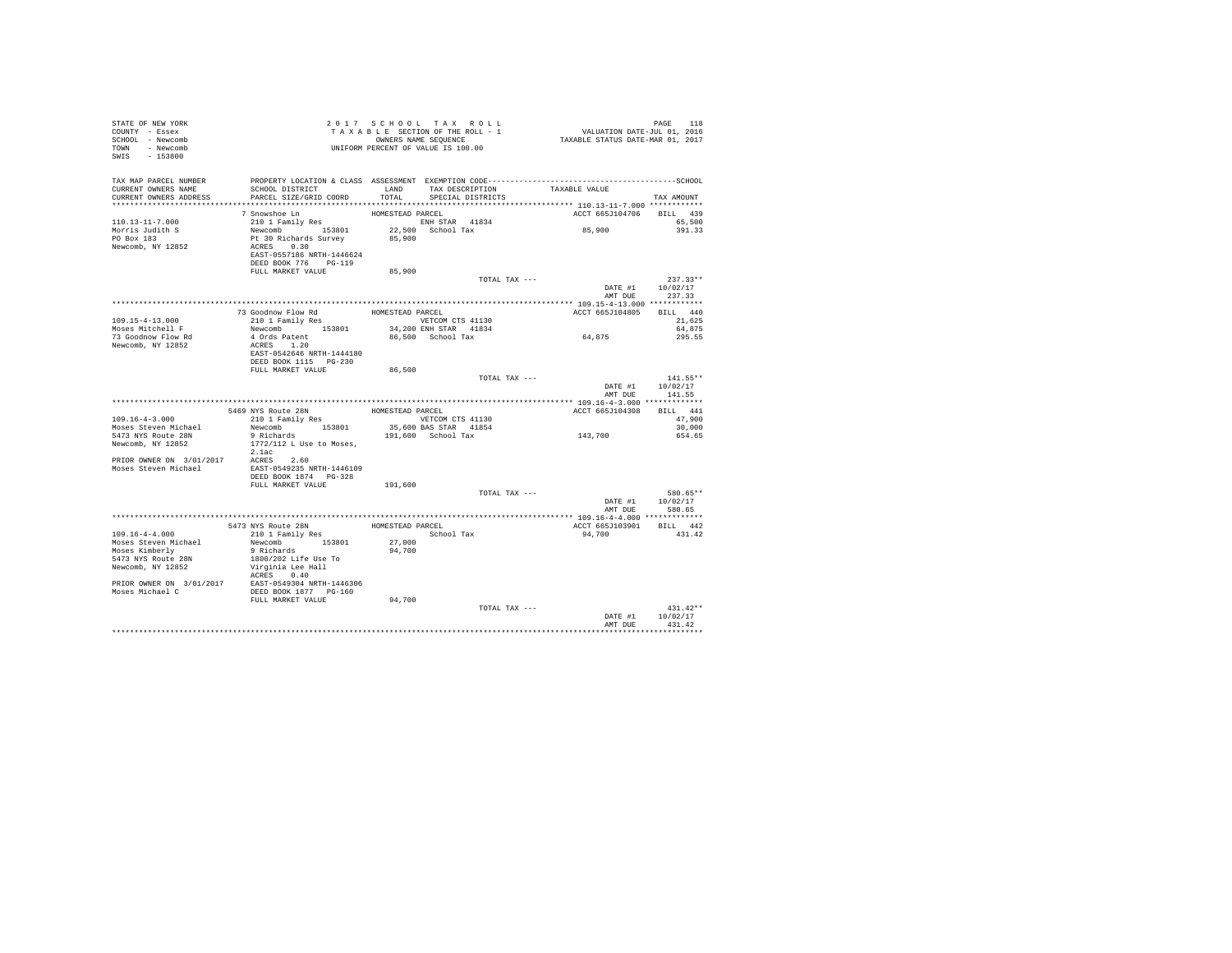| STATE OF NEW YORK<br>COUNTY - Essex<br>SCHOOL - Newcomb<br>- Newcomb<br>TOWN<br>$-153800$<br>SWIS |                                            | OWNERS NAME SEOUENCE | 2017 SCHOOL TAX ROLL<br>TAXABLE SECTION OF THE ROLL - 1<br>UNIFORM PERCENT OF VALUE IS 100.00 | VALUATION DATE-JUL 01, 2016<br>TAXABLE STATUS DATE-MAR 01, 2017 | PAGE<br>119  |
|---------------------------------------------------------------------------------------------------|--------------------------------------------|----------------------|-----------------------------------------------------------------------------------------------|-----------------------------------------------------------------|--------------|
| TAX MAP PARCEL NUMBER                                                                             |                                            |                      |                                                                                               |                                                                 |              |
| CURRENT OWNERS NAME<br>CURRENT OWNERS ADDRESS                                                     | SCHOOL DISTRICT<br>PARCEL SIZE/GRID COORD  | LAND<br>TOTAL        | TAX DESCRIPTION<br>SPECIAL DISTRICTS                                                          | TAXABLE VALUE                                                   | TAX AMOUNT   |
|                                                                                                   |                                            |                      |                                                                                               |                                                                 |              |
|                                                                                                   | 86 Stubing Ln                              | HOMESTEAD PARCEL     |                                                                                               | ACCT 665Z001001 BILL 443                                        |              |
| $109.16 - 6 - 2.000$                                                                              | 210 1 Family Res - WTRFNT                  |                      | School Tax                                                                                    | 482,800                                                         | 2,199.47     |
| Mosher Clarence W                                                                                 | 153801<br>Newcomb                          | 130,200              |                                                                                               |                                                                 |              |
| Mosher Louis B                                                                                    | 16 T&c Pur Twp 27 Rs                       | 482,800              |                                                                                               |                                                                 |              |
| 30 Cypress Dr                                                                                     | 5 Birch Pt Subd<br>2.00                    |                      |                                                                                               |                                                                 |              |
| Glenville, NY 12302                                                                               | ACRES<br>EAST-0550771 NRTH-1447747         |                      |                                                                                               |                                                                 |              |
|                                                                                                   | DEED BOOK 1370 PG-234                      |                      |                                                                                               |                                                                 |              |
|                                                                                                   | FULL MARKET VALUE                          | 482,800              |                                                                                               |                                                                 |              |
|                                                                                                   |                                            |                      | TOTAL TAX ---                                                                                 |                                                                 | $2.199.47**$ |
|                                                                                                   |                                            |                      |                                                                                               | DATE #1                                                         | 10/02/17     |
|                                                                                                   |                                            |                      |                                                                                               | AMT DUE                                                         | 2.199.47     |
|                                                                                                   | 5480 NYS Route 28N                         | HOMESTEAD PARCEL     |                                                                                               | ACCT 665J106101                                                 | BILL 444     |
| $109.16 - 2 - 20.021$                                                                             | 260 Seasonal res - WTRFNT                  |                      | School Tax                                                                                    | 218,600                                                         | 995.87       |
| Mulcahy Lynn R                                                                                    | 153801<br>Newcomb                          | 175,600              |                                                                                               |                                                                 |              |
| Demars Lori R                                                                                     | 9 Richards                                 | 218,600              |                                                                                               |                                                                 |              |
| c/o Kenneth C Rockwood                                                                            | 1483/179 Life Use to                       |                      |                                                                                               |                                                                 |              |
| 5477 NYS Rte 28N                                                                                  | Kenneth & Sally Rockwood                   |                      |                                                                                               |                                                                 |              |
| Newcomb, NY 12852                                                                                 | 2.24<br>ACRES<br>EAST-0549253 NRTH-1446618 |                      |                                                                                               |                                                                 |              |
|                                                                                                   | DEED BOOK 1483 PG-179                      |                      |                                                                                               |                                                                 |              |
|                                                                                                   | FULL MARKET VALUE                          | 218,600              |                                                                                               |                                                                 |              |
|                                                                                                   |                                            |                      | TOTAL TAX ---                                                                                 |                                                                 | $995.87**$   |
|                                                                                                   |                                            |                      |                                                                                               | DATE #1                                                         | 10/02/17     |
|                                                                                                   |                                            |                      |                                                                                               | AMT DUE                                                         | 995.87       |
|                                                                                                   | 5477 NYS Route 28N                         | HOMESTEAD PARCEL     |                                                                                               | ACCT 665J106014                                                 | BILL 445     |
| $109.16 - 4 - 2.000$                                                                              | 210 1 Family Res                           |                      | ENH STAR 41834                                                                                |                                                                 | 65,500       |
| Mulcahy Lynn R                                                                                    | 153801<br>Newcomb                          |                      | 34,400 School Tax                                                                             | 204,200                                                         | 930.27       |
| Demars Lori R                                                                                     | 9 Richards                                 | 204,200              |                                                                                               |                                                                 |              |
| c/o Kenneth C Rockwood                                                                            | 1483/179 Life Use to                       |                      |                                                                                               |                                                                 |              |
| 5477 NYS Rte 28N                                                                                  | Kenneth & Sally Rockwood                   |                      |                                                                                               |                                                                 |              |
| Newcomb, NY 12852                                                                                 | ACRES 1.40<br>EAST-0549116 NRTH-1446333    |                      |                                                                                               |                                                                 |              |
|                                                                                                   | DEED BOOK 1483 PG-179                      |                      |                                                                                               |                                                                 |              |
|                                                                                                   | FULL MARKET VALUE                          | 204,200              |                                                                                               |                                                                 |              |
|                                                                                                   |                                            |                      | TOTAL TAX ---                                                                                 |                                                                 | $776.27**$   |
|                                                                                                   |                                            |                      |                                                                                               | DATE #1                                                         | 10/02/17     |
|                                                                                                   |                                            |                      |                                                                                               | AMT DUE                                                         | 776.27       |
|                                                                                                   |                                            |                      |                                                                                               |                                                                 |              |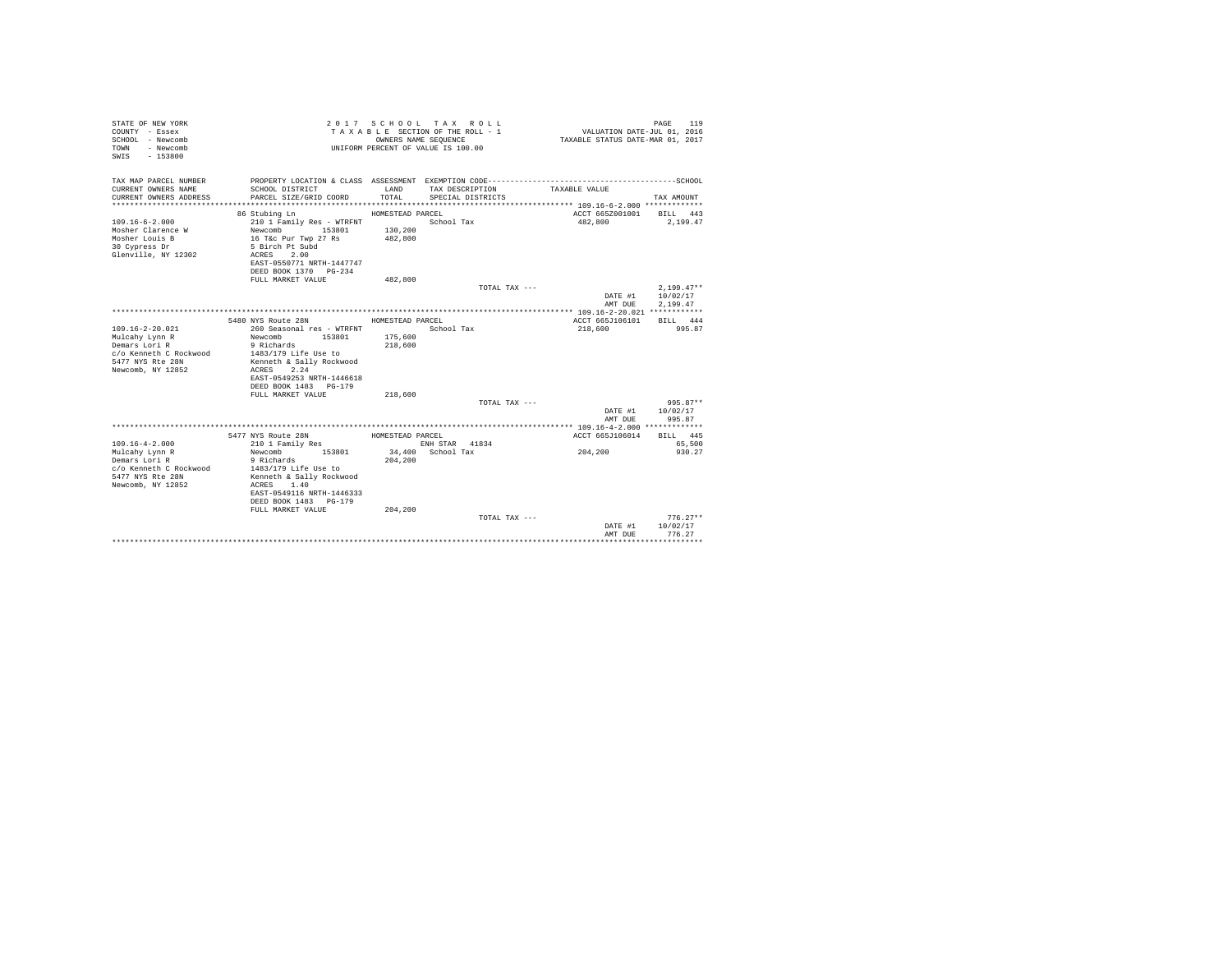| STATE OF NEW YORK<br>COUNTY - Essex<br>SCHOOL - Newcomb<br>TOWN - Newcomb<br>SWIS - 153800                | TAXABLES NAME SEQUENCE<br>ONNERS NAME SEQUENCE<br>UNIFORM PERCENT OF VALUE IS 100.00                                                                                                                                               | TAXABLE SECTION OF THE ROLL - 1<br>OWNERS NAME SEQUENCE |            |                   | PAGE 120<br>VALUATION DATE-JUL 01, 2016<br>TAXABLE STATUS DATE-MAR 01, 2017 |                                                  |
|-----------------------------------------------------------------------------------------------------------|------------------------------------------------------------------------------------------------------------------------------------------------------------------------------------------------------------------------------------|---------------------------------------------------------|------------|-------------------|-----------------------------------------------------------------------------|--------------------------------------------------|
| CURRENT OWNERS NAME<br>CURRENT OWNERS ADDRESS                                                             | SCHOOL DISTRICT<br>PARCEL SIZE/GRID COORD                                                                                                                                                                                          | TOTAL                                                   |            | SPECIAL DISTRICTS | LAND TAX DESCRIPTION TAXABLE VALUE                                          | TAX AMOUNT                                       |
|                                                                                                           |                                                                                                                                                                                                                                    |                                                         |            |                   |                                                                             |                                                  |
| $109.16 - 2 - 24.036$<br>Mull Deborah L<br>Tyler Lois E<br>$356$ Hop City Rd<br>Ballston Spa, NY 12020    | 22 Anderson Ln<br>210 1 Family Res - WTRFNT  School Tax<br>Newcomb 153801<br>16 Richards Survey<br>ACRES 0.60<br>EAST-0551267 NRTH-1446427<br>DEED BOOK 1165 PG-270                                                                | HOMESTEAD PARCEL<br>52,900<br>262,600                   |            |                   |                                                                             | ACCT 665J180020 BILL 446<br>262.600 1.196.32     |
|                                                                                                           | FULL MARKET VALUE                                                                                                                                                                                                                  | 262,600                                                 |            | TOTAL TAX ---     | DATE #1                                                                     | $1.196.32**$<br>10/02/17                         |
|                                                                                                           |                                                                                                                                                                                                                                    |                                                         |            |                   |                                                                             | AMT DUE 1.196.32                                 |
|                                                                                                           |                                                                                                                                                                                                                                    |                                                         |            |                   |                                                                             |                                                  |
| 109.16-2-22.200<br>Murphy Mary<br>6 Sonja Ln<br>Ballston Spa, NY 12020                                    | 5464 NYS Route 28N<br>210 1 Family Res - WTRFNT<br>Newcomb 153801 85,800<br>9 T&c Pur Twp 25 Rs 217,100<br>9 T&C Pur Twp 25 Rs<br>ACRES 0.32<br>EAST-0549463 NRTH-1446507                                                          | HOMESTEAD PARCEL                                        |            | School Tax        | ACCT 665J188003 BILL 447<br>217,100                                         | 989.03                                           |
|                                                                                                           | DEED BOOK 1130 PG-37                                                                                                                                                                                                               |                                                         |            |                   |                                                                             |                                                  |
|                                                                                                           | FULL MARKET VALUE                                                                                                                                                                                                                  | 217,100                                                 |            |                   |                                                                             |                                                  |
|                                                                                                           |                                                                                                                                                                                                                                    |                                                         |            | TOTAL TAX ---     |                                                                             | $989.03**$<br>DATE #1 10/02/17<br>AMT DUE 989.03 |
|                                                                                                           | 5057 NYS Route 28N HOMESTEAD PARCEL                                                                                                                                                                                                |                                                         |            |                   | ACCT 665J104903 BILL 448                                                    |                                                  |
| $110.18 - 6 - 3.000$                                                                                      | 210 1 Family Res                                                                                                                                                                                                                   | BAS STAR 41854                                          |            |                   |                                                                             | 30,000                                           |
| Musso Anthony<br>5057 NYS Rte 28N<br>Newcomb, NY 12852                                                    | Newcomb 153801<br>Pt 4 Thorns Survey 100,500<br>ACRES 1.70 BANK WFARGO<br>EAST-0558798 NRTH-1442916<br>DEED BOOK 1495 PG-273                                                                                                       | 34,700 School Tax                                       |            |                   | 100, 500                                                                    | 457.84                                           |
|                                                                                                           | FULL MARKET VALUE 100,500                                                                                                                                                                                                          |                                                         |            |                   |                                                                             |                                                  |
|                                                                                                           |                                                                                                                                                                                                                                    |                                                         |            | TOTAL TAX ---     | AMT DUE                                                                     | 383.84**<br>DATE #1 10/02/17<br>383.84           |
|                                                                                                           |                                                                                                                                                                                                                                    |                                                         |            |                   |                                                                             |                                                  |
| $119.20 - 4 - 7.000$<br>Narqis Lisa M Trust<br>Sanford Robert H Trust<br>5525 Mack Rd<br>Galway, NY 12074 | 1704 Goodnow Flow Rd HOMESTEAD PARCEL<br>312 Vac w/imprv - WTRFNT<br>Newcomb 153801<br>27 Twp 18 T&c Purchase<br>1229/180 Life Use To<br>Lmnarjis & Rh Sanford<br>ACRES 1.40<br>EAST-0526924 NRTH-1425955<br>DEED BOOK 1229 PG-180 | 64,100<br>72,100                                        | School Tax |                   | 72,100                                                                      | ACCT 665J188002 BILL 449<br>328.46               |
|                                                                                                           | FULL MARKET VALUE                                                                                                                                                                                                                  | 72,100                                                  |            | TOTAL TAX ---     | DATE #1<br>AMT DUE                                                          | $328.46**$<br>10/02/17<br>328.46                 |
|                                                                                                           |                                                                                                                                                                                                                                    |                                                         |            |                   |                                                                             |                                                  |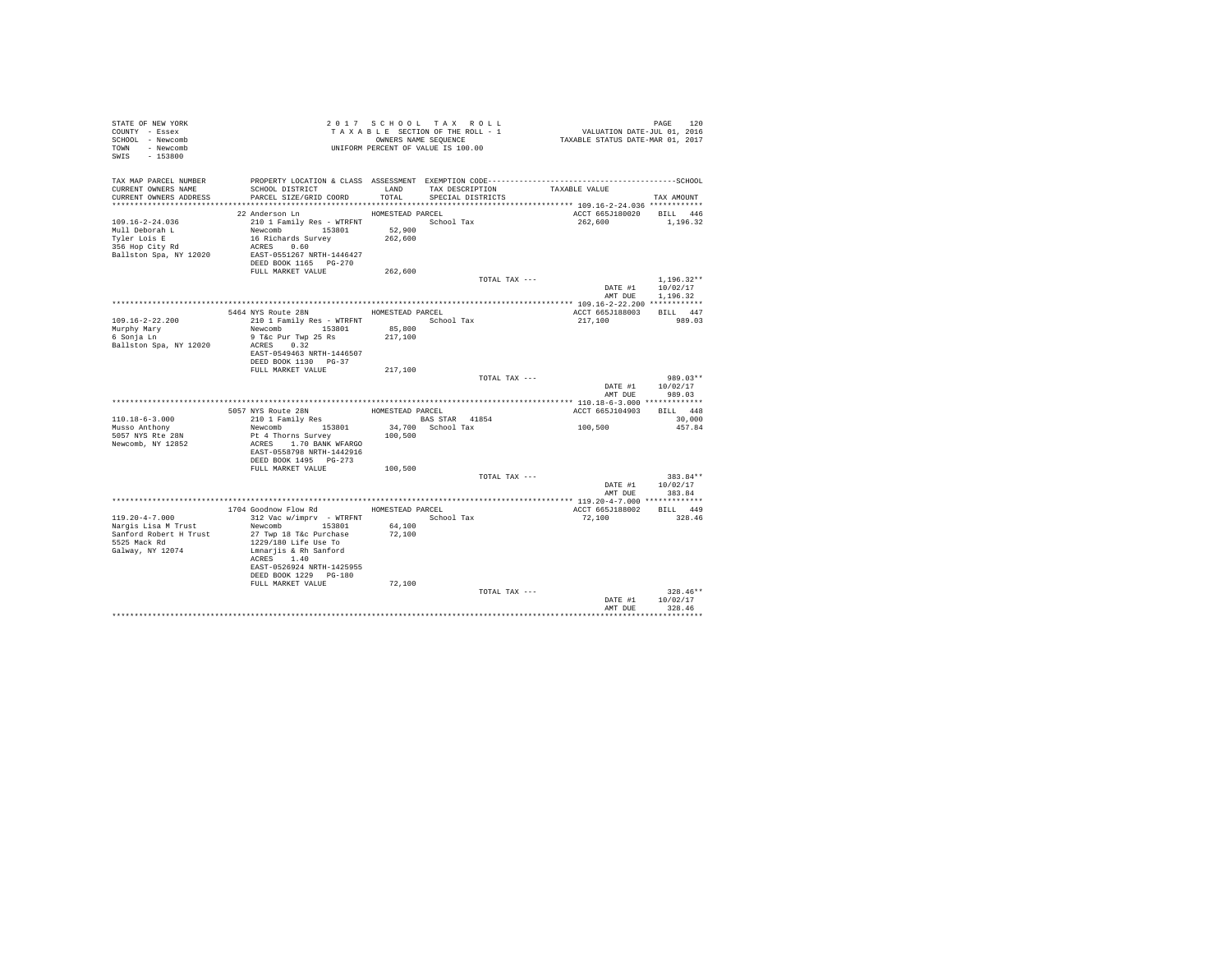| STATE OF NEW YORK<br>COUNTY - Essex<br>SCHOOL - Newcomb<br>TOWN - Newcomb<br>SWIS - 153800                                  |                                                                                                                                                                    |                                            | 2017 SCHOOL TAX ROLL<br>UNIFORM PERCENT OF VALUE IS 100.00 |               | PAGE 121 און דאר איז יינו איז א באפרט בא 121 און 12 באפרט באפרט באפרט בין 1 הוא 12 ביטוח.<br>TAXABLE SECTION OF THE ROLL - 1 וואר 12016 און 12016 באון 12016 הוא די 1202 הוא די 1202 הוא הוא הוא די 1202 ה | PAGE<br>121                              |
|-----------------------------------------------------------------------------------------------------------------------------|--------------------------------------------------------------------------------------------------------------------------------------------------------------------|--------------------------------------------|------------------------------------------------------------|---------------|------------------------------------------------------------------------------------------------------------------------------------------------------------------------------------------------------------|------------------------------------------|
| TAX MAP PARCEL NUMBER<br>CURRENT OWNERS NAME<br>CURRENT OWNERS ADDRESS                                                      | PROPERTY LOCATION & CLASS ASSESSMENT EXEMPTION CODE-----------------------------------SCHOOL<br>SCHOOL DISTRICT<br>PARCEL SIZE/GRID COORD TOTAL                    | LAND                                       | TAX DESCRIPTION<br>SPECIAL DISTRICTS                       |               | TAXABLE VALUE                                                                                                                                                                                              | TAX AMOUNT                               |
|                                                                                                                             | 4811 NYS Route 28N                                                                                                                                                 | HOMESTEAD PARCEL                           |                                                            |               | ACCT 665J107101 BILL 450                                                                                                                                                                                   |                                          |
| $121.7 - 1 - 1.000$<br>Neal Kimberly A<br>Lashway Keith E<br>c/o Gene R Lashway Jr<br>9 Carlton Ct<br>Glens Falls, NY 12801 | 260 Seasonal res<br>Newcomb 153801<br>40 Thorns Survey<br>1798/87 Life Use To<br>Gene R Lashway<br>ACRES 0.50<br>EAST-0564028 NRTH-1439698<br>DEED BOOK 1798 PG-87 | 29,000<br>42,400                           | School Tax                                                 |               | 42,400                                                                                                                                                                                                     | 193.16                                   |
|                                                                                                                             | FULL MARKET VALUE                                                                                                                                                  | 42,400                                     |                                                            |               |                                                                                                                                                                                                            |                                          |
|                                                                                                                             |                                                                                                                                                                    |                                            |                                                            | TOTAL TAX --- | AMT DUE                                                                                                                                                                                                    | $193.16**$<br>DATE #1 10/02/17<br>193.16 |
|                                                                                                                             |                                                                                                                                                                    |                                            |                                                            |               |                                                                                                                                                                                                            |                                          |
| $119.20 - 7 - 7.000$                                                                                                        | 415 Woodys Rd<br>210 1 Family Res - WTRFNT                                                                                                                         | HOMESTEAD PARCEL                           | School Tax                                                 |               | ACCT 665Z006003 BILL 451<br>223,700                                                                                                                                                                        | 1,019.10                                 |
| Niederer Lorraine F                                                                                                         | Newcomb 153801<br>27 T&C TWP 18<br>EAST-0524739 NRTH-1428014                                                                                                       | 140,100<br>223,700                         |                                                            |               |                                                                                                                                                                                                            |                                          |
|                                                                                                                             | DEED BOOK 1613 PG-17<br>FULL MARKET VALUE                                                                                                                          | 223,700                                    |                                                            |               |                                                                                                                                                                                                            |                                          |
|                                                                                                                             |                                                                                                                                                                    |                                            |                                                            | TOTAL TAX --- | DATE #1<br>AMT DUE                                                                                                                                                                                         | $1.019.10**$<br>10/02/17<br>1,019.10     |
|                                                                                                                             |                                                                                                                                                                    |                                            |                                                            |               |                                                                                                                                                                                                            |                                          |
| $119.20 - 8 - 1.000$<br>Niederer Lorraine F<br>Scrodin Thomas<br>2871 Lapland Rd<br>East Fairfield, VT 05448                | Woodys Rd<br>312 Vac w/imprv<br>Newcomb 153801<br>27 T&C TWP 18<br>257 Goodnow Subd<br>ACRES 0.32                                                                  | 2,000<br>2,200                             | HOMESTEAD PARCEL<br>School Tax                             |               | ACCT 665Z006004<br>2,200                                                                                                                                                                                   | BILL 452<br>10.02                        |
|                                                                                                                             | EAST-0524661 NRTH-1428181<br>DEED BOOK 1613 PG-17                                                                                                                  |                                            |                                                            |               |                                                                                                                                                                                                            |                                          |
|                                                                                                                             | FULL MARKET VALUE                                                                                                                                                  | 2,200                                      |                                                            | TOTAL TAX --- |                                                                                                                                                                                                            | $10.02**$<br>DATE #1 10/02/17            |
|                                                                                                                             |                                                                                                                                                                    |                                            |                                                            |               |                                                                                                                                                                                                            | AMT DUE 10.02                            |
|                                                                                                                             |                                                                                                                                                                    |                                            |                                                            |               |                                                                                                                                                                                                            |                                          |
| $90. - 1 - 2.110$<br>NL Industries Inc<br>Attn: Marc Reinoehl<br>5430 LBJ Fwy Ste 1700<br>Dallas, TX 75240-2620             | Sanford Ln<br>910 Priv forest - WTRFNT<br>Newcomb 153801<br>T&C Twp 47<br>ACRES 146.26<br>EAST-0569717 NRTH-1476096                                                | NON-HOMESTEAD PARCEL<br>175,100<br>175,100 | School Tax                                                 |               | ACCT 665J105212 BILL 453<br>175,100                                                                                                                                                                        | 3,195,11                                 |
|                                                                                                                             | FULL MARKET VALUE                                                                                                                                                  | 175,100                                    |                                                            | TOTAL TAX --- | DATE #1<br>AMT DUE                                                                                                                                                                                         | $3.195.11**$<br>10/02/17<br>3.195.11     |
|                                                                                                                             |                                                                                                                                                                    |                                            |                                                            |               |                                                                                                                                                                                                            |                                          |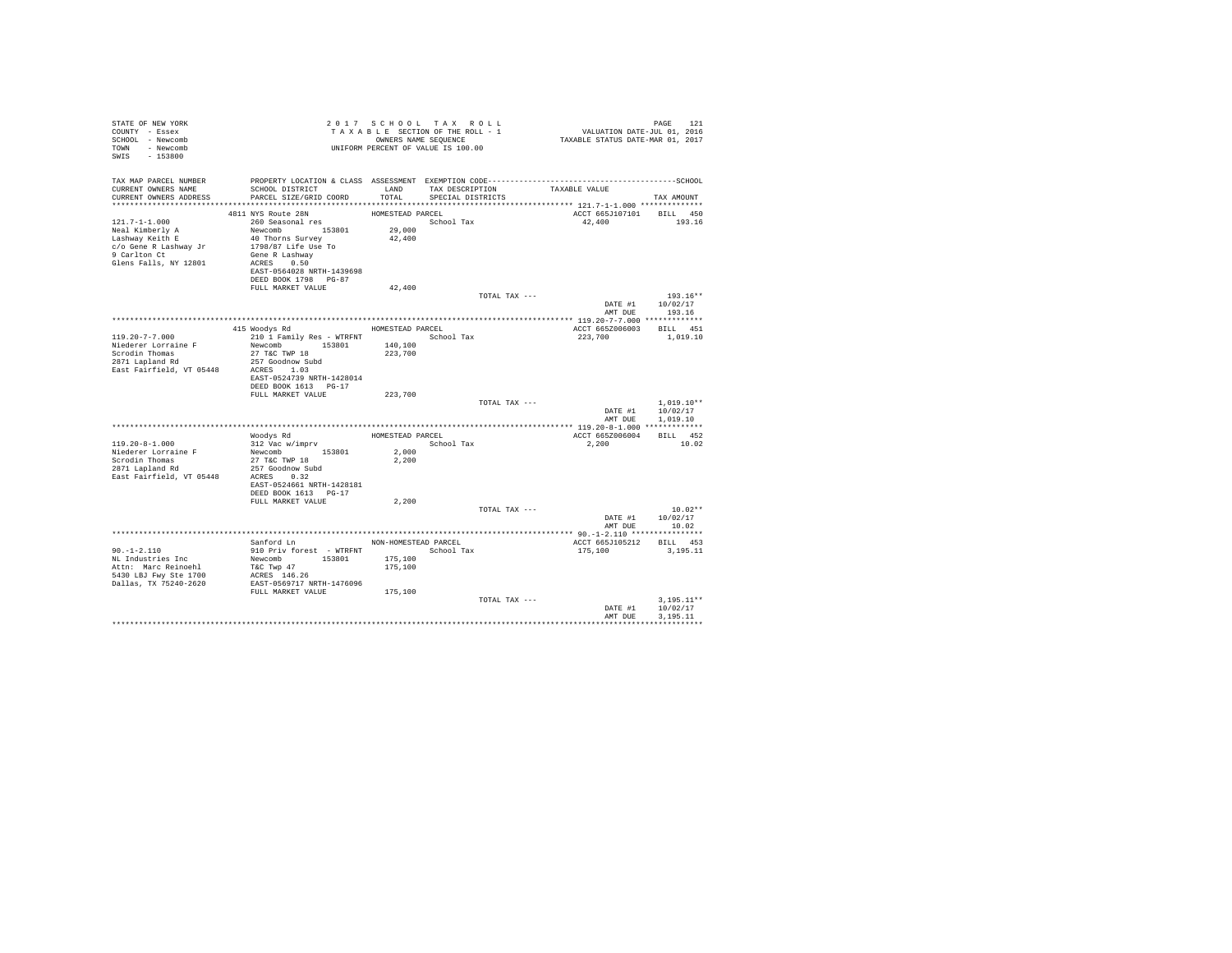| STATE OF NEW YORK<br>COUNTY - Essex<br>SCHOOL - Newcomb<br>TOWN - Newcomb<br>SWIS - 153800                     |                                                                                         | 2017 SCHOOL TAX ROLL<br>TAXABLE SECTION OF THE ROLL - 1<br>OWNERS NAME SEQUENCE<br>UNIFORM PERCENT OF VALUE IS 100.00 |                                      |               | PAGE 122<br>VALUATION DATE-JUL 01, 2016<br>TAXABLE STATUS DATE-MAR 01, 2017 |                                      |
|----------------------------------------------------------------------------------------------------------------|-----------------------------------------------------------------------------------------|-----------------------------------------------------------------------------------------------------------------------|--------------------------------------|---------------|-----------------------------------------------------------------------------|--------------------------------------|
| TAX MAP PARCEL NUMBER<br>CURRENT OWNERS NAME<br>CURRENT OWNERS ADDRESS                                         | SCHOOL DISTRICT<br>PARCEL SIZE/GRID COORD                                               | LAND<br>TOTAL                                                                                                         | TAX DESCRIPTION<br>SPECIAL DISTRICTS |               | TAXABLE VALUE                                                               | TAX AMOUNT                           |
|                                                                                                                |                                                                                         |                                                                                                                       |                                      |               |                                                                             |                                      |
| $90. -1 - 3.110$<br>NL Industries Inc<br>Attn: Marc Reinoehl<br>5430 LBJ Fwy Ste 1700<br>Dallas, TX 75240-2620 | Sanford Ln<br>Newcomb 153801<br>T&C Twp 47<br>ACRES 617.10<br>EAST-0574593 NRTH-1481245 | NON-HOMESTEAD PARCEL<br>100,200<br>100,200                                                                            |                                      |               | ACCT 665J105002 BILL 454<br>100,200                                         | 1,828.39                             |
|                                                                                                                | FULL MARKET VALUE                                                                       | 100,200                                                                                                               |                                      |               |                                                                             |                                      |
|                                                                                                                |                                                                                         |                                                                                                                       |                                      | TOTAL TAX --- | DATE #1<br>AMT DUE                                                          | $1.828.39**$<br>10/02/17<br>1.828.39 |
|                                                                                                                |                                                                                         |                                                                                                                       |                                      |               |                                                                             |                                      |
|                                                                                                                | 234 NL Ln                                                                               | NON-HOMESTEAD PARCEL                                                                                                  |                                      |               | ACCT 665J105038                                                             | BILL 455                             |
| $90. -1 - 5.110$                                                                                               | 910 Priv forest                                                                         |                                                                                                                       | School Tax                           |               | 121,400                                                                     | 2,215.23                             |
| NL Industries Inc                                                                                              | Newcomb 153801                                                                          | 121,400                                                                                                               |                                      |               |                                                                             |                                      |
| Attn: Marc Reinoehl<br>5430 LBJ Fwy Ste 1700                                                                   | Pt 75 T&c Twp<br>ACRES 133.80                                                           | 121,400                                                                                                               |                                      |               |                                                                             |                                      |
| Dallas, TX 75240-2620                                                                                          | EAST-0575042 NRTH-1474957                                                               |                                                                                                                       |                                      |               |                                                                             |                                      |
|                                                                                                                | DEED BOOK 1839    PG-229                                                                |                                                                                                                       |                                      |               |                                                                             |                                      |
|                                                                                                                | FULL MARKET VALUE                                                                       | 121,400                                                                                                               |                                      |               |                                                                             |                                      |
|                                                                                                                |                                                                                         |                                                                                                                       |                                      | TOTAL TAX --- |                                                                             | $2.215.23**$                         |
|                                                                                                                |                                                                                         |                                                                                                                       |                                      |               | DATE #1                                                                     | 10/02/17                             |
|                                                                                                                |                                                                                         |                                                                                                                       |                                      |               | AMT DUE                                                                     | 2.215.23                             |
|                                                                                                                |                                                                                         | NON-HOMESTEAD PARCEL                                                                                                  |                                      |               | ACCT 665J105207                                                             | BILL 456                             |
| $90. -1 - 6.100$                                                                                               | Sanford Ln<br>720 Mine/quarry                                                           | School Tax                                                                                                            |                                      |               | 398,000                                                                     | 7.262.45                             |
| NL Industries Inc                                                                                              |                                                                                         | 242,000                                                                                                               |                                      |               |                                                                             |                                      |
| Attn: Marc Reinoehl                                                                                            | Newcomb 153801<br>Pt 76 T&c Twp                                                         | 398,000                                                                                                               |                                      |               |                                                                             |                                      |
| 5430 LBJ Fwy Ste 1700                                                                                          | ACRES 180.00                                                                            |                                                                                                                       |                                      |               |                                                                             |                                      |
| Dallas, TX 75240-2620                                                                                          | EAST-0574565 NRTH-1472802                                                               |                                                                                                                       |                                      |               |                                                                             |                                      |
|                                                                                                                | DEED BOOK 229 PG-349                                                                    |                                                                                                                       |                                      |               |                                                                             |                                      |
|                                                                                                                | FULL MARKET VALUE                                                                       | 398,000                                                                                                               |                                      |               |                                                                             |                                      |
|                                                                                                                |                                                                                         |                                                                                                                       |                                      | TOTAL TAX --- | DATE #1                                                                     | $7.262.45**$<br>10/02/17             |
|                                                                                                                |                                                                                         |                                                                                                                       |                                      |               | AMT DUE                                                                     | 7,262.45                             |
|                                                                                                                |                                                                                         |                                                                                                                       |                                      |               |                                                                             |                                      |
|                                                                                                                | NL Ln                                                                                   | NON-HOMESTEAD PARCEL                                                                                                  |                                      |               | ACCT 665J105003                                                             | BILL 457                             |
| $91. -1 - 1.110$                                                                                               | 910 Priv forest                                                                         |                                                                                                                       | School Tax                           |               | 7,800                                                                       | 142.33                               |
| NL Industries Inc                                                                                              | Newcomb 153801                                                                          | 7,800                                                                                                                 |                                      |               |                                                                             |                                      |
| Attn: Marc Reinoehl                                                                                            | 95 T&C Twp 46                                                                           | 7,800                                                                                                                 |                                      |               |                                                                             |                                      |
| 5430 LBJ Fwy Ste 1700                                                                                          | ACRES 11.05<br>EAST-0576213 NRTH-1478122                                                |                                                                                                                       |                                      |               |                                                                             |                                      |
| Dallas, TX 75240-2620                                                                                          | FULL MARKET VALUE                                                                       | 7,800                                                                                                                 |                                      |               |                                                                             |                                      |
| MAY BE SUBJECT TO PAYMENT<br>UNDER RPTL480A UNTIL 2018                                                         |                                                                                         |                                                                                                                       |                                      |               |                                                                             |                                      |
|                                                                                                                |                                                                                         |                                                                                                                       |                                      | TOTAL TAX --- |                                                                             | $142.33**$                           |
|                                                                                                                |                                                                                         |                                                                                                                       |                                      |               | DATE #1                                                                     | 10/02/17                             |
|                                                                                                                |                                                                                         |                                                                                                                       |                                      |               | AMT DUE                                                                     | 142.33                               |
|                                                                                                                |                                                                                         |                                                                                                                       |                                      |               |                                                                             |                                      |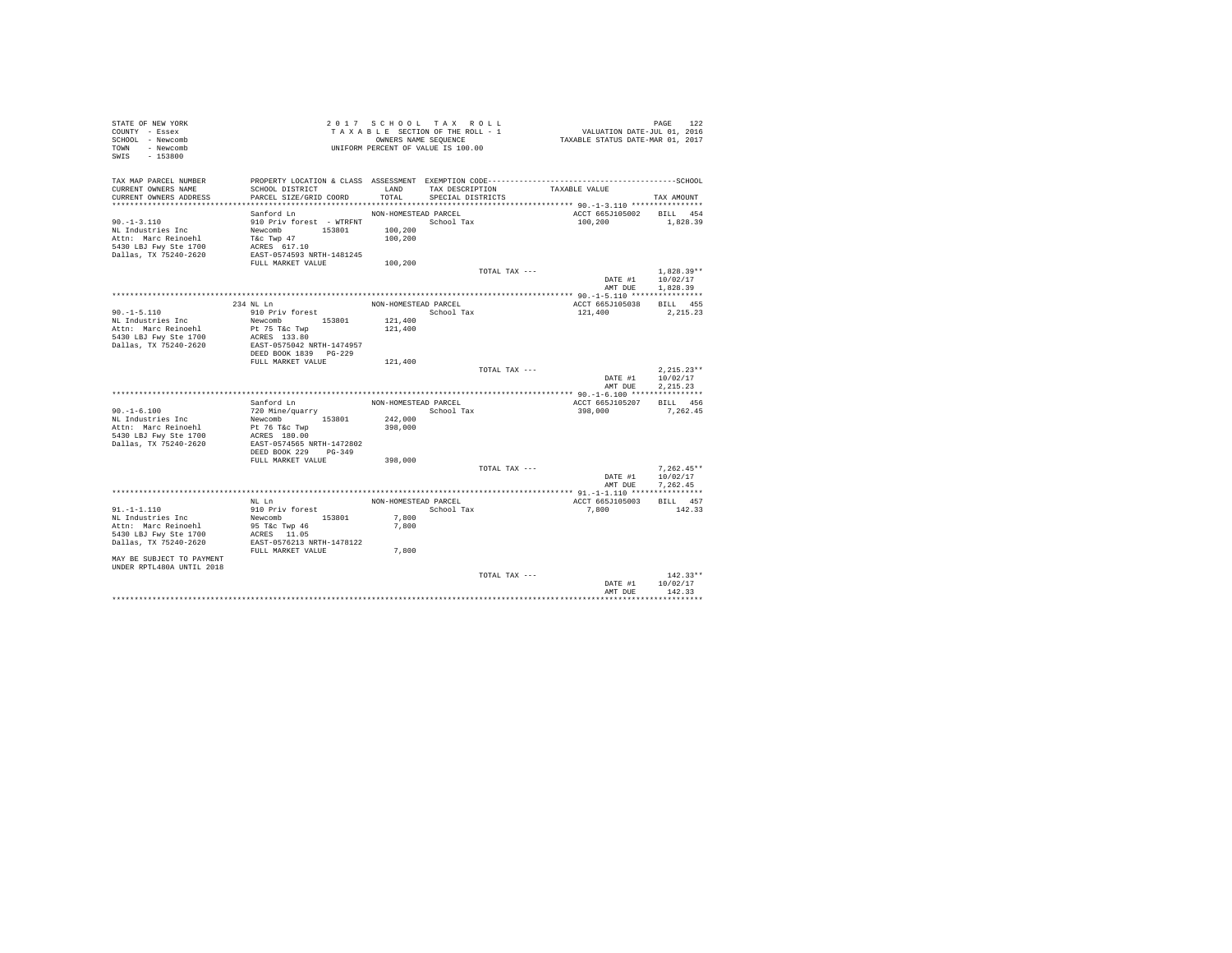| STATE OF NEW YORK                            |                                          |                      | 2017 SCHOOL TAX ROLL               |               |                                  |                  | PAGE       | 123        |
|----------------------------------------------|------------------------------------------|----------------------|------------------------------------|---------------|----------------------------------|------------------|------------|------------|
| COUNTY - Essex                               |                                          |                      | TAXABLE SECTION OF THE ROLL - 1    |               | VALUATION DATE-JUL 01, 2016      |                  |            |            |
| SCHOOL - Newcomb                             |                                          |                      | OWNERS NAME SEQUENCE               |               | TAXABLE STATUS DATE-MAR 01, 2017 |                  |            |            |
| TOWN - Newcomb                               |                                          |                      | UNIFORM PERCENT OF VALUE IS 100.00 |               |                                  |                  |            |            |
| $-153800$<br>SWIS                            |                                          |                      |                                    |               |                                  |                  |            |            |
|                                              |                                          |                      |                                    |               |                                  |                  |            |            |
| TAX MAP PARCEL NUMBER                        |                                          |                      |                                    |               |                                  |                  |            |            |
| CURRENT OWNERS NAME                          | SCHOOL DISTRICT                          |                      | LAND TAX DESCRIPTION               |               | TAXABLE VALUE                    |                  |            |            |
| CURRENT OWNERS ADDRESS                       | PARCEL SIZE/GRID COORD                   |                      | TOTAL SPECIAL DISTRICTS            |               |                                  |                  | TAX AMOUNT |            |
|                                              |                                          |                      |                                    |               |                                  |                  |            |            |
|                                              | Sanford Ln                               | NON-HOMESTEAD PARCEL |                                    |               | ACCT 665J192009 BILL 458         |                  |            |            |
| $101. - 1 - 1.100$                           | 910 Priv forest                          |                      | School Tax                         |               | 21,200                           |                  | 386.84     |            |
| NL Industries Inc                            | Newcomb 153801                           | 21,200               |                                    |               |                                  |                  |            |            |
| Attn: Marc Reinoehl                          | 76 Twp 46 T&c Pur                        | 21,200               |                                    |               |                                  |                  |            |            |
| 5430 LBJ Fwy Ste 1700                        | 33.59AC Under 480A RPTL                  |                      |                                    |               |                                  |                  |            |            |
| Dallas, TX 75240-2620                        | ACRES 33.59                              |                      |                                    |               |                                  |                  |            |            |
|                                              | EAST-0575229 NRTH-1472202                |                      |                                    |               |                                  |                  |            |            |
|                                              |                                          |                      |                                    |               |                                  |                  |            |            |
|                                              |                                          | 21,200               |                                    |               |                                  |                  |            |            |
|                                              |                                          |                      |                                    | TOTAL TAX --- |                                  |                  |            | 386.84**   |
|                                              |                                          |                      |                                    |               |                                  | DATE #1 10/02/17 |            |            |
|                                              |                                          |                      |                                    |               |                                  | AMT DUE          | 386.84     |            |
|                                              |                                          |                      |                                    |               |                                  |                  |            |            |
|                                              | Sanford Ln                               | NON-HOMESTEAD PARCEL |                                    |               | ACCT 665J192010                  |                  | BILL 459   |            |
| $101. -6 - 1.100$                            | 910 Priv forest                          |                      | School Tax                         |               | 4.100                            |                  | 74.81      |            |
| NL Industries Inc                            | Newcomb 153801                           | 4,100                |                                    |               |                                  |                  |            |            |
| Attn: Marc Reinoehl                          | 76 Twp 46 T&c Pur                        | 4,100                |                                    |               |                                  |                  |            |            |
| 5430 LBJ Fwy Ste 1700                        |                                          |                      |                                    |               |                                  |                  |            |            |
| Dallas, TX 75240-2620                        | ACRES 13.90<br>EAST-0575890 NRTH-1472495 |                      |                                    |               |                                  |                  |            |            |
|                                              | DEED BOOK 473 PG-214                     |                      |                                    |               |                                  |                  |            |            |
| MAY BE SUBJECT TO PAYMENT                    | FULL MARKET VALUE                        | 4,100                |                                    |               |                                  |                  |            |            |
| UNDER RPTL480A UNTIL 2018                    |                                          |                      |                                    |               |                                  |                  |            |            |
|                                              |                                          |                      |                                    | TOTAL TAX --- |                                  |                  |            | 74.81**    |
|                                              |                                          |                      |                                    |               |                                  | DATE #1 10/02/17 |            |            |
|                                              |                                          |                      |                                    |               |                                  | AMT DUE          | 74.81      |            |
|                                              |                                          |                      |                                    |               |                                  |                  |            |            |
|                                              | Sanford Ln                               |                      | NON-HOMESTEAD PARCEL               |               | ACCT 665J192011                  |                  | BILL 460   |            |
| $101. -6 - 2.100$                            | 910 Priv forest                          |                      | School Tax                         |               | 9,700                            |                  | 177.00     |            |
| NL Industries Inc                            | Newcomb 153801                           | 9,700                |                                    |               |                                  |                  |            |            |
| Attn: Marc Reinoehl                          | 75 Twp 46 T&c Pur                        | 9,700                |                                    |               |                                  |                  |            |            |
| 5430 LBJ Fwy Ste 1700                        | ACRES 18.70                              |                      |                                    |               |                                  |                  |            |            |
| Dallas, TX 75240-2620                        | EAST-0576363 NRTH-1473272                |                      |                                    |               |                                  |                  |            |            |
|                                              | DEED BOOK 473 PG-214                     |                      |                                    |               |                                  |                  |            |            |
| MAY BE SUBJECT TO PAYMENT                    | FULL MARKET VALUE                        | 9,700                |                                    |               |                                  |                  |            |            |
| UNDER RPTL480A UNTIL 2018                    |                                          |                      |                                    |               |                                  |                  |            |            |
|                                              |                                          |                      |                                    | TOTAL TAX --- |                                  |                  |            | $177.00**$ |
|                                              |                                          |                      |                                    |               |                                  | DATE #1 10/02/17 |            |            |
|                                              |                                          |                      |                                    |               |                                  | AMT DUE          | 177.00     |            |
|                                              |                                          |                      |                                    |               |                                  |                  |            |            |
|                                              | NYS Route 28N                            |                      |                                    |               | ACCT 665J105106 BILL 461         |                  |            |            |
| $110.18 - 2 - 8.000$                         | 593 Picnic site                          |                      | NON-HOMESTEAD PARCEL<br>School Tax |               |                                  |                  | 324.80     |            |
|                                              |                                          |                      |                                    |               | 17,800                           |                  |            |            |
| NL Industries Inc                            | Newcomb 153801                           | 17,800               |                                    |               |                                  |                  |            |            |
| Attn: Marc Reinoehl<br>5430 LBJ Fwy Ste 1700 | 3 Thorns Survey                          | 17,800               |                                    |               |                                  |                  |            |            |
|                                              | ACRES 0.30                               |                      |                                    |               |                                  |                  |            |            |
| Dallas, TX 75240-2620                        | EAST-0560428 NRTH-1442038                |                      |                                    |               |                                  |                  |            |            |
|                                              | DEED BOOK 403 PG-370                     |                      |                                    |               |                                  |                  |            |            |
|                                              | FULL MARKET VALUE                        | 17,800               |                                    |               |                                  |                  |            | $324.80**$ |
|                                              |                                          |                      |                                    | TOTAL TAX --- |                                  |                  |            |            |
|                                              |                                          |                      |                                    |               |                                  | DATE #1          | 10/02/17   |            |
|                                              |                                          |                      |                                    |               |                                  | AMT DUE          | 324.80     |            |
|                                              |                                          |                      |                                    |               |                                  |                  |            |            |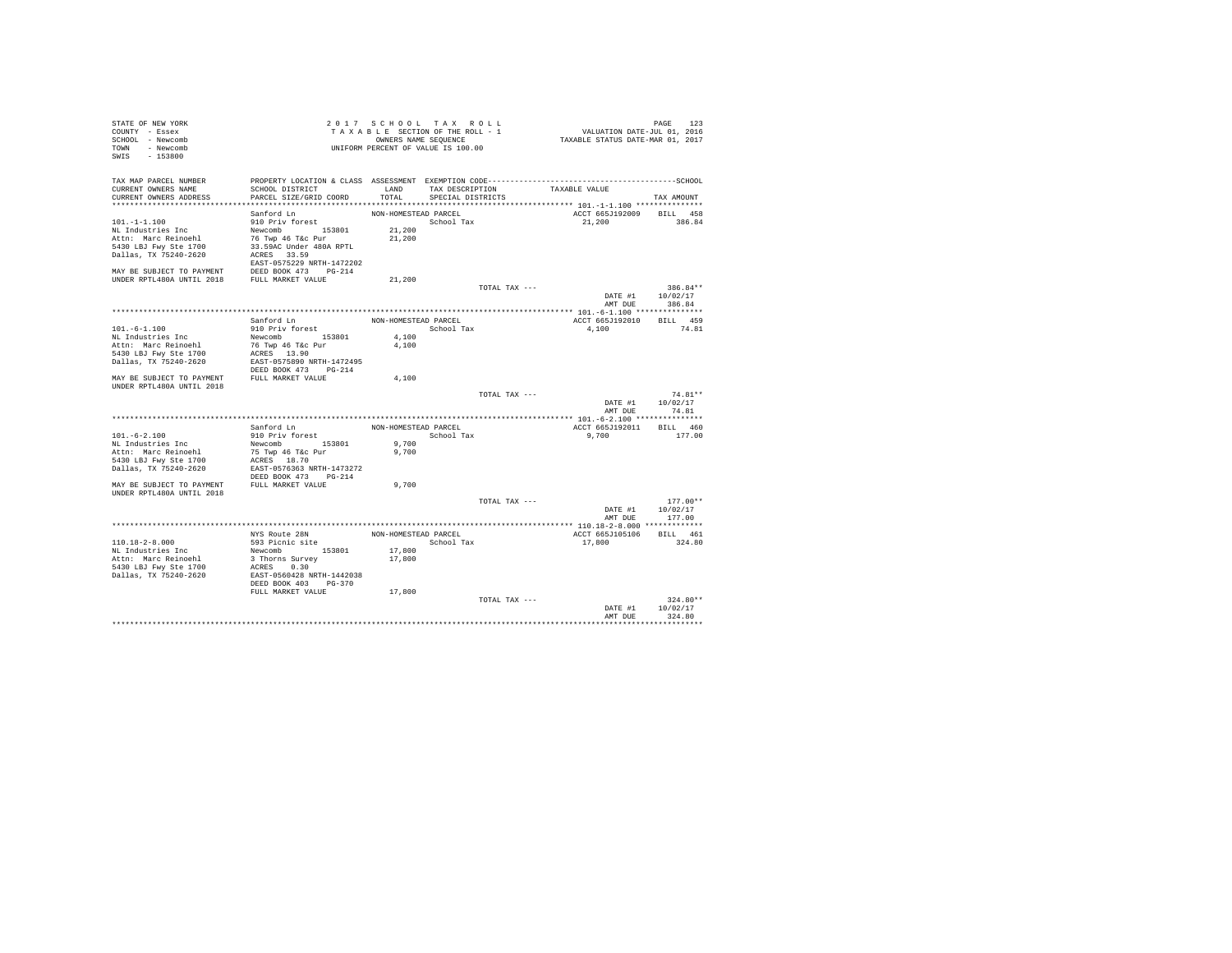| STATE OF NEW YORK<br>COUNTY - Essex<br>SCHOOL - Newcomb<br>TOWN - Newcomb |                                                   |                      | 2017 SCHOOL TAX ROLL<br>TAXABLE SECTION OF THE ROLL - 1<br>OWNERS NAME SEQUENCE<br>UNIFORM PERCENT OF VALUE IS 100.00 | PAGE 124<br>VALUATION DATE-JUL 01, 2016<br>TAXABLE STATUS DATE-MAR 01, 2017 |                    |
|---------------------------------------------------------------------------|---------------------------------------------------|----------------------|-----------------------------------------------------------------------------------------------------------------------|-----------------------------------------------------------------------------|--------------------|
| $-153800$<br>SWIS                                                         |                                                   |                      |                                                                                                                       |                                                                             |                    |
| TAX MAP PARCEL NUMBER                                                     |                                                   |                      |                                                                                                                       |                                                                             |                    |
| CURRENT OWNERS NAME                                                       | SCHOOL DISTRICT                                   | LAND                 | TAX DESCRIPTION                                                                                                       | TAXABLE VALUE                                                               |                    |
| CURRENT OWNERS ADDRESS                                                    | PARCEL SIZE/GRID COORD                            | TOTAL                | SPECIAL DISTRICTS                                                                                                     |                                                                             | TAX AMOUNT         |
|                                                                           | NYS Route 28N                                     | NON-HOMESTEAD PARCEL |                                                                                                                       | ACCT 665J179002 BILL 462                                                    |                    |
| $110.18 - 2 - 9.000$                                                      | 330 Vacant comm                                   |                      | School Tax                                                                                                            | 6,600                                                                       | 120.43             |
| NL Industries Inc                                                         | Newcomb 153801                                    | 6,600                |                                                                                                                       |                                                                             |                    |
| Attn: Marc Reinoehl                                                       | 3 Thorns Survey                                   | 6,600                |                                                                                                                       |                                                                             |                    |
| 5430 LBJ Fwy Ste 1700                                                     | ACRES 0.10                                        |                      |                                                                                                                       |                                                                             |                    |
| Dallas, TX 75240-2620                                                     | EAST-0560241 NRTH-1442128                         |                      |                                                                                                                       |                                                                             |                    |
|                                                                           | DEED BOOK 403 PG-370<br>FULL MARKET VALUE         | 6,600                |                                                                                                                       |                                                                             |                    |
|                                                                           |                                                   |                      | TOTAL TAX ---                                                                                                         |                                                                             | $120.43**$         |
|                                                                           |                                                   |                      |                                                                                                                       |                                                                             | DATE #1 10/02/17   |
|                                                                           |                                                   |                      |                                                                                                                       |                                                                             | AMT DUE 120.43     |
|                                                                           |                                                   |                      |                                                                                                                       |                                                                             |                    |
| 110.18-4-11.000                                                           | 31 Sanford Ln<br>210 1 Family Res                 | HOMESTEAD PARCEL     | School Tax                                                                                                            | ACCT 665J101001<br>87.700                                                   | BILL 463<br>399.53 |
| Norton Elly E                                                             | Newcomb 153801                                    | 29,000               |                                                                                                                       |                                                                             |                    |
| 31 Sanford Ln                                                             | Pt 4&5 Thorns Survey                              | 87,700               |                                                                                                                       |                                                                             |                    |
| Newcomb, NY 12852                                                         | ACRES 0.50 BANK CORE                              |                      |                                                                                                                       |                                                                             |                    |
|                                                                           | EAST-0559473 NRTH-1441355                         |                      |                                                                                                                       |                                                                             |                    |
|                                                                           | DEED BOOK 1830 PG-78                              |                      |                                                                                                                       |                                                                             |                    |
|                                                                           | FULL MARKET VALUE                                 | 87,700               | TOTAL TAX ---                                                                                                         |                                                                             | 399.53**           |
|                                                                           |                                                   |                      |                                                                                                                       | DATE #1                                                                     | 10/02/17           |
|                                                                           |                                                   |                      |                                                                                                                       | AMT DUR                                                                     | 399.53             |
|                                                                           |                                                   |                      |                                                                                                                       |                                                                             |                    |
|                                                                           | 4784 NYS Route 28N                                | HOMESTEAD PARCEL     |                                                                                                                       | ACCT 665J105302                                                             | BILL 464           |
| $121.7 - 1 - 4.000$                                                       | 210 1 Family Res                                  |                      | School Tax                                                                                                            | 98,600                                                                      | 449.19             |
| Norton William O<br>Rodrigue Mary E                                       | Newcomb 153801                                    | 34,300<br>98,600     |                                                                                                                       |                                                                             |                    |
| PO Box 14443                                                              | 40 Thorns Survey<br>ACRES 1.30                    |                      |                                                                                                                       |                                                                             |                    |
| Albany, NY 12212                                                          | EAST-0564753 NRTH-1439695                         |                      |                                                                                                                       |                                                                             |                    |
|                                                                           | DEED BOOK 1083 PG-63                              |                      |                                                                                                                       |                                                                             |                    |
|                                                                           | FULL MARKET VALUE                                 | 98,600               |                                                                                                                       |                                                                             |                    |
|                                                                           |                                                   |                      | TOTAL TAX ---                                                                                                         |                                                                             | $449.19**$         |
|                                                                           |                                                   |                      |                                                                                                                       | DATE #1<br>AMT DUE                                                          | 10/02/17<br>449.19 |
|                                                                           |                                                   |                      |                                                                                                                       |                                                                             |                    |
|                                                                           | 20 Johnson Rd                                     | HOMESTEAD PARCEL     |                                                                                                                       | ACCT 665J106010                                                             | BILL 465           |
| $109.16 - 2 - 13.000$                                                     |                                                   |                      | VETCOM CTS 41130                                                                                                      |                                                                             | 38,650             |
| Novak Joseph                                                              | 210 1 Family Res<br>Newcomb 153801                |                      | 29,200 VETDIS CTS 41140                                                                                               |                                                                             | 15,460             |
| PO Box 141                                                                | 10 Richards 10                                    |                      | 154,600 BAS STAR 41854                                                                                                |                                                                             | 30,000             |
| Newcomb, NY 12852                                                         | ACRES 0.80                                        |                      | School Tax                                                                                                            | 100,490                                                                     | 457.80             |
|                                                                           | EAST-0548299 NRTH-1447667<br>DEED BOOK 818 PG-258 |                      |                                                                                                                       |                                                                             |                    |
|                                                                           | FULL MARKET VALUE 154,600                         |                      |                                                                                                                       |                                                                             |                    |
|                                                                           |                                                   |                      | TOTAL TAX ---                                                                                                         |                                                                             | 383.80**           |
|                                                                           |                                                   |                      |                                                                                                                       | DATE #1                                                                     | 10/02/17           |
|                                                                           |                                                   |                      |                                                                                                                       | AMT DUE                                                                     | 383.80             |
|                                                                           |                                                   |                      |                                                                                                                       |                                                                             |                    |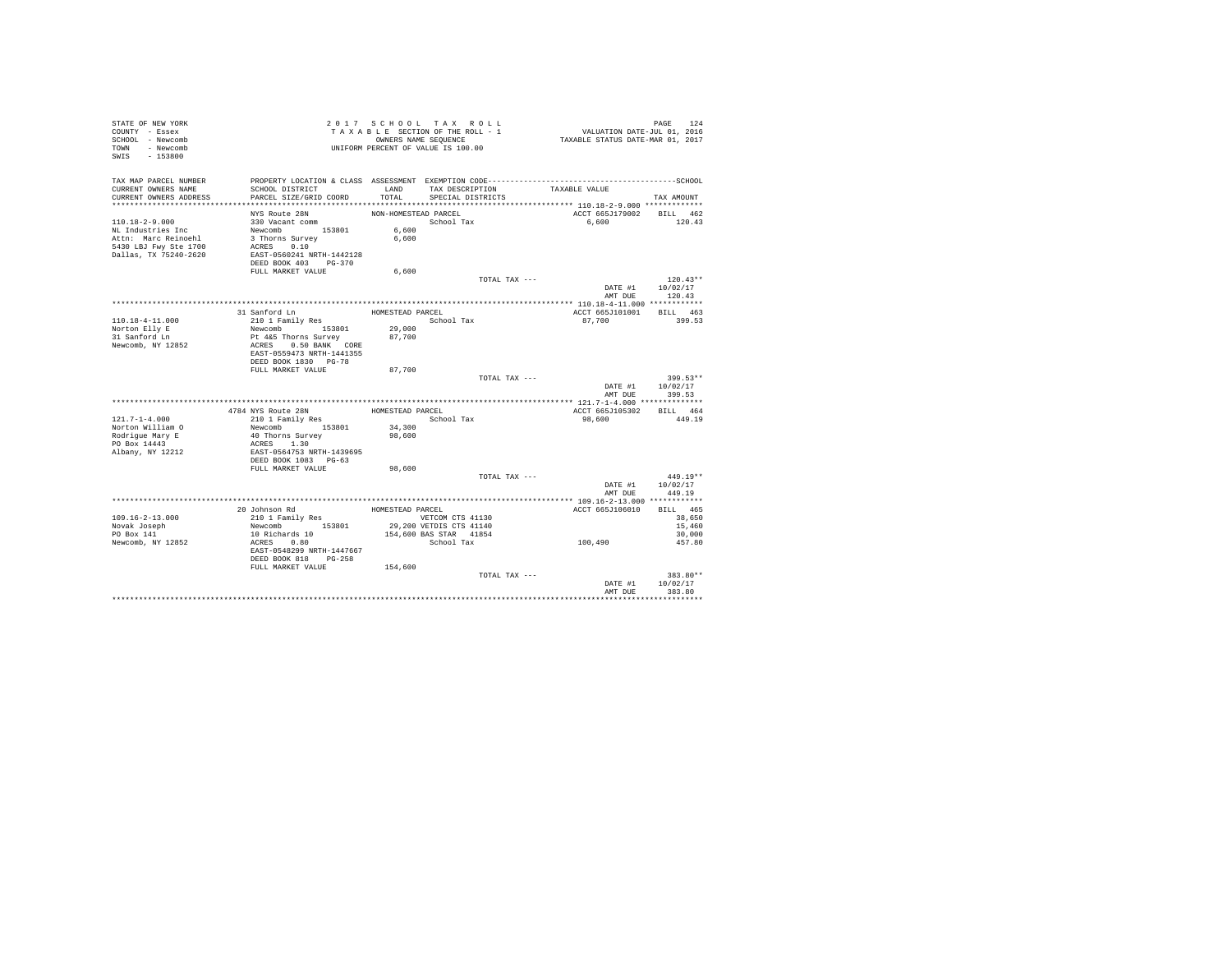| STATE OF NEW YORK<br>COUNTY - Essex<br>SCHOOL - Newcomb<br>- Newcomb<br>TOWN<br>$-153800$<br>SWIS                                 |                                                                                                                                                                                               |                                        | 2017 SCHOOL TAX ROLL<br>TAXABLE SECTION OF THE ROLL - 1<br>OWNERS NAME SEQUENCE<br>UNIFORM PERCENT OF VALUE IS 100.00                | VALUATION DATE-JUL 01, 2016<br>TAXABLE STATUS DATE-MAR 01, 2017 | 125<br>PAGE                          |
|-----------------------------------------------------------------------------------------------------------------------------------|-----------------------------------------------------------------------------------------------------------------------------------------------------------------------------------------------|----------------------------------------|--------------------------------------------------------------------------------------------------------------------------------------|-----------------------------------------------------------------|--------------------------------------|
| TAX MAP PARCEL NUMBER<br>CURRENT OWNERS NAME<br>CURRENT OWNERS ADDRESS                                                            | SCHOOL DISTRICT<br>PARCEL SIZE/GRID COORD                                                                                                                                                     | LAND<br>TOTAL                          | PROPERTY LOCATION & CLASS ASSESSMENT EXEMPTION CODE-----------------------------------SCHOOL<br>TAX DESCRIPTION<br>SPECIAL DISTRICTS | TAXABLE VALUE                                                   | TAX AMOUNT                           |
|                                                                                                                                   |                                                                                                                                                                                               |                                        |                                                                                                                                      |                                                                 |                                      |
| $120.18 - 2 - 16.000$<br>Oakley Quentin J<br>Oakley Merry L<br>96 Mossy Brook Rd<br>High Falls, NY 12440                          | 1320 Goodnow Flow Rd<br>210 1 Family Res - WTRFNT<br>Newcomb<br>153801<br>46 T&C Twp 18<br>Goodnow Flow Subd<br>Lot 33<br>1.26<br>ACRES<br>EAST-0535531 NRTH-1426643<br>DEED BOOK 1812 PG-314 | HOMESTEAD PARCEL<br>106,200<br>158,000 | School Tax                                                                                                                           | ACCT 665J105304<br>158,000                                      | BILL 466<br>719.79                   |
|                                                                                                                                   | FULL MARKET VALUE                                                                                                                                                                             | 158,000                                |                                                                                                                                      |                                                                 |                                      |
|                                                                                                                                   |                                                                                                                                                                                               |                                        | TOTAL TAX ---                                                                                                                        | DATE #1<br>AMT DUE                                              | $719.79**$<br>10/02/17<br>719.79     |
|                                                                                                                                   |                                                                                                                                                                                               |                                        |                                                                                                                                      |                                                                 |                                      |
|                                                                                                                                   | 43 Loon Point Ln                                                                                                                                                                              | HOMESTEAD PARCEL                       |                                                                                                                                      | ACCT 665J106104                                                 | BILL 467                             |
| $120.17 - 2 - 14.000$<br>OBrien Kevin J<br>OBrien Daniel E<br>c/o Brendan OBrien<br>130 Woolf Ln<br>Ithaca, NY 14850              | 260 Seasonal res - WTRFNT<br>Newcomb<br>153801<br>41 T&c Twp 18<br>Goodnow Flow Subd<br>Lot $93-$<br>ACRES<br>3.91<br>EAST-0529206 NRTH-1426834<br>DEED BOOK 1823 PG-21                       | 200,000<br>253,500                     | School Tax                                                                                                                           | 253,500                                                         | 1,154.86                             |
|                                                                                                                                   | FULL MARKET VALUE                                                                                                                                                                             | 253,500                                |                                                                                                                                      |                                                                 |                                      |
|                                                                                                                                   |                                                                                                                                                                                               |                                        | TOTAL TAX ---                                                                                                                        | DATE #1<br>AMT DUE                                              | $1.154.86**$<br>10/02/17<br>1,154.86 |
|                                                                                                                                   |                                                                                                                                                                                               |                                        |                                                                                                                                      |                                                                 |                                      |
|                                                                                                                                   | 395 Woodys Rd                                                                                                                                                                                 | HOMESTEAD PARCEL                       |                                                                                                                                      | ACCT 665J105309                                                 | BILL 468                             |
| $119.16 - 1 - 4.000$<br>OBrien Mary Beth Trust<br>33 Collamer Dr<br>Malta, NY 12020<br>PRIOR OWNER ON 3/01/2017<br>OBrien James S | 210 1 Family Res - WTRFNT<br>Newcomb<br>153801<br>27 T&C Twp 18<br>Goodnow Flow Subd<br>Lot $253$<br>0.60<br>ACRES<br>EAST-0525184 NRTH-1428015<br>DEED BOOK 1876 PG-178                      | 105,800<br>173,900                     | School Tax                                                                                                                           | 173,900                                                         | 792.23                               |
|                                                                                                                                   | FULL MARKET VALUE                                                                                                                                                                             | 173,900                                |                                                                                                                                      |                                                                 |                                      |
|                                                                                                                                   |                                                                                                                                                                                               |                                        | TOTAL TAX ---                                                                                                                        | DATE #1<br>AMT DUE                                              | $792.23**$<br>10/02/17<br>792.23     |
|                                                                                                                                   |                                                                                                                                                                                               |                                        |                                                                                                                                      | ***************************                                     |                                      |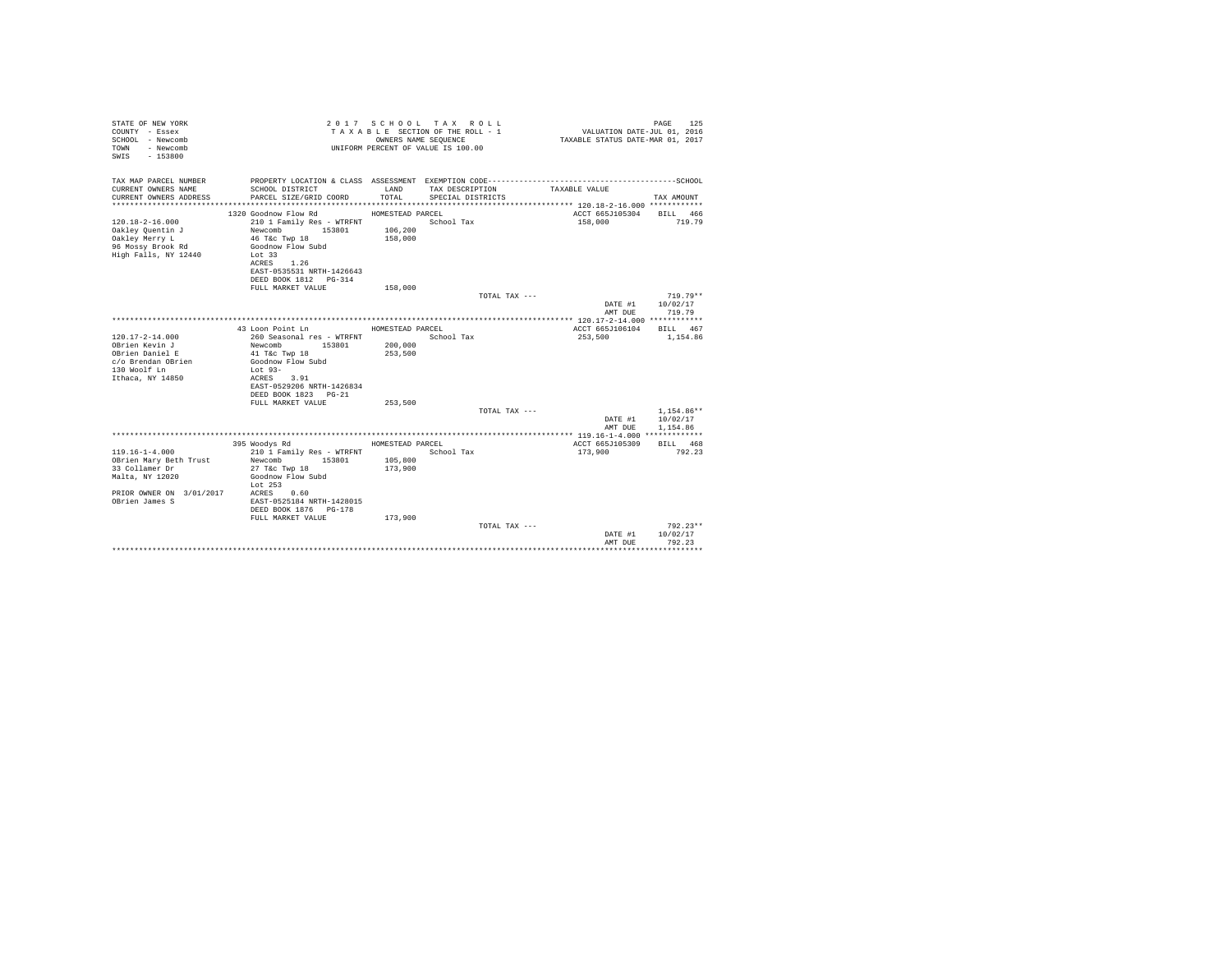| STATE OF NEW YORK<br>COUNTY - Essex<br>SCHOOL - Newcomb<br>TOWN - Newcomb<br>$-153800$<br>SWIS             |                                                                                                                                                                                              |                                          | 2017 SCHOOL TAX ROLL<br>UNIFORM PERCENT OF VALUE IS 100.00 |                               | TAXABLE SCHOOL TAX ROLL<br>TAXABLE SECTION OF THE ROLL - 1<br>ONNERS NAME SEQUENCE - 1 TAXABLE STATUS DATE-JUL 01, 2016 | PAGE<br>126                          |
|------------------------------------------------------------------------------------------------------------|----------------------------------------------------------------------------------------------------------------------------------------------------------------------------------------------|------------------------------------------|------------------------------------------------------------|-------------------------------|-------------------------------------------------------------------------------------------------------------------------|--------------------------------------|
| TAX MAP PARCEL NUMBER<br>CURRENT OWNERS NAME<br>CURRENT OWNERS ADDRESS                                     | PROPERTY LOCATION & CLASS ASSESSMENT EXEMPTION CODE-----------------------------------SCHOOL<br>SCHOOL DISTRICT<br>PARCEL SIZE/GRID COORD                                                    | LAND<br>TOTAL                            | SPECIAL DISTRICTS                                          | TAX DESCRIPTION TAXABLE VALUE |                                                                                                                         | TAX AMOUNT                           |
|                                                                                                            |                                                                                                                                                                                              |                                          |                                                            |                               |                                                                                                                         |                                      |
| $110.13 - 11 - 8.001$<br>Occhiogrosso Marie A<br>4 Suntree Park<br>Ballston Lake, NY 12019                 | 10 Snowshoe Ln<br>260 Seasonal res<br>Newcomb 153801<br>30 Richards Survey<br>1287/36 Life Use To John<br>& Marie Keevern<br>ACRES 0.50<br>EAST-0557332 NRTH-1446757<br>DEED BOOK 1287 PG-36 | HOMESTEAD PARCEL<br>$29\,,000$<br>76,100 | School Tax                                                 |                               | ACCT 665J178002 BILL 469<br>76,100                                                                                      | 346.69                               |
|                                                                                                            | FULL MARKET VALUE                                                                                                                                                                            | 76,100                                   |                                                            |                               |                                                                                                                         | $346.69**$                           |
|                                                                                                            |                                                                                                                                                                                              |                                          |                                                            | TOTAL TAX ---                 | AMT DUE                                                                                                                 | DATE #1 10/02/17<br>346.69           |
|                                                                                                            |                                                                                                                                                                                              |                                          |                                                            |                               |                                                                                                                         |                                      |
|                                                                                                            | 5795 NYS Route 28N                                                                                                                                                                           |                                          | HOMESTEAD PARCEL                                           |                               | ACCT 665J100114 BILL 470                                                                                                |                                      |
| $109. - 1 - 18.002$                                                                                        | 240 Rural res                                                                                                                                                                                |                                          | School Tax                                                 |                               | 376,900                                                                                                                 | 1,717.03                             |
| ODonnell David<br>ODonnell Ann Marie                                                                       | Newcomb 153801<br>3 Ords Patent                                                                                                                                                              | 90,000<br>376,900                        |                                                            |                               |                                                                                                                         |                                      |
| 5795 NYS Route 28N<br>Newcomb, NY 12852                                                                    | ACRES 68.45<br>EAST-0541105 NRTH-1445744<br>DEED BOOK 1817 PG-259                                                                                                                            |                                          |                                                            |                               |                                                                                                                         |                                      |
|                                                                                                            | FULL MARKET VALUE                                                                                                                                                                            | 376,900                                  |                                                            |                               |                                                                                                                         |                                      |
|                                                                                                            |                                                                                                                                                                                              |                                          |                                                            | TOTAL TAX ---                 | DATE #1<br>AMT DUE                                                                                                      | $1.717.03**$<br>10/02/17<br>1,717.03 |
|                                                                                                            |                                                                                                                                                                                              |                                          |                                                            |                               |                                                                                                                         |                                      |
|                                                                                                            | 5668 NYS Route 28N HOMESTEAD PARCEL 210 1 Family Res School Tax                                                                                                                              |                                          |                                                            |                               | ACCT 665J106413 BILL 471                                                                                                |                                      |
| $109.15 - 1 - 41.000$<br>ODonnell David H                                                                  | Newcomb 153801                                                                                                                                                                               | 34,900                                   |                                                            |                               | 90,300                                                                                                                  | 411.38                               |
| ODonnell Ann M                                                                                             | 3 Richard Survey                                                                                                                                                                             | 90,300                                   |                                                            |                               |                                                                                                                         |                                      |
| PO Box 116<br>Newcomb, NY 12852                                                                            | ACRES 1.90<br>EAST-0544999 NRTH-1446532                                                                                                                                                      |                                          |                                                            |                               |                                                                                                                         |                                      |
|                                                                                                            | DEED BOOK 1121 PG-6                                                                                                                                                                          |                                          |                                                            |                               |                                                                                                                         |                                      |
|                                                                                                            | FULL MARKET VALUE                                                                                                                                                                            | 90,300                                   |                                                            | TOTAL TAX ---                 |                                                                                                                         | $411.38**$                           |
|                                                                                                            |                                                                                                                                                                                              |                                          |                                                            |                               | DATE #1                                                                                                                 | 10/02/17                             |
|                                                                                                            |                                                                                                                                                                                              |                                          |                                                            |                               | AMT DUE                                                                                                                 | 411.38                               |
|                                                                                                            |                                                                                                                                                                                              |                                          |                                                            |                               |                                                                                                                         |                                      |
|                                                                                                            | 5111 NYS Route 28N HOMESTEAD PARCEL<br>210 1 Family Res Scho                                                                                                                                 |                                          |                                                            |                               | ACCT 665J199005 BILL 472                                                                                                |                                      |
| $110.17 - 2 - 52.001$<br>ODonnell Timothy<br>ODonnell Maria<br>421 Sheppard Ln<br>Highland Lakes, NJ 07422 | Newcomb 153801<br>19 T&c Twp 27 Rs<br>Lot 1<br>ACRES 1.45<br>EAST-0557636 NRTH-1443344                                                                                                       | 34,500<br>125,000                        | School Tax                                                 |                               | 125,000                                                                                                                 | 569.46                               |
|                                                                                                            | DEED BOOK 1320 PG-144<br>FULL MARKET VALUE                                                                                                                                                   | 125,000                                  |                                                            |                               |                                                                                                                         |                                      |
|                                                                                                            |                                                                                                                                                                                              |                                          |                                                            | TOTAL TAX ---                 | DATE #1<br>AMT DUR                                                                                                      | 569.46**<br>10/02/17<br>569.46       |
|                                                                                                            |                                                                                                                                                                                              |                                          |                                                            |                               |                                                                                                                         |                                      |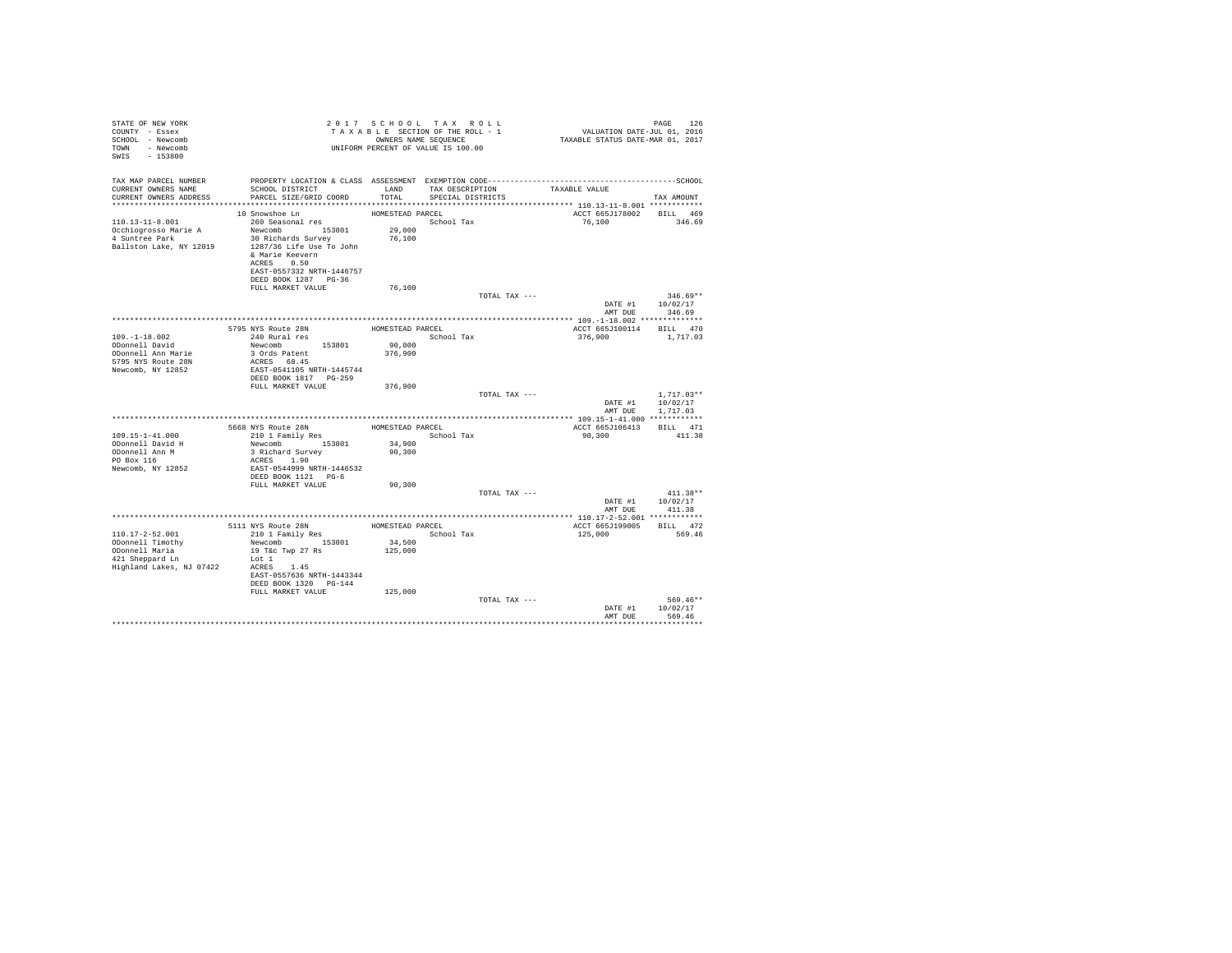| STATE OF NEW YORK<br>COUNTY - Essex<br>SCHOOL - Newcomb<br>TOWN - Newcomb<br>SWIS - 153800 | T A X A B L E SOLIION.<br>OWNERS NAME SEQUENCE<br>UNIFORM PERCENT OF VALUE IS 100.00                                                      |                  | 2017 SCHOOL TAX ROLL<br>TAXABLE SECTION OF THE ROLL - 1<br>OWNERS NAME SEQUENCE |                  | PAGE 127<br>VALUATION DATE-JUL 01, 2016<br>TAXABLE STATUS DATE-MAR 01, 2017 |                                                  |
|--------------------------------------------------------------------------------------------|-------------------------------------------------------------------------------------------------------------------------------------------|------------------|---------------------------------------------------------------------------------|------------------|-----------------------------------------------------------------------------|--------------------------------------------------|
| TAX MAP PARCEL NUMBER<br>CURRENT OWNERS NAME<br>CURRENT OWNERS ADDRESS                     | PROPERTY LOCATION & CLASS ASSESSMENT EXEMPTION CODE-----------------------------------SCHOOL<br>SCHOOL DISTRICT<br>PARCEL SIZE/GRID COORD | TOTAL            | LAND TAX DESCRIPTION<br>SPECIAL DISTRICTS                                       |                  | TAXABLE VALUE                                                               | TAX AMOUNT                                       |
|                                                                                            |                                                                                                                                           |                  |                                                                                 |                  |                                                                             |                                                  |
| 110.13-1-6.001                                                                             | 5302 NYS Route 28N<br>283 Res w/Comuse                                                                                                    | HOMESTEAD PARCEL | BAS STAR 41854                                                                  |                  | ACCT 665J105504 BILL 473<br>353,800                                         | 30,000<br>1,611.79                               |
| Olbert David<br>Olbert Ruth<br>5302 NYS Rte 28N<br>Newcomb, NY 12852                       | Newcomb 153801 119,900 School Tax<br>Pt 17 Richards Survey 353,800<br>ACRES 24.56<br>EAST-0553200 NRTH-1445359<br>DEED BOOK 1133 PG-154   |                  |                                                                                 |                  |                                                                             |                                                  |
|                                                                                            | FULL MARKET VALUE                                                                                                                         | 353,800          |                                                                                 |                  |                                                                             |                                                  |
|                                                                                            |                                                                                                                                           |                  |                                                                                 | TOTAL TAX ---    | DATE #1<br>AMT DUE                                                          | $1.537.79**$<br>10/02/17<br>1,537.79             |
|                                                                                            |                                                                                                                                           |                  |                                                                                 |                  |                                                                             |                                                  |
|                                                                                            |                                                                                                                                           | HOMESTEAD PARCEL |                                                                                 |                  | ACCT 665J104611                                                             | BILL 474                                         |
| 109.16-1-2.001                                                                             | 5618 NYS Route 28N<br>210 1 Family Res                                                                                                    |                  | <b>BAS STAR 41854</b>                                                           |                  |                                                                             | 30,000                                           |
| Olmsted Weslev                                                                             | Newcomb 153801                                                                                                                            |                  | 33,500 School Tax                                                               |                  | 143,800                                                                     | 655.10                                           |
| 5618 NYS Route 28N                                                                         | 3 Richards Survey                                                                                                                         | 143,800          |                                                                                 |                  |                                                                             |                                                  |
| Newcomb, NY 12852                                                                          | ACRES 0.94<br>EAST-0546087 NRTH-1446808<br>DEED BOOK 1460 PG-6                                                                            |                  |                                                                                 |                  |                                                                             |                                                  |
|                                                                                            | FULL MARKET VALUE                                                                                                                         | 143,800          |                                                                                 |                  |                                                                             |                                                  |
|                                                                                            |                                                                                                                                           |                  |                                                                                 | TOTAL TAX ---    |                                                                             | 581.10**                                         |
|                                                                                            |                                                                                                                                           |                  |                                                                                 |                  | DATE #1                                                                     | 10/02/17<br>AMT DUE 581.10                       |
|                                                                                            |                                                                                                                                           |                  |                                                                                 |                  |                                                                             |                                                  |
|                                                                                            | 76 Stubing Ln                                                                                                                             |                  |                                                                                 | HOMESTEAD PARCEL | ACCT 665Z004004 BILL 475                                                    |                                                  |
| $109.16 - 6 - 7.000$                                                                       | 210 1 Family Res - WTRFNT                                                                                                                 |                  |                                                                                 | School Tax       | 163,200                                                                     | 743.48                                           |
| OMeara Sharon P<br>6295 Foundry Rd                                                         | Newcomb 153801 112,800<br>16 T&C Purchase TWP 27 RS                                                                                       | 163,200          |                                                                                 |                  |                                                                             |                                                  |
| Guilderland, NY 12084                                                                      | 7 Birch Point Subd<br>ACRES 1.06                                                                                                          |                  |                                                                                 |                  |                                                                             |                                                  |
|                                                                                            | EAST-0551050 NRTH-1447941<br>DEED BOOK 1465 PG-319                                                                                        |                  |                                                                                 |                  |                                                                             |                                                  |
|                                                                                            | FULL MARKET VALUE                                                                                                                         | 163,200          |                                                                                 |                  |                                                                             |                                                  |
|                                                                                            |                                                                                                                                           |                  |                                                                                 | TOTAL TAX ---    |                                                                             | $743.48**$<br>DATE #1 10/02/17<br>AMT DUE 743.48 |
|                                                                                            |                                                                                                                                           |                  |                                                                                 |                  |                                                                             |                                                  |
|                                                                                            |                                                                                                                                           | HOMESTEAD PARCEL |                                                                                 |                  | ACCT 665J199006 BILL 476                                                    |                                                  |
| 110.17-2-53.001                                                                            | 5125 NYS Route 28N<br>210 1 Family Res                                                                                                    |                  | School Tax                                                                      |                  | 165,200                                                                     | 752.60                                           |
|                                                                                            |                                                                                                                                           | 34,600           |                                                                                 |                  |                                                                             |                                                  |
|                                                                                            |                                                                                                                                           | 165,200          |                                                                                 |                  |                                                                             |                                                  |
| Wappingers Falls, NY 12590 Maire I Duchon                                                  |                                                                                                                                           |                  |                                                                                 |                  |                                                                             |                                                  |
|                                                                                            | ACRES 1.60<br>EAST-0557316 NRTH-1443500                                                                                                   |                  |                                                                                 |                  |                                                                             |                                                  |
|                                                                                            | DEED BOOK 1788 PG-225                                                                                                                     |                  |                                                                                 |                  |                                                                             |                                                  |
|                                                                                            | FULL MARKET VALUE                                                                                                                         | 165,200          |                                                                                 |                  |                                                                             |                                                  |
|                                                                                            |                                                                                                                                           |                  |                                                                                 | TOTAL TAX ---    |                                                                             | $752.60**$                                       |
|                                                                                            |                                                                                                                                           |                  |                                                                                 |                  | DATE #1<br>AMT DUE                                                          | 10/02/17<br>752.60                               |
|                                                                                            |                                                                                                                                           |                  |                                                                                 |                  |                                                                             |                                                  |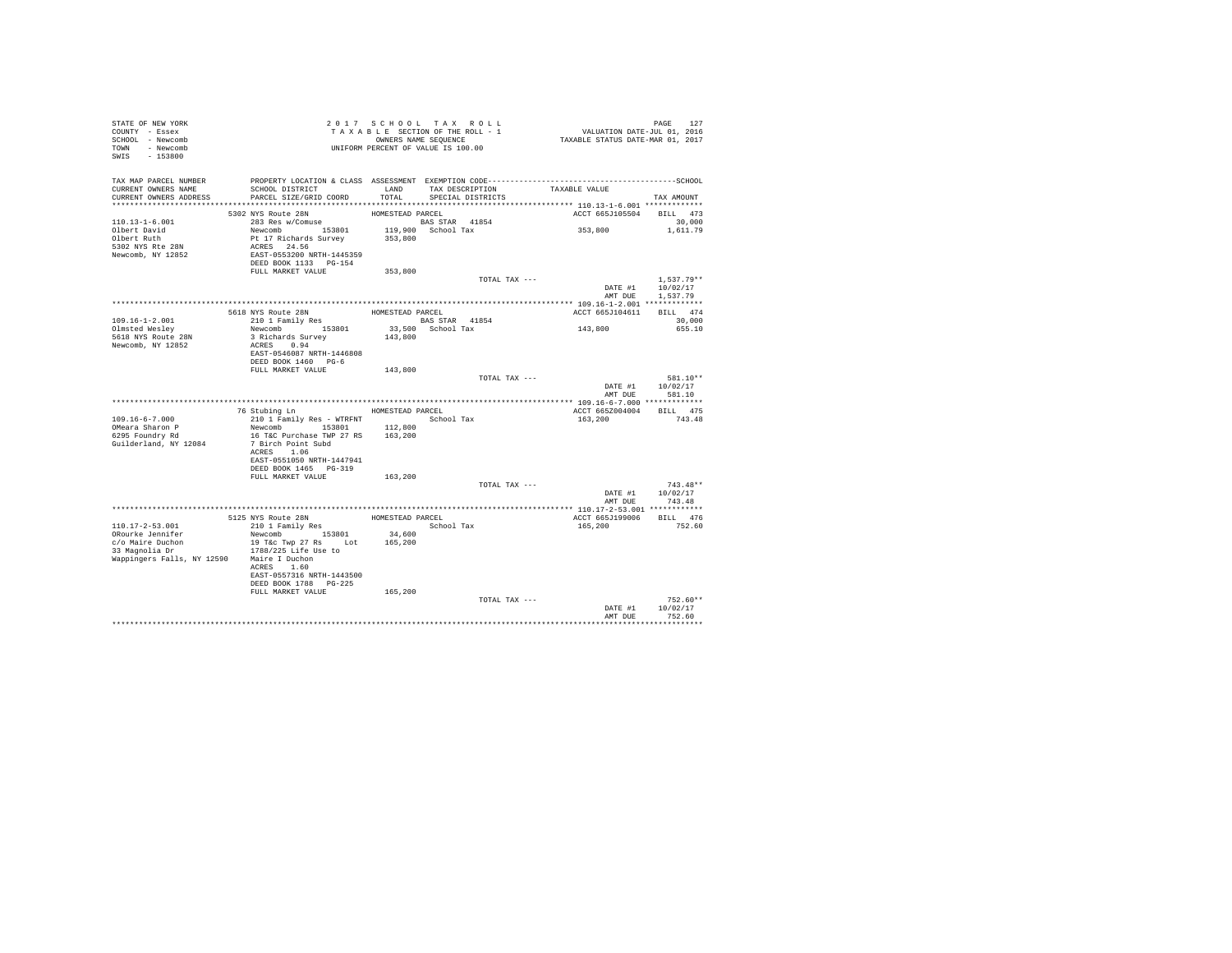| STATE OF NEW YORK<br>COUNTY - Essex<br>SCHOOL - Newcomb<br>TOWN - Newcomb<br>SWIS - 153800                                                                                          |                                                                                                                                                                                                                                    |                                                                   | 2017 SCHOOL TAX ROLL<br>TAXABLE SECTION OF THE ROLL - 1<br>OWNERS NAME SEQUENCE<br>UNIFORM PERCENT OF VALUE IS 100.00 | PAGE 128<br>2016 VALUATION DATE-JUL<br>2017 TAXABLE STATUS DATE-MAR | PAGE<br>128                                     |
|-------------------------------------------------------------------------------------------------------------------------------------------------------------------------------------|------------------------------------------------------------------------------------------------------------------------------------------------------------------------------------------------------------------------------------|-------------------------------------------------------------------|-----------------------------------------------------------------------------------------------------------------------|---------------------------------------------------------------------|-------------------------------------------------|
| TAX MAP PARCEL NUMBER<br>CURRENT OWNERS NAME<br>CURRENT OWNERS ADDRESS                                                                                                              | SCHOOL DISTRICT LAND<br>PARCEL SIZE/GRID COORD                                                                                                                                                                                     | TOTAL                                                             | TAX DESCRIPTION<br>SPECIAL DISTRICTS                                                                                  | TAXABLE VALUE                                                       | TAX AMOUNT                                      |
| $120.13 - 1 - 18.000$<br>OSullivan John D Trust<br>35 Talleur ln<br>Clinton Corners, NY 12514 Goodnow Flow Subd                                                                     | 173 Woodys Rd<br>260 Seasonal res - WTRFNT<br>Newcomb 153801<br>25 T&c Twp 18<br>Lot 208<br>ACRES 0.93<br>EAST-0530012 NRTH-1428525<br>DEED BOOK 1757 PG-329                                                                       | HOMESTEAD PARCEL<br>106,600<br>227,200                            | School Tax                                                                                                            | ACCT 665J105407 BILL 477<br>227,200                                 | 1,035.05                                        |
|                                                                                                                                                                                     | FULL MARKET VALUE                                                                                                                                                                                                                  | 227,200                                                           | TOTAL TAX ---                                                                                                         | DATE #1<br>AMT DUE                                                  | $1,035.05**$<br>10/02/17<br>1,035.05            |
| $120.-1-10.028/8$<br>Otter Pond Club<br>$c$ /0 Eric C Peter<br>1461 Goodnow Flow Rd<br>Newcomb, NY 12852                                                                            | 1461 Goodnow Flow Rd<br>210 1 Family Res BAS STAR 41854<br>Newcomb 153801<br>Assorted Lts T&c Twp 18 152,600<br>This Acct Camp On Tm#<br>120. -1 -10.028<br>EAST-0533522 NRTH-1424310<br>DEED BOOK 327 PG-207<br>FULL MARKET VALUE | 152,600                                                           | BAS STAR 41854<br>100 School Tax<br>TOTAL TAX ---                                                                     | ACCT 665J195001<br>152,600<br>DATE #1 10/02/17                      | BILL 478<br>30,000<br>695.19<br>$621.19**$      |
| $120. -1 - 10.028/9$<br>Otter Pond Club<br>c/o Ron Peters<br>674 Knickerbocker Rd<br>Schodack Landing, NY 12156 EAST-0533522 NRTH-1424310                                           | Goodnow Flow Rd MOMESTEAD PARCEL<br>210 1 Family Res<br>Newcomb $153801$<br>This Account Is Part Of<br>120.-1-10.028 Bldg Only<br>DEED BOOK 327 PG-207<br>FULL MARKET VALUE                                                        | $100$<br>$\begin{array}{c} 100 \\ 132,500 \end{array}$<br>132,500 | School Tax<br>TOTAL TAX ---                                                                                           | AMT DUE<br>ACCT 665Z000005 BILL 479<br>132,500<br>DATE #1 10/02/17  | 621.19<br>603.63<br>$603.63**$                  |
| $120. - 1 - 10.028/10$<br>Otter Pond Club Inc<br>c/o Dett Otterbeck<br>49 Evelyn Dr<br>Nassau, NY 12123<br>MAY BE SUBJECT TO PAYMENT FULL MARKET VALUE<br>UNDER RPTL480A UNTIL 2017 | Goodnow Flow Rd<br>210 1 Family Res<br>Scho<br>This Acct is part of<br>120.-1-10.028 Bldg Only<br>EAST-0533522 NRTH-1424310<br>DEED BOOK 327 PG-207                                                                                | 135,500<br>135,500                                                |                                                                                                                       | AMT DUE<br>ACCT 665Z008010 BILL 480<br>135,500                      | 603.63<br>617.29                                |
|                                                                                                                                                                                     |                                                                                                                                                                                                                                    |                                                                   | TOTAL TAX ---                                                                                                         | DATE #1<br>AMT DUE                                                  | $617.29**$<br>10/02/17<br>617.29<br>*********** |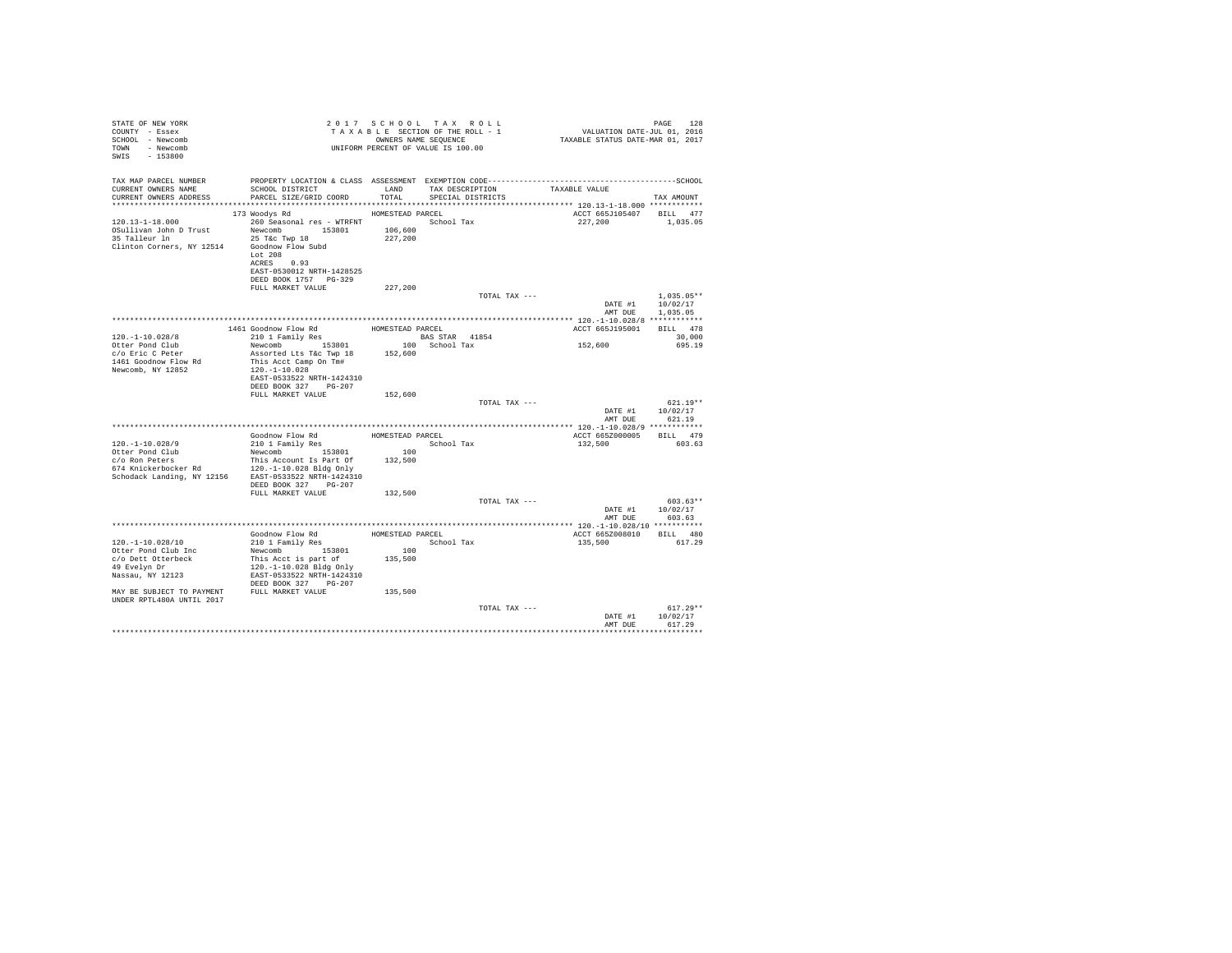| STATE OF NEW YORK<br>COUNTY - Essex<br>SCHOOL - Newcomb<br>- Newcomb<br>TOWN<br>$-153800$<br>SWIS |                                                   | OWNERS NAME SEOUENCE | 2017 SCHOOL TAX ROLL<br>TAXABLE SECTION OF THE ROLL - 1<br>UNIFORM PERCENT OF VALUE IS 100.00 | VALUATION DATE-JUL 01, 2016<br>TAXABLE STATUS DATE-MAR 01, 2017 | PAGE<br>129  |
|---------------------------------------------------------------------------------------------------|---------------------------------------------------|----------------------|-----------------------------------------------------------------------------------------------|-----------------------------------------------------------------|--------------|
| TAX MAP PARCEL NUMBER<br>CURRENT OWNERS NAME                                                      | SCHOOL DISTRICT                                   | LAND                 | TAX DESCRIPTION                                                                               | TAXABLE VALUE                                                   |              |
| CURRENT OWNERS ADDRESS                                                                            | PARCEL SIZE/GRID COORD                            | TOTAL.               | SPECIAL DISTRICTS                                                                             |                                                                 | TAX AMOUNT   |
|                                                                                                   |                                                   |                      |                                                                                               |                                                                 |              |
|                                                                                                   | Goodnow Flow Rd                                   | HOMESTEAD PARCEL     |                                                                                               | ACCT 665Z010009                                                 | BILL 481     |
| $120. -1 - 10.028/11$                                                                             | 210 1 Family Res - WTRFNT                         |                      | School Tax                                                                                    | 215,200                                                         | 980.38       |
| Otter Pond Club Inc                                                                               | Newcomb 153801                                    | 100                  |                                                                                               |                                                                 |              |
| 4151 US Rte 20                                                                                    | This Acct is part of 120.                         | 215,200              |                                                                                               |                                                                 |              |
| Castleton, NY 12033                                                                               | $10.028$ ; Bldg only                              |                      |                                                                                               |                                                                 |              |
|                                                                                                   | Richard Wood Jr Improveme                         |                      |                                                                                               |                                                                 |              |
| MAY BE SUBJECT TO PAYMENT<br>UNDER RPTL480A UNTIL 2019                                            | EAST-0533522 NRTH-1424310<br>DEED BOOK 327 PG-207 |                      |                                                                                               |                                                                 |              |
|                                                                                                   | FULL MARKET VALUE                                 | 215,200              |                                                                                               |                                                                 |              |
|                                                                                                   |                                                   |                      | TOTAL TAX ---                                                                                 |                                                                 | 980.38**     |
|                                                                                                   |                                                   |                      |                                                                                               | DATE #1                                                         | 10/02/17     |
|                                                                                                   |                                                   |                      |                                                                                               | AMT DUE                                                         | 980.38       |
|                                                                                                   |                                                   |                      |                                                                                               |                                                                 |              |
|                                                                                                   | Goodnow Flow Rd                                   | HOMESTEAD PARCEL     |                                                                                               | ACCT 665J105411                                                 | BILL 482     |
| 120.17-2-40.000                                                                                   | 311 Res vac land - WTRFNT                         |                      | School Tax                                                                                    | 30,100                                                          | 137.13       |
| Otter Pond Club Inc                                                                               | Newcomb 153801                                    | 30,100               |                                                                                               |                                                                 |              |
| c/o Julie Otterbeck Treasurer 42 T&c Twp 18<br>49 Evelyn Dr                                       | 63 Goodnow Flow                                   | 30,100               |                                                                                               |                                                                 |              |
| Nassau, NY 12123                                                                                  | Db 872 Pg 20                                      |                      |                                                                                               |                                                                 |              |
|                                                                                                   | ACRES 0.93                                        |                      |                                                                                               |                                                                 |              |
|                                                                                                   | EAST-0532534 NRTH-1426637                         |                      |                                                                                               |                                                                 |              |
|                                                                                                   | DEED BOOK 327 PG-207                              |                      |                                                                                               |                                                                 |              |
|                                                                                                   | FULL MARKET VALUE                                 | 30,100               |                                                                                               |                                                                 |              |
|                                                                                                   |                                                   |                      | TOTAL TAX ---                                                                                 |                                                                 | $137.13**$   |
|                                                                                                   |                                                   |                      |                                                                                               | DATE #1                                                         | 10/02/17     |
|                                                                                                   |                                                   |                      |                                                                                               | AMT DUE                                                         | 137.13       |
|                                                                                                   | 1648 Goodnow Flow Rd                              | HOMESTEAD PARCEL     |                                                                                               | ACCT 665J104411                                                 | BILL 483     |
| $120.17 - 4 - 2.000$                                                                              | 210 1 Family Res - WTRFNT                         |                      | School Tax                                                                                    | 389,300                                                         | 1,773.52     |
| Oxlev David J                                                                                     | 153801<br>Newcomb                                 | 135,500              |                                                                                               |                                                                 |              |
| Oxley Celia                                                                                       | 40 & 41 T&c Twp 18                                | 389,300              |                                                                                               |                                                                 |              |
| 706 Hoffman St                                                                                    | Goodnow Flow Subd                                 |                      |                                                                                               |                                                                 |              |
| Elmira, NY 14905                                                                                  | Lot 316                                           |                      |                                                                                               |                                                                 |              |
|                                                                                                   | ACRES 1.60                                        |                      |                                                                                               |                                                                 |              |
|                                                                                                   | EAST-0528267 NRTH-1425553                         |                      |                                                                                               |                                                                 |              |
|                                                                                                   | DEED BOOK 1422 PG-18                              |                      |                                                                                               |                                                                 |              |
|                                                                                                   | FULL MARKET VALUE                                 | 389,300              | TOTAL TAX ---                                                                                 |                                                                 | $1,773.52**$ |
|                                                                                                   |                                                   |                      |                                                                                               | DATE #1                                                         | 10/02/17     |
|                                                                                                   |                                                   |                      |                                                                                               | AMT DUE                                                         | 1.773.52     |
|                                                                                                   |                                                   |                      |                                                                                               |                                                                 |              |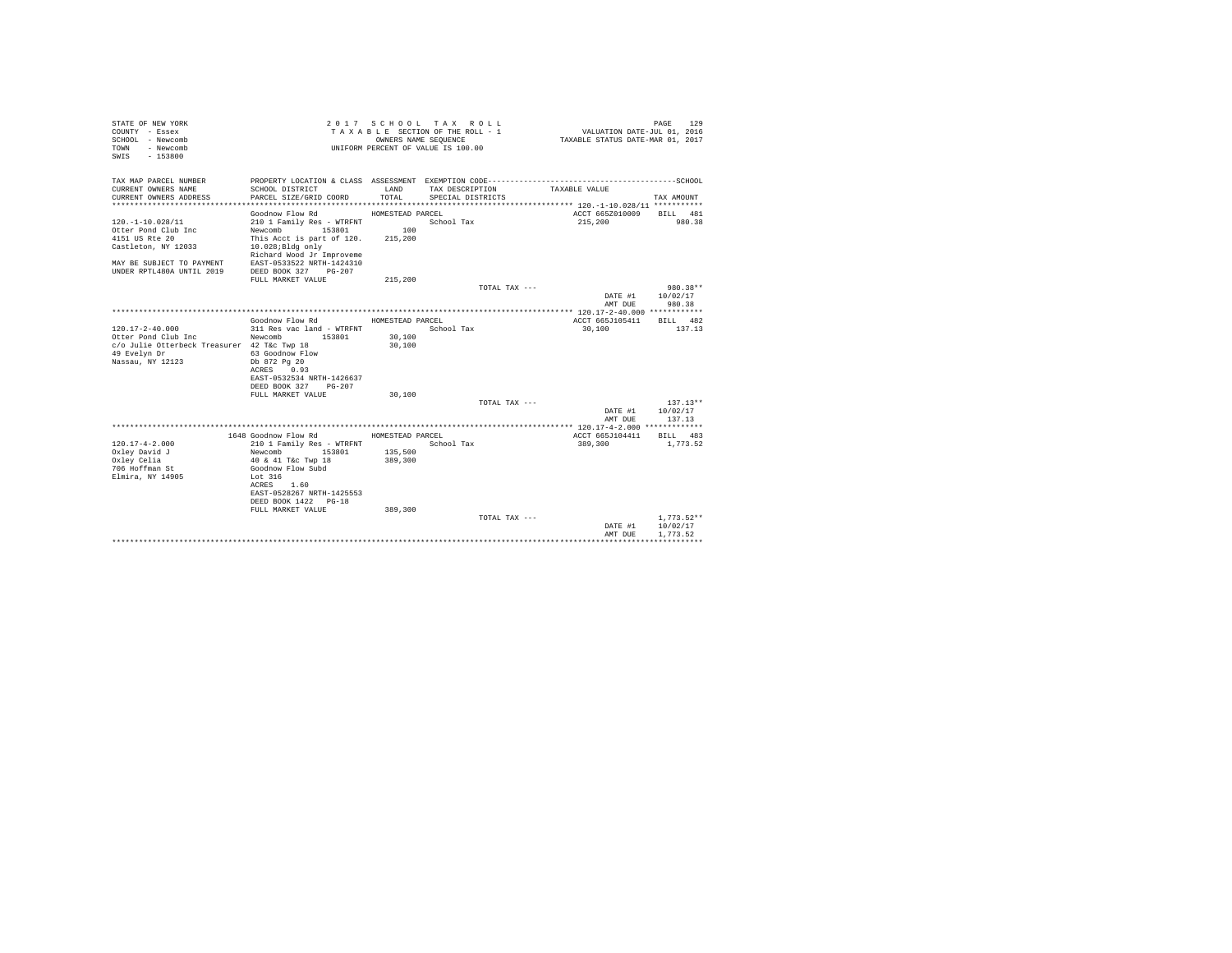| STATE OF NEW YORK<br>COUNTY - Essex<br>SCHOOL - Newcomb<br>TOWN - Newcomb<br>SWIS - 153800 |                                                                                                                                                                                                                                                                         |                             | 2017 SCHOOL TAX ROLL<br>UNIFORM PERCENT OF VALUE IS 100.00 |                               | 7 0 17 SCHOOL TAX ROLL<br>TAXABLE SECTION OF THE ROLL - 1 VALUATION DATE-JUL 011 2016<br>OWNERS NAME SEQUENCE TO TAXABLE STATUS DATE-MAR 01, 2017 | PAGE<br>130                                    |
|--------------------------------------------------------------------------------------------|-------------------------------------------------------------------------------------------------------------------------------------------------------------------------------------------------------------------------------------------------------------------------|-----------------------------|------------------------------------------------------------|-------------------------------|---------------------------------------------------------------------------------------------------------------------------------------------------|------------------------------------------------|
| TAX MAP PARCEL NUMBER<br>CURRENT OWNERS NAME<br>CURRENT OWNERS ADDRESS                     | SCHOOL DISTRICT<br>PARCEL SIZE/GRID COORD TOTAL SPECIAL DISTRICTS                                                                                                                                                                                                       | LAND                        |                                                            | TAX DESCRIPTION TAXABLE VALUE |                                                                                                                                                   | TAX AMOUNT                                     |
| $120.17 - 4 - 1.000$<br>Pagnotta Paul B<br>283 Beaver Dam Rd<br>Selkirk, NY 12158          | 1654 Goodnow Flow Rd<br>210 1 Family Res - WTRFNT School Tax<br>Newcomb 153801 100,000<br>40 + 41 T&c Twp 18 194,000<br>$40 + 41$ T&c Twp $18$<br>Goodnow Flow Subd<br>Lot 317<br>ACRES 1.50<br>EAST-0528091 NRTH-1425600<br>DEED BOOK 1549 PG-263<br>FULL MARKET VALUE | HOMESTEAD PARCEL<br>194,000 |                                                            |                               | ACCT 665J105405 BILL 484<br>194,000                                                                                                               | 883.80                                         |
|                                                                                            |                                                                                                                                                                                                                                                                         |                             |                                                            | TOTAL TAX ---                 |                                                                                                                                                   | 883.80**<br>DATE #1 10/02/17<br>AMT DUE 883.80 |
|                                                                                            |                                                                                                                                                                                                                                                                         |                             |                                                            |                               |                                                                                                                                                   |                                                |
|                                                                                            | 9 Marcy Ln<br>210 1 Family Res<br>139 Marcy Ln                                                                                                                                                                                                                          |                             | HOMESTEAD PARCEL                                           |                               | ACCT 665J101404 BILL 485                                                                                                                          |                                                |
| $110.17 - 3 - 6.000$                                                                       |                                                                                                                                                                                                                                                                         |                             | School Tax                                                 |                               | 87,500                                                                                                                                            | 398.62                                         |
| Parfitt Christopher L<br>Parfitt Christopher L<br>Parfitt Margaret M                       | Newcomb 153801<br>Pt 6 Thorns Survey                                                                                                                                                                                                                                    | 30,300<br>87,500            |                                                            |                               |                                                                                                                                                   |                                                |
| 2927 Smith Rd<br>Hamilton, NY 13346                                                        | ACRES 0.61<br>EAST-0557373 NRTH-1442238<br>DEED BOOK 1809 PG-104                                                                                                                                                                                                        |                             |                                                            |                               |                                                                                                                                                   |                                                |
|                                                                                            | FULL MARKET VALUE                                                                                                                                                                                                                                                       | 87,500                      |                                                            |                               |                                                                                                                                                   |                                                |
|                                                                                            |                                                                                                                                                                                                                                                                         |                             |                                                            | TOTAL TAX ---                 | AMT DUE                                                                                                                                           | $398.62**$<br>DATE #1 10/02/17<br>398.62       |
|                                                                                            |                                                                                                                                                                                                                                                                         |                             |                                                            |                               |                                                                                                                                                   |                                                |
|                                                                                            |                                                                                                                                                                                                                                                                         |                             |                                                            |                               | ACCT 665J104812 BILL 486                                                                                                                          |                                                |
| $110.18 - 4 - 8.000$                                                                       |                                                                                                                                                                                                                                                                         |                             |                                                            |                               | 69,500                                                                                                                                            | 316.62                                         |
| Parisi Frank<br>116 Fleetwood Ave<br>Albany, NY 12209                                      | Newcomb 153801<br>Pt 5 Thorns Survey<br>ACRES 0.50                                                                                                                                                                                                                      | 29,000<br>69,500            |                                                            |                               |                                                                                                                                                   |                                                |
|                                                                                            | EAST-0559216 NRTH-1441431<br>DEED BOOK 1548 PG-258                                                                                                                                                                                                                      |                             |                                                            |                               |                                                                                                                                                   |                                                |
|                                                                                            | FULL MARKET VALUE                                                                                                                                                                                                                                                       | 69,500                      |                                                            |                               |                                                                                                                                                   |                                                |
|                                                                                            |                                                                                                                                                                                                                                                                         |                             |                                                            | TOTAL TAX ---                 |                                                                                                                                                   | $316.62**$                                     |
|                                                                                            |                                                                                                                                                                                                                                                                         |                             |                                                            |                               | DATE #1                                                                                                                                           | 10/02/17                                       |
|                                                                                            |                                                                                                                                                                                                                                                                         |                             |                                                            |                               | AMT DUE                                                                                                                                           | 316.62                                         |
|                                                                                            | NYS Route 28N NON-HOMESTEAD PARCEL                                                                                                                                                                                                                                      |                             |                                                            |                               | ACCT 665J104404 BILL 487                                                                                                                          |                                                |
| $109.15 - 1 - 3.000$                                                                       | 311 Res vac land                                                                                                                                                                                                                                                        |                             | School Tax                                                 |                               | 25,400                                                                                                                                            | 463.48                                         |
| Parisi Philip                                                                              | Newcomb 153801                                                                                                                                                                                                                                                          | 25,400                      |                                                            |                               |                                                                                                                                                   |                                                |
| 13 Morrocco Ln<br>Schenectady, NY 12304                                                    | 3 Ords Patent<br>6 7 8 Anderson Subd<br>ACRES 2.37<br>EAST-0541949 NRTH-1446797<br>DEED BOOK 1444 PG-59                                                                                                                                                                 | 25,400                      |                                                            |                               |                                                                                                                                                   |                                                |
|                                                                                            | FULL MARKET VALUE                                                                                                                                                                                                                                                       | 25,400                      |                                                            | TOTAL TAX ---                 | DATE #1                                                                                                                                           | $463.48**$<br>10/02/17                         |
|                                                                                            |                                                                                                                                                                                                                                                                         |                             |                                                            |                               | AMT DUR                                                                                                                                           | 463.48                                         |
|                                                                                            |                                                                                                                                                                                                                                                                         |                             |                                                            |                               |                                                                                                                                                   |                                                |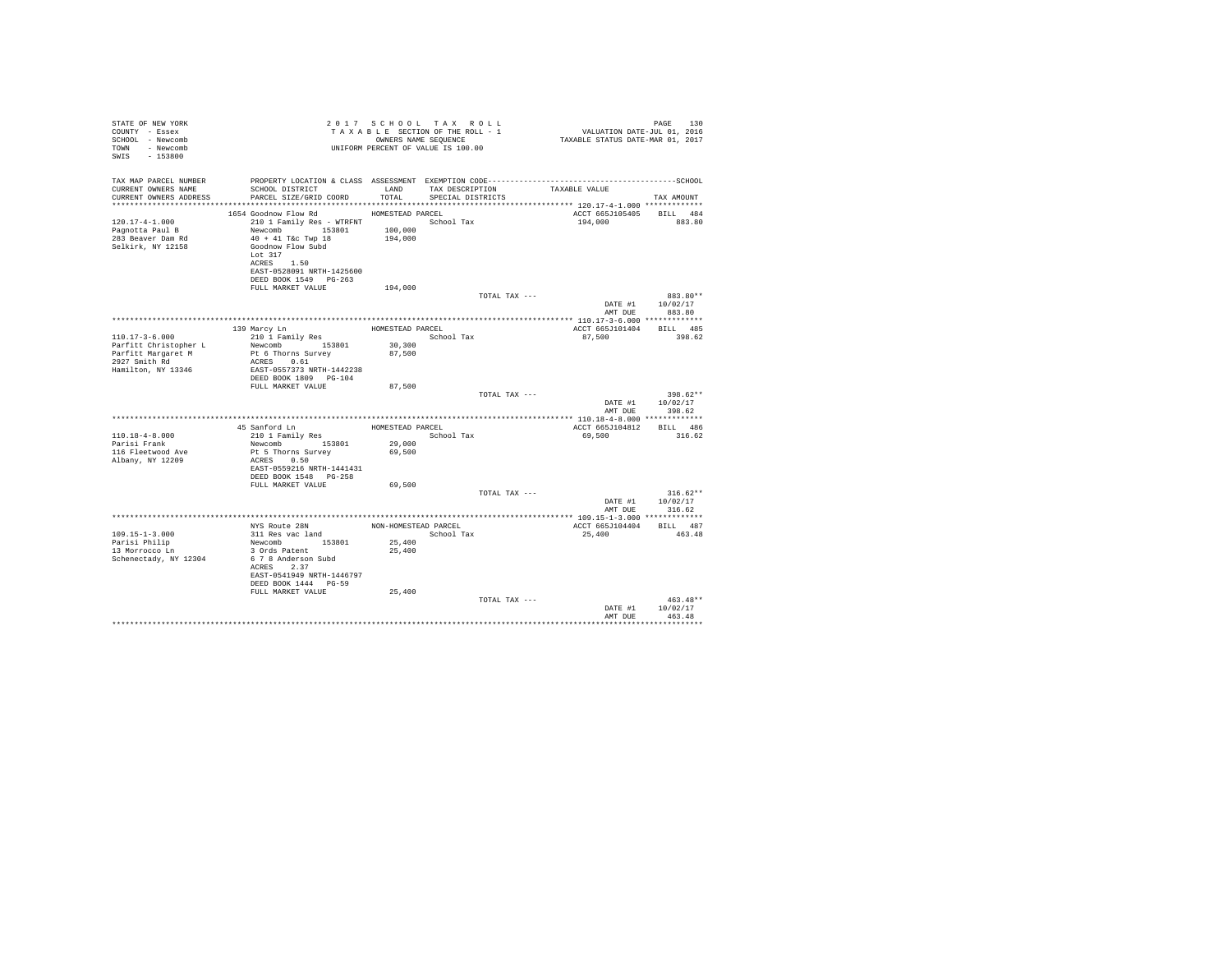| STATE OF NEW YORK<br>COUNTY - Essex<br>SCHOOL - Newcomb<br>TOWN - Newcomb<br>SWIS - 153800 |                                                 |                  | 2017 SCHOOL TAX ROLL<br>TAXABLE SECTION OF THE ROLL - 1<br>OWNERS NAME SEQUENCE<br>UNIFORM PERCENT OF VALUE IS 100.00 | PAGE 131<br>VALUATION DATE-JUL 01, 2016<br>TAXABLE STATUS DATE-MAR 01, 2017 |                                |
|--------------------------------------------------------------------------------------------|-------------------------------------------------|------------------|-----------------------------------------------------------------------------------------------------------------------|-----------------------------------------------------------------------------|--------------------------------|
| TAX MAP PARCEL NUMBER                                                                      |                                                 |                  |                                                                                                                       |                                                                             |                                |
| CURRENT OWNERS NAME<br>CURRENT OWNERS ADDRESS                                              | SCHOOL DISTRICT<br>PARCEL SIZE/GRID COORD       | LAND<br>TOTAL    | TAX DESCRIPTION<br>SPECIAL DISTRICTS                                                                                  | TAXABLE VALUE                                                               | TAX AMOUNT                     |
|                                                                                            |                                                 |                  |                                                                                                                       |                                                                             |                                |
|                                                                                            | 5849 NYS Route 28N                              | HOMESTEAD PARCEL |                                                                                                                       | ACCT 665L105502 BILL 488                                                    |                                |
| $109.15 - 2 - 1.000$                                                                       | $210$ 1 Family Res                              |                  | School Tax                                                                                                            | 99,100                                                                      | 451.47                         |
| Parker William E                                                                           | Newcomb 153801                                  | 34,000           |                                                                                                                       |                                                                             |                                |
| PO Box 481                                                                                 | 3 Ords Patent                                   | 99,100           |                                                                                                                       |                                                                             |                                |
| Chestertown, NY 12817                                                                      | ACRES 1.00<br>EAST-0540661 NRTH-1446991         |                  |                                                                                                                       |                                                                             |                                |
|                                                                                            | DEED BOOK 1592 PG-63                            |                  |                                                                                                                       |                                                                             |                                |
|                                                                                            | FULL MARKET VALUE                               | 99,100           |                                                                                                                       |                                                                             |                                |
|                                                                                            |                                                 |                  | TOTAL TAX ---                                                                                                         |                                                                             | $451.47**$                     |
|                                                                                            |                                                 |                  |                                                                                                                       |                                                                             | DATE #1 10/02/17               |
|                                                                                            |                                                 |                  |                                                                                                                       | AMT DUE                                                                     | 451.47                         |
|                                                                                            | 120 Marcy Ln                                    | HOMESTEAD PARCEL |                                                                                                                       | ACCT 665J103801 BILL 489                                                    |                                |
| 110.17-2-29.000                                                                            | 210 1 Family Res                                |                  | BAS STAR 41854                                                                                                        |                                                                             | 30,000                         |
| Parks Robert J II<br>PO Box 172                                                            | Newcomb 153801                                  |                  | 33,200 School Tax                                                                                                     | 134,900                                                                     | 614.56                         |
|                                                                                            | Pt 19 Richards Survey                           | 134,900          |                                                                                                                       |                                                                             |                                |
| Olmstedville, NY 12857                                                                     | Winebrook Hills 31<br>ACRES 0.90                |                  |                                                                                                                       |                                                                             |                                |
|                                                                                            | EAST-0556991 NRTH-1442699                       |                  |                                                                                                                       |                                                                             |                                |
|                                                                                            | DEED BOOK 1496 PG-291                           |                  |                                                                                                                       |                                                                             |                                |
|                                                                                            | FULL MARKET VALUE 134,900                       |                  |                                                                                                                       |                                                                             |                                |
|                                                                                            |                                                 |                  | TOTAL TAX ---                                                                                                         |                                                                             | $540.56**$<br>DATE #1 10/02/17 |
|                                                                                            |                                                 |                  |                                                                                                                       | AMT DUE                                                                     | 540.56                         |
|                                                                                            |                                                 |                  |                                                                                                                       |                                                                             |                                |
|                                                                                            | 187 Chaisson Rd                                 | HOMESTEAD PARCEL |                                                                                                                       | ACCT 665J104212                                                             | BILL 490                       |
| $110. - 1 - 15.001$                                                                        | 260 Seasonal res                                |                  | School Tax                                                                                                            | 81,700                                                                      | 372.20                         |
| Parmenter Jerry R<br>72 Badgley Ln                                                         | Newcomb 153801                                  | 69,300<br>81,700 |                                                                                                                       |                                                                             |                                |
| Voorheesville, NY 12186                                                                    | 8 Thorns Survey<br>ACRES 61.70                  |                  |                                                                                                                       |                                                                             |                                |
|                                                                                            | EAST-0557240 NRTH-1439820                       |                  |                                                                                                                       |                                                                             |                                |
|                                                                                            | DEED BOOK 1792 PG-260                           |                  |                                                                                                                       |                                                                             |                                |
|                                                                                            | FULL MARKET VALUE                               | 81,700           |                                                                                                                       |                                                                             |                                |
|                                                                                            |                                                 |                  | TOTAL TAX ---                                                                                                         |                                                                             | $372.20**$<br>DATE #1 10/02/17 |
|                                                                                            |                                                 |                  |                                                                                                                       |                                                                             | AMT DUE 372.20                 |
|                                                                                            |                                                 |                  |                                                                                                                       | **************** 120.13-1-32.000 ************                               |                                |
|                                                                                            | 121 Woodys Rd                                   | HOMESTEAD PARCEL |                                                                                                                       | ACCT 665J101006 BILL 491                                                    |                                |
| 120.13-1-32.000                                                                            | 210 1 Family Res - WTRFNT School Tax            |                  |                                                                                                                       | 205,100                                                                     | 934.37                         |
|                                                                                            | Newcomb 153801 108,000<br>42 T&c Twp 18 205,100 |                  |                                                                                                                       |                                                                             |                                |
| Passante Augustine A<br>Passante Lori A<br>5 Hasbrouck Ave                                 | ACRES 0.50                                      |                  |                                                                                                                       |                                                                             |                                |
| Highland, NY 12528                                                                         | EAST-0531334 NRTH-1428483                       |                  |                                                                                                                       |                                                                             |                                |
|                                                                                            | DEED BOOK 776 PG-244                            |                  |                                                                                                                       |                                                                             |                                |
|                                                                                            | FULL MARKET VALUE 205,100                       |                  | TOTAL TAX ---                                                                                                         |                                                                             | $934.37**$                     |
|                                                                                            |                                                 |                  |                                                                                                                       | DATE #1                                                                     | 10/02/17                       |
|                                                                                            |                                                 |                  |                                                                                                                       | AMT DUE                                                                     | 934.37                         |
|                                                                                            |                                                 |                  |                                                                                                                       |                                                                             |                                |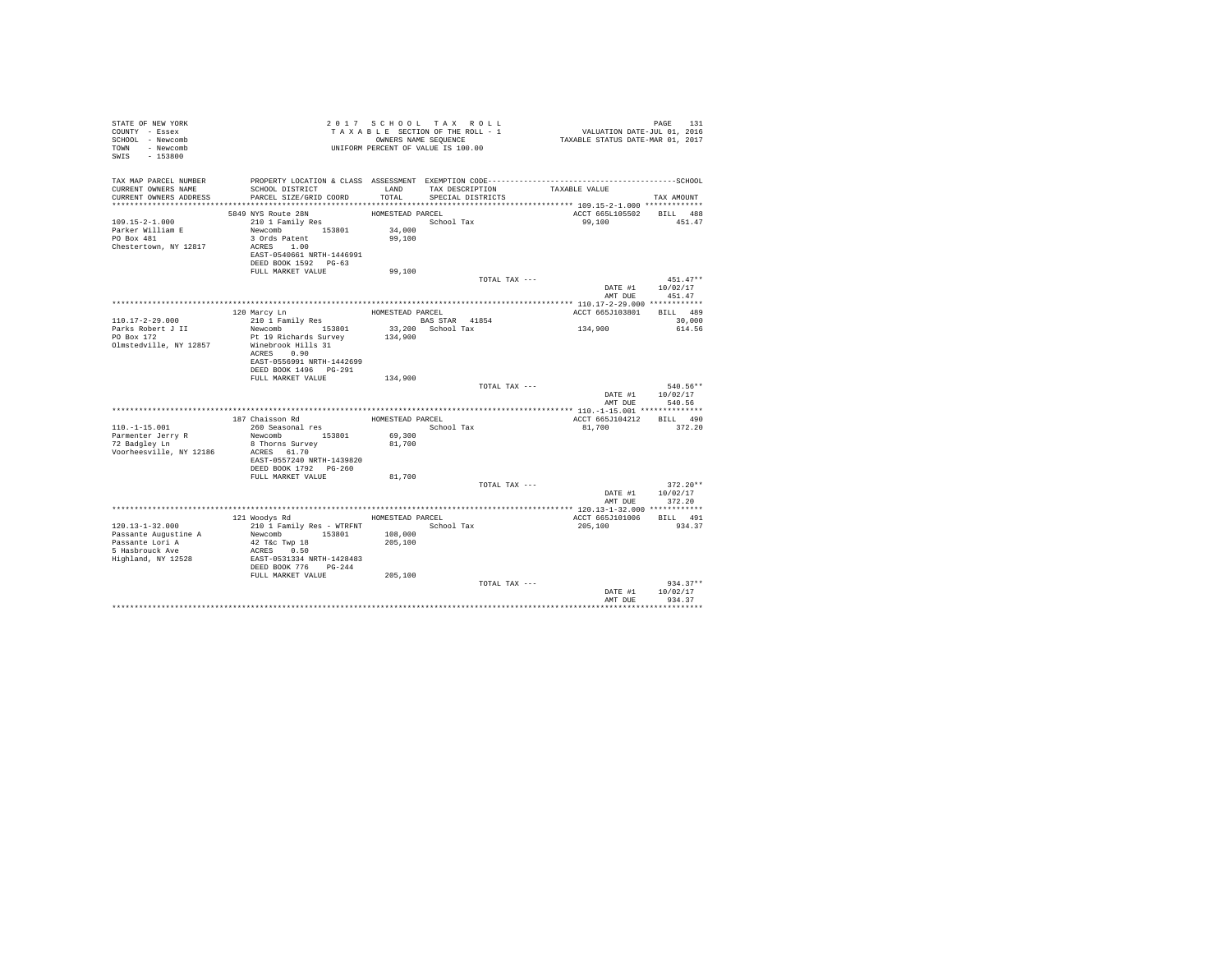| STATE OF NEW YORK<br>COUNTY - Essex<br>SCHOOL - Newcomb<br>TOWN - Newcomb<br>SWIS - 153800                    | TAXABLE SECTION OF THE ROWL -<br>ONNERS NAME SEQUENCE<br>UNIFORM PERCENT OF VALUE IS 100.00                                                                     |                    | TAXABLE SECTION OF THE ROLL - 1      | PAGE 132<br>VALUATION DATE-JUL 01, 2016<br>TAXABLE STATUS DATE-MAR 01, 2017 |                                        |
|---------------------------------------------------------------------------------------------------------------|-----------------------------------------------------------------------------------------------------------------------------------------------------------------|--------------------|--------------------------------------|-----------------------------------------------------------------------------|----------------------------------------|
| TAX MAP PARCEL NUMBER<br>CURRENT OWNERS NAME<br>CURRENT OWNERS ADDRESS                                        | SCHOOL DISTRICT<br>PARCEL SIZE/GRID COORD                                                                                                                       | LAND<br>TOTAL      | TAX DESCRIPTION<br>SPECIAL DISTRICTS | TAXABLE VALUE                                                               | TAX AMOUNT                             |
|                                                                                                               | 15 Dillon Rd                                                                                                                                                    | HOMESTEAD PARCEL   |                                      | ACCT 665J105513 BILL 492                                                    |                                        |
| 109.16-1-10.000<br>Patterson Robert R<br>Patterson Cheryl A<br>15 Dillon Rd<br>PO Box 61<br>Newcomb, NY 12852 | 281 Multiple res - WTRFNT School Tax<br>Newcomb 153801<br>10 Richards Survey Twp 27 371,200<br>ACRES 0.76<br>EAST-0546501 NRTH-1447464<br>DEED BOOK 1040 PG-182 | 113,300            |                                      | 371,200                                                                     | 1,691.06                               |
|                                                                                                               | FULL MARKET VALUE                                                                                                                                               | 371,200            |                                      |                                                                             |                                        |
|                                                                                                               |                                                                                                                                                                 |                    | TOTAL TAX ---                        | DATE #1 10/02/17<br>AMT DUE                                                 | $1.691.06**$<br>1,691.06               |
|                                                                                                               |                                                                                                                                                                 |                    |                                      |                                                                             |                                        |
| 110.17-3-14.000                                                                                               | 95 Marcy Ln<br>210 1 Family Res                                                                                                                                 | HOMESTEAD PARCEL   | <b>BAS STAR 41854</b>                | ACCT 665J103705                                                             | BILL 493<br>30,000                     |
| Paul Suzanne E                                                                                                | Newcomb 153801                                                                                                                                                  |                    | 29,600 School Tax                    | 132,300                                                                     | 602.71                                 |
| Dewey Kevin J<br>95 Marcy Ln                                                                                  | Pt 19 Richards Survey 132,300                                                                                                                                   |                    |                                      |                                                                             |                                        |
|                                                                                                               | ACRES 0.55 BANK1STARSG<br>EAST-0557591 NRTH-1442811                                                                                                             |                    |                                      |                                                                             |                                        |
| Newcomb, NY 12852                                                                                             | DEED BOOK 1671 PG-89                                                                                                                                            |                    |                                      |                                                                             |                                        |
|                                                                                                               | FULL MARKET VALUE                                                                                                                                               | 132,300            |                                      |                                                                             |                                        |
|                                                                                                               |                                                                                                                                                                 |                    | TOTAL TAX ---                        | AMT DUE                                                                     | 528.71**<br>DATE #1 10/02/17<br>528.71 |
|                                                                                                               |                                                                                                                                                                 |                    |                                      |                                                                             |                                        |
|                                                                                                               | 82 Doe Haven Ln MOMESTEAD PARCEL                                                                                                                                |                    |                                      | ACCT 665J107007 BILL 494                                                    |                                        |
| $120.17 - 2 - 20.000$                                                                                         | 260 Seasonal res - WTRFNT                                                                                                                                       |                    | School Tax                           | 244,500                                                                     | 1,113.86                               |
| Paulsen David A<br>Paulsen Lucille D                                                                          | Newcomb 153801<br>41 T&c Twp 18                                                                                                                                 | 136,300<br>244,500 |                                      |                                                                             |                                        |
| PO Box 298                                                                                                    | Goodnow Flow Subd                                                                                                                                               |                    |                                      |                                                                             |                                        |
| Long Beach, NY 11561                                                                                          | Lot 87                                                                                                                                                          |                    |                                      |                                                                             |                                        |
|                                                                                                               | ACRES 1.14                                                                                                                                                      |                    |                                      |                                                                             |                                        |
|                                                                                                               | EAST-0530128 NRTH-1427138<br>DEED BOOK 1588 PG-4                                                                                                                |                    |                                      |                                                                             |                                        |
|                                                                                                               | FULL MARKET VALUE                                                                                                                                               | 244,500            |                                      |                                                                             |                                        |
|                                                                                                               |                                                                                                                                                                 |                    | TOTAL TAX ---                        |                                                                             | $1.113.86**$                           |
|                                                                                                               |                                                                                                                                                                 |                    |                                      |                                                                             | DATE #1 10/02/17                       |
|                                                                                                               |                                                                                                                                                                 |                    |                                      | AMT DUE                                                                     | 1,113,86                               |
|                                                                                                               | 13 Woodys Rd                                                                                                                                                    |                    | HOMESTEAD PARCEL                     | ACCT 665J105402                                                             | BILL 495                               |
| 120.13-1-22.052                                                                                               | 260 Seasonal res - WTRFNT                                                                                                                                       |                    | School Tax                           | 201,400                                                                     | 917.51                                 |
| Pentecost Brian T                                                                                             | Newcomb 153801                                                                                                                                                  | 167,700            |                                      |                                                                             |                                        |
| 3 Crown Terr<br>Albany, NY 12209                                                                              | 43 T&c Twp 18<br>Goodnow Flow Subd                                                                                                                              | 201,400            |                                      |                                                                             |                                        |
|                                                                                                               | Lot 175 & Pt 176                                                                                                                                                |                    |                                      |                                                                             |                                        |
|                                                                                                               | ACRES 1.40                                                                                                                                                      |                    |                                      |                                                                             |                                        |
|                                                                                                               | EAST-0533727 NRTH-1429093                                                                                                                                       |                    |                                      |                                                                             |                                        |
|                                                                                                               | DEED BOOK 1747 PG-330<br>FULL MARKET VALUE                                                                                                                      | 201,400            |                                      |                                                                             |                                        |
|                                                                                                               |                                                                                                                                                                 |                    | TOTAL TAX ---                        |                                                                             | $917.51**$                             |
|                                                                                                               |                                                                                                                                                                 |                    |                                      | DATE #1                                                                     | 10/02/17                               |
|                                                                                                               |                                                                                                                                                                 |                    |                                      | AMT DUE                                                                     | 917.51                                 |
|                                                                                                               |                                                                                                                                                                 |                    |                                      |                                                                             |                                        |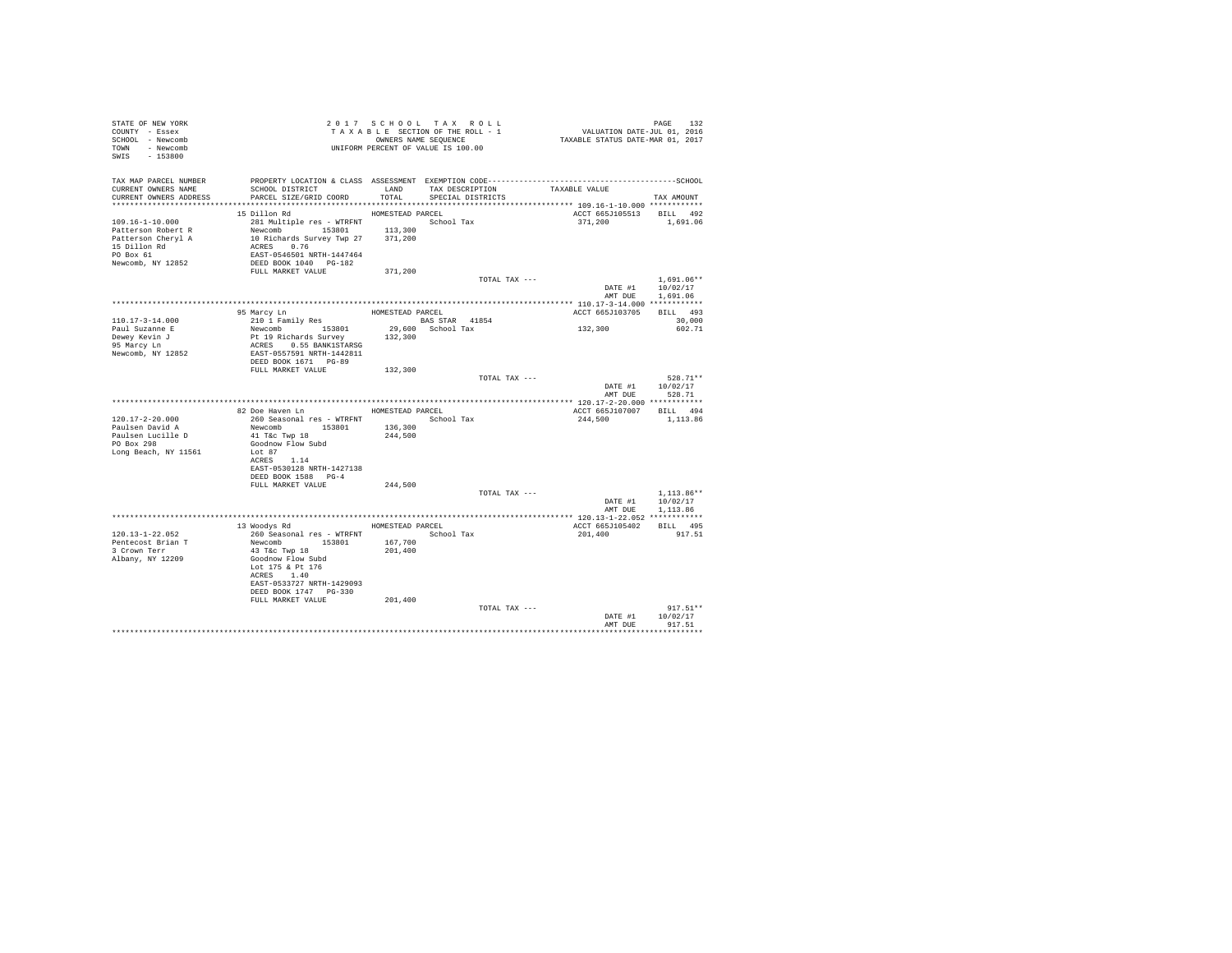| STATE OF NEW YORK<br>COUNTY - Essex<br>SCHOOL - Newcomb<br>TOWN - Newcomb<br>SWIS - 153800 |                                                                                                                                               |                                      | 2017 SCHOOL TAX ROLL<br>TAXABLE SECTION OF THE ROLL - 1<br>OWNERS NAME SEQUENCE<br>UNIFORM PERCENT OF VALUE IS 100.00 | PAGE 133<br>VALUATION DATE-JUL 01, 2016<br>TAXABLE STATUS DATE-MAR 01, 2017 |                            |
|--------------------------------------------------------------------------------------------|-----------------------------------------------------------------------------------------------------------------------------------------------|--------------------------------------|-----------------------------------------------------------------------------------------------------------------------|-----------------------------------------------------------------------------|----------------------------|
| TAX MAP PARCEL NUMBER<br>CURRENT OWNERS NAME<br>CURRENT OWNERS ADDRESS                     | SCHOOL DISTRICT<br>PARCEL SIZE/GRID COORD                                                                                                     | TOTAL                                | LAND TAX DESCRIPTION<br>SPECIAL DISTRICTS                                                                             | TAXABLE VALUE                                                               | TAX AMOUNT                 |
|                                                                                            |                                                                                                                                               |                                      |                                                                                                                       |                                                                             |                            |
| $110.18 - 3 - 25.000$<br>Perry Eugene J<br>2407 Hickory Hill Rd<br>Fonda, NY 12068         | 52 Sanford Ln<br>210 1 Family Res<br>Newcomb 153801<br>Pt 5 Thorns Survey<br>ACRES 0.60<br>EAST-0559042 NRTH-1441714<br>DEED BOOK 1741 PG-200 | HOMESTEAD PARCEL<br>30,200<br>66,800 | School Tax                                                                                                            | ACCT 665J104505 BILL 496<br>66,800                                          | 304.32                     |
|                                                                                            | FULL MARKET VALUE                                                                                                                             | 66,800                               |                                                                                                                       |                                                                             |                            |
|                                                                                            |                                                                                                                                               |                                      | TOTAL TAX ---                                                                                                         | DATE #1 10/02/17<br>AMT DUE                                                 | $304.32**$<br>304.32       |
|                                                                                            |                                                                                                                                               |                                      |                                                                                                                       |                                                                             |                            |
| 120. -1-10.028/6                                                                           | 1463 Goodnow Flow Rd<br>210 1 Family Res                                                                                                      | HOMESTEAD PARCEL                     |                                                                                                                       | ACCT 665J181009                                                             | BILL 497<br>65,500         |
| Peter Kenneth A                                                                            |                                                                                                                                               |                                      |                                                                                                                       | 151,700                                                                     | 691.09                     |
| Peter Frances G<br>1463 Goodnow Flow Rd<br>PO Box 303                                      | Location Of This Property 151,700<br>In Tax Map #120.-1-10.028<br>No Land Improvements Only<br>EAST-0533522 NRTH-1424310                      |                                      |                                                                                                                       |                                                                             |                            |
| Newcomb, NY 12852                                                                          | FULL MARKET VALUE                                                                                                                             | 151,700                              |                                                                                                                       |                                                                             |                            |
|                                                                                            |                                                                                                                                               |                                      | TOTAL TAX ---                                                                                                         |                                                                             | $537.09**$                 |
|                                                                                            |                                                                                                                                               |                                      |                                                                                                                       | DATE #1                                                                     | 10/02/17<br>AMT DUE 537.09 |
|                                                                                            |                                                                                                                                               |                                      |                                                                                                                       |                                                                             |                            |
|                                                                                            | 465 Woodys Rd                                                                                                                                 |                                      | HOMESTEAD PARCEL                                                                                                      | ACCT 665Z004001 BILL 498                                                    |                            |
| $119.20 - 7 - 1.000$<br>Peterec Steven                                                     | 311 Res vac land - WTRFNT School Tax                                                                                                          | 93,800                               |                                                                                                                       | 93,800                                                                      | 427.32                     |
| Glenn Mary A                                                                               | Newcomb 153801<br>18/27 T&C Pur TWP 18                                                                                                        | 93,800                               |                                                                                                                       |                                                                             |                            |
| 47 Brockett Rd<br>Niantic, CT 06357                                                        | 274 Goodnow Flow<br>ACRES 2.57                                                                                                                |                                      |                                                                                                                       |                                                                             |                            |
|                                                                                            | EAST-0523469 NRTH-1427544<br>DEED BOOK 1523 PG-250                                                                                            |                                      |                                                                                                                       |                                                                             |                            |
|                                                                                            | FULL MARKET VALUE                                                                                                                             | 93,800                               |                                                                                                                       |                                                                             |                            |
|                                                                                            |                                                                                                                                               |                                      | TOTAL TAX ---                                                                                                         |                                                                             | $427.32**$                 |
|                                                                                            |                                                                                                                                               |                                      |                                                                                                                       | DATE #1 10/02/17<br>AMT DUE                                                 | 427.32                     |
|                                                                                            | 117 Woodys Rd MOMESTEAD PARCEL                                                                                                                |                                      |                                                                                                                       |                                                                             |                            |
| $120.13 - 1 - 33.100$                                                                      | 210 1 Family Res - WTRFNT                                                                                                                     |                                      | ENH STAR 41834                                                                                                        | ACCT 665J106307 BILL 499                                                    | 65,500                     |
| Peterec Steven Mark                                                                        | Newcomb 153801                                                                                                                                |                                      | 224,000 School Tax                                                                                                    | 332,800                                                                     | 1,516.12                   |
| Peterec Reynolds Diane                                                                     | 42 T&c Twp 18 Lot 193                                                                                                                         | 332,800                              |                                                                                                                       |                                                                             |                            |
| c/o Lawrence J Peterec                                                                     | 1788/1 Life Use to                                                                                                                            |                                      |                                                                                                                       |                                                                             |                            |
| 117 Woodys Rd<br>PO Box 36                                                                 | Lawrence J & Barbara Pete                                                                                                                     |                                      |                                                                                                                       |                                                                             |                            |
| Newcomb, NY 12852                                                                          | ACRES 1.43<br>EAST-0531483 NRTH-1428498<br>DEED BOOK 1788 PG-1                                                                                |                                      |                                                                                                                       |                                                                             |                            |
|                                                                                            | FULL MARKET VALUE                                                                                                                             | 332,800                              |                                                                                                                       |                                                                             |                            |
|                                                                                            |                                                                                                                                               |                                      | TOTAL TAX ---                                                                                                         |                                                                             | $1.362.12**$               |
|                                                                                            |                                                                                                                                               |                                      |                                                                                                                       | DATE #1                                                                     | 10/02/17                   |
|                                                                                            |                                                                                                                                               |                                      |                                                                                                                       | AMT DUE                                                                     | 1,362.12                   |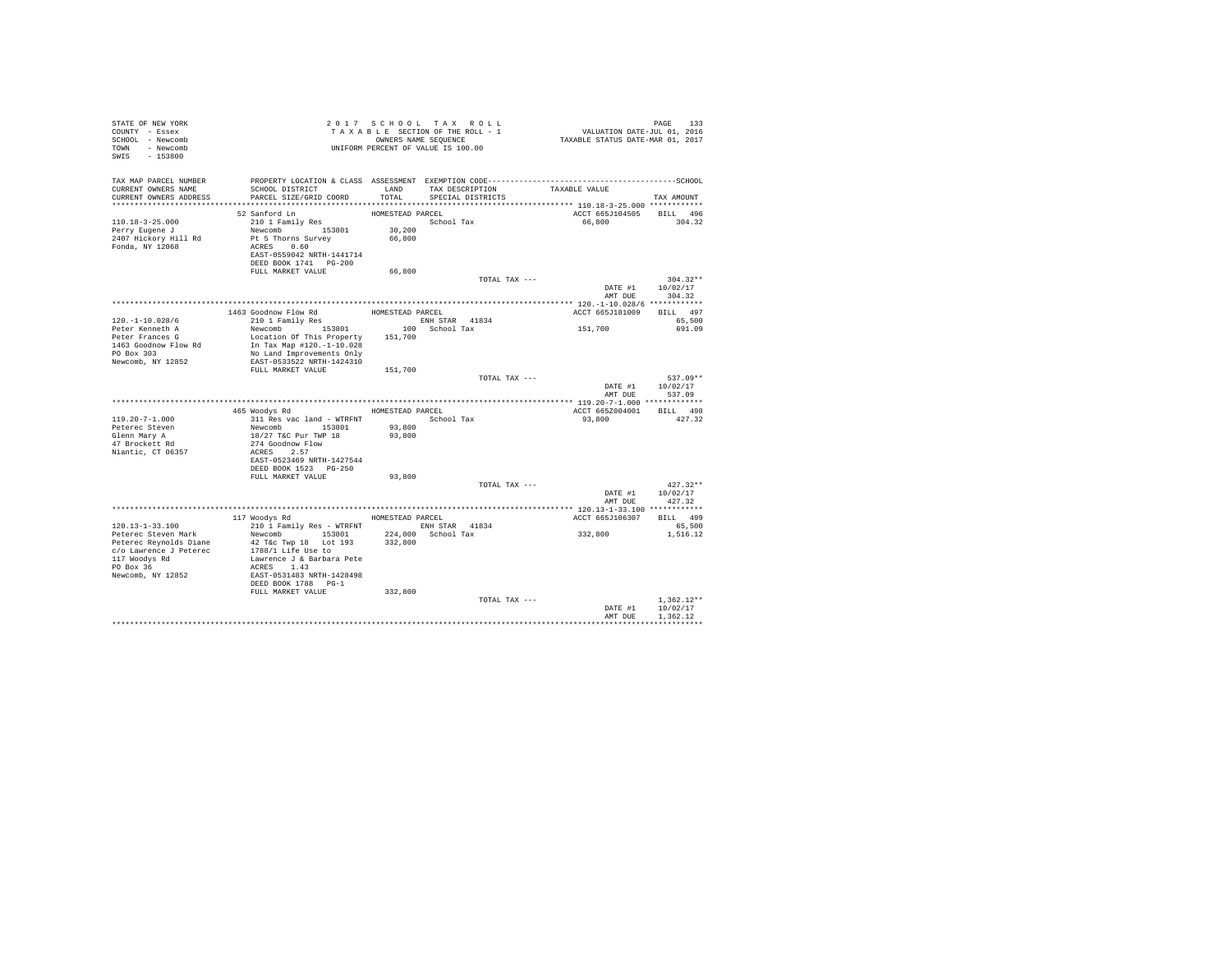| STATE OF NEW YORK<br>COUNTY - Essex<br>SCHOOL - Newcomb<br>TOWN - Newcomb<br>SWIS - 153800                            |                                                                                                                                                                                                                                                                                           |                   | 2017 SCHOOL TAX ROLL<br>TAXABLE SECTION OF THE ROLL - 1<br>TAXABLE SECTION OF THE ROLL - 1<br>OWNERS NAME SEQUENCE<br>UNIFORM PERCENT OF VALUE IS 100.00 | +د.<br>7110 VALUATION DATE-JUL<br>7110 TAXABLE STATUS DATE-MAR                                                | PAGE 134                                         |
|-----------------------------------------------------------------------------------------------------------------------|-------------------------------------------------------------------------------------------------------------------------------------------------------------------------------------------------------------------------------------------------------------------------------------------|-------------------|----------------------------------------------------------------------------------------------------------------------------------------------------------|---------------------------------------------------------------------------------------------------------------|--------------------------------------------------|
| TAX MAP PARCEL NUMBER<br>CURRENT OWNERS NAME<br>CURRENT OWNERS ADDRESS PARCEL SIZE/GRID COORD TOTAL SPECIAL DISTRICTS | SCHOOL DISTRICT TAND TAX DESCRIPTION                                                                                                                                                                                                                                                      |                   |                                                                                                                                                          | PROPERTY LOCATION & CLASS ASSESSMENT EXEMPTION CODE-----------------------------------SCHOOL<br>TAXABLE VALUE | TAX AMOUNT                                       |
|                                                                                                                       |                                                                                                                                                                                                                                                                                           |                   |                                                                                                                                                          |                                                                                                               |                                                  |
| 119.20-6-1.000<br>Pettine Michael Jr<br>Pettine Wilma G<br>59 Clancy Ave<br>New Windsor, NY 12553                     | 1686 Goodnow Flow Rd MOMESTEAD PARCEL<br>260 Seasonal res - WTRFNT <a>&gt; School Tax<br/>Newcomb 153801 108,000<br/>40 &amp; 27 T&amp;c Twp 18 179,500<br/>Goodnow Flow Subd<br/>Lot 321<br/>ACRES 1.70<br/>EAST-0527357 NRTH-1425876<br/>DEED BOOK 1437 PG-27<br/>FULL MARKET VALUE</a> | 179,500           |                                                                                                                                                          | ACCT 665J100701 BILL 500<br>179,500                                                                           | 817.74                                           |
|                                                                                                                       |                                                                                                                                                                                                                                                                                           |                   | TOTAL TAX ---                                                                                                                                            |                                                                                                               | $817.74**$                                       |
|                                                                                                                       |                                                                                                                                                                                                                                                                                           |                   |                                                                                                                                                          |                                                                                                               | DATE #1 10/02/17                                 |
|                                                                                                                       |                                                                                                                                                                                                                                                                                           |                   |                                                                                                                                                          | AMT DUE                                                                                                       | 817.74                                           |
|                                                                                                                       | NYS Route 28N NON-HOMESTEAD PARCEL                                                                                                                                                                                                                                                        |                   |                                                                                                                                                          |                                                                                                               |                                                  |
| $109.15 - 1 - 33.058$                                                                                                 | 311 Res vac land - WTRFNT School Tax                                                                                                                                                                                                                                                      |                   |                                                                                                                                                          | ACCT 665J104414 BILL 501<br>34,600 631.36                                                                     |                                                  |
| Pettit Link A                                                                                                         | Newcomb 153801                                                                                                                                                                                                                                                                            | 34,600            |                                                                                                                                                          |                                                                                                               |                                                  |
| 7478 Western Tpke                                                                                                     | 3 Richards Survey                                                                                                                                                                                                                                                                         | 34,600            |                                                                                                                                                          |                                                                                                               |                                                  |
| Delanson, NY 12053                                                                                                    | ACRES 0.80<br>EAST-0546039 NRTH-1447143<br>DEED BOOK 1335 PG-296                                                                                                                                                                                                                          |                   |                                                                                                                                                          |                                                                                                               |                                                  |
|                                                                                                                       | FULL MARKET VALUE                                                                                                                                                                                                                                                                         | 34,600            |                                                                                                                                                          |                                                                                                               |                                                  |
|                                                                                                                       |                                                                                                                                                                                                                                                                                           |                   | TOTAL TAX ---                                                                                                                                            | AMT DUE                                                                                                       | $631.36**$<br>DATE #1 10/02/17<br>631.36         |
|                                                                                                                       |                                                                                                                                                                                                                                                                                           |                   |                                                                                                                                                          |                                                                                                               |                                                  |
|                                                                                                                       | $$\tt 5676$ $\tt NYS$ $\tt Route$ $\tt 28N$ $\tt 210$ $\tt 1$ $\tt Family$ $\tt Res$ $\tt 588$ $\tt STR$ $\tt 41854$                                                                                                                                                                      |                   |                                                                                                                                                          | ACCT 665J101312 BILL 502                                                                                      |                                                  |
| $109.15 - 1 - 40.039$                                                                                                 |                                                                                                                                                                                                                                                                                           |                   |                                                                                                                                                          |                                                                                                               | 30,000                                           |
| Phelps Garrett A<br>Aitchison-Phelps Meredith 3 Richard Survey<br>PO Box 232<br>Newcomb, NY 12852                     | Newcomb 153801<br>ACRES 0.96<br>EAST-0544832 NRTH-1446540<br>DEED BOOK 1277 PG-50                                                                                                                                                                                                         | 151,700           | 33,700 School Tax                                                                                                                                        | 151,700                                                                                                       | 691.09                                           |
|                                                                                                                       | FULL MARKET VALUE 151,700                                                                                                                                                                                                                                                                 |                   |                                                                                                                                                          |                                                                                                               |                                                  |
|                                                                                                                       |                                                                                                                                                                                                                                                                                           |                   | TOTAL TAX ---                                                                                                                                            |                                                                                                               | $617.09**$<br>DATE #1 10/02/17<br>AMT DUE 617.09 |
|                                                                                                                       |                                                                                                                                                                                                                                                                                           |                   |                                                                                                                                                          |                                                                                                               |                                                  |
|                                                                                                                       | 28 Phillips Hill Rd<br>210 1 Family Res<br>School Tax                                                                                                                                                                                                                                     |                   |                                                                                                                                                          | ACCT 665J105607 BILL 503                                                                                      |                                                  |
| $110.17 - 2 - 9.501$                                                                                                  |                                                                                                                                                                                                                                                                                           |                   |                                                                                                                                                          | 117,500                                                                                                       | 535.29                                           |
| Phillips John<br>137 Taylar Rd<br>Peru, NY 12972                                                                      | Newcomb 153801<br>Pt 18 Richards Survey<br>1290/230 Life Estate To<br>Merton/Florence Phillips<br>ACRES 5.30<br>EAST-0554999 NRTH-1443197<br>DEED BOOK 1534 PG-222                                                                                                                        | 38,300<br>117,500 |                                                                                                                                                          |                                                                                                               |                                                  |
|                                                                                                                       | FULL MARKET VALUE                                                                                                                                                                                                                                                                         | 117,500           |                                                                                                                                                          |                                                                                                               |                                                  |
|                                                                                                                       |                                                                                                                                                                                                                                                                                           |                   | TOTAL TAX ---                                                                                                                                            | DATE #1<br>AMT DUR                                                                                            | $535.29**$<br>10/02/17<br>535.29                 |
|                                                                                                                       |                                                                                                                                                                                                                                                                                           |                   |                                                                                                                                                          |                                                                                                               |                                                  |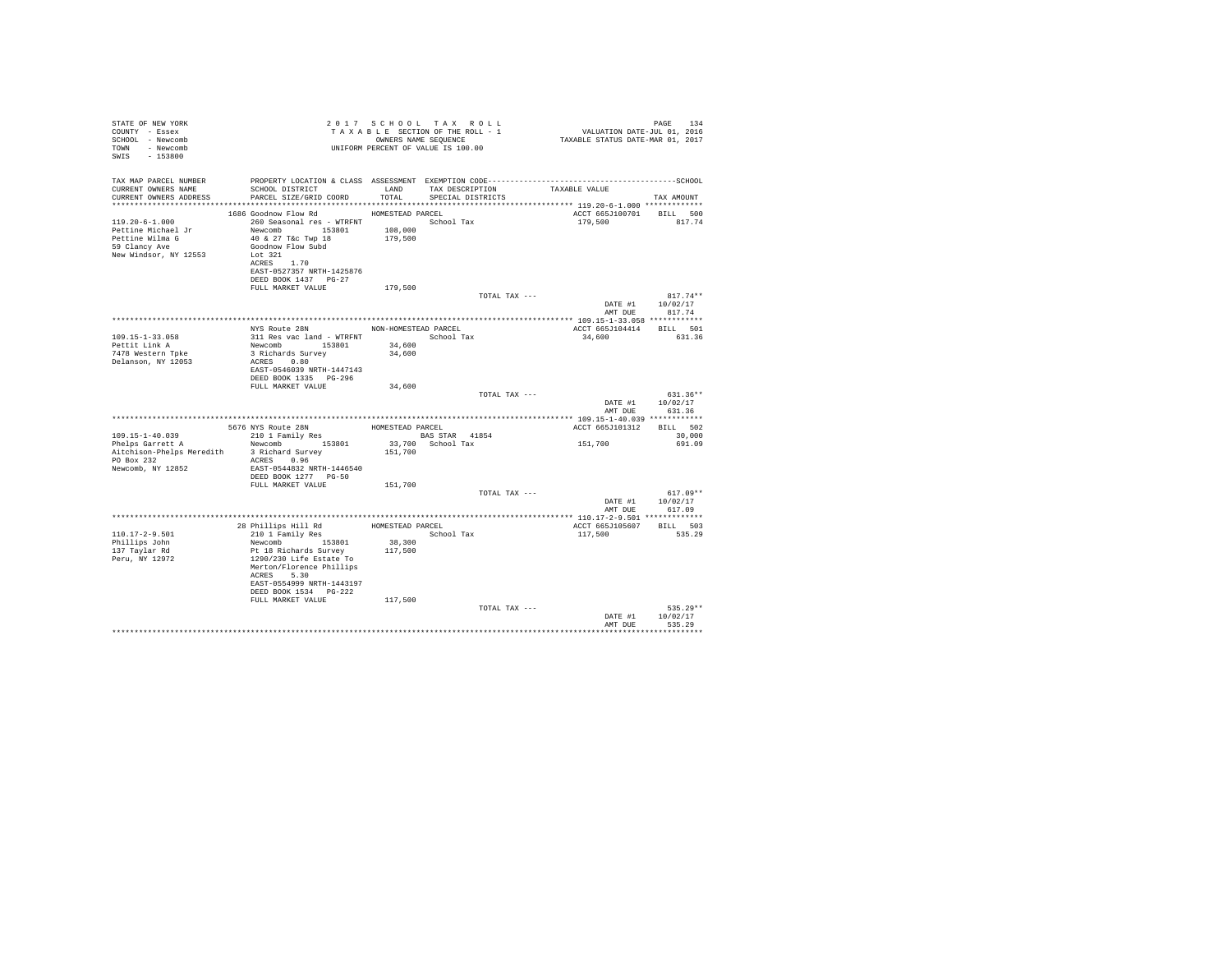| STATE OF NEW YORK<br>COUNTY - Essex<br>SCHOOL - Newcomb<br>TOWN - Newcomb<br>SWIS - 153800 |                                           |                      | 2017 SCHOOL TAX ROLL<br>TAXABLE SECTION OF THE ROLL - 1<br>OWNERS NAME SEQUENCE<br>UNIFORM PERCENT OF VALUE IS 100.00 | PAGE 135<br>VALUATION DATE-JUL 01, 2016<br>TAXABLE STATUS DATE-MAR 01, 2017 |                            |
|--------------------------------------------------------------------------------------------|-------------------------------------------|----------------------|-----------------------------------------------------------------------------------------------------------------------|-----------------------------------------------------------------------------|----------------------------|
| TAX MAP PARCEL NUMBER                                                                      |                                           |                      |                                                                                                                       |                                                                             |                            |
| CURRENT OWNERS NAME                                                                        | SCHOOL DISTRICT                           |                      | LAND TAX DESCRIPTION                                                                                                  | TAXABLE VALUE                                                               |                            |
| CURRENT OWNERS ADDRESS                                                                     | PARCEL SIZE/GRID COORD                    | TOTAL                | SPECIAL DISTRICTS                                                                                                     |                                                                             | TAX AMOUNT                 |
|                                                                                            | Chaisson Rd                               | NON-HOMESTEAD PARCEL |                                                                                                                       | ACCT 665J178529 BILL 504                                                    |                            |
| $110.13 - 9 - 25.000$                                                                      | 311 Res vac land                          |                      | School Tax                                                                                                            | 26,200                                                                      | 478.08                     |
| Phillips Rolland                                                                           |                                           | 26,200               |                                                                                                                       |                                                                             |                            |
| PO Box 42                                                                                  | Newcomb 153801<br>Richards Survey 18      | 26,200               |                                                                                                                       |                                                                             |                            |
| Newcomb, NY 12852                                                                          | ACRES 3.20                                |                      |                                                                                                                       |                                                                             |                            |
|                                                                                            | EAST-0554802 NRTH-1444007                 |                      |                                                                                                                       |                                                                             |                            |
|                                                                                            | DEED BOOK 590 PG-180<br>FULL MARKET VALUE | 26,200               |                                                                                                                       |                                                                             |                            |
|                                                                                            |                                           |                      | TOTAL TAX ---                                                                                                         |                                                                             | $478.08**$                 |
|                                                                                            |                                           |                      |                                                                                                                       | DATE #1                                                                     | 10/02/17                   |
|                                                                                            |                                           |                      |                                                                                                                       | AMT DUE                                                                     | 478.08                     |
|                                                                                            |                                           |                      |                                                                                                                       |                                                                             |                            |
|                                                                                            | Chaisson Rd                               |                      | NON-HOMESTEAD PARCEL                                                                                                  | ACCT 665J100414                                                             | BILL 505                   |
| 110.17-2-1.000                                                                             | 323 Vacant rural                          |                      | School Tax                                                                                                            | 5,800                                                                       | 105.83                     |
| Phillips Rolland<br>PO Box 42                                                              | Newcomb 153801<br>18 Richards Survey      | 5,800<br>5,800       |                                                                                                                       |                                                                             |                            |
| Newcomb, NY 12852                                                                          | ACRES 40.20                               |                      |                                                                                                                       |                                                                             |                            |
|                                                                                            | EAST-0553600 NRTH-1443613                 |                      |                                                                                                                       |                                                                             |                            |
|                                                                                            | DEED BOOK 590 PG-180                      |                      |                                                                                                                       |                                                                             |                            |
|                                                                                            | FULL MARKET VALUE                         | 5,800                |                                                                                                                       |                                                                             |                            |
|                                                                                            |                                           |                      | TOTAL TAX ---                                                                                                         | DATE #1                                                                     | $105.83**$<br>10/02/17     |
|                                                                                            |                                           |                      |                                                                                                                       | AMT DUE                                                                     | 105.83                     |
|                                                                                            |                                           |                      |                                                                                                                       |                                                                             |                            |
|                                                                                            | Chaisson Rd                               | NON-HOMESTEAD PARCEL |                                                                                                                       | ACCT 665J105609 BILL 506                                                    |                            |
| $110.17 - 2 - 7.110$                                                                       | 314 Rural vac<10                          |                      | School Tax                                                                                                            | 31,700                                                                      | 578.44                     |
| Phillips Rolland G                                                                         | Newcomb 153801                            | 31,700               |                                                                                                                       |                                                                             |                            |
| Montclair Leasing Inc<br>4521 PGA Blvd Ste 273 ACRES 8.70                                  | 18 Richards Survey                        | 31,700               |                                                                                                                       |                                                                             |                            |
| Palm Beach Gardens, FL 33418 EAST-0554832 NRTH-1443684                                     |                                           |                      |                                                                                                                       |                                                                             |                            |
|                                                                                            | DEED BOOK 1122    PG-68                   |                      |                                                                                                                       |                                                                             |                            |
|                                                                                            | FULL MARKET VALUE                         | 31,700               |                                                                                                                       |                                                                             |                            |
|                                                                                            |                                           |                      | TOTAL TAX ---                                                                                                         |                                                                             | $578.44**$                 |
|                                                                                            |                                           |                      |                                                                                                                       |                                                                             | DATE #1 10/02/17<br>578.44 |
|                                                                                            |                                           |                      |                                                                                                                       | AMT DUE                                                                     |                            |
|                                                                                            | 80 Chaisson Rd                            | HOMESTEAD PARCEL     |                                                                                                                       | ACCT 665J105605                                                             | BILL 507                   |
| $110.17 - 2 - 45.000$                                                                      | 210 1 Family Res                          |                      | VETCOM CTS 41130                                                                                                      |                                                                             | 36,650                     |
| Phillips Rolland G Jr                                                                      | Newcomb 153801                            |                      | 35,000 ENH STAR 41834                                                                                                 |                                                                             | 65,500                     |
| PO Box 42                                                                                  | 18 Richards Survey                        |                      | 146,600 School Tax                                                                                                    | 109,950                                                                     | 500.90                     |
| Newcomb, NY 12852                                                                          | Pt D Map #1843                            |                      |                                                                                                                       |                                                                             |                            |
|                                                                                            | ACRES 2.01<br>EAST-0554175 NRTH-1443137   |                      |                                                                                                                       |                                                                             |                            |
|                                                                                            | DEED BOOK 605 PG-182                      |                      |                                                                                                                       |                                                                             |                            |
|                                                                                            | FULL MARKET VALUE                         | 146,600              |                                                                                                                       |                                                                             |                            |
|                                                                                            |                                           |                      | TOTAL TAX ---                                                                                                         |                                                                             | $346.90**$                 |
|                                                                                            |                                           |                      |                                                                                                                       | DATE #1                                                                     | 10/02/17                   |
|                                                                                            |                                           |                      |                                                                                                                       | AMT DUE                                                                     | 346.90                     |
|                                                                                            |                                           |                      |                                                                                                                       |                                                                             |                            |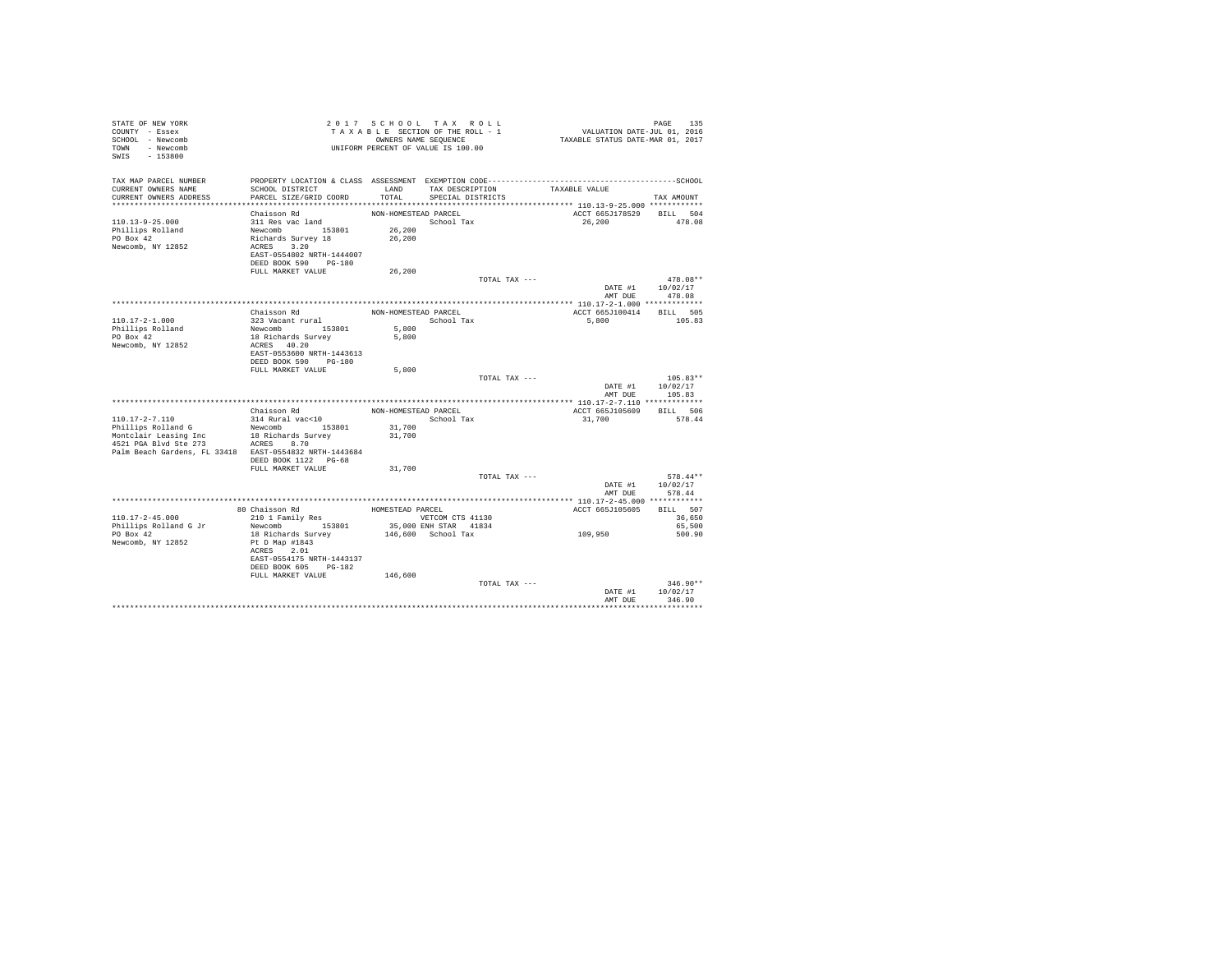| STATE OF NEW YORK<br>COUNTY - Essex<br>SCHOOL - Newcomb<br>TOWN - Newcomb<br>$-153800$<br>SWIS |                                            |                  | 2017 SCHOOL TAX ROLL<br>TAXABLE SECTION OF THE ROLL - 1<br>OWNERS NAME SEQUENCE<br>UNIFORM PERCENT OF VALUE IS 100.00 | VALUATION DATE-JUL 01, 2016<br>TAXABLE STATUS DATE-MAR 01, 2017 | 136<br>PAGE      |
|------------------------------------------------------------------------------------------------|--------------------------------------------|------------------|-----------------------------------------------------------------------------------------------------------------------|-----------------------------------------------------------------|------------------|
| TAX MAP PARCEL NUMBER                                                                          |                                            |                  |                                                                                                                       |                                                                 |                  |
| CURRENT OWNERS NAME<br>CURRENT OWNERS ADDRESS                                                  | SCHOOL DISTRICT<br>PARCEL SIZE/GRID COORD  | LAND<br>TOTAL    | TAX DESCRIPTION<br>SPECIAL DISTRICTS                                                                                  | TAXABLE VALUE                                                   | TAX AMOUNT       |
|                                                                                                |                                            |                  |                                                                                                                       |                                                                 |                  |
|                                                                                                | 14 Pinney Ln                               | HOMESTEAD PARCEL |                                                                                                                       | ACCT 665J101207 BILL 508                                        |                  |
| $120.17 - 2 - 28.000$                                                                          | 260 Seasonal res - WTRFNT                  |                  | School Tax                                                                                                            | 162,600                                                         | 740.75           |
| Piel Robert J                                                                                  | Newcomb 153801<br>41 & 42 T&c Twp 18       | 107,500          |                                                                                                                       |                                                                 |                  |
| Piel Linda J                                                                                   |                                            | 162,600          |                                                                                                                       |                                                                 |                  |
| 148 E Hill Rd                                                                                  | Goodnow Flow Subd                          |                  |                                                                                                                       |                                                                 |                  |
| Middleburgh, NY 12122                                                                          | Lot 79<br>ACRES 0.90                       |                  |                                                                                                                       |                                                                 |                  |
|                                                                                                | EAST-0530891 NRTH-1426778                  |                  |                                                                                                                       |                                                                 |                  |
|                                                                                                | DEED BOOK 1216 PG-131                      |                  |                                                                                                                       |                                                                 |                  |
|                                                                                                | FULL MARKET VALUE                          | 162,600          |                                                                                                                       |                                                                 |                  |
|                                                                                                |                                            |                  | TOTAL TAX ---                                                                                                         |                                                                 | $740.75**$       |
|                                                                                                |                                            |                  |                                                                                                                       |                                                                 | DATE #1 10/02/17 |
|                                                                                                |                                            |                  |                                                                                                                       | AMT DUE                                                         | 740.75           |
|                                                                                                | Goodnow Flow Rd                            | HOMESTEAD PARCEL |                                                                                                                       | ACCT 665J101206 BILL 509                                        |                  |
| $120.17 - 2 - 29.000$                                                                          | 312 Vac w/imprv - WTRFNT                   |                  | School Tax                                                                                                            | 119,700                                                         | 545.31           |
| Piel Robert J                                                                                  | Newcomb 153801 118,900                     |                  |                                                                                                                       |                                                                 |                  |
| Piel Linda J                                                                                   | 41 & 42 T&c Twp 18                         | 119,700          |                                                                                                                       |                                                                 |                  |
| 148 E Hill Rd                                                                                  | Goodnow Flow Subd                          |                  |                                                                                                                       |                                                                 |                  |
| Middleburgh, NY 12122                                                                          | Lot 78                                     |                  |                                                                                                                       |                                                                 |                  |
|                                                                                                | ACRES<br>0.90<br>EAST-0530994 NRTH-1426811 |                  |                                                                                                                       |                                                                 |                  |
|                                                                                                | DEED BOOK 1216    PG-131                   |                  |                                                                                                                       |                                                                 |                  |
|                                                                                                | FULL MARKET VALUE                          | 119,700          |                                                                                                                       |                                                                 |                  |
|                                                                                                |                                            |                  | TOTAL TAX ---                                                                                                         |                                                                 | 545.31**         |
|                                                                                                |                                            |                  |                                                                                                                       | DATE #1 10/02/17                                                |                  |
|                                                                                                |                                            |                  |                                                                                                                       | AMT DUE                                                         | 545.31           |
|                                                                                                | 463 Woodys Rd                              | HOMESTEAD PARCEL |                                                                                                                       | ACCT 665Z006001                                                 | BILL 510         |
| $119.20 - 7 - 2.000$                                                                           | 311 Res vac land - WTRFNT                  |                  | School Tax                                                                                                            | 121,200                                                         | 552.15           |
| Piotrowski David                                                                               | Newcomb 153801                             | 121,200          |                                                                                                                       |                                                                 |                  |
| Piotrowski Leslie                                                                              | 27 T&C TWP 18                              | 121,200          |                                                                                                                       |                                                                 |                  |
| 407 Terrace Rd                                                                                 | 273 Goodnow Subd                           |                  |                                                                                                                       |                                                                 |                  |
| Schenectady, NY 12306                                                                          | ACRES 0.94                                 |                  |                                                                                                                       |                                                                 |                  |
|                                                                                                | EAST-0523664 NRTH-1427633                  |                  |                                                                                                                       |                                                                 |                  |
| PRIOR OWNER ON 3/01/2017 DEED BOOK 1879 PG-169<br>Morris S Judith FULL MARKET VALUE            |                                            | 121,200          |                                                                                                                       |                                                                 |                  |
|                                                                                                |                                            |                  | TOTAL TAX ---                                                                                                         |                                                                 | $552.15**$       |
|                                                                                                |                                            |                  |                                                                                                                       | DATE #1                                                         | 10/02/17         |
|                                                                                                |                                            |                  |                                                                                                                       | AMT DUE                                                         | 552.15           |
|                                                                                                |                                            |                  |                                                                                                                       |                                                                 |                  |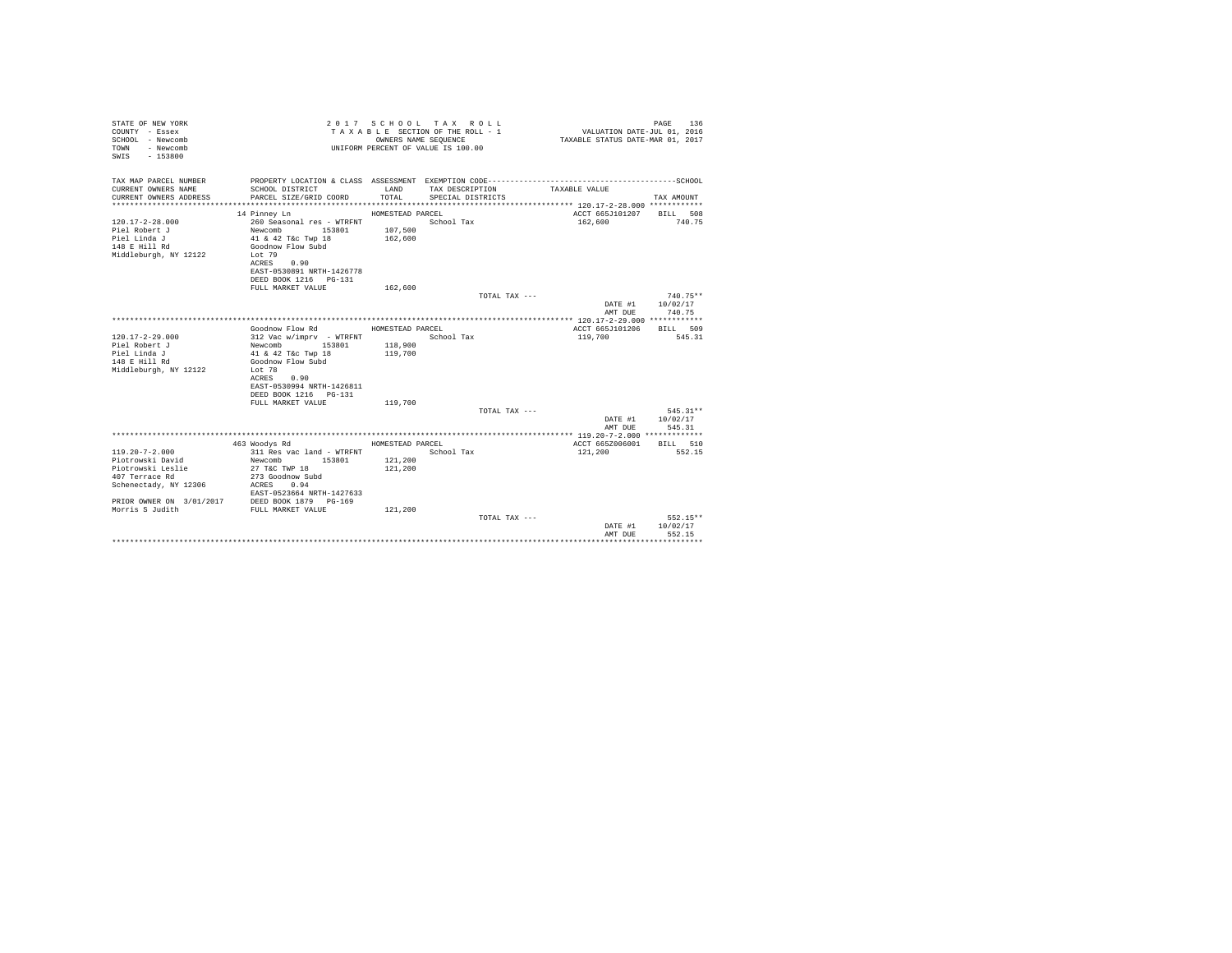| STATE OF NEW YORK<br>COUNTY - Essex<br>SCHOOL - Newcomb<br>- Newcomb<br>TOWN<br>$-153800$<br>SWIS |                                            | OWNERS NAME SEOUENCE | 2017 SCHOOL TAX ROLL<br>TAXABLE SECTION OF THE ROLL - 1<br>UNIFORM PERCENT OF VALUE IS 100.00 | VALUATION DATE-JUL 01, 2016<br>TAXABLE STATUS DATE-MAR 01, 2017 | 137<br>PAGE          |
|---------------------------------------------------------------------------------------------------|--------------------------------------------|----------------------|-----------------------------------------------------------------------------------------------|-----------------------------------------------------------------|----------------------|
| TAX MAP PARCEL NUMBER                                                                             |                                            |                      |                                                                                               |                                                                 |                      |
| CURRENT OWNERS NAME                                                                               | SCHOOL DISTRICT<br>PARCEL SIZE/GRID COORD  | LAND<br>TOTAL        | TAX DESCRIPTION                                                                               | TAXABLE VALUE                                                   | TAX AMOUNT           |
| CURRENT OWNERS ADDRESS                                                                            |                                            |                      | SPECIAL DISTRICTS                                                                             |                                                                 |                      |
|                                                                                                   | 38 Perch Pond Ln                           | HOMESTEAD PARCEL     |                                                                                               | ACCT 665J185004                                                 | BILL 511             |
| $110. -3 - 5.000$                                                                                 | 210 1 Family Res                           |                      | BAS STAR 41854                                                                                |                                                                 | 30,000               |
| Piper Roger                                                                                       | 153801<br>Newcomb                          |                      | 34,000 School Tax                                                                             | 247.100                                                         | 1,125.70             |
| Piper Drusilla A                                                                                  | 15 T&c Twp 46                              | 247,100              |                                                                                               |                                                                 |                      |
| PO Box 58                                                                                         | 4.45ac                                     |                      |                                                                                               |                                                                 |                      |
| Minerva, NY 12852                                                                                 | 4.40<br>ACRES                              |                      |                                                                                               |                                                                 |                      |
|                                                                                                   | EAST-0576614 NRTH-1444800                  |                      |                                                                                               |                                                                 |                      |
|                                                                                                   | DEED BOOK 1182 PG-84                       |                      |                                                                                               |                                                                 |                      |
|                                                                                                   | FULL MARKET VALUE                          | 247,100              |                                                                                               |                                                                 |                      |
|                                                                                                   |                                            |                      | TOTAL TAX ---                                                                                 |                                                                 | $1.051.70**$         |
|                                                                                                   |                                            |                      |                                                                                               | DATE #1<br>AMT DUE                                              | 10/02/17<br>1,051.70 |
|                                                                                                   |                                            |                      |                                                                                               | *************** 120.13-1-20.100 ************                    |                      |
|                                                                                                   | Goodnow Flow Rd                            | HOMESTEAD PARCEL     |                                                                                               | ACCT 665J106310                                                 | BILL 512             |
| $120.13 - 1 - 20.100$                                                                             | 311 Res vac land - WTRFNT                  |                      | School Tax                                                                                    | 53,800                                                          | 245.09               |
| Pipitone Jason                                                                                    | Newcomb<br>153801                          | 53,800               |                                                                                               |                                                                 |                      |
| Pipitone Christopher                                                                              | 25 T&c Twp 18                              | 53,800               |                                                                                               |                                                                 |                      |
| 3612 Route 32                                                                                     | Goodnow Flow Subd                          |                      |                                                                                               |                                                                 |                      |
| Saugerties, NY 12477                                                                              | Lot 206 (East Half)                        |                      |                                                                                               |                                                                 |                      |
|                                                                                                   | 0.50<br>ACRES                              |                      |                                                                                               |                                                                 |                      |
| PRIOR OWNER ON 3/01/2017                                                                          | EAST-0530227 NRTH-1428489                  |                      |                                                                                               |                                                                 |                      |
| Pipitone Jason                                                                                    | DEED BOOK 1605 PG-240                      |                      |                                                                                               |                                                                 |                      |
|                                                                                                   | FULL MARKET VALUE                          | 53,800               | TOTAL TAX ---                                                                                 |                                                                 | $245.09**$           |
|                                                                                                   |                                            |                      |                                                                                               | DATE #1                                                         | 10/02/17             |
|                                                                                                   |                                            |                      |                                                                                               | AMT DUE                                                         | 245.09               |
|                                                                                                   |                                            |                      |                                                                                               |                                                                 |                      |
|                                                                                                   | 163 Woodys Rd                              | HOMESTEAD PARCEL     |                                                                                               | ACCT 665J101507                                                 | BILL 513             |
| $120.13 - 1 - 21.000$                                                                             | 260 Seasonal res - WTRFNT                  |                      | School Tax                                                                                    | 116,800                                                         | 532.10               |
| Pipitone Jason                                                                                    | 153801<br>Newcomb                          | 70,700               |                                                                                               |                                                                 |                      |
| Pipitone Christopher                                                                              | 25&42 T&C Twp 18                           | 116,800              |                                                                                               |                                                                 |                      |
| 3612 Route 32                                                                                     | Goodnow Flow Subd                          |                      |                                                                                               |                                                                 |                      |
| Saugerties, NY 12477                                                                              | Lot 205                                    |                      |                                                                                               |                                                                 |                      |
| PRIOR OWNER ON 3/01/2017                                                                          | ACRES<br>0.70<br>EAST-0530316 NRTH-1428478 |                      |                                                                                               |                                                                 |                      |
| Pipitone Jason                                                                                    | DEED BOOK 1605 PG-240                      |                      |                                                                                               |                                                                 |                      |
|                                                                                                   | FULL MARKET VALUE                          | 116,800              |                                                                                               |                                                                 |                      |
|                                                                                                   |                                            |                      | TOTAL TAX ---                                                                                 |                                                                 | $532.10**$           |
|                                                                                                   |                                            |                      |                                                                                               | DATE #1                                                         | 10/02/17             |
|                                                                                                   |                                            |                      |                                                                                               | AMT DUE                                                         | 532.10               |
|                                                                                                   |                                            |                      |                                                                                               |                                                                 |                      |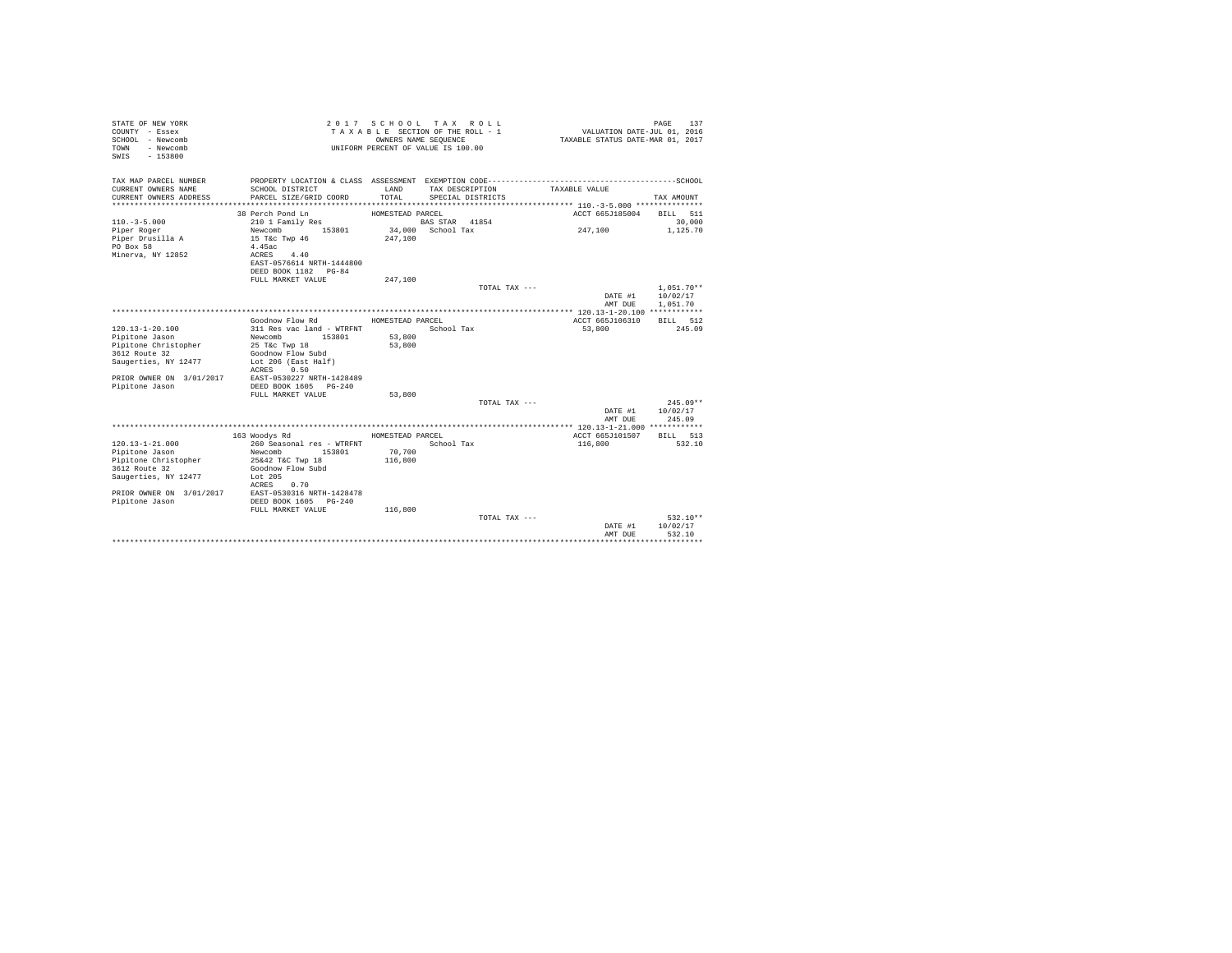| TAX MAP PARCEL NUMBER<br>PROPERTY LOCATION & CLASS ASSESSMENT EXEMPTION CODE-----------------------------------SCHOOL<br>CURRENT OWNERS NAME<br>SCHOOL DISTRICT<br>LAND<br>TAX DESCRIPTION<br>TAXABLE VALUE<br>TOTAL<br>CURRENT OWNERS ADDRESS<br>PARCEL SIZE/GRID COORD<br>SPECIAL DISTRICTS<br>TAX AMOUNT<br>1236 Goodnow Flow Rd<br>ACCT 665J105904<br>HOMESTEAD PARCEL<br>BILL 514<br>$120.18 - 2 - 36.000$<br>260 Seasonal res - WTRFNT<br>School Tax<br>153,100<br>697.47<br>116,100<br>Plauth Lorraine W<br>Newcomb<br>153801<br>639 Top Ridge Dr<br>46 T&C Twp 18<br>153,100<br>Albany, NY 12203<br>Goodnow Flow Subd<br>Lot 13 1.4Ac<br>ACRES<br>1.20<br>EAST-0537403 NRTH-1425578<br>DEED BOOK 1277 PG-344<br>FULL MARKET VALUE<br>153,100<br>TOTAL TAX ---<br>$697.47**$<br>10/02/17<br>DATE #1<br>AMT DUE<br>697.47<br>Goodnow Flow Rd<br>HOMESTEAD PARCEL<br>ACCT 665J106708<br>BILL 515<br>School Tax<br>$120.13 - 1 - 27.000$<br>311 Res vac land - WTRFNT<br>106,300<br>484.27<br>106,300<br>Pliquett Sebastian<br>Newcomb<br>153801<br>106,300<br>Pliquett Judy<br>42 T&c Twp 18<br>Goodnow Flow Subd<br>Lenbachstr 9<br>D-42579 Heiligenhaus. Germany Lot 200<br>ACRES<br>0.70<br>EAST-0530794 NRTH-1428373<br>DEED BOOK 720 PG-128<br>FULL MARKET VALUE<br>106,300<br>$484.27**$<br>TOTAL TAX ---<br>10/02/17<br>DATE #1<br>AMT DUE<br>484.27<br>16 High Ledge Ln<br>HOMESTEAD PARCEL<br>ACCT 665J105801<br>BILL 516<br>$120.13 - 1 - 28.000$<br>260 Seasonal res - WTRFNT<br>School Tax<br>150,300<br>684.72<br>Pliquett Sebastian<br>Newcomb<br>106,900<br>153801<br>150,300<br>Pliquett Judy<br>42 T&c Twp 18<br>Goodnow Flow Subd<br>Lenbachstr 9<br>D-42579 Heiligenhaus, Germany Lot #199<br>ACRES<br>0.60<br>EAST-0530894 NRTH-1428371<br>DEED BOOK 697 PG-041<br>FULL MARKET VALUE<br>150,300<br>$684.72**$<br>TOTAL TAX ---<br>10/02/17<br>DATE #1<br>684.72<br>AMT DUE<br>. | STATE OF NEW YORK<br>COUNTY - Essex<br>SCHOOL - Newcomb<br>- Newcomb<br>TOWN<br>$-153800$<br>SWIS |  | 2017 SCHOOL TAX ROLL<br>TAXABLE SECTION OF THE ROLL - 1<br>OWNERS NAME SEQUENCE<br>UNIFORM PERCENT OF VALUE IS 100.00 | VALUATION DATE-JUL $01, 2016$<br>TAXABLE STATUS DATE-MAR 01, 2017 | PAGE<br>138 |
|----------------------------------------------------------------------------------------------------------------------------------------------------------------------------------------------------------------------------------------------------------------------------------------------------------------------------------------------------------------------------------------------------------------------------------------------------------------------------------------------------------------------------------------------------------------------------------------------------------------------------------------------------------------------------------------------------------------------------------------------------------------------------------------------------------------------------------------------------------------------------------------------------------------------------------------------------------------------------------------------------------------------------------------------------------------------------------------------------------------------------------------------------------------------------------------------------------------------------------------------------------------------------------------------------------------------------------------------------------------------------------------------------------------------------------------------------------------------------------------------------------------------------------------------------------------------------------------------------------------------------------------------------------------------------------------------------------------------------------------------------------------------------------------------------------------------------------------------------------------------------------------------------------|---------------------------------------------------------------------------------------------------|--|-----------------------------------------------------------------------------------------------------------------------|-------------------------------------------------------------------|-------------|
|                                                                                                                                                                                                                                                                                                                                                                                                                                                                                                                                                                                                                                                                                                                                                                                                                                                                                                                                                                                                                                                                                                                                                                                                                                                                                                                                                                                                                                                                                                                                                                                                                                                                                                                                                                                                                                                                                                          |                                                                                                   |  |                                                                                                                       |                                                                   |             |
|                                                                                                                                                                                                                                                                                                                                                                                                                                                                                                                                                                                                                                                                                                                                                                                                                                                                                                                                                                                                                                                                                                                                                                                                                                                                                                                                                                                                                                                                                                                                                                                                                                                                                                                                                                                                                                                                                                          |                                                                                                   |  |                                                                                                                       |                                                                   |             |
|                                                                                                                                                                                                                                                                                                                                                                                                                                                                                                                                                                                                                                                                                                                                                                                                                                                                                                                                                                                                                                                                                                                                                                                                                                                                                                                                                                                                                                                                                                                                                                                                                                                                                                                                                                                                                                                                                                          |                                                                                                   |  |                                                                                                                       |                                                                   |             |
|                                                                                                                                                                                                                                                                                                                                                                                                                                                                                                                                                                                                                                                                                                                                                                                                                                                                                                                                                                                                                                                                                                                                                                                                                                                                                                                                                                                                                                                                                                                                                                                                                                                                                                                                                                                                                                                                                                          |                                                                                                   |  |                                                                                                                       |                                                                   |             |
|                                                                                                                                                                                                                                                                                                                                                                                                                                                                                                                                                                                                                                                                                                                                                                                                                                                                                                                                                                                                                                                                                                                                                                                                                                                                                                                                                                                                                                                                                                                                                                                                                                                                                                                                                                                                                                                                                                          |                                                                                                   |  |                                                                                                                       |                                                                   |             |
|                                                                                                                                                                                                                                                                                                                                                                                                                                                                                                                                                                                                                                                                                                                                                                                                                                                                                                                                                                                                                                                                                                                                                                                                                                                                                                                                                                                                                                                                                                                                                                                                                                                                                                                                                                                                                                                                                                          |                                                                                                   |  |                                                                                                                       |                                                                   |             |
|                                                                                                                                                                                                                                                                                                                                                                                                                                                                                                                                                                                                                                                                                                                                                                                                                                                                                                                                                                                                                                                                                                                                                                                                                                                                                                                                                                                                                                                                                                                                                                                                                                                                                                                                                                                                                                                                                                          |                                                                                                   |  |                                                                                                                       |                                                                   |             |
|                                                                                                                                                                                                                                                                                                                                                                                                                                                                                                                                                                                                                                                                                                                                                                                                                                                                                                                                                                                                                                                                                                                                                                                                                                                                                                                                                                                                                                                                                                                                                                                                                                                                                                                                                                                                                                                                                                          |                                                                                                   |  |                                                                                                                       |                                                                   |             |
|                                                                                                                                                                                                                                                                                                                                                                                                                                                                                                                                                                                                                                                                                                                                                                                                                                                                                                                                                                                                                                                                                                                                                                                                                                                                                                                                                                                                                                                                                                                                                                                                                                                                                                                                                                                                                                                                                                          |                                                                                                   |  |                                                                                                                       |                                                                   |             |
|                                                                                                                                                                                                                                                                                                                                                                                                                                                                                                                                                                                                                                                                                                                                                                                                                                                                                                                                                                                                                                                                                                                                                                                                                                                                                                                                                                                                                                                                                                                                                                                                                                                                                                                                                                                                                                                                                                          |                                                                                                   |  |                                                                                                                       |                                                                   |             |
|                                                                                                                                                                                                                                                                                                                                                                                                                                                                                                                                                                                                                                                                                                                                                                                                                                                                                                                                                                                                                                                                                                                                                                                                                                                                                                                                                                                                                                                                                                                                                                                                                                                                                                                                                                                                                                                                                                          |                                                                                                   |  |                                                                                                                       |                                                                   |             |
|                                                                                                                                                                                                                                                                                                                                                                                                                                                                                                                                                                                                                                                                                                                                                                                                                                                                                                                                                                                                                                                                                                                                                                                                                                                                                                                                                                                                                                                                                                                                                                                                                                                                                                                                                                                                                                                                                                          |                                                                                                   |  |                                                                                                                       |                                                                   |             |
|                                                                                                                                                                                                                                                                                                                                                                                                                                                                                                                                                                                                                                                                                                                                                                                                                                                                                                                                                                                                                                                                                                                                                                                                                                                                                                                                                                                                                                                                                                                                                                                                                                                                                                                                                                                                                                                                                                          |                                                                                                   |  |                                                                                                                       |                                                                   |             |
|                                                                                                                                                                                                                                                                                                                                                                                                                                                                                                                                                                                                                                                                                                                                                                                                                                                                                                                                                                                                                                                                                                                                                                                                                                                                                                                                                                                                                                                                                                                                                                                                                                                                                                                                                                                                                                                                                                          |                                                                                                   |  |                                                                                                                       |                                                                   |             |
|                                                                                                                                                                                                                                                                                                                                                                                                                                                                                                                                                                                                                                                                                                                                                                                                                                                                                                                                                                                                                                                                                                                                                                                                                                                                                                                                                                                                                                                                                                                                                                                                                                                                                                                                                                                                                                                                                                          |                                                                                                   |  |                                                                                                                       |                                                                   |             |
|                                                                                                                                                                                                                                                                                                                                                                                                                                                                                                                                                                                                                                                                                                                                                                                                                                                                                                                                                                                                                                                                                                                                                                                                                                                                                                                                                                                                                                                                                                                                                                                                                                                                                                                                                                                                                                                                                                          |                                                                                                   |  |                                                                                                                       |                                                                   |             |
|                                                                                                                                                                                                                                                                                                                                                                                                                                                                                                                                                                                                                                                                                                                                                                                                                                                                                                                                                                                                                                                                                                                                                                                                                                                                                                                                                                                                                                                                                                                                                                                                                                                                                                                                                                                                                                                                                                          |                                                                                                   |  |                                                                                                                       |                                                                   |             |
|                                                                                                                                                                                                                                                                                                                                                                                                                                                                                                                                                                                                                                                                                                                                                                                                                                                                                                                                                                                                                                                                                                                                                                                                                                                                                                                                                                                                                                                                                                                                                                                                                                                                                                                                                                                                                                                                                                          |                                                                                                   |  |                                                                                                                       |                                                                   |             |
|                                                                                                                                                                                                                                                                                                                                                                                                                                                                                                                                                                                                                                                                                                                                                                                                                                                                                                                                                                                                                                                                                                                                                                                                                                                                                                                                                                                                                                                                                                                                                                                                                                                                                                                                                                                                                                                                                                          |                                                                                                   |  |                                                                                                                       |                                                                   |             |
|                                                                                                                                                                                                                                                                                                                                                                                                                                                                                                                                                                                                                                                                                                                                                                                                                                                                                                                                                                                                                                                                                                                                                                                                                                                                                                                                                                                                                                                                                                                                                                                                                                                                                                                                                                                                                                                                                                          |                                                                                                   |  |                                                                                                                       |                                                                   |             |
|                                                                                                                                                                                                                                                                                                                                                                                                                                                                                                                                                                                                                                                                                                                                                                                                                                                                                                                                                                                                                                                                                                                                                                                                                                                                                                                                                                                                                                                                                                                                                                                                                                                                                                                                                                                                                                                                                                          |                                                                                                   |  |                                                                                                                       |                                                                   |             |
|                                                                                                                                                                                                                                                                                                                                                                                                                                                                                                                                                                                                                                                                                                                                                                                                                                                                                                                                                                                                                                                                                                                                                                                                                                                                                                                                                                                                                                                                                                                                                                                                                                                                                                                                                                                                                                                                                                          |                                                                                                   |  |                                                                                                                       |                                                                   |             |
|                                                                                                                                                                                                                                                                                                                                                                                                                                                                                                                                                                                                                                                                                                                                                                                                                                                                                                                                                                                                                                                                                                                                                                                                                                                                                                                                                                                                                                                                                                                                                                                                                                                                                                                                                                                                                                                                                                          |                                                                                                   |  |                                                                                                                       |                                                                   |             |
|                                                                                                                                                                                                                                                                                                                                                                                                                                                                                                                                                                                                                                                                                                                                                                                                                                                                                                                                                                                                                                                                                                                                                                                                                                                                                                                                                                                                                                                                                                                                                                                                                                                                                                                                                                                                                                                                                                          |                                                                                                   |  |                                                                                                                       |                                                                   |             |
|                                                                                                                                                                                                                                                                                                                                                                                                                                                                                                                                                                                                                                                                                                                                                                                                                                                                                                                                                                                                                                                                                                                                                                                                                                                                                                                                                                                                                                                                                                                                                                                                                                                                                                                                                                                                                                                                                                          |                                                                                                   |  |                                                                                                                       |                                                                   |             |
|                                                                                                                                                                                                                                                                                                                                                                                                                                                                                                                                                                                                                                                                                                                                                                                                                                                                                                                                                                                                                                                                                                                                                                                                                                                                                                                                                                                                                                                                                                                                                                                                                                                                                                                                                                                                                                                                                                          |                                                                                                   |  |                                                                                                                       |                                                                   |             |
|                                                                                                                                                                                                                                                                                                                                                                                                                                                                                                                                                                                                                                                                                                                                                                                                                                                                                                                                                                                                                                                                                                                                                                                                                                                                                                                                                                                                                                                                                                                                                                                                                                                                                                                                                                                                                                                                                                          |                                                                                                   |  |                                                                                                                       |                                                                   |             |
|                                                                                                                                                                                                                                                                                                                                                                                                                                                                                                                                                                                                                                                                                                                                                                                                                                                                                                                                                                                                                                                                                                                                                                                                                                                                                                                                                                                                                                                                                                                                                                                                                                                                                                                                                                                                                                                                                                          |                                                                                                   |  |                                                                                                                       |                                                                   |             |
|                                                                                                                                                                                                                                                                                                                                                                                                                                                                                                                                                                                                                                                                                                                                                                                                                                                                                                                                                                                                                                                                                                                                                                                                                                                                                                                                                                                                                                                                                                                                                                                                                                                                                                                                                                                                                                                                                                          |                                                                                                   |  |                                                                                                                       |                                                                   |             |
|                                                                                                                                                                                                                                                                                                                                                                                                                                                                                                                                                                                                                                                                                                                                                                                                                                                                                                                                                                                                                                                                                                                                                                                                                                                                                                                                                                                                                                                                                                                                                                                                                                                                                                                                                                                                                                                                                                          |                                                                                                   |  |                                                                                                                       |                                                                   |             |
|                                                                                                                                                                                                                                                                                                                                                                                                                                                                                                                                                                                                                                                                                                                                                                                                                                                                                                                                                                                                                                                                                                                                                                                                                                                                                                                                                                                                                                                                                                                                                                                                                                                                                                                                                                                                                                                                                                          |                                                                                                   |  |                                                                                                                       |                                                                   |             |
|                                                                                                                                                                                                                                                                                                                                                                                                                                                                                                                                                                                                                                                                                                                                                                                                                                                                                                                                                                                                                                                                                                                                                                                                                                                                                                                                                                                                                                                                                                                                                                                                                                                                                                                                                                                                                                                                                                          |                                                                                                   |  |                                                                                                                       |                                                                   |             |
|                                                                                                                                                                                                                                                                                                                                                                                                                                                                                                                                                                                                                                                                                                                                                                                                                                                                                                                                                                                                                                                                                                                                                                                                                                                                                                                                                                                                                                                                                                                                                                                                                                                                                                                                                                                                                                                                                                          |                                                                                                   |  |                                                                                                                       |                                                                   |             |
|                                                                                                                                                                                                                                                                                                                                                                                                                                                                                                                                                                                                                                                                                                                                                                                                                                                                                                                                                                                                                                                                                                                                                                                                                                                                                                                                                                                                                                                                                                                                                                                                                                                                                                                                                                                                                                                                                                          |                                                                                                   |  |                                                                                                                       |                                                                   |             |
|                                                                                                                                                                                                                                                                                                                                                                                                                                                                                                                                                                                                                                                                                                                                                                                                                                                                                                                                                                                                                                                                                                                                                                                                                                                                                                                                                                                                                                                                                                                                                                                                                                                                                                                                                                                                                                                                                                          |                                                                                                   |  |                                                                                                                       |                                                                   |             |
|                                                                                                                                                                                                                                                                                                                                                                                                                                                                                                                                                                                                                                                                                                                                                                                                                                                                                                                                                                                                                                                                                                                                                                                                                                                                                                                                                                                                                                                                                                                                                                                                                                                                                                                                                                                                                                                                                                          |                                                                                                   |  |                                                                                                                       |                                                                   |             |
|                                                                                                                                                                                                                                                                                                                                                                                                                                                                                                                                                                                                                                                                                                                                                                                                                                                                                                                                                                                                                                                                                                                                                                                                                                                                                                                                                                                                                                                                                                                                                                                                                                                                                                                                                                                                                                                                                                          |                                                                                                   |  |                                                                                                                       |                                                                   |             |
|                                                                                                                                                                                                                                                                                                                                                                                                                                                                                                                                                                                                                                                                                                                                                                                                                                                                                                                                                                                                                                                                                                                                                                                                                                                                                                                                                                                                                                                                                                                                                                                                                                                                                                                                                                                                                                                                                                          |                                                                                                   |  |                                                                                                                       |                                                                   |             |
|                                                                                                                                                                                                                                                                                                                                                                                                                                                                                                                                                                                                                                                                                                                                                                                                                                                                                                                                                                                                                                                                                                                                                                                                                                                                                                                                                                                                                                                                                                                                                                                                                                                                                                                                                                                                                                                                                                          |                                                                                                   |  |                                                                                                                       |                                                                   |             |
|                                                                                                                                                                                                                                                                                                                                                                                                                                                                                                                                                                                                                                                                                                                                                                                                                                                                                                                                                                                                                                                                                                                                                                                                                                                                                                                                                                                                                                                                                                                                                                                                                                                                                                                                                                                                                                                                                                          |                                                                                                   |  |                                                                                                                       |                                                                   |             |
|                                                                                                                                                                                                                                                                                                                                                                                                                                                                                                                                                                                                                                                                                                                                                                                                                                                                                                                                                                                                                                                                                                                                                                                                                                                                                                                                                                                                                                                                                                                                                                                                                                                                                                                                                                                                                                                                                                          |                                                                                                   |  |                                                                                                                       |                                                                   |             |
|                                                                                                                                                                                                                                                                                                                                                                                                                                                                                                                                                                                                                                                                                                                                                                                                                                                                                                                                                                                                                                                                                                                                                                                                                                                                                                                                                                                                                                                                                                                                                                                                                                                                                                                                                                                                                                                                                                          |                                                                                                   |  |                                                                                                                       |                                                                   |             |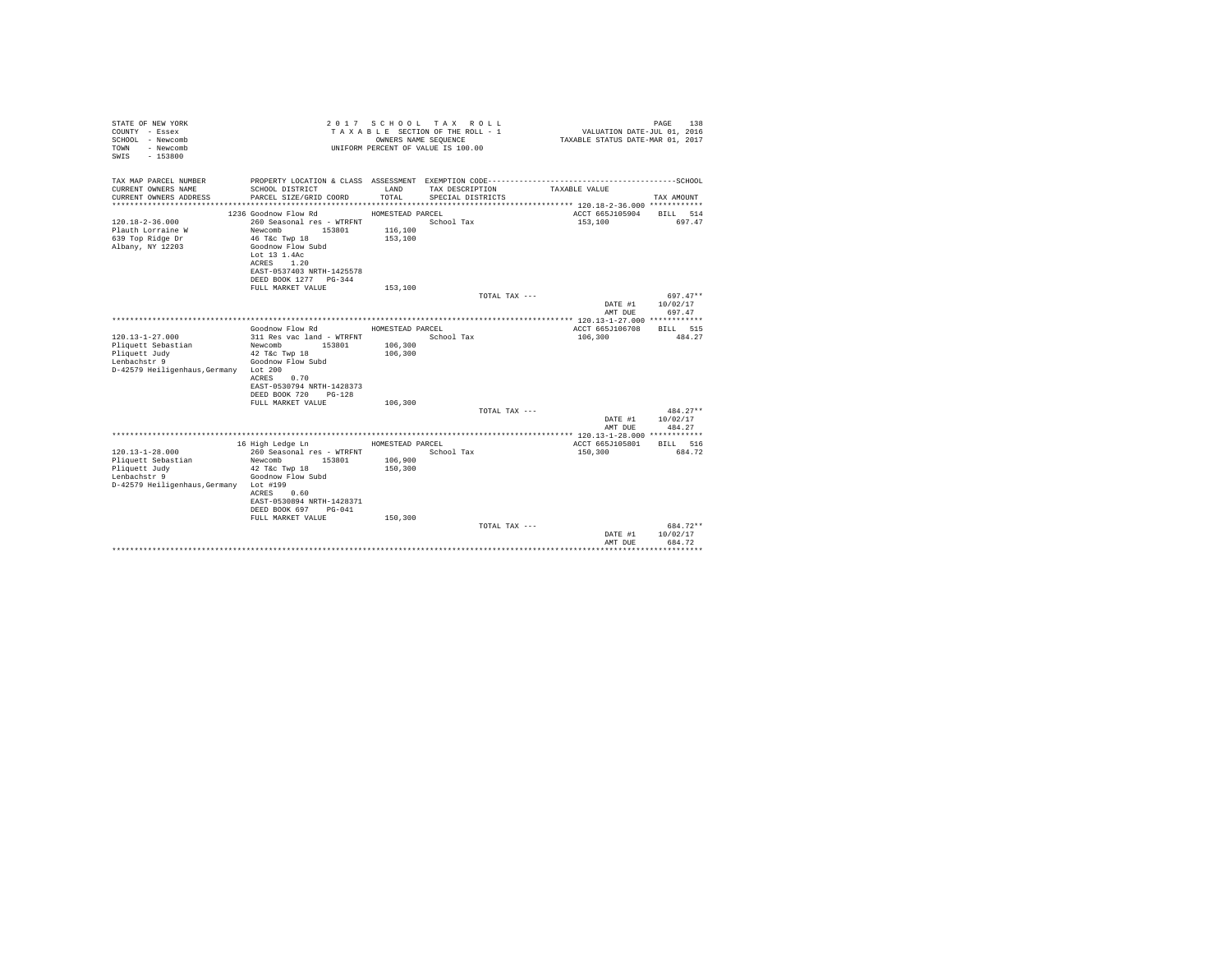| STATE OF NEW YORK<br>COUNTY - Essex<br>SCHOOL - Newcomb<br>- Newcomb<br>TOWN<br>$-153800$<br>SWTS |                                                | OWNERS NAME SEQUENCE | 2017 SCHOOL TAX ROLL<br>TAXABLE SECTION OF THE ROLL - 1<br>UNIFORM PERCENT OF VALUE IS 100.00 | VALUATION DATE-JUL 01, 2016<br>TAXABLE STATUS DATE-MAR 01, 2017 | 139<br>PAGE            |
|---------------------------------------------------------------------------------------------------|------------------------------------------------|----------------------|-----------------------------------------------------------------------------------------------|-----------------------------------------------------------------|------------------------|
| TAX MAP PARCEL NUMBER                                                                             |                                                |                      |                                                                                               |                                                                 |                        |
| CURRENT OWNERS NAME<br>CURRENT OWNERS ADDRESS                                                     | SCHOOL DISTRICT<br>PARCEL SIZE/GRID COORD      | LAND<br>TOTAL.       | TAX DESCRIPTION<br>SPECIAL DISTRICTS                                                          | TAXABLE VALUE                                                   | TAX AMOUNT             |
|                                                                                                   |                                                |                      |                                                                                               |                                                                 |                        |
|                                                                                                   | 1862 Goodnow Flow Rd                           | HOMESTEAD PARCEL     |                                                                                               | ACCT 665J101413                                                 | BILL 517               |
| $119.20 - 3 - 3.000$<br>Pogoda Christopher                                                        | 271 Mfg housings - WTRFNT<br>Newcomb<br>153801 | 133,700              | School Tax                                                                                    | 140,800                                                         | 641.44                 |
| Mayor Paul                                                                                        | 27 T&C Twp 18                                  | 140,800              |                                                                                               |                                                                 |                        |
| 279 Rabie Rd                                                                                      | Goodnow Flow Subd                              |                      |                                                                                               |                                                                 |                        |
| Averill Park, NY 12018                                                                            | Lot 345 1.2Ac                                  |                      |                                                                                               |                                                                 |                        |
|                                                                                                   | ACRES 1.50<br>EAST-0524972 NRTH-1426631        |                      |                                                                                               |                                                                 |                        |
|                                                                                                   | DEED BOOK 1239 PG-304                          |                      |                                                                                               |                                                                 |                        |
|                                                                                                   | FULL MARKET VALUE                              | 140,800              |                                                                                               |                                                                 |                        |
|                                                                                                   |                                                |                      | TOTAL TAX ---                                                                                 | DATE #1                                                         | $641.44**$<br>10/02/17 |
|                                                                                                   |                                                |                      |                                                                                               | AMT DUE                                                         | 641.44                 |
|                                                                                                   |                                                |                      |                                                                                               |                                                                 |                        |
|                                                                                                   | Goodnow Flow Rd                                | HOMESTEAD PARCEL     |                                                                                               | ACCT 665J105701                                                 | <b>BTLL</b> 518        |
| $120.13 - 1 - 14.000$<br>Pohl Margaret Trust                                                      | 312 Vac w/imprv - WTRFNT<br>Newcomb 153801     | 105,800              | School Tax                                                                                    | 106,600                                                         | 485.63                 |
| 16 Heritage Pkwy                                                                                  | 25&26 T&c Twp 18                               | 106,600              |                                                                                               |                                                                 |                        |
| Scotia, NY 12302                                                                                  | Goodnow Flow Subd                              |                      |                                                                                               |                                                                 |                        |
|                                                                                                   | Lot $212$                                      |                      |                                                                                               |                                                                 |                        |
|                                                                                                   | ACRES<br>0.94<br>EAST-0529612 NRTH-1428589     |                      |                                                                                               |                                                                 |                        |
|                                                                                                   | DEED BOOK 1621 PG-22                           |                      |                                                                                               |                                                                 |                        |
|                                                                                                   | FULL MARKET VALUE                              | 106,600              |                                                                                               |                                                                 |                        |
|                                                                                                   |                                                |                      | TOTAL TAX ---                                                                                 |                                                                 | 485.63**               |
|                                                                                                   |                                                |                      |                                                                                               | DATE #1<br>AMT DUE                                              | 10/02/17<br>485.63     |
|                                                                                                   |                                                |                      |                                                                                               |                                                                 |                        |
|                                                                                                   | Goodnow Flow Rd                                | HOMESTEAD PARCEL     |                                                                                               | ACCT 665J105615                                                 | BILL 519               |
| $120.13 - 1 - 15.000$                                                                             | 311 Res vac land - WTRFNT                      |                      | School Tax                                                                                    | 107,600                                                         | 490.19                 |
| Pohl Margaret Trust<br>16 Heritage Pkwy                                                           | 153801<br>Newcomb<br>25&26 T&c Twp 18          | 107,600<br>107,600   |                                                                                               |                                                                 |                        |
| Scotia, NY 12302                                                                                  | Goodnow Flow Subd                              |                      |                                                                                               |                                                                 |                        |
|                                                                                                   | Lot $211$                                      |                      |                                                                                               |                                                                 |                        |
|                                                                                                   | ACRES<br>0.97<br>EAST-0529709 NRTH-1428571     |                      |                                                                                               |                                                                 |                        |
|                                                                                                   | DEED BOOK 1621 PG-25                           |                      |                                                                                               |                                                                 |                        |
|                                                                                                   | FULL MARKET VALUE                              | 107,600              |                                                                                               |                                                                 |                        |
|                                                                                                   |                                                |                      | TOTAL TAX ---                                                                                 |                                                                 | 490.19**               |
|                                                                                                   |                                                |                      |                                                                                               | DATE #1<br>AMT DUE                                              | 10/02/17<br>490.19     |
|                                                                                                   |                                                |                      |                                                                                               |                                                                 |                        |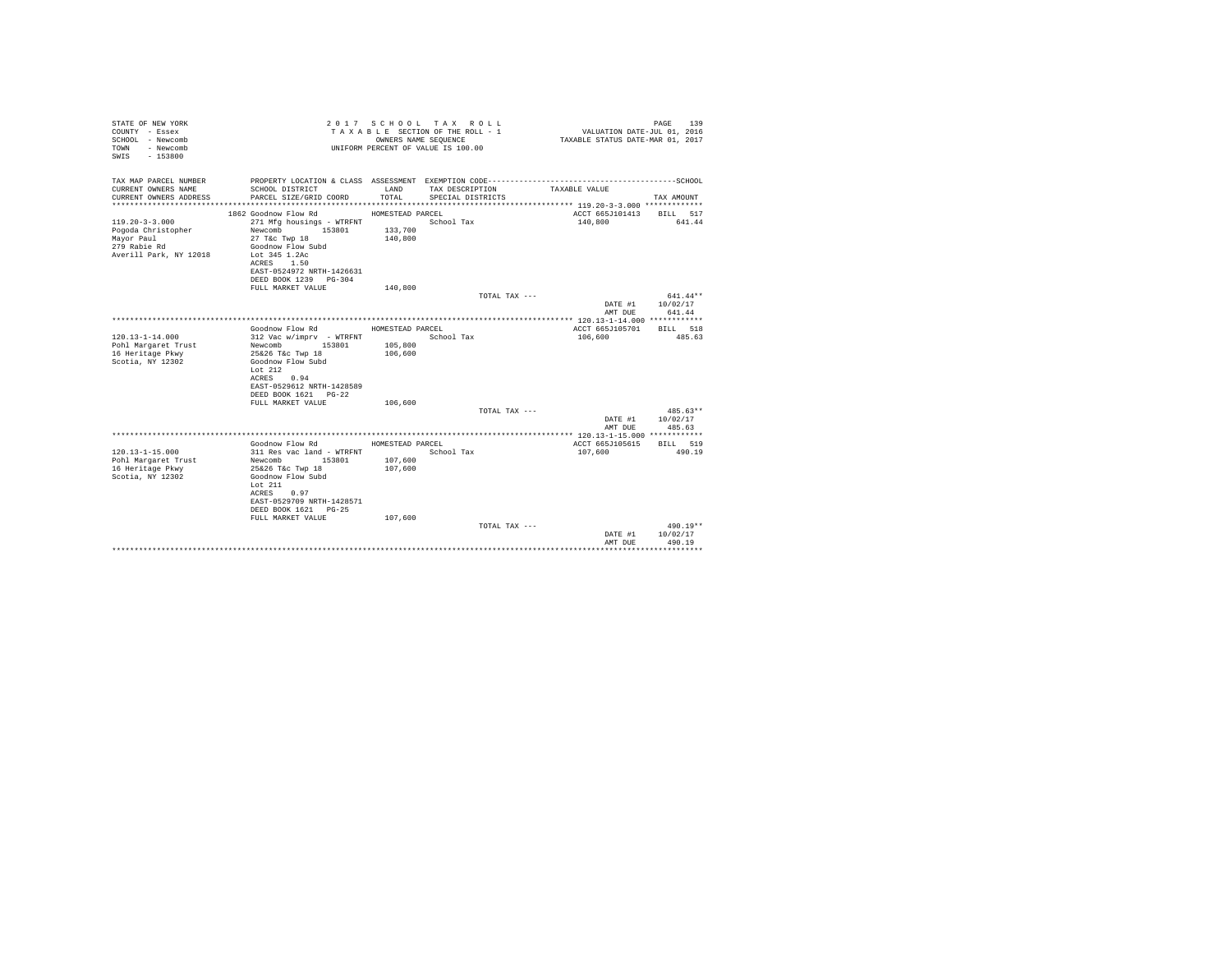| STATE OF NEW YORK<br>COUNTY - Essex<br>SCHOOL - Newcomb<br>- Newcomb<br>TOWN<br>$-153800$<br>SWTS |                                                    | OWNERS NAME SEQUENCE | 2017 SCHOOL TAX ROLL<br>TAXABLE SECTION OF THE ROLL - 1<br>UNIFORM PERCENT OF VALUE IS 100.00 | VALUATION DATE-JUL 01, 2016<br>TAXABLE STATUS DATE-MAR 01, 2017 | 140<br>PAGE        |
|---------------------------------------------------------------------------------------------------|----------------------------------------------------|----------------------|-----------------------------------------------------------------------------------------------|-----------------------------------------------------------------|--------------------|
| TAX MAP PARCEL NUMBER                                                                             |                                                    |                      |                                                                                               |                                                                 |                    |
| CURRENT OWNERS NAME<br>CURRENT OWNERS ADDRESS                                                     | SCHOOL DISTRICT<br>PARCEL SIZE/GRID COORD          | LAND<br>TOTAL.       | TAX DESCRIPTION<br>SPECIAL DISTRICTS                                                          | TAXABLE VALUE                                                   | TAX AMOUNT         |
|                                                                                                   |                                                    |                      |                                                                                               |                                                                 |                    |
| $120.13 - 1 - 16.000$                                                                             | 183 Woodys Rd<br>260 Seasonal res - WTRFNT         | HOMESTEAD PARCEL     | School Tax                                                                                    | ACCT 665J105606<br>128,200                                      | BILL 520<br>584.04 |
| Pohl Nancy                                                                                        | Newcomb 153801                                     | 105,800              |                                                                                               |                                                                 |                    |
| Pohl Raymond                                                                                      | 25&26 T&c Twp 18                                   | 128,200              |                                                                                               |                                                                 |                    |
| 2126 Cook Rd                                                                                      | Goodnow Flow Subd                                  |                      |                                                                                               |                                                                 |                    |
| Ballston Lake, NY 12019                                                                           | Lot 210                                            |                      |                                                                                               |                                                                 |                    |
|                                                                                                   | ACRES 0.90<br>EAST-0529817 NRTH-1428560            |                      |                                                                                               |                                                                 |                    |
|                                                                                                   | DEED BOOK 878 PG-165                               |                      |                                                                                               |                                                                 |                    |
|                                                                                                   | FULL MARKET VALUE                                  | 128,200              |                                                                                               |                                                                 |                    |
|                                                                                                   |                                                    |                      | TOTAL TAX ---                                                                                 |                                                                 | 584.04**           |
|                                                                                                   |                                                    |                      |                                                                                               | DATE #1                                                         | 10/02/17           |
|                                                                                                   |                                                    |                      |                                                                                               | AMT DUE                                                         | 584.04             |
|                                                                                                   |                                                    |                      |                                                                                               |                                                                 |                    |
| $119.20 - 3 - 9.111$                                                                              | 1816 Goodnow Flow Rd<br>270 Mfg housing - WTRFNT   | HOMESTEAD PARCEL     | School Tax                                                                                    | ACCT 665J105315<br>62,000                                       | RTLL 521<br>282.45 |
| Pollock Brad                                                                                      | Newcomb<br>153801                                  | 56,000               |                                                                                               |                                                                 |                    |
| Seeley Darrin                                                                                     | 27 T&c Twp 18                                      | 62,000               |                                                                                               |                                                                 |                    |
| 98 Rockledge Ln                                                                                   | Goodnow Floor Subd                                 |                      |                                                                                               |                                                                 |                    |
| Saranac Lake, NY 12983                                                                            | Lot 113&114                                        |                      |                                                                                               |                                                                 |                    |
|                                                                                                   | 3.69<br>ACRES                                      |                      |                                                                                               |                                                                 |                    |
|                                                                                                   | EAST-0525092 NRTH-1425342<br>DEED BOOK 1528 PG-251 |                      |                                                                                               |                                                                 |                    |
|                                                                                                   | FULL MARKET VALUE                                  | 62,000               |                                                                                               |                                                                 |                    |
|                                                                                                   |                                                    |                      | TOTAL TAX ---                                                                                 |                                                                 | $282.45**$         |
|                                                                                                   |                                                    |                      |                                                                                               | DATE #1                                                         | 10/02/17           |
|                                                                                                   |                                                    |                      |                                                                                               | AMT DUE                                                         | 282.45             |
|                                                                                                   |                                                    |                      |                                                                                               |                                                                 |                    |
| $120.18 - 1 - 10.000$                                                                             | 1060 Goodnow Flow Rd                               | HOMESTEAD PARCEL     | School Tax                                                                                    | ACCT 665J106312<br>281,900                                      | BILL 522           |
| Pollock Joseph                                                                                    | 210 1 Family Res - WTRFNT<br>Newcomb<br>153801     | 96,900               |                                                                                               |                                                                 | 1,284.24           |
| Pollock Christine                                                                                 | 46 T&c Twp 18                                      | 281,900              |                                                                                               |                                                                 |                    |
| 2 Windrose Way                                                                                    | Goodnow Flow Subd                                  |                      |                                                                                               |                                                                 |                    |
| Waterliet, NY 12189                                                                               | Lot 143 Bldg 1 & 2                                 |                      |                                                                                               |                                                                 |                    |
|                                                                                                   | 0.70<br>ACRES                                      |                      |                                                                                               |                                                                 |                    |
|                                                                                                   | EAST-0536965 NRTH-1427618                          |                      |                                                                                               |                                                                 |                    |
|                                                                                                   | DEED BOOK 857 PG-211<br>FULL MARKET VALUE          | 281,900              |                                                                                               |                                                                 |                    |
|                                                                                                   |                                                    |                      | TOTAL TAX ---                                                                                 |                                                                 | $1.284.24**$       |
|                                                                                                   |                                                    |                      |                                                                                               | DATE #1                                                         | 10/02/17           |
|                                                                                                   |                                                    |                      |                                                                                               | AMT DUE                                                         | 1.284.24           |
|                                                                                                   |                                                    |                      |                                                                                               |                                                                 |                    |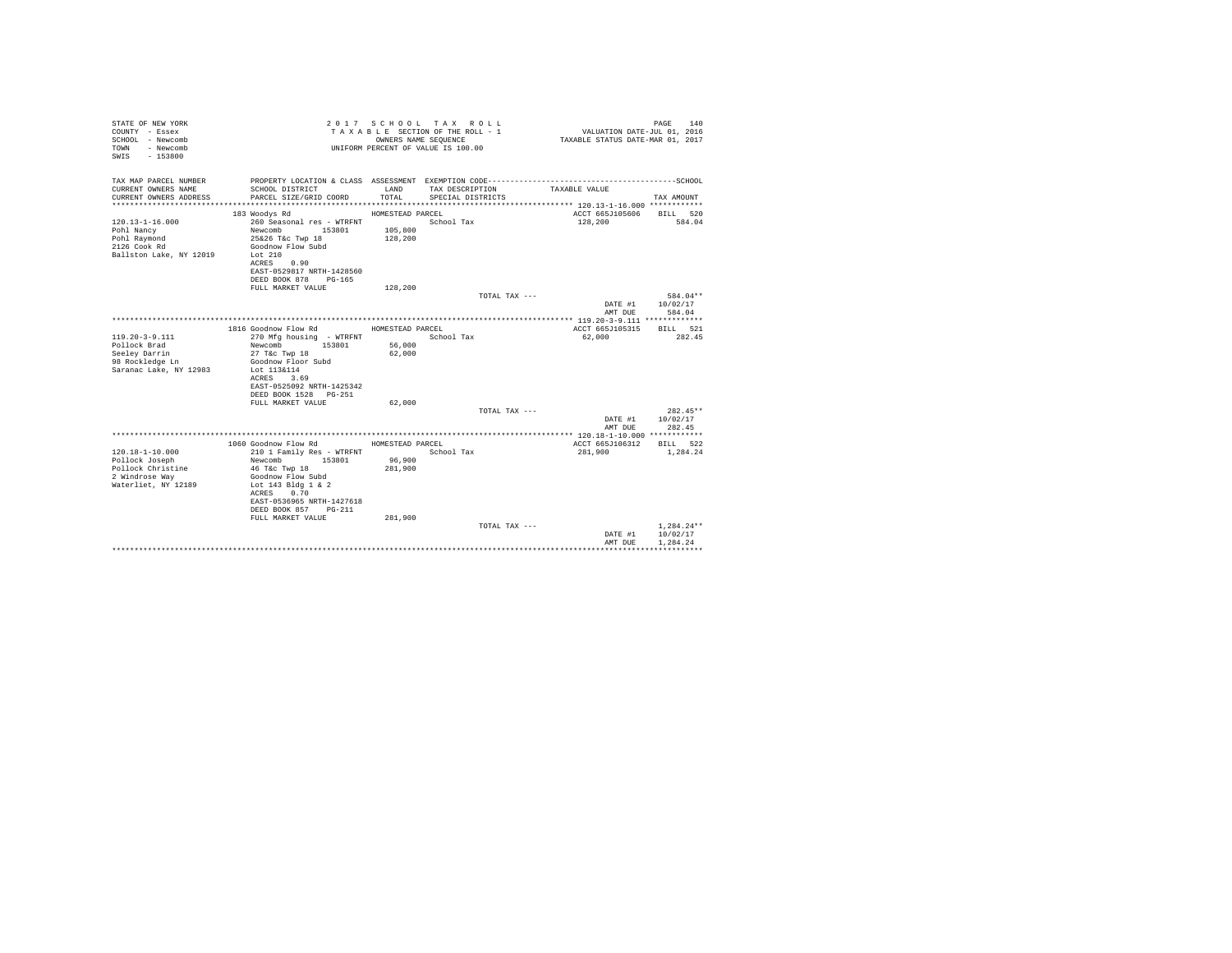| STATE OF NEW YORK<br>COUNTY - Essex<br>SCHOOL - Newcomb<br>TOWN - Newcomb<br>SWIS - 153800                            |                                                                                                                                                                                                                                                                                      |                              | 2017 SCHOOL TAX ROLL<br>TAXABLE SECHOOL TAX ROLL TAXABLE TAXABLE SECTION OF THE ROLL - 1<br>OWNERS NAME SEQUENCE<br>UNIFORM PERCENT OF VALUE IS 100.00 |               | FAGE 141<br>VALUATION DATE-JUL 01, 2016<br>TAXABLE STATUS DATE-MAR 01, 2017 | PAGE 141                                         |
|-----------------------------------------------------------------------------------------------------------------------|--------------------------------------------------------------------------------------------------------------------------------------------------------------------------------------------------------------------------------------------------------------------------------------|------------------------------|--------------------------------------------------------------------------------------------------------------------------------------------------------|---------------|-----------------------------------------------------------------------------|--------------------------------------------------|
| TAX MAP PARCEL NUMBER<br>CURRENT OWNERS NAME<br>CURRENT OWNERS ADDRESS PARCEL SIZE/GRID COORD TOTAL SPECIAL DISTRICTS | PROPERTY LOCATION & CLASS ASSESSMENT EXEMPTION CODE-----------------------------------SCHOOL<br>SCHOOL DISTRICT TAND TAX DESCRIPTION                                                                                                                                                 |                              |                                                                                                                                                        |               | TAXABLE VALUE                                                               | TAX AMOUNT                                       |
|                                                                                                                       |                                                                                                                                                                                                                                                                                      |                              |                                                                                                                                                        |               |                                                                             |                                                  |
| 119.20-3-1.000                                                                                                        | 1874 Goodnow Flow Rd MOMESTEAD PARCEL<br>260 Seasonal res - WTRFNT <a> School Tax<br/>ACRES 2.00<br/>EAST-0524683 NRTH-1426682<br/>DEED BOOK 1561 PG-296</a>                                                                                                                         |                              |                                                                                                                                                        |               | ACCT 665J105703 BILL 523<br>201,200                                         | 916.60                                           |
|                                                                                                                       | FULL MARKET VALUE                                                                                                                                                                                                                                                                    | 201,200                      |                                                                                                                                                        | TOTAL TAX --- |                                                                             | $916.60**$                                       |
|                                                                                                                       |                                                                                                                                                                                                                                                                                      |                              |                                                                                                                                                        |               |                                                                             | DATE #1 10/02/17<br>AMT DUE 916.60               |
|                                                                                                                       |                                                                                                                                                                                                                                                                                      |                              |                                                                                                                                                        |               |                                                                             |                                                  |
|                                                                                                                       | 1402 Goodnow Flow Rd MOMESTEAD PARCEL                                                                                                                                                                                                                                                |                              |                                                                                                                                                        |               | ACCT 665J106403 BILL 524                                                    |                                                  |
| $120.17 - 2 - 2.001$<br>Ponemon Roberta<br>Pollock Charles<br>143 Orchard St<br>Delmar, NY 12054                      | 260 Seasonal res - WTRFNT                 School Tax<br>Newcomb 153801<br>42 T&C Twp 18<br>Goodnow Flow Subd<br>Lot 53<br>ACRES 1.16<br>EAST-0533564 NRTH-1427040<br>DEED BOOK 1411 PG-86                                                                                            | 106,400<br>131,800           |                                                                                                                                                        |               | 131,800 600.44                                                              |                                                  |
|                                                                                                                       | FULL MARKET VALUE                                                                                                                                                                                                                                                                    | 131,800                      |                                                                                                                                                        |               |                                                                             |                                                  |
|                                                                                                                       |                                                                                                                                                                                                                                                                                      |                              |                                                                                                                                                        | TOTAL TAX --- |                                                                             | $600.44**$<br>DATE #1 10/02/17<br>AMT DUE 600.44 |
|                                                                                                                       |                                                                                                                                                                                                                                                                                      |                              |                                                                                                                                                        |               |                                                                             |                                                  |
| 110.18-1-6.000<br>Porter Denise L<br>c/o Jodie Allen<br>PO Box 80<br>Newcomb, NY 12852                                | ${\small \begin{tabular}{l l l l l} \hline 80 Marcy Ln & \multicolumn{2}{l}{\text{HOMESTEAD PARCH}} \\\hline 210 1 Family Res & \multicolumn{2}{l}{\text{School Tax}} \\\hline & 153801 & 31,400 \end{tabular}}$<br>Pt 19 Richards Survey<br>ACRES 0.70<br>EAST-0557986 NRTH-1442817 | 68,900                       |                                                                                                                                                        |               | ACCT 665J104810 BILL 525<br>68,900 313.89                                   |                                                  |
|                                                                                                                       | DEED BOOK 600 PG-234<br>FULL MARKET VALUE                                                                                                                                                                                                                                            | 68,900                       |                                                                                                                                                        |               |                                                                             |                                                  |
|                                                                                                                       |                                                                                                                                                                                                                                                                                      |                              |                                                                                                                                                        | TOTAL TAX --- |                                                                             | $313.89**$<br>DATE #1 10/02/17<br>AMT DUE 313.89 |
|                                                                                                                       |                                                                                                                                                                                                                                                                                      |                              |                                                                                                                                                        |               |                                                                             |                                                  |
| $110. - 3 - 1.000$<br>Post Peter W<br>Post Dorothy S<br>294 Clark Rd<br>Charlotte, VT 05445                           | Newcomb 153801<br>15 T&c Twp 46<br>ACRES 1.93<br>EAST-0575120 NRTH-1444608<br>DEED BOOK 1636 PG-132<br>FULL MARKET VALUE                                                                                                                                                             | 34,900<br>107,600<br>107,600 |                                                                                                                                                        |               | ACCT 665J186002 BILL 526<br>107,600 490.19                                  |                                                  |
|                                                                                                                       |                                                                                                                                                                                                                                                                                      |                              |                                                                                                                                                        | TOTAL TAX --- | DATE #1<br>AMT DUE                                                          | 490.19**<br>10/02/17<br>490.19                   |
|                                                                                                                       |                                                                                                                                                                                                                                                                                      |                              |                                                                                                                                                        |               |                                                                             |                                                  |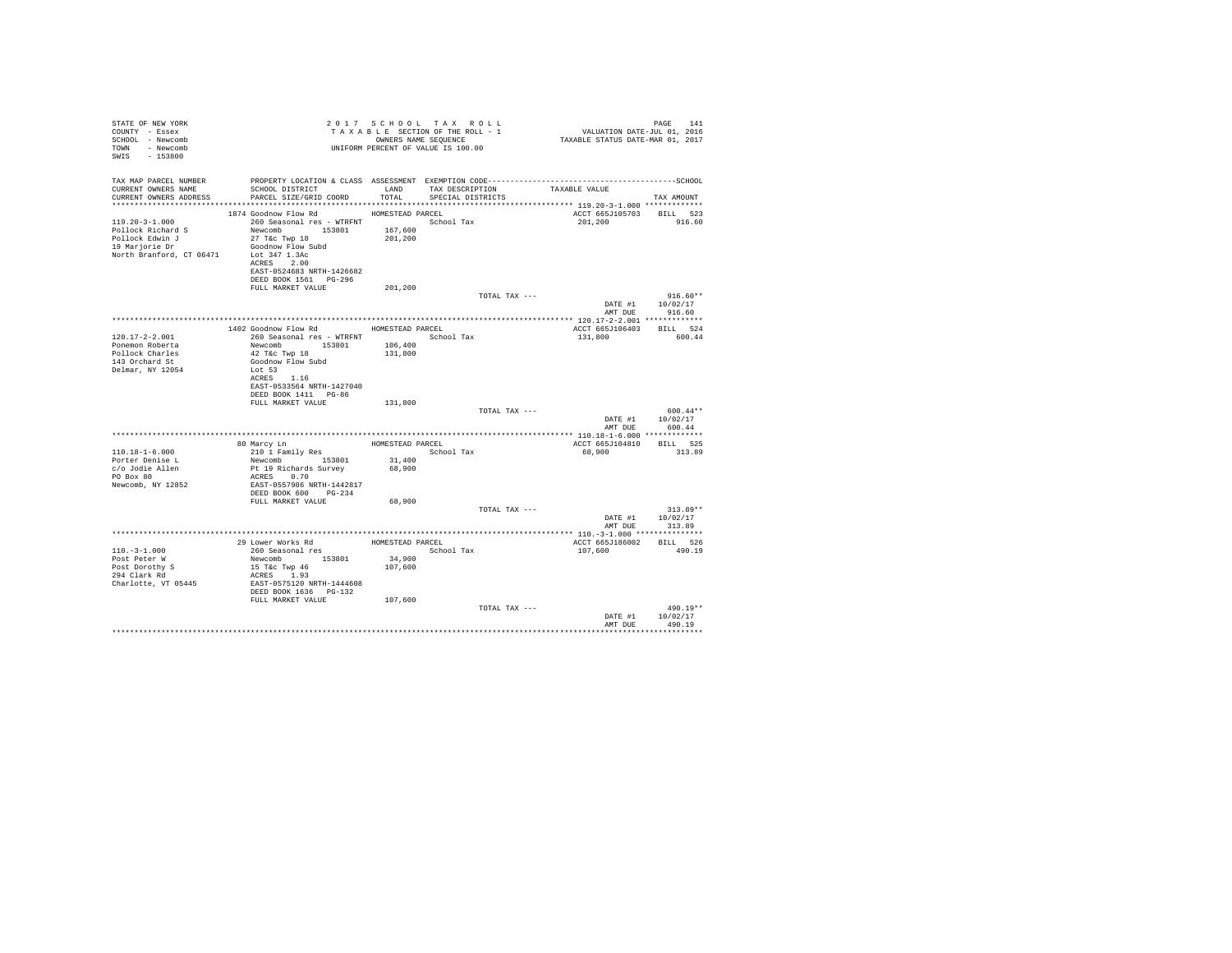| STATE OF NEW YORK<br>COUNTY - Essex<br>SCHOOL - Newcomb<br>- Newcomb<br>TOWN<br>$-153800$<br>SWTS |                                                    | OWNERS NAME SEQUENCE | 2017 SCHOOL TAX ROLL<br>TAXABLE SECTION OF THE ROLL - 1<br>UNIFORM PERCENT OF VALUE IS 100.00 | VALUATION DATE-JUL 01, 2016<br>TAXABLE STATUS DATE-MAR 01, 2017 | 142<br>PAGE   |
|---------------------------------------------------------------------------------------------------|----------------------------------------------------|----------------------|-----------------------------------------------------------------------------------------------|-----------------------------------------------------------------|---------------|
| TAX MAP PARCEL NUMBER<br>CURRENT OWNERS NAME                                                      | SCHOOL DISTRICT                                    | LAND                 | TAX DESCRIPTION                                                                               | TAXABLE VALUE                                                   |               |
| CURRENT OWNERS ADDRESS                                                                            | PARCEL SIZE/GRID COORD                             | TOTAL                | SPECIAL DISTRICTS                                                                             |                                                                 | TAX AMOUNT    |
|                                                                                                   | 11 Phillips Hill Rd                                | HOMESTEAD PARCEL     |                                                                                               | ACCT 665J190004 BILL 527                                        |               |
| 110.17-2-7.120                                                                                    | 210 1 Family Res                                   |                      | School Tax                                                                                    | 95,000                                                          | 432.79        |
| Potocki Walter E                                                                                  | Newcomb 153801                                     | 29,200               |                                                                                               |                                                                 |               |
| Novak Vicc Ann                                                                                    | 18 Rs                                              | 95,000               |                                                                                               |                                                                 |               |
| 158 Pinnacle Rd                                                                                   | ACRES 0.52                                         |                      |                                                                                               |                                                                 |               |
| Gloversville, NY 12078                                                                            | EAST-0554701 NRTH-1443695                          |                      |                                                                                               |                                                                 |               |
|                                                                                                   | DEED BOOK 1689 PG-113                              |                      |                                                                                               |                                                                 |               |
|                                                                                                   | FULL MARKET VALUE                                  | 95,000               | TOTAL TAX ---                                                                                 |                                                                 | $432.79**$    |
|                                                                                                   |                                                    |                      |                                                                                               | DATE #1                                                         | 10/02/17      |
|                                                                                                   |                                                    |                      |                                                                                               | AMT DUE                                                         | 432.79        |
|                                                                                                   |                                                    |                      |                                                                                               |                                                                 |               |
|                                                                                                   | Goodnow Flow Rd                                    | HOMESTEAD PARCEL     |                                                                                               | ACCT 665J106205                                                 | BILL 528      |
| $119.20 - 4 - 4.000$                                                                              | 311 Res vac land - WTRFNT                          |                      | School Tax                                                                                    | 117,400                                                         | 534.83        |
| Potter Lana M Trust                                                                               | 153801<br>Newcomb                                  | 117,400              |                                                                                               |                                                                 |               |
| 800 King Ridge Dr                                                                                 | 27 T&c Twp 18                                      | 117,400              |                                                                                               |                                                                 |               |
| Ashland, OH 44805-3667                                                                            | 1410/188 Life Use To<br>Lana Potter                |                      |                                                                                               |                                                                 |               |
|                                                                                                   | ACRES<br>0.80                                      |                      |                                                                                               |                                                                 |               |
|                                                                                                   | EAST-0526464 NRTH-1425949                          |                      |                                                                                               |                                                                 |               |
|                                                                                                   | DEED BOOK 1410 PG-188                              |                      |                                                                                               |                                                                 |               |
|                                                                                                   | FULL MARKET VALUE                                  | 117,400              |                                                                                               |                                                                 |               |
|                                                                                                   |                                                    |                      | TOTAL TAX ---                                                                                 |                                                                 | $534.83**$    |
|                                                                                                   |                                                    |                      |                                                                                               | DATE #1                                                         | 10/02/17      |
|                                                                                                   |                                                    |                      |                                                                                               | AMT DUE                                                         | 534.83        |
|                                                                                                   | 1714 Goodnow Flow Rd                               | HOMESTEAD PARCEL     |                                                                                               | ACCT 665J105708                                                 | BILL 529      |
| $119.20 - 4 - 5.000$                                                                              | 312 Vac w/imprv - WTRFNT                           |                      | School Tax                                                                                    | 148,600                                                         | 676.97        |
| Potter Lana Trust                                                                                 | Newcomb<br>153801                                  | 144,500              |                                                                                               |                                                                 |               |
| 800 King Ridge Dr                                                                                 | 27 T&c Twp 18                                      | 148,600              |                                                                                               |                                                                 |               |
| Ashland, OH 44805-3667                                                                            | 1410/191 Life Use To                               |                      |                                                                                               |                                                                 |               |
|                                                                                                   | John & Lana Potter                                 |                      |                                                                                               |                                                                 |               |
|                                                                                                   | ACRES 1.00                                         |                      |                                                                                               |                                                                 |               |
|                                                                                                   | EAST-0526599 NRTH-1425989<br>DEED BOOK 1410 PG-191 |                      |                                                                                               |                                                                 |               |
|                                                                                                   | FULL MARKET VALUE                                  | 148,600              |                                                                                               |                                                                 |               |
|                                                                                                   |                                                    |                      | TOTAL TAX $---$                                                                               |                                                                 | $676.97**$    |
|                                                                                                   |                                                    |                      |                                                                                               | DATE #1                                                         | 10/02/17      |
|                                                                                                   |                                                    |                      |                                                                                               | AMT DUE                                                         | 676.97        |
|                                                                                                   |                                                    |                      |                                                                                               |                                                                 | ************* |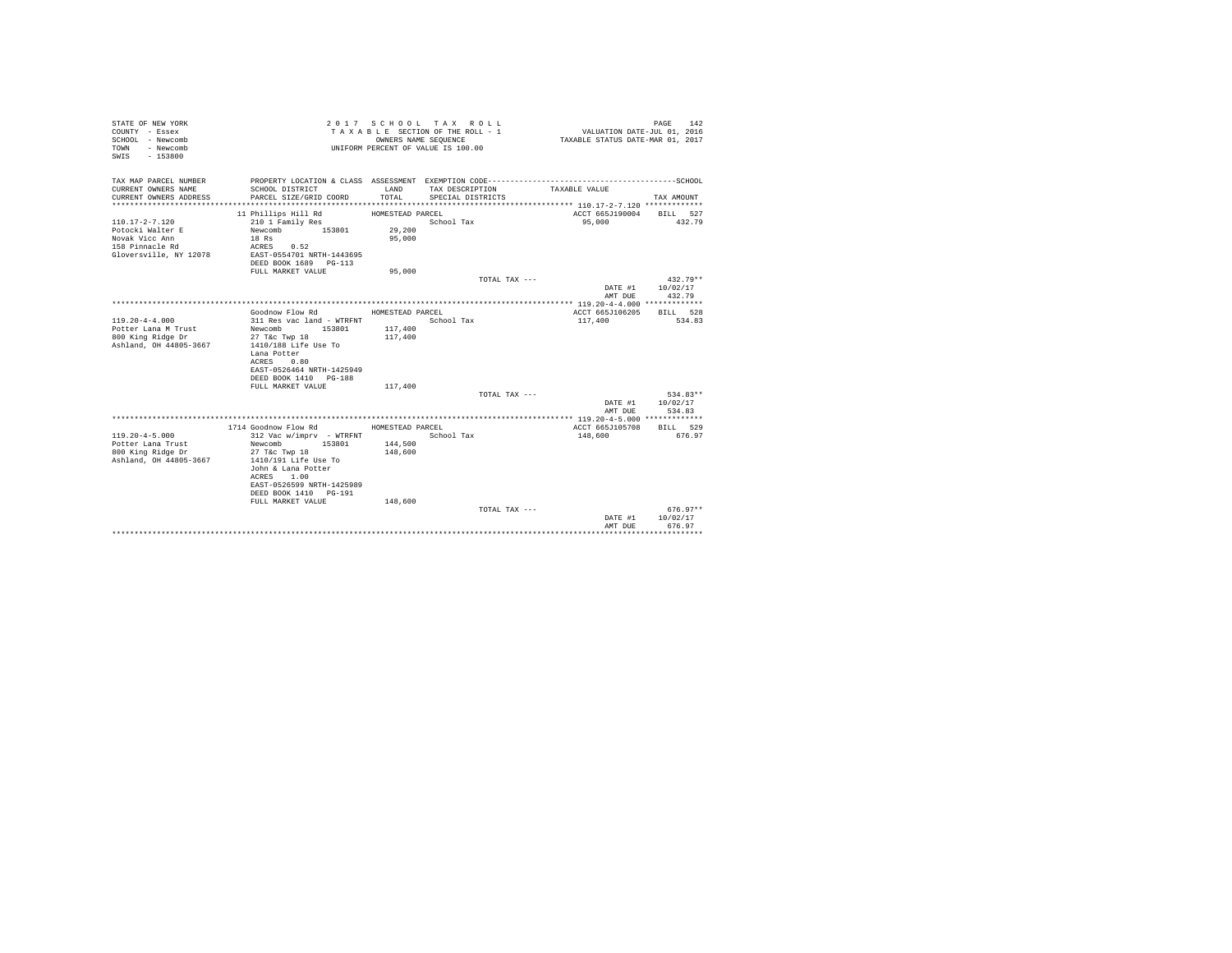| STATE OF NEW YORK<br>COUNTY - Essex<br>SCHOOL - Newcomb<br>TOWN - Newcomb<br>SWIS - 153800   | T A X A B B B B AND SEQUENCE<br>UNIFORM PERCENT OF VALUE IS 100.00                                                                                                                                      | 2017 SCHOOL TAX ROLL<br>OWNERS NAME SEQUENCE           |                   | TAXABLE SECTION OF THE ROLL - 1      | PAGE 143<br>VALUATION DATE-JUL 01, 2016<br>TAXABLE STATUS DATE-MAR 01, 2017 |                                          |
|----------------------------------------------------------------------------------------------|---------------------------------------------------------------------------------------------------------------------------------------------------------------------------------------------------------|--------------------------------------------------------|-------------------|--------------------------------------|-----------------------------------------------------------------------------|------------------------------------------|
| TAX MAP PARCEL NUMBER<br>CURRENT OWNERS NAME<br>CURRENT OWNERS ADDRESS                       | SCHOOL DISTRICT<br>PARCEL SIZE/GRID COORD<br>********************************                                                                                                                           | LAND<br>TOTAL                                          |                   | TAX DESCRIPTION<br>SPECIAL DISTRICTS | TAXABLE VALUE                                                               | TAX AMOUNT                               |
| 110.17-3-17.000<br>Poulin Gene<br>27 Sanford Ln<br>Newcomb, NY 12852                         | 77 Marcy Ln<br>210 1 Family Res<br>Newcomb 153801<br>Pt 5 Thorns Survey<br>Winebrook Hills Lot 6<br>ACRES 0.60<br>EAST-0557810 NRTH-1442601<br>DEED BOOK 1470 PG-191<br>FULL MARKET VALUE               | HOMESTEAD PARCEL<br>BAS STAR 41854<br>78,600<br>78,600 | 30,200 School Tax |                                      | ACCT 665J103811<br>78,600                                                   | BILL 530<br>30,000<br>358.08             |
|                                                                                              |                                                                                                                                                                                                         |                                                        |                   | TOTAL TAX ---                        | AMT DUE                                                                     | $284.08**$<br>DATE #1 10/02/17<br>284.08 |
| 110.18-4-12.033<br>Poulin Luc J<br>Poulin Susan<br>27 Sanford Ln<br>Newcomb, NY 12852        | 27 Sanford Ln<br>210 1 Family Res<br>Newcomb 153801<br>Pt 4&5 Thorns Survey<br>ACRES 1.02<br>EAST-0559521 NRTH-1441206<br>DEED BOOK 983 PG-53                                                           | HOMESTEAD PARCEL<br>34,000<br>106,900                  |                   | School Tax                           | ACCT 665J104804 BILL 531<br>106,900                                         | 487.00                                   |
|                                                                                              | FULL MARKET VALUE                                                                                                                                                                                       | 106,900                                                |                   | TOTAL TAX ---                        |                                                                             | $487.00**$<br>DATE #1 10/02/17<br>487.00 |
|                                                                                              |                                                                                                                                                                                                         |                                                        |                   |                                      | AMT DUE                                                                     |                                          |
|                                                                                              |                                                                                                                                                                                                         | HOMESTEAD PARCEL                                       |                   |                                      | ACCT 665J101205                                                             | BILL 532                                 |
| 110.18-4-7.006<br>Poulin Nicholas<br>Poulin Bethebelle<br>47 Sanford Ln<br>Newcomb, NY 12852 | 47 Sanford Ln<br>210 1 Family Res<br>Newcomb 153801<br>Pt 5 Thorns Survey<br>Db 589 Pg 129<br>ACRES 1.01<br>EAST-0559085 NRTH-1441460<br>DEED BOOK 1659 PG-31                                           | BAS STAR 41854<br>127,000                              | 34,000 School Tax |                                      | 127,000                                                                     | 30,000<br>578.57                         |
|                                                                                              | FULL MARKET VALUE                                                                                                                                                                                       | 127,000                                                |                   | TOTAL TAX ---                        | DATE #1 10/02/17                                                            | $504.57**$<br>AMT DUE 504.57             |
|                                                                                              |                                                                                                                                                                                                         |                                                        |                   |                                      |                                                                             |                                          |
| 110.18-3-19.000<br>Poulton Brian C<br>28 Sanford Ln<br>Newcomb, NY 12852                     | 28 Sanford Ln<br>210 1 Family Res<br>Newcomb 153801<br>Pt 4 Thorns Survey<br>Life Use Beulah Helms<br>By Db 1089 Pg 117<br>ACRES 0.50 BANK GFNB&T<br>EAST-0559652 NRTH-1441551<br>DEED BOOK 1806 PG-328 | HOMESTEAD PARCEL<br>29,000<br>126,300                  |                   | School Tax                           | ACCT 665J101210<br>126,300                                                  | BILL 533<br>575.38                       |
|                                                                                              | FULL MARKET VALUE                                                                                                                                                                                       | 126,300                                                |                   | TOTAL TAX ---                        | DATE #1<br>AMT DUE                                                          | $575.38**$<br>10/02/17<br>575.38         |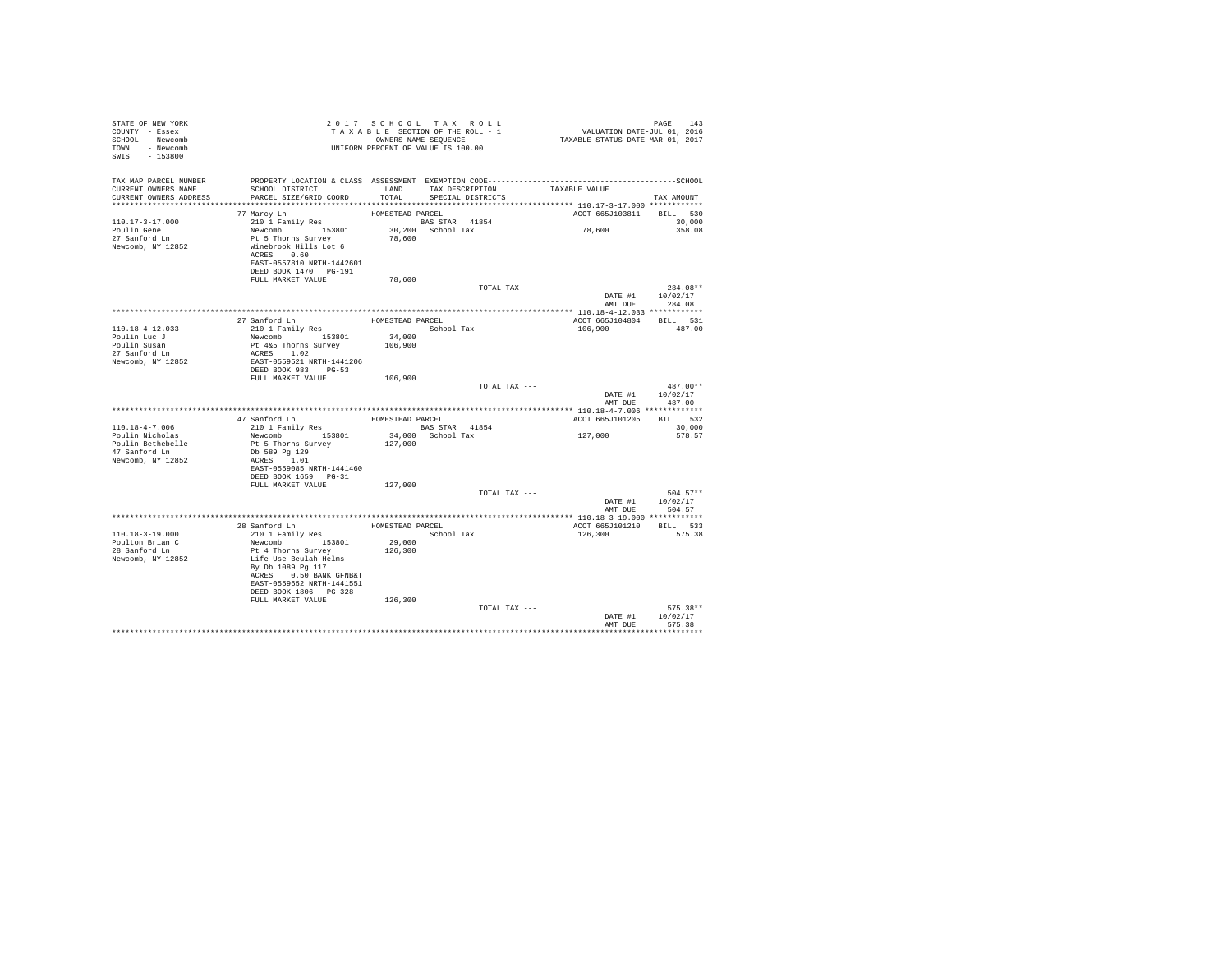| STATE OF NEW YORK<br>COUNTY - Essex<br>SCHOOL - Newcomb<br>TOWN - Newcomb<br>SWIS<br>$-153800$                             |                                                                                                                                                                                           |                    | 2017 SCHOOL TAX ROLL<br>TAXABLE SECTION OF THE ROLL - 1<br>OWNERS NAME SEQUENCE<br>UNIFORM PERCENT OF VALUE IS 100.00 | raus<br>1410 VALUATION DATE-JUL<br>101, TAXABLE STATUS DATE-MAR | PAGE<br>144                              |
|----------------------------------------------------------------------------------------------------------------------------|-------------------------------------------------------------------------------------------------------------------------------------------------------------------------------------------|--------------------|-----------------------------------------------------------------------------------------------------------------------|-----------------------------------------------------------------|------------------------------------------|
| TAX MAP PARCEL NUMBER<br>CURRENT OWNERS NAME<br>CURRENT OWNERS ADDRESS                                                     | SCHOOL DISTRICT TAND TAX DESCRIPTION<br>PARCEL SIZE/GRID COORD TOTAL SPECIAL DISTRICTS                                                                                                    |                    |                                                                                                                       | TAXABLE VALUE                                                   | TAX AMOUNT                               |
|                                                                                                                            |                                                                                                                                                                                           |                    |                                                                                                                       |                                                                 |                                          |
| $110.17 - 3 - 19.000$<br>Poulton Craig<br>c/o Patricia Poulton<br>67 Marcy Ln<br>Newcomb, NY 12852                         | Newcomb 153801<br>Pt 5 Thorns Survey<br>1378/168 Life Use To<br>Harry & Patricia Poulton<br>ACRES 0.60<br>EAST-0557942 NRTH-1442404<br>DEED BOOK 1158 PG-244                              | 30,200<br>75,000   |                                                                                                                       | ACCT 665J104402 BILL 534<br>75,000                              | 341.67                                   |
|                                                                                                                            | FULL MARKET VALUE                                                                                                                                                                         | 75,000             |                                                                                                                       |                                                                 |                                          |
|                                                                                                                            |                                                                                                                                                                                           |                    | TOTAL TAX ---                                                                                                         | DATE #1<br>AMT DUE                                              | $341.67**$<br>10/02/17<br>341.67         |
|                                                                                                                            |                                                                                                                                                                                           |                    |                                                                                                                       |                                                                 |                                          |
|                                                                                                                            |                                                                                                                                                                                           |                    |                                                                                                                       | ACCT 665J105203                                                 | BILL 535                                 |
| $110.18 - 5 - 1.002$                                                                                                       |                                                                                                                                                                                           |                    |                                                                                                                       |                                                                 | 30,000                                   |
| Poulton Craig<br>Poulton Kathy<br>21 Adams Ln<br>Newcomb, NY 12852                                                         | Newcomb 153801<br>Pt 4 Thorns Survey<br>ACRES 6.60<br>EAST-0560357 NRTH-1441662<br>DEED BOOK 861 PG-288                                                                                   | 145,200            | 39,600 School Tax                                                                                                     | 145, 200                                                        | 661.48                                   |
|                                                                                                                            | FULL MARKET VALUE 145.200                                                                                                                                                                 |                    |                                                                                                                       |                                                                 |                                          |
|                                                                                                                            |                                                                                                                                                                                           |                    | TOTAL TAX ---                                                                                                         | AMT DUE                                                         | 587.48**<br>DATE #1 10/02/17<br>587.48   |
|                                                                                                                            |                                                                                                                                                                                           |                    |                                                                                                                       |                                                                 |                                          |
|                                                                                                                            |                                                                                                                                                                                           |                    |                                                                                                                       | ACCT 665J104305                                                 | BILL 536                                 |
| $110.13 - 9 - 22.000$                                                                                                      |                                                                                                                                                                                           |                    |                                                                                                                       |                                                                 | 30,000                                   |
| Pound Grea<br>Pound Mary<br>PO Box 166<br>Newcomb, NY 12852                                                                | ACRES 0.73<br>EAST-0555074 NRTH-1445273<br>DEED BOOK 1254 PG-277                                                                                                                          |                    |                                                                                                                       | 127,000                                                         | 578.57                                   |
|                                                                                                                            | FULL MARKET VALUE 127,000                                                                                                                                                                 |                    |                                                                                                                       |                                                                 |                                          |
|                                                                                                                            |                                                                                                                                                                                           |                    | TOTAL TAX ---                                                                                                         | AMT DUE                                                         | $504.57**$<br>DATE #1 10/02/17<br>504.57 |
|                                                                                                                            |                                                                                                                                                                                           |                    |                                                                                                                       |                                                                 |                                          |
|                                                                                                                            | 1346 Goodnow Flow Rd MOMESTEAD PARCEL                                                                                                                                                     |                    |                                                                                                                       | ACCT 665J106409                                                 | BILL 537                                 |
| 120.18-2-10.000<br>Prediletto Kathleen A<br>Callahan Mark J<br>c/o Margaret A Callahan<br>PO Box 38038<br>Albany, NY 12203 | 260 Seasonal res - WTRFNT<br>153801<br>Newcomb<br>46 T&C Twp 18<br>1486/149 & 1791/261 Life<br>Margaret A Callahan<br>ACRES 1.09<br>EAST-0534947 NRTH-1426828<br>DEED BOOK 1791    PG-261 | 105,600<br>162,400 | School Tax                                                                                                            | 162,400                                                         | 739.84                                   |
|                                                                                                                            | FULL MARKET VALUE                                                                                                                                                                         | 162,400            | TOTAL TAX ---                                                                                                         | DATE #1<br>AMT DUR                                              | $739.84**$<br>10/02/17<br>739.84         |
|                                                                                                                            |                                                                                                                                                                                           |                    |                                                                                                                       |                                                                 |                                          |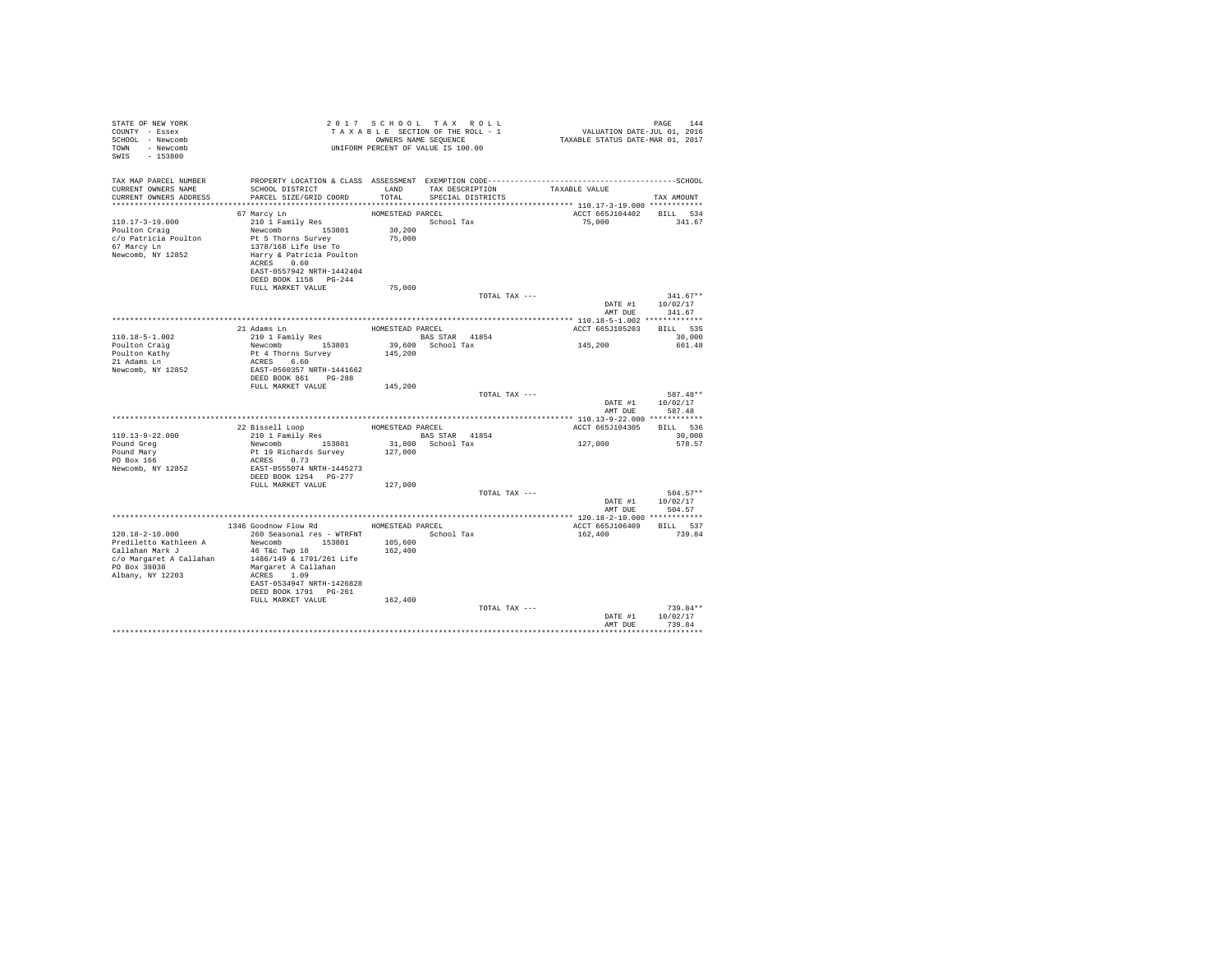| STATE OF NEW YORK<br>COUNTY - Essex<br>SCHOOL - Newcomb<br>TOWN - Newcomb<br>SWIS<br>$-153800$        |                                                                                                                                                                                                                                                         |                    | UNIFORM PERCENT OF VALUE IS 100.00 |                                     |                                                      |
|-------------------------------------------------------------------------------------------------------|---------------------------------------------------------------------------------------------------------------------------------------------------------------------------------------------------------------------------------------------------------|--------------------|------------------------------------|-------------------------------------|------------------------------------------------------|
| TAX MAP PARCEL NUMBER<br>CURRENT OWNERS NAME<br>CURRENT OWNERS ADDRESS                                | SCHOOL DISTRICT TAND TAX DESCRIPTION<br>PARCEL SIZE/GRID COORD TOTAL SPECIAL DISTRICTS                                                                                                                                                                  |                    |                                    | TAXABLE VALUE                       | TAX AMOUNT                                           |
| $119.20 - 5 - 8.009$<br>Pritchard Linda K<br>Pritchard Timothy R<br>750 Hawks Rd<br>Ulvsses, PA 16948 | 18 Breezy Point Ln HOMESTEAD PARCEL<br>210 1 Family Res - WTRFNT<br>Newcomb 153801 143,600<br>27 T&c Twp 18<br>Goodnow Flow Subd Lt 322<br>Slv 1/2 323 1024/251<br>ACRES 2.08<br>EAST-0527269 NRTH-1426049<br>DEED BOOK 1724 PG-44<br>FULL MARKET VALUE | 255,600<br>255,600 | School Tax                         | ACCT 665J187007 BILL 538<br>255,600 | 1,164.43                                             |
|                                                                                                       |                                                                                                                                                                                                                                                         |                    | TOTAL TAX ---                      |                                     | $1.164.43**$<br>DATE #1 10/02/17                     |
|                                                                                                       |                                                                                                                                                                                                                                                         |                    |                                    |                                     | AMT DUE 1.164.43                                     |
|                                                                                                       |                                                                                                                                                                                                                                                         |                    |                                    | ACCT 665J189004 BILL 539            |                                                      |
| $110. - 3 - 14.000$                                                                                   | 27 Perch Pond Ln MOMESTEAD PARCEL<br>240 Rural res School Tax                                                                                                                                                                                           |                    | School Tax                         | 490,000                             | 2.232.27                                             |
| Putnam T Jeffrey                                                                                      | Newcomb 153801                                                                                                                                                                                                                                          |                    |                                    |                                     |                                                      |
| Putnam Laura                                                                                          | 15 T&C Twp 46                                                                                                                                                                                                                                           | 48,500<br>490,000  |                                    |                                     |                                                      |
| 303 Elmwood Pl W                                                                                      | ACRES 18.50                                                                                                                                                                                                                                             |                    |                                    |                                     |                                                      |
| Minneapolis, MN 55419                                                                                 | EAST-0578034 NRTH-1444436                                                                                                                                                                                                                               |                    |                                    |                                     |                                                      |
|                                                                                                       | DEED BOOK 1613 PG-97                                                                                                                                                                                                                                    |                    |                                    |                                     |                                                      |
|                                                                                                       | FULL MARKET VALUE                                                                                                                                                                                                                                       | 490,000            |                                    |                                     |                                                      |
|                                                                                                       |                                                                                                                                                                                                                                                         |                    | TOTAL TAX ---                      |                                     | $2.232.27**$<br>DATE #1 10/02/17<br>AMT DUE 2.232.27 |
|                                                                                                       |                                                                                                                                                                                                                                                         |                    |                                    |                                     |                                                      |
|                                                                                                       |                                                                                                                                                                                                                                                         |                    |                                    | ACCT 665J191006 BILL 540            |                                                      |
| $110. - 3 - 15.000$                                                                                   | $\begin{tabular}{llll} \textsc{Lower Works Rd} & & \textsc{NON-HOMESTEAD PARCEL} \\ 322 \textsc{ Rural vac}>10 & & \textsc{School Tax} \end{tabular}$                                                                                                   |                    | School Tax                         | 58,800                              | 1,072.95                                             |
| Putnam T Jeffrey                                                                                      | Newcomb 153801                                                                                                                                                                                                                                          | 58,800             |                                    |                                     |                                                      |
| Putnam Laura                                                                                          | 15 T&c Pur Twp 46                                                                                                                                                                                                                                       | 58,800             |                                    |                                     |                                                      |
| 303 Elmwood Pl W                                                                                      | ACRES 43.87                                                                                                                                                                                                                                             |                    |                                    |                                     |                                                      |
| Minneapolis, MN 55419                                                                                 | EAST-0578131 NRTH-1443448                                                                                                                                                                                                                               |                    |                                    |                                     |                                                      |
|                                                                                                       | DEED BOOK 1515 PG-289                                                                                                                                                                                                                                   |                    |                                    |                                     |                                                      |
|                                                                                                       | FULL MARKET VALUE                                                                                                                                                                                                                                       | 58,800             | TOTAL TAX ---                      |                                     | $1.072.95**$                                         |
|                                                                                                       |                                                                                                                                                                                                                                                         |                    |                                    |                                     | DATE #1 10/02/17                                     |
|                                                                                                       |                                                                                                                                                                                                                                                         |                    |                                    |                                     | AMT DUE 1,072.95                                     |
|                                                                                                       |                                                                                                                                                                                                                                                         |                    |                                    |                                     |                                                      |
|                                                                                                       | 5413 NYS Route 28N HOMESTEAD PARCEL                                                                                                                                                                                                                     |                    |                                    | ACCT 665J105911                     | BILL 541                                             |
| $109.16 - 4 - 8.002$                                                                                  | 260 Seasonal res - WTRFNT                                                                                                                                                                                                                               |                    | School Tax                         | 110,600                             | 503.86                                               |
| Raicht Roxanne F                                                                                      | Newcomb 153801                                                                                                                                                                                                                                          | 34,500             |                                    |                                     |                                                      |
| Rist Ernest D                                                                                         | 16 17 Rs Twp 27 T&c                                                                                                                                                                                                                                     | 110,600            |                                    |                                     |                                                      |
| c/o DeVerne Rist                                                                                      | 1297/314                                                                                                                                                                                                                                                |                    |                                    |                                     |                                                      |
| 329 Band Camp Rd<br>Saugerties, NY 12477                                                              | See 1033/226<br>ACRES 8.40                                                                                                                                                                                                                              |                    |                                    |                                     |                                                      |
|                                                                                                       | EAST-0550848 NRTH-1445814                                                                                                                                                                                                                               |                    |                                    |                                     |                                                      |
|                                                                                                       | DEED BOOK 1297 PG-317                                                                                                                                                                                                                                   |                    |                                    |                                     |                                                      |
|                                                                                                       | FULL MARKET VALUE                                                                                                                                                                                                                                       | 110,600            |                                    |                                     |                                                      |
|                                                                                                       |                                                                                                                                                                                                                                                         |                    | TOTAL TAX ---                      |                                     | 503.86**                                             |
|                                                                                                       |                                                                                                                                                                                                                                                         |                    |                                    |                                     | DATE #1 10/02/17                                     |
|                                                                                                       |                                                                                                                                                                                                                                                         |                    |                                    | AMT DUR                             | 503.86                                               |
|                                                                                                       |                                                                                                                                                                                                                                                         |                    |                                    |                                     |                                                      |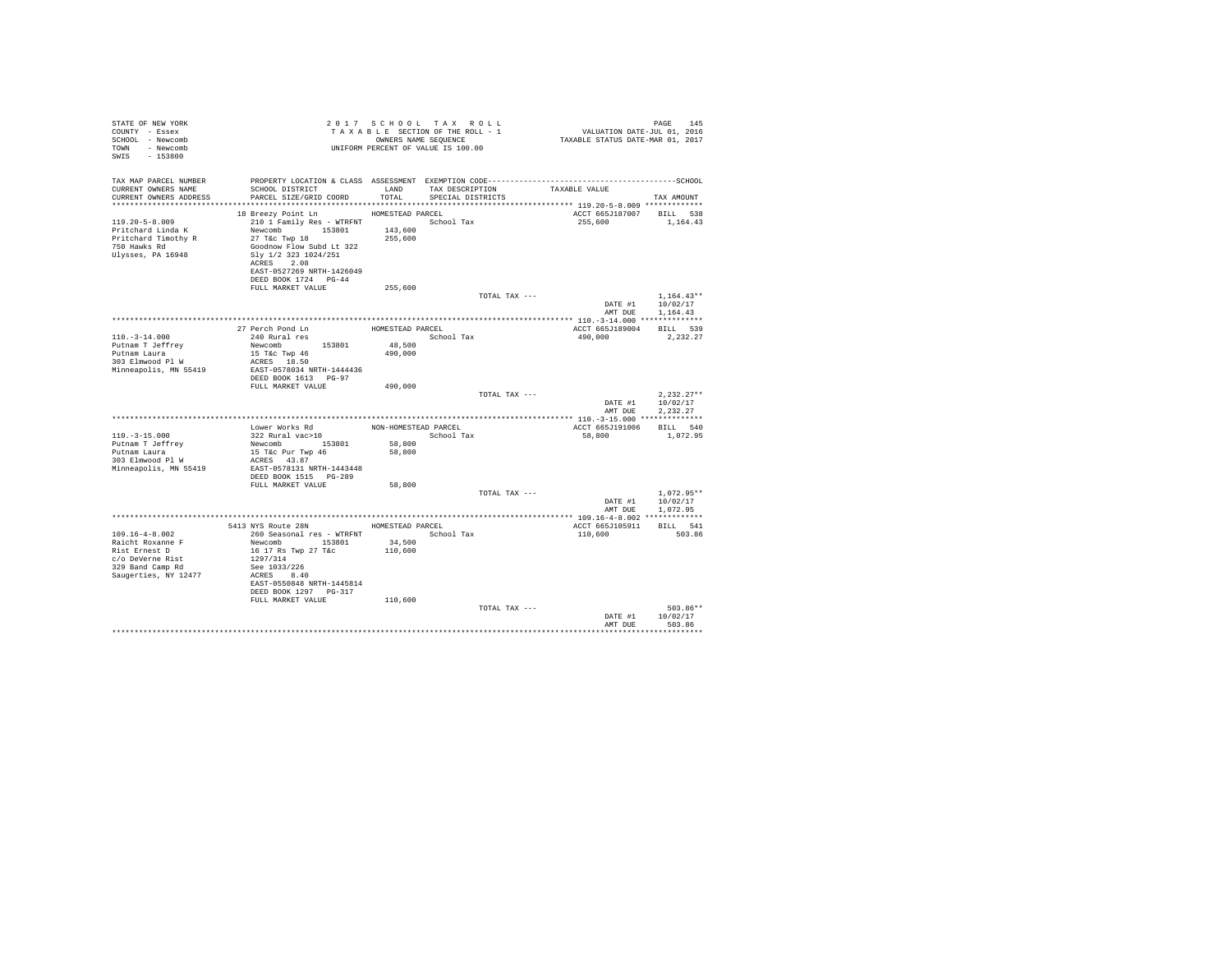| STATE OF NEW YORK<br>COUNTY - Essex<br>SCHOOL - Newcomb<br>TOWN - Newcomb<br>SWIS - 153800                |                                                                                                                                                                |                                        | 2017 SCHOOL TAX ROLL<br>TAXABLE SECTION OF THE ROLL - 1<br>OWNERS NAME SEQUENCE | PAGE 146<br>VALUATION DATE-JUL 01, 2016<br>TAXABLE STATUS DATE-MAR 01, 2017 |                                                  |
|-----------------------------------------------------------------------------------------------------------|----------------------------------------------------------------------------------------------------------------------------------------------------------------|----------------------------------------|---------------------------------------------------------------------------------|-----------------------------------------------------------------------------|--------------------------------------------------|
| TAX MAP PARCEL NUMBER<br>CURRENT OWNERS NAME<br>CURRENT OWNERS ADDRESS                                    | SCHOOL DISTRICT<br>PARCEL SIZE/GRID COORD                                                                                                                      | LAND<br>TOTAL                          | TAX DESCRIPTION<br>SPECIAL DISTRICTS                                            | TAXABLE VALUE                                                               | TAX AMOUNT                                       |
| 109.15-3-12.026<br>Reardon Daniel P<br>Reardon Robin F<br>10 Griffin Rd<br>Newcomb, NY 12852              | 10 Griffin Rd<br>210 1 Family Res<br>Newcomb 153801<br>4 Ords Pat<br>ACRES 3.11 BANK1STARSG<br>EAST-0542456 NRTH-1444838<br>DEED BOOK 1745 PG-283              | HOMESTEAD PARCEL                       | VETWAR CTS 41120<br>36,100 ENH STAR 41834<br>122,900 School Tax                 | ACCT 665J104610<br>104,465                                                  | BILL 542<br>18,435<br>65,500<br>475.91           |
|                                                                                                           | FULL MARKET VALUE                                                                                                                                              | 122,900                                |                                                                                 |                                                                             |                                                  |
|                                                                                                           |                                                                                                                                                                |                                        | TOTAL TAX ---                                                                   |                                                                             | $321.91**$<br>DATE #1 10/02/17<br>AMT DUE 321.91 |
| 120.18-2-34.000                                                                                           | 1244 Goodnow Flow Rd MOMESTEAD PARCEL<br>260 Seasonal res - WTRFNT <a></a> School Tax                                                                          |                                        |                                                                                 | ACCT 665J100105<br>153,900                                                  | BILL 543<br>701.12                               |
| Reilly Michael J<br>2441 Brookview Rd<br>Castleton, NY 12033                                              | Newcomb 153801<br>46 T&c Twp 18<br>Goodnow Flow Subd<br>Lot 15 1.67Ac<br>ACRES 1.40<br>EAST-0537227 NRTH-1425728<br>DEED BOOK 1188 PG-177<br>FULL MARKET VALUE | 117,000<br>153,900<br>153,900          |                                                                                 |                                                                             |                                                  |
|                                                                                                           |                                                                                                                                                                |                                        | TOTAL TAX ---                                                                   | DATE #1                                                                     | $701.12**$<br>10/02/17<br>AMT DUE 701.12         |
| $109.16 - 2 - 4.003$<br>Reinhart Donald J<br>Reinhart Elizabeth<br>256 Melick Rd<br>Canajoharie, NY 13317 | 11 Donks Ln<br>260 Seasonal res - WTRFNT<br>Newcomb 153801<br>10 Richards<br>ACRES 0.70<br>EAST-0548589 NRTH-1448174<br>DEED BOOK 897 PG-143                   | HOMESTEAD PARCEL<br>112,200<br>165,900 | School Tax                                                                      | ACCT 665J106006 BILL 544<br>165,900                                         | 755.78                                           |
|                                                                                                           | FULL MARKET VALUE                                                                                                                                              | 165,900                                | TOTAL TAX ---                                                                   |                                                                             | $755.78**$                                       |
|                                                                                                           |                                                                                                                                                                |                                        |                                                                                 | DATE #1                                                                     | 10/02/17<br>AMT DUE 755.78                       |
| 119.16-1-20.000<br>Reynolds George W III<br>Reynolds Nancy<br>426 Gansevoort Rd<br>Fort Edward, NY 12828  | 305 Woodys Rd<br>260 Seasonal res - WTRFNT<br>Newcomb 153801<br>26 T&C Twp 18<br>Goodnow Flow Subd<br>Lot 237<br>ACRES 0.96                                    | 108,300<br>182,400                     | HOMESTEAD PARCEL<br>School Tax                                                  | ACCT 665J105903 BILL 545<br>182,400                                         | 830.95                                           |
|                                                                                                           | EAST-0526921 NRTH-1428898<br>DEED BOOK 1158 PG-275<br>FULL MARKET VALUE                                                                                        | 182,400                                | TOTAL TAX ---                                                                   |                                                                             | 830.95**                                         |
|                                                                                                           |                                                                                                                                                                |                                        |                                                                                 | DATE #1<br>AMT DUE                                                          | 10/02/17<br>830.95                               |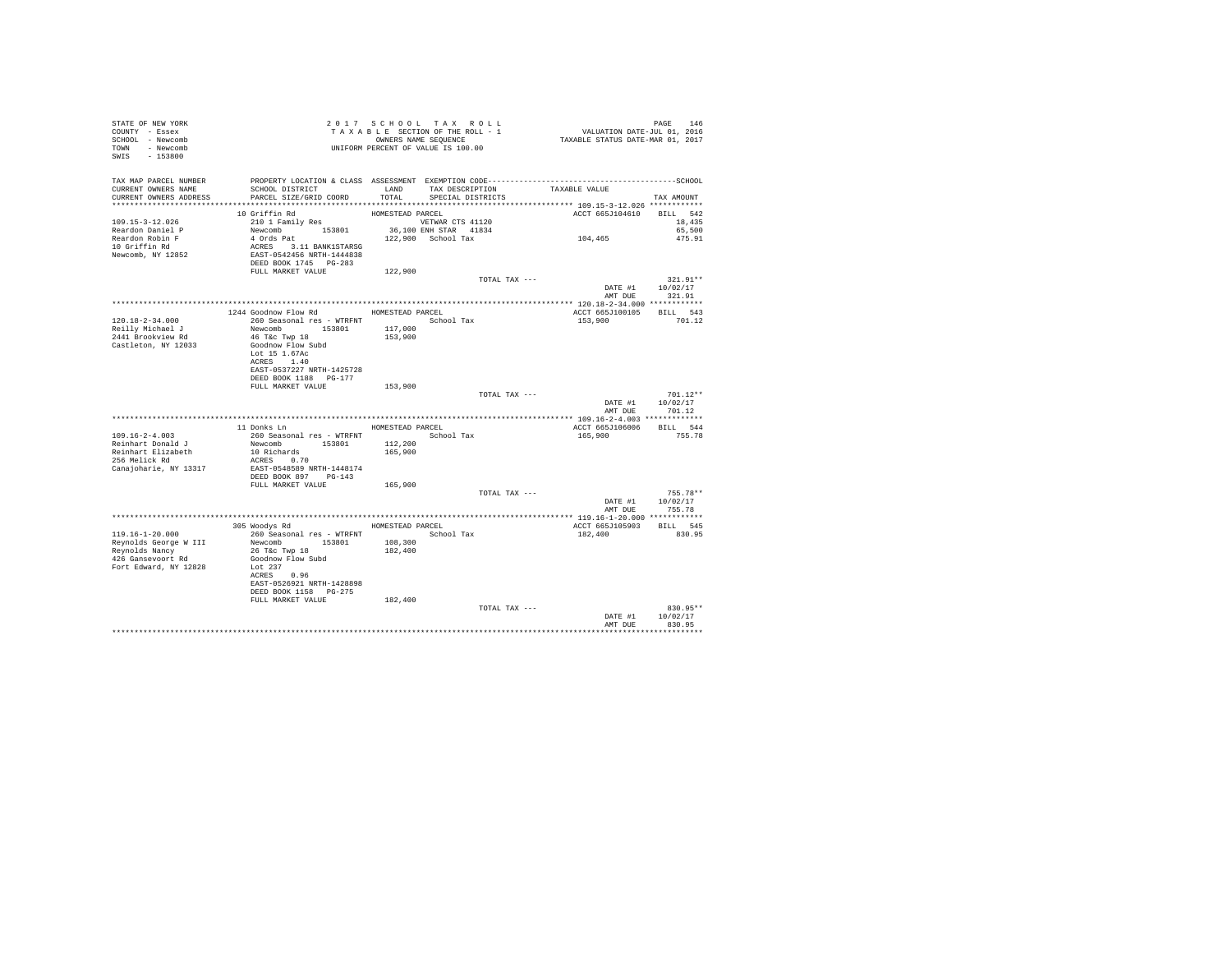| STATE OF NEW YORK<br>COUNTY - Essex                                                                                                                                                                                                                                                                                                                                                                                                                          | TAXABLE SECTION OF THE RULL - 1<br>CONNERS NAME SEQUENCE<br>UNIFORM PERCENT OF VALUE IS 100.00                                                                                                                                                                        |                  | TAXABLE SECTION OF THE ROLL - 1 | PAGE 147<br>VALUATION DATE-JUL 01, 2016<br>TAXABLE STATUS DATE-MAR 01, 2017                  |                          |
|--------------------------------------------------------------------------------------------------------------------------------------------------------------------------------------------------------------------------------------------------------------------------------------------------------------------------------------------------------------------------------------------------------------------------------------------------------------|-----------------------------------------------------------------------------------------------------------------------------------------------------------------------------------------------------------------------------------------------------------------------|------------------|---------------------------------|----------------------------------------------------------------------------------------------|--------------------------|
| SCHOOL - Newcomb                                                                                                                                                                                                                                                                                                                                                                                                                                             |                                                                                                                                                                                                                                                                       |                  | OWNERS NAME SEQUENCE            |                                                                                              |                          |
| TOWN - Newcomb                                                                                                                                                                                                                                                                                                                                                                                                                                               |                                                                                                                                                                                                                                                                       |                  |                                 |                                                                                              |                          |
| SWIS - 153800                                                                                                                                                                                                                                                                                                                                                                                                                                                |                                                                                                                                                                                                                                                                       |                  |                                 |                                                                                              |                          |
|                                                                                                                                                                                                                                                                                                                                                                                                                                                              |                                                                                                                                                                                                                                                                       |                  |                                 |                                                                                              |                          |
| TAX MAP PARCEL NUMBER                                                                                                                                                                                                                                                                                                                                                                                                                                        |                                                                                                                                                                                                                                                                       |                  |                                 | PROPERTY LOCATION & CLASS ASSESSMENT EXEMPTION CODE-----------------------------------SCHOOL |                          |
| CURRENT OWNERS NAME                                                                                                                                                                                                                                                                                                                                                                                                                                          | SCHOOL DISTRICT                                                                                                                                                                                                                                                       | LAND             |                                 | TAX DESCRIPTION TAXABLE VALUE                                                                |                          |
| CURRENT OWNERS ADDRESS                                                                                                                                                                                                                                                                                                                                                                                                                                       | PARCEL SIZE/GRID COORD                                                                                                                                                                                                                                                | TOTAL            | SPECIAL DISTRICTS               |                                                                                              | TAX AMOUNT               |
|                                                                                                                                                                                                                                                                                                                                                                                                                                                              |                                                                                                                                                                                                                                                                       |                  |                                 |                                                                                              |                          |
|                                                                                                                                                                                                                                                                                                                                                                                                                                                              | 5428 NYS Route 28N                                                                                                                                                                                                                                                    | HOMESTEAD PARCEL |                                 |                                                                                              | ACCT 665J100606 BILL 546 |
| 109.16-2-28.271                                                                                                                                                                                                                                                                                                                                                                                                                                              |                                                                                                                                                                                                                                                                       |                  |                                 |                                                                                              | 255.100 1.162.15         |
| Ricci Daniel                                                                                                                                                                                                                                                                                                                                                                                                                                                 | Newcomb 153801                                                                                                                                                                                                                                                        | 123,300          |                                 |                                                                                              |                          |
| Ricci Kathleen                                                                                                                                                                                                                                                                                                                                                                                                                                               | 16 Richards Survey                                                                                                                                                                                                                                                    | 255,100          |                                 |                                                                                              |                          |
| 650 Stonetown Rd                                                                                                                                                                                                                                                                                                                                                                                                                                             | ACRES 1.51                                                                                                                                                                                                                                                            |                  |                                 |                                                                                              |                          |
| Ringwood, NJ 07456<br>$\begin{tabular}{l l l l} \multicolumn{1}{l}{{\tt Ringwood, NJ.07456}} & \multicolumn{1}{l}{\tt EAST-0550358 NRTH-1446445} \\ & \multicolumn{1}{l}{\tt DETDR.0WNER ON} & \multicolumn{1}{l}{\tt DESDR.0WER} \\ \multicolumn{1}{l}{\tt PREST.VALIE} & \multicolumn{1}{l}{\tt DEEDS.0WER} & \multicolumn{1}{l}{\tt REJ4} \\ \multicolumn{1}{l}{\tt PREST.VALIE} & \multicolumn{1}{l}{\tt MEST-VALIE} \\ \multicolumn{1}{l}{\tt PREST.VA$ |                                                                                                                                                                                                                                                                       |                  |                                 |                                                                                              |                          |
|                                                                                                                                                                                                                                                                                                                                                                                                                                                              |                                                                                                                                                                                                                                                                       |                  |                                 |                                                                                              |                          |
|                                                                                                                                                                                                                                                                                                                                                                                                                                                              |                                                                                                                                                                                                                                                                       | 255,100          |                                 |                                                                                              |                          |
| Barlow James N                                                                                                                                                                                                                                                                                                                                                                                                                                               |                                                                                                                                                                                                                                                                       |                  |                                 |                                                                                              |                          |
|                                                                                                                                                                                                                                                                                                                                                                                                                                                              |                                                                                                                                                                                                                                                                       |                  |                                 | TOTAL TAX ---                                                                                | $1.162.15**$             |
|                                                                                                                                                                                                                                                                                                                                                                                                                                                              |                                                                                                                                                                                                                                                                       |                  |                                 |                                                                                              | DATE #1 10/02/17         |
|                                                                                                                                                                                                                                                                                                                                                                                                                                                              |                                                                                                                                                                                                                                                                       |                  |                                 | AMT DUE                                                                                      | 1,162.15                 |
|                                                                                                                                                                                                                                                                                                                                                                                                                                                              | NYS Route 28N NON-HOMESTEAD PARCEL                                                                                                                                                                                                                                    |                  |                                 |                                                                                              | ACCT 665J199004 BILL 547 |
| 109.16-1-12.200                                                                                                                                                                                                                                                                                                                                                                                                                                              |                                                                                                                                                                                                                                                                       |                  |                                 | 159,400                                                                                      | 2,908.63                 |
| Rice Cynthia                                                                                                                                                                                                                                                                                                                                                                                                                                                 | Newcomb 153801                                                                                                                                                                                                                                                        | 159,400          |                                 |                                                                                              |                          |
| 1720 Sweet Corners Rd                                                                                                                                                                                                                                                                                                                                                                                                                                        | 10 T&c Twp 27 Rs                                                                                                                                                                                                                                                      | 159,400          |                                 |                                                                                              |                          |
| Fairport, NY 14450                                                                                                                                                                                                                                                                                                                                                                                                                                           | ACRES 4.38                                                                                                                                                                                                                                                            |                  |                                 |                                                                                              |                          |
|                                                                                                                                                                                                                                                                                                                                                                                                                                                              | EAST-0547798 NRTH-1447644                                                                                                                                                                                                                                             |                  |                                 |                                                                                              |                          |
|                                                                                                                                                                                                                                                                                                                                                                                                                                                              | DEED BOOK 1274 PG-81                                                                                                                                                                                                                                                  |                  |                                 |                                                                                              |                          |
|                                                                                                                                                                                                                                                                                                                                                                                                                                                              | FULL MARKET VALUE                                                                                                                                                                                                                                                     | 159,400          |                                 |                                                                                              |                          |
|                                                                                                                                                                                                                                                                                                                                                                                                                                                              |                                                                                                                                                                                                                                                                       |                  |                                 | TOTAL TAX ---                                                                                | $2.908.63**$             |
|                                                                                                                                                                                                                                                                                                                                                                                                                                                              |                                                                                                                                                                                                                                                                       |                  |                                 |                                                                                              | DATE #1 10/02/17         |
|                                                                                                                                                                                                                                                                                                                                                                                                                                                              |                                                                                                                                                                                                                                                                       |                  |                                 |                                                                                              | AMT DUE<br>2.908.63      |
|                                                                                                                                                                                                                                                                                                                                                                                                                                                              |                                                                                                                                                                                                                                                                       |                  |                                 |                                                                                              |                          |
|                                                                                                                                                                                                                                                                                                                                                                                                                                                              | 5730 NYS Route 28N HOMESTEAD PARCEL                                                                                                                                                                                                                                   |                  |                                 | ACCT 665J105908                                                                              | BILL 548                 |
| 109.15-1-32.100                                                                                                                                                                                                                                                                                                                                                                                                                                              | 210 1 Family Res - WTRFNT School Tax                                                                                                                                                                                                                                  |                  |                                 | 313,400                                                                                      | 1,427.74                 |
| Rice Mary Jane                                                                                                                                                                                                                                                                                                                                                                                                                                               | Newcomb 153801 66,900                                                                                                                                                                                                                                                 |                  |                                 |                                                                                              |                          |
| 14 Quincy Rd                                                                                                                                                                                                                                                                                                                                                                                                                                                 | 4 Ords Patent<br>Also 1202/145                                                                                                                                                                                                                                        | 313,400          |                                 |                                                                                              |                          |
| Glenmont, NY 12077                                                                                                                                                                                                                                                                                                                                                                                                                                           | ACRES 0.81                                                                                                                                                                                                                                                            |                  |                                 |                                                                                              |                          |
|                                                                                                                                                                                                                                                                                                                                                                                                                                                              | EAST-0543625 NRTH-1446207                                                                                                                                                                                                                                             |                  |                                 |                                                                                              |                          |
|                                                                                                                                                                                                                                                                                                                                                                                                                                                              | DEED BOOK 1830 PG-180                                                                                                                                                                                                                                                 |                  |                                 |                                                                                              |                          |
|                                                                                                                                                                                                                                                                                                                                                                                                                                                              | FULL MARKET VALUE                                                                                                                                                                                                                                                     | 313,400          |                                 |                                                                                              |                          |
|                                                                                                                                                                                                                                                                                                                                                                                                                                                              |                                                                                                                                                                                                                                                                       |                  |                                 | TOTAL TAX ---                                                                                | $1.427.74**$             |
|                                                                                                                                                                                                                                                                                                                                                                                                                                                              |                                                                                                                                                                                                                                                                       |                  |                                 | DATE #1                                                                                      | 10/02/17                 |
|                                                                                                                                                                                                                                                                                                                                                                                                                                                              |                                                                                                                                                                                                                                                                       |                  |                                 | AMT DUE                                                                                      | 1,427.74                 |
|                                                                                                                                                                                                                                                                                                                                                                                                                                                              |                                                                                                                                                                                                                                                                       |                  |                                 |                                                                                              |                          |
|                                                                                                                                                                                                                                                                                                                                                                                                                                                              |                                                                                                                                                                                                                                                                       |                  | HOMESTEAD PARCEL                | ACCT 665J105314                                                                              | BILL 549                 |
| $110.18 - 5 - 2.000$                                                                                                                                                                                                                                                                                                                                                                                                                                         |                                                                                                                                                                                                                                                                       |                  | School Tax                      | 103,700                                                                                      | 472.42                   |
| Richards Jason C                                                                                                                                                                                                                                                                                                                                                                                                                                             | 29 Adams Inn<br>210 1 Family Res<br>Newcomb<br>210 1 Family Res<br>Newcomb<br>210 1 Family Res<br>2180 1<br>PL 4 Thorns Survey<br>22 RARS<br>22 BARN WFARSO<br>22 RARS BOOK 1713<br>22 -255<br>25<br>26 -255<br>26 -255<br>26<br>26 -255<br>26<br>26 -255<br>26<br>26 | 29,000           |                                 |                                                                                              |                          |
| Richards Katie L                                                                                                                                                                                                                                                                                                                                                                                                                                             |                                                                                                                                                                                                                                                                       | 103,700          |                                 |                                                                                              |                          |
| 29 Adams Ln                                                                                                                                                                                                                                                                                                                                                                                                                                                  |                                                                                                                                                                                                                                                                       |                  |                                 |                                                                                              |                          |
| Newcomb, NY 12852                                                                                                                                                                                                                                                                                                                                                                                                                                            |                                                                                                                                                                                                                                                                       |                  |                                 |                                                                                              |                          |
|                                                                                                                                                                                                                                                                                                                                                                                                                                                              |                                                                                                                                                                                                                                                                       |                  |                                 |                                                                                              |                          |
|                                                                                                                                                                                                                                                                                                                                                                                                                                                              | FULL MARKET VALUE 103,700                                                                                                                                                                                                                                             |                  |                                 |                                                                                              |                          |
|                                                                                                                                                                                                                                                                                                                                                                                                                                                              |                                                                                                                                                                                                                                                                       |                  |                                 | TOTAL TAX ---<br>DATE #1                                                                     | $472.42**$<br>10/02/17   |
|                                                                                                                                                                                                                                                                                                                                                                                                                                                              |                                                                                                                                                                                                                                                                       |                  |                                 | AMT DUE                                                                                      | 472.42                   |
|                                                                                                                                                                                                                                                                                                                                                                                                                                                              |                                                                                                                                                                                                                                                                       |                  |                                 |                                                                                              |                          |
|                                                                                                                                                                                                                                                                                                                                                                                                                                                              |                                                                                                                                                                                                                                                                       |                  |                                 |                                                                                              |                          |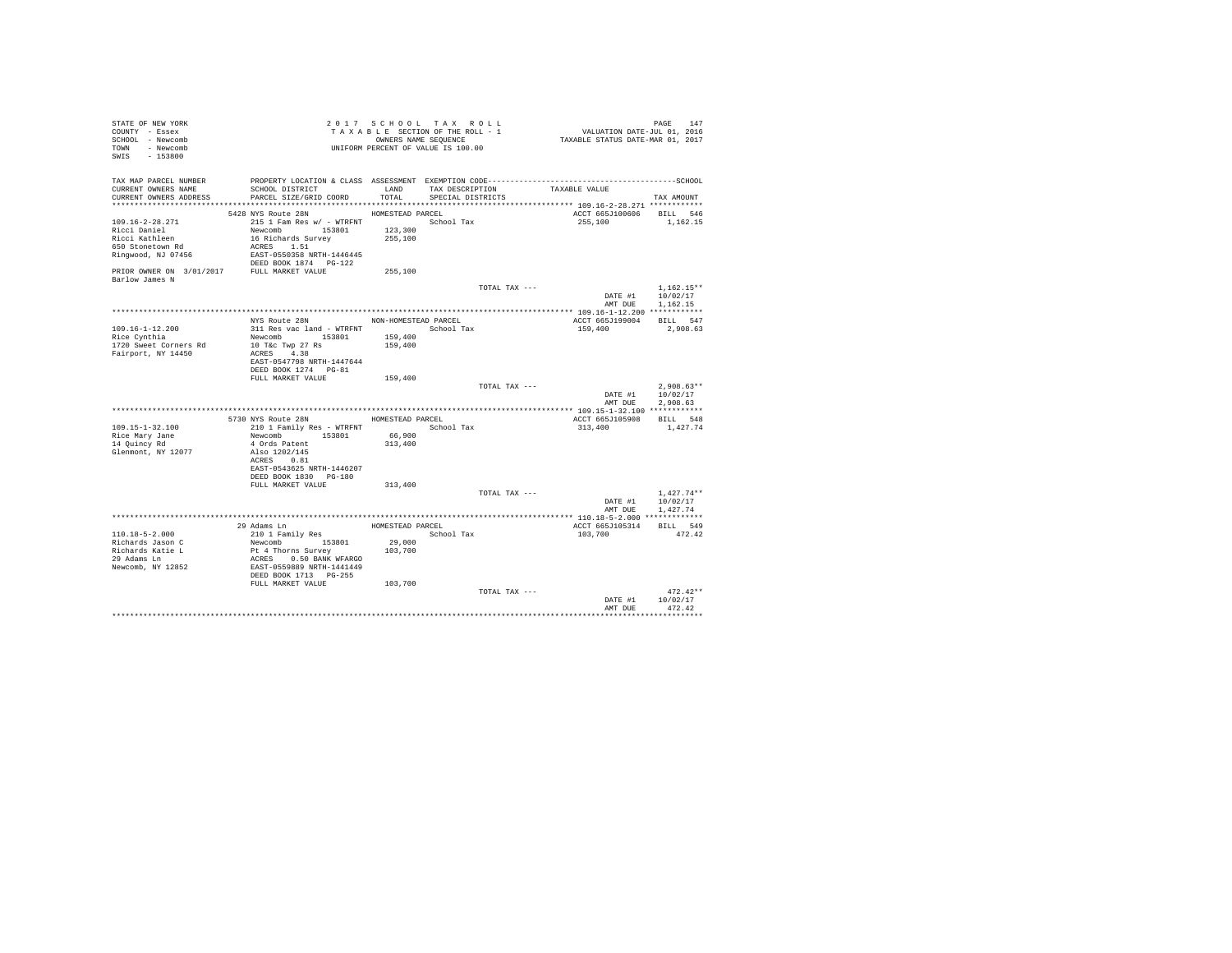| STATE OF NEW YORK                   | 2017 SCHUUL TAA KULL<br>TAXABLE SECTION OF THE ROLL - 1<br>ONNEERS NAME SEQUENCE<br>UNIFORM PERCENT OF VALUE IS 100.00                                                                                                                                   |                    | 2017 SCHOOL TAX ROLL | PAGE 148<br>VALUATION DATE-JUL 01, 2016<br>TAXABLE STATUS DATE-MAR 01, 2017 |                  |
|-------------------------------------|----------------------------------------------------------------------------------------------------------------------------------------------------------------------------------------------------------------------------------------------------------|--------------------|----------------------|-----------------------------------------------------------------------------|------------------|
| COUNTY - Essex                      |                                                                                                                                                                                                                                                          |                    |                      |                                                                             |                  |
| SCHOOL - Newcomb                    |                                                                                                                                                                                                                                                          |                    |                      |                                                                             |                  |
| TOWN - Newcomb                      |                                                                                                                                                                                                                                                          |                    |                      |                                                                             |                  |
| SWIS - 153800                       |                                                                                                                                                                                                                                                          |                    |                      |                                                                             |                  |
|                                     |                                                                                                                                                                                                                                                          |                    |                      |                                                                             |                  |
|                                     |                                                                                                                                                                                                                                                          |                    |                      |                                                                             |                  |
| CURRENT OWNERS NAME                 | TAX MAP PARCEL NUMBER PROPERTY LOCATION & CLASS ASSESSMENT EXEMPTION CODE-----------------------------------SCHOOL<br>SCHOOL DISTRICT TAX DESCRIPTION                                                                                                    |                    |                      | TAXABLE VALUE                                                               |                  |
| CURRENT OWNERS ADDRESS              | PARCEL SIZE/GRID COORD                                                                                                                                                                                                                                   | TOTAL              | SPECIAL DISTRICTS    |                                                                             | TAX AMOUNT       |
|                                     |                                                                                                                                                                                                                                                          |                    |                      |                                                                             |                  |
|                                     |                                                                                                                                                                                                                                                          | HOMESTEAD PARCEL   |                      | ACCT 665J100605 BILL 550                                                    |                  |
| $109.16 - 5 - 11.000$               | $\begin{tabular}{lllllll} 5589 & NYS & Route & 28N & & & & & & & & & & & \\ 210 & I Fami1y & Res & & & & & & & & \\ & New & & & & 153801 & & & 34,400 & \\ & New & & & & 153801 & & & 34,400 & \\ & & 10 & & 156,800 & & & & 156,800 & \\ \end{tabular}$ |                    | School Tax           | 156,800 714.33                                                              |                  |
| Rifenburg Jeremy                    |                                                                                                                                                                                                                                                          |                    |                      |                                                                             |                  |
| Rifenburg Shanya                    |                                                                                                                                                                                                                                                          |                    |                      |                                                                             |                  |
| 5589 NYS Route 28N                  | ACRES 1.36                                                                                                                                                                                                                                               |                    |                      |                                                                             |                  |
| Newcomb, NY 12852                   | EAST-0546802 NRTH-1446913                                                                                                                                                                                                                                |                    |                      |                                                                             |                  |
|                                     | DEED BOOK 1672 PG-192                                                                                                                                                                                                                                    |                    |                      |                                                                             |                  |
|                                     | FULL MARKET VALUE 156,800                                                                                                                                                                                                                                |                    |                      |                                                                             |                  |
|                                     |                                                                                                                                                                                                                                                          |                    | TOTAL TAX ---        |                                                                             | $714.33**$       |
|                                     |                                                                                                                                                                                                                                                          |                    |                      | DATE #1   10/02/17                                                          |                  |
|                                     |                                                                                                                                                                                                                                                          |                    |                      |                                                                             | AMT DUE 714.33   |
|                                     |                                                                                                                                                                                                                                                          |                    |                      |                                                                             |                  |
|                                     | 7 Island View Ln MOMESTEAD PARCEL                                                                                                                                                                                                                        |                    |                      | ACCT 665J106002 BILL 551                                                    |                  |
| 119.16-1-17.030                     | 260 Seasonal res - WTRFNT                                                                                                                                                                                                                                |                    | School Tax           | 197,200                                                                     | 898.38           |
| Rist Erik M                         |                                                                                                                                                                                                                                                          | 105,800<br>197,200 |                      |                                                                             |                  |
| Rist Matthew B                      | Newcomb<br>26 T&c Twp 18<br>Goodnow Flow Subd Lot 227                                                                                                                                                                                                    |                    |                      |                                                                             |                  |
| c/o Judy M Rist<br>7 Amenity Dr     |                                                                                                                                                                                                                                                          |                    |                      |                                                                             |                  |
|                                     | 1733/55 L Use to Judy M R                                                                                                                                                                                                                                |                    |                      |                                                                             |                  |
| Brockport, NY 14420                 | ACRES 0.92                                                                                                                                                                                                                                               |                    |                      |                                                                             |                  |
|                                     | EAST-0527948 NRTH-1428814                                                                                                                                                                                                                                |                    |                      |                                                                             |                  |
|                                     | DEED BOOK 1733 PG-55                                                                                                                                                                                                                                     |                    |                      |                                                                             |                  |
|                                     | FULL MARKET VALUE                                                                                                                                                                                                                                        | 197,200            | TOTAL TAX ---        |                                                                             | 898.38**         |
|                                     |                                                                                                                                                                                                                                                          |                    |                      |                                                                             | DATE #1 10/02/17 |
|                                     |                                                                                                                                                                                                                                                          |                    |                      | AMT DUE                                                                     | 898.38           |
|                                     |                                                                                                                                                                                                                                                          |                    |                      |                                                                             |                  |
|                                     |                                                                                                                                                                                                                                                          | HOMESTEAD PARCEL   |                      | ACCT 665J105909 BILL 552                                                    |                  |
| $109.16 - 2 - 18.000$               | 5506 NYS Route 28N<br>210 1 Family Res<br>Newcomb 153801<br>9 Richards                                                                                                                                                                                   |                    | School Tax           | 152,600                                                                     | 695.19           |
|                                     |                                                                                                                                                                                                                                                          | 34,200             |                      |                                                                             |                  |
| Rist Kevin<br>Rist Randy T          |                                                                                                                                                                                                                                                          | 152,600            |                      |                                                                             |                  |
|                                     | 1661/288-Life Use to                                                                                                                                                                                                                                     |                    |                      |                                                                             |                  |
| c/o Randy T Rist<br>1213 Catbird Dr | Arnold Rist                                                                                                                                                                                                                                              |                    |                      |                                                                             |                  |
| Little Elm, TX 75068                | ACRES 1.20                                                                                                                                                                                                                                               |                    |                      |                                                                             |                  |
|                                     | EAST-0548645 NRTH-1446949                                                                                                                                                                                                                                |                    |                      |                                                                             |                  |
|                                     | DEED BOOK 1661 PG-288                                                                                                                                                                                                                                    |                    |                      |                                                                             |                  |
|                                     | FULL MARKET VALUE                                                                                                                                                                                                                                        | 152,600            |                      |                                                                             |                  |
|                                     |                                                                                                                                                                                                                                                          |                    | TOTAL TAX ---        |                                                                             | $695.19**$       |
|                                     |                                                                                                                                                                                                                                                          |                    |                      |                                                                             | DATE #1 10/02/17 |
|                                     |                                                                                                                                                                                                                                                          |                    |                      | AMT DUE                                                                     | 695.19           |
|                                     |                                                                                                                                                                                                                                                          |                    |                      |                                                                             |                  |
|                                     |                                                                                                                                                                                                                                                          |                    |                      |                                                                             |                  |
| $109.15 - 5 - 5.000$                |                                                                                                                                                                                                                                                          |                    | School Tax           | 18,600                                                                      | 339.40           |
| Rist Kevin E                        |                                                                                                                                                                                                                                                          | 18,600             |                      |                                                                             |                  |
| Rist Randy T                        |                                                                                                                                                                                                                                                          | 18,600             |                      |                                                                             |                  |
| c/o Randy T Rist<br>1213 Catbird Dr | All Res vac land<br>311 Res vac land<br>Newcomb 153801<br>3 Richards Survey<br>1697/113 Life Use to<br>1897/113 Life Use to                                                                                                                              |                    |                      |                                                                             |                  |
|                                     | Arnold T Rist                                                                                                                                                                                                                                            |                    |                      |                                                                             |                  |
| Little Elm, TX 75068                | ACRES 0.90                                                                                                                                                                                                                                               |                    |                      |                                                                             |                  |
|                                     | EAST-0545033 NRTH-1446134<br>DEED BOOK 1697 PG-113                                                                                                                                                                                                       |                    |                      |                                                                             |                  |
|                                     | FULL MARKET VALUE                                                                                                                                                                                                                                        | 18,600             |                      |                                                                             |                  |
|                                     |                                                                                                                                                                                                                                                          |                    | TOTAL TAX ---        |                                                                             | $339.40**$       |
|                                     |                                                                                                                                                                                                                                                          |                    |                      |                                                                             | DATE #1 10/02/17 |
|                                     |                                                                                                                                                                                                                                                          |                    |                      |                                                                             | AMT DUE 339.40   |
|                                     |                                                                                                                                                                                                                                                          |                    |                      |                                                                             |                  |
|                                     |                                                                                                                                                                                                                                                          |                    |                      |                                                                             |                  |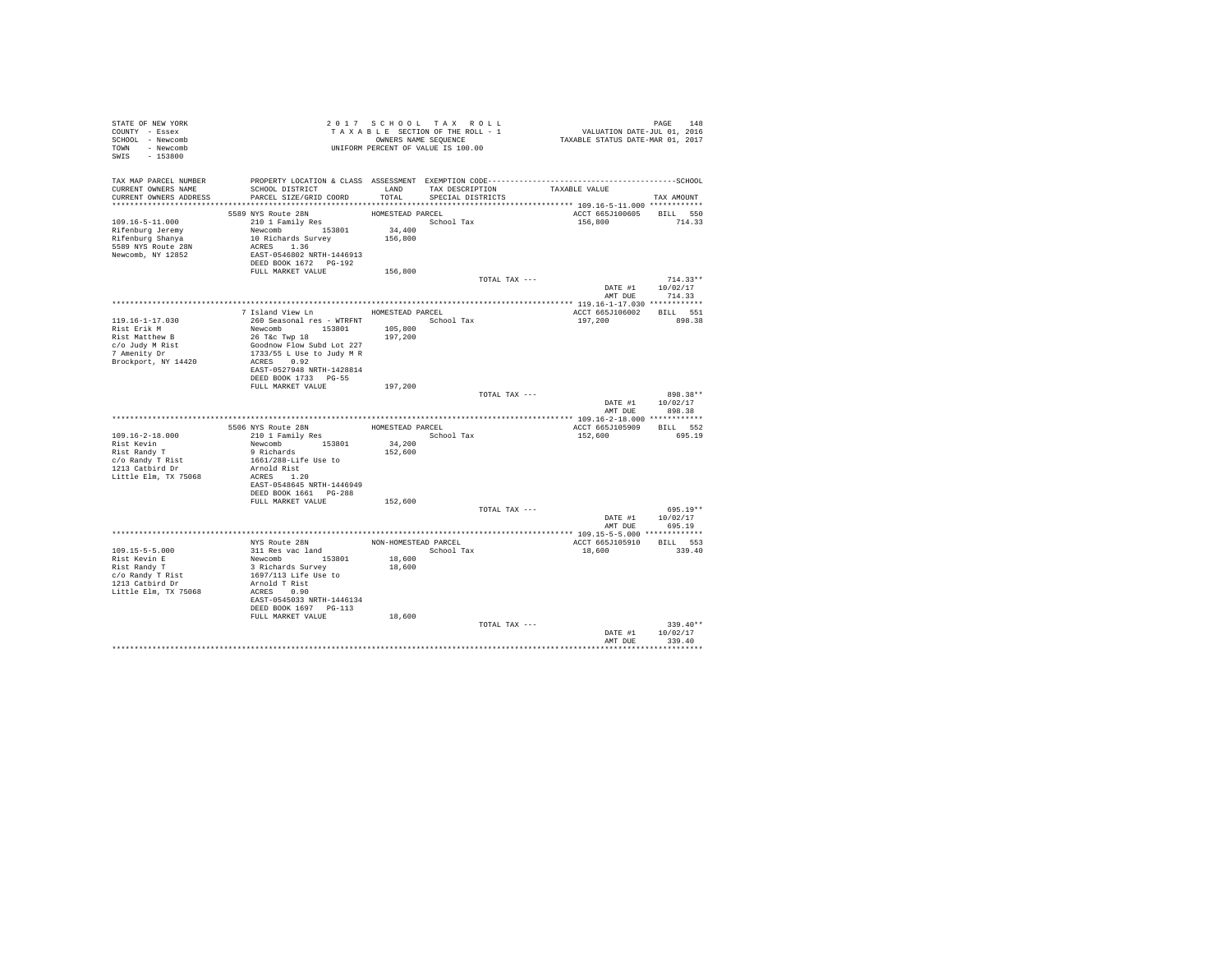| STATE OF NEW YORK<br>COUNTY - Essex<br>SCHOOL - Newcomb<br>- Newcomb<br>TOWN<br>$-153800$<br>SWTS |                                            | OWNERS NAME SEQUENCE | 2017 SCHOOL TAX ROLL<br>TAXABLE SECTION OF THE ROLL - 1<br>UNIFORM PERCENT OF VALUE IS 100.00 |               | VALUATION DATE-JUL 01, 2016<br>TAXABLE STATUS DATE-MAR 01, 2017 | 149<br>PAGE     |
|---------------------------------------------------------------------------------------------------|--------------------------------------------|----------------------|-----------------------------------------------------------------------------------------------|---------------|-----------------------------------------------------------------|-----------------|
| TAX MAP PARCEL NUMBER<br>CURRENT OWNERS NAME                                                      | SCHOOL DISTRICT                            | LAND                 | TAX DESCRIPTION                                                                               |               | TAXABLE VALUE                                                   |                 |
| CURRENT OWNERS ADDRESS                                                                            | PARCEL SIZE/GRID COORD                     | TOTAL.               | SPECIAL DISTRICTS                                                                             |               |                                                                 | TAX AMOUNT      |
|                                                                                                   | NYS Route 28N                              | NON-HOMESTEAD PARCEL |                                                                                               |               | ACCT 665J106005                                                 | BILL 554        |
| $110. -1 - 9.000$                                                                                 | 311 Res vac land                           |                      | School Tax                                                                                    |               | 59,600                                                          | 1,087.54        |
| Rist Kevin E                                                                                      | Newcomb 153801                             | 59,600               |                                                                                               |               |                                                                 |                 |
| Rist Randy T                                                                                      | 17 & 18 Richards Survey                    | 59,600               |                                                                                               |               |                                                                 |                 |
| c/o Randy T Rist                                                                                  | 1697/113 Life Use to                       |                      |                                                                                               |               |                                                                 |                 |
| 1213 Catbird Dr                                                                                   | Arnold T Rist                              |                      |                                                                                               |               |                                                                 |                 |
| Little Elm, TX 75068                                                                              | ACRES 44.50<br>EAST-0552589 NRTH-1444049   |                      |                                                                                               |               |                                                                 |                 |
|                                                                                                   | DEED BOOK 1697 PG-113                      |                      |                                                                                               |               |                                                                 |                 |
|                                                                                                   | FULL MARKET VALUE                          | 59,600               |                                                                                               |               |                                                                 |                 |
|                                                                                                   |                                            |                      |                                                                                               | TOTAL TAX --- |                                                                 | $1,087.54**$    |
|                                                                                                   |                                            |                      |                                                                                               |               | DATE #1                                                         | 10/02/17        |
|                                                                                                   |                                            |                      |                                                                                               |               | AMT DUE                                                         | 1.087.54        |
|                                                                                                   |                                            |                      |                                                                                               |               |                                                                 |                 |
|                                                                                                   | NYS Route 28N                              | NON-HOMESTEAD PARCEL |                                                                                               |               | ACCT 665J101407                                                 | <b>BTLL 555</b> |
| $110.13 - 3 - 1.000$                                                                              | 311 Res vac land                           |                      | School Tax                                                                                    |               | 22,400                                                          | 408.74          |
| Rist Kevin E                                                                                      | Newcomb 153801                             | 22,400               |                                                                                               |               |                                                                 |                 |
| Rist Randy T                                                                                      | 17 Richards Survey                         | 22,400               |                                                                                               |               |                                                                 |                 |
| c/o Randy T Rist                                                                                  | 1697/113 Life Use to                       |                      |                                                                                               |               |                                                                 |                 |
| 1213 Catbird Dr                                                                                   | Arnold T Rist                              |                      |                                                                                               |               |                                                                 |                 |
| Little Elm, TX 75068                                                                              | ACRES<br>0.80<br>EAST-0552204 NRTH-1445447 |                      |                                                                                               |               |                                                                 |                 |
|                                                                                                   | DEED BOOK 1697 PG-113                      |                      |                                                                                               |               |                                                                 |                 |
|                                                                                                   | FULL MARKET VALUE                          | 22,400               |                                                                                               |               |                                                                 |                 |
|                                                                                                   |                                            |                      |                                                                                               | TOTAL TAX --- |                                                                 | $408.74**$      |
|                                                                                                   |                                            |                      |                                                                                               |               | DATE #1                                                         | 10/02/17        |
|                                                                                                   |                                            |                      |                                                                                               |               | AMT DUE                                                         | 408.74          |
|                                                                                                   |                                            |                      |                                                                                               |               |                                                                 |                 |
|                                                                                                   | NYS Route 28N                              | NON-HOMESTEAD PARCEL |                                                                                               |               | ACCT 665J105912                                                 | BILL 556        |
| $110.17 - 1 - 2.000$                                                                              | 311 Res vac land                           |                      | School Tax                                                                                    |               | 78,000                                                          | 1,423.29        |
| Rist Kevin E                                                                                      | 153801<br>Newcomb                          | 78,000               |                                                                                               |               |                                                                 |                 |
| Rist Randy T                                                                                      | 18 Richards Survey                         | 78,000               |                                                                                               |               |                                                                 |                 |
| c/o Randy T Rist                                                                                  | 1697/113 Life Use to                       |                      |                                                                                               |               |                                                                 |                 |
| 1213 Catbird Dr                                                                                   | Arnold T Rist                              |                      |                                                                                               |               |                                                                 |                 |
| Little Elm, TX 75068                                                                              | ACRES 14.80<br>EAST-0552889 NRTH-1443168   |                      |                                                                                               |               |                                                                 |                 |
|                                                                                                   | DEED BOOK 1697 PG-113                      |                      |                                                                                               |               |                                                                 |                 |
|                                                                                                   | FULL MARKET VALUE                          | 78,000               |                                                                                               |               |                                                                 |                 |
|                                                                                                   |                                            |                      |                                                                                               | TOTAL TAX --- |                                                                 | $1.423.29**$    |
|                                                                                                   |                                            |                      |                                                                                               |               | DATE #1                                                         | 10/02/17        |
|                                                                                                   |                                            |                      |                                                                                               |               | AMT DUE                                                         | 1.423.29        |
|                                                                                                   |                                            |                      |                                                                                               |               |                                                                 |                 |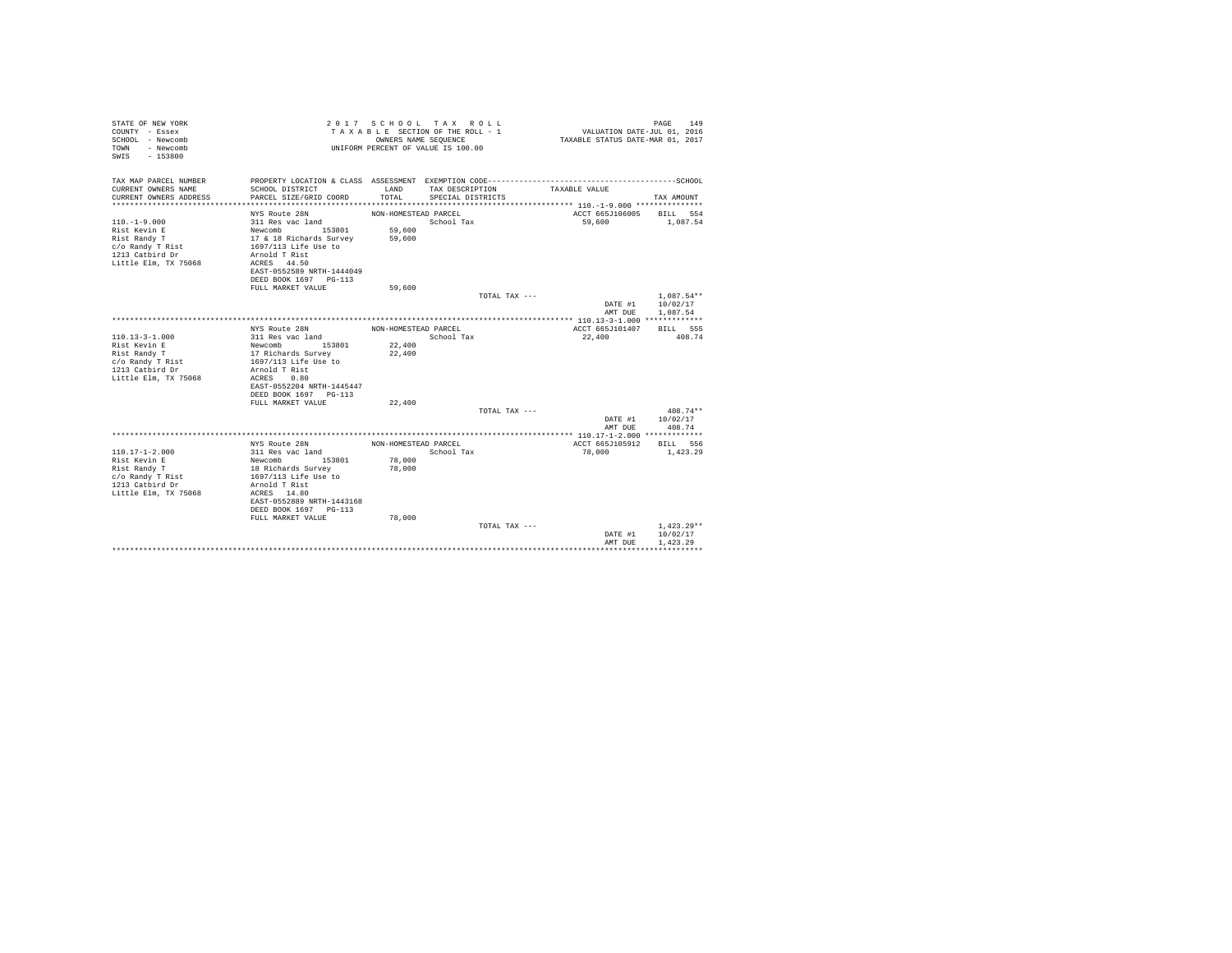| STATE OF NEW YORK<br>COUNTY - Essex<br>SCHOOL - Newcomb<br>TOWN - Newcomb<br>SWIS - 153800                           | OWNERS NAME SEQUENCE<br>UNIFORM PERCENT OF VALUE IS 100.00                                                                                                                                                                     |                                        | 2017 SCHOOL TAX ROLL<br>TAXABLE SECTION OF THE ROLL - 1<br>OWNERS NAME SEQUENCE |               | PAGE 150<br>VALUATION DATE-JUL 01, 2016<br>TAXABLE STATUS DATE-MAR 01, 2017 |                                          |
|----------------------------------------------------------------------------------------------------------------------|--------------------------------------------------------------------------------------------------------------------------------------------------------------------------------------------------------------------------------|----------------------------------------|---------------------------------------------------------------------------------|---------------|-----------------------------------------------------------------------------|------------------------------------------|
| TAX MAP PARCEL NUMBER<br>CURRENT OWNERS NAME<br>CURRENT OWNERS ADDRESS                                               | SCHOOL DISTRICT<br>PARCEL SIZE/GRID COORD                                                                                                                                                                                      | LAND<br>TOTAL                          | TAX DESCRIPTION<br>SPECIAL DISTRICTS                                            |               | TAXABLE VALUE                                                               | TAX AMOUNT                               |
| 120.13-1-47.000<br>Rist Kevin E<br>Rist Randy T<br>c/o Randy T Rist<br>1213 Catbird Dr<br>Little Elm, TX 75068       | 39 Woodys Rd<br>311 Res vac land - WTRFNT School Tax<br>Newcomb 153801<br>42 & 43 T&c Twp 18<br>1697/113 Life Use to<br>Arnold T Rist<br>ACRES 1.74<br>EAST-0533135 NRTH-1428817<br>DEED BOOK 1697 PG-113<br>FULL MARKET VALUE | HOMESTEAD PARCEL<br>134,300<br>134,300 |                                                                                 |               | ACCT 665J106007 BILL 557<br>134,300                                         | 611.83                                   |
|                                                                                                                      |                                                                                                                                                                                                                                | 134,300                                |                                                                                 | TOTAL TAX --- | AMT DUE                                                                     | $611.83**$<br>DATE #1 10/02/17<br>611.83 |
|                                                                                                                      |                                                                                                                                                                                                                                |                                        |                                                                                 |               |                                                                             |                                          |
| $109.16 - 2 - 12.000$<br>Ritchey Paul L Trust<br>Ritchey Catherine M Trust<br>137 Horstman Dr<br>Glenville, NY 12302 | 30 Johnson Rd<br>210 1 Family Res<br>Newcomb 153801<br>10 Richards<br>ACRES 0.50<br>EAST-0548291 NRTH-1447787<br>DEED BOOK 1785 PG-158<br>FULL MARKET VALUE                                                                    | HOMESTEAD PARCEL<br>26,100<br>77,800   | School Tax                                                                      |               | ACCT 665J106009 BILL 558<br>77,800                                          | 354.43                                   |
|                                                                                                                      |                                                                                                                                                                                                                                | 77,800                                 |                                                                                 | TOTAL TAX --- | AMT DUE                                                                     | $354.43**$<br>DATE #1 10/02/17<br>354.43 |
|                                                                                                                      |                                                                                                                                                                                                                                |                                        |                                                                                 |               |                                                                             |                                          |
| $109.15 - 1 - 36.000$<br>Rivera Juan A<br>Forest Hills, NY 11375                                                     | 3 Owens Dr<br>210 1 Family Res - WTRFNT<br>Newcomb 153801<br>3 Richards Surveys<br>ACRES 2.00 BANK1STARSG<br>EAST-0544245 NRTH-1446612<br>DEED BOOK 1860 PG-274                                                                | 90,300<br>153,900                      | HOMESTEAD PARCEL<br>School Tax                                                  |               | ACCT 665J100912 BILL 559<br>153,900                                         | 701.12                                   |
|                                                                                                                      | FULL MARKET VALUE                                                                                                                                                                                                              | 153,900                                |                                                                                 |               |                                                                             |                                          |
|                                                                                                                      |                                                                                                                                                                                                                                |                                        |                                                                                 | TOTAL TAX --- | DATE #1                                                                     | $701.12**$<br>10/02/17<br>AMT DUE 701.12 |
|                                                                                                                      |                                                                                                                                                                                                                                |                                        |                                                                                 |               |                                                                             |                                          |
| 120.18-2-13.000<br>Rizzo Eugene J<br>Rizzo Rena C<br>181 Lily Lake Rd<br>Highland, NY 12528                          | 1336 Goodnow Flow Rd HOMESTEAD PARCEL<br>210 1 Family Res - WTRFNT<br>Newcomb 153801<br>46 T&C Twp 18<br>Goodnow Flows Subd<br>Lot 36<br>ACRES 1.27<br>EAST-0535250 NRTH-1426781<br>DEED BOOK 1034 PG-203                      | 107,500<br>159,400                     | School Tax                                                                      |               | ACCT 665J106011 BILL 560<br>159,400                                         | 726.17                                   |
|                                                                                                                      | FULL MARKET VALUE                                                                                                                                                                                                              | 159,400                                |                                                                                 | TOTAL TAX --- | DATE #1<br>AMT DUE                                                          | $726.17**$<br>10/02/17<br>726.17         |
|                                                                                                                      |                                                                                                                                                                                                                                |                                        |                                                                                 |               |                                                                             |                                          |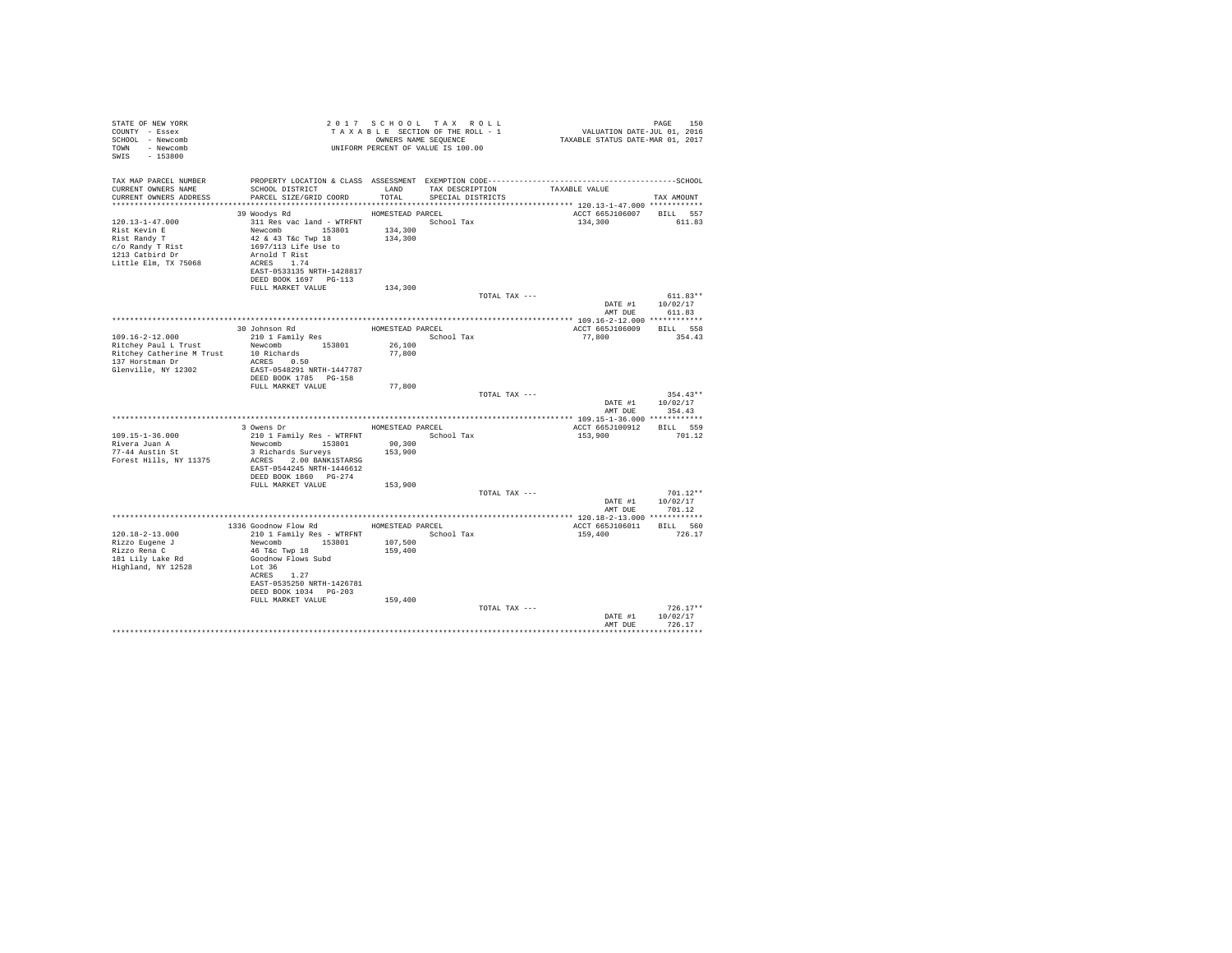| STATE OF NEW YORK<br>COUNTY - Essex<br>SCHOOL - Newcomb<br>TOWN - Newcomb<br>SWIS - 153800                         | Z U 1 / S C A C O C C A C C C C A C C C THE ROLL - 1<br>T A X A B L E SECTION OF THE ROLL - 1<br>OWNERS NAME SEQUENCE<br>UNIFORM PERCENT OF VALUE IS 100.00                                                         |                   |                                |               | PAGE 151<br>VALUATION DATE-JUL 01, 2016<br>TAXABLE STATUS DATE-MAR 01, 2017 |                                        |
|--------------------------------------------------------------------------------------------------------------------|---------------------------------------------------------------------------------------------------------------------------------------------------------------------------------------------------------------------|-------------------|--------------------------------|---------------|-----------------------------------------------------------------------------|----------------------------------------|
| CURRENT OWNERS NAME<br>CURRENT OWNERS ADDRESS                                                                      | SCHOOL DISTRICT           LAND     TAX DESCRIPTION       TAXABLE VALUE<br>PARCEL SIZE/GRID COORD                                                                                                                    | TOTAL             | SPECIAL DISTRICTS              |               |                                                                             | TAX AMOUNT                             |
| $109.16 - 6 - 8.000$<br>Roalsvig Family LLC<br>4535 Christian Dr<br>Clarence, NY 14031                             | 45 Stubing Ln MOMESTEAD PARCEL<br>210 1 Family Res - WTRFNT<br>Newcomb 153801 12,100<br>16 T&C Purchase TWP 27 RS 226,600<br>2 Birch Point Subd<br>ACRES 1.00<br>EAST-0551404 NRTH-1447455<br>DEED BOOK 1668 PG-180 | 226,600           | School Tax                     |               | ACCT 665Z004005 BILL 561<br>226,600 1,032.31                                |                                        |
|                                                                                                                    | FULL MARKET VALUE                                                                                                                                                                                                   |                   |                                | TOTAL TAX --- | DATE #1   10/02/17<br>AMT DUE 1,032.31                                      | $1,032.31**$                           |
|                                                                                                                    |                                                                                                                                                                                                                     |                   |                                |               |                                                                             |                                        |
| $110.18 - 2 - 5.000$                                                                                               | 113 Santanoni Dr<br>210 1 Family Res                                                                                                                                                                                |                   | HOMESTEAD PARCEL<br>School Tax |               | ACCT 665J105108 BILL 562<br>163,100                                         | 743.03                                 |
| Roalsvig Family LLC                                                                                                |                                                                                                                                                                                                                     | 37,500            |                                |               |                                                                             |                                        |
| 4535 Christian Dr<br>Clarence, NY 14031                                                                            | Newcomb<br>Newcomb<br>Hyslop<br>ACRES 4.52<br>EAST-0562907 NRTH-1442756                                                                                                                                             | 163,100           |                                |               |                                                                             |                                        |
|                                                                                                                    | DEED BOOK 1668 PG-176                                                                                                                                                                                               |                   |                                |               |                                                                             |                                        |
|                                                                                                                    | FULL MARKET VALUE                                                                                                                                                                                                   | 163,100           |                                |               |                                                                             |                                        |
|                                                                                                                    |                                                                                                                                                                                                                     |                   |                                | TOTAL TAX --- | DATE #1 $10/02/17$                                                          | $743.03**$<br>AMT DUE 743.03           |
|                                                                                                                    |                                                                                                                                                                                                                     |                   |                                |               |                                                                             |                                        |
|                                                                                                                    | 155 Woodys Rd<br>HOMESTEAD PARCEL                                                                                                                                                                                   |                   |                                |               | ACCT 665J104312 BILL 563                                                    |                                        |
| $120.13 - 1 - 24.000$                                                                                              | 260 Seasonal res - WTRFNT                                                                                                                                                                                           |                   | School Tax                     |               | 142,000 646.90                                                              |                                        |
| Robertson Charles A<br>Robertson Anne M                                                                            | Newcomb<br>153801 105,800<br>25&42 T&c Twp 18 142,000<br>Goodnow Flow Subd                                                                                                                                          |                   |                                |               |                                                                             |                                        |
| 19 Hampton St                                                                                                      |                                                                                                                                                                                                                     |                   |                                |               |                                                                             |                                        |
| Cranford, NJ 07016                                                                                                 | Lot 203<br>ACRES 0.91                                                                                                                                                                                               |                   |                                |               |                                                                             |                                        |
|                                                                                                                    | EAST-0530512 NRTH-1428446<br>DEED BOOK 1360 PG-127                                                                                                                                                                  |                   |                                |               |                                                                             |                                        |
|                                                                                                                    | FULL MARKET VALUE 142,000                                                                                                                                                                                           |                   |                                |               |                                                                             |                                        |
|                                                                                                                    |                                                                                                                                                                                                                     |                   |                                | TOTAL TAX --- |                                                                             | $646.90**$                             |
|                                                                                                                    |                                                                                                                                                                                                                     |                   |                                |               | AMT DUE                                                                     | DATE #1   10/02/17<br>646.90           |
|                                                                                                                    |                                                                                                                                                                                                                     |                   |                                |               |                                                                             |                                        |
|                                                                                                                    | 14 Muskrat Ln MOMESTEAD PARCEL                                                                                                                                                                                      |                   |                                |               | ACCT 665J101013 BILL 564                                                    |                                        |
| 120.17-2-1.000                                                                                                     |                                                                                                                                                                                                                     |                   |                                |               |                                                                             | 609.55                                 |
| Rodriguez Linda M<br>32 Vichy Dr<br>26 T&c Twp 18<br>26 T&c Twp 18<br>Saratoga Springs, NY 12866 Goodnow Flow Subd | Lot 301<br>ACRES 0.67 BANKADKTRST                                                                                                                                                                                   | 82,200<br>133,800 |                                |               |                                                                             |                                        |
|                                                                                                                    | EAST-0528126 NRTH-1427132<br>DEED BOOK 1221   PG-301                                                                                                                                                                |                   |                                |               |                                                                             |                                        |
|                                                                                                                    | FULL MARKET VALUE 133,800                                                                                                                                                                                           |                   |                                |               |                                                                             |                                        |
|                                                                                                                    |                                                                                                                                                                                                                     |                   |                                | TOTAL TAX --- | AMT DUE                                                                     | 609.55**<br>DATE #1 10/02/17<br>609.55 |
|                                                                                                                    |                                                                                                                                                                                                                     |                   |                                |               |                                                                             |                                        |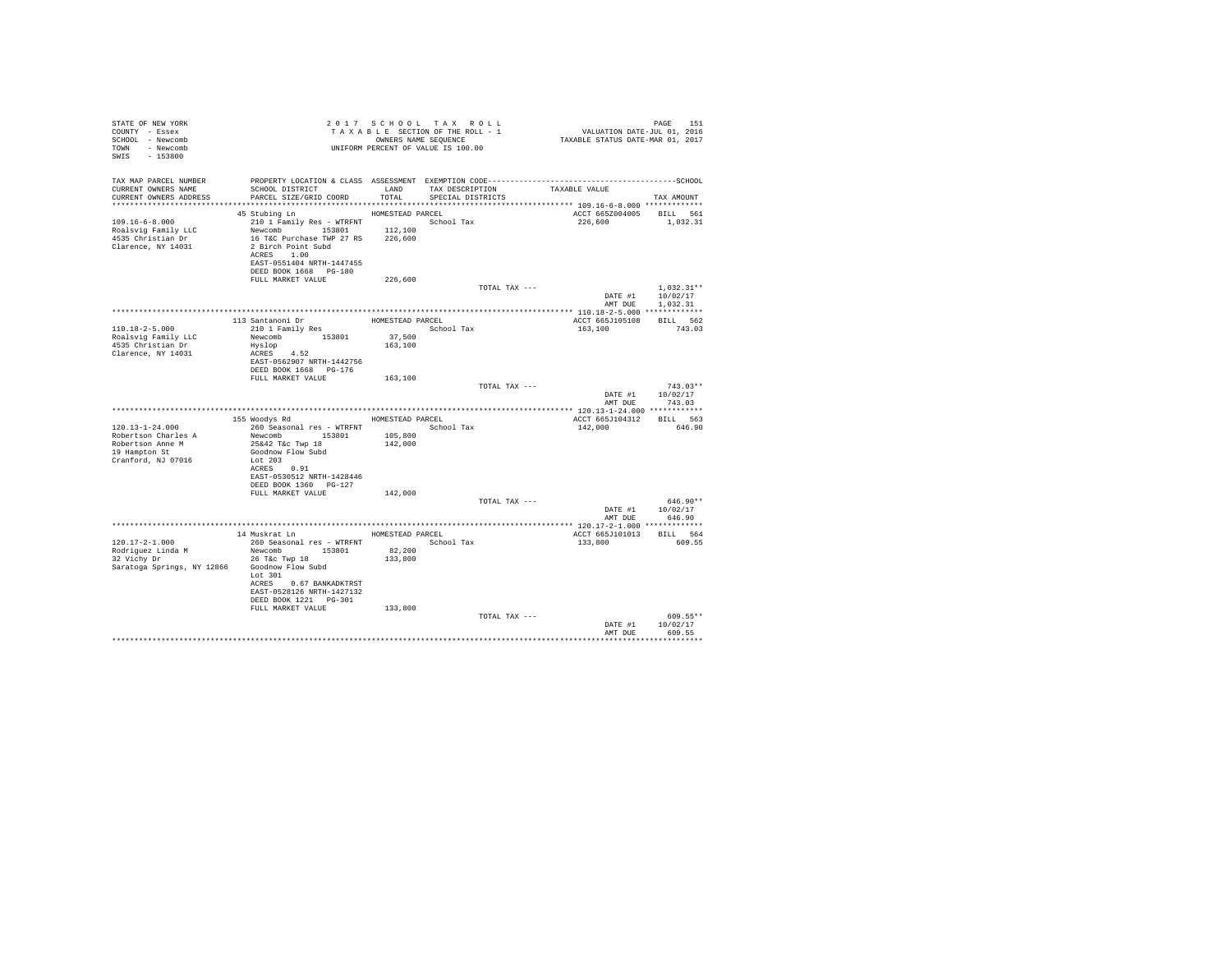| STATE OF NEW YORK                                | 2017 SUR SECTION OF THE ROLL - 1<br>TAXABLE SECTION OF THE ROLL - 1<br>OWNERS NAME SEQUENCE<br>UNIFORM PERCENT OF VALUE IS 100.00 |                   | 2017 SCHOOL TAX ROLL | PAGE 152<br>VALUATION DATE-JUL 01, 2016<br>TAXABLE STATUS DATE-MAR 01, 2017 |                |
|--------------------------------------------------|-----------------------------------------------------------------------------------------------------------------------------------|-------------------|----------------------|-----------------------------------------------------------------------------|----------------|
| COUNTY - Essex                                   |                                                                                                                                   |                   |                      |                                                                             |                |
| SCHOOL - Newcomb                                 |                                                                                                                                   |                   |                      |                                                                             |                |
| TOWN - Newcomb                                   |                                                                                                                                   |                   |                      |                                                                             |                |
| SWIS - 153800                                    |                                                                                                                                   |                   |                      |                                                                             |                |
|                                                  |                                                                                                                                   |                   |                      |                                                                             |                |
|                                                  |                                                                                                                                   |                   |                      |                                                                             |                |
| CURRENT OWNERS NAME                              | SCHOOL DISTRICT TAND TAX DESCRIPTION                                                                                              |                   |                      | TAXABLE VALUE                                                               |                |
| CURRENT OWNERS ADDRESS                           | PARCEL SIZE/GRID COORD                                                                                                            | TOTAL             | SPECIAL DISTRICTS    |                                                                             | TAX AMOUNT     |
|                                                  |                                                                                                                                   |                   |                      |                                                                             |                |
|                                                  | 4779 NYS Route 28N                                                                                                                | HOMESTEAD PARCEL  |                      | ACCT 665J106215 BILL 565                                                    |                |
| $121. - 2 - 21.100$                              | 260 Seasonal res                                                                                                                  |                   | School Tax           | 123,000 560.35                                                              |                |
|                                                  |                                                                                                                                   |                   |                      |                                                                             |                |
| Roehrs David<br>Roehrs Judi                      |                                                                                                                                   | 47,900<br>123,000 |                      |                                                                             |                |
| 70 Brookside Rd                                  | Newcomb<br>40 Thorns Survey<br>ACRES 17.74                                                                                        |                   |                      |                                                                             |                |
| New Paltz, NY 12561                              | EAST-0564974 NRTH-1438781                                                                                                         |                   |                      |                                                                             |                |
|                                                  | DEED BOOK 1722 PG-79                                                                                                              |                   |                      |                                                                             |                |
|                                                  | FULL MARKET VALUE                                                                                                                 | 123,000           |                      |                                                                             |                |
|                                                  |                                                                                                                                   |                   | TOTAL TAX ---        |                                                                             | 560.35**       |
|                                                  |                                                                                                                                   |                   |                      | DATE #1 10/02/17                                                            |                |
|                                                  |                                                                                                                                   |                   |                      |                                                                             | AMT DUE 560.35 |
|                                                  |                                                                                                                                   |                   |                      |                                                                             |                |
|                                                  | 289 Woodys Rd MOMESTEAD PARCEL                                                                                                    |                   |                      | ACCT 665J101603 BILL 566                                                    |                |
| $119.16 - 1 - 24.000$                            |                                                                                                                                   |                   | School Tax           | 203,200                                                                     | 925.71         |
| Rogers Walter T                                  | 260 Seasonal res - WTRFNT<br>Newcomb 153801 105,800<br>26 T&c Twp 18 203,200                                                      |                   |                      |                                                                             |                |
| Rogers Cynthia M<br>357 Drakestown Rd            |                                                                                                                                   |                   |                      |                                                                             |                |
|                                                  | Goodnow Flow Subd                                                                                                                 |                   |                      |                                                                             |                |
| Long Valley, NJ 07853                            | Lot 233                                                                                                                           |                   |                      |                                                                             |                |
|                                                  | ACRES 0.92                                                                                                                        |                   |                      |                                                                             |                |
|                                                  | EAST-0527331 NRTH-1428916                                                                                                         |                   |                      |                                                                             |                |
|                                                  | DEED BOOK 1359 PG-101<br>FULL MARKET VALUE                                                                                        | 203,200           |                      |                                                                             |                |
|                                                  |                                                                                                                                   |                   | TOTAL TAX ---        |                                                                             | $925.71**$     |
|                                                  |                                                                                                                                   |                   |                      | DATE #1 10/02/17                                                            |                |
|                                                  |                                                                                                                                   |                   |                      | AMT DUE                                                                     | 925.71         |
|                                                  |                                                                                                                                   |                   |                      |                                                                             |                |
|                                                  | 34 Bennett Ln HOMESTEAD PARCEL                                                                                                    |                   |                      | ACCT 665J100806 BILL 567                                                    |                |
| 120.18-2-21.000                                  |                                                                                                                                   |                   | School Tax           | 171,100                                                                     | 779.47         |
| Rossley Maureen C                                | 210 1 Family Res - WTRFNT<br>Newcomb 153801 108,700                                                                               |                   |                      |                                                                             |                |
| 25 West Ln                                       | 46 T&C Twp 18                                                                                                                     | 171,100           |                      |                                                                             |                |
| Saratoga, NY 12866                               | Life Use To Stephen                                                                                                               |                   |                      |                                                                             |                |
|                                                  | Rossley By 1170/35                                                                                                                |                   |                      |                                                                             |                |
|                                                  | ACRES 1.72                                                                                                                        |                   |                      |                                                                             |                |
|                                                  | EAST-0536010 NRTH-1426409                                                                                                         |                   |                      |                                                                             |                |
|                                                  | DEED BOOK 1170 PG-35                                                                                                              |                   |                      |                                                                             |                |
|                                                  | FULL MARKET VALUE                                                                                                                 | 171,100           |                      |                                                                             |                |
|                                                  |                                                                                                                                   |                   | TOTAL TAX ---        |                                                                             | $779.47**$     |
|                                                  |                                                                                                                                   |                   |                      | DATE #1 10/02/17                                                            |                |
|                                                  |                                                                                                                                   |                   |                      | AMT DUE                                                                     | 779.47         |
|                                                  | 1310 Goodnow Flow Rd MOMESTEAD PARCEL                                                                                             |                   |                      |                                                                             |                |
|                                                  |                                                                                                                                   |                   |                      | ACCT 665J106111 BILL 568                                                    |                |
| 120.18-2-19.000<br>Roussey Jeanne Trust          | 260 Seasonal res - WTRFNT               School Tax<br>Newcomb 153801 106,200                                                      |                   |                      | 209,300                                                                     | 953.50         |
| c/o Robert Roussey                               | 46 T&C Twp 18                                                                                                                     | 209,300           |                      |                                                                             |                |
|                                                  | Goodnow Flow Subd                                                                                                                 |                   |                      |                                                                             |                |
| 13 Via Salerno<br>PO Box 355006<br>PO Box 355006 | Lot 30                                                                                                                            |                   |                      |                                                                             |                |
| Palm Coast, FL 32135                             | ACRES 1.64                                                                                                                        |                   |                      |                                                                             |                |
|                                                  | EAST-0535810 NRTH-1426500                                                                                                         |                   |                      |                                                                             |                |
|                                                  | DEED BOOK 1643 PG-202                                                                                                             |                   |                      |                                                                             |                |
|                                                  | FULL MARKET VALUE                                                                                                                 | 209,300           |                      |                                                                             |                |
|                                                  |                                                                                                                                   |                   | TOTAL TAX ---        |                                                                             | $953.50**$     |
|                                                  |                                                                                                                                   |                   |                      | DATE #1                                                                     | 10/02/17       |
|                                                  |                                                                                                                                   |                   |                      | AMT DUR                                                                     | 953.50         |
|                                                  |                                                                                                                                   |                   |                      |                                                                             |                |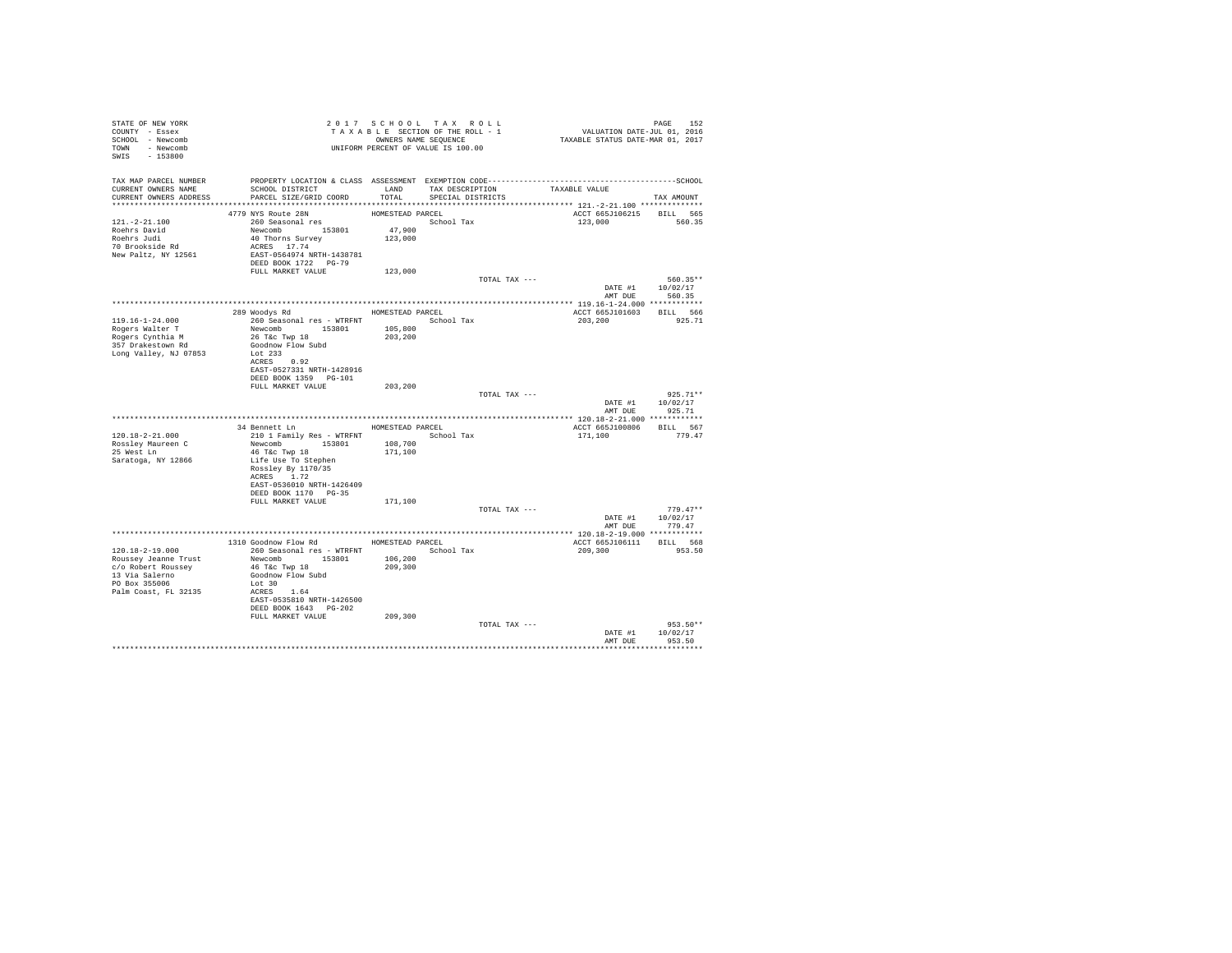| STATE OF NEW YORK<br>COUNTY - Essex<br>SCHOOL - Newcomb<br>TOWN - Newcomb<br>SWIS<br>$-153800$ |                                                                                                                                                                                                | 2017 SCHOOL TAX ROLL<br>OWNERS NAME SEOUENCE<br>UNIFORM PERCENT OF VALUE IS 100.00 |            | TAXABLE SECTION OF THE ROLL - 1      | PAGE 153<br>VALUATION DATE-JUL 01, 2016<br>TAXABLE STATUS DATE-MAR 01, 2017 | 153<br>PAGE                                      |
|------------------------------------------------------------------------------------------------|------------------------------------------------------------------------------------------------------------------------------------------------------------------------------------------------|------------------------------------------------------------------------------------|------------|--------------------------------------|-----------------------------------------------------------------------------|--------------------------------------------------|
| TAX MAP PARCEL NUMBER<br>CURRENT OWNERS NAME<br>CURRENT OWNERS ADDRESS                         | SCHOOL DISTRICT<br>PARCEL SIZE/GRID COORD TOTAL                                                                                                                                                | LAND                                                                               |            | TAX DESCRIPTION<br>SPECIAL DISTRICTS | TAXABLE VALUE                                                               | TAX AMOUNT                                       |
| $120.18 - 2 - 18.000$<br>Roussey Ronald A<br>PO Box 141<br>Eldred, NY 12732                    | 1314 Goodnow Flow Rd<br>260 Seasonal res - WTRFNT<br>Newcomb 153801 106,000<br>46 T&C Twp 18<br>Goodnow Flow Subd<br>Lot 31<br>ACRES 1.50<br>EAST-0535717 NRTH-1426549<br>DEED BOOK 498 PG-447 | HOMESTEAD PARCEL<br>191,200                                                        | School Tax |                                      | ACCT 665J106112 BILL 569<br>191,200                                         | 871.04                                           |
|                                                                                                | FULL MARKET VALUE                                                                                                                                                                              | 191,200                                                                            |            | TOTAL TAX ---                        |                                                                             | $871.04**$<br>DATE #1 10/02/17<br>AMT DUE 871.04 |
|                                                                                                |                                                                                                                                                                                                |                                                                                    |            |                                      |                                                                             |                                                  |
| $120.17 - 1 - 1.000$                                                                           | 23 Muskrat Ln<br>210 1 Family Res - WTRFNT School Tax                                                                                                                                          | HOMESTEAD PARCEL                                                                   |            |                                      | ACCT 665J104412<br>188,800                                                  | BILL 570<br>860.11                               |
| Rowen William I<br>Rowen Barbara J<br>2141 Orchard Park Dr<br>Schenectady, NY 12309            | Newcomb 153801<br>26 T&c Twp 18<br>Goodnow Flow Subd Lot 305<br>ACRES 1.40                                                                                                                     | 147,500<br>188,800                                                                 |            |                                      |                                                                             |                                                  |
|                                                                                                | EAST-0527689 NRTH-1427095<br>DEED BOOK 1002 PG-92<br>FULL MARKET VALUE                                                                                                                         | 188,800                                                                            |            |                                      |                                                                             |                                                  |
|                                                                                                |                                                                                                                                                                                                |                                                                                    |            | TOTAL TAX ---                        | DATE #1<br>AMT DUE                                                          | $860.11**$<br>10/02/17<br>860.11                 |
|                                                                                                |                                                                                                                                                                                                |                                                                                    |            |                                      |                                                                             |                                                  |
| $110.13 - 1 - 9.000$                                                                           | 5255 NYS Route 28N HOMESTEAD PARCEL<br>210 1 Family Res BAS ST                                                                                                                                 | BAS STAR 41854                                                                     |            |                                      | ACCT 665J103701 BILL 571                                                    | 30,000                                           |
| Rov Daniel<br>Main St<br>PO Box 164<br>Newcomb, NY 12852                                       | Newcomb 153801<br>Pt 18 & Richards Survey<br>ACRES 0.40<br>EAST-0554327 NRTH-1445047<br>DEED BOOK 1101 PG-31                                                                                   | 27,000 School Tax<br>83,400                                                        |            |                                      | 83,400                                                                      | 379.94                                           |
|                                                                                                | FULL MARKET VALUE                                                                                                                                                                              | 83,400                                                                             |            | TOTAL TAX ---                        |                                                                             | $305.94**$                                       |
|                                                                                                |                                                                                                                                                                                                |                                                                                    |            |                                      | AMT DUE                                                                     | DATE #1 10/02/17<br>305.94                       |
|                                                                                                |                                                                                                                                                                                                |                                                                                    |            |                                      |                                                                             |                                                  |
| $110.17 - 3 - 9.000$                                                                           | 123 Marcy Ln<br>210 1 Family Res                                                                                                                                                               | HOMESTEAD PARCEL<br><b>BAS STAR</b> 41854                                          |            |                                      | ACCT 665J104801                                                             | BILL 572<br>30,000                               |
| Roy Ghyslain A<br>123 Marcy Ln<br>Newcomb, NY 12852                                            | Newcomb 153801<br>Pt 19 Richards Survey<br>ACRES 0.50<br>EAST-0557269 NRTH-1442531<br>DEED BOOK 1160 PG-90                                                                                     | 29,000 School Tax<br>183,100                                                       |            |                                      | 183,100                                                                     | 834.14                                           |
|                                                                                                | FULL MARKET VALUE                                                                                                                                                                              | 183,100                                                                            |            | TOTAL TAX ---                        | DATE #1                                                                     | $760.14**$<br>10/02/17<br>760.14                 |
|                                                                                                |                                                                                                                                                                                                |                                                                                    |            |                                      | AMT DUE                                                                     |                                                  |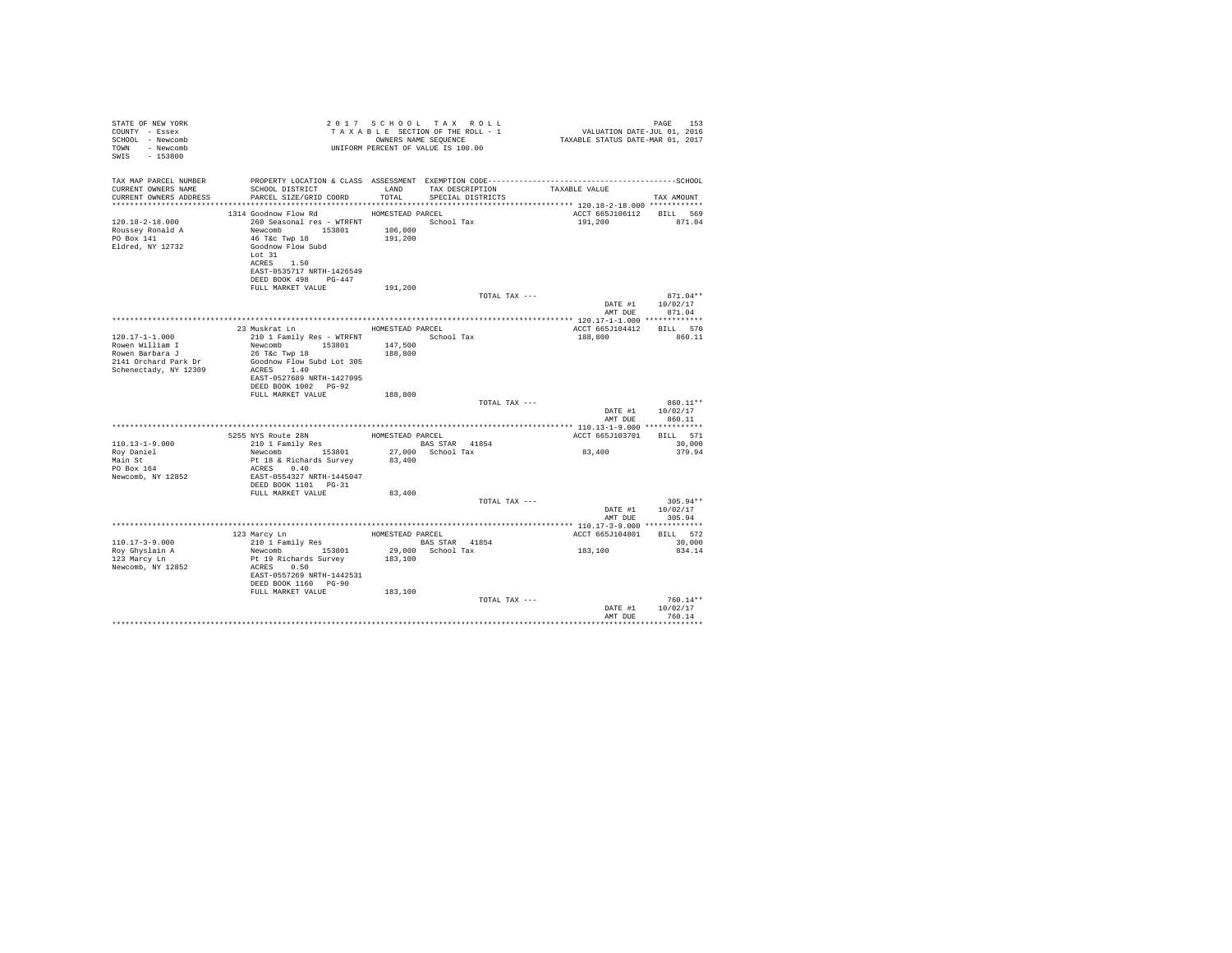| STATE OF NEW YORK<br>COUNTY - Essex<br>SCHOOL - Newcomb<br>TOWN - Newcomb<br>SWIS - 153800        | UNIFORM PERCENT OF VALUE IS 100.00                                                                                                                            | 2017 SCHOOL TAX ROLL<br>TAXABLE SECTION OF THE ROLL - 1<br>OWNERS NAME SEQUENCE |                                           |               | PAGE 154<br>VALUATION DATE-JUL 01, 2016<br>TAXABLE STATUS DATE-MAR 01, 2017 |                                                      |  |  |
|---------------------------------------------------------------------------------------------------|---------------------------------------------------------------------------------------------------------------------------------------------------------------|---------------------------------------------------------------------------------|-------------------------------------------|---------------|-----------------------------------------------------------------------------|------------------------------------------------------|--|--|
| TAX MAP PARCEL NUMBER<br>CURRENT OWNERS NAME<br>CURRENT OWNERS ADDRESS                            | PROPERTY LOCATION & CLASS ASSESSMENT EXEMPTION CODE-----------------------------------SCHOOL<br>SCHOOL DISTRICT<br>PARCEL SIZE/GRID COORD                     | TOTAL                                                                           | LAND TAX DESCRIPTION<br>SPECIAL DISTRICTS |               | TAXABLE VALUE                                                               | TAX AMOUNT                                           |  |  |
|                                                                                                   |                                                                                                                                                               |                                                                                 |                                           |               |                                                                             |                                                      |  |  |
| 110.18-3-1.200<br>Rozelle Mathew F<br>Rozelle Patricia M<br>250 South St<br>Glens Falls, NY 12801 | 5072 NYS Route 28N<br>260 Seasonal res<br>Newcomb 153801<br>Pt Of 3&4 Thorns Survey 77,300<br>ACRES 2.48<br>EAST-0559098 NRTH-1443379<br>DEED BOOK 969 PG-240 | HOMESTEAD PARCEL<br>School Tax<br>25,500                                        |                                           |               | ACCT 665J191001 BILL 573<br>77,300                                          | 352.15                                               |  |  |
|                                                                                                   | FULL MARKET VALUE                                                                                                                                             | 77,300                                                                          |                                           |               |                                                                             |                                                      |  |  |
|                                                                                                   |                                                                                                                                                               |                                                                                 |                                           | TOTAL TAX --- | AMT DUE                                                                     | $352.15**$<br>DATE #1 10/02/17<br>352.15             |  |  |
|                                                                                                   |                                                                                                                                                               |                                                                                 |                                           |               |                                                                             |                                                      |  |  |
| $110. - 3 - 12.000$<br>Rue Brodhead Tahawus LLC                                                   | 95 Lower Works Rd<br>210 1 Family Res<br>Newcomb 153801                                                                                                       | HOMESTEAD PARCEL<br>35,400                                                      | School Tax                                |               | ACCT 665J186006 BILL 574<br>295,000                                         | 1,343.92                                             |  |  |
| 560 Palisade Ave<br>Jersey City, NJ 07307                                                         | 15 T&c Twp 46<br>ACRES 2.41<br>EAST-0577085 NRTH-1444221<br>DEED BOOK 1633 PG-27                                                                              | 295,000                                                                         |                                           |               |                                                                             |                                                      |  |  |
|                                                                                                   | FULL MARKET VALUE                                                                                                                                             | 295,000                                                                         |                                           |               |                                                                             |                                                      |  |  |
|                                                                                                   |                                                                                                                                                               |                                                                                 |                                           | TOTAL TAX --- |                                                                             | $1.343.92**$<br>DATE #1 10/02/17<br>AMT DUE 1.343.92 |  |  |
|                                                                                                   |                                                                                                                                                               |                                                                                 |                                           |               |                                                                             |                                                      |  |  |
|                                                                                                   | Lower Works Rd                                                                                                                                                | NON-HOMESTEAD PARCEL                                                            |                                           |               | ACCT 665J189000                                                             | BILL 575                                             |  |  |
| $110.-3-13.000$                                                                                   | 311 Res vac land                                                                                                                                              |                                                                                 | School Tax                                |               | 25,800                                                                      | 470.78                                               |  |  |
| Rue Brodhead Tahawus LLC<br>560 Palisade Ave                                                      | Newcomb 153801<br>15 T&c Twp #46<br>Lot 5 F&r Rue Jr                                                                                                          | 25,800<br>25,800                                                                |                                           |               |                                                                             |                                                      |  |  |
| Jersey City, NJ 07307                                                                             | ACRES 2.77<br>EAST-0576839 NRTH-1444002                                                                                                                       |                                                                                 |                                           |               |                                                                             |                                                      |  |  |
|                                                                                                   | DEED BOOK 1633 PG-27                                                                                                                                          |                                                                                 |                                           |               |                                                                             |                                                      |  |  |
|                                                                                                   | FULL MARKET VALUE                                                                                                                                             | 25,800                                                                          |                                           |               |                                                                             |                                                      |  |  |
|                                                                                                   |                                                                                                                                                               |                                                                                 |                                           | TOTAL TAX --- | AMT DUE                                                                     | 470.78**<br>DATE #1 10/02/17<br>470.78               |  |  |
|                                                                                                   |                                                                                                                                                               |                                                                                 |                                           |               |                                                                             |                                                      |  |  |
|                                                                                                   | 1408 Goodnow Flow Rd                                                                                                                                          | HOMESTEAD PARCEL                                                                |                                           |               | ACCT 665J105805 BILL 576                                                    |                                                      |  |  |
| 120.17-2-49.000<br>Ruggiero Virginia<br>5 Sanders Rd<br>Corinth, NY 12822                         | 260 Seasonal res - WTRFNT<br>Newcomb 153801<br>42 T&C Twp 18<br>Goodnow Flow Subd<br>Lot 54                                                                   | 111,200<br>140,200                                                              | School Tax                                |               | 140,200                                                                     | 638.70                                               |  |  |
|                                                                                                   | ACRES 1.48<br>EAST-0533470 NRTH-1427054<br>DEED BOOK 1635 PG-226<br>FULL MARKET VALUE                                                                         | 140,200                                                                         |                                           |               |                                                                             |                                                      |  |  |
|                                                                                                   |                                                                                                                                                               |                                                                                 |                                           | TOTAL TAX --- | DATE #1<br>AMT DUE                                                          | 638.70**<br>10/02/17<br>638.70                       |  |  |
|                                                                                                   |                                                                                                                                                               |                                                                                 |                                           |               |                                                                             |                                                      |  |  |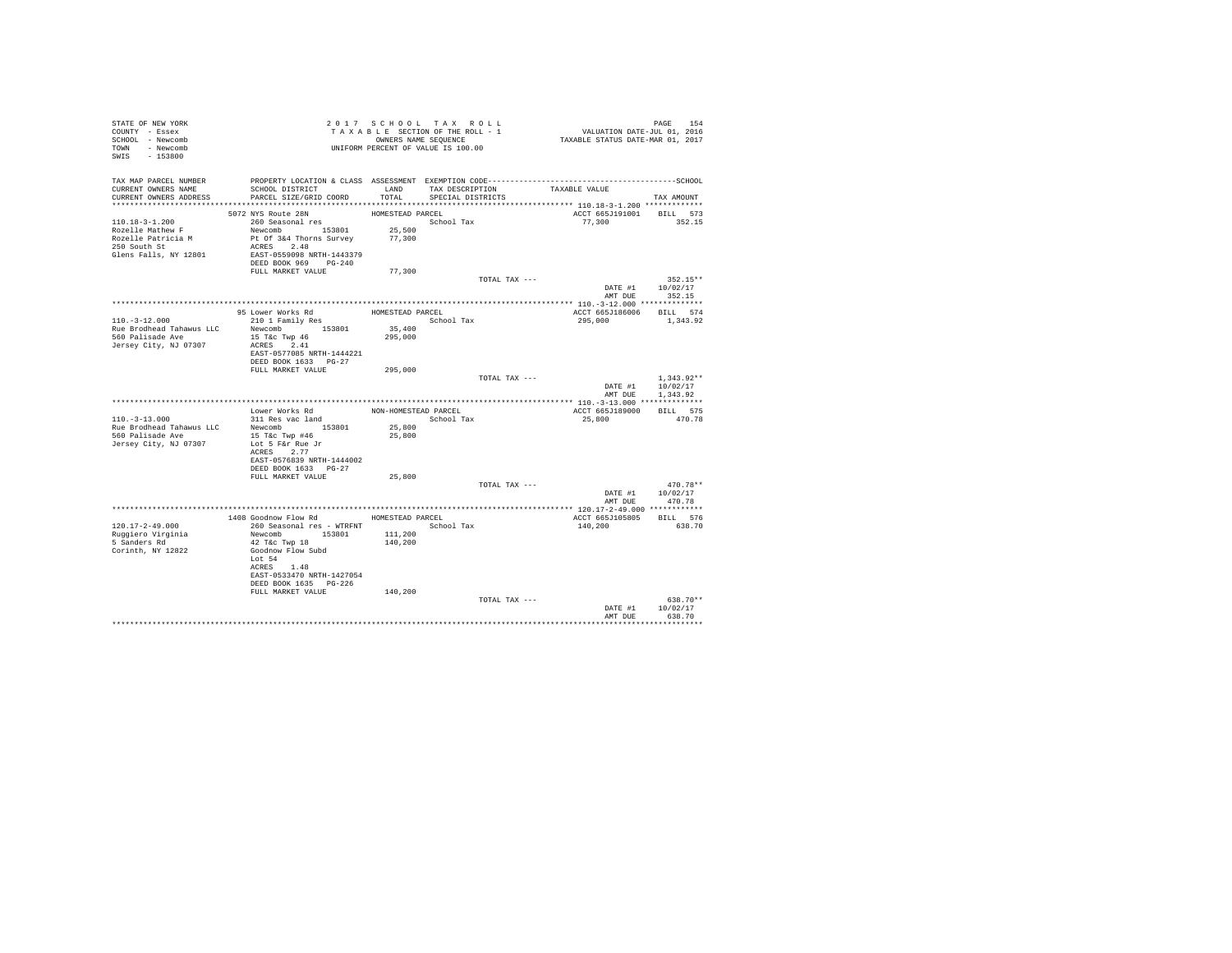| STATE OF NEW YORK                                            |                                                                                                                    |                   | 2017 SCHOOL TAX ROLL            | PAGE 155<br>VALUATION DATE-JUL 01, 2016<br>TAXABLE STATUS DATE-MAR 01, 2017 |                    |
|--------------------------------------------------------------|--------------------------------------------------------------------------------------------------------------------|-------------------|---------------------------------|-----------------------------------------------------------------------------|--------------------|
| COUNTY - Essex                                               |                                                                                                                    |                   | TAXABLE SECTION OF THE ROLL - 1 |                                                                             |                    |
| SCHOOL - Newcomb                                             |                                                                                                                    |                   | OWNERS NAME SEQUENCE            |                                                                             |                    |
| TOWN - Newcomb                                               | UNIFORM PERCENT OF VALUE IS 100.00                                                                                 |                   |                                 |                                                                             |                    |
| SWIS - 153800                                                |                                                                                                                    |                   |                                 |                                                                             |                    |
|                                                              |                                                                                                                    |                   |                                 |                                                                             |                    |
|                                                              |                                                                                                                    |                   |                                 |                                                                             |                    |
|                                                              | TAX MAP PARCEL NUMBER PROPERTY LOCATION & CLASS ASSESSMENT EXEMPTION CODE-----------------------------------SCHOOL |                   |                                 |                                                                             |                    |
| CURRENT OWNERS NAME                                          | SCHOOL DISTRICT TAND TAX DESCRIPTION                                                                               |                   |                                 | TAXABLE VALUE                                                               |                    |
| CURRENT OWNERS ADDRESS                                       | PARCEL SIZE/GRID COORD                                                                                             | TOTAL             | SPECIAL DISTRICTS               |                                                                             | TAX AMOUNT         |
|                                                              |                                                                                                                    |                   |                                 |                                                                             |                    |
|                                                              | 55 Sanford Ln                                                                                                      | HOMESTEAD PARCEL  |                                 | ACCT 665J100907 BILL 577                                                    |                    |
| $110.18 - 4 - 5.000$                                         | 210 1 Family Res<br>Newcomb 153801                                                                                 |                   | School Tax                      | 61,700 281.08                                                               |                    |
|                                                              |                                                                                                                    | 29,000            |                                 |                                                                             |                    |
| Russomano Robert J<br>Russomano Mary E<br>607 Belleville Ave | Pt 5 Thorns Survey                                                                                                 | 61,700            |                                 |                                                                             |                    |
|                                                              | ACRES 0.50                                                                                                         |                   |                                 |                                                                             |                    |
| Belleville, NJ 07109                                         | EAST-0558937 NRTH-1441436                                                                                          |                   |                                 |                                                                             |                    |
|                                                              | DEED BOOK 954 PG-82                                                                                                |                   |                                 |                                                                             |                    |
|                                                              | FULL MARKET VALUE                                                                                                  | 61,700            |                                 |                                                                             |                    |
|                                                              |                                                                                                                    |                   | TOTAL TAX ---                   |                                                                             | 281.08**           |
|                                                              |                                                                                                                    |                   |                                 |                                                                             | DATE #1   10/02/17 |
|                                                              |                                                                                                                    |                   |                                 |                                                                             | AMT DUE 281.08     |
|                                                              |                                                                                                                    |                   |                                 |                                                                             |                    |
|                                                              | 24 Spring St                                                                                                       | HOMESTEAD PARCEL  |                                 | ACCT 665J106115 BILL 578                                                    |                    |
| $109.15 - 3 - 4.001$                                         |                                                                                                                    |                   | School Tax                      | 124,000                                                                     | 564.90             |
|                                                              |                                                                                                                    |                   |                                 |                                                                             |                    |
| Ryan Philip C<br>Ryan Thomas E<br>22 Seavey St               | 210 1 Family Res<br>Newcomb 153801<br>4 Ords Pat<br>1272.226 -                                                     | 35,400<br>124,000 |                                 |                                                                             |                    |
|                                                              | 1272/320 Life Use To                                                                                               |                   |                                 |                                                                             |                    |
| Hampton, NH 03842                                            | William A Rvan                                                                                                     |                   |                                 |                                                                             |                    |
|                                                              | ACRES 2.40                                                                                                         |                   |                                 |                                                                             |                    |
|                                                              | EAST-0542251 NRTH-1445153                                                                                          |                   |                                 |                                                                             |                    |
|                                                              | DEED BOOK 1272 PG-320                                                                                              |                   |                                 |                                                                             |                    |
|                                                              | FULL MARKET VALUE                                                                                                  | 124,000           |                                 |                                                                             |                    |
|                                                              |                                                                                                                    |                   | TOTAL TAX ---                   |                                                                             | 564.90**           |
|                                                              |                                                                                                                    |                   |                                 |                                                                             | DATE #1 10/02/17   |
|                                                              |                                                                                                                    |                   |                                 | AMT DUE                                                                     | 564.90             |
|                                                              |                                                                                                                    |                   |                                 |                                                                             |                    |
|                                                              | 1452 Goodnow Flow Rd HOMESTEAD PARCEL                                                                              |                   |                                 | ACCT 665J105602 BILL 579                                                    |                    |
| $120.17 - 2 - 39.000$                                        | 260 Seasonal res - WTRFNT                                                                                          |                   | School Tax                      | 211,500                                                                     | 963.52             |
| Ryan Thomas M                                                |                                                                                                                    |                   |                                 |                                                                             |                    |
| Ryan Barbara A                                               | Newcomb 153801 144,700<br>42 T&c Twp 18 211,500                                                                    |                   |                                 |                                                                             |                    |
| 149 St Marys Ave                                             | Goodnow Flow Subd                                                                                                  |                   |                                 |                                                                             |                    |
| Clinton, NY 13323-1730                                       | Lot 64 1.11Ac                                                                                                      |                   |                                 |                                                                             |                    |
|                                                              | ACRES 2.77                                                                                                         |                   |                                 |                                                                             |                    |
|                                                              | EAST-0532340 NRTH-1426534                                                                                          |                   |                                 |                                                                             |                    |
|                                                              | DEED BOOK 1213 PG-271                                                                                              |                   |                                 |                                                                             |                    |
|                                                              | FULL MARKET VALUE                                                                                                  | 211,500           |                                 |                                                                             |                    |
|                                                              |                                                                                                                    |                   | TOTAL TAX ---                   |                                                                             | $963.52**$         |
|                                                              |                                                                                                                    |                   |                                 |                                                                             |                    |
|                                                              |                                                                                                                    |                   |                                 |                                                                             | DATE #1 10/02/17   |
|                                                              |                                                                                                                    |                   |                                 | AMT DUE                                                                     | 963.52             |
|                                                              |                                                                                                                    |                   |                                 |                                                                             |                    |
|                                                              | 16 Welch Ln MOMESTEAD PARCEL                                                                                       |                   |                                 | ACCT 665J100906 BILL 580                                                    |                    |
| $109.15 - 1 - 48.000$                                        | 260 Seasonal res - WTRFNT<br>Newcomb 153801 52,600                                                                 |                   | School Tax                      | 82,500                                                                      | 375.84             |
| Sabens Kathleen M                                            |                                                                                                                    |                   |                                 |                                                                             |                    |
| Fix Joyce E<br>698 Rte 28                                    | 3 Richards Survey                                                                                                  | 82,500            |                                 |                                                                             |                    |
|                                                              | 1432/322 Life Use To                                                                                               |                   |                                 |                                                                             |                    |
| Valatie, NY 12184                                            | William & Phyllis Fix                                                                                              |                   |                                 |                                                                             |                    |
|                                                              | ACRES 0.58                                                                                                         |                   |                                 |                                                                             |                    |
|                                                              | EAST-0545236 NRTH-1447165                                                                                          |                   |                                 |                                                                             |                    |
|                                                              | DEED BOOK 1529 PG-40                                                                                               |                   |                                 |                                                                             |                    |
|                                                              | FULL MARKET VALUE                                                                                                  | 82,500            |                                 |                                                                             |                    |
|                                                              |                                                                                                                    |                   | TOTAL TAX ---                   |                                                                             | $375.84**$         |
|                                                              |                                                                                                                    |                   |                                 |                                                                             |                    |
|                                                              |                                                                                                                    |                   |                                 | DATE #1                                                                     | 10/02/17           |
|                                                              |                                                                                                                    |                   |                                 | AMT DUR                                                                     | 375.84             |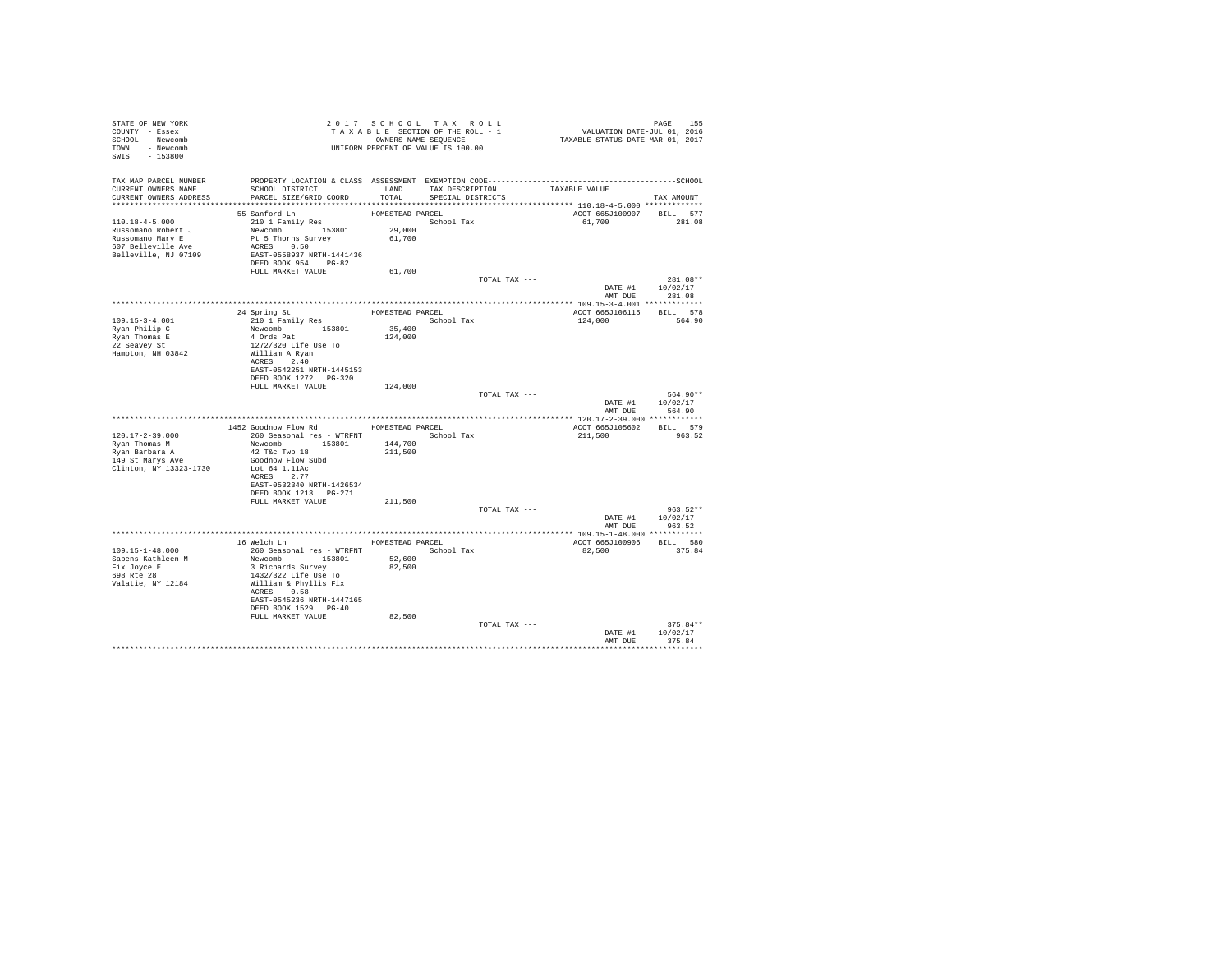| STATE OF NEW YORK<br>COUNTY - Essex<br>SCHOOL - Newcomb<br>TOWN - Newcomb<br>SWIS - 153800                                                                                        |                                                                                                                                                                                                                                                                                                                                                                                                                                              |               | 2017 SCHOOL TAX ROLL<br>TAXABLE SECTION OF THE ROLL - 1<br>OWNERS NAME SEOUENCE<br>UNIFORM PERCENT OF VALUE IS 100.00 |               | PAGE 156<br>2016 VALUATION DATE-JUL<br>2017 TAXABLE STATUS DATE-MAR | PAGE<br>156                          |  |
|-----------------------------------------------------------------------------------------------------------------------------------------------------------------------------------|----------------------------------------------------------------------------------------------------------------------------------------------------------------------------------------------------------------------------------------------------------------------------------------------------------------------------------------------------------------------------------------------------------------------------------------------|---------------|-----------------------------------------------------------------------------------------------------------------------|---------------|---------------------------------------------------------------------|--------------------------------------|--|
| TAX MAP PARCEL NUMBER<br>CURRENT OWNERS NAME<br>CURRENT OWNERS ADDRESS                                                                                                            | SCHOOL DISTRICT<br>PARCEL SIZE/GRID COORD                                                                                                                                                                                                                                                                                                                                                                                                    | LAND<br>TOTAL | TAX DESCRIPTION<br>SPECIAL DISTRICTS                                                                                  |               | TAXABLE VALUE                                                       | TAX AMOUNT                           |  |
| $119.20 - 5 - 7.008$<br>Sadler Edward M Trust Mewcomb 153801<br>Sadler Georgette M Trust 27 & 26 T&c Twp 18<br>19 Russell St<br>Saratoga Springs, NY 12866 Lots 324 & Nly 1/2 323 | 30 Breezy Point Ln HOMESTEAD PARCEL<br>210 1 Family Res - WTRFNT             School Tax<br>Newcomb 153801 178,200<br>27 & 26 T&c Twp 18 348,100<br>Goodnow Flow Subd<br>ACRES 2.54<br>EAST-0527367 NRTH-1426496<br>DEED BOOK 1826 PG-301                                                                                                                                                                                                     |               |                                                                                                                       |               | ACCT 665J106202 BILL 581<br>348,100                                 | 1,585.83                             |  |
|                                                                                                                                                                                   | FULL MARKET VALUE                                                                                                                                                                                                                                                                                                                                                                                                                            | 348,100       |                                                                                                                       | TOTAL TAX --- | DATE #1<br>AMT DUE                                                  | $1.585.83**$<br>10/02/17<br>1,585.83 |  |
|                                                                                                                                                                                   |                                                                                                                                                                                                                                                                                                                                                                                                                                              |               |                                                                                                                       |               |                                                                     |                                      |  |
|                                                                                                                                                                                   |                                                                                                                                                                                                                                                                                                                                                                                                                                              |               |                                                                                                                       |               | ACCT 665J104704                                                     | BILL 582                             |  |
| $110.17 - 2 - 23.000$                                                                                                                                                             | ${\small \begin{tabular}{lcl} 100 Marcy In \\ 210 1 Family Res \end{tabular}} {\small \begin{tabular}{lcl} HOMESTEAD PARCEL \\ BAS STAR \end{tabular}} \end{tabular}} \begin{tabular}{lcl} 100 MorSTEAD & & & & \\ 210 1 & Family Res & & & \\ 1 & 1 & & & \\ 1 & 1 & & \\ 1 & 1 & & \\ 1 & 1 & & \\ 1 & 1 & & \\ 1 & 1 & & \\ 1 & 1 & & \\ 1 & 1 & & \\ 1 & 1 & & \\ 1 & 1 & & \\ 1 & 1 & & \\ 1 & 1 & & \\ 1 & 1 & & \\ 1 & 1 & & \\ 1 & $ |               |                                                                                                                       |               |                                                                     | 30,000                               |  |
| Sage Brenda L                                                                                                                                                                     | Newcomb 153801                                                                                                                                                                                                                                                                                                                                                                                                                               |               | 31,400 School Tax                                                                                                     |               | 139,200                                                             | 634.15                               |  |
| 100 Marcy Ln                                                                                                                                                                      | Pt 19 Richards Survey                                                                                                                                                                                                                                                                                                                                                                                                                        | 139,200       |                                                                                                                       |               |                                                                     |                                      |  |
| Newcomb, NY 12852                                                                                                                                                                 | ACRES 0.70<br>EAST-0557462 NRTH-1443053<br>DEED BOOK 720 PG-124                                                                                                                                                                                                                                                                                                                                                                              |               |                                                                                                                       |               |                                                                     |                                      |  |
|                                                                                                                                                                                   | FULL MARKET VALUE                                                                                                                                                                                                                                                                                                                                                                                                                            | 139,200       |                                                                                                                       |               |                                                                     |                                      |  |
|                                                                                                                                                                                   |                                                                                                                                                                                                                                                                                                                                                                                                                                              |               |                                                                                                                       | TOTAL TAX --- | DATE #1<br>AMT DUE                                                  | 560.15**<br>10/02/17<br>560.15       |  |
|                                                                                                                                                                                   |                                                                                                                                                                                                                                                                                                                                                                                                                                              |               |                                                                                                                       |               |                                                                     |                                      |  |
|                                                                                                                                                                                   | Snowshoe Ln NON-HOMESTEAD PARCEL                                                                                                                                                                                                                                                                                                                                                                                                             |               |                                                                                                                       |               | ACCT 665J100903 BILL 583                                            |                                      |  |
| $110.13 - 11 - 1.000$                                                                                                                                                             | 311 Res vac land                                                                                                                                                                                                                                                                                                                                                                                                                             |               | School Tax                                                                                                            |               | 12,100                                                              | 220.79                               |  |
| Sage Richard W                                                                                                                                                                    | Newcomb 153801<br>29 30 Richards Survey                                                                                                                                                                                                                                                                                                                                                                                                      | 12,100        |                                                                                                                       |               |                                                                     |                                      |  |
| Sage Colleen A                                                                                                                                                                    |                                                                                                                                                                                                                                                                                                                                                                                                                                              | 12,100        |                                                                                                                       |               |                                                                     |                                      |  |
| 5057 St Rte 28N<br>Newcomb, NY 12852                                                                                                                                              | ACRES 1.40<br>EAST-0556759 NRTH-1447140<br>DEED BOOK 1742 PG-89                                                                                                                                                                                                                                                                                                                                                                              |               |                                                                                                                       |               |                                                                     |                                      |  |
|                                                                                                                                                                                   | FULL MARKET VALUE                                                                                                                                                                                                                                                                                                                                                                                                                            | 12,100        |                                                                                                                       |               |                                                                     |                                      |  |
|                                                                                                                                                                                   |                                                                                                                                                                                                                                                                                                                                                                                                                                              |               |                                                                                                                       | TOTAL TAX --- |                                                                     | $220.79**$                           |  |
|                                                                                                                                                                                   |                                                                                                                                                                                                                                                                                                                                                                                                                                              |               |                                                                                                                       |               | DATE #1                                                             | 10/02/17                             |  |
|                                                                                                                                                                                   |                                                                                                                                                                                                                                                                                                                                                                                                                                              |               |                                                                                                                       |               | AMT DUE                                                             | 220.79                               |  |
|                                                                                                                                                                                   |                                                                                                                                                                                                                                                                                                                                                                                                                                              |               |                                                                                                                       |               |                                                                     |                                      |  |
|                                                                                                                                                                                   | 5127 NYS Route 28N HOMESTEAD PARCEL<br>240 Rural res                                                                                                                                                                                                                                                                                                                                                                                         |               |                                                                                                                       |               | ACCT 665J105110 BILL 584                                            |                                      |  |
| 110.17-2-11.111                                                                                                                                                                   | 240 Rural res                                                                                                                                                                                                                                                                                                                                                                                                                                |               | <b>BAS STAR</b> 41854                                                                                                 |               |                                                                     | 30,000                               |  |
| Sage Richard W                                                                                                                                                                    | Newcomb 153801                                                                                                                                                                                                                                                                                                                                                                                                                               |               | 50,800 School Tax                                                                                                     |               | 346,300                                                             | 1,577.63                             |  |
| Sage Colleen A                                                                                                                                                                    | Pt 19 Richards Survey                                                                                                                                                                                                                                                                                                                                                                                                                        | 346,300       |                                                                                                                       |               |                                                                     |                                      |  |
| 5127 NYS Rte 28N                                                                                                                                                                  | Lot 3                                                                                                                                                                                                                                                                                                                                                                                                                                        |               |                                                                                                                       |               |                                                                     |                                      |  |
| Newcomb, NY 12852                                                                                                                                                                 | ACRES 20.47<br>EAST-0556596 NRTH-1443468<br>DEED BOOK 1579 PG-310                                                                                                                                                                                                                                                                                                                                                                            |               |                                                                                                                       |               |                                                                     |                                      |  |
|                                                                                                                                                                                   | FULL MARKET VALUE                                                                                                                                                                                                                                                                                                                                                                                                                            | 346,300       |                                                                                                                       |               |                                                                     |                                      |  |
|                                                                                                                                                                                   |                                                                                                                                                                                                                                                                                                                                                                                                                                              |               |                                                                                                                       | TOTAL TAX --- |                                                                     | $1.503.63**$                         |  |
|                                                                                                                                                                                   |                                                                                                                                                                                                                                                                                                                                                                                                                                              |               |                                                                                                                       |               | DATE #1                                                             | 10/02/17                             |  |
|                                                                                                                                                                                   |                                                                                                                                                                                                                                                                                                                                                                                                                                              |               |                                                                                                                       |               | AMT DUR                                                             | 1.503.63                             |  |
|                                                                                                                                                                                   |                                                                                                                                                                                                                                                                                                                                                                                                                                              |               |                                                                                                                       |               |                                                                     |                                      |  |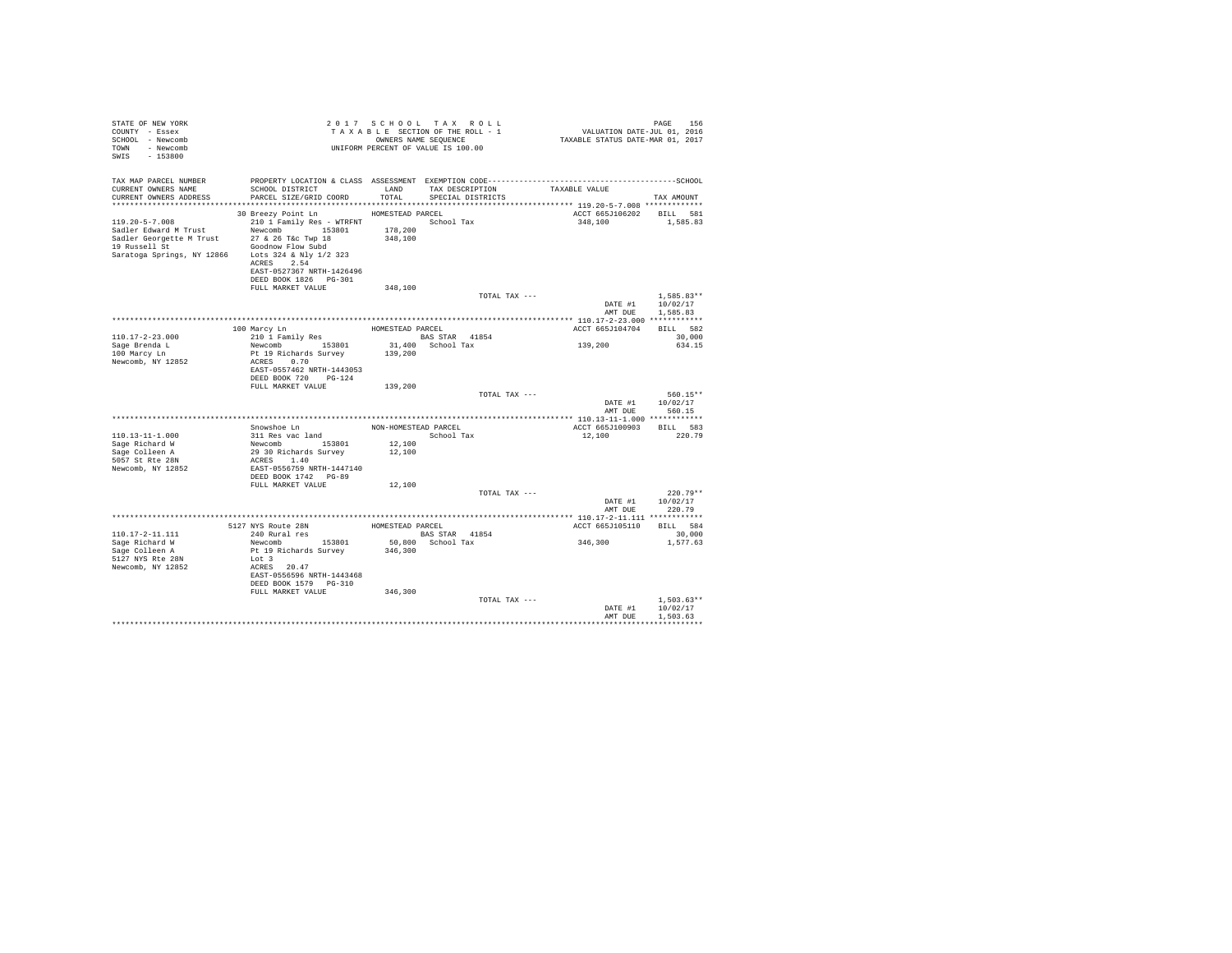| STATE OF NEW YORK<br>COUNTY - Essex<br>SCHOOL - Newcomb<br>TOWN - Newcomb<br>SWIS - 153800 |                                                                                                                                      |         | 2017 SCHOOL TAX ROLL<br>UNIFORM PERCENT OF VALUE IS 100.00 |               | PAGE 157 PAGE 157<br>TAXABLE SECTION OF THE ROLL - 1<br>ONNERS NAME SEQUENCE 1 CALLATION DATE-JUL 0.1, 2016<br>TAXABLE STATUS DATE-MAR 01, 2017 | PAGE<br>157                        |
|--------------------------------------------------------------------------------------------|--------------------------------------------------------------------------------------------------------------------------------------|---------|------------------------------------------------------------|---------------|-------------------------------------------------------------------------------------------------------------------------------------------------|------------------------------------|
| TAX MAP PARCEL NUMBER<br>CURRENT OWNERS NAME                                               | PROPERTY LOCATION & CLASS ASSESSMENT EXEMPTION CODE-----------------------------------SCHOOL<br>SCHOOL DISTRICT LAND TAX DESCRIPTION |         |                                                            |               | TAXABLE VALUE                                                                                                                                   |                                    |
| CURRENT OWNERS ADDRESS                                                                     | PARCEL SIZE/GRID COORD TOTAL                                                                                                         |         | SPECIAL DISTRICTS                                          |               |                                                                                                                                                 | TAX AMOUNT                         |
|                                                                                            |                                                                                                                                      |         |                                                            |               | ACCT 665J104012 BILL 585                                                                                                                        |                                    |
| Ede Rosemary Salerno                                                                       | 27 T&c Twp 18                                                                                                                        | 133,100 |                                                            |               | 133,100 606.36                                                                                                                                  |                                    |
| 811 East Ave<br>Tallmadge, OH 44278                                                        | Goodnow Flow Subd<br>Lot 342 1.8Ac<br>ACRES 2.40                                                                                     |         |                                                            |               |                                                                                                                                                 |                                    |
|                                                                                            | EAST-0525495 NRTH-1426533<br>DEED BOOK 1752    PG-298                                                                                |         |                                                            |               |                                                                                                                                                 |                                    |
|                                                                                            | FULL MARKET VALUE                                                                                                                    | 133,100 |                                                            | TOTAL TAX --- |                                                                                                                                                 | $606.36**$                         |
|                                                                                            |                                                                                                                                      |         |                                                            |               | AMT DUE                                                                                                                                         | DATE #1 10/02/17<br>606.36         |
|                                                                                            |                                                                                                                                      |         |                                                            |               |                                                                                                                                                 |                                    |
|                                                                                            | Goodnow Flow Rd MOMESTEAD PARCEL                                                                                                     |         |                                                            |               | ACCT 665J104011 BILL 586                                                                                                                        |                                    |
| $119.20 - 3 - 7.000$<br>Salerno Joseph P                                                   | 311 Res vac land - WTRFNT School Tax                                                                                                 | 119,800 |                                                            |               | 119,800                                                                                                                                         | 545.77                             |
| Ede Rosemary Salerno                                                                       | Newcomb 153801<br>27 T&c Twp 18                                                                                                      | 119,800 |                                                            |               |                                                                                                                                                 |                                    |
| 811 East Ave                                                                               | Goodnow Flow Subd                                                                                                                    |         |                                                            |               |                                                                                                                                                 |                                    |
| Tallmadge, OH 44278                                                                        | Lot 341                                                                                                                              |         |                                                            |               |                                                                                                                                                 |                                    |
|                                                                                            | ACRES 1.40<br>EAST-0525433 NRTH-1426295                                                                                              |         |                                                            |               |                                                                                                                                                 |                                    |
|                                                                                            | DEED BOOK 1752 PG-298                                                                                                                |         |                                                            |               |                                                                                                                                                 |                                    |
|                                                                                            | FULL MARKET VALUE                                                                                                                    | 119,800 |                                                            |               |                                                                                                                                                 |                                    |
|                                                                                            |                                                                                                                                      |         |                                                            | TOTAL TAX --- |                                                                                                                                                 | $545.77**$<br>DATE #1 10/02/17     |
|                                                                                            |                                                                                                                                      |         |                                                            |               | AMT DUE                                                                                                                                         | 545.77                             |
|                                                                                            |                                                                                                                                      |         |                                                            |               |                                                                                                                                                 |                                    |
|                                                                                            | 22 Snowshoe Ln HOMESTEAD PARCEL                                                                                                      |         |                                                            |               | ACCT 665J101115 BILL 587                                                                                                                        |                                    |
| $110.13 - 11 - 2.000$<br>Salvitti Gino                                                     |                                                                                                                                      |         | School Tax                                                 |               | 53,900 245.55                                                                                                                                   |                                    |
| Salvitti Susan<br>5 Kirchner Rd                                                            | -- 260 Seasonal res<br>Newcomb 153801 33,200<br>Pt 30 Richards Survey 53,900                                                         |         |                                                            |               |                                                                                                                                                 |                                    |
|                                                                                            | ACRES 0.90                                                                                                                           |         |                                                            |               |                                                                                                                                                 |                                    |
| New Freedom, PA 17349                                                                      | EAST-0557005 NRTH-1447097<br>DEED BOOK 1316 PG-51                                                                                    |         |                                                            |               |                                                                                                                                                 |                                    |
|                                                                                            | FULL MARKET VALUE                                                                                                                    | 53,900  |                                                            |               |                                                                                                                                                 |                                    |
|                                                                                            |                                                                                                                                      |         |                                                            | TOTAL TAX --- |                                                                                                                                                 | $245.55**$                         |
|                                                                                            |                                                                                                                                      |         |                                                            |               |                                                                                                                                                 | DATE #1 10/02/17<br>AMT DUE 245.55 |
|                                                                                            |                                                                                                                                      |         |                                                            |               |                                                                                                                                                 |                                    |
|                                                                                            | 940 Goodnow Flow Rd                                                                                                                  |         | HOMESTEAD PARCEL                                           |               | ACCT 665J105613 BILL 588                                                                                                                        |                                    |
| $120.14 - 1 - 4.000$                                                                       | 260 Seasonal res - WTRFNT                                                                                                            | 114,800 | School Tax                                                 |               | 151,200                                                                                                                                         | 688.82                             |
|                                                                                            |                                                                                                                                      | 151,200 |                                                            |               |                                                                                                                                                 |                                    |
|                                                                                            |                                                                                                                                      |         |                                                            |               |                                                                                                                                                 |                                    |
|                                                                                            | ACRES 0.60                                                                                                                           |         |                                                            |               |                                                                                                                                                 |                                    |
| Ganesvoort, NY 12831                                                                       | EAST-0534221 NRTH-1428640                                                                                                            |         |                                                            |               |                                                                                                                                                 |                                    |
|                                                                                            | DEED BOOK 459 PG-508                                                                                                                 |         |                                                            |               |                                                                                                                                                 |                                    |
|                                                                                            | FULL MARKET VALUE                                                                                                                    | 151,200 |                                                            |               |                                                                                                                                                 |                                    |
|                                                                                            |                                                                                                                                      |         |                                                            | TOTAL TAX --- |                                                                                                                                                 | 688.82**<br>DATE #1 10/02/17       |
|                                                                                            |                                                                                                                                      |         |                                                            |               | AMT DUR                                                                                                                                         | 688.82                             |
|                                                                                            |                                                                                                                                      |         |                                                            |               |                                                                                                                                                 |                                    |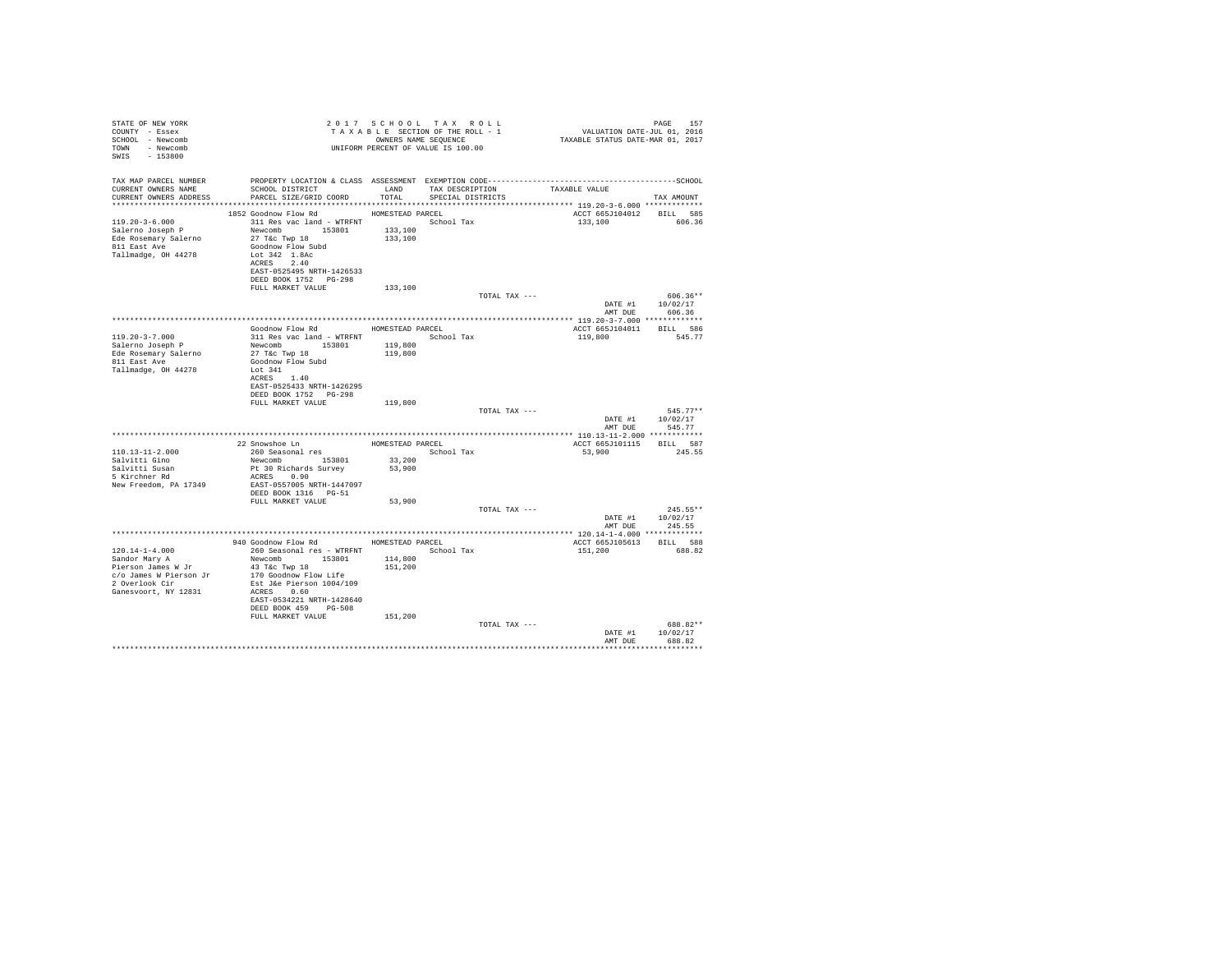| STATE OF NEW YORK<br>COUNTY - Essex<br>SCHOOL - Newcomb<br>TOWN - Newcomb<br>SWIS - 153800 |                                                    |                      | 2017 SCHOOL TAX ROLL<br>TAXABLE SECTION OF THE ROLL - 1<br>OWNERS NAME SEQUENCE<br>UNIFORM PERCENT OF VALUE IS 100.00 | PAGE 158<br>VALUATION DATE-JUL 01, 2016<br>TAXABLE STATUS DATE-MAR 01, 2017 |                                |
|--------------------------------------------------------------------------------------------|----------------------------------------------------|----------------------|-----------------------------------------------------------------------------------------------------------------------|-----------------------------------------------------------------------------|--------------------------------|
| TAX MAP PARCEL NUMBER                                                                      |                                                    |                      |                                                                                                                       |                                                                             |                                |
| CURRENT OWNERS NAME<br>CURRENT OWNERS ADDRESS                                              | SCHOOL DISTRICT<br>PARCEL SIZE/GRID COORD          | LAND<br>TOTAL        | TAX DESCRIPTION<br>SPECIAL DISTRICTS                                                                                  | TAXABLE VALUE                                                               | TAX AMOUNT                     |
|                                                                                            |                                                    |                      |                                                                                                                       |                                                                             |                                |
|                                                                                            | NYS Route 28N                                      | NON-HOMESTEAD PARCEL |                                                                                                                       | ACCT 665J106702 BILL 589                                                    |                                |
| $110.17 - 2 - 13.002$                                                                      | 322 Rural vac>10                                   |                      | School Tax                                                                                                            | 52,300                                                                      | 954.34                         |
| Santanoni Over Hudson LLC                                                                  | Newcomb 153801                                     | 52,300               |                                                                                                                       |                                                                             |                                |
| 166 Boulderwood Wav<br>Lake Placid, NY 12946                                               | Pt 19 Richards Survey<br>See Also 998/255          | 52,300               |                                                                                                                       |                                                                             |                                |
|                                                                                            | ACRES 33.00                                        |                      |                                                                                                                       |                                                                             |                                |
|                                                                                            | EAST-0557495 NRTH-1444186                          |                      |                                                                                                                       |                                                                             |                                |
|                                                                                            | DEED BOOK 1401 PG-138                              |                      |                                                                                                                       |                                                                             |                                |
|                                                                                            | FULL MARKET VALUE                                  | 52,300               |                                                                                                                       |                                                                             |                                |
|                                                                                            |                                                    |                      |                                                                                                                       | TOTAL TAX ---                                                               | $954.34**$                     |
|                                                                                            |                                                    |                      |                                                                                                                       | AMT DUE                                                                     | DATE #1 10/02/17<br>954.34     |
|                                                                                            |                                                    |                      |                                                                                                                       |                                                                             |                                |
|                                                                                            | 59 Marcy Ln                                        | HOMESTEAD PARCEL     |                                                                                                                       | ACCT 665J105215 BILL 590                                                    |                                |
| $110.18 - 1 - 1.000$                                                                       | 210 1 Family Res                                   |                      | School Tax                                                                                                            | 112,900                                                                     | 514.33                         |
| Santspree Holly A                                                                          | Newcomb 153801                                     | 30,700               |                                                                                                                       |                                                                             |                                |
| 14 Meldon Cir                                                                              | Pt 5 Thorns Survey                                 | 112,900              |                                                                                                                       |                                                                             |                                |
| Queensbury, NY 12804                                                                       | ACRES 0.64                                         |                      |                                                                                                                       |                                                                             |                                |
|                                                                                            | EAST-0558101 NRTH-1442203<br>DEED BOOK 1304 PG-166 |                      |                                                                                                                       |                                                                             |                                |
|                                                                                            | FULL MARKET VALUE                                  | 112,900              |                                                                                                                       |                                                                             |                                |
|                                                                                            |                                                    |                      |                                                                                                                       | TOTAL TAX ---                                                               | $514.33**$                     |
|                                                                                            |                                                    |                      |                                                                                                                       | DATE #1                                                                     | 10/02/17                       |
|                                                                                            |                                                    |                      |                                                                                                                       |                                                                             | AMT DUE 514.33                 |
|                                                                                            |                                                    |                      |                                                                                                                       |                                                                             |                                |
| 120.-1-10.028/1                                                                            | 1481 Goodnow Flow Rd<br>260 Seasonal res           | HOMESTEAD PARCEL     | School Tax                                                                                                            | ACCT 665J106203 BILL 591<br>28,600                                          | 130.29                         |
| Sanzone Theresa                                                                            | Newcomb 153801                                     | 100                  |                                                                                                                       |                                                                             |                                |
| c/o Theresa Andrew                                                                         | Tax Map # 120.-1-10.028                            | 28,600               |                                                                                                                       |                                                                             |                                |
| PO Box 16                                                                                  | Building Only                                      |                      |                                                                                                                       |                                                                             |                                |
| Valley Falls, NY 12185                                                                     | EAST-0533522 NRTH-1424310                          |                      |                                                                                                                       |                                                                             |                                |
|                                                                                            | FULL MARKET VALUE                                  | 28,600               |                                                                                                                       |                                                                             |                                |
|                                                                                            |                                                    |                      |                                                                                                                       | TOTAL TAX ---                                                               | $130.29**$<br>DATE #1 10/02/17 |
|                                                                                            |                                                    |                      |                                                                                                                       | AMT DUE                                                                     | 130.29                         |
|                                                                                            |                                                    |                      |                                                                                                                       |                                                                             |                                |
|                                                                                            | 1250 Goodnow Flow Rd HOMESTEAD PARCEL              |                      |                                                                                                                       | ACCT 665J106013 BILL 592                                                    |                                |
| 120.18-2-32.000                                                                            | 260 Seasonal res - WTRFNT                          |                      | School Tax                                                                                                            | 146,900                                                                     | 669.23                         |
| Saplin Roy T Jr                                                                            | Newcomb 153801                                     | 108,600<br>146,900   |                                                                                                                       |                                                                             |                                |
| Saplin Christine B<br>715 Rte 146                                                          | 46 T&c Twp 18<br>Goodnow Flow Subd                 |                      |                                                                                                                       |                                                                             |                                |
| Altamont, NY 12009                                                                         | Lot 17                                             |                      |                                                                                                                       |                                                                             |                                |
|                                                                                            | ACRES 1.60                                         |                      |                                                                                                                       |                                                                             |                                |
|                                                                                            | EAST-0537036 NRTH-1425833                          |                      |                                                                                                                       |                                                                             |                                |
|                                                                                            | DEED BOOK 982 PG-131                               |                      |                                                                                                                       |                                                                             |                                |
|                                                                                            | FULL MARKET VALUE                                  | 146,900              |                                                                                                                       |                                                                             |                                |
|                                                                                            |                                                    |                      |                                                                                                                       | TOTAL TAX ---<br>DATE #1                                                    | 669.23**<br>10/02/17           |
|                                                                                            |                                                    |                      |                                                                                                                       | AMT DUE                                                                     | 669.23                         |
|                                                                                            |                                                    |                      |                                                                                                                       |                                                                             |                                |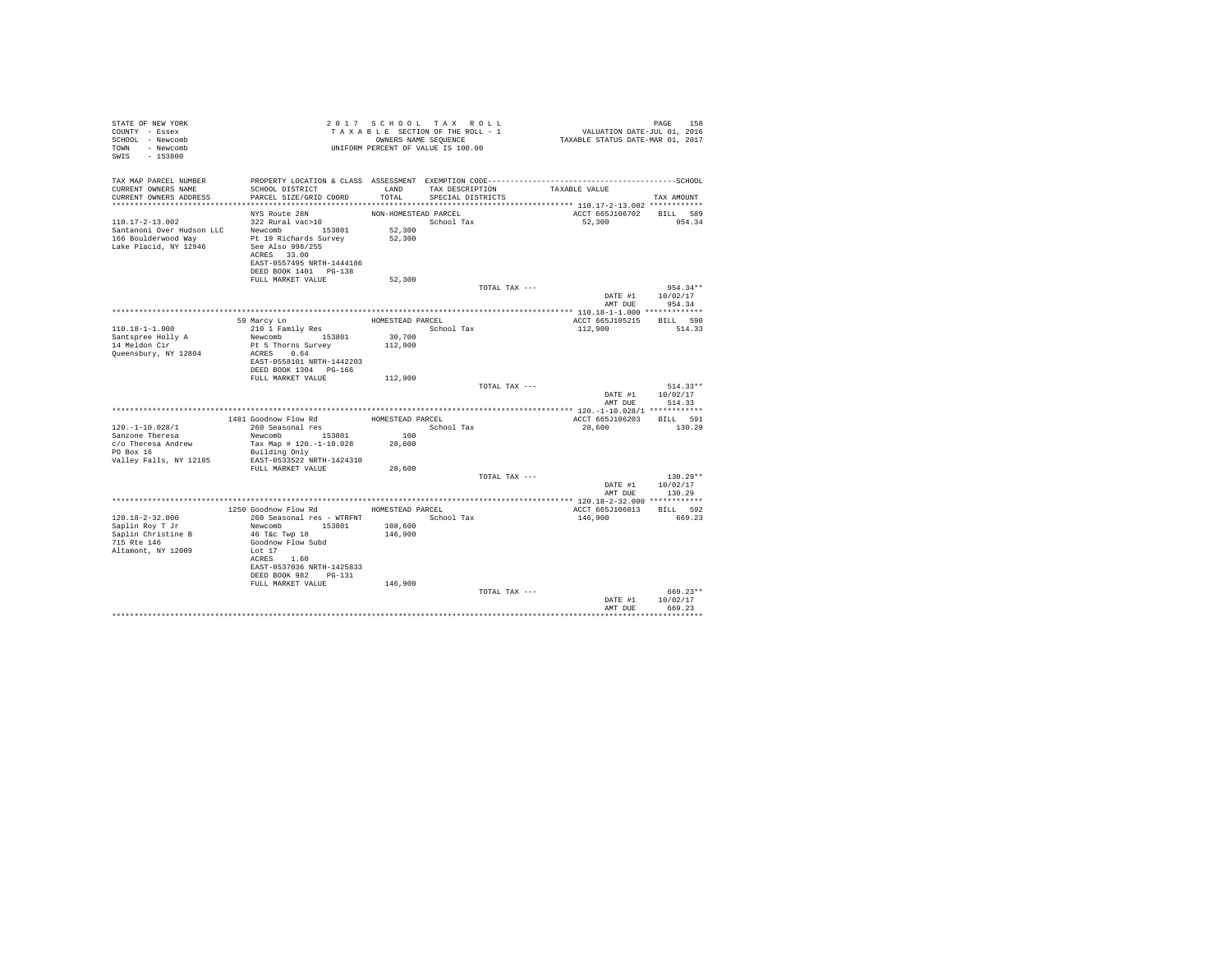| STATE OF NEW YORK<br>COUNTY - Essex<br>SCHOOL - Newcomb<br>TOWN - Newcomb<br>SWIS - 153800                                                      |                                                                                                                                                         |                      | 2017 SCHOOL TAX ROLL<br>UNIFORM PERCENT OF VALUE IS 100.00 |               |                                           | PAGE<br>159          |
|-------------------------------------------------------------------------------------------------------------------------------------------------|---------------------------------------------------------------------------------------------------------------------------------------------------------|----------------------|------------------------------------------------------------|---------------|-------------------------------------------|----------------------|
| TAX MAP PARCEL NUMBER<br>CURRENT OWNERS NAME<br>CURRENT OWNERS ADDRESS                                                                          | SCHOOL DISTRICT<br>PARCEL SIZE/GRID COORD                                                                                                               | TOTAL                | LAND TAX DESCRIPTION TAXABLE VALUE<br>SPECIAL DISTRICTS    |               |                                           | TAX AMOUNT           |
|                                                                                                                                                 |                                                                                                                                                         |                      |                                                            |               | ACCT 665J105811 BILL 593                  |                      |
| $90. -1 - 4.100$                                                                                                                                | Sanford Ln<br>843 Non-ceil. rr                                                                                                                          | NON-HOMESTEAD PARCEL | School Tax                                                 |               | 403.300 7.359.16                          |                      |
| Saratoga & No Creek Rail LLC Newcomb 153801<br>118 Saratoga & No Creek Rail LLC Newcomb 153801<br>118 S Clinton St Ste 400<br>Chicago, IL 60661 | $\begin{array}{c}\n\text{N1} & \text{any} & 46 \\ \text{N1} & \text{Railroad} \\ 1683/00 & 1\n\end{array}$<br>1683/90 & 1683/93 Easemen<br>ACRES 155.00 | 403,300<br>403,300   |                                                            |               |                                           |                      |
|                                                                                                                                                 | EAST-0574909 NRTH-1473421                                                                                                                               |                      |                                                            |               |                                           |                      |
|                                                                                                                                                 | DEED BOOK 1683    PG-93<br>FULL MARKET VALUE                                                                                                            |                      |                                                            |               |                                           |                      |
|                                                                                                                                                 |                                                                                                                                                         | 403,300              |                                                            | TOTAL TAX --- |                                           | $7.359.16**$         |
|                                                                                                                                                 |                                                                                                                                                         |                      |                                                            |               | DATE #1<br>AMT DUE                        | 10/02/17<br>7.359.16 |
|                                                                                                                                                 |                                                                                                                                                         |                      |                                                            |               |                                           |                      |
| $90, -1 - 4, 100/1$                                                                                                                             | Sanford Ln<br>843 Non-ceil. rr                                                                                                                          | NON-HOMESTEAD PARCEL | School Tax                                                 |               | ACCT 665J105812 BILL 594<br>26,500 483.56 |                      |
| Saratoga & No Creek Rail LLC Newcomb 153801                                                                                                     |                                                                                                                                                         | 26,500               |                                                            |               |                                           |                      |
| 118 S Clinton St Ste 400<br>Chicago, IL 60661                                                                                                   | Tax Map #90.-1-4.000<br>NI Railroad/Crossarms<br>1683/90 & 1683/93 Easemen<br>EAST-0571541 NRTH-1440407                                                 | 26,500               |                                                            |               |                                           |                      |
|                                                                                                                                                 | DEED BOOK 1683 PG-93<br>FULL MARKET VALUE                                                                                                               | 26,500               |                                                            |               |                                           |                      |
|                                                                                                                                                 |                                                                                                                                                         |                      |                                                            | TOTAL TAX --- |                                           | 483.56**             |
|                                                                                                                                                 |                                                                                                                                                         |                      |                                                            |               | DATE #1 10/02/17                          |                      |
|                                                                                                                                                 |                                                                                                                                                         |                      |                                                            |               | AMT DUE                                   | 483.56               |
|                                                                                                                                                 |                                                                                                                                                         |                      |                                                            |               | ACCT 665J104806                           | BILL 595             |
| 109.15-4-12.000                                                                                                                                 | 71 Goodnow Flow Rd<br>270 Mfg bouging<br>270 Mfg bouging<br>270 Mfg housing                                                                             |                      | School Tax                                                 |               | 40,200                                    | 183.14               |
| Sargent John E Jr<br>Sargent Nora                                                                                                               | Newcomb 153801                                                                                                                                          | 29,200               |                                                            |               |                                           |                      |
|                                                                                                                                                 | 4 Ords Patent                                                                                                                                           | 40,200               |                                                            |               |                                           |                      |
| 618 High Chapperal Rd<br>Wells, VT 05774                                                                                                        | ACRES 0.52<br>EAST-0542687 NRTH-1444296                                                                                                                 |                      |                                                            |               |                                           |                      |
|                                                                                                                                                 | DEED BOOK 1636 PG-31                                                                                                                                    |                      |                                                            |               |                                           |                      |
|                                                                                                                                                 | FULL MARKET VALUE                                                                                                                                       | 40,200               |                                                            |               |                                           |                      |
|                                                                                                                                                 |                                                                                                                                                         |                      |                                                            | TOTAL TAX --- |                                           | $183.14**$           |
|                                                                                                                                                 |                                                                                                                                                         |                      |                                                            |               | DATE #1 10/02/17<br>AMT DUE               | 183.14               |
|                                                                                                                                                 |                                                                                                                                                         |                      |                                                            |               |                                           |                      |
|                                                                                                                                                 | 1066 Goodnow Flow Rd MOMESTEAD PARCEL                                                                                                                   |                      |                                                            |               | ACCT 665J103508                           | BILL 596             |
| $120.18 - 1 - 11.000$                                                                                                                           | 210 1 Family Res - WTRFNT ENH STAR 41834                                                                                                                |                      |                                                            |               |                                           | 65,500               |
| Sarkisian George P<br>PO Box 128                                                                                                                | Newcomb 153801 106,200 School Tax<br>46 T&C Twp 18                                                                                                      | 349,100              |                                                            |               | 349,100                                   | 1,590.38             |
| Newcomb, NY 12852                                                                                                                               | Goodnow Flow Subd                                                                                                                                       |                      |                                                            |               |                                           |                      |
|                                                                                                                                                 | Lot $142$                                                                                                                                               |                      |                                                            |               |                                           |                      |
|                                                                                                                                                 | ACRES 0.63                                                                                                                                              |                      |                                                            |               |                                           |                      |
|                                                                                                                                                 | EAST-0537052 NRTH-1427577<br>DEED BOOK 1728 PG-219                                                                                                      |                      |                                                            |               |                                           |                      |
|                                                                                                                                                 | FULL MARKET VALUE                                                                                                                                       | 349,100              |                                                            |               |                                           |                      |
|                                                                                                                                                 |                                                                                                                                                         |                      |                                                            | TOTAL TAX --- |                                           | $1,436.38**$         |
|                                                                                                                                                 |                                                                                                                                                         |                      |                                                            |               | DATE #1                                   | 10/02/17             |
|                                                                                                                                                 |                                                                                                                                                         |                      |                                                            |               | AMT DUE                                   | 1,436.38<br>.        |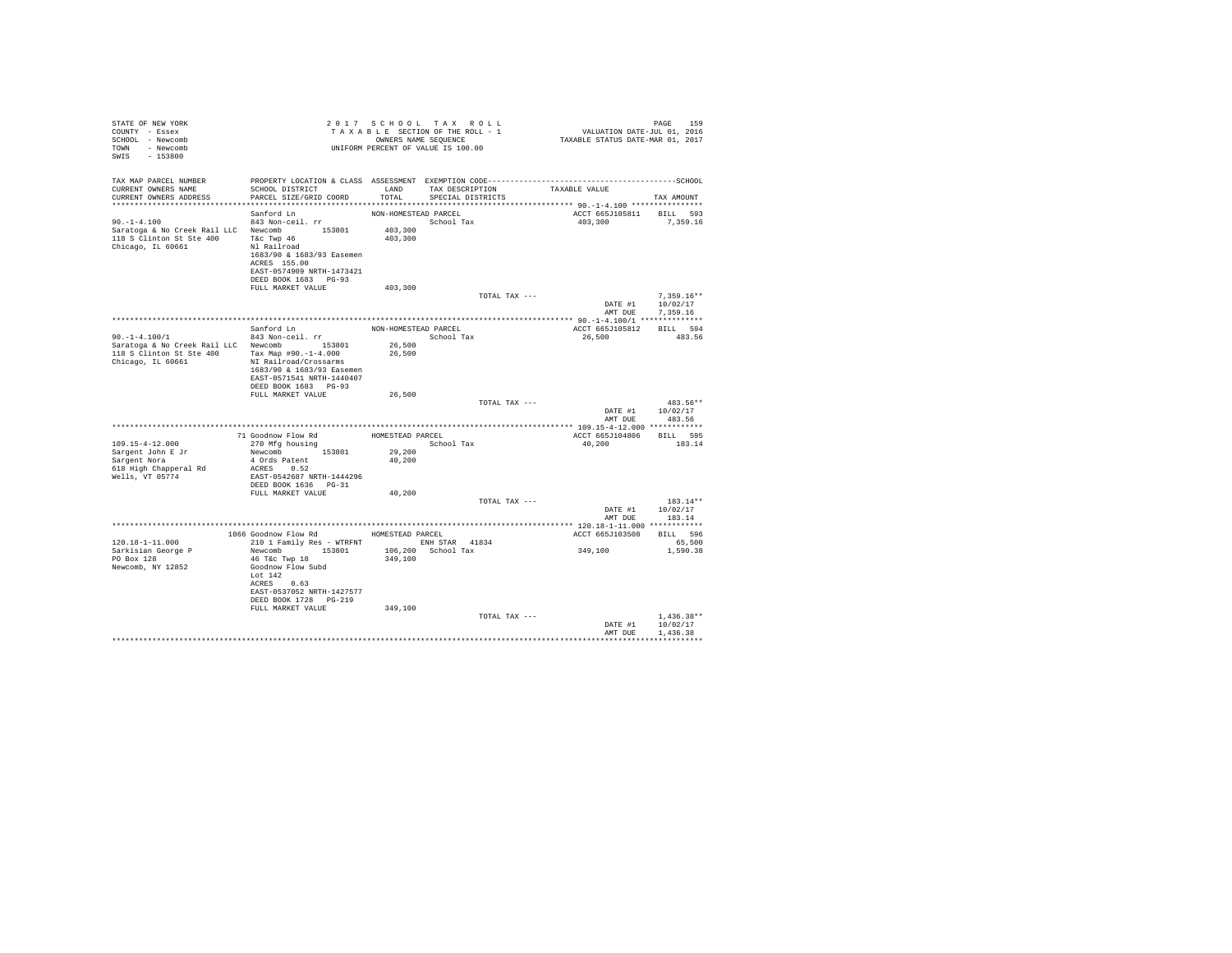| STATE OF NEW YORK<br>COUNTY - Essex<br>SCHOOL - Newcomb<br>TOWN - Newcomb<br>$-153800$<br>SWIS |                                                                                              |                      | 2017 SCHOOL TAX ROLL<br>TAXABLE SECTION OF THE ROLL - 1<br>OWNERS NAME SEQUENCE<br>UNIFORM PERCENT OF VALUE IS 100.00 |               | PAGE 160<br>VALUATION DATE-JUL 01, 2016<br>TAXABLE STATUS DATE-MAR 01, 2017 |              |            |
|------------------------------------------------------------------------------------------------|----------------------------------------------------------------------------------------------|----------------------|-----------------------------------------------------------------------------------------------------------------------|---------------|-----------------------------------------------------------------------------|--------------|------------|
| TAX MAP PARCEL NUMBER                                                                          | PROPERTY LOCATION & CLASS ASSESSMENT EXEMPTION CODE-----------------------------------SCHOOL |                      |                                                                                                                       |               |                                                                             |              |            |
| CURRENT OWNERS NAME<br>CURRENT OWNERS ADDRESS                                                  | SCHOOL DISTRICT<br>PARCEL SIZE/GRID COORD                                                    | LAND<br>TOTAL        | TAX DESCRIPTION<br>SPECIAL DISTRICTS                                                                                  | TAXABLE VALUE |                                                                             | TAX AMOUNT   |            |
|                                                                                                |                                                                                              |                      |                                                                                                                       |               |                                                                             |              |            |
|                                                                                                | Stubing Ln                                                                                   | NON-HOMESTEAD PARCEL |                                                                                                                       |               | ACCT 665Z004007 BILL 597                                                    |              |            |
| $109.16 - 6 - 10.000$                                                                          |                                                                                              |                      |                                                                                                                       |               | 114,400                                                                     | 2,087.50     |            |
| Schiavi Gary J                                                                                 | Newcomb 153801 114,400<br>16 T&C Purchase TWP 27 RS 114,400                                  | 114,400              |                                                                                                                       |               |                                                                             |              |            |
| Schiavi Lorraine M                                                                             |                                                                                              |                      |                                                                                                                       |               |                                                                             |              |            |
| 361 Potter Brook Rd                                                                            | 4 Birch Point Subd                                                                           |                      |                                                                                                                       |               |                                                                             |              |            |
| Chestertown, NY 12817                                                                          | ACRES 1.00                                                                                   |                      |                                                                                                                       |               |                                                                             |              |            |
|                                                                                                | EAST-0551007 NRTH-1447651                                                                    |                      |                                                                                                                       |               |                                                                             |              |            |
|                                                                                                | DEED BOOK 1415 PG-306<br>FULL MARKET VALUE                                                   | 114,400              |                                                                                                                       |               |                                                                             |              |            |
|                                                                                                |                                                                                              |                      |                                                                                                                       | TOTAL TAX --- |                                                                             | $2,087.50**$ |            |
|                                                                                                |                                                                                              |                      |                                                                                                                       |               | DATE #1 10/02/17                                                            |              |            |
|                                                                                                |                                                                                              |                      |                                                                                                                       |               | AMT DUE                                                                     | 2.087.50     |            |
|                                                                                                |                                                                                              |                      |                                                                                                                       |               |                                                                             |              |            |
|                                                                                                | 18 Snowshoe Ln                                                                               | HOMESTEAD PARCEL     |                                                                                                                       |               | ACCT 665J106209                                                             | BILL 598     |            |
| $110.13 - 11 - 4.000$                                                                          | 260 Seasonal res                                                                             |                      | School Tax                                                                                                            |               | 42,600                                                                      | 194.07       |            |
| Schiavoni John A                                                                               | Newcomb 153801                                                                               | 29,000               |                                                                                                                       |               |                                                                             |              |            |
| 11 Lantern Hill Rd                                                                             | Pt 30 Richards Survey                                                                        | 42,600               |                                                                                                                       |               |                                                                             |              |            |
| Queensbury, NY 12804                                                                           | ACRES 0.50                                                                                   |                      |                                                                                                                       |               |                                                                             |              |            |
|                                                                                                | EAST-0557200 NRTH-1446909<br>DEED BOOK 1519 PG-326                                           |                      |                                                                                                                       |               |                                                                             |              |            |
|                                                                                                | FULL MARKET VALUE                                                                            | 42,600               |                                                                                                                       |               |                                                                             |              |            |
|                                                                                                |                                                                                              |                      |                                                                                                                       | TOTAL TAX --- |                                                                             |              | $194.07**$ |
|                                                                                                |                                                                                              |                      |                                                                                                                       |               | DATE #1                                                                     | 10/02/17     |            |
|                                                                                                |                                                                                              |                      |                                                                                                                       |               | AMT DUE 194.07                                                              |              |            |
|                                                                                                |                                                                                              |                      |                                                                                                                       |               |                                                                             |              |            |
|                                                                                                | 22 Newcomb Lake Rd                                                                           | HOMESTEAD PARCEL     |                                                                                                                       |               | ACCT 665J197001 BILL 599                                                    |              |            |
| 109.15-1-47.200                                                                                | 210 1 Family Res - WTRFNT                                                                    |                      | School Tax                                                                                                            |               | 260,000                                                                     | 1,184.47     |            |
| Schmidt John                                                                                   | Newcomb 153801                                                                               | 85,400               |                                                                                                                       |               |                                                                             |              |            |
| Schmidt Donna<br>4 Meadow Ln                                                                   | 3 T&c Twp 27 Rs                                                                              | 260,000              |                                                                                                                       |               |                                                                             |              |            |
| Montvale, NJ 07645                                                                             | Bldg 1<br>ACRES 3.62                                                                         |                      |                                                                                                                       |               |                                                                             |              |            |
|                                                                                                | EAST-0544808 NRTH-1446953                                                                    |                      |                                                                                                                       |               |                                                                             |              |            |
|                                                                                                | DEED BOOK 1822 PG-194                                                                        |                      |                                                                                                                       |               |                                                                             |              |            |
|                                                                                                | FULL MARKET VALUE                                                                            | 260,000              |                                                                                                                       |               |                                                                             |              |            |
|                                                                                                |                                                                                              |                      |                                                                                                                       | TOTAL TAX --- |                                                                             | $1,184.47**$ |            |
|                                                                                                |                                                                                              |                      |                                                                                                                       |               | DATE #1                                                                     | 10/02/17     |            |
|                                                                                                |                                                                                              |                      |                                                                                                                       |               | AMT DUE                                                                     | 1,184.47     |            |
|                                                                                                |                                                                                              |                      |                                                                                                                       |               |                                                                             |              |            |
|                                                                                                | 43 Johnson Rd                                                                                |                      | HOMESTEAD PARCEL                                                                                                      |               | ACCT 665J104111                                                             | BILL 600     |            |
| $109.16 - 1 - 1.181$                                                                           | 260 Seasonal res - WTRFNT                                                                    |                      | School Tax                                                                                                            |               | 159,700                                                                     | 727.54       |            |
| Schneider William J<br>Schneider Kathryn J                                                     | Newcomb 153801<br>10 Richards Survey                                                         | 116,600<br>159,700   |                                                                                                                       |               |                                                                             |              |            |
| 16 Frisbee Ln                                                                                  | ACRES 1.70                                                                                   |                      |                                                                                                                       |               |                                                                             |              |            |
| Stuyvesant, NY 12173                                                                           | EAST-0548108 NRTH-1448047                                                                    |                      |                                                                                                                       |               |                                                                             |              |            |
|                                                                                                | DEED BOOK 1812 PG-185                                                                        |                      |                                                                                                                       |               |                                                                             |              |            |
|                                                                                                | FULL MARKET VALUE                                                                            | 159,700              |                                                                                                                       |               |                                                                             |              |            |
|                                                                                                |                                                                                              |                      |                                                                                                                       | TOTAL TAX --- |                                                                             |              | $727.54**$ |
|                                                                                                |                                                                                              |                      |                                                                                                                       |               | DATE #1                                                                     | 10/02/17     |            |
|                                                                                                |                                                                                              |                      |                                                                                                                       |               | AMT DUE                                                                     | 727.54       |            |
|                                                                                                |                                                                                              |                      |                                                                                                                       |               |                                                                             |              |            |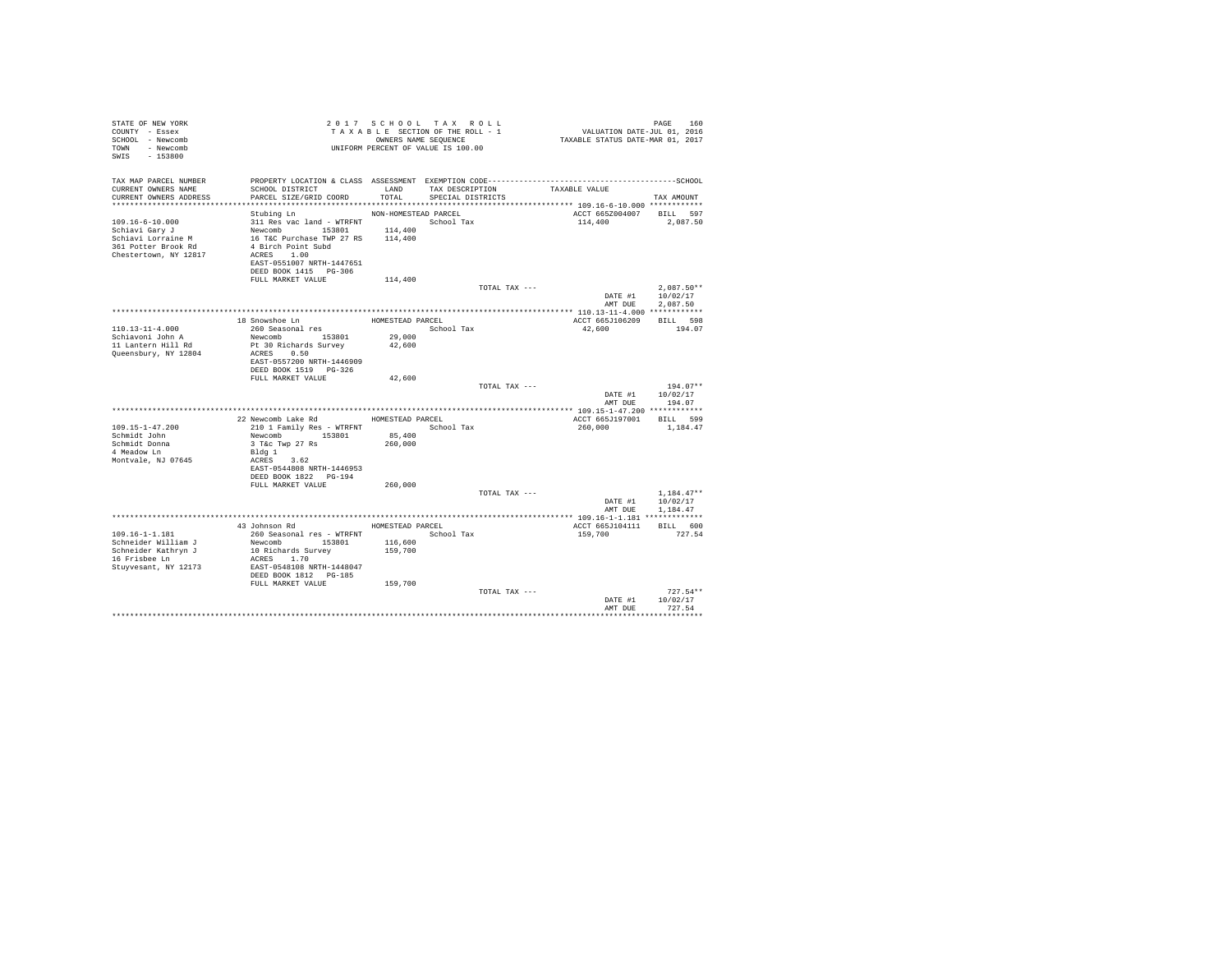| STATE OF NEW YORK<br>COUNTY - Essex<br>SCHOOL - Newcomb<br>TOWN - Newcomb<br>SWIS - 153800                                                                        |                                                                                                     |                    | 2017 SCHOOL TAX ROLL<br>TAXABLE SECTION OF THE ROLL - 1<br>OWNERS NAME SEQUENCE<br>UNIFORM PERCENT OF VALUE IS 100.00 | PAGE 161<br>VALUATION DATE-JUL 01, 2016<br>TAXABLE STATUS DATE-MAR 01, 2017 | PAGE<br>161            |
|-------------------------------------------------------------------------------------------------------------------------------------------------------------------|-----------------------------------------------------------------------------------------------------|--------------------|-----------------------------------------------------------------------------------------------------------------------|-----------------------------------------------------------------------------|------------------------|
| TAX MAP PARCEL NUMBER                                                                                                                                             |                                                                                                     |                    |                                                                                                                       |                                                                             |                        |
| CURRENT OWNERS NAME<br>CURRENT OWNERS ADDRESS                                                                                                                     | SCHOOL DISTRICT LAND<br>PARCEL SIZE/GRID COORD                                                      | TOTAL              | TAX DESCRIPTION<br>SPECIAL DISTRICTS                                                                                  | TAXABLE VALUE                                                               | TAX AMOUNT             |
|                                                                                                                                                                   | Goodnow Flow Rd                                                                                     | HOMESTEAD PARCEL   |                                                                                                                       | ACCT 665J105305 BILL 601                                                    |                        |
| $120.18 - 2 - 17.000$<br>120.18-2-17.000<br>Schoonmaker Christopher T Newcomb 153801<br>Schoonmaker Mary S 46 T&c Twp 18<br>450 Mohonk Rd<br>High Falls, NY 12440 | 311 Res vac land - WTRFNT<br>Goodnow Flow Subd<br>Lot 32<br>ACRES 1.28<br>EAST-0535620 NRTH-1426596 | 106,500<br>106,500 | School Tax                                                                                                            | 106,500                                                                     | 485.18                 |
|                                                                                                                                                                   | DEED BOOK 1849 PG-64                                                                                |                    |                                                                                                                       |                                                                             |                        |
|                                                                                                                                                                   | FULL MARKET VALUE                                                                                   | 106,500            | TOTAL TAX ---                                                                                                         |                                                                             | 485.18**               |
|                                                                                                                                                                   |                                                                                                     |                    |                                                                                                                       | DATE #1<br>AMT DUE                                                          | 10/02/17<br>485.18     |
|                                                                                                                                                                   |                                                                                                     |                    |                                                                                                                       |                                                                             |                        |
|                                                                                                                                                                   | 35 Goodnow Flow Rd HOMESTEAD PARCEL                                                                 |                    |                                                                                                                       | ACCT 665J103512 BILL 602                                                    |                        |
| $109.15 - 4 - 2.000$<br>Schreifels Eric R Trust                                                                                                                   | 210 1 Family Res<br>Newcomb 153801                                                                  | 25,000             | School Tax                                                                                                            | 80,700                                                                      | 367.64                 |
| Schreifels Sharon A Trust                                                                                                                                         | 4 Ords Pat                                                                                          | 80,700             |                                                                                                                       |                                                                             |                        |
| 30 Vanburen Ave                                                                                                                                                   | ACRES 0.30                                                                                          |                    |                                                                                                                       |                                                                             |                        |
| Albany, NY 12205                                                                                                                                                  | EAST-0543098 NRTH-1445001                                                                           |                    |                                                                                                                       |                                                                             |                        |
|                                                                                                                                                                   | DEED BOOK 1606 PG-84<br>FULL MARKET VALUE                                                           | 80,700             |                                                                                                                       |                                                                             |                        |
|                                                                                                                                                                   |                                                                                                     |                    | TOTAL TAX ---                                                                                                         |                                                                             | $367.64**$             |
|                                                                                                                                                                   |                                                                                                     |                    |                                                                                                                       | DATE #1                                                                     | 10/02/17               |
|                                                                                                                                                                   |                                                                                                     |                    |                                                                                                                       | AMT DUE                                                                     | 367.64                 |
|                                                                                                                                                                   | 295 Woodys Rd                                                                                       | HOMESTEAD PARCEL   |                                                                                                                       | ACCT 665J107001 BILL 603                                                    |                        |
| $119.16 - 1 - 22.000$                                                                                                                                             | 260 Seasonal res - WTRFNT                                                                           |                    | School Tax                                                                                                            | 142,100                                                                     | 647.36                 |
| Schulz Sally                                                                                                                                                      | Newcomb 153801                                                                                      | 105,800            |                                                                                                                       |                                                                             |                        |
| 20904 Trinity Sq                                                                                                                                                  | 26 T&c Twp 18                                                                                       | 142,100            |                                                                                                                       |                                                                             |                        |
| Potomac Falls, VA 20165                                                                                                                                           | Goodnow Flow Subd<br>Lot 235                                                                        |                    |                                                                                                                       |                                                                             |                        |
|                                                                                                                                                                   | ACRES 0.92                                                                                          |                    |                                                                                                                       |                                                                             |                        |
|                                                                                                                                                                   | EAST-0527128 NRTH-1428895                                                                           |                    |                                                                                                                       |                                                                             |                        |
|                                                                                                                                                                   | DEED BOOK 1428 PG-289                                                                               |                    |                                                                                                                       |                                                                             |                        |
|                                                                                                                                                                   | FULL MARKET VALUE                                                                                   | 142,100            | TOTAL TAX ---                                                                                                         |                                                                             | 647.36**               |
|                                                                                                                                                                   |                                                                                                     |                    |                                                                                                                       | DATE #1                                                                     | 10/02/17               |
|                                                                                                                                                                   |                                                                                                     |                    |                                                                                                                       | AMT DUE                                                                     | 647.36                 |
|                                                                                                                                                                   |                                                                                                     |                    |                                                                                                                       |                                                                             |                        |
| $119.20 - 5 - 1.000$                                                                                                                                              | 21 Breezy Point Ln<br>260 Seasonal res - WTRFNT                                                     | HOMESTEAD PARCEL   | School Tax                                                                                                            | ACCT 665J175003<br>160,500                                                  | BILL 604<br>731.18     |
| Schwenke Russell                                                                                                                                                  | Newcomb 153801                                                                                      | 126,200            |                                                                                                                       |                                                                             |                        |
| Schwenke Sharon                                                                                                                                                   | 27 T&c Twp 18                                                                                       | 160,500            |                                                                                                                       |                                                                             |                        |
| 53 Hillview Ave                                                                                                                                                   | Goodnow Flow Subd                                                                                   |                    |                                                                                                                       |                                                                             |                        |
| Rensselaer, NY 12144                                                                                                                                              | Lot #330<br>ACRES 0.90                                                                              |                    |                                                                                                                       |                                                                             |                        |
|                                                                                                                                                                   | EAST-0526975 NRTH-1426142                                                                           |                    |                                                                                                                       |                                                                             |                        |
|                                                                                                                                                                   | DEED BOOK 1247 PG-266                                                                               |                    |                                                                                                                       |                                                                             |                        |
|                                                                                                                                                                   | FULL MARKET VALUE                                                                                   | 160,500            |                                                                                                                       |                                                                             |                        |
|                                                                                                                                                                   |                                                                                                     |                    | TOTAL TAX ---                                                                                                         | DATE #1                                                                     | $731.18**$<br>10/02/17 |
|                                                                                                                                                                   |                                                                                                     |                    |                                                                                                                       | AMT DUE                                                                     | 731.18                 |
|                                                                                                                                                                   |                                                                                                     |                    |                                                                                                                       |                                                                             |                        |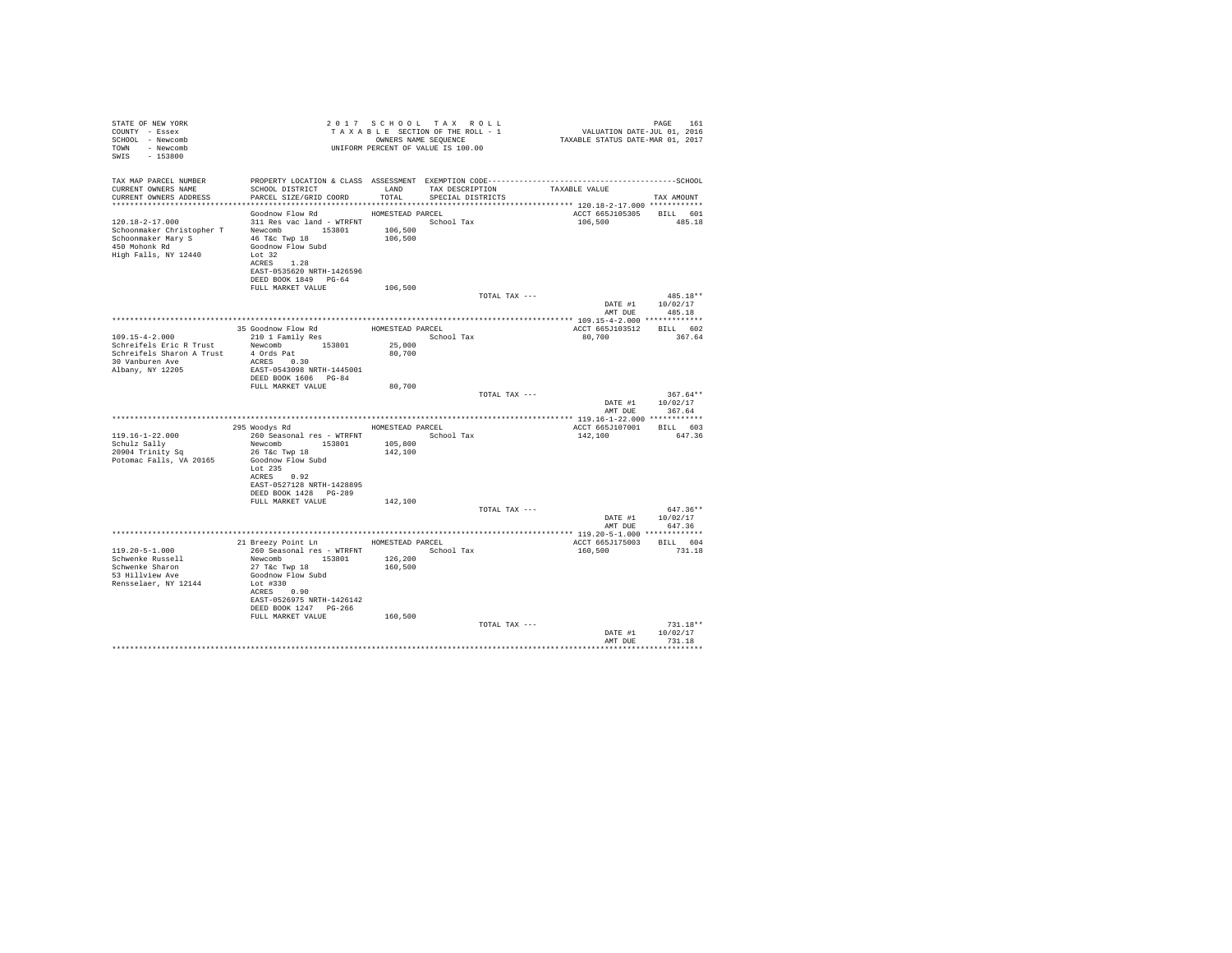| STATE OF NEW YORK<br>COUNTY - Essex<br>SCHOOL - Newcomb<br>TOWN - Newcomb<br>SWIS - 153800  |                                                                                                                                                                                                                  |                    | 2017 SCHOOL TAX ROLL<br>UNIFORM PERCENT OF VALUE IS 100.00 | PAGE 162 PAGE 162 PAGE 162 PAGE 162 PAGE 162<br>TA XA B LE SECTION OF THE ROLL - 1 VALUATION DATE-JUL 01, 2016<br>OWNERS NAME SEQUENCE 1 TAXABLE STATUS DATE-MAR 01, 2017 | PAGE 162                                         |
|---------------------------------------------------------------------------------------------|------------------------------------------------------------------------------------------------------------------------------------------------------------------------------------------------------------------|--------------------|------------------------------------------------------------|---------------------------------------------------------------------------------------------------------------------------------------------------------------------------|--------------------------------------------------|
| TAX MAP PARCEL NUMBER<br>CURRENT OWNERS NAME                                                | PROPERTY LOCATION & CLASS ASSESSMENT EXEMPTION CODE-----------------------------------SCHOOL<br>SCHOOL DISTRICT<br>LAND TAX DESCRIPTION<br>CURRENT OWNERS ADDRESS PARCEL SIZE/GRID COORD TOTAL SPECIAL DISTRICTS |                    |                                                            | TAXABLE VALUE                                                                                                                                                             | TAX AMOUNT                                       |
|                                                                                             |                                                                                                                                                                                                                  |                    |                                                            |                                                                                                                                                                           |                                                  |
| $119.20 - 5 - 4.000$<br>Schwenke Sharon L                                                   | 31 Breezy Point Ln HOMESTEAD PARCEL<br>210 1 Family Res - WTRFNT<br>Newcomb 153801 127,800<br>27 T&c Twp 18 179,400<br>DEED BOOK 1671    PG-322<br>FULL MARKET VALUE                                             | 179,400            | School Tax                                                 | ACCT 665J101602 BILL 605<br>179,400 817.29                                                                                                                                |                                                  |
|                                                                                             |                                                                                                                                                                                                                  |                    | TOTAL TAX ---                                              |                                                                                                                                                                           | $817.29**$                                       |
|                                                                                             |                                                                                                                                                                                                                  |                    |                                                            |                                                                                                                                                                           | DATE #1 10/02/17<br>AMT DUE 817.29               |
|                                                                                             | 22 Bennett Ln HOMESTEAD PARCEL                                                                                                                                                                                   |                    |                                                            |                                                                                                                                                                           |                                                  |
| $120.18 - 2 - 25.000$<br>Scott Charles E<br>Scott Rita<br>46 Dirk Ter<br>Highland, NY 12528 | 210 1 Family Res - WTRFNT School Tax<br>Newcomb 153801 108,300<br>46 T&C Twp 18<br>Goodnow Flow Subd<br>Lot 24<br>ACRES 1.66<br>EAST-0536377 NRTH-1426183<br>DEED BOOK 471 PG-70                                 | 176,100            |                                                            | ACCT 665J106214 BILL 606<br>176,100 802.25                                                                                                                                |                                                  |
|                                                                                             | FULL MARKET VALUE                                                                                                                                                                                                | 176,100            |                                                            |                                                                                                                                                                           |                                                  |
|                                                                                             |                                                                                                                                                                                                                  |                    | TOTAL TAX ---                                              |                                                                                                                                                                           | 802.25**<br>DATE #1 10/02/17<br>AMT DUE 802.25   |
|                                                                                             |                                                                                                                                                                                                                  |                    |                                                            | ACCT 665J106303 BILL 607                                                                                                                                                  |                                                  |
|                                                                                             |                                                                                                                                                                                                                  |                    |                                                            | 34,200                                                                                                                                                                    | 34,200<br>34,200<br>155.80                       |
|                                                                                             | Wappingers Falls, NY 12590 EAST-0560063 NRTH-1441078<br>DEED BOOK 414 PG-253                                                                                                                                     |                    |                                                            |                                                                                                                                                                           |                                                  |
|                                                                                             | FULL MARKET VALUE                                                                                                                                                                                                | 68,400             | TOTAL TAX ---                                              |                                                                                                                                                                           | $1.80**$<br>DATE #1 10/02/17<br>AMT DUE 1.80     |
|                                                                                             |                                                                                                                                                                                                                  |                    |                                                            |                                                                                                                                                                           |                                                  |
| $110.18 - 5 - 8.001$                                                                        | 4931 NYS Route 28N<br>210 1 Family Res BOMESTEAD PARCEL<br>School Tax                                                                                                                                            | 40,800             |                                                            | ACCT 665J104112 BILL 608<br>141,800                                                                                                                                       | 645.99                                           |
| Shafer Harry J<br>22 Broadway<br>West Milford, NJ 07480                                     | Newcomb 153801<br>Pt 3 Thorns Survey<br>Db 993 Pg 263<br>Db 995 Pg 268<br>ACRES 10.30<br>EAST-0561231 NRTH-1441252<br>DEED BOOK 1238 PG-108<br>FULL MARKET VALUE                                                 | 141,800<br>141,800 |                                                            |                                                                                                                                                                           |                                                  |
|                                                                                             |                                                                                                                                                                                                                  |                    | TOTAL TAX ---                                              |                                                                                                                                                                           | $645.99**$<br>DATE #1 10/02/17<br>AMT DUE 645.99 |
|                                                                                             |                                                                                                                                                                                                                  |                    |                                                            |                                                                                                                                                                           |                                                  |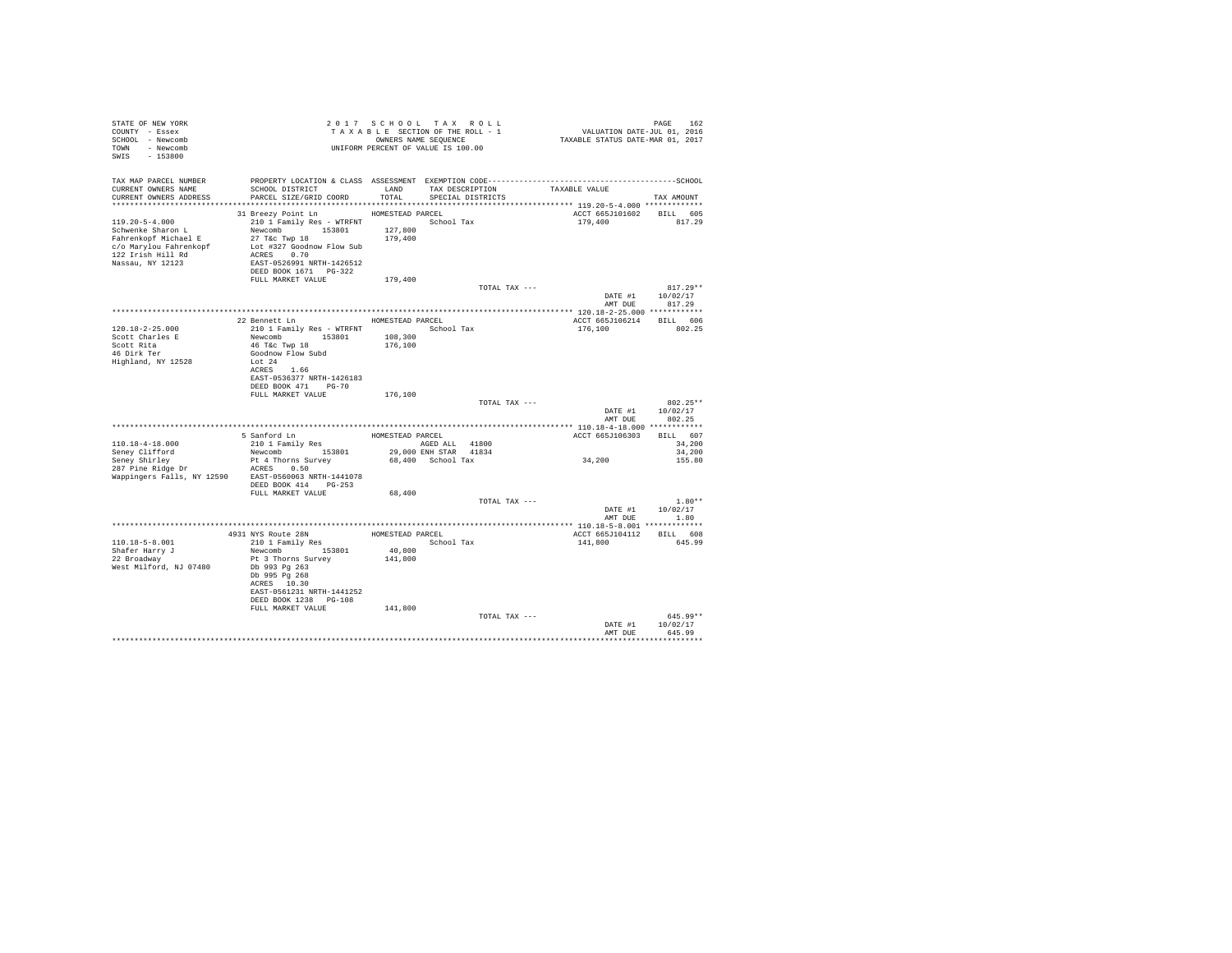| STATE OF NEW YORK<br>COUNTY - Essex<br>SCHOOL - Newcomb<br>TOWN - Newcomb<br>SWIS - 153800    | T A X A B B B B B B SEQUENCE<br>OWNERS NAME SEQUENCE<br>UNIFORM PERCENT OF VALUE IS 100.00                                                                                                                                 | 2017 SCHOOL TAX ROLL                                              | TAXABLE SECTION OF THE ROLL - 1<br>OWNERS NAME SEQUENCE | PAGE 163<br>VALUATION DATE-JUL 01, 2016<br>TAXABLE STATUS DATE-MAR 01, 2017 |                                        |
|-----------------------------------------------------------------------------------------------|----------------------------------------------------------------------------------------------------------------------------------------------------------------------------------------------------------------------------|-------------------------------------------------------------------|---------------------------------------------------------|-----------------------------------------------------------------------------|----------------------------------------|
| TAX MAP PARCEL NUMBER<br>CURRENT OWNERS NAME<br>CURRENT OWNERS ADDRESS PARCEL SIZE/GRID COORD | PROPERTY LOCATION & CLASS ASSESSMENT EXEMPTION CODE-----------------------------------SCHOOL<br>SCHOOL DISTRICT                                                                                                            | TOTAL                                                             | LAND TAX DESCRIPTION<br>SPECIAL DISTRICTS               | TAXABLE VALUE                                                               | TAX AMOUNT                             |
| $121.7 - 1 - 5.000$<br>Sharpe Hugh J<br>4780 NYS Rte 28N<br>Newcomb, NY 12852                 | 4780 NYS Route 28N<br>210 1 Family Res<br>Newcomb 153801<br>40 Thorns Survey<br>ACRES 3.00 BANK WFARGO<br>EAST-0564677 NRTH-1439994<br>DEED BOOK 1390 PG-230                                                               | HOMESTEAD PARCEL<br>ENH STAR 41834<br>36,000 School Tax<br>85,200 |                                                         | ACCT 665J104203 BILL 609<br>85,200                                          | 65,500<br>388.14                       |
|                                                                                               | FULL MARKET VALUE                                                                                                                                                                                                          | 85,200                                                            | TOTAL TAX ---                                           |                                                                             | $234.14**$                             |
|                                                                                               |                                                                                                                                                                                                                            |                                                                   |                                                         | DATE #1 10/02/17                                                            | AMT DUE 234.14                         |
| 120.17-2-18.000<br>Sheiman Robert<br>10 Kingsbury Ln<br>Weston, MA 02943                      | Goodnow Flow Rd MOMESTEAD PARCEL<br>311 Res vac land - WTRFNT<br>Newcomb 153801 131,000<br>41 Tác Twp 18 131,000<br>Goodnow Flow Subd<br>Lot 89 1.36Ac<br>ACRES 1.20<br>EAST-0529857 NRTH-1426755<br>DEED BOOK 1419 PG-107 |                                                                   |                                                         | ACCT 665J104807 BILL 610<br>131,000                                         | 596.79                                 |
|                                                                                               | FULL MARKET VALUE                                                                                                                                                                                                          | 131,000                                                           | TOTAL TAX ---                                           | DATE #1<br>AMT DUE                                                          | 596.79**<br>10/02/17<br>596.79         |
|                                                                                               |                                                                                                                                                                                                                            |                                                                   |                                                         |                                                                             |                                        |
| $110.17 - 2 - 32.000$<br>Siers Pamela S<br>136 Marcy Ln<br>Newcomb, NY 12852                  | 136 Marcy Ln<br>210 1 Family Res<br>Newcomb 153801<br>Pt 6 Thorns Survey<br>ACRES 0.60 BANK WFARGO<br>EAST-0557082 NRTH-1442233<br>DEED BOOK 1575 PG-236                                                                   | HOMESTEAD PARCEL<br>AGED ALL 41800                                | 30,200 ENH STAR 41834<br>96,400 School Tax              | ACCT 665J103907<br>48,200                                                   | BILL 611<br>48,200<br>48,200<br>219.58 |
|                                                                                               | FULL MARKET VALUE                                                                                                                                                                                                          | 96,400                                                            | TOTAL TAX ---                                           | DATE #1                                                                     | 65.58**<br>10/02/17                    |
|                                                                                               |                                                                                                                                                                                                                            |                                                                   |                                                         | AMT DUE                                                                     | 65.58                                  |
| $120.13 - 1 - 25.000$<br>Siler Barbara A<br>88 Rowe Rd<br>Selkirk, NY 12158                   | 151 Woodys Rd MOMESTEAD PARCEL<br>260 Seasonal res - WTRFNT<br>Newcomb 153801<br>25&42 T&c Twp 18<br>Goodnow Flow Subd<br>Lot 202<br>ACRES 0.94<br>EAST-0530610 NRTH-1428442<br>DEED BOOK 1560 PG-24                       | 106,200<br>220,300                                                | School Tax                                              | ACCT 665J106210 BILL 612<br>220,300                                         | 1,003.61                               |
|                                                                                               | FULL MARKET VALUE                                                                                                                                                                                                          | 220,300                                                           | TOTAL TAX ---                                           | DATE #1<br>AMT DUE                                                          | $1.003.61**$<br>10/02/17<br>1,003.61   |
|                                                                                               |                                                                                                                                                                                                                            |                                                                   |                                                         |                                                                             |                                        |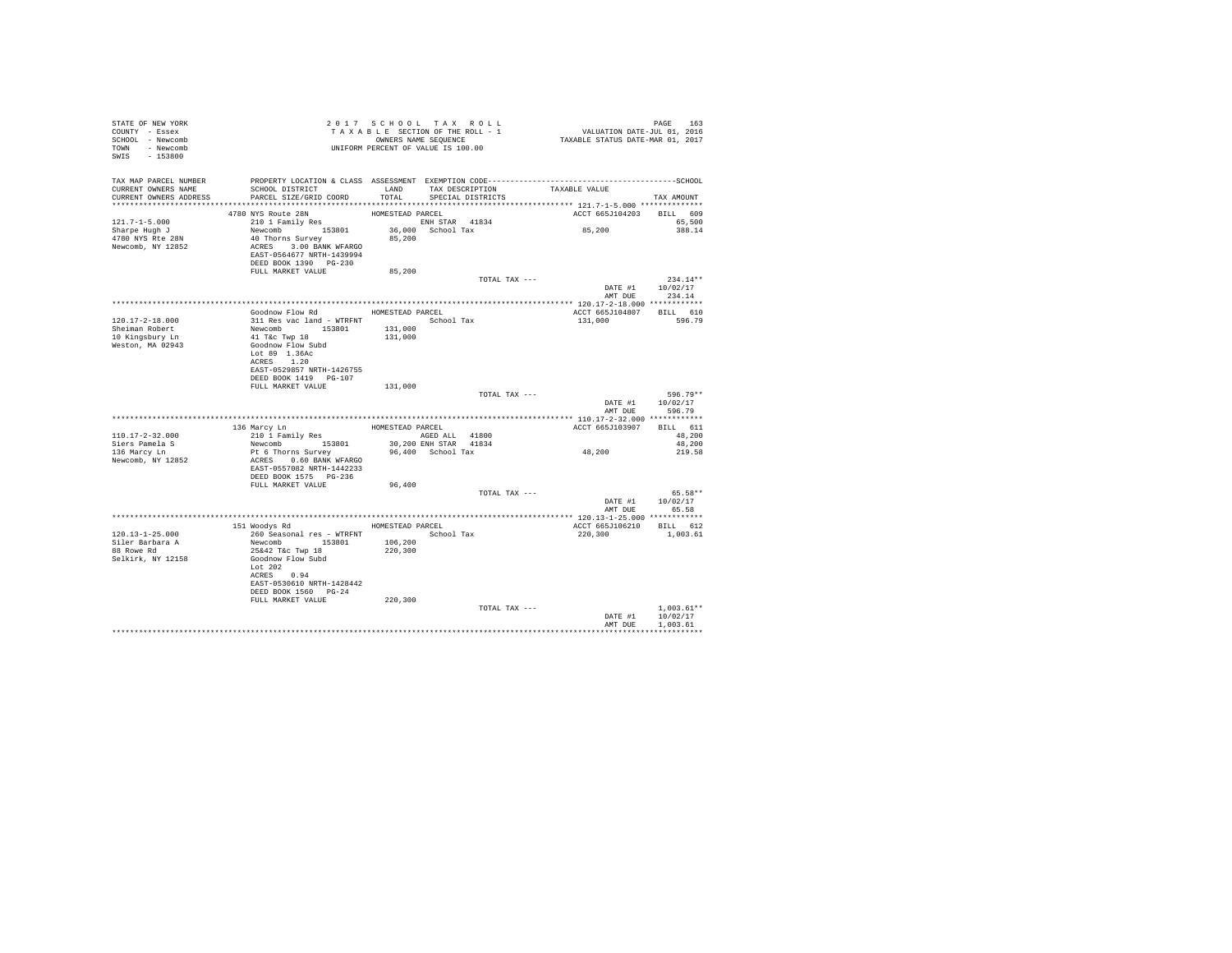| PAGE 164<br>VALUATION DATE-JUL 01, 2016<br>TAXABLE STATUS DATE-MAR 01, 2017<br>TAXABLE SERIOUL TAX KOLL<br>TAXABLE SECTION OF THE ROLL - 1<br>OWNERS NAME SEQUENCE<br>SCHOOL - Newcomb<br>TOWN - Newcomb<br>UNIFORM PERCENT OF VALUE IS 100.00<br>SWIS - 153800 |                                    |
|-----------------------------------------------------------------------------------------------------------------------------------------------------------------------------------------------------------------------------------------------------------------|------------------------------------|
| TAX MAP PARCEL NUMBER                                                                                                                                                                                                                                           |                                    |
| SCHOOL DISTRICT LAND TAX DESCRIPTION<br>CURRENT OWNERS NAME<br>TAXABLE VALUE<br>PARCEL SIZE/GRID COORD TOTAL<br>CURRENT OWNERS ADDRESS<br>SPECIAL DISTRICTS                                                                                                     | TAX AMOUNT                         |
|                                                                                                                                                                                                                                                                 |                                    |
| 22 Pinney Ln HOMESTEAD PARCEL                                                                                                                                                                                                                                   | ACCT 665J100110 BILL 613           |
| 120.17-2-27.000                                                                                                                                                                                                                                                 | 242,500 1,104.75                   |
| 210 1 Family Res - WTRFNT School Tax<br>Newcomb 153801 120,300<br>Sinsabaugh Donald C                                                                                                                                                                           |                                    |
| 41&42 T&c Twp 18<br>242,500<br>Sinsabaugh Andralee E                                                                                                                                                                                                            |                                    |
| PO Box 163<br>Goodnow Flow Subd                                                                                                                                                                                                                                 |                                    |
| Picture Rocks, PA 17762<br>Lot 80<br>ACRES 0.92                                                                                                                                                                                                                 |                                    |
| EAST-0530793 NRTH-1426776                                                                                                                                                                                                                                       |                                    |
| DEED BOOK 1781    PG-218                                                                                                                                                                                                                                        |                                    |
| 242.500<br>FULL MARKET VALUE                                                                                                                                                                                                                                    |                                    |
| TOTAL TAX ---                                                                                                                                                                                                                                                   | $1,104.75**$                       |
|                                                                                                                                                                                                                                                                 | 10/02/17<br>DATE #1                |
|                                                                                                                                                                                                                                                                 | AMT DUE 1,104.75                   |
|                                                                                                                                                                                                                                                                 |                                    |
| 5410 NYS Route 28N HOMESTEAD PARCEL<br>$109.16 - 2 - 32.000$                                                                                                                                                                                                    | ACCT 665J180002 BILL 614<br>686.99 |
| 150,800<br>Siridea LLC                                                                                                                                                                                                                                          |                                    |
| Newcomb 153801 135,800<br>16 Richars Survey 150,800<br>9728 Deerpath Cir<br>Marcy, NY 13403                                                                                                                                                                     |                                    |
| 16 Richars Survey<br>ACRES 1.86                                                                                                                                                                                                                                 |                                    |
| EAST-0550907 NRTH-1446398                                                                                                                                                                                                                                       |                                    |
|                                                                                                                                                                                                                                                                 |                                    |
| PRIOR OWNER ON $3/01/2017$ DEED BOOK 1867 PG-22<br>Ingraham John H FULL MARKET VALUE<br>150,800                                                                                                                                                                 |                                    |
| TOTAL TAX ---                                                                                                                                                                                                                                                   | 686.99**                           |
|                                                                                                                                                                                                                                                                 | DATE #1 10/02/17                   |
|                                                                                                                                                                                                                                                                 | AMT DUE<br>686.99                  |
| 195 Allen Rd<br>HOMESTEAD PARCEL                                                                                                                                                                                                                                | ACCT 665J100610 BILL 615           |
| 210 1 Family Res - WTRFNT School Tax<br>$109. - 3 - 7.000$<br>645,000                                                                                                                                                                                           | 2,938.40                           |
| Newcomb 153801 278,000<br>Sirius Holdings LLC                                                                                                                                                                                                                   |                                    |
| 645,000<br>9728 Deerpath Cir<br>4&5 RS TWP 27 T&C                                                                                                                                                                                                               |                                    |
| Marcy, NY 13403<br>1152/249                                                                                                                                                                                                                                     |                                    |
| 72ac                                                                                                                                                                                                                                                            |                                    |
| ACRES 194.00                                                                                                                                                                                                                                                    |                                    |
| EAST-0547564 NRTH-1444623<br>DEED BOOK 1693 PG-193                                                                                                                                                                                                              |                                    |
| FULL MARKET VALUE<br>645,000                                                                                                                                                                                                                                    |                                    |
| TOTAL TAX ---                                                                                                                                                                                                                                                   | $2.938.40**$                       |
|                                                                                                                                                                                                                                                                 | DATE #1 10/02/17                   |
|                                                                                                                                                                                                                                                                 | AMT DUE<br>2.938.40                |
|                                                                                                                                                                                                                                                                 |                                    |
|                                                                                                                                                                                                                                                                 | ACCT 665Z017006 BILL 616           |
| 109.16-6-11.130<br>109.16-6-11.130<br>109.16-6-11.130<br>Stubing Lm NON-HOMESTEAD PARCEL NON-HOMESTEAD PARCEL SUBSISION<br>Smith Bruce W Newcomb 153801<br>529,200<br>Stubing Strich Point Subdivision<br>16 Twp 27 Tac Pur Rs 29,200<br>29,200                 | 532.82                             |
|                                                                                                                                                                                                                                                                 |                                    |
|                                                                                                                                                                                                                                                                 |                                    |
|                                                                                                                                                                                                                                                                 |                                    |
|                                                                                                                                                                                                                                                                 |                                    |
|                                                                                                                                                                                                                                                                 |                                    |
|                                                                                                                                                                                                                                                                 |                                    |
| TOTAL TAX ---                                                                                                                                                                                                                                                   | 532.82**                           |
|                                                                                                                                                                                                                                                                 | 10/02/17<br>DATE #1                |
|                                                                                                                                                                                                                                                                 | AMT DUE<br>532.82                  |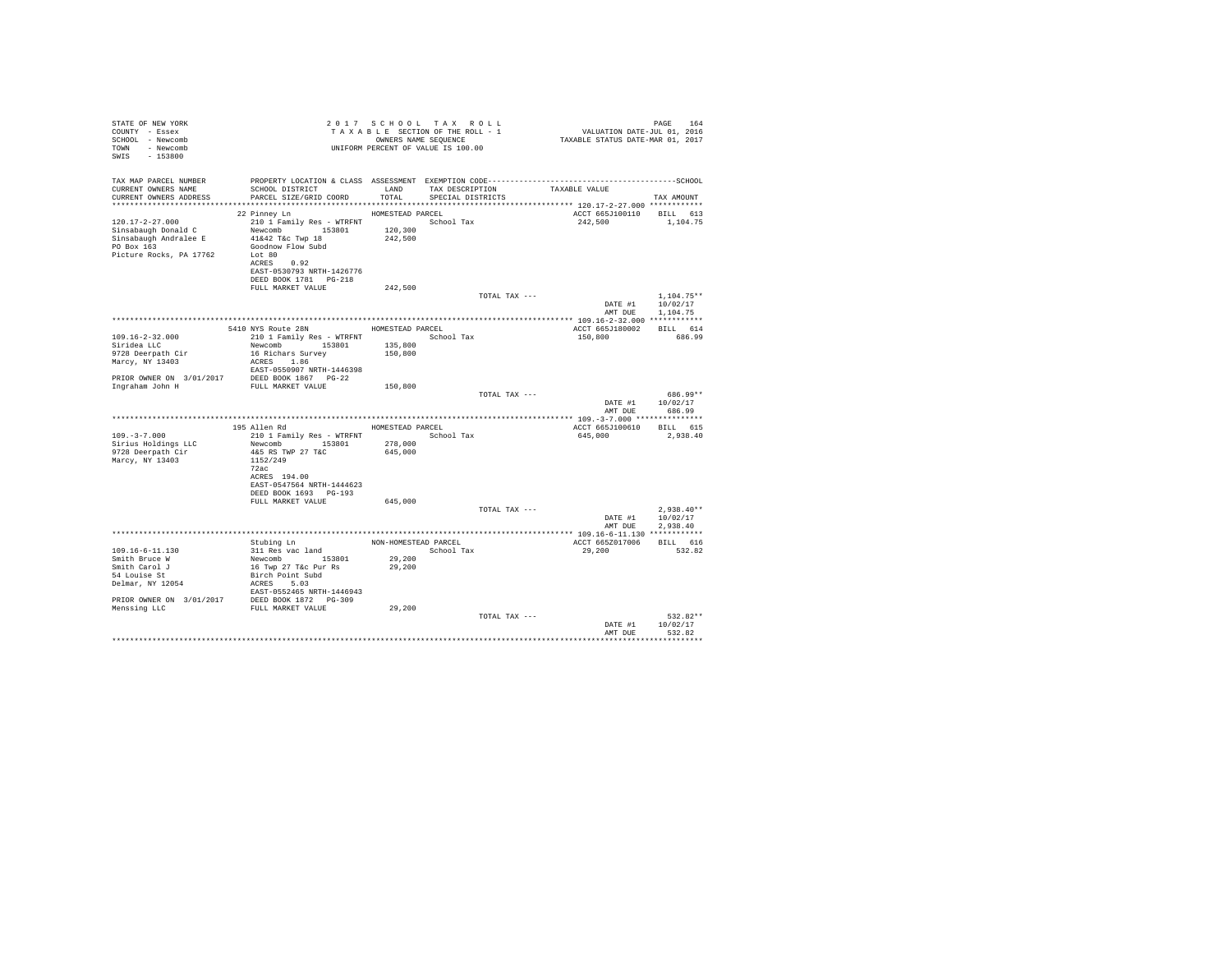| STATE OF NEW YORK<br>COUNTY - Essex<br>SCHOOL - Newcomb<br>TOWN<br>- Newcomb<br>$-153800$<br>SWIS |                                           |                    | 2017 SCHOOL TAX ROLL<br>TAXABLE SECTION OF THE ROLL - 1<br>OWNERS NAME SEQUENCE<br>UNIFORM PERCENT OF VALUE IS 100.00 | VALUATION DATE-JUL $01$ , 2016<br>TAXABLE STATUS DATE-MAR 01, 2017 | PAGE<br>165                  |
|---------------------------------------------------------------------------------------------------|-------------------------------------------|--------------------|-----------------------------------------------------------------------------------------------------------------------|--------------------------------------------------------------------|------------------------------|
| TAX MAP PARCEL NUMBER                                                                             |                                           |                    |                                                                                                                       |                                                                    |                              |
| CURRENT OWNERS NAME<br>CURRENT OWNERS ADDRESS                                                     | SCHOOL DISTRICT<br>PARCEL SIZE/GRID COORD | LAND<br>TOTAL      | TAX DESCRIPTION<br>SPECIAL DISTRICTS                                                                                  | TAXABLE VALUE                                                      | TAX AMOUNT                   |
|                                                                                                   |                                           |                    |                                                                                                                       |                                                                    |                              |
|                                                                                                   | 55 Stubing Ln                             | HOMESTEAD PARCEL   |                                                                                                                       | ACCT 665Z004006 BILL 617                                           |                              |
| $109.16 - 6 - 9.000$                                                                              | 210 1 Family Res - WTRFNT                 |                    | School Tax                                                                                                            | 538,400                                                            | 2,452.77                     |
| Smith Dabney S                                                                                    | 153801 103,800<br>Newcomb                 |                    |                                                                                                                       |                                                                    |                              |
| 306 Old Meadow Rd                                                                                 | 61 T&C Purchase TWP 27 RS 538,400         |                    |                                                                                                                       |                                                                    |                              |
| East Amherst, NY 14051                                                                            | 3 Birch Point Subd                        |                    |                                                                                                                       |                                                                    |                              |
|                                                                                                   | ACRES 1.57                                |                    |                                                                                                                       |                                                                    |                              |
|                                                                                                   | EAST-0551229 NRTH-1447658                 |                    |                                                                                                                       |                                                                    |                              |
|                                                                                                   | DEED BOOK 1519 PG-178                     |                    |                                                                                                                       |                                                                    |                              |
|                                                                                                   | FULL MARKET VALUE                         | 538,400            |                                                                                                                       |                                                                    |                              |
|                                                                                                   |                                           |                    | TOTAL TAX ---                                                                                                         |                                                                    | $2.452.77**$                 |
|                                                                                                   |                                           |                    |                                                                                                                       | AMT DUE                                                            | DATE #1 10/02/17<br>2.452.77 |
|                                                                                                   |                                           |                    |                                                                                                                       |                                                                    |                              |
|                                                                                                   | 27 Gibbs Ln                               | HOMESTEAD PARCEL   |                                                                                                                       | ACCT 665J106315 BILL 618                                           |                              |
| $109.15 - 1 - 7.001$                                                                              | 260 Seasonal res - WTRFNT                 |                    | School Tax                                                                                                            | 102,400                                                            | 466.50                       |
| Smith Eric J Trust                                                                                | Newcomb 153801                            | 54,600             |                                                                                                                       |                                                                    |                              |
| Smith Esther Trust                                                                                | 3 Richards Survey                         | 102,400            |                                                                                                                       |                                                                    |                              |
| 207 Nutwood Ave                                                                                   | 1219/213 Life Use To                      |                    |                                                                                                                       |                                                                    |                              |
| Schenectady, NY 12304                                                                             | Eric & Esther Smith                       |                    |                                                                                                                       |                                                                    |                              |
|                                                                                                   | ACRES 0.50                                |                    |                                                                                                                       |                                                                    |                              |
|                                                                                                   | EAST-0545919 NRTH-1447102                 |                    |                                                                                                                       |                                                                    |                              |
|                                                                                                   | DEED BOOK 1219 PG-213                     |                    |                                                                                                                       |                                                                    |                              |
|                                                                                                   | FULL MARKET VALUE                         | 102,400            |                                                                                                                       |                                                                    |                              |
|                                                                                                   |                                           |                    | TOTAL TAX ---                                                                                                         |                                                                    | $466.50**$                   |
|                                                                                                   |                                           |                    |                                                                                                                       |                                                                    | DATE #1 10/02/17             |
|                                                                                                   |                                           |                    |                                                                                                                       | AMT DUE                                                            | 466.50                       |
|                                                                                                   |                                           |                    |                                                                                                                       |                                                                    |                              |
|                                                                                                   | 307 Woodys Rd                             | HOMESTEAD PARCEL   |                                                                                                                       | ACCT 665J100113 BILL 619                                           |                              |
| $119.16 - 1 - 19.000$                                                                             | 260 Seasonal res - WTRFNT<br>153801       |                    | School Tax                                                                                                            | 232,500                                                            | 1,059.19                     |
| Smith Family Trust                                                                                | Newcomb                                   | 111,100<br>232,500 |                                                                                                                       |                                                                    |                              |
| c/o Alan Smith<br>2213 Rte 9                                                                      | 26 T&c Twp 18<br>Goodnow Flow Subd        |                    |                                                                                                                       |                                                                    |                              |
| Kinderhook, NY 12106                                                                              | Lot 238                                   |                    |                                                                                                                       |                                                                    |                              |
|                                                                                                   | ACRES 1.06                                |                    |                                                                                                                       |                                                                    |                              |
|                                                                                                   | EAST-0526812 NRTH-1428874                 |                    |                                                                                                                       |                                                                    |                              |
|                                                                                                   | DEED BOOK 1530 PG-18                      |                    |                                                                                                                       |                                                                    |                              |
|                                                                                                   | FULL MARKET VALUE                         | 232.500            |                                                                                                                       |                                                                    |                              |
|                                                                                                   |                                           |                    | TOTAL TAX ---                                                                                                         |                                                                    | $1.059.19**$                 |
|                                                                                                   |                                           |                    |                                                                                                                       | DATE #1                                                            | 10/02/17                     |
|                                                                                                   |                                           |                    |                                                                                                                       | AMT DUE                                                            | 1,059.19                     |
|                                                                                                   |                                           |                    |                                                                                                                       |                                                                    | ***********                  |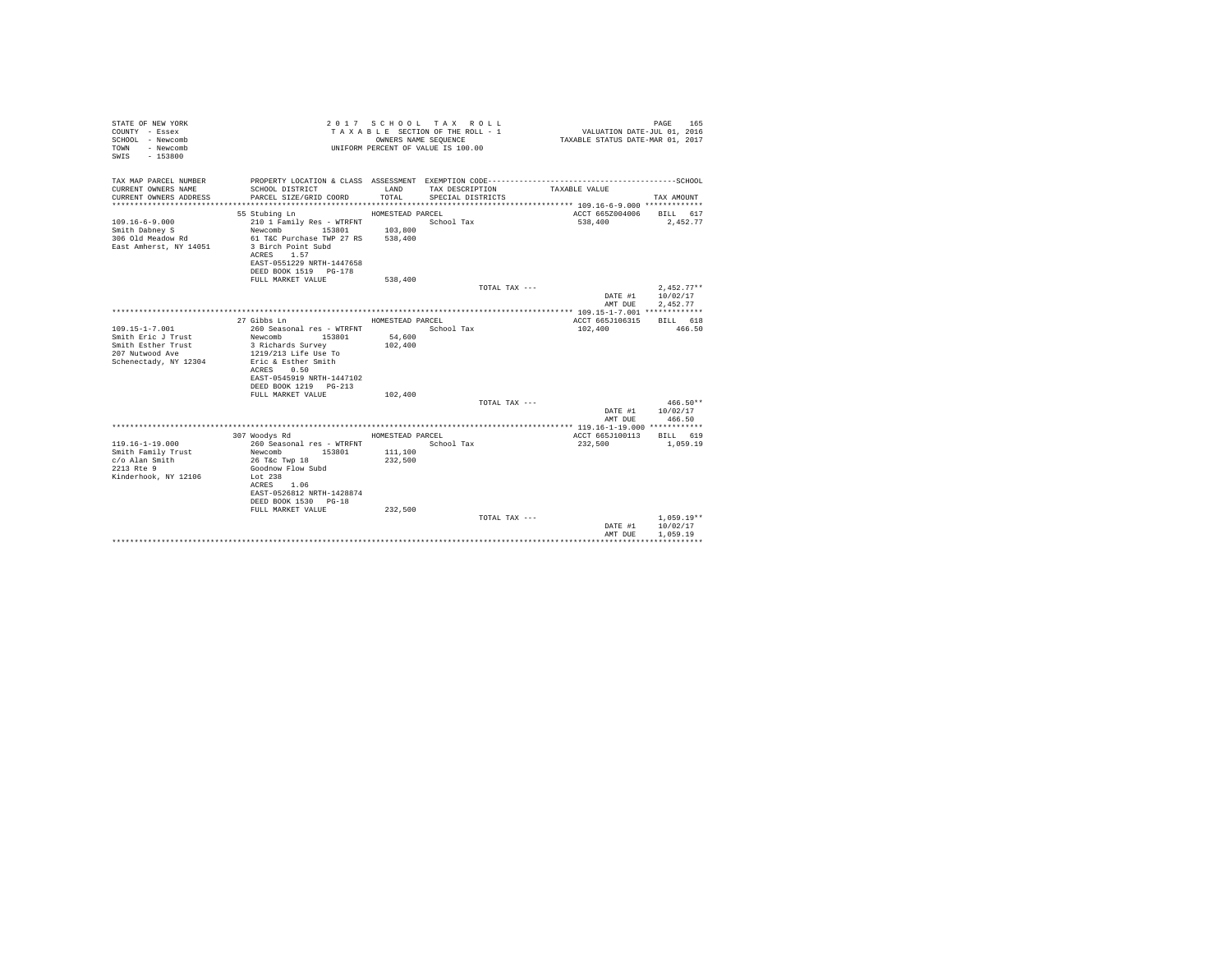| STATE OF NEW YORK                             |                                                                                                                                           |                  |                                                                                                           |                          |                  |
|-----------------------------------------------|-------------------------------------------------------------------------------------------------------------------------------------------|------------------|-----------------------------------------------------------------------------------------------------------|--------------------------|------------------|
| COUNTY - Essex                                |                                                                                                                                           |                  |                                                                                                           |                          |                  |
| SCHOOL - Newcomb                              |                                                                                                                                           |                  | T A X A B L E SECTION OF THE ROLL - 1<br>OWNERS NAMES NAME SEQUENCE<br>UNIFORM PERCENT OF VALUE IS 100.00 |                          |                  |
| TOWN - Newcomb                                |                                                                                                                                           |                  |                                                                                                           |                          |                  |
| SWIS - 153800                                 |                                                                                                                                           |                  |                                                                                                           |                          |                  |
|                                               |                                                                                                                                           |                  |                                                                                                           |                          |                  |
|                                               |                                                                                                                                           |                  |                                                                                                           |                          |                  |
|                                               | TAX MAP PARCEL NUMBER PROPERTY LOCATION & CLASS ASSESSMENT EXEMPTION CODE----------------------------------SCHOOL                         |                  |                                                                                                           |                          |                  |
| CURRENT OWNERS NAME<br>CURRENT OWNERS ADDRESS | SCHOOL DISTRICT                      LAND        TAX DESCRIPTION                TAXABLE VALUE<br>PARCEL SIZE/GRID COORD                   | TOTAL            | SPECIAL DISTRICTS                                                                                         |                          |                  |
|                                               |                                                                                                                                           |                  |                                                                                                           |                          | TAX AMOUNT       |
|                                               | 66 Marcy Ln                                                                                                                               |                  |                                                                                                           |                          |                  |
| 110.18-1-3.000                                | % HOMESTEAD RACEL HOMESTEAD PARCEL 1896<br>Newcomb 153801 31,400 School Tax<br>Pt 5 Thorns Survey 78,500<br>ACRES 0.70 BANK PNYMAC 78,500 | HOMESTEAD PARCEL |                                                                                                           | ACCT 665J101213 BILL 620 | 30,000           |
|                                               |                                                                                                                                           |                  |                                                                                                           | 78,500                   | 357.62           |
| Smith Laura<br>66 Marcy Ln                    |                                                                                                                                           |                  |                                                                                                           |                          |                  |
| Newcomb, NY 12852                             |                                                                                                                                           |                  |                                                                                                           |                          |                  |
|                                               | EAST-0558194 NRTH-1442505                                                                                                                 |                  |                                                                                                           |                          |                  |
|                                               | DEED BOOK 1587 PG-160                                                                                                                     |                  |                                                                                                           |                          |                  |
|                                               | FULL MARKET VALUE                                                                                                                         | 78,500           |                                                                                                           |                          |                  |
|                                               |                                                                                                                                           |                  | TOTAL TAX ---                                                                                             |                          | $283.62**$       |
|                                               |                                                                                                                                           |                  |                                                                                                           |                          | DATE #1 10/02/17 |
|                                               |                                                                                                                                           |                  |                                                                                                           |                          | AMT DUE 283.62   |
|                                               |                                                                                                                                           |                  |                                                                                                           |                          |                  |
|                                               | 171 Woodys Rd MOMESTEAD PARCEL                                                                                                            |                  |                                                                                                           | ACCT 665J106404 BILL 621 |                  |
| $120.13 - 1 - 19.202$                         |                                                                                                                                           |                  |                                                                                                           | 193,600 881.98           |                  |
| Smith Louis E                                 |                                                                                                                                           |                  |                                                                                                           |                          |                  |
|                                               |                                                                                                                                           |                  |                                                                                                           |                          |                  |
| Smith Florence<br>47 James St                 | Goodnow Flow Subd                                                                                                                         |                  |                                                                                                           |                          |                  |
| Warrensburg, NY 12885                         | Lot 207 & W1/2 206                                                                                                                        |                  |                                                                                                           |                          |                  |
|                                               | ACRES 1.39                                                                                                                                |                  |                                                                                                           |                          |                  |
|                                               | EAST-0530111 NRTH-1428517                                                                                                                 |                  |                                                                                                           |                          |                  |
|                                               | DEED BOOK 493 PG-518                                                                                                                      |                  |                                                                                                           |                          |                  |
|                                               | FULL MARKET VALUE 193,600                                                                                                                 |                  |                                                                                                           |                          |                  |
|                                               |                                                                                                                                           |                  |                                                                                                           |                          |                  |
|                                               |                                                                                                                                           |                  | TOTAL TAX ---                                                                                             |                          | 881.98**         |
|                                               |                                                                                                                                           |                  |                                                                                                           |                          | DATE #1 10/02/17 |
|                                               |                                                                                                                                           |                  |                                                                                                           |                          | AMT DUE 881.98   |
|                                               |                                                                                                                                           |                  |                                                                                                           |                          |                  |
|                                               | 57 Memory Ln HOMESTEAD PARCEL                                                                                                             |                  |                                                                                                           | ACCT 665J100408 BILL 622 |                  |
| 120.17-2-32.100                               |                                                                                                                                           |                  |                                                                                                           | 111,300 507.05           |                  |
| Smith Michael                                 | 311 Res vac land - WTRFNT School Tax<br>Newcomb 153801 111,300                                                                            |                  |                                                                                                           |                          |                  |
| 340 Old Post Rd                               | 42 T&C Twp 18                                                                                                                             | 111,300          |                                                                                                           |                          |                  |
| Marlboro, NY 12542                            | Goodnow Flow Subd                                                                                                                         |                  |                                                                                                           |                          |                  |
|                                               | Lot 74                                                                                                                                    |                  |                                                                                                           |                          |                  |
|                                               | ACRES 1.52                                                                                                                                |                  |                                                                                                           |                          |                  |
|                                               | EAST-0531483 NRTH-1427271                                                                                                                 |                  |                                                                                                           |                          |                  |
|                                               | DEED BOOK 939 PG-218                                                                                                                      |                  |                                                                                                           |                          |                  |
|                                               | FULL MARKET VALUE 111,300                                                                                                                 |                  |                                                                                                           |                          |                  |
|                                               |                                                                                                                                           |                  | TOTAL TAX ---                                                                                             |                          | 507.05**         |
|                                               |                                                                                                                                           |                  |                                                                                                           |                          | DATE #1 10/02/17 |
|                                               |                                                                                                                                           |                  |                                                                                                           | AMT DUE                  | 507.05           |
|                                               |                                                                                                                                           |                  |                                                                                                           |                          |                  |
|                                               |                                                                                                                                           |                  |                                                                                                           | ACCT 665J106705 BILL 623 |                  |
|                                               |                                                                                                                                           |                  |                                                                                                           | 60,000                   | 273.34           |
|                                               |                                                                                                                                           |                  |                                                                                                           |                          |                  |
| c/o Gertrude Valliere                         |                                                                                                                                           | 60,000           |                                                                                                           |                          |                  |
| 5356 NYS Route 28N                            |                                                                                                                                           |                  |                                                                                                           |                          |                  |
| Newcomb, NY 12852                             | Newcomp<br>17 Richards Survey<br>1590/168 Life Use to<br>Gertrude Valliere<br>20080 114                                                   |                  |                                                                                                           |                          |                  |
|                                               | ACRES 1.14<br>EAST-0552133 NRTH-1445830                                                                                                   |                  |                                                                                                           |                          |                  |
|                                               | DEED BOOK 1590 PG-168                                                                                                                     |                  |                                                                                                           |                          |                  |
|                                               | FULL MARKET VALUE                                                                                                                         | 60,000           |                                                                                                           |                          |                  |
|                                               |                                                                                                                                           |                  | TOTAL TAX ---                                                                                             |                          | $273.34**$       |
|                                               |                                                                                                                                           |                  |                                                                                                           | DATE #1                  | 10/02/17         |
|                                               |                                                                                                                                           |                  |                                                                                                           |                          | AMT DUE 273.34   |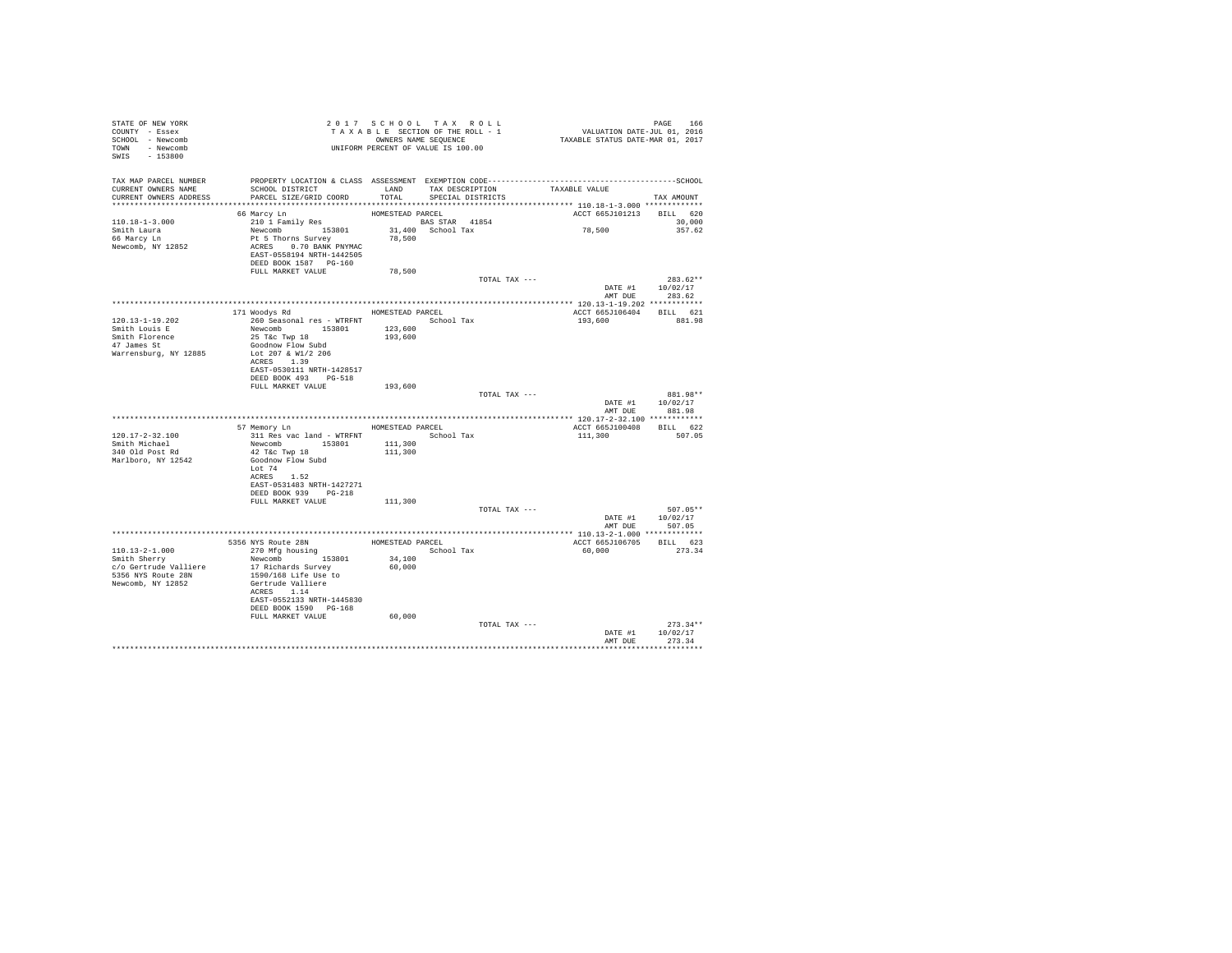| STATE OF NEW YORK                              |                                                                                 |                  | 2017 SCHOOL TAX ROLL            |               | PAGE 167<br>VALUATION DATE-JUL 01, 2016<br>TAXABLE STATUS DATE-MAR 01, 2017 |                  |
|------------------------------------------------|---------------------------------------------------------------------------------|------------------|---------------------------------|---------------|-----------------------------------------------------------------------------|------------------|
| COUNTY - Essex                                 |                                                                                 |                  | TAXABLE SECTION OF THE ROLL - 1 |               |                                                                             |                  |
| SCHOOL - Newcomb                               |                                                                                 |                  | OWNERS NAME SEQUENCE            |               |                                                                             |                  |
| TOWN - Newcomb                                 |                                                                                 |                  |                                 |               |                                                                             |                  |
| SWIS - 153800                                  | T A X A B L _<br>OWNERS NAME SEQUENCE<br>UNIFORM PERCENT OF VALUE IS 100.00     |                  |                                 |               |                                                                             |                  |
|                                                |                                                                                 |                  |                                 |               |                                                                             |                  |
|                                                |                                                                                 |                  |                                 |               |                                                                             |                  |
| CURRENT OWNERS NAME                            | SCHOOL DISTRICT TAND TAX DESCRIPTION                                            |                  |                                 |               |                                                                             |                  |
| CURRENT OWNERS ADDRESS                         | PARCEL SIZE/GRID COORD                                                          | TOTAL            | SPECIAL DISTRICTS               |               | TAXABLE VALUE                                                               | TAX AMOUNT       |
|                                                |                                                                                 |                  |                                 |               |                                                                             |                  |
|                                                | NYS Route 28N                                                                   | HOMESTEAD PARCEL |                                 |               | ACCT 665J108605 BILL 624                                                    |                  |
| 109.15-5-3.000                                 | 312 Vac w/imprv                                                                 |                  | School Tax                      |               | 17,500 79.72                                                                |                  |
| Smith Todd                                     | Newcomb 153801                                                                  | $16\,,000$       |                                 |               |                                                                             |                  |
| 1519 Constitution Ave NE #301 3 Richard Survey |                                                                                 | 17,500           |                                 |               |                                                                             |                  |
| Washington, DC 20002 ACRES 0.10                |                                                                                 |                  |                                 |               |                                                                             |                  |
|                                                | EAST-0544861 NRTH-1446279                                                       |                  |                                 |               |                                                                             |                  |
|                                                | DEED BOOK 1389 PG-224                                                           |                  |                                 |               |                                                                             |                  |
|                                                | FULL MARKET VALUE                                                               | 17,500           |                                 |               |                                                                             |                  |
|                                                |                                                                                 |                  |                                 | TOTAL TAX --- |                                                                             | $79.72**$        |
|                                                |                                                                                 |                  |                                 |               |                                                                             | DATE #1 10/02/17 |
|                                                |                                                                                 |                  |                                 |               |                                                                             | AMT DUE 79.72    |
|                                                |                                                                                 |                  |                                 |               |                                                                             |                  |
|                                                | Goodnow Flow Rd MOMESTEAD PARCEL                                                |                  |                                 |               | ACCT 665J103810 BILL 625                                                    |                  |
| 120.18-1-1.000                                 | 311 Res vac land - WTRFNT                                                       |                  | School Tax                      |               | 100,900                                                                     | 459.67           |
| Smith Warren                                   | Newcomb 153801 100,900                                                          |                  |                                 |               |                                                                             |                  |
| Smith Josephine                                | 46 T&C Twp 18                                                                   | 100,900          |                                 |               |                                                                             |                  |
| 24 Dunderberg Rd                               | Goodnow Flow Subd                                                               |                  |                                 |               |                                                                             |                  |
| Putnam Valley, NY 10579                        | Lot 152                                                                         |                  |                                 |               |                                                                             |                  |
|                                                | ACRES 0.40                                                                      |                  |                                 |               |                                                                             |                  |
|                                                | EAST-0536142 NRTH-1427957                                                       |                  |                                 |               |                                                                             |                  |
|                                                | DEED BOOK 862 PG-348                                                            |                  |                                 |               |                                                                             |                  |
|                                                | FULL MARKET VALUE 100,900                                                       |                  |                                 |               |                                                                             |                  |
|                                                |                                                                                 |                  |                                 | TOTAL TAX --- |                                                                             | $459.67**$       |
|                                                |                                                                                 |                  |                                 |               |                                                                             | DATE #1 10/02/17 |
|                                                |                                                                                 |                  |                                 |               | AMT DUE                                                                     | 459.67           |
|                                                |                                                                                 |                  |                                 |               |                                                                             |                  |
|                                                | 1032 Goodnow Flow Rd HOMESTEAD PARCEL                                           |                  |                                 |               | ACCT 665J106304 BILL 626                                                    |                  |
| $120.18 - 1 - 3.000$<br>Smith Warren           | 260 Seasonal res - WTRFNT             School Tax                                | 108,100          |                                 |               | 163,300                                                                     | 743.94           |
| Smith Josephine                                | Newcomb 153801<br>46 T&c Twp 18                                                 | 163,300          |                                 |               |                                                                             |                  |
| 24 Dunderberg Rd                               | Goodnow Flow Subd                                                               |                  |                                 |               |                                                                             |                  |
| Putnam Valley, NY 10579                        | Lot 150                                                                         |                  |                                 |               |                                                                             |                  |
|                                                | ACRES 0.50                                                                      |                  |                                 |               |                                                                             |                  |
|                                                | EAST-0536340 NRTH-1427886                                                       |                  |                                 |               |                                                                             |                  |
|                                                | DEED BOOK 748 PG-73                                                             |                  |                                 |               |                                                                             |                  |
|                                                | FULL MARKET VALUE                                                               | 163,300          |                                 |               |                                                                             |                  |
|                                                |                                                                                 |                  |                                 | TOTAL TAX --- |                                                                             | $743.94**$       |
|                                                |                                                                                 |                  |                                 |               |                                                                             | DATE #1 10/02/17 |
|                                                |                                                                                 |                  |                                 |               | AMT DUE                                                                     | 743.94           |
|                                                |                                                                                 |                  |                                 |               |                                                                             |                  |
|                                                | 7 Stone Lodge Ln MOMESTEAD PARCEL                                               |                  |                                 |               | ACCT 665J106408 BILL 627                                                    |                  |
| 120.13-1-13.000                                | 260 Seasonal res - WTRFNT                                                       |                  | School Tax                      |               | 155,100                                                                     | 706.58           |
| Snyder Millicent                               |                                                                                 |                  |                                 |               |                                                                             |                  |
| 33 Von Schoick Ave                             |                                                                                 |                  |                                 |               |                                                                             |                  |
| Albany, NY 12208                               | Newcomb 153801 106,600<br>25&26 T&c Twp 18 155,100<br>Goodnow Flow Subd 155,100 |                  |                                 |               |                                                                             |                  |
|                                                | Lot 213                                                                         |                  |                                 |               |                                                                             |                  |
|                                                | ACRES 1.00                                                                      |                  |                                 |               |                                                                             |                  |
|                                                | EAST-0529504 NRTH-1428599                                                       |                  |                                 |               |                                                                             |                  |
|                                                | DEED BOOK 537 PG-169                                                            |                  |                                 |               |                                                                             |                  |
|                                                | FULL MARKET VALUE                                                               | 155,100          |                                 |               |                                                                             |                  |
|                                                |                                                                                 |                  |                                 | TOTAL TAX --- |                                                                             | $706.58**$       |
|                                                |                                                                                 |                  |                                 |               |                                                                             | DATE #1 10/02/17 |
|                                                |                                                                                 |                  |                                 |               |                                                                             | AMT DUE 706.58   |
|                                                |                                                                                 |                  |                                 |               |                                                                             |                  |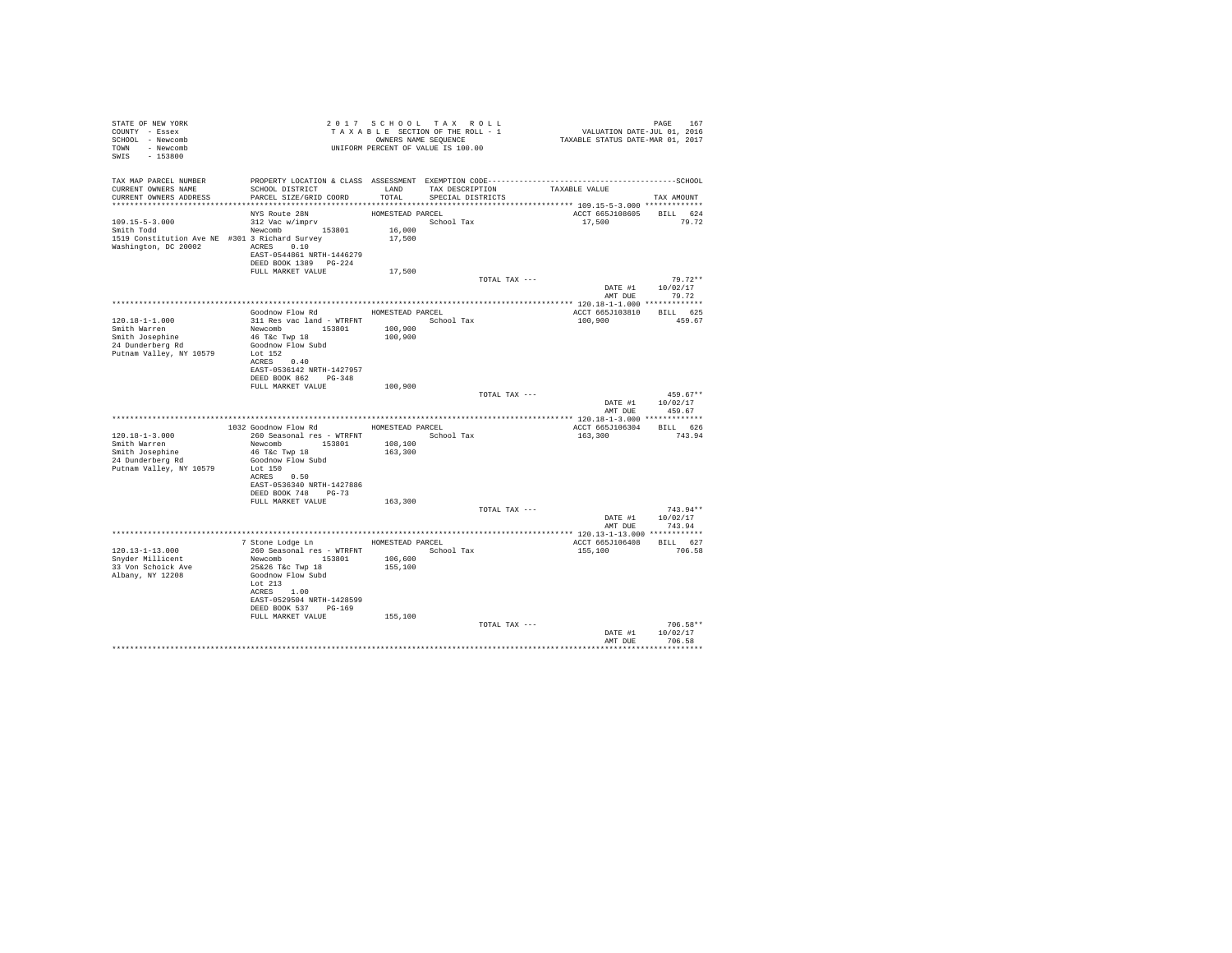| STATE OF NEW YORK<br>COUNTY - Essex<br>SCHOOL - Newcomb<br>TOWN - Newcomb<br>SWIS - 153800 | TAXABLE SECTION OF THE ROLL - 1<br>TAXABLE SECTION OF THE ROLL - 1<br>UNIFORM PERCENT OF VALUE IS 100.00 |                        | TAXABLE SECTION OF THE ROLL - 1<br>OWNERS NAME SEQUENCE | PAGE 168<br>VALUATION DATE-JUL 01, 2016<br>TAXABLE STATUS DATE-MAR 01, 2017                  |                          |
|--------------------------------------------------------------------------------------------|----------------------------------------------------------------------------------------------------------|------------------------|---------------------------------------------------------|----------------------------------------------------------------------------------------------|--------------------------|
| TAX MAP PARCEL NUMBER                                                                      |                                                                                                          |                        |                                                         | PROPERTY LOCATION & CLASS ASSESSMENT EXEMPTION CODE-----------------------------------SCHOOL |                          |
| CURRENT OWNERS NAME                                                                        | SCHOOL DISTRICT                                                                                          | LAND                   | TAX DESCRIPTION                                         | TAXABLE VALUE                                                                                |                          |
| CURRENT OWNERS ADDRESS                                                                     | PARCEL SIZE/GRID COORD                                                                                   | TOTAL                  | SPECIAL DISTRICTS                                       |                                                                                              | TAX AMOUNT               |
|                                                                                            |                                                                                                          |                        |                                                         |                                                                                              |                          |
| $109.16 - 2 - 26.000$                                                                      | 5438 NYS Route 28N                                                                                       | HOMESTEAD PARCEL       |                                                         | ACCT 665J103814 BILL 628                                                                     | 30,000                   |
| Sogoian George C                                                                           | Newcomb 153801                                                                                           |                        |                                                         | 450,100                                                                                      | 2,050.50                 |
| Sogoian Diana                                                                              | 9 16 Richards Survey                                                                                     | 450,100                |                                                         |                                                                                              |                          |
| 5438 NYS Route 28N                                                                         | ACRES 0.85                                                                                               |                        |                                                         |                                                                                              |                          |
| Newcomb, NY 12852                                                                          | EAST-0550068 NRTH-1446570                                                                                |                        |                                                         |                                                                                              |                          |
|                                                                                            | DEED BOOK 1623 PG-89                                                                                     |                        |                                                         |                                                                                              |                          |
|                                                                                            | FULL MARKET VALUE                                                                                        | 450,100                |                                                         |                                                                                              |                          |
|                                                                                            |                                                                                                          |                        | TOTAL TAX ---                                           | DATE #1                                                                                      | $1.976.50**$<br>10/02/17 |
|                                                                                            |                                                                                                          |                        |                                                         |                                                                                              | AMT DUE 1,976.50         |
|                                                                                            |                                                                                                          |                        |                                                         |                                                                                              |                          |
|                                                                                            | 12 Sanford Ln                                                                                            | HOMESTEAD PARCEL       |                                                         | ACCT 665J106412 BILL 629                                                                     |                          |
| 110.18-5-4.000                                                                             | 210 1 Family Res                                                                                         |                        | School Tax                                              | 60,000                                                                                       | 273.34                   |
| Sorensen Dorothy A<br>Sorensen Jens<br>127 Floodwood Rd                                    | Newcomb 153801                                                                                           | $\bf{27}$ , $\bf{000}$ |                                                         |                                                                                              |                          |
|                                                                                            | Pt 4 Thorns Survey                                                                                       | 60,000                 |                                                         |                                                                                              |                          |
| Saranac Lake, NY 12983                                                                     | ACRES 0.40<br>EAST-0560042 NRTH-1441377                                                                  |                        |                                                         |                                                                                              |                          |
|                                                                                            | DEED BOOK 413 PG-502                                                                                     |                        |                                                         |                                                                                              |                          |
|                                                                                            | FULL MARKET VALUE                                                                                        | 60,000                 |                                                         |                                                                                              |                          |
|                                                                                            |                                                                                                          |                        | TOTAL TAX ---                                           |                                                                                              | $273.34**$               |
|                                                                                            |                                                                                                          |                        |                                                         |                                                                                              | DATE #1 10/02/17         |
|                                                                                            |                                                                                                          |                        |                                                         | AMT DUE                                                                                      | 273.34                   |
|                                                                                            | 39 Campsite Rd                                                                                           |                        | HOMESTEAD PARCEL                                        | ACCT 665J106503 BILL 630                                                                     |                          |
| $110.13 - 9 - 6.000$                                                                       | 270 Mfg housing                                                                                          |                        | School Tax                                              | 34,900                                                                                       | 158.99                   |
|                                                                                            | Newcomb 153801                                                                                           | 29,000                 |                                                         |                                                                                              |                          |
| St John Phillip R<br>20 Fairview St                                                        | 19 Richards Survey                                                                                       | 34,900                 |                                                         |                                                                                              |                          |
| S Glens Falls, NY 12803                                                                    | Life Estate J&l St John                                                                                  |                        |                                                         |                                                                                              |                          |
|                                                                                            | Db 940 Pg 102                                                                                            |                        |                                                         |                                                                                              |                          |
|                                                                                            | ACRES 0.50<br>EAST-0555321 NRTH-1445934                                                                  |                        |                                                         |                                                                                              |                          |
|                                                                                            | DEED BOOK 940 PG-102                                                                                     |                        |                                                         |                                                                                              |                          |
|                                                                                            | FULL MARKET VALUE                                                                                        | 34,900                 |                                                         |                                                                                              |                          |
|                                                                                            |                                                                                                          |                        | TOTAL TAX ---                                           |                                                                                              | $158.99**$               |
|                                                                                            |                                                                                                          |                        |                                                         |                                                                                              | DATE #1 10/02/17         |
|                                                                                            |                                                                                                          |                        |                                                         |                                                                                              | AMT DUE 158.99           |
|                                                                                            |                                                                                                          |                        | HOMESTEAD PARCEL                                        | ACCT 665J106805                                                                              | BILL 631                 |
| $110.13 - 4 - 1.000$                                                                       | 5327 NYS Route 28N<br>210 1 Family Res                                                                   |                        | <b>BAS STAR</b> 41854                                   |                                                                                              | 30,000                   |
| Stalker Lynn F                                                                             |                                                                                                          |                        | 28,200 School Tax                                       | 120,800                                                                                      | 550.32                   |
| Stalker Beth Ann                                                                           | Newcomb 153801<br>17 Richards Survey                                                                     | 120,800                |                                                         |                                                                                              |                          |
| PO Box 163                                                                                 |                                                                                                          |                        |                                                         |                                                                                              |                          |
| Newcomb, NY 12852                                                                          | ACRES 0.46<br>EAST-0552592 NRTH-1445194<br>DEED BOOK 1698 PG-42                                          |                        |                                                         |                                                                                              |                          |
|                                                                                            |                                                                                                          |                        |                                                         |                                                                                              |                          |
|                                                                                            | FULL MARKET VALUE                                                                                        | 120,800                | TOTAL TAX ---                                           |                                                                                              | $476.32**$               |
|                                                                                            |                                                                                                          |                        |                                                         | DATE #1                                                                                      | 10/02/17                 |
|                                                                                            |                                                                                                          |                        |                                                         | AMT DUE                                                                                      | 476.32                   |
|                                                                                            |                                                                                                          |                        |                                                         |                                                                                              |                          |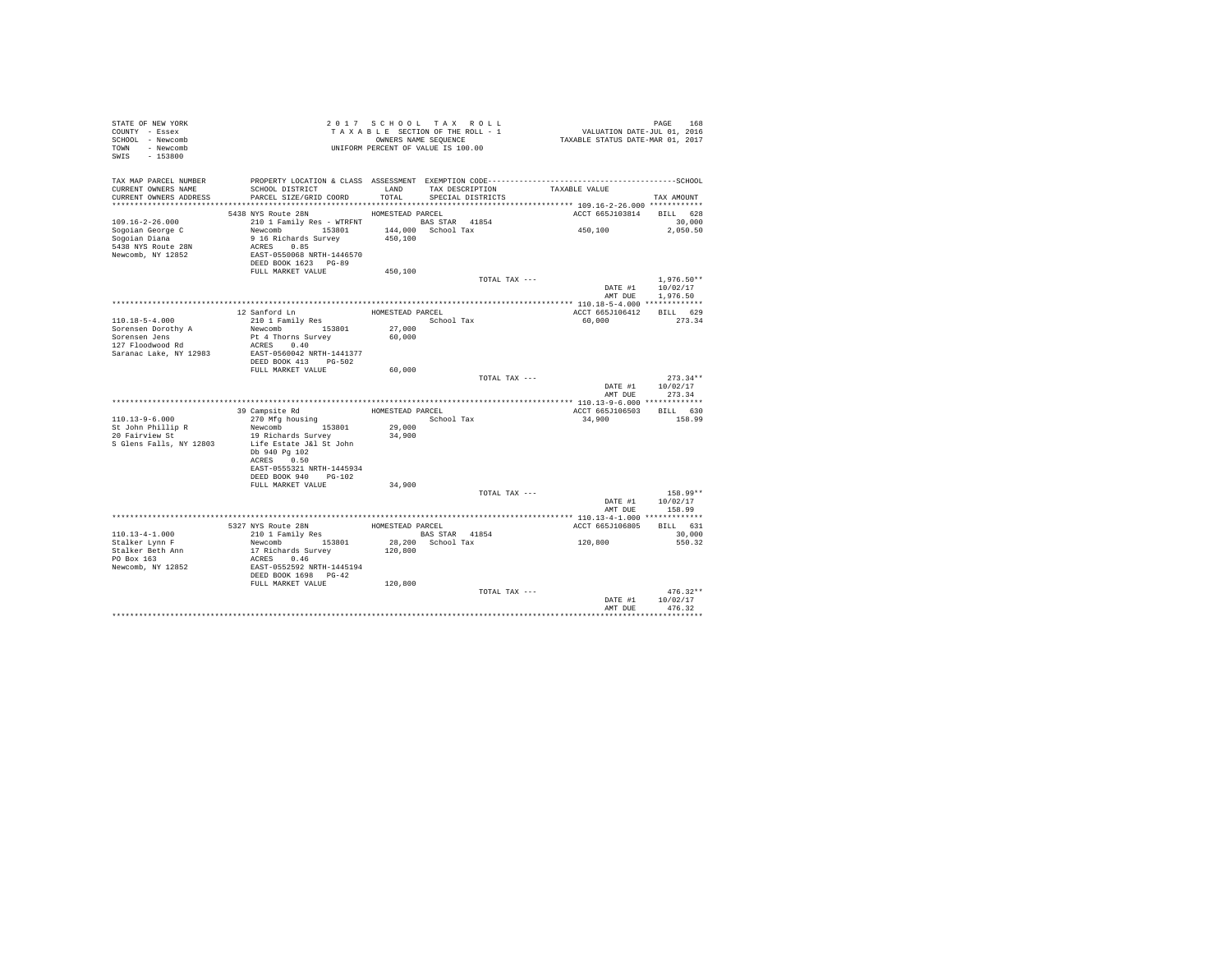| STATE OF NEW YORK<br>COUNTY - Essex<br>SCHOOL - Newcomb<br>TOWN - Newcomb<br>SWIS - 153800   | TAXABLE SECTION OF THE KODD - THAT A BLE SECTION OF THE KODD - OWNERS NAME SEQUENCE                                                                                   |                    |                   |                                    | PAGE 169<br>VALUATION DATE-JUL 01, 2016<br>TAXABLE STATUS DATE-MAR 01, 2017 |                                                  |
|----------------------------------------------------------------------------------------------|-----------------------------------------------------------------------------------------------------------------------------------------------------------------------|--------------------|-------------------|------------------------------------|-----------------------------------------------------------------------------|--------------------------------------------------|
| TAX MAP PARCEL NUMBER                                                                        |                                                                                                                                                                       |                    |                   |                                    |                                                                             |                                                  |
| CURRENT OWNERS NAME<br>CURRENT OWNERS ADDRESS                                                | SCHOOL DISTRICT<br>PARCEL SIZE/GRID COORD                                                                                                                             | TOTAL              | SPECIAL DISTRICTS | LAND TAX DESCRIPTION TAXABLE VALUE |                                                                             | TAX AMOUNT                                       |
|                                                                                              |                                                                                                                                                                       |                    |                   |                                    |                                                                             |                                                  |
|                                                                                              | 980 Goodnow Flow Rd MOMESTEAD PARCEL                                                                                                                                  |                    |                   |                                    | ACCT 665J104507                                                             | BILL 632                                         |
| 120.14-1-13.000<br>Stanley Patterson C<br>Stanley Evelyn F<br>PO Box 83<br>Newcomb, NY 12852 | 210 1 Family Res - WTRFNT<br>Newcomb 153801 105,100<br>43 T&C Twp 18<br>Lot 161 Goodnow Flow Subd<br>ACRES 0.60<br>EAST-0535110 NRTH-1428397<br>DEED BOOK 1202 PG-162 | 172,900            | School Tax        |                                    | 172,900                                                                     | 787.67                                           |
|                                                                                              | FULL MARKET VALUE                                                                                                                                                     | 172,900            |                   |                                    |                                                                             |                                                  |
|                                                                                              |                                                                                                                                                                       |                    |                   | TOTAL TAX ---                      |                                                                             | $787.67**$<br>DATE #1 10/02/17<br>AMT DUE 787.67 |
|                                                                                              |                                                                                                                                                                       |                    |                   |                                    |                                                                             |                                                  |
|                                                                                              | 14 Snowshoe Ln<br>210 1 Family Res                                                                                                                                    |                    | HOMESTEAD PARCEL  |                                    | ACCT 665J106811 BILL 633                                                    |                                                  |
| 110.13-11-5.000                                                                              |                                                                                                                                                                       | 29,000             | School Tax        |                                    | 157,100                                                                     | 715.69                                           |
| Stark John<br>Stark Carole                                                                   | Newcomb 153801<br>Pt 30 Richards Survey                                                                                                                               | 157,100            |                   |                                    |                                                                             |                                                  |
| 11 Liberty Ct                                                                                | ACRES 0.50                                                                                                                                                            |                    |                   |                                    |                                                                             |                                                  |
| Montgomery, NY 12549                                                                         | EAST-0557265 NRTH-1446835                                                                                                                                             |                    |                   |                                    |                                                                             |                                                  |
|                                                                                              | DEED BOOK 1256 PG-223<br>FULL MARKET VALUE                                                                                                                            | 157,100            |                   |                                    |                                                                             |                                                  |
|                                                                                              |                                                                                                                                                                       |                    |                   | TOTAL TAX ---                      |                                                                             | $715.69**$                                       |
|                                                                                              |                                                                                                                                                                       |                    |                   |                                    |                                                                             | DATE #1 10/02/17<br>AMT DUE 715.69               |
|                                                                                              | 1180 Goodnow Flow Rd MOMESTEAD PARCEL                                                                                                                                 |                    |                   |                                    | ACCT 665J104509 BILL 634                                                    |                                                  |
| 120.18-2-45.000                                                                              | 260 Seasonal res - WTRFNT               School Tax                                                                                                                    |                    |                   |                                    | 166,000                                                                     | 756.24                                           |
| Stedman Nancy A                                                                              | Newcomb 153801 104,100                                                                                                                                                |                    |                   |                                    |                                                                             |                                                  |
| Sherman Jeanne M<br>75 Fourth St                                                             | 46 & 65 T&c Twp 18                                                                                                                                                    | 166,000            |                   |                                    |                                                                             |                                                  |
| Glens Falls, NY 12801                                                                        | Goodnow Flow Subd<br>Lot 5                                                                                                                                            |                    |                   |                                    |                                                                             |                                                  |
|                                                                                              | ACRES 0.57                                                                                                                                                            |                    |                   |                                    |                                                                             |                                                  |
|                                                                                              | EAST-0538335 NRTH-1425719                                                                                                                                             |                    |                   |                                    |                                                                             |                                                  |
|                                                                                              | DEED BOOK 1217 PG-220<br>FULL MARKET VALUE                                                                                                                            | 166,000            |                   |                                    |                                                                             |                                                  |
|                                                                                              |                                                                                                                                                                       |                    |                   | TOTAL TAX ---                      |                                                                             | $756.24**$                                       |
|                                                                                              |                                                                                                                                                                       |                    |                   |                                    |                                                                             | DATE #1 10/02/17                                 |
|                                                                                              |                                                                                                                                                                       |                    |                   |                                    | AMT DUE                                                                     | 756.24                                           |
|                                                                                              | 1410 Goodnow Flow Rd MOMESTEAD PARCEL                                                                                                                                 |                    |                   |                                    | ACCT 665J106915 BILL 635                                                    |                                                  |
| 120.17-2-48.000                                                                              | 210 1 Family Res - WTRFNT                                                                                                                                             |                    | School Tax        |                                    | 517,700                                                                     | 2,358.47                                         |
| Steffen Thomas E<br>Steffen Judith M                                                         | Newcomb 153801<br>42 T&C Twp 18                                                                                                                                       | 119,200<br>517,700 |                   |                                    |                                                                             |                                                  |
| 1410 Goodnow Flow Rd                                                                         | Goodnow Flow Subd                                                                                                                                                     |                    |                   |                                    |                                                                             |                                                  |
| PO Box 51                                                                                    | Lot 55                                                                                                                                                                |                    |                   |                                    |                                                                             |                                                  |
| Newcomb, NY 12852                                                                            | ACRES 1.56<br>EAST-0533367 NRTH-1427074<br>DEED BOOK 1775 PG-93                                                                                                       |                    |                   |                                    |                                                                             |                                                  |
|                                                                                              | FULL MARKET VALUE                                                                                                                                                     | 517,700            |                   |                                    |                                                                             |                                                  |
|                                                                                              |                                                                                                                                                                       |                    |                   | TOTAL TAX ---                      |                                                                             | $2,358.47**$                                     |
|                                                                                              |                                                                                                                                                                       |                    |                   |                                    | DATE #1                                                                     | 10/02/17                                         |
|                                                                                              |                                                                                                                                                                       |                    |                   |                                    | AMT DUE                                                                     | 2.358.47<br>************                         |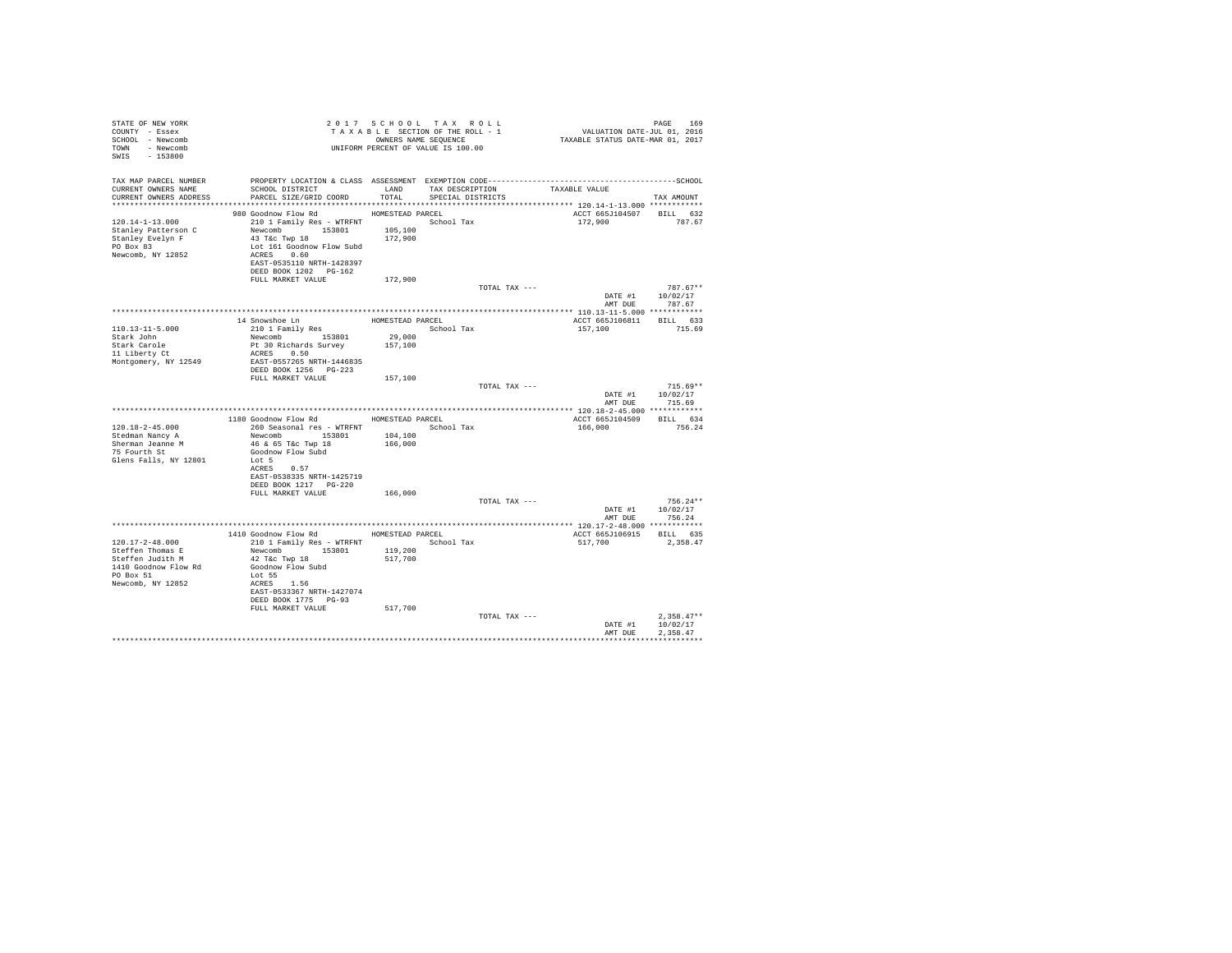| STATE OF NEW YORK<br>COUNTY - Essex<br>SCHOOL - Newcomb<br>TOWN - Newcomb<br>SWIS - 153800                                                                                                                                                                                | 2017 SCHOOL TAX ROLL<br>PAGE 170<br>2016 VALUATION DATE-JUL<br>2017 TAXABLE STATUS DATE-MAR<br>TAXABLE SECTION OF THE ROLL - 1<br>OWNERS NAME SEOUENCE<br>UNIFORM PERCENT OF VALUE IS 100.00 | PAGE<br>170                |
|---------------------------------------------------------------------------------------------------------------------------------------------------------------------------------------------------------------------------------------------------------------------------|----------------------------------------------------------------------------------------------------------------------------------------------------------------------------------------------|----------------------------|
| TAX MAP PARCEL NUMBER<br>SCHOOL DISTRICT LAND<br>CURRENT OWNERS NAME<br>PARCEL SIZE/GRID COORD<br>CURRENT OWNERS ADDRESS                                                                                                                                                  | TAX DESCRIPTION TAXABLE VALUE<br>TOTAL<br>SPECIAL DISTRICTS                                                                                                                                  | TAX AMOUNT                 |
| 65 Sanford Ln                                                                                                                                                                                                                                                             | ACCT 665J105204 BILL 636<br>HOMESTEAD PARCEL                                                                                                                                                 |                            |
| 210 1 Family Res<br>$110.18 - 4 - 3.000$<br>Newcomb 153801<br>Stengrevics Nathan A<br>Stengrevics Kristofer Wesley Pt 5 Thorns Survey<br>$c/o$ Andrew Stengrevics $1761/241$ Life use to<br>65 Sanford Ln<br>Andrew & Joanne Stengrevi<br>Newcomb, NY 12852<br>ACRES 0.56 | VETWAR CTS 41120<br>29,700 BAS STAR 41854<br>89,335<br>105,100 School Tax                                                                                                                    | 15,765<br>30,000<br>406.98 |
| EAST-0558727 NRTH-1441405                                                                                                                                                                                                                                                 |                                                                                                                                                                                              |                            |
| DEED BOOK 1761    PG-241<br>FULL MARKET VALUE                                                                                                                                                                                                                             | 105,100                                                                                                                                                                                      |                            |
|                                                                                                                                                                                                                                                                           | TOTAL TAX ---                                                                                                                                                                                | 332.98**                   |
|                                                                                                                                                                                                                                                                           | DATE #1 10/02/17                                                                                                                                                                             |                            |
|                                                                                                                                                                                                                                                                           | AMT DUE                                                                                                                                                                                      | 332.98                     |
| 23 Sanford Ln                                                                                                                                                                                                                                                             | HOMESTEAD PARCEL<br>ACCT 665J100914                                                                                                                                                          | BILL 637                   |
| 210 1 Family Res<br>$110.18 - 4 - 13.000$                                                                                                                                                                                                                                 | School Tax<br>77.100                                                                                                                                                                         | 351.24                     |
| Stickney Charles K<br>Newcomb 153801                                                                                                                                                                                                                                      | 29,000                                                                                                                                                                                       |                            |
| Stickney Susan K<br>Pt 4&5 Thorns Survey                                                                                                                                                                                                                                  | 77,100                                                                                                                                                                                       |                            |
| 800 Arnold St Lot 33<br>ACRES 0.50<br>Ballston Spa, NY 12020<br>EAST-0559654 NRTH-1441266                                                                                                                                                                                 |                                                                                                                                                                                              |                            |
| DEED BOOK 609 PG-25                                                                                                                                                                                                                                                       |                                                                                                                                                                                              |                            |
| FULL MARKET VALUE                                                                                                                                                                                                                                                         | 77,100                                                                                                                                                                                       |                            |
|                                                                                                                                                                                                                                                                           | TOTAL TAX ---                                                                                                                                                                                | $351.24**$                 |
|                                                                                                                                                                                                                                                                           | DATE #1<br>AMT DUE                                                                                                                                                                           | 10/02/17<br>351.24         |
|                                                                                                                                                                                                                                                                           |                                                                                                                                                                                              |                            |
| 7 Goodnow Flow Rd                                                                                                                                                                                                                                                         | HOMESTEAD PARCEL<br>ACCT 665J181003                                                                                                                                                          | BILL 638                   |
| $109.15 - 4 - 1.100$<br>270 Mfg housing                                                                                                                                                                                                                                   | VETCOM CTS 41130                                                                                                                                                                             | 15,175                     |
| Newcomb 153801<br>Stickney Elizabeth A<br>7 Goodnow Rd<br>4 Ords Pat                                                                                                                                                                                                      | 41,400 ENH STAR 41834<br>45,525<br>60.700 School Tax                                                                                                                                         | 45,525<br>207.40           |
| ACRES 9.90<br>Newcomb, NY 12852                                                                                                                                                                                                                                           |                                                                                                                                                                                              |                            |
| EAST-0543375 NRTH-1445239                                                                                                                                                                                                                                                 |                                                                                                                                                                                              |                            |
| DEED BOOK 918 PG-259                                                                                                                                                                                                                                                      |                                                                                                                                                                                              |                            |
| FULL MARKET VALUE                                                                                                                                                                                                                                                         | 60,700<br>TOTAL TAX ---                                                                                                                                                                      | $53.40**$                  |
|                                                                                                                                                                                                                                                                           | DATE #1                                                                                                                                                                                      | 10/02/17                   |
|                                                                                                                                                                                                                                                                           | AMT DUR                                                                                                                                                                                      | 53.40                      |
|                                                                                                                                                                                                                                                                           |                                                                                                                                                                                              |                            |
| 65 Chaisson Rd<br>311 Res vac land<br>$110.17 - 2 - 7.200$                                                                                                                                                                                                                | HOMESTEAD PARCEL<br>ACCT 665J179005<br>School Tax<br>15,500                                                                                                                                  | BILL 639<br>70.61          |
| Newcomb 153801<br>Strainer Stanley                                                                                                                                                                                                                                        | 15,500                                                                                                                                                                                       |                            |
| 168 Eldridge Ln<br>18 Richards Survey                                                                                                                                                                                                                                     | 15,500                                                                                                                                                                                       |                            |
| Fort Ann, NY 12828<br>ACRES 0.40                                                                                                                                                                                                                                          |                                                                                                                                                                                              |                            |
| EAST-0554593 NRTH-1443435<br>DEED BOOK 1412   PG-312                                                                                                                                                                                                                      |                                                                                                                                                                                              |                            |
| FULL MARKET VALUE                                                                                                                                                                                                                                                         | 15,500                                                                                                                                                                                       |                            |
|                                                                                                                                                                                                                                                                           | TOTAL TAX ---                                                                                                                                                                                | $70.61**$                  |
|                                                                                                                                                                                                                                                                           | DATE #1                                                                                                                                                                                      | 10/02/17                   |
|                                                                                                                                                                                                                                                                           | AMT DUE                                                                                                                                                                                      | 70.61                      |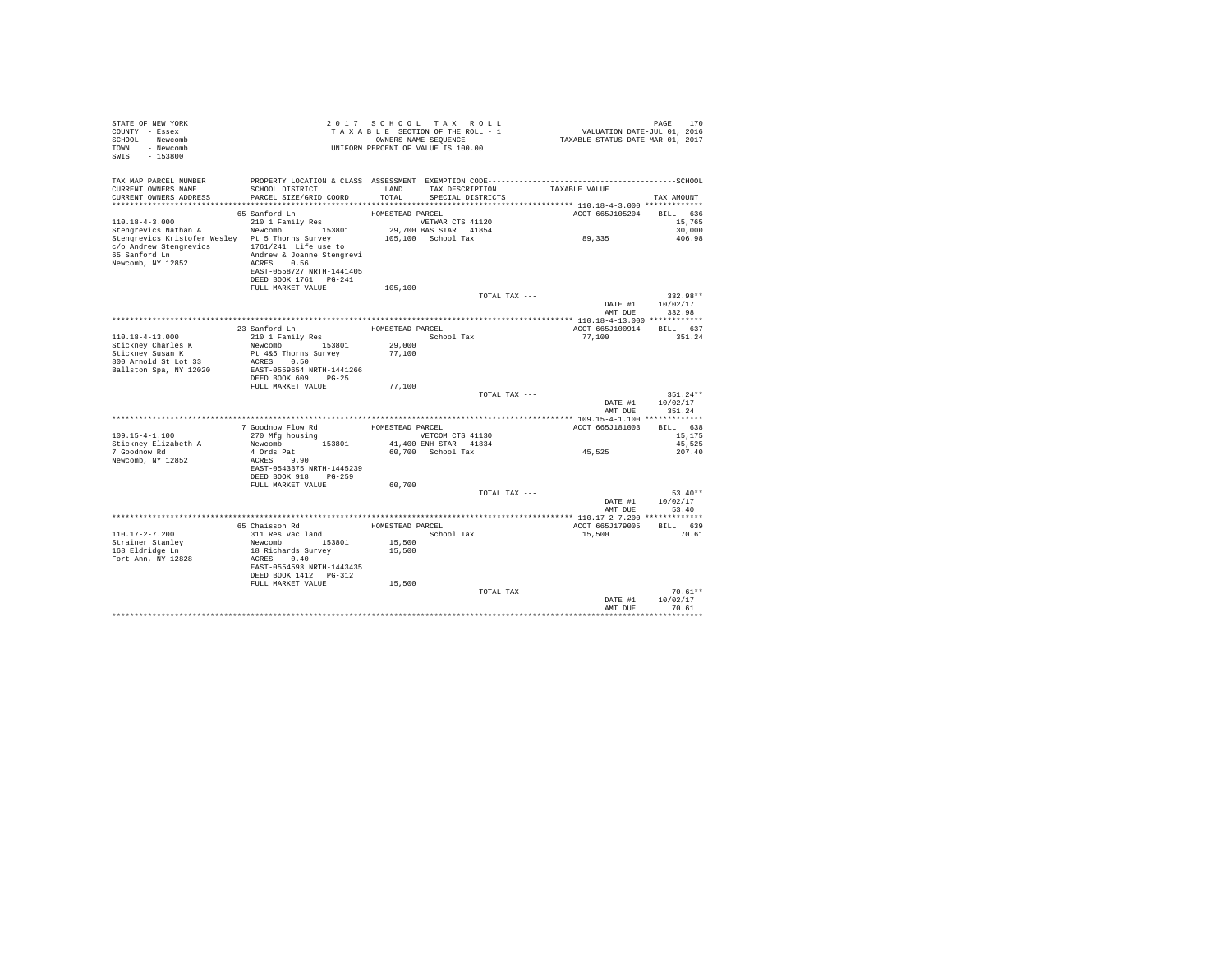| STATE OF NEW YORK<br>COUNTY - Essex<br>SCHOOL - Newcomb<br>TOWN - Newcomb<br>SWIS - 153800 |                                                                                                                                                        |                              | 2017 SCHOOL TAX ROLL<br>PAGE 171 2017 SCHOOL TAX ROLL 2017 PAGE 171<br>TAXABLE SECTION OF THE ROLL - 1 VALUATION DATE-JUL 01, 2016<br>ONNERS NAME SEQUENCE 1 TAXABLE STATUS DATE-MAR 01, 2017<br>UNIFORM PERCENT OF VALUE IS 100.00 |         |                             | PAGE<br>171                              |
|--------------------------------------------------------------------------------------------|--------------------------------------------------------------------------------------------------------------------------------------------------------|------------------------------|-------------------------------------------------------------------------------------------------------------------------------------------------------------------------------------------------------------------------------------|---------|-----------------------------|------------------------------------------|
| TAX MAP PARCEL NUMBER<br>CURRENT OWNERS NAME<br>CURRENT OWNERS ADDRESS                     | SCHOOL DISTRICT<br>PARCEL SIZE/GRID COORD                                                                                                              | LAND<br>TOTAL                | TAX DESCRIPTION TAXABLE VALUE<br>SPECIAL DISTRICTS                                                                                                                                                                                  |         |                             | TAX AMOUNT                               |
|                                                                                            | 69 Chaisson Rd                                                                                                                                         | HOMESTEAD PARCEL             |                                                                                                                                                                                                                                     |         |                             | ACCT 665J103909 BILL 640                 |
| $110.17 - 2 - 8.501$<br>Strainer Stanley<br>168 Eldridge Ln<br>Fort Ann, NY 12828          | 210 1 Family Res<br>Newcomb 153801<br>Pt 18 Richards Survey<br>ACRES 6.60<br>EAST-0554564 NRTH-1443117<br>DEED BOOK 1412   PG-312<br>FULL MARKET VALUE | 39,600<br>100,300<br>100,300 | School Tax                                                                                                                                                                                                                          | 100,300 |                             | 456.93                                   |
|                                                                                            |                                                                                                                                                        |                              | TOTAL TAX ---                                                                                                                                                                                                                       |         |                             | $456.93**$                               |
|                                                                                            |                                                                                                                                                        |                              |                                                                                                                                                                                                                                     |         |                             | DATE #1 10/02/17<br>AMT DUE 456.93       |
|                                                                                            |                                                                                                                                                        |                              |                                                                                                                                                                                                                                     |         |                             | ACCT 665J106802 BILL 641                 |
| $110.13 - 2 - 4.000$                                                                       | ${\small\begin{tabular}{lcl} \bf 5342 NYS Route & 28N & \tt HOMESTEAD PARCEL \\ 210 1 Family Res & \tt BASSTAR & \tt BAS \end{tabular}}$               |                              |                                                                                                                                                                                                                                     |         |                             | 30,000                                   |
| Stringer Linda<br>Stringer Lowell W<br>5342 NYS Route 28N<br>PO Box 145                    | BAS STAR 41854<br>17 Richards Survey 13,400 School Tax<br>ACRES 0.93<br>ACRES 0.93<br>FREE 0.93<br>EAST-0552505 NRTH-1445580                           |                              |                                                                                                                                                                                                                                     | 126,500 |                             | 576.29                                   |
| Newcomb, NY 12852                                                                          | DEED BOOK 1614 PG-295                                                                                                                                  |                              |                                                                                                                                                                                                                                     |         |                             |                                          |
|                                                                                            | FULL MARKET VALUE                                                                                                                                      | 126,500                      | TOTAL TAX ---                                                                                                                                                                                                                       |         | DATE #1 10/02/17<br>AMT DUE | 502.29**<br>502.29                       |
|                                                                                            |                                                                                                                                                        |                              |                                                                                                                                                                                                                                     |         |                             |                                          |
|                                                                                            | NYS Route 28N                                                                                                                                          | NON-HOMESTEAD PARCEL         |                                                                                                                                                                                                                                     |         |                             | ACCT 665Z017003 BILL 642                 |
| $109.15 - 1 - 53.000$                                                                      | 311 Res vac land<br>311 Res vac land<br>Newcomb 153801                                                                                                 | 24,000                       | School Tax                                                                                                                                                                                                                          | 24,000  |                             | 437.94                                   |
| Stringer Lowell<br>Stringer Brenda<br>5650 NYS Route 28N<br>Newcomb, NY 12852              | 3 Richards Survey<br>Also 1020/82<br>ACRES 1.00<br>EAST-0545284 NRTH-1446582                                                                           | 24,000                       |                                                                                                                                                                                                                                     |         |                             |                                          |
|                                                                                            | DEED BOOK 1020 PG-82                                                                                                                                   |                              |                                                                                                                                                                                                                                     |         |                             |                                          |
|                                                                                            | FULL MARKET VALUE                                                                                                                                      | 24,000                       |                                                                                                                                                                                                                                     |         |                             |                                          |
|                                                                                            |                                                                                                                                                        |                              | TOTAL TAX ---                                                                                                                                                                                                                       |         |                             | $437.94**$                               |
|                                                                                            |                                                                                                                                                        |                              |                                                                                                                                                                                                                                     |         |                             | DATE #1 10/02/17                         |
|                                                                                            |                                                                                                                                                        |                              |                                                                                                                                                                                                                                     |         | AMT DUE                     | 437.94                                   |
|                                                                                            |                                                                                                                                                        |                              |                                                                                                                                                                                                                                     |         |                             | ACCT 665J106108 BILL 643                 |
| $109.15 - 1 - 54.000$                                                                      |                                                                                                                                                        |                              |                                                                                                                                                                                                                                     |         |                             | 65,500                                   |
| Stringer Lowell                                                                            |                                                                                                                                                        |                              |                                                                                                                                                                                                                                     | 66,900  |                             | 304.77                                   |
| Stringer Brenda                                                                            |                                                                                                                                                        |                              |                                                                                                                                                                                                                                     |         |                             |                                          |
| 5650 NYS Route 28N<br>Newcomb, NY 12852                                                    | Also 1020/82<br>ACRES 1.80<br>EAST-0545408 NRTH-1446708<br>DEED BOOK 662 PG-180                                                                        |                              |                                                                                                                                                                                                                                     |         |                             |                                          |
|                                                                                            | FULL MARKET VALUE                                                                                                                                      | 66,900                       |                                                                                                                                                                                                                                     |         |                             |                                          |
|                                                                                            |                                                                                                                                                        |                              | TOTAL TAX ---                                                                                                                                                                                                                       |         | AMT DUE                     | $150.77**$<br>DATE #1 10/02/17<br>150.77 |
|                                                                                            |                                                                                                                                                        |                              |                                                                                                                                                                                                                                     |         |                             |                                          |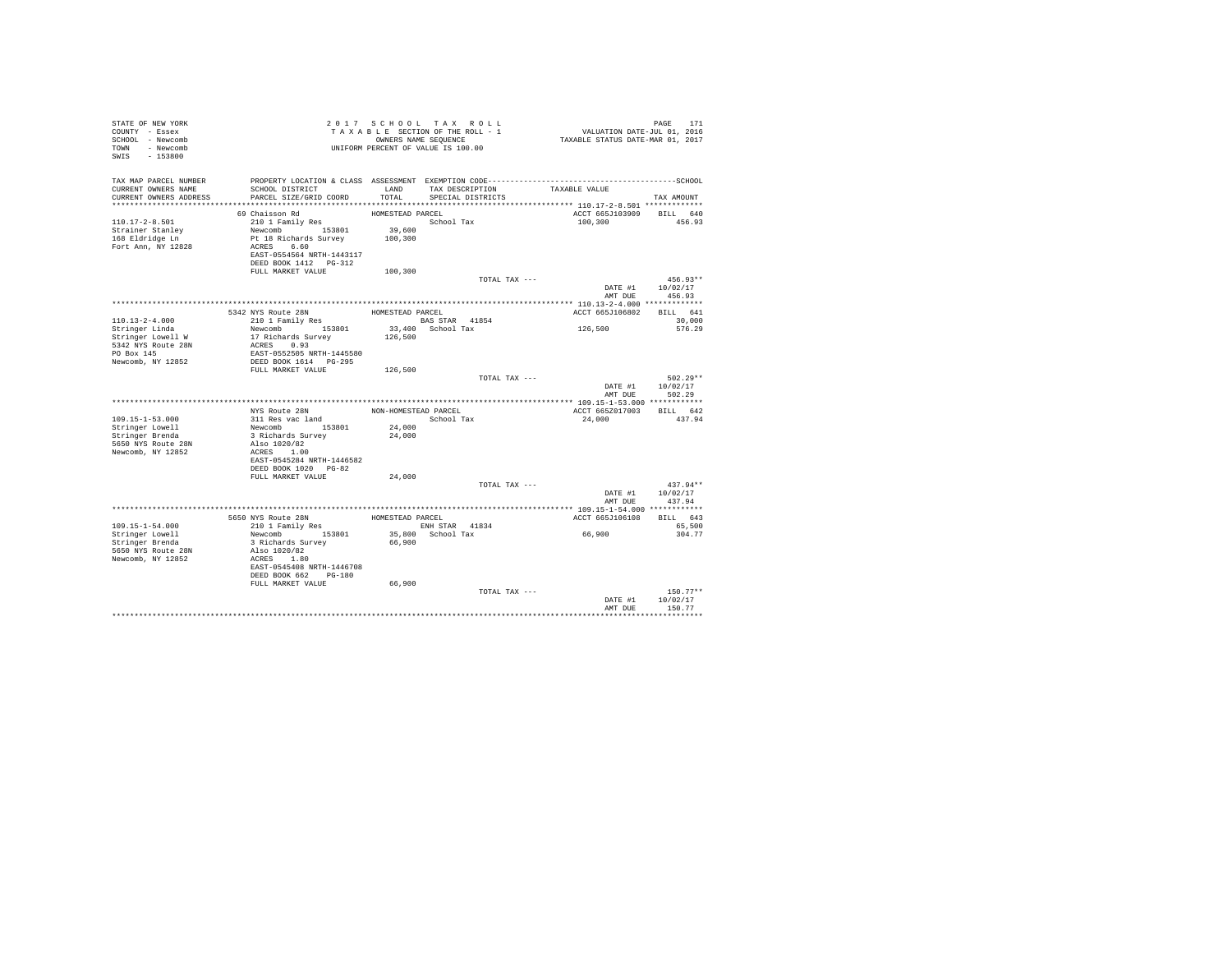| STATE OF NEW YORK<br>COUNTY - Essex<br>SCHOOL - Newcomb<br>TOWN - Newcomb<br>SWIS - 153800 |                                                                                                                                                                                                                                                                                              |         | UNIFORM PERCENT OF VALUE IS 100.00 |                          |                                                      |
|--------------------------------------------------------------------------------------------|----------------------------------------------------------------------------------------------------------------------------------------------------------------------------------------------------------------------------------------------------------------------------------------------|---------|------------------------------------|--------------------------|------------------------------------------------------|
| CURRENT OWNERS NAME                                                                        | TAX MAP PARCEL NUMBER PROPERTY LOCATION & CLASS ASSESSMENT EXEMPTION CODE----------------------------------SCHOOL<br>SCHOOL DISTRICT                     LAND        TAX DESCRIPTION                  TAXABLE VALUE<br>CURRENT OWNERS ADDRESS PARCEL SIZE/GRID COORD TOTAL SPECIAL DISTRICTS |         |                                    |                          | TAX AMOUNT                                           |
|                                                                                            |                                                                                                                                                                                                                                                                                              |         |                                    |                          |                                                      |
|                                                                                            |                                                                                                                                                                                                                                                                                              |         |                                    |                          |                                                      |
|                                                                                            |                                                                                                                                                                                                                                                                                              |         |                                    |                          |                                                      |
|                                                                                            |                                                                                                                                                                                                                                                                                              |         |                                    |                          |                                                      |
|                                                                                            | DEED BOOK 890 PG-314                                                                                                                                                                                                                                                                         |         |                                    |                          |                                                      |
|                                                                                            | FULL MARKET VALUE                                                                                                                                                                                                                                                                            | 63,400  |                                    |                          |                                                      |
|                                                                                            |                                                                                                                                                                                                                                                                                              |         | TOTAL TAX ---                      |                          | $19.30**$<br>DATE #1 10/02/17                        |
|                                                                                            |                                                                                                                                                                                                                                                                                              |         |                                    |                          | AMT DUE 19.30                                        |
|                                                                                            |                                                                                                                                                                                                                                                                                              |         |                                    |                          |                                                      |
|                                                                                            | 5462 NYS Route 28N HOMESTEAD PARCEL                                                                                                                                                                                                                                                          |         |                                    | ACCT 665J106505 BILL 645 |                                                      |
|                                                                                            |                                                                                                                                                                                                                                                                                              |         |                                    |                          |                                                      |
|                                                                                            |                                                                                                                                                                                                                                                                                              |         |                                    |                          |                                                      |
|                                                                                            | $\begin{tabular}{cccccc} 109.16-2-22.100 & 310.801 & 101.801 & 101.801 & 101.801 & 101.801 & 101.801 & 101.801 & 101.801 & 101.801 & 101.801 & 101.801 & 101.801 & 101.801 & 101.801 & 101.801 & 101.801 & 101.801 & 101.801 & 101.801 & 101.801 & 101.801 & 101.$                           |         |                                    |                          |                                                      |
|                                                                                            | Marielle Stringer<br>ACRES 0.61                                                                                                                                                                                                                                                              |         |                                    |                          |                                                      |
|                                                                                            | EAST-0549567 NRTH-1446425<br>DEED BOOK 890 PG-308                                                                                                                                                                                                                                            |         |                                    |                          |                                                      |
|                                                                                            | FULL MARKET VALUE 191,700                                                                                                                                                                                                                                                                    |         |                                    |                          |                                                      |
|                                                                                            |                                                                                                                                                                                                                                                                                              |         |                                    | TOTAL TAX ---            | $173.49*$ $10/02/17$<br>$173.49**$<br>AMT DUE 173.49 |
|                                                                                            |                                                                                                                                                                                                                                                                                              |         |                                    |                          |                                                      |
|                                                                                            | 5550 NYS Route 28N HOMESTEAD PARCEL                                                                                                                                                                                                                                                          |         |                                    | ACCT 665J106510 BILL 646 |                                                      |
| 109.16-1-12.100                                                                            |                                                                                                                                                                                                                                                                                              |         |                                    |                          | 65,500                                               |
| Stubing Rita<br>5552 NYS Rte 28N                                                           |                                                                                                                                                                                                                                                                                              |         |                                    |                          | 883.80                                               |
| Newcomb, NY 12852                                                                          |                                                                                                                                                                                                                                                                                              |         |                                    |                          |                                                      |
|                                                                                            | ACRES 1.92                                                                                                                                                                                                                                                                                   |         |                                    |                          |                                                      |
|                                                                                            | EAST-0547617 NRTH-1447549                                                                                                                                                                                                                                                                    |         |                                    |                          |                                                      |
|                                                                                            | DEED BOOK 1309 PG-231                                                                                                                                                                                                                                                                        |         |                                    |                          |                                                      |
|                                                                                            | FULL MARKET VALUE                                                                                                                                                                                                                                                                            | 194,000 |                                    | TOTAL TAX ---            | $729.80**$                                           |
|                                                                                            |                                                                                                                                                                                                                                                                                              |         |                                    |                          | 729.80*<br>DATE #1 10/02/17<br>AMT DUE 729.80        |
|                                                                                            |                                                                                                                                                                                                                                                                                              |         |                                    |                          |                                                      |
|                                                                                            |                                                                                                                                                                                                                                                                                              |         |                                    |                          |                                                      |
|                                                                                            |                                                                                                                                                                                                                                                                                              |         |                                    | ACCT 665J106001 BILL 647 |                                                      |
| $109.16 - 2 - 16.000$                                                                      |                                                                                                                                                                                                                                                                                              |         |                                    |                          | 30,000<br>696.11                                     |
|                                                                                            |                                                                                                                                                                                                                                                                                              |         |                                    |                          |                                                      |
| Sullivan John F<br>Sullivan Sally M<br>Newcomb, NY 12950                                   |                                                                                                                                                                                                                                                                                              |         |                                    |                          |                                                      |
|                                                                                            | EAST-0548313 NRTH-1447228<br>DEED BOOK 685 PG-240                                                                                                                                                                                                                                            |         |                                    |                          |                                                      |
|                                                                                            | FULL MARKET VALUE 152,800                                                                                                                                                                                                                                                                    |         |                                    |                          |                                                      |
|                                                                                            |                                                                                                                                                                                                                                                                                              |         | TOTAL TAX ---                      |                          | $622.11**$<br>DATE #1 10/02/17<br>AMT DUE 622.11     |
|                                                                                            |                                                                                                                                                                                                                                                                                              |         |                                    |                          |                                                      |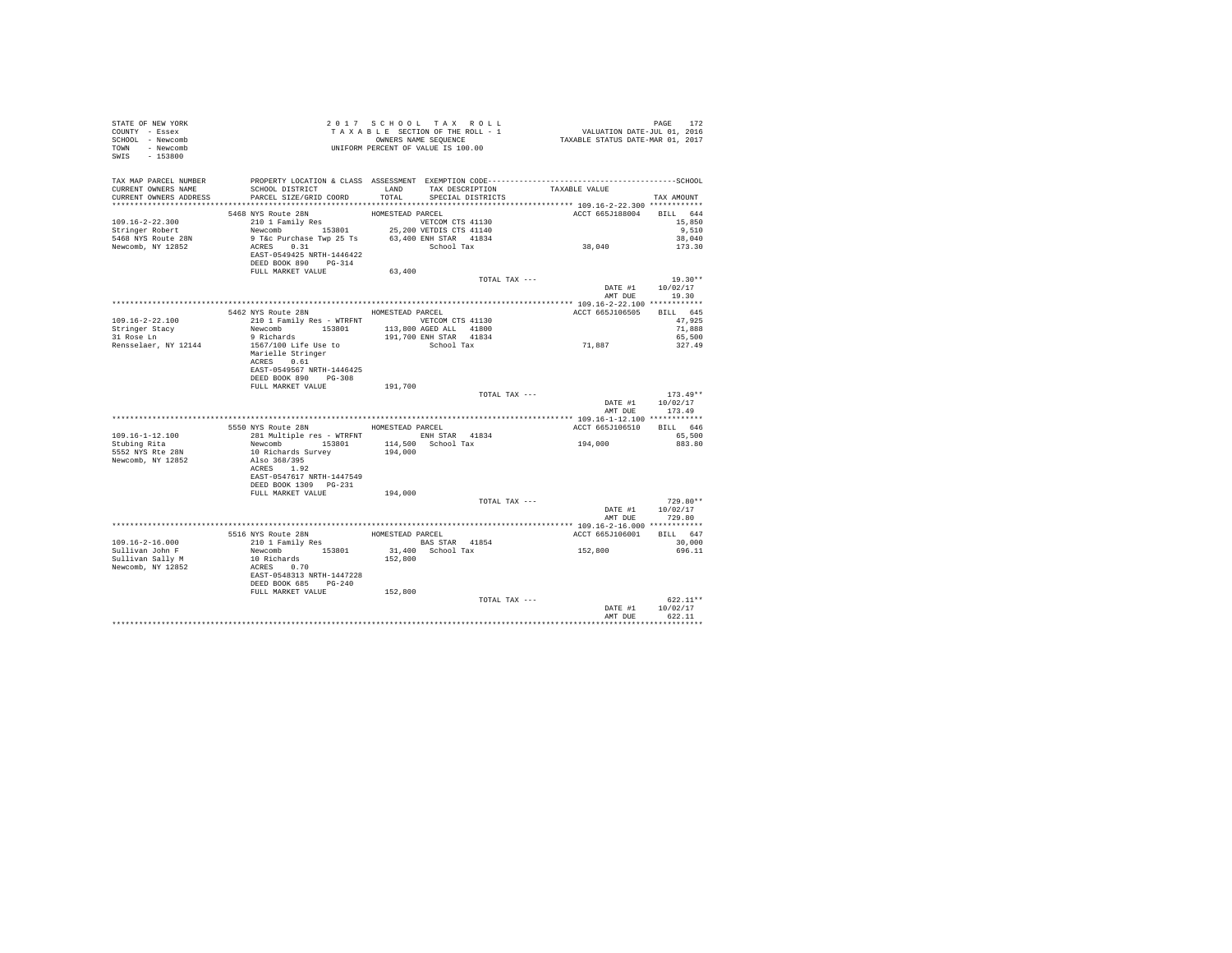| STATE OF NEW YORK<br>COUNTY - Essex<br>SCHOOL - Newcomb<br>TOWN - Newcomb<br>SWIS - 153800 | T A X A B B B B B B SOUENCE<br>ONNERS NAME SEQUENCE<br>UNIFORM PERCENT OF VALUE IS 100.00    |                  | 2017 SCHOOL TAX ROLL<br>TAXABLE SECTION OF THE ROLL - 1<br>OWNERS NAME SEQUENCE | PAGE 173<br>VALUATION DATE-JUL 01, 2016<br>TAXABLE STATUS DATE-MAR 01, 2017 |                          |
|--------------------------------------------------------------------------------------------|----------------------------------------------------------------------------------------------|------------------|---------------------------------------------------------------------------------|-----------------------------------------------------------------------------|--------------------------|
| TAX MAP PARCEL NUMBER                                                                      | PROPERTY LOCATION & CLASS ASSESSMENT EXEMPTION CODE-----------------------------------SCHOOL |                  |                                                                                 |                                                                             |                          |
| CURRENT OWNERS NAME<br>CURRENT OWNERS ADDRESS                                              | SCHOOL DISTRICT<br>PARCEL SIZE/GRID COORD                                                    | TOTAL            | LAND TAX DESCRIPTION TAXABLE VALUE<br>SPECIAL DISTRICTS                         |                                                                             |                          |
|                                                                                            |                                                                                              |                  |                                                                                 |                                                                             | TAX AMOUNT               |
|                                                                                            | 96 Marcy Ln                                                                                  | HOMESTEAD PARCEL |                                                                                 | ACCT 665J100406 BILL 648                                                    |                          |
| 110.17-2-22.000                                                                            | 210 1 Family Res                                                                             |                  | School Tax                                                                      | 143,100                                                                     | 651.92                   |
| Sullivan Kathleen F                                                                        | Newcomb 153801                                                                               | 34,000           |                                                                                 |                                                                             |                          |
| Sullivan Joan<br>385 Gilbert Ave                                                           | Pt 19 Richards Survey<br>ACRES 1.00                                                          | 143,100          |                                                                                 |                                                                             |                          |
| Pearl River, NY 10965                                                                      | EAST-0557641 NRTH-1443112                                                                    |                  |                                                                                 |                                                                             |                          |
|                                                                                            | DEED BOOK 892 PG-7                                                                           |                  |                                                                                 |                                                                             |                          |
|                                                                                            | FULL MARKET VALUE                                                                            | 143,100          | TOTAL TAX ---                                                                   |                                                                             | $651.92**$               |
|                                                                                            |                                                                                              |                  |                                                                                 | DATE #1 10/02/17                                                            |                          |
|                                                                                            |                                                                                              |                  |                                                                                 | AMT DUE                                                                     | 651.92                   |
|                                                                                            |                                                                                              |                  |                                                                                 |                                                                             |                          |
| 109.16-6-1.000                                                                             | 39 Stubing Ln<br>210 1 Family Res - WTRFNT School Tax                                        |                  | HOMESTEAD PARCEL                                                                | ACCT 665Z000004<br>182,800                                                  | BILL 649<br>832.78       |
| Sutphen Sharon                                                                             | Newcomb 153801                                                                               | 122,100          |                                                                                 |                                                                             |                          |
| Knapp Joanne<br>529 Elk Cir                                                                | 16 T&c Pur Twp 27 Rs                                                                         | 182,800          |                                                                                 |                                                                             |                          |
|                                                                                            | 1 Birch Point Subd<br>ACRES 1.20                                                             |                  |                                                                                 |                                                                             |                          |
| Ballston Spa, NY 12020                                                                     | EAST-0551517 NRTH-1447219                                                                    |                  |                                                                                 |                                                                             |                          |
|                                                                                            | DEED BOOK 1239 PG-137                                                                        |                  |                                                                                 |                                                                             |                          |
|                                                                                            | FULL MARKET VALUE                                                                            | 182,800          |                                                                                 |                                                                             |                          |
|                                                                                            |                                                                                              |                  | TOTAL TAX ---                                                                   | DATE #1 10/02/17                                                            | 832.78**                 |
|                                                                                            |                                                                                              |                  |                                                                                 |                                                                             | AMT DUE 832.78           |
|                                                                                            |                                                                                              |                  |                                                                                 |                                                                             |                          |
| $120.18 - 2 - 23.000$                                                                      | 30 Bennett Ln MESTEAD PARCEL                                                                 |                  |                                                                                 | ACCT 665J106513 BILL 650                                                    |                          |
| Swan Robert C                                                                              |                                                                                              |                  |                                                                                 | 140,100                                                                     | 638.25                   |
| Swan Kathleen P<br>6 Lewis Rd                                                              | 46 T&C Twp 18                                                                                | 140,100          |                                                                                 |                                                                             |                          |
|                                                                                            | Goodnow Flow Subd                                                                            |                  |                                                                                 |                                                                             |                          |
| Queensbury, NY 12804                                                                       | Lot 26<br>ACRES 1.50                                                                         |                  |                                                                                 |                                                                             |                          |
|                                                                                            | EAST-0536198 NRTH-1426299                                                                    |                  |                                                                                 |                                                                             |                          |
|                                                                                            | DEED BOOK 1481 PG-304                                                                        |                  |                                                                                 |                                                                             |                          |
|                                                                                            | FULL MARKET VALUE                                                                            | 140,100          | TOTAL TAX ---                                                                   |                                                                             | $638.25**$               |
|                                                                                            |                                                                                              |                  |                                                                                 |                                                                             | DATE #1 10/02/17         |
|                                                                                            |                                                                                              |                  |                                                                                 | AMT DUE                                                                     | 638.25                   |
|                                                                                            |                                                                                              |                  |                                                                                 |                                                                             |                          |
| 120.18-2-1.000                                                                             | 1386 Goodnow Flow Rd MOMESTEAD PARCEL<br>210 1 Family Res - WTRFNT                           |                  | School Tax                                                                      | ACCT 665J100509 BILL 651<br>271,700                                         | 1,237.77                 |
| Swansen Michael                                                                            | Newcomb 153801                                                                               | 106,400          |                                                                                 |                                                                             |                          |
| Carroll Daniel J<br>15 Old Rd Trl                                                          | 42 & 47 T&c Twp 18                                                                           | 271,700          |                                                                                 |                                                                             |                          |
| Putnam Valley, NY 10579                                                                    | Goodnow Flow Subd<br>Lot 48                                                                  |                  |                                                                                 |                                                                             |                          |
|                                                                                            | ACRES 1.12                                                                                   |                  |                                                                                 |                                                                             |                          |
|                                                                                            | EAST-0534050 NRTH-1426995                                                                    |                  |                                                                                 |                                                                             |                          |
|                                                                                            | DEED BOOK 1363 PG-87<br>FULL MARKET VALUE                                                    | 271,700          |                                                                                 |                                                                             |                          |
|                                                                                            |                                                                                              |                  | TOTAL TAX ---                                                                   |                                                                             | $1,237.77**$             |
|                                                                                            |                                                                                              |                  |                                                                                 | DATE #1                                                                     | 10/02/17                 |
|                                                                                            |                                                                                              |                  |                                                                                 | AMT DUE                                                                     | 1,237.77<br>************ |
|                                                                                            |                                                                                              |                  |                                                                                 |                                                                             |                          |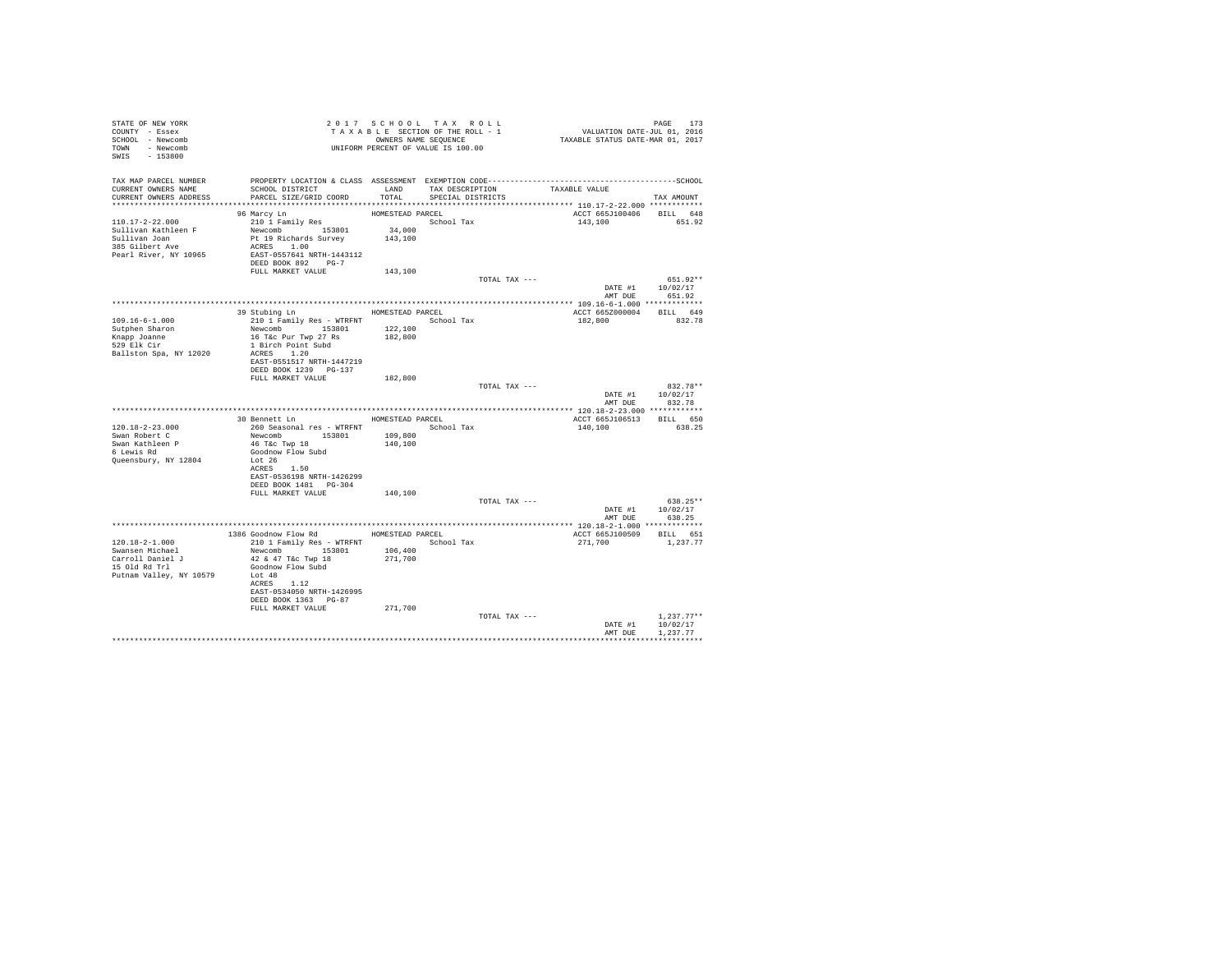| STATE OF NEW YORK<br>COUNTY - Essex<br>SCHOOL - Newcomb<br>TOWN - Newcomb<br>SWIS - 153800 |                                                                                                                                |                      | 2017 SCHOOL TAX ROLL<br>TAXABLE SECTION OF THE ROLL - 1<br>OWNERS NAME SEQUENCE<br>UNIFORM PERCENT OF VALUE IS 100.00 | PAGE 174<br>VALUATION DATE-JUL 01, 2016<br>TAXABLE STATUS DATE-MAR 01, 2017 | PAGE<br>174                  |
|--------------------------------------------------------------------------------------------|--------------------------------------------------------------------------------------------------------------------------------|----------------------|-----------------------------------------------------------------------------------------------------------------------|-----------------------------------------------------------------------------|------------------------------|
| TAX MAP PARCEL NUMBER<br>CURRENT OWNERS NAME<br>CURRENT OWNERS ADDRESS                     | SCHOOL DISTRICT<br>PARCEL SIZE/GRID COORD                                                                                      | LAND<br>TOTAL        | TAX DESCRIPTION<br>SPECIAL DISTRICTS                                                                                  | TAXABLE VALUE                                                               | TAX AMOUNT                   |
|                                                                                            |                                                                                                                                |                      |                                                                                                                       |                                                                             |                              |
| $109. - 3 - 9.200$<br>Swansinger Lora A<br>17 Ravine Rd<br>Amherst, NH 03031               | 78 Woodruff Pond Way HOMESTEAD PARCEL<br>240 Rural res - WTRFNT<br>Newcomb 153801<br>9 Richards<br>See 1481/150<br>ACRES 10.10 | 93,100<br>276,800    | School Tax                                                                                                            | ACCT 665Z017002<br>276,800                                                  | BILL 652<br>1,261.01         |
|                                                                                            | EAST-0549156 NRTH-1445162<br>DEED BOOK 1842 PG-136                                                                             |                      |                                                                                                                       |                                                                             |                              |
|                                                                                            | FULL MARKET VALUE                                                                                                              | 276,800              | TOTAL TAX ---                                                                                                         |                                                                             | $1.261.01**$                 |
|                                                                                            |                                                                                                                                |                      |                                                                                                                       | AMT DUE                                                                     | DATE #1 10/02/17<br>1,261.01 |
|                                                                                            |                                                                                                                                |                      |                                                                                                                       |                                                                             |                              |
| $110. - 1 - 14.046$                                                                        | NW Side D&H RR<br>920 Priv Hunt/Fi                                                                                             | NON-HOMESTEAD PARCEL | School Tax                                                                                                            | ACCT 665J178522<br>31,500                                                   | BILL 653<br>574.79           |
| Tahawus Club Inc                                                                           | Newcomb 153801                                                                                                                 | 31,500               |                                                                                                                       |                                                                             |                              |
| PO Box 419<br>Newcomb, NY 12852                                                            | 15 & 34 T&c Twp<br>ACRES 37.95<br>EAST-0575033 NRTH-1445704<br>DEED BOOK 288 PG-113                                            | 31,500               |                                                                                                                       |                                                                             |                              |
|                                                                                            | FULL MARKET VALUE                                                                                                              | 31,500               |                                                                                                                       |                                                                             |                              |
|                                                                                            |                                                                                                                                |                      | TOTAL TAX ---                                                                                                         | DATE #1                                                                     | $574.79**$<br>10/02/17       |
|                                                                                            |                                                                                                                                |                      |                                                                                                                       | AMT DUE                                                                     | 574.79                       |
|                                                                                            | 469 Tahawus Rd                                                                                                                 | HOMESTEAD PARCEL     |                                                                                                                       | ACCT 665J104015                                                             | BILL 654                     |
| $110. - 1 - 19.040$                                                                        | 240 Rural res                                                                                                                  |                      | School Tax                                                                                                            | 208,400                                                                     | 949.40                       |
| Tahawus Club Inc<br>42 Lower Works Rd<br>Newcomb, NY 12852                                 | Newcomb 153801<br>Pt 40 T&c Twp<br>ACRES 97.00                                                                                 | 113,700<br>208,400   |                                                                                                                       |                                                                             |                              |
|                                                                                            | EAST-0574139 NRTH-1453643<br>DEED BOOK 1850 PG-307                                                                             |                      |                                                                                                                       |                                                                             |                              |
|                                                                                            | FULL MARKET VALUE                                                                                                              | 208,400              | TOTAL TAX ---                                                                                                         |                                                                             | $949.40**$                   |
|                                                                                            |                                                                                                                                |                      |                                                                                                                       | DATE #1<br>AMT DUE                                                          | 10/02/17<br>949.40           |
|                                                                                            |                                                                                                                                |                      |                                                                                                                       |                                                                             |                              |
| $110. - 3 - 3.100$                                                                         | Perch Pond Ln<br>920 Priv Hunt/Fi                                                                                              | NON-HOMESTEAD PARCEL | School Tax                                                                                                            | ACCT 665J106603<br>8,500                                                    | BILL 655<br>155.10           |
| Tahawus Club Inc<br>PO Box 419                                                             | Newcomb 153801<br>15 T&c Twp                                                                                                   | 8,500<br>8,500       |                                                                                                                       |                                                                             |                              |
| Newcomb, NY 12852                                                                          | ACRES 10.27<br>EAST-0576041 NRTH-1445410<br>DEED BOOK 288 PG-113                                                               |                      |                                                                                                                       |                                                                             |                              |
|                                                                                            | FULL MARKET VALUE                                                                                                              | 8,500                | TOTAL TAX ---                                                                                                         | DATE #1                                                                     | $155.10**$<br>10/02/17       |
|                                                                                            |                                                                                                                                |                      |                                                                                                                       | AMT DUE                                                                     | 155.10                       |
|                                                                                            |                                                                                                                                |                      |                                                                                                                       |                                                                             |                              |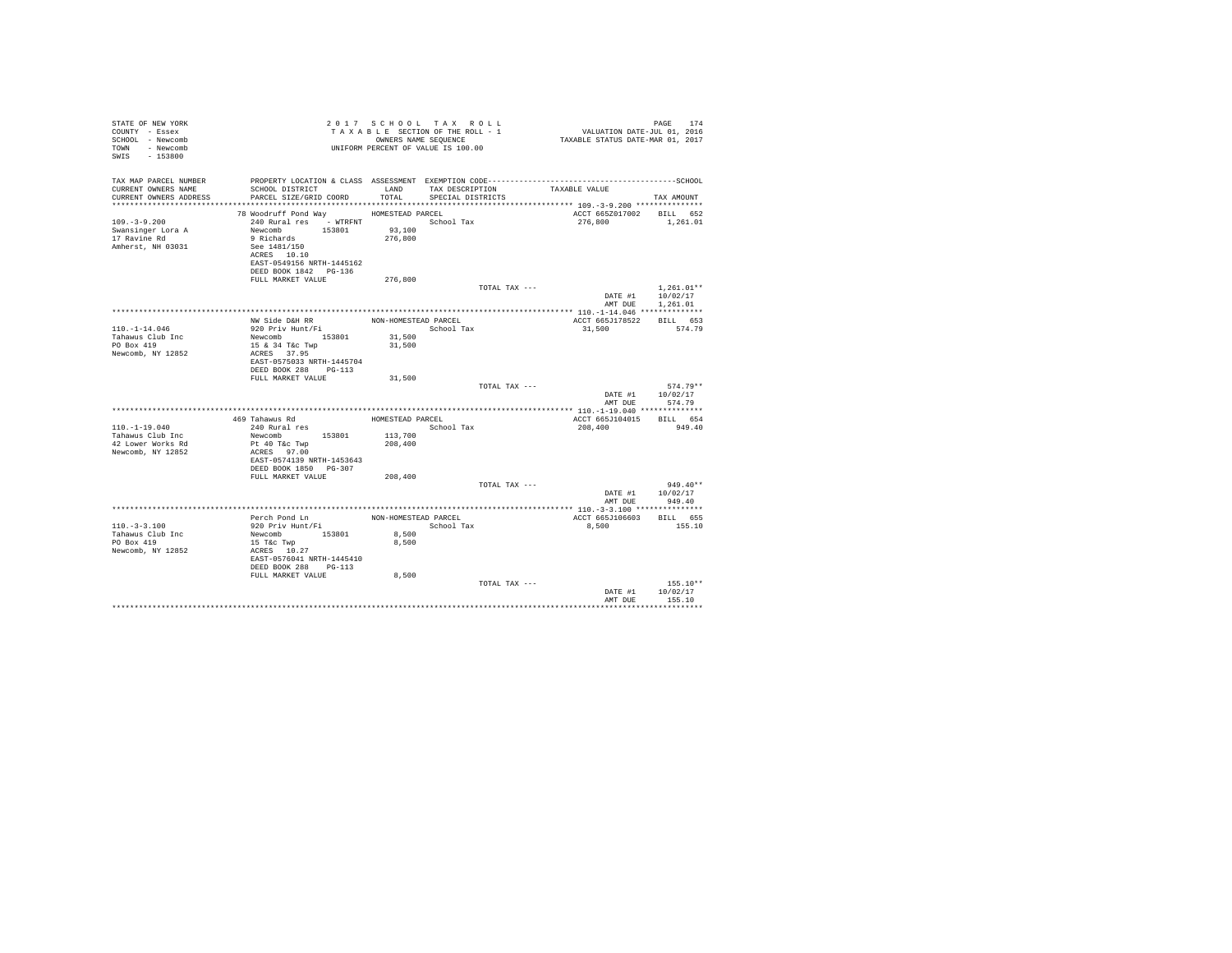| COUNTY - Essex<br>SCHOOL - Newcomb<br>TOWN - Newcomb<br>SWIS - 153800 |                                                                |                      | 2017 SCHOOL TAX ROLL<br>TAXABLE SECTION OF THE ROLL - 1<br>OWNERS NAME SEQUENCE<br>UNIFORM PERCENT OF VALUE IS 100.00 | PAGE 175<br>VALUATION DATE-JUL 01, 2016<br>TAXABLE STATUS DATE-MAR 01, 2017                  |                    |
|-----------------------------------------------------------------------|----------------------------------------------------------------|----------------------|-----------------------------------------------------------------------------------------------------------------------|----------------------------------------------------------------------------------------------|--------------------|
| TAX MAP PARCEL NUMBER                                                 |                                                                |                      |                                                                                                                       | PROPERTY LOCATION & CLASS ASSESSMENT EXEMPTION CODE-----------------------------------SCHOOL |                    |
| CURRENT OWNERS NAME<br>CURRENT OWNERS ADDRESS                         | SCHOOL DISTRICT<br>PARCEL SIZE/GRID COORD                      | TOTAL.               | LAND TAX DESCRIPTION<br>SPECIAL DISTRICTS                                                                             | TAXABLE VALUE                                                                                | TAX AMOUNT         |
|                                                                       |                                                                |                      |                                                                                                                       |                                                                                              |                    |
|                                                                       | Lower Works Rd                                                 | NON-HOMESTEAD PARCEL |                                                                                                                       | ACCT 665Z007002 BILL 656                                                                     |                    |
| $110. - 3 - 17.000$                                                   | 322 Rural vac>10                                               |                      | School Tax                                                                                                            | 33,600                                                                                       | 613.11             |
| Tahawus Club Inc                                                      | Newcomb 153801                                                 | 33,600               |                                                                                                                       |                                                                                              |                    |
| PO Box 419                                                            | 15 T&C Pur TWP 46 RS                                           | 33,600               |                                                                                                                       |                                                                                              |                    |
| Newcomb, NY 12852                                                     | ACRES 14.10                                                    |                      |                                                                                                                       |                                                                                              |                    |
|                                                                       | EAST-0576134 NRTH-1443729                                      |                      |                                                                                                                       |                                                                                              |                    |
|                                                                       | DEED BOOK 254 PG-168                                           |                      |                                                                                                                       |                                                                                              |                    |
|                                                                       | FULL MARKET VALUE                                              | 33,600               | TOTAL TAX ---                                                                                                         |                                                                                              | $613.11**$         |
|                                                                       |                                                                |                      |                                                                                                                       |                                                                                              | DATE #1 10/02/17   |
|                                                                       |                                                                |                      |                                                                                                                       |                                                                                              | AMT DUE 613.11     |
|                                                                       |                                                                |                      |                                                                                                                       |                                                                                              |                    |
|                                                                       | 42 Lower Works Rd                                              | HOMESTEAD PARCEL     |                                                                                                                       | ACCT 665J106701 BILL 657                                                                     |                    |
| $110. - 3 - 22.100$                                                   | 240 Rural res                                                  |                      | School Tax                                                                                                            | 408,300                                                                                      | 1,860.08           |
| Tahawus Club Inc                                                      | Newcomb 153801                                                 |                      |                                                                                                                       |                                                                                              |                    |
| PO Box 419                                                            | 15 T&c Twp 46                                                  | 51,500<br>408,300    |                                                                                                                       |                                                                                              |                    |
| Newcomb, NY 12852                                                     | ACRES 22.14                                                    |                      |                                                                                                                       |                                                                                              |                    |
|                                                                       | EAST-0575539 NRTH-1444335                                      |                      |                                                                                                                       |                                                                                              |                    |
|                                                                       | DEED BOOK 254 PG-168                                           |                      |                                                                                                                       |                                                                                              |                    |
|                                                                       | FULL MARKET VALUE                                              | 408,300              |                                                                                                                       |                                                                                              |                    |
|                                                                       |                                                                |                      | TOTAL TAX ---                                                                                                         |                                                                                              | $1.860.08**$       |
|                                                                       |                                                                |                      |                                                                                                                       | DATE #1                                                                                      | 10/02/17           |
|                                                                       |                                                                |                      |                                                                                                                       |                                                                                              | AMT DUE 1,860.08   |
|                                                                       |                                                                |                      |                                                                                                                       |                                                                                              |                    |
|                                                                       | 12 Winebrook Cir                                               | HOMESTEAD PARCEL     |                                                                                                                       | ACCT 665J105209                                                                              | BILL 658           |
| $110.17 - 2 - 25.000$                                                 | 210 1 Family Res                                               |                      | BAS STAR 41854                                                                                                        |                                                                                              | 30,000             |
| Taylor Bea                                                            | Newcomb 153801                                                 |                      | 34,200 School Tax                                                                                                     | 215,700                                                                                      | 982.66             |
| 12 Winebrook Cir                                                      | Pt 19 Richards Survey                                          | 215,700              |                                                                                                                       |                                                                                              |                    |
| Newcomb, NY 12852                                                     | 1149/200 Release Of                                            |                      |                                                                                                                       |                                                                                              |                    |
|                                                                       | Estate Tax Lien                                                |                      |                                                                                                                       |                                                                                              |                    |
|                                                                       | ACRES 1.20<br>EAST-0557221 NRTH-1443287                        |                      |                                                                                                                       |                                                                                              |                    |
|                                                                       | DEED BOOK 1594 PG-258                                          |                      |                                                                                                                       |                                                                                              |                    |
|                                                                       | FULL MARKET VALUE                                              | 215,700              |                                                                                                                       |                                                                                              |                    |
|                                                                       |                                                                |                      | TOTAL TAX ---                                                                                                         |                                                                                              | $908.66**$         |
|                                                                       |                                                                |                      |                                                                                                                       | DATE #1 10/02/17                                                                             |                    |
|                                                                       |                                                                |                      |                                                                                                                       |                                                                                              | AMT DUE 908.66     |
|                                                                       |                                                                |                      |                                                                                                                       |                                                                                              |                    |
|                                                                       | 160 Marcy Ln                                                   |                      | HOMESTEAD PARCEL                                                                                                      | ACCT 665J105705 BILL 659                                                                     |                    |
| $110.17 - 2 - 37.000$                                                 | 210 1 Family Res                                               |                      | School Tax                                                                                                            | 78,700                                                                                       | 358.53             |
| Taylor Jason P                                                        |                                                                |                      |                                                                                                                       |                                                                                              |                    |
| 160 Marcy Ln                                                          |                                                                | 30,200<br>78,700     |                                                                                                                       |                                                                                              |                    |
| Newcomb, NY 12852                                                     | Newcomb 153801<br>Pt 6&7 Thorns Survey<br>ACRES 0.60 BANK CORE |                      |                                                                                                                       |                                                                                              |                    |
|                                                                       | EAST-0557361 NRTH-1441681                                      |                      |                                                                                                                       |                                                                                              |                    |
|                                                                       | DEED BOOK 1463    PG-188                                       |                      |                                                                                                                       |                                                                                              |                    |
|                                                                       | FULL MARKET VALUE                                              | 78,700               |                                                                                                                       |                                                                                              |                    |
|                                                                       |                                                                |                      | TOTAL TAX ---                                                                                                         |                                                                                              | $358.53**$         |
|                                                                       |                                                                |                      |                                                                                                                       | DATE #1<br>AMT DUE                                                                           | 10/02/17<br>358.53 |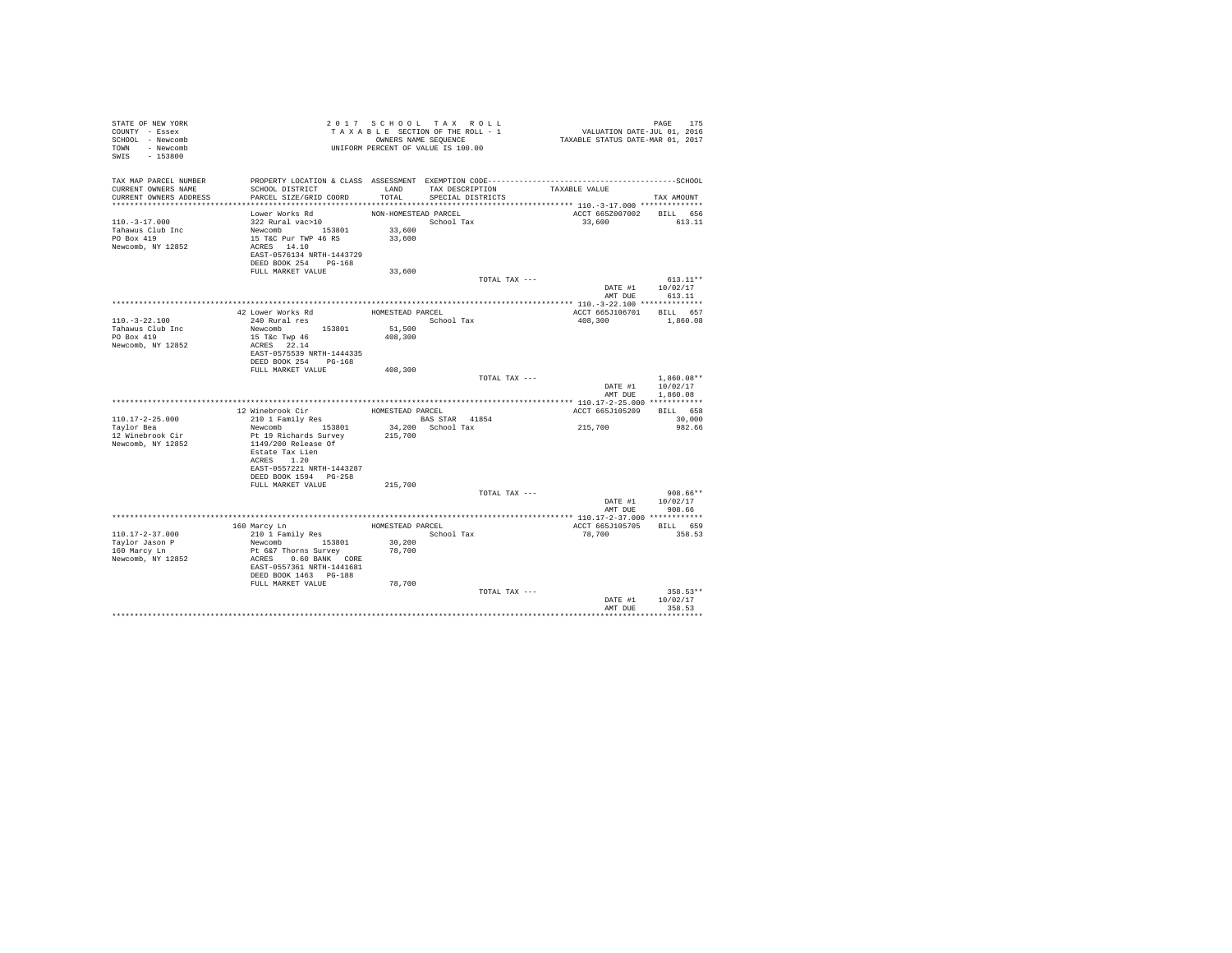| STATE OF NEW YORK<br>COUNTY - Essex<br>SCHOOL - Newcomb<br>TOWN - Newcomb<br>SWIS - 153800                    |                                                                                                                                                                                                            |                              | 2017 SCHOOL TAX ROLL<br>TAXABLE SECTION OF THE ROLL - 1<br>OWNERS NAME SEQUENCE<br>UNIFORM PERCENT OF VALUE IS 100.00 | PAGE 176<br>VALUATION DATE-JUL 01, 2016<br>TAXABLE STATUS DATE-MAR 01, 2017 |                                                             |
|---------------------------------------------------------------------------------------------------------------|------------------------------------------------------------------------------------------------------------------------------------------------------------------------------------------------------------|------------------------------|-----------------------------------------------------------------------------------------------------------------------|-----------------------------------------------------------------------------|-------------------------------------------------------------|
| TAX MAP PARCEL NUMBER<br>CURRENT OWNERS NAME<br>CURRENT OWNERS ADDRESS                                        | PROPERTY LOCATION & CLASS ASSESSMENT EXEMPTION CODE-----------------------------------SCHOOL<br>SCHOOL DISTRICT<br>PARCEL SIZE/GRID COORD                                                                  | LAND<br>TOTAL                | TAX DESCRIPTION<br>SPECIAL DISTRICTS                                                                                  | TAXABLE VALUE                                                               | TAX AMOUNT                                                  |
| 109.15-5-2.002<br>Taylor Melvin E<br>Taylor Bertha J<br>5675 NYS Route 28N<br>PO Box 284<br>Newcomb, NY 12852 | 5675 NYS Route 28N<br>210 1 Family Res<br>Newcomb 153801<br>3 Rs Twp 27 T&c<br>See 1125/342<br>ACRES 0.42<br>EAST-0544741 NRTH-1446274<br>DEED BOOK 1762 PG-307                                            | HOMESTEAD PARCEL<br>151,300  | ENH STAR 41834<br>27,400 School Tax                                                                                   | ACCT 665J109104 BILL 660<br>151,300                                         | 65,500<br>689.27                                            |
|                                                                                                               | FULL MARKET VALUE                                                                                                                                                                                          | 151,300                      | TOTAL TAX ---                                                                                                         | DATE #1<br>AMT DUE                                                          | $535.27**$<br>10/02/17<br>535.27                            |
| $110.18 - 6 - 2.000$<br>Taylor Norma J<br>5075 NYS Rte 28N<br>Newcomb, NY 12852                               | 5075 NYS Route 28N<br>210 1 Family Res<br>Newcomb 153801<br>Pt 19 Richards Survey<br>ACRES 3.20<br>EAST-0558575 NRTH-1443054<br>DEED BOOK 1128 PG-258                                                      | HOMESTEAD PARCEL<br>206,600  | BAS STAR 41854<br>36,200 School Tax                                                                                   | ACCT 665J107202<br>206,600                                                  | BILL 661<br>30,000<br>941.20                                |
|                                                                                                               | FULL MARKET VALUE                                                                                                                                                                                          | 206,600                      | TOTAL TAX ---                                                                                                         | AMT DUE                                                                     | $867.20**$<br>DATE #1 10/02/17<br>867.20                    |
| $110.17 - 2 - 2.000$<br>Tefoe Marie<br>44 Chaisson Rd<br>PO Box 34<br>Newcomb, NY 12852                       | 44 Chaisson Rd<br>270 Mfg housing<br>Newcomb 153801<br>18 Richard Survey<br>ACRES 1.40<br>EAST-0554191 NRTH-1444004<br>DEED BOOK 574 PG-88<br>FULL MARKET VALUE                                            | HOMESTEAD PARCEL<br>45,000   | VETCOM CTS 41130<br>34,400 AGED ALL 41800<br>45,000 ENH STAR 41834<br>School Tax<br>TOTAL TAX ---                     | ACCT 665J175001<br>16,875                                                   | BILL 662<br>11,250<br>16,875<br>16,875<br>76.88<br>$0.00**$ |
| $109.15 - 1 - 47.100$<br>Ten Kate Michael P<br>Ten Kate Nancy R<br>235 Wood Rd<br>Freeville, NY 13068         | 22 Newcomb Lake Rd MOMESTEAD PARCEL<br>210 1 Family Res - WTRFNT<br>Newcomb 153801<br>3 Richards Survey<br>Bldg 2<br>ACRES 3.62<br>EAST-0545069 NRTH-1447016<br>DEED BOOK 1757 PG-168<br>FULL MARKET VALUE | 91,900<br>214,100<br>214,100 | School Tax                                                                                                            | ACCT 665J107109<br>214,100                                                  | BILL 663<br>975.37                                          |
|                                                                                                               |                                                                                                                                                                                                            |                              | TOTAL TAX ---                                                                                                         | DATE #1<br>AMT DUE                                                          | $975.37**$<br>10/02/17<br>975.37                            |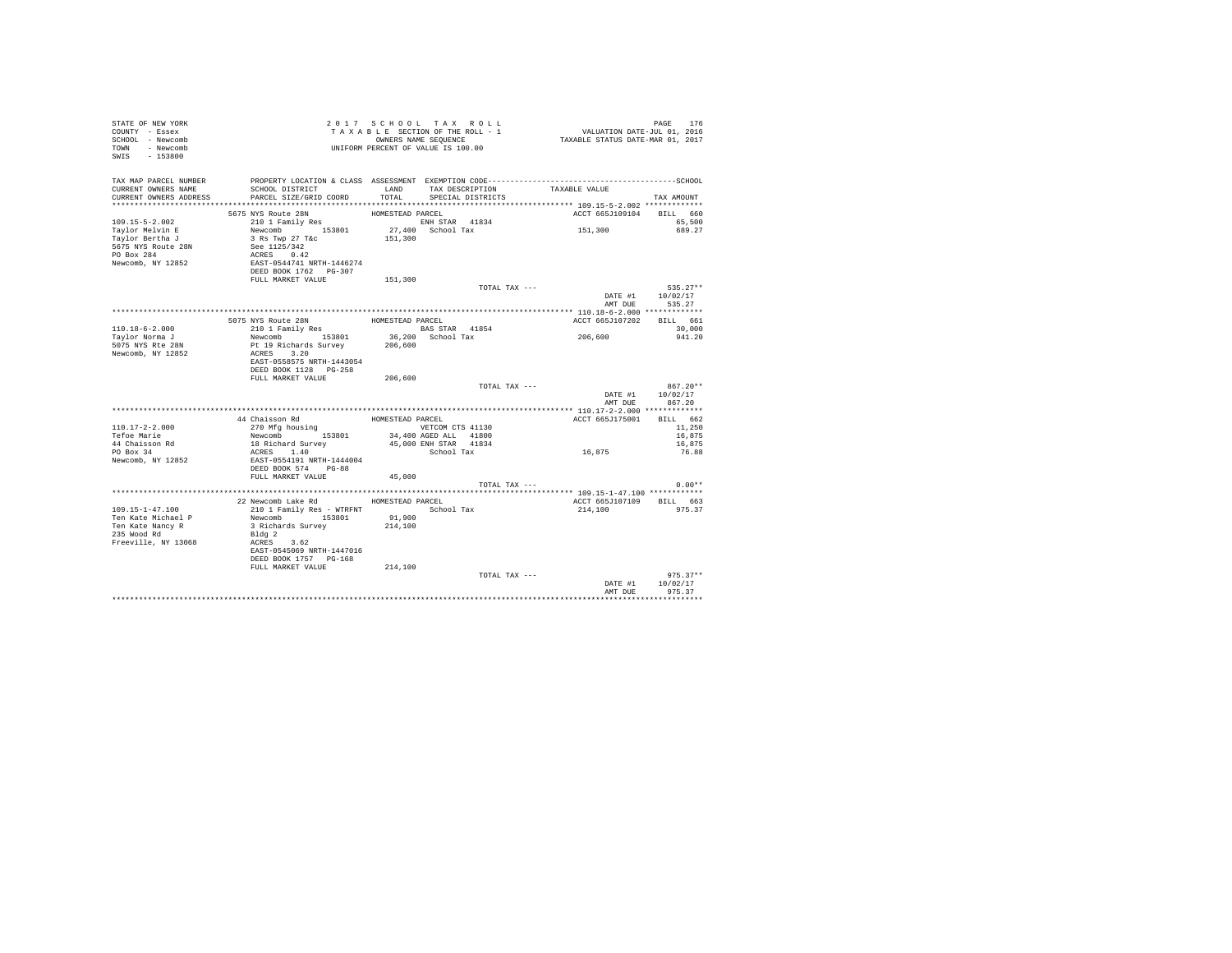| STATE OF NEW YORK<br>COUNTY - Essex<br>SCHOOL - Newcomb<br>- Newcomb<br><b>TOWN</b><br>SWIS<br>$-153800$ |                                                                                                                                                                                     |                                        | 2017 SCHOOL TAX ROLL<br>TAXABLE SECTION OF THE ROLL - 1<br>OWNERS NAME SEOUENCE<br>UNIFORM PERCENT OF VALUE IS 100.00 | VALUATION DATE-JUL 01, 2016<br>TAXABLE STATUS DATE-MAR 01, 2017 | PAGE<br>177                          |
|----------------------------------------------------------------------------------------------------------|-------------------------------------------------------------------------------------------------------------------------------------------------------------------------------------|----------------------------------------|-----------------------------------------------------------------------------------------------------------------------|-----------------------------------------------------------------|--------------------------------------|
| TAX MAP PARCEL NUMBER<br>CURRENT OWNERS NAME<br>CURRENT OWNERS ADDRESS                                   | SCHOOL DISTRICT TAND TAX DESCRIPTION<br>PARCEL SIZE/GRID COORD TOTAL                                                                                                                |                                        | SPECIAL DISTRICTS                                                                                                     | TAXABLE VALUE                                                   | TAX AMOUNT                           |
| $120.13 - 1 - 51.000$<br>Terbush Bruce<br>Terbush Karen<br>528 Randall Rd<br>Ballston Spa, NY 12020      | 15 Woodys Rd<br>260 Seasonal res - WTRFNT<br>Newcomb 153801<br>43 T&C Twp 18<br>Goodnow Flow Subd<br>Lot 176<br>ACRES 1.80<br>EAST-0533558 NRTH-1428840<br>DEED BOOK 1561    PG-321 | HOMESTEAD PARCEL<br>175,300<br>217,900 | School Tax                                                                                                            | ACCT 665J106908 BILL 664<br>217,900                             | 992.68                               |
|                                                                                                          | FULL MARKET VALUE                                                                                                                                                                   | 217,900                                | TOTAL TAX ---                                                                                                         |                                                                 | $992.68**$                           |
|                                                                                                          |                                                                                                                                                                                     |                                        |                                                                                                                       | AMT DUE                                                         | DATE #1 10/02/17<br>992.68           |
|                                                                                                          |                                                                                                                                                                                     |                                        | HOMESTEAD PARCEL                                                                                                      | ACCT 665J101302                                                 | BILL 665                             |
| $110.13 - 1 - 7.000$                                                                                     | 5256 NYS Route 28N<br>210 1 Family Res                                                                                                                                              |                                        | School Tax                                                                                                            | 68,000                                                          | 309.79                               |
| Terwilliger Diana M<br>Terwilliger Gene B<br>65 Osterhoudt Ln<br>Stone Ridge, NY 12484                   | Newcomb 153801<br>19 Richards Survey<br>ACRES 1.07 BANK CORE<br>EAST-0554515 NRTH-1445273                                                                                           | 34,100<br>68,000                       |                                                                                                                       |                                                                 |                                      |
|                                                                                                          | DEED BOOK 1810 PG-99                                                                                                                                                                |                                        |                                                                                                                       |                                                                 |                                      |
|                                                                                                          | FULL MARKET VALUE                                                                                                                                                                   | 68,000                                 |                                                                                                                       |                                                                 |                                      |
|                                                                                                          |                                                                                                                                                                                     |                                        | TOTAL TAX ---                                                                                                         | DATE #1<br>AMT DUE                                              | $309.79**$<br>10/02/17<br>309.79     |
|                                                                                                          |                                                                                                                                                                                     |                                        |                                                                                                                       |                                                                 |                                      |
|                                                                                                          | 73 Beaver Bay MOMESTEAD PARCEL                                                                                                                                                      |                                        |                                                                                                                       | ACCT 665J105603                                                 | BILL 666                             |
| $120.17 - 3 - 2.000$                                                                                     | 260 Seasonal res - WTRFNT                                                                                                                                                           |                                        | School Tax                                                                                                            | 153,300                                                         | 698.38                               |
| Tetlack Paul J<br>51 Wheeler Dr<br>Clifton Park, NY 12065                                                | Newcomb 153801<br>26 T&c Twp 18<br>Goodnow Flow Subd                                                                                                                                | 105,300<br>153,300                     |                                                                                                                       |                                                                 |                                      |
|                                                                                                          | Lot $307$<br>ACRES 0.80<br>EAST-0528122 NRTH-1426840<br>DEED BOOK 1281 PG-258                                                                                                       |                                        |                                                                                                                       |                                                                 |                                      |
|                                                                                                          | FULL MARKET VALUE                                                                                                                                                                   | 153,300                                |                                                                                                                       |                                                                 |                                      |
|                                                                                                          |                                                                                                                                                                                     |                                        | TOTAL TAX ---                                                                                                         |                                                                 | 698.38**<br>DATE #1 10/02/17         |
|                                                                                                          |                                                                                                                                                                                     |                                        |                                                                                                                       | AMT DUE                                                         | 698.38                               |
|                                                                                                          | 5460 NYS Route 28N                                                                                                                                                                  | HOMESTEAD PARCEL                       |                                                                                                                       | ACCT 665J104215                                                 | <b>BILL</b> 667                      |
| 109.16-2-23.024<br>Thibodeau Ricky P<br>Thibodeau Lorraine<br>4 Empire Cir<br>Slingerlands, NY 12159     | 210 1 Family Res - WTRFNT<br>Newcomb 153801<br>9 Richards<br>ACRES 1.80<br>EAST-0549739 NRTH-1446419<br>DEED BOOK 1707 PG-177                                                       | 137,400<br>382,900                     | School Tax                                                                                                            | 382,900                                                         | 1,744.36                             |
|                                                                                                          | FULL MARKET VALUE                                                                                                                                                                   | 382,900                                |                                                                                                                       |                                                                 |                                      |
|                                                                                                          |                                                                                                                                                                                     |                                        | TOTAL TAX ---                                                                                                         | DATE #1<br>AMT DUE                                              | $1.744.36**$<br>10/02/17<br>1,744.36 |
|                                                                                                          |                                                                                                                                                                                     |                                        |                                                                                                                       |                                                                 | ************                         |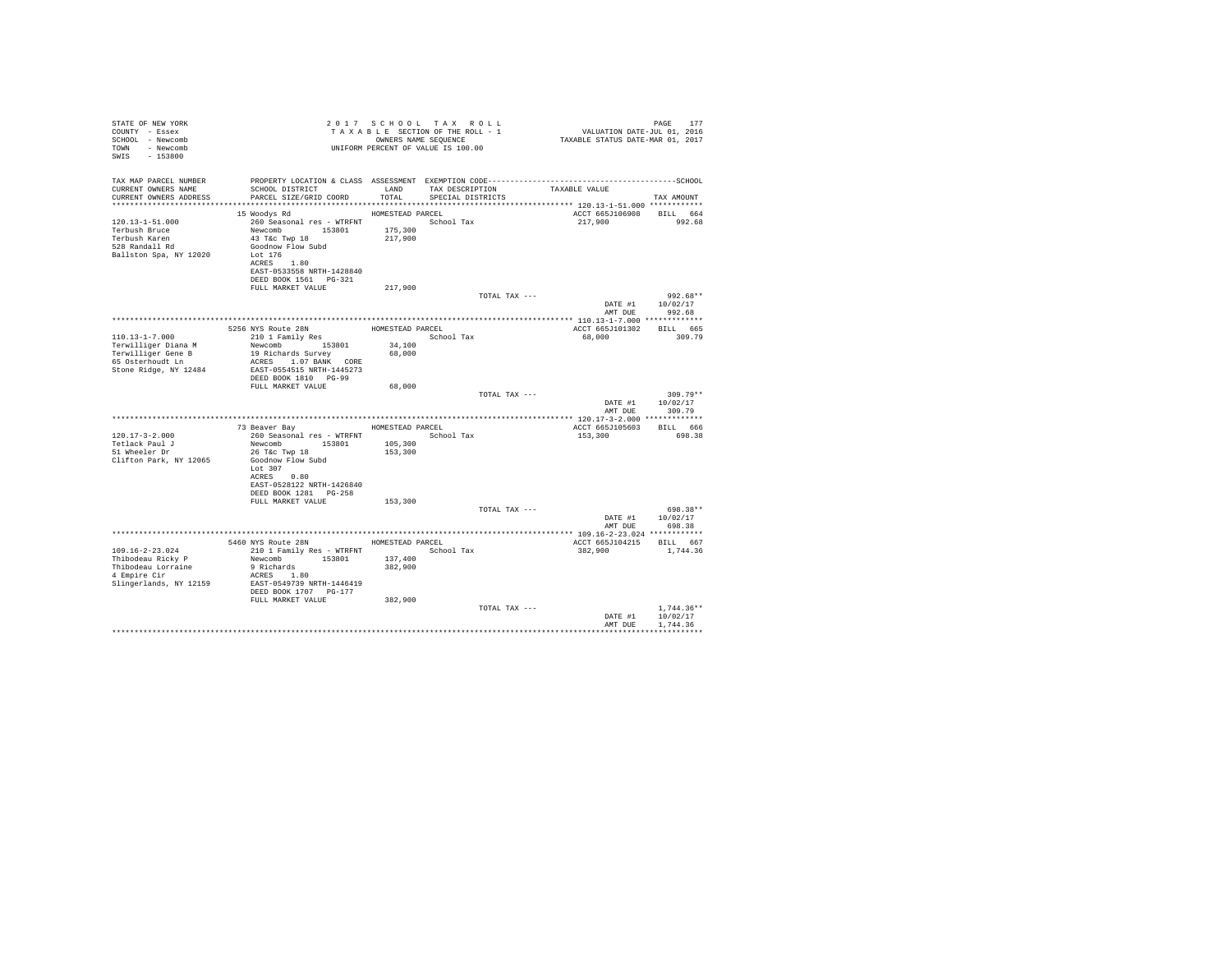| STATE OF NEW YORK<br>COUNTY - Essex<br>SCHOOL - Newcomb<br>- Newcomb<br>TOWN<br>$-153800$<br>SWTS |                                                |                    | 2017 SCHOOL TAX ROLL<br>TAXABLE SECTION OF THE ROLL - 1<br>OWNERS NAME SEQUENCE<br>UNIFORM PERCENT OF VALUE IS 100.00 | VALUATION DATE-JUL 01, 2016<br>TAXABLE STATUS DATE-MAR 01, 2017 | PAGE<br>178        |
|---------------------------------------------------------------------------------------------------|------------------------------------------------|--------------------|-----------------------------------------------------------------------------------------------------------------------|-----------------------------------------------------------------|--------------------|
| TAX MAP PARCEL NUMBER                                                                             |                                                |                    |                                                                                                                       |                                                                 |                    |
| CURRENT OWNERS NAME<br>CURRENT OWNERS ADDRESS                                                     | SCHOOL DISTRICT<br>PARCEL SIZE/GRID COORD      | LAND<br>TOTAL.     | TAX DESCRIPTION<br>SPECIAL DISTRICTS                                                                                  | TAXABLE VALUE                                                   | TAX AMOUNT         |
|                                                                                                   |                                                |                    |                                                                                                                       |                                                                 |                    |
|                                                                                                   | 1004 Goodnow Flow Rd                           | HOMESTEAD PARCEL   |                                                                                                                       | ACCT 665J103611                                                 | BILL 668           |
| $120.14 - 1 - 18.000$<br>Thomas Jeffery                                                           | 210 1 Family Res - WTRFNT<br>153801<br>Newcomb | 99,700             | School Tax                                                                                                            | 139,400                                                         | 635.06             |
| Thomas Carol                                                                                      | 43&46 T&c Twp 18                               | 139,400            |                                                                                                                       |                                                                 |                    |
| 4 Hill Rd                                                                                         | Goodnow Flow Subd                              |                    |                                                                                                                       |                                                                 |                    |
| Hadley, NY 12835                                                                                  | Lot 156                                        |                    |                                                                                                                       |                                                                 |                    |
|                                                                                                   | ACRES 0.39                                     |                    |                                                                                                                       |                                                                 |                    |
|                                                                                                   | EAST-0535756 NRTH-1428161                      |                    |                                                                                                                       |                                                                 |                    |
|                                                                                                   | DEED BOOK 1697 PG-119                          |                    |                                                                                                                       |                                                                 |                    |
|                                                                                                   | FULL MARKET VALUE                              | 139,400            |                                                                                                                       |                                                                 |                    |
|                                                                                                   |                                                |                    | TOTAL TAX ---                                                                                                         |                                                                 | $635.06**$         |
|                                                                                                   |                                                |                    |                                                                                                                       | DATE #1                                                         | 10/02/17           |
|                                                                                                   |                                                |                    |                                                                                                                       | AMT DUE                                                         | 635.06             |
|                                                                                                   |                                                |                    |                                                                                                                       |                                                                 |                    |
|                                                                                                   | 26 Muskrat Ln                                  | HOMESTEAD PARCEL   |                                                                                                                       | ACCT 665J103904                                                 | RTLL 669           |
| $120.17 - 1 - 3.004$                                                                              | 260 Seasonal res - WTRFNT<br>Newcomb 153801    |                    | School Tax                                                                                                            | 193,300                                                         | 880.61             |
| Thomas Jeffrey R<br>Thomas Thomas R                                                               | 26 T&c Twp 18                                  | 108,500<br>193,300 |                                                                                                                       |                                                                 |                    |
| c/o Ramona Thomas                                                                                 | 1422/265 Life Use To                           |                    |                                                                                                                       |                                                                 |                    |
| 309 Hadley Rd                                                                                     | Ramona Thomas                                  |                    |                                                                                                                       |                                                                 |                    |
| Hadley, NY 12835                                                                                  | ACRES 0.50                                     |                    |                                                                                                                       |                                                                 |                    |
|                                                                                                   | EAST-0527848 NRTH-1427207                      |                    |                                                                                                                       |                                                                 |                    |
|                                                                                                   | DEED BOOK 1422 PG-265                          |                    |                                                                                                                       |                                                                 |                    |
|                                                                                                   | FULL MARKET VALUE                              | 193,300            |                                                                                                                       |                                                                 |                    |
|                                                                                                   |                                                |                    | TOTAL TAX ---                                                                                                         |                                                                 | 880.61**           |
|                                                                                                   |                                                |                    |                                                                                                                       | DATE #1                                                         | 10/02/17           |
|                                                                                                   |                                                |                    |                                                                                                                       | AMT DUE                                                         | 880.61             |
|                                                                                                   |                                                |                    |                                                                                                                       |                                                                 |                    |
| $110.13 - 9 - 10.002$                                                                             | 19 Schraver Way<br>270 Mfg housing             | HOMESTEAD PARCEL   | School Tax                                                                                                            | ACCT 665J106212<br>46,500                                       | BILL 670<br>211.84 |
| Thomas William A                                                                                  | Newcomb<br>153801                              | 30,200             |                                                                                                                       |                                                                 |                    |
| Thomas Tina M                                                                                     | 19 Richards Survey                             | 46.500             |                                                                                                                       |                                                                 |                    |
| c/o Barbara J Schraver                                                                            | 1650/116-Life Use to                           |                    |                                                                                                                       |                                                                 |                    |
| 19 Schraver Way                                                                                   | Barbara Schraver                               |                    |                                                                                                                       |                                                                 |                    |
| PO Box 73                                                                                         | ACRES 0.60                                     |                    |                                                                                                                       |                                                                 |                    |
| Newcomb, NY 12852                                                                                 | EAST-0555730 NRTH-1445663                      |                    |                                                                                                                       |                                                                 |                    |
|                                                                                                   | DEED BOOK 1650 PG-116                          |                    |                                                                                                                       |                                                                 |                    |
|                                                                                                   | FULL MARKET VALUE                              | 46,500             |                                                                                                                       |                                                                 |                    |
|                                                                                                   |                                                |                    | TOTAL TAX ---                                                                                                         |                                                                 | $211.84**$         |
|                                                                                                   |                                                |                    |                                                                                                                       | DATE #1                                                         | 10/02/17           |
|                                                                                                   |                                                |                    |                                                                                                                       | AMT DUE                                                         | 211.84             |
|                                                                                                   |                                                |                    |                                                                                                                       |                                                                 |                    |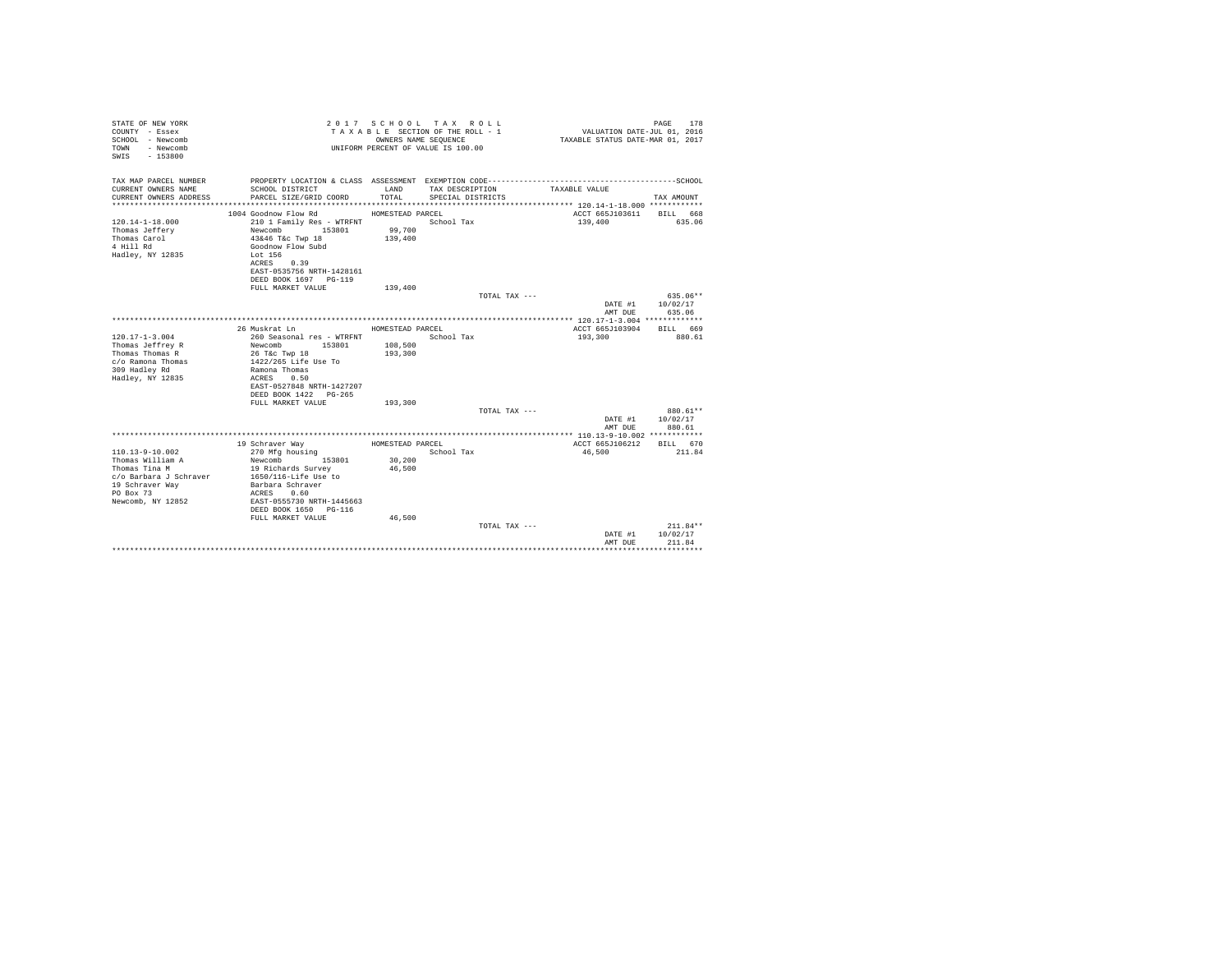| STATE OF NEW YORK<br>COUNTY - Essex<br>SCHOOL - Newcomb<br>TOWN - Newcomb<br>SWIS - 153800 |                                               |                  | 2017 SCHOOL TAX ROLL<br>TAXABLE SECTION OF THE ROLL - 1<br>OWNERS NAME SEQUENCE<br>UNIFORM PERCENT OF VALUE IS 100.00 | VALUATION DATE-JUL 01, 2016<br>TAXABLE STATUS DATE-MAR 01, 2017                              | PAGE<br>179          |
|--------------------------------------------------------------------------------------------|-----------------------------------------------|------------------|-----------------------------------------------------------------------------------------------------------------------|----------------------------------------------------------------------------------------------|----------------------|
| TAX MAP PARCEL NUMBER                                                                      |                                               |                  |                                                                                                                       | PROPERTY LOCATION & CLASS ASSESSMENT EXEMPTION CODE-----------------------------------SCHOOL |                      |
| CURRENT OWNERS NAME                                                                        | SCHOOL DISTRICT LAND                          |                  | TAX DESCRIPTION                                                                                                       | TAXABLE VALUE                                                                                |                      |
| CURRENT OWNERS ADDRESS                                                                     | PARCEL SIZE/GRID COORD                        | TOTAL.           | SPECIAL DISTRICTS                                                                                                     |                                                                                              | TAX AMOUNT           |
|                                                                                            |                                               |                  |                                                                                                                       |                                                                                              |                      |
|                                                                                            | 1470 Goodnow Flow Rd                          | HOMESTEAD PARCEL |                                                                                                                       | ACCT 665J104014                                                                              | BILL 671             |
| $120.17 - 2 - 36.000$                                                                      | 210 1 Family Res - WTRFNT                     |                  | School Tax                                                                                                            | 240,500                                                                                      | 1,095.64             |
| Thorne Sarah S                                                                             | Newcomb 153801                                | 106,200          |                                                                                                                       |                                                                                              |                      |
| Locke Robert                                                                               | 42 T&c Twp 18<br>Goodnow Flow Subd            | 240,500          |                                                                                                                       |                                                                                              |                      |
| 3 Holly Dr<br>Kennett Square, PA 19348                                                     | Lot 67                                        |                  |                                                                                                                       |                                                                                              |                      |
|                                                                                            | ACRES 1.65                                    |                  |                                                                                                                       |                                                                                              |                      |
|                                                                                            | EAST-0532099 NRTH-1426482                     |                  |                                                                                                                       |                                                                                              |                      |
|                                                                                            | DEED BOOK 1346 PG-130                         |                  |                                                                                                                       |                                                                                              |                      |
|                                                                                            | FULL MARKET VALUE                             | 240,500          |                                                                                                                       |                                                                                              |                      |
|                                                                                            |                                               |                  | TOTAL TAX ---                                                                                                         |                                                                                              | $1.095.64**$         |
|                                                                                            |                                               |                  |                                                                                                                       | DATE #1                                                                                      | 10/02/17             |
|                                                                                            |                                               |                  |                                                                                                                       | AMT DUE                                                                                      | 1,095.64             |
|                                                                                            |                                               |                  |                                                                                                                       |                                                                                              |                      |
|                                                                                            | 1460 Goodnow Flow Rd MOMESTEAD PARCEL         |                  |                                                                                                                       | ACCT 665J101506                                                                              | BILL 672<br>649.18   |
| $120.17 - 2 - 37.000$<br>Thorne-Locke Sarah S                                              | 260 Seasonal res - WTRFNT<br>Newcomb 153801   | 107,900          | School Tax                                                                                                            | 142,500                                                                                      |                      |
| Locke Robert G                                                                             | 42 T&c Twp 18                                 | 142,500          |                                                                                                                       |                                                                                              |                      |
| 3 Holly Dr                                                                                 | Goodnow Flow Subd                             |                  |                                                                                                                       |                                                                                              |                      |
| Kennett Square, PA 19348                                                                   | Lot 66                                        |                  |                                                                                                                       |                                                                                              |                      |
|                                                                                            | ACRES 1.58                                    |                  |                                                                                                                       |                                                                                              |                      |
|                                                                                            | EAST-0532199 NRTH-1426498                     |                  |                                                                                                                       |                                                                                              |                      |
|                                                                                            | DEED BOOK 1472 PG-88                          |                  |                                                                                                                       |                                                                                              |                      |
|                                                                                            | FULL MARKET VALUE                             | 142,500          |                                                                                                                       |                                                                                              |                      |
|                                                                                            |                                               |                  | TOTAL TAX ---                                                                                                         |                                                                                              | 649.18**             |
|                                                                                            |                                               |                  |                                                                                                                       | DATE #1                                                                                      | 10/02/17             |
|                                                                                            |                                               |                  |                                                                                                                       | AMT DUE                                                                                      | 649.18               |
|                                                                                            | 5560 NYS Route 28N                            | HOMESTEAD PARCEL |                                                                                                                       | ACCT 665J106711                                                                              | BILL 673             |
| $109.16 - 1 - 14.015$                                                                      | 210 1 Family Res - WTRFNT                     |                  | VETCOM CTS 41130                                                                                                      |                                                                                              | 60,000               |
| Thornton Robert J                                                                          | Newcomb 153801                                |                  | 198,900 ENH STAR 41834                                                                                                |                                                                                              | 65,500               |
| Thornton Thomas C                                                                          |                                               |                  | 276.200 School Tax                                                                                                    | 216,200                                                                                      | 984.93               |
| c/o John Thornton                                                                          | 10 Richards Survey<br>1280/210 Life Estate To |                  |                                                                                                                       |                                                                                              |                      |
| 5560 NYS Rte 28N                                                                           | JH&HT Thornton                                |                  |                                                                                                                       |                                                                                              |                      |
| Newcomb, NY 12852                                                                          | ACRES 4.35                                    |                  |                                                                                                                       |                                                                                              |                      |
|                                                                                            | EAST-0547257 NRTH-1447601                     |                  |                                                                                                                       |                                                                                              |                      |
|                                                                                            | DEED BOOK 1280 PG-210                         |                  |                                                                                                                       |                                                                                              |                      |
|                                                                                            | FULL MARKET VALUE                             | 276.200          |                                                                                                                       |                                                                                              |                      |
|                                                                                            |                                               |                  | TOTAL TAX ---                                                                                                         | DATE #1                                                                                      | 830.93**<br>10/02/17 |
|                                                                                            |                                               |                  |                                                                                                                       | AMT DUE                                                                                      | 830.93               |
|                                                                                            |                                               |                  |                                                                                                                       |                                                                                              |                      |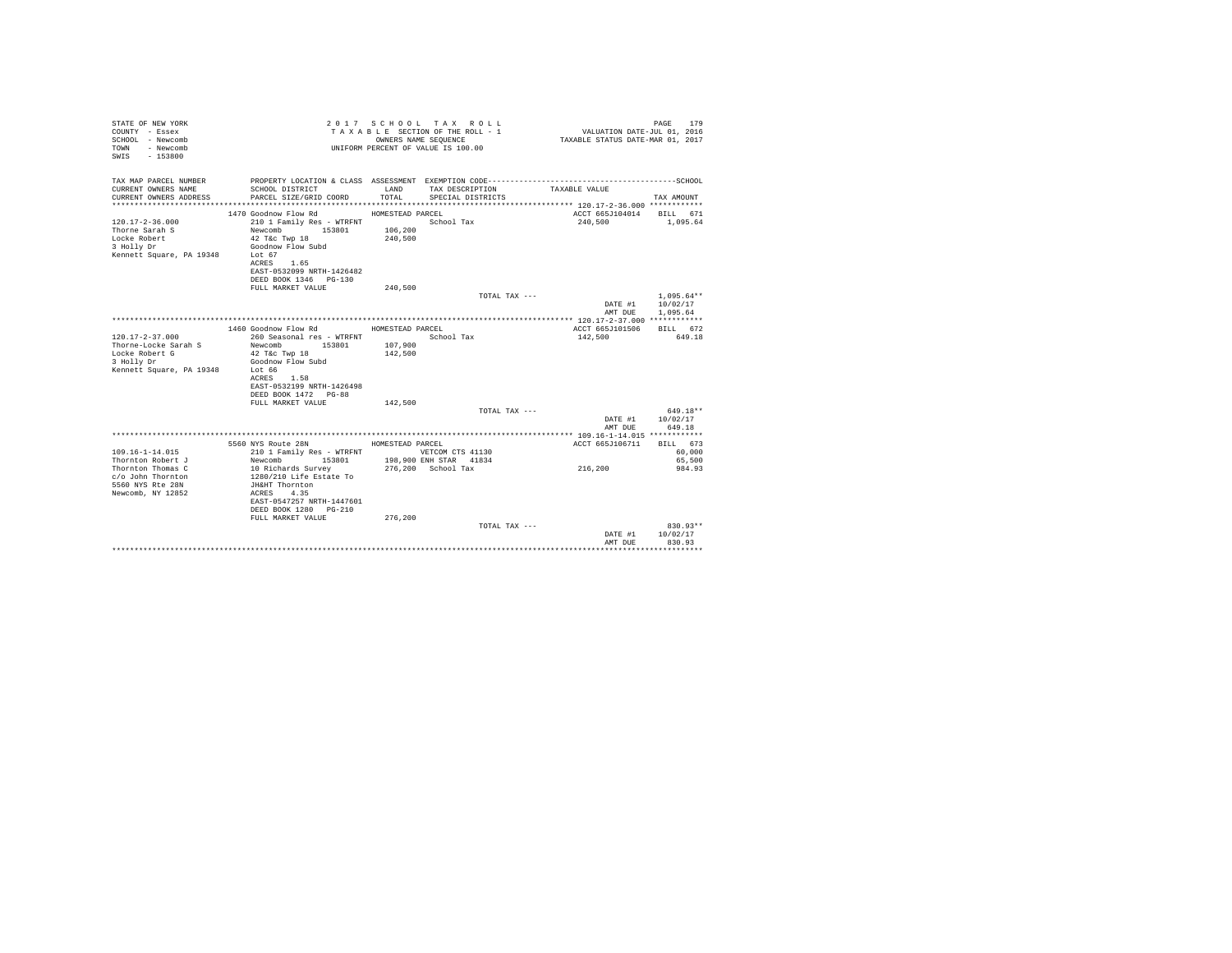| STATE OF NEW YORK<br>COUNTY - Essex<br>SCHOOL - Newcomb<br>TOWN - Newcomb<br>SWIS - 153800      |                                                                                                                                             |                                       | 2017 SCHOOL TAX ROLL<br>TAXABLE SECTION OF THE ROLL - 1<br>OWNERS NAME SEQUENCE<br>UNIFORM PERCENT OF VALUE IS 100.00 |               | PAGE 180<br>VALUATION DATE-JUL 01, 2016<br>TAXABLE STATUS DATE-MAR 01, 2017 |                                  |  |
|-------------------------------------------------------------------------------------------------|---------------------------------------------------------------------------------------------------------------------------------------------|---------------------------------------|-----------------------------------------------------------------------------------------------------------------------|---------------|-----------------------------------------------------------------------------|----------------------------------|--|
| TAX MAP PARCEL NUMBER<br>CURRENT OWNERS NAME<br>CURRENT OWNERS ADDRESS                          | SCHOOL DISTRICT<br>PARCEL SIZE/GRID COORD                                                                                                   | TOTAL                                 | LAND TAX DESCRIPTION<br>SPECIAL DISTRICTS                                                                             | TAXABLE VALUE |                                                                             | TAX AMOUNT                       |  |
|                                                                                                 |                                                                                                                                             |                                       |                                                                                                                       |               |                                                                             |                                  |  |
| $110.-3-20.000$<br>Throop Enos T Jr<br>Throop Garrow<br>PO Box 369<br>Royal Oak, MD 21662       | 36 Lower Works Rd<br>210 1 Family Res<br>Newcomb 153801<br>34 T&c Twp 46<br>ACRES 3.42<br>EAST-0575597 NRTH-1443855<br>DEED BOOK 850 PG-115 | HOMESTEAD PARCEL<br>36,400<br>186,700 | School Tax                                                                                                            |               | ACCT 665J186005 BILL 674<br>186,700                                         | 850.54                           |  |
|                                                                                                 | FULL MARKET VALUE                                                                                                                           | 186,700                               |                                                                                                                       |               |                                                                             |                                  |  |
|                                                                                                 |                                                                                                                                             |                                       |                                                                                                                       | TOTAL TAX --- | DATE #1 10/02/17<br>AMT DUE                                                 | 850.54**<br>850.54               |  |
|                                                                                                 |                                                                                                                                             |                                       |                                                                                                                       |               |                                                                             |                                  |  |
| 110.18-2-12.001                                                                                 | 4928 NYS Route 28N<br>270 Mfg housing                                                                                                       | HOMESTEAD PARCEL                      | School Tax                                                                                                            |               | ACCT 665J192003<br>50,000                                                   | BILL 675<br>227.78               |  |
| Tierson Jan                                                                                     | Newcomb 153801                                                                                                                              | 44,700                                |                                                                                                                       |               |                                                                             |                                  |  |
| 63 Fletcher Rd<br>Moretown, VT 05660                                                            | 2&3 Thorns Survey<br>ACRES 15.89<br>EAST-0561550 NRTH-1442042<br>DEED BOOK 1006 PG-7                                                        | 50,000                                |                                                                                                                       |               |                                                                             |                                  |  |
|                                                                                                 | FULL MARKET VALUE                                                                                                                           | 50,000                                |                                                                                                                       |               |                                                                             |                                  |  |
|                                                                                                 |                                                                                                                                             |                                       |                                                                                                                       | TOTAL TAX --- | DATE #1<br>AMT DUE                                                          | $227.78**$<br>10/02/17<br>227.78 |  |
|                                                                                                 |                                                                                                                                             |                                       |                                                                                                                       |               |                                                                             |                                  |  |
|                                                                                                 | 5075 NYS Route 28N                                                                                                                          | HOMESTEAD PARCEL                      |                                                                                                                       |               | ACCT 665Z017004 BILL 676                                                    |                                  |  |
| $110.18 - 6 - 4.000$                                                                            | 311 Res vac land                                                                                                                            |                                       | School Tax                                                                                                            |               | 23,100                                                                      | 105.24                           |  |
| Town of Newcomb                                                                                 | Newcomb 153801                                                                                                                              | 23,100                                |                                                                                                                       |               |                                                                             |                                  |  |
| c/o Wester Miga<br>PO Box 405                                                                   | Pt 19 Richards Survey<br>ACRES 0.89                                                                                                         | 23,100                                |                                                                                                                       |               |                                                                             |                                  |  |
| Newcomb, NY 12852                                                                               | EAST-0558575 NRTH-1442665<br>DEED BOOK 1874    PG-324                                                                                       |                                       |                                                                                                                       |               |                                                                             |                                  |  |
| PRIOR OWNER ON 3/01/2017 FULL MARKET VALUE<br>Taylor Norma J                                    |                                                                                                                                             | 23,100                                |                                                                                                                       |               |                                                                             |                                  |  |
|                                                                                                 |                                                                                                                                             |                                       |                                                                                                                       | TOTAL TAX --- | DATE #1 10/02/17                                                            | $105.24**$<br>AMT DUE 105.24     |  |
|                                                                                                 |                                                                                                                                             |                                       |                                                                                                                       |               |                                                                             |                                  |  |
|                                                                                                 | 1100 Goodnow Flow Rd MOMESTEAD PARCEL                                                                                                       |                                       |                                                                                                                       |               | ACCT 665J103913 BILL 677                                                    |                                  |  |
| 120.18-1-19.000                                                                                 | 260 Seasonal res - WTRFNT                                                                                                                   |                                       | School Tax                                                                                                            |               | 158,200                                                                     | 720.71                           |  |
| Towner Douglas<br>Towner Rebecca<br>c/o Gary Porter<br>786 Hunters Run Blvd<br>Felton, DE 19943 | Newcomb 153801<br>45 & 46 T&c Twp 18<br>Goodnow Flow Subd<br>Lot 134<br>ACRES 0.20<br>EAST-0537814 NRTH-1427247<br>DEED BOOK 1438 PG-166    | 73,500<br>158,200                     |                                                                                                                       |               |                                                                             |                                  |  |
|                                                                                                 | FULL MARKET VALUE                                                                                                                           | 158,200                               |                                                                                                                       |               |                                                                             |                                  |  |
|                                                                                                 |                                                                                                                                             |                                       |                                                                                                                       | TOTAL TAX --- | DATE #1<br>AMT DUE                                                          | $720.71**$<br>10/02/17<br>720.71 |  |
|                                                                                                 |                                                                                                                                             |                                       |                                                                                                                       |               |                                                                             | .                                |  |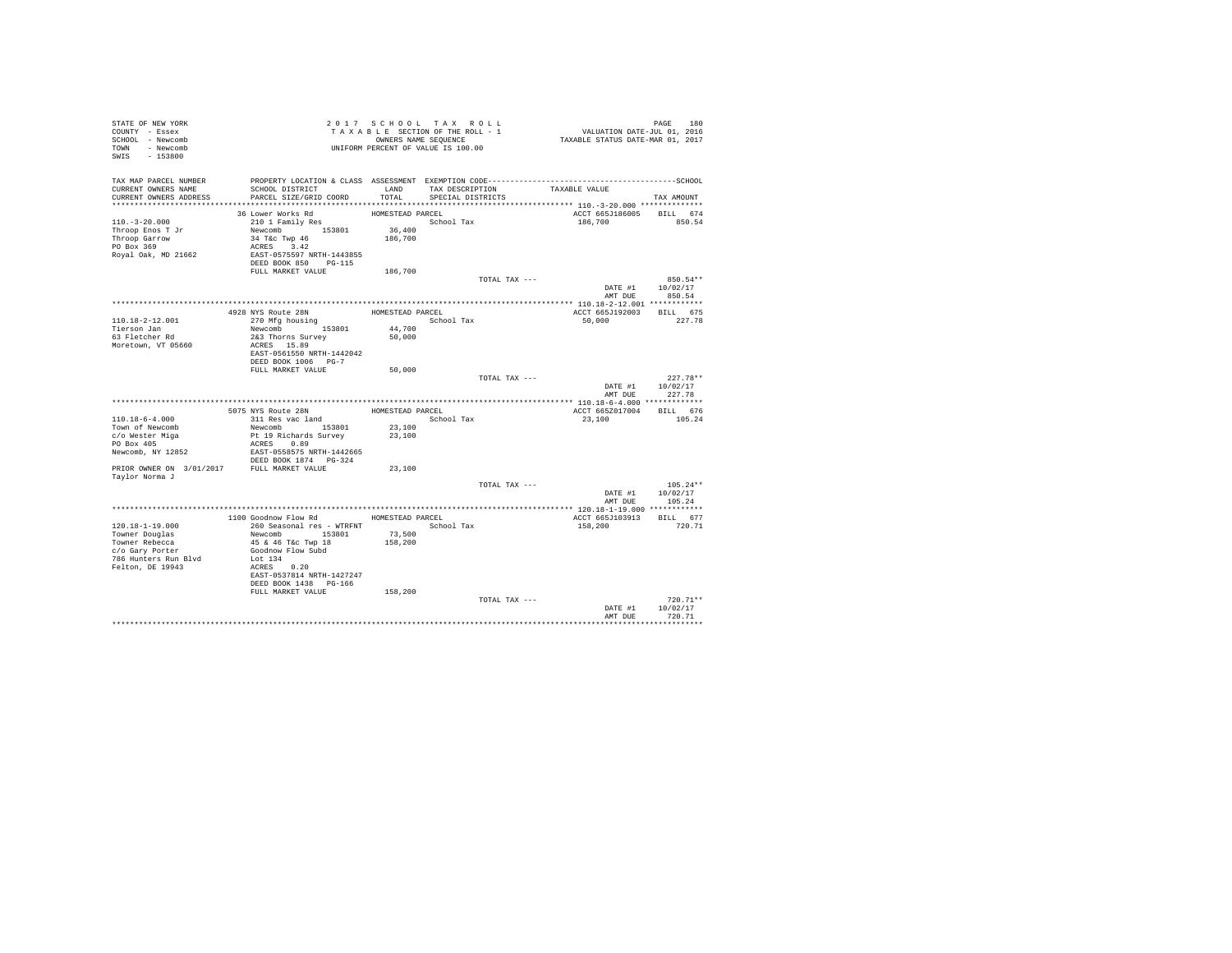| STATE OF NEW YORK<br>COUNTY - Essex<br>SCHOOL - Newcomb<br>TOWN - Newcomb<br>SWIS<br>$-153800$ |                                           |                    | 2017 SCHOOL TAX ROLL<br>TAXABLE SECTION OF THE ROLL - 1<br>OWNERS NAME SEQUENCE<br>UNIFORM PERCENT OF VALUE IS 100.00 | PAGE 181<br>VALUATION DATE-JUL 01, 2016<br>TAXABLE STATUS DATE-MAR 01, 2017 | PAGE<br>181        |
|------------------------------------------------------------------------------------------------|-------------------------------------------|--------------------|-----------------------------------------------------------------------------------------------------------------------|-----------------------------------------------------------------------------|--------------------|
| TAX MAP PARCEL NUMBER                                                                          |                                           |                    |                                                                                                                       |                                                                             |                    |
| CURRENT OWNERS NAME<br>CURRENT OWNERS ADDRESS                                                  | SCHOOL DISTRICT<br>PARCEL SIZE/GRID COORD | LAND<br>TOTAL      | TAX DESCRIPTION                                                                                                       | TAXABLE VALUE                                                               |                    |
|                                                                                                |                                           |                    | SPECIAL DISTRICTS                                                                                                     |                                                                             | TAX AMOUNT         |
|                                                                                                | 7 Cornell Rd                              | HOMESTEAD PARCEL   |                                                                                                                       | ACCT 6679908812                                                             | BILL 678           |
| $108. - 3 - 1.000$                                                                             | 260 Seasonal res                          |                    | School Tax                                                                                                            | 79,000                                                                      | 359.90             |
| Tracy Michael                                                                                  | Newcomb 153801                            | 40,000             |                                                                                                                       |                                                                             |                    |
| Tracy Nancy                                                                                    | 120 T&c Twp 20                            | 79,000             |                                                                                                                       |                                                                             |                    |
| 33 Fennessey Ln                                                                                | ACRES 7.50                                |                    |                                                                                                                       |                                                                             |                    |
| Newcomb, NY 12852                                                                              | EAST-0525868 NRTH-1446738                 |                    |                                                                                                                       |                                                                             |                    |
|                                                                                                | DEED BOOK 1850 PG-108                     |                    |                                                                                                                       |                                                                             |                    |
|                                                                                                | FULL MARKET VALUE                         | 79,000             |                                                                                                                       |                                                                             |                    |
|                                                                                                |                                           |                    | TOTAL TAX ---                                                                                                         |                                                                             | 359.90**           |
|                                                                                                |                                           |                    |                                                                                                                       | DATE #1<br>AMT DUE                                                          | 10/02/17<br>359.90 |
|                                                                                                |                                           |                    |                                                                                                                       |                                                                             |                    |
|                                                                                                | 40 Fennessey Ln                           | HOMESTEAD PARCEL   |                                                                                                                       | ACCT 665J104106                                                             | BILL 679           |
| $109.15 - 1 - 20.000$                                                                          | 210 1 Family Res - WTRFNT School Tax      |                    |                                                                                                                       | 181,100                                                                     | 825.03             |
| Tracy Michael                                                                                  | Newcomb 153801                            | 85,700             |                                                                                                                       |                                                                             |                    |
| Tracy Nancy                                                                                    | 3 Ords Patent                             | 181,100            |                                                                                                                       |                                                                             |                    |
| 33 Fennessey Ln                                                                                | ACRES 0.30                                |                    |                                                                                                                       |                                                                             |                    |
| Newcomb, NY 12852                                                                              | EAST-0542354 NRTH-1446948                 |                    |                                                                                                                       |                                                                             |                    |
|                                                                                                | DEED BOOK 872 PG-134                      |                    |                                                                                                                       |                                                                             |                    |
|                                                                                                | FULL MARKET VALUE                         | 181,100            | TOTAL TAX ---                                                                                                         |                                                                             | $825.03**$         |
|                                                                                                |                                           |                    |                                                                                                                       | DATE #1                                                                     | 10/02/17           |
|                                                                                                |                                           |                    |                                                                                                                       | AMT DUR                                                                     | 825.03             |
|                                                                                                |                                           |                    |                                                                                                                       |                                                                             |                    |
|                                                                                                | 12 Owens Dr                               | HOMESTEAD PARCEL   |                                                                                                                       | ACCT 665J105313                                                             | BILL 680           |
| $109.15 - 1 - 37.000$                                                                          | 210 1 Family Res                          |                    | School Tax                                                                                                            | 136,200                                                                     | 620.48             |
| Tracy Michael I                                                                                | Newcomb 153801                            | 30,200             |                                                                                                                       |                                                                             |                    |
| Tracy Nancy J                                                                                  | 3 Richards Survey                         | 136,200            |                                                                                                                       |                                                                             |                    |
| 33 Fennessey Ln<br>Newcomb, NY 12852                                                           | ACRES 0.60<br>EAST-0544522 NRTH-1446512   |                    |                                                                                                                       |                                                                             |                    |
|                                                                                                | DEED BOOK 1635 PG-309                     |                    |                                                                                                                       |                                                                             |                    |
|                                                                                                | FULL MARKET VALUE                         | 136,200            |                                                                                                                       |                                                                             |                    |
|                                                                                                |                                           |                    | TOTAL TAX ---                                                                                                         |                                                                             | $620.48**$         |
|                                                                                                |                                           |                    |                                                                                                                       | DATE #1                                                                     | 10/02/17           |
|                                                                                                |                                           |                    |                                                                                                                       | AMT DUE                                                                     | 620.48             |
|                                                                                                |                                           |                    |                                                                                                                       |                                                                             |                    |
|                                                                                                | 39 Fennessey Ln                           | HOMESTEAD PARCEL   |                                                                                                                       | ACCT 665J100609                                                             | BILL 681           |
| $109.15 - 1 - 21.000$                                                                          | 260 Seasonal res - WTRFNT                 |                    | School Tax                                                                                                            | 151,600                                                                     | 690.64             |
| Tracy Michael J<br>Nichols Cathy T                                                             | Newcomb 153801<br>3 Ords Patent           | 105,900<br>151,600 |                                                                                                                       |                                                                             |                    |
| 3956 Griffin Rd                                                                                | ACRES 0.50                                |                    |                                                                                                                       |                                                                             |                    |
| Syracuse, NY 13215                                                                             | EAST-0542409 NRTH-1447120                 |                    |                                                                                                                       |                                                                             |                    |
|                                                                                                | DEED BOOK 1823 PG-94                      |                    |                                                                                                                       |                                                                             |                    |
|                                                                                                | FULL MARKET VALUE                         | 151,600            |                                                                                                                       |                                                                             |                    |
|                                                                                                |                                           |                    | TOTAL TAX ---                                                                                                         |                                                                             | 690.64**           |
|                                                                                                |                                           |                    |                                                                                                                       | DATE #1                                                                     | 10/02/17           |
|                                                                                                |                                           |                    |                                                                                                                       | AMT DUE                                                                     | 690.64             |
|                                                                                                |                                           |                    |                                                                                                                       |                                                                             |                    |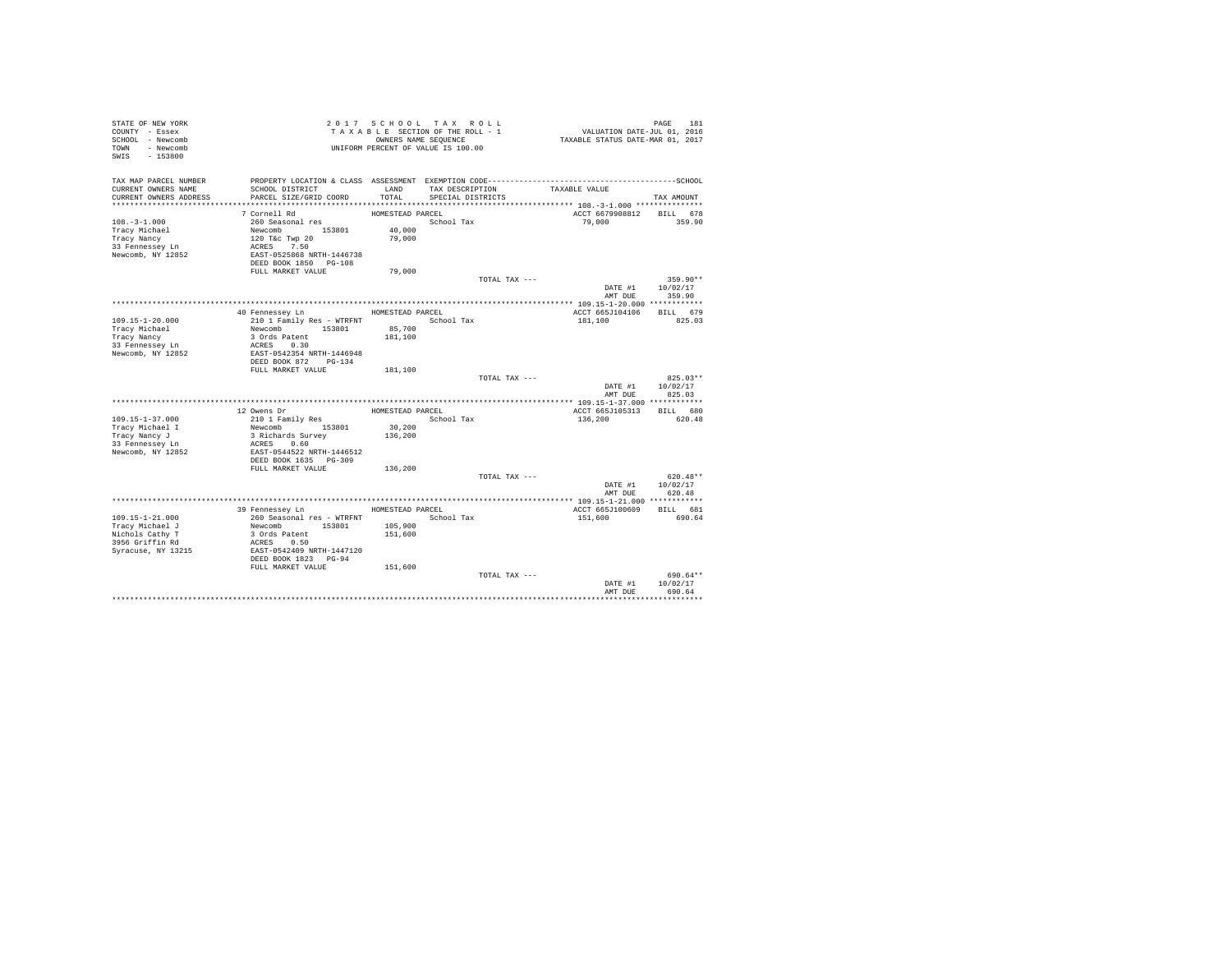| STATE OF NEW YORK<br>COUNTY - Essex<br>SCHOOL - Newcomb<br>- Newcomb<br>TOWN<br>$-153800$<br>SWTS |                                           | OWNERS NAME SEQUENCE | 2017 SCHOOL TAX ROLL<br>TAXABLE SECTION OF THE ROLL - 1<br>UNIFORM PERCENT OF VALUE IS 100.00 | VALUATION DATE-JUL 01, 2016<br>TAXABLE STATUS DATE-MAR 01, 2017 | 182<br>PAGE  |
|---------------------------------------------------------------------------------------------------|-------------------------------------------|----------------------|-----------------------------------------------------------------------------------------------|-----------------------------------------------------------------|--------------|
| TAX MAP PARCEL NUMBER                                                                             |                                           |                      |                                                                                               |                                                                 |              |
| CURRENT OWNERS NAME<br>CURRENT OWNERS ADDRESS                                                     | SCHOOL DISTRICT<br>PARCEL SIZE/GRID COORD | LAND<br>TOTAL.       | TAX DESCRIPTION<br>SPECIAL DISTRICTS                                                          | TAXABLE VALUE                                                   | TAX AMOUNT   |
|                                                                                                   | 33 Fennessey Ln                           | HOMESTEAD PARCEL     |                                                                                               | ACCT 665J101501                                                 | BILL 682     |
| $109.15 - 1 - 8.004$                                                                              | 210 1 Family Res - WTRFNT                 |                      | BAS STAR 41854                                                                                |                                                                 | 30,000       |
| Tracy Shawn M                                                                                     | Newcomb<br>153801                         |                      | 167,800 School Tax                                                                            | 339,300                                                         | 1,545.74     |
| Tracy Timothy O                                                                                   | 3 Ords Patent                             | 339,300              |                                                                                               |                                                                 |              |
| c/o Michael Tracy                                                                                 | Also See 845/325 &                        |                      |                                                                                               |                                                                 |              |
| 33 Fennessey Ln                                                                                   | 1247/278                                  |                      |                                                                                               |                                                                 |              |
| Newcomb, NY 12852                                                                                 | ACRES 2.22                                |                      |                                                                                               |                                                                 |              |
|                                                                                                   | EAST-0542191 NRTH-1447218                 |                      |                                                                                               |                                                                 |              |
| PRIOR OWNER ON 3/01/2017                                                                          | DEED BOOK 1875 PG-169                     |                      |                                                                                               |                                                                 |              |
| Tracy Michael                                                                                     | FULL MARKET VALUE                         | 339,300              |                                                                                               |                                                                 |              |
|                                                                                                   |                                           |                      | TOTAL TAX ---                                                                                 |                                                                 | $1,471.74**$ |
|                                                                                                   |                                           |                      |                                                                                               | DATE #1                                                         | 10/02/17     |
|                                                                                                   |                                           |                      |                                                                                               | AMT DUE                                                         | 1,471.74     |
|                                                                                                   | 970 Goodnow Flow Rd                       | HOMESTEAD PARCEL     |                                                                                               | ACCT 665J104504                                                 | BILL 683     |
| $120.14 - 1 - 11.000$                                                                             | 210 1 Family Res - WTRFNT                 |                      | School Tax                                                                                    | 406,200                                                         | 1,850.51     |
| Trobridge Rex C                                                                                   | Newcomb<br>153801                         | 104,400              |                                                                                               |                                                                 |              |
| Trobridge Kathleen F                                                                              | 43 T&c Twp 18                             | 406,200              |                                                                                               |                                                                 |              |
| 83 Brightonwood Rd                                                                                | Goodnow Flow Subd                         |                      |                                                                                               |                                                                 |              |
| Glenmont, NY 12077                                                                                | Lot 163 & 164                             |                      |                                                                                               |                                                                 |              |
|                                                                                                   | 0.47<br>ACRES                             |                      |                                                                                               |                                                                 |              |
|                                                                                                   | EAST-0534881 NRTH-1428476                 |                      |                                                                                               |                                                                 |              |
|                                                                                                   | DEED BOOK 1019 PG-228                     |                      |                                                                                               |                                                                 |              |
|                                                                                                   | FULL MARKET VALUE                         | 406,200              |                                                                                               |                                                                 |              |
|                                                                                                   |                                           |                      | TOTAL TAX ---                                                                                 |                                                                 | $1.850.51**$ |
|                                                                                                   |                                           |                      |                                                                                               | DATE #1                                                         | 10/02/17     |
|                                                                                                   |                                           |                      |                                                                                               | AMT DUE                                                         | 1,850.51     |
|                                                                                                   | 51 Memory Ln                              | HOMESTEAD PARCEL     |                                                                                               | ACCT 665J106309                                                 | BILL 684     |
| $120.17 - 2 - 31.000$                                                                             | 210 1 Family Res - WTRFNT                 |                      | School Tax                                                                                    | 209,800                                                         | 955.78       |
| Tsan Clifford G                                                                                   | 153801<br>Newcomb                         | 116,200              |                                                                                               |                                                                 |              |
| Tsan Danan M                                                                                      | 42 T&c Twp 18                             | 209,800              |                                                                                               |                                                                 |              |
| 6653 Hazelnut Cir                                                                                 | Goodnow Flow Subd                         |                      |                                                                                               |                                                                 |              |
| East Syracuse, NY 13057                                                                           | Lot $76$                                  |                      |                                                                                               |                                                                 |              |
|                                                                                                   | 1.96<br>ACRES                             |                      |                                                                                               |                                                                 |              |
|                                                                                                   | EAST-0531254 NRTH-1427210                 |                      |                                                                                               |                                                                 |              |
|                                                                                                   | DEED BOOK 1748 PG-202                     |                      |                                                                                               |                                                                 |              |
|                                                                                                   | FULL MARKET VALUE                         | 209,800              |                                                                                               |                                                                 |              |
|                                                                                                   |                                           |                      | TOTAL TAX ---                                                                                 |                                                                 | $955.78**$   |
|                                                                                                   |                                           |                      |                                                                                               | DATE #1                                                         | 10/02/17     |
|                                                                                                   |                                           |                      |                                                                                               | AMT DUE                                                         | 955.78       |
|                                                                                                   |                                           |                      |                                                                                               |                                                                 |              |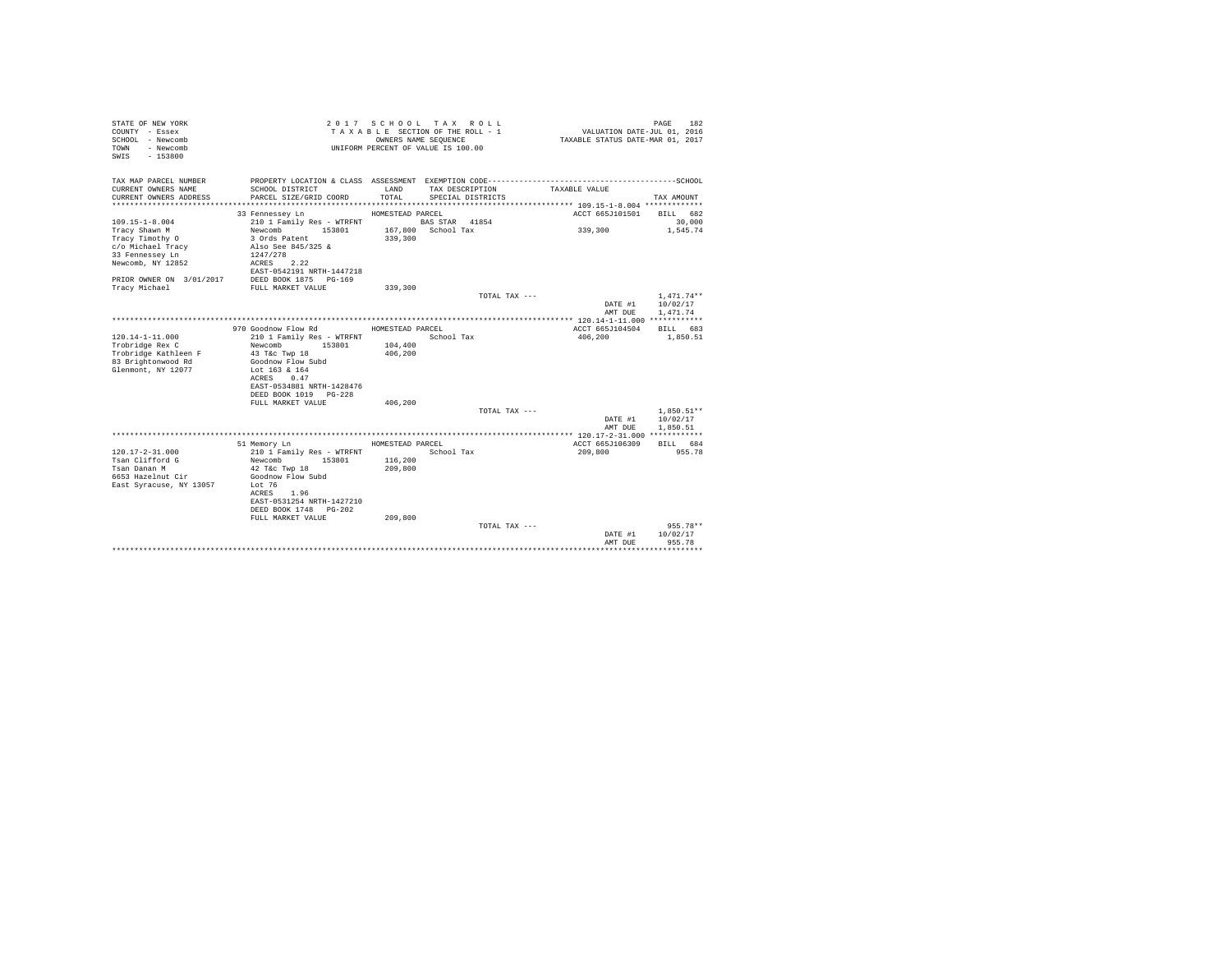| STATE OF NEW YORK<br>COUNTY - Essex<br>SCHOOL - Newcomb<br>- Newcomb<br>TOWN<br>SWIS<br>$-153800$           |                                                                                                                                                   |                                            | 2017 SCHOOL TAX ROLL<br>TAXABLE SECTION OF THE ROLL - 1<br>OWNERS NAME SEQUENCE<br>UNIFORM PERCENT OF VALUE IS 100.00 | PAGE 183<br>VALUATION DATE-JUL 01, 2016<br>TAXABLE STATUS DATE-MAR 01, 2017 | PAGE<br>183                      |
|-------------------------------------------------------------------------------------------------------------|---------------------------------------------------------------------------------------------------------------------------------------------------|--------------------------------------------|-----------------------------------------------------------------------------------------------------------------------|-----------------------------------------------------------------------------|----------------------------------|
| TAX MAP PARCEL NUMBER<br>CURRENT OWNERS NAME<br>CURRENT OWNERS ADDRESS                                      | SCHOOL DISTRICT<br>PARCEL SIZE/GRID COORD                                                                                                         | LAND<br>TOTAL                              | TAX DESCRIPTION<br>SPECIAL DISTRICTS                                                                                  | TAXABLE VALUE                                                               | TAX AMOUNT                       |
|                                                                                                             |                                                                                                                                                   |                                            |                                                                                                                       |                                                                             |                                  |
| $109.16 - 6 - 11.220$<br>Tubiolo J Michael<br>Tubiolo Taryn M<br>363 Hubb Shutts Rd<br>Cobleskill, NY 12043 | Stubing Ln<br>311 Res vac land - WTRFNT<br>Newcomb<br>153801<br>16 T&C Purch TWP 29 RS<br>Lot 11 #6941<br>ACRES 1.64<br>EAST-0551813 NRTH-1447010 | NON-HOMESTEAD PARCEL<br>123,500<br>123,500 | School Tax                                                                                                            | ACCT 665Z017008<br>123,500                                                  | BILL 685<br>2.253.55             |
|                                                                                                             | DEED BOOK 1851 PG-78                                                                                                                              |                                            |                                                                                                                       |                                                                             |                                  |
|                                                                                                             | FULL MARKET VALUE                                                                                                                                 | 123,500                                    | TOTAL TAX ---                                                                                                         |                                                                             | $2.253.55**$                     |
|                                                                                                             |                                                                                                                                                   |                                            |                                                                                                                       | DATE #1                                                                     | 10/02/17                         |
|                                                                                                             |                                                                                                                                                   |                                            |                                                                                                                       | AMT DUE                                                                     | 2.253.55                         |
|                                                                                                             |                                                                                                                                                   |                                            |                                                                                                                       |                                                                             |                                  |
|                                                                                                             | 70 Stubing Ln                                                                                                                                     | HOMESTEAD PARCEL                           |                                                                                                                       | ACCT 665Z004003                                                             | BILL 686                         |
| $109.16 - 6 - 6.000$                                                                                        | 210 1 Family Res - WTRFNT                                                                                                                         |                                            | School Tax                                                                                                            | 176,100                                                                     | 802.25                           |
| Turcotte Martin A                                                                                           | Newcomb 153801                                                                                                                                    | 112,200                                    |                                                                                                                       |                                                                             |                                  |
| Turcotte Cindy M                                                                                            | T&C Purchase TWP 27 RS                                                                                                                            | 176,100                                    |                                                                                                                       |                                                                             |                                  |
| 254 Olmstedville Rd<br>Pottersville, NY 12860                                                               | 7A Birch Point Subd<br>ACRES 1.16<br>EAST-0551218 NRTH-1447953<br>DEED BOOK 1369 PG-252                                                           |                                            |                                                                                                                       |                                                                             |                                  |
|                                                                                                             | FULL MARKET VALUE                                                                                                                                 | 176,100                                    |                                                                                                                       |                                                                             |                                  |
|                                                                                                             |                                                                                                                                                   |                                            | TOTAL TAX ---                                                                                                         | DATE #1<br>AMT DUE                                                          | $802.25**$<br>10/02/17<br>802.25 |
|                                                                                                             |                                                                                                                                                   |                                            |                                                                                                                       |                                                                             |                                  |
|                                                                                                             | 36 Santanoni Dr                                                                                                                                   | HOMESTEAD PARCEL                           |                                                                                                                       | ACCT 665Z004008                                                             | BILL 687                         |
| $110.18 - 2 - 3.200$                                                                                        | 210 1 Family Res                                                                                                                                  |                                            | BAS STAR 41854                                                                                                        |                                                                             | 30,000                           |
| Turcotte Nelson                                                                                             | Newcomb 153801                                                                                                                                    |                                            | 34,500 School Tax                                                                                                     | 193,800                                                                     | 882.89                           |
| Turcotte Sandra<br>PO Box 117                                                                               | 2 T&C Purchase TWP 27 TS<br>ACRES 1.53                                                                                                            | 193,800                                    |                                                                                                                       |                                                                             |                                  |
| Newcomb, NY 12852                                                                                           | EAST-0561116 NRTH-1442395                                                                                                                         |                                            |                                                                                                                       |                                                                             |                                  |
|                                                                                                             | FULL MARKET VALUE                                                                                                                                 | 193,800                                    |                                                                                                                       |                                                                             |                                  |
|                                                                                                             |                                                                                                                                                   |                                            | TOTAL TAX ---                                                                                                         |                                                                             | 808.89**                         |
|                                                                                                             |                                                                                                                                                   |                                            |                                                                                                                       | DATE #1                                                                     | 10/02/17<br>808.89               |
|                                                                                                             |                                                                                                                                                   |                                            |                                                                                                                       | AMT DUE                                                                     |                                  |
|                                                                                                             | 11 Snowshoe Ln                                                                                                                                    | HOMESTEAD PARCEL                           |                                                                                                                       | ACCT 665J106808                                                             | BILL 688                         |
| $110.13 - 11 - 9.004$                                                                                       | 210 1 Family Res                                                                                                                                  |                                            | School Tax                                                                                                            | 202,900                                                                     | 924.34                           |
| Tutrone Lois J                                                                                              | 153801<br>Newcomb                                                                                                                                 | 34,600                                     |                                                                                                                       |                                                                             |                                  |
| 72 Brookside Ave                                                                                            | Pt 30 Richards Survey                                                                                                                             | 202,900                                    |                                                                                                                       |                                                                             |                                  |
| N Babylon, NY 11703                                                                                         | ACRES 2.22<br>EAST-0556966 NRTH-1446870<br>DEED BOOK 1172 PG-308                                                                                  |                                            |                                                                                                                       |                                                                             |                                  |
|                                                                                                             | FULL MARKET VALUE                                                                                                                                 | 202,900                                    |                                                                                                                       |                                                                             |                                  |
|                                                                                                             |                                                                                                                                                   |                                            | TOTAL TAX ---                                                                                                         |                                                                             | $924.34**$                       |
|                                                                                                             |                                                                                                                                                   |                                            |                                                                                                                       | DATE #1                                                                     | 10/02/17                         |
|                                                                                                             |                                                                                                                                                   |                                            |                                                                                                                       | AMT DUE                                                                     | 924.34                           |
|                                                                                                             |                                                                                                                                                   |                                            |                                                                                                                       |                                                                             |                                  |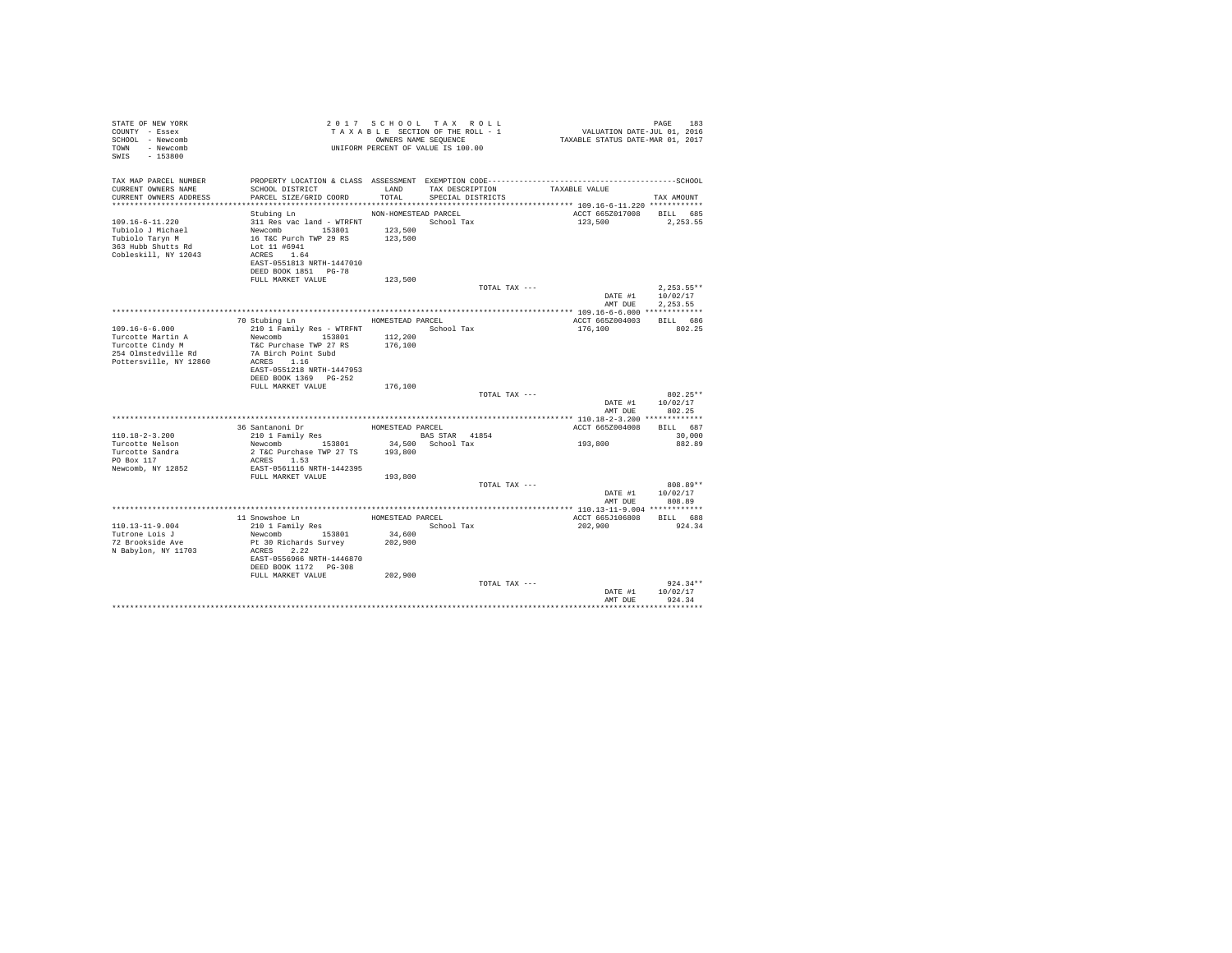| STATE OF NEW YORK<br>COUNTY - Essex<br>SCHOOL - Newcomb<br>TOWN - Newcomb<br>SWIS - 153800 |                                                                   |                  | 2017 SCHOOL TAX ROLL<br>TAXABLE SECTION OF THE ROLL - 1<br>OWNERS NAME SEQUENCE<br>UNIFORM PERCENT OF VALUE IS 100.00 | PAGE 184<br>VALUATION DATE-JUL 01, 2016<br>TAXABLE STATUS DATE-MAR 01, 2017                  |                  |
|--------------------------------------------------------------------------------------------|-------------------------------------------------------------------|------------------|-----------------------------------------------------------------------------------------------------------------------|----------------------------------------------------------------------------------------------|------------------|
| TAX MAP PARCEL NUMBER                                                                      |                                                                   |                  |                                                                                                                       | PROPERTY LOCATION & CLASS ASSESSMENT EXEMPTION CODE-----------------------------------SCHOOL |                  |
| CURRENT OWNERS NAME<br>CURRENT OWNERS ADDRESS                                              | SCHOOL DISTRICT<br>PARCEL SIZE/GRID COORD                         | LAND<br>TOTAL.   | TAX DESCRIPTION<br>SPECIAL DISTRICTS                                                                                  | TAXABLE VALUE                                                                                | TAX AMOUNT       |
|                                                                                            |                                                                   |                  |                                                                                                                       |                                                                                              |                  |
|                                                                                            | 4759 NYS Route 28N                                                | HOMESTEAD PARCEL |                                                                                                                       | ACCT 665J106815 BILL 689                                                                     |                  |
| $121.7 - 1 - 10.000$                                                                       | 312 Vac w/imprv                                                   |                  | School Tax                                                                                                            | 35,900                                                                                       | 163.55           |
| Upright Arthur R                                                                           | Newcomb 153801                                                    | 34,800           |                                                                                                                       |                                                                                              |                  |
| 663 New Paltz Rd                                                                           | 40 Thorns Survey                                                  | 35,900           |                                                                                                                       |                                                                                              |                  |
| Highland, NY 12528                                                                         | ACRES 1.79                                                        |                  |                                                                                                                       |                                                                                              |                  |
|                                                                                            | EAST-0565074 NRTH-1439120                                         |                  |                                                                                                                       |                                                                                              |                  |
|                                                                                            | DEED BOOK 790 PG-123                                              |                  |                                                                                                                       |                                                                                              |                  |
|                                                                                            | FULL MARKET VALUE                                                 | 35,900           | TOTAL TAX ---                                                                                                         |                                                                                              | $163.55**$       |
|                                                                                            |                                                                   |                  |                                                                                                                       |                                                                                              | DATE #1 10/02/17 |
|                                                                                            |                                                                   |                  |                                                                                                                       |                                                                                              | AMT DUE 163.55   |
|                                                                                            |                                                                   |                  |                                                                                                                       |                                                                                              |                  |
|                                                                                            | 4757 NYS Route 28N                                                | HOMESTEAD PARCEL |                                                                                                                       | ACCT 665J105413 BILL 690                                                                     |                  |
| $121.7 - 1 - 8.000$                                                                        | 260 Seasonal res                                                  |                  | School Tax                                                                                                            | 91,700                                                                                       | 417.75           |
| Upright Linda S                                                                            | Newcomb 153801                                                    | 35,100           |                                                                                                                       |                                                                                              |                  |
| 663 New Paltz Rd                                                                           | 40 Thorns Survey                                                  | 91,700           |                                                                                                                       |                                                                                              |                  |
| Highland, NY 12528                                                                         | ACRES 2.30                                                        |                  |                                                                                                                       |                                                                                              |                  |
|                                                                                            | EAST-0565348 NRTH-1439037                                         |                  |                                                                                                                       |                                                                                              |                  |
|                                                                                            | DEED BOOK 1395 PG-40                                              |                  |                                                                                                                       |                                                                                              |                  |
|                                                                                            | FULL MARKET VALUE                                                 | 91,700           |                                                                                                                       |                                                                                              |                  |
|                                                                                            |                                                                   |                  |                                                                                                                       | TOTAL TAX ---                                                                                | $417.75**$       |
|                                                                                            |                                                                   |                  |                                                                                                                       | DATE #1                                                                                      | 10/02/17         |
|                                                                                            |                                                                   |                  |                                                                                                                       | AMT DUE                                                                                      | 417.75           |
|                                                                                            | 225 Woodys Rd                                                     |                  | HOMESTEAD PARCEL                                                                                                      | ACCT 665J106909                                                                              | BILL 691         |
| $120.13 - 1 - 6.000$                                                                       | 210 1 Family Res - WTRFNT                                         |                  | School Tax                                                                                                            | 140,900                                                                                      | 641.89           |
| VanAlstyne Richard                                                                         | Newcomb 153801                                                    | 107,600          |                                                                                                                       |                                                                                              |                  |
| VanAlstyne Beverly                                                                         | 26 T&C Twp 18                                                     | 140,900          |                                                                                                                       |                                                                                              |                  |
| PO Box 442                                                                                 | Goodnow Flow Subd                                                 |                  |                                                                                                                       |                                                                                              |                  |
| Kinderhook, NY 12106                                                                       | Lot 220                                                           |                  |                                                                                                                       |                                                                                              |                  |
|                                                                                            | ACRES 1.00                                                        |                  |                                                                                                                       |                                                                                              |                  |
|                                                                                            | EAST-0528808 NRTH-1428831                                         |                  |                                                                                                                       |                                                                                              |                  |
|                                                                                            | DEED BOOK 464 PG-197                                              |                  |                                                                                                                       |                                                                                              |                  |
|                                                                                            | FULL MARKET VALUE                                                 | 140,900          |                                                                                                                       |                                                                                              |                  |
|                                                                                            |                                                                   |                  | TOTAL TAX ---                                                                                                         |                                                                                              | 641.89**         |
|                                                                                            |                                                                   |                  |                                                                                                                       |                                                                                              | DATE #1 10/02/17 |
|                                                                                            |                                                                   |                  |                                                                                                                       |                                                                                              | AMT DUE 641.89   |
|                                                                                            |                                                                   |                  |                                                                                                                       |                                                                                              |                  |
|                                                                                            | NYS Route 28N<br>311 Res vac land<br>Newcomb 153801<br>3 Richards |                  | NON-HOMESTEAD PARCEL                                                                                                  | ACCT 665J178508 BILL 692                                                                     |                  |
| 109.15-1-11.001                                                                            |                                                                   |                  | School Tax                                                                                                            | 3,900                                                                                        | 71.16            |
| VanAuken Edna M                                                                            |                                                                   | 3,900            |                                                                                                                       |                                                                                              |                  |
| 5614 NYS Rte 28N<br>PO Box 142                                                             |                                                                   | 3,900            |                                                                                                                       |                                                                                              |                  |
| Newcomb, NY 12852                                                                          | ACRES 0.40<br>EAST-0545642 NRTH-1446855                           |                  |                                                                                                                       |                                                                                              |                  |
|                                                                                            | DEED BOOK 878 PG-305                                              |                  |                                                                                                                       |                                                                                              |                  |
|                                                                                            | FULL MARKET VALUE                                                 | 3,900            |                                                                                                                       |                                                                                              |                  |
|                                                                                            |                                                                   |                  | TOTAL TAX ---                                                                                                         |                                                                                              | $71.16**$        |
|                                                                                            |                                                                   |                  |                                                                                                                       | DATE #1                                                                                      | 10/02/17         |
|                                                                                            |                                                                   |                  |                                                                                                                       | AMT DUE                                                                                      | 71.16            |
|                                                                                            |                                                                   |                  |                                                                                                                       |                                                                                              |                  |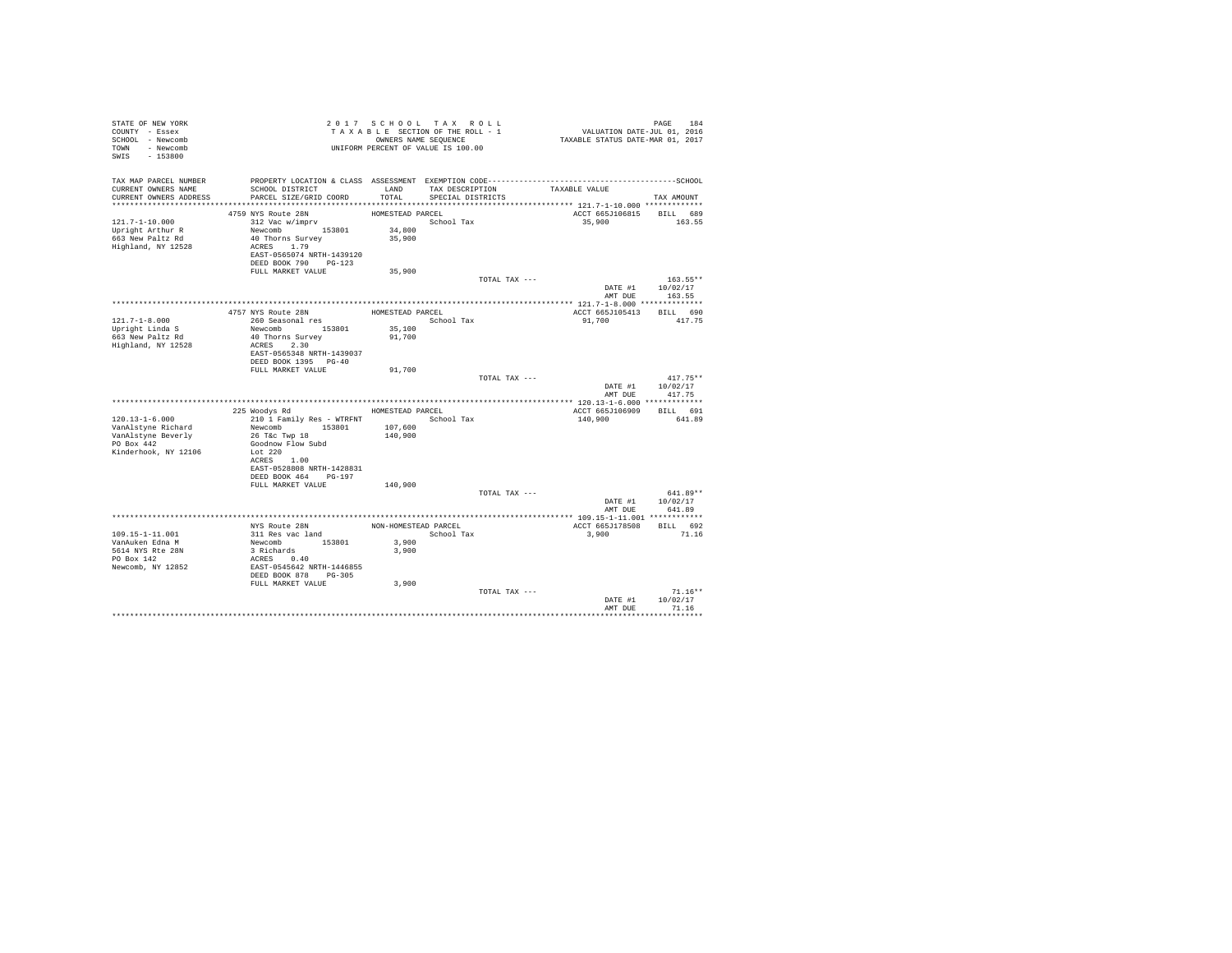| STATE OF NEW YORK<br>COUNTY - Essex<br>SCHOOL - Newcomb<br>TOWN - Newcomb<br>SWIS - 153800 |                                                                                                                                                                                           | 2017 SCHOOL TAX ROLL<br>TAXABLE SECTION OF THE ROLL - 1<br>OWNERS NAME SEQUENCE<br>UNIFORM PERCENT OF VALUE IS 100.00 |                                           |               | PAGE 185<br>VALUATION DATE-JUL 01, 2016<br>TAXABLE STATUS DATE-MAR 01, 2017 |                                  |
|--------------------------------------------------------------------------------------------|-------------------------------------------------------------------------------------------------------------------------------------------------------------------------------------------|-----------------------------------------------------------------------------------------------------------------------|-------------------------------------------|---------------|-----------------------------------------------------------------------------|----------------------------------|
| TAX MAP PARCEL NUMBER<br>CURRENT OWNERS NAME<br>CURRENT OWNERS ADDRESS                     | SCHOOL DISTRICT<br>PARCEL SIZE/GRID COORD                                                                                                                                                 | TOTAL                                                                                                                 | LAND TAX DESCRIPTION<br>SPECIAL DISTRICTS |               | TAXABLE VALUE                                                               | TAX AMOUNT                       |
| $109.16 - 1 - 3.059$<br>VanAuken Edna M<br>5614 NYS Rte 28N<br>PO Box 142                  | 5614 NYS Route 28N<br>215 1 Fam Res w/<br>Newcomb 153801<br>3 Richard Survey<br>ACRES 1.40                                                                                                | HOMESTEAD PARCEL<br>ENH STAR 41834<br>125,500                                                                         | 34,400 School Tax                         |               | ACCT 665J106910 BILL 693<br>125,500                                         | 65,500<br>571.74                 |
| Newcomb, NY 12852                                                                          | EAST-0546218 NRTH-1446880<br>DEED BOOK 938 PG-344<br>FULL MARKET VALUE                                                                                                                    | 125,500                                                                                                               |                                           | TOTAL TAX --- |                                                                             | $417.74**$                       |
|                                                                                            |                                                                                                                                                                                           |                                                                                                                       |                                           |               | AMT DUE                                                                     | DATE #1 10/02/17<br>417.74       |
| 109.15-1-23.120<br>VanBeuren Harrison<br>37 1/2 N Main St<br>Honeove Falls, NY 14472       | NYS Route 28N<br>311 Res vac land - WTRFNT<br>Newcomb 153801<br>3 Ords Patent<br>ACRES 0.29<br>EAST-0543016 NRTH-1445979<br>DEED BOOK 1756 PG-238                                         | HOMESTEAD PARCEL<br>6,400<br>6,400                                                                                    | School Tax                                |               | ACCT 665Z014005 BILL 694<br>6,400                                           | 29.16                            |
|                                                                                            | FULL MARKET VALUE                                                                                                                                                                         | 6,400                                                                                                                 |                                           | TOTAL TAX --- | DATE #1<br>AMT DUE                                                          | $29.16**$<br>10/02/17<br>29.16   |
|                                                                                            |                                                                                                                                                                                           |                                                                                                                       |                                           |               |                                                                             |                                  |
|                                                                                            | 46 Pine Tree Rd                                                                                                                                                                           | HOMESTEAD PARCEL                                                                                                      |                                           |               | ACCT 665J101002 BILL 695                                                    |                                  |
| 109.15-1-26.000<br>VanBeuren Harrison<br>$37 \t1/2$ N Main St<br>Honeoye Falls, NY 14472   | 210 1 Family Res<br>Newcomb 153801<br>4 Ords Patent<br>See 1324/164 & 1317/73<br>ACRES 0.35<br>EAST-0543130 NRTH-1445976<br>DEED BOOK 1748 PG-252                                         | 26,000<br>70,300                                                                                                      | School Tax                                |               | 70,300                                                                      | 320.26                           |
|                                                                                            | FULL MARKET VALUE                                                                                                                                                                         | 70,300                                                                                                                |                                           |               |                                                                             |                                  |
|                                                                                            |                                                                                                                                                                                           |                                                                                                                       |                                           | TOTAL TAX --- | DATE #1<br>AMT DUE                                                          | $320.26**$<br>10/02/17<br>320.26 |
|                                                                                            |                                                                                                                                                                                           |                                                                                                                       |                                           |               |                                                                             |                                  |
| 120.14-1-2.000<br>VanRoss Jr John<br>23 Cedar Lake Dr<br>Putnam Valley, NY 10579           | 934 Goodnow Flow Rd<br>260 Seasonal res - WTRFNT<br>Newcomb 153801<br>43 T&c Twp 18<br>Goodnow Flow Subd<br>Lot $172$<br>ACRES 0.60<br>EAST-0534049 NRTH-1428791<br>DEED BOOK 1628 PG-244 | HOMESTEAD PARCEL<br>112,100<br>146,100                                                                                | School Tax                                |               | ACCT 665J106709<br>146,100                                                  | BILL 696<br>665.58               |
|                                                                                            | FULL MARKET VALUE                                                                                                                                                                         | 146,100                                                                                                               |                                           | TOTAL TAX --- | DATE #1<br>AMT DUE                                                          | 665.58**<br>10/02/17<br>665.58   |
|                                                                                            |                                                                                                                                                                                           |                                                                                                                       |                                           |               |                                                                             |                                  |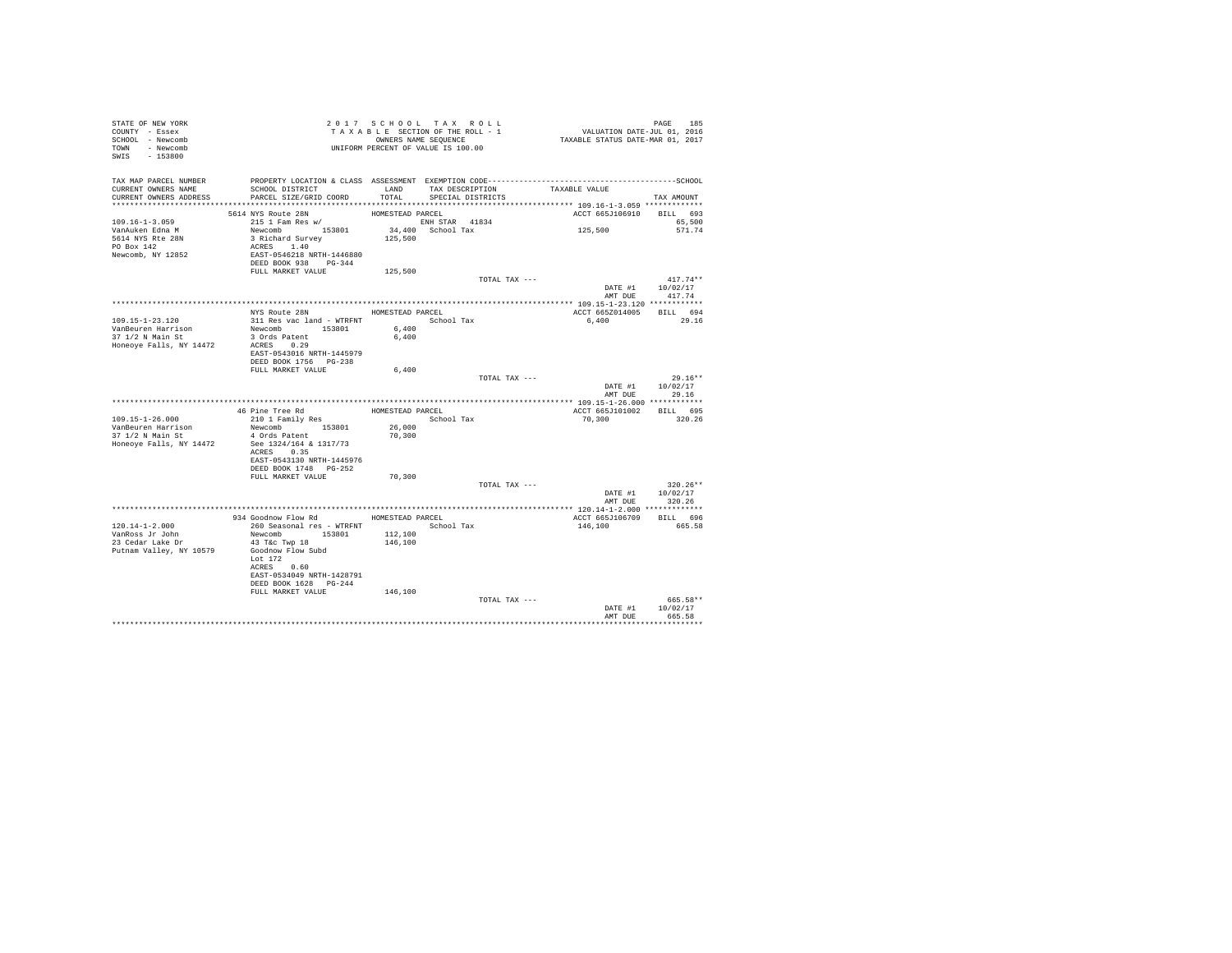| STATE OF NEW YORK<br>COUNTY - Essex<br>SCHOOL - Newcomb<br>TOWN - Newcomb<br>SWIS - 153800                         |                                                                                                                                               |         | 2017 SCHOOL TAX ROLL<br>UNIFORM PERCENT OF VALUE IS 100.00 |               |                                            | PAGE<br>186                    |
|--------------------------------------------------------------------------------------------------------------------|-----------------------------------------------------------------------------------------------------------------------------------------------|---------|------------------------------------------------------------|---------------|--------------------------------------------|--------------------------------|
| TAX MAP PARCEL NUMBER PROPERTY LOCATION & CLASS ASSESSMENT EXEMPTION CODE-----------------------------------SCHOOL |                                                                                                                                               |         |                                                            |               |                                            |                                |
| CURRENT OWNERS NAME<br>CURRENT OWNERS ADDRESS                                                                      | SCHOOL DISTRICT $\hfill\textsc{LAND}$ TAX DESCRIPTION TAXABLE VALUE<br>PARCEL SIZE/GRID COORD TOTAL SPECIAL DISTRICTS                         |         |                                                            |               |                                            | TAX AMOUNT                     |
|                                                                                                                    |                                                                                                                                               |         |                                                            |               |                                            |                                |
| $120.17 - 2 - 4.001$                                                                                               | 1398 Goodnow Flow Rd MOMESTEAD PARCEL                                                                                                         |         |                                                            |               | ACCT 665J100813 BILL 697<br>205,100        | 934.37                         |
| Varnam L Edward                                                                                                    |                                                                                                                                               |         |                                                            |               |                                            |                                |
| Varnam April L<br>32 Gates Ave                                                                                     | 260 Seasonal res - WTRFNT<br>Newcomb 153801 1907,700<br>42 T&c Twp 18 107,700                                                                 |         |                                                            |               |                                            |                                |
|                                                                                                                    | Goodnow Flow Subd                                                                                                                             |         |                                                            |               |                                            |                                |
| Gansevoort, NY 12831                                                                                               | Lot 52<br>ACRES 1.06                                                                                                                          |         |                                                            |               |                                            |                                |
|                                                                                                                    | EAST-0533650 NRTH-1427037                                                                                                                     |         |                                                            |               |                                            |                                |
|                                                                                                                    | DEED BOOK 1817    PG-111                                                                                                                      |         |                                                            |               |                                            |                                |
|                                                                                                                    | FULL MARKET VALUE                                                                                                                             | 205,100 |                                                            |               |                                            |                                |
|                                                                                                                    |                                                                                                                                               |         |                                                            | TOTAL TAX --- |                                            | $934.37**$<br>DATE #1 10/02/17 |
|                                                                                                                    |                                                                                                                                               |         |                                                            |               | AMT DUE                                    | 934.37                         |
|                                                                                                                    |                                                                                                                                               |         |                                                            |               |                                            |                                |
| $120.14 - 1 - 16.000$                                                                                              | 1000 Goodnow Flow Rd HOMESTEAD PARCEL<br>260 Seasonal res - WTRFNT             School Tax                                                     |         |                                                            |               | ACCT 665J100203 BILL 698<br>165,600 754.42 |                                |
| Vasak Albert                                                                                                       | Newcomb 153801                                                                                                                                | 128,600 |                                                            |               |                                            |                                |
| Vasak Clara<br>PO Box 144                                                                                          | 43 T&C Twp 18                                                                                                                                 | 165,600 |                                                            |               |                                            |                                |
|                                                                                                                    | Goodnow Flow Subd                                                                                                                             |         |                                                            |               |                                            |                                |
| Warrensburg, NY 12885                                                                                              | Lot 158<br>ACRES 0.70                                                                                                                         |         |                                                            |               |                                            |                                |
|                                                                                                                    | EAST-0535561 NRTH-1428179                                                                                                                     |         |                                                            |               |                                            |                                |
|                                                                                                                    | DEED BOOK 1238 PG-97                                                                                                                          |         |                                                            |               |                                            |                                |
|                                                                                                                    | FULL MARKET VALUE                                                                                                                             | 165,600 |                                                            |               |                                            | $754.42**$                     |
|                                                                                                                    |                                                                                                                                               |         |                                                            | TOTAL TAX --- | DATE #1                                    | 10/02/17                       |
|                                                                                                                    |                                                                                                                                               |         |                                                            |               |                                            | AMT DUE 754.42                 |
|                                                                                                                    |                                                                                                                                               |         |                                                            |               |                                            |                                |
|                                                                                                                    | 5579 NYS Route 28N HOMESTEAD PARCEL 210 1 Family Res BAS STAR 41854                                                                           |         |                                                            |               | ACCT 665J103808 BILL 699                   |                                |
| 109.16-5-12.100                                                                                                    | --- - - ------, RESSON 3,500 School Tax<br>10 Richards Survey 85,900 School Tax<br>ACRES 3.00 BANK NATION 85,900<br>EAST-0546960 NRTH-1447026 |         |                                                            |               | 85,900                                     | 30,000<br>391.33               |
| Vaughn Ezekial S<br>Vaughn Melissa V<br>5579 NYS Rte 28N                                                           |                                                                                                                                               |         |                                                            |               |                                            |                                |
|                                                                                                                    |                                                                                                                                               |         |                                                            |               |                                            |                                |
| Newcomb, NY 12852                                                                                                  | DEED BOOK 1375 PG-175                                                                                                                         |         |                                                            |               |                                            |                                |
|                                                                                                                    | FULL MARKET VALUE                                                                                                                             | 85,900  |                                                            |               |                                            |                                |
|                                                                                                                    |                                                                                                                                               |         |                                                            | TOTAL TAX --- |                                            | $317.33**$                     |
|                                                                                                                    |                                                                                                                                               |         |                                                            |               |                                            | DATE #1 10/02/17               |
|                                                                                                                    |                                                                                                                                               |         |                                                            |               |                                            | AMT DUE 317.33                 |
|                                                                                                                    | 1838 Goodnow Flow Rd HOMESTEAD PARCEL                                                                                                         |         |                                                            |               | ACCT 665J183001 BILL 700                   |                                |
| $119.20 - 3 - 9.002$                                                                                               | 260 Seasonal res - WTRFNT                                                                                                                     |         | School Tax                                                 |               | 153,200                                    | 697.93                         |
| Vincent Gerald D                                                                                                   | Newcomb 153801                                                                                                                                | 99,200  |                                                            |               |                                            |                                |
| Vincent Danielle F<br>1 Martin Ct                                                                                  | 27 T&C Twp 18<br>Goodnow Flow Subd                                                                                                            | 153,200 |                                                            |               |                                            |                                |
| Clifton Park, NY 12065                                                                                             | Lot 338 & 115                                                                                                                                 |         |                                                            |               |                                            |                                |
|                                                                                                                    | ACRES 4.00                                                                                                                                    |         |                                                            |               |                                            |                                |
|                                                                                                                    | EAST-0525165 NRTH-1425878                                                                                                                     |         |                                                            |               |                                            |                                |
|                                                                                                                    | DEED BOOK 1842    PG-219<br>FULL MARKET VALUE                                                                                                 | 153,200 |                                                            |               |                                            |                                |
|                                                                                                                    |                                                                                                                                               |         |                                                            | TOTAL TAX --- |                                            | 697.93**                       |
|                                                                                                                    |                                                                                                                                               |         |                                                            |               | DATE #1                                    | 10/02/17                       |
|                                                                                                                    |                                                                                                                                               |         |                                                            |               | AMT DUE                                    | 697.93                         |
|                                                                                                                    |                                                                                                                                               |         |                                                            |               |                                            |                                |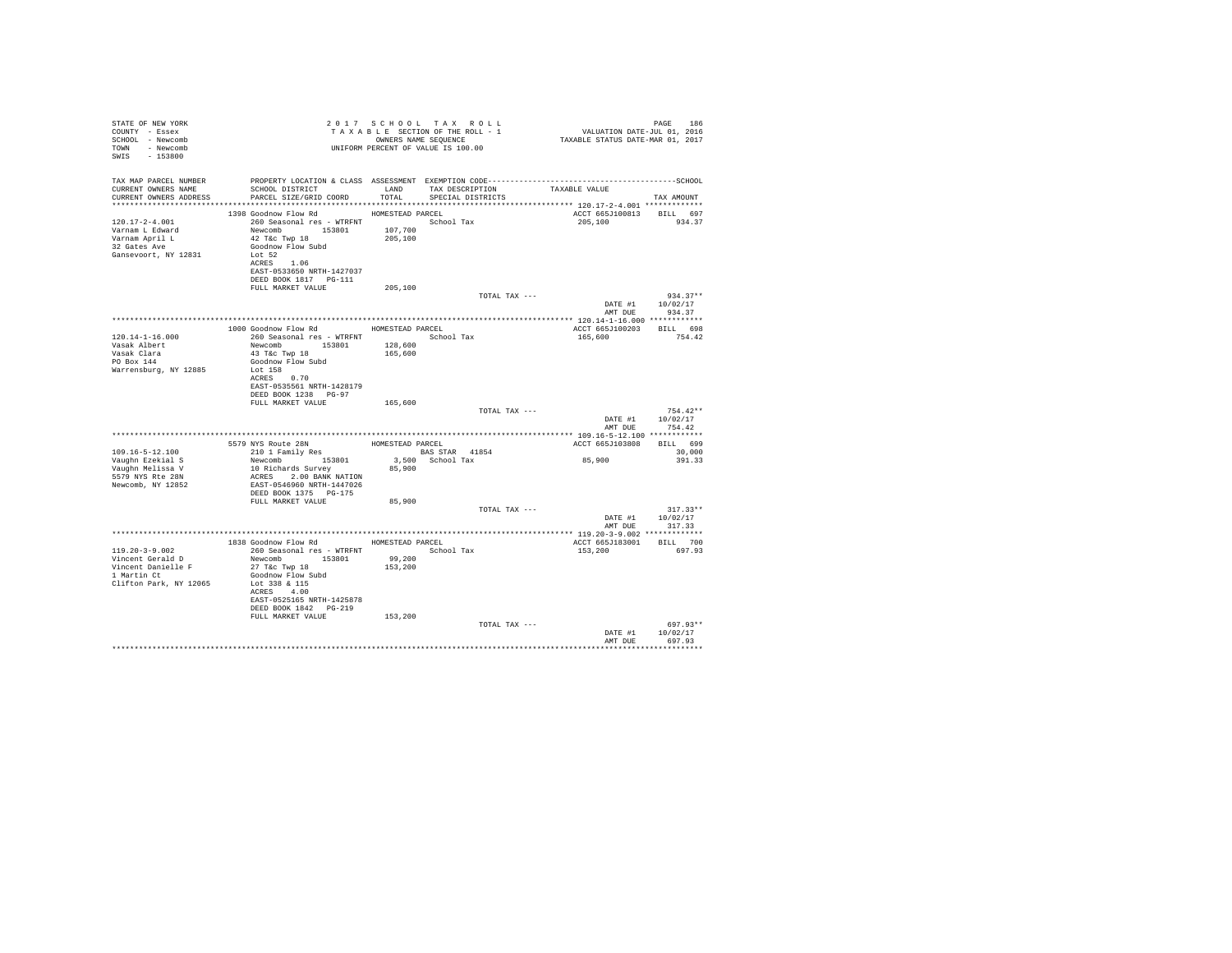| STATE OF NEW YORK<br>COUNTY - Essex<br>SCHOOL - Newcomb<br>- Newcomb<br>TOWN<br>SWIS<br>$-153800$                                        |                                                                                                                                                                                        | OWNERS NAME SEQUENCE | 2017 SCHOOL TAX ROLL<br>TAXABLE SECTION OF THE ROLL - 1<br>UNIFORM PERCENT OF VALUE IS 100.00 | VALUATION DATE-JUL 01, 2016<br>TAXABLE STATUS DATE-MAR 01, 2017                              | 187<br>PAGE                    |
|------------------------------------------------------------------------------------------------------------------------------------------|----------------------------------------------------------------------------------------------------------------------------------------------------------------------------------------|----------------------|-----------------------------------------------------------------------------------------------|----------------------------------------------------------------------------------------------|--------------------------------|
| TAX MAP PARCEL NUMBER                                                                                                                    |                                                                                                                                                                                        |                      |                                                                                               | PROPERTY LOCATION & CLASS ASSESSMENT EXEMPTION CODE-----------------------------------SCHOOL |                                |
| CURRENT OWNERS NAME<br>CURRENT OWNERS ADDRESS                                                                                            | SCHOOL DISTRICT<br>PARCEL SIZE/GRID COORD                                                                                                                                              | LAND<br>TOTAL        | TAX DESCRIPTION<br>SPECIAL DISTRICTS                                                          | TAXABLE VALUE                                                                                | TAX AMOUNT                     |
|                                                                                                                                          | 1344 Goodnow Flow Rd                                                                                                                                                                   | HOMESTEAD PARCEL     |                                                                                               | ACCT 665J101111                                                                              | BILL 701                       |
| $120.18 - 2 - 11.000$<br>Vincent Michael A<br>Vincent Susan M<br>26E Beacon St<br>Glens Falls, NY 12801                                  | 210 1 Family Res - WTRFNT<br>Newcomb<br>153801<br>46 T&C Twp 18<br>Goodnow Flow Subd<br>Lot 38 1.2Ac<br>1.20<br>ACRES<br>EAST-0535047 NRTH-1426829                                     | 106,100<br>207,400   | School Tax                                                                                    | 207,400                                                                                      | 944.84                         |
|                                                                                                                                          | DEED BOOK 1046 PG-74                                                                                                                                                                   |                      |                                                                                               |                                                                                              |                                |
|                                                                                                                                          | FULL MARKET VALUE                                                                                                                                                                      | 207,400              | TOTAL TAX ---                                                                                 |                                                                                              | $944.84**$                     |
|                                                                                                                                          |                                                                                                                                                                                        |                      |                                                                                               | DATE #1<br>AMT DUE                                                                           | 10/02/17<br>944.84             |
|                                                                                                                                          |                                                                                                                                                                                        |                      |                                                                                               |                                                                                              |                                |
|                                                                                                                                          | 5224 NYS Route 28N                                                                                                                                                                     | HOMESTEAD PARCEL     |                                                                                               | ACCT 665J106801                                                                              | BILL 702                       |
| $110.13 - 9 - 24.000$<br>Vroman Carol T Trust<br>Vroman David C Trust<br>c/o Timothy D Vroman<br>6268 Benbrooke Way<br>Acworth, GA 30101 | 240 Rural res<br>Newcomb<br>153801<br>Pt 19 Richards Survey<br>L Use H Tummins 1129/21 &<br>Carol Vroman 1258/261<br>ACRES 24.20<br>EAST-0555409 NRTH-1444210<br>DEED BOOK 1258 PG-261 | 53,300<br>141,200    | School Tax                                                                                    | 141,200                                                                                      | 643.26                         |
|                                                                                                                                          | FULL MARKET VALUE                                                                                                                                                                      | 141,200              |                                                                                               |                                                                                              |                                |
|                                                                                                                                          |                                                                                                                                                                                        |                      | TOTAL TAX ---                                                                                 | DATE #1<br>AMT DUE                                                                           | 643.26**<br>10/02/17<br>643.26 |
|                                                                                                                                          |                                                                                                                                                                                        |                      |                                                                                               |                                                                                              |                                |
|                                                                                                                                          | 1074 Goodnow Flow Rd                                                                                                                                                                   | HOMESTEAD PARCEL     |                                                                                               | ACCT 665J104010                                                                              | BILL 703                       |
| $120.18 - 1 - 13.000$<br>Wahlberg Wendy L<br>1074 Goodnow Flow Rd<br>Newcomb, NY 12852                                                   | 260 Seasonal res - WTRFNT<br>Newcomb<br>153801<br>46 T&C Twp 18<br>Goodnow Flow Subd<br>Lot 140<br>0.47<br>ACRES<br>EAST-0537238 NRTH-1427492<br>DEED BOOK 1416 PG-28                  | 105,000<br>212,400   | School Tax                                                                                    | 212,400                                                                                      | 967.62                         |
|                                                                                                                                          | FULL MARKET VALUE                                                                                                                                                                      | 212,400              | TOTAL TAX ---                                                                                 |                                                                                              | $967.62**$                     |
|                                                                                                                                          |                                                                                                                                                                                        |                      |                                                                                               | DATE #1<br>AMT DUE                                                                           | 10/02/17<br>967.62             |
|                                                                                                                                          |                                                                                                                                                                                        |                      |                                                                                               |                                                                                              | .                              |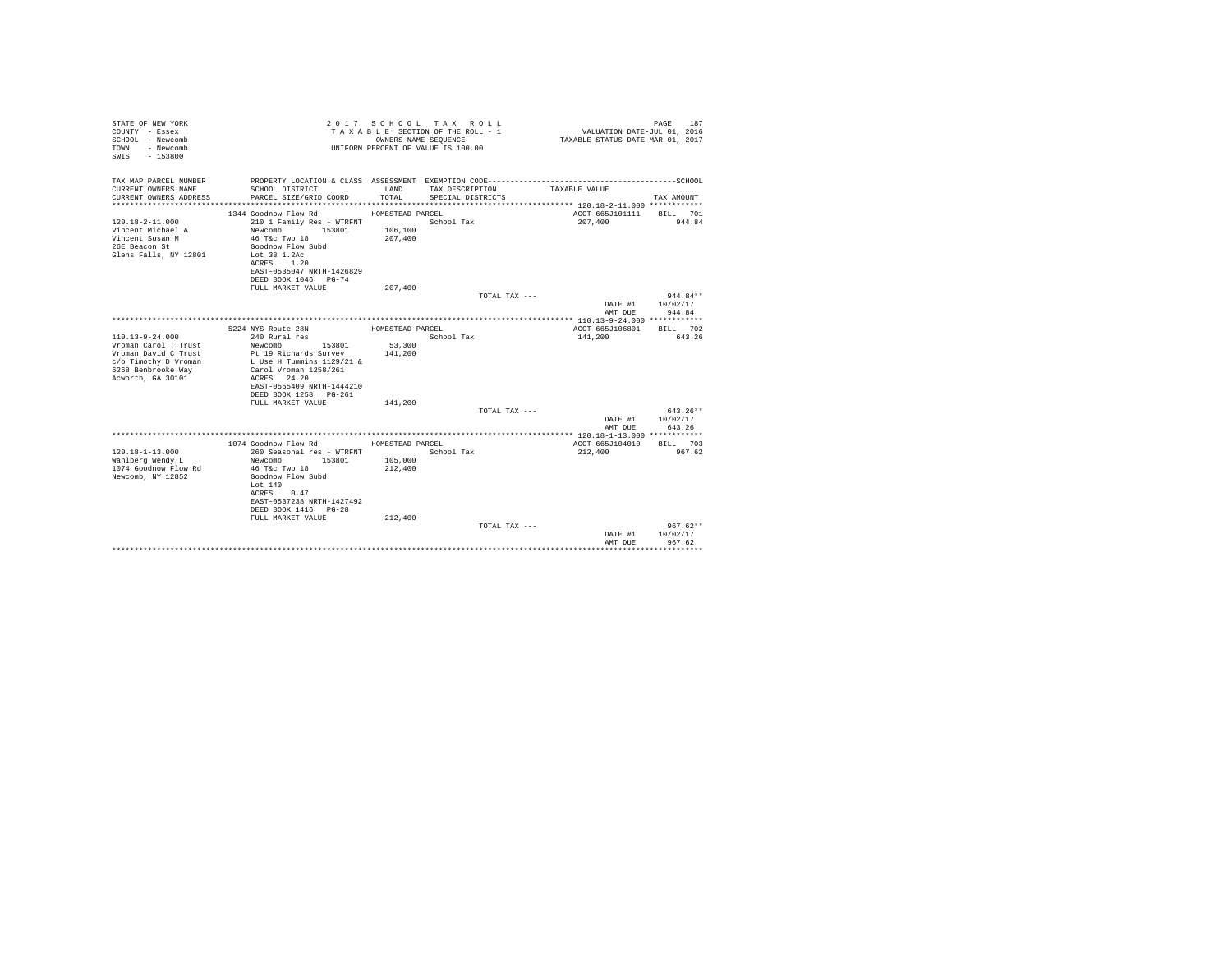| STATE OF NEW YORK<br>COUNTY - Essex<br>SCHOOL - Newcomb<br>- Newcomb<br>TOWN<br>SWIS - 153800 |                                                                                                                                                                          | OWNERS NAME SEQUENCE                 | 2017 SCHOOL TAX ROLL<br>TAXABLE SECTION OF THE ROLL - 1<br>UNIFORM PERCENT OF VALUE IS 100.00 | VALUATION DATE-JUL 01, 2016<br>TAXABLE STATUS DATE-MAR 01, 2017                                               | PAGE<br>188                            |
|-----------------------------------------------------------------------------------------------|--------------------------------------------------------------------------------------------------------------------------------------------------------------------------|--------------------------------------|-----------------------------------------------------------------------------------------------|---------------------------------------------------------------------------------------------------------------|----------------------------------------|
| TAX MAP PARCEL NUMBER<br>CURRENT OWNERS NAME<br>CURRENT OWNERS ADDRESS                        | SCHOOL DISTRICT<br>PARCEL SIZE/GRID COORD                                                                                                                                | LAND<br>TOTAL                        | TAX DESCRIPTION<br>SPECIAL DISTRICTS                                                          | PROPERTY LOCATION & CLASS ASSESSMENT EXEMPTION CODE-----------------------------------SCHOOL<br>TAXABLE VALUE | TAX AMOUNT                             |
| $110.17 - 2 - 46.000$<br>Walion Adam J Jr<br>1229 4th Ave<br>Watervliet, NY 12189             | 66 Chaisson Rd<br>270 Mfg housing<br>Newcomb<br>153801<br>Pt 18 Richards Survey<br>Life Use Donald Phillips<br>Lot C Map 1843<br>ACRES 1.50<br>EAST-0554210 NRTH-1443398 | HOMESTEAD PARCEL<br>34,500<br>59,000 | School Tax                                                                                    | ACCT 665J105604<br>59,000                                                                                     | BILL 704<br>268.78                     |
|                                                                                               | DEED BOOK 1376 PG-185<br>FULL MARKET VALUE                                                                                                                               | 59,000                               | TOTAL TAX ---                                                                                 |                                                                                                               | $268.78**$<br>DATE #1 10/02/17         |
|                                                                                               |                                                                                                                                                                          |                                      |                                                                                               | AMT DUE                                                                                                       | 268.78                                 |
| $109.15 - 1 - 42.000$<br>Walsh Colleen<br>5660 NYS Route 28N<br>Newcomb, NY 12852             | 5660 NYS Route 28N<br>210 1 Family Res<br>Newcomb 153801<br>3 Richards Survey<br>ACRES 0.70<br>EAST-0545165 NRTH-1446547<br>DEED BOOK 1036 PG-152<br>FULL MARKET VALUE   | HOMESTEAD PARCEL<br>85,500<br>85,500 | BAS STAR 41854<br>31,400 School Tax                                                           | ACCT 665L106308<br>85,500                                                                                     | BTLL 705<br>30,000<br>389.51           |
|                                                                                               |                                                                                                                                                                          |                                      | TOTAL TAX ---                                                                                 |                                                                                                               | $315.51**$                             |
|                                                                                               |                                                                                                                                                                          |                                      |                                                                                               | DATE #1<br>AMT DUE                                                                                            | 10/02/17<br>315.51                     |
|                                                                                               |                                                                                                                                                                          |                                      |                                                                                               |                                                                                                               |                                        |
| $120.17 - 2 - 44.000$<br>Walsh Garland R Jr<br>1426 Goodnow Flow Rd                           | 1426 Goodnow Flow Rd MOMESTEAD PARCEL<br>210 1 Family Res - WTRFNT WETCOM CTS 41130<br>Newcomb<br>153801<br>42 T&c Twp 18                                                |                                      | 112,200 AGED ALL 41800<br>184,000 ENH STAR 41834                                              | ACCT 665J106110                                                                                               | BILL 706<br>46,000<br>69,000<br>65,500 |
| Newcomb, NY 12852                                                                             | Goodnow Flow Subd<br>Lot 59<br>ACRES 1.09<br>EAST-0532950 NRTH-1426833<br>DEED BOOK 1632 PG-257<br>FULL MARKET VALUE                                                     | 184,000                              | School Tax                                                                                    | 69,000                                                                                                        | 314.34                                 |
|                                                                                               |                                                                                                                                                                          |                                      | TOTAL TAX ---                                                                                 | DATE #1<br>AMT DUE                                                                                            | $160.34**$<br>10/02/17<br>160.34       |
|                                                                                               |                                                                                                                                                                          |                                      |                                                                                               |                                                                                                               |                                        |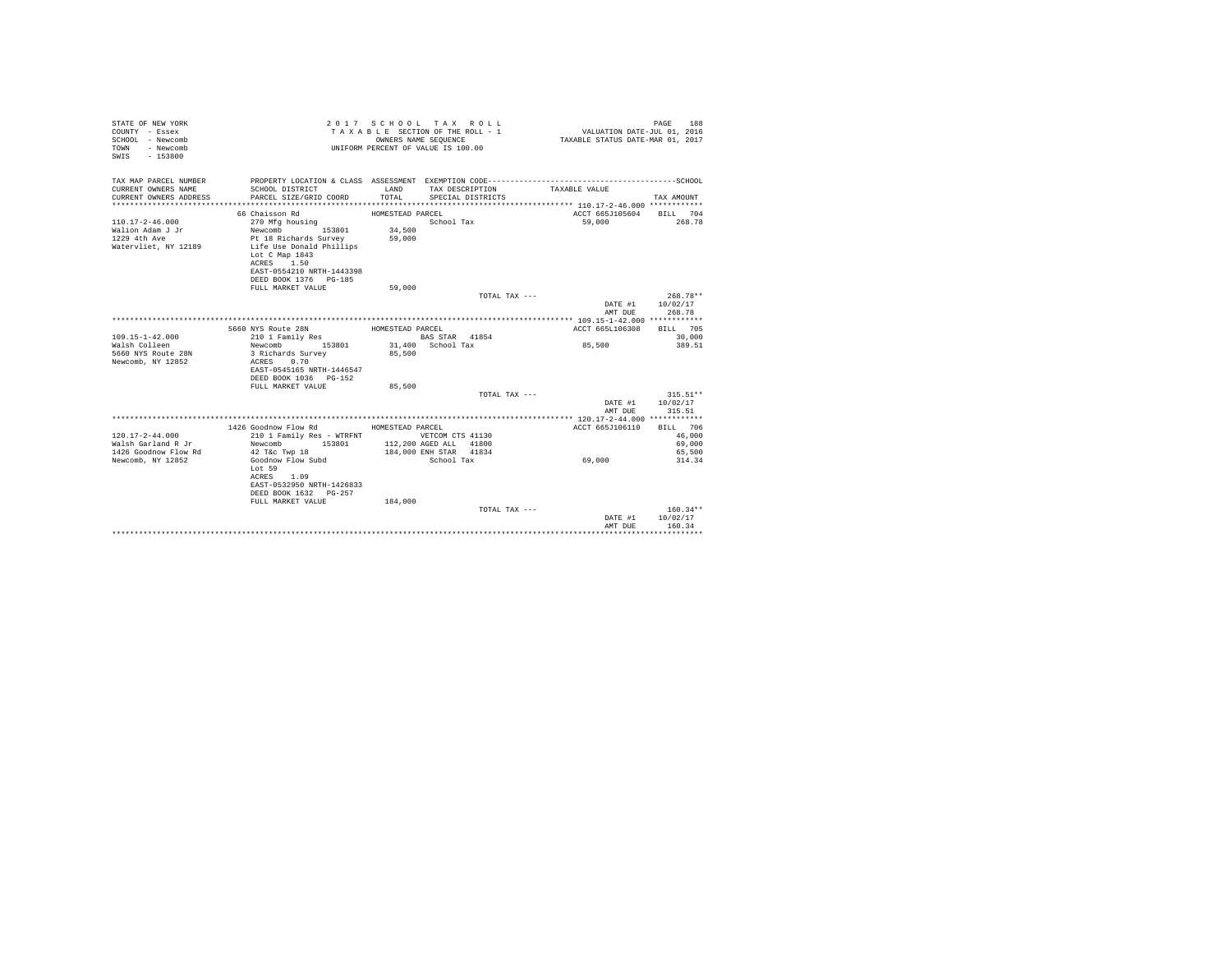| STATE OF NEW YORK<br>COUNTY - Essex<br>SCHOOL - Newcomb<br>TOWN - Newcomb<br>SWIS - 153800 | T A X A B L E SECIION CI<br>OWNERS NAME SEQUENCE<br>UNIFORM PERCENT OF VALUE IS 100.00                                                                | TAXABLE SECTION OF THE ROLL - 1<br>OWNERS NAME SEQUENCE |                       |                   | PAGE 189<br>VALUATION DATE-JUL 01, 2016<br>TAXABLE STATUS DATE-MAR 01, 2017 |                              |
|--------------------------------------------------------------------------------------------|-------------------------------------------------------------------------------------------------------------------------------------------------------|---------------------------------------------------------|-----------------------|-------------------|-----------------------------------------------------------------------------|------------------------------|
|                                                                                            |                                                                                                                                                       |                                                         |                       |                   |                                                                             |                              |
| TAX MAP PARCEL NUMBER                                                                      |                                                                                                                                                       |                                                         |                       |                   |                                                                             |                              |
| CURRENT OWNERS NAME                                                                        | SCHOOL DISTRICT                                                                                                                                       | LAND                                                    |                       | TAX DESCRIPTION   | TAXABLE VALUE                                                               |                              |
| CURRENT OWNERS ADDRESS                                                                     | PARCEL SIZE/GRID COORD                                                                                                                                | TOTAL                                                   |                       | SPECIAL DISTRICTS |                                                                             | TAX AMOUNT                   |
|                                                                                            | 12 Goodnow Flow Rd                                                                                                                                    | HOMESTEAD PARCEL                                        |                       |                   | ACCT 665J101204 BILL 707                                                    |                              |
| $109.15 - 3 - 7.000$                                                                       | 210 1 Family Res                                                                                                                                      | AGED ALL 41800                                          |                       |                   |                                                                             | 47,100                       |
| Walsh George E                                                                             | Newcomb 153801<br>4 Ords Patent                                                                                                                       |                                                         | 34,400 ENH STAR 41834 |                   | 47,100                                                                      | 47,100                       |
| Walsh Catherine                                                                            |                                                                                                                                                       |                                                         | 94,200 School Tax     |                   |                                                                             | 214.57                       |
| Newcomb, NY 12852                                                                          | 1.40<br>ACRES 1.40                                                                                                                                    |                                                         |                       |                   |                                                                             |                              |
|                                                                                            | EAST-0542859 NRTH-1445612                                                                                                                             |                                                         |                       |                   |                                                                             |                              |
|                                                                                            | DEED BOOK 777 PG-101                                                                                                                                  |                                                         |                       |                   |                                                                             |                              |
|                                                                                            | FULL MARKET VALUE                                                                                                                                     | 94,200                                                  |                       |                   |                                                                             |                              |
|                                                                                            |                                                                                                                                                       |                                                         |                       | TOTAL TAX ---     |                                                                             | $60.57**$                    |
|                                                                                            |                                                                                                                                                       |                                                         |                       |                   | AMT DUE                                                                     | DATE #1 10/02/17<br>60.57    |
|                                                                                            |                                                                                                                                                       |                                                         |                       |                   |                                                                             |                              |
|                                                                                            | 71 Sanford Ln                                                                                                                                         | HOMESTEAD PARCEL                                        |                       |                   | ACCT 665J105205                                                             | BILL 708                     |
| 110.18-4-2.000                                                                             | 210 1 Family Res                                                                                                                                      | BAS STAR 41854                                          |                       |                   |                                                                             | 30,000                       |
| Walsh Tamara<br>Goodnow Flow Rd                                                            | Newcomb 153801                                                                                                                                        |                                                         |                       | 29,000 School Tax | 82,000                                                                      | 373.56                       |
| Newcomb, NY 12852                                                                          | Pt 5&6 Thorns Survey 82,000<br>ACRES 0.50 BANK CORE                                                                                                   |                                                         |                       |                   |                                                                             |                              |
|                                                                                            | EAST-0558619 NRTH-1441374                                                                                                                             |                                                         |                       |                   |                                                                             |                              |
|                                                                                            | DEED BOOK 1422   PG-25                                                                                                                                |                                                         |                       |                   |                                                                             |                              |
|                                                                                            | FULL MARKET VALUE                                                                                                                                     | 82,000                                                  |                       |                   |                                                                             |                              |
|                                                                                            |                                                                                                                                                       |                                                         |                       | TOTAL TAX ---     |                                                                             | 299.56**<br>DATE #1 10/02/17 |
|                                                                                            |                                                                                                                                                       |                                                         |                       |                   | AMT DUE                                                                     | 299.56                       |
|                                                                                            |                                                                                                                                                       |                                                         |                       |                   |                                                                             |                              |
|                                                                                            | 49 Marcy Ln                                                                                                                                           | HOMESTEAD PARCEL                                        |                       |                   | ACCT 665Z001004 BILL 709                                                    |                              |
| 110.18-1-16.112                                                                            | 210 1 Family Res                                                                                                                                      | School Tax                                              |                       |                   | 85,200                                                                      | 388.14                       |
|                                                                                            |                                                                                                                                                       | 38,200                                                  |                       |                   |                                                                             |                              |
| Wanner William K<br>Murray Gale E<br>200 Hall Rd                                           | Newcomb 153801 38,200<br>465 Tac Pur Twp 27 Ts 85,200<br>ACRES 5.15<br>RAST-0558442 NRTH-1441902                                                      |                                                         |                       |                   |                                                                             |                              |
| Canaan, NH 03741                                                                           |                                                                                                                                                       |                                                         |                       |                   |                                                                             |                              |
|                                                                                            | DEED BOOK 1586 PG-97                                                                                                                                  |                                                         |                       |                   |                                                                             |                              |
|                                                                                            | FULL MARKET VALUE                                                                                                                                     | 85,200                                                  |                       | TOTAL TAX ---     |                                                                             | 388.14**                     |
|                                                                                            |                                                                                                                                                       |                                                         |                       |                   |                                                                             | DATE #1   10/02/17           |
|                                                                                            |                                                                                                                                                       |                                                         |                       |                   | AMT DUE                                                                     | 388.14                       |
|                                                                                            |                                                                                                                                                       |                                                         |                       |                   |                                                                             |                              |
|                                                                                            | 2 Spring St                                                                                                                                           | HOMESTEAD PARCEL                                        |                       |                   | ACCT 665J100810                                                             | BILL 710                     |
| 109.15-3-11.000<br>Ward Robert E                                                           |                                                                                                                                                       | ENH STAR 41834<br>32,400 School Tax                     |                       |                   | 105,600                                                                     | 65,500<br>481.08             |
|                                                                                            |                                                                                                                                                       | 105,600                                                 |                       |                   |                                                                             |                              |
| Ward Mary E<br>2 Spring St                                                                 |                                                                                                                                                       |                                                         |                       |                   |                                                                             |                              |
| Newcomb, NY 12852                                                                          | 2 Spring St<br>210 1 Family Res<br>Newcomb 153801<br>4 Ords<br>2008<br>EAST-0542796 NRTH-1445002<br>EAST-0542796 NRTH-1445002<br>DEED BOOK 1696 PG-42 |                                                         |                       |                   |                                                                             |                              |
|                                                                                            | FULL MARKET VALUE 105,600                                                                                                                             |                                                         |                       |                   |                                                                             |                              |
|                                                                                            |                                                                                                                                                       |                                                         |                       | TOTAL TAX ---     |                                                                             | $327.08**$                   |
|                                                                                            |                                                                                                                                                       |                                                         |                       |                   |                                                                             | DATE #1 10/02/17             |
|                                                                                            |                                                                                                                                                       |                                                         |                       |                   | AMT DUE                                                                     | 327.08                       |
|                                                                                            |                                                                                                                                                       |                                                         |                       |                   |                                                                             |                              |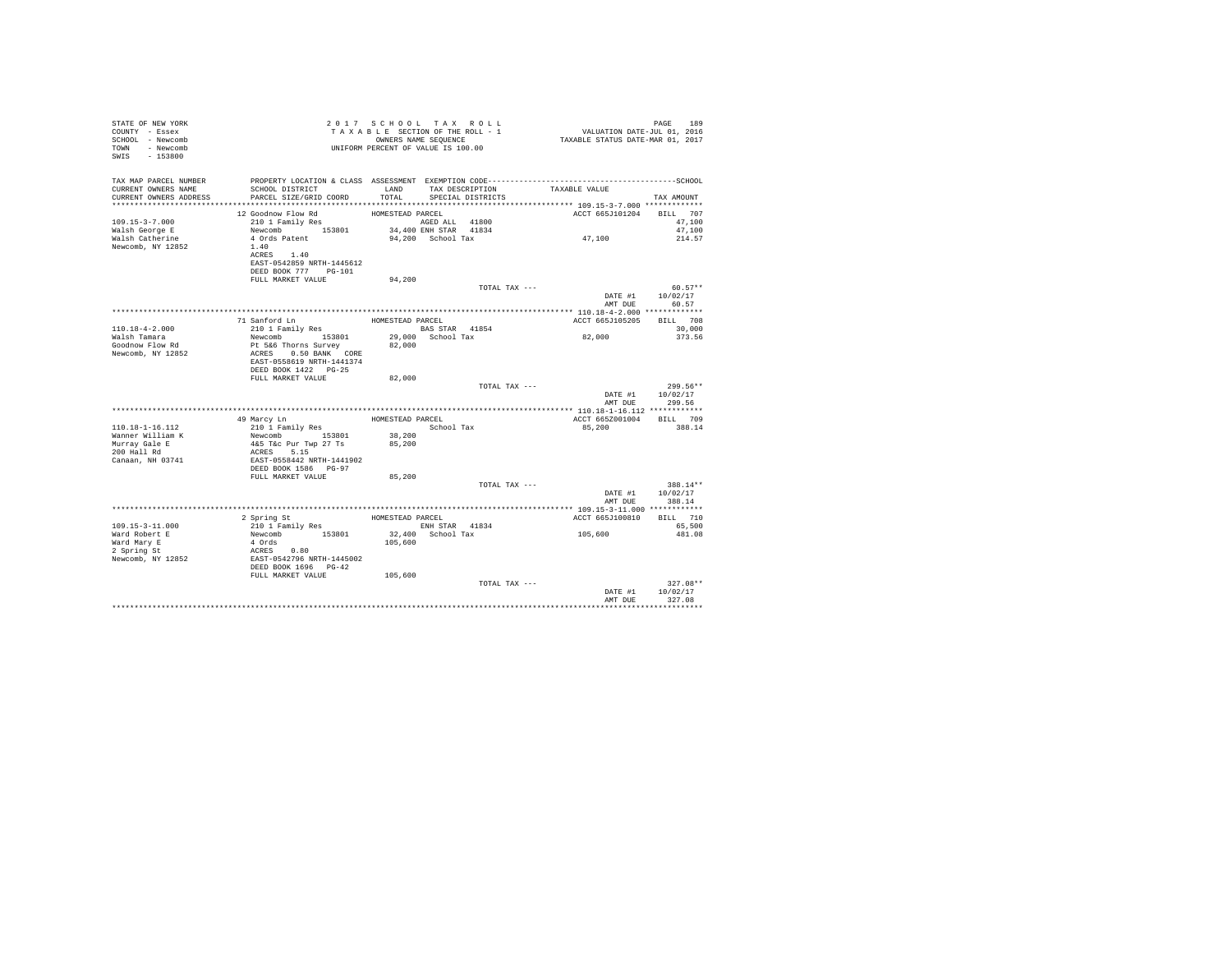| STATE OF NEW YORK<br>COUNTY - Essex<br>SCHOOL - Newcomb<br>TOWN - Newcomb<br>SWIS - 153800                          | UNIFORM PERCENT OF VALUE IS 100.00                                                                                                                                                                           |                                          | 2017 SCHOOL TAX ROLL<br>TAXABLE SECTION OF THE ROLL - 1<br>OWNERS NAME SEQUENCE |               | PAGE 190<br>VALUATION DATE-JUL 01, 2016<br>TAXABLE STATUS DATE-MAR 01, 2017 |                                          |
|---------------------------------------------------------------------------------------------------------------------|--------------------------------------------------------------------------------------------------------------------------------------------------------------------------------------------------------------|------------------------------------------|---------------------------------------------------------------------------------|---------------|-----------------------------------------------------------------------------|------------------------------------------|
| TAX MAP PARCEL NUMBER<br>CURRENT OWNERS NAME<br>CURRENT OWNERS ADDRESS                                              | PROPERTY LOCATION & CLASS ASSESSMENT EXEMPTION CODE-----------------------------------SCHOOL<br>SCHOOL DISTRICT<br>PARCEL SIZE/GRID COORD                                                                    | LAND<br>TOTAL                            | TAX DESCRIPTION<br>SPECIAL DISTRICTS                                            |               | TAXABLE VALUE                                                               | TAX AMOUNT                               |
| 109.16-1-6.007<br>Weber Wayne L<br>Schneider Wanda L<br>c/o Lawrence H Weber<br>33 Low Ln<br>Levittown LI, NY 11756 | 9 Dillon Rd<br>210 1 Family Res - WTRFNT School Tax<br>Newcomb 153801<br>10 Richards Survey<br>1536/87 Life Estate to<br>Lawrence H Weber<br>ACRES 1.70<br>EAST-0546276 NRTH-1447364<br>DEED BOOK 1536 PG-87 | HOMESTEAD PARCEL<br>131,500<br>193,000   |                                                                                 |               | ACCT 665J107011 BILL 711<br>193,000 879.24                                  |                                          |
|                                                                                                                     | FULL MARKET VALUE                                                                                                                                                                                            | 193,000                                  |                                                                                 | TOTAL TAX --- | AMT DUE                                                                     | 879.24**<br>DATE #1 10/02/17<br>879.24   |
|                                                                                                                     |                                                                                                                                                                                                              |                                          |                                                                                 |               |                                                                             |                                          |
| $119.16 - 1 - 27.000$<br>Weintraub Karen<br>1 Fox Hunt Rd<br>Ringoes, NJ 08551                                      | 29 Island View Ln MOMESTEAD PARCEL<br>210 1 Family Res - WTRFNT<br>Newcomb 153801<br>26 T&C Twp 18<br>Goodnow Flow Subd<br>Lot 230<br>ACRES 0.95<br>EAST-0527644 NRTH-1428839                                | 106,200<br>179,800                       | School Tax                                                                      |               | ACCT 665J105709 BILL 712<br>179,800                                         | 819.11                                   |
|                                                                                                                     | DEED BOOK 1717 PG-1<br>FULL MARKET VALUE                                                                                                                                                                     | 179,800                                  |                                                                                 | TOTAL TAX --- |                                                                             | $819.11**$                               |
|                                                                                                                     |                                                                                                                                                                                                              |                                          |                                                                                 |               |                                                                             |                                          |
| $109.15 - 1 - 46.000$<br>Welch Edna M<br>5614 NYS Rte 28N<br>PO Box 142<br>Newcomb, NY 12852                        | NYS Route 28N<br>$311$ Res vac land<br>Newcomb 153801<br>3 Richards Survey<br>ACRES 1.20<br>EAST-0545365 NRTH-1446937<br>DEED BOOK 425 PG-33                                                                 | NON-HOMESTEAD PARCEL<br>24,200<br>24,200 | School Tax                                                                      |               | ACCT 665J107012 BILL 713<br>24,200                                          | 441.59                                   |
|                                                                                                                     | FULL MARKET VALUE                                                                                                                                                                                            | 24,200                                   |                                                                                 | TOTAL TAX --- | AMT DUE                                                                     | $441.59**$<br>DATE #1 10/02/17<br>441.59 |
|                                                                                                                     |                                                                                                                                                                                                              |                                          |                                                                                 |               |                                                                             |                                          |
| 109.15-1-50.000<br>Welch Robert<br>20140 S Sonoita Hwy<br>Vail, AZ 85641                                            | Lake Harris Rd MON-HOMESTEAD PARCEL<br>311 Res vac land - WTRFNT<br>Newcomb 153801<br>3 Richards Survey<br>ACRES 0.60<br>EAST-0545433 NRTH-1447121<br>DEED BOOK 986 PG-76                                    | 39,450<br>39,450                         | School Tax                                                                      |               | ACCT 665J100305 BILL 714<br>39,450                                          | 719.86                                   |
|                                                                                                                     | FULL MARKET VALUE                                                                                                                                                                                            | 39,450                                   |                                                                                 | TOTAL TAX --- | DATE #1<br>AMT DUE                                                          | $719.86**$<br>10/02/17<br>719.86         |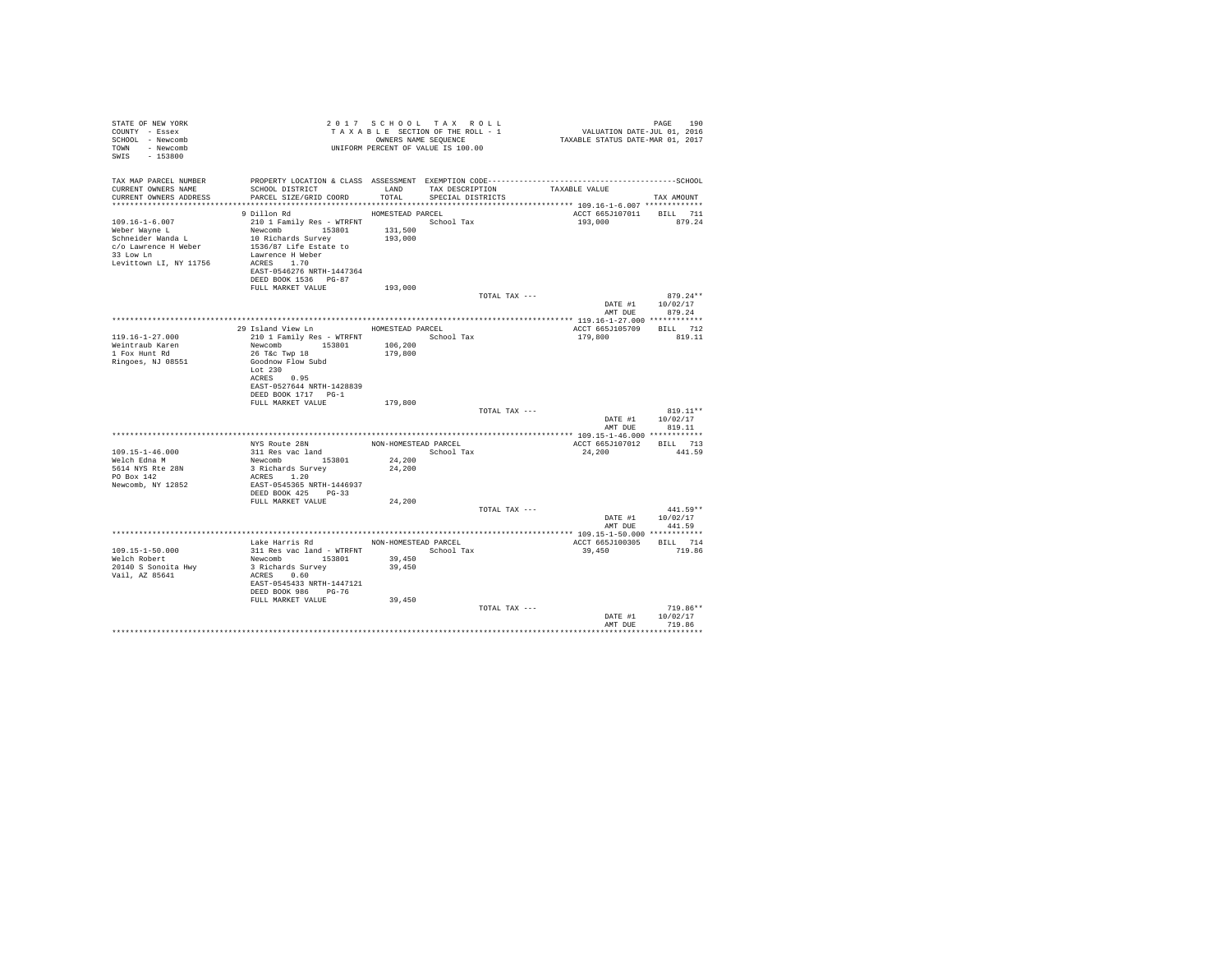| STATE OF NEW YORK<br>COUNTY - Essex<br>SCHOOL - Newcomb<br>TOWN - Newcomb<br>SWIS - 153800 |                                                                                                                                                                   |                                          | 2017 SCHOOL TAX ROLL<br>TAXABLE SECTION OF THE ROLL - 1<br>OWNERS NAME SEQUENCE<br>UNIFORM PERCENT OF VALUE IS 100.00 | PAGE 191<br>VALUATION DATE-JUL 01, 2016<br>TAXABLE STATUS DATE-MAR 01, 2017 |                                          |
|--------------------------------------------------------------------------------------------|-------------------------------------------------------------------------------------------------------------------------------------------------------------------|------------------------------------------|-----------------------------------------------------------------------------------------------------------------------|-----------------------------------------------------------------------------|------------------------------------------|
| TAX MAP PARCEL NUMBER<br>CURRENT OWNERS NAME<br>CURRENT OWNERS ADDRESS                     | SCHOOL DISTRICT<br>PARCEL SIZE/GRID COORD                                                                                                                         | LAND<br>TOTAL                            | TAX DESCRIPTION<br>SPECIAL DISTRICTS                                                                                  | TAXABLE VALUE<br>******************** 109.15-1-51.000 ************          | TAX AMOUNT                               |
| 109.15-1-51.000<br>Welch Robert<br>20140 S Sonoita Hwy<br>Vail, AZ 85641                   | Lake Harris Rd<br>311 Res vac land - WTRFNT School Tax<br>Newcomb 153801<br>3 Richards Survey<br>ACRES 0.70<br>EAST-0545531 NRTH-1447100<br>DEED BOOK 986 PG-76   | NON-HOMESTEAD PARCEL<br>39,450<br>39,450 |                                                                                                                       | ACCT 665J100304 BILL 715<br>39,450                                          | 719.86                                   |
|                                                                                            | FULL MARKET VALUE                                                                                                                                                 | 39,450                                   |                                                                                                                       |                                                                             |                                          |
|                                                                                            |                                                                                                                                                                   |                                          | TOTAL TAX ---                                                                                                         | DATE #1                                                                     | $719.86**$<br>10/02/17<br>AMT DUE 719.86 |
|                                                                                            |                                                                                                                                                                   |                                          |                                                                                                                       |                                                                             |                                          |
| $120.17 - 1 - 2.003$                                                                       | 35 Muskrat Ln<br>260 Seasonal res - WTRFNT                                                                                                                        | HOMESTEAD PARCEL                         | School Tax                                                                                                            | ACCT 665J103905 BILL 716<br>239,900                                         | 1,092.90                                 |
| West Jennifer K Trust<br>44 Arnold Ave<br>Cranston, RI 02905                               | Newcomb 153801<br>26 T&c Twp 18<br>Goodnow Flow Subd<br>Lot 304 & 303<br>ACRES 1.50<br>EAST-0527649 NRTH-1427279<br>DEED BOOK 1605 PG-138<br>FULL MARKET VALUE    | 159,800<br>239,900<br>239,900            |                                                                                                                       |                                                                             |                                          |
|                                                                                            |                                                                                                                                                                   |                                          | TOTAL TAX ---                                                                                                         | DATE #1<br>AMT DUE                                                          | $1.092.90**$<br>10/02/17<br>1,092.90     |
|                                                                                            |                                                                                                                                                                   |                                          |                                                                                                                       |                                                                             |                                          |
| $109.15 - 5 - 4.000$<br>West Michael J<br>847 Sunny Hill Rd<br>Freehold, NY 12431          | 5669 NYS Route 28N<br>210 1 Family Res<br>Newcomb 153801<br>3 Richard Survey<br>ACRES 0.40<br>EAST-0544937 NRTH-1446253<br>DEED BOOK 1652 PG-235                  | HOMESTEAD PARCEL<br>27,000<br>84,600     | School Tax                                                                                                            | ACCT 665L106712<br>84,600                                                   | BILL 717<br>385.41                       |
|                                                                                            | FULL MARKET VALUE                                                                                                                                                 | 84,600                                   |                                                                                                                       |                                                                             |                                          |
|                                                                                            |                                                                                                                                                                   |                                          | TOTAL TAX ---                                                                                                         | DATE #1                                                                     | 385.41**<br>10/02/17<br>AMT DUE 385.41   |
|                                                                                            |                                                                                                                                                                   |                                          |                                                                                                                       |                                                                             |                                          |
|                                                                                            | 1108 Goodnow Flow Rd HOMESTEAD PARCEL                                                                                                                             |                                          |                                                                                                                       | ACCT 665J107106                                                             | BILL 718                                 |
| 120.18-1-21.000<br>Whelden Kevin A<br>43 Chapman St<br>Ballston Spa, NY 12020              | 260 Seasonal res - WTRFNT<br>Newcomb 153801<br>45 T&C Twp 18<br>Goodnow Flow Subd<br>Lot $132$<br>ACRES 0.18<br>EAST-0537983 NRTH-1427142<br>DEED BOOK 1577 PG-53 | 73,000<br>105,000                        | School Tax                                                                                                            | 105,000                                                                     | 478.34                                   |
|                                                                                            | FULL MARKET VALUE                                                                                                                                                 | 105,000                                  |                                                                                                                       |                                                                             |                                          |
|                                                                                            |                                                                                                                                                                   |                                          | TOTAL TAX ---                                                                                                         | DATE #1<br>AMT DUE                                                          | $478.34**$<br>10/02/17<br>478.34         |
|                                                                                            |                                                                                                                                                                   |                                          |                                                                                                                       |                                                                             |                                          |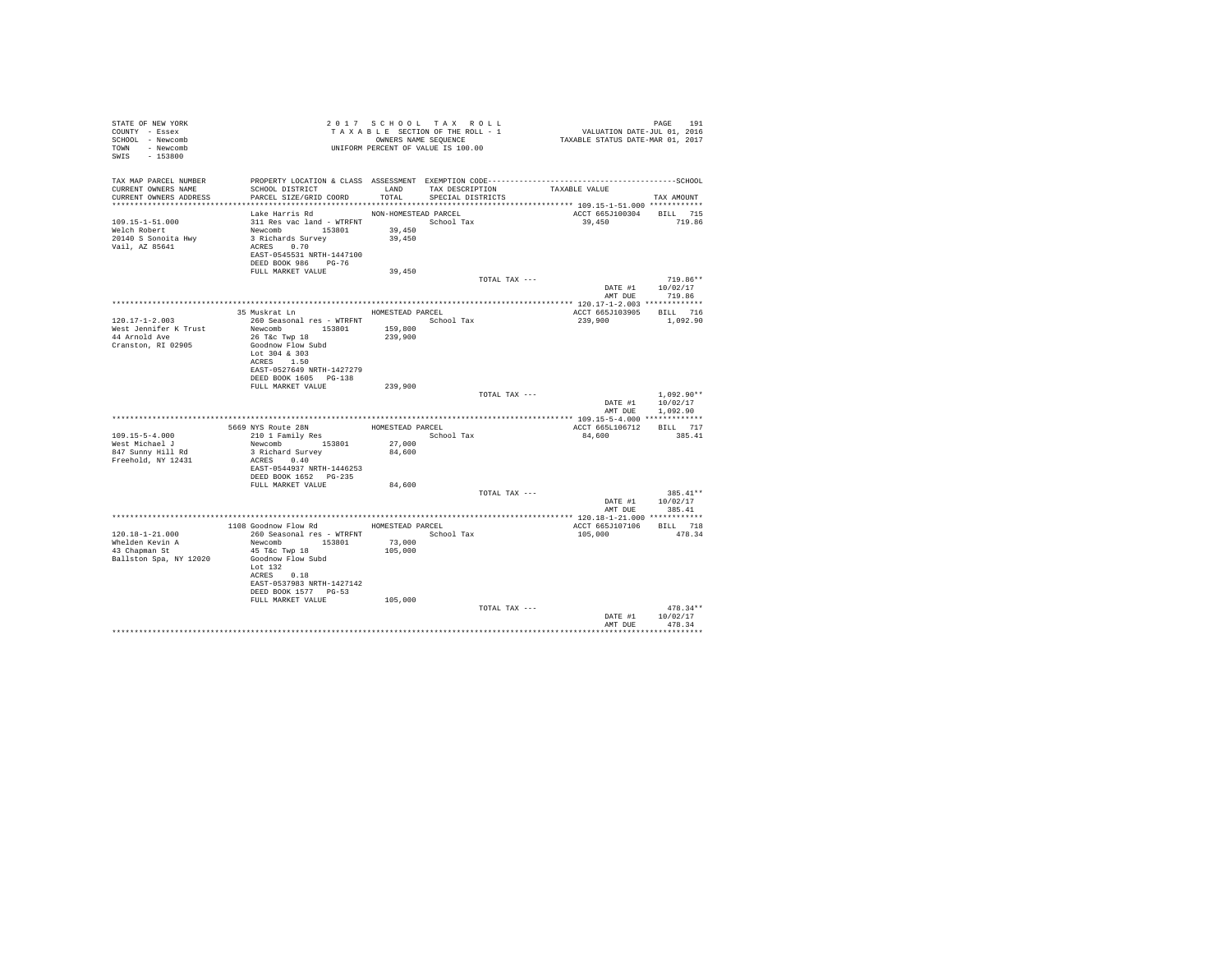| STATE OF NEW YORK<br>COUNTY - Essex<br>SCHOOL - Newcomb<br>TOWN - Newcomb<br>SWIS - 153800                              |                                                    |                    | 2017 SCHOOL TAX ROLL<br>TAXABLE SECTION OF THE ROLL - 1<br>OWNERS NAME SEQUENCE<br>UNIFORM PERCENT OF VALUE IS 100.00 | PAGE 192<br>VALUATION DATE-JUL 01, 2016<br>TAXABLE STATUS DATE-MAR 01, 2017 |                                        |
|-------------------------------------------------------------------------------------------------------------------------|----------------------------------------------------|--------------------|-----------------------------------------------------------------------------------------------------------------------|-----------------------------------------------------------------------------|----------------------------------------|
| TAX MAP PARCEL NUMBER<br>CURRENT OWNERS NAME<br>CURRENT OWNERS ADDRESS                                                  | SCHOOL DISTRICT<br>PARCEL SIZE/GRID COORD          | LAND<br>TOTAL      | TAX DESCRIPTION<br>SPECIAL DISTRICTS                                                                                  | TAXABLE VALUE                                                               | TAX AMOUNT                             |
|                                                                                                                         |                                                    |                    |                                                                                                                       |                                                                             |                                        |
|                                                                                                                         | 123 Griffin Rd                                     | HOMESTEAD PARCEL   |                                                                                                                       | ACCT 665J104809                                                             | BILL 719                               |
| $109. - 1 - 30.037$<br>Whiteleather K Kristian Mewcomb 153801<br>Whiteleather Margarita S Pt 2&14 Ords<br>534 Castle St | 240 Rural res<br>ACRES 55.13                       | 102,300<br>143,900 | School Tax                                                                                                            | 143,900                                                                     | 655.56                                 |
| Geneva, NY 14456                                                                                                        | EAST-0539643 NRTH-1444555<br>DEED BOOK 1491 PG-37  |                    |                                                                                                                       |                                                                             |                                        |
|                                                                                                                         | FULL MARKET VALUE                                  | 143,900            |                                                                                                                       |                                                                             | 655.56**                               |
|                                                                                                                         |                                                    |                    | TOTAL TAX $---$                                                                                                       | DATE #1 10/02/17                                                            | AMT DUE 655.56                         |
|                                                                                                                         |                                                    |                    |                                                                                                                       |                                                                             |                                        |
|                                                                                                                         | 104 Santanoni Dr                                   |                    | NON-HOMESTEAD PARCEL                                                                                                  | ACCT 665J192001 BILL 720                                                    |                                        |
| $110.18 - 2 - 13.033$                                                                                                   | 312 Vac w/imprv                                    |                    | School Tax                                                                                                            | 46,900                                                                      | 855.80                                 |
| Whitman Keith R                                                                                                         | Newcomb 153801                                     | 33,900             |                                                                                                                       |                                                                             |                                        |
| Whitman Gail<br>4654 State St                                                                                           | 1&2 Thorns Survey                                  | 46,900             |                                                                                                                       |                                                                             |                                        |
|                                                                                                                         | ACRES 12.88                                        |                    |                                                                                                                       |                                                                             |                                        |
| Oneida, NY 13421                                                                                                        | EAST-0562306 NRTH-1442385<br>DEED BOOK 997 PG-301  |                    |                                                                                                                       |                                                                             |                                        |
|                                                                                                                         | FULL MARKET VALUE                                  | 46,900             |                                                                                                                       |                                                                             |                                        |
|                                                                                                                         |                                                    |                    | TOTAL TAX ---                                                                                                         | AMT DUE                                                                     | 855.80**<br>DATE #1 10/02/17<br>855.80 |
|                                                                                                                         |                                                    |                    |                                                                                                                       |                                                                             |                                        |
|                                                                                                                         | 51 Woodys Rd MOMESTEAD PARCEL                      |                    |                                                                                                                       | ACCT 665J106502 BILL 721                                                    |                                        |
| $120.13 - 1 - 44.000$                                                                                                   | 260 Seasonal res - WTRFNT                          |                    | School Tax                                                                                                            | 228,200                                                                     | 1,039.60                               |
| Wilhelm Robert                                                                                                          | Newcomb 153801                                     | 148,200            |                                                                                                                       |                                                                             |                                        |
| Wilhelm Debra                                                                                                           | 42&43 T&c Twp 18                                   | 228,200            |                                                                                                                       |                                                                             |                                        |
| 935 McKinley St                                                                                                         | Goodnow Flow Subd                                  |                    |                                                                                                                       |                                                                             |                                        |
| Baldwin, NY 11510                                                                                                       | Lot 183 1.7Ac                                      |                    |                                                                                                                       |                                                                             |                                        |
|                                                                                                                         | ACRES 1.00<br>EAST-0532855 NRTH-1428975            |                    |                                                                                                                       |                                                                             |                                        |
|                                                                                                                         | DEED BOOK 1730 PG-20                               |                    |                                                                                                                       |                                                                             |                                        |
|                                                                                                                         | FULL MARKET VALUE                                  | 228,200            |                                                                                                                       |                                                                             |                                        |
|                                                                                                                         |                                                    |                    | TOTAL TAX ---                                                                                                         |                                                                             | $1.039.60**$                           |
|                                                                                                                         |                                                    |                    |                                                                                                                       | AMT DUE                                                                     | DATE #1 10/02/17<br>1,039.60           |
|                                                                                                                         |                                                    |                    |                                                                                                                       |                                                                             |                                        |
|                                                                                                                         | 7 Black Bear Ln                 HOMESTEAD PARCEL   |                    |                                                                                                                       | ACCT 665J104313                                                             | BILL 722                               |
| 120.13-1-31.000                                                                                                         | 210 1 Family Res - WTRFNT                          |                    | School Tax                                                                                                            | 166,800                                                                     | 759.88                                 |
| Williams Craig                                                                                                          | Newcomb 153801                                     | 107,500            |                                                                                                                       |                                                                             |                                        |
| Williams Allison                                                                                                        | 42 T&C Twp 18                                      | 166,800            |                                                                                                                       |                                                                             |                                        |
| 533 Old Kings Hwy                                                                                                       | Goodnow Flow Subd                                  |                    |                                                                                                                       |                                                                             |                                        |
| Accord, NY 12404                                                                                                        | Lot #196<br>ACRES 0.51                             |                    |                                                                                                                       |                                                                             |                                        |
|                                                                                                                         | EAST-0531223 NRTH-1428447<br>DEED BOOK 1658 PG-168 |                    |                                                                                                                       |                                                                             |                                        |
|                                                                                                                         | FULL MARKET VALUE                                  | 166,800            |                                                                                                                       |                                                                             |                                        |
|                                                                                                                         |                                                    |                    | TOTAL TAX ---                                                                                                         |                                                                             | 759.88**                               |
|                                                                                                                         |                                                    |                    |                                                                                                                       | DATE #1                                                                     | 10/02/17                               |
|                                                                                                                         |                                                    |                    |                                                                                                                       | AMT DUE                                                                     | 759.88                                 |
|                                                                                                                         |                                                    |                    |                                                                                                                       |                                                                             |                                        |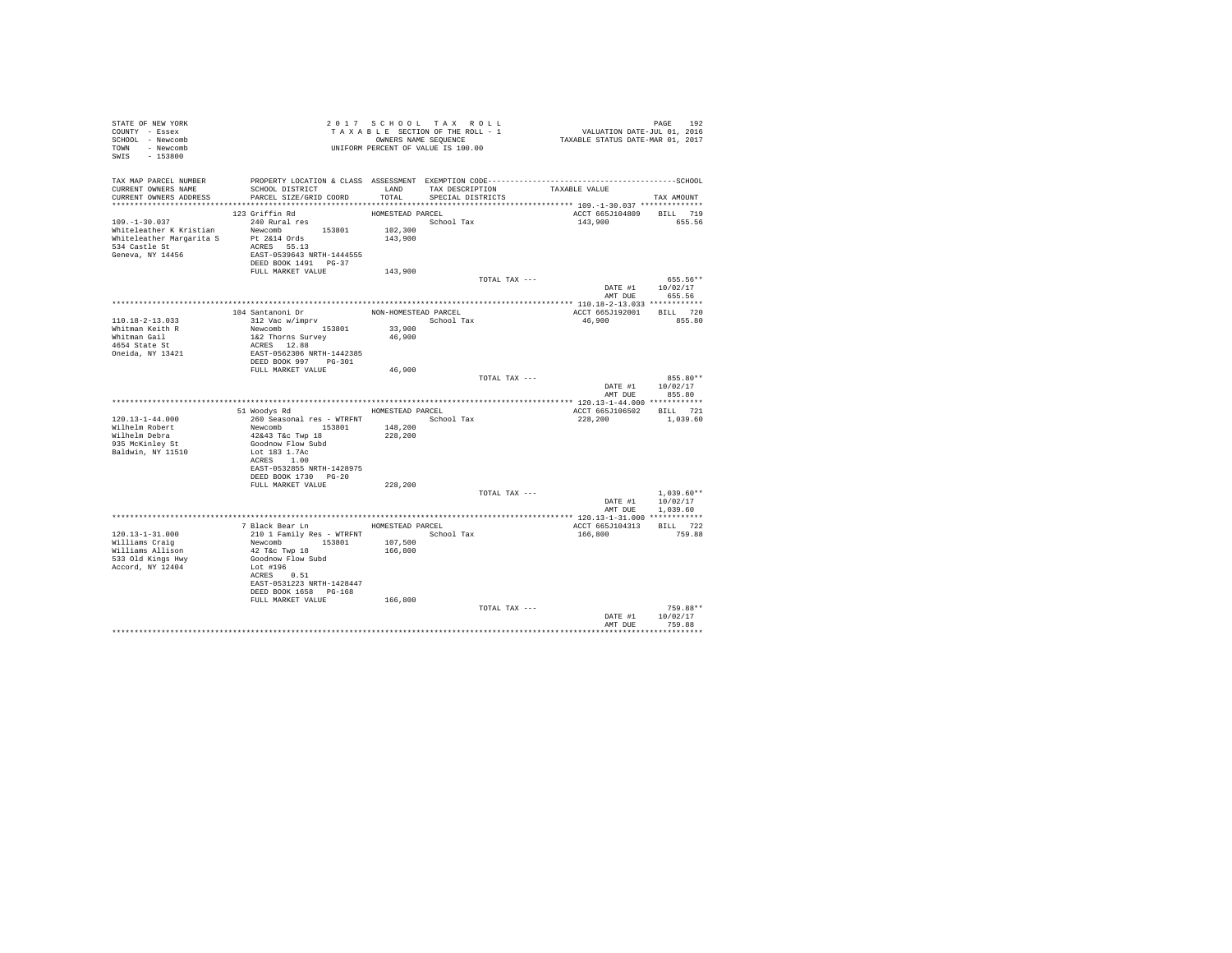| STATE OF NEW YORK<br>COUNTY - Essex<br>SCHOOL - Newcomb<br>TOWN - Newcomb<br>SWIS - 153800 |                               |                  | 2017 SCHOOL TAX ROLL<br>TAXABLE SECTION OF THE ROLL - 1<br>OWNERS NAME SEQUENCE<br>UNIFORM PERCENT OF VALUE IS 100.00 | VALUATION DATE-JUL 01, 2016<br>TAXABLE STATUS DATE-MAR 01, 2017 | 193<br>PAGE      |
|--------------------------------------------------------------------------------------------|-------------------------------|------------------|-----------------------------------------------------------------------------------------------------------------------|-----------------------------------------------------------------|------------------|
| TAX MAP PARCEL NUMBER                                                                      |                               |                  |                                                                                                                       |                                                                 |                  |
| CURRENT OWNERS NAME                                                                        | SCHOOL DISTRICT               | T.AND            | TAX DESCRIPTION                                                                                                       | TAXABLE VALUE                                                   |                  |
| CURRENT OWNERS ADDRESS                                                                     | PARCEL SIZE/GRID COORD        | TOTAL            | SPECIAL DISTRICTS                                                                                                     |                                                                 | TAX AMOUNT       |
|                                                                                            |                               |                  |                                                                                                                       |                                                                 |                  |
|                                                                                            | 16 Sanford Ln                 | HOMESTEAD PARCEL |                                                                                                                       | ACCT 665J100407                                                 | BILL 723         |
| $110.18 - 5 - 3.000$                                                                       | 210 1 Family Res              |                  | School Tax                                                                                                            | 59,600                                                          | 271.52           |
| Willmington Savings Fund                                                                   | Newcomb 153801                | 27,000           |                                                                                                                       |                                                                 |                  |
| c/o Cathrine Bakkerud                                                                      | Pt 4 Thorns Survey            | 59,600           |                                                                                                                       |                                                                 |                  |
| 1600 Douglass Rd Ste 200-A 1344/20 Life Use To                                             |                               |                  |                                                                                                                       |                                                                 |                  |
| Anaheim, CA 92806                                                                          | Margaret Bickford             |                  |                                                                                                                       |                                                                 |                  |
|                                                                                            | ACRES<br>0.40                 |                  |                                                                                                                       |                                                                 |                  |
|                                                                                            | EAST-0559968 NRTH-1441411     |                  |                                                                                                                       |                                                                 |                  |
|                                                                                            | DEED BOOK 1864 PG-71          |                  |                                                                                                                       |                                                                 |                  |
|                                                                                            | FULL MARKET VALUE             | 59,600           |                                                                                                                       |                                                                 |                  |
|                                                                                            |                               |                  |                                                                                                                       | TOTAL TAX ---                                                   | $271.52**$       |
|                                                                                            |                               |                  |                                                                                                                       |                                                                 | DATE #1 10/02/17 |
|                                                                                            |                               |                  |                                                                                                                       | AMT DUE                                                         | 271.52           |
|                                                                                            | 57 Chaisson Rd                | HOMESTEAD PARCEL |                                                                                                                       | ACCT 665J101406                                                 | RTLL 724         |
| $110.17 - 2 - 6.000$                                                                       | 210 1 Family Res              |                  | School Tax                                                                                                            | 134,700                                                         | 613.65           |
| Wills Phillip A                                                                            | Newcomb 153801                | 26,400           |                                                                                                                       |                                                                 |                  |
| 715A Eichvbush Rd                                                                          | Pt 18 Richards Survey 134,700 |                  |                                                                                                                       |                                                                 |                  |
| Kinderhook, NY 12106                                                                       | ACRES 0.37                    |                  |                                                                                                                       |                                                                 |                  |
|                                                                                            | EAST-0554454 NRTH-1443714     |                  |                                                                                                                       |                                                                 |                  |
|                                                                                            | DEED BOOK 1748 PG-142         |                  |                                                                                                                       |                                                                 |                  |
|                                                                                            | FULL MARKET VALUE             | 134,700          |                                                                                                                       |                                                                 |                  |
|                                                                                            |                               |                  |                                                                                                                       | TOTAL TAX ---                                                   | $613.65**$       |
|                                                                                            |                               |                  |                                                                                                                       | DATE #1                                                         | 10/02/17         |
|                                                                                            |                               |                  |                                                                                                                       | AMT DUE                                                         | 613.65           |
|                                                                                            |                               |                  |                                                                                                                       |                                                                 |                  |
|                                                                                            | 5425 NYS Route 28N            | HOMESTEAD PARCEL |                                                                                                                       | ACCT 665J180003                                                 | BILL 725         |
| 109.16-4-10.002                                                                            | 210 1 Family Res              |                  | BAS STAR 41854                                                                                                        |                                                                 | 30,000           |
| Winslow Matthew A                                                                          | Newcomb 153801                |                  | 35,900 School Tax                                                                                                     | 230,600                                                         | 1,050.54         |
| Winslow Mildred A                                                                          | 16 Rs Twp 27 T&c              | 230,600          |                                                                                                                       |                                                                 |                  |
| 5425 NYS Route 28N                                                                         | See 340/153 & 388/112         |                  |                                                                                                                       |                                                                 |                  |
| Newcomb, NY 12852                                                                          | ACRES 2.94                    |                  |                                                                                                                       |                                                                 |                  |
|                                                                                            | EAST-0550311 NRTH-1446025     |                  |                                                                                                                       |                                                                 |                  |
|                                                                                            | DEED BOOK 1179    PG-310      |                  |                                                                                                                       |                                                                 |                  |
|                                                                                            | FULL MARKET VALUE             | 230,600          |                                                                                                                       |                                                                 |                  |
|                                                                                            |                               |                  |                                                                                                                       | TOTAL TAX ---                                                   | $976.54**$       |
|                                                                                            |                               |                  |                                                                                                                       | DATE #1                                                         | 10/02/17         |
|                                                                                            |                               |                  |                                                                                                                       | AMT DUE<br>******************************                       | 976.54           |
|                                                                                            |                               |                  |                                                                                                                       |                                                                 |                  |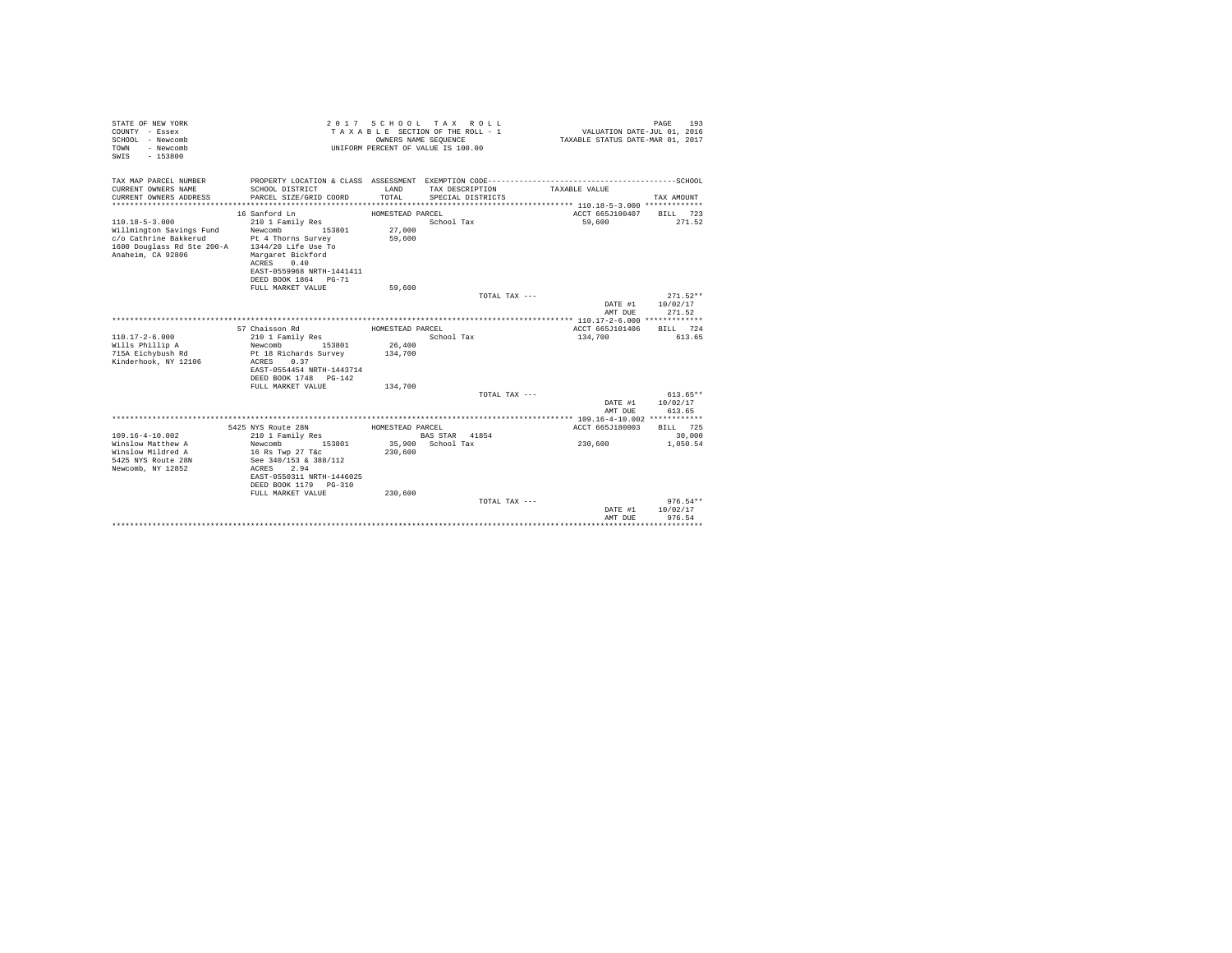| STATE OF NEW YORK<br>COUNTY - Essex<br>SCHOOL - Newcomb |                                                                                              |                      | 2017 SCHOOL TAX ROLL<br>TAXABLE SECTION OF THE ROLL - 1<br>OWNERS NAME SEQUENCE |               | PAGE 194<br>VALUATION DATE-JUL 01, 2016<br>TAXABLE STATUS DATE-MAR 01, 2017 |              |            |
|---------------------------------------------------------|----------------------------------------------------------------------------------------------|----------------------|---------------------------------------------------------------------------------|---------------|-----------------------------------------------------------------------------|--------------|------------|
| TOWN - Newcomb<br>SWIS - 153800                         |                                                                                              |                      | UNIFORM PERCENT OF VALUE IS 100.00                                              |               |                                                                             |              |            |
| TAX MAP PARCEL NUMBER                                   | PROPERTY LOCATION & CLASS ASSESSMENT EXEMPTION CODE-----------------------------------SCHOOL |                      |                                                                                 |               |                                                                             |              |            |
| CURRENT OWNERS NAME<br>CURRENT OWNERS ADDRESS           | SCHOOL DISTRICT<br>PARCEL SIZE/GRID COORD                                                    | LAND<br>TOTAL.       | TAX DESCRIPTION<br>SPECIAL DISTRICTS                                            |               | TAXABLE VALUE                                                               | TAX AMOUNT   |            |
|                                                         |                                                                                              |                      |                                                                                 |               |                                                                             |              |            |
|                                                         | 35 Campsite Rd                                                                               | HOMESTEAD PARCEL     |                                                                                 |               | ACCT 665J107112 BILL 726                                                    |              |            |
| $110.13 - 9 - 5.000$                                    | 210 1 Family Res                                                                             |                      | VETWAR CTS 41120                                                                |               |                                                                             |              | 11,460     |
| Winslow Robert E                                        | Newcomb 153801                                                                               |                      | 26,000 School Tax                                                               |               | 64,940                                                                      |              | 295.84     |
| 35 Campsite Rd<br>PO Box 56                             | 19 Richards Survey<br>ACRES 0.35                                                             | 76,400               |                                                                                 |               |                                                                             |              |            |
| Newcomb, NY 12852                                       | EAST-0555212 NRTH-1445858                                                                    |                      |                                                                                 |               |                                                                             |              |            |
|                                                         | DEED BOOK 542 PG-156                                                                         |                      |                                                                                 |               |                                                                             |              |            |
|                                                         | FULL MARKET VALUE                                                                            | 76,400               |                                                                                 |               |                                                                             |              |            |
|                                                         |                                                                                              |                      |                                                                                 | TOTAL TAX --- |                                                                             |              | $295.84**$ |
|                                                         |                                                                                              |                      |                                                                                 |               | DATE #1                                                                     | 10/02/17     |            |
|                                                         |                                                                                              |                      |                                                                                 |               | AMT DUE                                                                     | 295.84       |            |
|                                                         | NYS Route 28N                                                                                | NON-HOMESTEAD PARCEL |                                                                                 |               | ACCT 665J191007 BILL 727                                                    |              |            |
| 110.17-2-51.000                                         | 322 Rural vac>10                                                                             |                      | School Tax                                                                      |               | 37,400                                                                      |              | 682.45     |
| Winslow Robert E                                        | Newcomb 153801                                                                               | 37,400               |                                                                                 |               |                                                                             |              |            |
| Canon George H                                          | 19 Twp 27 T&c Pur Rs                                                                         | 37,400               |                                                                                 |               |                                                                             |              |            |
| 159 Marcy Ln                                            | ACRES 16.18                                                                                  |                      |                                                                                 |               |                                                                             |              |            |
| Newcomb, NY 12852                                       | EAST-0558422 NRTH-1443848                                                                    |                      |                                                                                 |               |                                                                             |              |            |
|                                                         | DEED BOOK 1459 PG-59                                                                         |                      |                                                                                 |               |                                                                             |              |            |
|                                                         | FULL MARKET VALUE                                                                            | 37,400               |                                                                                 | TOTAL TAX --- |                                                                             | 682.45**     |            |
|                                                         |                                                                                              |                      |                                                                                 |               | DATE #1 10/02/17                                                            |              |            |
|                                                         |                                                                                              |                      |                                                                                 |               | AMT DUE                                                                     | 682.45       |            |
|                                                         |                                                                                              |                      |                                                                                 |               |                                                                             |              |            |
|                                                         | Campsite Rd                                                                                  |                      | HOMESTEAD PARCEL                                                                |               | ACCT 665J100301                                                             | BILL 728     |            |
| $110.13 - 9 - 7.000$                                    | 312 Vac w/imprv                                                                              |                      | School Tax                                                                      |               | 33,200                                                                      | 151.25       |            |
| Winslow Thomas A<br>162 Williams Rd                     | Newcomb 153801<br>19 Richards Survey                                                         | 27,000<br>33,200     |                                                                                 |               |                                                                             |              |            |
| Fort Edward, NY 12828                                   | ACRES 0.40                                                                                   |                      |                                                                                 |               |                                                                             |              |            |
|                                                         | EAST-0555387 NRTH-1445765                                                                    |                      |                                                                                 |               |                                                                             |              |            |
|                                                         | DEED BOOK 1440 PG-303                                                                        |                      |                                                                                 |               |                                                                             |              |            |
|                                                         | FULL MARKET VALUE                                                                            | 33,200               |                                                                                 |               |                                                                             |              |            |
|                                                         |                                                                                              |                      |                                                                                 | TOTAL TAX --- |                                                                             | $151.25**$   |            |
|                                                         |                                                                                              |                      |                                                                                 |               | DATE #1 10/02/17<br>AMT DUE                                                 | 151.25       |            |
|                                                         |                                                                                              |                      |                                                                                 |               |                                                                             |              |            |
|                                                         | 397 Woodys Rd                                                                                | HOMESTEAD PARCEL     |                                                                                 |               | ACCT 665J104314 BILL 729                                                    |              |            |
| $119.16 - 1 - 3.000$                                    | 210 1 Family Res - WTRFNT                                                                    |                      | School Tax                                                                      |               | 237,500                                                                     | 1,081.97     |            |
| Wood Raymond T Jr Trus                                  | Newcomb 153801                                                                               | 106,500              |                                                                                 |               |                                                                             |              |            |
| 30 Gates Ave N                                          | 27 T&C Twp 18                                                                                | 237.500              |                                                                                 |               |                                                                             |              |            |
| Gansevoort, NY 12831                                    | 1394/62 Life Estate To<br>Raymond T Wood Jr                                                  |                      |                                                                                 |               |                                                                             |              |            |
|                                                         | ACRES 0.60                                                                                   |                      |                                                                                 |               |                                                                             |              |            |
|                                                         | EAST-0525081 NRTH-1427998<br>DEED BOOK 1309 PG-44                                            |                      |                                                                                 |               |                                                                             |              |            |
|                                                         | FULL MARKET VALUE                                                                            | 237,500              |                                                                                 |               |                                                                             |              |            |
|                                                         |                                                                                              |                      |                                                                                 | TOTAL TAX --- |                                                                             | $1.081.97**$ |            |
|                                                         |                                                                                              |                      |                                                                                 |               | DATE #1                                                                     | 10/02/17     |            |
|                                                         |                                                                                              |                      |                                                                                 |               | AMT DUE                                                                     | 1,081.97     |            |
|                                                         |                                                                                              |                      |                                                                                 |               |                                                                             |              |            |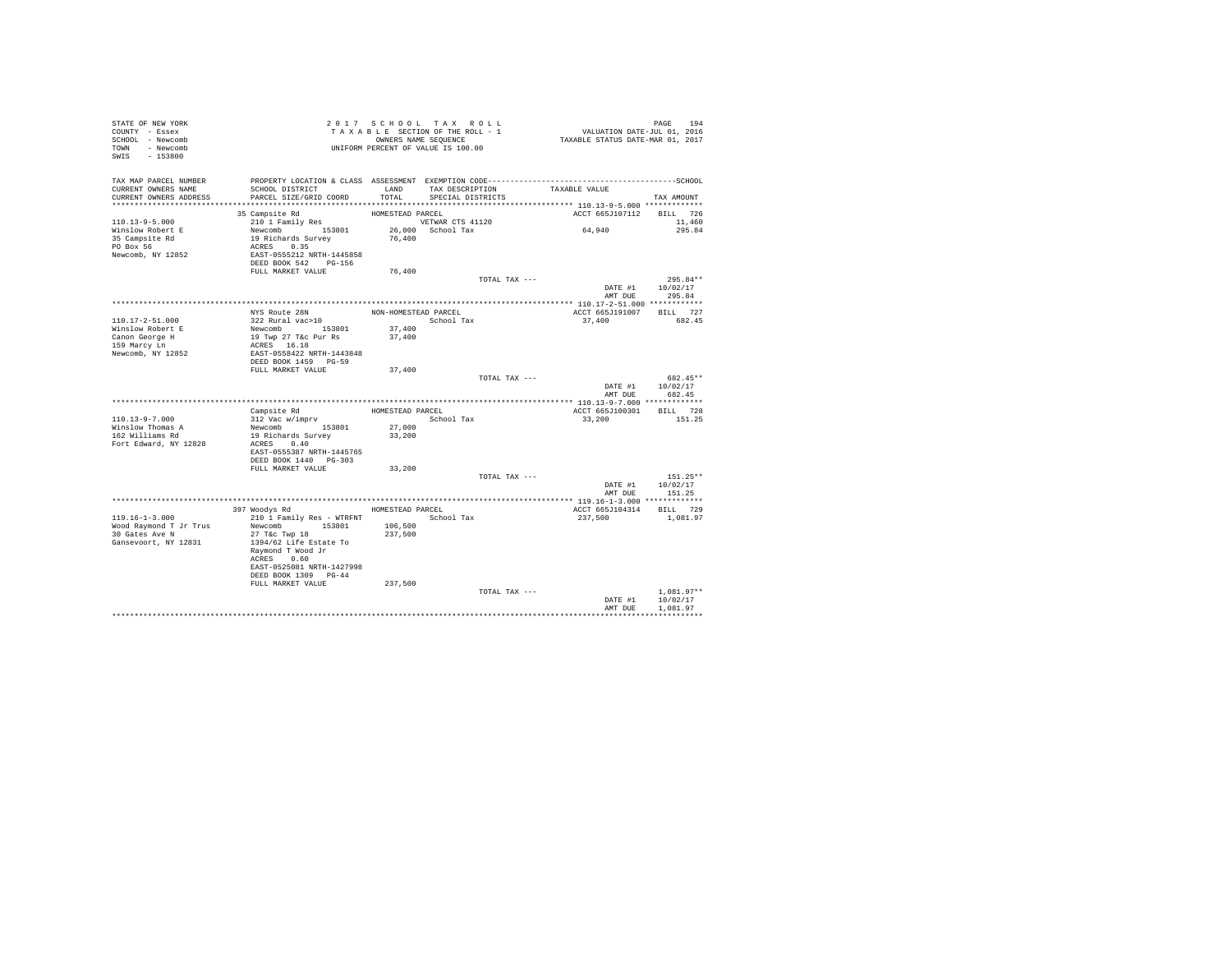| STATE OF NEW YORK<br>COUNTY - Essex<br>SCHOOL - Newcomb<br>TOWN - Newcomb<br>$-153800$<br>SWIS |                                                    |                      | 2017 SCHOOL TAX ROLL<br>TAXABLE SECTION OF THE ROLL - 1<br>OWNERS NAME SEQUENCE<br>UNIFORM PERCENT OF VALUE IS 100.00 |               | PAGE 195<br>VALUATION DATE-JUL 01, 2016<br>TAXABLE STATUS DATE-MAR 01, 2017 |                        |
|------------------------------------------------------------------------------------------------|----------------------------------------------------|----------------------|-----------------------------------------------------------------------------------------------------------------------|---------------|-----------------------------------------------------------------------------|------------------------|
| TAX MAP PARCEL NUMBER<br>CURRENT OWNERS NAME<br>CURRENT OWNERS ADDRESS                         | SCHOOL DISTRICT<br>PARCEL SIZE/GRID COORD          | TOTAL                | LAND TAX DESCRIPTION                                                                                                  |               | TAXABLE VALUE                                                               |                        |
|                                                                                                |                                                    |                      | SPECIAL DISTRICTS                                                                                                     |               |                                                                             | TAX AMOUNT             |
|                                                                                                | 1473 Goodnow Flow Rd                               | HOMESTEAD PARCEL     |                                                                                                                       |               | ACCT 665J105803                                                             | BILL 730               |
| $120. -1 - 10.028/2$                                                                           | 210 1 Family Res                                   |                      | School Tax                                                                                                            |               | 136,300                                                                     | 620.94                 |
| Wood Richard G                                                                                 | Newcomb 153801                                     | 100                  |                                                                                                                       |               |                                                                             |                        |
| c/o Julianne L Otterbeck                                                                       | Tax Map #120.-1-10.028 136,300                     |                      |                                                                                                                       |               |                                                                             |                        |
| 49 Evelyn Dr                                                                                   | Building Only                                      |                      |                                                                                                                       |               |                                                                             |                        |
| Nassau, NY 12123                                                                               | EAST-0533522 NRTH-1424310                          |                      |                                                                                                                       |               |                                                                             |                        |
|                                                                                                | FULL MARKET VALUE                                  | 136,300              |                                                                                                                       |               |                                                                             |                        |
|                                                                                                |                                                    |                      |                                                                                                                       | TOTAL TAX --- |                                                                             | $620.94**$             |
|                                                                                                |                                                    |                      |                                                                                                                       |               | DATE #1<br>AMT DUE                                                          | 10/02/17<br>620.94     |
|                                                                                                | 55 Memory Ln                                       | HOMESTEAD PARCEL     |                                                                                                                       |               | ACCT 665J178534                                                             | BILL 731               |
| 120.17-2-32.200                                                                                | 260 Seasonal res - WTRFNT                          |                      | School Tax                                                                                                            |               | 165,900                                                                     | 755.78                 |
| Woodard Deborah W                                                                              | Newcomb 153801                                     | 116,700              |                                                                                                                       |               |                                                                             |                        |
| 5 Hinman St Unit 6                                                                             | 42 T&c Twp 18                                      | 165,900              |                                                                                                                       |               |                                                                             |                        |
| Fiskdale, MA 01518                                                                             | Goodnow Flow Subd                                  |                      |                                                                                                                       |               |                                                                             |                        |
|                                                                                                | Lot 75                                             |                      |                                                                                                                       |               |                                                                             |                        |
|                                                                                                | ACRES 1.80                                         |                      |                                                                                                                       |               |                                                                             |                        |
|                                                                                                | EAST-0531370 NRTH-1427242                          |                      |                                                                                                                       |               |                                                                             |                        |
|                                                                                                | DEED BOOK 1715 PG-103                              |                      |                                                                                                                       |               |                                                                             |                        |
|                                                                                                | FULL MARKET VALUE                                  | 165,900              |                                                                                                                       |               |                                                                             |                        |
|                                                                                                |                                                    |                      |                                                                                                                       | TOTAL TAX --- | DATE #1                                                                     | $755.78**$<br>10/02/17 |
|                                                                                                |                                                    |                      |                                                                                                                       |               | AMT DUE                                                                     | 755.78                 |
|                                                                                                |                                                    |                      |                                                                                                                       |               |                                                                             |                        |
|                                                                                                | 50 Chaisson Rd                                     | NON-HOMESTEAD PARCEL |                                                                                                                       |               | ACCT 665J104708                                                             | BILL 732               |
| $110.17 - 2 - 49.000$                                                                          | 311 Res vac land                                   |                      | School Tax                                                                                                            |               | 27,000                                                                      | 492.68                 |
| Woodcock Susan M                                                                               | Newcomb 153801                                     | 27,000               |                                                                                                                       |               |                                                                             |                        |
| 38 Nottingham Way N                                                                            | Pt 18 Richards Survey                              | 27,000               |                                                                                                                       |               |                                                                             |                        |
| Clifton Park, NY 12065                                                                         | Nly Pt A Map 1843                                  |                      |                                                                                                                       |               |                                                                             |                        |
|                                                                                                | ACRES 0.40                                         |                      |                                                                                                                       |               |                                                                             |                        |
|                                                                                                | EAST-0554231 NRTH-1443834<br>DEED BOOK 1691 PG-238 |                      |                                                                                                                       |               |                                                                             |                        |
|                                                                                                | FULL MARKET VALUE                                  | 27,000               |                                                                                                                       |               |                                                                             |                        |
|                                                                                                |                                                    |                      |                                                                                                                       | TOTAL TAX --- |                                                                             | $492.68**$             |
|                                                                                                |                                                    |                      |                                                                                                                       |               |                                                                             | DATE #1 10/02/17       |
|                                                                                                |                                                    |                      |                                                                                                                       |               | AMT DUE                                                                     | 492.68                 |
|                                                                                                |                                                    |                      |                                                                                                                       |               |                                                                             |                        |
|                                                                                                | 55 Woodys Rd MOMESTEAD PARCEL                      |                      |                                                                                                                       |               | ACCT 665J106812                                                             | BILL 733               |
| $120.13 - 1 - 43.000$                                                                          | 260 Seasonal res - WTRFNT                          |                      | School Tax                                                                                                            |               | 139,500                                                                     | 635.51                 |
| Woodside Sharon L                                                                              | Newcomb 153801                                     | 112,200              |                                                                                                                       |               |                                                                             |                        |
| Killeen Michael A                                                                              | 42&43 T&c Twp 18                                   | 139,500              |                                                                                                                       |               |                                                                             |                        |
| c/o Sharon L Woodside<br>4648 County Rte 9                                                     | Lot 184 Goodnow Flow Subd<br>ACRES 0.71            |                      |                                                                                                                       |               |                                                                             |                        |
| East Nassau, NY 12062                                                                          | EAST-0532764 NRTH-1429036                          |                      |                                                                                                                       |               |                                                                             |                        |
|                                                                                                | DEED BOOK 1258 PG-54                               |                      |                                                                                                                       |               |                                                                             |                        |
|                                                                                                | FULL MARKET VALUE                                  | 139,500              |                                                                                                                       |               |                                                                             |                        |
|                                                                                                |                                                    |                      |                                                                                                                       | TOTAL TAX --- |                                                                             | $635.51**$             |
|                                                                                                |                                                    |                      |                                                                                                                       |               | DATE #1                                                                     | 10/02/17               |
|                                                                                                |                                                    |                      |                                                                                                                       |               | AMT DUE                                                                     | 635.51                 |
|                                                                                                |                                                    |                      |                                                                                                                       |               |                                                                             | ***********            |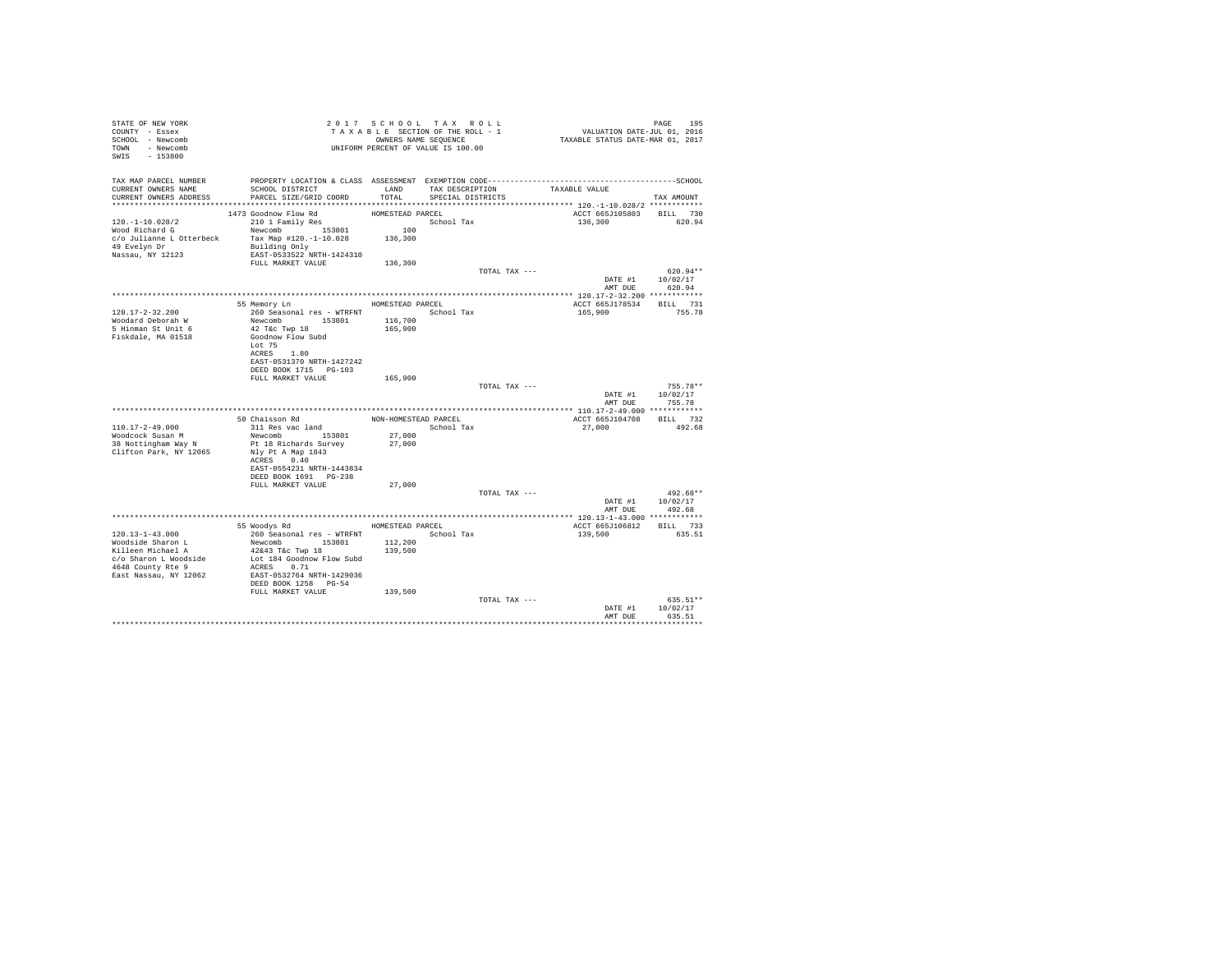| STATE OF NEW YORK<br>COUNTY - Essex<br>SCHOOL - Newcomb<br>TOWN - Newcomb<br>SWIS - 153800                    | T A X A B B B B ANNE SEQUENCE<br>UNIFORM PERCENT OF VALUE IS 100.00                                                                                                                                                        |                                       | 2017 SCHOOL TAX ROLL<br>TAXABLE SECTION OF THE ROLL - 1<br>OWNERS NAME SEQUENCE | PAGE 196<br>VALUATION DATE-JUL 01, 2016<br>TAXABLE STATUS DATE-MAR 01, 2017 |                                                                              |
|---------------------------------------------------------------------------------------------------------------|----------------------------------------------------------------------------------------------------------------------------------------------------------------------------------------------------------------------------|---------------------------------------|---------------------------------------------------------------------------------|-----------------------------------------------------------------------------|------------------------------------------------------------------------------|
| TAX MAP PARCEL NUMBER<br>CURRENT OWNERS NAME<br>CURRENT OWNERS ADDRESS                                        | SCHOOL DISTRICT<br>PARCEL SIZE/GRID COORD                                                                                                                                                                                  | LAND<br>TOTAL                         | TAX DESCRIPTION<br>SPECIAL DISTRICTS                                            | TAXABLE VALUE                                                               | TAX AMOUNT                                                                   |
| 110.18-1-12.000<br>Wool Louis N<br>Tierson-Wool Eve<br>1216 New Rd<br>Shrub Oak, NY 10588                     | 5047 NYS Route 28N<br>210 1 Family Res<br>Newcomb 153801<br>Pt 4 Thorns Survey<br>ACRES 1.10 BANK CORE<br>EAST-0558964 NRTH-1442842<br>DEED BOOK 1775 PG-41                                                                | HOMESTEAD PARCEL<br>34,100<br>116,500 | School Tax                                                                      | ACCT 665J100309<br>116,500                                                  | BILL 734<br>530.73                                                           |
|                                                                                                               | FULL MARKET VALUE                                                                                                                                                                                                          | 116,500                               | TOTAL TAX ---                                                                   |                                                                             | 530.73**                                                                     |
| 119.20-5-2.000<br>Woolhiser Alan C<br>Woolhiser Carol A<br>23 Breezy Point Ln                                 | 23 Breezy Point Ln HOMESTEAD PARCEL<br>210 1 Family Res - WTRFNT AGED ALL 41800<br>Newcomb 153801<br>27 T&c Twp 18<br>Goodnow Flow Subd                                                                                    |                                       | 108,600 ENH STAR 41834<br>187,300 School Tax                                    | ACCT 665J107115<br>93,650                                                   | DATE #1 10/02/17<br>AMT DUE 530.73<br>BILL 735<br>93,650<br>65,500<br>426.64 |
| PO Box 82<br>Newcomb, NY 12852                                                                                | Lot #329<br>ACRES 0.60<br>EAST-0526979 NRTH-1426278<br>DEED BOOK 495 PG-133<br>FULL MARKET VALUE                                                                                                                           | 187,300                               | TOTAL TAX ---                                                                   |                                                                             | $272.64**$<br>DATE #1 10/02/17                                               |
|                                                                                                               |                                                                                                                                                                                                                            |                                       |                                                                                 | AMT DUE                                                                     | 272.64                                                                       |
| 110.18-1-2.000<br>Wright Janice C<br>PO Box 451<br>Long Lake, NY 12847                                        | 63 Marcy Ln<br>210 1 Family Res<br>Newcomb 153801<br>Pt 5 Thorns Survey<br>ACRES 0.60<br>EAST-0558021 NRTH-1442306<br>DEED BOOK 1379 PG-309                                                                                | HOMESTEAD PARCEL<br>30,200<br>62,000  | School Tax                                                                      | ACCT 665J103514 BILL 736<br>62,000                                          | 282.45                                                                       |
|                                                                                                               | FULL MARKET VALUE                                                                                                                                                                                                          | 62,000                                | TOTAL TAX ---                                                                   | DATE #1                                                                     | $282.45**$<br>10/02/17                                                       |
|                                                                                                               |                                                                                                                                                                                                                            |                                       |                                                                                 | AMT DUE                                                                     | 282.45                                                                       |
| $120.18 - 1 - 5.000$<br>Yager George L Trust<br>Yaqer Anna M Trust<br>27 Woodside Dr<br>Burnt Hills, NY 12027 | 1040 Goodnow Flow Rd MOMESTEAD PARCEL<br>260 Seasonal res - WTRFNT<br>Newcomb 153801<br>46 T&c Twp 18<br>Life Use G&a Yaqer<br>Lot 148 Goodnow Subd<br>ACRES 0.40<br>EAST-0536522 NRTH-1427825<br>DEED BOOK 1143    PG-232 | 100,800<br>142,800                    | School Tax                                                                      | ACCT 665J103805<br>142,800                                                  | BILL 737<br>650.55                                                           |
|                                                                                                               | FULL MARKET VALUE                                                                                                                                                                                                          | 142,800                               | TOTAL TAX ---                                                                   | DATE #1<br>AMT DUE                                                          | 650.55**<br>10/02/17<br>650.55                                               |
|                                                                                                               |                                                                                                                                                                                                                            |                                       |                                                                                 |                                                                             |                                                                              |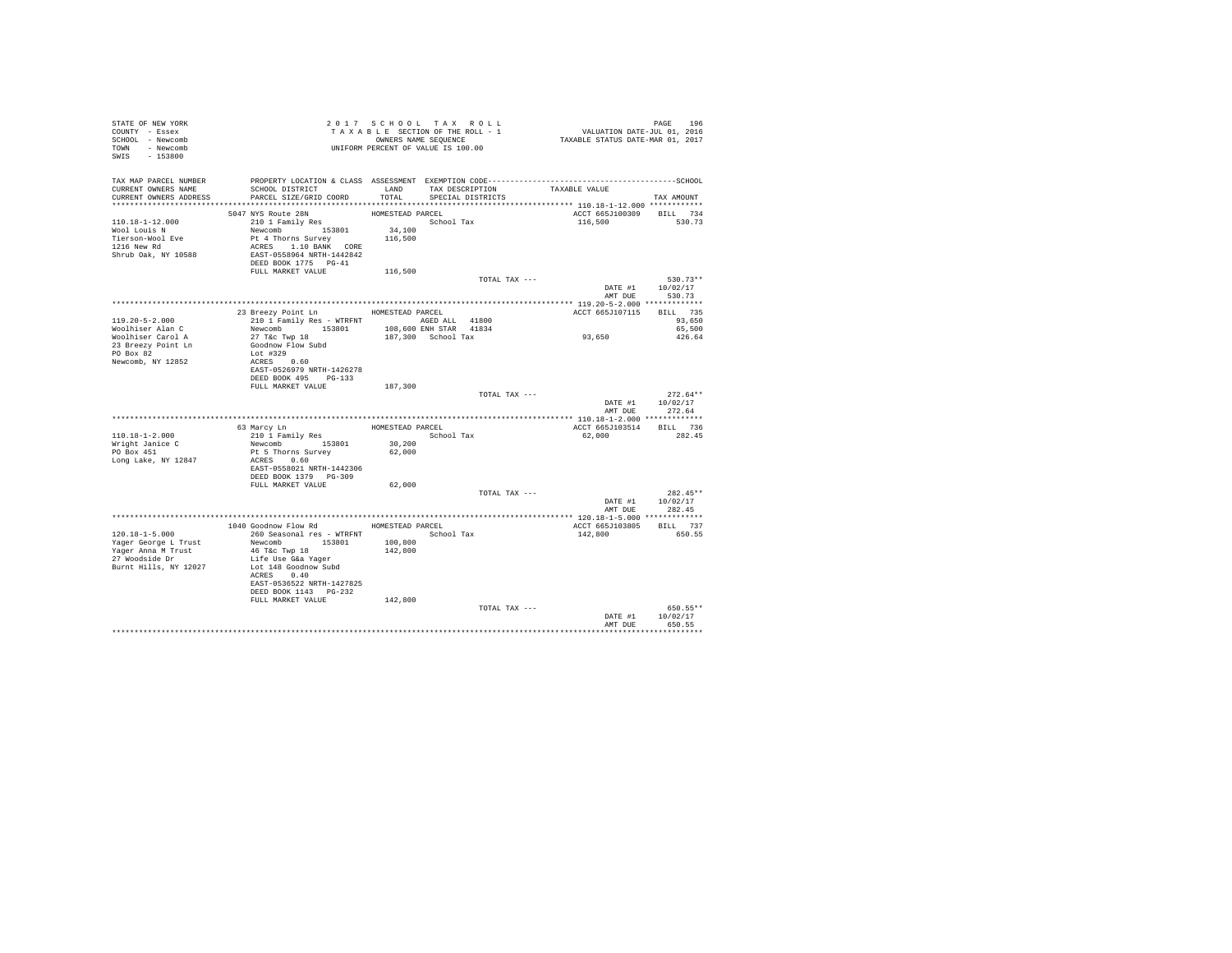| STATE OF NEW YORK<br>COUNTY - Essex<br>SCHOOL - Newcomb<br>TOWN - Newcomb<br>SWIS - 153800 |                                                                             | 2017 SCHOOL TAX ROLL                | T A X A B L E SECTION OF THE ROLL - 1<br>OWNERS NAME SEQUENCE<br>UNIFORM PERCENT OF VALUE IS 100.00 | PAGE 197<br>VALUATION DATE-JUL 01, 2016<br>TAXABLE STATUS DATE-MAR 01, 2017 |                            |
|--------------------------------------------------------------------------------------------|-----------------------------------------------------------------------------|-------------------------------------|-----------------------------------------------------------------------------------------------------|-----------------------------------------------------------------------------|----------------------------|
| TAX MAP PARCEL NUMBER                                                                      |                                                                             |                                     |                                                                                                     |                                                                             |                            |
| CURRENT OWNERS NAME                                                                        | SCHOOL DISTRICT                                                             |                                     | LAND TAX DESCRIPTION                                                                                | TAXABLE VALUE                                                               |                            |
| CURRENT OWNERS ADDRESS                                                                     | PARCEL SIZE/GRID COORD                                                      | TOTAL                               | SPECIAL DISTRICTS                                                                                   |                                                                             | TAX AMOUNT                 |
|                                                                                            | 110 Marcy Ln                                                                | HOMESTEAD PARCEL                    |                                                                                                     | ACCT 665J105208 BILL 738                                                    |                            |
| $110.17 - 2 - 27.000$                                                                      | 210 1 Family Res                                                            |                                     |                                                                                                     |                                                                             | 30,000                     |
| Yandon Mark T                                                                              |                                                                             | BAS STAR 41854<br>33,200 School Tax |                                                                                                     | 138,300                                                                     | 630.05                     |
| Yandon Melissa A                                                                           | Newcomb<br>Pt 19 Richards Survey<br>ACRES 0.90<br>EAST-0557175 NRTH-1442945 | 138,300                             |                                                                                                     |                                                                             |                            |
| 110 Marcy Ln                                                                               |                                                                             |                                     |                                                                                                     |                                                                             |                            |
| Newcomb, NY 12852                                                                          |                                                                             |                                     |                                                                                                     |                                                                             |                            |
|                                                                                            | DEED BOOK 930 PG-280                                                        |                                     |                                                                                                     |                                                                             |                            |
|                                                                                            | FULL MARKET VALUE                                                           | 138,300                             |                                                                                                     |                                                                             |                            |
|                                                                                            |                                                                             |                                     | TOTAL TAX ---                                                                                       |                                                                             | 556.05**                   |
|                                                                                            |                                                                             |                                     |                                                                                                     | AMT DUR                                                                     | DATE #1 10/02/17<br>556.05 |
|                                                                                            |                                                                             |                                     |                                                                                                     |                                                                             |                            |
|                                                                                            |                                                                             | HOMESTEAD PARCEL                    |                                                                                                     | ACCT 665J103807                                                             | BILL 739                   |
| 110.18-3-1.100                                                                             | 5066 NYS Route 28N<br>210 1 Family Res                                      |                                     |                                                                                                     |                                                                             | 30,000                     |
| Yandon Michel                                                                              | Newcomb 153801                                                              | BAS STAR 41854<br>36,600 School Tax |                                                                                                     | 98,500                                                                      | 448.73                     |
| Yandon Eleanor P                                                                           | 4 Thorns Survey<br>ACRES 3.55                                               | 98,500                              |                                                                                                     |                                                                             |                            |
| 5066 NYS Route 28N                                                                         |                                                                             |                                     |                                                                                                     |                                                                             |                            |
| Newcomb, NY 12852                                                                          | ACRES 3.55<br>EAST-0558999 NRTH-1443306<br>DEED BOOK 1616 PG-116            |                                     |                                                                                                     |                                                                             |                            |
|                                                                                            | FULL MARKET VALUE                                                           |                                     |                                                                                                     |                                                                             |                            |
|                                                                                            |                                                                             | 98,500                              | TOTAL TAX ---                                                                                       |                                                                             | $374.73**$                 |
|                                                                                            |                                                                             |                                     |                                                                                                     |                                                                             | DATE #1 10/02/17           |
|                                                                                            |                                                                             |                                     |                                                                                                     | AMT DUE                                                                     | 374.73                     |
|                                                                                            |                                                                             |                                     |                                                                                                     |                                                                             |                            |
|                                                                                            | 64 Marcy Ln                                                                 | HOMESTEAD PARCEL                    |                                                                                                     | ACCT 665J194002 BILL 740                                                    |                            |
| 110.18-1-9.003                                                                             | 210 1 Family Res                                                            | <b>BAS STAR</b> 41854               |                                                                                                     | 342,200                                                                     | 30,000                     |
| Yandon Robert F                                                                            | Newcomb 153801                                                              | 36,800 School Tax                   |                                                                                                     |                                                                             | 1,558.95                   |
| Burke Joan A<br>PO Box 406                                                                 | 5 Thorns Survey<br>Also 1289/163                                            | 342,200                             |                                                                                                     |                                                                             |                            |
| Newcomb, NY 12852                                                                          | ACRES 3.84                                                                  |                                     |                                                                                                     |                                                                             |                            |
|                                                                                            | EAST-0558366 NRTH-1442566                                                   |                                     |                                                                                                     |                                                                             |                            |
|                                                                                            | DEED BOOK 1256 PG-161                                                       |                                     |                                                                                                     |                                                                             |                            |
|                                                                                            | FULL MARKET VALUE                                                           | 342,200                             |                                                                                                     |                                                                             |                            |
|                                                                                            |                                                                             |                                     | TOTAL TAX ---                                                                                       |                                                                             | $1,484.95**$               |
|                                                                                            |                                                                             |                                     |                                                                                                     |                                                                             | DATE #1   10/02/17         |
|                                                                                            |                                                                             |                                     |                                                                                                     |                                                                             | AMT DUE 1,484.95           |
|                                                                                            | 144 Marcy Ln                                                                | HOMESTEAD PARCEL                    |                                                                                                     | ACCT 665J104309                                                             | BILL 741                   |
| 110.17-2-34.000                                                                            | 210 1 Family Res                                                            | School Tax                          |                                                                                                     | 111,000                                                                     | 505.68                     |
| Young Monica L                                                                             |                                                                             |                                     |                                                                                                     |                                                                             |                            |
| 159 Marcy Ln                                                                               |                                                                             |                                     |                                                                                                     |                                                                             |                            |
| Newcomb, NY 12852                                                                          | Newcomb 153801 30,200<br>Pt 6&7 Thorns Survey 111,000<br>ACRES 0.60         |                                     |                                                                                                     |                                                                             |                            |
|                                                                                            | EAST-0557171 NRTH-1442015                                                   |                                     |                                                                                                     |                                                                             |                            |
|                                                                                            | DEED BOOK 1838 PG-46                                                        |                                     |                                                                                                     |                                                                             |                            |
|                                                                                            | FULL MARKET VALUE 111,000                                                   |                                     | TOTAL TAX ---                                                                                       |                                                                             | $505.68**$                 |
|                                                                                            |                                                                             |                                     |                                                                                                     |                                                                             | DATE #1 10/02/17           |
|                                                                                            |                                                                             |                                     |                                                                                                     | AMT DUE                                                                     | 505.68                     |
|                                                                                            |                                                                             |                                     |                                                                                                     |                                                                             |                            |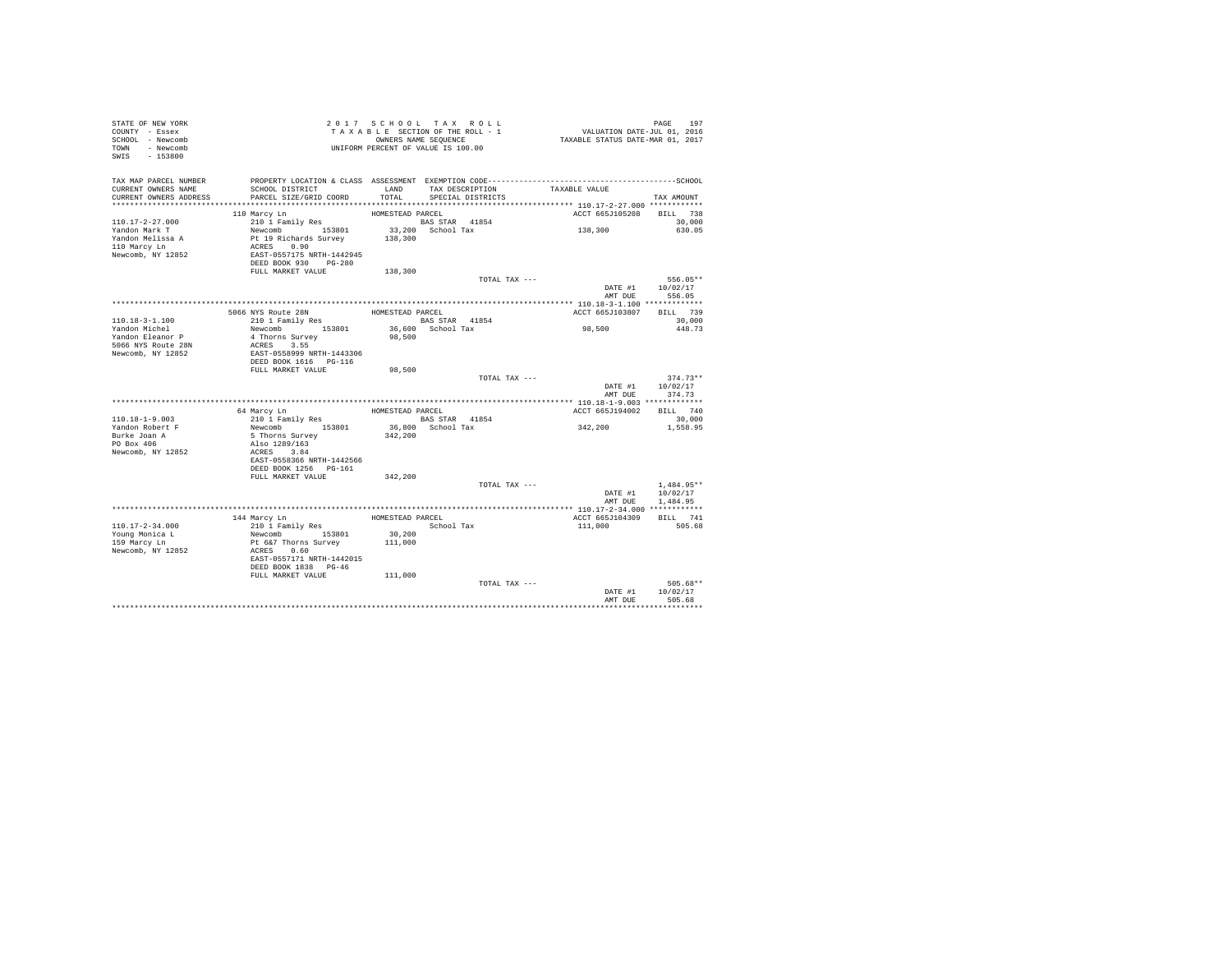| STATE OF NEW YORK<br>COUNTY - Essex<br>SCHOOL - Newcomb<br>TOWN - Newcomb<br>SWIS - 153800          |                                                                                                                                                                                                                     |                                                | 2017 SCHOOL TAX ROLL<br>TAXABLE SECTION OF THE ROLL - 1<br>OWNERS NAME SEQUENCE<br>UNIFORM PERCENT OF VALUE IS 100.00 | PAGE 198<br>2016 VALUATION DATE-JUL<br>2017 TAXABLE STATUS DATE-MAR                                           | PAGE<br>198                          |
|-----------------------------------------------------------------------------------------------------|---------------------------------------------------------------------------------------------------------------------------------------------------------------------------------------------------------------------|------------------------------------------------|-----------------------------------------------------------------------------------------------------------------------|---------------------------------------------------------------------------------------------------------------|--------------------------------------|
| TAX MAP PARCEL NUMBER<br>CURRENT OWNERS NAME<br>CURRENT OWNERS ADDRESS<br>************************* | SCHOOL DISTRICT LAND<br>PARCEL SIZE/GRID COORD TOTAL SPECIAL DISTRICTS                                                                                                                                              |                                                | TAX DESCRIPTION                                                                                                       | PROPERTY LOCATION & CLASS ASSESSMENT EXEMPTION CODE-----------------------------------SCHOOL<br>TAXABLE VALUE | TAX AMOUNT                           |
| $120.13 - 1 - 9.000$<br>Young Thomas<br>7 White Birch Ln<br>Wilton, NY 12831                        | 19 Stone Lodge Ln MOMESTEAD PARCEL<br>210 1 Family Res - WTRFNT<br>Newcomb 153801 106,900<br>26 T&c Twp 18 171,200<br>Goodnow Flow Subd Lot 217<br>ACRES 0.95<br>EAST-0529102 NRTH-1428754<br>DEED BOOK 1742 PG-325 |                                                | School Tax                                                                                                            | ACCT 665J104205 BILL 742<br>171,200                                                                           | 779.93                               |
|                                                                                                     | FULL MARKET VALUE                                                                                                                                                                                                   | 171,200                                        |                                                                                                                       | TOTAL TAX ---<br>DATE #1                                                                                      | $779.93**$<br>10/02/17               |
|                                                                                                     |                                                                                                                                                                                                                     |                                                |                                                                                                                       | AMT DUE                                                                                                       | 779.93                               |
|                                                                                                     | 5575 NYS Route 28N                                                                                                                                                                                                  | HOMESTEAD PARCEL                               |                                                                                                                       | ACCT 665J180025 BILL 743                                                                                      |                                      |
| $109.16 - 5 - 12.200$<br>ZAJAAA LLC<br>c/o Vincent Alexander<br>PO Box 143<br>Newcomb, NY 12852     | 422 Diner/lunch<br>Newcomb 153801<br>10 Richards Survey<br>Apt 1<br>ACRES 7.90<br>EAST-0547228 NRTH-1446847<br>DEED BOOK 1684   PG-242                                                                              | 46,100<br>231,400                              | School Tax                                                                                                            | 231,400                                                                                                       | 1,054.18                             |
|                                                                                                     | FULL MARKET VALUE                                                                                                                                                                                                   | 231,400                                        |                                                                                                                       |                                                                                                               |                                      |
|                                                                                                     |                                                                                                                                                                                                                     |                                                |                                                                                                                       | TOTAL TAX ---<br>DATE #1<br>AMT DUE                                                                           | $1,054.18**$<br>10/02/17<br>1,054.18 |
|                                                                                                     | 35 Anderson Ln MOMESTEAD PARCEL                                                                                                                                                                                     |                                                |                                                                                                                       |                                                                                                               |                                      |
| $109.16 - 2 - 5.002$<br>Zilber Kevin S<br>Margolies Allan D<br>PO Box 88<br>Spencertown, NY 12165   | 260 Seasonal res - WTRFNT <a></a> School Tax<br>Newcomb 153801<br>16 Twp 27 T&p Rs<br>Db 956 Pg 197<br>ACRES 0.93<br>EAST-0551078 NRTH-1446399<br>DEED BOOK 1227 PG-49                                              | 138,300<br>234,400                             |                                                                                                                       | ACCT 665J104707 BILL 744<br>234,400                                                                           | 1,067.85                             |
|                                                                                                     | FULL MARKET VALUE                                                                                                                                                                                                   | 234,400                                        |                                                                                                                       | TOTAL TAX ---                                                                                                 | $1.067.85**$                         |
|                                                                                                     |                                                                                                                                                                                                                     |                                                |                                                                                                                       | AMT DUE                                                                                                       | DATE #1 10/02/17<br>1,067.85         |
|                                                                                                     |                                                                                                                                                                                                                     |                                                |                                                                                                                       |                                                                                                               |                                      |
| 110.13-9-15.000<br>Zimmer Robert<br>14 Woodstead Rd<br>Ballston Lake, NY 12019                      | 34 Campsite Rd<br>210 1 Family Res<br>Newcomb 153801<br>19 Richards Survey<br>ACRES 1.20<br>EAST-0555301 NRTH-1445615<br>DEED BOOK 1402 PG-14<br>FULL MARKET VALUE                                                  | HOMESTEAD PARCEL<br>34,200<br>60,000<br>60,000 | School Tax                                                                                                            | ACCT 665J107103<br>60,000                                                                                     | BILL 745<br>273.34                   |
|                                                                                                     |                                                                                                                                                                                                                     |                                                |                                                                                                                       | TOTAL TAX ---<br>DATE #1<br>AMT DUE                                                                           | $273.34**$<br>10/02/17<br>273.34     |
|                                                                                                     |                                                                                                                                                                                                                     |                                                |                                                                                                                       |                                                                                                               |                                      |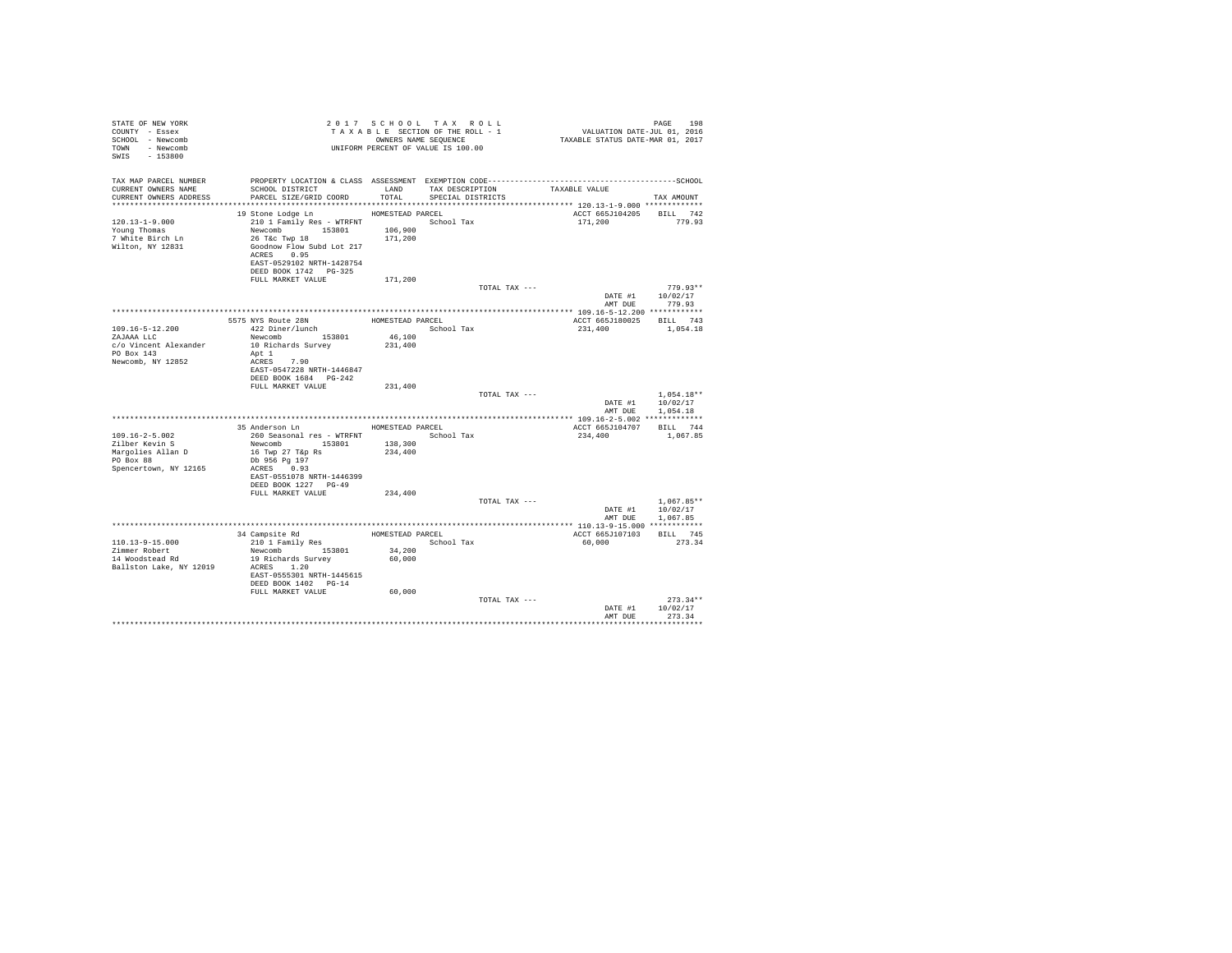|                | STATE OF NEW YORK |  | 2017 SCHOOL TAX ROLL            |  | 199<br>PAGE                      |
|----------------|-------------------|--|---------------------------------|--|----------------------------------|
| COUNTY - Essex |                   |  | TAXABLE SECTION OF THE ROLL - 1 |  | VALUATION DATE-JUL 01, 2016      |
|                | SCHOOL - Newcomb  |  |                                 |  | TAXABLE STATUS DATE-MAR 01, 2017 |
| TOWN           | - Newcomb         |  |                                 |  | RPS155/V04/L015                  |
| SWIS           | - 153800          |  |                                 |  | CURRENT DATE 8/17/2017           |
|                |                   |  |                                 |  |                                  |

#### R O L L S U B S E C T I O N - - T O T A L S

## \*\*\* S P E C I A L D I S T R I C T S U M M A R Y \*\*\*

|      |              | .                  |                  |       | $\cdots$ | SXEMP" |    | / LAL<br>the contract of the contract of the contract of |
|------|--------------|--------------------|------------------|-------|----------|--------|----|----------------------------------------------------------|
| CODE | $J \Delta M$ | <b>DARCET</b><br>. | <b>TVDI</b><br>. | - --- | ,,       | эттn   | n. | 1'AX                                                     |

#### NO SPECIAL DISTRICTS AT THIS LEVEL

# \*\*\* S C H O O L D I S T R I C T S U M M A R Y \*\*\*

| CODE   | DISTRICT NAME   | TOTAL<br>PARCELS | ASSESSED<br>LAND | ASSESSED<br>TOTAL | EXEMPT<br>AMOUNT | TOTAL<br>TAXABLE<br>--------- |             |
|--------|-----------------|------------------|------------------|-------------------|------------------|-------------------------------|-------------|
|        |                 |                  |                  |                   | STAR AMOUNT      | STAR TAXABLE                  | TOTAL TAX   |
|        | Newcomb         | 745              | 52616.500        | 108720,600        | 2257.342         | 106,463,258                   |             |
| 153801 |                 |                  |                  |                   | 6530,465         | 99,932,793                    | 513, 270.41 |
|        | SUB-TOTAL       | 745              | 52616.500        | 108720.600        | 2257.342         | 106, 463, 258                 |             |
|        | SUB-TOTAL(CONT) |                  |                  |                   | 6530,465         | 99.932.793                    | 513, 270.41 |
|        |                 |                  |                  |                   |                  |                               |             |
|        | TOTAL           | 745              | 52616.500        | 108720.600        | 2257.342         | 106, 463, 258                 |             |
|        | TO TAL (CONT)   |                  |                  |                   | 6530.465         | 99,932,793                    | 513, 270.41 |

## \*\*\* S Y S T E M C O D E S S U M M A R Y \*\*\*

## NO SYSTEM EXEMPTIONS AT THIS LEVEL

## \*\*\* E X E M P T I O N S U M M A R Y \*\*\*

|       |             | TOTAL   |          |
|-------|-------------|---------|----------|
| CODE  | DESCRIPTION | PARCELS | SCHOOL   |
|       |             |         |          |
| 41120 | VETWAR CTS  | 8       | 164,370  |
| 41130 | VETCOM CTS  | 24      | 814,188  |
| 41140 | VETDIS CTS  | 6       | 106.221  |
| 41800 | AGED ALL    | 20      | 1172.563 |
| 41834 | ENH STAR    | 65      | 3860.465 |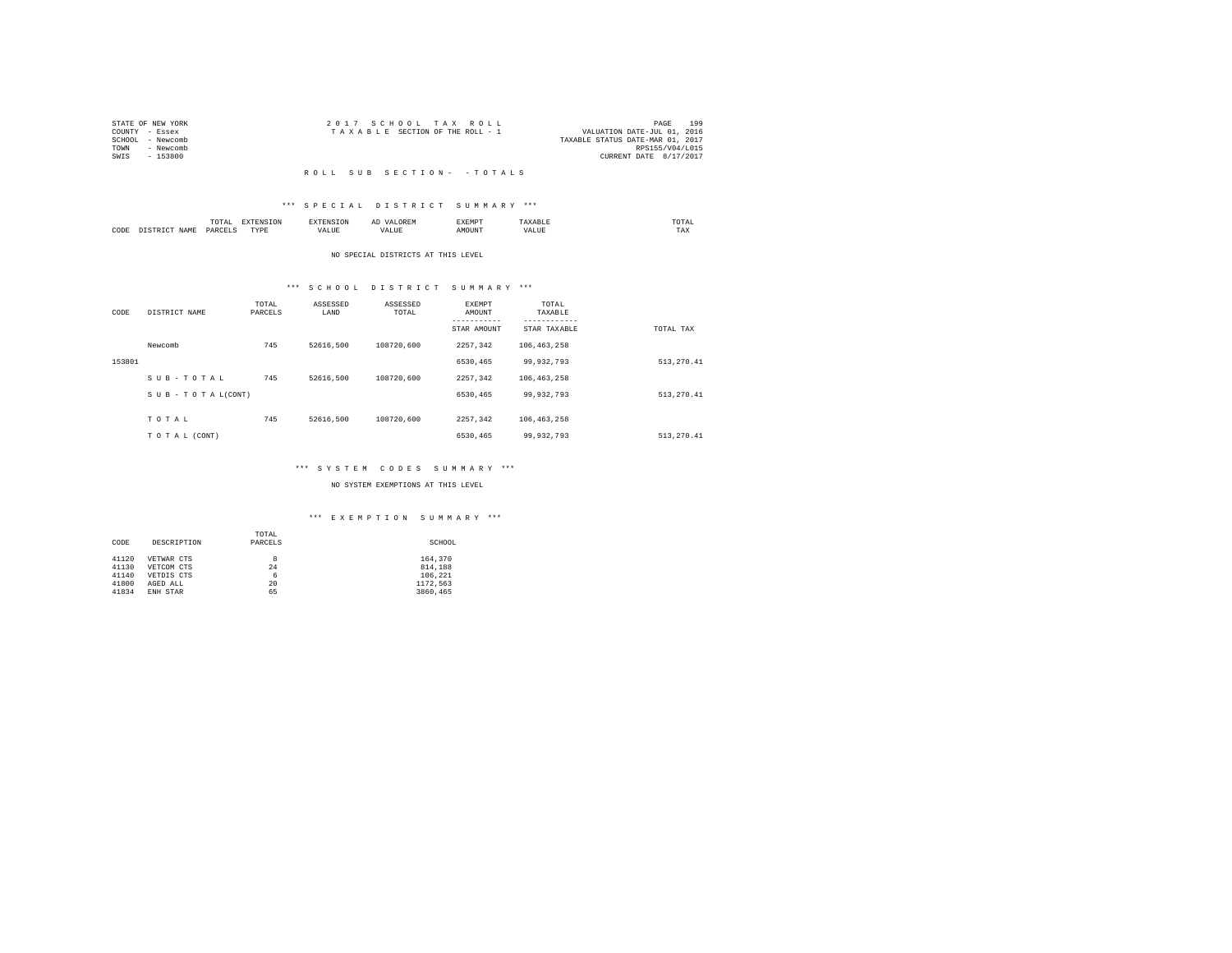| SCHOOL<br>TOWN<br>SWIS    | STATE OF NEW YORK<br>COUNTY - Essex<br>- Newcomb<br>- Newcomb<br>$-153800$ |                  |                  | 2017 SCHOOL TAX      | ROLL<br>TAXABLE SECTION OF THE ROLL - 1      |                                  | 200<br>PAGE<br>VALUATION DATE-JUL 01, 2016<br>TAXABLE STATUS DATE-MAR 01, 2017<br>RPS155/V04/L015<br>CURRENT DATE 8/17/2017 |
|---------------------------|----------------------------------------------------------------------------|------------------|------------------|----------------------|----------------------------------------------|----------------------------------|-----------------------------------------------------------------------------------------------------------------------------|
|                           |                                                                            |                  | ROLL.            | SUB                  | SECTION- - TOTALS                            |                                  |                                                                                                                             |
|                           |                                                                            |                  |                  |                      | *** EXEMPTION SUMMARY ***                    |                                  |                                                                                                                             |
| CODE                      | DESCRIPTION                                                                | TOTAL<br>PARCELS |                  |                      | SCHOOL                                       |                                  |                                                                                                                             |
| 41854                     | BAS STAR<br>TOTAL                                                          | 89<br>212        |                  |                      | 2670,000<br>8787.807                         |                                  |                                                                                                                             |
|                           |                                                                            |                  |                  | *** GRAND TOTALS *** |                                              |                                  |                                                                                                                             |
| <b>ROLL</b><br><b>SEC</b> | DESCRIPTION                                                                | TOTAL<br>PARCELS | ASSESSED<br>LAND | ASSESSED<br>TOTAL    | EXEMPT<br>AMOUNT<br>---------<br>STAR AMOUNT | TOTAL<br>TAXABLE<br>STAR TAXABLE | TOTAL<br>TAX                                                                                                                |
|                           | School Tax<br>SPEC DIST TAXES                                              |                  | 52616,500        | 108720,600           | 2, 257, 342<br>6530.465                      | 106, 463, 258<br>99,932,793      | 513, 270.41                                                                                                                 |
| 1                         | TAXABLE                                                                    | 745              |                  |                      |                                              |                                  | 513, 270.41                                                                                                                 |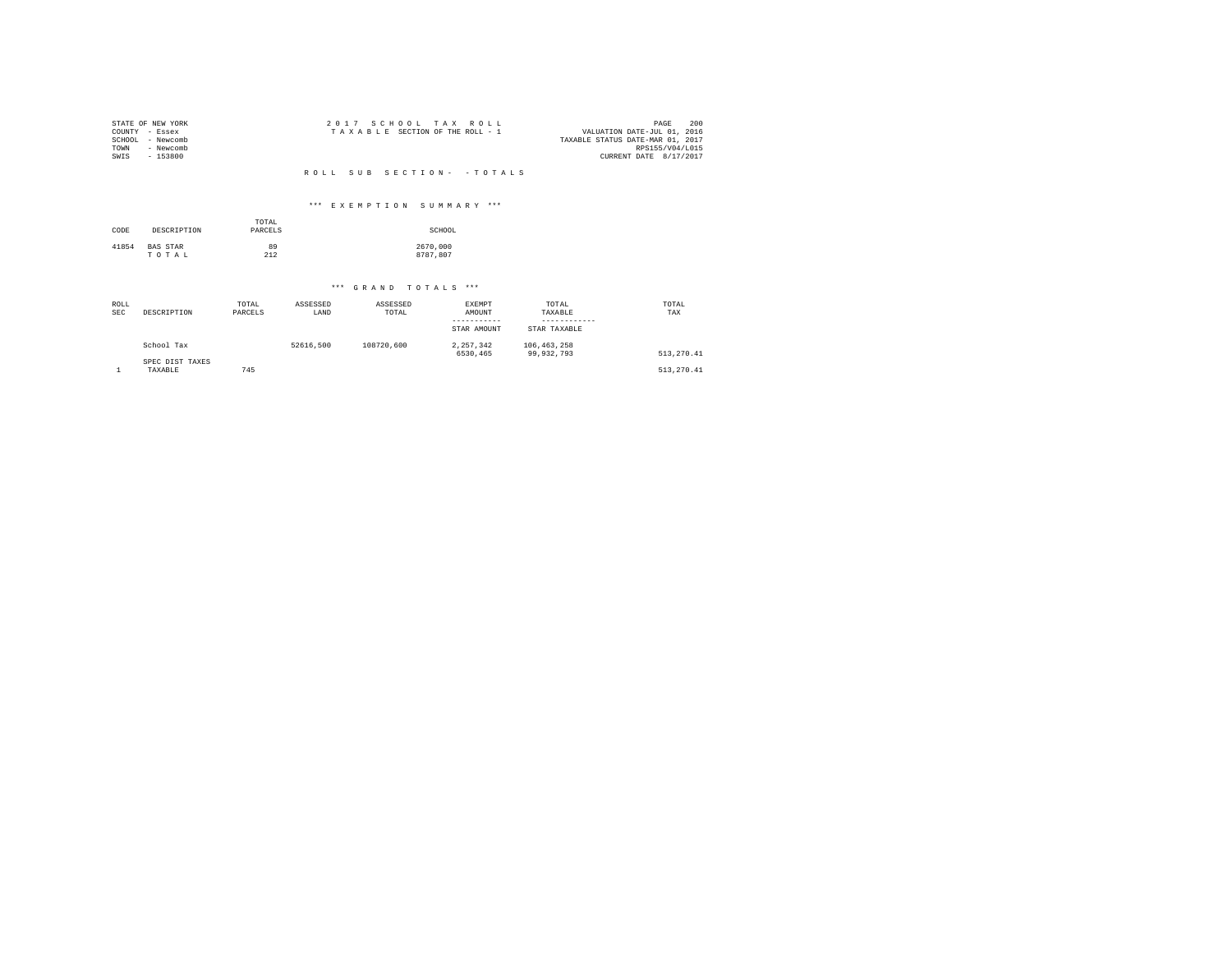| TAXABLE SECTION.<br>OWNERS NAME SEQUENCE<br>UNIFORM PERCENT OF VALUE IS 100.00<br>TAX MAP PARCEL NUMBER<br>LAND TAX DESCRIPTION<br>CURRENT OWNERS NAME<br>SCHOOL DISTRICT<br>TAXABLE VALUE<br>CURRENT OWNERS ADDRESS<br>PARCEL SIZE/GRID COORD<br>TOTAL<br>SPECIAL DISTRICTS<br>TAX AMOUNT<br>ACCT 665Z015001<br>BILL 746<br>231 Campsite Rd<br>NON-HOMESTEAD PARCEL<br>$110. -1 - 12.322$<br>911 Forest s480<br>FISCHER 47450<br>Newcomb 153801<br>29 T&C Pur TWP 27 RS<br>7,600 School Tax<br>2,473<br>Crounse Karen<br>7,600<br>154 State Route 146<br>9.15AC Under 480 RPTL<br>Altamont, NY 12009<br>ACRES 9.15<br>EAST-0556123 NRTH-1447647<br>DEED BOOK 1769 PG-311<br>FULL MARKET VALUE<br>7.600<br>TOTAL TAX --- | 5,127<br>45.13   |
|--------------------------------------------------------------------------------------------------------------------------------------------------------------------------------------------------------------------------------------------------------------------------------------------------------------------------------------------------------------------------------------------------------------------------------------------------------------------------------------------------------------------------------------------------------------------------------------------------------------------------------------------------------------------------------------------------------------------------|------------------|
|                                                                                                                                                                                                                                                                                                                                                                                                                                                                                                                                                                                                                                                                                                                          |                  |
|                                                                                                                                                                                                                                                                                                                                                                                                                                                                                                                                                                                                                                                                                                                          |                  |
|                                                                                                                                                                                                                                                                                                                                                                                                                                                                                                                                                                                                                                                                                                                          |                  |
|                                                                                                                                                                                                                                                                                                                                                                                                                                                                                                                                                                                                                                                                                                                          |                  |
|                                                                                                                                                                                                                                                                                                                                                                                                                                                                                                                                                                                                                                                                                                                          |                  |
|                                                                                                                                                                                                                                                                                                                                                                                                                                                                                                                                                                                                                                                                                                                          |                  |
|                                                                                                                                                                                                                                                                                                                                                                                                                                                                                                                                                                                                                                                                                                                          |                  |
| DATE #1 10/02/17                                                                                                                                                                                                                                                                                                                                                                                                                                                                                                                                                                                                                                                                                                         | $45.13**$        |
| AMT DUE<br>45.13                                                                                                                                                                                                                                                                                                                                                                                                                                                                                                                                                                                                                                                                                                         |                  |
| Campsite Rd NON-HOMESTEAD PARCEL<br>ACCT 665Z006007<br>BILL 747                                                                                                                                                                                                                                                                                                                                                                                                                                                                                                                                                                                                                                                          |                  |
| 911 Forest s480 - WTRFNT FISCHER 47450<br>$110. - 1 - 12.330$<br>8,791                                                                                                                                                                                                                                                                                                                                                                                                                                                                                                                                                                                                                                                   |                  |
| 3,709<br>12,500 School Tax<br>King James H                                                                                                                                                                                                                                                                                                                                                                                                                                                                                                                                                                                                                                                                               | 67.68            |
| Newcomb<br>197301 T&C Pur TWP 27 RS<br>15AC Under 480 RPTL<br>111 Liberty Ln<br>12,500<br>Barneveld, NY 13304<br>ACRES 15.00<br>EAST-0556493 NRTH-1446483                                                                                                                                                                                                                                                                                                                                                                                                                                                                                                                                                                |                  |
| DEED BOOK 1475 PG-232                                                                                                                                                                                                                                                                                                                                                                                                                                                                                                                                                                                                                                                                                                    |                  |
| FULL MARKET VALUE<br>12,500<br>TOTAL TAX ---                                                                                                                                                                                                                                                                                                                                                                                                                                                                                                                                                                                                                                                                             | $67.68**$        |
| DATE #1<br>10/02/17<br>67.68<br>AMT DUE                                                                                                                                                                                                                                                                                                                                                                                                                                                                                                                                                                                                                                                                                  |                  |
|                                                                                                                                                                                                                                                                                                                                                                                                                                                                                                                                                                                                                                                                                                                          |                  |
| NYS Route 28N<br>BILL 748<br>ACCT 665Z010003<br>NON-HOMESTEAD PARCEL<br>$109. - 3 - 10.000$<br>911 Forest s480 - WTRFNT FISCHER 47450                                                                                                                                                                                                                                                                                                                                                                                                                                                                                                                                                                                    | 244,610          |
| 136,090<br>Nature Conservancy Inc<br>Newcomb 153801<br>370,700 School Tax<br>2,483.28                                                                                                                                                                                                                                                                                                                                                                                                                                                                                                                                                                                                                                    |                  |
| c/o Lucy B Harlow<br>T&C Purchase Twp 27<br>380,700<br>195 New Karner Rd Ste 200 413AC Under 480 RPTL<br>Albany, NY 12205<br>ACRES 498.35<br>EAST-0550927 NRTH-1442914                                                                                                                                                                                                                                                                                                                                                                                                                                                                                                                                                   |                  |
| FULL MARKET VALUE<br>380,700                                                                                                                                                                                                                                                                                                                                                                                                                                                                                                                                                                                                                                                                                             |                  |
| $2.483.28**$<br>TOTAL TAX ---<br>DATE #1<br>10/02/17<br>AMT DUE<br>2,483.28                                                                                                                                                                                                                                                                                                                                                                                                                                                                                                                                                                                                                                              |                  |
|                                                                                                                                                                                                                                                                                                                                                                                                                                                                                                                                                                                                                                                                                                                          |                  |
| Tahawus Rd NON-HOMESTEAD PARCEL<br>ACCT 665Z005006<br>BILL 749<br>$110. -1 - 12.400$<br>911 Forest s480 - WTRFNT FISCHER 47450<br>Newcomb 153801<br>29,174<br>76,400 School Tax                                                                                                                                                                                                                                                                                                                                                                                                                                                                                                                                          | 47,226<br>532.35 |
| Nature Conservancy Inc<br>c/o Lucy B Harlow<br>T&C Purchase TWP 27<br>76,400<br>195 New Karner Rd Ste 200 117.98AC Under 480 RPTL<br>Albany, NY 12205<br>ACRES 117.98<br>EAST-0565040 NRTH-1441073<br>DEED BOOK 1552 PG-206                                                                                                                                                                                                                                                                                                                                                                                                                                                                                              |                  |
| FULL MARKET VALUE<br>76,400                                                                                                                                                                                                                                                                                                                                                                                                                                                                                                                                                                                                                                                                                              |                  |
| TOTAL TAX ---<br>DATE #1<br>10/02/17<br>AMT DUE<br>532.35<br>**************                                                                                                                                                                                                                                                                                                                                                                                                                                                                                                                                                                                                                                              | 532.35**         |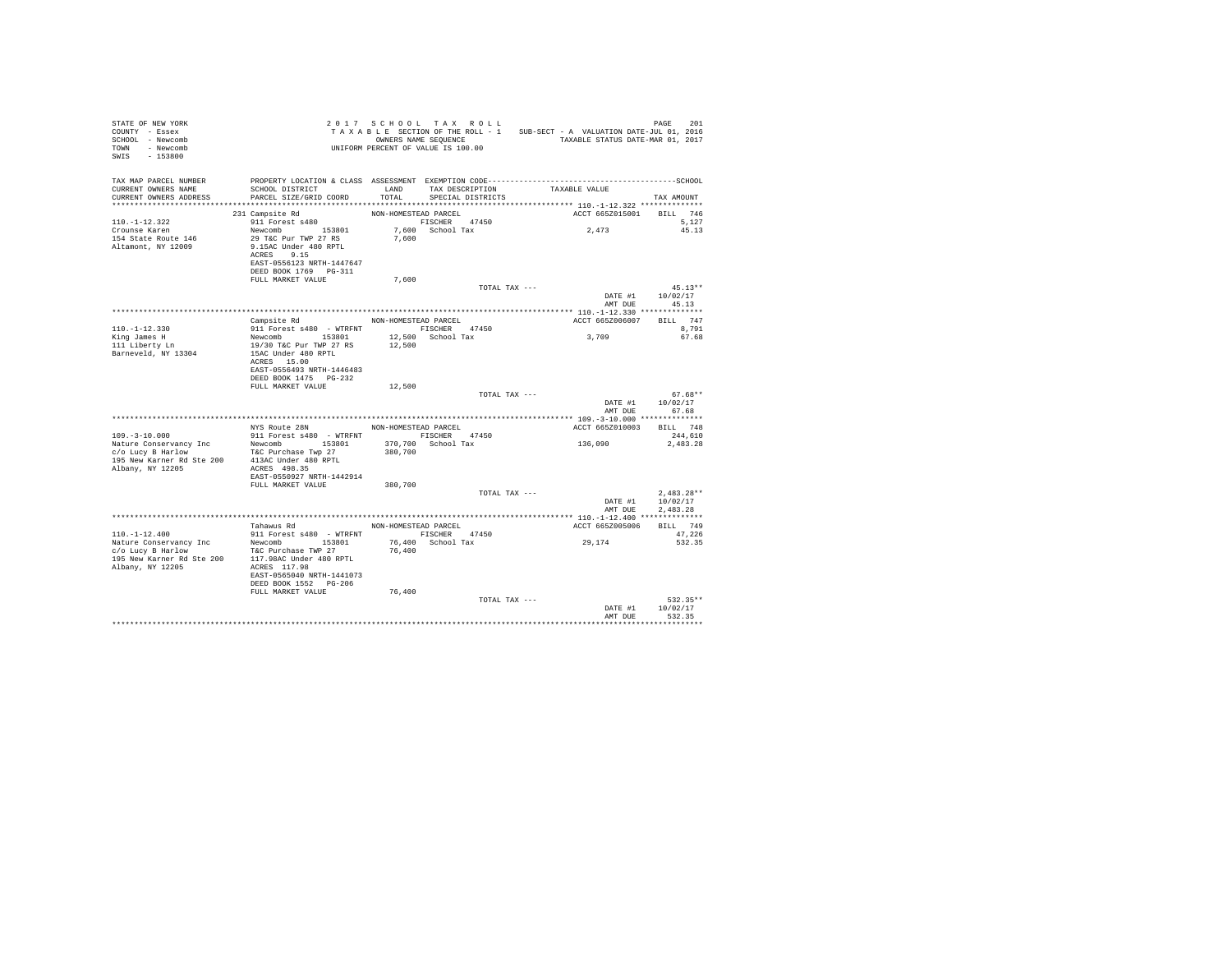| STATE OF NEW YORK<br>COUNTY - Essex<br>SCHOOL - Newcomb<br>- Newcomb<br>TOWN<br>$-153800$<br>SWTS |                                                                                                                                                          | OWNERS NAME SEQUENCE           | 2017 SCHOOL TAX ROLL<br>UNIFORM PERCENT OF VALUE IS 100.00 | TAXABLE SECTION OF THE ROLL - 1 SUB-SECT - A VALUATION DATE-JUL 01, 2016<br>TAXABLE STATUS DATE-MAR 01, 2017 | 202<br>PAGE                  |
|---------------------------------------------------------------------------------------------------|----------------------------------------------------------------------------------------------------------------------------------------------------------|--------------------------------|------------------------------------------------------------|--------------------------------------------------------------------------------------------------------------|------------------------------|
| TAX MAP PARCEL NUMBER<br>CURRENT OWNERS NAME<br>CURRENT OWNERS ADDRESS                            | SCHOOL DISTRICT<br>PARCEL SIZE/GRID COORD                                                                                                                | LAND<br>TOTAL                  | TAX DESCRIPTION<br>SPECIAL DISTRICTS                       | TAXABLE VALUE                                                                                                | TAX AMOUNT                   |
|                                                                                                   | Beaver Bay Rd                                                                                                                                            | NON-HOMESTEAD PARCEL           |                                                            | ACCT 665Z011002                                                                                              | BILL 750                     |
| $119.20 - 9 - 1.000$                                                                              | 911 Forest s480 - WTRFNT                                                                                                                                 |                                | FISCHER<br>47450                                           |                                                                                                              | 7,987                        |
| Nature Conservancy Inc<br>c/o Lucy B Harlow<br>195 New Karner Rd Ste 200<br>Albany, NY 12205      | 153801<br>Newcomb<br>11 T&C TWP 18<br>15.5 Ac Under 480 RPTL<br>ACRES 25.00<br>EAST-0522901 NRTH-1426622<br>DEED BOOK 1552 PG-206<br>FULL MARKET VALUE   | 15,900<br>15,900               | 15,900 School Tax                                          | 7,913                                                                                                        | 144.39                       |
|                                                                                                   |                                                                                                                                                          |                                | TOTAL TAX ---                                              |                                                                                                              | $144.39**$                   |
|                                                                                                   |                                                                                                                                                          |                                |                                                            | DATE #1<br>AMT DUE                                                                                           | 10/02/17<br>144.39           |
|                                                                                                   |                                                                                                                                                          |                                |                                                            |                                                                                                              |                              |
| $119.20 - 9 - 2.000$<br>Nature Conservancy Inc<br>c/o Lucy B Harlow<br>195 New Karner Rd Ste 200  | Beaver Bay Rd<br>911 Forest s480 - WTRFNT<br>Newcomb 153801<br>11 T&C TWP 18<br>32 Ac Under 480 RPTL                                                     | NON-HOMESTEAD PARCEL<br>29,900 | FISCHER 47450<br>29,900 School Tax                         | ACCT 665Z011003<br>11,145                                                                                    | BTLL 751<br>18,755<br>203.37 |
| Albany, NY 12205                                                                                  | ACRES 40.00<br>EAST-0525248 NRTH-1424735<br>DEED BOOK 1552 PG-206                                                                                        | 29,900                         |                                                            |                                                                                                              |                              |
|                                                                                                   | FULL MARKET VALUE                                                                                                                                        |                                | TOTAL TAX ---                                              |                                                                                                              | $203.37**$                   |
|                                                                                                   |                                                                                                                                                          |                                |                                                            | DATE #1<br>AMT DUE                                                                                           | 10/02/17<br>203.37           |
|                                                                                                   |                                                                                                                                                          |                                |                                                            |                                                                                                              |                              |
| $120. -1 - 1.111$                                                                                 | Goodnow Flow Rd<br>911 Forest s480 - WTRFNT                                                                                                              | NON-HOMESTEAD PARCEL           | FISCHER 47450                                              | ACCT 665J101913                                                                                              | BILL 752<br>90,596           |
| Nature Conservancy Inc<br>c/o Lucy B Harlow<br>195 New Karner Rd Ste 200<br>Albany, NY 12205      | Newcomb<br>153801<br>Twp 20 T&c<br>Chain Lake Tract (Pl 3)<br>150AC Under 480 RPTL<br>ACRES 150.00<br>EAST-0529837 NRTH-1426056<br>DEED BOOK 1552 PG-206 | 124,500                        | 124.500 School Tax                                         | 33,904                                                                                                       | 618.66                       |
|                                                                                                   | FULL MARKET VALUE                                                                                                                                        | 124,500                        |                                                            |                                                                                                              | 618.66**                     |
|                                                                                                   |                                                                                                                                                          |                                | TOTAL TAX ---                                              | DATE #1<br>AMT DUE                                                                                           | 10/02/17<br>618.66           |
|                                                                                                   |                                                                                                                                                          |                                |                                                            |                                                                                                              |                              |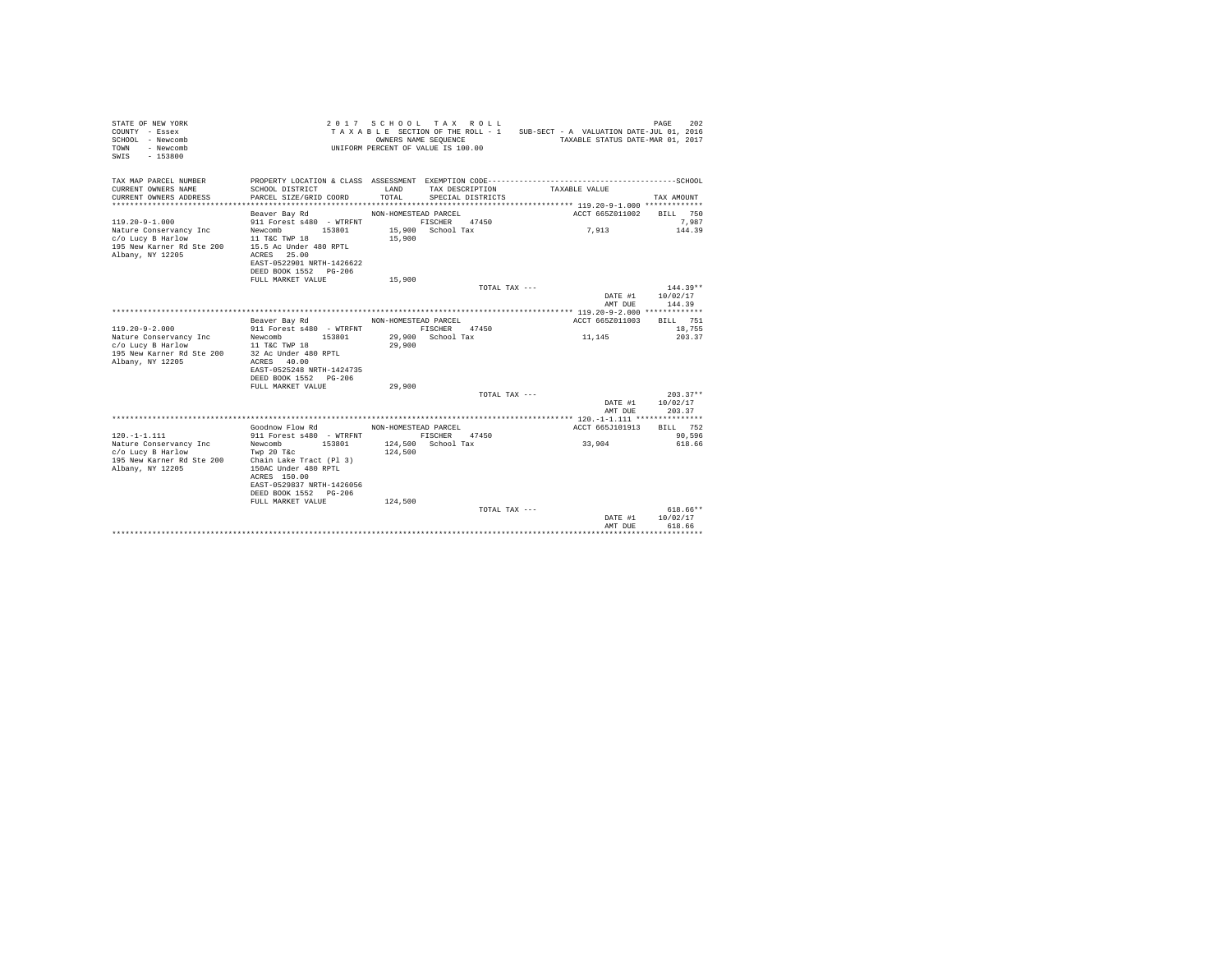| STATE OF NEW YORK<br>COUNTY - Essex<br>SCHOOL - Newcomb<br>- Newcomb<br>TOWN<br>$-153800$<br>SWTS                  |                                                                                                                                                                                                                    |                                        | 2017 SCHOOL TAX ROLL<br>OWNERS NAME SEQUENCE<br>UNIFORM PERCENT OF VALUE IS 100.00 |               | TAXABLE SECTION OF THE ROLL - 1 SUB-SECT - A VALUATION DATE-JUL 01, 2016<br>TAXABLE STATUS DATE-MAR 01, 2017 | 203<br>PAGE                      |
|--------------------------------------------------------------------------------------------------------------------|--------------------------------------------------------------------------------------------------------------------------------------------------------------------------------------------------------------------|----------------------------------------|------------------------------------------------------------------------------------|---------------|--------------------------------------------------------------------------------------------------------------|----------------------------------|
| TAX MAP PARCEL NUMBER<br>CURRENT OWNERS NAME<br>CURRENT OWNERS ADDRESS<br>***********************                  | SCHOOL DISTRICT<br>PARCEL SIZE/GRID COORD                                                                                                                                                                          | LAND<br>TOTAL                          | TAX DESCRIPTION<br>SPECIAL DISTRICTS                                               |               | TAXABLE VALUE                                                                                                | TAX AMOUNT                       |
|                                                                                                                    | NYS Route 28N                                                                                                                                                                                                      | NON-HOMESTEAD PARCEL                   |                                                                                    |               | ACCT 665Z005010                                                                                              | BILL 753                         |
| $121. - 5 - 2.110$<br>Nature Conservancy Inc<br>c/o Lucy B Harlow<br>195 New Karner Rd Ste 200<br>Albany, NY 12205 | 911 Forest s480<br>Newcomb<br>153801<br>T&C Purchase TWP 46<br>63.22AC Under 480 RPTL<br>ACRES 63.22<br>EAST-0567806 NRTH-1439712<br>DEED BOOK 1552 PG-206                                                         | 41,000                                 | FISCHER<br>41,000 School Tax                                                       | 47450         | 20,578                                                                                                       | 20.422<br>375.49                 |
|                                                                                                                    | FULL MARKET VALUE                                                                                                                                                                                                  | 41,000                                 |                                                                                    |               |                                                                                                              |                                  |
|                                                                                                                    |                                                                                                                                                                                                                    |                                        |                                                                                    | TOTAL TAX --- | DATE #1<br>AMT DUE                                                                                           | $375.49**$<br>10/02/17<br>375.49 |
|                                                                                                                    |                                                                                                                                                                                                                    |                                        |                                                                                    |               |                                                                                                              |                                  |
| $110. -1 - 12.321$<br>Sage Richard W<br>Bush Colleen<br>5127 NYS Rte 28N<br>Newcomb, NY 12852                      | 199 Campsite Rd<br>911 Forest s480 - WTRFNT<br>153801<br>Newcomb<br>29 T&C Pur TWP 27 RS<br>8.71AC Under 480 RPTL<br>ACRES<br>8.71<br>EAST-0556691 NRTH-1447416                                                    | NON-HOMESTEAD PARCEL<br>7.200          | FISCHER<br>7,200 School Tax                                                        | 47450         | ACCT 665Z006006<br>2,473                                                                                     | RTLL 754<br>4.727<br>45.13       |
|                                                                                                                    | DEED BOOK 1470 PG-187<br>FULL MARKET VALUE                                                                                                                                                                         | 7,200                                  |                                                                                    |               |                                                                                                              |                                  |
|                                                                                                                    |                                                                                                                                                                                                                    |                                        |                                                                                    | TOTAL TAX --- | DATE #1<br>AMT DUE                                                                                           | $45.13**$<br>10/02/17<br>45.13   |
|                                                                                                                    |                                                                                                                                                                                                                    |                                        |                                                                                    |               |                                                                                                              |                                  |
| $120. -1 - 12.015$<br>Tahawus Club Inc<br>Zack Purchase Inc<br>PO Box 419<br>Newcomb, NY 12852                     | 423 Goodnow Flow Rd<br>910 Priv forest - WTRFNT<br>Newcomb<br>153801<br>Pt 44 T&c Twp 18<br>1484/85 Amendment to<br>Conservation Easement 631<br>ACRES 628.23<br>EAST-0539887 NRTH-1433147<br>DEED BOOK 1484 PG-93 | HOMESTEAD PARCEL<br>891,800<br>943,800 | School Tax                                                                         |               | ACCT 665J100107<br>943,800                                                                                   | BILL 755<br>4,299.63             |
|                                                                                                                    | FULL MARKET VALUE                                                                                                                                                                                                  | 943,800                                |                                                                                    | TOTAL TAX --- | DATE #1                                                                                                      | $4,299.63**$<br>10/02/17         |
|                                                                                                                    |                                                                                                                                                                                                                    |                                        |                                                                                    |               | AMT DUE                                                                                                      | 4.299.63                         |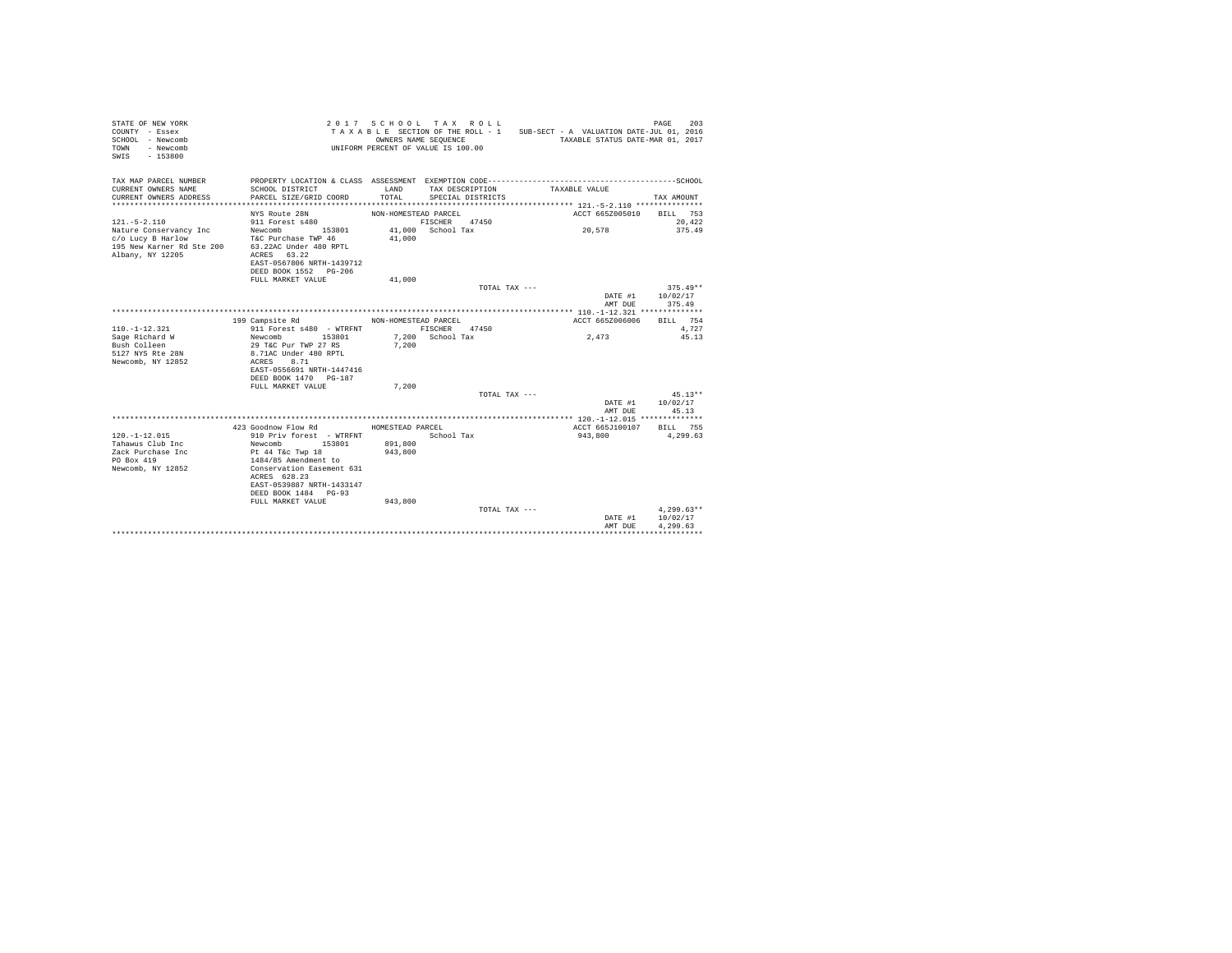| STATE OF NEW YORK<br>COUNTY - Essex<br>SCHOOL - Newcomb<br>TOWN<br>- Newcomb<br>$-153800$<br>SWIS                                                                                    |                                                                                                                                                                                                                  | OWNERS NAME SEQUENCE | 2017 SCHOOL TAX ROLL<br>TAXABLE SECTION OF THE ROLL - 1<br>UNIFORM PERCENT OF VALUE IS 100.00 | SUB-SECT - A VALUATION DATE-JUL 01, 2016<br>TAXABLE STATUS DATE-MAR 01, 2017                                  | 204<br>PAGE            |
|--------------------------------------------------------------------------------------------------------------------------------------------------------------------------------------|------------------------------------------------------------------------------------------------------------------------------------------------------------------------------------------------------------------|----------------------|-----------------------------------------------------------------------------------------------|---------------------------------------------------------------------------------------------------------------|------------------------|
| TAX MAP PARCEL NUMBER<br>CURRENT OWNERS NAME<br>CURRENT OWNERS ADDRESS                                                                                                               | SCHOOL DISTRICT<br>PARCEL SIZE/GRID COORD                                                                                                                                                                        | LAND<br>TOTAL        | TAX DESCRIPTION<br>SPECIAL DISTRICTS                                                          | PROPERTY LOCATION & CLASS ASSESSMENT EXEMPTION CODE-----------------------------------SCHOOL<br>TAXABLE VALUE | TAX AMOUNT             |
|                                                                                                                                                                                      | East River Rd                                                                                                                                                                                                    | NON-HOMESTEAD PARCEL |                                                                                               | ACCT 665Z010002                                                                                               | BILL 756               |
| $101. -4 - 1.120$                                                                                                                                                                    | 911 Forest s480 - WTRFNT                                                                                                                                                                                         |                      | 47450<br>FISCHER                                                                              |                                                                                                               | 420.684                |
| Upper Hudson Woodlands ATP LP Newcomb<br>c/o F&W Forestry Services Inc T&C Purchase Twp 46<br>ATP Client Service<br>PO Box 3610<br>Albany, GA 31706-3610                             | 153801<br>NYS Cons Ease 7001401<br>1730.28 AC 480 RPTL<br>ACRES 1735.10<br>EAST-0578589 NRTH-1463028<br>DEED BOOK 1812 PG-286<br>CONSERVATION ESMT % 60.00<br>FULL MARKET VALUE                                  | 739,880<br>739,880   | 552,880 School Tax                                                                            | 319,196                                                                                                       | 5,824.49               |
|                                                                                                                                                                                      |                                                                                                                                                                                                                  |                      | TOTAL TAX ---                                                                                 |                                                                                                               | $5,824.49**$           |
|                                                                                                                                                                                      |                                                                                                                                                                                                                  |                      |                                                                                               | DATE #1<br>AMT DUE                                                                                            | 10/02/17<br>5.824.49   |
|                                                                                                                                                                                      |                                                                                                                                                                                                                  |                      |                                                                                               |                                                                                                               |                        |
|                                                                                                                                                                                      | Tahawus Rd                                                                                                                                                                                                       | NON-HOMESTEAD PARCEL |                                                                                               | ACCT 665Z010004                                                                                               | BILL 757               |
| $110. - 1 - 12.120$<br>Upper Hudson Woodlands ATP LP Newcomb<br>c/o F&W Forestry Services Inc T&C Purchase Twp 46<br>ATP Client Service<br>PO Box 3610<br>Albany, GA 31706-3610      | 911 Forest s480 - WTRFNT<br>153801<br>NYS Cons Ease 7001501<br>5924.49 AC under 480 RPTL<br>ACRES 6659.10<br>EAST-0570949 NRTH-1451359<br>DEED BOOK 1658 PG-17<br>CONSERVATION ESMT % 60.00<br>FULL MARKET VALUE | 2516,540<br>2516,540 | FISCHER 47450<br>2058,440 School Tax                                                          | 1169,196                                                                                                      | 1347.344<br>21,334.75  |
|                                                                                                                                                                                      |                                                                                                                                                                                                                  |                      | TOTAL TAX ---                                                                                 |                                                                                                               | $21.334.75**$          |
|                                                                                                                                                                                      |                                                                                                                                                                                                                  |                      |                                                                                               | DATE #1<br>AMT DUE                                                                                            | 10/02/17<br>21, 334.75 |
|                                                                                                                                                                                      |                                                                                                                                                                                                                  |                      |                                                                                               |                                                                                                               |                        |
|                                                                                                                                                                                      | NYS Route 28N                                                                                                                                                                                                    | NON-HOMESTEAD PARCEL |                                                                                               | ACCT 665Z010006                                                                                               | BILL 758               |
| $120. - 1 - 1.200$<br>Upper Hudson Woodlands ATP LP Newcomb<br>c/o F&W Forestry Services Inc T&C Purchase Twp 18 20 27<br>ATP Client Service<br>PO Box 3610<br>Albany, GA 31706-3610 | 911 Forest s480 - WTRFNT<br>153801<br>NYS Cons Ease 7001601<br>6275.05Ac under 480 RPTL<br>ACRES 8191.40<br>EAST-0536464 NRTH-1431227<br>DEED BOOK 1658 PG-17<br>CONSERVATION ESMT % 60.00<br>FULL MARKET VALUE  | 2337.120<br>2337,120 | FISCHER 47450<br>2337.120 School Tax                                                          | 867.272                                                                                                       | 1469,848<br>15,825.43  |
|                                                                                                                                                                                      |                                                                                                                                                                                                                  |                      | TOTAL TAX ---                                                                                 |                                                                                                               | $15,825.43**$          |
|                                                                                                                                                                                      |                                                                                                                                                                                                                  |                      |                                                                                               | DATE #1<br>AMT DUE                                                                                            | 10/02/17<br>15,825.43  |
|                                                                                                                                                                                      |                                                                                                                                                                                                                  |                      |                                                                                               |                                                                                                               |                        |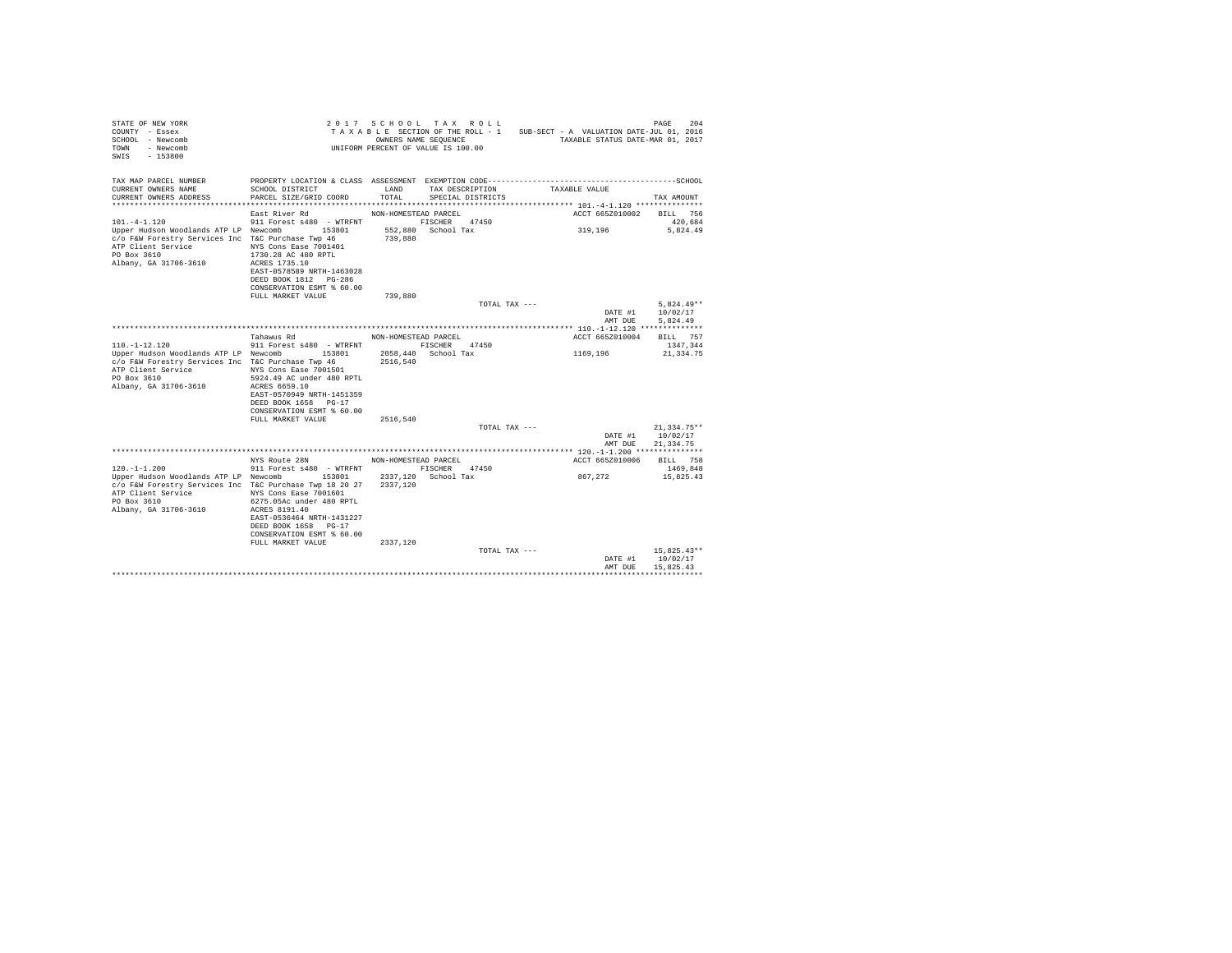| STATE OF NEW YORK<br>COUNTY - Essex<br>SCHOOL - Newcomb<br>TOWN<br>- Newcomb<br>$-153800$<br>SWIS |                           | OWNERS NAME SEQUENCE      | 2017 SCHOOL TAX ROLL<br>INIFORM PERCENT OF VALUE IS 100.00 | TAXABLE SECTION OF THE ROLL - 1 SUB-SECT - A VALUATION DATE-JUL 01, 2016<br>TAXABLE STATUS DATE-MAR 01, 2017 | 205<br>PAGE  |
|---------------------------------------------------------------------------------------------------|---------------------------|---------------------------|------------------------------------------------------------|--------------------------------------------------------------------------------------------------------------|--------------|
| TAX MAP PARCEL NUMBER                                                                             |                           |                           |                                                            | PROPERTY LOCATION & CLASS ASSESSMENT EXEMPTION CODE-----------------------------------SCHOOL                 |              |
| CURRENT OWNERS NAME                                                                               | SCHOOL DISTRICT           | LAND                      | TAX DESCRIPTION                                            | TAXABLE VALUE                                                                                                |              |
| CURRENT OWNERS ADDRESS                                                                            | PARCEL SIZE/GRID COORD    | TOTAL                     | SPECIAL DISTRICTS                                          |                                                                                                              | TAX AMOUNT   |
|                                                                                                   |                           |                           |                                                            |                                                                                                              |              |
|                                                                                                   | NYS Route 28N             | NON-HOMESTEAD PARCEL      |                                                            | ACCT 665Z010001                                                                                              | BILL 759     |
| $121 - 5 - 2.200$                                                                                 | 911 Forest s480           |                           | 47450<br>FISCHER                                           |                                                                                                              | 126,650      |
| Upper Hudson Woodlands ATP LP Newcomb                                                             |                           | 153801 202,040 School Tax |                                                            | 165,890                                                                                                      | 3.027.06     |
| c/o F&W Forestry Services Inc T&C Purchase TWP Hyslop P                                           |                           | 292.540                   |                                                            |                                                                                                              |              |
| ATP Client Service                                                                                | NYS Cons Ease 7001701     |                           |                                                            |                                                                                                              |              |
| PO Box 3610                                                                                       | 762.2 AC UNDER 480 RPTL   |                           |                                                            |                                                                                                              |              |
| Albany, GA 31706-3610                                                                             | ACRES 762.20              |                           |                                                            |                                                                                                              |              |
|                                                                                                   | EAST-0569492 NRTH-1437155 |                           |                                                            |                                                                                                              |              |
|                                                                                                   | DEED BOOK 1658 PG-17      |                           |                                                            |                                                                                                              |              |
|                                                                                                   | CONSERVATION ESMT % 60.00 |                           |                                                            |                                                                                                              |              |
|                                                                                                   | FULL MARKET VALUE         | 292.540                   |                                                            |                                                                                                              |              |
|                                                                                                   |                           |                           | TOTAL TAX $---$                                            |                                                                                                              | $3.027.06**$ |
|                                                                                                   |                           |                           |                                                            | DATE #1                                                                                                      | 10/02/17     |
|                                                                                                   |                           |                           |                                                            | AMT DUE                                                                                                      | 3.027.06     |
|                                                                                                   |                           |                           |                                                            |                                                                                                              |              |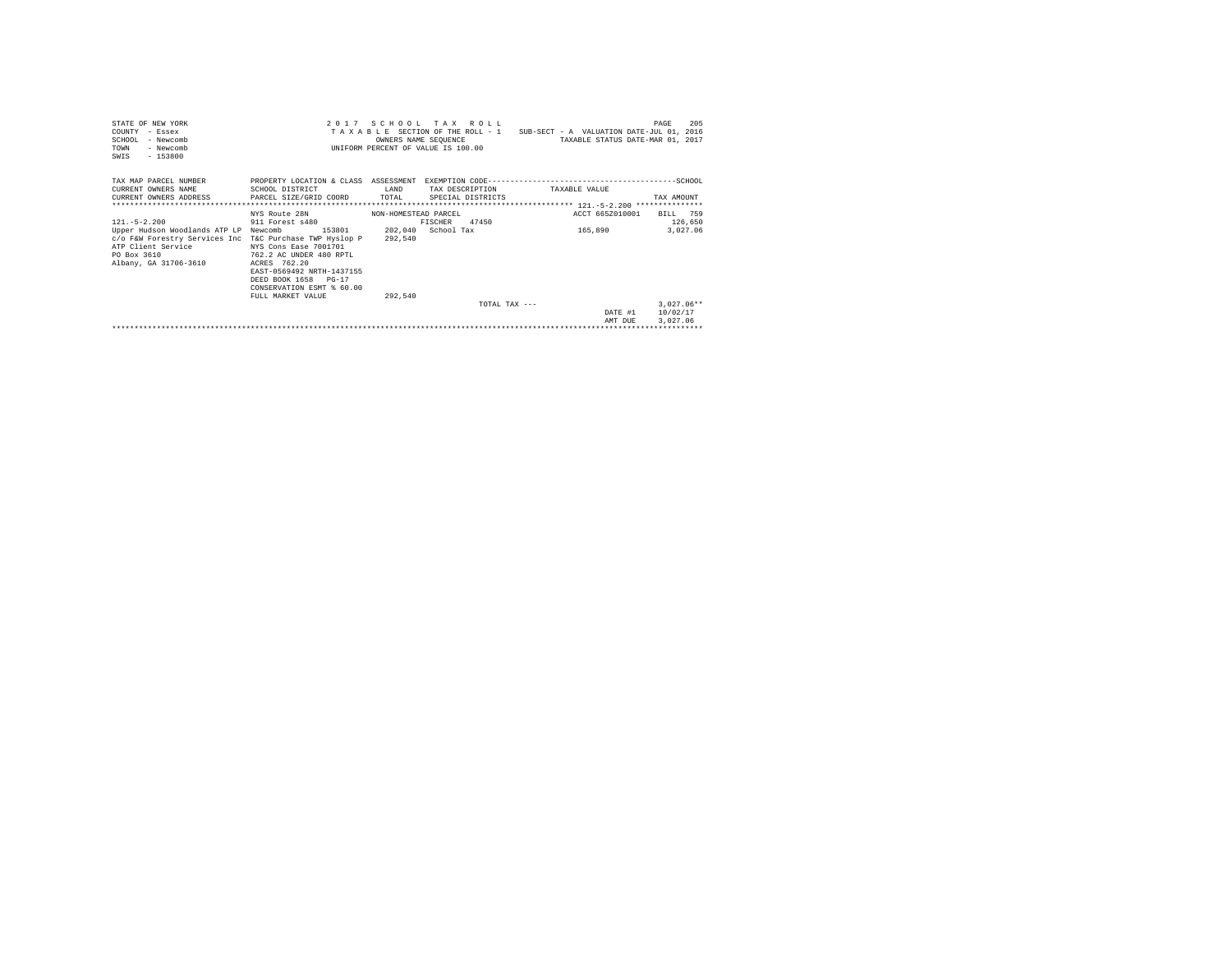| STATE OF NEW YORK | 2017 SCHOOL TAX ROLL               | 206<br>PAGE                              |
|-------------------|------------------------------------|------------------------------------------|
| COUNTY - Essex    | TAXABLE SECTION OF THE ROLL - 1    | SUB-SECT - A VALUATION DATE-JUL 01, 2016 |
| SCHOOL - Newcomb  |                                    | TAXABLE STATUS DATE-MAR 01, 2017         |
| TOWN<br>- Newcomb | UNIFORM PERCENT OF VALUE IS 100.00 | RPS155/V04/L015                          |
| - 153800<br>SWIS  |                                    | CURRENT DATE 8/17/2017                   |
|                   |                                    |                                          |

#### R O L L S U B S E C T I O N - A - T O T A L S

## \*\*\* S P E C I A L D I S T R I C T S U M M A R Y \*\*\*

|      | ----<br>/ L A L<br>the contract of the contract of the contract of | ----       | $\cdots$ | .     | moms:<br>the contract of the contract of the contract of |
|------|--------------------------------------------------------------------|------------|----------|-------|----------------------------------------------------------|
| CODE | <b>DAR</b><br>$\sim$                                               | TVD's<br>. |          | MOUN. | 1'AX                                                     |

#### NO SPECIAL DISTRICTS AT THIS LEVEL

# \*\*\* S C H O O L D I S T R I C T S U M M A R Y \*\*\*

| CODE   | DISTRICT NAME   | TOTAL<br>PARCELS | ASSESSED<br>LAND | ASSESSED<br>TOTAL | <b>EXEMPT</b><br>AMOUNT<br>---------<br>STAR AMOUNT | TOTAL<br>TAXABLE<br>---------<br>STAR TAXABLE | TOTAL TAX |
|--------|-----------------|------------------|------------------|-------------------|-----------------------------------------------------|-----------------------------------------------|-----------|
|        | Newcomb         | 14               | 6727.980         | 7525.580          | 3812.767                                            | 3,712,813                                     |           |
| 153801 |                 |                  |                  |                   |                                                     | 3,712,813                                     | 54,826.84 |
|        | SUB-TOTAL       | 14               | 6727.980         | 7525.580          | 3812.767                                            | 3,712,813                                     |           |
|        | SUB-TOTAL(CONT) |                  |                  |                   |                                                     | 3,712,813                                     | 54,826.84 |
|        | TOTAL           | 14               | 6727.980         | 7525.580          | 3812.767                                            | 3,712,813                                     |           |
|        | TO TAL (CONT)   |                  |                  |                   |                                                     | 3,712,813                                     | 54,826.84 |

## \*\*\* S Y S T E M C O D E S S U M M A R Y \*\*\*

## NO SYSTEM EXEMPTIONS AT THIS LEVEL

## \*\*\* E X E M P T I O N S U M M A R Y \*\*\*

| CODE  | DESCRIPTION | TOTAL<br>PARCELS | SCHOOL   |
|-------|-------------|------------------|----------|
| 47450 | FISCHER     | 13               | 3812.767 |
|       | TOTAL       | 13               | 3812.767 |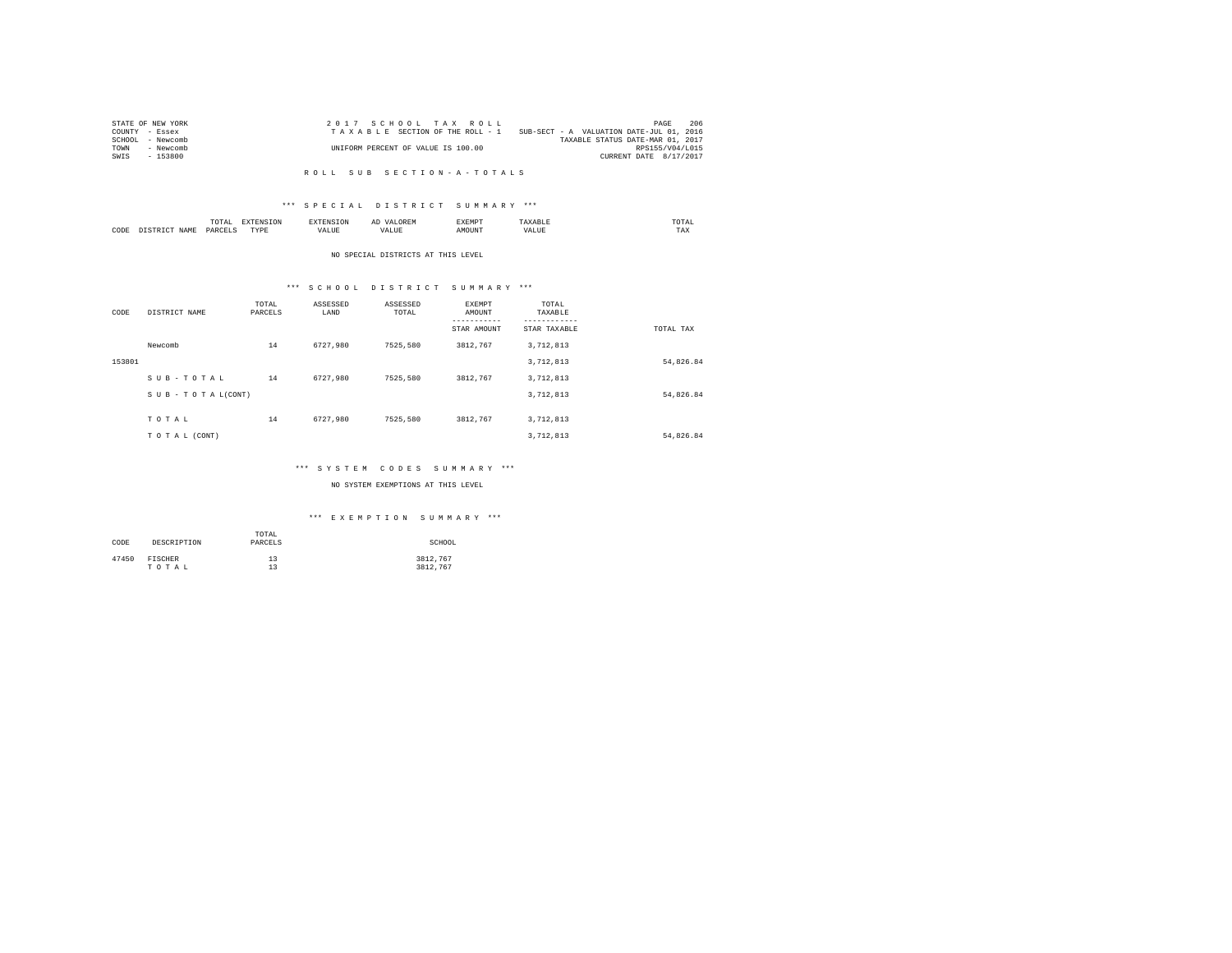| STATE OF NEW YORK   | 2017 SCHOOL TAX ROLL                                                        | PAGE            | 207 |
|---------------------|-----------------------------------------------------------------------------|-----------------|-----|
| COUNTY - Essex      | SUB-SECT - A VALUATION DATE-JUL 01, 2016<br>TAXABLE SECTION OF THE ROLL - 1 |                 |     |
| SCHOOL<br>- Newcomb | TAXABLE STATUS DATE-MAR 01, 2017                                            |                 |     |
| TOWN<br>- Newcomb   | UNIFORM PERCENT OF VALUE IS 100.00                                          | RPS155/V04/L015 |     |
| $-153800$<br>SWIS   | CURRENT DATE 8/17/2017                                                      |                 |     |

R O L L S U B S E C T I O N - A - T O T A L S

## \*\*\* G R A N D T O T A L S \*\*\*

| ROLL<br><b>SEC</b> | DESCRIPTION                | TOTAL<br>PARCELS | ASSESSED<br>LAND | ASSESSED<br>TOTAL | EXEMPT<br>AMOUNT<br>-----------<br>STAR AMOUNT | TOTAL<br>TAXABLE<br>------------<br>STAR TAXABLE | TOTAL<br>TAX |
|--------------------|----------------------------|------------------|------------------|-------------------|------------------------------------------------|--------------------------------------------------|--------------|
|                    | School Tax                 |                  | 6727.980         | 7525.580          | 3.812.767                                      | 3,712,813<br>3,712,813                           | 54.826.84    |
|                    | SPEC DIST TAXES<br>TAXABLE | 14               |                  |                   |                                                |                                                  | 54.826.84    |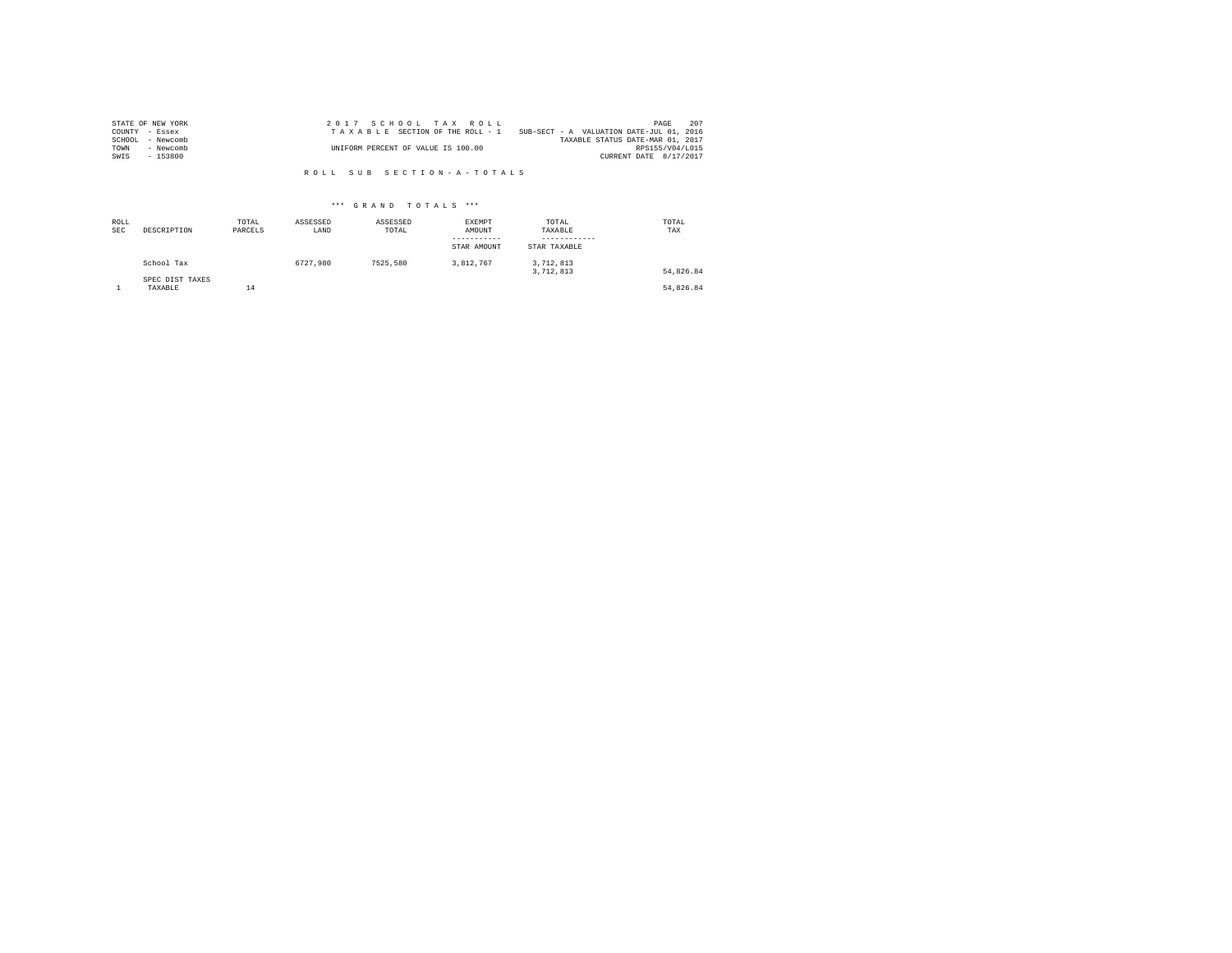| STATE OF NEW YORK<br>COUNTY - Essex<br>SCHOOL - Newcomb<br>- Newcomb<br><b>TOWN</b><br>$-153800$<br>SWIS                                |                                                                                                                                                                         | OWNERS NAME SEQUENCE             | 2017 SCHOOL TAX ROLL<br>UNIFORM PERCENT OF VALUE IS 100.00 |               | TAXABLE SECTION OF THE ROLL - 1 SUB-SECT - B VALUATION DATE-JUL 01, 2016<br>TAXABLE STATUS DATE-MAR 01, 2017 | PAGE<br>208                          |
|-----------------------------------------------------------------------------------------------------------------------------------------|-------------------------------------------------------------------------------------------------------------------------------------------------------------------------|----------------------------------|------------------------------------------------------------|---------------|--------------------------------------------------------------------------------------------------------------|--------------------------------------|
| TAX MAP PARCEL NUMBER<br>CURRENT OWNERS NAME<br>CURRENT OWNERS ADDRESS                                                                  | PROPERTY LOCATION & CLASS ASSESSMENT EXEMPTION CODE-------------------------<br>SCHOOL DISTRICT<br>PARCEL SIZE/GRID COORD                                               | LAND<br>TOTAL.                   | TAX DESCRIPTION<br>SPECIAL DISTRICTS                       |               | TAXABLE VALUE                                                                                                | ---------------SCHOOL<br>TAX AMOUNT  |
|                                                                                                                                         | Tahawus Rd                                                                                                                                                              | NON-HOMESTEAD PARCEL             |                                                            |               | ACCT 665Z005002                                                                                              | BILL 760                             |
| $101. -4 - 1.200$<br>Bunting Family V LLC<br>c/o Fountain Forestry Inc<br>175 Barnstead Rd Ste 4<br>PO Box 25<br>Pittsfield, NH 03263   | 912 Forest s480a - WTRFNT<br>Newcomb<br>153801<br>T&C Purchase TWP 46<br>616.18AC Under 480A RPTL<br>ACRES 631.18<br>EAST-0587460 NRTH-1457922<br>DEED BOOK 1480 PG-234 | 468,200                          | PRIV FOR 47460<br>468.200 School Tax                       |               | 97.240                                                                                                       | 370,960<br>1,774.37                  |
| MAY BE SUBJECT TO PAYMENT<br><b>IINDER RPTL480A IINTIL 2026</b>                                                                         | FULL MARKET VALUE                                                                                                                                                       | 468,200                          |                                                            |               |                                                                                                              |                                      |
|                                                                                                                                         |                                                                                                                                                                         |                                  |                                                            | TOTAL TAX --- | DATE #1<br>AMT DUE                                                                                           | $1.774.37**$<br>10/02/17<br>1.774.37 |
|                                                                                                                                         |                                                                                                                                                                         |                                  |                                                            |               |                                                                                                              |                                      |
| $110. - 1 - 12.200$<br>Bunting Family V LLC<br>c/o Fountain Forestry Inc<br>175 Barnstead Rd Ste 4<br>PO Box 25<br>Pittsfield, NH 03263 | Tahawus Rd<br>912 Forest s480a - WTRFNT<br>Newcomb<br>153801<br>T&C Purchase TWP 26/46<br>1512.89AC Under 480A RPTL<br>ACRES 1766.99<br>EAST-0569990 NRTH-1443920       | NON-HOMESTEAD PARCEL<br>1248,700 | PRIV FOR 47460<br>1228.700 School Tax                      |               | ACCT 665Z005004<br>348,300                                                                                   | BTLL 761<br>900,400<br>6.355.56      |
| MAY BE SUBJECT TO PAYMENT<br>UNDER RPTL480A UNTIL 2026                                                                                  | DEED BOOK 1480 PG-234<br>FULL MARKET VALUE                                                                                                                              | 1248,700                         |                                                            |               |                                                                                                              |                                      |
|                                                                                                                                         |                                                                                                                                                                         |                                  |                                                            | TOTAL TAX --- | DATE #1<br>AMT DUE                                                                                           | $6.355.56**$<br>10/02/17<br>6,355.56 |
|                                                                                                                                         |                                                                                                                                                                         |                                  |                                                            |               |                                                                                                              |                                      |
| $110. -2 - 1.004$<br>Bunting Family V LLC                                                                                               | Lower Works Rd<br>912 Forest s480a<br>Newcomb<br>153801                                                                                                                 | NON-HOMESTEAD PARCEL<br>276,700  | PRIV FOR 47460<br>276,700 School Tax                       |               | ACCT 665J103005<br>57.740                                                                                    | BILL 762<br>218,960<br>1,053.60      |
| c/o Fountain Forestry Inc<br>175 Barnstead Rd Ste 4<br>PO Box 25<br>Pittsfield, NH 03263<br>MAY BE SUBJECT TO PAYMENT                   | Twp 46 T&C<br>363.35AC Under 480A RPTL<br>ACRES 373.35<br>EAST-0574557 NRTH-1442418<br>DEED BOOK 1480 PG-234<br>FULL MARKET VALUE                                       | 276,700                          |                                                            |               |                                                                                                              |                                      |
| IINDER RPTL480A IINTIL 2026                                                                                                             |                                                                                                                                                                         |                                  |                                                            | TOTAL TAX --- | DATE #1<br>AMT DUE                                                                                           | $1.053.60**$<br>10/02/17<br>1,053.60 |
|                                                                                                                                         |                                                                                                                                                                         |                                  |                                                            |               |                                                                                                              |                                      |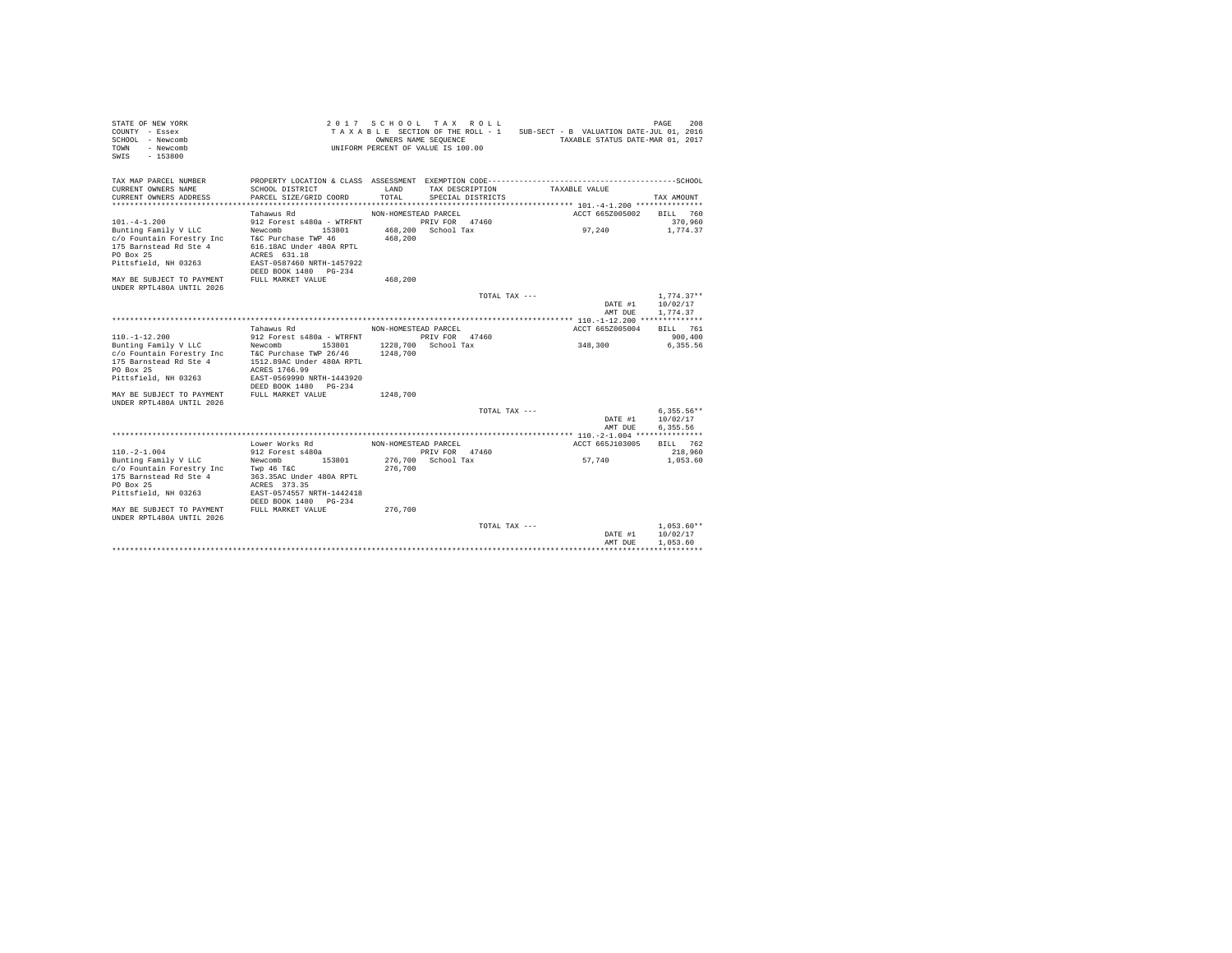| STATE OF NEW YORK<br>COUNTY - Essex<br>SCHOOL - Newcomb<br>- Newcomb<br><b>TOWN</b><br>$-153800$<br>SWIS |                                                                                                              | 2017 SCHOOL TAX ROLL<br>TAXABLE SECTION OF THE ROLL - 1<br>OWNERS NAME SEQUENCE<br>UNIFORM PERCENT OF VALUE IS 100.00 |                                      |               | SUB-SECT - B VALUATION DATE-JUL 01, 2016              |                 | PAGE<br>209<br>TAXABLE STATUS DATE-MAR 01, 2017 |
|----------------------------------------------------------------------------------------------------------|--------------------------------------------------------------------------------------------------------------|-----------------------------------------------------------------------------------------------------------------------|--------------------------------------|---------------|-------------------------------------------------------|-----------------|-------------------------------------------------|
| TAX MAP PARCEL NUMBER<br>CURRENT OWNERS NAME<br>CURRENT OWNERS ADDRESS                                   | PROPERTY LOCATION & CLASS ASSESSMENT EXEMPTION CODE------------<br>SCHOOL DISTRICT<br>PARCEL SIZE/GRID COORD | LAND<br>TOTAL                                                                                                         | TAX DESCRIPTION<br>SPECIAL DISTRICTS |               | ------------------------------SCHOOL<br>TAXABLE VALUE |                 | TAX AMOUNT                                      |
| *************************                                                                                |                                                                                                              |                                                                                                                       |                                      |               |                                                       |                 |                                                 |
|                                                                                                          | Tahawus Rd                                                                                                   | NON-HOMESTEAD PARCEL                                                                                                  |                                      |               |                                                       | ACCT 665Z005007 | 763<br>BILL                                     |
| $111. - 3 - 9.000$                                                                                       | 912 Forest s480a - WTRFNT                                                                                    |                                                                                                                       | PRIV FOR 47460                       |               |                                                       |                 | 1063.237                                        |
| Bunting Family V LLC                                                                                     | Newcomb<br>153801                                                                                            |                                                                                                                       | 1401.600 School Tax                  |               | 338,363                                               |                 | 6.174.23                                        |
| c/o Fountain Forestry Inc                                                                                | T&C Purchase TWP 46                                                                                          | 1401,600                                                                                                              |                                      |               |                                                       |                 |                                                 |
| 175 Barnstead Rd Ste 4                                                                                   | 1601.26AC Under 480A RPTL                                                                                    |                                                                                                                       |                                      |               |                                                       |                 |                                                 |
| PO Box 25                                                                                                | ACRES 1843.26                                                                                                |                                                                                                                       |                                      |               |                                                       |                 |                                                 |
| Pittsfield, NH 03263                                                                                     | EAST-0581244 NRTH-1451816                                                                                    |                                                                                                                       |                                      |               |                                                       |                 |                                                 |
| MAY BE SUBJECT TO PAYMENT                                                                                | DEED BOOK 1480 PG-234<br>FULL MARKET VALUE                                                                   |                                                                                                                       |                                      |               |                                                       |                 |                                                 |
| UNDER RPTL480A UNTIL 2026                                                                                |                                                                                                              | 1401,600                                                                                                              |                                      |               |                                                       |                 |                                                 |
|                                                                                                          |                                                                                                              |                                                                                                                       |                                      | TOTAL TAX --- |                                                       |                 | $6.174.23**$                                    |
|                                                                                                          |                                                                                                              |                                                                                                                       |                                      |               |                                                       | DATE #1         | 10/02/17                                        |
|                                                                                                          |                                                                                                              |                                                                                                                       |                                      |               |                                                       | AMT DUE         | 6.174.23                                        |
|                                                                                                          |                                                                                                              |                                                                                                                       |                                      |               |                                                       |                 |                                                 |
|                                                                                                          | Tahawus Rd                                                                                                   | NON-HOMESTEAD PARCEL                                                                                                  |                                      |               |                                                       | ACCT 665Z005011 | BILL 764                                        |
| $121. - 5 - 3.000$                                                                                       | 912 Forest s480a                                                                                             |                                                                                                                       | PRIV FOR 47460                       |               |                                                       |                 | 156,880                                         |
| Bunting Family V LLC                                                                                     | 153801<br>Newcomb                                                                                            | 221,000                                                                                                               | School Tax                           |               | 64,120                                                |                 | 1,170.02                                        |
| c/o Fountain Forestry Inc                                                                                | T&C Purchase TWP 27/46                                                                                       | 221,000                                                                                                               |                                      |               |                                                       |                 |                                                 |
| 175 Barnstead Rd Ste 4                                                                                   | 236.3AC Under 480A RPTL                                                                                      |                                                                                                                       |                                      |               |                                                       |                 |                                                 |
| PO Box 25                                                                                                | ACRES 266.30                                                                                                 |                                                                                                                       |                                      |               |                                                       |                 |                                                 |
| Pittsfield, NH 03263                                                                                     | EAST-0573408 NRTH-1438118                                                                                    |                                                                                                                       |                                      |               |                                                       |                 |                                                 |
|                                                                                                          | DEED BOOK 1480<br>$PG - 234$                                                                                 |                                                                                                                       |                                      |               |                                                       |                 |                                                 |
| MAY BE SUBJECT TO PAYMENT                                                                                | FULL MARKET VALUE                                                                                            | 221,000                                                                                                               |                                      |               |                                                       |                 |                                                 |
| UNDER RPTL480A UNTIL 2026                                                                                |                                                                                                              |                                                                                                                       |                                      |               |                                                       |                 |                                                 |
|                                                                                                          |                                                                                                              |                                                                                                                       |                                      | TOTAL TAX --- |                                                       |                 | $1.170.02**$                                    |
|                                                                                                          |                                                                                                              |                                                                                                                       |                                      |               |                                                       | DATE #1         | 10/02/17                                        |
|                                                                                                          |                                                                                                              |                                                                                                                       |                                      |               |                                                       | AMT DUE         | 1,170.02                                        |
|                                                                                                          | NYS Route 28N                                                                                                | NON-HOMESTEAD PARCEL                                                                                                  |                                      |               |                                                       | ACCT 665J178514 | 765<br>BILL                                     |
| $121 - 4 - 1.000$                                                                                        | 912 Forest s480a                                                                                             |                                                                                                                       | School Tax                           |               | 12,900                                                |                 | 235.39                                          |
| Crocker Arthur M Trust                                                                                   | 153801<br>Newcomb                                                                                            | 12,900                                                                                                                |                                      |               |                                                       |                 |                                                 |
| 2222 Wyoming Ave NW                                                                                      | 11 T&C TWP 46                                                                                                | 12,900                                                                                                                |                                      |               |                                                       |                 |                                                 |
| Washington, DC 20008                                                                                     | 959/26 Conservation Easem                                                                                    |                                                                                                                       |                                      |               |                                                       |                 |                                                 |
|                                                                                                          | 0 AC Under 480A RPTL                                                                                         |                                                                                                                       |                                      |               |                                                       |                 |                                                 |
|                                                                                                          | 31.15<br>ACRES                                                                                               |                                                                                                                       |                                      |               |                                                       |                 |                                                 |
|                                                                                                          | EAST-0577375 NRTH-1437671                                                                                    |                                                                                                                       |                                      |               |                                                       |                 |                                                 |
|                                                                                                          | DEED BOOK 1480<br>PG-197                                                                                     |                                                                                                                       |                                      |               |                                                       |                 |                                                 |
|                                                                                                          | FULL MARKET VALUE                                                                                            | 12,900                                                                                                                |                                      |               |                                                       |                 |                                                 |
|                                                                                                          |                                                                                                              |                                                                                                                       |                                      | TOTAL TAX --- |                                                       |                 | $235.39**$                                      |
|                                                                                                          |                                                                                                              |                                                                                                                       |                                      |               |                                                       | DATE #1         | 10/02/17                                        |
|                                                                                                          |                                                                                                              |                                                                                                                       |                                      |               |                                                       | AMT DUE         | 235.39                                          |
|                                                                                                          |                                                                                                              |                                                                                                                       |                                      |               |                                                       |                 | .                                               |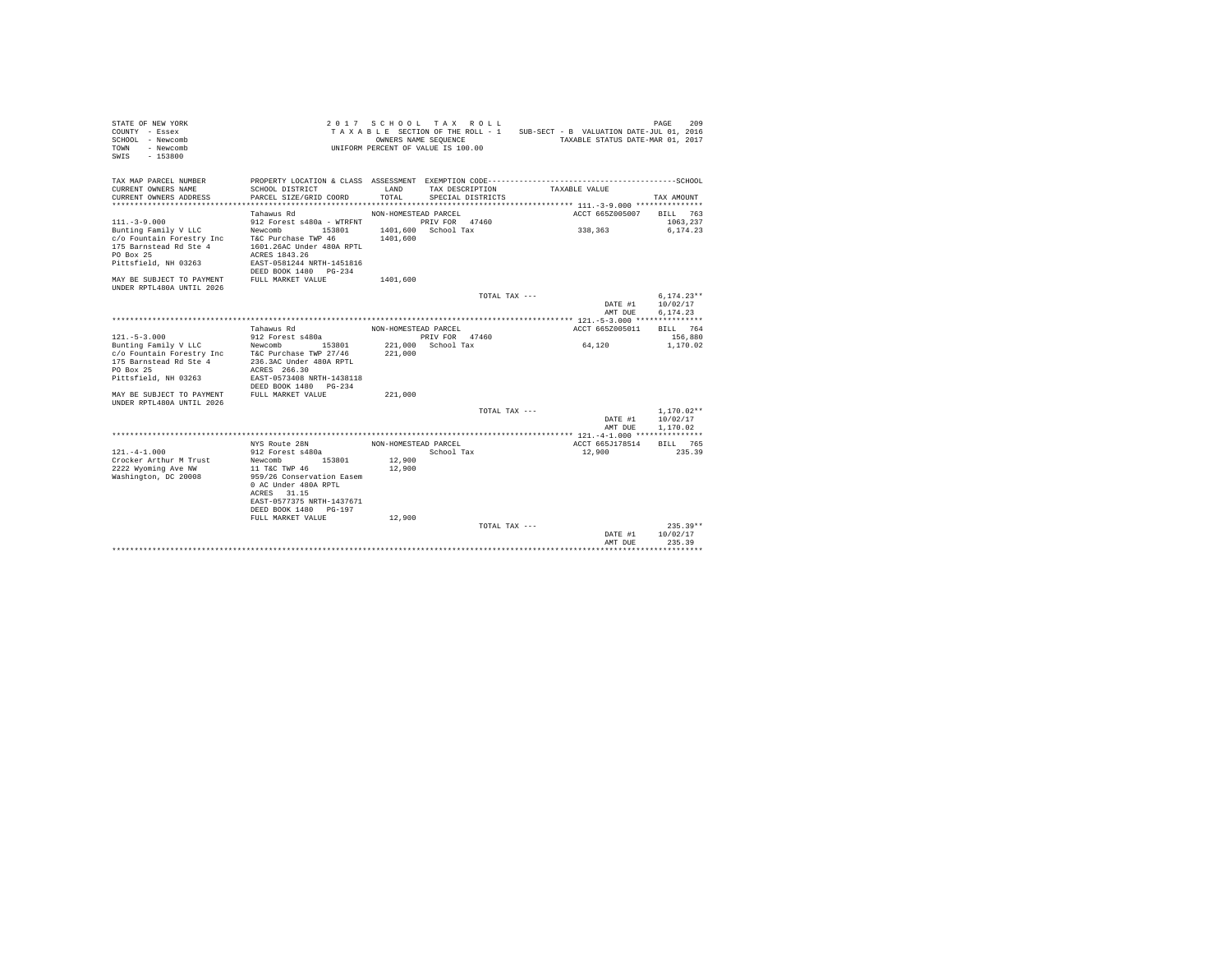| TAX MAP PARCEL NUMBER<br>LAND<br>CURRENT OWNERS NAME<br>SCHOOL DISTRICT<br>TAX DESCRIPTION<br>TAXABLE VALUE<br>TOTAL<br>CURRENT OWNERS ADDRESS<br>PARCEL SIZE/GRID COORD<br>SPECIAL DISTRICTS<br>TAX AMOUNT<br>*************************<br>Lower Works Rd<br>NON-HOMESTEAD PARCEL<br>ACCT 665J101105<br>BILL 766<br>PRIV FOR 47460<br>$111 - 3 - 5.000$<br>912 Forest s480a<br>167.520<br>Crocker Chester<br>258.900 School Tax<br>91,380<br>Newcomb 153801<br>1,667.44<br>Crocker Saone B<br>10 T&c Twp 46<br>258,900<br>959/26 Conserv Easement<br>2222 Wyoming Ave NW<br>Washington, DC 20008<br>252.25AC Under480A RPTL<br>ACRES 284.04<br>MAY BE SUBJECT TO PAYMENT EAST-0579043 NRTH-1441129<br>UNDER RPTL480A UNTIL 2026 DEED BOOK 1009 PG-37<br>FULL MARKET VALUE<br>258,900<br>$1.667.44**$<br>TOTAL TAX $---$<br>10/02/17<br>DATE #1<br>1.667.44<br>AMT DUE<br>1525 Goodnow Flow Rd<br>ACCT 665J105409<br>NON-HOMESTEAD PARCEL<br>BILL 767<br>$120. - 1 - 10.028$<br>912 Forest s480a - WTRFNT PRIV FOR 47460<br>394,416<br>291,284<br>675,700 School Tax<br>Otter Pond Club Inc<br>Newcomb 153801<br>5, 315, 17<br>Attn: Julie Otterbeck Treas 40 To42 T&c Twp 18<br>685,700<br>49 Evelyn Dr<br>594AC Under 480A RPTL<br>Nassau, NY 12123<br>ACRES 714.60<br>EAST-0533522 NRTH-1424310<br>685,700<br>$5.315.17**$<br>TOTAL TAX ---<br>10/02/17<br>DATE #1<br>AMT DUE<br>5.315.17<br>ACCT 665J101103<br>Blue Ridge Rd<br>BILL 768<br>NON-HOMESTEAD PARCEL<br>$111. - 3 - 8.100$<br>PRIV FOR 47460<br>912 Forest s480a<br>75,032<br>27,068<br>Palmiotto Jennifer O<br>Newcomb 153801<br>102.100 School Tax<br>493.92<br>PO Box 716<br>11 T&C TWP 46<br>102,100<br>Walpole, NH 03608-0716<br>959/26 Conservation Easem<br>113AC Under480A RPTL<br>MAY BE SUBJECT TO PAYMENT ACRES 123.00<br>UNDER RPTL480A UNTIL 2026 EAST-0576670 P<br>EAST-0576670 NRTH-1440428<br>DEED BOOK 1480 PG-201<br>FULL MARKET VALUE<br>102,100<br>TOTAL TAX ---<br>$493.92**$<br>10/02/17<br>DATE #1<br>AMT DUE<br>493.92 | STATE OF NEW YORK<br>COUNTY - Essex<br>SCHOOL - Newcomb<br>- Newcomb<br>TOWN<br>$SWTS = 153800$ | OWNERS NAME SEQUENCE | 2017 SCHOOL TAX ROLL<br>UNIFORM PERCENT OF VALUE IS 100.00 | TAXABLE SECTION OF THE ROLL - 1 SUB-SECT - B VALUATION DATE-JUL 01, 2016<br>TAXABLE STATUS DATE-MAR 01, 2017 | 210<br>PAGE |
|----------------------------------------------------------------------------------------------------------------------------------------------------------------------------------------------------------------------------------------------------------------------------------------------------------------------------------------------------------------------------------------------------------------------------------------------------------------------------------------------------------------------------------------------------------------------------------------------------------------------------------------------------------------------------------------------------------------------------------------------------------------------------------------------------------------------------------------------------------------------------------------------------------------------------------------------------------------------------------------------------------------------------------------------------------------------------------------------------------------------------------------------------------------------------------------------------------------------------------------------------------------------------------------------------------------------------------------------------------------------------------------------------------------------------------------------------------------------------------------------------------------------------------------------------------------------------------------------------------------------------------------------------------------------------------------------------------------------------------------------------------------------------------------------------------------------------------------------------------------------------------------------------------------------------------------------------------------------------------------------------------------|-------------------------------------------------------------------------------------------------|----------------------|------------------------------------------------------------|--------------------------------------------------------------------------------------------------------------|-------------|
|                                                                                                                                                                                                                                                                                                                                                                                                                                                                                                                                                                                                                                                                                                                                                                                                                                                                                                                                                                                                                                                                                                                                                                                                                                                                                                                                                                                                                                                                                                                                                                                                                                                                                                                                                                                                                                                                                                                                                                                                                |                                                                                                 |                      |                                                            |                                                                                                              |             |
|                                                                                                                                                                                                                                                                                                                                                                                                                                                                                                                                                                                                                                                                                                                                                                                                                                                                                                                                                                                                                                                                                                                                                                                                                                                                                                                                                                                                                                                                                                                                                                                                                                                                                                                                                                                                                                                                                                                                                                                                                |                                                                                                 |                      |                                                            |                                                                                                              |             |
|                                                                                                                                                                                                                                                                                                                                                                                                                                                                                                                                                                                                                                                                                                                                                                                                                                                                                                                                                                                                                                                                                                                                                                                                                                                                                                                                                                                                                                                                                                                                                                                                                                                                                                                                                                                                                                                                                                                                                                                                                |                                                                                                 |                      |                                                            |                                                                                                              |             |
|                                                                                                                                                                                                                                                                                                                                                                                                                                                                                                                                                                                                                                                                                                                                                                                                                                                                                                                                                                                                                                                                                                                                                                                                                                                                                                                                                                                                                                                                                                                                                                                                                                                                                                                                                                                                                                                                                                                                                                                                                |                                                                                                 |                      |                                                            |                                                                                                              |             |
|                                                                                                                                                                                                                                                                                                                                                                                                                                                                                                                                                                                                                                                                                                                                                                                                                                                                                                                                                                                                                                                                                                                                                                                                                                                                                                                                                                                                                                                                                                                                                                                                                                                                                                                                                                                                                                                                                                                                                                                                                |                                                                                                 |                      |                                                            |                                                                                                              |             |
|                                                                                                                                                                                                                                                                                                                                                                                                                                                                                                                                                                                                                                                                                                                                                                                                                                                                                                                                                                                                                                                                                                                                                                                                                                                                                                                                                                                                                                                                                                                                                                                                                                                                                                                                                                                                                                                                                                                                                                                                                |                                                                                                 |                      |                                                            |                                                                                                              |             |
|                                                                                                                                                                                                                                                                                                                                                                                                                                                                                                                                                                                                                                                                                                                                                                                                                                                                                                                                                                                                                                                                                                                                                                                                                                                                                                                                                                                                                                                                                                                                                                                                                                                                                                                                                                                                                                                                                                                                                                                                                |                                                                                                 |                      |                                                            |                                                                                                              |             |
|                                                                                                                                                                                                                                                                                                                                                                                                                                                                                                                                                                                                                                                                                                                                                                                                                                                                                                                                                                                                                                                                                                                                                                                                                                                                                                                                                                                                                                                                                                                                                                                                                                                                                                                                                                                                                                                                                                                                                                                                                |                                                                                                 |                      |                                                            |                                                                                                              |             |
|                                                                                                                                                                                                                                                                                                                                                                                                                                                                                                                                                                                                                                                                                                                                                                                                                                                                                                                                                                                                                                                                                                                                                                                                                                                                                                                                                                                                                                                                                                                                                                                                                                                                                                                                                                                                                                                                                                                                                                                                                |                                                                                                 |                      |                                                            |                                                                                                              |             |
|                                                                                                                                                                                                                                                                                                                                                                                                                                                                                                                                                                                                                                                                                                                                                                                                                                                                                                                                                                                                                                                                                                                                                                                                                                                                                                                                                                                                                                                                                                                                                                                                                                                                                                                                                                                                                                                                                                                                                                                                                |                                                                                                 |                      |                                                            |                                                                                                              |             |
|                                                                                                                                                                                                                                                                                                                                                                                                                                                                                                                                                                                                                                                                                                                                                                                                                                                                                                                                                                                                                                                                                                                                                                                                                                                                                                                                                                                                                                                                                                                                                                                                                                                                                                                                                                                                                                                                                                                                                                                                                |                                                                                                 |                      |                                                            |                                                                                                              |             |
|                                                                                                                                                                                                                                                                                                                                                                                                                                                                                                                                                                                                                                                                                                                                                                                                                                                                                                                                                                                                                                                                                                                                                                                                                                                                                                                                                                                                                                                                                                                                                                                                                                                                                                                                                                                                                                                                                                                                                                                                                |                                                                                                 |                      |                                                            |                                                                                                              |             |
|                                                                                                                                                                                                                                                                                                                                                                                                                                                                                                                                                                                                                                                                                                                                                                                                                                                                                                                                                                                                                                                                                                                                                                                                                                                                                                                                                                                                                                                                                                                                                                                                                                                                                                                                                                                                                                                                                                                                                                                                                |                                                                                                 |                      |                                                            |                                                                                                              |             |
|                                                                                                                                                                                                                                                                                                                                                                                                                                                                                                                                                                                                                                                                                                                                                                                                                                                                                                                                                                                                                                                                                                                                                                                                                                                                                                                                                                                                                                                                                                                                                                                                                                                                                                                                                                                                                                                                                                                                                                                                                |                                                                                                 |                      |                                                            |                                                                                                              |             |
|                                                                                                                                                                                                                                                                                                                                                                                                                                                                                                                                                                                                                                                                                                                                                                                                                                                                                                                                                                                                                                                                                                                                                                                                                                                                                                                                                                                                                                                                                                                                                                                                                                                                                                                                                                                                                                                                                                                                                                                                                |                                                                                                 |                      |                                                            |                                                                                                              |             |
|                                                                                                                                                                                                                                                                                                                                                                                                                                                                                                                                                                                                                                                                                                                                                                                                                                                                                                                                                                                                                                                                                                                                                                                                                                                                                                                                                                                                                                                                                                                                                                                                                                                                                                                                                                                                                                                                                                                                                                                                                |                                                                                                 |                      |                                                            |                                                                                                              |             |
|                                                                                                                                                                                                                                                                                                                                                                                                                                                                                                                                                                                                                                                                                                                                                                                                                                                                                                                                                                                                                                                                                                                                                                                                                                                                                                                                                                                                                                                                                                                                                                                                                                                                                                                                                                                                                                                                                                                                                                                                                |                                                                                                 |                      |                                                            |                                                                                                              |             |
|                                                                                                                                                                                                                                                                                                                                                                                                                                                                                                                                                                                                                                                                                                                                                                                                                                                                                                                                                                                                                                                                                                                                                                                                                                                                                                                                                                                                                                                                                                                                                                                                                                                                                                                                                                                                                                                                                                                                                                                                                |                                                                                                 |                      |                                                            |                                                                                                              |             |
|                                                                                                                                                                                                                                                                                                                                                                                                                                                                                                                                                                                                                                                                                                                                                                                                                                                                                                                                                                                                                                                                                                                                                                                                                                                                                                                                                                                                                                                                                                                                                                                                                                                                                                                                                                                                                                                                                                                                                                                                                |                                                                                                 |                      |                                                            |                                                                                                              |             |
|                                                                                                                                                                                                                                                                                                                                                                                                                                                                                                                                                                                                                                                                                                                                                                                                                                                                                                                                                                                                                                                                                                                                                                                                                                                                                                                                                                                                                                                                                                                                                                                                                                                                                                                                                                                                                                                                                                                                                                                                                |                                                                                                 |                      |                                                            |                                                                                                              |             |
|                                                                                                                                                                                                                                                                                                                                                                                                                                                                                                                                                                                                                                                                                                                                                                                                                                                                                                                                                                                                                                                                                                                                                                                                                                                                                                                                                                                                                                                                                                                                                                                                                                                                                                                                                                                                                                                                                                                                                                                                                |                                                                                                 |                      |                                                            |                                                                                                              |             |
|                                                                                                                                                                                                                                                                                                                                                                                                                                                                                                                                                                                                                                                                                                                                                                                                                                                                                                                                                                                                                                                                                                                                                                                                                                                                                                                                                                                                                                                                                                                                                                                                                                                                                                                                                                                                                                                                                                                                                                                                                |                                                                                                 |                      |                                                            |                                                                                                              |             |
|                                                                                                                                                                                                                                                                                                                                                                                                                                                                                                                                                                                                                                                                                                                                                                                                                                                                                                                                                                                                                                                                                                                                                                                                                                                                                                                                                                                                                                                                                                                                                                                                                                                                                                                                                                                                                                                                                                                                                                                                                |                                                                                                 |                      |                                                            |                                                                                                              |             |
|                                                                                                                                                                                                                                                                                                                                                                                                                                                                                                                                                                                                                                                                                                                                                                                                                                                                                                                                                                                                                                                                                                                                                                                                                                                                                                                                                                                                                                                                                                                                                                                                                                                                                                                                                                                                                                                                                                                                                                                                                |                                                                                                 |                      |                                                            |                                                                                                              |             |
|                                                                                                                                                                                                                                                                                                                                                                                                                                                                                                                                                                                                                                                                                                                                                                                                                                                                                                                                                                                                                                                                                                                                                                                                                                                                                                                                                                                                                                                                                                                                                                                                                                                                                                                                                                                                                                                                                                                                                                                                                |                                                                                                 |                      |                                                            |                                                                                                              |             |
|                                                                                                                                                                                                                                                                                                                                                                                                                                                                                                                                                                                                                                                                                                                                                                                                                                                                                                                                                                                                                                                                                                                                                                                                                                                                                                                                                                                                                                                                                                                                                                                                                                                                                                                                                                                                                                                                                                                                                                                                                |                                                                                                 |                      |                                                            |                                                                                                              |             |
|                                                                                                                                                                                                                                                                                                                                                                                                                                                                                                                                                                                                                                                                                                                                                                                                                                                                                                                                                                                                                                                                                                                                                                                                                                                                                                                                                                                                                                                                                                                                                                                                                                                                                                                                                                                                                                                                                                                                                                                                                |                                                                                                 |                      |                                                            |                                                                                                              |             |
|                                                                                                                                                                                                                                                                                                                                                                                                                                                                                                                                                                                                                                                                                                                                                                                                                                                                                                                                                                                                                                                                                                                                                                                                                                                                                                                                                                                                                                                                                                                                                                                                                                                                                                                                                                                                                                                                                                                                                                                                                |                                                                                                 |                      |                                                            |                                                                                                              |             |
|                                                                                                                                                                                                                                                                                                                                                                                                                                                                                                                                                                                                                                                                                                                                                                                                                                                                                                                                                                                                                                                                                                                                                                                                                                                                                                                                                                                                                                                                                                                                                                                                                                                                                                                                                                                                                                                                                                                                                                                                                |                                                                                                 |                      |                                                            |                                                                                                              |             |
|                                                                                                                                                                                                                                                                                                                                                                                                                                                                                                                                                                                                                                                                                                                                                                                                                                                                                                                                                                                                                                                                                                                                                                                                                                                                                                                                                                                                                                                                                                                                                                                                                                                                                                                                                                                                                                                                                                                                                                                                                |                                                                                                 |                      |                                                            |                                                                                                              |             |
|                                                                                                                                                                                                                                                                                                                                                                                                                                                                                                                                                                                                                                                                                                                                                                                                                                                                                                                                                                                                                                                                                                                                                                                                                                                                                                                                                                                                                                                                                                                                                                                                                                                                                                                                                                                                                                                                                                                                                                                                                |                                                                                                 |                      |                                                            |                                                                                                              |             |
|                                                                                                                                                                                                                                                                                                                                                                                                                                                                                                                                                                                                                                                                                                                                                                                                                                                                                                                                                                                                                                                                                                                                                                                                                                                                                                                                                                                                                                                                                                                                                                                                                                                                                                                                                                                                                                                                                                                                                                                                                |                                                                                                 |                      |                                                            |                                                                                                              |             |
|                                                                                                                                                                                                                                                                                                                                                                                                                                                                                                                                                                                                                                                                                                                                                                                                                                                                                                                                                                                                                                                                                                                                                                                                                                                                                                                                                                                                                                                                                                                                                                                                                                                                                                                                                                                                                                                                                                                                                                                                                |                                                                                                 |                      |                                                            |                                                                                                              |             |
|                                                                                                                                                                                                                                                                                                                                                                                                                                                                                                                                                                                                                                                                                                                                                                                                                                                                                                                                                                                                                                                                                                                                                                                                                                                                                                                                                                                                                                                                                                                                                                                                                                                                                                                                                                                                                                                                                                                                                                                                                |                                                                                                 |                      |                                                            |                                                                                                              |             |
|                                                                                                                                                                                                                                                                                                                                                                                                                                                                                                                                                                                                                                                                                                                                                                                                                                                                                                                                                                                                                                                                                                                                                                                                                                                                                                                                                                                                                                                                                                                                                                                                                                                                                                                                                                                                                                                                                                                                                                                                                |                                                                                                 |                      |                                                            |                                                                                                              |             |
|                                                                                                                                                                                                                                                                                                                                                                                                                                                                                                                                                                                                                                                                                                                                                                                                                                                                                                                                                                                                                                                                                                                                                                                                                                                                                                                                                                                                                                                                                                                                                                                                                                                                                                                                                                                                                                                                                                                                                                                                                |                                                                                                 |                      |                                                            |                                                                                                              |             |
|                                                                                                                                                                                                                                                                                                                                                                                                                                                                                                                                                                                                                                                                                                                                                                                                                                                                                                                                                                                                                                                                                                                                                                                                                                                                                                                                                                                                                                                                                                                                                                                                                                                                                                                                                                                                                                                                                                                                                                                                                |                                                                                                 |                      |                                                            |                                                                                                              |             |
|                                                                                                                                                                                                                                                                                                                                                                                                                                                                                                                                                                                                                                                                                                                                                                                                                                                                                                                                                                                                                                                                                                                                                                                                                                                                                                                                                                                                                                                                                                                                                                                                                                                                                                                                                                                                                                                                                                                                                                                                                |                                                                                                 |                      |                                                            |                                                                                                              |             |
|                                                                                                                                                                                                                                                                                                                                                                                                                                                                                                                                                                                                                                                                                                                                                                                                                                                                                                                                                                                                                                                                                                                                                                                                                                                                                                                                                                                                                                                                                                                                                                                                                                                                                                                                                                                                                                                                                                                                                                                                                |                                                                                                 |                      |                                                            |                                                                                                              |             |
|                                                                                                                                                                                                                                                                                                                                                                                                                                                                                                                                                                                                                                                                                                                                                                                                                                                                                                                                                                                                                                                                                                                                                                                                                                                                                                                                                                                                                                                                                                                                                                                                                                                                                                                                                                                                                                                                                                                                                                                                                |                                                                                                 |                      |                                                            |                                                                                                              |             |
|                                                                                                                                                                                                                                                                                                                                                                                                                                                                                                                                                                                                                                                                                                                                                                                                                                                                                                                                                                                                                                                                                                                                                                                                                                                                                                                                                                                                                                                                                                                                                                                                                                                                                                                                                                                                                                                                                                                                                                                                                |                                                                                                 |                      |                                                            |                                                                                                              |             |
|                                                                                                                                                                                                                                                                                                                                                                                                                                                                                                                                                                                                                                                                                                                                                                                                                                                                                                                                                                                                                                                                                                                                                                                                                                                                                                                                                                                                                                                                                                                                                                                                                                                                                                                                                                                                                                                                                                                                                                                                                |                                                                                                 |                      |                                                            |                                                                                                              |             |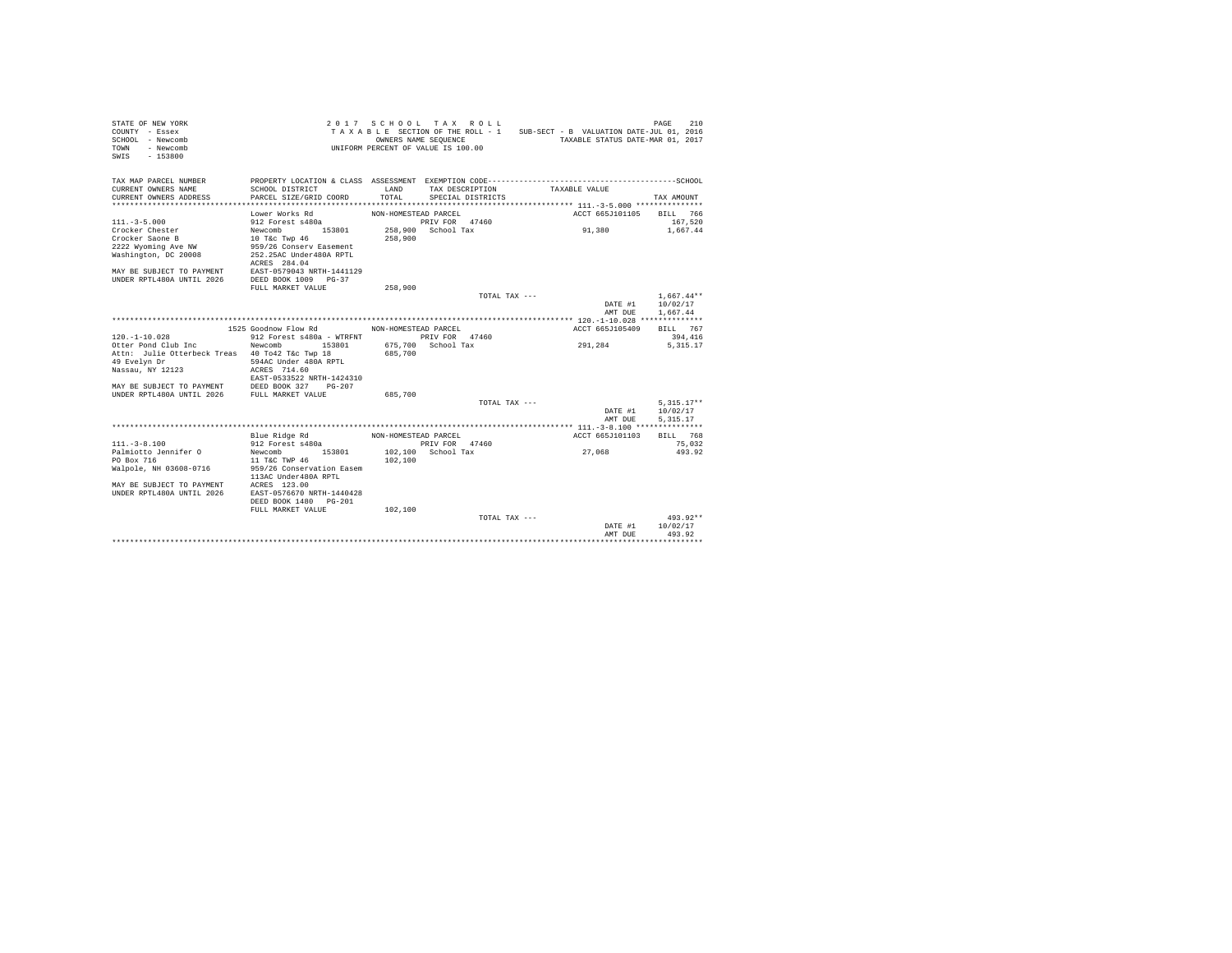| STATE OF NEW YORK<br>COUNTY - Essex<br>SCHOOL - Newcomb<br>- Newcomb<br>TOWN<br>$-153800$<br>SWIS |                                                       |                      | 2017 SCHOOL TAX ROLL<br>OWNERS NAME SEQUENCE<br>UNIFORM PERCENT OF VALUE IS 100.00 | TAXABLE SECTION OF THE ROLL - 1 SUB-SECT - B VALUATION DATE-JUL 01, 2016<br>TAXABLE STATUS DATE-MAR 01, 2017 | PAGE<br>211  |
|---------------------------------------------------------------------------------------------------|-------------------------------------------------------|----------------------|------------------------------------------------------------------------------------|--------------------------------------------------------------------------------------------------------------|--------------|
| TAX MAP PARCEL NUMBER                                                                             |                                                       |                      |                                                                                    |                                                                                                              |              |
| CURRENT OWNERS NAME<br>CURRENT OWNERS ADDRESS                                                     | SCHOOL DISTRICT<br>PARCEL SIZE/GRID COORD             | LAND<br>TOTAL.       | TAX DESCRIPTION<br>SPECIAL DISTRICTS                                               | TAXABLE VALUE                                                                                                | TAX AMOUNT   |
|                                                                                                   |                                                       |                      |                                                                                    |                                                                                                              |              |
|                                                                                                   | Lower Works Rd                                        | NON-HOMESTEAD PARCEL |                                                                                    | ACCT 665J101106                                                                                              | BILL 769     |
| $111 - 3 - 1.100$                                                                                 | 912 Forest s480a                                      |                      | PRIV FOR 47460                                                                     |                                                                                                              | 78,560       |
| Tahawus Club Inc                                                                                  | Newcomb 153801                                        |                      | 108,000 School Tax                                                                 | 29,440                                                                                                       | 537.20       |
| PO Box 419                                                                                        | 16 T&C TWP 46                                         | 108,000              |                                                                                    |                                                                                                              |              |
| Newcomb, NY 12852                                                                                 | 959/26 Conservation Easem<br>118.34AC Under 480A RPTL |                      |                                                                                    |                                                                                                              |              |
|                                                                                                   |                                                       |                      |                                                                                    |                                                                                                              |              |
| MAY BE SUBJECT TO PAYMENT ACRES 130.16<br>UNDER RPTL480A UNTIL 2026 EAST-0581167 NRTH-1446991     |                                                       |                      |                                                                                    |                                                                                                              |              |
|                                                                                                   | DEED BOOK 1619 PG-93                                  |                      |                                                                                    |                                                                                                              |              |
|                                                                                                   | FULL MARKET VALUE                                     | 108,000              |                                                                                    |                                                                                                              |              |
|                                                                                                   |                                                       |                      | TOTAL TAX ---                                                                      |                                                                                                              | $537.20**$   |
|                                                                                                   |                                                       |                      |                                                                                    | DATE #1                                                                                                      | 10/02/17     |
|                                                                                                   |                                                       |                      |                                                                                    | AMT DUE                                                                                                      | 537.20       |
|                                                                                                   |                                                       |                      |                                                                                    |                                                                                                              |              |
|                                                                                                   | Lower Works Rd                                        | NON-HOMESTEAD PARCEL |                                                                                    | ACCT 665Z006008                                                                                              | BILL 770     |
| $111. - 3 - 1.210$                                                                                | 912 Forest s480a                                      |                      | PRIV FOR 47460                                                                     |                                                                                                              | 40,400       |
| Tahawus Club Inc                                                                                  | Newcomb 153801                                        |                      | 101,000 School Tax                                                                 | 60,600                                                                                                       | 1,105.79     |
| PO Box 419                                                                                        | 16 T&C TWP 46                                         | 101,000              |                                                                                    |                                                                                                              |              |
| Newcomb, NY 12852                                                                                 | 959/26 Conservation Easem<br>121.66AC Under 480A RPTL |                      |                                                                                    |                                                                                                              |              |
| MAY BE SUBJECT TO PAYMENT ACRES 121.66                                                            |                                                       |                      |                                                                                    |                                                                                                              |              |
| UNDER RPTL480A UNTIL 2026                                                                         | EAST-0579039 NRTH-1445273                             |                      |                                                                                    |                                                                                                              |              |
|                                                                                                   | DEED BOOK 1619 PG-88                                  |                      |                                                                                    |                                                                                                              |              |
|                                                                                                   | FULL MARKET VALUE                                     | 101,000              |                                                                                    |                                                                                                              |              |
|                                                                                                   |                                                       |                      | TOTAL TAX ---                                                                      |                                                                                                              | $1.105.79**$ |
|                                                                                                   |                                                       |                      |                                                                                    | DATE #1                                                                                                      | 10/02/17     |
|                                                                                                   |                                                       |                      |                                                                                    | AMT DUE                                                                                                      | 1,105.79     |
|                                                                                                   |                                                       |                      |                                                                                    |                                                                                                              |              |
|                                                                                                   | Sanford Ln                                            | NON-HOMESTEAD PARCEL |                                                                                    | ACCT 665J105004                                                                                              | BILL 771     |
| $90. -1 - 1.110$                                                                                  | 912 Forest s480a                                      |                      | PRIV FOR 47460                                                                     |                                                                                                              | 15,007       |
| Upper Hudson Woodlands ATP LP Newcomb                                                             | 153801                                                |                      | 18,759 School Tax                                                                  | 3,752                                                                                                        | 68.46        |
| c/o F&W Forestry Services Inc Pt 92 T&c Twp<br>ATP Client Service                                 | 1565/88 1585/307 Esmnts                               | 18,759               |                                                                                    |                                                                                                              |              |
| PO Box 3610                                                                                       | 64.64AC Under 480A RPTL                               |                      |                                                                                    |                                                                                                              |              |
| Albany, GA 31706-3610                                                                             | ACRES 64.64                                           |                      |                                                                                    |                                                                                                              |              |
|                                                                                                   | EAST-0571166 NRTH-1474448                             |                      |                                                                                    |                                                                                                              |              |
| MAY BE SUBJECT TO PAYMENT DEED BOOK 1656 PG-1                                                     |                                                       |                      |                                                                                    |                                                                                                              |              |
| UNDER RPTL480A UNTIL 2026 CONSERVATION ESMT % 61.00                                               |                                                       |                      |                                                                                    |                                                                                                              |              |
|                                                                                                   | FULL MARKET VALUE                                     | 18,759               |                                                                                    |                                                                                                              |              |
|                                                                                                   |                                                       |                      | TOTAL TAX ---                                                                      |                                                                                                              | 68.46**      |
|                                                                                                   |                                                       |                      |                                                                                    | DATE #1                                                                                                      | 10/02/17     |
|                                                                                                   |                                                       |                      |                                                                                    | AMT DUE                                                                                                      | 68.46        |
|                                                                                                   |                                                       |                      |                                                                                    |                                                                                                              | *******      |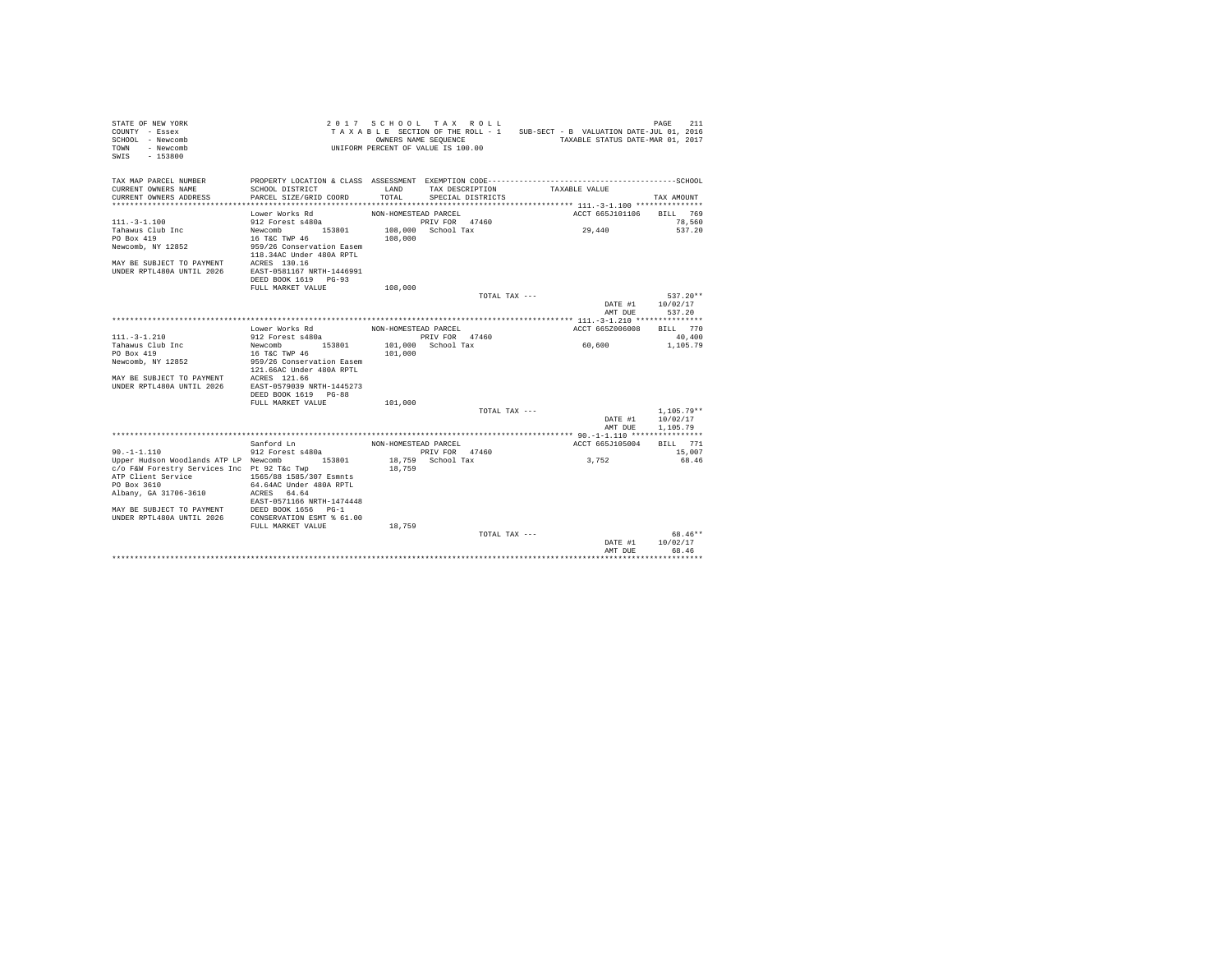| STATE OF NEW YORK<br>COUNTY - Essex<br>SCHOOL - Newcomb<br>- Newcomb<br>TOWN<br>SWTS<br>$-153800$ |                                                                   |                      | 2017 SCHOOL TAX ROLL<br>OWNERS NAME SEQUENCE<br>UNIFORM PERCENT OF VALUE IS 100.00 | TAXABLE SECTION OF THE ROLL - 1 SUB-SECT - B VALUATION DATE-JUL 01, 2016 | 212<br>PAGE<br>TAXABLE STATUS DATE-MAR 01, 2017 |  |
|---------------------------------------------------------------------------------------------------|-------------------------------------------------------------------|----------------------|------------------------------------------------------------------------------------|--------------------------------------------------------------------------|-------------------------------------------------|--|
| TAX MAP PARCEL NUMBER                                                                             | PROPERTY LOCATION & CLASS ASSESSMENT EXEMPTION CODE-------------- |                      |                                                                                    |                                                                          | ---------------------------SCHOOL               |  |
| CURRENT OWNERS NAME<br>CURRENT OWNERS ADDRESS                                                     | SCHOOL DISTRICT<br>PARCEL SIZE/GRID COORD                         | T.AND<br>TOTAL       | TAX DESCRIPTION<br>SPECIAL DISTRICTS                                               | TAXABLE VALUE                                                            | TAX AMOUNT                                      |  |
|                                                                                                   |                                                                   |                      |                                                                                    |                                                                          |                                                 |  |
|                                                                                                   | Sanford Ln                                                        | NON-HOMESTEAD PARCEL |                                                                                    | ACCT 665Z004009                                                          | BTLL 772                                        |  |
| $90. -1 - 1.200$                                                                                  | 912 Forest s480a                                                  |                      | PRIV FOR 47460                                                                     |                                                                          | 38,906                                          |  |
| Upper Hudson Woodlands ATP LP Newcomb 153801                                                      |                                                                   |                      | 116,064 School Tax                                                                 | 77,158                                                                   | 1,407.93                                        |  |
| c/o F&W Forestry Services Inc 91-93 T&C TWP 46<br>ATP Client Service                              | 1565/88 1585/307 Esmnts                                           | 116,064              |                                                                                    |                                                                          |                                                 |  |
| PO Box 3610                                                                                       | 150.22AC 480A RPTL                                                |                      |                                                                                    |                                                                          |                                                 |  |
| Albany, GA 31706-3610                                                                             | ACRES 164.22                                                      |                      |                                                                                    |                                                                          |                                                 |  |
|                                                                                                   | EAST-0570871 NRTH-1473126                                         |                      |                                                                                    |                                                                          |                                                 |  |
| MAY BE SUBJECT TO PAYMENT                                                                         | DEED BOOK 1656 PG-1                                               |                      |                                                                                    |                                                                          |                                                 |  |
| UNDER RPTL480A UNTIL 2026                                                                         | CONSERVATION ESMT % 61.00                                         |                      |                                                                                    |                                                                          |                                                 |  |
|                                                                                                   | FULL MARKET VALUE                                                 | 116,064              | TOTAL TAX ---                                                                      |                                                                          | $1.407.93**$                                    |  |
|                                                                                                   |                                                                   |                      |                                                                                    |                                                                          | 10/02/17<br>DATE #1                             |  |
|                                                                                                   |                                                                   |                      |                                                                                    |                                                                          | AMT DUE<br>1,407.93                             |  |
|                                                                                                   |                                                                   |                      |                                                                                    |                                                                          |                                                 |  |
|                                                                                                   | Sanford Ln                                                        | NON-HOMESTEAD PARCEL |                                                                                    | ACCT 665Z008002                                                          | BILL 773                                        |  |
| $90. -1 - 2.220$                                                                                  | 912 Forest s480a                                                  |                      | PRIV FOR 47460                                                                     |                                                                          | 382,231                                         |  |
| Upper Hudson Woodlands ATP LP Newcomb 153801                                                      |                                                                   |                      | 598.806 School Tax                                                                 | 216.575                                                                  | 3.951.92                                        |  |
| c/o F&W Forestry Services Inc T&C PUR TWP 47                                                      |                                                                   | 598,806              |                                                                                    |                                                                          |                                                 |  |
| ATP Client Service<br>PO Box 3610                                                                 | 1565/88 1585/307 Esmnts<br>1952Ac 480A RPTL                       |                      |                                                                                    |                                                                          |                                                 |  |
| Albany, GA 31706-3610                                                                             | ACRES 2048.80                                                     |                      |                                                                                    |                                                                          |                                                 |  |
|                                                                                                   | EAST-0568159 NRTH-1480004                                         |                      |                                                                                    |                                                                          |                                                 |  |
| MAY BE SUBJECT TO PAYMENT                                                                         | DEED BOOK 1656 PG-1                                               |                      |                                                                                    |                                                                          |                                                 |  |
| UNDER RPTL480A UNTIL 2026                                                                         | CONSERVATION ESMT % 61.00                                         |                      |                                                                                    |                                                                          |                                                 |  |
|                                                                                                   | FULL MARKET VALUE                                                 | 598,806              |                                                                                    |                                                                          |                                                 |  |
|                                                                                                   |                                                                   |                      | TOTAL TAX ---                                                                      |                                                                          | $3.951.92**$                                    |  |
|                                                                                                   |                                                                   |                      |                                                                                    |                                                                          | DATE #1<br>10/02/17<br>AMT DUE<br>3,951.92      |  |
|                                                                                                   |                                                                   |                      |                                                                                    |                                                                          |                                                 |  |
|                                                                                                   | Sanford Ln                                                        | NON-HOMESTEAD PARCEL |                                                                                    | ACCT 665Z005014                                                          | <b>BTLL</b> 774                                 |  |
| $90. -1 - 3.120$                                                                                  | 912 Forest s480a - WTRFNT                                         |                      | PRIV FOR 47460                                                                     |                                                                          | 54.943                                          |  |
| Upper Hudson Woodlands ATP LP Newcomb                                                             | 153801                                                            |                      | 68,679 School Tax                                                                  | 13,736                                                                   | 250.65                                          |  |
| c/o F&W Forestry Services Inc T&C TWP 47 RS                                                       |                                                                   | 68,679               |                                                                                    |                                                                          |                                                 |  |
| ATP Client Service                                                                                | 1565/88 1585/307 Esmnts                                           |                      |                                                                                    |                                                                          |                                                 |  |
| PO Box 3610<br>Albany, GA 31706-3610                                                              | 212.15AC 480A<br>ACRES 212.15                                     |                      |                                                                                    |                                                                          |                                                 |  |
|                                                                                                   | EAST-0576841 NRTH-1481947                                         |                      |                                                                                    |                                                                          |                                                 |  |
| MAY BE SUBJECT TO PAYMENT                                                                         | DEED BOOK 1656 PG-1                                               |                      |                                                                                    |                                                                          |                                                 |  |
| UNDER RPTL480A UNTIL 2026                                                                         | CONSERVATION ESMT % 61.00                                         |                      |                                                                                    |                                                                          |                                                 |  |
|                                                                                                   | FULL MARKET VALUE                                                 | 68,679               |                                                                                    |                                                                          |                                                 |  |
|                                                                                                   |                                                                   |                      | TOTAL TAX ---                                                                      |                                                                          | $250.65**$                                      |  |
|                                                                                                   |                                                                   |                      |                                                                                    |                                                                          | 10/02/17<br>DATE #1                             |  |
|                                                                                                   |                                                                   |                      |                                                                                    |                                                                          | 250.65<br>AMT DUE                               |  |
|                                                                                                   |                                                                   |                      |                                                                                    |                                                                          |                                                 |  |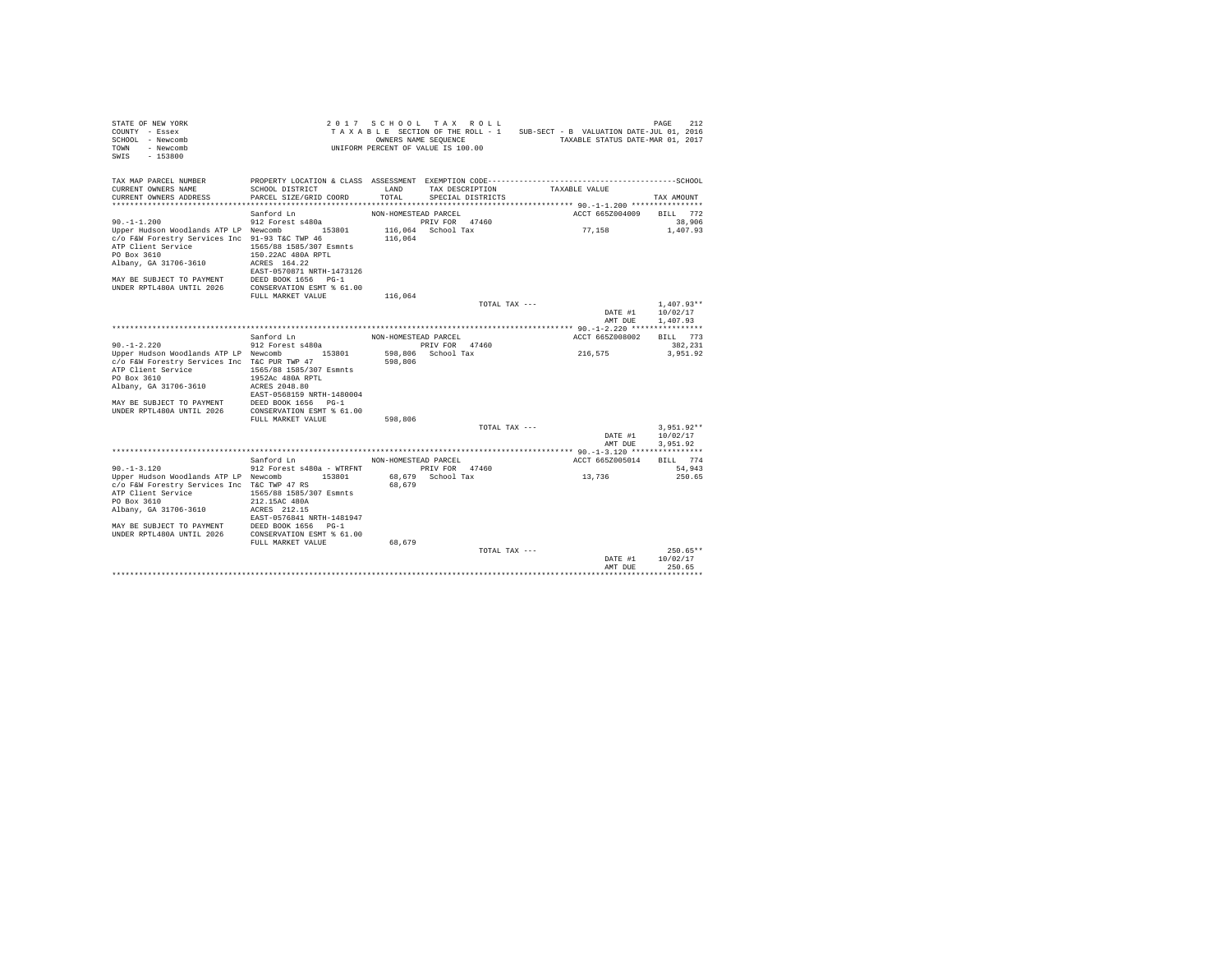| STATE OF NEW YORK<br>COUNTY - Essex<br>SCHOOL - Newcomb<br>- Newcomb<br>TOWN<br>$-153800$<br>SWIS |                             | 2017 SCHOOL TAX ROLL<br>TAXABLE SECTION OF THE ROLL - 1<br>OWNERS NAME SEOUENCE<br>UNIFORM PERCENT OF VALUE IS 100.00 |                                     |               | SUB-SECT - B VALUATION DATE-JUL 01, 2016<br>TAXABLE STATUS DATE-MAR 01, 2017 | 213<br>PAGE        |  |
|---------------------------------------------------------------------------------------------------|-----------------------------|-----------------------------------------------------------------------------------------------------------------------|-------------------------------------|---------------|------------------------------------------------------------------------------|--------------------|--|
| TAX MAP PARCEL NUMBER                                                                             |                             |                                                                                                                       |                                     |               |                                                                              |                    |  |
| CURRENT OWNERS NAME                                                                               | SCHOOL DISTRICT             | T.AND                                                                                                                 | TAX DESCRIPTION                     |               | TAXABLE VALUE                                                                |                    |  |
| CURRENT OWNERS ADDRESS                                                                            | PARCEL SIZE/GRID COORD      | TOTAL                                                                                                                 | SPECIAL DISTRICTS                   |               |                                                                              | TAX AMOUNT         |  |
|                                                                                                   |                             |                                                                                                                       |                                     |               |                                                                              |                    |  |
|                                                                                                   | Sanford Ln                  | NON-HOMESTEAD PARCEL                                                                                                  |                                     |               | ACCT 665Z008003                                                              | BILL 775           |  |
| $90. -1 - 3.220$                                                                                  | 912 Forest s480a            |                                                                                                                       | PRIV FOR 47460                      |               |                                                                              | 56.222             |  |
| Upper Hudson Woodlands ATP LP Newcomb<br>c/o F&W Forestry Services Inc T&C PUR TWP 47             | 153801                      | 70.278                                                                                                                | 70,278 School Tax                   |               | 14,056                                                                       | 256.49             |  |
| ATP Client Service                                                                                | 1565/88 1585/307 Esmnts     |                                                                                                                       |                                     |               |                                                                              |                    |  |
| PO Box 3610                                                                                       | 217.08Ac 480A RPTL          |                                                                                                                       |                                     |               |                                                                              |                    |  |
| Albany, GA 31706-3610                                                                             | ACRES 217.08                |                                                                                                                       |                                     |               |                                                                              |                    |  |
|                                                                                                   | EAST-0575880 NRTH-1483005   |                                                                                                                       |                                     |               |                                                                              |                    |  |
| MAY BE SUBJECT TO PAYMENT                                                                         | DEED BOOK 1656 PG-1         |                                                                                                                       |                                     |               |                                                                              |                    |  |
| UNDER RPTL480A UNTIL 2026                                                                         | CONSERVATION ESMT % 61.00   |                                                                                                                       |                                     |               |                                                                              |                    |  |
|                                                                                                   | FULL MARKET VALUE           | 70,278                                                                                                                |                                     |               |                                                                              |                    |  |
|                                                                                                   |                             |                                                                                                                       |                                     | TOTAL TAX --- |                                                                              | $256.49**$         |  |
|                                                                                                   |                             |                                                                                                                       |                                     |               | DATE #1                                                                      | 10/02/17           |  |
|                                                                                                   |                             |                                                                                                                       |                                     |               | AMT DUE                                                                      | 256.49             |  |
|                                                                                                   |                             |                                                                                                                       |                                     |               |                                                                              |                    |  |
| $90. -1 - 5.120$                                                                                  | NT. T.n<br>912 Forest s480a | NON-HOMESTEAD PARCEL                                                                                                  |                                     |               | ACCT 665Z005015                                                              | BILL 776<br>19,906 |  |
| Upper Hudson Woodlands ATP LP Newcomb 153801                                                      |                             |                                                                                                                       | PRIV FOR 47460<br>24.882 School Tax |               | 4,976                                                                        | 90.80              |  |
| c/o F&W Forestry Services Inc T&C TWP 46 RS                                                       |                             | 24,882                                                                                                                |                                     |               |                                                                              |                    |  |
| ATP Client Service                                                                                | 1565/88 1585/307 Esmnts     |                                                                                                                       |                                     |               |                                                                              |                    |  |
| PO Box 3610                                                                                       | 76.83AC 480A RPTL           |                                                                                                                       |                                     |               |                                                                              |                    |  |
| Albany, GA 31706-3610                                                                             | ACRES 76.83                 |                                                                                                                       |                                     |               |                                                                              |                    |  |
|                                                                                                   | EAST-0575638 NRTH-1476372   |                                                                                                                       |                                     |               |                                                                              |                    |  |
| MAY BE SUBJECT TO PAYMENT                                                                         | DEED BOOK 1656 PG-1         |                                                                                                                       |                                     |               |                                                                              |                    |  |
| UNDER RPTL480A UNTIL 2026                                                                         | CONSERVATION ESMT % 61.00   |                                                                                                                       |                                     |               |                                                                              |                    |  |
|                                                                                                   | FULL MARKET VALUE           | 24,882                                                                                                                |                                     |               |                                                                              |                    |  |
|                                                                                                   |                             |                                                                                                                       |                                     | TOTAL TAX --- |                                                                              | $90.80**$          |  |
|                                                                                                   |                             |                                                                                                                       |                                     |               | DATE #1<br>AMT DUE                                                           | 10/02/17<br>90.80  |  |
|                                                                                                   |                             |                                                                                                                       |                                     |               |                                                                              |                    |  |
|                                                                                                   | Sanford Ln                  | NON-HOMESTEAD PARCEL                                                                                                  |                                     |               | ACCT 665Z004012                                                              | BILL 777           |  |
| $90. -1 - 5.200$                                                                                  | 912 Forest s480a            |                                                                                                                       | PRIV FOR 47460                      |               |                                                                              | 6.989              |  |
| Upper Hudson Woodlands ATP LP Newcomb                                                             | 153801                      |                                                                                                                       | 8,736 School Tax                    |               | 1,747                                                                        | 31.88              |  |
| c/o F&W Forestry Services Inc 94/95 T&C TWP 46                                                    |                             | 8,736                                                                                                                 |                                     |               |                                                                              |                    |  |
| ATP Client Service                                                                                | 1565/88 1585/307 Esmnts     |                                                                                                                       |                                     |               |                                                                              |                    |  |
| PO Box 3610                                                                                       | 27AC 480A RPTL              |                                                                                                                       |                                     |               |                                                                              |                    |  |
| Albany, GA 31706-3610                                                                             | ACRES 27.00                 |                                                                                                                       |                                     |               |                                                                              |                    |  |
|                                                                                                   | EAST-0576922 NRTH-1475185   |                                                                                                                       |                                     |               |                                                                              |                    |  |
| MAY BE SUBJECT TO PAYMENT                                                                         | DEED BOOK 1656 PG-1         |                                                                                                                       |                                     |               |                                                                              |                    |  |
| UNDER RPTL480A UNTIL 2026                                                                         | CONSERVATION ESMT % 61.00   |                                                                                                                       |                                     |               |                                                                              |                    |  |
|                                                                                                   | FULL MARKET VALUE           | 8,736                                                                                                                 |                                     | TOTAL TAX --- |                                                                              | $31.88**$          |  |
|                                                                                                   |                             |                                                                                                                       |                                     |               | DATE #1                                                                      | 10/02/17           |  |
|                                                                                                   |                             |                                                                                                                       |                                     |               | AMT DUE                                                                      | 31.88              |  |
|                                                                                                   |                             |                                                                                                                       |                                     |               |                                                                              | .                  |  |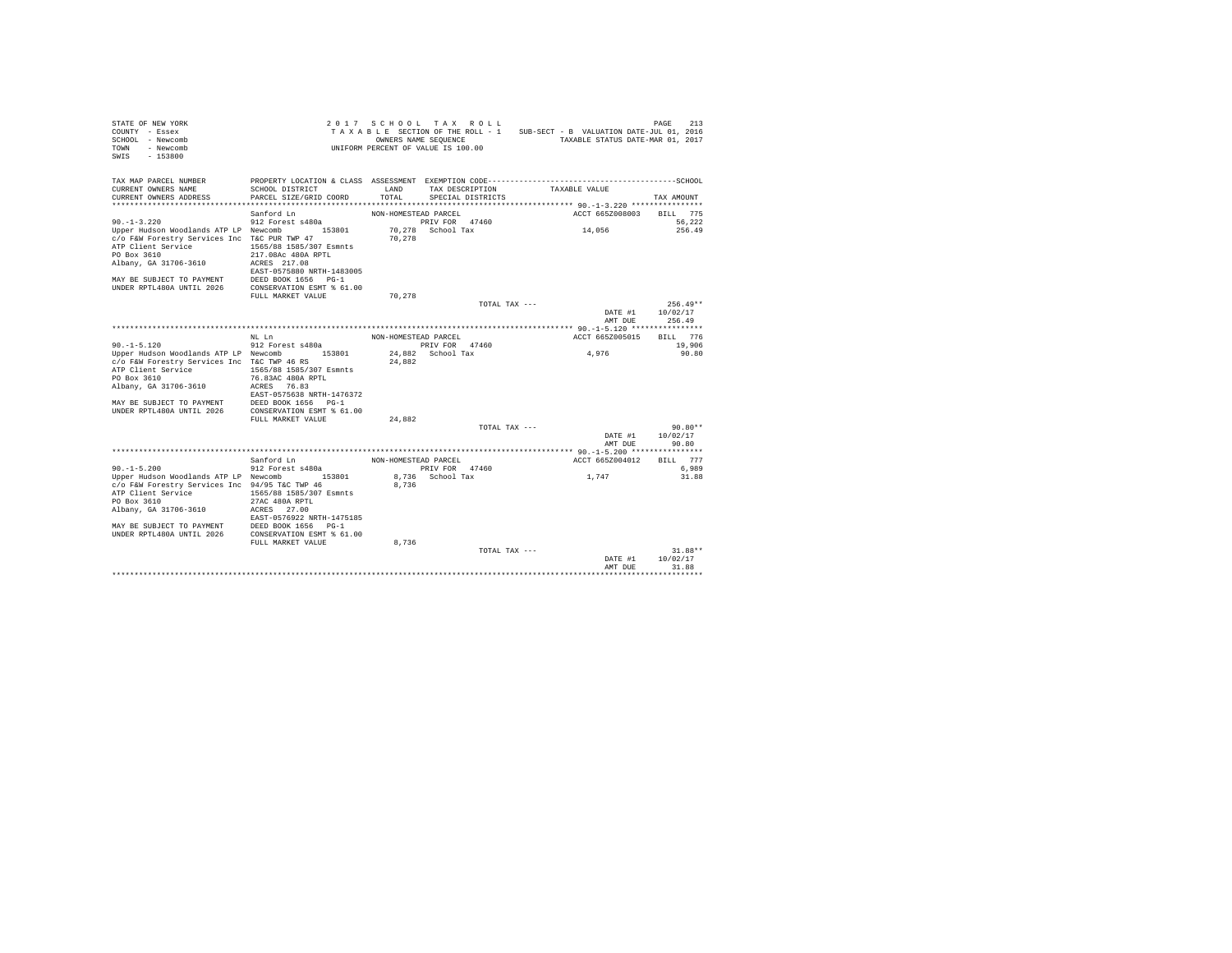| STATE OF NEW YORK<br>COUNTY - Essex<br>SCHOOL - Newcomb<br>TOWN<br>- Newcomb<br>SWIS - 153800 |                           |                      | 2017 SCHOOL TAX ROLL<br>OWNERS NAME SEQUENCE<br>UNIFORM PERCENT OF VALUE IS 100.00 | TAXABLE SECTION OF THE ROLL - 1 SUB-SECT - B VALUATION DATE-JUL 01, 2016<br>TAXABLE STATUS DATE-MAR 01, 2017 | 214<br>PAGE            |
|-----------------------------------------------------------------------------------------------|---------------------------|----------------------|------------------------------------------------------------------------------------|--------------------------------------------------------------------------------------------------------------|------------------------|
| TAX MAP PARCEL NUMBER                                                                         |                           |                      |                                                                                    |                                                                                                              |                        |
| CURRENT OWNERS NAME                                                                           | SCHOOL DISTRICT           | LAND<br>TOTAL.       | TAX DESCRIPTION                                                                    | TAXABLE VALUE                                                                                                |                        |
| CURRENT OWNERS ADDRESS                                                                        | PARCEL SIZE/GRID COORD    |                      | SPECIAL DISTRICTS                                                                  |                                                                                                              | TAX AMOUNT             |
|                                                                                               | NL Ln                     | NON-HOMESTEAD PARCEL |                                                                                    | ACCT 665Z005017                                                                                              | BILL 778               |
| $91. -1 -1.120$                                                                               | 912 Forest s480a          |                      | PRIV FOR 47460                                                                     |                                                                                                              | 6.770                  |
| Upper Hudson Woodlands ATP LP Newcomb 153801                                                  |                           |                      | 8.463 School Tax                                                                   | 1,693                                                                                                        | 30.89                  |
| c/o F&W Forestry Services Inc T&C TWP 46 RS                                                   |                           | 8,463                |                                                                                    |                                                                                                              |                        |
| ATP Client Service                                                                            | 1565/88 1585/307 Esmnts   |                      |                                                                                    |                                                                                                              |                        |
| PO Box 3610                                                                                   | 26.17AC 480A RPTL         |                      |                                                                                    |                                                                                                              |                        |
| Albany, GA 31706-3610                                                                         | ACRES 26.17               |                      |                                                                                    |                                                                                                              |                        |
|                                                                                               | EAST-0576259 NRTH-1477320 |                      |                                                                                    |                                                                                                              |                        |
| MAY BE SUBJECT TO PAYMENT                                                                     | DEED BOOK 1656 PG-1       |                      |                                                                                    |                                                                                                              |                        |
| IINDER RPTL480A IINTIL 2026                                                                   | CONSERVATION ESMT % 61.00 |                      |                                                                                    |                                                                                                              |                        |
|                                                                                               | FULL MARKET VALUE         | 8,463                |                                                                                    |                                                                                                              |                        |
|                                                                                               |                           |                      | TOTAL TAX ---                                                                      |                                                                                                              | $30.89**$              |
|                                                                                               |                           |                      |                                                                                    | DATE #1                                                                                                      | 10/02/17<br>30.89      |
|                                                                                               |                           |                      |                                                                                    | AMT DUE                                                                                                      |                        |
|                                                                                               | Sanford Ln                | NON-HOMESTEAD PARCEL |                                                                                    | ACCT 665Z004013                                                                                              | BILL 779               |
| $91. -1 -1.200$                                                                               | 912 Forest s480a          |                      | PRIV FOR 47460                                                                     |                                                                                                              | 40.622                 |
| Upper Hudson Woodlands ATP LP Newcomb 153801                                                  |                           |                      | 50.778 School Tax                                                                  | 10,156                                                                                                       | 185.32                 |
| c/o F&W Forestry Services Inc 95 T&C TWP 46                                                   |                           | 50.778               |                                                                                    |                                                                                                              |                        |
| ATP Client Service                                                                            | 1565/88 1585/307 Esmnts   |                      |                                                                                    |                                                                                                              |                        |
| PO Box 3610                                                                                   | 170.3AC 480A              |                      |                                                                                    |                                                                                                              |                        |
| Albany, GA 31706-3610                                                                         | ACRES 170.30              |                      |                                                                                    |                                                                                                              |                        |
|                                                                                               | EAST-0577586 NRTH-1477200 |                      |                                                                                    |                                                                                                              |                        |
| MAY BE SUBJECT TO PAYMENT                                                                     | DEED BOOK 1656 PG-1       |                      |                                                                                    |                                                                                                              |                        |
| UNDER RPTL480A UNTIL 2026                                                                     | CONSERVATION ESMT % 61.00 |                      |                                                                                    |                                                                                                              |                        |
|                                                                                               | FULL MARKET VALUE         | 50,778               |                                                                                    |                                                                                                              |                        |
|                                                                                               |                           |                      | TOTAL TAX ---                                                                      |                                                                                                              | $185.32**$<br>10/02/17 |
|                                                                                               |                           |                      |                                                                                    | DATE #1<br>AMT DUE                                                                                           | 185.32                 |
|                                                                                               |                           |                      |                                                                                    |                                                                                                              |                        |
|                                                                                               | Sanford Ln                | NON-HOMESTEAD PARCEL |                                                                                    | ACCT 665J103409                                                                                              | BILL 780               |
| $91. - 1 - 2.000$                                                                             | 912 Forest s480a          |                      | PRIV FOR 47460                                                                     |                                                                                                              | 35,443                 |
| Upper Hudson Woodlands ATP LP Newcomb                                                         | 153801                    |                      | 44.304 School Tax                                                                  | 8,861                                                                                                        | 161.69                 |
| c/o F&W Forestry Services Inc 96 T&c Twp 46                                                   |                           | 44.304               |                                                                                    |                                                                                                              |                        |
| ATP Client Service                                                                            | 1565/88 1585/307 Esmnts   |                      |                                                                                    |                                                                                                              |                        |
| PO Box 3610                                                                                   | 188.48AC Under 480A RPTL  |                      |                                                                                    |                                                                                                              |                        |
| Albany, GA 31706-3610                                                                         | ACRES 188.48              |                      |                                                                                    |                                                                                                              |                        |
|                                                                                               | EAST-0579664 NRTH-1478839 |                      |                                                                                    |                                                                                                              |                        |
| MAY BE SUBJECT TO PAYMENT                                                                     | DEED BOOK 1656 PG-1       |                      |                                                                                    |                                                                                                              |                        |
| UNDER RPTL480A UNTIL 2026                                                                     | CONSERVATION ESMT % 61.00 |                      |                                                                                    |                                                                                                              |                        |
|                                                                                               | FULL MARKET VALUE         | 44,304               |                                                                                    |                                                                                                              |                        |
|                                                                                               |                           |                      | TOTAL TAX ---                                                                      |                                                                                                              | $161.69**$<br>10/02/17 |
|                                                                                               |                           |                      |                                                                                    | DATE #1<br>AMT DUE                                                                                           | 161.69                 |
|                                                                                               |                           |                      |                                                                                    |                                                                                                              | ************           |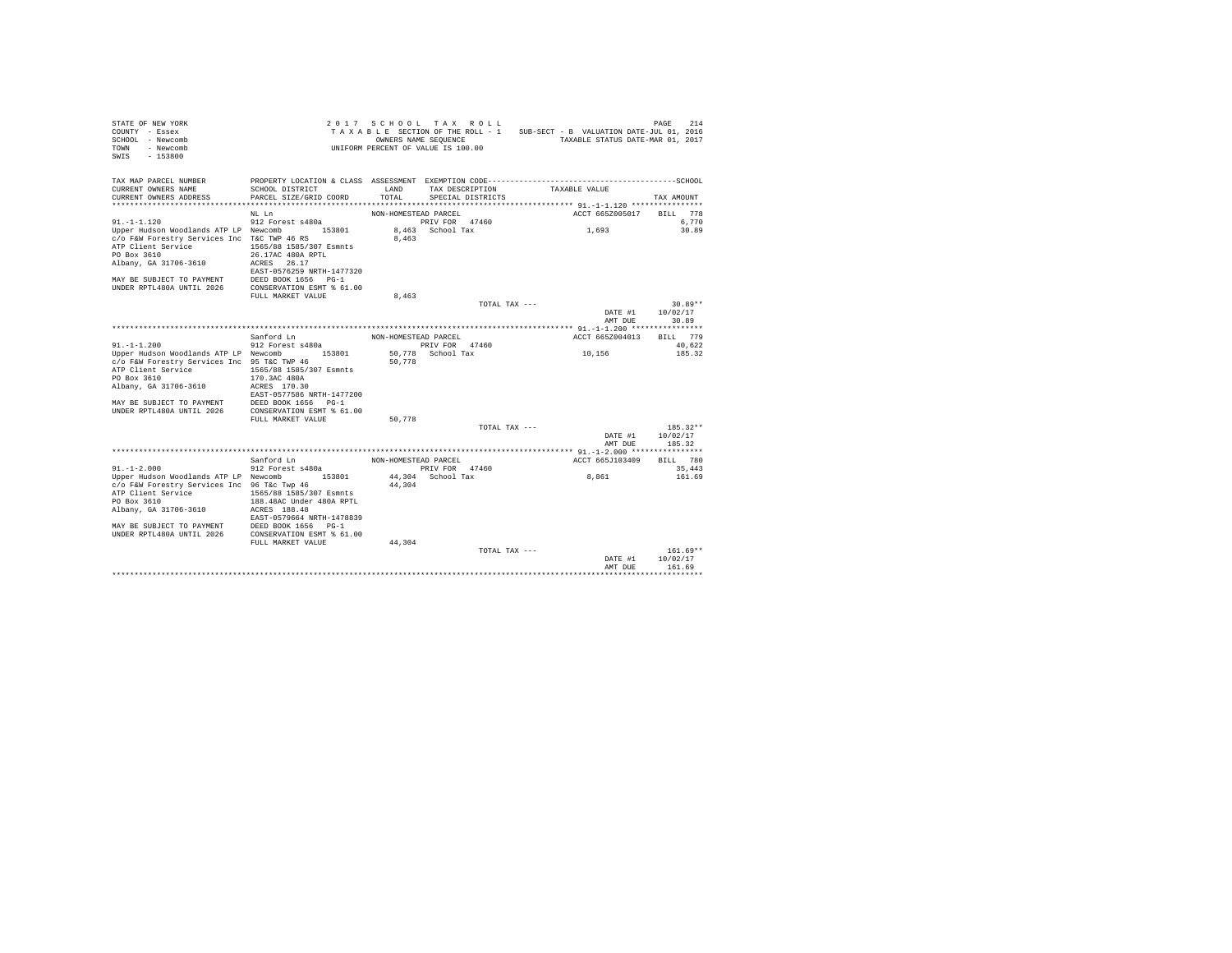| STATE OF NEW YORK<br>COUNTY - Essex<br>SCHOOL - Newcomb<br>TOWN<br>- Newcomb<br>SWIS<br>$-153800$                                                                                                                                  |                                                                                                                                                                            | OWNERS NAME SEQUENCE  | 2017 SCHOOL TAX ROLL<br>TAXABLE SECTION OF THE ROLL - 1<br>UNIFORM PERCENT OF VALUE IS 100.00 | SUB-SECT - B VALUATION DATE-JUL 01, 2016<br>TAXABLE STATUS DATE-MAR 01, 2017                                  | 215<br>PAGE                  |
|------------------------------------------------------------------------------------------------------------------------------------------------------------------------------------------------------------------------------------|----------------------------------------------------------------------------------------------------------------------------------------------------------------------------|-----------------------|-----------------------------------------------------------------------------------------------|---------------------------------------------------------------------------------------------------------------|------------------------------|
| TAX MAP PARCEL NUMBER<br>CURRENT OWNERS NAME<br>CURRENT OWNERS ADDRESS                                                                                                                                                             | SCHOOL DISTRICT<br>PARCEL SIZE/GRID COORD                                                                                                                                  | <b>T.AND</b><br>TOTAL | TAX DESCRIPTION<br>SPECIAL DISTRICTS                                                          | PROPERTY LOCATION & CLASS ASSESSMENT EXEMPTION CODE-----------------------------------SCHOOL<br>TAXABLE VALUE | TAX AMOUNT                   |
|                                                                                                                                                                                                                                    | Sanford Ln                                                                                                                                                                 | NON-HOMESTEAD PARCEL  |                                                                                               | ACCT 665Z005018                                                                                               | BILL 781                     |
| $101. -1 -1.200$                                                                                                                                                                                                                   | 912 Forest s480a                                                                                                                                                           |                       | PRIV FOR 47460                                                                                |                                                                                                               | 3.432                        |
| Upper Hudson Woodlands ATP LP Newcomb<br>c/o F&W Forestry Services Inc T&C TWP 46 RS<br>ATP Client Service<br>PO Box 3610<br>Albany, GA 31706-3610                                                                                 | 153801<br>1565/88 1585/307 Esmnts<br>13.2AC 480A RPTL<br>ACRES 13.20<br>EAST-0575106 NRTH-1471731                                                                          | 4.290                 | 4,290 School Tax                                                                              | 858                                                                                                           | 15.66                        |
| MAY BE SUBJECT TO PAYMENT                                                                                                                                                                                                          | DEED BOOK 1656 PG-1                                                                                                                                                        |                       |                                                                                               |                                                                                                               |                              |
| UNDER RPTL480A UNTIL 2026 CONSERVATION ESMT % 61.00                                                                                                                                                                                |                                                                                                                                                                            |                       |                                                                                               |                                                                                                               |                              |
|                                                                                                                                                                                                                                    | FULL MARKET VALUE                                                                                                                                                          | 4.290                 |                                                                                               |                                                                                                               |                              |
|                                                                                                                                                                                                                                    |                                                                                                                                                                            |                       | TOTAL TAX ---                                                                                 |                                                                                                               | $15.66**$                    |
|                                                                                                                                                                                                                                    |                                                                                                                                                                            |                       |                                                                                               | DATE #1<br>AMT DUE                                                                                            | 10/02/17<br>15.66            |
|                                                                                                                                                                                                                                    |                                                                                                                                                                            |                       |                                                                                               |                                                                                                               |                              |
|                                                                                                                                                                                                                                    | Sanford Ln                                                                                                                                                                 | NON-HOMESTEAD PARCEL  |                                                                                               | ACCT 665Z005019                                                                                               | 782<br><b>BILL</b>           |
| $101. -6 - 1.200$                                                                                                                                                                                                                  | 912 Forest s480a                                                                                                                                                           |                       | PRIV FOR 47460                                                                                |                                                                                                               | 94                           |
| Upper Hudson Woodlands ATP LP Newcomb<br>c/o F&W Forestry Services Inc T&C TWP 46 RS<br>ATP Client Service<br>PO Box 3610<br>Albany, GA 31706-3610<br>MAY BE SUBJECT TO PAYMENT<br>UNDER RPTL480A UNTIL 2026                       | 153801<br>1565/88 1585/307 Esmnts<br>.31AC under 480A RPTL<br>0.31<br>ACRES<br>EAST-0576123 NRTH-1471634<br>DEED BOOK 1656 PG-1<br>CONSERVATION ESMT % 61.00               | 117                   | 117 School Tax                                                                                | 23                                                                                                            | 0.42                         |
|                                                                                                                                                                                                                                    | FULL MARKET VALUE                                                                                                                                                          | 117                   |                                                                                               |                                                                                                               |                              |
|                                                                                                                                                                                                                                    |                                                                                                                                                                            |                       | TOTAL TAX ---                                                                                 | DATE #1<br>AMT DUE                                                                                            | $0.42**$<br>10/02/17<br>0.42 |
|                                                                                                                                                                                                                                    |                                                                                                                                                                            |                       |                                                                                               |                                                                                                               |                              |
|                                                                                                                                                                                                                                    | Sanford Ln                                                                                                                                                                 | NON-HOMESTEAD PARCEL  |                                                                                               | ACCT 665Z004014                                                                                               | <b>BTLL</b> 783              |
| $101. - 6 - 2.200$<br>Upper Hudson Woodlands ATP LP Newcomb<br>c/o F&W Forestry Services Inc 75 T&C TWP 46<br>ATP Client Service<br>PO Box 3610<br>Albany, GA 31706-3610<br>MAY BE SUBJECT TO PAYMENT<br>UNDER RPTL480A UNTIL 2026 | 912 Forest s480a<br>153801<br>1565/88 1585/307 Esmnts<br>6.3AC 480A RPTL<br>6.30<br>ACRES<br>EAST-0576790 NRTH-1474048<br>DEED BOOK 1656 PG-1<br>CONSERVATION ESMT % 61.00 | 1,716                 | PRIV FOR 47460<br>1,716 School Tax                                                            | 343                                                                                                           | 1,373<br>6.26                |
|                                                                                                                                                                                                                                    | FULL MARKET VALUE                                                                                                                                                          | 1,716                 |                                                                                               |                                                                                                               |                              |
|                                                                                                                                                                                                                                    |                                                                                                                                                                            |                       | TOTAL TAX ---                                                                                 | DATE #1<br>AMT DUE                                                                                            | $6.26**$<br>10/02/17<br>6.26 |
|                                                                                                                                                                                                                                    |                                                                                                                                                                            |                       |                                                                                               |                                                                                                               |                              |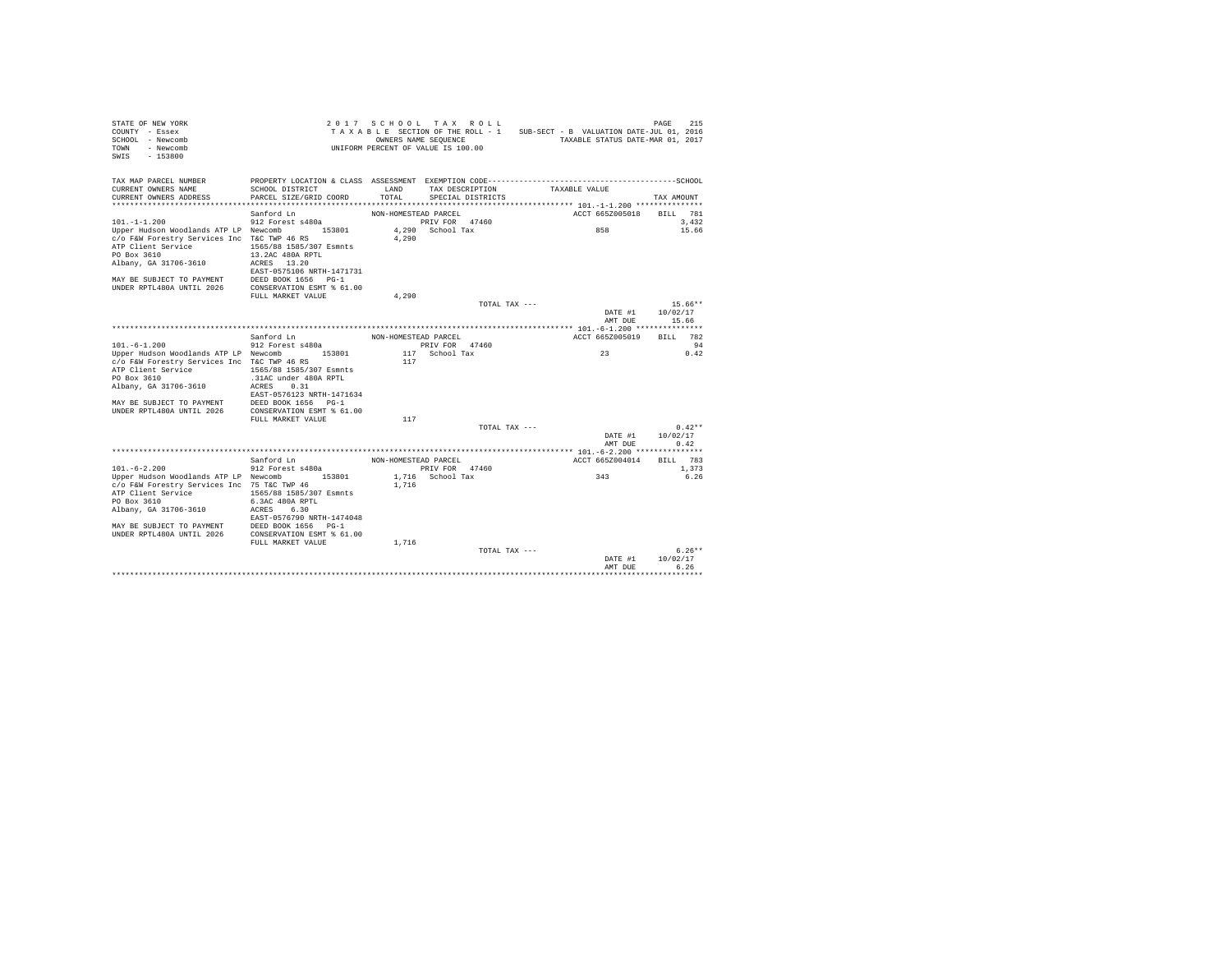| STATE OF NEW YORK | 2017 SCHOOL TAX ROLL               | 216<br>PAGE                              |
|-------------------|------------------------------------|------------------------------------------|
| COUNTY - Essex    | TAXABLE SECTION OF THE ROLL - 1    | SUB-SECT - B VALUATION DATE-JUL 01, 2016 |
| SCHOOL - Newcomb  |                                    | TAXABLE STATUS DATE-MAR 01, 2017         |
| TOWN<br>- Newcomb | UNIFORM PERCENT OF VALUE IS 100.00 | RPS155/V04/L015                          |
| - 153800<br>SWIS  |                                    | CURRENT DATE 8/17/2017                   |
|                   |                                    |                                          |

#### R O L L S U B S E C T I O N - B - T O T A L S

## \*\*\* S P E C I A L D I S T R I C T S U M M A R Y \*\*\*

|      | ----<br>/ L A L<br>the contract of the contract of the contract of | ----       | $\cdots$ | .     | moms:<br>the contract of the contract of the contract of |
|------|--------------------------------------------------------------------|------------|----------|-------|----------------------------------------------------------|
| CODE | <b>DAR</b><br>$\sim$                                               | TVD's<br>. |          | MOUN. | 1'AX                                                     |

#### NO SPECIAL DISTRICTS AT THIS LEVEL

## \*\*\* S C H O O L D I S T R I C T S U M M A R Y \*\*\*

| CODE   | DISTRICT NAME   | TOTAL<br>PARCELS | ASSESSED<br>LAND | ASSESSED<br>TOTAL | EXEMPT<br>AMOUNT<br>---------<br>STAR AMOUNT | TOTAL<br>TAXABLE<br>---------<br>STAR TAXABLE | TOTAL TAX  |
|--------|-----------------|------------------|------------------|-------------------|----------------------------------------------|-----------------------------------------------|------------|
|        | Newcomb         | 24               | 5870.672         | 5900.672          | 4128.303                                     | 1,772,369                                     |            |
| 153801 |                 |                  |                  |                   |                                              | 1,772,369                                     | 32, 341.06 |
|        | SUB-TOTAL       | 24               | 5870.672         | 5900.672          | 4128.303                                     | 1,772,369                                     |            |
|        | SUB-TOTAL(CONT) |                  |                  |                   |                                              | 1,772,369                                     | 32, 341.06 |
|        | TOTAL           | 24               | 5870.672         | 5900.672          | 4128.303                                     | 1,772,369                                     |            |
|        | TO TAL (CONT)   |                  |                  |                   |                                              | 1,772,369                                     | 32, 341.06 |

## \*\*\* S Y S T E M C O D E S S U M M A R Y \*\*\*

## NO SYSTEM EXEMPTIONS AT THIS LEVEL

## \*\*\* E X E M P T I O N S U M M A R Y \*\*\*

| CODE  | DESCRIPTION | TOTAL<br>PARCELS | SCHOOL   |
|-------|-------------|------------------|----------|
| 47460 | PRIV FOR    | 23               | 4128.303 |
|       | TOTAL       | 23               | 4128.303 |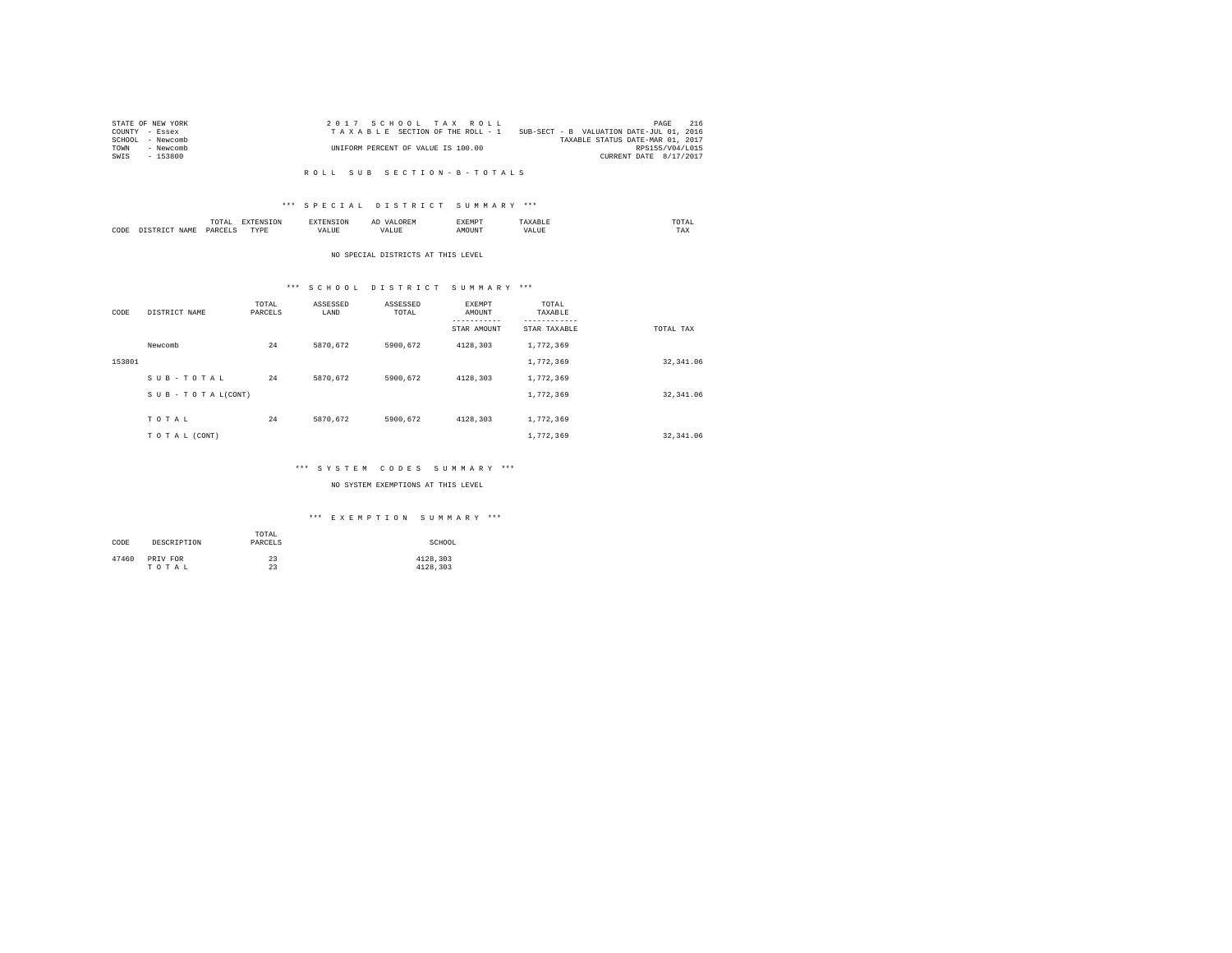| STATE OF NEW YORK   | 2017 SCHOOL TAX ROLL                                                        | PAGE            | 217 |
|---------------------|-----------------------------------------------------------------------------|-----------------|-----|
| COUNTY - Essex      | SUB-SECT - B VALUATION DATE-JUL 01, 2016<br>TAXABLE SECTION OF THE ROLL - 1 |                 |     |
| SCHOOL<br>- Newcomb | TAXABLE STATUS DATE-MAR 01, 2017                                            |                 |     |
| TOWN<br>- Newcomb   | UNIFORM PERCENT OF VALUE IS 100.00                                          | RPS155/V04/L015 |     |
| $-153800$<br>SWIS   | CURRENT DATE 8/17/2017                                                      |                 |     |

R O L L S U B S E C T I O N - B - T O T A L S

## \*\*\* G R A N D T O T A L S \*\*\*

| ROLL<br><b>SEC</b> | DESCRIPTION                | TOTAL<br>PARCELS | ASSESSED<br>LAND | ASSESSED<br>TOTAL | EXEMPT<br>AMOUNT<br>---------<br>STAR AMOUNT | TOTAL<br>TAXABLE<br>STAR TAXABLE | TOTAL<br>TAX |
|--------------------|----------------------------|------------------|------------------|-------------------|----------------------------------------------|----------------------------------|--------------|
|                    | School Tax                 |                  | 5870.672         | 5900.672          | 4.128.303                                    | 1,772,369<br>1,772,369           | 32.341.06    |
|                    | SPEC DIST TAXES<br>TAXABLE | 24               |                  |                   |                                              |                                  | 32, 341, 06  |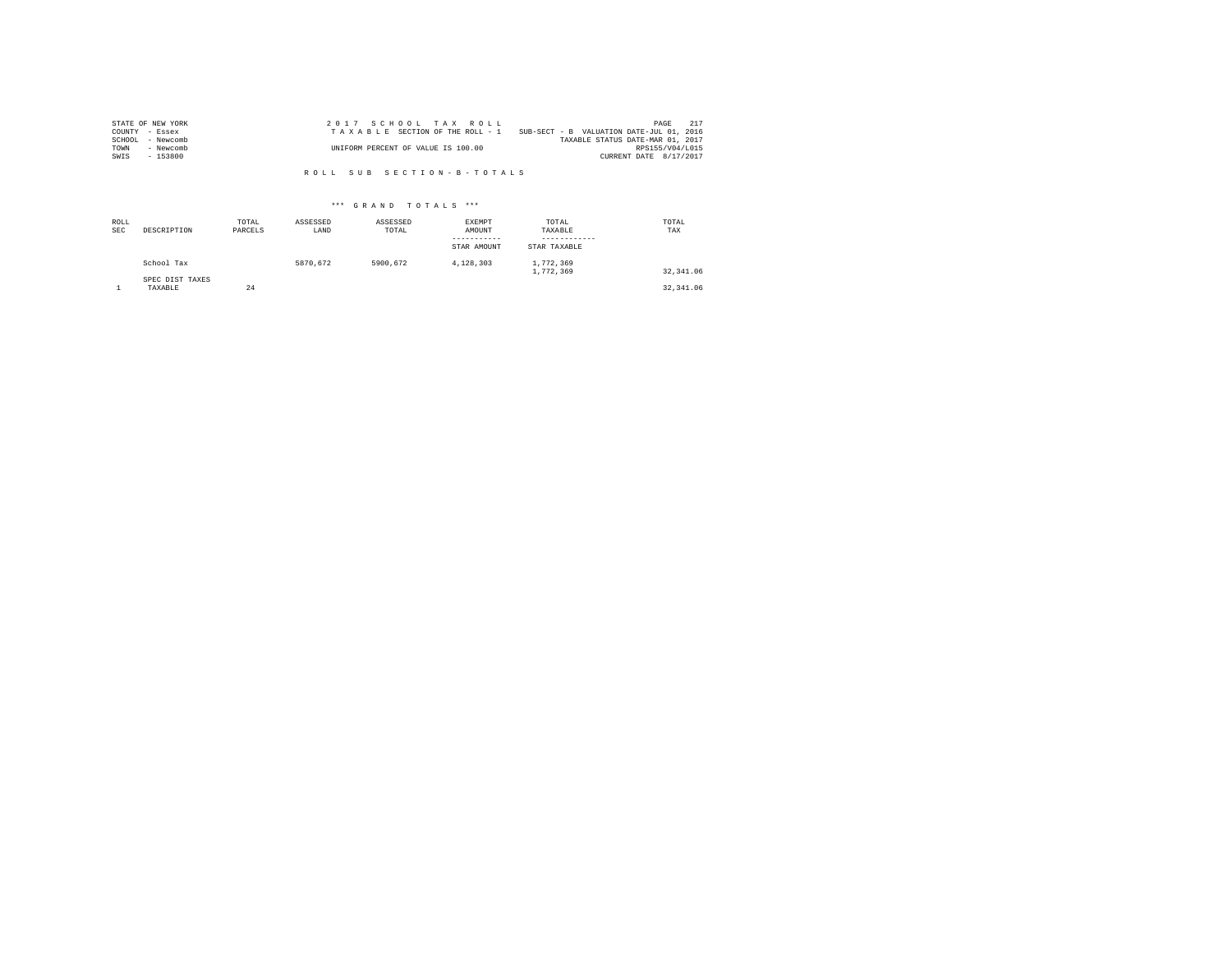| STATE OF NEW YORK | 2017 SCHOOL TAX ROLL               | 218<br>PAGE                      |
|-------------------|------------------------------------|----------------------------------|
| COUNTY - Essex    | TAXABLE SECTION OF THE ROLL - 1    | VALUATION DATE-JUL 01, 2016      |
| SCHOOL - Newcomb  |                                    | TAXABLE STATUS DATE-MAR 01, 2017 |
| TOWN<br>- Newcomb | UNIFORM PERCENT OF VALUE IS 100.00 | RPS155/V04/L015                  |
| SWIS<br>- 153800  |                                    | CURRENT DATE 8/17/2017           |
|                   |                                    |                                  |
|                   | ROLL SECTION TOTALS                |                                  |

# \*\*\* S P E C I A L D I S T R I C T S U M M A R Y \*\*\*

|      |   | <b>CALL</b> |        | ≖ | .    | ------<br>the contract of the contract of the contract of |
|------|---|-------------|--------|---|------|-----------------------------------------------------------|
| CODE | - | DAR<br>.    | .<br>. | . | ITN' | 1 M.A                                                     |

#### NO SPECIAL DISTRICTS AT THIS LEVEL

## \*\*\* S C H O O L D I S T R I C T S U M M A R Y \*\*\*

| CODE   | DISTRICT NAME   | TOTAL<br>PARCELS | ASSESSED<br>LAND | ASSESSED<br>TOTAL | EXEMPT<br>AMOUNT<br>--------- | TOTAL<br>TAXABLE<br>--------- |            |
|--------|-----------------|------------------|------------------|-------------------|-------------------------------|-------------------------------|------------|
|        |                 |                  |                  |                   | STAR AMOUNT                   | STAR TAXABLE                  | TOTAL TAX  |
|        | Newcomb         | 783              | 65215.152        | 122146.852        | 10198.412                     | 111,948,440                   |            |
| 153801 |                 |                  |                  |                   | 6530,465                      | 105, 417, 975                 | 600.438.31 |
|        | SUB-TOTAL       | 783              | 65215.152        | 122146.852        | 10198.412                     | 111,948,440                   |            |
|        | SUB-TOTAL(CONT) |                  |                  |                   | 6530,465                      | 105, 417, 975                 | 600.438.31 |
|        |                 |                  |                  |                   |                               |                               |            |
|        | TOTAL           | 783              | 65215.152        | 122146.852        | 10198.412                     | 111,948,440                   |            |
|        | TO TAL (CONT)   |                  |                  |                   | 6530.465                      | 105, 417, 975                 | 600.438.31 |

## \*\*\* S Y S T E M C O D E S S U M M A R Y \*\*\*

## NO SYSTEM EXEMPTIONS AT THIS LEVEL

## \*\*\* E X E M P T I O N S U M M A R Y \*\*\*

|       |             | TOTAL   |          |
|-------|-------------|---------|----------|
| CODE  | DESCRIPTION | PARCELS | SCHOOL   |
|       |             |         |          |
| 41120 | VETWAR CTS  | 8       | 164,370  |
| 41130 | VETCOM CTS  | 24      | 814,188  |
| 41140 | VETDIS CTS  | 6       | 106.221  |
| 41800 | AGED ALL    | 20      | 1172.563 |
| 41834 | ENH STAR    | 65      | 3860.465 |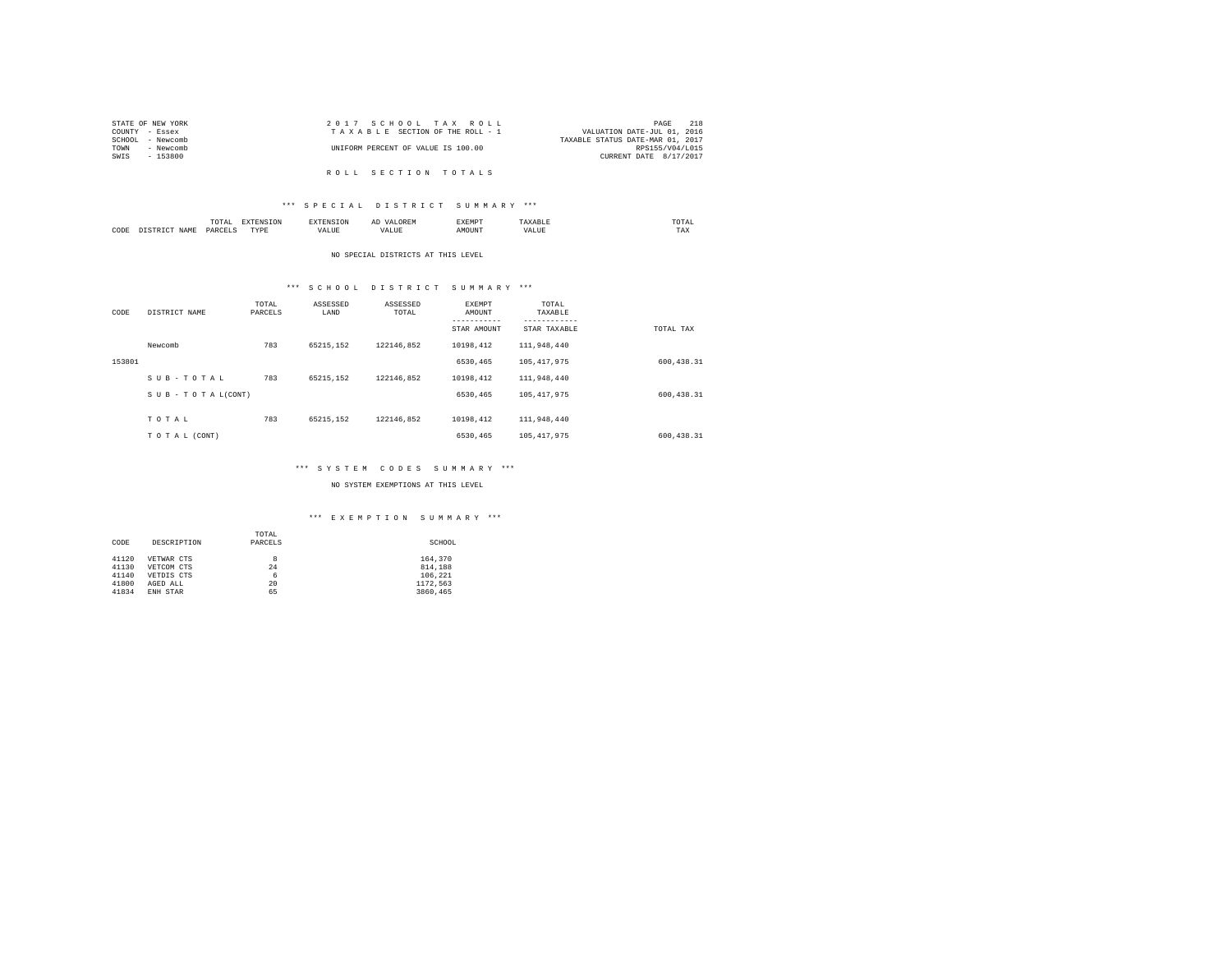| STATE OF NEW YORK |           | 2017 SCHOOL TAX ROLL               |  |                                  | PAGE                   | 219 |
|-------------------|-----------|------------------------------------|--|----------------------------------|------------------------|-----|
| COUNTY - Essex    |           | TAXABLE SECTION OF THE ROLL - 1    |  | VALUATION DATE-JUL 01, 2016      |                        |     |
| SCHOOL - Newcomb  |           |                                    |  | TAXABLE STATUS DATE-MAR 01, 2017 |                        |     |
| TOWN              | - Newcomb | UNIFORM PERCENT OF VALUE IS 100.00 |  |                                  | RPS155/V04/L015        |     |
| SWIS              | - 153800  |                                    |  |                                  | CURRENT DATE 8/17/2017 |     |
|                   |           |                                    |  |                                  |                        |     |
|                   |           | ROLL SECTION TOTALS                |  |                                  |                        |     |

## \*\*\* E X E M P T I O N S U M M A R Y \*\*\*

| CODE                    | DESCRIPTION                            | TOTAL<br>PARCELS | SCHOOL                           |
|-------------------------|----------------------------------------|------------------|----------------------------------|
| 41854<br>47450<br>47460 | <b>BAS STAR</b><br>FISCHER<br>PRIV FOR | 89<br>13<br>23   | 2670,000<br>3812.767<br>4128.303 |
|                         | TOTAL                                  | 248              | 16728.877                        |

## \*\*\* G R A N D T O T A L S \*\*\*

| ROLL       |                 | TOTAL   | ASSESSED  | ASSESSED   | EXEMPT      | TOTAL         | TOTAL      |
|------------|-----------------|---------|-----------|------------|-------------|---------------|------------|
| <b>SEC</b> | DESCRIPTION     | PARCELS | LAND      | TOTAL      | AMOUNT      | TAXABLE       | TAX        |
|            |                 |         |           |            | ----------- |               |            |
|            |                 |         |           |            | STAR AMOUNT | STAR TAXABLE  |            |
|            | School Tax      |         | 65215.152 | 122146.852 | 10.198.412  | 111,948,440   |            |
|            |                 |         |           |            | 6530.465    | 105, 417, 975 | 600.438.31 |
|            | SPEC DIST TAXES |         |           |            |             |               |            |
|            | TAXABLE         | 783     |           |            |             |               | 600.438.31 |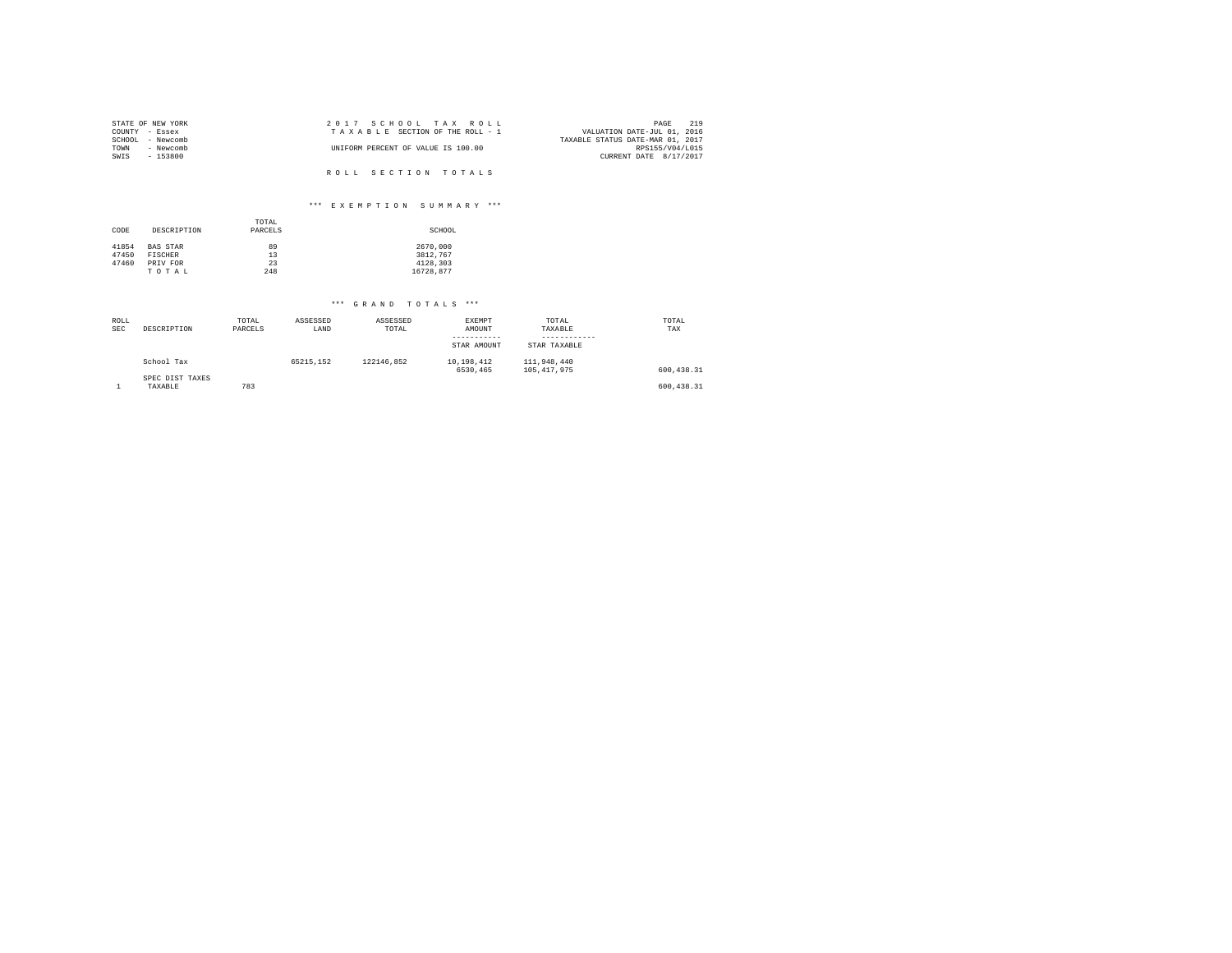| STATE OF NEW YORK<br>COUNTY - Essex<br>SCHOOL - Newcomb<br>TOWN - Newcomb<br>SWIS<br>$-153800$                                                                                                                                                               |                                                                                        | 2017 SCHOOL TAX ROLL<br>STATE OWNED LAND SECTION OF THE ROLL - 3<br>UNIFORM PERCENT OF VALUE IS 100.00 | OWNERS NAME SEQUENCE                 |               | PAGE 220<br>VALUATION DATE-JUL 01, 2016<br>TAXABLE STATUS DATE-MAR 01, 2017 |                                              |
|--------------------------------------------------------------------------------------------------------------------------------------------------------------------------------------------------------------------------------------------------------------|----------------------------------------------------------------------------------------|--------------------------------------------------------------------------------------------------------|--------------------------------------|---------------|-----------------------------------------------------------------------------|----------------------------------------------|
| TAX MAP PARCEL NUMBER<br>CURRENT OWNERS NAME<br>CURRENT OWNERS ADDRESS                                                                                                                                                                                       | SCHOOL DISTRICT<br>PARCEL SIZE/GRID COORD                                              | LAND<br>TOTAL                                                                                          | TAX DESCRIPTION<br>SPECIAL DISTRICTS |               | TAXABLE VALUE                                                               | TAX AMOUNT                                   |
| $109. - 1 - 9.000$<br>0131001<br>State of New York 1 Richards Survey<br>NYS Office State Comptroller ACRES 160.00<br>Finance Office-Fixed Cost Unit EAST-0542183 NRTH-1450299<br>110 State St<br>Albany, NY 12236                                            | NYS Route 28N<br>931 Forest s532a<br>Newcomb 153801<br>FULL MARKET VALUE               | NON-HOMESTEAD PARCEL<br>134,600<br>134,600<br>134,600                                                  | School Tax                           |               | ACCT 665M407305<br>134,600                                                  | 2,456.10                                     |
|                                                                                                                                                                                                                                                              |                                                                                        |                                                                                                        |                                      | TOTAL TAX --- | AMT DUE                                                                     | $2.456.10**$<br>DATE #1 10/02/17<br>2.456.10 |
| 109.-1-10.000<br>0131501<br>State of New York 2 & 3 Richards Survey<br>NYS Office State Comptroller ACRES 180.30<br>Finance Office-Fixed Cost Unit EAST-0543700 NRTH-1448443<br>110 State St                                                                 | NYS Route 28N NON-HOMESTEAD PARCEL<br>Newcomb 153801<br>DEED BOOK 144 PG-435           | 439,700<br>439,700                                                                                     |                                      |               | ACCT 665M407306<br>439,700                                                  | 8.023.37                                     |
| Albany, NY 12236                                                                                                                                                                                                                                             | FULL MARKET VALUE                                                                      | 439,700                                                                                                |                                      | TOTAL TAX --- | DATE #1<br>AMT DUR                                                          | $8.023.37**$<br>10/02/17<br>8.023.37         |
|                                                                                                                                                                                                                                                              | NYS Route 28N                                                                          | NON-HOMESTEAD PARCEL                                                                                   |                                      |               | ACCT 665M407309                                                             |                                              |
| $109. -1 - 17.000$<br>0145001<br>State of New York<br>NYS Office State Comptroller 32.5ac Sll<br>Finance Office-Fixed Cost Unit ACRES 83.00<br>110 State St EAST-0547362 NRTH-1448939<br>Albany, NY 12236                                                    | 931 Forest s532a - WTRFNT<br>Newcomb 153801<br>10 Richards Survey<br>FULL MARKET VALUE | 354,700<br>354,700<br>354,700                                                                          | School Tax                           |               | 354,700                                                                     | 6,472.34                                     |
|                                                                                                                                                                                                                                                              |                                                                                        |                                                                                                        |                                      | TOTAL TAX --- | DATE #1<br>AMT DUE                                                          | $6.472.34**$<br>10/02/17<br>6.472.34         |
|                                                                                                                                                                                                                                                              | NYS Route 28N                                                                          | NON-HOMESTEAD PARCEL                                                                                   |                                      |               | ACCT 665M407310                                                             |                                              |
| $109. - 1 - 11.000$<br>0146001<br>State of New York 11 Richards Survey<br>NYS Office State Comptroller ACRES 160.00<br>Finance Office-Fixed Cost Unit EAST-0545766 NRTH-1449975<br>110 State St 6 DEED BOOK 144 PG-435<br>Albany, NY 12236 FULL MARKET VALUE | 931 Forest s532a<br>Newcomb 153801                                                     | 130,500<br>130,500<br>130,500                                                                          | School Tax                           |               | 130,500                                                                     | 2.381.28                                     |
|                                                                                                                                                                                                                                                              |                                                                                        |                                                                                                        |                                      | TOTAL TAX --- | DATE #1<br>AMT DUE                                                          | $2.381.28**$<br>10/02/17<br>2.381.28         |
|                                                                                                                                                                                                                                                              |                                                                                        |                                                                                                        |                                      |               |                                                                             |                                              |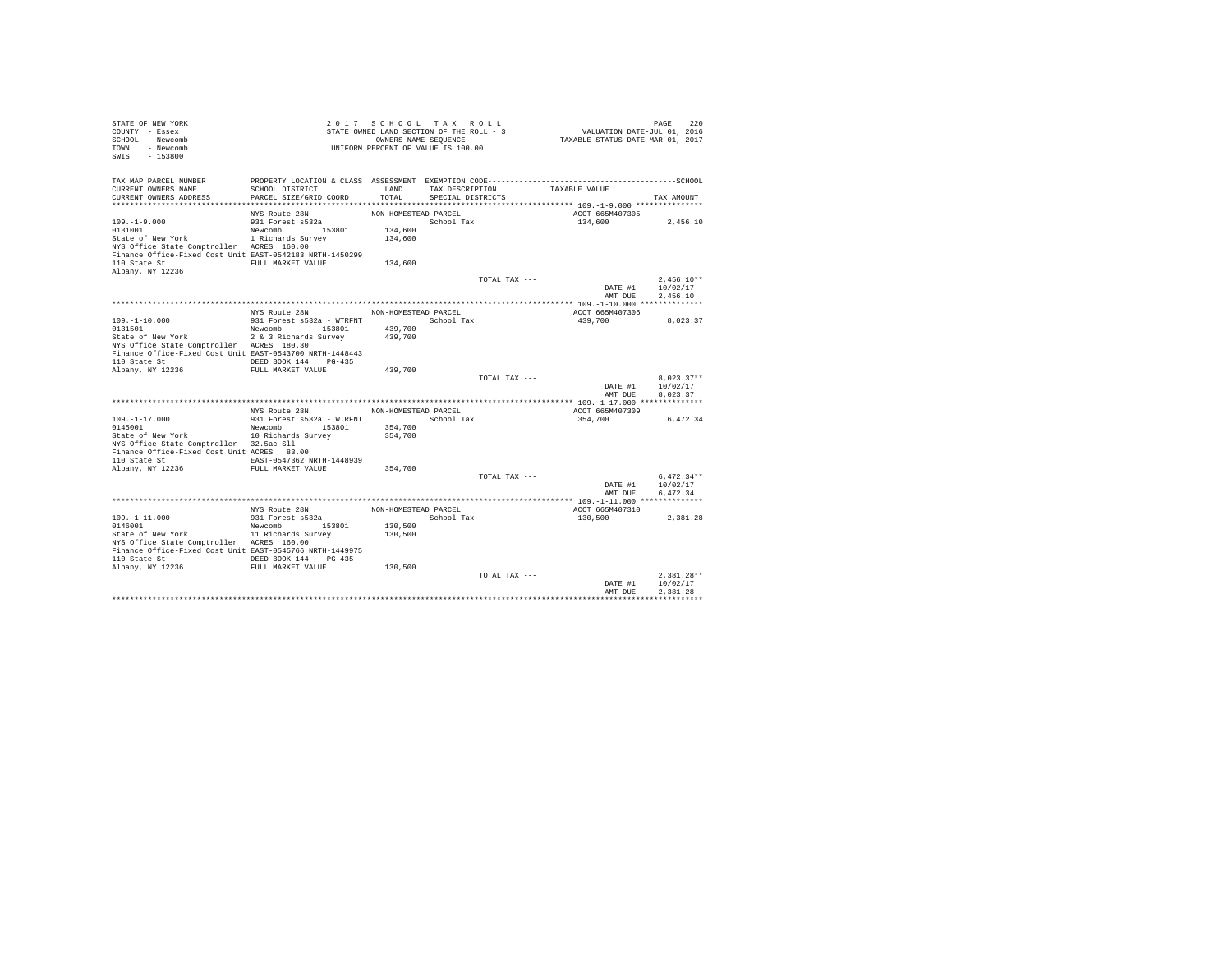| STATE OF NEW YORK<br>COUNTY - Essex<br>SCHOOL - Newcomb    |                                                    | 2017 SCHOOL TAX ROLL<br>STATE OWNED LAND SECTION OF THE ROLL - 3<br>OWNERS NAME SEQUENCE |                         |               | PAGE 221<br>VALUATION DATE-JUL 01, 2016<br>TAXABLE STATUS DATE-MAR 01, 2017 |                              |
|------------------------------------------------------------|----------------------------------------------------|------------------------------------------------------------------------------------------|-------------------------|---------------|-----------------------------------------------------------------------------|------------------------------|
| TOWN - Newcomb<br>SWIS<br>$-153800$                        |                                                    | UNIFORM PERCENT OF VALUE IS 100.00                                                       |                         |               |                                                                             |                              |
| TAX MAP PARCEL NUMBER                                      |                                                    |                                                                                          |                         |               |                                                                             |                              |
| CURRENT OWNERS NAME                                        | SCHOOL DISTRICT                                    | LAND                                                                                     | TAX DESCRIPTION         |               | TAXABLE VALUE                                                               |                              |
| CURRENT OWNERS ADDRESS                                     | PARCEL SIZE/GRID COORD                             |                                                                                          | TOTAL SPECIAL DISTRICTS |               |                                                                             | TAX AMOUNT                   |
|                                                            | NYS Route 28N                                      | NON-HOMESTEAD PARCEL                                                                     |                         |               | ACCT 665M407311                                                             |                              |
| $109. - 1 - 8.000$                                         | 931 Forest s532a                                   |                                                                                          | School Tax              |               | 151,300                                                                     | 2,760.83                     |
| 0147001                                                    | Newcomb 153801                                     | 151,300                                                                                  |                         |               |                                                                             |                              |
| State of New York                                          | 12 Richards Survey                                 | 151,300                                                                                  |                         |               |                                                                             |                              |
| NYS Office State Comptroller ACRES 160.00                  |                                                    |                                                                                          |                         |               |                                                                             |                              |
| Finance Office-Fixed Cost Unit EAST-0544251 NRTH-1451968   |                                                    |                                                                                          |                         |               |                                                                             |                              |
| 110 State St                                               | FULL MARKET VALUE                                  | 151,300                                                                                  |                         |               |                                                                             |                              |
| Albany, NY 12236                                           |                                                    |                                                                                          |                         |               |                                                                             |                              |
|                                                            |                                                    |                                                                                          |                         | TOTAL TAX --- |                                                                             | $2.760.83**$                 |
|                                                            |                                                    |                                                                                          |                         |               | AMT DUE                                                                     | DATE #1 10/02/17<br>2,760.83 |
|                                                            |                                                    |                                                                                          |                         |               |                                                                             |                              |
|                                                            | NYS Route 28N                                      | NON-HOMESTEAD PARCEL                                                                     |                         |               | ACCT 665M407312                                                             |                              |
| $109. -1 - 7.000$                                          | 931 Forest s532a                                   |                                                                                          | School Tax              |               | 123,700                                                                     | 2,257.20                     |
| 0148001                                                    | Newcomb 153801                                     | 123,700                                                                                  |                         |               |                                                                             |                              |
| State of New York                                          | 13 Richards Survey                                 | 123,700                                                                                  |                         |               |                                                                             |                              |
| NYS Office State Comptroller ACRES 160.00                  |                                                    |                                                                                          |                         |               |                                                                             |                              |
| Finance Office-Fixed Cost Unit EAST-0546160 NRTH-1453570   |                                                    |                                                                                          |                         |               |                                                                             |                              |
| 110 State St FULL MARKET VALUE                             |                                                    | 123,700                                                                                  |                         |               |                                                                             |                              |
| Albany, NY 12236                                           |                                                    |                                                                                          |                         | TOTAL TAX --- |                                                                             | $2.257.20**$                 |
|                                                            |                                                    |                                                                                          |                         |               |                                                                             | DATE #1 10/02/17             |
|                                                            |                                                    |                                                                                          |                         |               | AMT DUE                                                                     | 2.257.20                     |
|                                                            |                                                    |                                                                                          |                         |               |                                                                             |                              |
|                                                            | 291 Campsite Rd NON-HOMESTEAD PARCEL               |                                                                                          |                         |               | ACCT 665M407315                                                             |                              |
| $110. - 1 - 11.000$                                        | 931 Forest s532a - WTRFNT               School Tax |                                                                                          |                         |               | 213,000                                                                     | 3,886.69                     |
| 0168001                                                    | Newcomb 153801                                     | 213,000                                                                                  |                         |               |                                                                             |                              |
| State of New York                                          | 20 Richards Survey                                 | 213,000                                                                                  |                         |               |                                                                             |                              |
| NYS Office State Comptroller 00033.90                      |                                                    |                                                                                          |                         |               |                                                                             |                              |
| Finance Office-Fixed Cost Unit ACRES 33.85<br>110 State St | EAST-0554181 NRTH-1447622                          |                                                                                          |                         |               |                                                                             |                              |
| Albany, NY 12236                                           | DEED BOOK 393 PG-542                               |                                                                                          |                         |               |                                                                             |                              |
|                                                            | FULL MARKET VALUE                                  | 213,000                                                                                  |                         |               |                                                                             |                              |
|                                                            |                                                    |                                                                                          |                         | TOTAL TAX --- |                                                                             | $3,886.69**$                 |
|                                                            |                                                    |                                                                                          |                         |               |                                                                             | DATE #1 10/02/17             |
|                                                            |                                                    |                                                                                          |                         |               | AMT DUE                                                                     | 3.886.69                     |
|                                                            |                                                    |                                                                                          |                         |               |                                                                             |                              |
|                                                            | NYS Route 28N                                      | NON-HOMESTEAD PARCEL                                                                     |                         |               | ACCT 665M407404                                                             |                              |
| $109. - 1 - 6.000$                                         | 931 Forest s532a                                   |                                                                                          | School Tax              |               | 122,200                                                                     | 2,229.83                     |
| 0195001<br>State of New York                               | Newcomb 153801                                     | 122,200                                                                                  |                         |               |                                                                             |                              |
| NYS Office State Comptroller ACRES 160.00                  | 24 Richards Survey                                 | 122,200                                                                                  |                         |               |                                                                             |                              |
| Finance Office-Fixed Cost Unit EAST-0548153 NRTH-1455168   |                                                    |                                                                                          |                         |               |                                                                             |                              |
| 110 State St                                               | FULL MARKET VALUE                                  | 122,200                                                                                  |                         |               |                                                                             |                              |
| Albany, NY 12236                                           |                                                    |                                                                                          |                         |               |                                                                             |                              |
|                                                            |                                                    |                                                                                          |                         | TOTAL TAX --- |                                                                             | $2.229.83**$                 |
|                                                            |                                                    |                                                                                          |                         |               | DATE #1                                                                     | 10/02/17                     |
|                                                            |                                                    |                                                                                          |                         |               | AMT DUE                                                                     | 2.229.83                     |
|                                                            |                                                    |                                                                                          |                         |               |                                                                             |                              |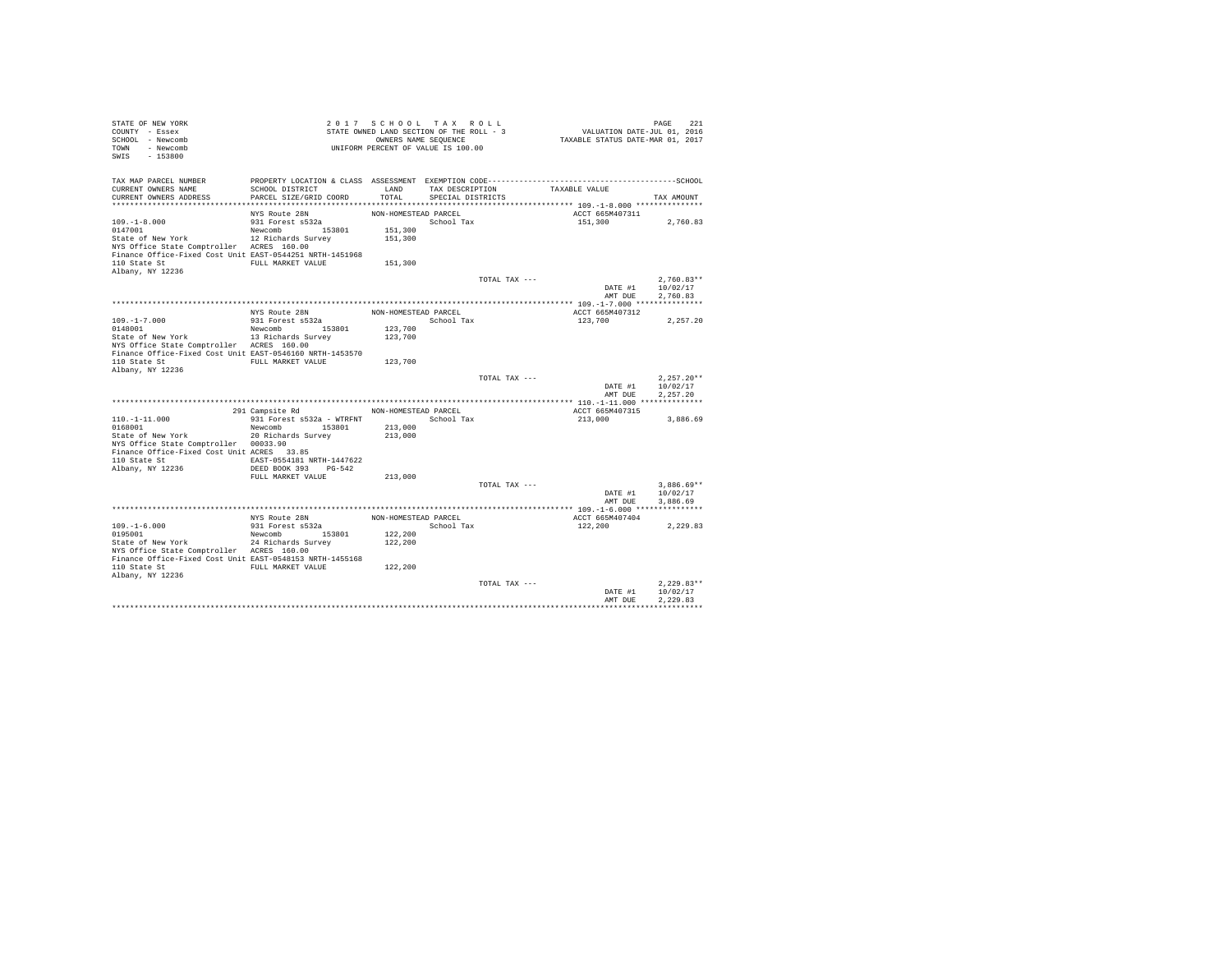| STATE OF NEW YORK<br>COUNTY - Essex<br>SCHOOL - Newcomb<br>TOWN - Newcomb<br>SWIS<br>$-153800$                                                                     |                                                                                                                                                                                            |                      | 2017 SCHOOL TAX ROLL<br>STATE OWNED LAND SECTION OF THE ROLL - 3<br>OWNERS NAME SEOUENCE<br>UNIFORM PERCENT OF VALUE IS 100.00 | PAGE 222<br>VALUATION DATE-JUL 01, 2016<br>TAXABLE STATUS DATE-MAR 01, 2017 | PAGE<br>222                          |
|--------------------------------------------------------------------------------------------------------------------------------------------------------------------|--------------------------------------------------------------------------------------------------------------------------------------------------------------------------------------------|----------------------|--------------------------------------------------------------------------------------------------------------------------------|-----------------------------------------------------------------------------|--------------------------------------|
| TAX MAP PARCEL NUMBER<br>CURRENT OWNERS NAME<br>CURRENT OWNERS ADDRESS                                                                                             | SCHOOL DISTRICT<br>PARCEL SIZE/GRID COORD                                                                                                                                                  | LAND<br>TOTAL        | TAX DESCRIPTION<br>SPECIAL DISTRICTS                                                                                           | TAXABLE VALUE                                                               | TAX AMOUNT                           |
|                                                                                                                                                                    |                                                                                                                                                                                            | NON-HOMESTEAD PARCEL |                                                                                                                                | ACCT 665Z005005                                                             |                                      |
| $110. - 1 - 12.311$<br>0231001<br>State of New York<br>State Comptroller<br>Land Claims Unit<br>625 Broadway<br>Albany, NY 12233                                   | Campsite Rd<br>931 Forest s532a<br>Newcomb 153801<br>T&C Purchase TWP 27<br>1755/158 Leasehold Agreem<br>SSL 0231001<br>ACRES 299.38<br>EAST-0558779 NRTH-1448317<br>DEED BOOK 1755 PG-152 | 123,345<br>123,345   | School Tax                                                                                                                     | 123,345                                                                     | 2,250.72                             |
|                                                                                                                                                                    | FULL MARKET VALUE                                                                                                                                                                          | 123,345              |                                                                                                                                |                                                                             |                                      |
|                                                                                                                                                                    |                                                                                                                                                                                            |                      | TOTAL TAX ---                                                                                                                  | DATE #1<br>AMT DUE                                                          | $2.250.72**$<br>10/02/17<br>2.250.72 |
|                                                                                                                                                                    |                                                                                                                                                                                            |                      |                                                                                                                                |                                                                             |                                      |
|                                                                                                                                                                    | Tahawus Rd                                                                                                                                                                                 | NON-HOMESTEAD PARCEL |                                                                                                                                | ACCT 665M407409                                                             |                                      |
| $100. - 1 - 2.000$<br>0237001<br>State of New York                                                                                                                 | 931 Forest s532a<br>Newcomb 153801                                                                                                                                                         | 117,000              | School Tax                                                                                                                     | 117,000                                                                     | 2,134.94                             |
| NYS Office State Comptroller ACRES 160.00<br>Finance Office-Fixed Cost Unit EAST-0552040 NRTH-1458283<br>110 State St CONDER BOOK 511 PG-17                        | 31 Richards Survey                                                                                                                                                                         | 117,000              |                                                                                                                                |                                                                             |                                      |
| Albany, NY 12236                                                                                                                                                   | FULL MARKET VALUE                                                                                                                                                                          | 117,000              |                                                                                                                                |                                                                             |                                      |
|                                                                                                                                                                    |                                                                                                                                                                                            |                      | TOTAL TAX $---$                                                                                                                | DATE #1<br>AMT DUE                                                          | $2.134.94**$<br>10/02/17<br>2.134.94 |
|                                                                                                                                                                    |                                                                                                                                                                                            |                      |                                                                                                                                |                                                                             |                                      |
|                                                                                                                                                                    | NYS Route 28N                                                                                                                                                                              | NON-HOMESTEAD PARCEL |                                                                                                                                | ACCT 665M407412                                                             |                                      |
| $110. -1 - 5.000$<br>0253001                                                                                                                                       | 931 Forest s532a<br>Newcomb 153801                                                                                                                                                         | 115,400              | School Tax                                                                                                                     | 115,400                                                                     | 2.105.75                             |
| State of New York<br>NYS Office State Comptroller 160ac Sll<br>Finance Office-Fixed Cost Unit ACRES 160.00<br>110 State St  EAST-0556705 NRTH-1452331              | 34 Richards Survey                                                                                                                                                                         | 115,400              |                                                                                                                                |                                                                             |                                      |
| Albany, NY 12236                                                                                                                                                   | FULL MARKET VALUE                                                                                                                                                                          | 115,400              |                                                                                                                                |                                                                             |                                      |
|                                                                                                                                                                    |                                                                                                                                                                                            |                      | TOTAL TAX ---                                                                                                                  | DATE #1<br>AMT DUE                                                          | $2.105.75**$<br>10/02/17<br>2.105.75 |
|                                                                                                                                                                    |                                                                                                                                                                                            |                      |                                                                                                                                |                                                                             |                                      |
| $110. - 1 - 16.000$                                                                                                                                                | NYS Route 28N<br>931 Forest s532a                                                                                                                                                          | NON-HOMESTEAD PARCEL | School Tax                                                                                                                     | ACCT 665M407413<br>127,900                                                  | 2,333.84                             |
| 0256001<br>State of New York<br>NYS Office State Comptroller 160ac Sll<br>Finance Office-Fixed Cost Unit ACRES 160.00<br>110 State St 6. EAST-0558331 NRTH-1450357 | Newcomb 153801<br>35 Richards Survey                                                                                                                                                       | 127,900<br>127,900   |                                                                                                                                |                                                                             |                                      |
| Albany, NY 12236                                                                                                                                                   | FULL MARKET VALUE                                                                                                                                                                          | 127,900              |                                                                                                                                |                                                                             |                                      |
|                                                                                                                                                                    |                                                                                                                                                                                            |                      | TOTAL TAX ---                                                                                                                  | DATE #1<br>AMT DUE                                                          | $2.333.84**$<br>10/02/17<br>2.333.84 |
|                                                                                                                                                                    |                                                                                                                                                                                            |                      |                                                                                                                                |                                                                             |                                      |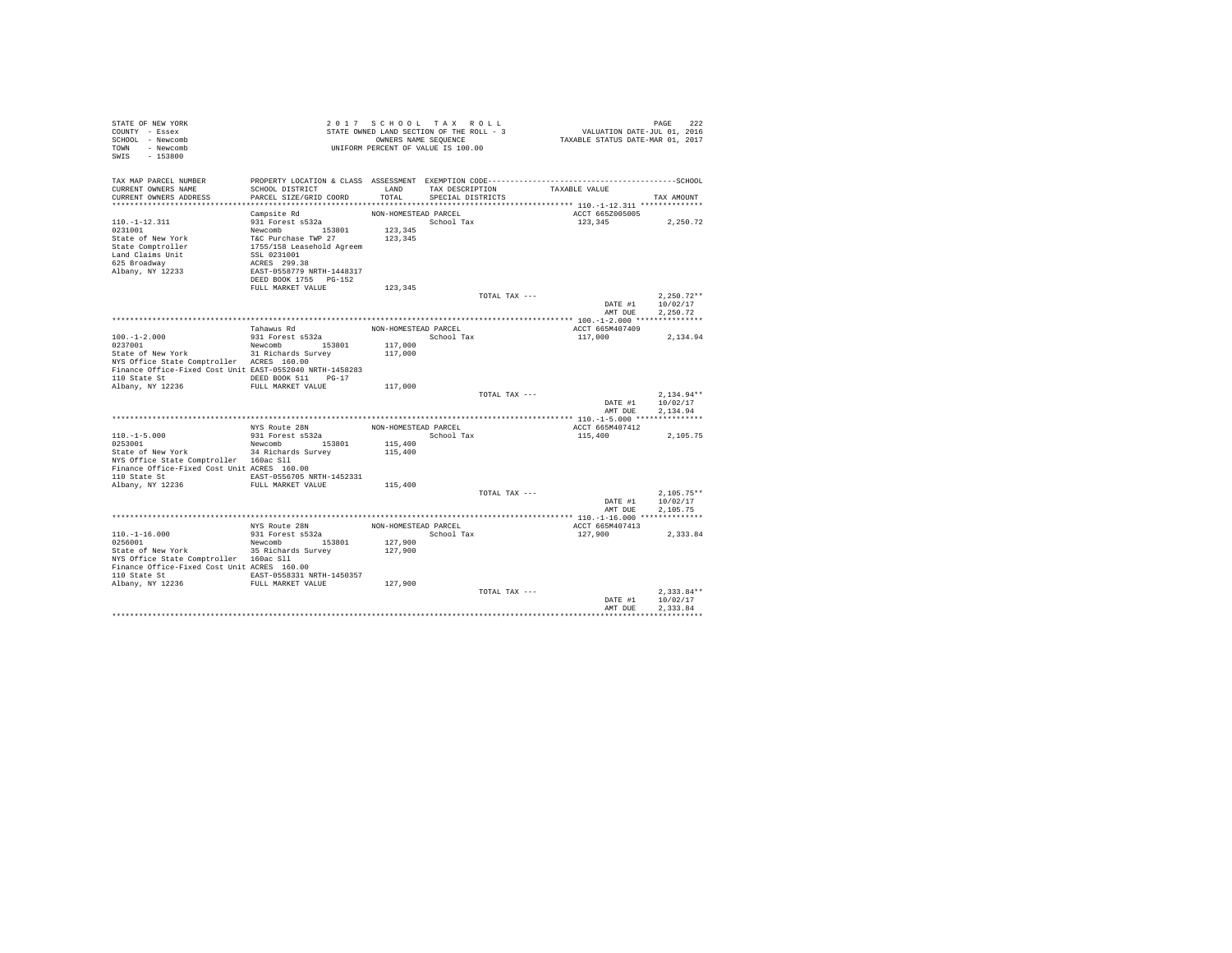| STATE OF NEW YORK<br>COUNTY - Essex<br>SCHOOL - Newcomb<br>TOWN - Newcomb |                                    | 2017 SCHOOL TAX ROLL<br>STATE OWNED LAND SECTION OF THE ROLL - 3<br>OWNERS NAME SEQUENCE<br>UNIFORM PERCENT OF VALUE IS 100.00 |                   |               | VALUATION DATE-JUL 01, 2016<br>TAXABLE STATUS DATE-MAR 01, 2017 | PAGE<br>223              |
|---------------------------------------------------------------------------|------------------------------------|--------------------------------------------------------------------------------------------------------------------------------|-------------------|---------------|-----------------------------------------------------------------|--------------------------|
| SWIS<br>$-153800$                                                         |                                    |                                                                                                                                |                   |               |                                                                 |                          |
| TAX MAP PARCEL NUMBER                                                     |                                    |                                                                                                                                |                   |               |                                                                 |                          |
| CURRENT OWNERS NAME                                                       | SCHOOL DISTRICT                    | LAND                                                                                                                           | TAX DESCRIPTION   |               | TAXABLE VALUE                                                   |                          |
| CURRENT OWNERS ADDRESS                                                    | PARCEL SIZE/GRID COORD             | TOTAL                                                                                                                          | SPECIAL DISTRICTS |               |                                                                 | TAX AMOUNT               |
|                                                                           |                                    |                                                                                                                                |                   |               |                                                                 |                          |
|                                                                           | NYS Route 28N                      | NON-HOMESTEAD PARCEL                                                                                                           |                   |               | ACCT 665M407501                                                 |                          |
| $110. - 1 - 17.000$<br>0271001                                            | 931 Forest s532a<br>Newcomb 153801 | 171,600                                                                                                                        | School Tax        |               | 171,600                                                         | 3.131.25                 |
| State of New York                                                         | 38 Richards Survey                 | 171,600                                                                                                                        |                   |               |                                                                 |                          |
| NYS Office State Comptroller ACRES 160.00                                 |                                    |                                                                                                                                |                   |               |                                                                 |                          |
| Finance Office-Fixed Cost Unit EAST-0560394 NRTH-1451956                  |                                    |                                                                                                                                |                   |               |                                                                 |                          |
| 110 State St                                                              | FULL MARKET VALUE                  | 171,600                                                                                                                        |                   |               |                                                                 |                          |
| Albany, NY 12236                                                          |                                    |                                                                                                                                |                   |               |                                                                 |                          |
|                                                                           |                                    |                                                                                                                                |                   | TOTAL TAX --- |                                                                 | $3.131.25**$             |
|                                                                           |                                    |                                                                                                                                |                   |               | DATE #1                                                         | 10/02/17                 |
|                                                                           |                                    |                                                                                                                                |                   |               | AMT DUE                                                         | 3.131.25                 |
|                                                                           |                                    |                                                                                                                                |                   |               |                                                                 |                          |
| $110. - 1 - 4.000$                                                        | NYS Route 28N                      | NON-HOMESTEAD PARCEL                                                                                                           |                   |               | ACCT 665M407502                                                 |                          |
| 0272001                                                                   | 931 Forest s532a<br>Newcomb 153801 | 94,000                                                                                                                         | School Tax        |               | 94,000                                                          | 1,715.25                 |
| State of New York                                                         | 39 Richards Survey                 | 94,000                                                                                                                         |                   |               |                                                                 |                          |
| NYS Office State Comptroller ACRES 160.00                                 |                                    |                                                                                                                                |                   |               |                                                                 |                          |
| Finance Office-Fixed Cost Unit EAST-0558826 NRTH-1454022                  |                                    |                                                                                                                                |                   |               |                                                                 |                          |
|                                                                           |                                    | 94,000                                                                                                                         |                   |               |                                                                 |                          |
| Albany, NY 12236                                                          |                                    |                                                                                                                                |                   |               |                                                                 |                          |
|                                                                           |                                    |                                                                                                                                |                   | TOTAL TAX --- |                                                                 | $1.715.25**$             |
|                                                                           |                                    |                                                                                                                                |                   |               | DATE #1                                                         | 10/02/17                 |
|                                                                           |                                    |                                                                                                                                |                   |               | AMT DUE                                                         | 1,715.25                 |
|                                                                           | NYS Route 28N                      | NON-HOMESTEAD PARCEL                                                                                                           |                   |               | ACCT 665M407503                                                 |                          |
| $110. - 1 - 3.000$                                                        | 931 Forest s532a - WTRFNT          |                                                                                                                                | School Tax        |               | 173,800                                                         | 3,171.39                 |
| 0273001                                                                   | Newcomb 153801                     | 173,800                                                                                                                        |                   |               |                                                                 |                          |
| State of New York                                                         | 40 Richards Survey                 | 173,800                                                                                                                        |                   |               |                                                                 |                          |
| NYS Office State Comptroller 137.3ac Sll                                  |                                    |                                                                                                                                |                   |               |                                                                 |                          |
| Finance Office-Fixed Cost Unit ACRES 160.00                               |                                    |                                                                                                                                |                   |               |                                                                 |                          |
| 110 State St                                                              | EAST-0557134 NRTH-1455804          |                                                                                                                                |                   |               |                                                                 |                          |
| Albany, NY 12236                                                          | FULL MARKET VALUE                  | 173,800                                                                                                                        |                   |               |                                                                 |                          |
|                                                                           |                                    |                                                                                                                                |                   | TOTAL TAX --- |                                                                 | $3,171.39**$<br>10/02/17 |
|                                                                           |                                    |                                                                                                                                |                   |               | DATE #1<br>AMT DUE                                              | 3,171.39                 |
|                                                                           |                                    |                                                                                                                                |                   |               |                                                                 |                          |
|                                                                           | Tahawus Rd                         | NON-HOMESTEAD PARCEL                                                                                                           |                   |               | ACCT 665M407504                                                 |                          |
| $100. -1 - 4.000$                                                         | 931 Forest s532a - WTRFNT          |                                                                                                                                | School Tax        |               | 153,500                                                         | 2,800.97                 |
| 0274001                                                                   | Newcomb 153801                     | 153,500                                                                                                                        |                   |               |                                                                 |                          |
| State of New York                                                         | 41 Richards Survey                 | 153,500                                                                                                                        |                   |               |                                                                 |                          |
| NYS Office State Comptroller 94.4ac Sll                                   |                                    |                                                                                                                                |                   |               |                                                                 |                          |
| Finance Office-Fixed Cost Unit ACRES 160.00                               |                                    |                                                                                                                                |                   |               |                                                                 |                          |
| 110 State St                                                              | EAST-0555821 NRTH-1457984          |                                                                                                                                |                   |               |                                                                 |                          |
| Albany, NY 12236                                                          | DEED BOOK 511 PG-17                |                                                                                                                                |                   |               |                                                                 |                          |
|                                                                           | FULL MARKET VALUE                  | 153,500                                                                                                                        |                   | TOTAL TAX --- |                                                                 | $2.800.97**$             |
|                                                                           |                                    |                                                                                                                                |                   |               | DATE #1                                                         | 10/02/17                 |
|                                                                           |                                    |                                                                                                                                |                   |               | AMT DUE                                                         | 2.800.97                 |
|                                                                           |                                    |                                                                                                                                |                   |               |                                                                 |                          |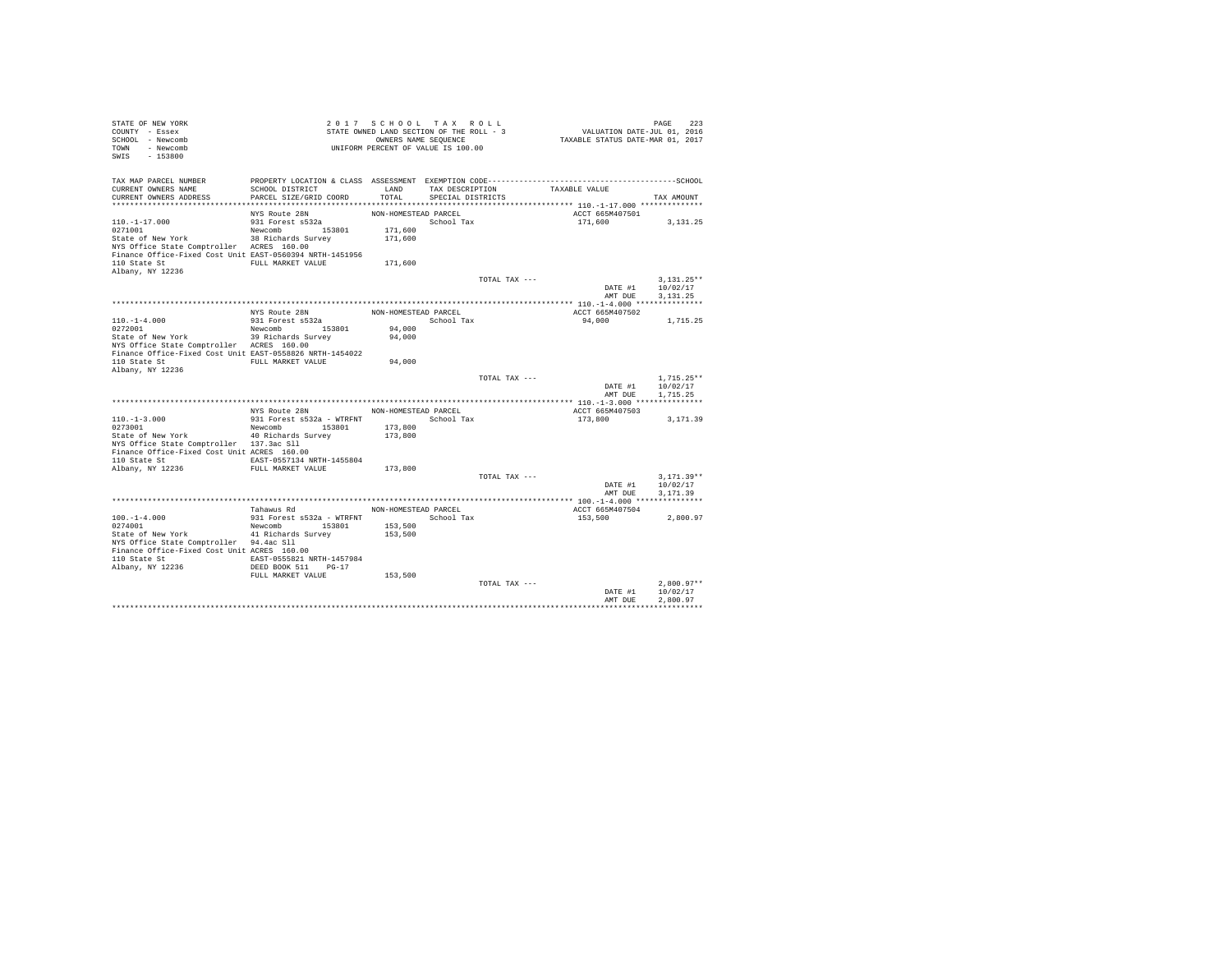| STATE OF NEW YORK<br>COUNTY - Essex<br>SCHOOL - Newcomb<br>TOWN - Newcomb<br>SWIS - 153800           | - - -<br>STATE OWNED LAND SECTION OF THE RULL - -<br>OWNERS NAME SEQUENCE<br>UNIFORM PERCENT OF VALUE IS 100.00 |                      |                      |                                    | PAGE 224<br>VALUATION DATE-JUL 01, 2016<br>TAXABLE STATUS DATE-MAR 01, 2017 |                          |  |
|------------------------------------------------------------------------------------------------------|-----------------------------------------------------------------------------------------------------------------|----------------------|----------------------|------------------------------------|-----------------------------------------------------------------------------|--------------------------|--|
| TAX MAP PARCEL NUMBER                                                                                |                                                                                                                 |                      |                      |                                    |                                                                             |                          |  |
| CURRENT OWNERS NAME                                                                                  | SCHOOL DISTRICT                                                                                                 |                      |                      | LAND TAX DESCRIPTION TAXABLE VALUE |                                                                             |                          |  |
| CURRENT OWNERS ADDRESS                                                                               | PARCEL SIZE/GRID COORD                                                                                          | TOTAL                | SPECIAL DISTRICTS    |                                    |                                                                             | TAX AMOUNT               |  |
|                                                                                                      | Tahawus Rd                                                                                                      | NON-HOMESTEAD PARCEL |                      |                                    | ACCT 665M407505                                                             |                          |  |
| $100.-1-5.000$                                                                                       | 931 Forest s532a - WTRFNT School Tax                                                                            |                      |                      |                                    |                                                                             | 457,200 8,342.70         |  |
| 0275001                                                                                              | Newcomb 153801                                                                                                  | 457,200              |                      |                                    |                                                                             |                          |  |
| State of New York 42 Richards Survey                                                                 |                                                                                                                 | 457,200              |                      |                                    |                                                                             |                          |  |
| NYS Office State Comptroller 136.2ac Sll                                                             |                                                                                                                 |                      |                      |                                    |                                                                             |                          |  |
| Finance Office-Fixed Cost Unit ACRES 160.00                                                          |                                                                                                                 |                      |                      |                                    |                                                                             |                          |  |
| 110 State St 60057 EAST-0554139 NRTH-1460057                                                         |                                                                                                                 |                      |                      |                                    |                                                                             |                          |  |
| Albany, NY 12236                                                                                     | DEED BOOK 511 PG-17                                                                                             |                      |                      |                                    |                                                                             |                          |  |
|                                                                                                      | FULL MARKET VALUE                                                                                               | 457.200              |                      |                                    |                                                                             |                          |  |
|                                                                                                      |                                                                                                                 |                      |                      | TOTAL TAX ---                      | DATE #1                                                                     | $8.342.70**$<br>10/02/17 |  |
|                                                                                                      |                                                                                                                 |                      |                      |                                    | AMT DUE                                                                     | 8,342.70                 |  |
|                                                                                                      |                                                                                                                 |                      |                      |                                    |                                                                             |                          |  |
|                                                                                                      | NYS Route 28N                                                                                                   |                      | NON-HOMESTEAD PARCEL |                                    | ACCT 665J102803                                                             |                          |  |
| $121. - 2 - 14.000$                                                                                  | 931 Forest s532a                                                                                                |                      | School Tax           |                                    | 64,100                                                                      | 1,169.66                 |  |
| 0401001                                                                                              |                                                                                                                 | 64,100               |                      |                                    |                                                                             |                          |  |
| 625 Broadway                                                                                         | Newcomb 153801<br>25 Thorns Sur Twp 27 T&c                                                                      | 64,100               |                      |                                    |                                                                             |                          |  |
| Albany, NY 12233                                                                                     | 1997 Ct Order 366-97(Pl6)                                                                                       |                      |                      |                                    |                                                                             |                          |  |
|                                                                                                      | ACRES 160.00                                                                                                    |                      |                      |                                    |                                                                             |                          |  |
|                                                                                                      | EAST-0552643 NRTH-1432432<br>DEED BOOK 1745 PG-9                                                                |                      |                      |                                    |                                                                             |                          |  |
|                                                                                                      | FULL MARKET VALUE                                                                                               | 64,100               |                      |                                    |                                                                             |                          |  |
|                                                                                                      |                                                                                                                 |                      |                      | TOTAL TAX ---                      |                                                                             | $1.169.66**$             |  |
|                                                                                                      |                                                                                                                 |                      |                      |                                    |                                                                             | DATE #1 10/02/17         |  |
|                                                                                                      |                                                                                                                 |                      |                      |                                    | AMT DUE                                                                     | 1,169.66                 |  |
|                                                                                                      |                                                                                                                 |                      |                      |                                    |                                                                             |                          |  |
|                                                                                                      | NYS Route 28N<br>931 Forest s532a                                                                               |                      | NON-HOMESTEAD PARCEL |                                    | ACCT 665M481008                                                             |                          |  |
| $121. - 2 - 21.200$                                                                                  |                                                                                                                 |                      | School Tax           |                                    | 52,200                                                                      | 952.51                   |  |
| 0520501                                                                                              | Newcomb 153801                                                                                                  | 52,200               |                      |                                    |                                                                             |                          |  |
| State of New York                                                                                    | 40 Thorns Survey                                                                                                | 52,200               |                      |                                    |                                                                             |                          |  |
| NYS Office State Comptroller ACRES 97.42<br>Finance Office-Fixed Cost Unit EAST-0564488 NRTH-1438386 |                                                                                                                 |                      |                      |                                    |                                                                             |                          |  |
|                                                                                                      |                                                                                                                 |                      |                      |                                    |                                                                             |                          |  |
|                                                                                                      |                                                                                                                 | 52,200               |                      |                                    |                                                                             |                          |  |
|                                                                                                      |                                                                                                                 |                      |                      | TOTAL TAX ---                      |                                                                             | $952.51**$               |  |
|                                                                                                      |                                                                                                                 |                      |                      |                                    |                                                                             | DATE #1 10/02/17         |  |
|                                                                                                      |                                                                                                                 |                      |                      |                                    | AMT DUE                                                                     | 952.51                   |  |
|                                                                                                      |                                                                                                                 |                      |                      |                                    |                                                                             |                          |  |
|                                                                                                      | Newcomb Lake Rd NON-HOMESTEAD PARCEL                                                                            |                      |                      |                                    | ACCT 665M407901                                                             |                          |  |
| $99. - 1 - 9.000$                                                                                    |                                                                                                                 |                      |                      |                                    |                                                                             | 8465.400 154.471.29      |  |
| 0839002 0839001                                                                                      | Newcomb 153801                                                                                                  | 8465,400             |                      |                                    |                                                                             |                          |  |
| State of New York<br>NYS Office State Comptroller 6506.30                                            | T&c Twp 28                                                                                                      | 8465,400             |                      |                                    |                                                                             |                          |  |
| Finance Office-Fixed Cost Unit ACRES 6982.00                                                         |                                                                                                                 |                      |                      |                                    |                                                                             |                          |  |
| 110 State St 64305 EAST-0545493 NRTH-1464305                                                         |                                                                                                                 |                      |                      |                                    |                                                                             |                          |  |
| Albany, NY 12236                                                                                     | DEED BOOK 511 PG-17                                                                                             |                      |                      |                                    |                                                                             |                          |  |
|                                                                                                      | FULL MARKET VALUE                                                                                               | 8465,400             |                      |                                    |                                                                             |                          |  |
|                                                                                                      |                                                                                                                 |                      |                      | TOTAL TAX ---                      |                                                                             | 154,471.29**             |  |
|                                                                                                      |                                                                                                                 |                      |                      |                                    |                                                                             | DATE #1 10/02/17         |  |
|                                                                                                      |                                                                                                                 |                      |                      |                                    |                                                                             | AMT DUE 154, 471.29      |  |
|                                                                                                      |                                                                                                                 |                      |                      |                                    |                                                                             |                          |  |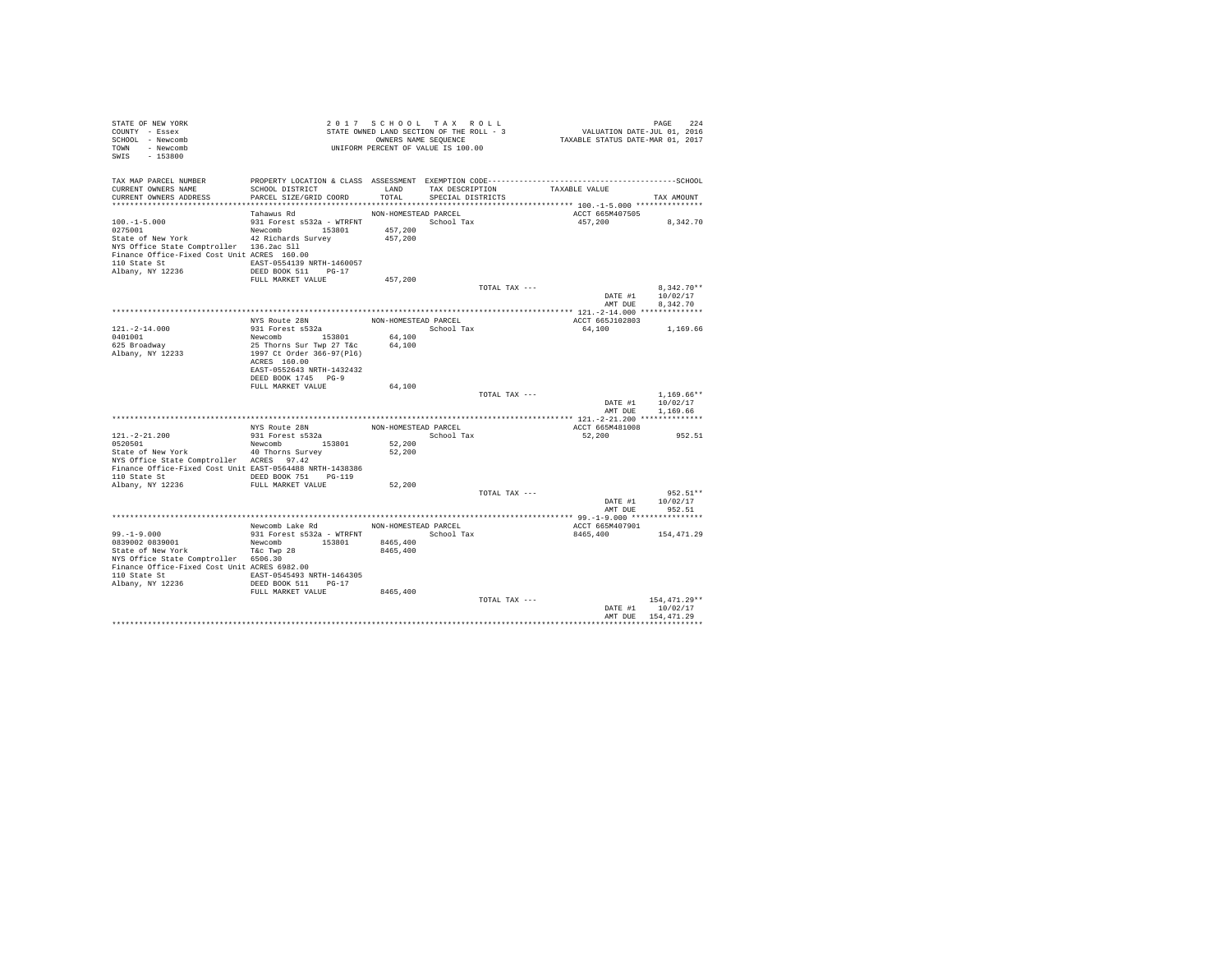| STATE OF NEW YORK<br>COUNTY - Essex<br>SCHOOL - Newcomb<br>TOWN - Newcomb<br>SWIS<br>$-153800$ |                                   |                      | 2017 SCHOOL TAX ROLL<br>STATE OWNED LAND SECTION OF THE ROLL - 3<br>OWNERS NAME SEQUENCE<br>UNIFORM PERCENT OF VALUE IS 100.00 | TAXABLE STATUS DATE-MAR 01, 2017 | PAGE<br>225<br>VALUATION DATE-JUL 01, 2016 |
|------------------------------------------------------------------------------------------------|-----------------------------------|----------------------|--------------------------------------------------------------------------------------------------------------------------------|----------------------------------|--------------------------------------------|
| TAX MAP PARCEL NUMBER<br>CURRENT OWNERS NAME                                                   | SCHOOL DISTRICT                   | LAND                 | TAX DESCRIPTION                                                                                                                | TAXABLE VALUE                    |                                            |
| CURRENT OWNERS ADDRESS                                                                         | PARCEL SIZE/GRID COORD            | TOTAL                | SPECIAL DISTRICTS                                                                                                              |                                  | TAX AMOUNT                                 |
|                                                                                                |                                   |                      |                                                                                                                                |                                  |                                            |
| $109. - 1 - 3.000$                                                                             | NYS Route 28N<br>931 Forest s532a | NON-HOMESTEAD PARCEL | School Tax                                                                                                                     | ACCT 665M407905<br>158,200       |                                            |
| 0855001                                                                                        | Newcomb 153801                    | 158,200              |                                                                                                                                |                                  | 2,886.73                                   |
| State of New York                                                                              | 59 T&c Twp 28                     | 158,200              |                                                                                                                                |                                  |                                            |
| NYS Office State Comptroller ACRES 148.52                                                      |                                   |                      |                                                                                                                                |                                  |                                            |
| Finance Office-Fixed Cost Unit EAST-0543085 NRTH-1454361                                       |                                   |                      |                                                                                                                                |                                  |                                            |
| 110 State St                                                                                   | FULL MARKET VALUE                 | 158,200              |                                                                                                                                |                                  |                                            |
| Albany, NY 12236                                                                               |                                   |                      |                                                                                                                                |                                  |                                            |
|                                                                                                |                                   |                      | TOTAL TAX ---                                                                                                                  | DATE #1                          | $2.886.73**$<br>10/02/17                   |
|                                                                                                |                                   |                      |                                                                                                                                |                                  | AMT DUE<br>2.886.73                        |
|                                                                                                |                                   |                      |                                                                                                                                |                                  |                                            |
|                                                                                                | NYS Route 28N                     | NON-HOMESTEAD PARCEL |                                                                                                                                | ACCT 665M407906                  |                                            |
| $109. - 1 - 2.000$                                                                             | 931 Forest s532a                  |                      | School Tax                                                                                                                     | 148,700                          | 2,713.38                                   |
| 0855201                                                                                        | Newcomb 153801                    | 148,700              |                                                                                                                                |                                  |                                            |
| State of New York                                                                              | 60 T&c Twp 28                     | 148,700              |                                                                                                                                |                                  |                                            |
| NYS Office State Comptroller 146.10<br>Finance Office-Fixed Cost Unit ACRES 146.12             |                                   |                      |                                                                                                                                |                                  |                                            |
| 110 State St                                                                                   | EAST-0541470 NRTH-1456464         |                      |                                                                                                                                |                                  |                                            |
| Albany, NY 12236                                                                               | FULL MARKET VALUE                 | 148,700              |                                                                                                                                |                                  |                                            |
|                                                                                                |                                   |                      | TOTAL TAX ---                                                                                                                  |                                  | $2.713.38**$                               |
|                                                                                                |                                   |                      |                                                                                                                                | DATE #1                          | 10/02/17                                   |
|                                                                                                |                                   |                      |                                                                                                                                | AMT DUE                          | 2.713.38                                   |
|                                                                                                | NYS Route 28N                     | NON-HOMESTEAD PARCEL |                                                                                                                                | ACCT 665M407907                  |                                            |
| $99. -1 - 11.000$                                                                              | 931 Forest s532a                  |                      | School Tax                                                                                                                     | 94,700                           | 1,728.03                                   |
| 0855401                                                                                        | 153801<br>Newcomb                 | 94,700               |                                                                                                                                |                                  |                                            |
| State of New York                                                                              | 61 T&c Twp 28                     | 94,700               |                                                                                                                                |                                  |                                            |
| NYS Office State Comptroller ACRES 154.00                                                      |                                   |                      |                                                                                                                                |                                  |                                            |
| Finance Office-Fixed Cost Unit EAST-0539551 NRTH-1458205                                       |                                   |                      |                                                                                                                                |                                  |                                            |
| 110 State St<br>Albany, NY 12236                                                               | FULL MARKET VALUE                 | 94,700               |                                                                                                                                |                                  |                                            |
|                                                                                                |                                   |                      | TOTAL TAX ---                                                                                                                  |                                  | $1.728.03**$                               |
|                                                                                                |                                   |                      |                                                                                                                                | DATE #1                          | 10/02/17                                   |
|                                                                                                |                                   |                      |                                                                                                                                | AMT DUE                          | 1,728.03                                   |
|                                                                                                |                                   |                      |                                                                                                                                |                                  |                                            |
|                                                                                                | NYS Route 28N                     | NON-HOMESTEAD PARCEL |                                                                                                                                | ACCT 665M407908                  |                                            |
| $99. - 1 - 12.000$                                                                             | 931 Forest s532a                  |                      | School Tax                                                                                                                     | 139,800                          | 2.550.98                                   |
| 0855601<br>State of New York                                                                   | Newcomb 153801<br>62 T&c Twp 28   | 139,800<br>139,800   |                                                                                                                                |                                  |                                            |
| NYS Office State Comptroller ACRES 144.00                                                      |                                   |                      |                                                                                                                                |                                  |                                            |
| Finance Office-Fixed Cost Unit EAST-0537824 NRTH-1460194                                       |                                   |                      |                                                                                                                                |                                  |                                            |
| 110 State St                                                                                   | FULL MARKET VALUE                 | 139,800              |                                                                                                                                |                                  |                                            |
| Albany, NY 12236                                                                               |                                   |                      |                                                                                                                                |                                  |                                            |
|                                                                                                |                                   |                      | TOTAL TAX ---                                                                                                                  |                                  | $2,550.98**$                               |
|                                                                                                |                                   |                      |                                                                                                                                | DATE #1<br>AMT DUE               | 10/02/17<br>2.550.98                       |
|                                                                                                |                                   |                      |                                                                                                                                |                                  |                                            |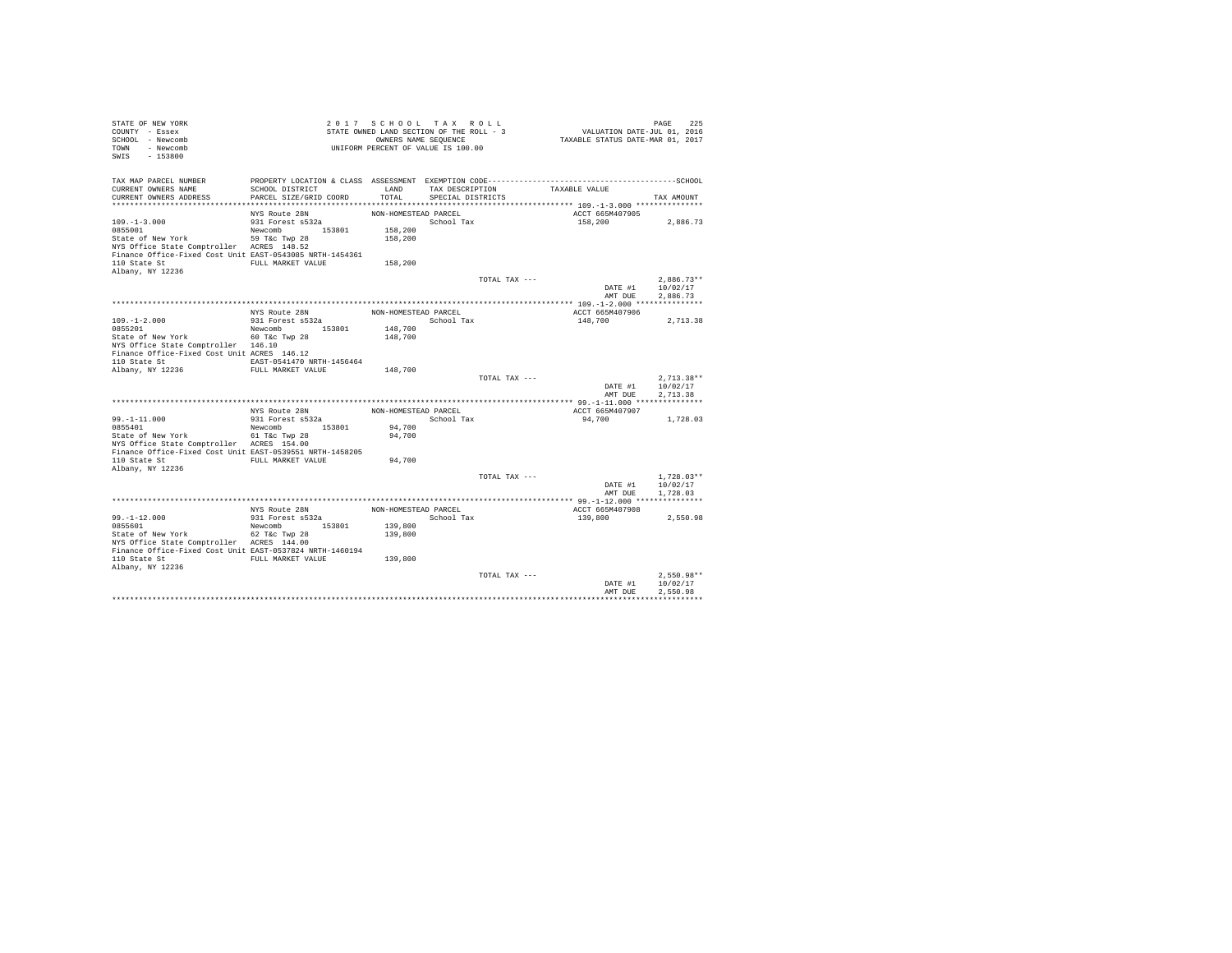| STATE OF NEW YORK<br>COUNTY - Essex                                                     |                                   | 2017 SCHOOL TAX ROLL<br>STATE OWNED LAND SECTION OF THE ROLL - 3 |                         |                               | PAGE 226<br>VALUATION DATE-JUL 01, 2016<br>TAXABLE STATUS DATE-MAR 01, 2017 |                    |
|-----------------------------------------------------------------------------------------|-----------------------------------|------------------------------------------------------------------|-------------------------|-------------------------------|-----------------------------------------------------------------------------|--------------------|
| SCHOOL - Newcomb                                                                        |                                   |                                                                  |                         |                               |                                                                             |                    |
| TOWN - Newcomb                                                                          |                                   | OWNERS NAME SEQUENCE<br>UNIFORM PERCENT OF VALUE IS 100.00       |                         |                               |                                                                             |                    |
| SWIS - 153800                                                                           |                                   |                                                                  |                         |                               |                                                                             |                    |
|                                                                                         |                                   |                                                                  |                         |                               |                                                                             |                    |
|                                                                                         |                                   |                                                                  |                         |                               |                                                                             |                    |
| CURRENT OWNERS NAME                                                                     | SCHOOL DISTRICT                   | LAND                                                             |                         | TAX DESCRIPTION TAXABLE VALUE |                                                                             |                    |
| CURRENT OWNERS ADDRESS                                                                  | PARCEL SIZE/GRID COORD            |                                                                  | TOTAL SPECIAL DISTRICTS |                               |                                                                             | TAX AMOUNT         |
|                                                                                         |                                   |                                                                  |                         |                               |                                                                             |                    |
|                                                                                         | NYS Route 28N<br>931 Forest s532a | NON-HOMESTEAD PARCEL                                             |                         |                               | ACCT 665M407909                                                             |                    |
| $99. -1 - 13.000$                                                                       |                                   | 139,700                                                          | School Tax              |                               | 139,700                                                                     | 2.549.16           |
|                                                                                         |                                   | 139,700                                                          |                         |                               |                                                                             |                    |
| NYS Office State Comptroller ACRES 144.00                                               |                                   |                                                                  |                         |                               |                                                                             |                    |
| Finance Office-Fixed Cost Unit EAST-0536034 NRTH-1462239                                |                                   |                                                                  |                         |                               |                                                                             |                    |
| 110 State St DEED BOOK 511 PG-17                                                        |                                   |                                                                  |                         |                               |                                                                             |                    |
| Albany, NY 12236                                                                        | FULL MARKET VALUE                 | 139,700                                                          |                         |                               |                                                                             |                    |
|                                                                                         |                                   |                                                                  |                         | TOTAL TAX ---                 |                                                                             | $2.549.16**$       |
|                                                                                         |                                   |                                                                  |                         |                               |                                                                             | DATE #1 10/02/17   |
|                                                                                         |                                   |                                                                  |                         |                               |                                                                             | AMT DUE 2.549.16   |
|                                                                                         |                                   |                                                                  |                         |                               |                                                                             |                    |
|                                                                                         | NYS Route 28N<br>931 Forest s532a | NON-HOMESTEAD PARCEL<br>School Tax                               |                         |                               | ACCT 665M407910<br>96,300 1,757.22                                          |                    |
| 99.-1-1.000<br>0857001                                                                  | Newcomb 153801                    | 96,300                                                           |                         |                               |                                                                             |                    |
|                                                                                         |                                   | 96,300                                                           |                         |                               |                                                                             |                    |
| State of New York 69 T&c Twp 28<br>NYS Office State Comptroller ACRES 149.00            |                                   |                                                                  |                         |                               |                                                                             |                    |
| Finance Office-Fixed Cost Unit EAST-0532476 NRTH-1466354                                |                                   |                                                                  |                         |                               |                                                                             |                    |
| 110 State St CONGRESS DEED BOOK 511 PG-17                                               |                                   |                                                                  |                         |                               |                                                                             |                    |
| Albany, NY 12236 FULL MARKET VALUE                                                      |                                   | 96,300                                                           |                         |                               |                                                                             |                    |
|                                                                                         |                                   |                                                                  |                         | TOTAL TAX ---                 |                                                                             | $1.757.22**$       |
|                                                                                         |                                   |                                                                  |                         |                               |                                                                             | DATE #1 10/02/17   |
|                                                                                         |                                   |                                                                  |                         |                               | AMT DUE                                                                     | 1,757.22           |
|                                                                                         |                                   | NON-HOMESTEAD PARCEL                                             |                         |                               | ACCT 665M407914                                                             |                    |
| $89. -1 - 1.000$                                                                        | NYS Route 28N<br>931 Forest s532a |                                                                  | School Tax              |                               | 47,300                                                                      | 863.10             |
| 0881001                                                                                 | Newcomb 153801                    | 47,300                                                           |                         |                               |                                                                             |                    |
| State of New York Pt 86 T&c Twp                                                         |                                   | 47,300                                                           |                         |                               |                                                                             |                    |
| NYS Office State Comptroller 60.1ac S11                                                 |                                   |                                                                  |                         |                               |                                                                             |                    |
| Finance Office-Fixed Cost Unit ACRES 60.13                                              |                                   |                                                                  |                         |                               |                                                                             |                    |
| 110 State St 6. EAST-0527910 NRTH-1475430                                               |                                   |                                                                  |                         |                               |                                                                             |                    |
| Albany, NY 12236                                                                        | DEED BOOK 511 PG-17               |                                                                  |                         |                               |                                                                             |                    |
|                                                                                         | FULL MARKET VALUE                 | 47,300                                                           |                         |                               |                                                                             | $863.10**$         |
|                                                                                         |                                   |                                                                  |                         | TOTAL TAX ---                 |                                                                             | DATE #1   10/02/17 |
|                                                                                         |                                   |                                                                  |                         |                               | AMT DUE                                                                     | 863.10             |
|                                                                                         |                                   |                                                                  |                         |                               |                                                                             |                    |
|                                                                                         | NYS Route 28N                     | NON-HOMESTEAD PARCEL                                             |                         |                               | ACCT 665M407915                                                             |                    |
| $89. - 1 - 4.000$                                                                       | 931 Forest s532a                  |                                                                  | School Tax              |                               | 156,700                                                                     | 2,859.36           |
| 0881501                                                                                 | Newcomb 153801                    | 156,700                                                          |                         |                               |                                                                             |                    |
| UBBLOUT<br>State of New York 87 T&c Twp 28                                              |                                   | 156,700                                                          |                         |                               |                                                                             |                    |
| NYS Office State Comptroller ACRES 170.00                                               |                                   |                                                                  |                         |                               |                                                                             |                    |
| Finance Office-Fixed Cost Unit EAST-0529298 NRTH-1473912                                |                                   |                                                                  |                         |                               |                                                                             |                    |
| 110 State St CONGRESS DEED BOOK 511 PG-17<br>Albany, NY 12236 FULL MARKET VALUE 156,700 |                                   |                                                                  |                         |                               |                                                                             |                    |
|                                                                                         |                                   |                                                                  |                         | TOTAL TAX ---                 |                                                                             | $2.859.36**$       |
|                                                                                         |                                   |                                                                  |                         |                               | DATE #1                                                                     | 10/02/17           |
|                                                                                         |                                   |                                                                  |                         |                               | AMT DUE                                                                     | 2.859.36           |
|                                                                                         |                                   |                                                                  |                         |                               |                                                                             |                    |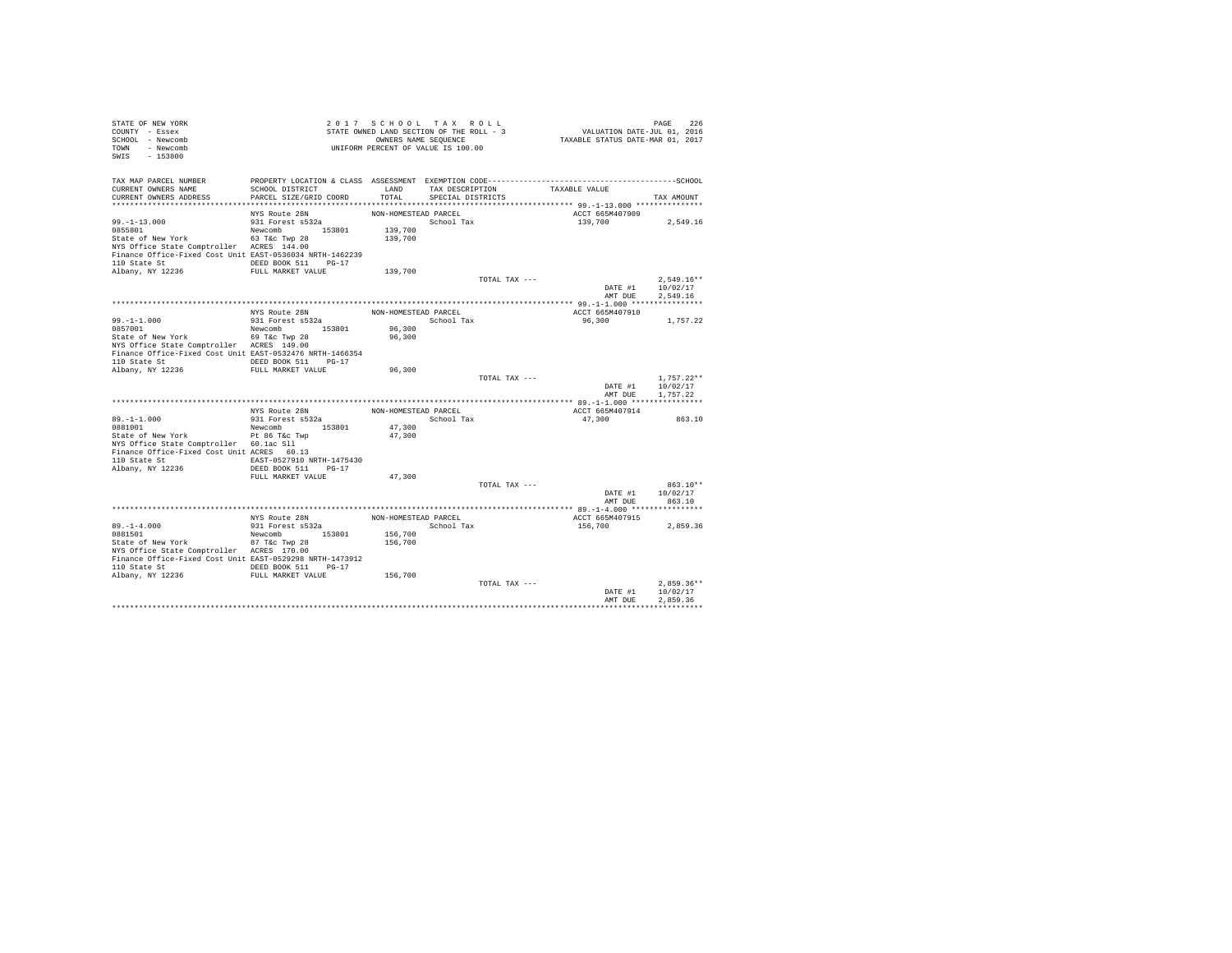| STATE OF NEW YORK<br>COUNTY - Essex                                                                   |                                           |                      | 2017 SCHOOL TAX ROLL<br>STATE OWNED LAND SECTION OF THE ROLL - 3 |                                    | PAGE 227<br>VALUATION DATE-JUL 01, 2016<br>TAXABLE STATUS DATE-MAR 01, 2017 |                                                                                                      |  |
|-------------------------------------------------------------------------------------------------------|-------------------------------------------|----------------------|------------------------------------------------------------------|------------------------------------|-----------------------------------------------------------------------------|------------------------------------------------------------------------------------------------------|--|
| SCHOOL - Newcomb<br>TOWN - Newcomb<br>SWIS - 153800                                                   |                                           |                      | OWNERS NAME SEQUENCE<br>UNIFORM PERCENT OF VALUE IS 100.00       |                                    |                                                                             |                                                                                                      |  |
| TAX MAP PARCEL NUMBER                                                                                 |                                           |                      |                                                                  |                                    |                                                                             |                                                                                                      |  |
| CURRENT OWNERS NAME<br>CURRENT OWNERS ADDRESS                                                         | SCHOOL DISTRICT<br>PARCEL SIZE/GRID COORD | TOTAL                | SPECIAL DISTRICTS                                                | LAND TAX DESCRIPTION TAXABLE VALUE |                                                                             |                                                                                                      |  |
|                                                                                                       |                                           |                      |                                                                  |                                    |                                                                             | TAX AMOUNT                                                                                           |  |
|                                                                                                       | NYS Route 28N                             | NON-HOMESTEAD PARCEL |                                                                  |                                    | ACCT 665M408001                                                             |                                                                                                      |  |
| $99. - 1 - 2.000$                                                                                     | $931$ Forest $s532a$                      |                      | School Tax                                                       |                                    | 150,700 2,749.88                                                            |                                                                                                      |  |
| 0882001                                                                                               | Newcomb 153801                            | 150,700              |                                                                  |                                    |                                                                             |                                                                                                      |  |
| State of New York 88 T&c Twp 28                                                                       |                                           | 150,700              |                                                                  |                                    |                                                                             |                                                                                                      |  |
| NYS Office State Comptroller ACRES 162.72                                                             |                                           |                      |                                                                  |                                    |                                                                             |                                                                                                      |  |
| Finance Office-Fixed Cost Unit EAST-0531115 NRTH-1471795                                              |                                           |                      |                                                                  |                                    |                                                                             |                                                                                                      |  |
| 110 State St CONGRESS DEED BOOK 511 PG-017<br>Albany, NY 12236                                        | FULL MARKET VALUE                         | 150,700              |                                                                  |                                    |                                                                             |                                                                                                      |  |
|                                                                                                       |                                           |                      |                                                                  | TOTAL TAX ---                      |                                                                             | $2.749.88**$                                                                                         |  |
|                                                                                                       |                                           |                      |                                                                  |                                    |                                                                             | DATE #1 10/02/17                                                                                     |  |
|                                                                                                       |                                           |                      |                                                                  |                                    |                                                                             | AMT DUE 2.749.88                                                                                     |  |
|                                                                                                       |                                           |                      |                                                                  |                                    |                                                                             |                                                                                                      |  |
|                                                                                                       | NYS Route 28N<br>931 Forest s532a         |                      | NON-HOMESTEAD PARCEL                                             |                                    | ACCT 665M408002                                                             |                                                                                                      |  |
| 99.-1-3.000<br>0882501                                                                                | Newcomb 153801                            | 95,800               | School Tax                                                       |                                    | 95,800 1,748.10                                                             |                                                                                                      |  |
| State of New York 89 Totten & Crossfield                                                              |                                           | 95,800               |                                                                  |                                    |                                                                             |                                                                                                      |  |
| NYS Office State Comptroller 124.6ac Sll                                                              |                                           |                      |                                                                  |                                    |                                                                             |                                                                                                      |  |
| Finance Office-Fixed Cost Unit ACRES 124.58                                                           |                                           |                      |                                                                  |                                    |                                                                             |                                                                                                      |  |
| 110 State St EAST-0532757 NRTH-1469864                                                                |                                           |                      |                                                                  |                                    |                                                                             |                                                                                                      |  |
| Albany, NY 12236                                                                                      | DEED BOOK 511 PG-17<br>FULL MARKET VALUE  |                      |                                                                  |                                    |                                                                             |                                                                                                      |  |
|                                                                                                       |                                           | 95,800               |                                                                  | TOTAL TAX ---                      |                                                                             | $1.748.10**$                                                                                         |  |
|                                                                                                       |                                           |                      |                                                                  |                                    |                                                                             | $\begin{array}{cc} & 1\,,748\,.\,10\,^\star \cdot \\ \text{DATE \#1} & 10\,/\,02\,/\,17 \end{array}$ |  |
|                                                                                                       |                                           |                      |                                                                  |                                    | AMT DUE                                                                     | 1,748.10                                                                                             |  |
|                                                                                                       |                                           |                      |                                                                  |                                    |                                                                             |                                                                                                      |  |
|                                                                                                       | NYS Route 28N                             |                      | NON-HOMESTEAD PARCEL                                             |                                    | ACCT 665M408003                                                             |                                                                                                      |  |
| $99. -1 - 4.000$<br>0883001                                                                           | 931 Forest s532a<br>Newcomb 153801        |                      | School Tax                                                       |                                    | 79,700                                                                      | 1,454.32                                                                                             |  |
|                                                                                                       |                                           | 79,700<br>79,700     |                                                                  |                                    |                                                                             |                                                                                                      |  |
| State of New York 90 T&c Twp 28<br>NYS Office State Comptroller ACRES 168.90                          |                                           |                      |                                                                  |                                    |                                                                             |                                                                                                      |  |
| Finance Office-Fixed Cost Unit EAST-0534401 NRTH-1467984                                              |                                           |                      |                                                                  |                                    |                                                                             |                                                                                                      |  |
| 110 State St CDEED BOOK 511 PG-17                                                                     |                                           |                      |                                                                  |                                    |                                                                             |                                                                                                      |  |
| Albany, NY 12236 FULL MARKET VALUE                                                                    |                                           | 79,700               |                                                                  |                                    |                                                                             |                                                                                                      |  |
|                                                                                                       |                                           |                      |                                                                  | TOTAL TAX ---                      |                                                                             | $1,454.32**$<br>$\text{DATE}$ #1 $10/02/17$                                                          |  |
|                                                                                                       |                                           |                      |                                                                  |                                    | AMT DUE                                                                     | 1,454.32                                                                                             |  |
|                                                                                                       |                                           |                      |                                                                  |                                    |                                                                             |                                                                                                      |  |
|                                                                                                       | NYS Route 28N                             | NON-HOMESTEAD PARCEL |                                                                  |                                    | ACCT 665M408004                                                             |                                                                                                      |  |
| $99. -1 - 5.000$                                                                                      | 931 Forest s532a                          |                      | School Tax                                                       |                                    | 83,500                                                                      | 1,523.66                                                                                             |  |
| 0883501                                                                                               | Newcomb 153801                            | 83,500               |                                                                  |                                    |                                                                             |                                                                                                      |  |
| State of New York 91 T&C Twp 28                                                                       |                                           | 83,500               |                                                                  |                                    |                                                                             |                                                                                                      |  |
| NYS Office State Comptroller ACRES 125.00<br>Finance Office-Fixed Cost Unit EAST-0536087 NRTH-1466011 |                                           |                      |                                                                  |                                    |                                                                             |                                                                                                      |  |
| 110 State St CONGRESS DEED BOOK 511 PG-17                                                             |                                           |                      |                                                                  |                                    |                                                                             |                                                                                                      |  |
| Albany, NY 12236 FULL MARKET VALUE                                                                    |                                           | 83,500               |                                                                  |                                    |                                                                             |                                                                                                      |  |
|                                                                                                       |                                           |                      |                                                                  | TOTAL TAX ---                      |                                                                             | $1.523.66**$                                                                                         |  |
|                                                                                                       |                                           |                      |                                                                  |                                    | DATE #1                                                                     | 10/02/17                                                                                             |  |
|                                                                                                       |                                           |                      |                                                                  |                                    | AMT DUE                                                                     | 1.523.66                                                                                             |  |
|                                                                                                       |                                           |                      |                                                                  |                                    |                                                                             |                                                                                                      |  |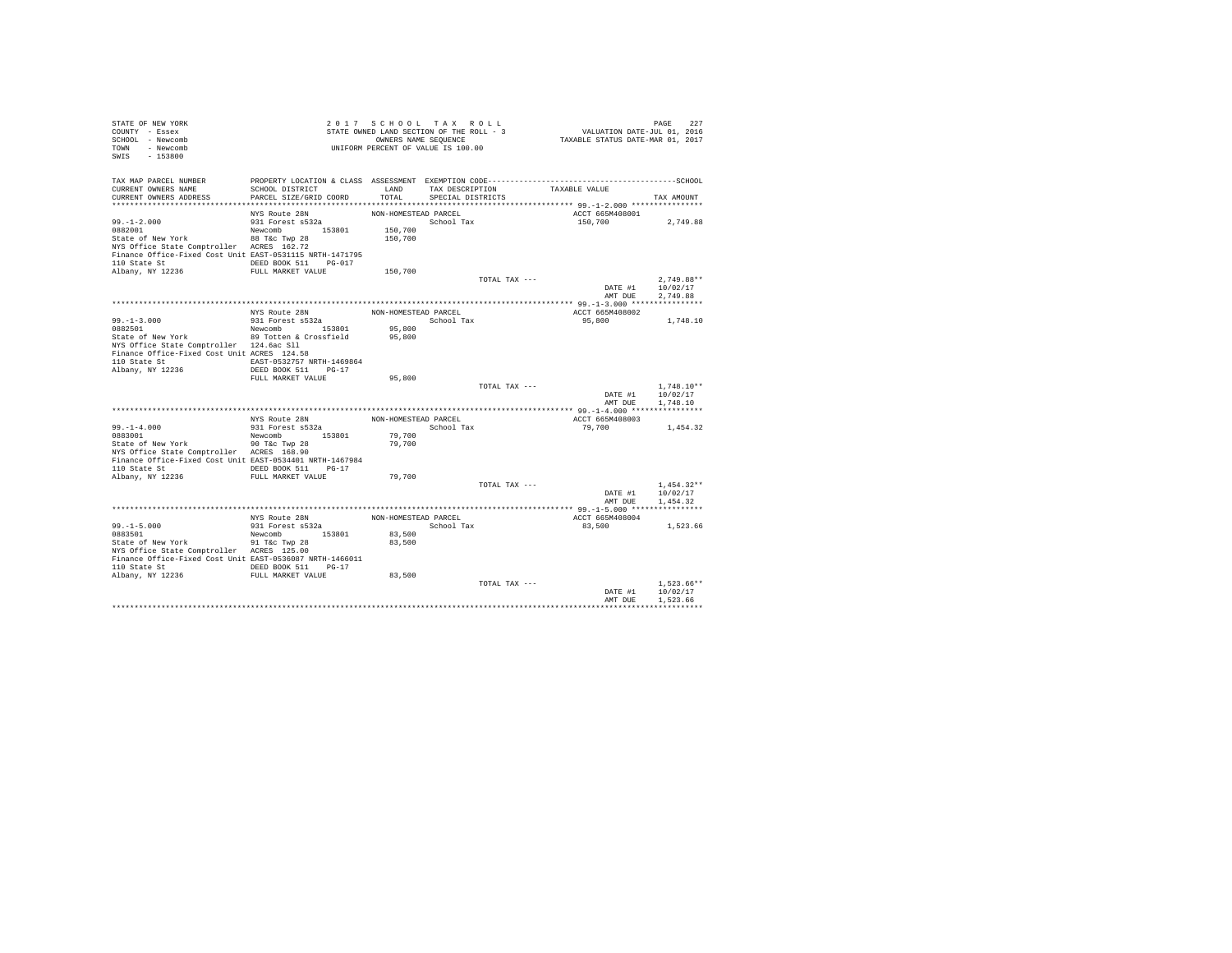| STATE OF NEW YORK                                                            |                                   | 2017 SCHOOL TAX ROLL                                       |                         |                                                                                                                            | PAGE 228<br>VALUATION DATE-JUL 01, 2016<br>TAXABLE STATUS DATE-MAR 01, 2017 |                  |
|------------------------------------------------------------------------------|-----------------------------------|------------------------------------------------------------|-------------------------|----------------------------------------------------------------------------------------------------------------------------|-----------------------------------------------------------------------------|------------------|
| COUNTY - Essex                                                               |                                   | STATE OWNED LAND SECTION OF THE ROLL - 3                   |                         |                                                                                                                            |                                                                             |                  |
| SCHOOL - Newcomb<br>TOWN - Newcomb                                           |                                   | OWNERS NAME SEQUENCE<br>UNIFORM PERCENT OF VALUE IS 100.00 |                         |                                                                                                                            |                                                                             |                  |
| SWIS - 153800                                                                |                                   |                                                            |                         |                                                                                                                            |                                                                             |                  |
|                                                                              |                                   |                                                            |                         |                                                                                                                            |                                                                             |                  |
|                                                                              |                                   |                                                            |                         |                                                                                                                            |                                                                             |                  |
| TAX MAP PARCEL NUMBER                                                        |                                   |                                                            |                         |                                                                                                                            |                                                                             |                  |
| CURRENT OWNERS NAME                                                          | SCHOOL DISTRICT                   |                                                            |                         | ${\tt LAND} \hspace{20pt} {\tt TAX} \hspace{20pt} {\tt PESCRIPTION} \hspace{20pt} {\tt TAXABLE} \hspace{20pt} {\tt VALUE}$ |                                                                             |                  |
| CURRENT OWNERS ADDRESS                                                       | PARCEL SIZE/GRID COORD            |                                                            | TOTAL SPECIAL DISTRICTS |                                                                                                                            |                                                                             | TAX AMOUNT       |
|                                                                              |                                   | NON-HOMESTEAD PARCEL                                       |                         |                                                                                                                            | ACCT 665M408005                                                             |                  |
| $99. - 1 - 6.000$                                                            | NYS Route 28N<br>931 Forest s532a |                                                            | School Tax              |                                                                                                                            | 90,300 1,647.74                                                             |                  |
| 0884001                                                                      | Newcomb 153801                    | 90,300                                                     |                         |                                                                                                                            |                                                                             |                  |
| State of New York 92 T&c Twp 28                                              |                                   | 90,300                                                     |                         |                                                                                                                            |                                                                             |                  |
| NYS Office State Comptroller ACRES 125.00                                    |                                   |                                                            |                         |                                                                                                                            |                                                                             |                  |
| Finance Office-Fixed Cost Unit EAST-0537964 NRTH-1463854                     |                                   |                                                            |                         |                                                                                                                            |                                                                             |                  |
| 110 State St CONGRESS DEED BOOK 511 PG-17                                    |                                   |                                                            |                         |                                                                                                                            |                                                                             |                  |
| Albany, NY 12236                                                             | FULL MARKET VALUE                 | 90,300                                                     |                         |                                                                                                                            |                                                                             |                  |
|                                                                              |                                   |                                                            |                         | TOTAL TAX ---                                                                                                              |                                                                             | $1.647.74**$     |
|                                                                              |                                   |                                                            |                         |                                                                                                                            |                                                                             | DATE #1 10/02/17 |
|                                                                              |                                   |                                                            |                         |                                                                                                                            | AMT DUE                                                                     | 1,647.74         |
|                                                                              |                                   |                                                            |                         |                                                                                                                            |                                                                             |                  |
|                                                                              | NYS Route 28N<br>931 Forest s532a | NON-HOMESTEAD PARCEL                                       |                         |                                                                                                                            | ACCT 665M408006                                                             |                  |
| 99.-1-7.000<br>0884501                                                       |                                   |                                                            |                         | School Tax                                                                                                                 | 116,900                                                                     | 2,133.12         |
|                                                                              | Newcomb 153801                    | 116,900                                                    |                         |                                                                                                                            |                                                                             |                  |
| State of New York 93 T&c Twp 28<br>NYS Office State Comptroller ACRES 100.00 |                                   | 116,900                                                    |                         |                                                                                                                            |                                                                             |                  |
|                                                                              |                                   |                                                            |                         |                                                                                                                            |                                                                             |                  |
| Finance Office-Fixed Cost Unit EAST-0539719 NRTH-1461811                     |                                   |                                                            |                         |                                                                                                                            |                                                                             |                  |
|                                                                              |                                   |                                                            |                         |                                                                                                                            |                                                                             |                  |
|                                                                              |                                   | 116,900                                                    |                         | TOTAL TAX ---                                                                                                              |                                                                             | $2.133.12**$     |
|                                                                              |                                   |                                                            |                         |                                                                                                                            |                                                                             | DATE #1 10/02/17 |
|                                                                              |                                   |                                                            |                         |                                                                                                                            | AMT DUE                                                                     | 2.133.12         |
|                                                                              |                                   |                                                            |                         |                                                                                                                            |                                                                             |                  |
|                                                                              | NYS Route 28N                     | NON-HOMESTEAD PARCEL                                       |                         |                                                                                                                            | ACCT 665M408007                                                             |                  |
| $99. -1 - 8.000$                                                             | 931 Forest s532a                  |                                                            | School Tax              |                                                                                                                            | 87,500                                                                      | 1,596.64         |
| 0885001                                                                      | Newcomb 153801                    | 87,500                                                     |                         |                                                                                                                            |                                                                             |                  |
| State of New York                                                            | 94 T&C Twp 28                     | 87,500                                                     |                         |                                                                                                                            |                                                                             |                  |
| NYS Office State Comptroller ACRES 100.00                                    |                                   |                                                            |                         |                                                                                                                            |                                                                             |                  |
| Finance Office-Fixed Cost Unit EAST-0541416 NRTH-1459840                     |                                   |                                                            |                         |                                                                                                                            |                                                                             |                  |
| 110 State St 6. DEED BOOK 511 PG-17                                          |                                   |                                                            |                         |                                                                                                                            |                                                                             |                  |
| Albany, NY 12236                                                             | FULL MARKET VALUE                 | 87,500                                                     |                         |                                                                                                                            |                                                                             |                  |
|                                                                              |                                   |                                                            |                         | TOTAL TAX ---                                                                                                              |                                                                             | $1,596.64**$     |
|                                                                              |                                   |                                                            |                         |                                                                                                                            |                                                                             | DATE #1 10/02/17 |
|                                                                              |                                   |                                                            |                         |                                                                                                                            |                                                                             | AMT DUE 1,596.64 |
|                                                                              |                                   | NON-HOMESTEAD PARCEL                                       |                         |                                                                                                                            |                                                                             |                  |
|                                                                              | NYS Route 28N<br>931 Forest s532a |                                                            |                         |                                                                                                                            | ACCT 665M408008                                                             |                  |
| 99.-1-10.000<br>0885501                                                      | Newcomb 153801 189,300            | School Tax                                                 |                         |                                                                                                                            | 189,300                                                                     | 3,454.23         |
| State of New York 95 Totten & Crossfield Tw 189,300                          |                                   |                                                            |                         |                                                                                                                            |                                                                             |                  |
| NYS Office State Comptroller 167ac Sll                                       |                                   |                                                            |                         |                                                                                                                            |                                                                             |                  |
| Finance Office-Fixed Cost Unit ACRES 167.04                                  |                                   |                                                            |                         |                                                                                                                            |                                                                             |                  |
| 110 State St  EAST-0543173 NRTH-1457808                                      |                                   |                                                            |                         |                                                                                                                            |                                                                             |                  |
| Albany, NY 12236                                                             | DEED BOOK 511 PG-17               |                                                            |                         |                                                                                                                            |                                                                             |                  |
|                                                                              | FULL MARKET VALUE                 | 189,300                                                    |                         |                                                                                                                            |                                                                             |                  |
|                                                                              |                                   |                                                            |                         | TOTAL TAX ---                                                                                                              |                                                                             | $3.454.23**$     |
|                                                                              |                                   |                                                            |                         |                                                                                                                            | DATE #1                                                                     | 10/02/17         |
|                                                                              |                                   |                                                            |                         |                                                                                                                            | AMT DUE                                                                     | 3.454.23         |
|                                                                              |                                   |                                                            |                         |                                                                                                                            |                                                                             |                  |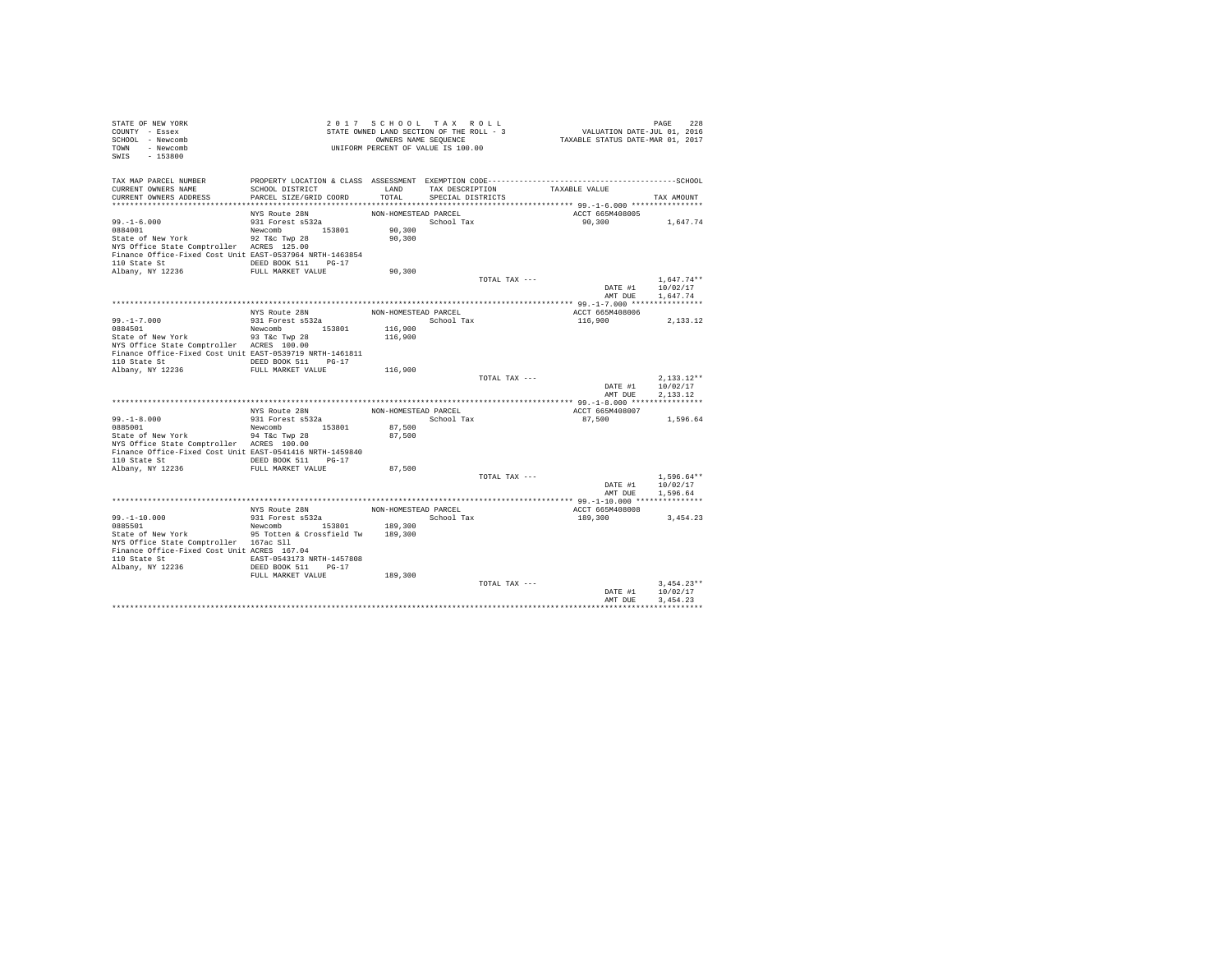| VALUATION DATE-JUL $01, 2016$<br>TAXABLE STATUS DATE-MAR 01, 2017<br>OWNERS NAME SEQUENCE<br>UNIFORM PERCENT OF VALUE IS 100.00<br>- Newcomb<br>$-153800$<br>TAX MAP PARCEL NUMBER<br>PROPERTY LOCATION & CLASS ASSESSMENT EXEMPTION CODE-----------------------------------SCHOOL<br>CURRENT OWNERS NAME<br>SCHOOL DISTRICT<br>LAND<br>TAX DESCRIPTION<br>TAXABLE VALUE<br>PARCEL SIZE/GRID COORD<br>TOTAL<br>CURRENT OWNERS ADDRESS<br>SPECIAL DISTRICTS<br>TAX AMOUNT<br>**************************<br>ACCT 665M408009<br>NON-HOMESTEAD PARCEL<br>NYS Route 28N<br>$109. - 1 - 4.000$<br>931 Forest s532a<br>School Tax<br>186,300<br>3,399.49<br>Newcomb 153801<br>186,300<br>96 T&c Twp 28<br>186,300<br>NYS Office State Comptroller ACRES 167.12<br>Finance Office-Fixed Cost Unit EAST-0545026 NRTH-1455821<br>186,300<br>FULL MARKET VALUE<br>Albany, NY 12236<br>$3.399.49**$<br>TOTAL TAX ---<br>DATE #1<br>10/02/17<br>3,399.49<br>AMT DUE<br>Sanford Ln<br>NON-HOMESTEAD PARCEL<br>ACCT 665J102813<br>932 Forest s532b<br>$101. - 3 - 1.000$<br>School Tax<br>296,300<br>5,406.70<br>Newcomb 153801<br>0890001<br>296,300<br>State of New York<br>13,16,17 T&C Pur Twp 45<br>296,300<br>625 Broadway<br>1832/61 Leasehold for Gra<br>BAR Decision 2017<br>Albany, NY 12233<br>ACRES 431.80<br>PRIOR OWNER ON 3/01/2017<br>EAST-0597245 NRTH-1468479<br>DEED BOOK 1832 PG-61<br>FULL MARKET VALUE<br>296,300<br>TOTAL TAX ---<br>$5.406.70**$<br>10/02/17<br>DATE #1<br>5,406.70<br>AMT DUE<br>Sanford Ln<br>NON-HOMESTEAD PARCEL<br>ACCT 665J102906<br>$101. -4 - 1.110$<br>931 Forest s532a - WTRFNT<br>School Tax<br>2176,885<br>39,722.43<br>0931001<br>Newcomb 153801<br>2176,885<br>State of New York<br>Twp 45 & 46 T&C<br>2176,885<br>625 Broadway<br>Opalescent Tract (Pl 2)<br>ACRES 4918.58<br>Albany, NY 12233<br>EAST-0577409 NRTH-1470633<br>DEED BOOK 1799 PG-74<br>2176,885<br>FULL MARKET VALUE<br>TOTAL TAX ---<br>39,722.43**<br>10/02/17<br>DATE #1<br>AMT DUE<br>39.722.43<br>NON-HOMESTEAD PARCEL<br>Tahawus Rd<br>ACCT 665Z005009<br>931 Forest s532a - WTRFNT<br>School Tax<br>66,244<br>1,208.78<br>Newcomb 153801<br>66,244<br>T&C Purchase TWP 46<br>66,244<br>ACRES 144.25<br>EAST-0577598 NRTH-1454723<br>Albany, NY 12233<br>DEED BOOK 1799 PG-74<br>FULL MARKET VALUE<br>66.244<br>$1.208.78**$<br>TOTAL TAX ---<br>DATE #1<br>10/02/17<br>AMT DUE<br>1,208.78<br>************ | STATE OF NEW YORK<br>COUNTY - Essex |  | 2017 SCHOOL TAX ROLL<br>STATE OWNED LAND SECTION OF THE ROLL - 3 |  | PAGE | 229 |
|---------------------------------------------------------------------------------------------------------------------------------------------------------------------------------------------------------------------------------------------------------------------------------------------------------------------------------------------------------------------------------------------------------------------------------------------------------------------------------------------------------------------------------------------------------------------------------------------------------------------------------------------------------------------------------------------------------------------------------------------------------------------------------------------------------------------------------------------------------------------------------------------------------------------------------------------------------------------------------------------------------------------------------------------------------------------------------------------------------------------------------------------------------------------------------------------------------------------------------------------------------------------------------------------------------------------------------------------------------------------------------------------------------------------------------------------------------------------------------------------------------------------------------------------------------------------------------------------------------------------------------------------------------------------------------------------------------------------------------------------------------------------------------------------------------------------------------------------------------------------------------------------------------------------------------------------------------------------------------------------------------------------------------------------------------------------------------------------------------------------------------------------------------------------------------------------------------------------------------------------------------------------------------------------------------------------------------------------------------------------------------------------------------------------------|-------------------------------------|--|------------------------------------------------------------------|--|------|-----|
|                                                                                                                                                                                                                                                                                                                                                                                                                                                                                                                                                                                                                                                                                                                                                                                                                                                                                                                                                                                                                                                                                                                                                                                                                                                                                                                                                                                                                                                                                                                                                                                                                                                                                                                                                                                                                                                                                                                                                                                                                                                                                                                                                                                                                                                                                                                                                                                                                           | SCHOOL - Newcomb                    |  |                                                                  |  |      |     |
|                                                                                                                                                                                                                                                                                                                                                                                                                                                                                                                                                                                                                                                                                                                                                                                                                                                                                                                                                                                                                                                                                                                                                                                                                                                                                                                                                                                                                                                                                                                                                                                                                                                                                                                                                                                                                                                                                                                                                                                                                                                                                                                                                                                                                                                                                                                                                                                                                           | TOWN                                |  |                                                                  |  |      |     |
|                                                                                                                                                                                                                                                                                                                                                                                                                                                                                                                                                                                                                                                                                                                                                                                                                                                                                                                                                                                                                                                                                                                                                                                                                                                                                                                                                                                                                                                                                                                                                                                                                                                                                                                                                                                                                                                                                                                                                                                                                                                                                                                                                                                                                                                                                                                                                                                                                           | SWIS                                |  |                                                                  |  |      |     |
|                                                                                                                                                                                                                                                                                                                                                                                                                                                                                                                                                                                                                                                                                                                                                                                                                                                                                                                                                                                                                                                                                                                                                                                                                                                                                                                                                                                                                                                                                                                                                                                                                                                                                                                                                                                                                                                                                                                                                                                                                                                                                                                                                                                                                                                                                                                                                                                                                           |                                     |  |                                                                  |  |      |     |
|                                                                                                                                                                                                                                                                                                                                                                                                                                                                                                                                                                                                                                                                                                                                                                                                                                                                                                                                                                                                                                                                                                                                                                                                                                                                                                                                                                                                                                                                                                                                                                                                                                                                                                                                                                                                                                                                                                                                                                                                                                                                                                                                                                                                                                                                                                                                                                                                                           |                                     |  |                                                                  |  |      |     |
|                                                                                                                                                                                                                                                                                                                                                                                                                                                                                                                                                                                                                                                                                                                                                                                                                                                                                                                                                                                                                                                                                                                                                                                                                                                                                                                                                                                                                                                                                                                                                                                                                                                                                                                                                                                                                                                                                                                                                                                                                                                                                                                                                                                                                                                                                                                                                                                                                           |                                     |  |                                                                  |  |      |     |
|                                                                                                                                                                                                                                                                                                                                                                                                                                                                                                                                                                                                                                                                                                                                                                                                                                                                                                                                                                                                                                                                                                                                                                                                                                                                                                                                                                                                                                                                                                                                                                                                                                                                                                                                                                                                                                                                                                                                                                                                                                                                                                                                                                                                                                                                                                                                                                                                                           |                                     |  |                                                                  |  |      |     |
|                                                                                                                                                                                                                                                                                                                                                                                                                                                                                                                                                                                                                                                                                                                                                                                                                                                                                                                                                                                                                                                                                                                                                                                                                                                                                                                                                                                                                                                                                                                                                                                                                                                                                                                                                                                                                                                                                                                                                                                                                                                                                                                                                                                                                                                                                                                                                                                                                           |                                     |  |                                                                  |  |      |     |
|                                                                                                                                                                                                                                                                                                                                                                                                                                                                                                                                                                                                                                                                                                                                                                                                                                                                                                                                                                                                                                                                                                                                                                                                                                                                                                                                                                                                                                                                                                                                                                                                                                                                                                                                                                                                                                                                                                                                                                                                                                                                                                                                                                                                                                                                                                                                                                                                                           |                                     |  |                                                                  |  |      |     |
|                                                                                                                                                                                                                                                                                                                                                                                                                                                                                                                                                                                                                                                                                                                                                                                                                                                                                                                                                                                                                                                                                                                                                                                                                                                                                                                                                                                                                                                                                                                                                                                                                                                                                                                                                                                                                                                                                                                                                                                                                                                                                                                                                                                                                                                                                                                                                                                                                           |                                     |  |                                                                  |  |      |     |
|                                                                                                                                                                                                                                                                                                                                                                                                                                                                                                                                                                                                                                                                                                                                                                                                                                                                                                                                                                                                                                                                                                                                                                                                                                                                                                                                                                                                                                                                                                                                                                                                                                                                                                                                                                                                                                                                                                                                                                                                                                                                                                                                                                                                                                                                                                                                                                                                                           | 0886001                             |  |                                                                  |  |      |     |
|                                                                                                                                                                                                                                                                                                                                                                                                                                                                                                                                                                                                                                                                                                                                                                                                                                                                                                                                                                                                                                                                                                                                                                                                                                                                                                                                                                                                                                                                                                                                                                                                                                                                                                                                                                                                                                                                                                                                                                                                                                                                                                                                                                                                                                                                                                                                                                                                                           | State of New York                   |  |                                                                  |  |      |     |
|                                                                                                                                                                                                                                                                                                                                                                                                                                                                                                                                                                                                                                                                                                                                                                                                                                                                                                                                                                                                                                                                                                                                                                                                                                                                                                                                                                                                                                                                                                                                                                                                                                                                                                                                                                                                                                                                                                                                                                                                                                                                                                                                                                                                                                                                                                                                                                                                                           |                                     |  |                                                                  |  |      |     |
|                                                                                                                                                                                                                                                                                                                                                                                                                                                                                                                                                                                                                                                                                                                                                                                                                                                                                                                                                                                                                                                                                                                                                                                                                                                                                                                                                                                                                                                                                                                                                                                                                                                                                                                                                                                                                                                                                                                                                                                                                                                                                                                                                                                                                                                                                                                                                                                                                           |                                     |  |                                                                  |  |      |     |
|                                                                                                                                                                                                                                                                                                                                                                                                                                                                                                                                                                                                                                                                                                                                                                                                                                                                                                                                                                                                                                                                                                                                                                                                                                                                                                                                                                                                                                                                                                                                                                                                                                                                                                                                                                                                                                                                                                                                                                                                                                                                                                                                                                                                                                                                                                                                                                                                                           | 110 State St                        |  |                                                                  |  |      |     |
|                                                                                                                                                                                                                                                                                                                                                                                                                                                                                                                                                                                                                                                                                                                                                                                                                                                                                                                                                                                                                                                                                                                                                                                                                                                                                                                                                                                                                                                                                                                                                                                                                                                                                                                                                                                                                                                                                                                                                                                                                                                                                                                                                                                                                                                                                                                                                                                                                           |                                     |  |                                                                  |  |      |     |
|                                                                                                                                                                                                                                                                                                                                                                                                                                                                                                                                                                                                                                                                                                                                                                                                                                                                                                                                                                                                                                                                                                                                                                                                                                                                                                                                                                                                                                                                                                                                                                                                                                                                                                                                                                                                                                                                                                                                                                                                                                                                                                                                                                                                                                                                                                                                                                                                                           |                                     |  |                                                                  |  |      |     |
|                                                                                                                                                                                                                                                                                                                                                                                                                                                                                                                                                                                                                                                                                                                                                                                                                                                                                                                                                                                                                                                                                                                                                                                                                                                                                                                                                                                                                                                                                                                                                                                                                                                                                                                                                                                                                                                                                                                                                                                                                                                                                                                                                                                                                                                                                                                                                                                                                           |                                     |  |                                                                  |  |      |     |
|                                                                                                                                                                                                                                                                                                                                                                                                                                                                                                                                                                                                                                                                                                                                                                                                                                                                                                                                                                                                                                                                                                                                                                                                                                                                                                                                                                                                                                                                                                                                                                                                                                                                                                                                                                                                                                                                                                                                                                                                                                                                                                                                                                                                                                                                                                                                                                                                                           |                                     |  |                                                                  |  |      |     |
|                                                                                                                                                                                                                                                                                                                                                                                                                                                                                                                                                                                                                                                                                                                                                                                                                                                                                                                                                                                                                                                                                                                                                                                                                                                                                                                                                                                                                                                                                                                                                                                                                                                                                                                                                                                                                                                                                                                                                                                                                                                                                                                                                                                                                                                                                                                                                                                                                           |                                     |  |                                                                  |  |      |     |
|                                                                                                                                                                                                                                                                                                                                                                                                                                                                                                                                                                                                                                                                                                                                                                                                                                                                                                                                                                                                                                                                                                                                                                                                                                                                                                                                                                                                                                                                                                                                                                                                                                                                                                                                                                                                                                                                                                                                                                                                                                                                                                                                                                                                                                                                                                                                                                                                                           |                                     |  |                                                                  |  |      |     |
|                                                                                                                                                                                                                                                                                                                                                                                                                                                                                                                                                                                                                                                                                                                                                                                                                                                                                                                                                                                                                                                                                                                                                                                                                                                                                                                                                                                                                                                                                                                                                                                                                                                                                                                                                                                                                                                                                                                                                                                                                                                                                                                                                                                                                                                                                                                                                                                                                           |                                     |  |                                                                  |  |      |     |
|                                                                                                                                                                                                                                                                                                                                                                                                                                                                                                                                                                                                                                                                                                                                                                                                                                                                                                                                                                                                                                                                                                                                                                                                                                                                                                                                                                                                                                                                                                                                                                                                                                                                                                                                                                                                                                                                                                                                                                                                                                                                                                                                                                                                                                                                                                                                                                                                                           |                                     |  |                                                                  |  |      |     |
|                                                                                                                                                                                                                                                                                                                                                                                                                                                                                                                                                                                                                                                                                                                                                                                                                                                                                                                                                                                                                                                                                                                                                                                                                                                                                                                                                                                                                                                                                                                                                                                                                                                                                                                                                                                                                                                                                                                                                                                                                                                                                                                                                                                                                                                                                                                                                                                                                           |                                     |  |                                                                  |  |      |     |
|                                                                                                                                                                                                                                                                                                                                                                                                                                                                                                                                                                                                                                                                                                                                                                                                                                                                                                                                                                                                                                                                                                                                                                                                                                                                                                                                                                                                                                                                                                                                                                                                                                                                                                                                                                                                                                                                                                                                                                                                                                                                                                                                                                                                                                                                                                                                                                                                                           |                                     |  |                                                                  |  |      |     |
|                                                                                                                                                                                                                                                                                                                                                                                                                                                                                                                                                                                                                                                                                                                                                                                                                                                                                                                                                                                                                                                                                                                                                                                                                                                                                                                                                                                                                                                                                                                                                                                                                                                                                                                                                                                                                                                                                                                                                                                                                                                                                                                                                                                                                                                                                                                                                                                                                           |                                     |  |                                                                  |  |      |     |
|                                                                                                                                                                                                                                                                                                                                                                                                                                                                                                                                                                                                                                                                                                                                                                                                                                                                                                                                                                                                                                                                                                                                                                                                                                                                                                                                                                                                                                                                                                                                                                                                                                                                                                                                                                                                                                                                                                                                                                                                                                                                                                                                                                                                                                                                                                                                                                                                                           |                                     |  |                                                                  |  |      |     |
|                                                                                                                                                                                                                                                                                                                                                                                                                                                                                                                                                                                                                                                                                                                                                                                                                                                                                                                                                                                                                                                                                                                                                                                                                                                                                                                                                                                                                                                                                                                                                                                                                                                                                                                                                                                                                                                                                                                                                                                                                                                                                                                                                                                                                                                                                                                                                                                                                           | 0890001                             |  |                                                                  |  |      |     |
|                                                                                                                                                                                                                                                                                                                                                                                                                                                                                                                                                                                                                                                                                                                                                                                                                                                                                                                                                                                                                                                                                                                                                                                                                                                                                                                                                                                                                                                                                                                                                                                                                                                                                                                                                                                                                                                                                                                                                                                                                                                                                                                                                                                                                                                                                                                                                                                                                           |                                     |  |                                                                  |  |      |     |
|                                                                                                                                                                                                                                                                                                                                                                                                                                                                                                                                                                                                                                                                                                                                                                                                                                                                                                                                                                                                                                                                                                                                                                                                                                                                                                                                                                                                                                                                                                                                                                                                                                                                                                                                                                                                                                                                                                                                                                                                                                                                                                                                                                                                                                                                                                                                                                                                                           |                                     |  |                                                                  |  |      |     |
|                                                                                                                                                                                                                                                                                                                                                                                                                                                                                                                                                                                                                                                                                                                                                                                                                                                                                                                                                                                                                                                                                                                                                                                                                                                                                                                                                                                                                                                                                                                                                                                                                                                                                                                                                                                                                                                                                                                                                                                                                                                                                                                                                                                                                                                                                                                                                                                                                           |                                     |  |                                                                  |  |      |     |
|                                                                                                                                                                                                                                                                                                                                                                                                                                                                                                                                                                                                                                                                                                                                                                                                                                                                                                                                                                                                                                                                                                                                                                                                                                                                                                                                                                                                                                                                                                                                                                                                                                                                                                                                                                                                                                                                                                                                                                                                                                                                                                                                                                                                                                                                                                                                                                                                                           |                                     |  |                                                                  |  |      |     |
|                                                                                                                                                                                                                                                                                                                                                                                                                                                                                                                                                                                                                                                                                                                                                                                                                                                                                                                                                                                                                                                                                                                                                                                                                                                                                                                                                                                                                                                                                                                                                                                                                                                                                                                                                                                                                                                                                                                                                                                                                                                                                                                                                                                                                                                                                                                                                                                                                           |                                     |  |                                                                  |  |      |     |
|                                                                                                                                                                                                                                                                                                                                                                                                                                                                                                                                                                                                                                                                                                                                                                                                                                                                                                                                                                                                                                                                                                                                                                                                                                                                                                                                                                                                                                                                                                                                                                                                                                                                                                                                                                                                                                                                                                                                                                                                                                                                                                                                                                                                                                                                                                                                                                                                                           |                                     |  |                                                                  |  |      |     |
|                                                                                                                                                                                                                                                                                                                                                                                                                                                                                                                                                                                                                                                                                                                                                                                                                                                                                                                                                                                                                                                                                                                                                                                                                                                                                                                                                                                                                                                                                                                                                                                                                                                                                                                                                                                                                                                                                                                                                                                                                                                                                                                                                                                                                                                                                                                                                                                                                           |                                     |  |                                                                  |  |      |     |
|                                                                                                                                                                                                                                                                                                                                                                                                                                                                                                                                                                                                                                                                                                                                                                                                                                                                                                                                                                                                                                                                                                                                                                                                                                                                                                                                                                                                                                                                                                                                                                                                                                                                                                                                                                                                                                                                                                                                                                                                                                                                                                                                                                                                                                                                                                                                                                                                                           |                                     |  |                                                                  |  |      |     |
|                                                                                                                                                                                                                                                                                                                                                                                                                                                                                                                                                                                                                                                                                                                                                                                                                                                                                                                                                                                                                                                                                                                                                                                                                                                                                                                                                                                                                                                                                                                                                                                                                                                                                                                                                                                                                                                                                                                                                                                                                                                                                                                                                                                                                                                                                                                                                                                                                           |                                     |  |                                                                  |  |      |     |
|                                                                                                                                                                                                                                                                                                                                                                                                                                                                                                                                                                                                                                                                                                                                                                                                                                                                                                                                                                                                                                                                                                                                                                                                                                                                                                                                                                                                                                                                                                                                                                                                                                                                                                                                                                                                                                                                                                                                                                                                                                                                                                                                                                                                                                                                                                                                                                                                                           |                                     |  |                                                                  |  |      |     |
|                                                                                                                                                                                                                                                                                                                                                                                                                                                                                                                                                                                                                                                                                                                                                                                                                                                                                                                                                                                                                                                                                                                                                                                                                                                                                                                                                                                                                                                                                                                                                                                                                                                                                                                                                                                                                                                                                                                                                                                                                                                                                                                                                                                                                                                                                                                                                                                                                           |                                     |  |                                                                  |  |      |     |
|                                                                                                                                                                                                                                                                                                                                                                                                                                                                                                                                                                                                                                                                                                                                                                                                                                                                                                                                                                                                                                                                                                                                                                                                                                                                                                                                                                                                                                                                                                                                                                                                                                                                                                                                                                                                                                                                                                                                                                                                                                                                                                                                                                                                                                                                                                                                                                                                                           |                                     |  |                                                                  |  |      |     |
|                                                                                                                                                                                                                                                                                                                                                                                                                                                                                                                                                                                                                                                                                                                                                                                                                                                                                                                                                                                                                                                                                                                                                                                                                                                                                                                                                                                                                                                                                                                                                                                                                                                                                                                                                                                                                                                                                                                                                                                                                                                                                                                                                                                                                                                                                                                                                                                                                           |                                     |  |                                                                  |  |      |     |
|                                                                                                                                                                                                                                                                                                                                                                                                                                                                                                                                                                                                                                                                                                                                                                                                                                                                                                                                                                                                                                                                                                                                                                                                                                                                                                                                                                                                                                                                                                                                                                                                                                                                                                                                                                                                                                                                                                                                                                                                                                                                                                                                                                                                                                                                                                                                                                                                                           |                                     |  |                                                                  |  |      |     |
|                                                                                                                                                                                                                                                                                                                                                                                                                                                                                                                                                                                                                                                                                                                                                                                                                                                                                                                                                                                                                                                                                                                                                                                                                                                                                                                                                                                                                                                                                                                                                                                                                                                                                                                                                                                                                                                                                                                                                                                                                                                                                                                                                                                                                                                                                                                                                                                                                           |                                     |  |                                                                  |  |      |     |
|                                                                                                                                                                                                                                                                                                                                                                                                                                                                                                                                                                                                                                                                                                                                                                                                                                                                                                                                                                                                                                                                                                                                                                                                                                                                                                                                                                                                                                                                                                                                                                                                                                                                                                                                                                                                                                                                                                                                                                                                                                                                                                                                                                                                                                                                                                                                                                                                                           |                                     |  |                                                                  |  |      |     |
|                                                                                                                                                                                                                                                                                                                                                                                                                                                                                                                                                                                                                                                                                                                                                                                                                                                                                                                                                                                                                                                                                                                                                                                                                                                                                                                                                                                                                                                                                                                                                                                                                                                                                                                                                                                                                                                                                                                                                                                                                                                                                                                                                                                                                                                                                                                                                                                                                           |                                     |  |                                                                  |  |      |     |
|                                                                                                                                                                                                                                                                                                                                                                                                                                                                                                                                                                                                                                                                                                                                                                                                                                                                                                                                                                                                                                                                                                                                                                                                                                                                                                                                                                                                                                                                                                                                                                                                                                                                                                                                                                                                                                                                                                                                                                                                                                                                                                                                                                                                                                                                                                                                                                                                                           |                                     |  |                                                                  |  |      |     |
|                                                                                                                                                                                                                                                                                                                                                                                                                                                                                                                                                                                                                                                                                                                                                                                                                                                                                                                                                                                                                                                                                                                                                                                                                                                                                                                                                                                                                                                                                                                                                                                                                                                                                                                                                                                                                                                                                                                                                                                                                                                                                                                                                                                                                                                                                                                                                                                                                           | $111. - 3 - 11.100$                 |  |                                                                  |  |      |     |
|                                                                                                                                                                                                                                                                                                                                                                                                                                                                                                                                                                                                                                                                                                                                                                                                                                                                                                                                                                                                                                                                                                                                                                                                                                                                                                                                                                                                                                                                                                                                                                                                                                                                                                                                                                                                                                                                                                                                                                                                                                                                                                                                                                                                                                                                                                                                                                                                                           | 0931001                             |  |                                                                  |  |      |     |
|                                                                                                                                                                                                                                                                                                                                                                                                                                                                                                                                                                                                                                                                                                                                                                                                                                                                                                                                                                                                                                                                                                                                                                                                                                                                                                                                                                                                                                                                                                                                                                                                                                                                                                                                                                                                                                                                                                                                                                                                                                                                                                                                                                                                                                                                                                                                                                                                                           | State of New York                   |  |                                                                  |  |      |     |
|                                                                                                                                                                                                                                                                                                                                                                                                                                                                                                                                                                                                                                                                                                                                                                                                                                                                                                                                                                                                                                                                                                                                                                                                                                                                                                                                                                                                                                                                                                                                                                                                                                                                                                                                                                                                                                                                                                                                                                                                                                                                                                                                                                                                                                                                                                                                                                                                                           | 625 Broadway                        |  |                                                                  |  |      |     |
|                                                                                                                                                                                                                                                                                                                                                                                                                                                                                                                                                                                                                                                                                                                                                                                                                                                                                                                                                                                                                                                                                                                                                                                                                                                                                                                                                                                                                                                                                                                                                                                                                                                                                                                                                                                                                                                                                                                                                                                                                                                                                                                                                                                                                                                                                                                                                                                                                           |                                     |  |                                                                  |  |      |     |
|                                                                                                                                                                                                                                                                                                                                                                                                                                                                                                                                                                                                                                                                                                                                                                                                                                                                                                                                                                                                                                                                                                                                                                                                                                                                                                                                                                                                                                                                                                                                                                                                                                                                                                                                                                                                                                                                                                                                                                                                                                                                                                                                                                                                                                                                                                                                                                                                                           |                                     |  |                                                                  |  |      |     |
|                                                                                                                                                                                                                                                                                                                                                                                                                                                                                                                                                                                                                                                                                                                                                                                                                                                                                                                                                                                                                                                                                                                                                                                                                                                                                                                                                                                                                                                                                                                                                                                                                                                                                                                                                                                                                                                                                                                                                                                                                                                                                                                                                                                                                                                                                                                                                                                                                           |                                     |  |                                                                  |  |      |     |
|                                                                                                                                                                                                                                                                                                                                                                                                                                                                                                                                                                                                                                                                                                                                                                                                                                                                                                                                                                                                                                                                                                                                                                                                                                                                                                                                                                                                                                                                                                                                                                                                                                                                                                                                                                                                                                                                                                                                                                                                                                                                                                                                                                                                                                                                                                                                                                                                                           |                                     |  |                                                                  |  |      |     |
|                                                                                                                                                                                                                                                                                                                                                                                                                                                                                                                                                                                                                                                                                                                                                                                                                                                                                                                                                                                                                                                                                                                                                                                                                                                                                                                                                                                                                                                                                                                                                                                                                                                                                                                                                                                                                                                                                                                                                                                                                                                                                                                                                                                                                                                                                                                                                                                                                           |                                     |  |                                                                  |  |      |     |
|                                                                                                                                                                                                                                                                                                                                                                                                                                                                                                                                                                                                                                                                                                                                                                                                                                                                                                                                                                                                                                                                                                                                                                                                                                                                                                                                                                                                                                                                                                                                                                                                                                                                                                                                                                                                                                                                                                                                                                                                                                                                                                                                                                                                                                                                                                                                                                                                                           |                                     |  |                                                                  |  |      |     |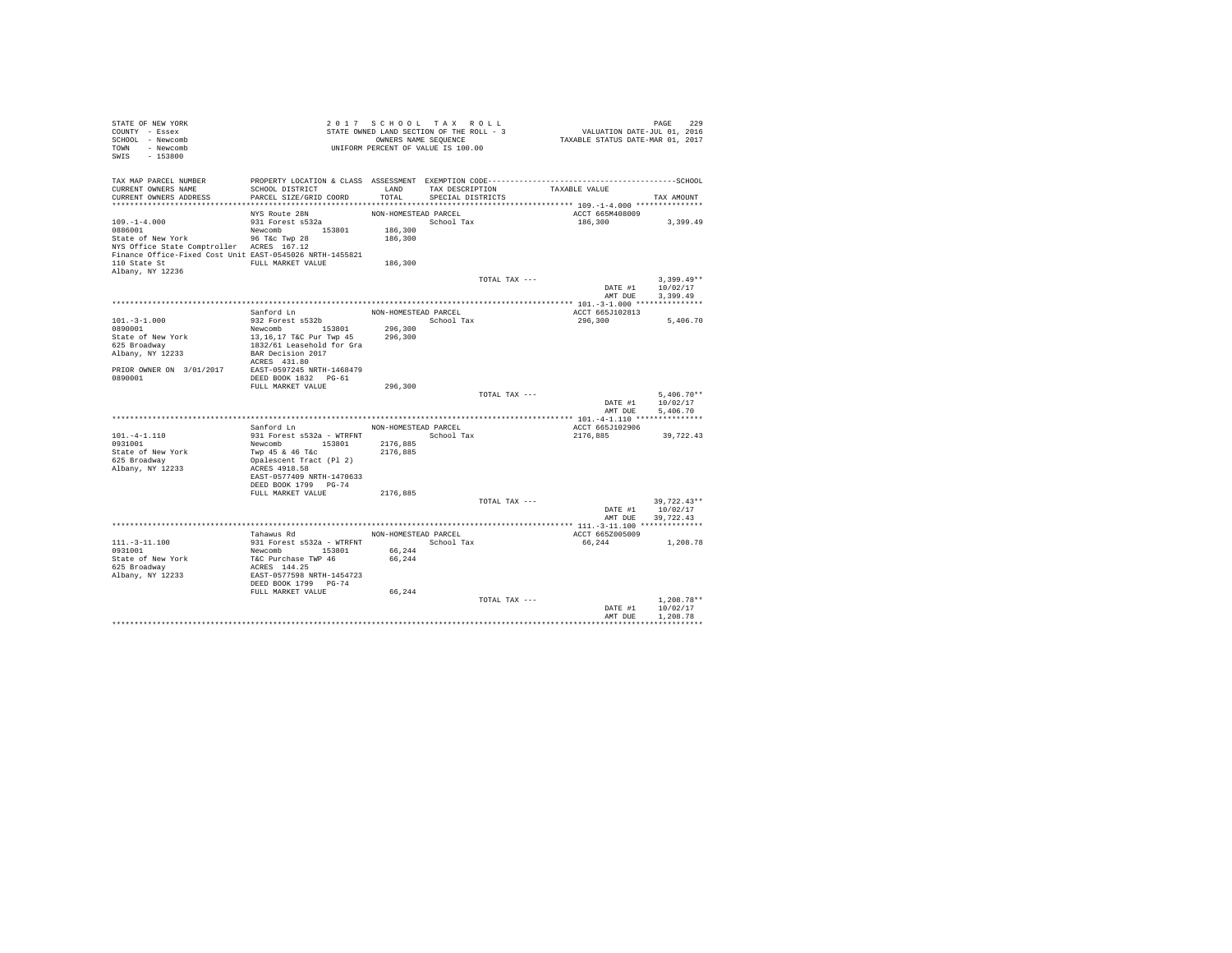| STATE OF NEW YORK<br>COUNTY - Essex                                           |                                                                                                           | 2017 SCHOOL TAX ROLL<br>STATE OWNED LAND SECTION OF THE ROLL - 3 |                      |               | PAGE 230<br>VALUATION DATE-JUL 01, 2016<br>TAXABLE STATUS DATE-MAR 01, 2017 |                    |               |  |
|-------------------------------------------------------------------------------|-----------------------------------------------------------------------------------------------------------|------------------------------------------------------------------|----------------------|---------------|-----------------------------------------------------------------------------|--------------------|---------------|--|
| SCHOOL - Newcomb                                                              |                                                                                                           |                                                                  |                      |               |                                                                             |                    |               |  |
| TOWN - Newcomb                                                                |                                                                                                           | OWNERS NAME SEQUENCE<br>UNIFORM PERCENT OF VALUE IS 100.00       |                      |               |                                                                             |                    |               |  |
| SWIS - 153800                                                                 |                                                                                                           |                                                                  |                      |               |                                                                             |                    |               |  |
|                                                                               |                                                                                                           |                                                                  |                      |               |                                                                             |                    |               |  |
|                                                                               |                                                                                                           |                                                                  |                      |               |                                                                             |                    |               |  |
| TAX MAP PARCEL NUMBER<br>CURRENT OWNERS NAME                                  | SCHOOL DISTRICT                                                                                           |                                                                  | LAND TAX DESCRIPTION |               | TAXABLE VALUE                                                               |                    |               |  |
| CURRENT OWNERS ADDRESS                                                        | PARCEL SIZE/GRID COORD                                                                                    | TOTAL                                                            | SPECIAL DISTRICTS    |               |                                                                             |                    |               |  |
|                                                                               |                                                                                                           |                                                                  |                      |               |                                                                             |                    | TAX AMOUNT    |  |
|                                                                               | Sanford Ln                                                                                                | NON-HOMESTEAD PARCEL                                             |                      |               | ACCT 6679908813                                                             |                    |               |  |
| $101.-5-12.000$                                                               | 931 Forest s532a                                                                                          |                                                                  | School Tax           |               |                                                                             | 675,500 12,326.10  |               |  |
| 0932001                                                                       | Newcomb 153801                                                                                            | 675,500                                                          |                      |               |                                                                             |                    |               |  |
| State of New York 15 T&c Twp 45                                               |                                                                                                           | 675,500                                                          |                      |               |                                                                             |                    |               |  |
| NYS Office State Comptroller 514ac Sll                                        |                                                                                                           |                                                                  |                      |               |                                                                             |                    |               |  |
| Finance Office-Fixed Cost Unit ACRES 1224.50                                  |                                                                                                           |                                                                  |                      |               |                                                                             |                    |               |  |
| 110 State St 6. EAST-0592746 NRTH-1463398                                     |                                                                                                           |                                                                  |                      |               |                                                                             |                    |               |  |
| Albany, NY 12236                                                              | DEED BOOK 406 PG-168                                                                                      |                                                                  |                      |               |                                                                             |                    |               |  |
|                                                                               | FULL MARKET VALUE                                                                                         | 675,500                                                          |                      |               |                                                                             |                    |               |  |
|                                                                               |                                                                                                           |                                                                  |                      | TOTAL TAX --- |                                                                             |                    | $12.326.10**$ |  |
|                                                                               |                                                                                                           |                                                                  |                      |               |                                                                             | DATE #1            | 10/02/17      |  |
|                                                                               |                                                                                                           |                                                                  |                      |               |                                                                             | AMT DUE 12,326.10  |               |  |
|                                                                               |                                                                                                           |                                                                  |                      |               |                                                                             |                    |               |  |
|                                                                               | Sanford Ln                                                                                                | NON-HOMESTEAD PARCEL                                             |                      |               | ACCT 6679908814                                                             |                    |               |  |
| $91. - 3 - 7.000$                                                             | 931 Forest s532a                                                                                          | School Tax                                                       |                      |               |                                                                             | 1406,200 25,659.45 |               |  |
| 0933001                                                                       | Newcomb 153801                                                                                            | 1406,200                                                         |                      |               |                                                                             |                    |               |  |
| State of New York 29 T&c Twp 45<br>NYS Office State Comptroller ACRES 2399.80 |                                                                                                           | 1406,200                                                         |                      |               |                                                                             |                    |               |  |
| NYS Office State Comptroller ACRES 2399.80                                    |                                                                                                           |                                                                  |                      |               |                                                                             |                    |               |  |
| Finance Office-Fixed Cost Unit EAST-0588181 NRTH-1472950                      |                                                                                                           |                                                                  |                      |               |                                                                             |                    |               |  |
| 110 State St CONGRESS DEED BOOK 406 PG-168                                    |                                                                                                           |                                                                  |                      |               |                                                                             |                    |               |  |
| Albany, NY 12236 FULL MARKET VALUE                                            |                                                                                                           | 1406,200                                                         |                      |               |                                                                             |                    |               |  |
|                                                                               |                                                                                                           |                                                                  |                      | TOTAL TAX --- |                                                                             |                    | $25.659.45**$ |  |
|                                                                               |                                                                                                           |                                                                  |                      |               |                                                                             | DATE #1            | 10/02/17      |  |
|                                                                               |                                                                                                           |                                                                  |                      |               |                                                                             | AMT DUE            | 25,659.45     |  |
|                                                                               |                                                                                                           |                                                                  |                      |               |                                                                             |                    |               |  |
|                                                                               | Tahawus Rd                                                                                                | NON-HOMESTEAD PARCEL                                             |                      |               | ACCT 665Z005003                                                             |                    |               |  |
| $101. -4 - 1.300$<br>0934001                                                  | 932 Forest s532b - WTRFNT                                                                                 |                                                                  | School Tax           |               | 468,600                                                                     |                    | 8,550.72      |  |
|                                                                               | Newcomb 153801<br>T&C Purchase TWP 45/46                                                                  | 468,600                                                          |                      |               |                                                                             |                    |               |  |
| State of New York                                                             |                                                                                                           | 468,600                                                          |                      |               |                                                                             |                    |               |  |
| 625 Broadway                                                                  | 1832/61 Leasehold: Grant                                                                                  |                                                                  |                      |               |                                                                             |                    |               |  |
| Albany, NY 12233                                                              | ACRES 602.18                                                                                              |                                                                  |                      |               |                                                                             |                    |               |  |
| PRIOR OWNER ON 3/01/2017 DEED BOOK 1832 PG-61                                 | EAST-0595321 NRTH-1457537                                                                                 |                                                                  |                      |               |                                                                             |                    |               |  |
| 0934001                                                                       | FULL MARKET VALUE                                                                                         | 468,600                                                          |                      |               |                                                                             |                    |               |  |
|                                                                               |                                                                                                           |                                                                  |                      | TOTAL TAX --- |                                                                             |                    | $8.550.72**$  |  |
|                                                                               |                                                                                                           |                                                                  |                      |               |                                                                             | DATE #1            | 10/02/17      |  |
|                                                                               |                                                                                                           |                                                                  |                      |               |                                                                             | AMT DUE            | 8,550.72      |  |
|                                                                               |                                                                                                           |                                                                  |                      |               |                                                                             |                    |               |  |
|                                                                               | Tahawus Rd                                                                                                | NON-HOMESTEAD PARCEL                                             |                      |               | ACCT 665Z005008                                                             |                    |               |  |
| $111. - 3 - 10.000$                                                           |                                                                                                           |                                                                  |                      |               | 1895, 200                                                                   |                    | 34,582.42     |  |
| 0934001                                                                       |                                                                                                           |                                                                  |                      |               |                                                                             |                    |               |  |
| State of New York                                                             | 932 Forest s532b - WTRFNT 3000 NORTHUM 3000 TAC Newcomb 153801 1895, 200<br>T&C Purchase TWP 46 1895, 200 |                                                                  |                      |               |                                                                             |                    |               |  |
| 625 Broadway                                                                  |                                                                                                           |                                                                  |                      |               |                                                                             |                    |               |  |
| albany, NY 12233                                                              | 1832/61 Leasehold: Grant<br>ACRES 2497.16                                                                 |                                                                  |                      |               |                                                                             |                    |               |  |
|                                                                               | EAST-0593129 NRTH-1453715                                                                                 |                                                                  |                      |               |                                                                             |                    |               |  |
| PRIOR OWNER ON 3/01/2017 DEED BOOK 1832 PG-61                                 |                                                                                                           |                                                                  |                      |               |                                                                             |                    |               |  |
| 0934001                                                                       | FULL MARKET VALUE                                                                                         | 1895,200                                                         |                      |               |                                                                             |                    |               |  |
|                                                                               |                                                                                                           |                                                                  |                      | TOTAL TAX --- |                                                                             |                    | 34.582.42**   |  |
|                                                                               |                                                                                                           |                                                                  |                      |               |                                                                             | DATE #1            | 10/02/17      |  |
|                                                                               |                                                                                                           |                                                                  |                      |               |                                                                             | AMT DUE            | 34.582.42     |  |
|                                                                               |                                                                                                           |                                                                  |                      |               |                                                                             |                    |               |  |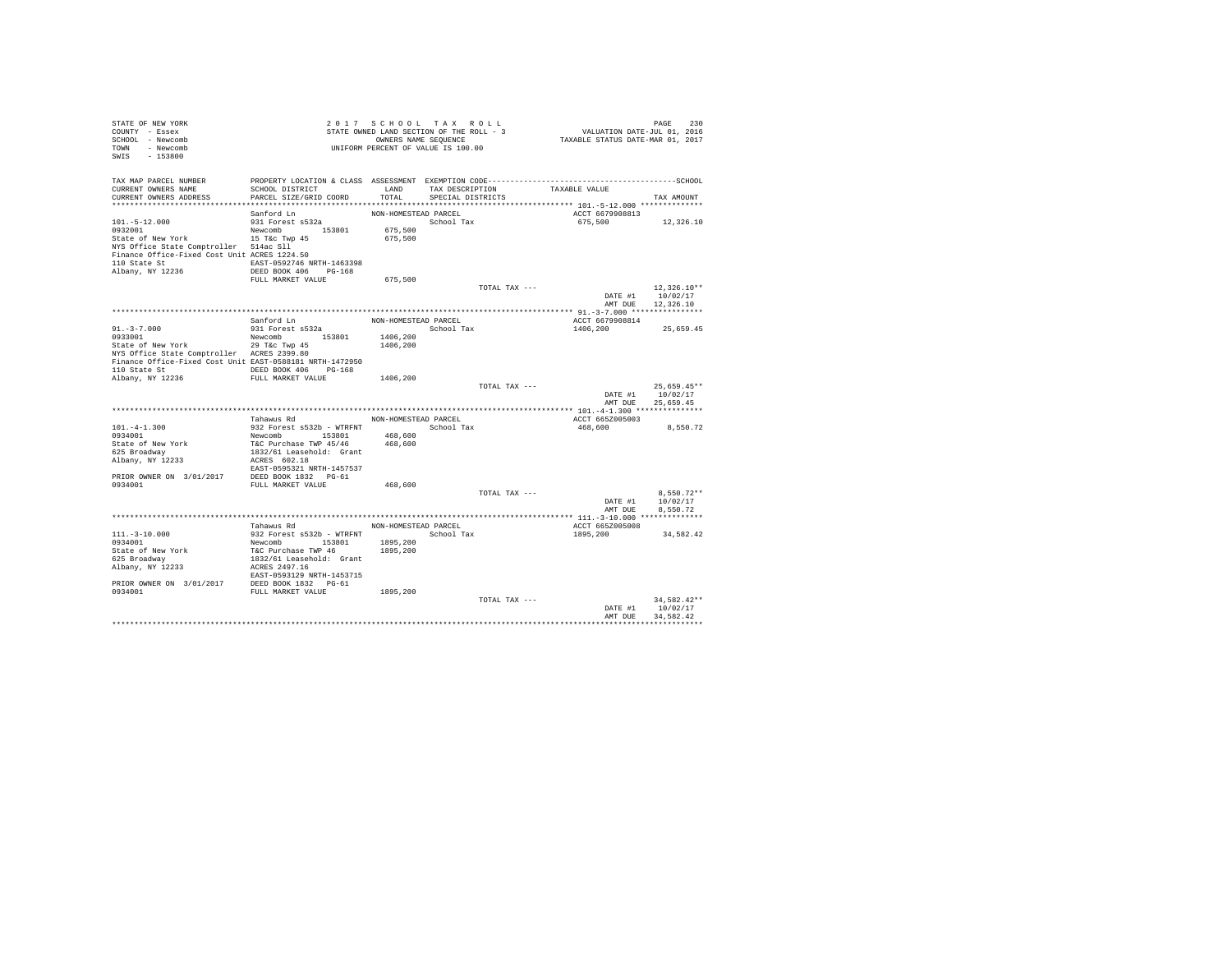| STATE OF NEW YORK<br>COUNTY - Essex<br>SCHOOL - Newcomb<br>TOWN<br>- Newcomb<br>$-153800$<br>SWTS                                                                                                              |                                                                                                                                                                          |                               | 2017 SCHOOL TAX ROLL<br>STATE OWNED LAND SECTION OF THE ROLL - 3<br>OWNERS NAME SEQUENCE<br>UNIFORM PERCENT OF VALUE IS 100.00 | FAGE 231<br>VALUATION DATE-JUL 01, 2016<br>TAXABLE STATUS DATE-MAR 01, 2017 | PAGE<br>231                          |
|----------------------------------------------------------------------------------------------------------------------------------------------------------------------------------------------------------------|--------------------------------------------------------------------------------------------------------------------------------------------------------------------------|-------------------------------|--------------------------------------------------------------------------------------------------------------------------------|-----------------------------------------------------------------------------|--------------------------------------|
| TAX MAP PARCEL NUMBER<br>CURRENT OWNERS NAME<br>CURRENT OWNERS ADDRESS<br>*************************                                                                                                            | SCHOOL DISTRICT<br>PARCEL SIZE/GRID COORD                                                                                                                                | <b>T.AND</b><br>TOTAL         | TAX DESCRIPTION<br>SPECIAL DISTRICTS                                                                                           | TAXABLE VALUE                                                               | TAX AMOUNT                           |
|                                                                                                                                                                                                                |                                                                                                                                                                          | NON-HOMESTEAD PARCEL          |                                                                                                                                | ACCT 665J103414                                                             |                                      |
| $110.-1-12.111$<br>0991001<br>State of New York<br>625 Broadway<br>Albany, NY 12233                                                                                                                            | Tahawus Rd<br>931 Forest s532a - WTRFNT<br>Newcomb 153801<br>T&C Twp 47<br>Tahawus Road Tract Pl(1)<br>ACRES 982.00<br>EAST-0575574 NRTH-1455288<br>DEED BOOK 1799 PG-74 | 532,510<br>532,510            | School Tax                                                                                                                     | 532,510                                                                     | 9,716.91                             |
|                                                                                                                                                                                                                | FULL MARKET VALUE                                                                                                                                                        | 532,510                       |                                                                                                                                |                                                                             |                                      |
|                                                                                                                                                                                                                |                                                                                                                                                                          |                               | TOTAL TAX ---                                                                                                                  | DATE #1<br>AMT DUE                                                          | $9.716.91**$<br>10/02/17<br>9,716.91 |
|                                                                                                                                                                                                                |                                                                                                                                                                          |                               |                                                                                                                                |                                                                             |                                      |
| $110. - 1 - 12.112$<br>0991001                                                                                                                                                                                 | Tahawus Rd<br>931 Forest s532a - WTRFNT                                                                                                                                  | NON-HOMESTEAD PARCEL<br>9,761 | School Tax                                                                                                                     | ACCT 665Z017013<br>9,761                                                    | 178.11                               |
| State of New York<br>625 Broadway<br>Albany, NY 12233                                                                                                                                                          | Newcomb 153801<br>T&C Twp 47<br>Tahawus Road Tract Pl(1)<br>ACRES 18.00<br>EAST-0574621 NRTH-1451390<br>DEED BOOK 1799 PG-74                                             | 9.761                         |                                                                                                                                |                                                                             |                                      |
|                                                                                                                                                                                                                | FULL MARKET VALUE                                                                                                                                                        | 9,761                         |                                                                                                                                |                                                                             |                                      |
|                                                                                                                                                                                                                |                                                                                                                                                                          |                               | TOTAL TAX ---                                                                                                                  | DATE #1<br>AMT DUE                                                          | $178.11**$<br>10/02/17<br>178.11     |
|                                                                                                                                                                                                                |                                                                                                                                                                          |                               |                                                                                                                                |                                                                             |                                      |
| $110. - 1 - 18.000$<br>1032201                                                                                                                                                                                 | Tahawus Rd<br>931 Forest s532a<br>Newcomb 153801                                                                                                                         | 223,000                       | NON-HOMESTEAD PARCEL<br>School Tax                                                                                             | ACCT 665M408110<br>223,000                                                  | 4.069.16                             |
| State of New York<br>NYS Office State Comptroller ACRES 231.82<br>Finance Office-Fixed Cost Unit EAST-0561548 NRTH-1454727<br>110 State St 6. DEED BOOK 511 PG-17                                              | 61 T&C Twp 46<br>ACRES 231.82                                                                                                                                            | 223,000                       |                                                                                                                                |                                                                             |                                      |
| Albany, NY 12236                                                                                                                                                                                               | FULL MARKET VALUE                                                                                                                                                        | 223,000                       |                                                                                                                                |                                                                             |                                      |
|                                                                                                                                                                                                                |                                                                                                                                                                          |                               | TOTAL TAX ---                                                                                                                  | DATE #1<br>AMT DUE                                                          | $4.069.16**$<br>10/02/17<br>4.069.16 |
|                                                                                                                                                                                                                |                                                                                                                                                                          |                               |                                                                                                                                |                                                                             |                                      |
|                                                                                                                                                                                                                | Tahawus Rd                                                                                                                                                               | NON-HOMESTEAD PARCEL          |                                                                                                                                | ACCT 665M408111                                                             |                                      |
| $100. - 1 - 7.020$<br>1036801<br>State of New York<br>NYS Office State Comptroller 182.8ac Sll<br>Finance Office-Fixed Cost Unit ACRES 212.28<br>110 State St 6. EAST-0559193 NRTH-1458005<br>Albany, NY 12236 | 931 Forest s532a - WTRFNT<br>Newcomb 153801<br>84 T&c Twp 46<br>DEED BOOK 511 PG-17<br>FULL MARKET VALUE                                                                 | 300,800<br>300,800<br>300,800 | School Tax                                                                                                                     | 300,800                                                                     | 5,488.81                             |
|                                                                                                                                                                                                                |                                                                                                                                                                          |                               | TOTAL TAX ---                                                                                                                  | DATE #1                                                                     | $5.488.81**$<br>10/02/17             |
|                                                                                                                                                                                                                |                                                                                                                                                                          |                               |                                                                                                                                | AMT DUE<br>***************************                                      | 5,488.81                             |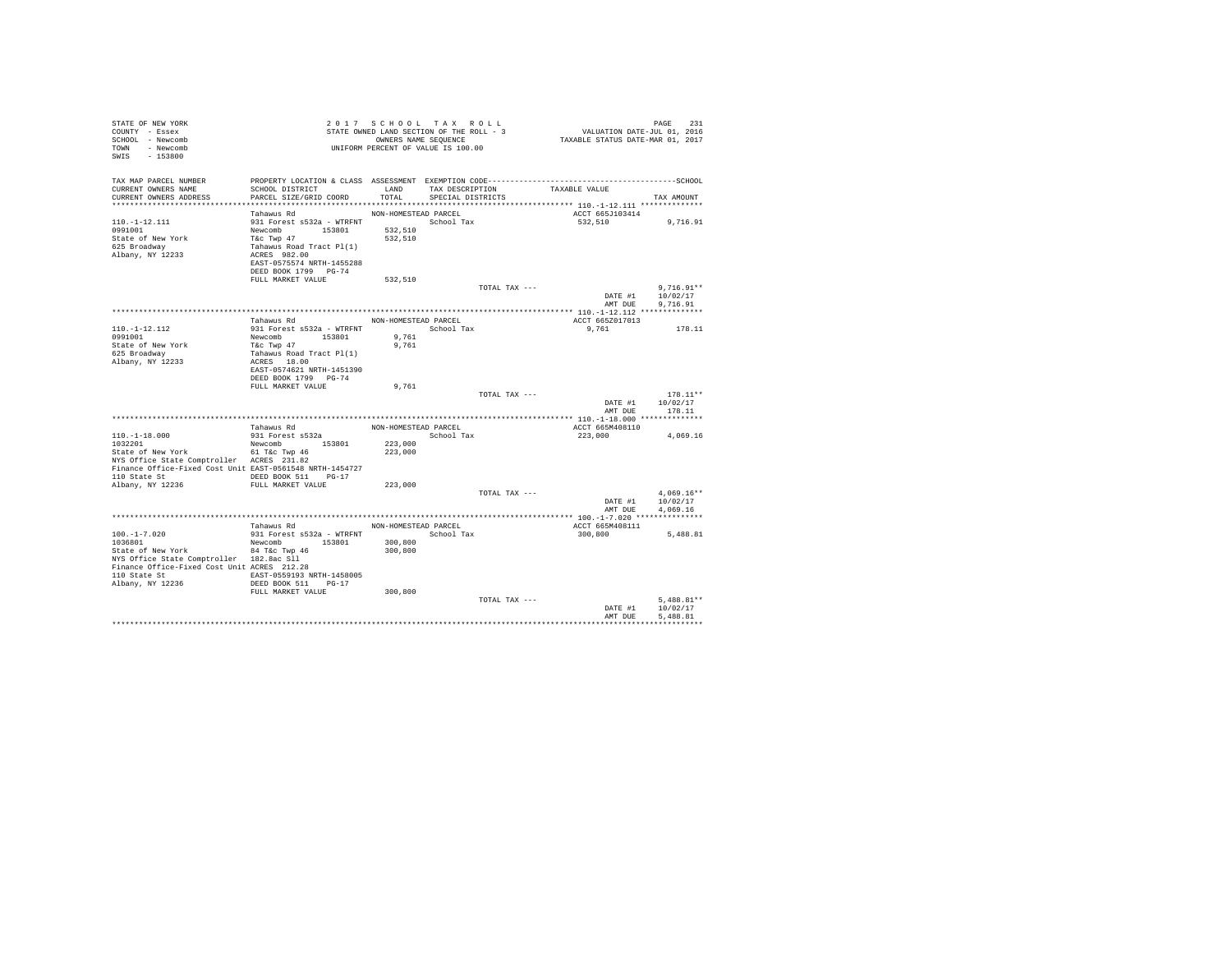| STATE OF NEW YORK<br>COUNTY - Essex<br>SCHOOL - Newcomb<br>TOWN - Newcomb<br>$-153800$<br>SWIS                                              |                                                                   |                                  | 2017 SCHOOL TAX ROLL<br>STATE OWNED LAND SECTION OF THE ROLL - 3<br>OWNERS NAME SEQUENCE<br>UNIFORM PERCENT OF VALUE IS 100.00 | PAGE 232<br>VALUATION DATE-JUL 01, 2016<br>TAXABLE STATUS DATE-MAR 01, 2017                                   |                                             |
|---------------------------------------------------------------------------------------------------------------------------------------------|-------------------------------------------------------------------|----------------------------------|--------------------------------------------------------------------------------------------------------------------------------|---------------------------------------------------------------------------------------------------------------|---------------------------------------------|
| TAX MAP PARCEL NUMBER<br>CURRENT OWNERS NAME                                                                                                | SCHOOL DISTRICT                                                   |                                  | LAND TAX DESCRIPTION                                                                                                           | PROPERTY LOCATION & CLASS ASSESSMENT EXEMPTION CODE-----------------------------------SCHOOL<br>TAXABLE VALUE |                                             |
| CURRENT OWNERS ADDRESS                                                                                                                      | PARCEL SIZE/GRID COORD                                            | TOTAL                            | SPECIAL DISTRICTS                                                                                                              |                                                                                                               | TAX AMOUNT                                  |
|                                                                                                                                             | Tahawus Rd                                                        | NON-HOMESTEAD PARCEL             |                                                                                                                                | ACCT 665M408112                                                                                               |                                             |
| $100.-1-6.000$<br>1037001<br>State of New York                                                                                              | 931 Forest s532a<br>Newcomb 153801<br>85 T&c Twp 46               | 207,700<br>207,700               | School Tax                                                                                                                     | 207,700                                                                                                       | 3,789.98                                    |
| NYS Office State Comptroller ACRES 286.90<br>Finance Office-Fixed Cost Unit EAST-0556653 NRTH-1461152<br>110 State St 6 DEED BOOK 511 PG-17 |                                                                   |                                  |                                                                                                                                |                                                                                                               |                                             |
| Albany, NY 12236 FULL MARKET VALUE                                                                                                          |                                                                   | 207,700                          |                                                                                                                                |                                                                                                               |                                             |
|                                                                                                                                             |                                                                   |                                  |                                                                                                                                | TOTAL TAX ---<br>DATE #1                                                                                      | $3.789.98**$<br>10/02/17                    |
|                                                                                                                                             |                                                                   |                                  |                                                                                                                                | AMT DUE                                                                                                       | 3,789.98                                    |
|                                                                                                                                             |                                                                   |                                  |                                                                                                                                |                                                                                                               |                                             |
| $79. - 1 - 1.000$<br>1050002                                                                                                                | Sanford Ln<br>931 Forest s532a<br>Newcomb 153801                  | NON-HOMESTEAD PARCEL<br>1496,400 | School Tax                                                                                                                     | ACCT 665M408114<br>1496,400                                                                                   | 27,305.36                                   |
| State of New York                                                                                                                           | Morse Gore                                                        | 1496,400                         |                                                                                                                                |                                                                                                               |                                             |
| NYS Office State Comptroller Cold River Gore<br>Finance Office-Fixed Cost Unit 2512.40<br>110 State St<br>Albany, NY 12236                  | ACRES 2512.41<br>EAST-0555679 NRTH-1505279                        |                                  |                                                                                                                                |                                                                                                               |                                             |
|                                                                                                                                             | DEED BOOK 390 PG-464                                              |                                  |                                                                                                                                |                                                                                                               |                                             |
|                                                                                                                                             | FULL MARKET VALUE                                                 | 1496,400                         |                                                                                                                                | TOTAL TAX ---                                                                                                 | $27.305.36**$                               |
|                                                                                                                                             |                                                                   |                                  |                                                                                                                                |                                                                                                               | 10/02/17<br>DATE #1<br>AMT DUE<br>27,305.36 |
|                                                                                                                                             |                                                                   |                                  |                                                                                                                                |                                                                                                               |                                             |
|                                                                                                                                             | Upper Works Rd                                                    |                                  | NON-HOMESTEAD PARCEL                                                                                                           | ACCT 665Z008001                                                                                               |                                             |
| $90. -2 - 1.000$                                                                                                                            | 931 Forest s532a                                                  |                                  | School Tax                                                                                                                     | 411,100                                                                                                       | 7,501.49                                    |
| 1081001                                                                                                                                     | Newcomb 153801<br>T&C Pur TWP 47                                  | 411,100                          |                                                                                                                                |                                                                                                               |                                             |
| 625 Broadway<br>Albany, NY 12233                                                                                                            | ACRES 1717.17<br>EAST-0558031 NRTH-1486778<br>DEED BOOK 1745 PG-9 | 411,100                          |                                                                                                                                |                                                                                                               |                                             |
|                                                                                                                                             | FULL MARKET VALUE                                                 | 411,100                          |                                                                                                                                |                                                                                                               |                                             |
|                                                                                                                                             |                                                                   |                                  |                                                                                                                                | TOTAL TAX ---<br>DATE #1<br>AMT DUE                                                                           | $7.501.49**$<br>10/02/17<br>7,501.49        |
|                                                                                                                                             |                                                                   |                                  |                                                                                                                                |                                                                                                               |                                             |
| $100. - 1 - 1.000$                                                                                                                          | Tahawus Rd NON-HOMESTEAD PARCEL<br>931 Forest s532a - WTRFNT      | School Tax                       |                                                                                                                                | ACCT 665M408203<br>335,600                                                                                    | 6,123.82                                    |
| 1085001<br>State of New York                                                                                                                | Newcomb 153801<br>T&c Twp 47                                      | 335,600<br>335,600               |                                                                                                                                |                                                                                                               |                                             |
| NYS Office State Comptroller 250ac Sll<br>Finance Office-Fixed Cost Unit ACRES 250.00<br>110 State St 64246 EAST-0554176 NRTH-1464246       |                                                                   |                                  |                                                                                                                                |                                                                                                               |                                             |
| Albany, NY 12236                                                                                                                            | DEED BOOK 511 PG-17<br>FULL MARKET VALUE                          |                                  |                                                                                                                                |                                                                                                               |                                             |
|                                                                                                                                             |                                                                   | 335,600                          |                                                                                                                                | TOTAL TAX ---<br>DATE #1                                                                                      | $6.123.82**$<br>10/02/17                    |
|                                                                                                                                             |                                                                   |                                  |                                                                                                                                | AMT DUE                                                                                                       | 6.123.82                                    |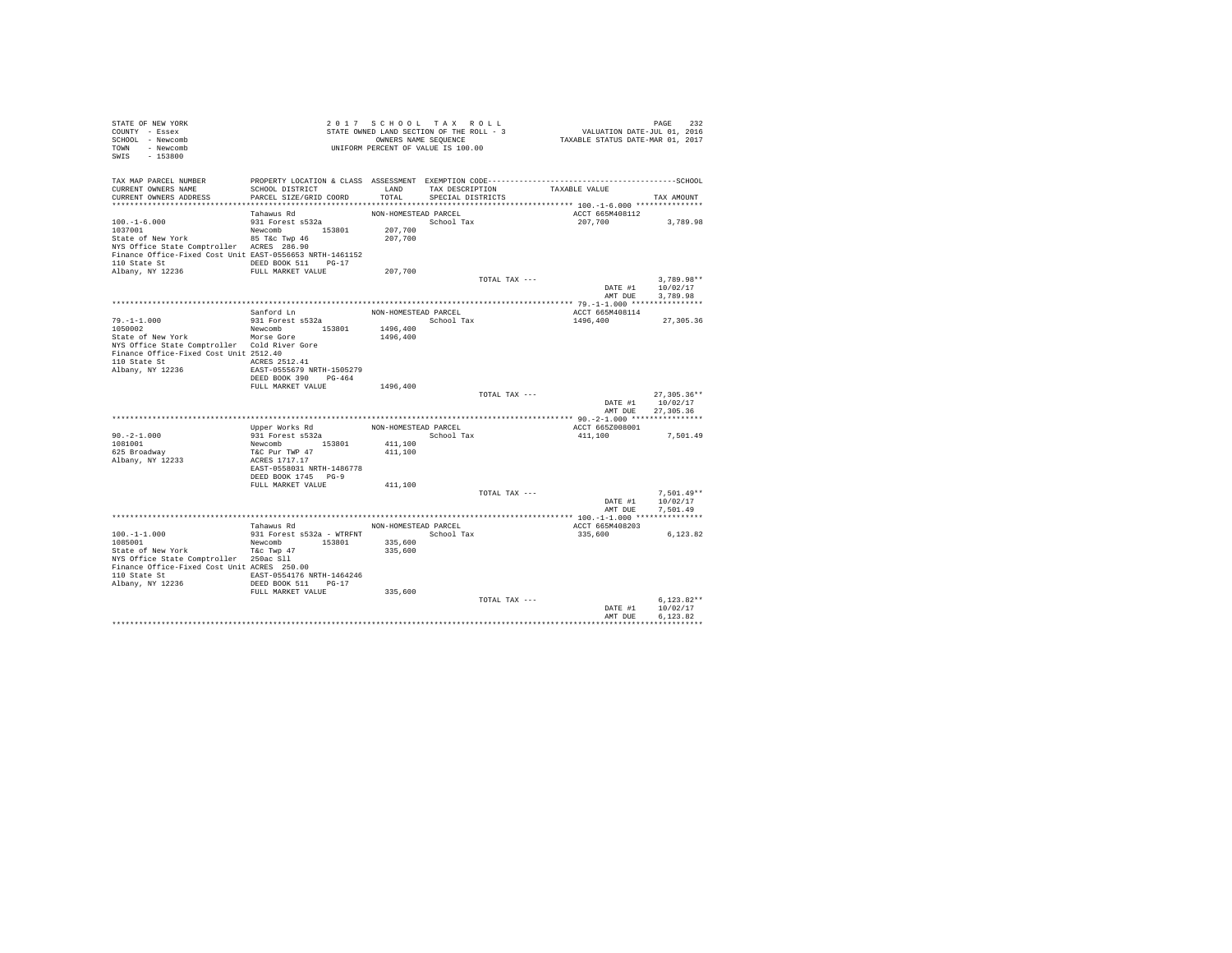| STATE OF NEW YORK<br>COUNTY - Essex<br>SCHOOL - Newcomb<br>- Newcomb<br>TOWN<br>$-153800$<br>SWIS |                                             | 2017 SCHOOL TAX ROLL<br>STATE OWNED LAND SECTION OF THE ROLL - 3<br>UNIFORM PERCENT OF VALUE IS 100.00 | OWNERS NAME SEQUENCE                 |               | VALUATION DATE-JUL 01, 2016<br>TAXABLE STATUS DATE-MAR 01, 2017 | PAGE<br>233             |
|---------------------------------------------------------------------------------------------------|---------------------------------------------|--------------------------------------------------------------------------------------------------------|--------------------------------------|---------------|-----------------------------------------------------------------|-------------------------|
| TAX MAP PARCEL NUMBER                                                                             |                                             |                                                                                                        |                                      |               |                                                                 |                         |
| CURRENT OWNERS NAME<br>CURRENT OWNERS ADDRESS                                                     | SCHOOL DISTRICT<br>PARCEL SIZE/GRID COORD   | LAND<br>TOTAL.                                                                                         | TAX DESCRIPTION<br>SPECIAL DISTRICTS |               | TAXABLE VALUE                                                   | TAX AMOUNT              |
|                                                                                                   |                                             |                                                                                                        |                                      |               |                                                                 |                         |
|                                                                                                   | Tahawus Rd                                  | NON-HOMESTEAD PARCEL                                                                                   |                                      |               | ACCT 665Z010005                                                 |                         |
| $90. -3 - 1.000$                                                                                  | 931 Forest s532a - WTRFNT                   |                                                                                                        | School Tax                           |               | 2622.528                                                        | 47.854.24               |
| 1086001                                                                                           | Newcomb<br>153801                           | 2622,528                                                                                               |                                      |               |                                                                 |                         |
| State of New York<br>625 Broadway                                                                 | T&C Purchase Twp 47<br>1765/163 Lease       | 2622,528                                                                                               |                                      |               |                                                                 |                         |
| Albany, NY 12233                                                                                  | ACRES 5867.23                               |                                                                                                        |                                      |               |                                                                 |                         |
|                                                                                                   | EAST-0556902 NRTH-1475975                   |                                                                                                        |                                      |               |                                                                 |                         |
|                                                                                                   | DEED BOOK 1765 PG-155                       |                                                                                                        |                                      |               |                                                                 |                         |
|                                                                                                   | FULL MARKET VALUE                           | 2622.528                                                                                               |                                      |               |                                                                 |                         |
|                                                                                                   |                                             |                                                                                                        |                                      | TOTAL TAX --- |                                                                 | 47.854.24**<br>10/02/17 |
|                                                                                                   |                                             |                                                                                                        |                                      |               | DATE #1<br>AMT DUE                                              | 47,854.24               |
|                                                                                                   |                                             |                                                                                                        |                                      |               |                                                                 |                         |
|                                                                                                   | Sanford Ln                                  | NON-HOMESTEAD PARCEL                                                                                   |                                      |               | ACCT 665J104912                                                 |                         |
| $80. -2 - 1.000$                                                                                  | 931 Forest s532a - WTRFNT                   |                                                                                                        | School Tax                           |               | 3308,600                                                        | 60, 373. 25             |
| 1090001<br>State of New York                                                                      | Newcomb 153801<br>Gore East Of Twp #47      | 3308,600<br>3308,600                                                                                   |                                      |               |                                                                 |                         |
| NYS Office State Comptroller ACRES 817.00                                                         |                                             |                                                                                                        |                                      |               |                                                                 |                         |
| Finance Office-Fixed Cost Unit EAST-0569899 NRTH-1491196                                          |                                             |                                                                                                        |                                      |               |                                                                 |                         |
| 110 State St                                                                                      | DEED BOOK 1565 PG-10                        |                                                                                                        |                                      |               |                                                                 |                         |
| Albany, NY 12236                                                                                  | FULL MARKET VALUE                           | 3308,600                                                                                               |                                      |               |                                                                 |                         |
| MAY BE SUBJECT TO PAYMENT                                                                         |                                             |                                                                                                        |                                      |               |                                                                 |                         |
| UNDER RPTL480A UNTIL 2018                                                                         |                                             |                                                                                                        |                                      | TOTAL TAX --- |                                                                 | $60.373.25**$           |
|                                                                                                   |                                             |                                                                                                        |                                      |               | DATE #1                                                         | 10/02/17                |
|                                                                                                   |                                             |                                                                                                        |                                      |               | AMT DUE                                                         | 60.373.25               |
|                                                                                                   |                                             |                                                                                                        |                                      |               |                                                                 |                         |
|                                                                                                   | Sanford Ln                                  | NON-HOMESTEAD PARCEL                                                                                   |                                      |               | ACCT 665Z004010                                                 |                         |
| $90. -1 - 2.210$<br>1091001                                                                       | 931 Forest s532a - WTRFNT<br>Newcomb 153801 | 2843,900                                                                                               | School Tax                           |               | 2843,900                                                        | 51,893.70               |
| State of New York                                                                                 | T&C TWP 47                                  | 2843,900                                                                                               |                                      |               |                                                                 |                         |
| NYS Office State Comptroller ACRES 5835.00                                                        |                                             |                                                                                                        |                                      |               |                                                                 |                         |
| Finance Office-Fixed Cost Unit EAST-0568902 NRTH-1485729                                          |                                             |                                                                                                        |                                      |               |                                                                 |                         |
| 110 State St                                                                                      | DEED BOOK 1565 PG-10                        |                                                                                                        |                                      |               |                                                                 |                         |
| Albany, NY 12236                                                                                  | FULL MARKET VALUE                           | 2843,900                                                                                               |                                      |               |                                                                 |                         |
| MAY BE SUBJECT TO PAYMENT<br>UNDER RPTL480A UNTIL 2018                                            |                                             |                                                                                                        |                                      |               |                                                                 |                         |
|                                                                                                   |                                             |                                                                                                        |                                      | TOTAL TAX --- |                                                                 | 51.893.70**             |
|                                                                                                   |                                             |                                                                                                        |                                      |               | DATE #1                                                         | 10/02/17                |
|                                                                                                   |                                             |                                                                                                        |                                      |               | AMT DHE                                                         | 51,893.70               |
|                                                                                                   |                                             |                                                                                                        |                                      |               |                                                                 |                         |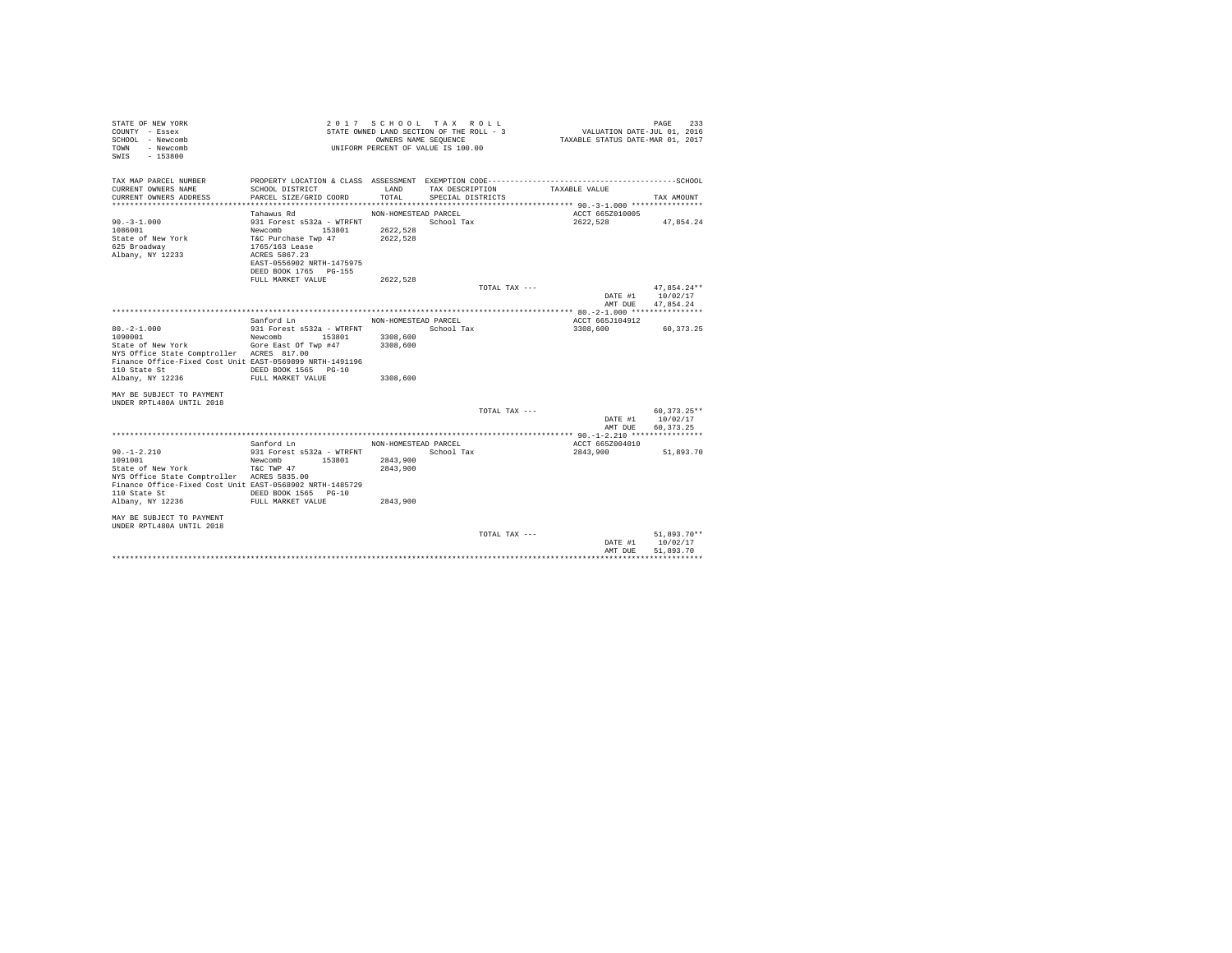| STATE OF NEW YORK                                       |                                      |                      | 2017 SCHOOL TAX ROLL                     |                                  | 234<br>PAGE                 |
|---------------------------------------------------------|--------------------------------------|----------------------|------------------------------------------|----------------------------------|-----------------------------|
| COUNTY<br>- Essex                                       |                                      |                      | STATE OWNED LAND SECTION OF THE ROLL - 3 |                                  | VALUATION DATE-JUL 01, 2016 |
| SCHOOL<br>- Newcomb                                     |                                      | OWNERS NAME SEQUENCE |                                          | TAXABLE STATUS DATE-MAR 01, 2017 |                             |
| TOWN<br>- Newcomb                                       |                                      |                      | UNIFORM PERCENT OF VALUE IS 100.00       |                                  |                             |
| $-153800$<br>SWIS                                       |                                      |                      |                                          |                                  |                             |
|                                                         |                                      |                      |                                          |                                  |                             |
| TAX MAP PARCEL NUMBER                                   | PROPERTY LOCATION & CLASS ASSESSMENT |                      |                                          |                                  |                             |
| CURRENT OWNERS NAME                                     | SCHOOL DISTRICT                      | LAND                 | TAX DESCRIPTION                          | TAXABLE VALUE                    |                             |
| CURRENT OWNERS ADDRESS PARCEL SIZE/GRID COORD           |                                      | TOTAL                | SPECIAL DISTRICTS                        |                                  | TAX AMOUNT                  |
|                                                         |                                      |                      |                                          |                                  |                             |
|                                                         | Errata                               | NON-HOMESTEAD PARCEL |                                          | ACCT 665Z012008                  |                             |
| 999.99-1-26.000                                         | 993 Transition t                     |                      | School Tax                               | 99952,370                        | 1823,867.88                 |
| 7777777                                                 | Newcomb<br>153801                    | $\Omega$             |                                          |                                  |                             |
| NYS Office State Comptroller 2017 Transition Assessmen  |                                      | 99952.370            |                                          |                                  |                             |
| Finance Office-Fixed Cost Unit For School Purposes Only |                                      |                      |                                          |                                  |                             |
| 110 State St                                            | FULL MARKET VALUE                    | 99952,370            |                                          |                                  |                             |
| Albany, NY 12236                                        |                                      |                      |                                          |                                  |                             |
|                                                         |                                      |                      |                                          |                                  |                             |
|                                                         |                                      |                      | TOTAL TAX ---                            |                                  | 1823.867.88**               |
|                                                         |                                      |                      |                                          |                                  | DATE #1 10/02/17            |
|                                                         |                                      |                      |                                          |                                  | AMT DUE 1823.867.88         |
|                                                         |                                      |                      |                                          |                                  |                             |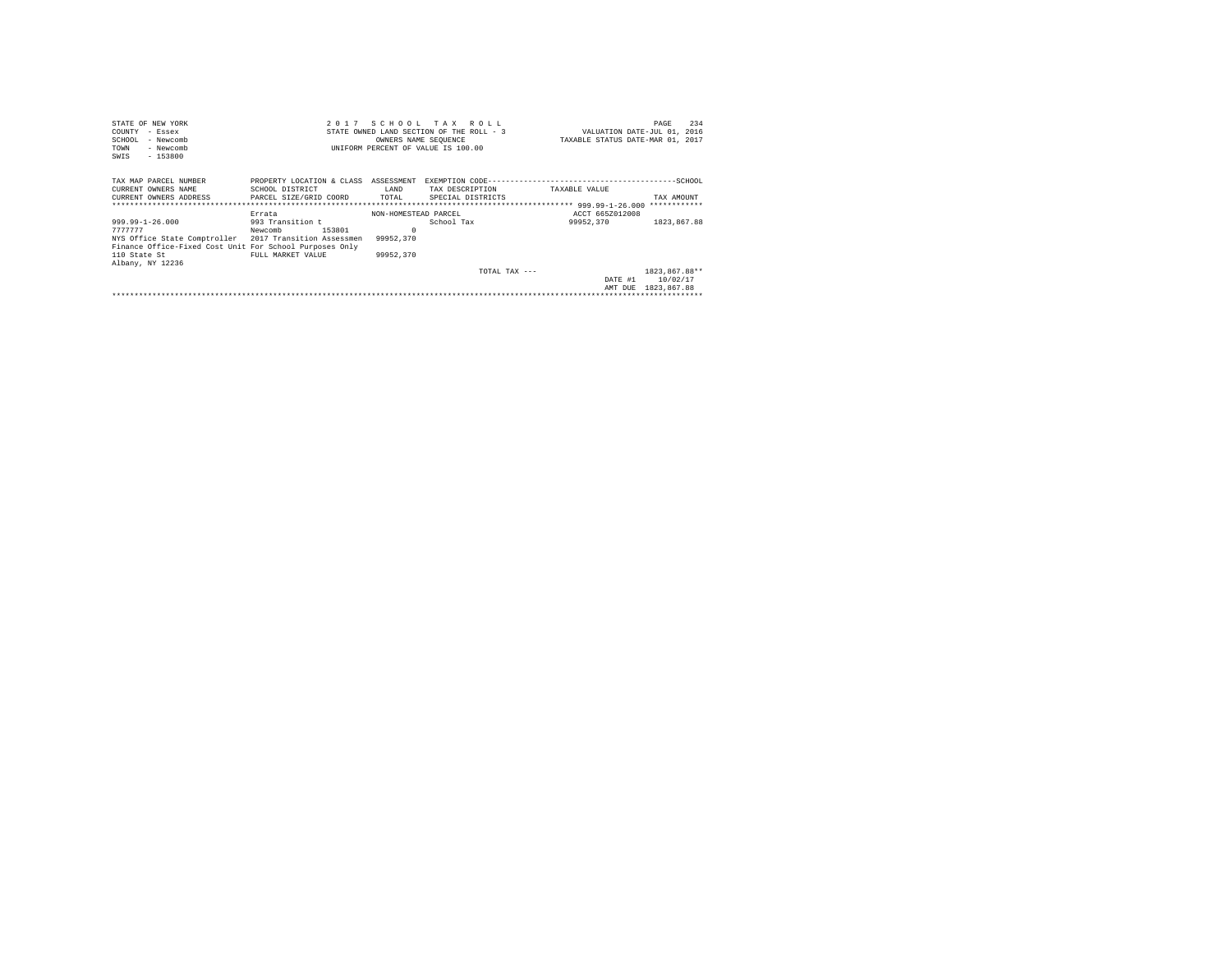| STATE OF NEW YORK   | 2017 SCHOOL TAX ROLL                     | 235<br>PAGE                      |
|---------------------|------------------------------------------|----------------------------------|
| COUNTY - Essex      | STATE OWNED LAND SECTION OF THE ROLL - 3 | VALUATION DATE-JUL 01, 2016      |
| SCHOOL<br>- Newcomb |                                          | TAXABLE STATUS DATE-MAR 01, 2017 |
| TOWN<br>- Newcomb   | UNIFORM PERCENT OF VALUE IS 100.00       | RPS155/V04/L015                  |
| SWIS<br>$-153800$   |                                          | CURRENT DATE 8/17/2017           |
|                     |                                          |                                  |

R O L L S U B S E C T I O N - - T O T A L S

## \*\*\* S P E C I A L D I S T R I C T S U M M A R Y \*\*\*

|      |   | ----<br>.'O'TAL<br>the contract of the contract of the contract of the contract of the contract of | ---              | <b>CAN INF</b> | ----- |      | moms:<br>the contract of the contract of the contract of |  |
|------|---|----------------------------------------------------------------------------------------------------|------------------|----------------|-------|------|----------------------------------------------------------|--|
| CODE | - | DARCEL.<br>$\sim$<br>________                                                                      | <b>TVDk</b><br>. | $\cdots$<br>.  | MOUN. | ∿JU⊾ | TAX                                                      |  |

NO SPECIAL DISTRICTS AT THIS LEVEL

## \*\*\* S C H O O L D I S T R I C T S U M M A R Y \*\*\*

| CODE   | DISTRICT NAME   | TOTAL<br>PARCELS | ASSESSED<br>LAND | ASSESSED<br>TOTAL | EXEMPT<br>AMOUNT | TOTAL<br>TAXABLE |              |
|--------|-----------------|------------------|------------------|-------------------|------------------|------------------|--------------|
|        |                 |                  |                  |                   | STAR AMOUNT      | STAR TAXABLE     | TOTAL TAX    |
|        | Newcomb         | 56               | 33123.373        | 133075.743        |                  | 133,075,743      |              |
| 153801 |                 |                  |                  |                   |                  | 133,075,743      | 2.428.282.36 |
|        | SUB-TOTAL       | 56               | 33123.373        | 133075.743        |                  | 133,075,743      |              |
|        | SUB-TOTAL(CONT) |                  |                  |                   |                  | 133,075,743      | 2,428,282.36 |
|        |                 |                  |                  |                   |                  |                  |              |
|        | TOTAL           | 56               | 33123.373        | 133075.743        |                  | 133,075,743      |              |
|        | TO TAL (CONT)   |                  |                  |                   |                  | 133,075,743      | 2,428,282.36 |

## \*\*\* S Y S T E M C O D E S S U M M A R Y \*\*\*

NO SYSTEM EXEMPTIONS AT THIS LEVEL

# \*\*\* E X E M P T I O N S U M M A R Y \*\*\*

NO EXEMPTIONS AT THIS LEVEL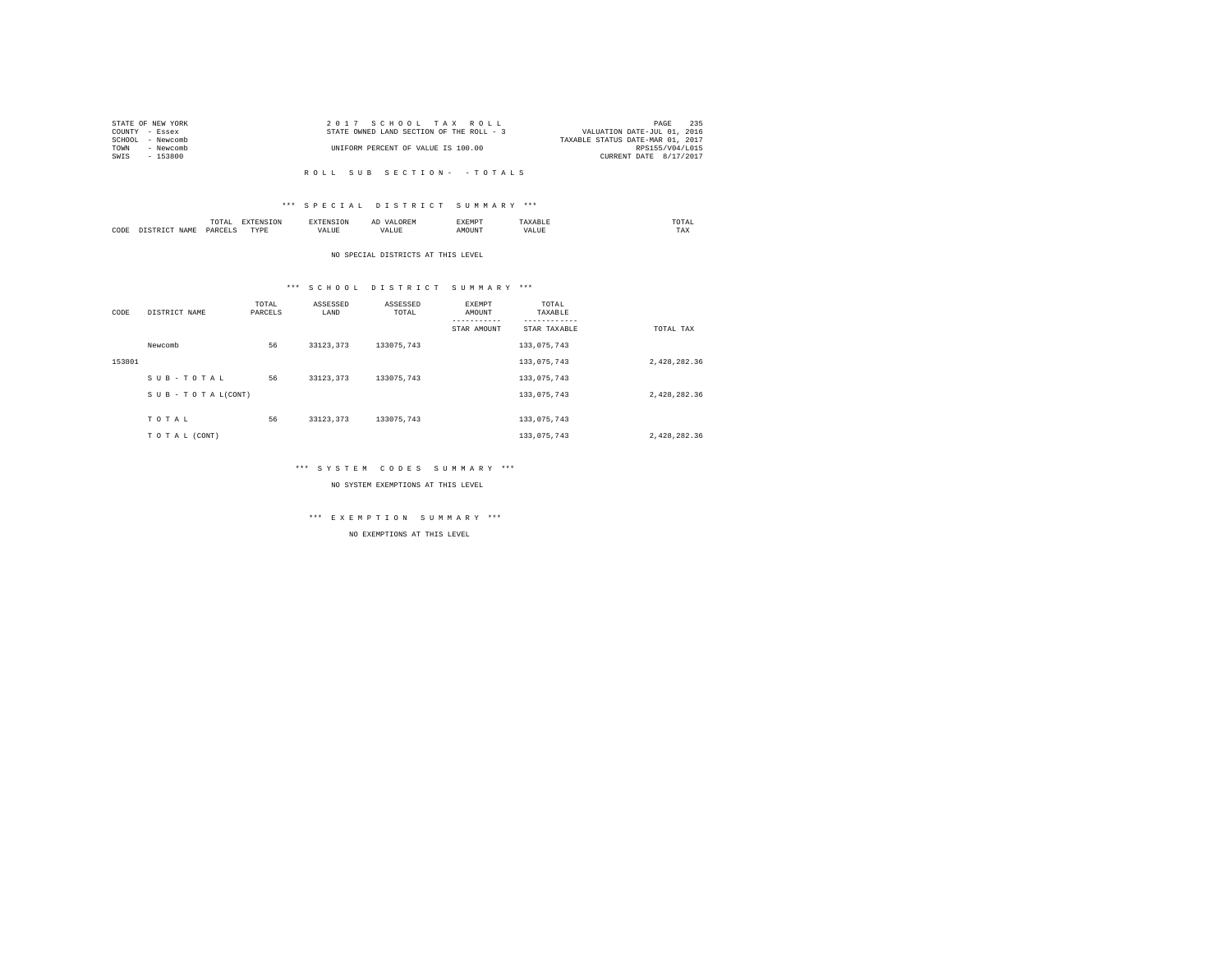|                | STATE OF NEW YORK | 2017 SCHOOL TAX ROLL                     | 236<br>PAGE                      |
|----------------|-------------------|------------------------------------------|----------------------------------|
| COUNTY - Essex |                   | STATE OWNED LAND SECTION OF THE ROLL - 3 | VALUATION DATE-JUL 01, 2016      |
|                | SCHOOL - Newcomb  |                                          | TAXABLE STATUS DATE-MAR 01, 2017 |
| TOWN           | - Newcomb         | UNIFORM PERCENT OF VALUE IS 100.00       | RPS155/V04/L015                  |
| SWIS           | - 153800          |                                          | CURRENT DATE 8/17/2017           |
|                |                   |                                          |                                  |

R O L L S U B S E C T I O N - - T O T A L S

## \*\*\* G R A N D T O T A L S \*\*\*

| ROLL<br><b>SEC</b> | DESCRIPTION                         | TOTAL<br>PARCELS | ASSESSED<br>LAND | ASSESSED<br>TOTAL | EXEMPT<br>AMOUNT<br>STAR AMOUNT | TOTAL<br>TAXABLE<br>STAR TAXABLE | TOTAL<br>TAX |
|--------------------|-------------------------------------|------------------|------------------|-------------------|---------------------------------|----------------------------------|--------------|
|                    | School Tax                          |                  | 33123.373        | 133075.743        |                                 | 133,075,743<br>133,075,743       | 2.428.282.36 |
|                    | SPEC DIST TAXES<br>STATE OWNED LAND | 56               |                  |                   |                                 |                                  | 2428.282.36  |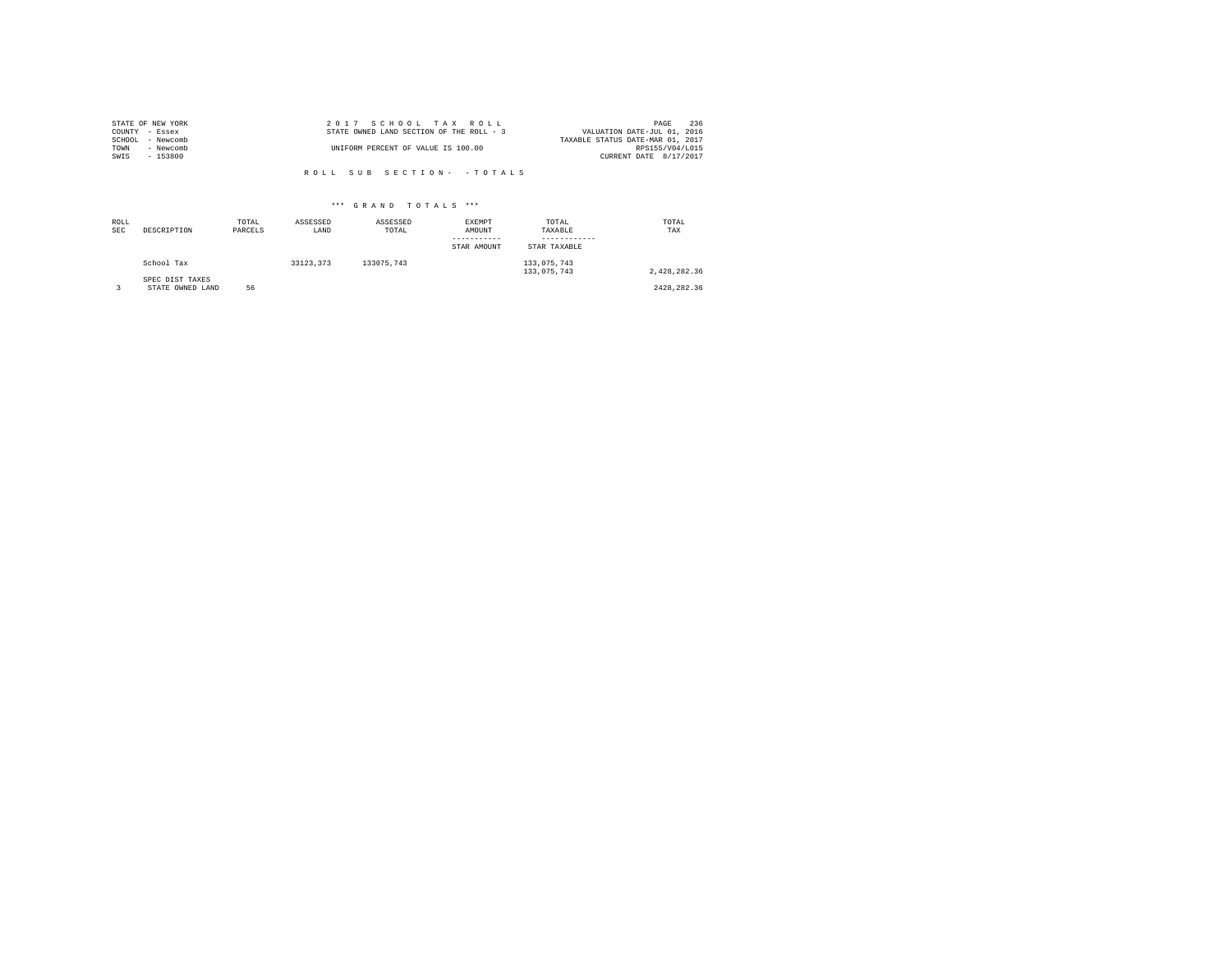| STATE OF NEW YORK<br>COUNTY - Essex<br>SCHOOL - Newcomb<br>TOWN - Newcomb<br>SWIS<br>$-153800$ | ROLL SUB-SECT - A- SECTION 532-A RPTL WILD OR FOREST LANDS TAXABLE STATUS DATE-MAR 01, 2017 | 2017 SCHOOL TAX ROLL<br>OWNERS NAME SEOUENCE<br>UNIFORM PERCENT OF VALUE IS 100.00 |                   |               | STATE OWNED LAND SECTION OF THE ROLL - 3 SUB-SECT - A VALUATION DATE-JUL 01, 2016 | PAGE<br>237             |
|------------------------------------------------------------------------------------------------|---------------------------------------------------------------------------------------------|------------------------------------------------------------------------------------|-------------------|---------------|-----------------------------------------------------------------------------------|-------------------------|
| TAX MAP PARCEL NUMBER                                                                          |                                                                                             |                                                                                    |                   |               |                                                                                   |                         |
| CURRENT OWNERS NAME                                                                            | SCHOOL DISTRICT                                                                             | LAND                                                                               | TAX DESCRIPTION   |               | TAXABLE VALUE                                                                     |                         |
| CURRENT OWNERS ADDRESS                                                                         | PARCEL SIZE/GRID COORD                                                                      | TOTAL.                                                                             | SPECIAL DISTRICTS |               |                                                                                   | TAX AMOUNT              |
|                                                                                                | Sanford Ln                                                                                  | NON-HOMESTEAD PARCEL                                                               |                   |               | ACCT 665M407301                                                                   |                         |
| $81. -2 - 1.000$                                                                               | 931 Forest s532a                                                                            |                                                                                    | School Tax        |               | 1924,800                                                                          | 35,122.54               |
| 0100001                                                                                        | Newcomb 153801                                                                              | 1924,800                                                                           |                   |               |                                                                                   |                         |
| State of New York                                                                              | Adj Tow Gore Around                                                                         | 1924,800                                                                           |                   |               |                                                                                   |                         |
| NYS Office State Comptroller Lake Colden                                                       |                                                                                             |                                                                                    |                   |               |                                                                                   |                         |
| Finance Office-Fixed Cost Unit ACRES 5922.69                                                   |                                                                                             |                                                                                    |                   |               |                                                                                   |                         |
| 110 State St 6. EAST-0586979 NRTH-1499668                                                      |                                                                                             |                                                                                    |                   |               |                                                                                   |                         |
| Albany, NY 12236 FULL MARKET VALUE                                                             |                                                                                             | 1924,800                                                                           |                   |               |                                                                                   |                         |
|                                                                                                |                                                                                             |                                                                                    |                   | TOTAL TAX --- | DATE #1                                                                           | 35.122.54**<br>10/02/17 |
|                                                                                                |                                                                                             |                                                                                    |                   |               | AMT DUE                                                                           | 35, 122.54              |
|                                                                                                |                                                                                             |                                                                                    |                   |               |                                                                                   |                         |
|                                                                                                | Sanford Ln                                                                                  | NON-HOMESTEAD PARCEL                                                               |                   |               | ACCT 665M407302                                                                   |                         |
| $80.-3-1.000$<br>0110001                                                                       | 931 Forest s532a                                                                            | School Tax                                                                         |                   |               | 939,100                                                                           | 17.136.11               |
|                                                                                                | Newcomb 153801                                                                              | 939,100                                                                            |                   |               |                                                                                   |                         |
| State of New York Gore East Of Twp 47                                                          |                                                                                             | 939,100                                                                            |                   |               |                                                                                   |                         |
| NYS Office State Comptroller ACRES 2097.94                                                     |                                                                                             |                                                                                    |                   |               |                                                                                   |                         |
| Finance Office-Fixed Cost Unit EAST-0572938 NRTH-1501310<br>110 State St                       | DEED BOOK 174 PG-172                                                                        |                                                                                    |                   |               |                                                                                   |                         |
| Albany, NY 12236                                                                               | FULL MARKET VALUE                                                                           | 939,100                                                                            |                   |               |                                                                                   |                         |
|                                                                                                |                                                                                             |                                                                                    |                   | TOTAL TAX --- |                                                                                   | $17, 136.11**$          |
|                                                                                                |                                                                                             |                                                                                    |                   |               | DATE #1                                                                           | 10/02/17                |
|                                                                                                |                                                                                             |                                                                                    |                   |               | AMT DUE                                                                           | 17.136.11               |
|                                                                                                |                                                                                             |                                                                                    |                   |               |                                                                                   |                         |
|                                                                                                | NYS Route 28N                                                                               | NON-HOMESTEAD PARCEL                                                               |                   |               | ACCT 665M407303                                                                   |                         |
| $78. - 1 - 1.000$<br>0120001                                                                   | 931 Forest s532a                                                                            |                                                                                    | School Tax        |               | 448,700                                                                           | 8.187.59                |
| State of New York                                                                              | Newcomb<br>153801<br>Gore North Of Twp #50                                                  | 448,700<br>448,700                                                                 |                   |               |                                                                                   |                         |
| NYS Office State Comptroller ACRES 650.00                                                      |                                                                                             |                                                                                    |                   |               |                                                                                   |                         |
| Finance Office-Fixed Cost Unit EAST-0518921 NRTH-1501052                                       |                                                                                             |                                                                                    |                   |               |                                                                                   |                         |
| 110 State St                                                                                   | FULL MARKET VALUE                                                                           | 448,700                                                                            |                   |               |                                                                                   |                         |
| Albany, NY 12236                                                                               |                                                                                             |                                                                                    |                   |               |                                                                                   |                         |
|                                                                                                |                                                                                             |                                                                                    |                   | TOTAL TAX --- |                                                                                   | $8.187.59**$            |
|                                                                                                |                                                                                             |                                                                                    |                   |               | DATE #1                                                                           | 10/02/17                |
|                                                                                                |                                                                                             |                                                                                    |                   |               | AMT DUE                                                                           | 8.187.59                |
|                                                                                                | NYS Route 28N                                                                               | NON-HOMESTEAD PARCEL                                                               |                   |               | ACCT 665M407308                                                                   |                         |
| $120. - 1 - 9.030$                                                                             | 931 Forest s532a                                                                            |                                                                                    | School Tax        |               | 200,500                                                                           | 3,658.60                |
| 0140001                                                                                        | Newcomb 153801                                                                              | 200,500                                                                            |                   |               |                                                                                   |                         |
| State of New York 6 Richards Survey                                                            |                                                                                             | 200,500                                                                            |                   |               |                                                                                   |                         |
| NYS Office State Comptroller 233ac Sll                                                         |                                                                                             |                                                                                    |                   |               |                                                                                   |                         |
| Finance Office-Fixed Cost Unit ACRES 233.00                                                    |                                                                                             |                                                                                    |                   |               |                                                                                   |                         |
| 110 State St 6. EAST-0550771 NRTH-1439454<br>Albany, NY 12236 FULL MARKET VALUE                |                                                                                             | 200,500                                                                            |                   |               |                                                                                   |                         |
|                                                                                                |                                                                                             |                                                                                    |                   | TOTAL TAX --- |                                                                                   | $3.658.60**$            |
|                                                                                                |                                                                                             |                                                                                    |                   |               | DATE #1                                                                           | 10/02/17                |
|                                                                                                |                                                                                             |                                                                                    |                   |               | AMT DUE                                                                           | 3.658.60                |
|                                                                                                |                                                                                             |                                                                                    |                   |               |                                                                                   |                         |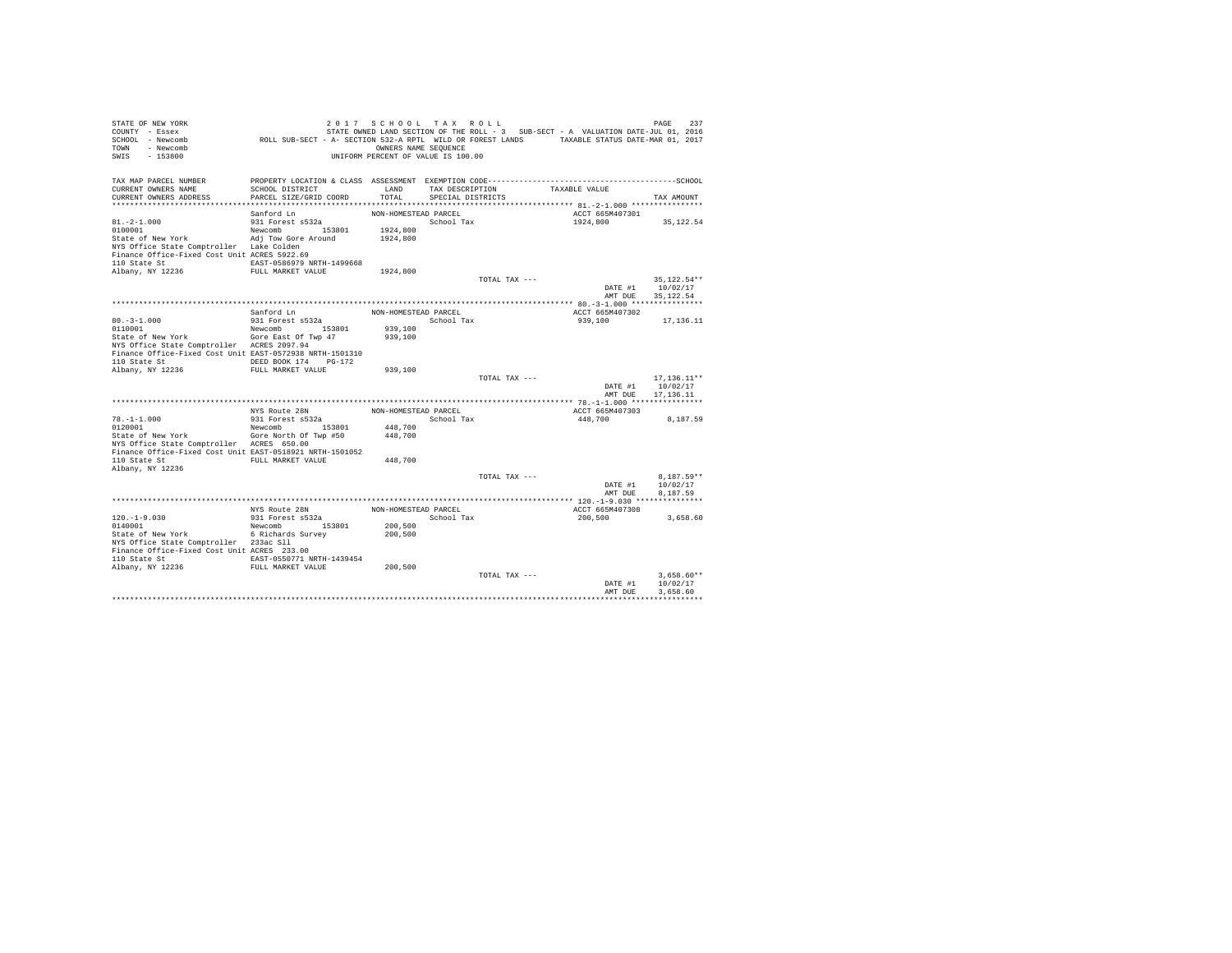| STATE OF NEW YORK<br>COUNTY - Essex<br>SCHOOL - Newcomb<br>TOWN - Newcomb<br>SWIS<br>$-153800$ | 238 PAGE 218 ו 17 S C H O O L T A X R O L L<br>STRIE OWNED LAND SECTION OF THE ROLL - 3 SUB-SECT - A VALUATION DATE-JUL 01, 2016<br>ROLL SUB-SECT - A- SECTION 532-A RPTL WILD OR FOREST LANDS TAXABLE STATUS DATE-MAR 01, 2017 | OWNERS NAME SEQUENCE<br>UNIFORM PERCENT OF VALUE IS 100.00 |                   |               |                               |                                                                                         |
|------------------------------------------------------------------------------------------------|---------------------------------------------------------------------------------------------------------------------------------------------------------------------------------------------------------------------------------|------------------------------------------------------------|-------------------|---------------|-------------------------------|-----------------------------------------------------------------------------------------|
|                                                                                                |                                                                                                                                                                                                                                 |                                                            |                   |               |                               |                                                                                         |
| TAX MAP PARCEL NUMBER<br>CURRENT OWNERS NAME                                                   | SCHOOL DISTRICT                                                                                                                                                                                                                 | LAND                                                       |                   |               | TAX DESCRIPTION TAXABLE VALUE |                                                                                         |
| CURRENT OWNERS ADDRESS                                                                         | PARCEL SIZE/GRID COORD                                                                                                                                                                                                          | TOTAL                                                      | SPECIAL DISTRICTS |               |                               | TAX AMOUNT                                                                              |
|                                                                                                |                                                                                                                                                                                                                                 |                                                            |                   |               |                               |                                                                                         |
|                                                                                                | NYS Route 28N                                                                                                                                                                                                                   | NON-HOMESTEAD PARCEL                                       |                   |               | ACCT 665M407313               |                                                                                         |
| $109. - 1 - 12.000$                                                                            | $931$ Forest $s532a$                                                                                                                                                                                                            |                                                            | School Tax        |               |                               | 104,900 1,914.15                                                                        |
| 0150001 153801 Newcomb 153801<br>State of New York 14 Richards Survey                          |                                                                                                                                                                                                                                 | 104,900                                                    |                   |               |                               |                                                                                         |
| NYS Office State Comptroller ACRES 160.00                                                      |                                                                                                                                                                                                                                 | 104,900                                                    |                   |               |                               |                                                                                         |
| Finance Office-Fixed Cost Unit EAST-0547800 NRTH-1451572                                       |                                                                                                                                                                                                                                 |                                                            |                   |               |                               |                                                                                         |
| 110 State St CONSERVING DEED BOOK 144 PG-435                                                   |                                                                                                                                                                                                                                 |                                                            |                   |               |                               |                                                                                         |
| Albany, NY 12236                                                                               | FULL MARKET VALUE                                                                                                                                                                                                               | 104,900                                                    |                   |               |                               |                                                                                         |
|                                                                                                |                                                                                                                                                                                                                                 |                                                            |                   | TOTAL TAX --- |                               | $1.914.15**$                                                                            |
|                                                                                                |                                                                                                                                                                                                                                 |                                                            |                   |               |                               | DATE #1 10/02/17                                                                        |
|                                                                                                |                                                                                                                                                                                                                                 |                                                            |                   |               |                               | AMT DUE 1,914.15                                                                        |
|                                                                                                | NYS Route 28N NON-HOMESTEAD PARCEL                                                                                                                                                                                              |                                                            |                   |               |                               |                                                                                         |
| $109. -1 - 16.000$                                                                             | 931 Forest s532a - WTRFNT School Tax                                                                                                                                                                                            |                                                            |                   |               | ACCT 665M407314<br>400,800    | 7, 313.55                                                                               |
| 0160001                                                                                        | Newcomb 153801                                                                                                                                                                                                                  | 400,800                                                    |                   |               |                               |                                                                                         |
| State of New York 15 Richard Survey                                                            |                                                                                                                                                                                                                                 | 400,800                                                    |                   |               |                               |                                                                                         |
| NYS Office State Comptroller 110ac Sll                                                         |                                                                                                                                                                                                                                 |                                                            |                   |               |                               |                                                                                         |
| Finance Office-Fixed Cost Unit ACRES 160.00                                                    |                                                                                                                                                                                                                                 |                                                            |                   |               |                               |                                                                                         |
| 110 State St EAST-0549061 NRTH-1449832                                                         |                                                                                                                                                                                                                                 |                                                            |                   |               |                               |                                                                                         |
| Albany, NY 12236                                                                               | DEED BOOK 144 PG-435<br>FULL MARKET VALUE                                                                                                                                                                                       | 400,800                                                    |                   |               |                               |                                                                                         |
|                                                                                                |                                                                                                                                                                                                                                 |                                                            |                   | TOTAL TAX --- |                               | $7.313.55**$                                                                            |
|                                                                                                |                                                                                                                                                                                                                                 |                                                            |                   |               |                               | $\begin{array}{cc} 7\,, 313\,.\,55*\,\\ \text{DATE \#1} & 10\,/\,02\,/\,17 \end{array}$ |
|                                                                                                |                                                                                                                                                                                                                                 |                                                            |                   |               | AMT DUE                       | 7.313.55                                                                                |
|                                                                                                |                                                                                                                                                                                                                                 |                                                            |                   |               |                               |                                                                                         |
|                                                                                                | Campsite Rd NON-HOMESTEAD PARCEL                                                                                                                                                                                                |                                                            |                   |               | ACCT 665M407401               |                                                                                         |
|                                                                                                |                                                                                                                                                                                                                                 |                                                            |                   |               | 947,800                       | 17,294.86                                                                               |
|                                                                                                |                                                                                                                                                                                                                                 |                                                            |                   |               |                               |                                                                                         |
| NYS Office State Comptroller 100ac Sll                                                         |                                                                                                                                                                                                                                 |                                                            |                   |               |                               |                                                                                         |
| Finance Office-Fixed Cost Unit ACRES 160.00                                                    |                                                                                                                                                                                                                                 |                                                            |                   |               |                               |                                                                                         |
| 110 State St 6. EAST-0552633 NRTH-1447691                                                      |                                                                                                                                                                                                                                 |                                                            |                   |               |                               |                                                                                         |
| Albany, NY 12236 FULL MARKET VALUE                                                             |                                                                                                                                                                                                                                 | 947,800                                                    |                   |               |                               |                                                                                         |
|                                                                                                |                                                                                                                                                                                                                                 |                                                            |                   | TOTAL TAX --- |                               | 17,294.86**                                                                             |
|                                                                                                |                                                                                                                                                                                                                                 |                                                            |                   |               |                               | DATE #1 $\frac{10}{2}$ 10/02/17                                                         |
|                                                                                                |                                                                                                                                                                                                                                 |                                                            |                   |               | AMT DUE                       | 17.294.86                                                                               |
|                                                                                                | NYS Route 28N NON-HOMESTEAD PARCEL                                                                                                                                                                                              |                                                            |                   |               | ACCT 665M407402               |                                                                                         |
| $109. -1 - 15.000$                                                                             | 931 Forest s532a - WTRFNT School Tax                                                                                                                                                                                            |                                                            |                   |               | 399,500                       | 7,289.82                                                                                |
| 0180001                                                                                        | Newcomb 153801 399,500                                                                                                                                                                                                          |                                                            |                   |               |                               |                                                                                         |
| State of New York 22 Richards Survey                                                           |                                                                                                                                                                                                                                 | 399,500                                                    |                   |               |                               |                                                                                         |
| NYS Office State Comptroller 160ac Sll                                                         |                                                                                                                                                                                                                                 |                                                            |                   |               |                               |                                                                                         |
| Finance Office-Fixed Cost Unit ACRES 160.00<br>110 State St  EAST-0551282 NRTH-1451176         |                                                                                                                                                                                                                                 |                                                            |                   |               |                               |                                                                                         |
| Albany, NY 12236 FULL MARKET VALUE 399,500                                                     |                                                                                                                                                                                                                                 |                                                            |                   |               |                               |                                                                                         |
|                                                                                                |                                                                                                                                                                                                                                 |                                                            |                   | TOTAL TAX --- |                               | $7.289.82**$                                                                            |
|                                                                                                |                                                                                                                                                                                                                                 |                                                            |                   |               | DATE #1                       | 10/02/17                                                                                |
|                                                                                                |                                                                                                                                                                                                                                 |                                                            |                   |               | AMT DUE                       | 7.289.82                                                                                |
|                                                                                                |                                                                                                                                                                                                                                 |                                                            |                   |               |                               |                                                                                         |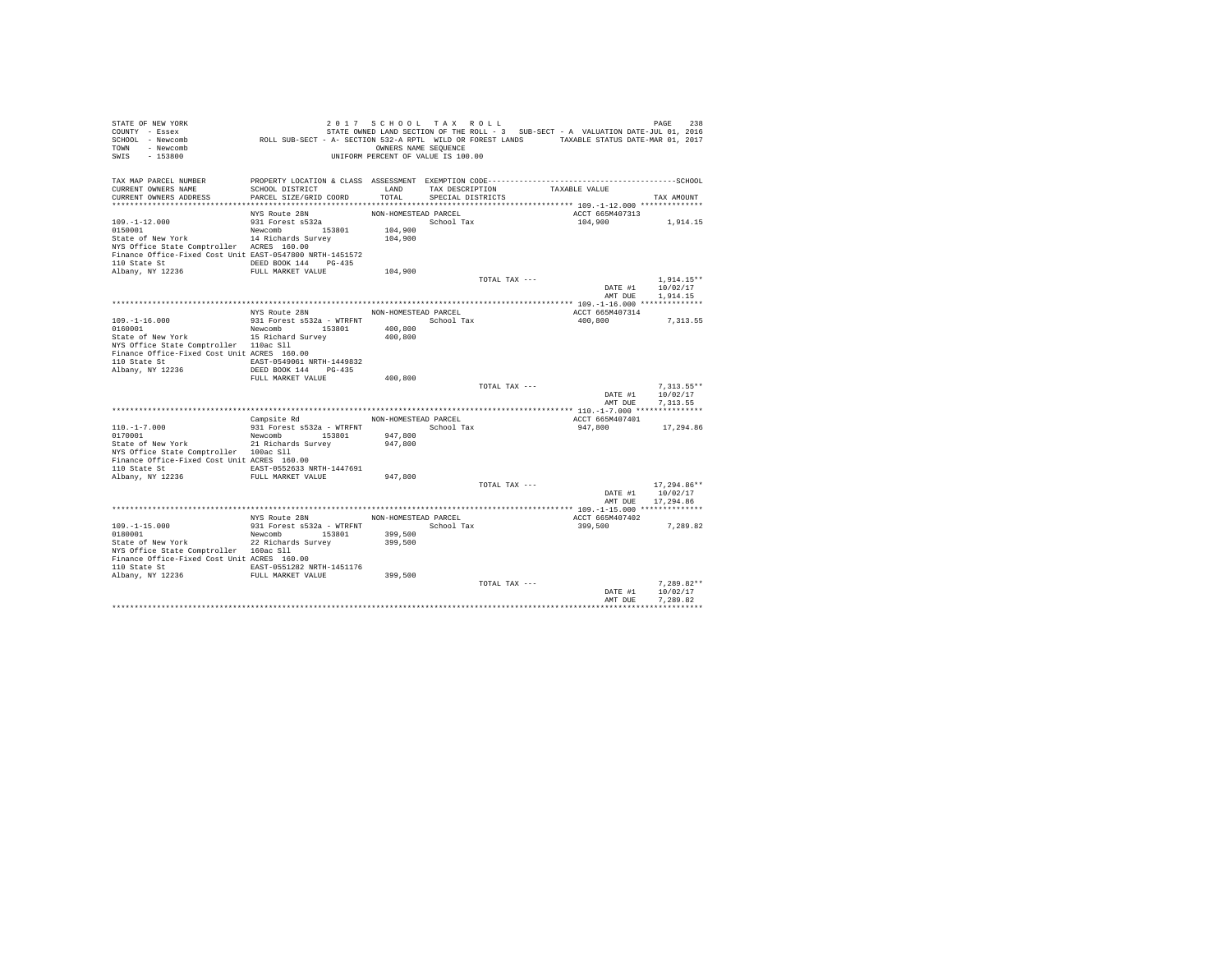| STATE OF NEW YORK<br>COUNTY - Essex<br>SCHOOL - Newcomb<br>- Newcomb<br>TOWN<br>SWIS<br>$-153800$                     | ROLL SUB-SECT - A- SECTION 532-A RPTL WILD OR FOREST LANDS TAXABLE STATUS DATE-MAR 01, 2017 | 2017 SCHOOL TAX ROLL<br>OWNERS NAME SEQUENCE<br>UNIFORM PERCENT OF VALUE IS 100.00 |                                      |               | STATE OWNED LAND SECTION OF THE ROLL - 3 SUB-SECT - A VALUATION DATE-JUL 01, 2016 | PAGE<br>239                          |
|-----------------------------------------------------------------------------------------------------------------------|---------------------------------------------------------------------------------------------|------------------------------------------------------------------------------------|--------------------------------------|---------------|-----------------------------------------------------------------------------------|--------------------------------------|
| TAX MAP PARCEL NUMBER<br>CURRENT OWNERS NAME<br>CURRENT OWNERS ADDRESS                                                | SCHOOL DISTRICT<br>PARCEL SIZE/GRID COORD                                                   | LAND<br>TOTAL                                                                      | TAX DESCRIPTION<br>SPECIAL DISTRICTS |               | TAXABLE VALUE                                                                     | TAX AMOUNT                           |
|                                                                                                                       |                                                                                             |                                                                                    |                                      |               |                                                                                   |                                      |
| $109. - 1 - 13.000$<br>0190001<br>State of New York                                                                   | NYS Route 28N<br>931 Forest s532a<br>Newcomb 153801<br>23 Richards Survey                   | NON-HOMESTEAD PARCEL<br>124,000<br>124,000                                         | School Tax                           |               | ACCT 665M407403<br>124,000                                                        | 2,262.67                             |
| NYS Office State Comptroller ACRES 160.00<br>Finance Office-Fixed Cost Unit EAST-0549681 NRTH-1453237<br>110 State St | FULL MARKET VALUE                                                                           | 124,000                                                                            |                                      |               |                                                                                   |                                      |
| Albany, NY 12236                                                                                                      |                                                                                             |                                                                                    |                                      |               |                                                                                   |                                      |
|                                                                                                                       |                                                                                             |                                                                                    |                                      | TOTAL TAX --- | DATE #1<br>AMT DUE                                                                | $2.262.67**$<br>10/02/17<br>2.262.67 |
|                                                                                                                       |                                                                                             |                                                                                    |                                      |               |                                                                                   |                                      |
|                                                                                                                       | NYS Route 28N                                                                               | NON-HOMESTEAD PARCEL                                                               |                                      |               | ACCT 665M407405                                                                   |                                      |
| $109. - 1 - 5.000$                                                                                                    | 931 Forest s532a                                                                            |                                                                                    | School Tax                           |               | 132,100                                                                           | 2.410.48                             |
| 0200001                                                                                                               | Newcomb<br>153801                                                                           | 132,100                                                                            |                                      |               |                                                                                   |                                      |
| State of New York                                                                                                     | 25 Richards Survey                                                                          | 132,100                                                                            |                                      |               |                                                                                   |                                      |
| NYS Office State Comptroller ACRES 160.00                                                                             |                                                                                             |                                                                                    |                                      |               |                                                                                   |                                      |
| Finance Office-Fixed Cost Unit EAST-0550075 NRTH-1456830<br>110 State St                                              | FULL MARKET VALUE                                                                           | 132,100                                                                            |                                      |               |                                                                                   |                                      |
| Albany, NY 12236                                                                                                      |                                                                                             |                                                                                    |                                      | TOTAL TAX --- |                                                                                   | $2.410.48**$                         |
|                                                                                                                       |                                                                                             |                                                                                    |                                      |               | DATE #1<br>AMT DUE                                                                | 10/02/17<br>2.410.48                 |
|                                                                                                                       |                                                                                             |                                                                                    |                                      |               |                                                                                   |                                      |
|                                                                                                                       | NYS Route 28N                                                                               | NON-HOMESTEAD PARCEL                                                               |                                      |               | ACCT 665M407406                                                                   |                                      |
| $109. -1 - 14.000$                                                                                                    | 931 Forest s532a                                                                            |                                                                                    | School Tax                           |               | 106,500                                                                           | 1,943.34                             |
| 0210001                                                                                                               | 153801<br>Newcomb                                                                           | 106,500                                                                            |                                      |               |                                                                                   |                                      |
| State of New York                                                                                                     | 26 Richards Survey                                                                          | 106,500                                                                            |                                      |               |                                                                                   |                                      |
| NYS Office State Comptroller ACRES 160.00<br>Finance Office-Fixed Cost Unit EAST-0551661 NRTH-1454773                 |                                                                                             |                                                                                    |                                      |               |                                                                                   |                                      |
| 110 State St<br>Albany, NY 12236                                                                                      | FULL MARKET VALUE                                                                           | 106,500                                                                            |                                      |               |                                                                                   |                                      |
|                                                                                                                       |                                                                                             |                                                                                    |                                      | TOTAL TAX --- |                                                                                   | $1.943.34**$                         |
|                                                                                                                       |                                                                                             |                                                                                    |                                      |               | DATE #1                                                                           | 10/02/17                             |
|                                                                                                                       |                                                                                             |                                                                                    |                                      |               | AMT DUE                                                                           | 1,943.34                             |
|                                                                                                                       | Campsite Rd                                                                                 | NON-HOMESTEAD PARCEL                                                               |                                      |               | ACCT 665M407407                                                                   |                                      |
| $110. -1 - 1.000$                                                                                                     | 931 Forest s532a                                                                            |                                                                                    | School Tax                           |               | 162,000                                                                           | 2.956.07                             |
| 0220001                                                                                                               | Newcomb 153801                                                                              | 162,000                                                                            |                                      |               |                                                                                   |                                      |
| State of New York<br>NYS Office State Comptroller ACRES 160.00                                                        | 27 Richards Survey                                                                          | 162,000                                                                            |                                      |               |                                                                                   |                                      |
| Finance Office-Fixed Cost Unit EAST-0553268 NRTH-1452770                                                              |                                                                                             |                                                                                    |                                      |               |                                                                                   |                                      |
| 110 State St<br>Albany, NY 12236                                                                                      | FULL MARKET VALUE                                                                           | 162,000                                                                            |                                      |               |                                                                                   |                                      |
|                                                                                                                       |                                                                                             |                                                                                    |                                      | TOTAL TAX --- |                                                                                   | $2.956.07**$                         |
|                                                                                                                       |                                                                                             |                                                                                    |                                      |               | DATE #1<br>AMT DUE                                                                | 10/02/17<br>2.956.07                 |
|                                                                                                                       |                                                                                             |                                                                                    |                                      |               |                                                                                   |                                      |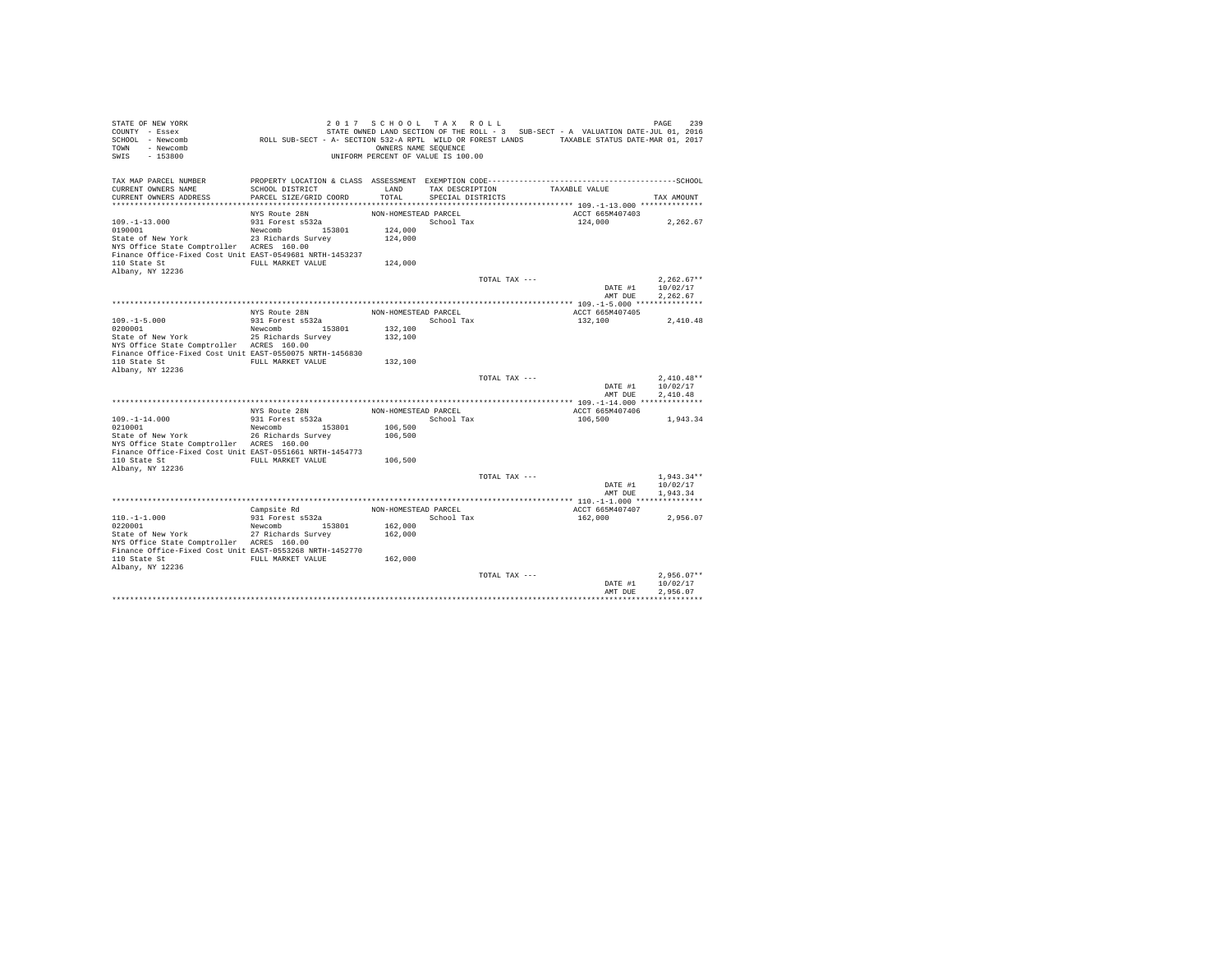| STATE OF NEW YORK<br>COUNTY - Essex<br>SCHOOL - Newcomb<br>- Newcomb<br>TOWN<br>SWIS<br>$-153800$                                                                                               | ROLL SUB-SECT - A- SECTION 532-A RPTL WILD OR FOREST LANDS TAXABLE STATUS DATE-MAR 01, 2017  | 2017 SCHOOL TAX ROLL<br>OWNERS NAME SEQUENCE<br>UNIFORM PERCENT OF VALUE IS 100.00 |                                      |               | STATE OWNED LAND SECTION OF THE ROLL - 3 SUB-SECT - A VALUATION DATE-JUL 01, 2016 | PAGE<br>240                          |
|-------------------------------------------------------------------------------------------------------------------------------------------------------------------------------------------------|----------------------------------------------------------------------------------------------|------------------------------------------------------------------------------------|--------------------------------------|---------------|-----------------------------------------------------------------------------------|--------------------------------------|
| TAX MAP PARCEL NUMBER<br>CURRENT OWNERS NAME<br>CURRENT OWNERS ADDRESS                                                                                                                          | SCHOOL DISTRICT<br>PARCEL SIZE/GRID COORD                                                    | LAND<br>TOTAL                                                                      | TAX DESCRIPTION<br>SPECIAL DISTRICTS |               | TAXABLE VALUE                                                                     | TAX AMOUNT                           |
| $110. - 1 - 6.000$<br>0230001<br>State of New York<br>NYS Office State Comptroller ACRES 160.00<br>Finance Office-Fixed Cost Unit EAST-0554868 NRTH-1450809<br>110 State St<br>Albany, NY 12236 | Campsite Rd<br>931 Forest s532a<br>Newcomb 153801<br>28 Richards Survey<br>FULL MARKET VALUE | NON-HOMESTEAD PARCEL<br>209,900<br>209,900<br>209,900                              | School Tax                           |               | ACCT 665M407408<br>209,900                                                        | 3,830.12                             |
|                                                                                                                                                                                                 |                                                                                              |                                                                                    |                                      | TOTAL TAX --- | DATE #1<br>AMT DUE                                                                | $3.830.12**$<br>10/02/17<br>3,830.12 |
| $100. -1 - 3.000$<br>0240001<br>State of New York<br>NYS Office State Comptroller ACRES 160.00<br>Finance Office-Fixed Cost Unit EAST-0553571 NRTH-1456368                                      | Tahawus Rd<br>931 Forest s532a<br>Newcomb 153801<br>32 Richards Survey                       | NON-HOMESTEAD PARCEL<br>100,900<br>100,900                                         | School Tax                           |               | ACCT 665M407410<br>100,900                                                        | 1,841.16                             |
| 110 State St<br>Albany, NY 12236                                                                                                                                                                | DEED BOOK 511<br>$PG-17$<br>FULL MARKET VALUE                                                | 100,900                                                                            |                                      | TOTAL TAX --- | DATE #1<br>AMT DUE                                                                | $1.841.16**$<br>10/02/17<br>1.841.16 |
|                                                                                                                                                                                                 | NYS Route 28N                                                                                | NON-HOMESTEAD PARCEL                                                               |                                      |               | ACCT 665M407411                                                                   |                                      |
| $110. -1 - 2.000$<br>0250001<br>State of New York<br>NYS Office State Comptroller ACRES 160.00<br>Finance Office-Fixed Cost Unit EAST-0555119 NRTH-1454365<br>110 State St                      | 931 Forest s532a<br>153801<br>Newcomb<br>33 Richards Survey<br>FULL MARKET VALUE             | 126,900<br>126,900<br>126,900                                                      | School Tax                           |               | 126,900                                                                           | 2,315.59                             |
| Albany, NY 12236                                                                                                                                                                                |                                                                                              |                                                                                    |                                      | TOTAL TAX --- | DATE #1<br>AMT DUE                                                                | $2.315.59**$<br>10/02/17<br>2.315.59 |
|                                                                                                                                                                                                 | NYS Route 28N                                                                                | NON-HOMESTEAD PARCEL                                                               |                                      |               | ACCT 665M407414                                                                   |                                      |
| $110. -1 - 25.000$<br>0260001<br>State of New York<br>NYS Office State Comptroller ACRES 70.00<br>Finance Office-Fixed Cost Unit EAST-0560238 NRTH-1448778<br>110 State St<br>Albany, NY 12236  | 931 Forest s532a<br>Newcomb 153801<br>Pt 36 Richards Survey<br>FULL MARKET VALUE             | 63,100<br>63,100<br>63,100                                                         | School Tax                           |               | 63,100                                                                            | 1,151.41                             |
|                                                                                                                                                                                                 |                                                                                              |                                                                                    |                                      | TOTAL TAX --- | DATE #1<br>AMT DUE                                                                | $1.151.41**$<br>10/02/17<br>1,151.41 |
|                                                                                                                                                                                                 |                                                                                              |                                                                                    |                                      |               |                                                                                   |                                      |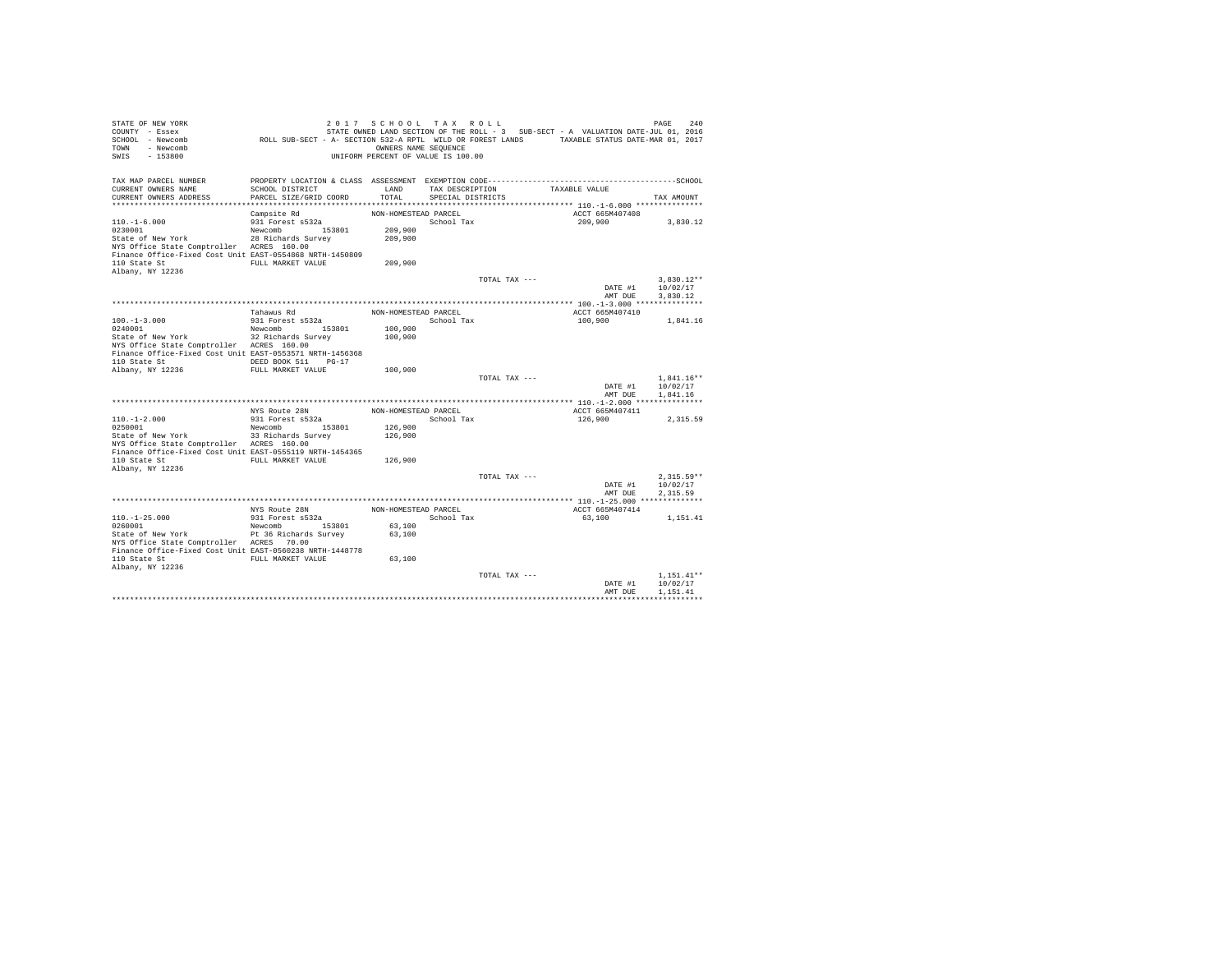| STATE OF NEW YORK<br>COUNTY - Essex<br>SCHOOL - Newcomb<br>- Newcomb<br><b>TOWN</b><br>$-153800$<br>SWIS | ROLL SUB-SECT - A- SECTION 532-A RPTL WILD OR FOREST LANDS TAXABLE STATUS DATE-MAR 01, 2017 | 2017 SCHOOL TAX ROLL<br>OWNERS NAME SEQUENCE<br>UNIFORM PERCENT OF VALUE IS 100.00 |                                      |               | STATE OWNED LAND SECTION OF THE ROLL - 3 SUB-SECT - A VALUATION DATE-JUL 01, 2016 | PAGE<br>241          |
|----------------------------------------------------------------------------------------------------------|---------------------------------------------------------------------------------------------|------------------------------------------------------------------------------------|--------------------------------------|---------------|-----------------------------------------------------------------------------------|----------------------|
| TAX MAP PARCEL NUMBER<br>CURRENT OWNERS NAME<br>CURRENT OWNERS ADDRESS                                   | SCHOOL DISTRICT<br>PARCEL SIZE/GRID COORD                                                   | LAND<br>TOTAL                                                                      | TAX DESCRIPTION<br>SPECIAL DISTRICTS |               | TAXABLE VALUE                                                                     | TAX AMOUNT           |
|                                                                                                          |                                                                                             |                                                                                    |                                      |               |                                                                                   |                      |
|                                                                                                          | NYS Route 28N                                                                               | NON-HOMESTEAD PARCEL                                                               |                                      |               | ACCT 665M407415                                                                   |                      |
| $110. - 1 - 24.000$                                                                                      | 931 Forest s532a                                                                            |                                                                                    | School Tax                           |               | 302,600                                                                           | 5,521.65             |
| 0270001                                                                                                  | Newcomb 153801                                                                              | 302,600                                                                            |                                      |               |                                                                                   |                      |
| State of New York                                                                                        | 37 Richards Survey                                                                          | 302,600                                                                            |                                      |               |                                                                                   |                      |
| NYS Office State Comptroller ACRES 250.00                                                                |                                                                                             |                                                                                    |                                      |               |                                                                                   |                      |
| Finance Office-Fixed Cost Unit EAST-0562367 NRTH-1449285                                                 |                                                                                             |                                                                                    |                                      |               |                                                                                   |                      |
| 110 State St                                                                                             | FULL MARKET VALUE                                                                           | 302,600                                                                            |                                      |               |                                                                                   |                      |
| Albany, NY 12236                                                                                         |                                                                                             |                                                                                    |                                      |               |                                                                                   |                      |
|                                                                                                          |                                                                                             |                                                                                    |                                      | TOTAL TAX --- |                                                                                   | $5.521.65**$         |
|                                                                                                          |                                                                                             |                                                                                    |                                      |               | DATE #1<br>AMT DUE                                                                | 10/02/17<br>5.521.65 |
|                                                                                                          |                                                                                             |                                                                                    |                                      |               |                                                                                   |                      |
|                                                                                                          | NYS Route 28N                                                                               | NON-HOMESTEAD PARCEL                                                               |                                      |               | ACCT 665M407506                                                                   |                      |
| $121. -2 - 8.000$                                                                                        | 931 Forest s532a                                                                            |                                                                                    | School Tax                           |               | 63,500                                                                            | 1,158.71             |
| 0290001                                                                                                  | 153801<br>Newcomb                                                                           | 63,500                                                                             |                                      |               |                                                                                   |                      |
| State of New York                                                                                        | 10 Thorns Survey                                                                            | 63,500                                                                             |                                      |               |                                                                                   |                      |
| NYS Office State Comptroller ACRES 68.12                                                                 |                                                                                             |                                                                                    |                                      |               |                                                                                   |                      |
| Finance Office-Fixed Cost Unit EAST-0555830 NRTH-1438829                                                 |                                                                                             |                                                                                    |                                      |               |                                                                                   |                      |
| 110 State St                                                                                             | FULL MARKET VALUE                                                                           | 63,500                                                                             |                                      |               |                                                                                   |                      |
| Albany, NY 12236                                                                                         |                                                                                             |                                                                                    |                                      |               |                                                                                   |                      |
|                                                                                                          |                                                                                             |                                                                                    |                                      | TOTAL TAX --- |                                                                                   | $1.158.71**$         |
|                                                                                                          |                                                                                             |                                                                                    |                                      |               | DATE #1<br>AMT DUE                                                                | 10/02/17<br>1.158.71 |
|                                                                                                          |                                                                                             |                                                                                    |                                      |               |                                                                                   |                      |
|                                                                                                          | NYS Route 28N                                                                               | NON-HOMESTEAD PARCEL                                                               |                                      |               | ACCT 665M407507                                                                   |                      |
| $121. -2 - 7.000$                                                                                        | 931 Forest s532a                                                                            |                                                                                    | School Tax                           |               | 69,300                                                                            | 1,264.54             |
| 0300001                                                                                                  | Newcomb 153801                                                                              | 69,300                                                                             |                                      |               |                                                                                   |                      |
| State of New York                                                                                        | 11 Thorns Survey                                                                            | 69,300                                                                             |                                      |               |                                                                                   |                      |
| NYS Office State Comptroller ACRES 68.12                                                                 |                                                                                             |                                                                                    |                                      |               |                                                                                   |                      |
| Finance Office-Fixed Cost Unit EAST-0555122 NRTH-1438289                                                 |                                                                                             |                                                                                    |                                      |               |                                                                                   |                      |
| 110 State St                                                                                             | FULL MARKET VALUE                                                                           | 69,300                                                                             |                                      |               |                                                                                   |                      |
| Albany, NY 12236                                                                                         |                                                                                             |                                                                                    |                                      |               |                                                                                   |                      |
|                                                                                                          |                                                                                             |                                                                                    |                                      | TOTAL TAX --- |                                                                                   | $1.264.54**$         |
|                                                                                                          |                                                                                             |                                                                                    |                                      |               | DATE #1<br>AMT DUE                                                                | 10/02/17<br>1.264.54 |
|                                                                                                          |                                                                                             |                                                                                    |                                      |               |                                                                                   |                      |
|                                                                                                          | NYS Route 28N                                                                               | NON-HOMESTEAD PARCEL                                                               |                                      |               | ACCT 665M407508                                                                   |                      |
| $121. - 2 - 6.000$                                                                                       | 931 Forest s532a                                                                            |                                                                                    | School Tax                           |               | 62,600                                                                            | 1,142.29             |
| 0310001                                                                                                  | Newcomb 153801                                                                              | 62,600                                                                             |                                      |               |                                                                                   |                      |
| State of New York                                                                                        | 12 Thorns Survey                                                                            | 62,600                                                                             |                                      |               |                                                                                   |                      |
| NYS Office State Comptroller ACRES 68.12                                                                 |                                                                                             |                                                                                    |                                      |               |                                                                                   |                      |
| Finance Office-Fixed Cost Unit EAST-0554490 NRTH-1437699                                                 |                                                                                             |                                                                                    |                                      |               |                                                                                   |                      |
| 110 State St                                                                                             | FULL MARKET VALUE                                                                           | 62,600                                                                             |                                      |               |                                                                                   |                      |
| Albany, NY 12236                                                                                         |                                                                                             |                                                                                    |                                      |               |                                                                                   |                      |
|                                                                                                          |                                                                                             |                                                                                    |                                      | TOTAL TAX --- |                                                                                   | $1.142.29**$         |
|                                                                                                          |                                                                                             |                                                                                    |                                      |               | DATE #1<br>AMT DUE                                                                | 10/02/17<br>1.142.29 |
|                                                                                                          |                                                                                             |                                                                                    |                                      |               |                                                                                   |                      |
|                                                                                                          |                                                                                             |                                                                                    |                                      |               |                                                                                   |                      |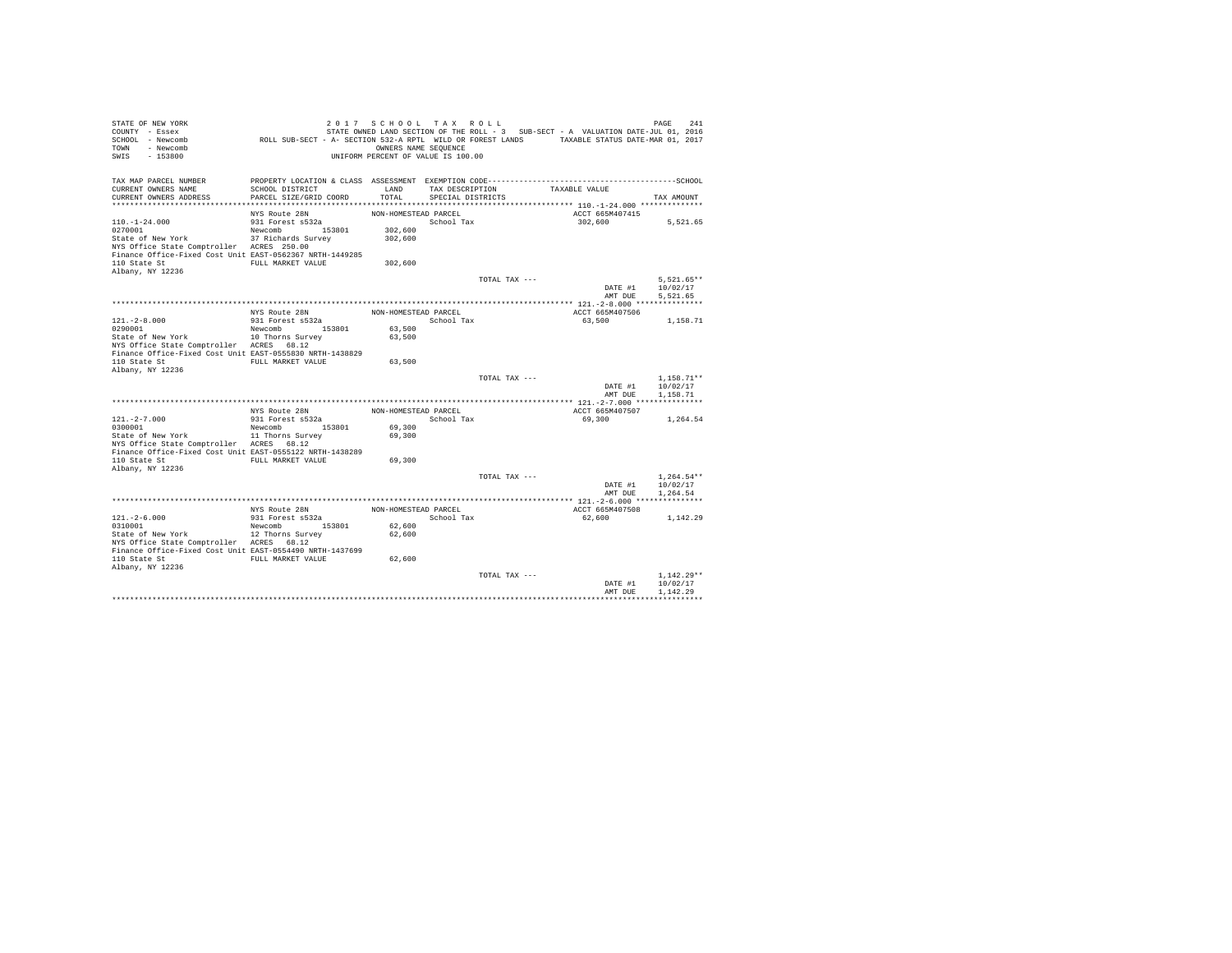| STATE OF NEW YORK<br>COUNTY - Essex<br>SCHOOL - Newcomb<br>- Newcomb<br>TOWN<br>$-153800$<br>SWIS                                                          | ROLL SUB-SECT - A- SECTION 532-A RPTL WILD OR FOREST LANDS TAXABLE STATUS DATE-MAR 01, 2017 | 2017 SCHOOL TAX ROLL<br>OWNERS NAME SEQUENCE<br>UNIFORM PERCENT OF VALUE IS 100.00 |                                      |               | STATE OWNED LAND SECTION OF THE ROLL - 3 SUB-SECT - A VALUATION DATE-JUL 01, 2016 | PAGE<br>242                          |
|------------------------------------------------------------------------------------------------------------------------------------------------------------|---------------------------------------------------------------------------------------------|------------------------------------------------------------------------------------|--------------------------------------|---------------|-----------------------------------------------------------------------------------|--------------------------------------|
| TAX MAP PARCEL NUMBER<br>CURRENT OWNERS NAME<br>CURRENT OWNERS ADDRESS                                                                                     | SCHOOL DISTRICT<br>PARCEL SIZE/GRID COORD                                                   | LAND<br>TOTAL                                                                      | TAX DESCRIPTION<br>SPECIAL DISTRICTS |               | TAXABLE VALUE                                                                     | TAX AMOUNT                           |
|                                                                                                                                                            |                                                                                             |                                                                                    |                                      |               |                                                                                   |                                      |
| $121. -2 - 5.000$<br>0320001<br>State of New York<br>NYS Office State Comptroller ACRES 68.12<br>Finance Office-Fixed Cost Unit EAST-0553789 NRTH-1437172  | NYS Route 28N<br>931 Forest s532a<br>Newcomb 153801<br>13 Thorns Survey                     | NON-HOMESTEAD PARCEL<br>65,000<br>65,000                                           | School Tax                           |               | ACCT 665M407509<br>65,000                                                         | 1,186.08                             |
| 110 State St<br>Albany, NY 12236                                                                                                                           | FULL MARKET VALUE                                                                           | 65,000                                                                             |                                      |               |                                                                                   |                                      |
|                                                                                                                                                            |                                                                                             |                                                                                    |                                      | TOTAL TAX --- | DATE #1<br>AMT DUE                                                                | $1.186.08**$<br>10/02/17<br>1,186.08 |
|                                                                                                                                                            |                                                                                             |                                                                                    |                                      |               |                                                                                   |                                      |
|                                                                                                                                                            | NYS Route 28N                                                                               | NON-HOMESTEAD PARCEL                                                               |                                      |               | ACCT 665M407510                                                                   |                                      |
| $121. - 2 - 4.000$                                                                                                                                         | 931 Forest s532a                                                                            |                                                                                    | School Tax                           |               | 50,000                                                                            | 912.37                               |
| 0330001                                                                                                                                                    | 153801<br>Newcomb                                                                           | 50,000                                                                             |                                      |               |                                                                                   |                                      |
| State of New York<br>NYS Office State Comptroller ACRES 68.12<br>Finance Office-Fixed Cost Unit EAST-0553202 NRTH-1436647                                  | 14 Thorns Survey                                                                            | 50,000                                                                             |                                      |               |                                                                                   |                                      |
| 110 State St<br>Albany, NY 12236                                                                                                                           | FULL MARKET VALUE                                                                           | 50,000                                                                             |                                      |               |                                                                                   |                                      |
|                                                                                                                                                            |                                                                                             |                                                                                    |                                      | TOTAL TAX --- |                                                                                   | $912.37**$                           |
|                                                                                                                                                            |                                                                                             |                                                                                    |                                      |               | DATE #1                                                                           | 10/02/17                             |
|                                                                                                                                                            |                                                                                             |                                                                                    |                                      |               | AMT DUE                                                                           | 912.37                               |
|                                                                                                                                                            | NYS Route 28N                                                                               | NON-HOMESTEAD PARCEL                                                               |                                      |               | ACCT 665M407511                                                                   |                                      |
| $121. - 2 - 3.000$                                                                                                                                         | 931 Forest s532a                                                                            |                                                                                    | School Tax                           |               | 82,500                                                                            | 1,505.41                             |
| 0340001                                                                                                                                                    | Newcomb 153801                                                                              | 82,500                                                                             |                                      |               |                                                                                   |                                      |
| State of New York                                                                                                                                          | 15 Thorns Survey                                                                            | 82,500                                                                             |                                      |               |                                                                                   |                                      |
| NYS Office State Comptroller 95.7ac Sll                                                                                                                    |                                                                                             |                                                                                    |                                      |               |                                                                                   |                                      |
| Finance Office-Fixed Cost Unit ACRES 95.68                                                                                                                 |                                                                                             |                                                                                    |                                      |               |                                                                                   |                                      |
| 110 State St<br>Albany, NY 12236                                                                                                                           | EAST-0552580 NRTH-1435828<br>FULL MARKET VALUE                                              | 82,500                                                                             |                                      |               |                                                                                   |                                      |
|                                                                                                                                                            |                                                                                             |                                                                                    |                                      | TOTAL TAX --- |                                                                                   | $1.505.41**$                         |
|                                                                                                                                                            |                                                                                             |                                                                                    |                                      |               | DATE #1                                                                           | 10/02/17                             |
|                                                                                                                                                            |                                                                                             |                                                                                    |                                      |               | AMT DUE                                                                           | 1,505.41                             |
|                                                                                                                                                            |                                                                                             |                                                                                    |                                      |               |                                                                                   |                                      |
|                                                                                                                                                            | NYS Route 28N                                                                               | NON-HOMESTEAD PARCEL                                                               |                                      |               | ACCT 665M407512                                                                   |                                      |
| $120. - 1 - 2.050$<br>0350001<br>State of New York<br>NYS Office State Comptroller ACRES 80.00<br>Finance Office-Fixed Cost Unit EAST-0551429 NRTH-1434085 | 931 Forest s532a<br>Newcomb 153801<br>16 Thorns Survey                                      | 90,000<br>90,000                                                                   | School Tax                           |               | 90,000                                                                            | 1,642.26                             |
| 110 State St<br>Albany, NY 12236                                                                                                                           | FULL MARKET VALUE                                                                           | 90,000                                                                             |                                      |               |                                                                                   |                                      |
|                                                                                                                                                            |                                                                                             |                                                                                    |                                      | TOTAL TAX --- | DATE #1<br>AMT DUE                                                                | $1.642.26**$<br>10/02/17<br>1.642.26 |
|                                                                                                                                                            |                                                                                             |                                                                                    |                                      |               |                                                                                   |                                      |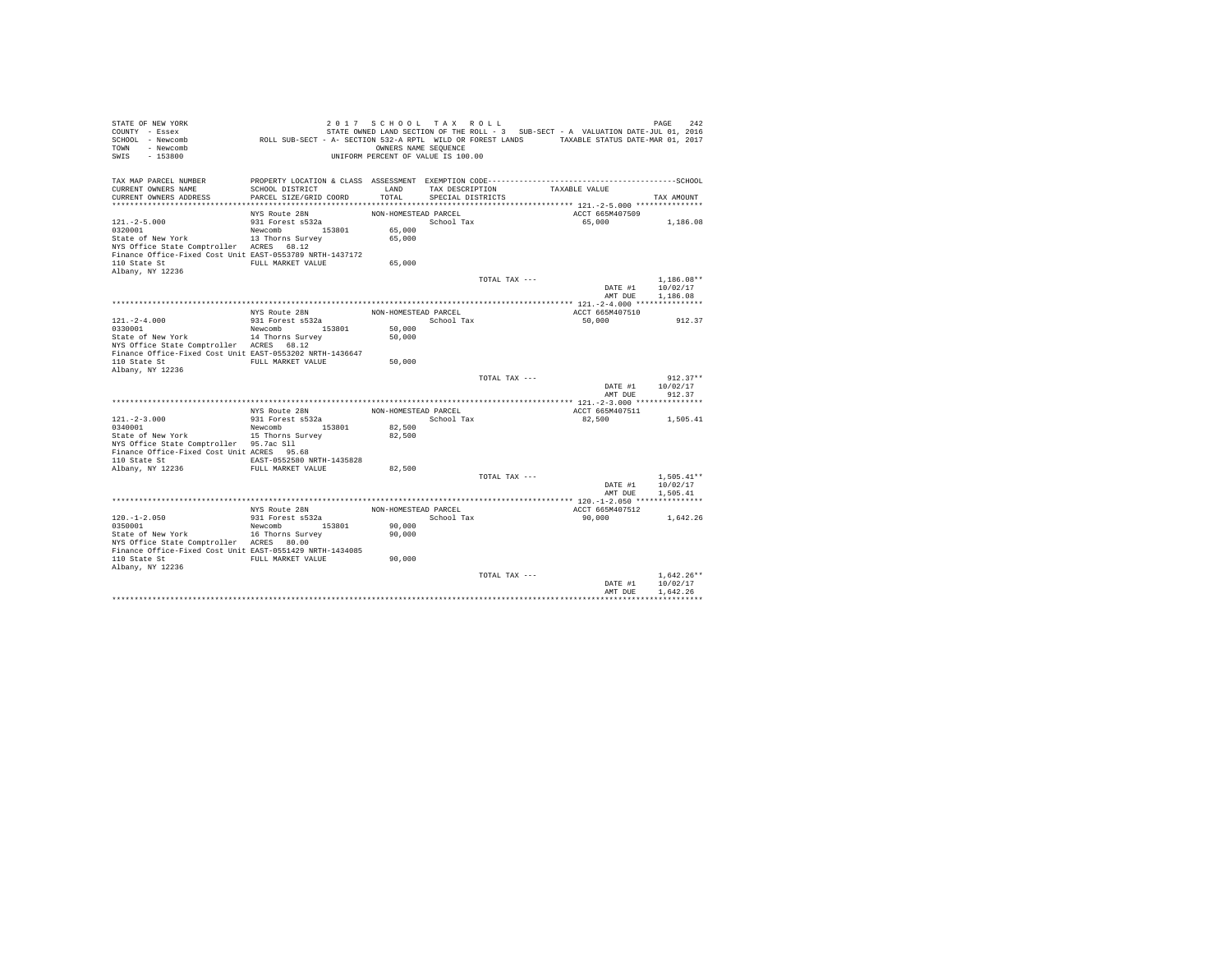| STATE OF NEW YORK<br>COUNTY - Essex<br>SCHOOL - Newcomb<br>TOWN<br>- Newcomb<br>SWIS<br>$-153800$ | ROLL SUB-SECT - A- SECTION 532-A RPTL WILD OR FOREST LANDS TAXABLE STATUS DATE-MAR 01, 2017 | 2017 SCHOOL TAX ROLL<br>OWNERS NAME SEOUENCE<br>UNIFORM PERCENT OF VALUE IS 100.00 |                   |               | STATE OWNED LAND SECTION OF THE ROLL - 3 SUB-SECT - A VALUATION DATE-JUL 01, 2016 | PAGE<br>243  |
|---------------------------------------------------------------------------------------------------|---------------------------------------------------------------------------------------------|------------------------------------------------------------------------------------|-------------------|---------------|-----------------------------------------------------------------------------------|--------------|
| TAX MAP PARCEL NUMBER                                                                             |                                                                                             |                                                                                    |                   |               |                                                                                   |              |
| CURRENT OWNERS NAME                                                                               | SCHOOL DISTRICT                                                                             | LAND                                                                               | TAX DESCRIPTION   |               | TAXABLE VALUE                                                                     |              |
| CURRENT OWNERS ADDRESS                                                                            | PARCEL SIZE/GRID COORD                                                                      | TOTAL.                                                                             | SPECIAL DISTRICTS |               |                                                                                   | TAX AMOUNT   |
|                                                                                                   | Goodnow Flow Rd                                                                             | NON-HOMESTEAD PARCEL                                                               |                   |               | ACCT 665M407513                                                                   |              |
| $120. -1 - 8.038$                                                                                 | 931 Forest s532a                                                                            |                                                                                    | School Tax        |               | 18,000                                                                            | 328.45       |
| 0360001                                                                                           | Newcomb 153801                                                                              | 18,000                                                                             |                   |               |                                                                                   |              |
| State of New York                                                                                 | Pt 17 Thorns Survey                                                                         | 18,000                                                                             |                   |               |                                                                                   |              |
| NYS Office State Comptroller ACRES 25.00                                                          |                                                                                             |                                                                                    |                   |               |                                                                                   |              |
| Finance Office-Fixed Cost Unit EAST-0550063 NRTH-1432829                                          |                                                                                             |                                                                                    |                   |               |                                                                                   |              |
| 110 State St                                                                                      | FULL MARKET VALUE                                                                           | 18,000                                                                             |                   |               |                                                                                   |              |
| Albany, NY 12236                                                                                  |                                                                                             |                                                                                    |                   | TOTAL TAX --- |                                                                                   | $328.45**$   |
|                                                                                                   |                                                                                             |                                                                                    |                   |               | DATE #1                                                                           | 10/02/17     |
|                                                                                                   |                                                                                             |                                                                                    |                   |               | AMT DUE                                                                           | 328.45       |
|                                                                                                   |                                                                                             |                                                                                    |                   |               |                                                                                   |              |
|                                                                                                   | Goodnow Flow Rd                                                                             | NON-HOMESTEAD PARCEL                                                               |                   |               | ACCT 665M407514                                                                   |              |
| $120. - 1 - 7.040$                                                                                | 931 Forest s532a                                                                            |                                                                                    | School Tax        |               | 60,200                                                                            | 1,098.49     |
| 0370001<br>State of New York                                                                      | Newcomb<br>153801                                                                           | 60,200                                                                             |                   |               |                                                                                   |              |
| NYS Office State Comptroller 80ac Sll                                                             | 18 Thorns Survey                                                                            | 60,200                                                                             |                   |               |                                                                                   |              |
| Finance Office-Fixed Cost Unit ACRES 80.00                                                        |                                                                                             |                                                                                    |                   |               |                                                                                   |              |
| 110 State St                                                                                      | EAST-0547276 NRTH-1430705                                                                   |                                                                                    |                   |               |                                                                                   |              |
| Albany, NY 12236                                                                                  | FULL MARKET VALUE                                                                           | 60,200                                                                             |                   |               |                                                                                   |              |
|                                                                                                   |                                                                                             |                                                                                    |                   | TOTAL TAX --- |                                                                                   | $1.098.49**$ |
|                                                                                                   |                                                                                             |                                                                                    |                   |               | DATE #1                                                                           | 10/02/17     |
|                                                                                                   |                                                                                             |                                                                                    |                   |               | AMT DUE                                                                           | 1,098.49     |
|                                                                                                   | Goodnow Flow Rd                                                                             | NON-HOMESTEAD PARCEL                                                               |                   |               | ACCT 665M407515                                                                   |              |
| $120. -1 - 6.041$                                                                                 | 931 Forest s532a                                                                            |                                                                                    | School Tax        |               | 68,300                                                                            | 1,246.30     |
| 0380001                                                                                           | Newcomb<br>153801                                                                           | 68,300                                                                             |                   |               |                                                                                   |              |
| State of New York                                                                                 | 19 Thorns Survey                                                                            | 68,300                                                                             |                   |               |                                                                                   |              |
| NYS Office State Comptroller ACRES 80.00                                                          |                                                                                             |                                                                                    |                   |               |                                                                                   |              |
| Finance Office-Fixed Cost Unit EAST-0545139 NRTH-1428973<br>110 State St                          | FULL MARKET VALUE                                                                           | 68,300                                                                             |                   |               |                                                                                   |              |
| Albany, NY 12236                                                                                  |                                                                                             |                                                                                    |                   |               |                                                                                   |              |
|                                                                                                   |                                                                                             |                                                                                    |                   | TOTAL TAX --- |                                                                                   | $1.246.30**$ |
|                                                                                                   |                                                                                             |                                                                                    |                   |               | DATE #1                                                                           | 10/02/17     |
|                                                                                                   |                                                                                             |                                                                                    |                   |               | AMT DUE                                                                           | 1,246.30     |
|                                                                                                   |                                                                                             |                                                                                    |                   |               |                                                                                   |              |
| $120. -1 - 5.045$                                                                                 | Goodnow Flow Rd<br>931 Forest s532a                                                         | NON-HOMESTEAD PARCEL                                                               | School Tax        |               | ACCT 665M407601                                                                   |              |
| 0390001                                                                                           | Newcomb 153801                                                                              | 181,900                                                                            |                   |               | 181,900                                                                           | 3, 319, 20   |
| State of New York                                                                                 | 23 Thorns Survey                                                                            | 181,900                                                                            |                   |               |                                                                                   |              |
| NYS Office State Comptroller ACRES 160.00                                                         |                                                                                             |                                                                                    |                   |               |                                                                                   |              |
| Finance Office-Fixed Cost Unit EAST-0548386 NRTH-1429019                                          |                                                                                             |                                                                                    |                   |               |                                                                                   |              |
| 110 State St                                                                                      | FULL MARKET VALUE                                                                           | 181,900                                                                            |                   |               |                                                                                   |              |
| Albany, NY 12236                                                                                  |                                                                                             |                                                                                    |                   | TOTAL TAX --- |                                                                                   | $3.319.20**$ |
|                                                                                                   |                                                                                             |                                                                                    |                   |               | DATE #1                                                                           | 10/02/17     |
|                                                                                                   |                                                                                             |                                                                                    |                   |               | AMT DUE                                                                           | 3.319.20     |
|                                                                                                   |                                                                                             |                                                                                    |                   |               |                                                                                   |              |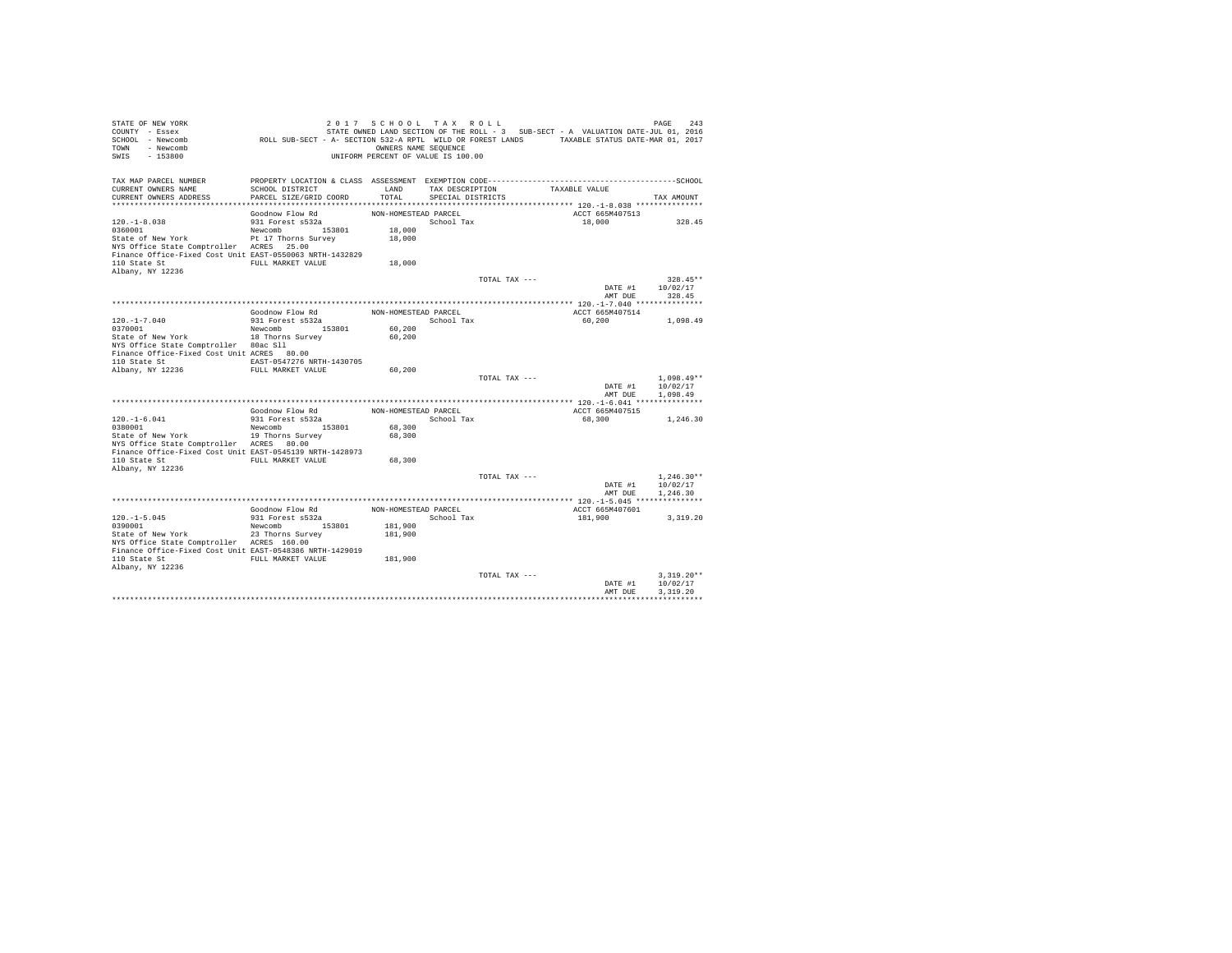| STATE OF NEW YORK<br>COUNTY - Essex<br>SCHOOL - Newcomb<br>- Newcomb<br>TOWN<br>$-153800$<br>SWIS                                                                                                | ROLL SUB-SECT - A- SECTION 532-A RPTL WILD OR FOREST LANDS TAXABLE STATUS DATE-MAR 01, 2017         | 2017 SCHOOL TAX ROLL<br>OWNERS NAME SEQUENCE<br>UNIFORM PERCENT OF VALUE IS 100.00 |                                      |               | STATE OWNED LAND SECTION OF THE ROLL - 3 SUB-SECT - A VALUATION DATE-JUL 01, 2016 | 244<br>PAGE                                                |  |
|--------------------------------------------------------------------------------------------------------------------------------------------------------------------------------------------------|-----------------------------------------------------------------------------------------------------|------------------------------------------------------------------------------------|--------------------------------------|---------------|-----------------------------------------------------------------------------------|------------------------------------------------------------|--|
| TAX MAP PARCEL NUMBER<br>CURRENT OWNERS NAME<br>CURRENT OWNERS ADDRESS                                                                                                                           | SCHOOL DISTRICT<br>PARCEL SIZE/GRID COORD                                                           | LAND<br>TOTAL                                                                      | TAX DESCRIPTION<br>SPECIAL DISTRICTS |               | TAXABLE VALUE                                                                     | TAX AMOUNT                                                 |  |
| $120. - 1 - 14.046$<br>0400001<br>State of New York<br>NYS Office State Comptroller ACRES 160.00<br>Finance Office-Fixed Cost Unit EAST-0550513 NRTH-1430733<br>110 State St<br>Albany, NY 12236 | Goodnow Flow Rd<br>931 Forest s532a<br>Newcomb 153801<br>24 Thorns Survey<br>FULL MARKET VALUE      | NON-HOMESTEAD PARCEL<br>121,900<br>121,900<br>121,900                              | School Tax                           |               | ACCT 665M407602<br>121,900                                                        | 2,224.35                                                   |  |
|                                                                                                                                                                                                  |                                                                                                     |                                                                                    |                                      | TOTAL TAX --- |                                                                                   | $2.224.35**$<br>10/02/17<br>DATE #1<br>AMT DUE<br>2.224.35 |  |
| $121. - 2 - 13.000$<br>0410001<br>State of New York<br>NYS Office State Comptroller ACRES 160.00<br>Finance Office-Fixed Cost Unit EAST-0554842 NRTH-1434205<br>110 State St<br>Albany, NY 12236 | NYS Route 28N<br>931 Forest s532a<br>153801<br>Newcomb<br>26 Thorns Survey<br>FULL MARKET VALUE     | NON-HOMESTEAD PARCEL<br>177,500<br>177,500<br>177.500                              | School Tax                           |               | ACCT 665M407603<br>177.500                                                        | 3.238.91                                                   |  |
|                                                                                                                                                                                                  |                                                                                                     |                                                                                    |                                      | TOTAL TAX --- |                                                                                   | $3.238.91**$<br>DATE #1<br>10/02/17<br>AMT DUR<br>3.238.91 |  |
|                                                                                                                                                                                                  | NYS Route 28N                                                                                       | NON-HOMESTEAD PARCEL                                                               |                                      |               | ACCT 665M407604                                                                   |                                                            |  |
| $121. -2 - 12.000$<br>0420001<br>State of New York<br>NYS Office State Comptroller ACRES 160.00<br>Finance Office-Fixed Cost Unit EAST-0556854 NRTH-1435723<br>110 State St                      | 931 Forest s532a<br>153801<br>Newcomb<br>27 Thorns Survey<br>FULL MARKET VALUE                      | 176,600<br>176,600<br>176,600                                                      | School Tax                           |               | 176,600                                                                           | 3,222.49                                                   |  |
| Albany, NY 12236                                                                                                                                                                                 |                                                                                                     |                                                                                    |                                      | TOTAL TAX --- |                                                                                   | $3.222.49**$<br>DATE #1<br>10/02/17<br>AMT DUE<br>3.222.49 |  |
|                                                                                                                                                                                                  | NYS Route 28N                                                                                       | NON-HOMESTEAD PARCEL                                                               |                                      |               | ACCT 665M407605                                                                   |                                                            |  |
| $121. - 2 - 11.000$<br>0430001<br>State of New York<br>NYS Office State Comptroller ACRES 160.00<br>Finance Office-Fixed Cost Unit EAST-0558956 NRTH-1437439<br>110 State St<br>Albany, NY 12236 | 931 Forest s532a<br>Newcomb 153801<br>28 Thorns Survey<br>DEED BOOK 138 PG-362<br>FULL MARKET VALUE | 109,900<br>109,900<br>109,900                                                      | School Tax                           |               | 109,900                                                                           | 2.005.39                                                   |  |
|                                                                                                                                                                                                  |                                                                                                     |                                                                                    |                                      | TOTAL TAX --- |                                                                                   | $2.005.39**$<br>10/02/17<br>DATE #1<br>2.005.39<br>AMT DUE |  |
|                                                                                                                                                                                                  |                                                                                                     |                                                                                    |                                      |               |                                                                                   |                                                            |  |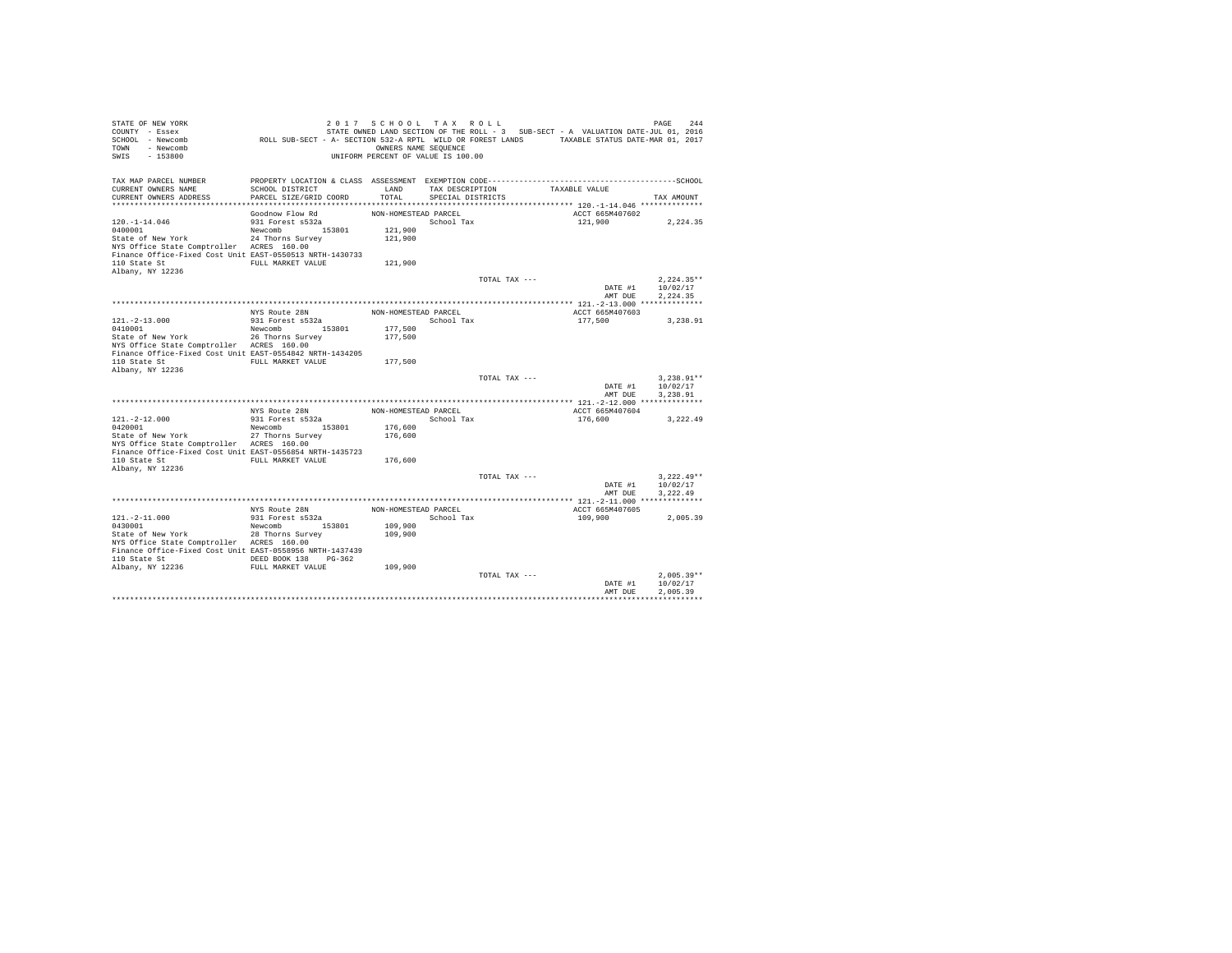| STATE OF NEW YORK<br>COUNTY - Essex<br>SCHOOL - Newcomb<br>TOWN - Newcomb<br>SWIS<br>$-153800$        | ROLL SUB-SECT - A- SECTION 532-A RPTL WILD OR FOREST LANDS TAXABLE STATUS DATE-MAR 01, 2017 | 2017 SCHOOL TAX ROLL<br>OWNERS NAME SEQUENCE<br>UNIFORM PERCENT OF VALUE IS 100.00 |                   |               | STATE OWNED LAND SECTION OF THE ROLL - 3 SUB-SECT - A VALUATION DATE-JUL 01, 2016 | PAGE<br>245              |
|-------------------------------------------------------------------------------------------------------|---------------------------------------------------------------------------------------------|------------------------------------------------------------------------------------|-------------------|---------------|-----------------------------------------------------------------------------------|--------------------------|
| TAX MAP PARCEL NUMBER<br>CURRENT OWNERS NAME                                                          | SCHOOL DISTRICT                                                                             | LAND                                                                               | TAX DESCRIPTION   |               | TAXABLE VALUE                                                                     |                          |
| CURRENT OWNERS ADDRESS                                                                                | PARCEL SIZE/GRID COORD                                                                      | TOTAL                                                                              | SPECIAL DISTRICTS |               |                                                                                   | TAX AMOUNT               |
|                                                                                                       |                                                                                             |                                                                                    |                   |               |                                                                                   |                          |
|                                                                                                       | NYS Route 28N                                                                               | NON-HOMESTEAD PARCEL                                                               |                   |               | ACCT 665M407606                                                                   |                          |
| $121. - 2 - 10.000$<br>0440001                                                                        | 931 Forest s532a<br>Newcomb 153801                                                          | 97,300                                                                             | School Tax        |               | 97,300                                                                            | 1,775.47                 |
| State of New York                                                                                     | 29 Thorns Survey                                                                            | 97,300                                                                             |                   |               |                                                                                   |                          |
| NYS Office State Comptroller ACRES 160.00                                                             |                                                                                             |                                                                                    |                   |               |                                                                                   |                          |
| Finance Office-Fixed Cost Unit EAST-0560953 NRTH-1439063                                              |                                                                                             |                                                                                    |                   |               |                                                                                   |                          |
| 110 State St                                                                                          | DEED BOOK 138 PG-362                                                                        |                                                                                    |                   |               |                                                                                   |                          |
| Albany, NY 12236                                                                                      | FULL MARKET VALUE                                                                           | 97,300                                                                             |                   |               |                                                                                   |                          |
|                                                                                                       |                                                                                             |                                                                                    |                   | TOTAL TAX --- |                                                                                   | $1.775.47**$             |
|                                                                                                       |                                                                                             |                                                                                    |                   |               | DATE #1                                                                           | 10/02/17                 |
|                                                                                                       |                                                                                             |                                                                                    |                   |               | AMT DUE                                                                           | 1,775.47                 |
|                                                                                                       | Goodnow Flow Rd                                                                             | NON-HOMESTEAD PARCEL                                                               |                   |               | ACCT 665M407607                                                                   |                          |
| $120. - 1 - 4.048$                                                                                    | 931 Forest s532a                                                                            |                                                                                    | School Tax        |               | 106,600                                                                           | 1,945.17                 |
| 0450001                                                                                               | Newcomb 153801                                                                              | 106,600                                                                            |                   |               |                                                                                   |                          |
| State of New York                                                                                     | 32 Thorns Survey                                                                            | 106,600                                                                            |                   |               |                                                                                   |                          |
| NYS Office State Comptroller ACRES 160.00                                                             |                                                                                             |                                                                                    |                   |               |                                                                                   |                          |
| Finance Office-Fixed Cost Unit EAST-0547991 NRTH-1425251                                              |                                                                                             |                                                                                    |                   |               |                                                                                   |                          |
| 110 State St                                                                                          | FULL MARKET VALUE                                                                           | 106,600                                                                            |                   |               |                                                                                   |                          |
| Albany, NY 12236                                                                                      |                                                                                             |                                                                                    |                   | TOTAL TAX --- |                                                                                   | $1.945.17**$             |
|                                                                                                       |                                                                                             |                                                                                    |                   |               | DATE #1                                                                           | 10/02/17                 |
|                                                                                                       |                                                                                             |                                                                                    |                   |               | AMT DUR                                                                           | 1.945.17                 |
|                                                                                                       |                                                                                             |                                                                                    |                   |               |                                                                                   |                          |
|                                                                                                       | Goodnow Flow Rd                                                                             | NON-HOMESTEAD PARCEL                                                               |                   |               | ACCT 665M407608                                                                   |                          |
| $120. -1 - 13.047$                                                                                    | 931 Forest s532a                                                                            |                                                                                    | School Tax        |               | 138,800                                                                           | 2,532.73                 |
| 0460001                                                                                               | Newcomb 153801                                                                              | 138,800                                                                            |                   |               |                                                                                   |                          |
| State of New York                                                                                     | 33 Thorns Survey                                                                            | 138,800                                                                            |                   |               |                                                                                   |                          |
| NYS Office State Comptroller ACRES 160.00<br>Finance Office-Fixed Cost Unit EAST-0550091 NRTH-1426837 |                                                                                             |                                                                                    |                   |               |                                                                                   |                          |
| 110 State St                                                                                          | FULL MARKET VALUE                                                                           | 138,800                                                                            |                   |               |                                                                                   |                          |
| Albany, NY 12236                                                                                      |                                                                                             |                                                                                    |                   |               |                                                                                   |                          |
|                                                                                                       |                                                                                             |                                                                                    |                   | TOTAL TAX --- |                                                                                   | $2.532.73**$             |
|                                                                                                       |                                                                                             |                                                                                    |                   |               | DATE #1                                                                           | 10/02/17                 |
|                                                                                                       |                                                                                             |                                                                                    |                   |               | AMT DUE                                                                           | 2.532.73                 |
|                                                                                                       |                                                                                             |                                                                                    |                   |               |                                                                                   |                          |
| $121. - 2 - 15.000$                                                                                   | NYS Route 28N<br>931 Forest s532a                                                           | NON-HOMESTEAD PARCEL                                                               | School Tax        |               | ACCT 665M407609<br>133,000                                                        | 2.426.90                 |
| 0470001                                                                                               | Newcomb 153801                                                                              | 133,000                                                                            |                   |               |                                                                                   |                          |
| State of New York                                                                                     | 34 Thorns Survey                                                                            | 133,000                                                                            |                   |               |                                                                                   |                          |
| NYS Office State Comptroller ACRES 160.00                                                             |                                                                                             |                                                                                    |                   |               |                                                                                   |                          |
| Finance Office-Fixed Cost Unit EAST-0552129 NRTH-1428517                                              |                                                                                             |                                                                                    |                   |               |                                                                                   |                          |
| 110 State St                                                                                          | FULL MARKET VALUE                                                                           | 133,000                                                                            |                   |               |                                                                                   |                          |
| Albany, NY 12236                                                                                      |                                                                                             |                                                                                    |                   |               |                                                                                   |                          |
|                                                                                                       |                                                                                             |                                                                                    |                   | TOTAL TAX --- | DATE #1                                                                           | $2.426.90**$<br>10/02/17 |
|                                                                                                       |                                                                                             |                                                                                    |                   |               | AMT DUE                                                                           | 2.426.90                 |
|                                                                                                       |                                                                                             |                                                                                    |                   |               |                                                                                   |                          |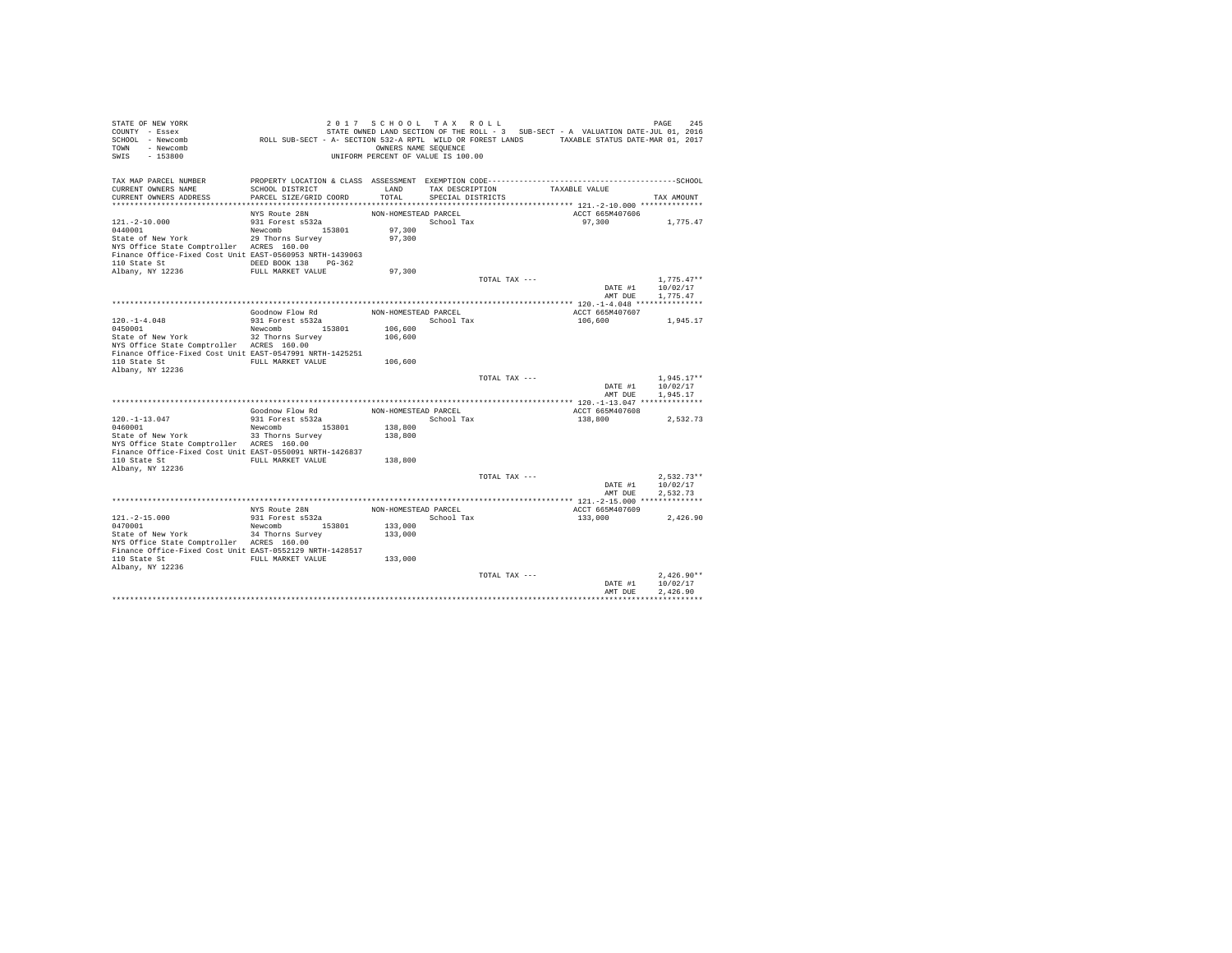| STATE OF NEW YORK<br>COUNTY - Essex<br>SCHOOL - Newcomb<br>- Newcomb<br><b>TOWN</b><br>SWIS<br>$-153800$ | ROLL SUB-SECT - A- SECTION 532-A RPTL WILD OR FOREST LANDS TAXABLE STATUS DATE-MAR 01, 2017 | 2017 SCHOOL TAX ROLL<br>OWNERS NAME SEQUENCE<br>UNIFORM PERCENT OF VALUE IS 100.00 |                   |               |               |                            | 246<br>PAGE<br>STATE OWNED LAND SECTION OF THE ROLL - 3 SUB-SECT - A VALUATION DATE-JUL 01, 2016 |
|----------------------------------------------------------------------------------------------------------|---------------------------------------------------------------------------------------------|------------------------------------------------------------------------------------|-------------------|---------------|---------------|----------------------------|--------------------------------------------------------------------------------------------------|
| TAX MAP PARCEL NUMBER<br>CURRENT OWNERS NAME                                                             | SCHOOL DISTRICT                                                                             | LAND                                                                               | TAX DESCRIPTION   |               | TAXABLE VALUE |                            |                                                                                                  |
| CURRENT OWNERS ADDRESS                                                                                   | PARCEL SIZE/GRID COORD                                                                      | TOTAL                                                                              | SPECIAL DISTRICTS |               |               |                            | TAX AMOUNT                                                                                       |
|                                                                                                          |                                                                                             |                                                                                    |                   |               |               |                            |                                                                                                  |
|                                                                                                          | NYS Route 28N                                                                               | NON-HOMESTEAD PARCEL                                                               |                   |               |               | ACCT 665M407610            |                                                                                                  |
| $121. - 2 - 16.000$                                                                                      | 931 Forest s532a                                                                            |                                                                                    | School Tax        |               |               | 160,100                    | 2,921.40                                                                                         |
| 0480001<br>State of New York                                                                             | Newcomb 153801<br>35 Thorns Survey                                                          | 160,100<br>160,100                                                                 |                   |               |               |                            |                                                                                                  |
| NYS Office State Comptroller ACRES 160.00                                                                |                                                                                             |                                                                                    |                   |               |               |                            |                                                                                                  |
| Finance Office-Fixed Cost Unit EAST-0554404 NRTH-1430287                                                 |                                                                                             |                                                                                    |                   |               |               |                            |                                                                                                  |
| 110 State St                                                                                             | FULL MARKET VALUE                                                                           | 160,100                                                                            |                   |               |               |                            |                                                                                                  |
| Albany, NY 12236                                                                                         |                                                                                             |                                                                                    |                   |               |               |                            |                                                                                                  |
|                                                                                                          |                                                                                             |                                                                                    |                   | TOTAL TAX --- |               |                            | $2.921.40**$                                                                                     |
|                                                                                                          |                                                                                             |                                                                                    |                   |               |               | DATE #1<br>AMT DUE         | 10/02/17<br>2.921.40                                                                             |
|                                                                                                          |                                                                                             |                                                                                    |                   |               |               |                            |                                                                                                  |
|                                                                                                          | NYS Route 28N                                                                               | NON-HOMESTEAD PARCEL                                                               |                   |               |               | ACCT 665M407611            |                                                                                                  |
| $121. - 2 - 17.000$                                                                                      | 931 Forest s532a                                                                            | School Tax                                                                         |                   |               |               | 142,400                    | 2.598.43                                                                                         |
| 0490001                                                                                                  | 153801<br>Newcomb                                                                           | 142,400                                                                            |                   |               |               |                            |                                                                                                  |
| State of New York                                                                                        | 36 Thorns Survey                                                                            | 142,400                                                                            |                   |               |               |                            |                                                                                                  |
| NYS Office State Comptroller ACRES 160.00                                                                |                                                                                             |                                                                                    |                   |               |               |                            |                                                                                                  |
| Finance Office-Fixed Cost Unit EAST-0556486 NRTH-1432000<br>110 State St                                 | FULL MARKET VALUE                                                                           | 142,400                                                                            |                   |               |               |                            |                                                                                                  |
| Albany, NY 12236                                                                                         |                                                                                             |                                                                                    |                   |               |               |                            |                                                                                                  |
|                                                                                                          |                                                                                             |                                                                                    |                   | TOTAL TAX --- |               |                            | $2.598.43**$                                                                                     |
|                                                                                                          |                                                                                             |                                                                                    |                   |               |               | DATE #1                    | 10/02/17                                                                                         |
|                                                                                                          |                                                                                             |                                                                                    |                   |               |               | AMT DUR                    | 2.598.43                                                                                         |
|                                                                                                          |                                                                                             |                                                                                    |                   |               |               |                            |                                                                                                  |
| $121. - 2 - 18.000$                                                                                      | NYS Route 28N<br>931 Forest s532a                                                           | NON-HOMESTEAD PARCEL                                                               | School Tax        |               |               | ACCT 665M407612<br>117,300 |                                                                                                  |
| 0500001                                                                                                  | 153801<br>Newcomb                                                                           | 117,300                                                                            |                   |               |               |                            | 2,140.42                                                                                         |
| State of New York                                                                                        | 37 Thorns Survey                                                                            | 117,300                                                                            |                   |               |               |                            |                                                                                                  |
| NYS Office State Comptroller ACRES 160.00                                                                |                                                                                             |                                                                                    |                   |               |               |                            |                                                                                                  |
| Finance Office-Fixed Cost Unit EAST-0558573 NRTH-1433527                                                 |                                                                                             |                                                                                    |                   |               |               |                            |                                                                                                  |
| 110 State St                                                                                             | FULL MARKET VALUE                                                                           | 117,300                                                                            |                   |               |               |                            |                                                                                                  |
| Albany, NY 12236                                                                                         |                                                                                             |                                                                                    |                   | TOTAL TAX --- |               |                            | $2.140.42**$                                                                                     |
|                                                                                                          |                                                                                             |                                                                                    |                   |               |               | DATE #1                    | 10/02/17                                                                                         |
|                                                                                                          |                                                                                             |                                                                                    |                   |               |               | AMT DUE                    | 2.140.42                                                                                         |
|                                                                                                          |                                                                                             |                                                                                    |                   |               |               |                            |                                                                                                  |
|                                                                                                          | NYS Route 28N                                                                               | NON-HOMESTEAD PARCEL                                                               |                   |               |               | ACCT 665M407613            |                                                                                                  |
| $121. - 2 - 19.000$                                                                                      | 931 Forest s532a                                                                            |                                                                                    | School Tax        |               |               | 216,400                    | 3,948.73                                                                                         |
| 0510001                                                                                                  | Newcomb 153801                                                                              | 216,400                                                                            |                   |               |               |                            |                                                                                                  |
| State of New York<br>NYS Office State Comptroller ACRES 160.00                                           | 38 Thorns Survey                                                                            | 216,400                                                                            |                   |               |               |                            |                                                                                                  |
| Finance Office-Fixed Cost Unit EAST-0560565 NRTH-1435285                                                 |                                                                                             |                                                                                    |                   |               |               |                            |                                                                                                  |
| 110 State St                                                                                             | DEED BOOK 138 PG-362                                                                        |                                                                                    |                   |               |               |                            |                                                                                                  |
| Albany, NY 12236 FULL MARKET VALUE                                                                       |                                                                                             | 216,400                                                                            |                   |               |               |                            |                                                                                                  |
|                                                                                                          |                                                                                             |                                                                                    |                   | TOTAL TAX --- |               |                            | $3.948.73**$                                                                                     |
|                                                                                                          |                                                                                             |                                                                                    |                   |               |               | DATE #1                    | 10/02/17                                                                                         |
|                                                                                                          |                                                                                             |                                                                                    |                   |               |               | AMT DUE                    | 3.948.73                                                                                         |
|                                                                                                          |                                                                                             |                                                                                    |                   |               |               |                            |                                                                                                  |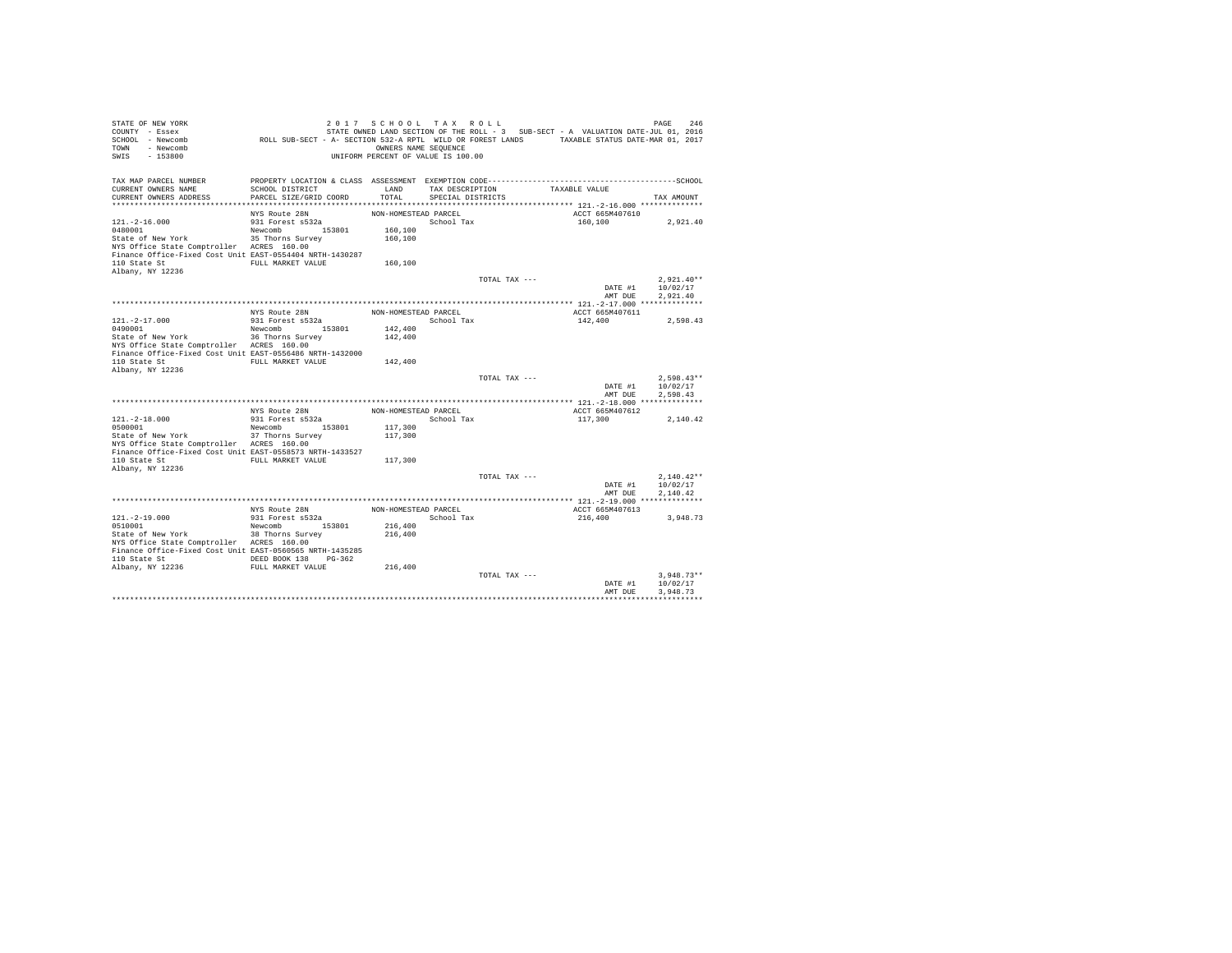| STATE OF NEW YORK<br>COUNTY - Essex<br>SCHOOL - Newcomb<br>- Newcomb<br><b>TOWN</b><br>SWIS<br>$-153800$ | ROLL SUB-SECT - A- SECTION 532-A RPTL WILD OR FOREST LANDS TAXABLE STATUS DATE-MAR 01, 2017 | 2017 SCHOOL TAX ROLL<br>OWNERS NAME SEQUENCE<br>UNIFORM PERCENT OF VALUE IS 100.00 |                                      |               | STATE OWNED LAND SECTION OF THE ROLL - 3 SUB-SECT - A VALUATION DATE-JUL 01, 2016 | PAGE<br>247  |
|----------------------------------------------------------------------------------------------------------|---------------------------------------------------------------------------------------------|------------------------------------------------------------------------------------|--------------------------------------|---------------|-----------------------------------------------------------------------------------|--------------|
| TAX MAP PARCEL NUMBER                                                                                    |                                                                                             |                                                                                    |                                      |               |                                                                                   |              |
| CURRENT OWNERS NAME<br>CURRENT OWNERS ADDRESS                                                            | SCHOOL DISTRICT<br>PARCEL SIZE/GRID COORD                                                   | LAND<br>TOTAL                                                                      | TAX DESCRIPTION<br>SPECIAL DISTRICTS |               | TAXABLE VALUE                                                                     | TAX AMOUNT   |
|                                                                                                          |                                                                                             |                                                                                    |                                      |               |                                                                                   |              |
|                                                                                                          | NYS Route 28N                                                                               | NON-HOMESTEAD PARCEL                                                               |                                      |               | ACCT 665M407614                                                                   |              |
| $121. - 2 - 20.000$                                                                                      | 931 Forest s532a                                                                            |                                                                                    | School Tax                           |               | 112,900                                                                           | 2,060.13     |
| 0520001                                                                                                  | Newcomb 153801                                                                              | 112,900                                                                            |                                      |               |                                                                                   |              |
| State of New York                                                                                        | 39 Thorns Survey                                                                            | 112,900                                                                            |                                      |               |                                                                                   |              |
| NYS Office State Comptroller ACRES 160.00                                                                |                                                                                             |                                                                                    |                                      |               |                                                                                   |              |
| Finance Office-Fixed Cost Unit EAST-0562642 NRTH-1436894                                                 |                                                                                             |                                                                                    |                                      |               |                                                                                   |              |
| 110 State St<br>Albany, NY 12236                                                                         | DEED BOOK 138 PG-362<br>FULL MARKET VALUE                                                   | 112,900                                                                            |                                      |               |                                                                                   |              |
|                                                                                                          |                                                                                             |                                                                                    |                                      | TOTAL TAX --- |                                                                                   | $2.060.13**$ |
|                                                                                                          |                                                                                             |                                                                                    |                                      |               | DATE #1                                                                           | 10/02/17     |
|                                                                                                          |                                                                                             |                                                                                    |                                      |               | AMT DUE                                                                           | 2.060.13     |
|                                                                                                          |                                                                                             |                                                                                    |                                      |               |                                                                                   |              |
|                                                                                                          | Goodnow Flow Rd                                                                             | NON-HOMESTEAD PARCEL                                                               |                                      |               | ACCT 665M407615                                                                   |              |
| $131. -2 - 1.000$                                                                                        | 931 Forest s532a                                                                            |                                                                                    | School Tax                           |               | 68,000                                                                            | 1,240.82     |
| 0530001                                                                                                  | Newcomb<br>153801                                                                           | 68,000                                                                             |                                      |               |                                                                                   |              |
| State of New York<br>NYS Office State Comptroller ACRES 70.00                                            | Pt 41 Thorns Survey                                                                         | 68,000                                                                             |                                      |               |                                                                                   |              |
| Finance Office-Fixed Cost Unit EAST-0546859 NRTH-1421547                                                 |                                                                                             |                                                                                    |                                      |               |                                                                                   |              |
| 110 State St                                                                                             | FULL MARKET VALUE                                                                           | 68,000                                                                             |                                      |               |                                                                                   |              |
| Albany, NY 12236                                                                                         |                                                                                             |                                                                                    |                                      |               |                                                                                   |              |
|                                                                                                          |                                                                                             |                                                                                    |                                      | TOTAL TAX --- |                                                                                   | $1.240.82**$ |
|                                                                                                          |                                                                                             |                                                                                    |                                      |               | DATE #1                                                                           | 10/02/17     |
|                                                                                                          |                                                                                             |                                                                                    |                                      |               | AMT DUR                                                                           | 1,240.82     |
|                                                                                                          | Goodnow Flow Rd                                                                             | NON-HOMESTEAD PARCEL                                                               |                                      |               | ACCT 665M407701                                                                   |              |
| $131. -1 -1.000$                                                                                         | 931 Forest s532a                                                                            |                                                                                    | School Tax                           |               | 178,200                                                                           | 3,251.68     |
| 0540001                                                                                                  | Newcomb 153801                                                                              | 178,200                                                                            |                                      |               |                                                                                   |              |
| State of New York                                                                                        | 42 Thorns Survey                                                                            | 178,200                                                                            |                                      |               |                                                                                   |              |
| NYS Office State Comptroller ACRES 160.00                                                                |                                                                                             |                                                                                    |                                      |               |                                                                                   |              |
| Finance Office-Fixed Cost Unit EAST-0549605 NRTH-1423128                                                 |                                                                                             |                                                                                    |                                      |               |                                                                                   |              |
| 110 State St                                                                                             | FULL MARKET VALUE                                                                           | 178,200                                                                            |                                      |               |                                                                                   |              |
| Albany, NY 12236                                                                                         |                                                                                             |                                                                                    |                                      | TOTAL TAX --- |                                                                                   | $3.251.68**$ |
|                                                                                                          |                                                                                             |                                                                                    |                                      |               | DATE #1                                                                           | 10/02/17     |
|                                                                                                          |                                                                                             |                                                                                    |                                      |               | AMT DUE                                                                           | 3.251.68     |
|                                                                                                          |                                                                                             |                                                                                    |                                      |               |                                                                                   |              |
|                                                                                                          | Goodnow Flow Rd                                                                             | NON-HOMESTEAD PARCEL                                                               |                                      |               | ACCT 665M407702                                                                   |              |
| $120. - 1 - 3.049$                                                                                       | 931 Forest s532a                                                                            |                                                                                    | School Tax                           |               | 140,500                                                                           | 2.563.76     |
| 0550001                                                                                                  | Newcomb 153801                                                                              | 140,500                                                                            |                                      |               |                                                                                   |              |
| State of New York<br>NYS Office State Comptroller ACRES 160.00                                           | 43 Thorns Survey                                                                            | 140,500                                                                            |                                      |               |                                                                                   |              |
| Finance Office-Fixed Cost Unit EAST-0551641 NRTH-1424802                                                 |                                                                                             |                                                                                    |                                      |               |                                                                                   |              |
| 110 State St                                                                                             | FULL MARKET VALUE                                                                           | 140,500                                                                            |                                      |               |                                                                                   |              |
| Albany, NY 12236                                                                                         |                                                                                             |                                                                                    |                                      |               |                                                                                   |              |
|                                                                                                          |                                                                                             |                                                                                    |                                      | TOTAL TAX --- |                                                                                   | $2.563.76**$ |
|                                                                                                          |                                                                                             |                                                                                    |                                      |               | DATE #1                                                                           | 10/02/17     |
|                                                                                                          |                                                                                             |                                                                                    |                                      |               | AMT DUE                                                                           | 2.563.76     |
|                                                                                                          |                                                                                             |                                                                                    |                                      |               |                                                                                   |              |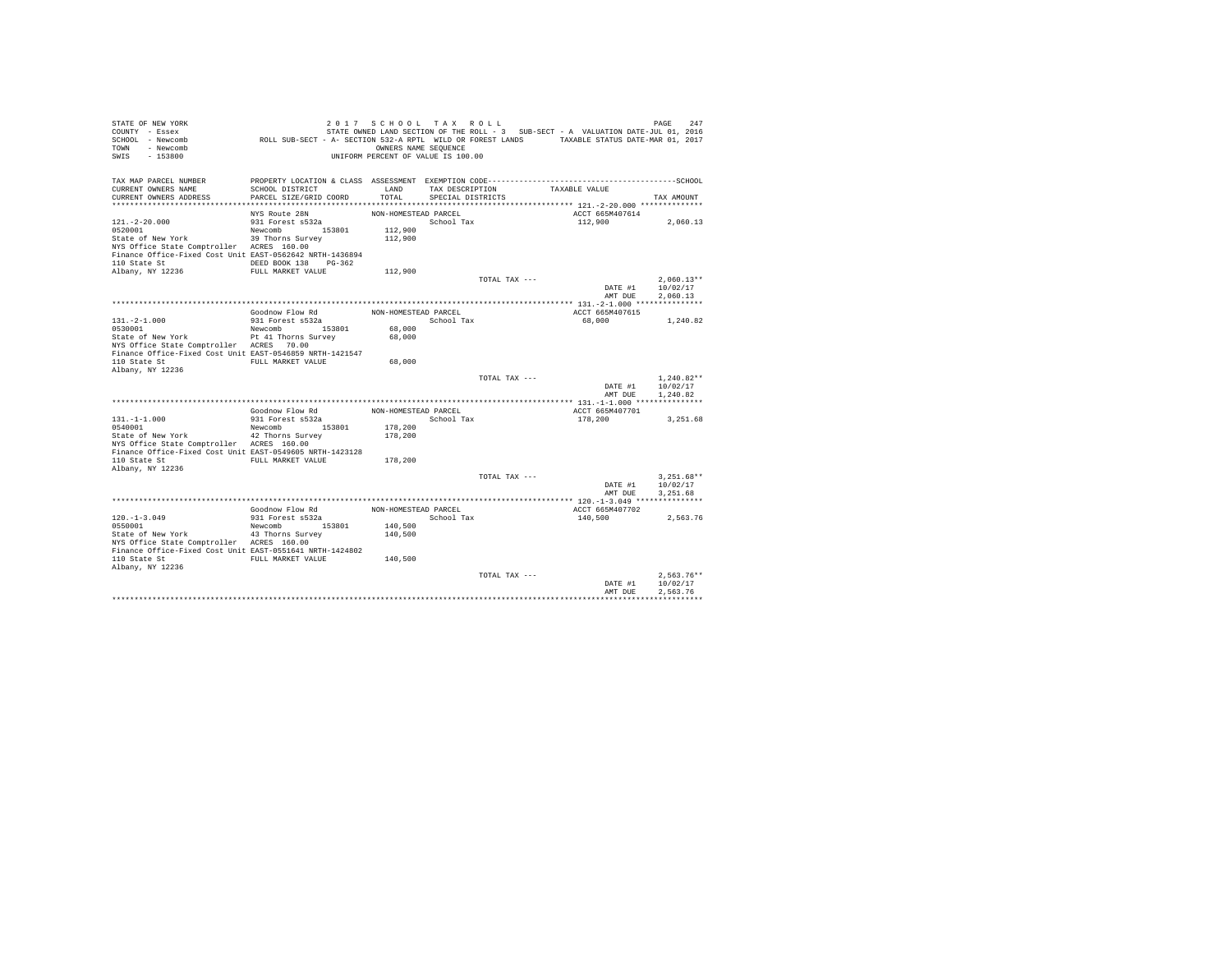| STATE OF NEW YORK<br>COUNTY - Essex<br>SCHOOL - Newcomb<br>- Newcomb<br><b>TOWN</b><br>$-153800$<br>SWIS                                                                                         | ROLL SUB-SECT - A- SECTION 532-A RPTL WILD OR FOREST LANDS TAXABLE STATUS DATE-MAR 01, 2017     | 2017 SCHOOL TAX ROLL<br>OWNERS NAME SEQUENCE<br>UNIFORM PERCENT OF VALUE IS 100.00 |                                      |               | STATE OWNED LAND SECTION OF THE ROLL - 3 SUB-SECT - A VALUATION DATE-JUL 01, 2016 | PAGE<br>2.48                         |
|--------------------------------------------------------------------------------------------------------------------------------------------------------------------------------------------------|-------------------------------------------------------------------------------------------------|------------------------------------------------------------------------------------|--------------------------------------|---------------|-----------------------------------------------------------------------------------|--------------------------------------|
| TAX MAP PARCEL NUMBER<br>CURRENT OWNERS NAME<br>CURRENT OWNERS ADDRESS                                                                                                                           | SCHOOL DISTRICT<br>PARCEL SIZE/GRID COORD                                                       | LAND<br>TOTAL                                                                      | TAX DESCRIPTION<br>SPECIAL DISTRICTS |               | TAXABLE VALUE                                                                     | TAX AMOUNT                           |
| $121. - 2 - 28.000$<br>0560001<br>State of New York<br>NYS Office State Comptroller ACRES 160.00<br>Finance Office-Fixed Cost Unit EAST-0553669 NRTH-1426360<br>110 State St<br>Albany, NY 12236 | NYS Route 28N<br>931 Forest s532a<br>Newcomb 153801<br>44 Thorns Survey<br>FULL MARKET VALUE    | NON-HOMESTEAD PARCEL<br>159,000<br>159,000<br>159,000                              | School Tax                           |               | ACCT 665M407703<br>159,000                                                        | 2,901.33                             |
|                                                                                                                                                                                                  |                                                                                                 |                                                                                    |                                      | TOTAL TAX --- | DATE #1<br>AMT DUE                                                                | $2.901.33**$<br>10/02/17<br>2.901.33 |
| $121. - 2 - 27.000$<br>0570001<br>State of New York<br>NYS Office State Comptroller ACRES 160.00<br>Finance Office-Fixed Cost Unit EAST-0555923 NRTH-1428173<br>110 State St<br>Albany, NY 12236 | NYS Route 28N<br>931 Forest s532a<br>153801<br>Newcomb<br>45 Thorns Survey<br>FULL MARKET VALUE | NON-HOMESTEAD PARCEL<br>169,300<br>169,300<br>169,300                              | School Tax                           |               | ACCT 665M407704<br>169,300                                                        | 3.089.28                             |
|                                                                                                                                                                                                  |                                                                                                 |                                                                                    |                                      | TOTAL TAX --- | DATE #1<br>AMT DUE                                                                | $3.089.28**$<br>10/02/17<br>3.089.28 |
|                                                                                                                                                                                                  | NYS Route 28N                                                                                   | NON-HOMESTEAD PARCEL                                                               |                                      |               | ACCT 665M407705                                                                   |                                      |
| $121. -2 - 26.000$<br>0580001<br>State of New York<br>NYS Office State Comptroller ACRES 160.00<br>Finance Office-Fixed Cost Unit EAST-0558047 NRTH-1429849                                      | 931 Forest s532a<br>153801<br>Newcomb<br>46 Thorns Survey                                       | 146,400<br>146,400                                                                 | School Tax                           |               | 146,400                                                                           | 2,671.41                             |
| 110 State St<br>Albany, NY 12236                                                                                                                                                                 | FULL MARKET VALUE                                                                               | 146,400                                                                            |                                      | TOTAL TAX --- | DATE #1<br>AMT DUE                                                                | $2.671.41**$<br>10/02/17<br>2.671.41 |
|                                                                                                                                                                                                  | NYS Route 28N                                                                                   | NON-HOMESTEAD PARCEL                                                               |                                      |               |                                                                                   |                                      |
| $121. -2 - 25.000$<br>0590001<br>State of New York<br>NYS Office State Comptroller ACRES 160.00<br>Finance Office-Fixed Cost Unit EAST-0560217 NRTH-1431527<br>110 State St<br>Albany, NY 12236  | 931 Forest s532a<br>Newcomb 153801<br>47 Thorns Survey<br>FULL MARKET VALUE                     | 123,800<br>123,800<br>123,800                                                      | School Tax                           |               | ACCT 665M407706<br>123,800                                                        | 2.259.02                             |
|                                                                                                                                                                                                  |                                                                                                 |                                                                                    |                                      | TOTAL TAX --- | DATE #1<br>AMT DUE                                                                | $2,259.02**$<br>10/02/17<br>2.259.02 |
|                                                                                                                                                                                                  |                                                                                                 |                                                                                    |                                      |               |                                                                                   |                                      |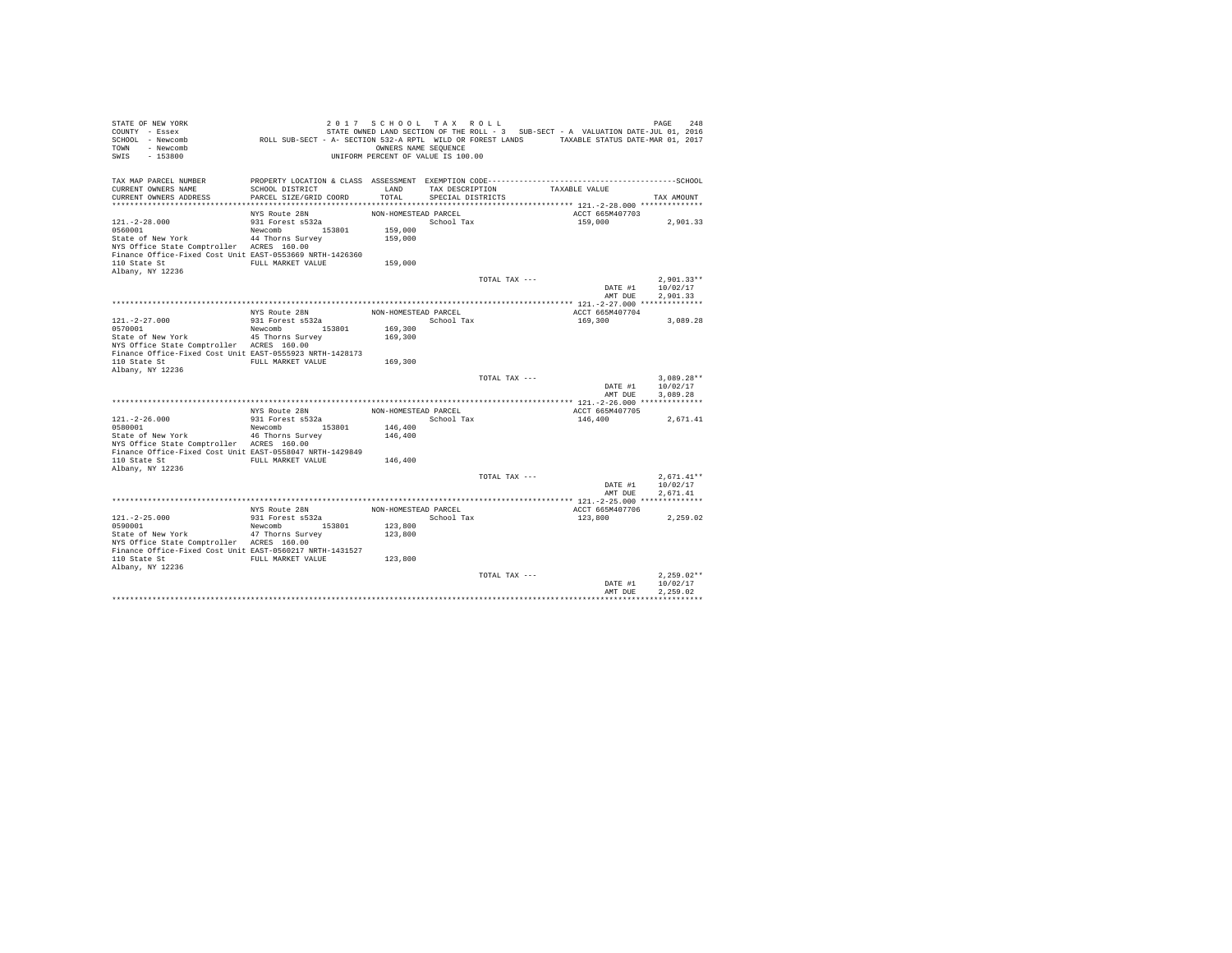| STATE OF NEW YORK<br>COUNTY - Essex<br>SCHOOL - Newcomb<br>- Newcomb<br><b>TOWN</b><br>SWIS<br>$-153800$                                                                                         | ROLL SUB-SECT - A- SECTION 532-A RPTL WILD OR FOREST LANDS TAXABLE STATUS DATE-MAR 01, 2017     | 2017 SCHOOL TAX ROLL<br>OWNERS NAME SEQUENCE<br>UNIFORM PERCENT OF VALUE IS 100.00 |                                      |               | STATE OWNED LAND SECTION OF THE ROLL - 3 SUB-SECT - A VALUATION DATE-JUL 01, 2016 | PAGE<br>249                          |
|--------------------------------------------------------------------------------------------------------------------------------------------------------------------------------------------------|-------------------------------------------------------------------------------------------------|------------------------------------------------------------------------------------|--------------------------------------|---------------|-----------------------------------------------------------------------------------|--------------------------------------|
| TAX MAP PARCEL NUMBER<br>CURRENT OWNERS NAME<br>CURRENT OWNERS ADDRESS                                                                                                                           | SCHOOL DISTRICT<br>PARCEL SIZE/GRID COORD                                                       | LAND<br>TOTAL                                                                      | TAX DESCRIPTION<br>SPECIAL DISTRICTS |               | TAXABLE VALUE                                                                     | TAX AMOUNT                           |
| $121. - 2 - 24.000$<br>0600001<br>State of New York<br>NYS Office State Comptroller ACRES 160.00<br>Finance Office-Fixed Cost Unit EAST-0562231 NRTH-1433145<br>110 State St<br>Albany, NY 12236 | NYS Route 28N<br>931 Forest s532a<br>Newcomb 153801<br>48 Thorns Survey<br>FULL MARKET VALUE    | NON-HOMESTEAD PARCEL<br>149,600<br>149,600<br>149,600                              | School Tax                           |               | ACCT 665M407707<br>149,600                                                        | 2,729.81                             |
|                                                                                                                                                                                                  |                                                                                                 |                                                                                    |                                      | TOTAL TAX --- | DATE #1<br>AMT DUE                                                                | $2.729.81**$<br>10/02/17<br>2.729.81 |
| $121. - 2 - 23.000$<br>0610001<br>State of New York<br>NYS Office State Comptroller ACRES 160.00<br>Finance Office-Fixed Cost Unit EAST-0564192 NRTH-1434762<br>110 State St<br>Albany, NY 12236 | NYS Route 28N<br>931 Forest s532a<br>153801<br>Newcomb<br>49 Thorns Survey<br>FULL MARKET VALUE | NON-HOMESTEAD PARCEL<br>144,600<br>144,600<br>144,600                              | School Tax                           |               | ACCT 665M407708<br>144,600                                                        | 2.638.57                             |
|                                                                                                                                                                                                  |                                                                                                 |                                                                                    |                                      | TOTAL TAX --- | DATE #1<br>AMT DUE                                                                | $2.638.57**$<br>10/02/17<br>2.638.57 |
|                                                                                                                                                                                                  |                                                                                                 |                                                                                    |                                      |               |                                                                                   |                                      |
| $121. -2 - 22.000$<br>0620001<br>State of New York<br>NYS Office State Comptroller ACRES 132.00<br>Finance Office-Fixed Cost Unit EAST-0566182 NRTH-1436264                                      | NYS Route 28N<br>931 Forest s532a<br>153801<br>Newcomb<br>50 Thorns Survey                      | NON-HOMESTEAD PARCEL<br>106,500<br>106,500                                         | School Tax                           |               | ACCT 665M407709<br>106,500                                                        | 1,943.34                             |
| 110 State St<br>Albany, NY 12236                                                                                                                                                                 | FULL MARKET VALUE                                                                               | 106,500                                                                            |                                      | TOTAL TAX --- | DATE #1<br>AMT DUE                                                                | $1.943.34**$<br>10/02/17<br>1,943.34 |
|                                                                                                                                                                                                  |                                                                                                 |                                                                                    |                                      |               |                                                                                   |                                      |
| $131. -1 - 3.000$<br>0630001<br>State of New York<br>NYS Office State Comptroller ACRES 160.00<br>Finance Office-Fixed Cost Unit EAST-0549069 NRTH-1419307<br>110 State St<br>Albany, NY 12236   | Goodnow Flow Rd<br>931 Forest s532a<br>Newcomb 153801<br>51 Thorns Survey<br>FULL MARKET VALUE  | NON-HOMESTEAD PARCEL<br>124,300<br>124,300<br>124,300                              | School Tax                           |               | ACCT 665M407710<br>124,300                                                        | 2.268.15                             |
|                                                                                                                                                                                                  |                                                                                                 |                                                                                    |                                      | TOTAL TAX --- | DATE #1<br>AMT DUE                                                                | $2.268.15**$<br>10/02/17<br>2.268.15 |
|                                                                                                                                                                                                  |                                                                                                 |                                                                                    |                                      |               |                                                                                   |                                      |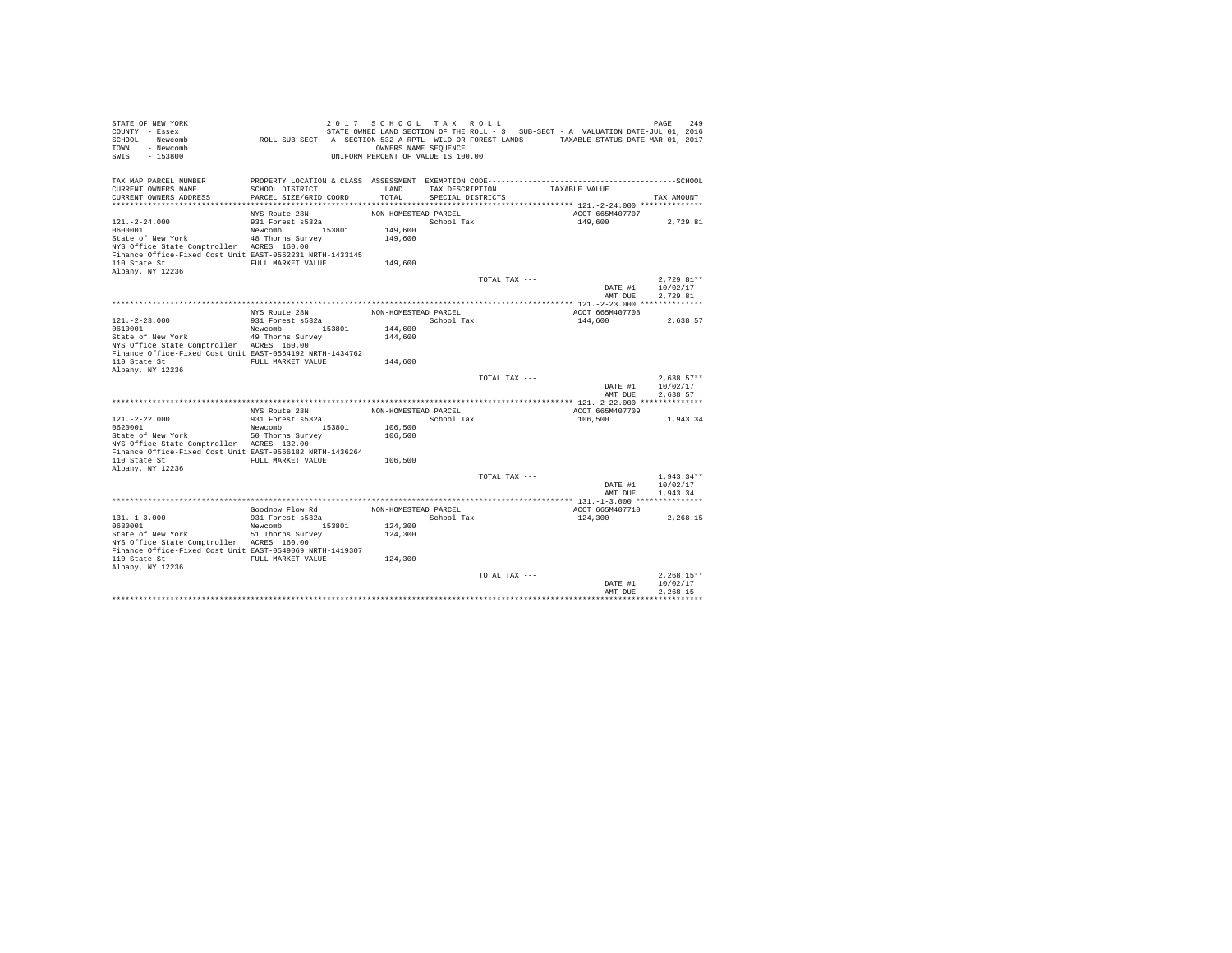| STATE OF NEW YORK<br>COUNTY - Essex<br>SCHOOL - Newcomb<br>- Newcomb<br>TOWN<br>$-153800$<br>SWIS                                                                                                | ROLL SUB-SECT - A- SECTION 532-A RPTL WILD OR FOREST LANDS TAXABLE STATUS DATE-MAR 01, 2017    | 2017 SCHOOL TAX ROLL<br>OWNERS NAME SEQUENCE<br>UNIFORM PERCENT OF VALUE IS 100.00 |                                      |               | STATE OWNED LAND SECTION OF THE ROLL - 3 SUB-SECT - A VALUATION DATE-JUL 01, 2016 | PAGE<br>250                          |
|--------------------------------------------------------------------------------------------------------------------------------------------------------------------------------------------------|------------------------------------------------------------------------------------------------|------------------------------------------------------------------------------------|--------------------------------------|---------------|-----------------------------------------------------------------------------------|--------------------------------------|
| TAX MAP PARCEL NUMBER<br>CURRENT OWNERS NAME<br>CURRENT OWNERS ADDRESS                                                                                                                           | SCHOOL DISTRICT<br>PARCEL SIZE/GRID COORD                                                      | LAND<br>TOTAL                                                                      | TAX DESCRIPTION<br>SPECIAL DISTRICTS |               | TAXABLE VALUE                                                                     | TAX AMOUNT                           |
| $131. - 1 - 2.000$<br>0640001<br>State of New York<br>NYS Office State Comptroller ACRES 160.00<br>Finance Office-Fixed Cost Unit EAST-0551169 NRTH-1421010<br>110 State St<br>Albany, NY 12236  | Goodnow Flow Rd<br>931 Forest s532a<br>Newcomb 153801<br>52 Thorns Survey<br>FULL MARKET VALUE | NON-HOMESTEAD PARCEL<br>196,700<br>196,700<br>196,700                              | School Tax                           |               | ACCT 665M407711<br>196,700                                                        | 3,589.26                             |
|                                                                                                                                                                                                  |                                                                                                |                                                                                    |                                      | TOTAL TAX --- | DATE #1<br>AMT DUE                                                                | $3.589.26**$<br>10/02/17<br>3.589.26 |
| $132. -2 - 1.000$<br>0650001<br>State of New York<br>NYS Office State Comptroller ACRES 160.00<br>Finance Office-Fixed Cost Unit EAST-0553284 NRTH-1422518<br>110 State St<br>Albany, NY 12236   | Tahawus Rd<br>931 Forest s532a<br>153801<br>Newcomb<br>53 Thorns Survey<br>FULL MARKET VALUE   | NON-HOMESTEAD PARCEL<br>145,200<br>145,200<br>145,200                              | School Tax                           |               | ACCT 665M407712<br>145,200                                                        | 2.649.52                             |
|                                                                                                                                                                                                  |                                                                                                |                                                                                    |                                      | TOTAL TAX --- | DATE #1<br>AMT DUE                                                                | $2.649.52**$<br>10/02/17<br>2.649.52 |
|                                                                                                                                                                                                  |                                                                                                |                                                                                    |                                      |               |                                                                                   |                                      |
| $121. -2 - 29.000$<br>0660001<br>State of New York<br>NYS Office State Comptroller ACRES 160.00<br>Finance Office-Fixed Cost Unit EAST-0555388 NRTH-1424253                                      | NYS Route 28N<br>931 Forest s532a<br>153801<br>Newcomb<br>54 Thorns Survey                     | NON-HOMESTEAD PARCEL<br>127,700<br>127,700                                         | School Tax                           |               | ACCT 665M407713<br>127,700                                                        | 2,330.19                             |
| 110 State St<br>Albany, NY 12236                                                                                                                                                                 | FULL MARKET VALUE                                                                              | 127,700                                                                            |                                      | TOTAL TAX --- | DATE #1<br>AMT DUE                                                                | $2.330.19**$<br>10/02/17<br>2.330.19 |
|                                                                                                                                                                                                  |                                                                                                |                                                                                    |                                      |               |                                                                                   |                                      |
| $121. - 2 - 30.000$<br>0670001<br>State of New York<br>NYS Office State Comptroller ACRES 160.00<br>Finance Office-Fixed Cost Unit EAST-0557662 NRTH-1426125<br>110 State St<br>Albany, NY 12236 | NYS Route 28N<br>931 Forest s532a<br>Newcomb 153801<br>55 Thorns Survey<br>FULL MARKET VALUE   | NON-HOMESTEAD PARCEL<br>159,600<br>159,600<br>159,600                              | School Tax                           |               | ACCT 665M407714<br>159,600                                                        | 2.912.28                             |
|                                                                                                                                                                                                  |                                                                                                |                                                                                    |                                      | TOTAL TAX --- | DATE #1<br>AMT DUE                                                                | $2.912.28**$<br>10/02/17<br>2.912.28 |
|                                                                                                                                                                                                  |                                                                                                |                                                                                    |                                      |               |                                                                                   |                                      |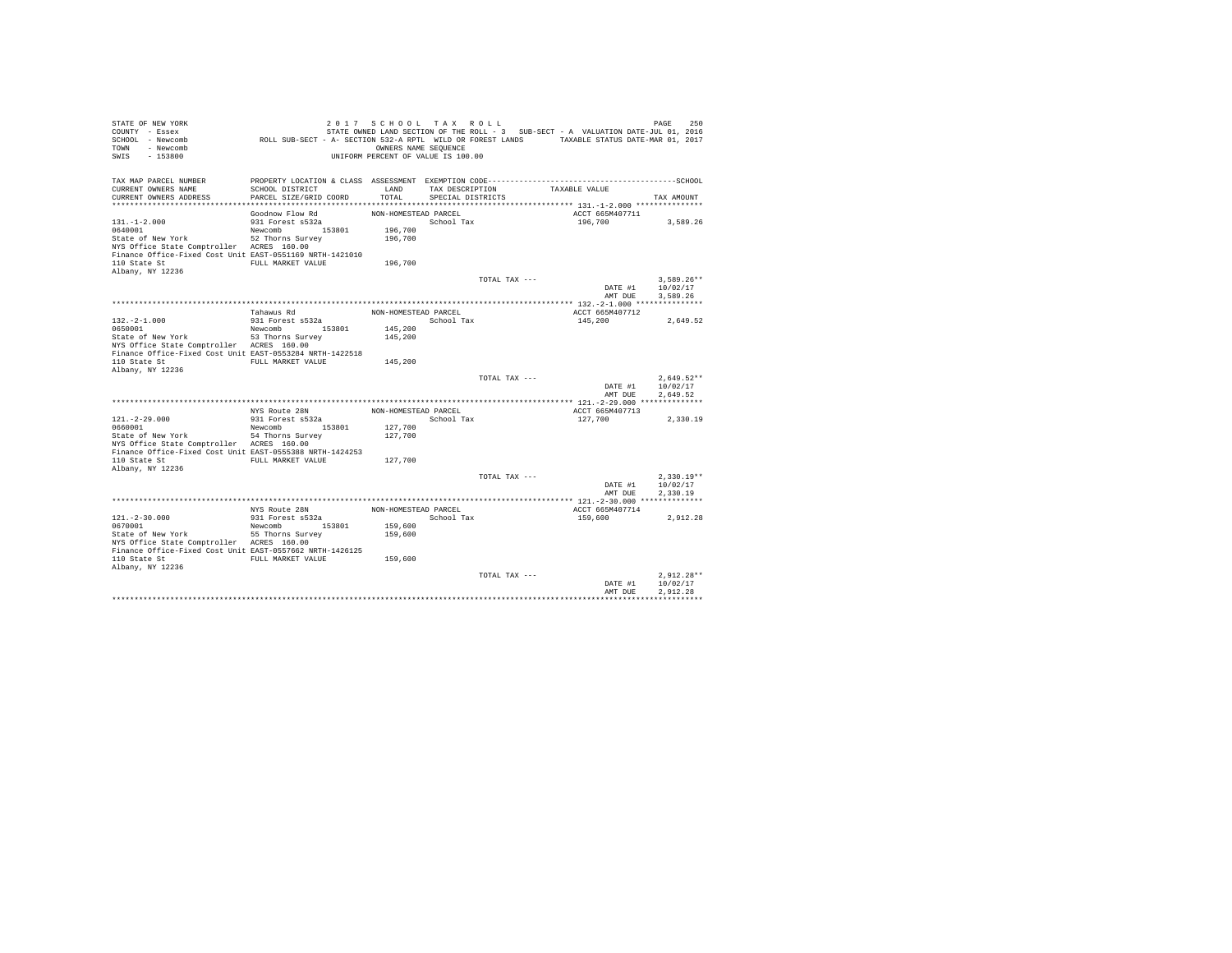| STATE OF NEW YORK<br>COUNTY - Essex<br>SCHOOL - Newcomb<br>- Newcomb<br>TOWN<br>$-153800$<br>SWIS                                                                            | ROLL SUB-SECT - A- SECTION 532-A RPTL WILD OR FOREST LANDS TAXABLE STATUS DATE-MAR 01, 2017 | 2017 SCHOOL TAX ROLL<br>OWNERS NAME SEQUENCE<br>UNIFORM PERCENT OF VALUE IS 100.00 |                                      |               | STATE OWNED LAND SECTION OF THE ROLL - 3 SUB-SECT - A VALUATION DATE-JUL 01, 2016 | PAGE<br>251                          |
|------------------------------------------------------------------------------------------------------------------------------------------------------------------------------|---------------------------------------------------------------------------------------------|------------------------------------------------------------------------------------|--------------------------------------|---------------|-----------------------------------------------------------------------------------|--------------------------------------|
| TAX MAP PARCEL NUMBER<br>CURRENT OWNERS NAME<br>CURRENT OWNERS ADDRESS                                                                                                       | SCHOOL DISTRICT<br>PARCEL SIZE/GRID COORD                                                   | LAND<br>TOTAL                                                                      | TAX DESCRIPTION<br>SPECIAL DISTRICTS |               | TAXABLE VALUE                                                                     | TAX AMOUNT                           |
|                                                                                                                                                                              |                                                                                             |                                                                                    |                                      |               |                                                                                   |                                      |
| $121. - 2 - 31.000$<br>0680001<br>State of New York<br>NYS Office State Comptroller ACRES 160.00                                                                             | NYS Route 28N<br>931 Forest s532a<br>Newcomb 153801<br>56 Thorns Survey                     | NON-HOMESTEAD PARCEL<br>175,200<br>175,200                                         | School Tax                           |               | ACCT 665M407715<br>175,200                                                        | 3,196.94                             |
| Finance Office-Fixed Cost Unit EAST-0559706 NRTH-1427741<br>110 State St<br>Albany, NY 12236                                                                                 | FULL MARKET VALUE                                                                           | 175,200                                                                            |                                      |               |                                                                                   |                                      |
|                                                                                                                                                                              |                                                                                             |                                                                                    |                                      | TOTAL TAX --- | DATE #1<br>AMT DUE                                                                | $3.196.94**$<br>10/02/17<br>3.196.94 |
|                                                                                                                                                                              |                                                                                             |                                                                                    |                                      |               |                                                                                   |                                      |
| $121. - 2 - 32.000$<br>0690001                                                                                                                                               | NYS Route 28N<br>931 Forest s532a<br>153801<br>Newcomb                                      | NON-HOMESTEAD PARCEL<br>176,000                                                    | School Tax                           |               | ACCT 665M407801<br>176,000                                                        | 3.211.54                             |
| State of New York<br>NYS Office State Comptroller ACRES 160.00<br>Finance Office-Fixed Cost Unit EAST-0561780 NRTH-1429392<br>110 State St                                   | 57 Thorns Survey<br>FULL MARKET VALUE                                                       | 176,000<br>176,000                                                                 |                                      |               |                                                                                   |                                      |
| Albany, NY 12236                                                                                                                                                             |                                                                                             |                                                                                    |                                      | TOTAL TAX --- | DATE #1<br>AMT DUE                                                                | $3.211.54**$<br>10/02/17<br>3.211.54 |
|                                                                                                                                                                              |                                                                                             |                                                                                    |                                      |               |                                                                                   |                                      |
|                                                                                                                                                                              | NYS Route 28N                                                                               | NON-HOMESTEAD PARCEL                                                               |                                      |               | ACCT 665M407802                                                                   |                                      |
| $121. -2 - 33.000$                                                                                                                                                           | 931 Forest s532a                                                                            |                                                                                    | School Tax                           |               | 204,300                                                                           | 3,727.94                             |
| 0700001                                                                                                                                                                      | 153801<br>Newcomb                                                                           | 204,300                                                                            |                                      |               |                                                                                   |                                      |
| State of New York<br>NYS Office State Comptroller ACRES 160.00<br>Finance Office-Fixed Cost Unit EAST-0563854 NRTH-1431032                                                   | 58 Thorns Survey                                                                            | 204,300                                                                            |                                      |               |                                                                                   |                                      |
| 110 State St<br>Albany, NY 12236                                                                                                                                             | FULL MARKET VALUE                                                                           | 204,300                                                                            |                                      |               |                                                                                   |                                      |
|                                                                                                                                                                              |                                                                                             |                                                                                    |                                      | TOTAL TAX --- | DATE #1<br>AMT DUE                                                                | $3.727.94**$<br>10/02/17<br>3.727.94 |
|                                                                                                                                                                              |                                                                                             |                                                                                    |                                      |               |                                                                                   |                                      |
|                                                                                                                                                                              | NYS Route 28N                                                                               | NON-HOMESTEAD PARCEL                                                               |                                      |               | ACCT 665M407803                                                                   |                                      |
| $121. - 2 - 34.000$<br>0710001<br>State of New York<br>NYS Office State Comptroller ACRES 160.00<br>Finance Office-Fixed Cost Unit EAST-0565925 NRTH-1432589<br>110 State St | 931 Forest s532a<br>Newcomb 153801<br>59 Thorns Survey<br>FULL MARKET VALUE                 | 192,300<br>192,300<br>192,300                                                      | School Tax                           |               | 192,300                                                                           | 3.508.97                             |
| Albany, NY 12236                                                                                                                                                             |                                                                                             |                                                                                    |                                      |               |                                                                                   |                                      |
|                                                                                                                                                                              |                                                                                             |                                                                                    |                                      | TOTAL TAX --- | DATE #1<br>AMT DUE                                                                | $3.508.97**$<br>10/02/17<br>3.508.97 |
|                                                                                                                                                                              |                                                                                             |                                                                                    |                                      |               |                                                                                   |                                      |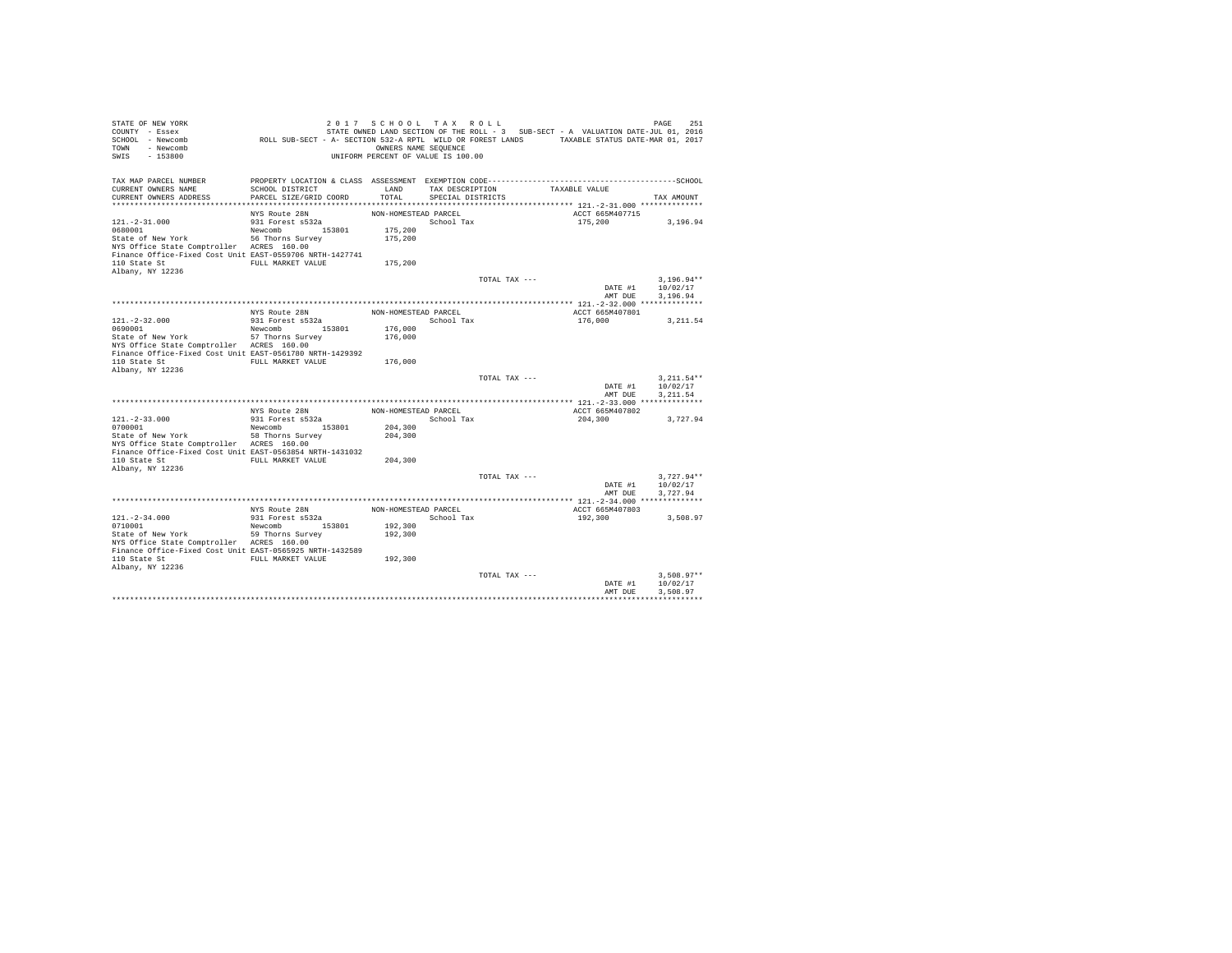| STATE OF NEW YORK<br>COUNTY - Essex<br>SCHOOL - Newcomb<br>- Newcomb<br><b>TOWN</b><br>SWIS<br>$-153800$ | ROLL SUB-SECT - A- SECTION 532-A RPTL WILD OR FOREST LANDS TAXABLE STATUS DATE-MAR 01, 2017 | 2017 SCHOOL TAX ROLL<br>OWNERS NAME SEQUENCE<br>UNIFORM PERCENT OF VALUE IS 100.00 |                                      |               | STATE OWNED LAND SECTION OF THE ROLL - 3 SUB-SECT - A VALUATION DATE-JUL 01, 2016 | 252<br>PAGE          |
|----------------------------------------------------------------------------------------------------------|---------------------------------------------------------------------------------------------|------------------------------------------------------------------------------------|--------------------------------------|---------------|-----------------------------------------------------------------------------------|----------------------|
| TAX MAP PARCEL NUMBER<br>CURRENT OWNERS NAME<br>CURRENT OWNERS ADDRESS                                   | SCHOOL DISTRICT<br>PARCEL SIZE/GRID COORD                                                   | LAND<br>TOTAL                                                                      | TAX DESCRIPTION<br>SPECIAL DISTRICTS |               | TAXABLE VALUE                                                                     | TAX AMOUNT           |
|                                                                                                          |                                                                                             |                                                                                    |                                      |               |                                                                                   |                      |
|                                                                                                          | NYS Route 28N                                                                               | NON-HOMESTEAD PARCEL                                                               |                                      |               | ACCT 665M407804                                                                   |                      |
| $121. -2 - 35.000$<br>0720001                                                                            | 931 Forest s532a<br>Newcomb 153801                                                          | 98,500                                                                             | School Tax                           |               | 98,500                                                                            | 1,797.37             |
| State of New York                                                                                        | 60 Thorns Survey                                                                            | 98,500                                                                             |                                      |               |                                                                                   |                      |
| NYS Office State Comptroller ACRES 132.00<br>Finance Office-Fixed Cost Unit EAST-0567826 NRTH-1434311    |                                                                                             |                                                                                    |                                      |               |                                                                                   |                      |
| 110 State St                                                                                             | FULL MARKET VALUE                                                                           | 98,500                                                                             |                                      |               |                                                                                   |                      |
| Albany, NY 12236                                                                                         |                                                                                             |                                                                                    |                                      | TOTAL TAX --- |                                                                                   | $1.797.37**$         |
|                                                                                                          |                                                                                             |                                                                                    |                                      |               | DATE #1                                                                           | 10/02/17             |
|                                                                                                          |                                                                                             |                                                                                    |                                      |               | AMT DUE                                                                           | 1,797.37             |
|                                                                                                          |                                                                                             |                                                                                    |                                      |               |                                                                                   |                      |
|                                                                                                          | NYS Route 28N                                                                               | NON-HOMESTEAD PARCEL                                                               |                                      |               | ACCT 665M407805                                                                   |                      |
| $131. - 1 - 4.000$                                                                                       | 931 Forest s532a                                                                            |                                                                                    | School Tax                           |               | 159,400                                                                           | 2.908.63             |
| 0730001                                                                                                  | 153801<br>Newcomb                                                                           | 159,400                                                                            |                                      |               |                                                                                   |                      |
| State of New York                                                                                        | 61 Thorns Survey                                                                            | 159,400                                                                            |                                      |               |                                                                                   |                      |
| NYS Office State Comptroller ACRES 160.00                                                                |                                                                                             |                                                                                    |                                      |               |                                                                                   |                      |
| Finance Office-Fixed Cost Unit EAST-0550694 NRTH-1417182<br>110 State St                                 | FULL MARKET VALUE                                                                           | 159,400                                                                            |                                      |               |                                                                                   |                      |
| Albany, NY 12236                                                                                         |                                                                                             |                                                                                    |                                      |               |                                                                                   |                      |
|                                                                                                          |                                                                                             |                                                                                    |                                      | TOTAL TAX --- |                                                                                   | $2.908.63**$         |
|                                                                                                          |                                                                                             |                                                                                    |                                      |               | DATE #1                                                                           | 10/02/17             |
|                                                                                                          |                                                                                             |                                                                                    |                                      |               | AMT DUE                                                                           | 2.908.63             |
|                                                                                                          |                                                                                             |                                                                                    |                                      |               |                                                                                   |                      |
|                                                                                                          | Tahawus Rd                                                                                  | NON-HOMESTEAD PARCEL                                                               |                                      |               | ACCT 665M407806                                                                   |                      |
| $132. -2 - 2.000$                                                                                        | 931 Forest s532a                                                                            |                                                                                    | School Tax                           |               | 185,700                                                                           | 3,388.54             |
| 0740001<br>State of New York                                                                             | Newcomb 153801<br>62 Thorns Survey                                                          | 185,700<br>185,700                                                                 |                                      |               |                                                                                   |                      |
| NYS Office State Comptroller ACRES 160.00                                                                |                                                                                             |                                                                                    |                                      |               |                                                                                   |                      |
| Finance Office-Fixed Cost Unit EAST-0557053 NRTH-1421977                                                 |                                                                                             |                                                                                    |                                      |               |                                                                                   |                      |
| 110 State St                                                                                             | FULL MARKET VALUE                                                                           | 185,700                                                                            |                                      |               |                                                                                   |                      |
| Albany, NY 12236                                                                                         |                                                                                             |                                                                                    |                                      |               |                                                                                   |                      |
|                                                                                                          |                                                                                             |                                                                                    |                                      | TOTAL TAX --- |                                                                                   | $3.388.54**$         |
|                                                                                                          |                                                                                             |                                                                                    |                                      |               | DATE #1<br>AMT DUE                                                                | 10/02/17<br>3.388.54 |
|                                                                                                          |                                                                                             |                                                                                    |                                      |               |                                                                                   |                      |
|                                                                                                          | Tahawus Rd                                                                                  | NON-HOMESTEAD PARCEL                                                               |                                      |               | ACCT 665M407807                                                                   |                      |
| $132. -2 - 3.000$                                                                                        | 931 Forest s532a                                                                            |                                                                                    | School Tax                           |               | 94,800                                                                            | 1,729.85             |
| 0750001                                                                                                  | Newcomb 153801                                                                              | 94,800                                                                             |                                      |               |                                                                                   |                      |
| State of New York                                                                                        | 63 Thorns Survey                                                                            | 94,800                                                                             |                                      |               |                                                                                   |                      |
| NYS Office State Comptroller ACRES 160.00                                                                |                                                                                             |                                                                                    |                                      |               |                                                                                   |                      |
| Finance Office-Fixed Cost Unit EAST-0554986 NRTH-1420448                                                 |                                                                                             |                                                                                    |                                      |               |                                                                                   |                      |
| 110 State St<br>Albany, NY 12236                                                                         | FULL MARKET VALUE                                                                           | 94,800                                                                             |                                      |               |                                                                                   |                      |
|                                                                                                          |                                                                                             |                                                                                    |                                      | TOTAL TAX --- |                                                                                   | $1.729.85**$         |
|                                                                                                          |                                                                                             |                                                                                    |                                      |               | DATE #1                                                                           | 10/02/17             |
|                                                                                                          |                                                                                             |                                                                                    |                                      |               | AMT DUE                                                                           | 1,729.85             |
|                                                                                                          |                                                                                             |                                                                                    |                                      |               |                                                                                   |                      |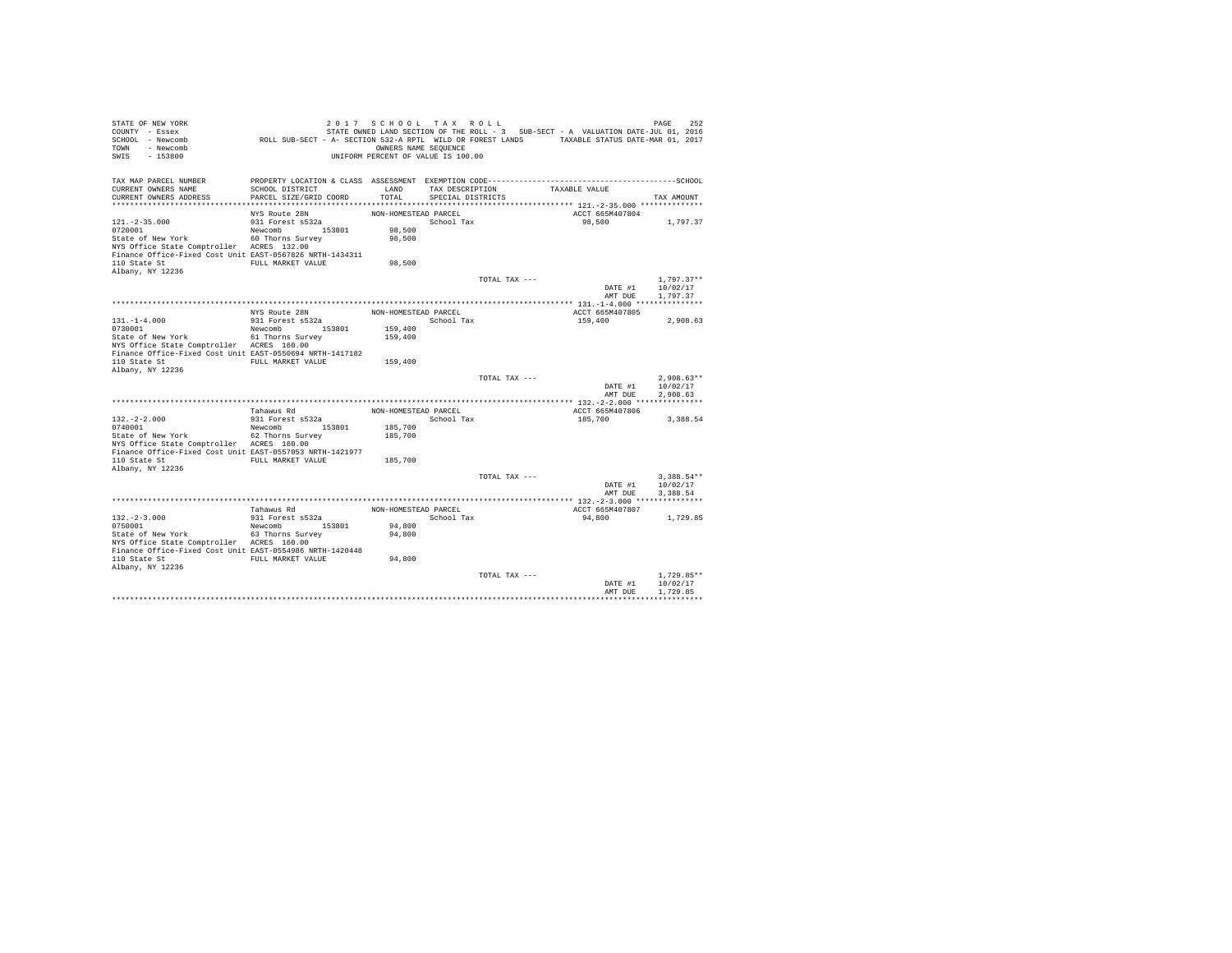| STATE OF NEW YORK<br>COUNTY - Essex<br>SCHOOL - Newcomb<br>- Newcomb<br>TOWN<br>$-153800$<br>SWIS                                          | ROLL SUB-SECT - A- SECTION 532-A RPTL WILD OR FOREST LANDS TAXABLE STATUS DATE-MAR 01, 2017                                               | 2017 SCHOOL TAX ROLL<br>OWNERS NAME SEQUENCE<br>UNIFORM PERCENT OF VALUE IS 100.00 |                                      |               | STATE OWNED LAND SECTION OF THE ROLL - 3 SUB-SECT - A VALUATION DATE-JUL 01, 2016 | PAGE<br>253                          |
|--------------------------------------------------------------------------------------------------------------------------------------------|-------------------------------------------------------------------------------------------------------------------------------------------|------------------------------------------------------------------------------------|--------------------------------------|---------------|-----------------------------------------------------------------------------------|--------------------------------------|
| TAX MAP PARCEL NUMBER<br>CURRENT OWNERS NAME<br>CURRENT OWNERS ADDRESS                                                                     | PROPERTY LOCATION & CLASS ASSESSMENT EXEMPTION CODE-----------------------------------SCHOOL<br>SCHOOL DISTRICT<br>PARCEL SIZE/GRID COORD | LAND<br>TOTAL                                                                      | TAX DESCRIPTION<br>SPECIAL DISTRICTS |               | TAXABLE VALUE                                                                     | TAX AMOUNT                           |
|                                                                                                                                            | Tahawus Rd                                                                                                                                | NON-HOMESTEAD PARCEL                                                               |                                      |               | ACCT 665M407808                                                                   |                                      |
| $132. -2 - 4.000$<br>0760001<br>State of New York                                                                                          | 931 Forest s532a<br>Newcomb 153801<br>64 Thorns Survey                                                                                    | 168,300<br>168,300                                                                 | School Tax                           |               | 168,300                                                                           | 3,071.03                             |
| NYS Office State Comptroller ACRES 160.00<br>Finance Office-Fixed Cost Unit EAST-0552826 NRTH-1418686<br>110 State St<br>Albany, NY 12236  | FULL MARKET VALUE                                                                                                                         | 168,300                                                                            |                                      |               |                                                                                   |                                      |
|                                                                                                                                            |                                                                                                                                           |                                                                                    |                                      | TOTAL TAX --- | DATE #1<br>AMT DUE                                                                | $3.071.03**$<br>10/02/17<br>3,071.03 |
|                                                                                                                                            |                                                                                                                                           |                                                                                    |                                      |               |                                                                                   |                                      |
| $121. -2 - 1.000$<br>0770001                                                                                                               | NYS Route 28N<br>931 Forest s532a<br>153801<br>Newcomb                                                                                    | NON-HOMESTEAD PARCEL<br>171,700                                                    | School Tax                           |               | ACCT 665M407809<br>171,700                                                        | 3.133.07                             |
| State of New York<br>NYS Office State Comptroller ACRES 160.00<br>Finance Office-Fixed Cost Unit EAST-0559117 NRTH-1424040<br>110 State St | 65 Thorns Survey<br>FULL MARKET VALUE                                                                                                     | 171,700<br>171,700                                                                 |                                      |               |                                                                                   |                                      |
| Albany, NY 12236                                                                                                                           |                                                                                                                                           |                                                                                    |                                      | TOTAL TAX --- | DATE #1<br>AMT DUE                                                                | $3.133.07**$<br>10/02/17<br>3.133.07 |
|                                                                                                                                            |                                                                                                                                           |                                                                                    |                                      |               |                                                                                   |                                      |
|                                                                                                                                            | NYS Route 28N                                                                                                                             | NON-HOMESTEAD PARCEL                                                               |                                      |               | ACCT 665M407810                                                                   |                                      |
| $121. -2 - 2.000$                                                                                                                          | 931 Forest s532a                                                                                                                          |                                                                                    | School Tax                           |               | 145,700                                                                           | 2,658.64                             |
| 0780001<br>State of New York<br>NYS Office State Comptroller ACRES 160.00                                                                  | 153801<br>Newcomb<br>66 Thorns Survey                                                                                                     | 145,700<br>145,700                                                                 |                                      |               |                                                                                   |                                      |
| Finance Office-Fixed Cost Unit EAST-0561330 NRTH-1425816<br>110 State St<br>Albany, NY 12236                                               | FULL MARKET VALUE                                                                                                                         | 145,700                                                                            |                                      |               |                                                                                   |                                      |
|                                                                                                                                            |                                                                                                                                           |                                                                                    |                                      | TOTAL TAX --- | DATE #1<br>AMT DUE                                                                | $2.658.64**$<br>10/02/17<br>2.658.64 |
|                                                                                                                                            |                                                                                                                                           |                                                                                    |                                      |               |                                                                                   |                                      |
| $121. - 2 - 37.000$                                                                                                                        | NYS Route 28N<br>931 Forest s532a                                                                                                         | NON-HOMESTEAD PARCEL                                                               | School Tax                           |               | ACCT 665M407811<br>192,800                                                        | 3,518.09                             |
| 0790001<br>State of New York<br>NYS Office State Comptroller ACRES 160.00<br>Finance Office-Fixed Cost Unit EAST-0563389 NRTH-1427470      | Newcomb<br>153801<br>Pt 13 T&c Twp                                                                                                        | 192,800<br>192,800                                                                 |                                      |               |                                                                                   |                                      |
| 110 State St<br>Albany, NY 12236                                                                                                           | FULL MARKET VALUE                                                                                                                         | 192,800                                                                            |                                      |               |                                                                                   |                                      |
|                                                                                                                                            |                                                                                                                                           |                                                                                    |                                      | TOTAL TAX --- | DATE #1<br>AMT DUE                                                                | $3.518.09**$<br>10/02/17<br>3.518.09 |
|                                                                                                                                            |                                                                                                                                           |                                                                                    |                                      |               |                                                                                   |                                      |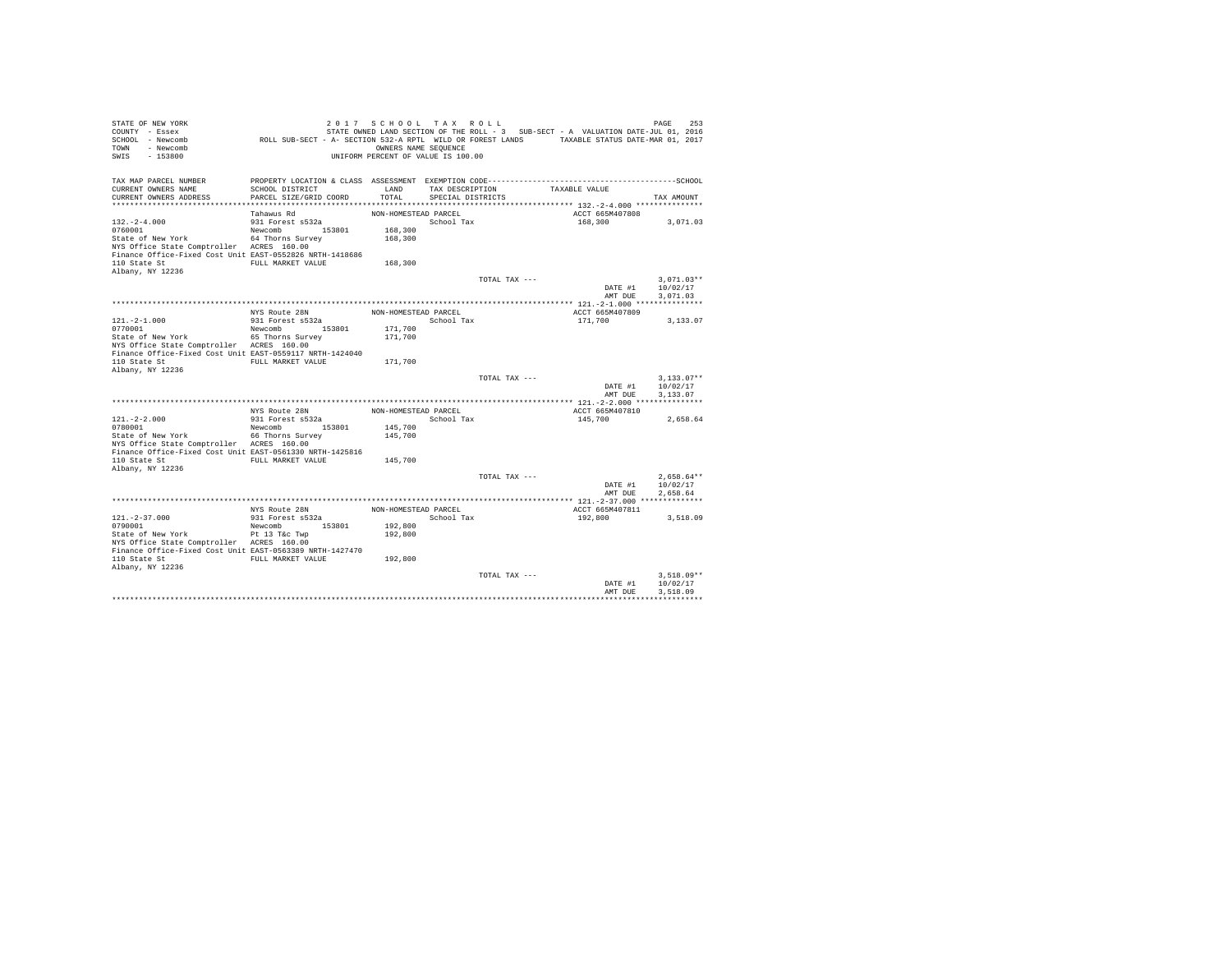| STATE OF NEW YORK<br>COUNTY - Essex<br>SCHOOL - Newcomb<br>TOWN - Newcomb<br>SWIS<br>$-153800$ | ROLL SUB-SECT - A- SECTION 532-A RPTL WILD OR FOREST LANDS TAXABLE STATUS DATE-MAR 01, 2017 | 2017 SCHOOL TAX ROLL<br>OWNERS NAME SEQUENCE<br>UNIFORM PERCENT OF VALUE IS 100.00 |                   |               | STATE OWNED LAND SECTION OF THE ROLL - 3 SUB-SECT - A VALUATION DATE-JUL 01, 2016 | 254<br>PAGE              |
|------------------------------------------------------------------------------------------------|---------------------------------------------------------------------------------------------|------------------------------------------------------------------------------------|-------------------|---------------|-----------------------------------------------------------------------------------|--------------------------|
| TAX MAP PARCEL NUMBER                                                                          |                                                                                             |                                                                                    |                   |               |                                                                                   |                          |
| CURRENT OWNERS NAME                                                                            | SCHOOL DISTRICT                                                                             | LAND                                                                               | TAX DESCRIPTION   |               | TAXABLE VALUE                                                                     |                          |
| CURRENT OWNERS ADDRESS                                                                         | PARCEL SIZE/GRID COORD                                                                      | TOTAL                                                                              | SPECIAL DISTRICTS |               |                                                                                   | TAX AMOUNT               |
|                                                                                                | NYS Route 28N                                                                               | NON-HOMESTEAD PARCEL                                                               |                   |               | ACCT 665M407812                                                                   |                          |
| $121. -2 - 39.001$                                                                             | 931 Forest s532a                                                                            |                                                                                    | School Tax        |               | 190,600                                                                           | 3.477.95                 |
| 0800001                                                                                        | Newcomb 153801                                                                              | 190,600                                                                            |                   |               |                                                                                   |                          |
| State of New York                                                                              | 68 Thorns Survey                                                                            | 190,600                                                                            |                   |               |                                                                                   |                          |
| NYS Office State Comptroller ACRES 160.00                                                      |                                                                                             |                                                                                    |                   |               |                                                                                   |                          |
| Finance Office-Fixed Cost Unit EAST-0565425 NRTH-1429110                                       |                                                                                             |                                                                                    |                   |               |                                                                                   |                          |
| 110 State St                                                                                   | FULL MARKET VALUE                                                                           | 190,600                                                                            |                   |               |                                                                                   |                          |
| Albany, NY 12236                                                                               |                                                                                             |                                                                                    |                   |               |                                                                                   |                          |
|                                                                                                |                                                                                             |                                                                                    |                   | TOTAL TAX --- |                                                                                   | $3.477.95**$             |
|                                                                                                |                                                                                             |                                                                                    |                   |               | DATE #1                                                                           | 10/02/17                 |
|                                                                                                |                                                                                             |                                                                                    |                   |               | AMT DUE                                                                           | 3.477.95                 |
|                                                                                                |                                                                                             |                                                                                    |                   |               |                                                                                   |                          |
| 121. - 2 - 38.001                                                                              | NYS Route 28N<br>931 Forest s532a                                                           | NON-HOMESTEAD PARCEL                                                               | School Tax        |               | ACCT 665M407813<br>183,800                                                        | 3,353.87                 |
| 0810001                                                                                        | Newcomb 153801                                                                              | 183,800                                                                            |                   |               |                                                                                   |                          |
| State of New York                                                                              | 69 Thorns Survey                                                                            | 183,800                                                                            |                   |               |                                                                                   |                          |
| NYS Office State Comptroller ACRES 160.00                                                      |                                                                                             |                                                                                    |                   |               |                                                                                   |                          |
| Finance Office-Fixed Cost Unit EAST-0567488 NRTH-1430790                                       |                                                                                             |                                                                                    |                   |               |                                                                                   |                          |
| 110 State St                                                                                   | FULL MARKET VALUE                                                                           | 183,800                                                                            |                   |               |                                                                                   |                          |
| Albany, NY 12236                                                                               |                                                                                             |                                                                                    |                   |               |                                                                                   |                          |
|                                                                                                |                                                                                             |                                                                                    |                   | TOTAL TAX --- |                                                                                   | $3.353.87**$             |
|                                                                                                |                                                                                             |                                                                                    |                   |               | DATE #1                                                                           | 10/02/17                 |
|                                                                                                |                                                                                             |                                                                                    |                   |               | AMT DUE                                                                           | 3.353.87                 |
|                                                                                                | NYS Route 28N                                                                               | NON-HOMESTEAD PARCEL                                                               |                   |               | ACCT 665M407814                                                                   |                          |
| $121. - 2 - 36.001$                                                                            | 931 Forest s532a                                                                            |                                                                                    | School Tax        |               | 124,800                                                                           | 2.277.27                 |
| 0820001                                                                                        | Newcomb 153801                                                                              | 124,800                                                                            |                   |               |                                                                                   |                          |
| State of New York                                                                              | 70 Thorns Survey                                                                            | 124,800                                                                            |                   |               |                                                                                   |                          |
| NYS Office State Comptroller ACRES 132.00                                                      |                                                                                             |                                                                                    |                   |               |                                                                                   |                          |
| Finance Office-Fixed Cost Unit EAST-0569364 NRTH-1432308                                       |                                                                                             |                                                                                    |                   |               |                                                                                   |                          |
| 110 State St                                                                                   | FULL MARKET VALUE                                                                           | 124,800                                                                            |                   |               |                                                                                   |                          |
| Albany, NY 12236                                                                               |                                                                                             |                                                                                    |                   |               |                                                                                   |                          |
|                                                                                                |                                                                                             |                                                                                    |                   | TOTAL TAX --- |                                                                                   | $2.277.27**$             |
|                                                                                                |                                                                                             |                                                                                    |                   |               | DATE #1                                                                           | 10/02/17                 |
|                                                                                                |                                                                                             |                                                                                    |                   |               | AMT DUE                                                                           | 2,277.27                 |
|                                                                                                | NYS Route 28N                                                                               | NON-HOMESTEAD PARCEL                                                               |                   |               | ACCT 665M407903                                                                   |                          |
| $89. -2 - 2.000$                                                                               | 931 Forest s532a                                                                            |                                                                                    | School Tax        |               | 379,300                                                                           | 6,921.23                 |
| 0840001                                                                                        | 153801<br>Newcomb                                                                           | 379,300                                                                            |                   |               |                                                                                   |                          |
| State of New York                                                                              | T&c Twp 28                                                                                  | 379,300                                                                            |                   |               |                                                                                   |                          |
| NYS Office State Comptroller 741ac Sll                                                         |                                                                                             |                                                                                    |                   |               |                                                                                   |                          |
| Finance Office-Fixed Cost Unit ACRES 741.00                                                    |                                                                                             |                                                                                    |                   |               |                                                                                   |                          |
| 110 State St 6. EAST-0533879 NRTH-1484224                                                      |                                                                                             |                                                                                    |                   |               |                                                                                   |                          |
| Albany, NY 12236                                                                               | DEED BOOK 110 PG-331                                                                        |                                                                                    |                   |               |                                                                                   |                          |
|                                                                                                | FULL MARKET VALUE                                                                           | 379,300                                                                            |                   |               |                                                                                   |                          |
|                                                                                                |                                                                                             |                                                                                    |                   | TOTAL TAX --- | DATE #1                                                                           | $6.921.23**$<br>10/02/17 |
|                                                                                                |                                                                                             |                                                                                    |                   |               | AMT DUE                                                                           | 6.921.23                 |
|                                                                                                |                                                                                             |                                                                                    |                   |               |                                                                                   |                          |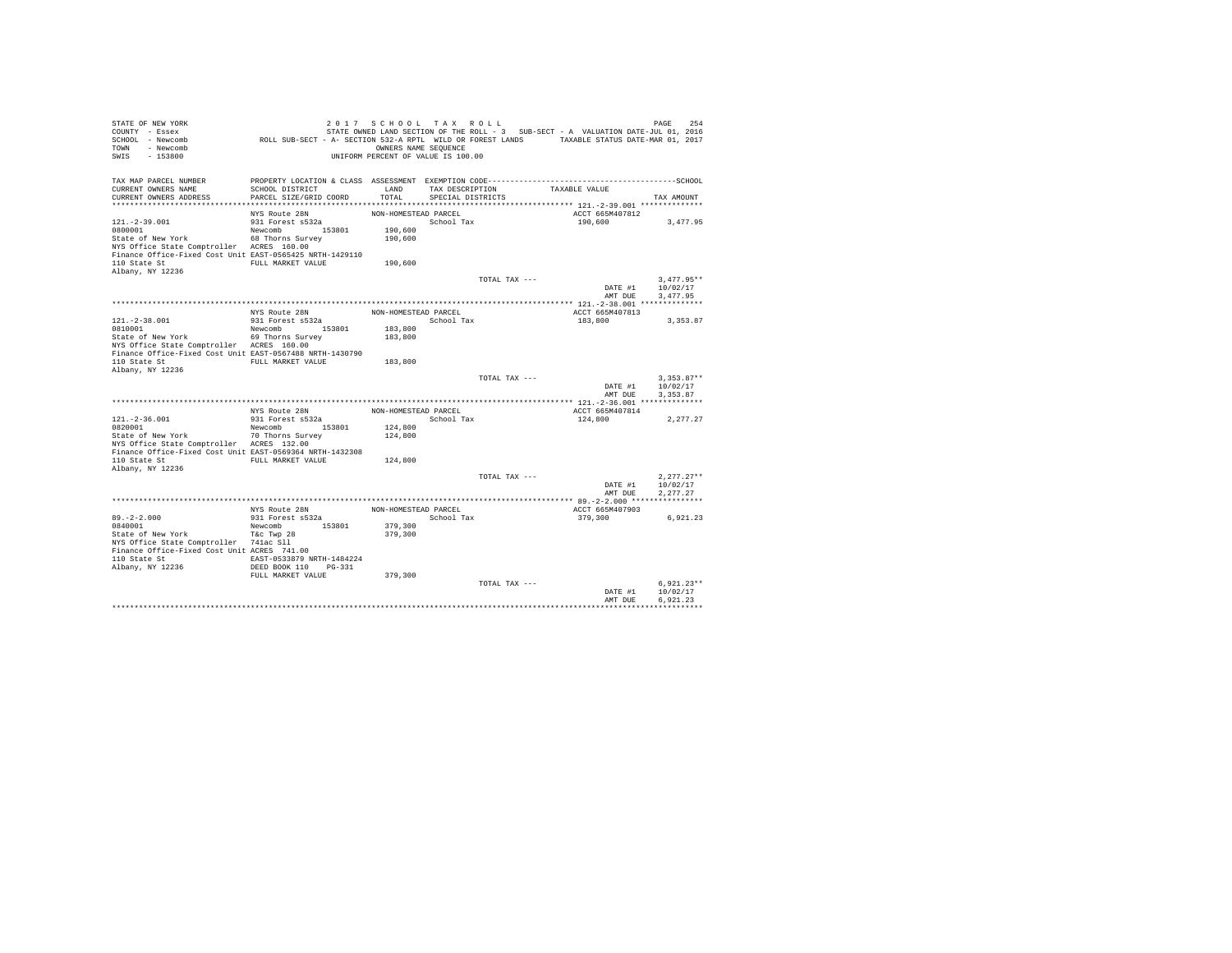| STATE OF NEW YORK<br>COUNTY - Essex<br>SCHOOL - Newcomb<br>TOWN - Newcomb<br>SWIS<br>$-153800$ | ROLL SUB-SECT - A- SECTION 532-A RPTL WILD OR FOREST LANDS TAXABLE STATUS DATE-MAR 01, 2017 | 2017 SCHOOL TAX ROLL<br>OWNERS NAME SEQUENCE<br>UNIFORM PERCENT OF VALUE IS 100.00 |                   |                 | STATE OWNED LAND SECTION OF THE ROLL - 3 SUB-SECT - A VALUATION DATE-JUL 01, 2016 | PAGE<br>255             |
|------------------------------------------------------------------------------------------------|---------------------------------------------------------------------------------------------|------------------------------------------------------------------------------------|-------------------|-----------------|-----------------------------------------------------------------------------------|-------------------------|
| TAX MAP PARCEL NUMBER                                                                          |                                                                                             |                                                                                    |                   |                 |                                                                                   |                         |
| CURRENT OWNERS NAME                                                                            | SCHOOL DISTRICT                                                                             | LAND                                                                               |                   | TAX DESCRIPTION | TAXABLE VALUE                                                                     |                         |
| CURRENT OWNERS ADDRESS                                                                         | PARCEL SIZE/GRID COORD                                                                      | TOTAL                                                                              | SPECIAL DISTRICTS |                 |                                                                                   | TAX AMOUNT              |
|                                                                                                | NYS Route 28N                                                                               | NON-HOMESTEAD PARCEL                                                               |                   |                 | ACCT 665M407904                                                                   |                         |
| $89. -1 - 3.000$                                                                               | 931 Forest s532a                                                                            |                                                                                    | School Tax        |                 | 657,400                                                                           | 11,995.82               |
| 0850001                                                                                        | Newcomb 153801                                                                              | 657,400                                                                            |                   |                 |                                                                                   |                         |
| State of New York                                                                              | T&c Twp 28                                                                                  | 657,400                                                                            |                   |                 |                                                                                   |                         |
| NYS Office State Comptroller 751ac Sll                                                         |                                                                                             |                                                                                    |                   |                 |                                                                                   |                         |
| Finance Office-Fixed Cost Unit ACRES 750.95                                                    |                                                                                             |                                                                                    |                   |                 |                                                                                   |                         |
| 110 State St                                                                                   | EAST-0528294 NRTH-1480319                                                                   |                                                                                    |                   |                 |                                                                                   |                         |
| Albany, NY 12236                                                                               | DEED BOOK 110 PG-559                                                                        |                                                                                    |                   |                 |                                                                                   |                         |
|                                                                                                | FULL MARKET VALUE                                                                           | 657,400                                                                            |                   |                 |                                                                                   |                         |
|                                                                                                |                                                                                             |                                                                                    |                   | TOTAL TAX ---   | DATE #1                                                                           | 11,995.82**<br>10/02/17 |
|                                                                                                |                                                                                             |                                                                                    |                   |                 |                                                                                   | AMT DUE 11,995.82       |
|                                                                                                |                                                                                             |                                                                                    |                   |                 |                                                                                   |                         |
|                                                                                                | NYS Route 28N                                                                               | NON-HOMESTEAD PARCEL                                                               |                   |                 | ACCT 665M407911                                                                   |                         |
| $88. - 1 - 3.000$                                                                              | 931 Forest s532a                                                                            |                                                                                    | School Tax        |                 | 209,000                                                                           | 3,813.70                |
| 0860001                                                                                        | Newcomb 153801                                                                              | 209,000                                                                            |                   |                 |                                                                                   |                         |
| State of New York                                                                              | 84 T&c Twp 28                                                                               | 209,000                                                                            |                   |                 |                                                                                   |                         |
| NYS Office State Comptroller 189.70                                                            |                                                                                             |                                                                                    |                   |                 |                                                                                   |                         |
| Finance Office-Fixed Cost Unit ACRES 189.70<br>110 State St                                    | EAST-0523898 NRTH-1480748                                                                   |                                                                                    |                   |                 |                                                                                   |                         |
| Albany, NY 12236                                                                               | FULL MARKET VALUE                                                                           | 209,000                                                                            |                   |                 |                                                                                   |                         |
|                                                                                                |                                                                                             |                                                                                    |                   | TOTAL TAX ---   |                                                                                   | $3.813.70**$            |
|                                                                                                |                                                                                             |                                                                                    |                   |                 | DATE #1                                                                           | 10/02/17                |
|                                                                                                |                                                                                             |                                                                                    |                   |                 | AMT DUE                                                                           | 3,813,70                |
|                                                                                                |                                                                                             |                                                                                    |                   |                 |                                                                                   |                         |
|                                                                                                | NYS Route 28N<br>931 Forest s532a                                                           | NON-HOMESTEAD PARCEL                                                               |                   |                 | ACCT 665M407912                                                                   |                         |
| $88. - 1 - 11.000$<br>0870001                                                                  | Newcomb 153801                                                                              | School Tax<br>156,000                                                              |                   |                 | 156,000                                                                           | 2,846.59                |
| State of New York                                                                              | 85 T&c Twp 28                                                                               | 156,000                                                                            |                   |                 |                                                                                   |                         |
| NYS Office State Comptroller ACRES 168.00                                                      |                                                                                             |                                                                                    |                   |                 |                                                                                   |                         |
| Finance Office-Fixed Cost Unit EAST-0525456 NRTH-1478642                                       |                                                                                             |                                                                                    |                   |                 |                                                                                   |                         |
| 110 State St                                                                                   | FULL MARKET VALUE                                                                           | 156,000                                                                            |                   |                 |                                                                                   |                         |
| Albany, NY 12236                                                                               |                                                                                             |                                                                                    |                   |                 |                                                                                   |                         |
|                                                                                                |                                                                                             |                                                                                    |                   | TOTAL TAX ---   |                                                                                   | $2.846.59**$            |
|                                                                                                |                                                                                             |                                                                                    |                   |                 | DATE #1<br>AMT DUE                                                                | 10/02/17<br>2.846.59    |
|                                                                                                |                                                                                             |                                                                                    |                   |                 |                                                                                   |                         |
|                                                                                                | NYS Route 28N                                                                               | NON-HOMESTEAD PARCEL                                                               |                   |                 | ACCT 665M407913                                                                   |                         |
| $89. - 1 - 2.000$                                                                              | 931 Forest s532a                                                                            | School Tax                                                                         |                   |                 | 57.600                                                                            | 1,051.05                |
| 0880001                                                                                        | Newcomb 153801                                                                              | 57,600                                                                             |                   |                 |                                                                                   |                         |
| State of New York                                                                              | Pt 86 T&c Twp                                                                               | 57,600                                                                             |                   |                 |                                                                                   |                         |
| NYS Office State Comptroller 101.3ac Sll                                                       |                                                                                             |                                                                                    |                   |                 |                                                                                   |                         |
| Finance Office-Fixed Cost Unit ACRES 101.28                                                    |                                                                                             |                                                                                    |                   |                 |                                                                                   |                         |
| 110 State St<br>Albany, NY 12236                                                               | EAST-0526929 NRTH-1476773<br>DEED BOOK 110 PG-559                                           |                                                                                    |                   |                 |                                                                                   |                         |
|                                                                                                | FULL MARKET VALUE                                                                           | 57,600                                                                             |                   |                 |                                                                                   |                         |
|                                                                                                |                                                                                             |                                                                                    |                   | TOTAL TAX ---   |                                                                                   | $1.051.05**$            |
|                                                                                                |                                                                                             |                                                                                    |                   |                 | DATE #1                                                                           | 10/02/17                |
|                                                                                                |                                                                                             |                                                                                    |                   |                 | AMT DUE                                                                           | 1,051.05                |
|                                                                                                |                                                                                             |                                                                                    |                   |                 |                                                                                   |                         |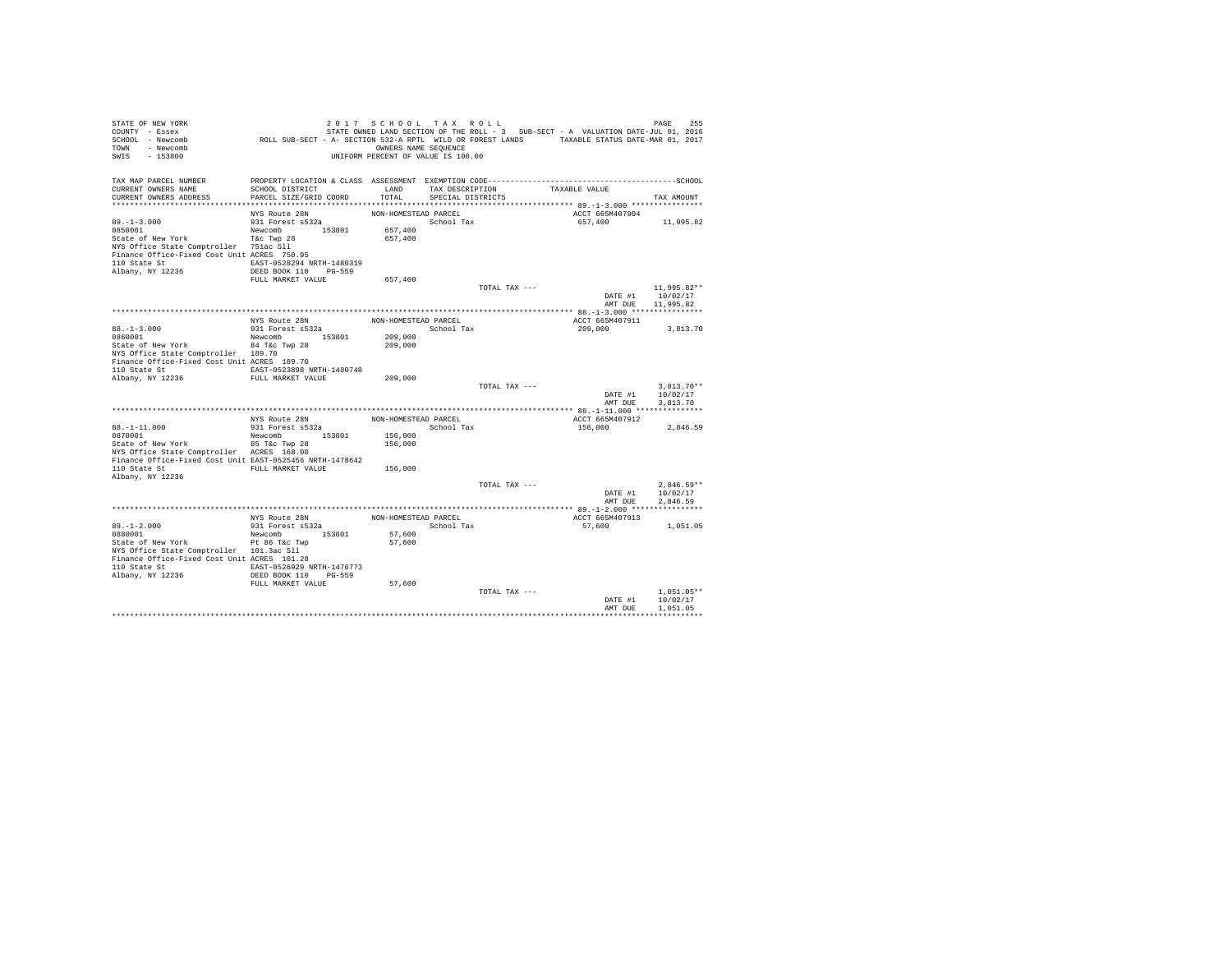| TAX MAP PARCEL NUMBER<br>CURRENT OWNERS NAME<br>SCHOOL DISTRICT<br>LAND<br>TAX DESCRIPTION<br>TAXABLE VALUE<br>TOTAL<br>CURRENT OWNERS ADDRESS<br>PARCEL SIZE/GRID COORD<br>SPECIAL DISTRICTS<br>TAX AMOUNT<br>NON-HOMESTEAD PARCEL<br>ACCT 665M408011<br>Sanford Ln<br>$101. - 5 - 14.000$<br>931 Forest s532a<br>School Tax<br>336,600<br>6,142.06<br>Newcomb 153801<br>0900001<br>336,600<br>State of New York Part Lot 14 T&c Pur Twp45 336,600<br>NYS Office State Comptroller 491ac Sll<br>Finance Office-Fixed Cost Unit ACRES 491.00<br>EAST-0597213 NRTH-1461785<br>Albany, NY 12236<br>FULL MARKET VALUE<br>336,600<br>$6.142.06**$<br>TOTAL TAX ---<br>DATE #1<br>10/02/17<br>AMT DUE<br>6.142.06<br>Sanford Ln<br>NON-HOMESTEAD PARCEL<br>ACCT 665M408012<br>$91. - 3 - 5.000$<br>931 Forest s532a<br>School Tax<br>90,400<br>1,649.56<br>0910001<br>Newcomb 153801<br>90,400<br>State Of New York Part Lot 26 T&c Pur Twp45<br>90,400<br>NYS Office State Comptroller 250.5ac Sll<br>Finance Office-Fixed Cost Unit ACRES 250.47<br>EAST-0596983 NRTH-1474994<br>FULL MARKET VALUE<br>90,400<br>$1.649.56**$<br>TOTAL TAX ---<br>DATE #1<br>10/02/17<br>AMT DUR<br>1,649.56<br>Sanford Ln<br>NON-HOMESTEAD PARCEL<br>ACCT 665M408013<br>$91. - 3 - 6.000$<br>School Tax<br>931 Forest s532a<br>121,000<br>2,207.93<br>Newcomb 153801<br>0920001<br>121,000<br>State of New York<br>27 T&c Twp 45<br>121,000<br>NYS Office State Comptroller ACRES 512.00<br>Finance Office-Fixed Cost Unit EAST-0594760 NRTH-1472362<br>DEED BOOK 212 PG-395<br>110 State St<br>Albany, NY 12236<br>FULL MARKET VALUE<br>121,000<br>TOTAL TAX ---<br>$2.207.93**$<br>DATE #1<br>10/02/17<br>AMT DUE<br>2.207.93<br>Sanford Ln<br>NON-HOMESTEAD PARCEL<br>ACCT 665M408014<br>931 Forest s532a<br>School Tax<br>$101. - 5 - 10.000$<br>110,700<br>2.019.98<br>Newcomb 153801<br>110,700<br>0930001<br>State of New York<br>110,700<br>28 T&c Twp 45<br>NYS Office State Comptroller ACRES 492.01<br>Finance Office-Fixed Cost Unit EAST-0591086 NRTH-1469871<br>110 State St 6 DEED BOOK 212 PG-395<br>Albany, NY 12236 FULL MARKET VALUE<br>110,700<br>$2.019.98**$<br>TOTAL TAX ---<br>DATE #1<br>10/02/17<br>2.019.98<br>AMT DUE | STATE OF NEW YORK<br>COUNTY - Essex<br>SCHOOL - Newcomb<br>TOWN - Newcomb<br>SWIS<br>$-153800$ | ROLL SUB-SECT - A- SECTION 532-A RPTL WILD OR FOREST LANDS TAXABLE STATUS DATE-MAR 01, 2017 | 2017 SCHOOL TAX ROLL<br>OWNERS NAME SEQUENCE<br>UNIFORM PERCENT OF VALUE IS 100.00 |  | STATE OWNED LAND SECTION OF THE ROLL - 3 SUB-SECT - A VALUATION DATE-JUL 01, 2016 | 256<br>PAGE |
|--------------------------------------------------------------------------------------------------------------------------------------------------------------------------------------------------------------------------------------------------------------------------------------------------------------------------------------------------------------------------------------------------------------------------------------------------------------------------------------------------------------------------------------------------------------------------------------------------------------------------------------------------------------------------------------------------------------------------------------------------------------------------------------------------------------------------------------------------------------------------------------------------------------------------------------------------------------------------------------------------------------------------------------------------------------------------------------------------------------------------------------------------------------------------------------------------------------------------------------------------------------------------------------------------------------------------------------------------------------------------------------------------------------------------------------------------------------------------------------------------------------------------------------------------------------------------------------------------------------------------------------------------------------------------------------------------------------------------------------------------------------------------------------------------------------------------------------------------------------------------------------------------------------------------------------------------------------------------------------------------------------------------------------------------------------------------------------------------------------------------------------------------------------------------------------------------------------------------------|------------------------------------------------------------------------------------------------|---------------------------------------------------------------------------------------------|------------------------------------------------------------------------------------|--|-----------------------------------------------------------------------------------|-------------|
|                                                                                                                                                                                                                                                                                                                                                                                                                                                                                                                                                                                                                                                                                                                                                                                                                                                                                                                                                                                                                                                                                                                                                                                                                                                                                                                                                                                                                                                                                                                                                                                                                                                                                                                                                                                                                                                                                                                                                                                                                                                                                                                                                                                                                                |                                                                                                |                                                                                             |                                                                                    |  |                                                                                   |             |
|                                                                                                                                                                                                                                                                                                                                                                                                                                                                                                                                                                                                                                                                                                                                                                                                                                                                                                                                                                                                                                                                                                                                                                                                                                                                                                                                                                                                                                                                                                                                                                                                                                                                                                                                                                                                                                                                                                                                                                                                                                                                                                                                                                                                                                |                                                                                                |                                                                                             |                                                                                    |  |                                                                                   |             |
|                                                                                                                                                                                                                                                                                                                                                                                                                                                                                                                                                                                                                                                                                                                                                                                                                                                                                                                                                                                                                                                                                                                                                                                                                                                                                                                                                                                                                                                                                                                                                                                                                                                                                                                                                                                                                                                                                                                                                                                                                                                                                                                                                                                                                                |                                                                                                |                                                                                             |                                                                                    |  |                                                                                   |             |
|                                                                                                                                                                                                                                                                                                                                                                                                                                                                                                                                                                                                                                                                                                                                                                                                                                                                                                                                                                                                                                                                                                                                                                                                                                                                                                                                                                                                                                                                                                                                                                                                                                                                                                                                                                                                                                                                                                                                                                                                                                                                                                                                                                                                                                |                                                                                                |                                                                                             |                                                                                    |  |                                                                                   |             |
|                                                                                                                                                                                                                                                                                                                                                                                                                                                                                                                                                                                                                                                                                                                                                                                                                                                                                                                                                                                                                                                                                                                                                                                                                                                                                                                                                                                                                                                                                                                                                                                                                                                                                                                                                                                                                                                                                                                                                                                                                                                                                                                                                                                                                                |                                                                                                |                                                                                             |                                                                                    |  |                                                                                   |             |
|                                                                                                                                                                                                                                                                                                                                                                                                                                                                                                                                                                                                                                                                                                                                                                                                                                                                                                                                                                                                                                                                                                                                                                                                                                                                                                                                                                                                                                                                                                                                                                                                                                                                                                                                                                                                                                                                                                                                                                                                                                                                                                                                                                                                                                |                                                                                                |                                                                                             |                                                                                    |  |                                                                                   |             |
|                                                                                                                                                                                                                                                                                                                                                                                                                                                                                                                                                                                                                                                                                                                                                                                                                                                                                                                                                                                                                                                                                                                                                                                                                                                                                                                                                                                                                                                                                                                                                                                                                                                                                                                                                                                                                                                                                                                                                                                                                                                                                                                                                                                                                                |                                                                                                |                                                                                             |                                                                                    |  |                                                                                   |             |
|                                                                                                                                                                                                                                                                                                                                                                                                                                                                                                                                                                                                                                                                                                                                                                                                                                                                                                                                                                                                                                                                                                                                                                                                                                                                                                                                                                                                                                                                                                                                                                                                                                                                                                                                                                                                                                                                                                                                                                                                                                                                                                                                                                                                                                |                                                                                                |                                                                                             |                                                                                    |  |                                                                                   |             |
|                                                                                                                                                                                                                                                                                                                                                                                                                                                                                                                                                                                                                                                                                                                                                                                                                                                                                                                                                                                                                                                                                                                                                                                                                                                                                                                                                                                                                                                                                                                                                                                                                                                                                                                                                                                                                                                                                                                                                                                                                                                                                                                                                                                                                                |                                                                                                |                                                                                             |                                                                                    |  |                                                                                   |             |
|                                                                                                                                                                                                                                                                                                                                                                                                                                                                                                                                                                                                                                                                                                                                                                                                                                                                                                                                                                                                                                                                                                                                                                                                                                                                                                                                                                                                                                                                                                                                                                                                                                                                                                                                                                                                                                                                                                                                                                                                                                                                                                                                                                                                                                | 110 State St                                                                                   |                                                                                             |                                                                                    |  |                                                                                   |             |
|                                                                                                                                                                                                                                                                                                                                                                                                                                                                                                                                                                                                                                                                                                                                                                                                                                                                                                                                                                                                                                                                                                                                                                                                                                                                                                                                                                                                                                                                                                                                                                                                                                                                                                                                                                                                                                                                                                                                                                                                                                                                                                                                                                                                                                |                                                                                                |                                                                                             |                                                                                    |  |                                                                                   |             |
|                                                                                                                                                                                                                                                                                                                                                                                                                                                                                                                                                                                                                                                                                                                                                                                                                                                                                                                                                                                                                                                                                                                                                                                                                                                                                                                                                                                                                                                                                                                                                                                                                                                                                                                                                                                                                                                                                                                                                                                                                                                                                                                                                                                                                                |                                                                                                |                                                                                             |                                                                                    |  |                                                                                   |             |
|                                                                                                                                                                                                                                                                                                                                                                                                                                                                                                                                                                                                                                                                                                                                                                                                                                                                                                                                                                                                                                                                                                                                                                                                                                                                                                                                                                                                                                                                                                                                                                                                                                                                                                                                                                                                                                                                                                                                                                                                                                                                                                                                                                                                                                |                                                                                                |                                                                                             |                                                                                    |  |                                                                                   |             |
|                                                                                                                                                                                                                                                                                                                                                                                                                                                                                                                                                                                                                                                                                                                                                                                                                                                                                                                                                                                                                                                                                                                                                                                                                                                                                                                                                                                                                                                                                                                                                                                                                                                                                                                                                                                                                                                                                                                                                                                                                                                                                                                                                                                                                                |                                                                                                |                                                                                             |                                                                                    |  |                                                                                   |             |
|                                                                                                                                                                                                                                                                                                                                                                                                                                                                                                                                                                                                                                                                                                                                                                                                                                                                                                                                                                                                                                                                                                                                                                                                                                                                                                                                                                                                                                                                                                                                                                                                                                                                                                                                                                                                                                                                                                                                                                                                                                                                                                                                                                                                                                |                                                                                                |                                                                                             |                                                                                    |  |                                                                                   |             |
|                                                                                                                                                                                                                                                                                                                                                                                                                                                                                                                                                                                                                                                                                                                                                                                                                                                                                                                                                                                                                                                                                                                                                                                                                                                                                                                                                                                                                                                                                                                                                                                                                                                                                                                                                                                                                                                                                                                                                                                                                                                                                                                                                                                                                                |                                                                                                |                                                                                             |                                                                                    |  |                                                                                   |             |
|                                                                                                                                                                                                                                                                                                                                                                                                                                                                                                                                                                                                                                                                                                                                                                                                                                                                                                                                                                                                                                                                                                                                                                                                                                                                                                                                                                                                                                                                                                                                                                                                                                                                                                                                                                                                                                                                                                                                                                                                                                                                                                                                                                                                                                |                                                                                                |                                                                                             |                                                                                    |  |                                                                                   |             |
|                                                                                                                                                                                                                                                                                                                                                                                                                                                                                                                                                                                                                                                                                                                                                                                                                                                                                                                                                                                                                                                                                                                                                                                                                                                                                                                                                                                                                                                                                                                                                                                                                                                                                                                                                                                                                                                                                                                                                                                                                                                                                                                                                                                                                                |                                                                                                |                                                                                             |                                                                                    |  |                                                                                   |             |
|                                                                                                                                                                                                                                                                                                                                                                                                                                                                                                                                                                                                                                                                                                                                                                                                                                                                                                                                                                                                                                                                                                                                                                                                                                                                                                                                                                                                                                                                                                                                                                                                                                                                                                                                                                                                                                                                                                                                                                                                                                                                                                                                                                                                                                |                                                                                                |                                                                                             |                                                                                    |  |                                                                                   |             |
|                                                                                                                                                                                                                                                                                                                                                                                                                                                                                                                                                                                                                                                                                                                                                                                                                                                                                                                                                                                                                                                                                                                                                                                                                                                                                                                                                                                                                                                                                                                                                                                                                                                                                                                                                                                                                                                                                                                                                                                                                                                                                                                                                                                                                                |                                                                                                |                                                                                             |                                                                                    |  |                                                                                   |             |
|                                                                                                                                                                                                                                                                                                                                                                                                                                                                                                                                                                                                                                                                                                                                                                                                                                                                                                                                                                                                                                                                                                                                                                                                                                                                                                                                                                                                                                                                                                                                                                                                                                                                                                                                                                                                                                                                                                                                                                                                                                                                                                                                                                                                                                | 110 State St                                                                                   |                                                                                             |                                                                                    |  |                                                                                   |             |
|                                                                                                                                                                                                                                                                                                                                                                                                                                                                                                                                                                                                                                                                                                                                                                                                                                                                                                                                                                                                                                                                                                                                                                                                                                                                                                                                                                                                                                                                                                                                                                                                                                                                                                                                                                                                                                                                                                                                                                                                                                                                                                                                                                                                                                | Albany, NY 12236                                                                               |                                                                                             |                                                                                    |  |                                                                                   |             |
|                                                                                                                                                                                                                                                                                                                                                                                                                                                                                                                                                                                                                                                                                                                                                                                                                                                                                                                                                                                                                                                                                                                                                                                                                                                                                                                                                                                                                                                                                                                                                                                                                                                                                                                                                                                                                                                                                                                                                                                                                                                                                                                                                                                                                                |                                                                                                |                                                                                             |                                                                                    |  |                                                                                   |             |
|                                                                                                                                                                                                                                                                                                                                                                                                                                                                                                                                                                                                                                                                                                                                                                                                                                                                                                                                                                                                                                                                                                                                                                                                                                                                                                                                                                                                                                                                                                                                                                                                                                                                                                                                                                                                                                                                                                                                                                                                                                                                                                                                                                                                                                |                                                                                                |                                                                                             |                                                                                    |  |                                                                                   |             |
|                                                                                                                                                                                                                                                                                                                                                                                                                                                                                                                                                                                                                                                                                                                                                                                                                                                                                                                                                                                                                                                                                                                                                                                                                                                                                                                                                                                                                                                                                                                                                                                                                                                                                                                                                                                                                                                                                                                                                                                                                                                                                                                                                                                                                                |                                                                                                |                                                                                             |                                                                                    |  |                                                                                   |             |
|                                                                                                                                                                                                                                                                                                                                                                                                                                                                                                                                                                                                                                                                                                                                                                                                                                                                                                                                                                                                                                                                                                                                                                                                                                                                                                                                                                                                                                                                                                                                                                                                                                                                                                                                                                                                                                                                                                                                                                                                                                                                                                                                                                                                                                |                                                                                                |                                                                                             |                                                                                    |  |                                                                                   |             |
|                                                                                                                                                                                                                                                                                                                                                                                                                                                                                                                                                                                                                                                                                                                                                                                                                                                                                                                                                                                                                                                                                                                                                                                                                                                                                                                                                                                                                                                                                                                                                                                                                                                                                                                                                                                                                                                                                                                                                                                                                                                                                                                                                                                                                                |                                                                                                |                                                                                             |                                                                                    |  |                                                                                   |             |
|                                                                                                                                                                                                                                                                                                                                                                                                                                                                                                                                                                                                                                                                                                                                                                                                                                                                                                                                                                                                                                                                                                                                                                                                                                                                                                                                                                                                                                                                                                                                                                                                                                                                                                                                                                                                                                                                                                                                                                                                                                                                                                                                                                                                                                |                                                                                                |                                                                                             |                                                                                    |  |                                                                                   |             |
|                                                                                                                                                                                                                                                                                                                                                                                                                                                                                                                                                                                                                                                                                                                                                                                                                                                                                                                                                                                                                                                                                                                                                                                                                                                                                                                                                                                                                                                                                                                                                                                                                                                                                                                                                                                                                                                                                                                                                                                                                                                                                                                                                                                                                                |                                                                                                |                                                                                             |                                                                                    |  |                                                                                   |             |
|                                                                                                                                                                                                                                                                                                                                                                                                                                                                                                                                                                                                                                                                                                                                                                                                                                                                                                                                                                                                                                                                                                                                                                                                                                                                                                                                                                                                                                                                                                                                                                                                                                                                                                                                                                                                                                                                                                                                                                                                                                                                                                                                                                                                                                |                                                                                                |                                                                                             |                                                                                    |  |                                                                                   |             |
|                                                                                                                                                                                                                                                                                                                                                                                                                                                                                                                                                                                                                                                                                                                                                                                                                                                                                                                                                                                                                                                                                                                                                                                                                                                                                                                                                                                                                                                                                                                                                                                                                                                                                                                                                                                                                                                                                                                                                                                                                                                                                                                                                                                                                                |                                                                                                |                                                                                             |                                                                                    |  |                                                                                   |             |
|                                                                                                                                                                                                                                                                                                                                                                                                                                                                                                                                                                                                                                                                                                                                                                                                                                                                                                                                                                                                                                                                                                                                                                                                                                                                                                                                                                                                                                                                                                                                                                                                                                                                                                                                                                                                                                                                                                                                                                                                                                                                                                                                                                                                                                |                                                                                                |                                                                                             |                                                                                    |  |                                                                                   |             |
|                                                                                                                                                                                                                                                                                                                                                                                                                                                                                                                                                                                                                                                                                                                                                                                                                                                                                                                                                                                                                                                                                                                                                                                                                                                                                                                                                                                                                                                                                                                                                                                                                                                                                                                                                                                                                                                                                                                                                                                                                                                                                                                                                                                                                                |                                                                                                |                                                                                             |                                                                                    |  |                                                                                   |             |
|                                                                                                                                                                                                                                                                                                                                                                                                                                                                                                                                                                                                                                                                                                                                                                                                                                                                                                                                                                                                                                                                                                                                                                                                                                                                                                                                                                                                                                                                                                                                                                                                                                                                                                                                                                                                                                                                                                                                                                                                                                                                                                                                                                                                                                |                                                                                                |                                                                                             |                                                                                    |  |                                                                                   |             |
|                                                                                                                                                                                                                                                                                                                                                                                                                                                                                                                                                                                                                                                                                                                                                                                                                                                                                                                                                                                                                                                                                                                                                                                                                                                                                                                                                                                                                                                                                                                                                                                                                                                                                                                                                                                                                                                                                                                                                                                                                                                                                                                                                                                                                                |                                                                                                |                                                                                             |                                                                                    |  |                                                                                   |             |
|                                                                                                                                                                                                                                                                                                                                                                                                                                                                                                                                                                                                                                                                                                                                                                                                                                                                                                                                                                                                                                                                                                                                                                                                                                                                                                                                                                                                                                                                                                                                                                                                                                                                                                                                                                                                                                                                                                                                                                                                                                                                                                                                                                                                                                |                                                                                                |                                                                                             |                                                                                    |  |                                                                                   |             |
|                                                                                                                                                                                                                                                                                                                                                                                                                                                                                                                                                                                                                                                                                                                                                                                                                                                                                                                                                                                                                                                                                                                                                                                                                                                                                                                                                                                                                                                                                                                                                                                                                                                                                                                                                                                                                                                                                                                                                                                                                                                                                                                                                                                                                                |                                                                                                |                                                                                             |                                                                                    |  |                                                                                   |             |
|                                                                                                                                                                                                                                                                                                                                                                                                                                                                                                                                                                                                                                                                                                                                                                                                                                                                                                                                                                                                                                                                                                                                                                                                                                                                                                                                                                                                                                                                                                                                                                                                                                                                                                                                                                                                                                                                                                                                                                                                                                                                                                                                                                                                                                |                                                                                                |                                                                                             |                                                                                    |  |                                                                                   |             |
|                                                                                                                                                                                                                                                                                                                                                                                                                                                                                                                                                                                                                                                                                                                                                                                                                                                                                                                                                                                                                                                                                                                                                                                                                                                                                                                                                                                                                                                                                                                                                                                                                                                                                                                                                                                                                                                                                                                                                                                                                                                                                                                                                                                                                                |                                                                                                |                                                                                             |                                                                                    |  |                                                                                   |             |
|                                                                                                                                                                                                                                                                                                                                                                                                                                                                                                                                                                                                                                                                                                                                                                                                                                                                                                                                                                                                                                                                                                                                                                                                                                                                                                                                                                                                                                                                                                                                                                                                                                                                                                                                                                                                                                                                                                                                                                                                                                                                                                                                                                                                                                |                                                                                                |                                                                                             |                                                                                    |  |                                                                                   |             |
|                                                                                                                                                                                                                                                                                                                                                                                                                                                                                                                                                                                                                                                                                                                                                                                                                                                                                                                                                                                                                                                                                                                                                                                                                                                                                                                                                                                                                                                                                                                                                                                                                                                                                                                                                                                                                                                                                                                                                                                                                                                                                                                                                                                                                                |                                                                                                |                                                                                             |                                                                                    |  |                                                                                   |             |
|                                                                                                                                                                                                                                                                                                                                                                                                                                                                                                                                                                                                                                                                                                                                                                                                                                                                                                                                                                                                                                                                                                                                                                                                                                                                                                                                                                                                                                                                                                                                                                                                                                                                                                                                                                                                                                                                                                                                                                                                                                                                                                                                                                                                                                |                                                                                                |                                                                                             |                                                                                    |  |                                                                                   |             |
|                                                                                                                                                                                                                                                                                                                                                                                                                                                                                                                                                                                                                                                                                                                                                                                                                                                                                                                                                                                                                                                                                                                                                                                                                                                                                                                                                                                                                                                                                                                                                                                                                                                                                                                                                                                                                                                                                                                                                                                                                                                                                                                                                                                                                                |                                                                                                |                                                                                             |                                                                                    |  |                                                                                   |             |
|                                                                                                                                                                                                                                                                                                                                                                                                                                                                                                                                                                                                                                                                                                                                                                                                                                                                                                                                                                                                                                                                                                                                                                                                                                                                                                                                                                                                                                                                                                                                                                                                                                                                                                                                                                                                                                                                                                                                                                                                                                                                                                                                                                                                                                |                                                                                                |                                                                                             |                                                                                    |  |                                                                                   |             |
|                                                                                                                                                                                                                                                                                                                                                                                                                                                                                                                                                                                                                                                                                                                                                                                                                                                                                                                                                                                                                                                                                                                                                                                                                                                                                                                                                                                                                                                                                                                                                                                                                                                                                                                                                                                                                                                                                                                                                                                                                                                                                                                                                                                                                                |                                                                                                |                                                                                             |                                                                                    |  |                                                                                   |             |
|                                                                                                                                                                                                                                                                                                                                                                                                                                                                                                                                                                                                                                                                                                                                                                                                                                                                                                                                                                                                                                                                                                                                                                                                                                                                                                                                                                                                                                                                                                                                                                                                                                                                                                                                                                                                                                                                                                                                                                                                                                                                                                                                                                                                                                |                                                                                                |                                                                                             |                                                                                    |  |                                                                                   |             |
|                                                                                                                                                                                                                                                                                                                                                                                                                                                                                                                                                                                                                                                                                                                                                                                                                                                                                                                                                                                                                                                                                                                                                                                                                                                                                                                                                                                                                                                                                                                                                                                                                                                                                                                                                                                                                                                                                                                                                                                                                                                                                                                                                                                                                                |                                                                                                |                                                                                             |                                                                                    |  |                                                                                   |             |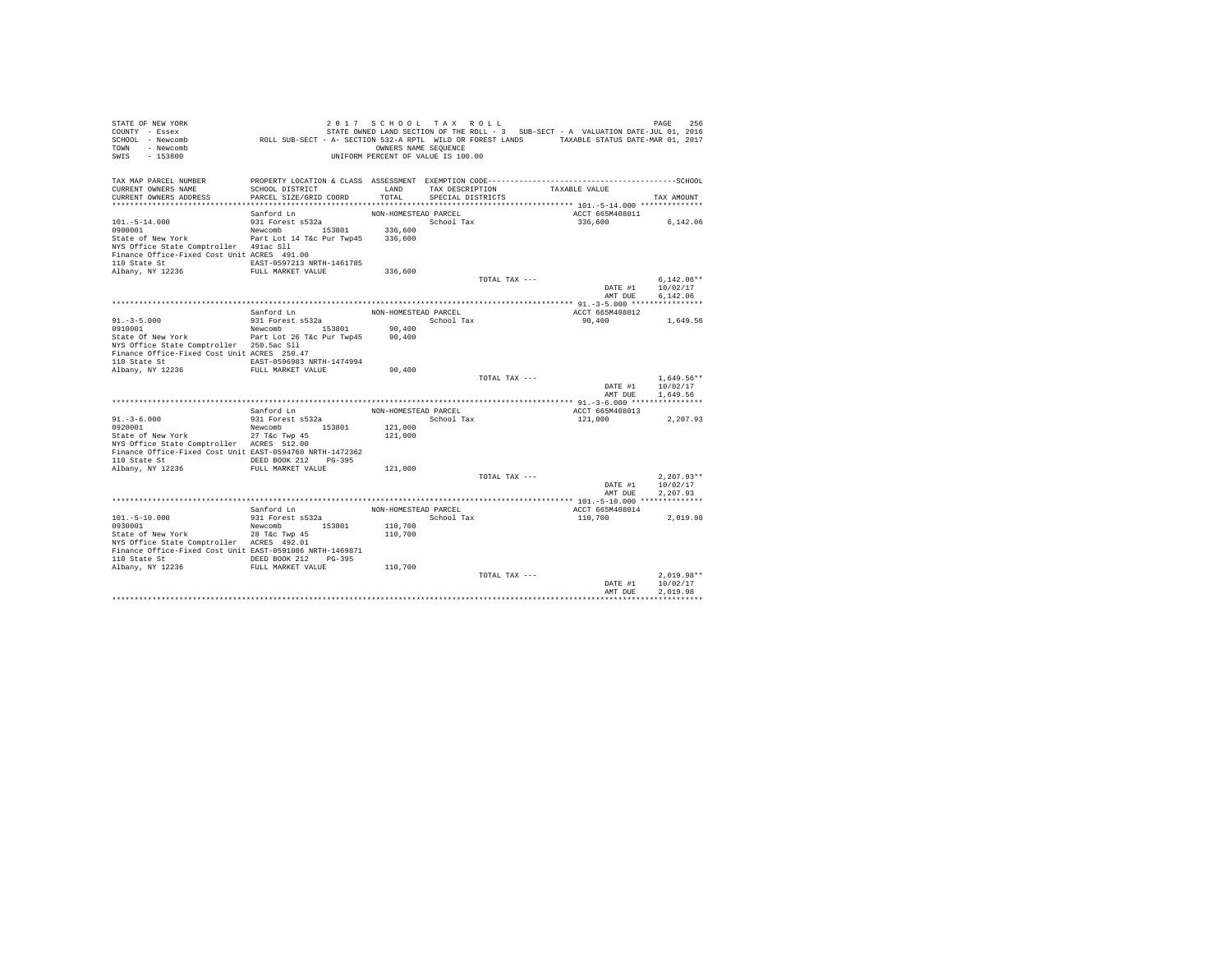| STATE OF NEW YORK<br>COUNTY - Essex<br>SCHOOL - Newcomb<br>TOWN - Newcomb<br>SWIS - 153800                                                       | ROLL SUB-SECT - A- SECTION 532-A RPTL WILD OR FOREST LANDS TAXABLE STATUS DATE-MAR 01, 2017 | 2017 SCHOOL TAX ROLL<br>OWNERS NAME SEQUENCE<br>UNIFORM PERCENT OF VALUE IS 100.00 |                      |               | STATE OWNED LAND SECTION OF THE ROLL - 3 SUB-SECT - A VALUATION DATE-JUL 01, 2016 | PAGE<br>257          |
|--------------------------------------------------------------------------------------------------------------------------------------------------|---------------------------------------------------------------------------------------------|------------------------------------------------------------------------------------|----------------------|---------------|-----------------------------------------------------------------------------------|----------------------|
| TAX MAP PARCEL NUMBER                                                                                                                            |                                                                                             |                                                                                    |                      |               |                                                                                   |                      |
| CURRENT OWNERS NAME                                                                                                                              | SCHOOL DISTRICT                                                                             | LAND                                                                               | TAX DESCRIPTION      |               | TAXABLE VALUE                                                                     |                      |
| CURRENT OWNERS ADDRESS                                                                                                                           | PARCEL SIZE/GRID COORD                                                                      | TOTAL                                                                              | SPECIAL DISTRICTS    |               |                                                                                   | TAX AMOUNT           |
|                                                                                                                                                  |                                                                                             | NON-HOMESTEAD PARCEL                                                               |                      |               | ACCT 665M408015                                                                   |                      |
| $91. - 2 - 2.000$                                                                                                                                | Sanford Ln<br>931 Forest s532a                                                              |                                                                                    | School Tax           |               | 43,300                                                                            | 790.11               |
| 0940001                                                                                                                                          | Newcomb 153801                                                                              | 43,300                                                                             |                      |               |                                                                                   |                      |
| State of New York Part Lot 32 T&c Pur Twp45 43,300                                                                                               |                                                                                             |                                                                                    |                      |               |                                                                                   |                      |
| NYS Office State Comptroller ACRES 59.61                                                                                                         |                                                                                             |                                                                                    |                      |               |                                                                                   |                      |
| Finance Office-Fixed Cost Unit EAST-0596602 NRTH-1482247                                                                                         |                                                                                             |                                                                                    |                      |               |                                                                                   |                      |
| 110 State St                                                                                                                                     | DEED BOOK 191 PG-405                                                                        |                                                                                    |                      |               |                                                                                   |                      |
| Albany, NY 12236                                                                                                                                 | FULL MARKET VALUE                                                                           | 43,300                                                                             |                      | TOTAL TAX --- |                                                                                   | 790.11**             |
|                                                                                                                                                  |                                                                                             |                                                                                    |                      |               |                                                                                   | DATE #1 10/02/17     |
|                                                                                                                                                  |                                                                                             |                                                                                    |                      |               | AMT DUE                                                                           | 790.11               |
|                                                                                                                                                  |                                                                                             |                                                                                    |                      |               |                                                                                   |                      |
|                                                                                                                                                  | Sanford Ln                                                                                  | NON-HOMESTEAD PARCEL                                                               |                      |               | ACCT 665M408101                                                                   |                      |
| $91.-2-1.000$<br>0950001                                                                                                                         | $931$ Forest $s532a$                                                                        | School Tax                                                                         |                      |               | 121,400                                                                           | 2, 215.23            |
| State of New York Lot 39 T&c Pur Twp 45 121,400                                                                                                  | Newcomb 153801                                                                              | 121,400                                                                            |                      |               |                                                                                   |                      |
| NYS Office State Comptroller 284.00                                                                                                              |                                                                                             |                                                                                    |                      |               |                                                                                   |                      |
| Finance Office-Fixed Cost Unit ACRES 351.23                                                                                                      |                                                                                             |                                                                                    |                      |               |                                                                                   |                      |
| 110 State St 6. EAST-0595154 NRTH-1485868                                                                                                        |                                                                                             |                                                                                    |                      |               |                                                                                   |                      |
| Albany, NY 12236                                                                                                                                 | DEED BOOK 191 PG-405                                                                        |                                                                                    |                      |               |                                                                                   |                      |
|                                                                                                                                                  | FULL MARKET VALUE                                                                           | 121,400                                                                            |                      | TOTAL TAX --- |                                                                                   | $2,215.23**$         |
|                                                                                                                                                  |                                                                                             |                                                                                    |                      |               |                                                                                   | DATE #1 10/02/17     |
|                                                                                                                                                  |                                                                                             |                                                                                    |                      |               | AMT DUE                                                                           | 2.215.23             |
|                                                                                                                                                  |                                                                                             |                                                                                    |                      |               |                                                                                   |                      |
|                                                                                                                                                  | Sanford Ln                                                                                  |                                                                                    | NON-HOMESTEAD PARCEL |               | ACCT 665M408102                                                                   |                      |
| $81. -2 - 3.000$                                                                                                                                 | 931 Forest s532a                                                                            |                                                                                    | School Tax           |               | 202,200                                                                           | 3,689.62             |
|                                                                                                                                                  | Newcomb 153801                                                                              | 202,200<br>202,200                                                                 |                      |               |                                                                                   |                      |
| State of New York $\begin{array}{ccc} 46 & \text{Tkc} & \text{Twp} & 45 \\ - & & - & - \end{array}$<br>NYS Office State Comptroller ACRES 511.70 |                                                                                             |                                                                                    |                      |               |                                                                                   |                      |
| Finance Office-Fixed Cost Unit EAST-0592686 NRTH-1489970                                                                                         |                                                                                             |                                                                                    |                      |               |                                                                                   |                      |
| 110 State St CDEED BOOK 191 PG-405                                                                                                               |                                                                                             |                                                                                    |                      |               |                                                                                   |                      |
| Albany, NY 12236 FULL MARKET VALUE                                                                                                               |                                                                                             | 202,200                                                                            |                      |               |                                                                                   |                      |
|                                                                                                                                                  |                                                                                             |                                                                                    |                      | TOTAL TAX --- |                                                                                   | $3.689.62**$         |
|                                                                                                                                                  |                                                                                             |                                                                                    |                      |               | DATE #1<br>AMT DUE                                                                | 10/02/17<br>3,689.62 |
|                                                                                                                                                  |                                                                                             |                                                                                    |                      |               |                                                                                   |                      |
|                                                                                                                                                  | Sanford Ln                                                                                  | NON-HOMESTEAD PARCEL                                                               |                      |               | ACCT 665M408103                                                                   |                      |
| $81. - 2 - 2.000$                                                                                                                                | 931 Forest s532a                                                                            |                                                                                    | School Tax           |               | 49,100                                                                            | 895.95               |
| 0970001                                                                                                                                          | Newcomb 153801                                                                              | 49,100                                                                             |                      |               |                                                                                   |                      |
| State of New York                                                                                                                                | Pt 47 T&c Twp 45                                                                            | 49,100                                                                             |                      |               |                                                                                   |                      |
| NYS Office State Comptroller ACRES 148.19<br>Finance Office-Fixed Cost Unit EAST-0594930 NRTH-1492361                                            |                                                                                             |                                                                                    |                      |               |                                                                                   |                      |
| 110 State St                                                                                                                                     | FULL MARKET VALUE                                                                           | 49,100                                                                             |                      |               |                                                                                   |                      |
| Albany, NY 12236                                                                                                                                 |                                                                                             |                                                                                    |                      |               |                                                                                   |                      |
|                                                                                                                                                  |                                                                                             |                                                                                    |                      | TOTAL TAX --- |                                                                                   | 895.95**             |
|                                                                                                                                                  |                                                                                             |                                                                                    |                      |               | DATE #1                                                                           | 10/02/17             |
|                                                                                                                                                  |                                                                                             |                                                                                    |                      |               | AMT DUE                                                                           | 895.95               |
|                                                                                                                                                  |                                                                                             |                                                                                    |                      |               |                                                                                   |                      |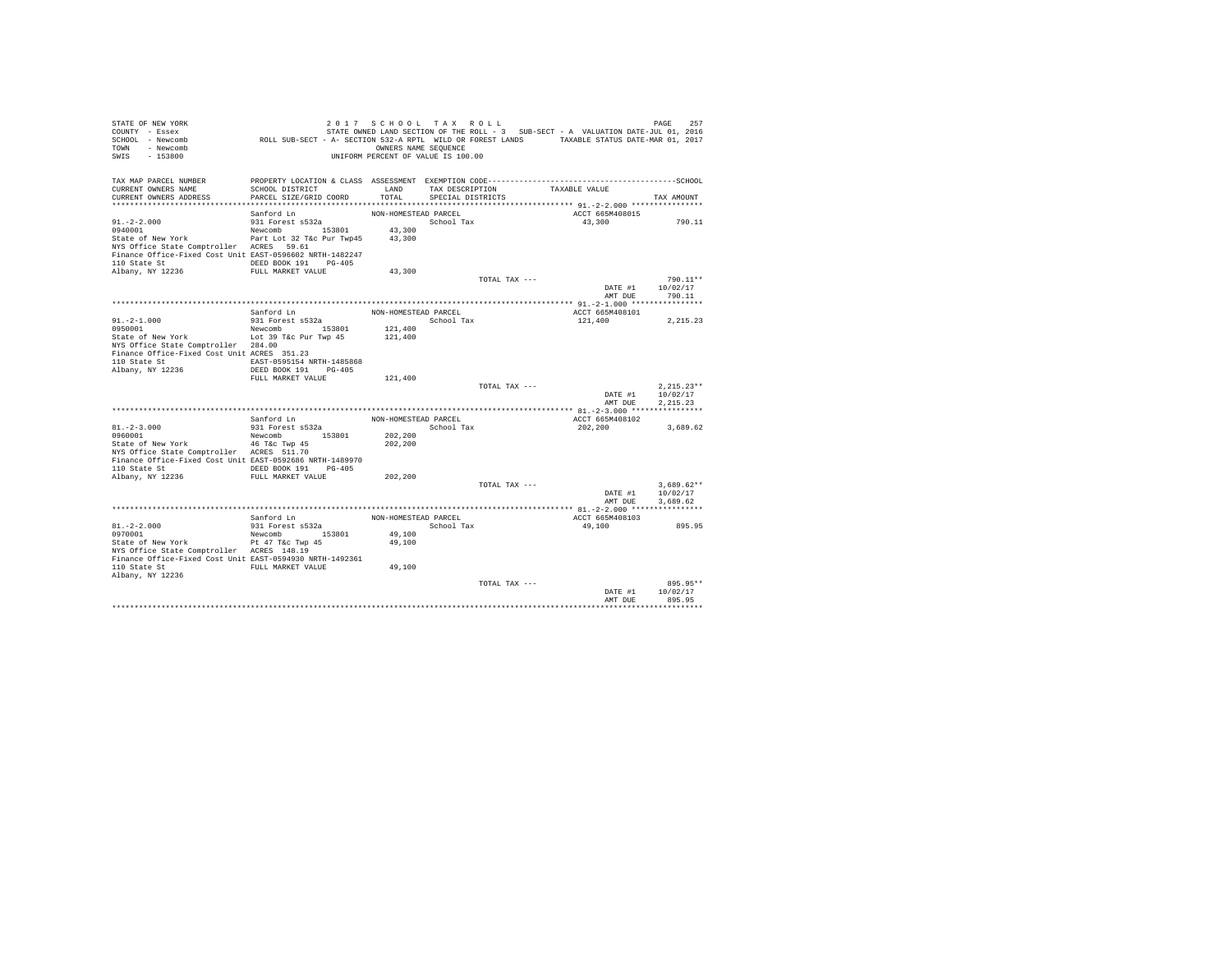| STATE OF NEW YORK<br>COUNTY - Essex<br>SCHOOL - Newcomb<br>TOWN - Newcomb<br>SWIS<br>$-153800$ | ROLL SUB-SECT - A- SECTION 532-A RPTL WILD OR FOREST LANDS TAXABLE STATUS DATE-MAR 01, 2017 | 2017 SCHOOL TAX ROLL<br>OWNERS NAME SEQUENCE<br>UNIFORM PERCENT OF VALUE IS 100.00 |                   |                 | STATE OWNED LAND SECTION OF THE ROLL - 3 SUB-SECT - A VALUATION DATE-JUL 01, 2016 | 258<br>PAGE          |
|------------------------------------------------------------------------------------------------|---------------------------------------------------------------------------------------------|------------------------------------------------------------------------------------|-------------------|-----------------|-----------------------------------------------------------------------------------|----------------------|
| TAX MAP PARCEL NUMBER                                                                          |                                                                                             |                                                                                    |                   |                 |                                                                                   |                      |
| CURRENT OWNERS NAME<br>CURRENT OWNERS ADDRESS                                                  | SCHOOL DISTRICT<br>PARCEL SIZE/GRID COORD                                                   | LAND<br>TOTAL                                                                      |                   | TAX DESCRIPTION | TAXABLE VALUE                                                                     |                      |
|                                                                                                |                                                                                             |                                                                                    | SPECIAL DISTRICTS |                 |                                                                                   | TAX AMOUNT           |
|                                                                                                | Blue Ridge Rd                                                                               | NON-HOMESTEAD PARCEL                                                               |                   |                 | ACCT 665M408105                                                                   |                      |
| $111. - 3 - 2.000$                                                                             | 931 Forest s532a                                                                            |                                                                                    | School Tax        |                 | 209,200                                                                           | 3,817.35             |
| 0990001                                                                                        | Newcomb 153801                                                                              | 209,200                                                                            |                   |                 |                                                                                   |                      |
| State of New York                                                                              | 9 T&c Twp 46                                                                                | 209,200                                                                            |                   |                 |                                                                                   |                      |
| NYS Office State Comptroller 252ac Sll                                                         |                                                                                             |                                                                                    |                   |                 |                                                                                   |                      |
| Finance Office-Fixed Cost Unit ACRES 252.00                                                    |                                                                                             |                                                                                    |                   |                 |                                                                                   |                      |
| 110 State St                                                                                   | EAST-0581057 NRTH-1442709                                                                   |                                                                                    |                   |                 |                                                                                   |                      |
| Albany, NY 12236                                                                               | FULL MARKET VALUE                                                                           | 209,200                                                                            |                   |                 |                                                                                   |                      |
|                                                                                                |                                                                                             |                                                                                    |                   | TOTAL TAX ---   |                                                                                   | $3.817.35**$         |
|                                                                                                |                                                                                             |                                                                                    |                   |                 | DATE #1                                                                           | 10/02/17             |
|                                                                                                |                                                                                             |                                                                                    |                   |                 | AMT DUE                                                                           | 3.817.35             |
|                                                                                                | Sanford Ln                                                                                  | NON-HOMESTEAD PARCEL                                                               |                   |                 | ACCT 665M408106                                                                   |                      |
| $101. - 5 - 19.000$                                                                            | 931 Forest s532a                                                                            | School Tax                                                                         |                   |                 | 66,400                                                                            | 1,211.63             |
| 1000001                                                                                        | Newcomb 153801                                                                              | 66,400                                                                             |                   |                 |                                                                                   |                      |
| State of New York                                                                              | 47 T&c Twp 46                                                                               | 66,400                                                                             |                   |                 |                                                                                   |                      |
| NYS Office State Comptroller ACRES 200.78                                                      |                                                                                             |                                                                                    |                   |                 |                                                                                   |                      |
| Finance Office-Fixed Cost Unit EAST-0587517 NRTH-1464383                                       |                                                                                             |                                                                                    |                   |                 |                                                                                   |                      |
| 110 State St                                                                                   | DEED BOOK 213 PG-451                                                                        |                                                                                    |                   |                 |                                                                                   |                      |
| Albany, NY 12236                                                                               | FULL MARKET VALUE                                                                           | 66,400                                                                             |                   |                 |                                                                                   |                      |
|                                                                                                |                                                                                             |                                                                                    |                   | TOTAL TAX ---   |                                                                                   | $1.211.63**$         |
|                                                                                                |                                                                                             |                                                                                    |                   |                 | DATE #1<br>AMT DUR                                                                | 10/02/17<br>1.211.63 |
|                                                                                                |                                                                                             |                                                                                    |                   |                 |                                                                                   |                      |
|                                                                                                | Sanford Ln                                                                                  | NON-HOMESTEAD PARCEL                                                               |                   |                 | ACCT 665M408107                                                                   |                      |
| $101.-5-11.000$                                                                                | 931 Forest s532a                                                                            |                                                                                    | School Tax        |                 | 62,200                                                                            | 1,134.99             |
| 1010001                                                                                        | Newcomb 153801                                                                              | 62,200                                                                             |                   |                 |                                                                                   |                      |
| State of New York                                                                              | 48 T&c Twp 46                                                                               | 62,200                                                                             |                   |                 |                                                                                   |                      |
| NYS Office State Comptroller ACRES 221.00                                                      |                                                                                             |                                                                                    |                   |                 |                                                                                   |                      |
| Finance Office-Fixed Cost Unit EAST-0589612 NRTH-1466030                                       |                                                                                             |                                                                                    |                   |                 |                                                                                   |                      |
| 110 State St CONGRESS DEED BOOK 213 PG-451                                                     |                                                                                             |                                                                                    |                   |                 |                                                                                   |                      |
| Albany, NY 12236                                                                               | FULL MARKET VALUE                                                                           | 62,200                                                                             |                   | TOTAL TAX ---   |                                                                                   | $1.134.99**$         |
|                                                                                                |                                                                                             |                                                                                    |                   |                 | DATE #1                                                                           | 10/02/17             |
|                                                                                                |                                                                                             |                                                                                    |                   |                 | AMT DUE                                                                           | 1,134.99             |
|                                                                                                |                                                                                             |                                                                                    |                   |                 |                                                                                   |                      |
|                                                                                                | Sanford Ln                                                                                  | NON-HOMESTEAD PARCEL                                                               |                   |                 | ACCT 665M408108                                                                   |                      |
| $101. - 5 - 9.000$                                                                             | 931 Forest s532a                                                                            |                                                                                    | School Tax        |                 | 31,400                                                                            | 572.97               |
| 1020001                                                                                        | Newcomb 153801                                                                              | 31,400                                                                             |                   |                 |                                                                                   |                      |
| State of New York                                                                              | 49 T&c Twp 46                                                                               | 31,400                                                                             |                   |                 |                                                                                   |                      |
| NYS Office State Comptroller ACRES 111.94                                                      |                                                                                             |                                                                                    |                   |                 |                                                                                   |                      |
| Finance Office-Fixed Cost Unit EAST-0587735 NRTH-1468449                                       |                                                                                             |                                                                                    |                   |                 |                                                                                   |                      |
| 110 State St 6 DEED BOOK 406 PG-168<br>Albany, NY 12236 FULL MARKET VALUE                      |                                                                                             | 31,400                                                                             |                   |                 |                                                                                   |                      |
|                                                                                                |                                                                                             |                                                                                    |                   | TOTAL TAX ---   |                                                                                   | $572.97**$           |
|                                                                                                |                                                                                             |                                                                                    |                   |                 | DATE #1                                                                           | 10/02/17             |
|                                                                                                |                                                                                             |                                                                                    |                   |                 | AMT DUE                                                                           | 572.97               |
|                                                                                                |                                                                                             |                                                                                    |                   |                 |                                                                                   |                      |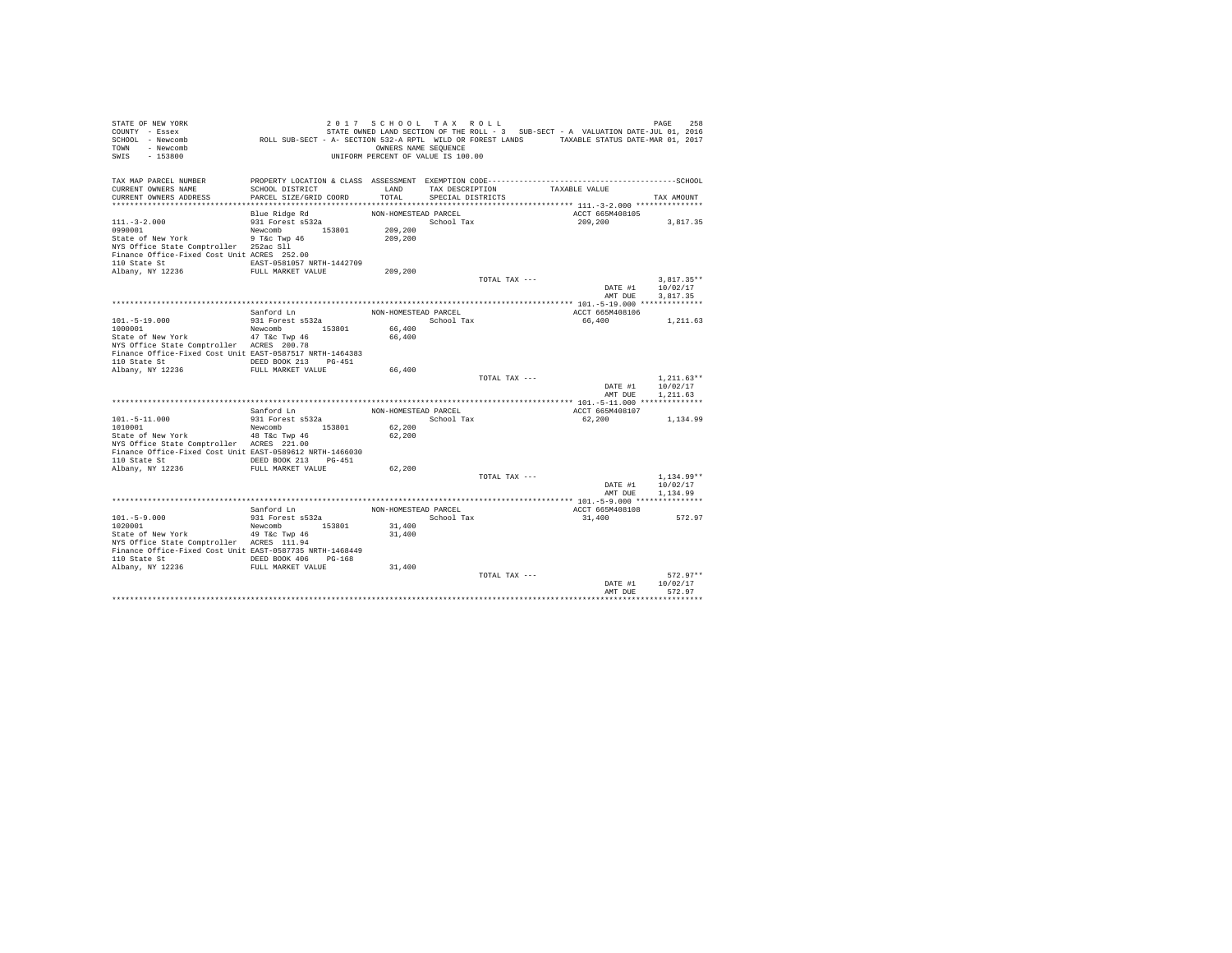| COUNTY - Essex<br>SCHOOL - Newcomb<br>- Newcomb<br>TOWN<br>SWIS<br>$-153800$                     | OWNERS NAME SEQUENCE<br>UNIFORM PERCENT OF VALUE IS 100.00 | 2017 SCHOOL TAX ROLL | STATE OWNED LAND SECTION OF THE ROLL - 3 SUB-SECT - A VALUATION DATE-JUL 01, 2016<br>ROLL SUB-SECT - A- SECTION 532-A RPTL WILD OR FOREST LANDS TAXABLE STATUS DATE-MAR 01, 2017 | PAGE<br>259               |
|--------------------------------------------------------------------------------------------------|------------------------------------------------------------|----------------------|----------------------------------------------------------------------------------------------------------------------------------------------------------------------------------|---------------------------|
| TAX MAP PARCEL NUMBER                                                                            |                                                            |                      |                                                                                                                                                                                  |                           |
| CURRENT OWNERS NAME<br>SCHOOL DISTRICT                                                           | LAND                                                       | TAX DESCRIPTION      | TAXABLE VALUE                                                                                                                                                                    |                           |
| PARCEL SIZE/GRID COORD<br>CURRENT OWNERS ADDRESS                                                 | TOTAL                                                      | SPECIAL DISTRICTS    |                                                                                                                                                                                  | TAX AMOUNT                |
| Sanford Ln                                                                                       | NON-HOMESTEAD PARCEL                                       |                      | ACCT 665M408109                                                                                                                                                                  |                           |
| $101. - 5 - 8.000$<br>931 Forest s532a                                                           |                                                            | School Tax           | 34,500                                                                                                                                                                           | 629.53                    |
| Newcomb 153801<br>1030001                                                                        | 34,500                                                     |                      |                                                                                                                                                                                  |                           |
| Part Lot 50 T&c Pur Twp46<br>State of New York                                                   | 34,500                                                     |                      |                                                                                                                                                                                  |                           |
| NYS Office State Comptroller ACRES 100.88                                                        |                                                            |                      |                                                                                                                                                                                  |                           |
| Finance Office-Fixed Cost Unit EAST-0585672 NRTH-1466726<br>DEED BOOK 406 PG-168<br>110 State St |                                                            |                      |                                                                                                                                                                                  |                           |
| Albany, NY 12236<br>FULL MARKET VALUE                                                            | 34,500                                                     |                      |                                                                                                                                                                                  |                           |
|                                                                                                  |                                                            | TOTAL TAX ---        |                                                                                                                                                                                  | $629.53**$                |
|                                                                                                  |                                                            |                      | DATE #1                                                                                                                                                                          | 10/02/17                  |
|                                                                                                  |                                                            |                      | AMT DUE                                                                                                                                                                          | 629.53                    |
|                                                                                                  |                                                            |                      |                                                                                                                                                                                  |                           |
| Sanford Ln<br>$79. - 1 - 2.000$<br>931 Forest s532a                                              | NON-HOMESTEAD PARCEL                                       | School Tax           | ACCT 665M408115<br>6401,900                                                                                                                                                      |                           |
| Newcomb 153801<br>1060001                                                                        | 6401,900                                                   |                      |                                                                                                                                                                                  | 116,817.84                |
| State of New York<br>Morse Gore T&c                                                              | 6401,900                                                   |                      |                                                                                                                                                                                  |                           |
| NYS Office State Comptroller 13864.90                                                            |                                                            |                      |                                                                                                                                                                                  |                           |
| Finance Office-Fixed Cost Unit ACRES13864.90                                                     |                                                            |                      |                                                                                                                                                                                  |                           |
| 110 State St<br>EAST-0543731 NRTH-1484365                                                        |                                                            |                      |                                                                                                                                                                                  |                           |
| Albany, NY 12236<br>DEED BOOK 136 PG-373<br>FULL MARKET VALUE                                    | 6401,900                                                   |                      |                                                                                                                                                                                  |                           |
|                                                                                                  |                                                            | TOTAL TAX ---        |                                                                                                                                                                                  | 116,817.84**              |
|                                                                                                  |                                                            |                      | DATE #1                                                                                                                                                                          | 10/02/17                  |
|                                                                                                  |                                                            |                      |                                                                                                                                                                                  | AMT DUE 116,817.84        |
|                                                                                                  |                                                            |                      |                                                                                                                                                                                  |                           |
| NYS Route 28N                                                                                    | NON-HOMESTEAD PARCEL                                       |                      | ACCT 665M408201                                                                                                                                                                  |                           |
| $89. - 3 - 1.000$<br>931 Forest s532a<br>1070001<br>Newcomb                                      | 153801<br>605,600                                          | School Tax           | 605,600                                                                                                                                                                          | 11,050.61                 |
| State of New York<br>T&C Twp 47                                                                  | 605,600                                                    |                      |                                                                                                                                                                                  |                           |
| NYS Office State Comptroller ACRES 1805.00                                                       |                                                            |                      |                                                                                                                                                                                  |                           |
| Finance Office-Fixed Cost Unit EAST-0548507 NRTH-1478761                                         |                                                            |                      |                                                                                                                                                                                  |                           |
| 110 State St<br>DEED BOOK 136 PG-373                                                             |                                                            |                      |                                                                                                                                                                                  |                           |
| Albany, NY 12236<br>FULL MARKET VALUE                                                            | 605,600                                                    |                      |                                                                                                                                                                                  |                           |
|                                                                                                  |                                                            | TOTAL TAX ---        | DATE #1                                                                                                                                                                          | $11,050.61**$<br>10/02/17 |
|                                                                                                  |                                                            |                      | AMT DUE                                                                                                                                                                          | 11,050.61                 |
|                                                                                                  |                                                            |                      |                                                                                                                                                                                  |                           |
| Sanford Ln                                                                                       | NON-HOMESTEAD PARCEL                                       |                      | ACCT 665M408202                                                                                                                                                                  |                           |
| $80. -1 - 1.000$<br>931 Forest s532a                                                             |                                                            | School Tax           | 254,400                                                                                                                                                                          | 4,642.13                  |
| 153801<br>1080001<br>Newcomb                                                                     | 254,400                                                    |                      |                                                                                                                                                                                  |                           |
| State of New York<br>T&C Twp 47<br>NYS Office State Comptroller ACRES 670.00                     | 254,400                                                    |                      |                                                                                                                                                                                  |                           |
| Finance Office-Fixed Cost Unit EAST-0563350 NRTH-1494309                                         |                                                            |                      |                                                                                                                                                                                  |                           |
| 110 State St<br>DEED BOOK 136                                                                    | $PG-373$                                                   |                      |                                                                                                                                                                                  |                           |
| Albany, NY 12236 FULL MARKET VALUE                                                               | 254,400                                                    |                      |                                                                                                                                                                                  |                           |
|                                                                                                  |                                                            | TOTAL TAX ---        |                                                                                                                                                                                  | $4.642.13**$              |
|                                                                                                  |                                                            |                      | DATE #1                                                                                                                                                                          | 10/02/17<br>4.642.13      |
|                                                                                                  |                                                            |                      | AMT DUE                                                                                                                                                                          |                           |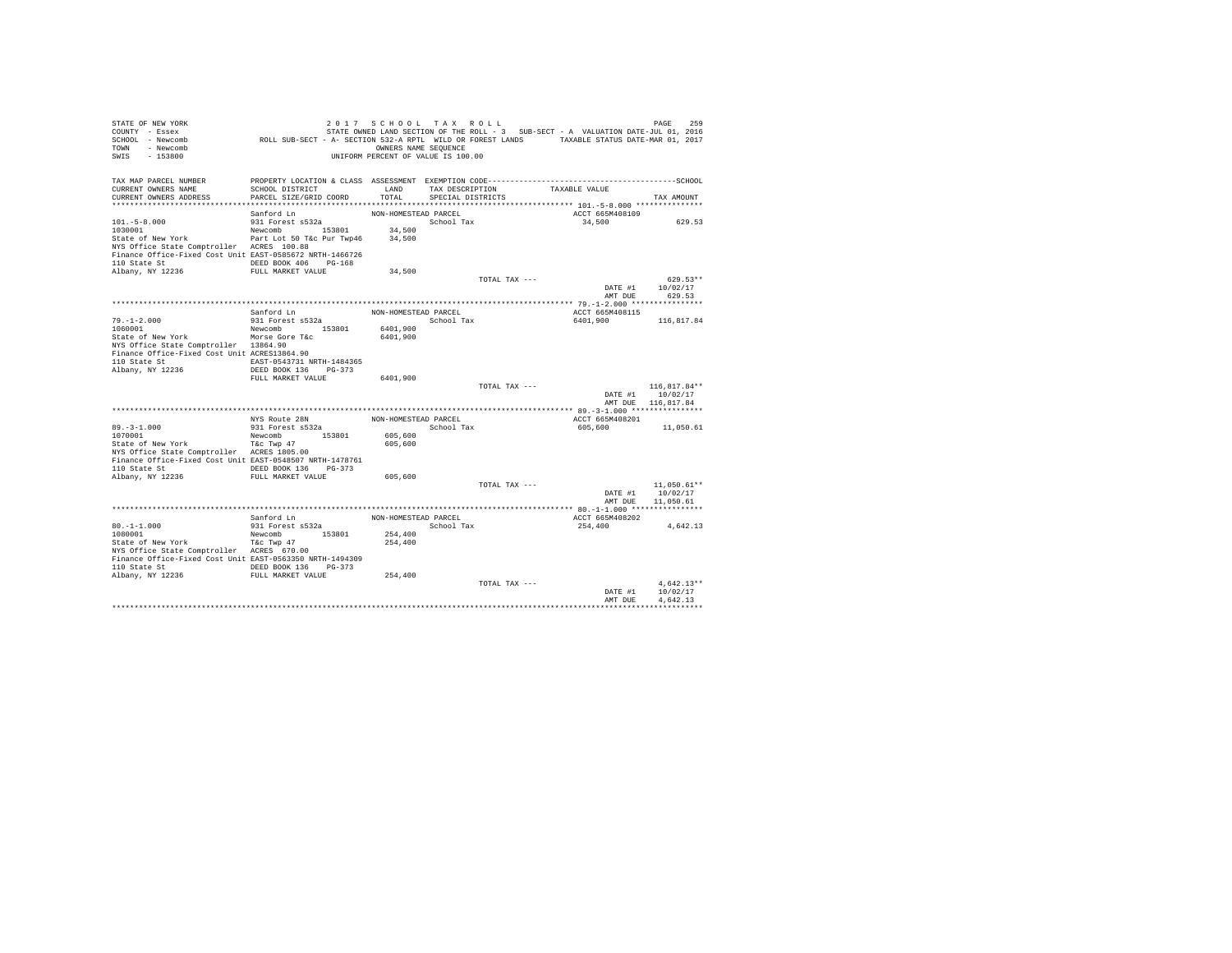| STATE OF NEW YORK<br>COUNTY - Essex<br>SCHOOL - Newcomb<br>TOWN - Newcomb<br>SWIS<br>$-153800$ | ROLL SUB-SECT - A- SECTION 532-A RPTL WILD OR FOREST LANDS TAXABLE STATUS DATE-MAR 01, 2017 | 2017 SCHOOL TAX ROLL<br>OWNERS NAME SEQUENCE<br>UNIFORM PERCENT OF VALUE IS 100.00 |                                      |               | STATE OWNED LAND SECTION OF THE ROLL - 3 SUB-SECT - A VALUATION DATE-JUL 01, 2016 | PAGE<br>260          |
|------------------------------------------------------------------------------------------------|---------------------------------------------------------------------------------------------|------------------------------------------------------------------------------------|--------------------------------------|---------------|-----------------------------------------------------------------------------------|----------------------|
| TAX MAP PARCEL NUMBER                                                                          |                                                                                             |                                                                                    |                                      |               |                                                                                   |                      |
| CURRENT OWNERS NAME<br>CURRENT OWNERS ADDRESS                                                  | SCHOOL DISTRICT<br>PARCEL SIZE/GRID COORD                                                   | LAND<br>TOTAL                                                                      | TAX DESCRIPTION<br>SPECIAL DISTRICTS |               | TAXABLE VALUE                                                                     |                      |
|                                                                                                |                                                                                             |                                                                                    |                                      |               |                                                                                   | TAX AMOUNT           |
|                                                                                                | Wly Side County Line                                                                        | NON-HOMESTEAD PARCEL                                                               |                                      |               | ACCT 665M408205                                                                   |                      |
| $444.38 - 1 - 10.100$                                                                          | 931 Forest s532a                                                                            |                                                                                    | School Tax                           |               | 8,000                                                                             | 145.98               |
| 1100001                                                                                        | Newcomb 153801                                                                              | 8,000                                                                              |                                      |               |                                                                                   |                      |
| State of New York                                                                              | 59 T&c Twp 50                                                                               | 8,000                                                                              |                                      |               |                                                                                   |                      |
| NYS Office State Comptroller 17.8 Acres                                                        |                                                                                             |                                                                                    |                                      |               |                                                                                   |                      |
| Finance Office-Fixed Cost Unit ACRES 17.75                                                     |                                                                                             |                                                                                    |                                      |               |                                                                                   |                      |
| 110 State St                                                                                   | EAST-0517379 NRTH-1479584                                                                   |                                                                                    |                                      |               |                                                                                   |                      |
| Albany, NY 12236                                                                               | FULL MARKET VALUE                                                                           | 8,000                                                                              |                                      |               |                                                                                   |                      |
|                                                                                                |                                                                                             |                                                                                    |                                      | TOTAL TAX --- |                                                                                   | 145.98**             |
|                                                                                                |                                                                                             |                                                                                    |                                      |               | DATE #1                                                                           | 10/02/17             |
|                                                                                                |                                                                                             |                                                                                    |                                      |               | AMT DUE                                                                           | 145.98               |
|                                                                                                | NYS Route 28N                                                                               | NON-HOMESTEAD PARCEL                                                               |                                      |               | ACCT 665M408206                                                                   |                      |
| $88. - 1 - 12.000$                                                                             | 931 Forest s532a                                                                            |                                                                                    | School Tax                           |               | 59,400                                                                            | 1,083.89             |
| 1110001                                                                                        | Newcomb 153801                                                                              | 59,400                                                                             |                                      |               |                                                                                   |                      |
| State of New York                                                                              | 60&61 T&c Twp                                                                               | 59,400                                                                             |                                      |               |                                                                                   |                      |
| NYS Office State Comptroller ACRES 132.50                                                      |                                                                                             |                                                                                    |                                      |               |                                                                                   |                      |
| Finance Office-Fixed Cost Unit EAST-0516605 NRTH-1478097                                       |                                                                                             |                                                                                    |                                      |               |                                                                                   |                      |
| 110 State St                                                                                   | FULL MARKET VALUE                                                                           | 59,400                                                                             |                                      |               |                                                                                   |                      |
| Albany, NY 12236                                                                               |                                                                                             |                                                                                    |                                      |               |                                                                                   |                      |
|                                                                                                |                                                                                             |                                                                                    |                                      | TOTAL TAX --- |                                                                                   | $1,083.89**$         |
|                                                                                                |                                                                                             |                                                                                    |                                      |               | DATE #1<br>AMT DUE                                                                | 10/02/17             |
|                                                                                                |                                                                                             |                                                                                    |                                      |               |                                                                                   | 1,083.89             |
|                                                                                                | NYS Route 28N                                                                               | NON-HOMESTEAD PARCEL                                                               |                                      |               | ACCT 665M408207                                                                   |                      |
| $88. - 1 - 13.000$                                                                             | 931 Forest s532a                                                                            |                                                                                    | School Tax                           |               | 88,100                                                                            | 1,607.59             |
| 1120001                                                                                        | Newcomb 153801                                                                              | 88,100                                                                             |                                      |               |                                                                                   |                      |
| State of New York                                                                              | 62&63 T&c Twp                                                                               | 88,100                                                                             |                                      |               |                                                                                   |                      |
| NYS Office State Comptroller ACRES 194.50                                                      |                                                                                             |                                                                                    |                                      |               |                                                                                   |                      |
| Finance Office-Fixed Cost Unit EAST-0517379 NRTH-1479884                                       |                                                                                             |                                                                                    |                                      |               |                                                                                   |                      |
| 110 State St CONTERT DEED BOOK 176 PG-1                                                        |                                                                                             |                                                                                    |                                      |               |                                                                                   |                      |
| Albany, NY 12236                                                                               | FULL MARKET VALUE                                                                           | 88,100                                                                             |                                      |               |                                                                                   |                      |
|                                                                                                |                                                                                             |                                                                                    |                                      | TOTAL TAX --- |                                                                                   | $1.607.59**$         |
|                                                                                                |                                                                                             |                                                                                    |                                      |               | DATE #1                                                                           | 10/02/17             |
|                                                                                                |                                                                                             |                                                                                    |                                      |               | AMT DUE                                                                           | 1,607.59             |
|                                                                                                | NYS Route 28N                                                                               | NON-HOMESTEAD PARCEL                                                               |                                      |               | ACCT 665M408208                                                                   |                      |
| $88. - 1 - 10.000$                                                                             | 931 Forest s532a                                                                            |                                                                                    | School Tax                           |               | 107,100                                                                           | 1,954.29             |
| 1130001                                                                                        | Newcomb 153801                                                                              | 107,100                                                                            |                                      |               |                                                                                   |                      |
| State of New York 64 T&C Twp 50                                                                |                                                                                             | 107,100                                                                            |                                      |               |                                                                                   |                      |
| NYS Office State Comptroller ACRES 153.00                                                      |                                                                                             |                                                                                    |                                      |               |                                                                                   |                      |
| Finance Office-Fixed Cost Unit EAST-0516176 NRTH-1482721                                       |                                                                                             |                                                                                    |                                      |               |                                                                                   |                      |
| 110 State St 6 DEED BOOK 187 PG-445                                                            |                                                                                             |                                                                                    |                                      |               |                                                                                   |                      |
| Albany, NY 12236 FULL MARKET VALUE                                                             |                                                                                             | 107,100                                                                            |                                      |               |                                                                                   |                      |
|                                                                                                |                                                                                             |                                                                                    |                                      | TOTAL TAX --- |                                                                                   | $1.954.29**$         |
|                                                                                                |                                                                                             |                                                                                    |                                      |               | DATE #1<br>AMT DUE                                                                | 10/02/17<br>1,954.29 |
|                                                                                                |                                                                                             |                                                                                    |                                      |               |                                                                                   |                      |
|                                                                                                |                                                                                             |                                                                                    |                                      |               |                                                                                   |                      |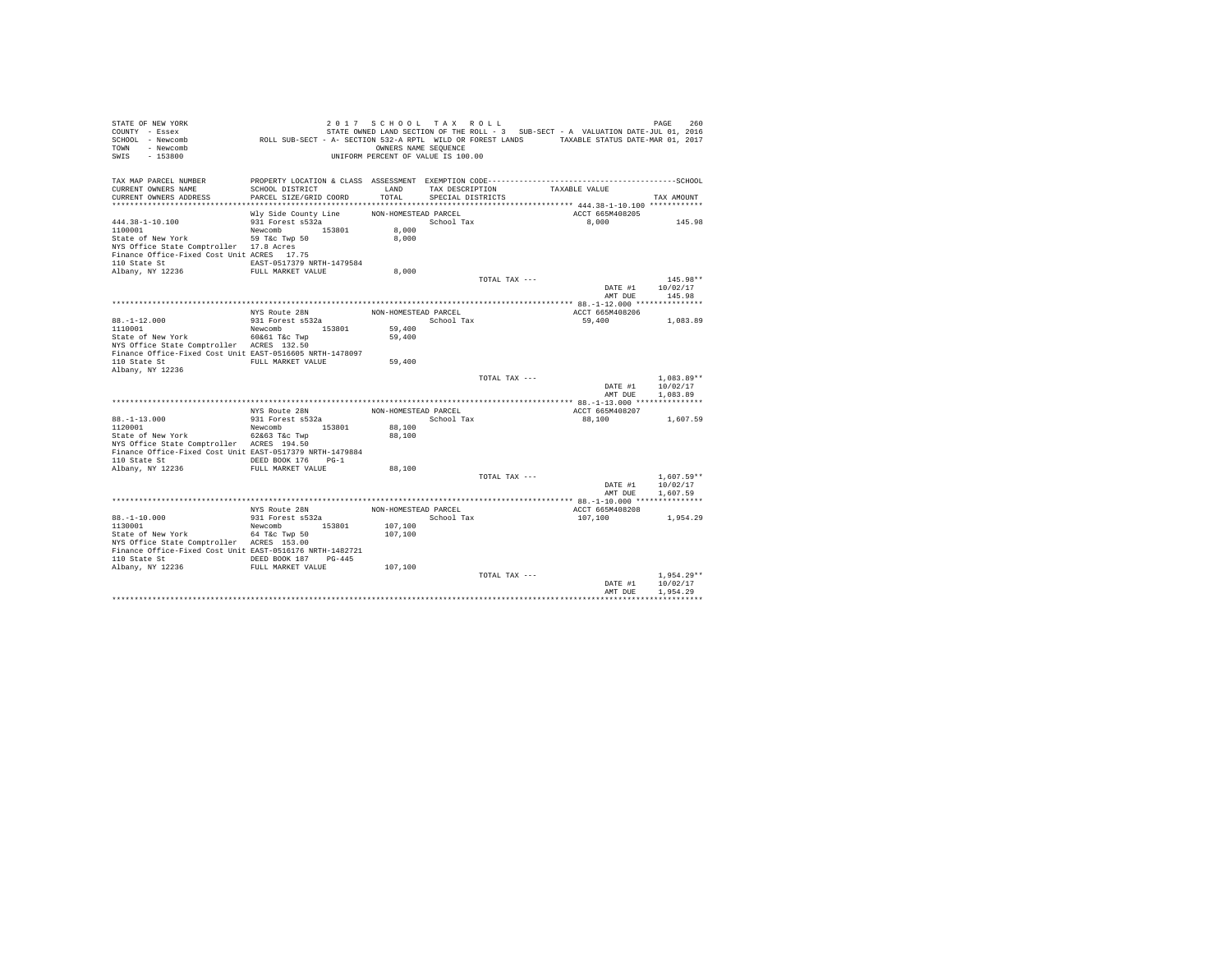| STATE OF NEW YORK<br>COUNTY - Essex<br>SCHOOL - Newcomb<br>TOWN - Newcomb<br>SWIS<br>$-153800$       | ROLL SUB-SECT - A- SECTION 532-A RPTL WILD OR FOREST LANDS TAXABLE STATUS DATE-MAR 01, 2017 | 2017 SCHOOL TAX ROLL<br>OWNERS NAME SEQUENCE<br>UNIFORM PERCENT OF VALUE IS 100.00 |                   |               | STATE OWNED LAND SECTION OF THE ROLL - 3 SUB-SECT - A VALUATION DATE-JUL 01, 2016 |                    | PAGE         | 261       |
|------------------------------------------------------------------------------------------------------|---------------------------------------------------------------------------------------------|------------------------------------------------------------------------------------|-------------------|---------------|-----------------------------------------------------------------------------------|--------------------|--------------|-----------|
| TAX MAP PARCEL NUMBER                                                                                |                                                                                             |                                                                                    |                   |               |                                                                                   |                    |              |           |
| CURRENT OWNERS NAME                                                                                  | SCHOOL DISTRICT                                                                             | LAND                                                                               | TAX DESCRIPTION   |               | TAXABLE VALUE                                                                     |                    |              |           |
| CURRENT OWNERS ADDRESS                                                                               | PARCEL SIZE/GRID COORD                                                                      | TOTAL                                                                              | SPECIAL DISTRICTS |               |                                                                                   |                    | TAX AMOUNT   |           |
|                                                                                                      | Wly Side County Line                                                                        | NON-HOMESTEAD PARCEL                                                               |                   |               |                                                                                   | ACCT 665M408209    |              |           |
| $444.38 - 1 - 10.000$                                                                                | 931 Forest s532a                                                                            |                                                                                    | School Tax        |               |                                                                                   | 39,700             |              | 724.42    |
| 1140001                                                                                              | Newcomb 153801                                                                              | 39,700                                                                             |                   |               |                                                                                   |                    |              |           |
| State of New York                                                                                    | 65 Totten & Crossfield Tw                                                                   | 39,700                                                                             |                   |               |                                                                                   |                    |              |           |
| NYS Office State Comptroller 71.4 Acres                                                              |                                                                                             |                                                                                    |                   |               |                                                                                   |                    |              |           |
| Finance Office-Fixed Cost Unit ACRES 71.40                                                           |                                                                                             |                                                                                    |                   |               |                                                                                   |                    |              |           |
| 110 State St<br>Albany, NY 12236                                                                     | EAST-0516188 NRTH-1485921<br>FULL MARKET VALUE                                              | 39,700                                                                             |                   |               |                                                                                   |                    |              |           |
|                                                                                                      |                                                                                             |                                                                                    |                   | TOTAL TAX --- |                                                                                   |                    | $724.42**$   |           |
|                                                                                                      |                                                                                             |                                                                                    |                   |               |                                                                                   | DATE #1            | 10/02/17     |           |
|                                                                                                      |                                                                                             |                                                                                    |                   |               |                                                                                   | AMT DUE            | 724.42       |           |
|                                                                                                      |                                                                                             |                                                                                    |                   |               |                                                                                   |                    |              |           |
|                                                                                                      | Wly Side County Line                                                                        | NON-HOMESTEAD PARCEL                                                               |                   |               |                                                                                   | ACCT 665M408210    |              |           |
| 444.38-1-99.000                                                                                      | 931 Forest s532a                                                                            |                                                                                    | School Tax        |               |                                                                                   | 400                |              | 7.30      |
| 1150001<br>State of New York                                                                         | Newcomb 153801<br>66 T&c Twp 50                                                             | 400<br>400                                                                         |                   |               |                                                                                   |                    |              |           |
| NYS Office State Comptroller ACRES 2.00                                                              |                                                                                             |                                                                                    |                   |               |                                                                                   |                    |              |           |
| Finance Office-Fixed Cost Unit EAST-0516188 NRTH-1485921                                             |                                                                                             |                                                                                    |                   |               |                                                                                   |                    |              |           |
| 110 State St                                                                                         | FULL MARKET VALUE                                                                           | 400                                                                                |                   |               |                                                                                   |                    |              |           |
| Albany, NY 12236                                                                                     |                                                                                             |                                                                                    |                   |               |                                                                                   |                    |              |           |
|                                                                                                      |                                                                                             |                                                                                    |                   | TOTAL TAX --- |                                                                                   |                    |              | $7.30**$  |
|                                                                                                      |                                                                                             |                                                                                    |                   |               |                                                                                   | DATE #1<br>AMT DUE | 10/02/17     | 7.30      |
|                                                                                                      |                                                                                             |                                                                                    |                   |               |                                                                                   |                    |              |           |
|                                                                                                      | Wly Side County Line                                                                        | NON-HOMESTEAD PARCEL                                                               |                   |               |                                                                                   | ACCT 665M408211    |              |           |
| 444.38-1-98.000                                                                                      | 931 Forest s532a                                                                            |                                                                                    | School Tax        |               |                                                                                   | 2,000              |              | 36.49     |
| 1160001                                                                                              | 153801<br>Newcomb                                                                           | 2,000                                                                              |                   |               |                                                                                   |                    |              |           |
| State of New York                                                                                    | 76 T&C Twp 50                                                                               | 2,000                                                                              |                   |               |                                                                                   |                    |              |           |
| NYS Office State Comptroller ACRES 10.50<br>Finance Office-Fixed Cost Unit EAST-0515345 NRTH-1491766 |                                                                                             |                                                                                    |                   |               |                                                                                   |                    |              |           |
| 110 State St                                                                                         | FULL MARKET VALUE                                                                           | 2,000                                                                              |                   |               |                                                                                   |                    |              |           |
| Albany, NY 12236                                                                                     |                                                                                             |                                                                                    |                   |               |                                                                                   |                    |              |           |
|                                                                                                      |                                                                                             |                                                                                    |                   | TOTAL TAX --- |                                                                                   |                    |              | $36.49**$ |
|                                                                                                      |                                                                                             |                                                                                    |                   |               |                                                                                   | DATE #1            | 10/02/17     |           |
|                                                                                                      |                                                                                             |                                                                                    |                   |               |                                                                                   | AMT DUE            | 36.49        |           |
|                                                                                                      | NYS Route 28N                                                                               | NON-HOMESTEAD PARCEL                                                               |                   |               |                                                                                   | ACCT 665M408212    |              |           |
| $88. - 1 - 1.000$                                                                                    | 931 Forest s532a                                                                            |                                                                                    | School Tax        |               |                                                                                   | 70,800             | 1,291.91     |           |
| 1170001                                                                                              | Newcomb 153801                                                                              | 70,800                                                                             |                   |               |                                                                                   |                    |              |           |
| State of New York                                                                                    | 77 T&c Twp 50                                                                               | 70,800                                                                             |                   |               |                                                                                   |                    |              |           |
| NYS Office State Comptroller 115.7ac Sll                                                             |                                                                                             |                                                                                    |                   |               |                                                                                   |                    |              |           |
| Finance Office-Fixed Cost Unit ACRES 115.68                                                          |                                                                                             |                                                                                    |                   |               |                                                                                   |                    |              |           |
| 110 State St                                                                                         | EAST-0515502 NRTH-1488124                                                                   |                                                                                    |                   |               |                                                                                   |                    |              |           |
| Albany, NY 12236                                                                                     | FULL MARKET VALUE                                                                           | 70,800                                                                             |                   | TOTAL TAX --- |                                                                                   |                    | $1.291.91**$ |           |
|                                                                                                      |                                                                                             |                                                                                    |                   |               |                                                                                   | DATE #1            | 10/02/17     |           |
|                                                                                                      |                                                                                             |                                                                                    |                   |               |                                                                                   | AMT DUE            | 1,291.91     |           |
|                                                                                                      |                                                                                             |                                                                                    |                   |               |                                                                                   |                    |              |           |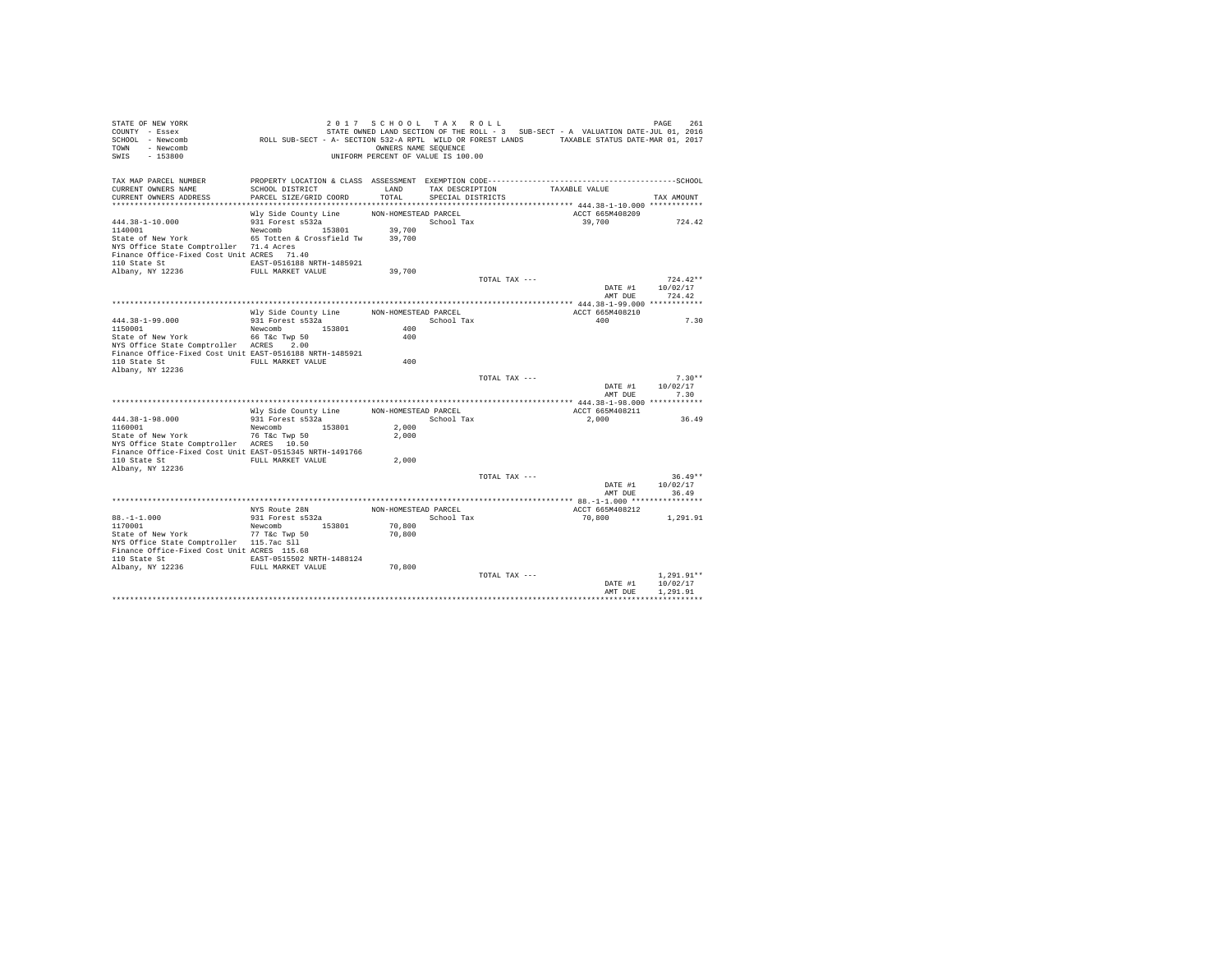| TOWN - Newcomb<br>SWIS<br>$-153800$                                          |                                   | OWNERS NAME SEQUENCE<br>UNIFORM PERCENT OF VALUE IS 100.00 |                         |                                    |                    |                                      |
|------------------------------------------------------------------------------|-----------------------------------|------------------------------------------------------------|-------------------------|------------------------------------|--------------------|--------------------------------------|
| TAX MAP PARCEL NUMBER                                                        |                                   |                                                            |                         |                                    |                    |                                      |
| CURRENT OWNERS NAME                                                          | SCHOOL DISTRICT                   |                                                            |                         | LAND TAX DESCRIPTION TAXABLE VALUE |                    |                                      |
| CURRENT OWNERS ADDRESS                                                       | PARCEL SIZE/GRID COORD            |                                                            | TOTAL SPECIAL DISTRICTS |                                    |                    | TAX AMOUNT                           |
|                                                                              | NYS Route 28N                     | NON-HOMESTEAD PARCEL                                       |                         |                                    | ACCT 665M408213    |                                      |
| $88. - 1 - 4.000$                                                            | $931$ Forest $532a$               |                                                            | School Tax              |                                    | 138.700 2.530.91   |                                      |
| 1180001                                                                      | Newcomb 153801                    | 138,700                                                    |                         |                                    |                    |                                      |
| State of New York 78 T&c Twp 50                                              |                                   | 138,700                                                    |                         |                                    |                    |                                      |
| NYS Office State Comptroller ACRES 160.00                                    |                                   |                                                            |                         |                                    |                    |                                      |
| Finance Office-Fixed Cost Unit EAST-0516188 NRTH-1485921                     |                                   |                                                            |                         |                                    |                    |                                      |
| 110 State St CONDERD BOOK 187 PG-445                                         |                                   |                                                            |                         |                                    |                    |                                      |
| Albany, NY 12236                                                             | FULL MARKET VALUE                 | 138,700                                                    |                         |                                    |                    |                                      |
|                                                                              |                                   |                                                            |                         | TOTAL TAX ---                      |                    | $2.530.91**$                         |
|                                                                              |                                   |                                                            |                         |                                    |                    | DATE #1 10/02/17<br>AMT DUE 2.530.91 |
|                                                                              |                                   |                                                            |                         |                                    |                    |                                      |
|                                                                              |                                   | NON-HOMESTEAD PARCEL                                       |                         |                                    | ACCT 665M408214    |                                      |
|                                                                              | NYS Route 28N<br>931 Forest s532a |                                                            | School Tax              |                                    | 96,600 1,762.70    |                                      |
| $88. -1 - 9.000$<br>1190001                                                  | Newcomb 153801                    | 96,600                                                     |                         |                                    |                    |                                      |
| State of New York 79 T&c Twp 50<br>NYS Office State Comptroller ACRES 160.00 |                                   | 96,600                                                     |                         |                                    |                    |                                      |
| NYS Office State Comptroller ACRES 160.00                                    |                                   |                                                            |                         |                                    |                    |                                      |
| Finance Office-Fixed Cost Unit EAST-0517719 NRTH-1483916                     |                                   |                                                            |                         |                                    |                    |                                      |
|                                                                              |                                   |                                                            |                         |                                    |                    |                                      |
|                                                                              |                                   | 96,600                                                     |                         |                                    |                    |                                      |
|                                                                              |                                   |                                                            |                         | TOTAL TAX ---                      |                    | $1.762.70**$                         |
|                                                                              |                                   |                                                            |                         |                                    | AMT DUE            | DATE #1 10/02/17<br>1,762.70         |
|                                                                              |                                   |                                                            |                         |                                    |                    |                                      |
|                                                                              |                                   | NON-HOMESTEAD PARCEL                                       |                         |                                    | ACCT 665M408215    |                                      |
| $88. -1 - 14.000$                                                            | NYS Route 28N<br>931 Forest s532a |                                                            | School Tax              |                                    | 99,700             | 1,819.26                             |
| 1200001                                                                      | Newcomb 153801                    | 99,700                                                     |                         |                                    |                    |                                      |
| State of New York 80&81 T&C Twp                                              |                                   | 99,700                                                     |                         |                                    |                    |                                      |
| NYS Office State Comptroller 195.5ac Sll                                     |                                   |                                                            |                         |                                    |                    |                                      |
| Finance Office-Fixed Cost Unit ACRES 195.48                                  |                                   |                                                            |                         |                                    |                    |                                      |
| 110 State St 6. EAST-0519479 NRTH-1481486                                    |                                   |                                                            |                         |                                    |                    |                                      |
| Albany, NY 12236                                                             | DEED BOOK 187 PG-445              |                                                            |                         |                                    |                    |                                      |
|                                                                              | FULL MARKET VALUE                 | 99,700                                                     |                         | TOTAL TAX ---                      |                    | $1,819.26**$                         |
|                                                                              |                                   |                                                            |                         |                                    | $\mathtt{DATE}$ #1 | 10/02/17                             |
|                                                                              |                                   |                                                            |                         |                                    | AMT DUE            | 1,819.26                             |
|                                                                              |                                   |                                                            |                         |                                    |                    |                                      |
|                                                                              | NYS Route 28N<br>931 Forest s532a | NON-HOMESTEAD PARCEL                                       |                         |                                    | ACCT 665M408301    |                                      |
| $88, -1 - 15, 000$                                                           |                                   |                                                            | School Tax              |                                    | 139,500            | 2,545.51                             |
| 1210001                                                                      | Newcomb 153801                    | 139,500                                                    |                         |                                    |                    |                                      |
| State of New York 82&83 T&C Twp                                              |                                   | 139,500                                                    |                         |                                    |                    |                                      |
| NYS Office State Comptroller ACRES 196.00                                    |                                   |                                                            |                         |                                    |                    |                                      |
| Finance Office-Fixed Cost Unit EAST-0521587 NRTH-1483076                     |                                   |                                                            |                         |                                    |                    |                                      |
|                                                                              |                                   |                                                            |                         |                                    |                    |                                      |
|                                                                              |                                   |                                                            |                         | TOTAL TAX ---                      |                    | $2.545.51**$                         |
|                                                                              |                                   |                                                            |                         |                                    | DATE #1            | 10/02/17                             |
|                                                                              |                                   |                                                            |                         |                                    | AMT DUE            | 2.545.51                             |
|                                                                              |                                   |                                                            |                         |                                    |                    |                                      |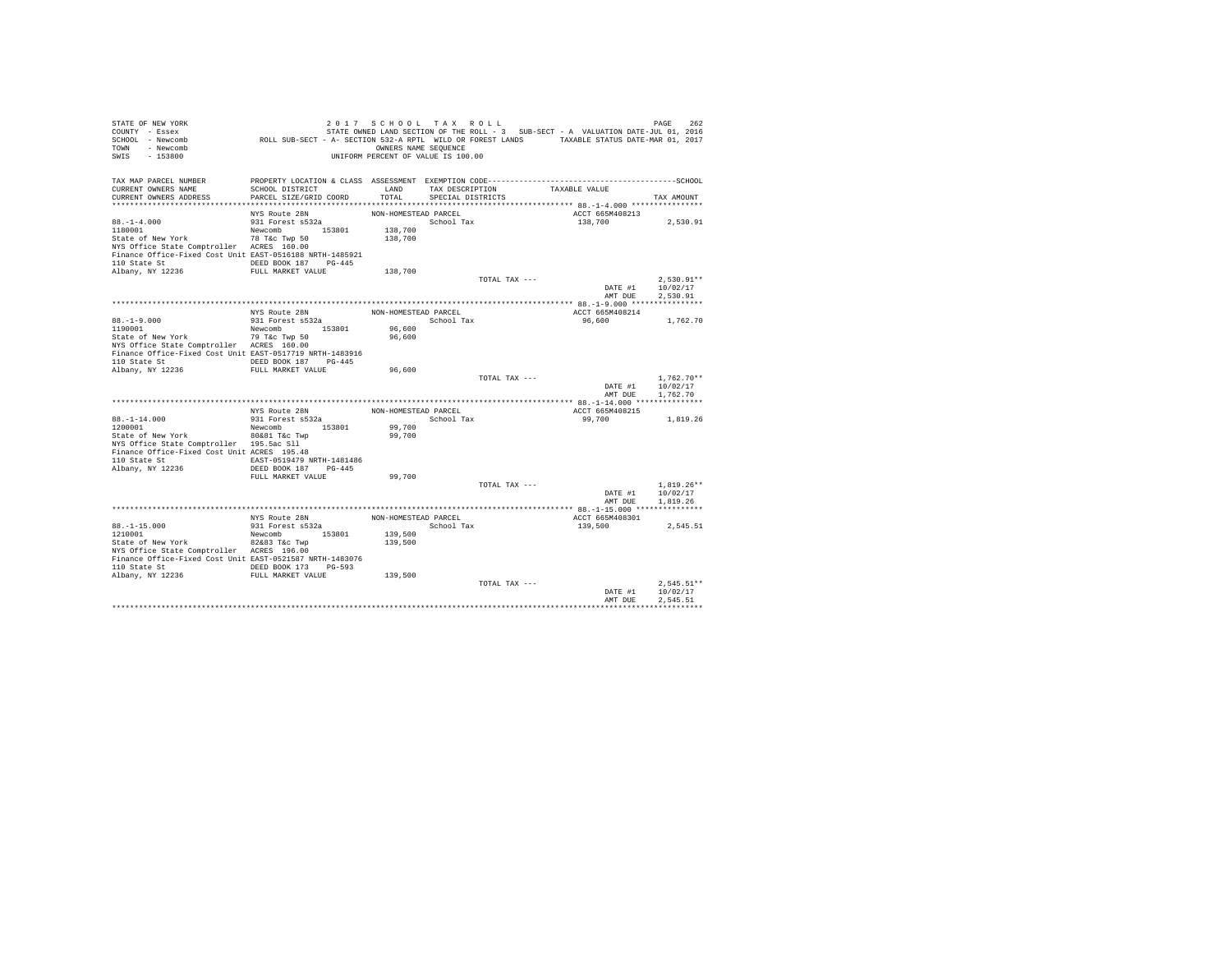| STATE OF NEW YORK<br>COUNTY - Essex<br>SCHOOL - Newcomb<br>- Newcomb<br>TOWN<br>SWIS<br>$-153800$ | ROLL SUB-SECT - A- SECTION 532-A RPTL WILD OR FOREST LANDS TAXABLE STATUS DATE-MAR 01, 2017 | 2017 SCHOOL TAX ROLL<br>OWNERS NAME SEQUENCE<br>UNIFORM PERCENT OF VALUE IS 100.00 |                                      |               | STATE OWNED LAND SECTION OF THE ROLL - 3 SUB-SECT - A VALUATION DATE-JUL 01, 2016 | PAGE<br>263              |
|---------------------------------------------------------------------------------------------------|---------------------------------------------------------------------------------------------|------------------------------------------------------------------------------------|--------------------------------------|---------------|-----------------------------------------------------------------------------------|--------------------------|
| TAX MAP PARCEL NUMBER                                                                             |                                                                                             |                                                                                    |                                      |               |                                                                                   |                          |
| CURRENT OWNERS NAME<br>CURRENT OWNERS ADDRESS                                                     | SCHOOL DISTRICT<br>PARCEL SIZE/GRID COORD                                                   | LAND<br>TOTAL                                                                      | TAX DESCRIPTION<br>SPECIAL DISTRICTS |               | TAXABLE VALUE                                                                     | TAX AMOUNT               |
|                                                                                                   |                                                                                             |                                                                                    |                                      |               |                                                                                   |                          |
|                                                                                                   | Goodnow Flow Rd                                                                             | NON-HOMESTEAD PARCEL                                                               |                                      |               | ACCT 665Z013001                                                                   |                          |
| $120. -1 - 1.112$                                                                                 | 931 Forest s532a - WTRFNT                                                                   |                                                                                    | School Tax                           |               | 8640,800                                                                          | 157,671.87               |
| 121001                                                                                            | Newcomb 153801 8640,800                                                                     |                                                                                    |                                      |               |                                                                                   |                          |
| State of New York                                                                                 | T&C Pur Twp 18 & 27 RS 8640,800                                                             |                                                                                    |                                      |               |                                                                                   |                          |
| NYS Office State Comptroller ACRES12851.60                                                        |                                                                                             |                                                                                    |                                      |               |                                                                                   |                          |
| Finance Office-Fixed Cost Unit EAST-0544358 NRTH-1431778<br>110 State St                          | DEED BOOK 1719 PG-83                                                                        |                                                                                    |                                      |               |                                                                                   |                          |
| Albany, NY 12236                                                                                  | FULL MARKET VALUE                                                                           | 8640,800                                                                           |                                      |               |                                                                                   |                          |
|                                                                                                   |                                                                                             |                                                                                    |                                      | TOTAL TAX --- |                                                                                   | 157,671.87**             |
|                                                                                                   |                                                                                             |                                                                                    |                                      |               | DATE #1                                                                           | 10/02/17                 |
|                                                                                                   |                                                                                             |                                                                                    |                                      |               |                                                                                   | AMT DUE 157.671.87       |
|                                                                                                   |                                                                                             |                                                                                    |                                      |               |                                                                                   |                          |
|                                                                                                   | NYS Route 28N<br>931 Forest s532a                                                           | NON-HOMESTEAD PARCEL                                                               |                                      |               | ACCT 665M408302                                                                   |                          |
| $88. - 1 - 8.000$<br>1220001                                                                      | 153801<br>Newcomb                                                                           | School Tax<br>129,800                                                              |                                      |               | 129,800                                                                           | 2.368.51                 |
| State of New York                                                                                 | 84 T&c Twp 50                                                                               | 129,800                                                                            |                                      |               |                                                                                   |                          |
| NYS Office State Comptroller ACRES 160.00                                                         |                                                                                             |                                                                                    |                                      |               |                                                                                   |                          |
| Finance Office-Fixed Cost Unit EAST-0519842 NRTH-1485496                                          |                                                                                             |                                                                                    |                                      |               |                                                                                   |                          |
| 110 State St CDEED BOOK 187 PG-445                                                                |                                                                                             |                                                                                    |                                      |               |                                                                                   |                          |
| Albany, NY 12236                                                                                  | FULL MARKET VALUE                                                                           | 129,800                                                                            |                                      |               |                                                                                   |                          |
|                                                                                                   |                                                                                             |                                                                                    |                                      | TOTAL TAX --- | DATE #1                                                                           | $2.368.51**$<br>10/02/17 |
|                                                                                                   |                                                                                             |                                                                                    |                                      |               | AMT DUE                                                                           | 2.368.51                 |
|                                                                                                   |                                                                                             |                                                                                    |                                      |               |                                                                                   |                          |
|                                                                                                   | NYS Route 28N                                                                               | NON-HOMESTEAD PARCEL                                                               |                                      |               | ACCT 665M408303                                                                   |                          |
| $88. - 1 - 5.000$                                                                                 | 931 Forest s532a                                                                            |                                                                                    | School Tax                           |               | 167,300                                                                           | 3,052.79                 |
| 1230001                                                                                           | Newcomb 153801                                                                              | 167,300                                                                            |                                      |               |                                                                                   |                          |
| State of New York<br>NYS Office State Comptroller ACRES 160.00                                    | 85 T&c Twp 50                                                                               | 167,300                                                                            |                                      |               |                                                                                   |                          |
| Finance Office-Fixed Cost Unit EAST-0518250 NRTH-1487478                                          |                                                                                             |                                                                                    |                                      |               |                                                                                   |                          |
| 110 State St                                                                                      | DEED BOOK 187 PG-445                                                                        |                                                                                    |                                      |               |                                                                                   |                          |
| Albany, NY 12236                                                                                  | FULL MARKET VALUE                                                                           | 167,300                                                                            |                                      |               |                                                                                   |                          |
|                                                                                                   |                                                                                             |                                                                                    |                                      | TOTAL TAX --- |                                                                                   | $3.052.79**$             |
|                                                                                                   |                                                                                             |                                                                                    |                                      |               | DATE #1                                                                           | 10/02/17                 |
|                                                                                                   |                                                                                             |                                                                                    |                                      |               | AMT DUE                                                                           | 3.052.79                 |
|                                                                                                   | NYS Route 28N                                                                               | NON-HOMESTEAD PARCEL                                                               |                                      |               | ACCT 665M408304                                                                   |                          |
| $78. - 1 - 20.000$                                                                                | 931 Forest s532a                                                                            |                                                                                    | School Tax                           |               | 74,200                                                                            | 1,353.95                 |
| 1240001                                                                                           | Newcomb 153801                                                                              | 74,200                                                                             |                                      |               |                                                                                   |                          |
| State of New York                                                                                 | 86 T&C Twp 50                                                                               | 74,200                                                                             |                                      |               |                                                                                   |                          |
| NYS Office State Comptroller 160ac Sll                                                            |                                                                                             |                                                                                    |                                      |               |                                                                                   |                          |
| Finance Office-Fixed Cost Unit ACRES 160.00                                                       |                                                                                             |                                                                                    |                                      |               |                                                                                   |                          |
| 110 State St  EAST-0516546 NRTH-1489468                                                           |                                                                                             |                                                                                    |                                      |               |                                                                                   |                          |
| Albany, NY 12236                                                                                  | DEED BOOK 187 PG-445<br>FULL MARKET VALUE                                                   | 74,200                                                                             |                                      |               |                                                                                   |                          |
|                                                                                                   |                                                                                             |                                                                                    |                                      | TOTAL TAX --- |                                                                                   | $1,353.95**$             |
|                                                                                                   |                                                                                             |                                                                                    |                                      |               | DATE #1                                                                           | 10/02/17                 |
|                                                                                                   |                                                                                             |                                                                                    |                                      |               | AMT DUE                                                                           | 1,353.95                 |
|                                                                                                   |                                                                                             |                                                                                    |                                      |               |                                                                                   |                          |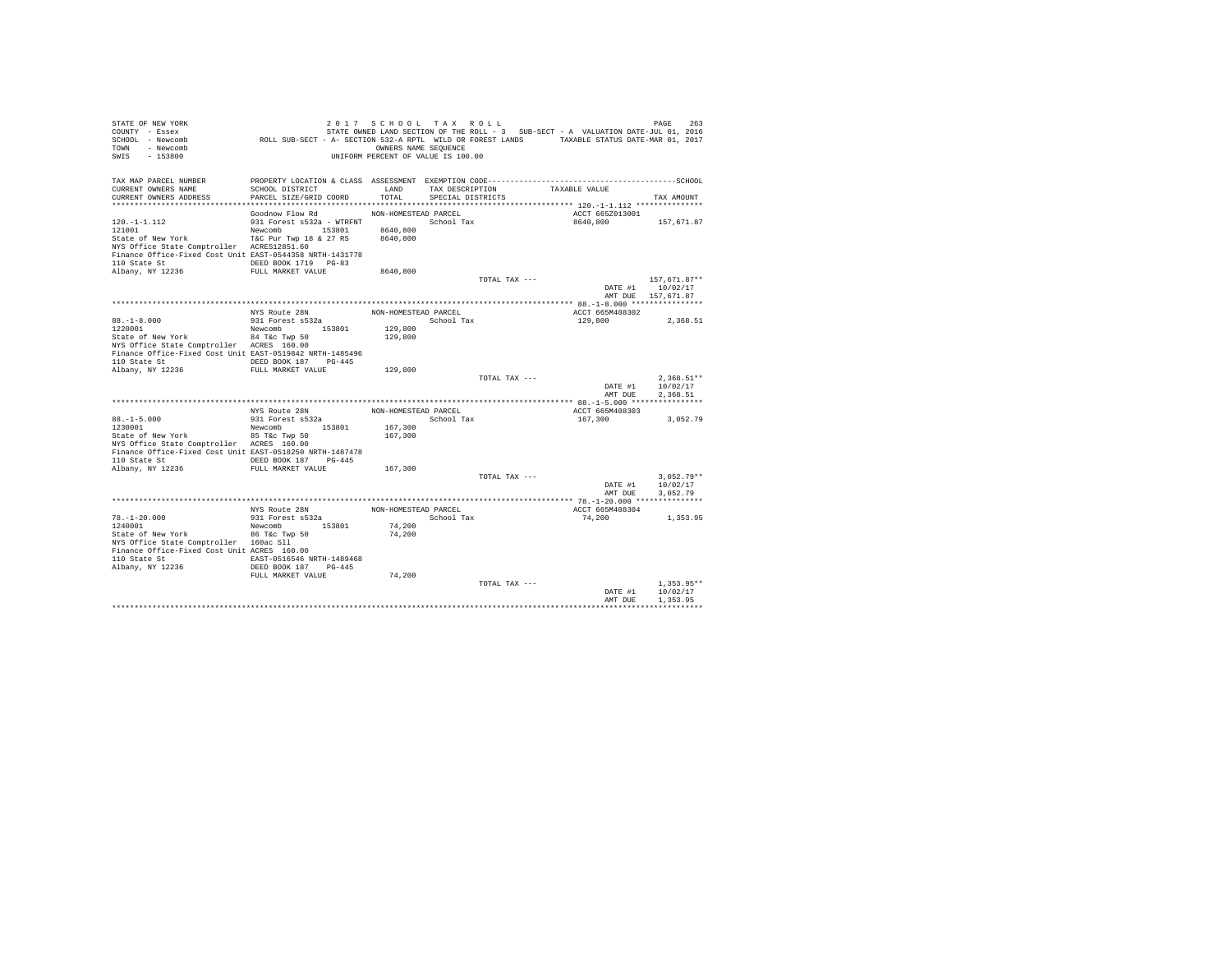| STATE OF NEW YORK<br>COUNTY - Essex<br>SCHOOL - Newcomb<br>- Newcomb<br>TOWN<br>$-153800$<br>SWIS | ROLL SUB-SECT - A- SECTION 532-A RPTL WILD OR FOREST LANDS TAXABLE STATUS DATE-MAR 01, 2017 | 2017 SCHOOL TAX ROLL<br>OWNERS NAME SEQUENCE<br>UNIFORM PERCENT OF VALUE IS 100.00 |                                      |               | STATE OWNED LAND SECTION OF THE ROLL - 3 SUB-SECT - A VALUATION DATE-JUL 01, 2016 | PAGE<br>264              |
|---------------------------------------------------------------------------------------------------|---------------------------------------------------------------------------------------------|------------------------------------------------------------------------------------|--------------------------------------|---------------|-----------------------------------------------------------------------------------|--------------------------|
| TAX MAP PARCEL NUMBER                                                                             |                                                                                             | LAND                                                                               |                                      |               | TAXABLE VALUE                                                                     |                          |
| CURRENT OWNERS NAME<br>CURRENT OWNERS ADDRESS                                                     | SCHOOL DISTRICT<br>PARCEL SIZE/GRID COORD                                                   | TOTAL                                                                              | TAX DESCRIPTION<br>SPECIAL DISTRICTS |               |                                                                                   | TAX AMOUNT               |
|                                                                                                   |                                                                                             |                                                                                    |                                      |               |                                                                                   |                          |
|                                                                                                   | NYS Route 28N                                                                               | NON-HOMESTEAD PARCEL                                                               |                                      |               | ACCT 665M408305                                                                   |                          |
| $78. - 1 - 11.000$                                                                                | 931 Forest s532a                                                                            |                                                                                    | School Tax                           |               | 58,700                                                                            | 1,071.12                 |
| 1250001                                                                                           | Newcomb 153801                                                                              | 58,700                                                                             |                                      |               |                                                                                   |                          |
| State of New York                                                                                 | 87 T&c Twp 50                                                                               | 58,700                                                                             |                                      |               |                                                                                   |                          |
| NYS Office State Comptroller ACRES 141.00                                                         |                                                                                             |                                                                                    |                                      |               |                                                                                   |                          |
| Finance Office-Fixed Cost Unit EAST-0515345 NRTH-1491767                                          |                                                                                             |                                                                                    |                                      |               |                                                                                   |                          |
| 110 State St                                                                                      | DEED BOOK 148 PG-431                                                                        |                                                                                    |                                      |               |                                                                                   |                          |
| Albany, NY 12236                                                                                  | FULL MARKET VALUE                                                                           | 58,700                                                                             |                                      |               |                                                                                   |                          |
|                                                                                                   |                                                                                             |                                                                                    |                                      | TOTAL TAX --- | DATE #1                                                                           | $1.071.12**$<br>10/02/17 |
|                                                                                                   |                                                                                             |                                                                                    |                                      |               | AMT DUE                                                                           | 1,071.12                 |
|                                                                                                   |                                                                                             |                                                                                    |                                      |               |                                                                                   |                          |
|                                                                                                   | Sanford Ln                                                                                  | NON-HOMESTEAD PARCEL                                                               |                                      |               | ACCT 665M408306                                                                   |                          |
| $78. - 1 - 9.000$                                                                                 | 931 Forest s532a                                                                            |                                                                                    | School Tax                           |               | 21,500                                                                            | 392.32                   |
| 1260001                                                                                           | Newcomb 153801                                                                              | 21,500                                                                             |                                      |               |                                                                                   |                          |
| State of New York                                                                                 | 88 T&c Twp 50                                                                               | 21,500                                                                             |                                      |               |                                                                                   |                          |
| NYS Office State Comptroller ACRES 40.00                                                          |                                                                                             |                                                                                    |                                      |               |                                                                                   |                          |
| Finance Office-Fixed Cost Unit EAST-0514595 NRTH-1493730                                          |                                                                                             |                                                                                    |                                      |               |                                                                                   |                          |
| 110 State St                                                                                      | FULL MARKET VALUE                                                                           | 21,500                                                                             |                                      |               |                                                                                   |                          |
| Albany, NY 12236                                                                                  |                                                                                             |                                                                                    |                                      |               |                                                                                   |                          |
|                                                                                                   |                                                                                             |                                                                                    |                                      | TOTAL TAX --- | DATE #1                                                                           | $392.32**$<br>10/02/17   |
|                                                                                                   |                                                                                             |                                                                                    |                                      |               | AMT DUE                                                                           | 392.32                   |
|                                                                                                   |                                                                                             |                                                                                    |                                      |               |                                                                                   |                          |
|                                                                                                   | NYS Route 28N                                                                               | NON-HOMESTEAD PARCEL                                                               |                                      |               | ACCT 665M408307                                                                   |                          |
| $78. - 1 - 6.000$                                                                                 | 931 Forest s532a                                                                            |                                                                                    | School Tax                           |               | 7.300                                                                             | 133.21                   |
| 1270001                                                                                           | 153801<br>Newcomb                                                                           | 7.300                                                                              |                                      |               |                                                                                   |                          |
| State of New York                                                                                 | 91 T&c Twp 50                                                                               | 7.300                                                                              |                                      |               |                                                                                   |                          |
| NYS Office State Comptroller ACRES 15.50                                                          |                                                                                             |                                                                                    |                                      |               |                                                                                   |                          |
| Finance Office-Fixed Cost Unit EAST-0513910 NRTH-1498696                                          |                                                                                             |                                                                                    |                                      |               |                                                                                   |                          |
| 110 State St<br>Albany, NY 12236                                                                  | FULL MARKET VALUE                                                                           | 7.300                                                                              |                                      |               |                                                                                   |                          |
|                                                                                                   |                                                                                             |                                                                                    |                                      | TOTAL TAX --- |                                                                                   | $133.21**$               |
|                                                                                                   |                                                                                             |                                                                                    |                                      |               | DATE #1                                                                           | 10/02/17                 |
|                                                                                                   |                                                                                             |                                                                                    |                                      |               | AMT DUE                                                                           | 133.21                   |
|                                                                                                   |                                                                                             |                                                                                    |                                      |               |                                                                                   |                          |
|                                                                                                   | Sanford Ln                                                                                  | NON-HOMESTEAD PARCEL                                                               |                                      |               | ACCT 665M408308                                                                   |                          |
| $78. - 1 - 7.000$                                                                                 | 931 Forest s532a                                                                            |                                                                                    | School Tax                           |               | 38,700                                                                            | 706.17                   |
| 1280001                                                                                           | Newcomb 153801                                                                              | 38,700                                                                             |                                      |               |                                                                                   |                          |
| State of New York                                                                                 | 92 T&c Twp 50                                                                               | 38,700                                                                             |                                      |               |                                                                                   |                          |
| NYS Office State Comptroller ACRES 69.00                                                          |                                                                                             |                                                                                    |                                      |               |                                                                                   |                          |
| Finance Office-Fixed Cost Unit EAST-0514381 NRTH-1497303                                          |                                                                                             |                                                                                    |                                      |               |                                                                                   |                          |
| 110 State St<br>Albany, NY 12236                                                                  | DEED BOOK 148 PG-431<br>FULL MARKET VALUE                                                   | 38,700                                                                             |                                      |               |                                                                                   |                          |
|                                                                                                   |                                                                                             |                                                                                    |                                      | TOTAL TAX --- |                                                                                   | $706.17**$               |
|                                                                                                   |                                                                                             |                                                                                    |                                      |               | DATE #1                                                                           | 10/02/17                 |
|                                                                                                   |                                                                                             |                                                                                    |                                      |               | AMT DUE                                                                           | 706.17                   |
|                                                                                                   |                                                                                             |                                                                                    |                                      |               |                                                                                   |                          |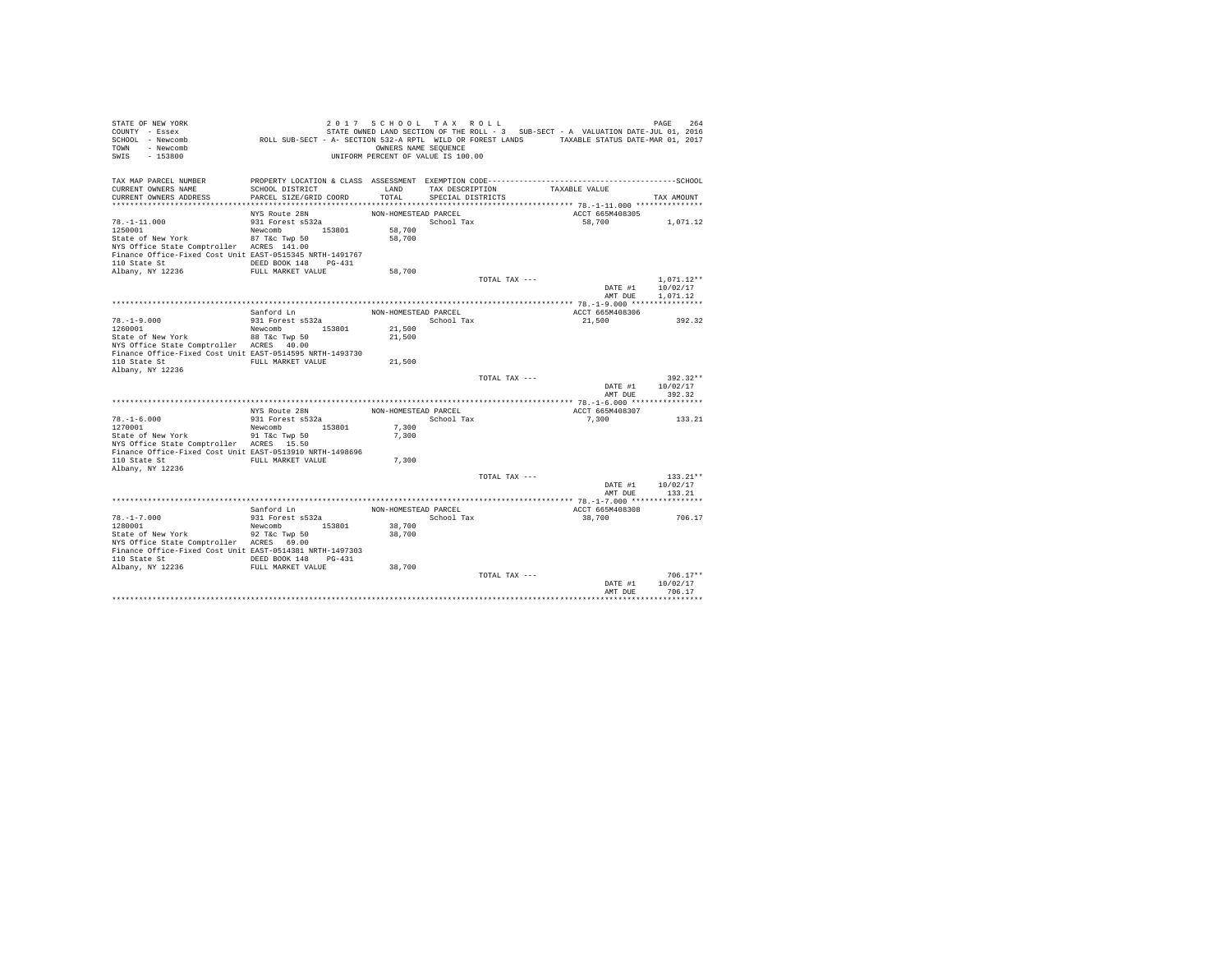| STATE OF NEW YORK<br>COUNTY - Essex<br>SCHOOL - Newcomb<br>TOWN - Newcomb<br>SWIS - 153800 | ROLL SUB-SECT - A- SECTION 532-A RPTL WILD OR FOREST LANDS TAXABLE STATUS DATE-MAR 01, 2017 | 2017 SCHOOL TAX ROLL<br>OWNERS NAME SEQUENCE<br>UNIFORM PERCENT OF VALUE IS 100.00 |                                    |               | STATE OWNED LAND SECTION OF THE ROLL - 3 SUB-SECT - A VALUATION DATE-JUL 01, 2016 | PAGE<br>265      |
|--------------------------------------------------------------------------------------------|---------------------------------------------------------------------------------------------|------------------------------------------------------------------------------------|------------------------------------|---------------|-----------------------------------------------------------------------------------|------------------|
| TAX MAP PARCEL NUMBER                                                                      |                                                                                             |                                                                                    |                                    |               |                                                                                   |                  |
| CURRENT OWNERS NAME                                                                        | SCHOOL DISTRICT                                                                             | LAND                                                                               |                                    |               | TAX DESCRIPTION TAXABLE VALUE                                                     |                  |
| CURRENT OWNERS ADDRESS                                                                     | PARCEL SIZE/GRID COORD                                                                      | TOTAL                                                                              | SPECIAL DISTRICTS                  |               |                                                                                   | TAX AMOUNT       |
|                                                                                            |                                                                                             | NON-HOMESTEAD PARCEL                                                               |                                    |               | ACCT 665M408309                                                                   |                  |
| $78. - 1 - 8.000$                                                                          | NYS Route 28N<br>931 Forest s532a                                                           |                                                                                    | School Tax                         |               | 70,800 1,291.91                                                                   |                  |
| 1290001                                                                                    | Newcomb 153801                                                                              | 70,800                                                                             |                                    |               |                                                                                   |                  |
| State of New York                                                                          | 93 T&c Twp 50                                                                               | 70,800                                                                             |                                    |               |                                                                                   |                  |
| NYS Office State Comptroller ACRES 140.00                                                  |                                                                                             |                                                                                    |                                    |               |                                                                                   |                  |
| Finance Office-Fixed Cost Unit EAST-0515415 NRTH-1495202                                   |                                                                                             |                                                                                    |                                    |               |                                                                                   |                  |
| 110 State St CDEED BOOK 187 PG-244<br>Albany, NY 12236                                     | FULL MARKET VALUE                                                                           | 70,800                                                                             |                                    |               |                                                                                   |                  |
|                                                                                            |                                                                                             |                                                                                    |                                    | TOTAL TAX --- |                                                                                   | $1,291.91**$     |
|                                                                                            |                                                                                             |                                                                                    |                                    |               |                                                                                   | DATE #1 10/02/17 |
|                                                                                            |                                                                                             |                                                                                    |                                    |               | AMT DUE                                                                           | 1,291.91         |
|                                                                                            |                                                                                             |                                                                                    |                                    |               |                                                                                   |                  |
|                                                                                            | NYS Route 28N<br>931 Forest s532a                                                           | NON-HOMESTEAD PARCEL<br>School Tax                                                 |                                    |               | ACCT 665M408310<br>86,000                                                         | 1,569.27         |
| $78. -1 - 12.000$<br>1300001                                                               | Newcomb 153801                                                                              | 86,000                                                                             |                                    |               |                                                                                   |                  |
| State of New York 94 T&c Twp 50                                                            |                                                                                             | 86,000                                                                             |                                    |               |                                                                                   |                  |
| NYS Office State Comptroller 140ac Sll                                                     |                                                                                             |                                                                                    |                                    |               |                                                                                   |                  |
| Finance Office-Fixed Cost Unit ACRES 140.00                                                |                                                                                             |                                                                                    |                                    |               |                                                                                   |                  |
| 110 State St EAST-0516930 NRTH-1493034                                                     |                                                                                             |                                                                                    |                                    |               |                                                                                   |                  |
| Albany, NY 12236                                                                           | DEED BOOK 187 PG-244<br>FULL MARKET VALUE                                                   | 86,000                                                                             |                                    |               |                                                                                   |                  |
|                                                                                            |                                                                                             |                                                                                    |                                    | TOTAL TAX --- |                                                                                   | $1,569.27**$     |
|                                                                                            |                                                                                             |                                                                                    |                                    |               |                                                                                   | DATE #1 10/02/17 |
|                                                                                            |                                                                                             |                                                                                    |                                    |               | AMT DUE                                                                           | 1,569.27         |
|                                                                                            |                                                                                             |                                                                                    |                                    |               |                                                                                   |                  |
|                                                                                            | NYS Route 28N<br>931 Forest s532a                                                           |                                                                                    | NON-HOMESTEAD PARCEL<br>School Tax |               | ACCT 665M408311<br>58,300                                                         | 1,063.82         |
| 78.-1-19.000<br>1310001                                                                    | Newcomb 153801                                                                              | 58,300                                                                             |                                    |               |                                                                                   |                  |
| State of New York 55 760 Twp 50                                                            |                                                                                             | 58,300                                                                             |                                    |               |                                                                                   |                  |
| NYS Office State Comptroller 140ac Sll                                                     |                                                                                             |                                                                                    |                                    |               |                                                                                   |                  |
| Finance Office-Fixed Cost Unit ACRES 140.00                                                |                                                                                             |                                                                                    |                                    |               |                                                                                   |                  |
| 110 State St  EAST-0518564 NRTH-1490945<br>Albany, NY 12236 FULL MARKET VALUE              |                                                                                             | 58,300                                                                             |                                    |               |                                                                                   |                  |
|                                                                                            |                                                                                             |                                                                                    |                                    | TOTAL TAX --- |                                                                                   | $1.063.82**$     |
|                                                                                            |                                                                                             |                                                                                    |                                    |               | DATE #1                                                                           | 10/02/17         |
|                                                                                            |                                                                                             |                                                                                    |                                    |               | AMT DUE                                                                           | 1,063.82         |
|                                                                                            |                                                                                             |                                                                                    |                                    |               |                                                                                   |                  |
|                                                                                            | NYS Route 28N<br>931 Forest s532a                                                           | NON-HOMESTEAD PARCEL                                                               |                                    |               | ACCT 665M408312                                                                   |                  |
| 78. -1-21.000<br>1320001                                                                   | Newcomb 153801                                                                              |                                                                                    | School Tax                         |               | 55,400                                                                            | 1,010.90         |
| State of New York 36 The State of New York 36 The State of New York                        |                                                                                             | 55,400<br>55,400                                                                   |                                    |               |                                                                                   |                  |
| NYS Office State Comptroller ACRES 140.00                                                  |                                                                                             |                                                                                    |                                    |               |                                                                                   |                  |
| Finance Office-Fixed Cost Unit EAST-0520157 NRTH-1488924                                   |                                                                                             |                                                                                    |                                    |               |                                                                                   |                  |
| 110 State St                                                                               | FULL MARKET VALUE                                                                           | 55,400                                                                             |                                    |               |                                                                                   |                  |
| Albany, NY 12236                                                                           |                                                                                             |                                                                                    |                                    | TOTAL TAX --- |                                                                                   | $1.010.90**$     |
|                                                                                            |                                                                                             |                                                                                    |                                    |               | DATE #1                                                                           | 10/02/17         |
|                                                                                            |                                                                                             |                                                                                    |                                    |               | AMT DUE                                                                           | 1,010.90         |
|                                                                                            |                                                                                             |                                                                                    |                                    |               |                                                                                   |                  |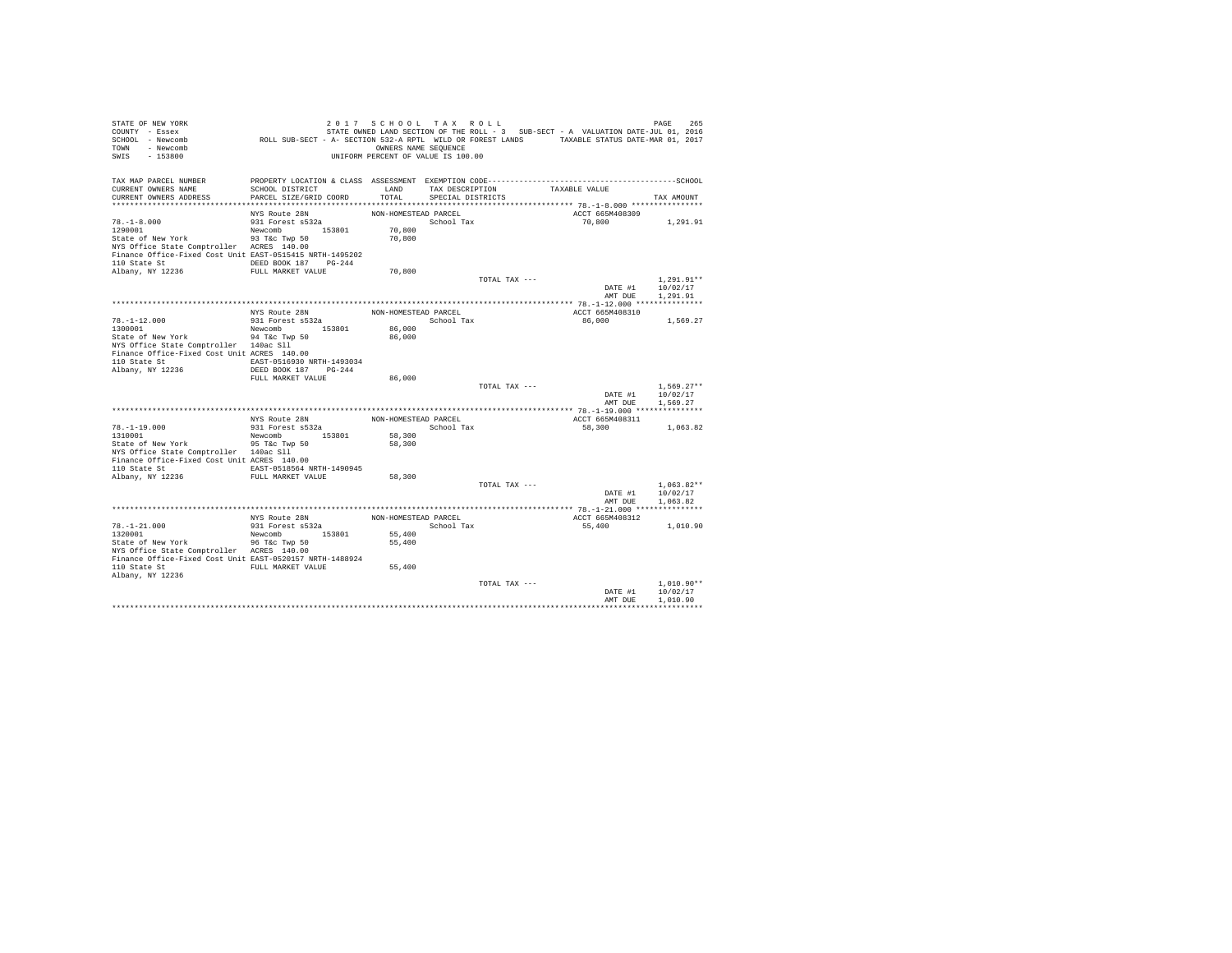| STATE OF NEW YORK<br>COUNTY - Essex<br>SCHOOL - Newcomb<br>TOWN - Newcomb | ROLL SUB-SECT - A- SECTION 532-A RPTL WILD OR FOREST LANDS TAXABLE STATUS DATE-MAR 01, 2017 | 2017 SCHOOL TAX ROLL<br>OWNERS NAME SEQUENCE |                         |                               | STATE OWNED LAND SECTION OF THE ROLL - 3 SUB-SECT - A VALUATION DATE-JUL 01, 2016 | PAGE<br>266              |
|---------------------------------------------------------------------------|---------------------------------------------------------------------------------------------|----------------------------------------------|-------------------------|-------------------------------|-----------------------------------------------------------------------------------|--------------------------|
| SWIS<br>$-153800$                                                         |                                                                                             | UNIFORM PERCENT OF VALUE IS 100.00           |                         |                               |                                                                                   |                          |
|                                                                           |                                                                                             |                                              |                         |                               |                                                                                   |                          |
| TAX MAP PARCEL NUMBER<br>CURRENT OWNERS NAME                              | SCHOOL DISTRICT                                                                             | LAND                                         |                         | TAX DESCRIPTION TAXABLE VALUE |                                                                                   |                          |
| CURRENT OWNERS ADDRESS                                                    | PARCEL SIZE/GRID COORD                                                                      |                                              | TOTAL SPECIAL DISTRICTS |                               |                                                                                   | TAX AMOUNT               |
|                                                                           |                                                                                             |                                              |                         |                               |                                                                                   |                          |
|                                                                           | NYS Route 28N                                                                               | NON-HOMESTEAD PARCEL                         |                         |                               | ACCT 665M408313                                                                   |                          |
| $88. - 1 - 7.000$                                                         | 931 Forest s532a                                                                            |                                              | School Tax              |                               | 64,500                                                                            | 1,176.96                 |
| 1330001<br>State of New York                                              | Newcomb 153801<br>T&C Twp 50                                                                | 64,500<br>64,500                             |                         |                               |                                                                                   |                          |
| NYS Office State Comptroller ACRES 140.00                                 |                                                                                             |                                              |                         |                               |                                                                                   |                          |
| Finance Office-Fixed Cost Unit EAST-0521822 NRTH-1487031                  |                                                                                             |                                              |                         |                               |                                                                                   |                          |
| 110 State St FULL MARKET VALUE                                            |                                                                                             | 64,500                                       |                         |                               |                                                                                   |                          |
| Albany, NY 12236                                                          |                                                                                             |                                              |                         |                               |                                                                                   |                          |
|                                                                           |                                                                                             |                                              |                         | TOTAL TAX ---                 | DATE #1                                                                           | $1.176.96**$<br>10/02/17 |
|                                                                           |                                                                                             |                                              |                         |                               | AMT DUE                                                                           | 1,176.96                 |
|                                                                           |                                                                                             |                                              |                         |                               |                                                                                   |                          |
|                                                                           | NYS Route 28N<br>931 Forest s532a                                                           | NON-HOMESTEAD PARCEL                         |                         |                               | ACCT 665M408314                                                                   |                          |
| $88. -1 - 16.000$                                                         |                                                                                             | School Tax                                   |                         |                               | 151,800                                                                           | 2,769.95                 |
| 1340001                                                                   | Newcomb 153801                                                                              | 151,800                                      |                         |                               |                                                                                   |                          |
| State of New York<br>NYS Office State Comptroller ACRES 173.00            | 98&99 T&c Twp                                                                               | 151,800                                      |                         |                               |                                                                                   |                          |
| Finance Office-Fixed Cost Unit EAST-0523605 NRTH-1484601                  |                                                                                             |                                              |                         |                               |                                                                                   |                          |
| 110 State St FULL MARKET VALUE                                            |                                                                                             | 151,800                                      |                         |                               |                                                                                   |                          |
| Albany, NY 12236                                                          |                                                                                             |                                              |                         |                               |                                                                                   |                          |
|                                                                           |                                                                                             |                                              |                         | TOTAL TAX ---                 |                                                                                   | $2.769.95**$             |
|                                                                           |                                                                                             |                                              |                         |                               | DATE #1<br>AMT DUE                                                                | 10/02/17<br>2.769.95     |
|                                                                           |                                                                                             |                                              |                         |                               |                                                                                   |                          |
|                                                                           | NYS Route 28N                                                                               | NON-HOMESTEAD PARCEL                         |                         |                               | ACCT 665M408315                                                                   |                          |
| $88. - 1 - 2.000$                                                         | 931 Forest s532a                                                                            |                                              | School Tax              |                               | 118,700                                                                           | 2.165.96                 |
| 1350001                                                                   | Newcomb 153801                                                                              | 118,700                                      |                         |                               |                                                                                   |                          |
| State of New York<br>NYS Office State Comptroller ACRES 238.80            | 100&101 T&c Twp                                                                             | 118,700                                      |                         |                               |                                                                                   |                          |
| Finance Office-Fixed Cost Unit EAST-0525690 NRTH-1486281                  |                                                                                             |                                              |                         |                               |                                                                                   |                          |
| 110 State St                                                              | DEED BOOK 346 PG-357                                                                        |                                              |                         |                               |                                                                                   |                          |
| Albany, NY 12236                                                          | FULL MARKET VALUE                                                                           | 118,700                                      |                         |                               |                                                                                   |                          |
|                                                                           |                                                                                             |                                              |                         | TOTAL TAX ---                 |                                                                                   | $2,165.96**$             |
|                                                                           |                                                                                             |                                              |                         |                               | DATE #1<br>AMT DUE                                                                | 10/02/17<br>2,165.96     |
|                                                                           |                                                                                             |                                              |                         |                               |                                                                                   |                          |
|                                                                           | NYS Route 28N                                                                               | NON-HOMESTEAD PARCEL                         |                         |                               | ACCT 665M408401                                                                   |                          |
| $88. -1 - 6.000$                                                          | 931 Forest s532a                                                                            |                                              | School Tax              |                               | 63,300                                                                            | 1,155.06                 |
| 1360001                                                                   | Newcomb 153801                                                                              | 63,300                                       |                         |                               |                                                                                   |                          |
| State of New York<br>NYS Office State Comptroller 154.1ac Sll             | 102 T&c Twp 50                                                                              | 63,300                                       |                         |                               |                                                                                   |                          |
| Finance Office-Fixed Cost Unit ACRES 154.08                               |                                                                                             |                                              |                         |                               |                                                                                   |                          |
| 110 State St 64ST-0523903 NRTH-1488611                                    |                                                                                             |                                              |                         |                               |                                                                                   |                          |
| Albany, NY 12236                                                          | DEED BOOK 346 PG-357                                                                        |                                              |                         |                               |                                                                                   |                          |
|                                                                           | FULL MARKET VALUE                                                                           | 63,300                                       |                         |                               |                                                                                   |                          |
|                                                                           |                                                                                             |                                              |                         | TOTAL TAX ---                 | DATE #1                                                                           | $1.155.06**$<br>10/02/17 |
|                                                                           |                                                                                             |                                              |                         |                               | AMT DUE                                                                           | 1,155.06                 |
|                                                                           |                                                                                             |                                              |                         |                               |                                                                                   |                          |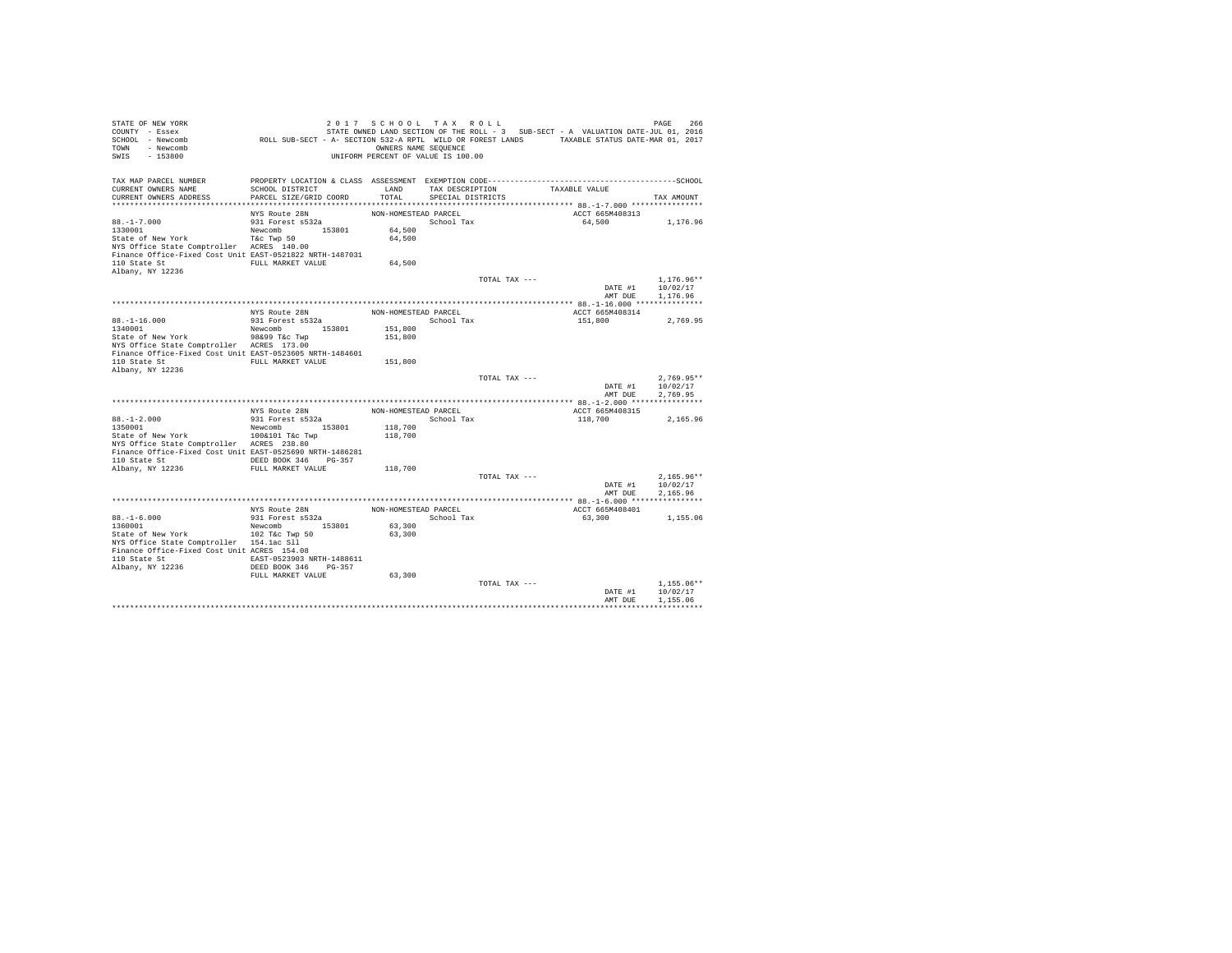| STATE OF NEW YORK<br>COUNTY - Essex<br>SCHOOL - Newcomb<br>TOWN - Newcomb<br>SWIS<br>$-153800$        | ROLL SUB-SECT - A- SECTION 532-A RPTL WILD OR FOREST LANDS TAXABLE STATUS DATE-MAR 01, 2017 | 2017 SCHOOL TAX ROLL<br>OWNERS NAME SEOUENCE<br>UNIFORM PERCENT OF VALUE IS 100.00 |                   |               | STATE OWNED LAND SECTION OF THE ROLL - 3 SUB-SECT - A VALUATION DATE-JUL 01, 2016 | PAGE<br>267  |
|-------------------------------------------------------------------------------------------------------|---------------------------------------------------------------------------------------------|------------------------------------------------------------------------------------|-------------------|---------------|-----------------------------------------------------------------------------------|--------------|
| TAX MAP PARCEL NUMBER                                                                                 |                                                                                             |                                                                                    |                   |               |                                                                                   |              |
| CURRENT OWNERS NAME                                                                                   | SCHOOL DISTRICT                                                                             | LAND                                                                               | TAX DESCRIPTION   |               | TAXABLE VALUE                                                                     |              |
| CURRENT OWNERS ADDRESS                                                                                | PARCEL SIZE/GRID COORD                                                                      | TOTAL.                                                                             | SPECIAL DISTRICTS |               |                                                                                   | TAX AMOUNT   |
|                                                                                                       | NYS Route 28N                                                                               | NON-HOMESTEAD PARCEL                                                               |                   |               | ACCT 665M408402                                                                   |              |
| $78. - 1 - 22.000$                                                                                    | 931 Forest s532a                                                                            |                                                                                    | School Tax        |               | 60,200                                                                            | 1,098.49     |
| 1370001                                                                                               | Newcomb 153801                                                                              | 60,200                                                                             |                   |               |                                                                                   |              |
| State of New York                                                                                     | 103 T&c Twp 5                                                                               | 60,200                                                                             |                   |               |                                                                                   |              |
| NYS Office State Comptroller 180ac Sll                                                                |                                                                                             |                                                                                    |                   |               |                                                                                   |              |
| Finance Office-Fixed Cost Unit ACRES 180.00                                                           |                                                                                             |                                                                                    |                   |               |                                                                                   |              |
| 110 State St 6. EAST-0522368 NRTH-1490480                                                             |                                                                                             |                                                                                    |                   |               |                                                                                   |              |
| Albany, NY 12236                                                                                      | FULL MARKET VALUE                                                                           | 60,200                                                                             |                   | TOTAL TAX --- |                                                                                   | $1,098.49**$ |
|                                                                                                       |                                                                                             |                                                                                    |                   |               | DATE #1                                                                           | 10/02/17     |
|                                                                                                       |                                                                                             |                                                                                    |                   |               | AMT DUE                                                                           | 1,098.49     |
|                                                                                                       |                                                                                             |                                                                                    |                   |               |                                                                                   |              |
|                                                                                                       | NYS Route 28N                                                                               | NON-HOMESTEAD PARCEL                                                               |                   |               | ACCT 665M408403                                                                   |              |
| 78.-1-18.000<br>1380001                                                                               | 931 Forest s532a                                                                            |                                                                                    | School Tax        |               | 63,100                                                                            | 1,151,41     |
|                                                                                                       | Newcomb 153801                                                                              | 63,100                                                                             |                   |               |                                                                                   |              |
| State of New York 104 T&c Twp 5                                                                       |                                                                                             | 63,100                                                                             |                   |               |                                                                                   |              |
| NYS Office State Comptroller ACRES 180.00<br>Finance Office-Fixed Cost Unit EAST-0520732 NRTH-1492607 |                                                                                             |                                                                                    |                   |               |                                                                                   |              |
| 110 State St                                                                                          | FULL MARKET VALUE                                                                           | 63,100                                                                             |                   |               |                                                                                   |              |
| Albany, NY 12236                                                                                      |                                                                                             |                                                                                    |                   |               |                                                                                   |              |
|                                                                                                       |                                                                                             |                                                                                    |                   | TOTAL TAX --- |                                                                                   | $1.151.41**$ |
|                                                                                                       |                                                                                             |                                                                                    |                   |               | DATE #1                                                                           | 10/02/17     |
|                                                                                                       |                                                                                             |                                                                                    |                   |               | AMT DUE                                                                           | 1.151.41     |
|                                                                                                       | NYS Route 28N                                                                               | NON-HOMESTEAD PARCEL                                                               |                   |               | ACCT 665M408404                                                                   |              |
| $78. - 1 - 13.000$                                                                                    | 931 Forest s532a                                                                            |                                                                                    | School Tax        |               | 86,300                                                                            | 1,574.75     |
| 1390001                                                                                               | Newcomb 153801                                                                              | 86,300                                                                             |                   |               |                                                                                   |              |
| State of New York                                                                                     | 105 T&c Twp 5                                                                               | 86,300                                                                             |                   |               |                                                                                   |              |
| NYS Office State Comptroller 180ac Sll                                                                |                                                                                             |                                                                                    |                   |               |                                                                                   |              |
| Finance Office-Fixed Cost Unit ACRES 180.00                                                           |                                                                                             |                                                                                    |                   |               |                                                                                   |              |
| 110 State St 645T-0519210 NRTH-1494605                                                                |                                                                                             |                                                                                    |                   |               |                                                                                   |              |
| Albany, NY 12236                                                                                      | FULL MARKET VALUE                                                                           | 86,300                                                                             |                   | TOTAL TAX --- |                                                                                   | $1.574.75**$ |
|                                                                                                       |                                                                                             |                                                                                    |                   |               | DATE #1                                                                           | 10/02/17     |
|                                                                                                       |                                                                                             |                                                                                    |                   |               | AMT DUE                                                                           | 1,574.75     |
|                                                                                                       |                                                                                             |                                                                                    |                   |               |                                                                                   |              |
|                                                                                                       | NYS Route 28N                                                                               | NON-HOMESTEAD PARCEL                                                               |                   |               | ACCT 665M408405                                                                   |              |
| $78. - 1 - 4.000$                                                                                     | 931 Forest s532a                                                                            |                                                                                    | School Tax        |               | 70,200                                                                            | 1,280.97     |
| 1400001                                                                                               | Newcomb 153801                                                                              | 70,200                                                                             |                   |               |                                                                                   |              |
| State of New York                                                                                     | 106 T&C Twp 5                                                                               | 70,200                                                                             |                   |               |                                                                                   |              |
| NYS Office State Comptroller ACRES 180.00<br>Finance Office-Fixed Cost Unit EAST-0517398 NRTH-1496765 |                                                                                             |                                                                                    |                   |               |                                                                                   |              |
| 110 State St                                                                                          | FULL MARKET VALUE                                                                           | 70,200                                                                             |                   |               |                                                                                   |              |
| Albany, NY 12236                                                                                      |                                                                                             |                                                                                    |                   |               |                                                                                   |              |
|                                                                                                       |                                                                                             |                                                                                    |                   | TOTAL TAX --- |                                                                                   | $1.280.97**$ |
|                                                                                                       |                                                                                             |                                                                                    |                   |               | DATE #1                                                                           | 10/02/17     |
|                                                                                                       |                                                                                             |                                                                                    |                   |               | AMT DUE                                                                           | 1.280.97     |
|                                                                                                       |                                                                                             |                                                                                    |                   |               |                                                                                   |              |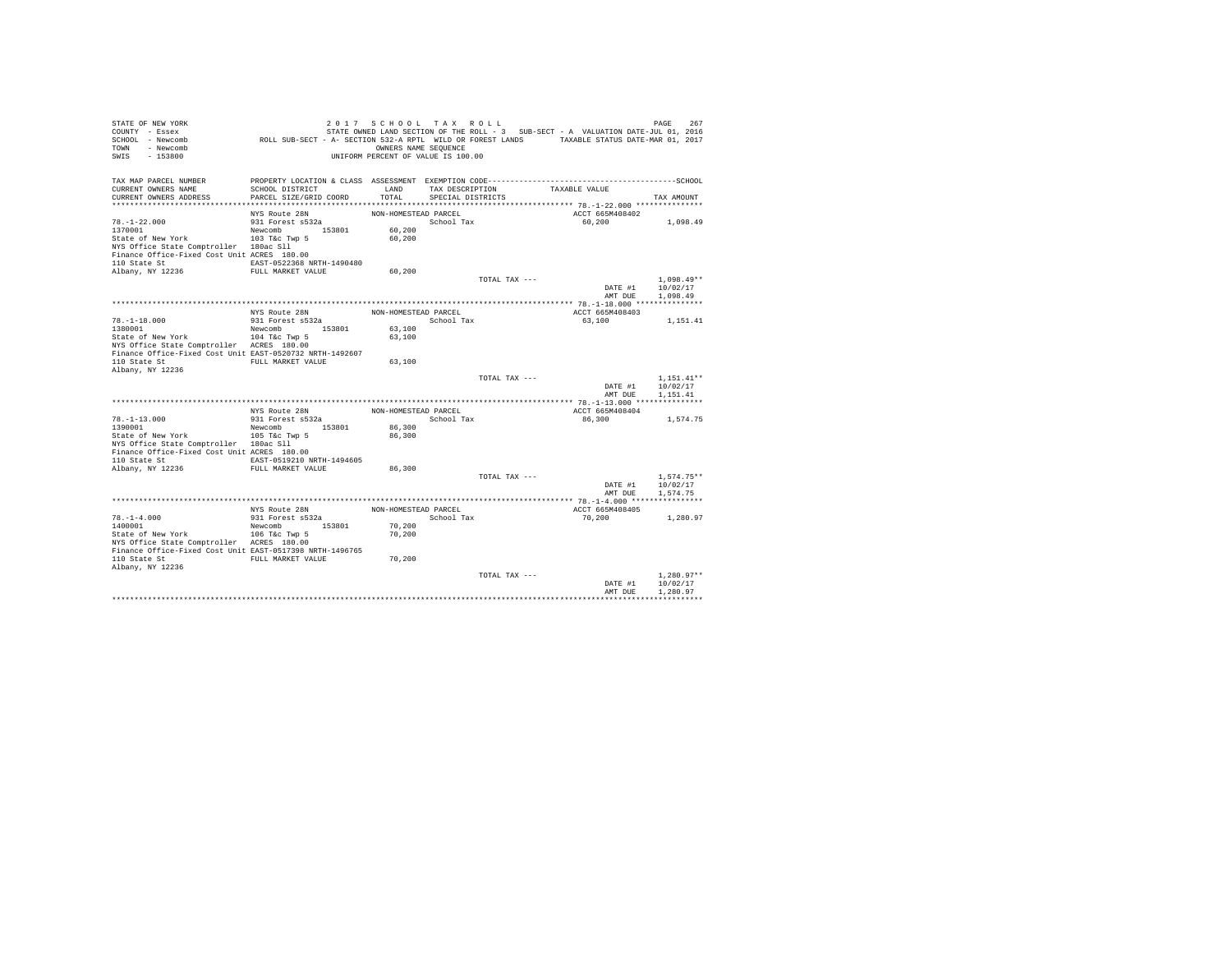| STATE OF NEW YORK<br>COUNTY - Essex<br>SCHOOL - Newcomb<br>- Newcomb<br><b>TOWN</b><br>SWIS<br>$-153800$                                                                    | ROLL SUB-SECT - A- SECTION 532-A RPTL WILD OR FOREST LANDS TAXABLE STATUS DATE-MAR 01, 2017               | 2017 SCHOOL TAX ROLL<br>OWNERS NAME SEQUENCE<br>UNIFORM PERCENT OF VALUE IS 100.00 |                                      |               | STATE OWNED LAND SECTION OF THE ROLL - 3 SUB-SECT - A VALUATION DATE-JUL 01, 2016 | 268<br>PAGE                          |
|-----------------------------------------------------------------------------------------------------------------------------------------------------------------------------|-----------------------------------------------------------------------------------------------------------|------------------------------------------------------------------------------------|--------------------------------------|---------------|-----------------------------------------------------------------------------------|--------------------------------------|
| TAX MAP PARCEL NUMBER<br>CURRENT OWNERS NAME<br>CURRENT OWNERS ADDRESS                                                                                                      | SCHOOL DISTRICT<br>PARCEL SIZE/GRID COORD                                                                 | LAND<br>TOTAL                                                                      | TAX DESCRIPTION<br>SPECIAL DISTRICTS |               | TAXABLE VALUE                                                                     | TAX AMOUNT                           |
|                                                                                                                                                                             | NYS Route 28N                                                                                             | NON-HOMESTEAD PARCEL                                                               |                                      |               | ACCT 665M408406                                                                   |                                      |
| $78. - 1 - 5.000$<br>1410001<br>State of New York<br>NYS Office State Comptroller 138.90<br>Finance Office-Fixed Cost Unit ACRES 138.87<br>110 State St<br>Albany, NY 12236 | 931 Forest s532a<br>Newcomb 153801<br>107 T&c Twp 45<br>EAST-0516001 NRTH-1498477<br>DEED BOOK 187 PG-245 | 81,500<br>81,500                                                                   | School Tax                           |               | 81,500                                                                            | 1,487.16                             |
|                                                                                                                                                                             | FULL MARKET VALUE                                                                                         | 81,500                                                                             |                                      |               |                                                                                   |                                      |
|                                                                                                                                                                             |                                                                                                           |                                                                                    |                                      | TOTAL TAX --- | DATE #1<br>AMT DUE                                                                | $1.487.16**$<br>10/02/17<br>1,487.16 |
|                                                                                                                                                                             |                                                                                                           |                                                                                    |                                      |               |                                                                                   |                                      |
| $78. - 1 - 3.000$                                                                                                                                                           | NYS Route 28N<br>931 Forest s532a                                                                         | NON-HOMESTEAD PARCEL                                                               | School Tax                           |               | ACCT 665M408407<br>75,200                                                         | 1,372.20                             |
| 1420001<br>State of New York<br>NYS Office State Comptroller ACRES 183.00<br>Finance Office-Fixed Cost Unit EAST-0519587 NRTH-1498576<br>110 State St                       | Newcomb 153801<br>108 T&c Twp 5<br>FULL MARKET VALUE                                                      | 75,200<br>75,200<br>75,200                                                         |                                      |               |                                                                                   |                                      |
| Albany, NY 12236                                                                                                                                                            |                                                                                                           |                                                                                    |                                      | TOTAL TAX --- | DATE #1                                                                           | $1.372.20**$<br>10/02/17             |
|                                                                                                                                                                             |                                                                                                           |                                                                                    |                                      |               | AMT DUE                                                                           | 1,372.20                             |
|                                                                                                                                                                             | NYS Route 28N                                                                                             | NON-HOMESTEAD PARCEL                                                               |                                      |               | ACCT 665M408408                                                                   |                                      |
| $78. - 1 - 14.000$<br>1430001<br>State of New York<br>NYS Office State Comptroller ACRES 160.00                                                                             | 931 Forest s532a<br>Newcomb 153801<br>109 T&c Twp 5                                                       | 63,400<br>63,400                                                                   | School Tax                           |               | 63,400                                                                            | 1,156.88                             |
| Finance Office-Fixed Cost Unit EAST-0521443 NRTH-1496421<br>110 State St<br>Albany, NY 12236                                                                                | FULL MARKET VALUE                                                                                         | 63,400                                                                             |                                      |               |                                                                                   |                                      |
|                                                                                                                                                                             |                                                                                                           |                                                                                    |                                      | TOTAL TAX --- | DATE #1                                                                           | $1,156.88**$<br>10/02/17             |
|                                                                                                                                                                             |                                                                                                           |                                                                                    |                                      |               | AMT DUE                                                                           | 1,156.88                             |
|                                                                                                                                                                             | NYS Route 28N                                                                                             | NON-HOMESTEAD PARCEL                                                               |                                      |               | ACCT 665M408409                                                                   |                                      |
| $78. - 1 - 17.000$                                                                                                                                                          | 931 Forest s532a                                                                                          |                                                                                    | School Tax                           |               | 58,000                                                                            | 1,058.35                             |
| 1440001<br>State of New York<br>NYS Office State Comptroller ACRES 160.00<br>Finance Office-Fixed Cost Unit EAST-0522974 NRTH-1494436                                       | Newcomb 153801<br>110 T&c Twp 5                                                                           | 58,000<br>58,000                                                                   |                                      |               |                                                                                   |                                      |
| 110 State St<br>Albany, NY 12236                                                                                                                                            | FULL MARKET VALUE                                                                                         | 58,000                                                                             |                                      |               |                                                                                   |                                      |
|                                                                                                                                                                             |                                                                                                           |                                                                                    |                                      | TOTAL TAX --- | DATE #1<br>AMT DUE                                                                | $1.058.35**$<br>10/02/17<br>1,058.35 |
|                                                                                                                                                                             |                                                                                                           |                                                                                    |                                      |               |                                                                                   |                                      |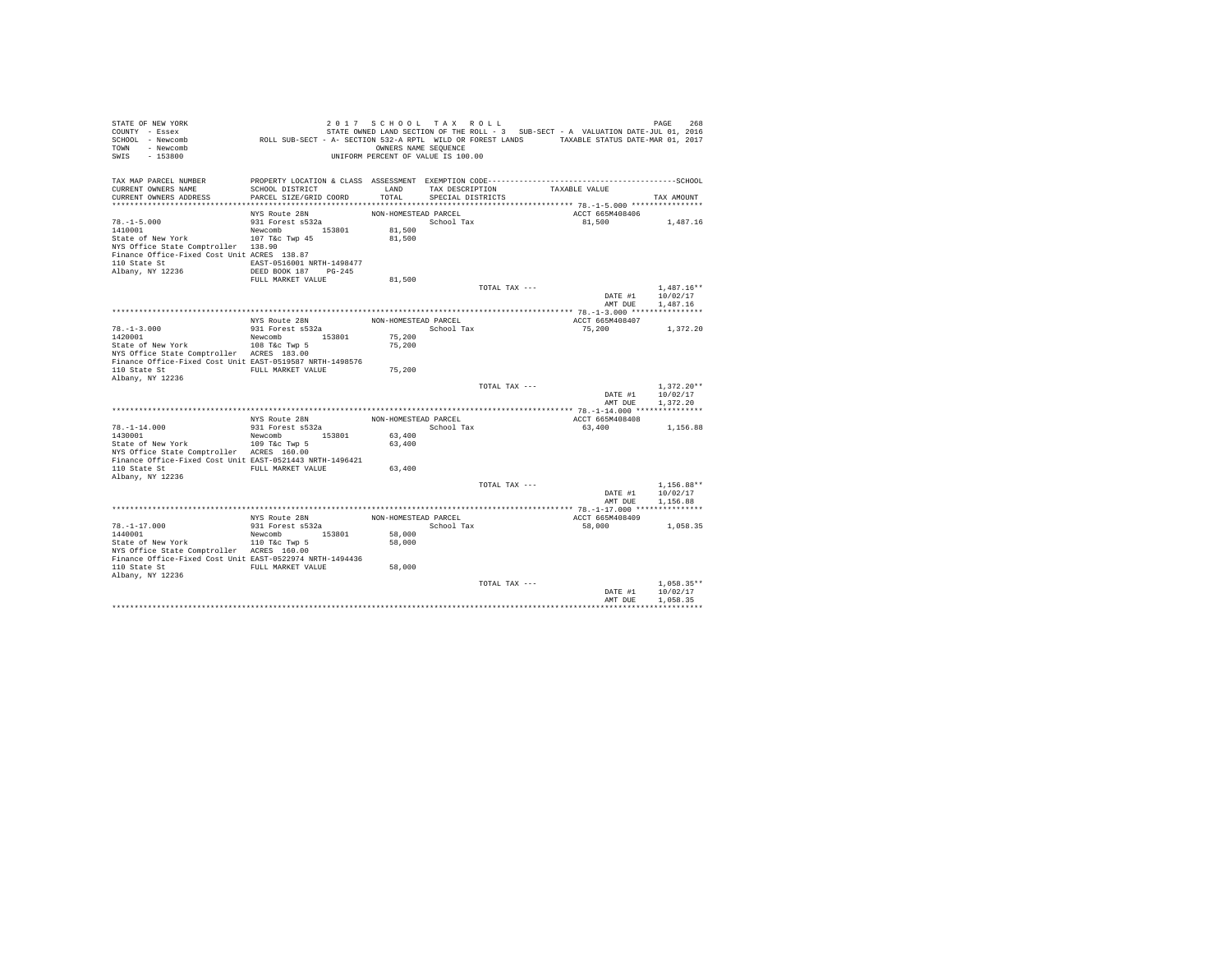| TOWN - Newcomb<br>SWIS - 153800                                                                      |                                      | OWNERS NAME SEQUENCE<br>UNIFORM PERCENT OF VALUE IS 100.00 |                   |               |                           |                          |
|------------------------------------------------------------------------------------------------------|--------------------------------------|------------------------------------------------------------|-------------------|---------------|---------------------------|--------------------------|
| TAX MAP PARCEL NUMBER                                                                                |                                      |                                                            |                   |               |                           |                          |
| CURRENT OWNERS NAME                                                                                  | SCHOOL DISTRICT                      | LAND                                                       | TAX DESCRIPTION   |               | TAXABLE VALUE             |                          |
| CURRENT OWNERS ADDRESS                                                                               | PARCEL SIZE/GRID COORD               | TOTAL                                                      | SPECIAL DISTRICTS |               |                           | TAX AMOUNT               |
|                                                                                                      | NYS Route 28N                        | NON-HOMESTEAD PARCEL                                       |                   |               | ACCT 665M408410           |                          |
| $78. - 1 - 23.000$                                                                                   | 931 Forest s532a                     |                                                            | School Tax        |               | 56,100                    | 1,023.68                 |
|                                                                                                      |                                      | 56,100                                                     |                   |               |                           |                          |
|                                                                                                      |                                      | 56,100                                                     |                   |               |                           |                          |
| NYS Office State Comptroller 160ac Sll                                                               |                                      |                                                            |                   |               |                           |                          |
| Finance Office-Fixed Cost Unit ACRES 160.00<br>110 State St EAST-0524599 NRTH-1492254                |                                      |                                                            |                   |               |                           |                          |
| Albany, NY 12236                                                                                     | FULL MARKET VALUE                    | 56,100                                                     |                   |               |                           |                          |
|                                                                                                      |                                      |                                                            |                   | TOTAL TAX --- |                           | $1,023.68**$             |
|                                                                                                      |                                      |                                                            |                   |               |                           | DATE #1 10/02/17         |
|                                                                                                      |                                      |                                                            |                   |               | AMT DUE                   | 1,023.68                 |
|                                                                                                      |                                      |                                                            |                   |               |                           |                          |
|                                                                                                      | NYS Route 28N<br>931 Forest s532a    | NON-HOMESTEAD PARCEL                                       | School Tax        |               | ACCT 665M408411<br>60,800 | 1,109.44                 |
| $78. -1 - 10.000$<br>1460001                                                                         | Newcomb 153801                       | 60,800                                                     |                   |               |                           |                          |
| State of New York 112 T&C Twp 5                                                                      |                                      | 60,800                                                     |                   |               |                           |                          |
| NYS Office State Comptroller ACRES 160.00                                                            |                                      |                                                            |                   |               |                           |                          |
| Finance Office-Fixed Cost Unit EAST-0526123 NRTH-1490237                                             |                                      |                                                            |                   |               |                           |                          |
| 110 State St  FULL MARKET VALUE                                                                      |                                      | 60,800                                                     |                   |               |                           |                          |
| Albany, NY 12236                                                                                     |                                      |                                                            |                   | TOTAL TAX --- |                           | $1,109.44**$             |
|                                                                                                      |                                      |                                                            |                   |               |                           | DATE #1 10/02/17         |
|                                                                                                      |                                      |                                                            |                   |               | AMT DUE                   | 1,109.44                 |
|                                                                                                      |                                      |                                                            |                   |               |                           |                          |
|                                                                                                      | NYS Route 28N                        | NON-HOMESTEAD PARCEL                                       |                   |               | ACCT 665M408412           |                          |
| 89.-2-1.000 931 Forest s532a<br>1470001 New York Newcomb 153801<br>State of New York 113&114 T&c Twp |                                      |                                                            | School Tax        |               | 107,400                   | 1,959.77                 |
|                                                                                                      |                                      | 107,400<br>107,400                                         |                   |               |                           |                          |
| NYS Office State Comptroller 237.7ac Sll                                                             |                                      |                                                            |                   |               |                           |                          |
| Finance Office-Fixed Cost Unit ACRES 237.66                                                          |                                      |                                                            |                   |               |                           |                          |
| 110 State St EAST-0527593 NRTH-1488353                                                               |                                      |                                                            |                   |               |                           |                          |
| Albany, NY 12236                                                                                     | DEED BOOK 346 PG-357                 |                                                            |                   |               |                           |                          |
|                                                                                                      | FULL MARKET VALUE                    | 107,400                                                    |                   | TOTAL TAX --- |                           | $1.959.77**$             |
|                                                                                                      |                                      |                                                            |                   |               | DATE $#1$                 | 10/02/17                 |
|                                                                                                      |                                      |                                                            |                   |               | AMT DUE                   | 1,959.77                 |
|                                                                                                      |                                      |                                                            |                   |               |                           |                          |
|                                                                                                      | Sanford Ln                           | NON-HOMESTEAD PARCEL                                       |                   |               | ACCT 665M408413           |                          |
| $79. - 1 - 4.000$                                                                                    | 931 Forest s532a                     |                                                            | School Tax        |               | 132,800                   | 2.423.25                 |
| 1480001<br>State of New York                                                                         | Newcomb 153801<br>115&116 T&c Twp 50 | 132,800<br>132,800                                         |                   |               |                           |                          |
| NYS Office State Comptroller ACRES 299.00                                                            |                                      |                                                            |                   |               |                           |                          |
| Finance Office-Fixed Cost Unit EAST-0530481 NRTH-1489797                                             |                                      |                                                            |                   |               |                           |                          |
| 110 State St                                                                                         | FULL MARKET VALUE                    | 132,800                                                    |                   |               |                           |                          |
| Albany, NY 12236                                                                                     |                                      |                                                            |                   |               |                           |                          |
|                                                                                                      |                                      |                                                            |                   | TOTAL TAX --- | DATE #1                   | $2.423.25**$<br>10/02/17 |
|                                                                                                      |                                      |                                                            |                   |               | AMT DUE                   | 2.423.25                 |
|                                                                                                      |                                      |                                                            |                   |               |                           |                          |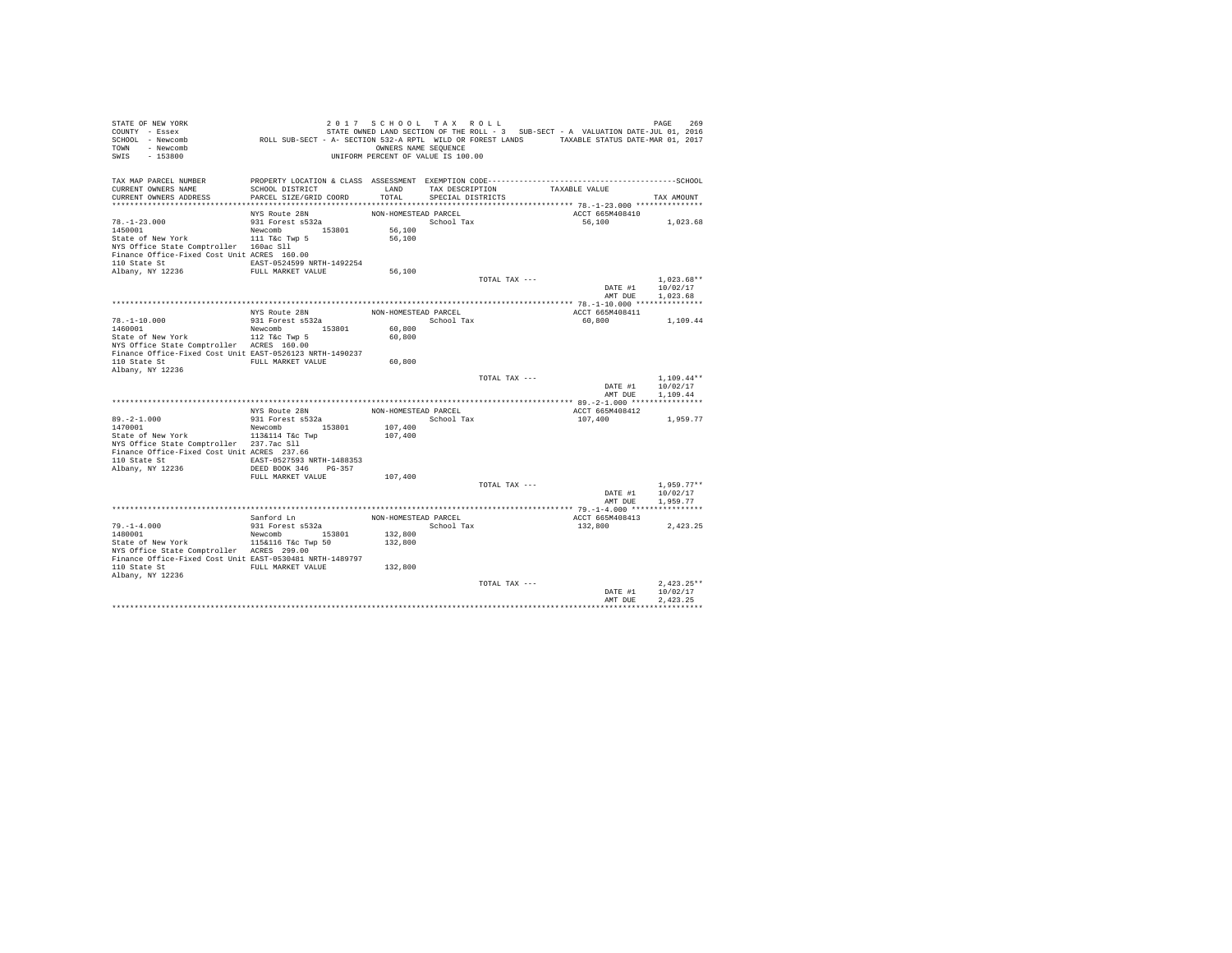| STATE OF NEW YORK<br>COUNTY - Essex<br>SCHOOL - Newcomb<br>TOWN - Newcomb<br>SWIS<br>$-153800$ | ROLL SUB-SECT - A- SECTION 532-A RPTL WILD OR FOREST LANDS TAXABLE STATUS DATE-MAR 01, 2017 | 2017 SCHOOL TAX ROLL<br>OWNERS NAME SEQUENCE<br>UNIFORM PERCENT OF VALUE IS 100.00 |                   |               | STATE OWNED LAND SECTION OF THE ROLL - 3 SUB-SECT - A VALUATION DATE-JUL 01, 2016 | PAGE<br>270              |
|------------------------------------------------------------------------------------------------|---------------------------------------------------------------------------------------------|------------------------------------------------------------------------------------|-------------------|---------------|-----------------------------------------------------------------------------------|--------------------------|
| TAX MAP PARCEL NUMBER<br>CURRENT OWNERS NAME                                                   | SCHOOL DISTRICT                                                                             | LAND                                                                               | TAX DESCRIPTION   |               | TAXABLE VALUE                                                                     |                          |
| CURRENT OWNERS ADDRESS                                                                         | PARCEL SIZE/GRID COORD                                                                      | TOTAL                                                                              | SPECIAL DISTRICTS |               |                                                                                   | TAX AMOUNT               |
|                                                                                                |                                                                                             |                                                                                    |                   |               |                                                                                   |                          |
|                                                                                                | Sanford Ln                                                                                  | NON-HOMESTEAD PARCEL                                                               |                   |               | ACCT 665M408414                                                                   |                          |
| $79. - 1 - 3.000$<br>1490001                                                                   | 931 Forest s532a<br>Newcomb 153801                                                          | 91,400                                                                             | School Tax        |               | 91,400                                                                            | 1,667.81                 |
| State of New York                                                                              | 117 T&c Twp 5                                                                               | 91,400                                                                             |                   |               |                                                                                   |                          |
| NYS Office State Comptroller ACRES 236.00                                                      |                                                                                             |                                                                                    |                   |               |                                                                                   |                          |
| Finance Office-Fixed Cost Unit EAST-0528641 NRTH-1492178                                       |                                                                                             |                                                                                    |                   |               |                                                                                   |                          |
| 110 State St                                                                                   | FULL MARKET VALUE                                                                           | 91,400                                                                             |                   |               |                                                                                   |                          |
| Albany, NY 12236                                                                               |                                                                                             |                                                                                    |                   |               |                                                                                   |                          |
|                                                                                                |                                                                                             |                                                                                    |                   | TOTAL TAX --- | DATE #1                                                                           | $1.667.81**$<br>10/02/17 |
|                                                                                                |                                                                                             |                                                                                    |                   |               | AMT DUE                                                                           | 1,667.81                 |
|                                                                                                |                                                                                             |                                                                                    |                   |               |                                                                                   |                          |
|                                                                                                | NYS Route 28N                                                                               | NON-HOMESTEAD PARCEL                                                               |                   |               | ACCT 665M408415                                                                   |                          |
| $78. - 1 - 24.000$                                                                             | 931 Forest s532a                                                                            | School Tax                                                                         |                   |               | 85,500                                                                            | 1,560.15                 |
| 1500001                                                                                        | Newcomb 153801                                                                              | 85,500                                                                             |                   |               |                                                                                   |                          |
| State of New York 118 Totten & Crossfield                                                      |                                                                                             | 85,500                                                                             |                   |               |                                                                                   |                          |
| NYS Office State Comptroller 236ac Sll<br>Finance Office-Fixed Cost Unit ACRES 236.00          |                                                                                             |                                                                                    |                   |               |                                                                                   |                          |
| 110 State St                                                                                   | EAST-0527127 NRTH-1494136                                                                   |                                                                                    |                   |               |                                                                                   |                          |
| Albany, NY 12236                                                                               | FULL MARKET VALUE                                                                           | 85,500                                                                             |                   |               |                                                                                   |                          |
|                                                                                                |                                                                                             |                                                                                    |                   | TOTAL TAX --- |                                                                                   | 1,560.15**               |
|                                                                                                |                                                                                             |                                                                                    |                   |               | DATE #1                                                                           | 10/02/17                 |
|                                                                                                |                                                                                             |                                                                                    |                   |               | AMT DUR                                                                           | 1,560.15                 |
|                                                                                                |                                                                                             |                                                                                    |                   |               |                                                                                   |                          |
|                                                                                                | NYS Route 28N<br>931 Forest s532a                                                           | NON-HOMESTEAD PARCEL                                                               |                   | School Tax    | ACCT 665M408501<br>121,300                                                        | 2, 213.41                |
| $78. - 1 - 16.000$<br>1510001                                                                  | Newcomb 153801                                                                              | 121,300                                                                            |                   |               |                                                                                   |                          |
| State of New York                                                                              | 119 T&c Twp 5                                                                               | 121,300                                                                            |                   |               |                                                                                   |                          |
| NYS Office State Comptroller 236ac Sll                                                         |                                                                                             |                                                                                    |                   |               |                                                                                   |                          |
| Finance Office-Fixed Cost Unit ACRES 236.00                                                    |                                                                                             |                                                                                    |                   |               |                                                                                   |                          |
| 110 State St EAST-0525476 NRTH-1496304                                                         |                                                                                             |                                                                                    |                   |               |                                                                                   |                          |
| Albany, NY 12236                                                                               | FULL MARKET VALUE                                                                           | 121,300                                                                            |                   | TOTAL TAX --- |                                                                                   | $2.213.41**$             |
|                                                                                                |                                                                                             |                                                                                    |                   |               | DATE #1                                                                           | 10/02/17                 |
|                                                                                                |                                                                                             |                                                                                    |                   |               | AMT DUE                                                                           | 2.213.41                 |
|                                                                                                |                                                                                             |                                                                                    |                   |               |                                                                                   |                          |
|                                                                                                | NYS Route 28N                                                                               | NON-HOMESTEAD PARCEL                                                               |                   |               | ACCT 665M408502                                                                   |                          |
| $78. - 1 - 15.000$                                                                             | 931 Forest s532a                                                                            |                                                                                    | School Tax        |               | 98,600                                                                            | 1,799.19                 |
| 1520001                                                                                        | Newcomb 153801                                                                              | 98,600                                                                             |                   |               |                                                                                   |                          |
| State of New York<br>NYS Office State Comptroller ACRES 236.00                                 | 120 T&C Twp 5                                                                               | 98,600                                                                             |                   |               |                                                                                   |                          |
| Finance Office-Fixed Cost Unit EAST-0523939 NRTH-1498323                                       |                                                                                             |                                                                                    |                   |               |                                                                                   |                          |
| 110 State St                                                                                   | FULL MARKET VALUE                                                                           | 98,600                                                                             |                   |               |                                                                                   |                          |
| Albany, NY 12236                                                                               |                                                                                             |                                                                                    |                   |               |                                                                                   |                          |
|                                                                                                |                                                                                             |                                                                                    |                   | TOTAL TAX --- |                                                                                   | $1.799.19**$             |
|                                                                                                |                                                                                             |                                                                                    |                   |               | DATE #1                                                                           | 10/02/17                 |
|                                                                                                |                                                                                             |                                                                                    |                   |               | AMT DUE                                                                           | 1,799.19                 |
|                                                                                                |                                                                                             |                                                                                    |                   |               |                                                                                   |                          |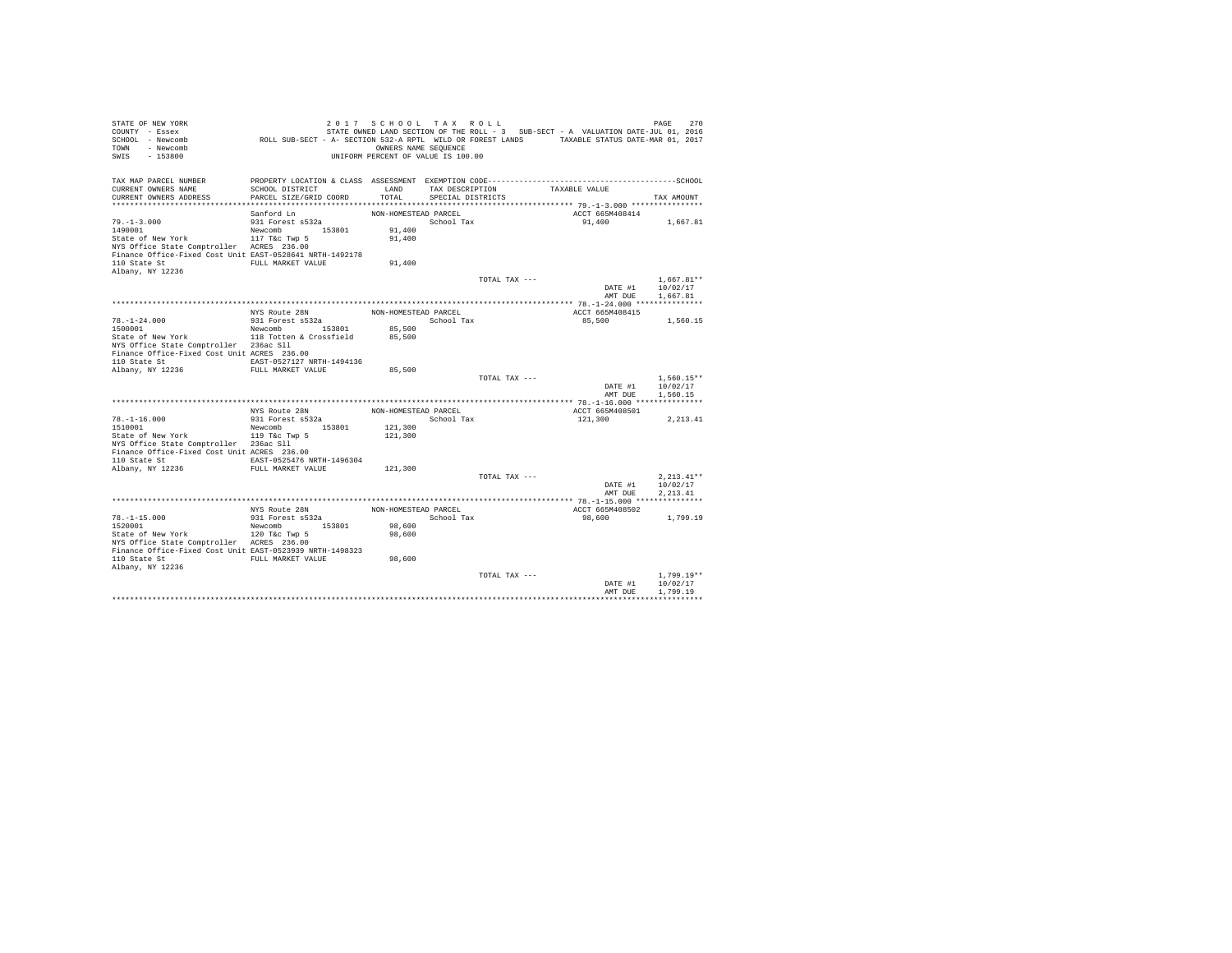| STATE OF NEW YORK<br>COUNTY - Essex<br>SCHOOL - Newcomb<br>- Newcomb<br>TOWN<br>$-153800$<br>SWIS | ROLL SUB-SECT - A- SECTION 532-A RPTL WILD OR FOREST LANDS | OWNERS NAME SEOUENCE<br>UNIFORM PERCENT OF VALUE IS 100.00 | 2017 SCHOOL TAX ROLL |                 | STATE OWNED LAND SECTION OF THE ROLL - 3 SUB-SECT - A VALUATION DATE-JUL 01, 2016<br>TAXABLE STATUS DATE-MAR 01, 2017 | 271<br>PAGE  |  |  |
|---------------------------------------------------------------------------------------------------|------------------------------------------------------------|------------------------------------------------------------|----------------------|-----------------|-----------------------------------------------------------------------------------------------------------------------|--------------|--|--|
| TAX MAP PARCEL NUMBER                                                                             |                                                            |                                                            |                      |                 |                                                                                                                       |              |  |  |
| CURRENT OWNERS NAME                                                                               | SCHOOL DISTRICT                                            | T.AND                                                      | TAX DESCRIPTION      |                 | TAXABLE VALUE                                                                                                         |              |  |  |
| CURRENT OWNERS ADDRESS                                                                            | PARCEL SIZE/GRID COORD                                     | TOTAL                                                      | SPECIAL DISTRICTS    |                 |                                                                                                                       | TAX AMOUNT   |  |  |
|                                                                                                   |                                                            |                                                            |                      |                 |                                                                                                                       |              |  |  |
|                                                                                                   | NYS Route 28N                                              | NON-HOMESTEAD PARCEL                                       |                      |                 | ACCT 665M408503                                                                                                       |              |  |  |
| $78. - 1 - 2.000$                                                                                 | 931 Forest s532a                                           |                                                            | School Tax           |                 | 49,400                                                                                                                | 901.42       |  |  |
| 1530001                                                                                           | Newcomb<br>153801                                          | 49,400                                                     |                      |                 |                                                                                                                       |              |  |  |
| State of New York 121 T&c Twp 5                                                                   |                                                            | 49,400                                                     |                      |                 |                                                                                                                       |              |  |  |
| NYS Office State Comptroller ACRES 101.00                                                         |                                                            |                                                            |                      |                 |                                                                                                                       |              |  |  |
| Finance Office-Fixed Cost Unit EAST-0522177 NRTH-1499413<br>110 State St                          | FULL MARKET VALUE                                          |                                                            |                      |                 |                                                                                                                       |              |  |  |
| Albany, NY 12236                                                                                  |                                                            | 49,400                                                     |                      |                 |                                                                                                                       |              |  |  |
|                                                                                                   |                                                            |                                                            |                      | TOTAL TAX $---$ |                                                                                                                       | $901.42**$   |  |  |
|                                                                                                   |                                                            |                                                            |                      |                 | DATE #1                                                                                                               | 10/02/17     |  |  |
|                                                                                                   |                                                            |                                                            |                      |                 | AMT DUE                                                                                                               | 901.42       |  |  |
|                                                                                                   |                                                            |                                                            |                      |                 |                                                                                                                       |              |  |  |
|                                                                                                   | Errata                                                     | NON-HOMESTEAD PARCEL                                       |                      |                 | ACCT 665Z012005                                                                                                       |              |  |  |
| 999.99-1-23.000                                                                                   | 991 Adirondack p                                           |                                                            | School Tax           |                 | 35844.290                                                                                                             | 654,064.02   |  |  |
| 8888888                                                                                           | Newcomb<br>153801                                          | $\Omega$                                                   |                      |                 |                                                                                                                       |              |  |  |
| NYS Office State Comptroller 2017 Aggregate Assessment 35844,290                                  |                                                            |                                                            |                      |                 |                                                                                                                       |              |  |  |
| Finance Office-Fixed Cost Unit For All Purposes                                                   |                                                            |                                                            |                      |                 |                                                                                                                       |              |  |  |
| 110 State St                                                                                      | FULL MARKET VALUE                                          | 35844,290                                                  |                      |                 |                                                                                                                       |              |  |  |
| Albany, NY 12236                                                                                  |                                                            |                                                            |                      |                 |                                                                                                                       |              |  |  |
|                                                                                                   |                                                            |                                                            |                      | TOTAL TAX ---   |                                                                                                                       | 654.064.02** |  |  |
|                                                                                                   |                                                            |                                                            |                      |                 | DATE #1                                                                                                               | 10/02/17     |  |  |
|                                                                                                   |                                                            |                                                            |                      |                 | AMT DHE                                                                                                               | 654.064.02   |  |  |
|                                                                                                   |                                                            |                                                            |                      |                 |                                                                                                                       |              |  |  |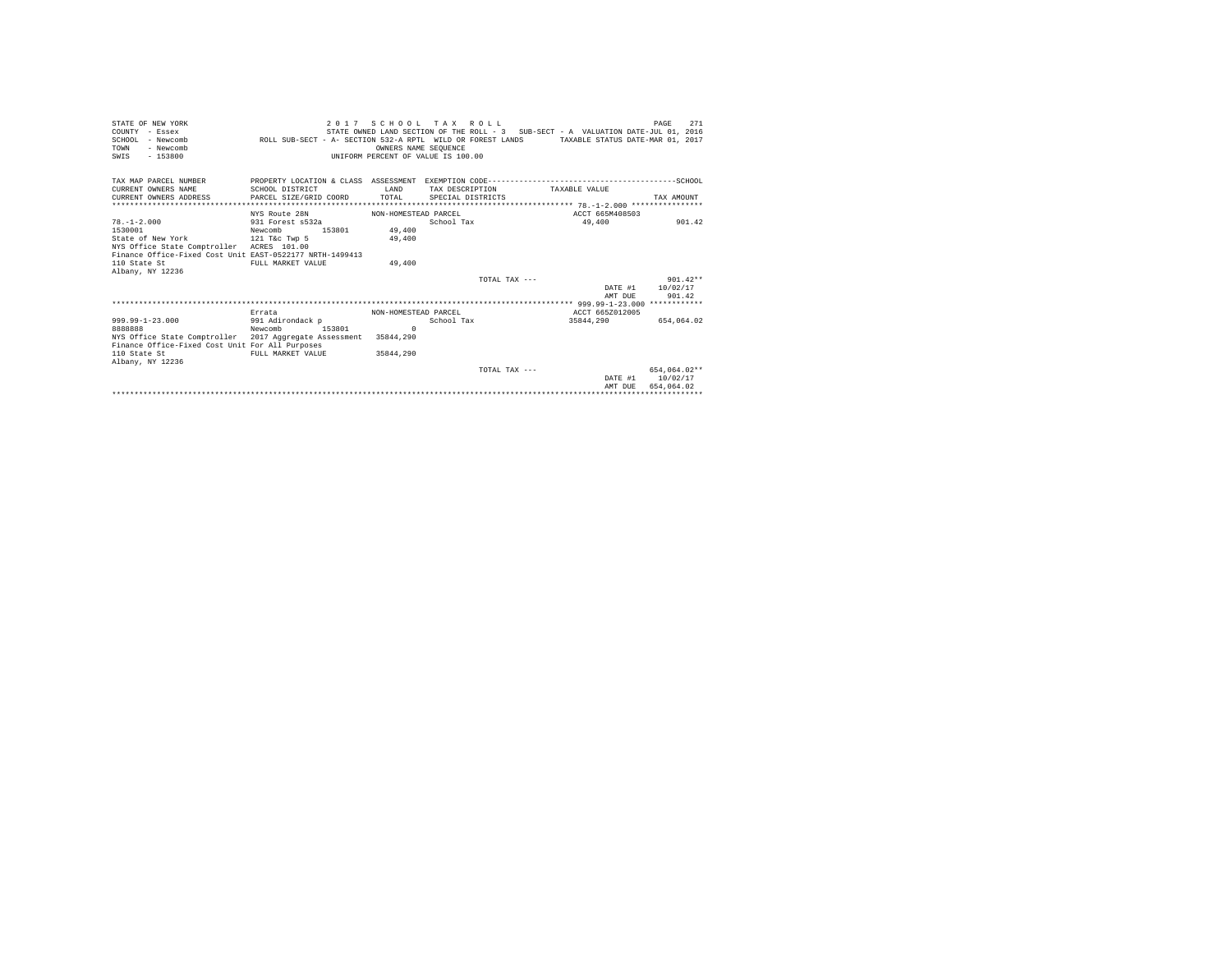|        | STATE OF NEW YORK |                                                            |  |  | 2017 SCHOOL TAX ROLL |                                                                                   |                                  |                        | PAGE            | 2.72 |
|--------|-------------------|------------------------------------------------------------|--|--|----------------------|-----------------------------------------------------------------------------------|----------------------------------|------------------------|-----------------|------|
|        | COUNTY - Essex    |                                                            |  |  |                      | STATE OWNED LAND SECTION OF THE ROLL - 3 SUB-SECT - A VALUATION DATE-JUL 01, 2016 |                                  |                        |                 |      |
| SCHOOL | - Newcomb         | ROLL SUB-SECT - A- SECTION 532-A RPTL WILD OR FOREST LANDS |  |  |                      |                                                                                   | TAXABLE STATUS DATE-MAR 01, 2017 |                        |                 |      |
| TOWN   | - Newcomb         |                                                            |  |  |                      |                                                                                   |                                  |                        | RPS155/V04/L015 |      |
| SWIS   | - 153800          |                                                            |  |  |                      |                                                                                   |                                  | CURRENT DATE 8/17/2017 |                 |      |

#### R O L L S U B S E C T I O N - A - T O T A L S

### \*\*\* S P E C I A L D I S T R I C T S U M M A R Y \*\*\*

|      |            | ----<br>TUTAL |   | AL<br>. | <b>TELEPHONE</b><br>. YEMA | TOTAL<br>the contract of the contract of the contract of |  |
|------|------------|---------------|---|---------|----------------------------|----------------------------------------------------------|--|
| CODE | <b>IAM</b> | DADCEI        | . |         |                            | ---<br>1'AX                                              |  |

#### NO SPECIAL DISTRICTS AT THIS LEVEL

### \*\*\* S C H O O L D I S T R I C T S U M M A R Y \*\*\*

| CODE   | DISTRICT NAME      | TOTAL<br>PARCELS | ASSESSED<br>LAND | ASSESSED<br>TOTAL | EXEMPT<br>AMOUNT<br>STAR AMOUNT | TOTAL<br>TAXABLE<br>STAR TAXABLE | TOTAL TAX      |
|--------|--------------------|------------------|------------------|-------------------|---------------------------------|----------------------------------|----------------|
|        | Newcomb            | 138              | 36137,300        | 71981.590         |                                 | 71,981,590                       |                |
| 153801 |                    |                  |                  |                   |                                 | 71,981,590                       | 1, 313, 474.70 |
|        | SUB-TOTAL          | 138              | 36137.300        | 71981.590         |                                 | 71,981,590                       |                |
|        | SUB - TO TAL(CONT) |                  |                  |                   |                                 | 71,981,590                       | 1, 313, 474.70 |
|        | TOTAL              | 138              | 36137,300        | 71981.590         |                                 | 71,981,590                       |                |
|        | TO TAL (CONT)      |                  |                  |                   |                                 | 71,981,590                       | 1,313,474.70   |

### \*\*\* S Y S T E M C O D E S S U M M A R Y \*\*\*

NO SYSTEM EXEMPTIONS AT THIS LEVEL

### \*\*\* E X E M P T I O N S U M M A R Y \*\*\*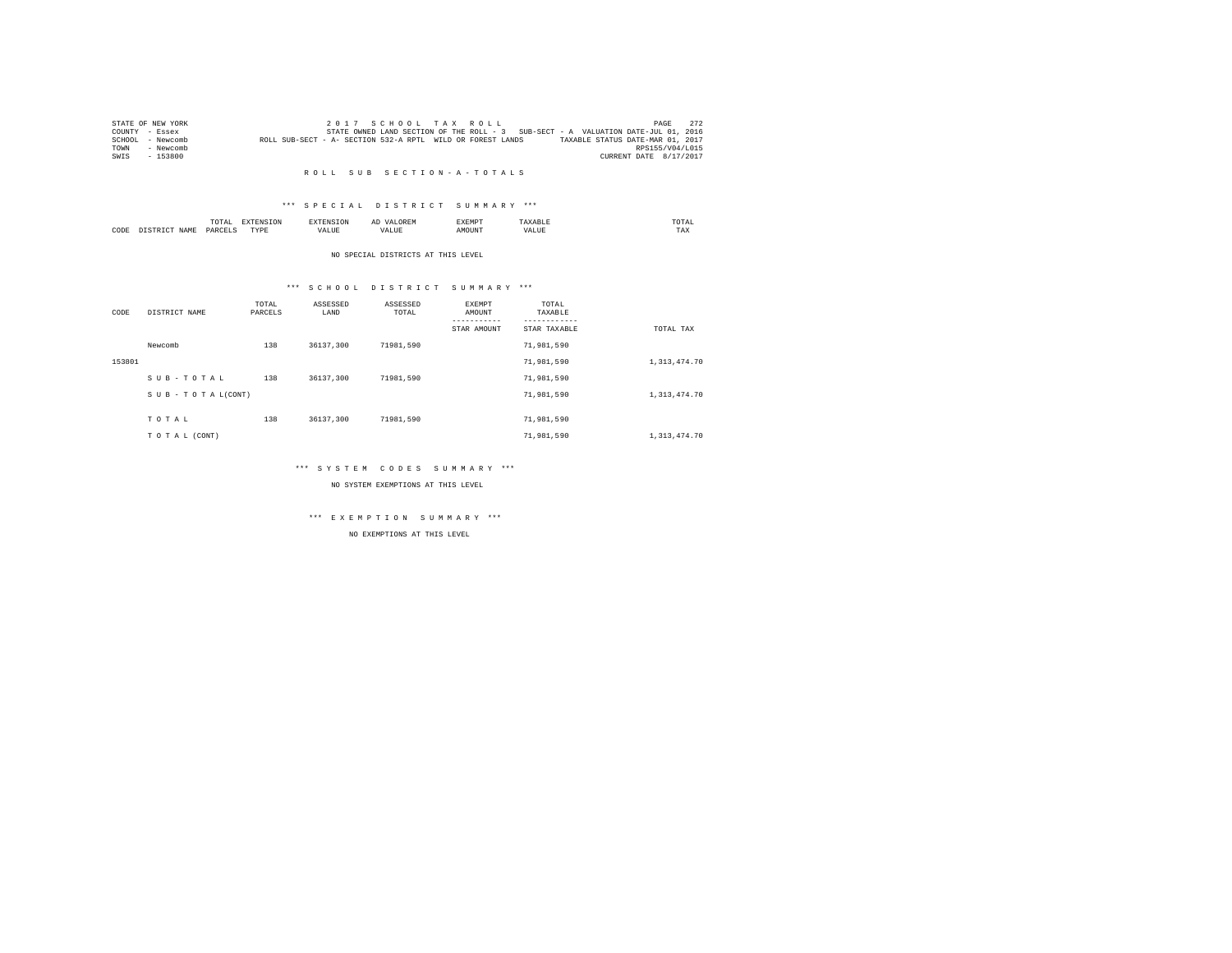|      | STATE OF NEW YORK |                                                            |  |  | 2017 SCHOOL TAX ROLL |                                                                                   |                                  | PAGE                   | 273 |
|------|-------------------|------------------------------------------------------------|--|--|----------------------|-----------------------------------------------------------------------------------|----------------------------------|------------------------|-----|
|      | COUNTY - Essex    |                                                            |  |  |                      | STATE OWNED LAND SECTION OF THE ROLL - 3 SUB-SECT - A VALUATION DATE-JUL 01, 2016 |                                  |                        |     |
|      | SCHOOL - Newcomb  | ROLL SUB-SECT - A- SECTION 532-A RPTL WILD OR FOREST LANDS |  |  |                      |                                                                                   | TAXABLE STATUS DATE-MAR 01, 2017 |                        |     |
| TOWN | - Newcomb         |                                                            |  |  |                      |                                                                                   |                                  | RPS155/V04/L015        |     |
| SWIS | $-153800$         |                                                            |  |  |                      |                                                                                   |                                  | CURRENT DATE 8/17/2017 |     |

#### R O L L S U B S E C T I O N - A - T O T A L S

| ROLL<br><b>SEC</b> | DESCRIPTION                         | TOTAL<br>PARCELS | ASSESSED<br>LAND | ASSESSED<br>TOTAL | EXEMPT<br>AMOUNT<br>STAR AMOUNT | TOTAL<br>TAXABLE<br>STAR TAXABLE | TOTAL<br>TAX    |
|--------------------|-------------------------------------|------------------|------------------|-------------------|---------------------------------|----------------------------------|-----------------|
|                    | School Tax                          |                  | 36137,300        | 71981.590         |                                 | 71,981,590<br>71,981,590         | 1, 313, 474, 70 |
|                    | SPEC DIST TAXES<br>STATE OWNED LAND | 138              |                  |                   |                                 |                                  | 1313, 474. 70   |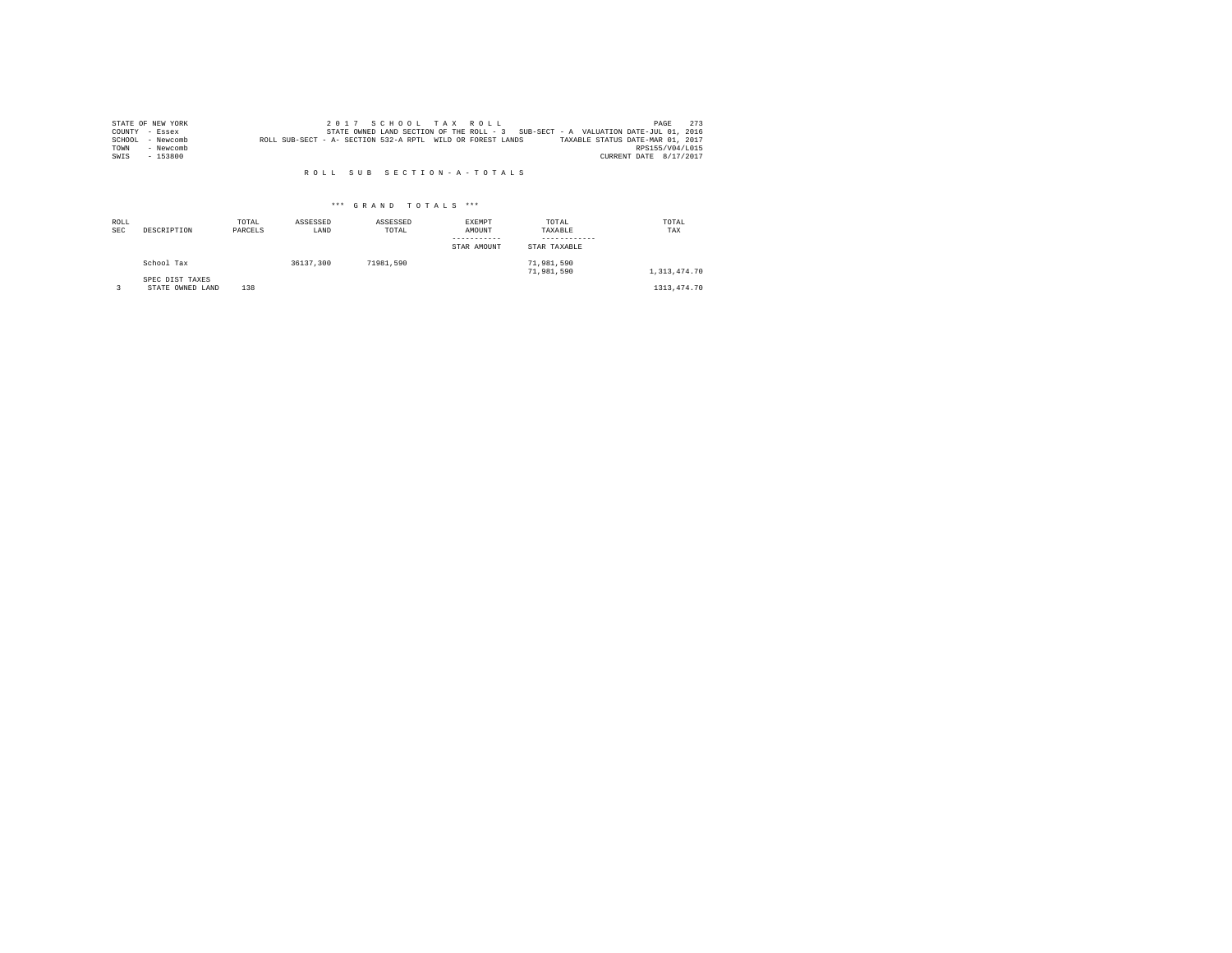| STATE OF NEW YORK<br>COUNTY - Essex                      |                                                                                               | 2017 SCHOOL TAX ROLL               |                   |               | STATE OWNED LAND SECTION OF THE ROLL - 3 SUB-SECT - P VALUATION DATE-JUL 01, 2016 | PAGE                                | 274 |
|----------------------------------------------------------|-----------------------------------------------------------------------------------------------|------------------------------------|-------------------|---------------|-----------------------------------------------------------------------------------|-------------------------------------|-----|
| SCHOOL - Newcomb<br>- Newcomb<br>TOWN                    | ROLL SUB-SECT - P- ECL CONSERVATION AND COMMON LAW EASEMENTS TAXABLE STATUS DATE-MAR 01, 2017 | OWNERS NAME SEOUENCE               |                   |               |                                                                                   |                                     |     |
| SWTS<br>$-153800$                                        |                                                                                               | UNIFORM PERCENT OF VALUE IS 100.00 |                   |               |                                                                                   |                                     |     |
| TAX MAP PARCEL NUMBER                                    | PROPERTY LOCATION & CLASS ASSESSMENT EXEMPTION CODE------------------------                   |                                    |                   |               |                                                                                   | ---------------SCHOOL               |     |
| CURRENT OWNERS NAME                                      | SCHOOL DISTRICT                                                                               | LAND                               | TAX DESCRIPTION   |               | TAXABLE VALUE                                                                     |                                     |     |
| CURRENT OWNERS ADDRESS                                   | PARCEL SIZE/GRID COORD                                                                        | TOTAL                              | SPECIAL DISTRICTS |               |                                                                                   | TAX AMOUNT                          |     |
|                                                          |                                                                                               |                                    |                   |               |                                                                                   |                                     |     |
|                                                          | Sanford Ln                                                                                    | NON-HOMESTEAD PARCEL               |                   |               | ACCT 665J105004                                                                   |                                     |     |
| 90. -1-1.110-ESMT                                        | 980 Consvn easmt<br>153801                                                                    |                                    | School Tax        |               | 29,341                                                                            | 535.40                              |     |
| State Of New York<br>C/O County Treasurer                | Newcomb<br>Pt 92 T&c Twp                                                                      | 29,341<br>29,341                   |                   |               |                                                                                   |                                     |     |
| County<br>Essex                                          | 1565/88 1585/307 Esmnts                                                                       |                                    |                   |               |                                                                                   |                                     |     |
|                                                          | 64.64AC Under 480A RPTL                                                                       |                                    |                   |               |                                                                                   |                                     |     |
| MAY BE SUBJECT TO PAYMENT<br>IINDER RPTL480A IINTIL 2018 | ACRES 64.64                                                                                   |                                    |                   |               |                                                                                   |                                     |     |
|                                                          | EAST-0571166 NRTH-1474448<br>DEED BOOK 1656 PG-1                                              |                                    |                   |               |                                                                                   |                                     |     |
|                                                          | CONSERVATION ESMT % 61.00                                                                     |                                    |                   |               |                                                                                   |                                     |     |
|                                                          | FULL MARKET VALUE                                                                             | 29.341                             |                   |               |                                                                                   |                                     |     |
|                                                          |                                                                                               |                                    |                   | TOTAL TAX --- |                                                                                   | $535.40**$                          |     |
|                                                          |                                                                                               |                                    |                   |               |                                                                                   | DATE #1<br>10/02/17                 |     |
|                                                          |                                                                                               |                                    |                   |               |                                                                                   | AMT DUE<br>535.40                   |     |
|                                                          |                                                                                               |                                    |                   |               |                                                                                   |                                     |     |
|                                                          | Sanford Ln                                                                                    | NON-HOMESTEAD PARCEL               |                   |               | ACCT 665Z004009                                                                   |                                     |     |
| 90. -1-1.200-ESMT                                        | 980 Consvn easmt                                                                              | 181.536                            | School Tax        |               | 181,536                                                                           | 3, 312.55                           |     |
| State Of New York<br>C/O County Treasurer                | Newcomb 153801<br>91-93 T&C TWP 46                                                            | 181,536                            |                   |               |                                                                                   |                                     |     |
| Essex                                                    | County 1565/88 1585/307 Esmnts                                                                |                                    |                   |               |                                                                                   |                                     |     |
|                                                          | 150.22AC 480A RPTL                                                                            |                                    |                   |               |                                                                                   |                                     |     |
| MAY RE SUBJECT TO PAYMENT                                | ACRES 164.22                                                                                  |                                    |                   |               |                                                                                   |                                     |     |
| UNDER RPTL480A UNTIL 2018                                | EAST-0570871 NRTH-1473126                                                                     |                                    |                   |               |                                                                                   |                                     |     |
|                                                          | DEED BOOK 1656 PG-1                                                                           |                                    |                   |               |                                                                                   |                                     |     |
|                                                          | CONSERVATION ESMT % 61.00                                                                     |                                    |                   |               |                                                                                   |                                     |     |
|                                                          | FULL MARKET VALUE                                                                             | 181.536                            |                   |               |                                                                                   |                                     |     |
|                                                          |                                                                                               |                                    |                   | TOTAL TAX --- |                                                                                   | $3.312.55**$<br>DATE #1<br>10/02/17 |     |
|                                                          |                                                                                               |                                    |                   |               |                                                                                   | 3.312.55<br>AMT DUE                 |     |
|                                                          |                                                                                               |                                    |                   |               |                                                                                   |                                     |     |
|                                                          | Sanford Ln                                                                                    | NON-HOMESTEAD PARCEL               |                   |               | ACCT 665Z008002                                                                   |                                     |     |
| $90. -1 - 2.220 - ESMT$                                  | 980 Consvn easmt                                                                              |                                    | School Tax        |               | 936,594                                                                           | 17,090.38                           |     |
| State Of New York                                        | 153801<br>Newcomb                                                                             | 936.594                            |                   |               |                                                                                   |                                     |     |
| C/O County Treasurer                                     | T&C PUR TWP 47                                                                                | 936,594                            |                   |               |                                                                                   |                                     |     |
| County<br>Essex                                          | 1565/88 1585/307 Esmnts<br>1952Ac 480A RPTL                                                   |                                    |                   |               |                                                                                   |                                     |     |
| MAY BE SUBJECT TO PAYMENT                                | ACRES 2048.80                                                                                 |                                    |                   |               |                                                                                   |                                     |     |
| IINDER RPTL480A IINTIL 2017                              | EAST-0568159 NRTH-1480004                                                                     |                                    |                   |               |                                                                                   |                                     |     |
|                                                          | DEED BOOK 1656 PG-1                                                                           |                                    |                   |               |                                                                                   |                                     |     |
|                                                          | CONSERVATION ESMT % 61.00                                                                     |                                    |                   |               |                                                                                   |                                     |     |
|                                                          | FULL MARKET VALUE                                                                             | 936,594                            |                   | TOTAL TAX --- |                                                                                   | $17,090.38**$                       |     |
|                                                          |                                                                                               |                                    |                   |               |                                                                                   | 10/02/17<br>DATE #1                 |     |
|                                                          |                                                                                               |                                    |                   |               |                                                                                   | AMT DHE<br>17,090.38                |     |
|                                                          |                                                                                               |                                    |                   |               |                                                                                   |                                     |     |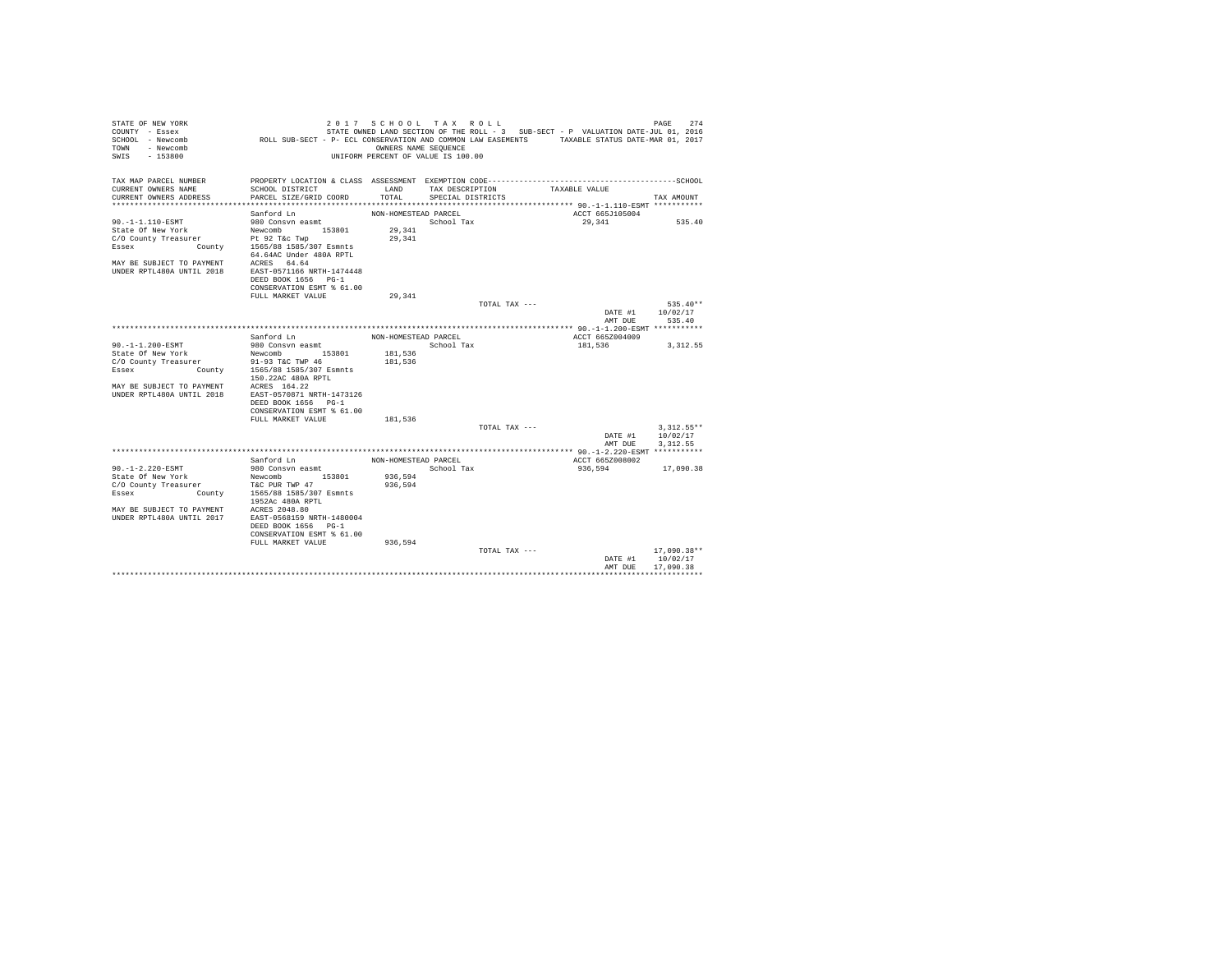| STATE OF NEW YORK<br>COUNTY - Essex<br>SCHOOL - Newcomb                                                        | ROLL SUB-SECT - P- ECL CONSERVATION AND COMMON LAW EASEMENTS TAXABLE STATUS DATE-MAR 01, 2017 |                      | 2017 SCHOOL TAX ROLL               |               | STATE OWNED LAND SECTION OF THE ROLL - 3 SUB-SECT - P VALUATION DATE-JUL 01, 2016 | 275<br>PAGE                      |
|----------------------------------------------------------------------------------------------------------------|-----------------------------------------------------------------------------------------------|----------------------|------------------------------------|---------------|-----------------------------------------------------------------------------------|----------------------------------|
| TOWN - Newcomb<br>SWIS<br>$-153800$                                                                            |                                                                                               | OWNERS NAME SEQUENCE | UNIFORM PERCENT OF VALUE IS 100.00 |               |                                                                                   |                                  |
| TAX MAP PARCEL NUMBER                                                                                          |                                                                                               |                      |                                    |               |                                                                                   |                                  |
| CURRENT OWNERS NAME                                                                                            | SCHOOL DISTRICT                                                                               | LAND                 | TAX DESCRIPTION                    |               | TAXABLE VALUE                                                                     |                                  |
| CURRENT OWNERS ADDRESS                                                                                         | PARCEL SIZE/GRID COORD                                                                        | TOTAL                | SPECIAL DISTRICTS                  |               |                                                                                   | TAX AMOUNT                       |
|                                                                                                                |                                                                                               |                      |                                    |               |                                                                                   |                                  |
| 90. -1-3.120-ESMT                                                                                              | Sanford Ln<br>980 Consvn easmt - WTRFNT Market School Tax                                     | NON-HOMESTEAD PARCEL |                                    |               | ACCT 665Z005014<br>107,421                                                        | 1,960.15                         |
|                                                                                                                |                                                                                               | 107.421              |                                    |               |                                                                                   |                                  |
|                                                                                                                |                                                                                               | 107.421              |                                    |               |                                                                                   |                                  |
| State Of New York Mewcomb 153801<br>C/O County Treasurer T&C TWP 47 RS<br>Essex County 15655/881585/307 Esmnts | 212.15AC 480A                                                                                 |                      |                                    |               |                                                                                   |                                  |
| MAY BE SUBJECT TO PAYMENT ACRES 212.15                                                                         |                                                                                               |                      |                                    |               |                                                                                   |                                  |
| UNDER RPTL480A UNTIL 2018                                                                                      | EAST-0576841 NRTH-1481947                                                                     |                      |                                    |               |                                                                                   |                                  |
|                                                                                                                | DEED BOOK 1656 PG-1                                                                           |                      |                                    |               |                                                                                   |                                  |
|                                                                                                                | CONSERVATION ESMT % 61.00                                                                     |                      |                                    |               |                                                                                   |                                  |
|                                                                                                                | FULL MARKET VALUE                                                                             | 107,421              |                                    |               |                                                                                   |                                  |
|                                                                                                                |                                                                                               |                      |                                    | TOTAL TAX --- |                                                                                   | $1,960.15**$                     |
|                                                                                                                |                                                                                               |                      |                                    |               | DATE #1                                                                           | 10/02/17                         |
|                                                                                                                |                                                                                               |                      |                                    |               | AMT DUE                                                                           | 1,960.15                         |
|                                                                                                                | Sanford Ln                                                                                    |                      |                                    |               | ACCT 665Z008003                                                                   |                                  |
| 90. -1-3.220-ESMT                                                                                              | 980 Consvn easmt                                                                              | NON-HOMESTEAD PARCEL | School Tax                         |               | 109,922                                                                           | 2,005.79                         |
| State Of New York                                                                                              |                                                                                               | 109,922              |                                    |               |                                                                                   |                                  |
| C/O County Treasurer                                                                                           |                                                                                               | 109,922              |                                    |               |                                                                                   |                                  |
| Essex                                                                                                          | New York Mewcomb 153801<br>ty Treasurer T&C PUR TWP 47<br>County 1565/88 1585/307 Esmnts      |                      |                                    |               |                                                                                   |                                  |
|                                                                                                                | 217.08Ac 480A RPTL                                                                            |                      |                                    |               |                                                                                   |                                  |
| MAY BE SUBJECT TO PAYMENT ACRES 217.08                                                                         |                                                                                               |                      |                                    |               |                                                                                   |                                  |
| UNDER RPTL480A UNTIL 2017                                                                                      | EAST-0575880 NRTH-1483005                                                                     |                      |                                    |               |                                                                                   |                                  |
|                                                                                                                | DEED BOOK 1656 PG-1                                                                           |                      |                                    |               |                                                                                   |                                  |
|                                                                                                                | CONSERVATION ESMT % 61.00                                                                     |                      |                                    |               |                                                                                   |                                  |
|                                                                                                                | FULL MARKET VALUE                                                                             | 109,922              |                                    |               |                                                                                   |                                  |
|                                                                                                                |                                                                                               |                      |                                    | TOTAL TAX --- |                                                                                   | $2.005.79**$<br>DATE #1 10/02/17 |
|                                                                                                                |                                                                                               |                      |                                    |               | AMT DUE                                                                           | 2,005.79                         |
|                                                                                                                | NL Ln                                                                                         | NON-HOMESTEAD PARCEL |                                    |               | ACCT 665Z005015                                                                   |                                  |
| 90. -1-5.120-ESMT                                                                                              | 980 Consvn easmt                                                                              |                      | School Tax                         |               | 38,918                                                                            | 710.15                           |
| State Of New York                                                                                              |                                                                                               | 38,918               |                                    |               |                                                                                   |                                  |
| C/O County Treasurer                                                                                           |                                                                                               | 38,918               |                                    |               |                                                                                   |                                  |
| Essex                                                                                                          | New York Mewcomb 153801<br>ty Treasurer T&C TWP 46 RS<br>County 1565/88 1585/307 Esmnts       |                      |                                    |               |                                                                                   |                                  |
|                                                                                                                | 76.83AC 480A RPTL                                                                             |                      |                                    |               |                                                                                   |                                  |
| MAY BE SUBJECT TO PAYMENT ACRES 76.83                                                                          |                                                                                               |                      |                                    |               |                                                                                   |                                  |
| UNDER RPTL480A UNTIL 2018                                                                                      | EAST-0575638 NRTH-1476372                                                                     |                      |                                    |               |                                                                                   |                                  |
|                                                                                                                | DEED BOOK 1656 PG-1                                                                           |                      |                                    |               |                                                                                   |                                  |
|                                                                                                                | CONSERVATION ESMT % 61.00<br>FULL MARKET VALUE                                                | 38,918               |                                    |               |                                                                                   |                                  |
|                                                                                                                |                                                                                               |                      |                                    | TOTAL TAX --- |                                                                                   | $710.15**$                       |
|                                                                                                                |                                                                                               |                      |                                    |               | DATE #1                                                                           | 10/02/17                         |
|                                                                                                                |                                                                                               |                      |                                    |               | AMT DUE                                                                           | 710.15                           |
|                                                                                                                |                                                                                               |                      |                                    |               |                                                                                   |                                  |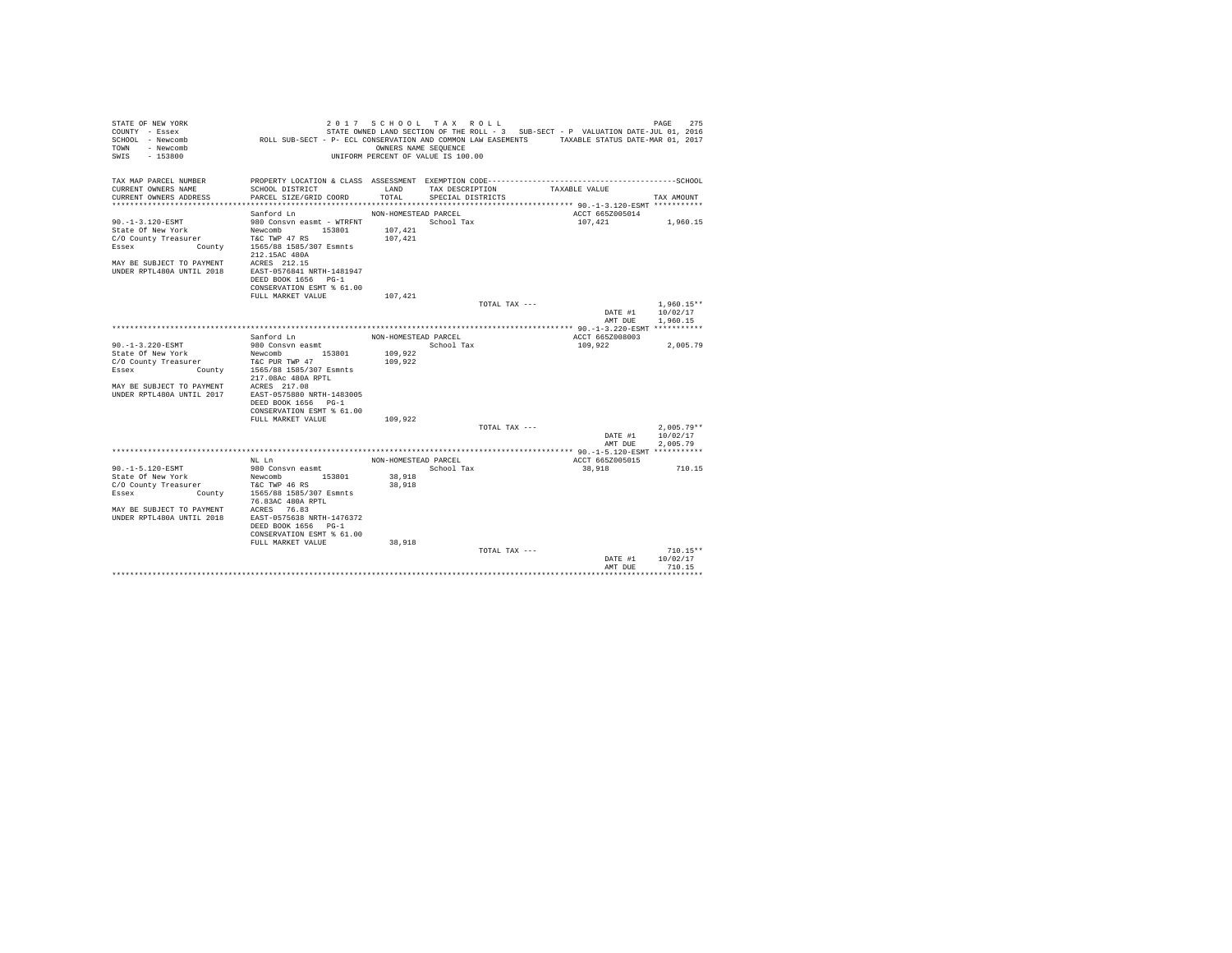| STATE OF NEW YORK<br>COUNTY - Essex                        |                                                                                               | 2017 SCHOOL TAX ROLL                                       |                                      |               | STATE OWNED LAND SECTION OF THE ROLL - 3 SUB-SECT - P VALUATION DATE-JUL 01, 2016 | PAGE<br>276            |
|------------------------------------------------------------|-----------------------------------------------------------------------------------------------|------------------------------------------------------------|--------------------------------------|---------------|-----------------------------------------------------------------------------------|------------------------|
| SCHOOL - Newcomb<br>- Newcomb<br>TOWN<br>SWIS<br>$-153800$ | ROLL SUB-SECT - P- ECL CONSERVATION AND COMMON LAW EASEMENTS TAXABLE STATUS DATE-MAR 01, 2017 | OWNERS NAME SEOUENCE<br>UNIFORM PERCENT OF VALUE IS 100.00 |                                      |               |                                                                                   |                        |
|                                                            |                                                                                               |                                                            |                                      |               |                                                                                   |                        |
| TAX MAP PARCEL NUMBER                                      | PROPERTY LOCATION & CLASS ASSESSMENT EXEMPTION CODE----------------------                     |                                                            |                                      |               |                                                                                   | ----------------SCHOOL |
| CURRENT OWNERS NAME<br>CURRENT OWNERS ADDRESS              | SCHOOL DISTRICT<br>PARCEL SIZE/GRID COORD                                                     | LAND<br>TOTAL                                              | TAX DESCRIPTION<br>SPECIAL DISTRICTS |               | TAXABLE VALUE                                                                     | TAX AMOUNT             |
|                                                            |                                                                                               |                                                            |                                      |               |                                                                                   |                        |
|                                                            | Sanford Ln                                                                                    | NON-HOMESTEAD PARCEL                                       |                                      |               | ACCT 665Z004012                                                                   |                        |
| $90. -1 - 5.200 - ESMT$                                    | 980 Consvn easmt                                                                              |                                                            | School Tax                           |               | 13,664                                                                            | 249.33                 |
| State Of New York                                          | Newcomb 153801                                                                                | 13,664                                                     |                                      |               |                                                                                   |                        |
| C/O County Treasurer                                       | 94/95 T&C TWP 46                                                                              | 13,664                                                     |                                      |               |                                                                                   |                        |
| Essex                                                      | County 1565/88 1585/307 Esmnts                                                                |                                                            |                                      |               |                                                                                   |                        |
| MAY BE SUBJECT TO PAYMENT                                  | 27AC 480A RPTL<br>ACRES 27.00                                                                 |                                                            |                                      |               |                                                                                   |                        |
| IINDER RPTL480A IINTIL 2018                                | EAST-0576922 NRTH-1475185                                                                     |                                                            |                                      |               |                                                                                   |                        |
|                                                            | DEED BOOK 1656 PG-1                                                                           |                                                            |                                      |               |                                                                                   |                        |
|                                                            | CONSERVATION ESMT % 61.00                                                                     |                                                            |                                      |               |                                                                                   |                        |
|                                                            | FULL MARKET VALUE                                                                             | 13,664                                                     |                                      |               |                                                                                   |                        |
|                                                            |                                                                                               |                                                            |                                      | TOTAL TAX --- |                                                                                   | $249.33**$             |
|                                                            |                                                                                               |                                                            |                                      |               | DATE #1                                                                           | 10/02/17               |
|                                                            |                                                                                               |                                                            |                                      |               | AMT DUE                                                                           | 249.33                 |
|                                                            |                                                                                               |                                                            |                                      |               | ACCT 665Z005017                                                                   |                        |
| 91.-1-1.120-ESMT                                           | NT. T.n<br>980 Consvn easmt                                                                   | NON-HOMESTEAD PARCEL                                       | School Tax                           |               | 13,237                                                                            | 241.54                 |
| State Of New York                                          | Newcomb 153801                                                                                | 13,237                                                     |                                      |               |                                                                                   |                        |
| C/O County Treasurer                                       | T&C TWP 46 RS                                                                                 | 13,237                                                     |                                      |               |                                                                                   |                        |
| Essex                                                      | County 1565/88 1585/307 Esmnts                                                                |                                                            |                                      |               |                                                                                   |                        |
|                                                            | 26.17AC 480A RPTL                                                                             |                                                            |                                      |               |                                                                                   |                        |
| MAY RE SUBJECT TO PAYMENT                                  | ACRES 26.17                                                                                   |                                                            |                                      |               |                                                                                   |                        |
| UNDER RPTL480A UNTIL 2018                                  | EAST-0576259 NRTH-1477320                                                                     |                                                            |                                      |               |                                                                                   |                        |
|                                                            | DEED BOOK 1656 PG-1<br>CONSERVATION ESMT % 61.00                                              |                                                            |                                      |               |                                                                                   |                        |
|                                                            | FULL MARKET VALUE                                                                             | 13,237                                                     |                                      |               |                                                                                   |                        |
|                                                            |                                                                                               |                                                            |                                      | TOTAL TAX --- |                                                                                   | $241.54**$             |
|                                                            |                                                                                               |                                                            |                                      |               | DATE #1                                                                           | 10/02/17               |
|                                                            |                                                                                               |                                                            |                                      |               | AMT DUE                                                                           | 241.54                 |
|                                                            |                                                                                               |                                                            |                                      |               |                                                                                   |                        |
| 91. -1-1.200-ESMT                                          | Sanford Ln                                                                                    | NON-HOMESTEAD PARCEL                                       |                                      |               | ACCT 665Z004013                                                                   |                        |
| State Of New York                                          | 980 Consvn easmt<br>153801<br>Newcomb                                                         | 79,422                                                     | School Tax                           |               | 79.422                                                                            | 1,449.24               |
| C/O County Treasurer                                       | 95 T&C TWP 46                                                                                 | 79,422                                                     |                                      |               |                                                                                   |                        |
| County<br>Essex                                            | 1565/88 1585/307 Esmnts                                                                       |                                                            |                                      |               |                                                                                   |                        |
|                                                            | 170.3AC 480A                                                                                  |                                                            |                                      |               |                                                                                   |                        |
| MAY BE SUBJECT TO PAYMENT                                  | ACRES 170.30                                                                                  |                                                            |                                      |               |                                                                                   |                        |
| IINDER RPTL480A IINTIL 2018                                | EAST-0577586 NRTH-1477200                                                                     |                                                            |                                      |               |                                                                                   |                        |
|                                                            | DEED BOOK 1656 PG-1                                                                           |                                                            |                                      |               |                                                                                   |                        |
|                                                            | CONSERVATION ESMT % 61.00                                                                     |                                                            |                                      |               |                                                                                   |                        |
|                                                            | FULL MARKET VALUE                                                                             | 79,422                                                     |                                      | TOTAL TAX --- |                                                                                   | $1,449.24**$           |
|                                                            |                                                                                               |                                                            |                                      |               | DATE #1                                                                           | 10/02/17               |
|                                                            |                                                                                               |                                                            |                                      |               | AMT DHE                                                                           | 1,449.24               |
|                                                            |                                                                                               |                                                            |                                      |               |                                                                                   |                        |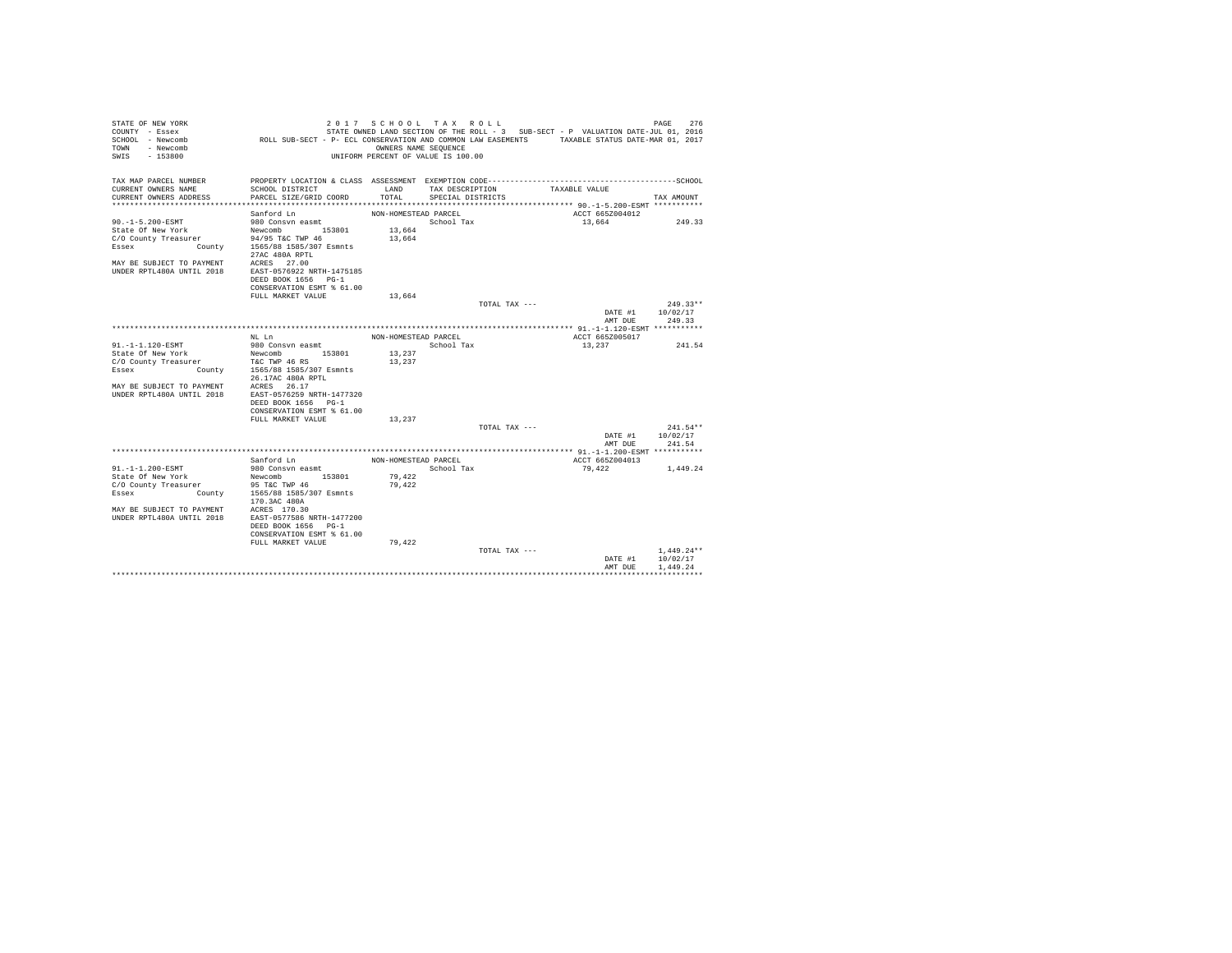| STATE OF NEW YORK<br>COUNTY - Essex                        | ROLL SUB-SECT - P- ECL CONSERVATION AND COMMON LAW EASEMENTS TAXABLE STATUS DATE-MAR 01, 2017                             |                      | 2017 SCHOOL TAX ROLL               |               | STATE OWNED LAND SECTION OF THE ROLL - 3 SUB-SECT - P VALUATION DATE-JUL 01, 2016 |         | 277<br>PAGE   |
|------------------------------------------------------------|---------------------------------------------------------------------------------------------------------------------------|----------------------|------------------------------------|---------------|-----------------------------------------------------------------------------------|---------|---------------|
| SCHOOL - Newcomb<br>TOWN<br>- Newcomb<br>SWTS<br>$-153800$ |                                                                                                                           | OWNERS NAME SEQUENCE | UNIFORM PERCENT OF VALUE IS 100.00 |               |                                                                                   |         |               |
| TAX MAP PARCEL NUMBER                                      |                                                                                                                           |                      |                                    |               |                                                                                   |         |               |
| CURRENT OWNERS NAME                                        | SCHOOL DISTRICT                                                                                                           | LAND                 | TAX DESCRIPTION                    |               | TAXABLE VALUE                                                                     |         |               |
| CURRENT OWNERS ADDRESS                                     | PARCEL SIZE/GRID COORD                                                                                                    | TOTAL                | SPECIAL DISTRICTS                  |               |                                                                                   |         | TAX AMOUNT    |
|                                                            | Sanford Ln                                                                                                                | NON-HOMESTEAD PARCEL |                                    |               | ACCT 665J103409                                                                   |         |               |
| 91.-1-2.000-ESMT                                           | 980 Consvn easmt                                                                                                          |                      | School Tax                         |               | 69,296                                                                            |         | 1,264.47      |
| State Of New York                                          | Newcomb 153801                                                                                                            | 69,296               |                                    |               |                                                                                   |         |               |
| C/O County Treasurer                                       |                                                                                                                           | 69,296               |                                    |               |                                                                                   |         |               |
| Essex                                                      | nt New York. New York 2016.<br>Inty Treasurer 96 T&C Twp 46<br>County 1565/88 1585/307 Esmnts<br>188.48AC Under 480A RPTL |                      |                                    |               |                                                                                   |         |               |
| MAY BE SUBJECT TO PAYMENT ACRES 188.48                     |                                                                                                                           |                      |                                    |               |                                                                                   |         |               |
| UNDER RPTL480A UNTIL 2018                                  | EAST-0579664 NRTH-1478839                                                                                                 |                      |                                    |               |                                                                                   |         |               |
|                                                            | DEED BOOK 1656 PG-1                                                                                                       |                      |                                    |               |                                                                                   |         |               |
|                                                            | CONSERVATION ESMT % 61.00                                                                                                 |                      |                                    |               |                                                                                   |         |               |
|                                                            | FULL MARKET VALUE                                                                                                         | 69.296               |                                    |               |                                                                                   |         |               |
|                                                            |                                                                                                                           |                      |                                    | TOTAL TAX --- |                                                                                   |         | $1,264.47**$  |
|                                                            |                                                                                                                           |                      |                                    |               | DATE #1                                                                           |         | 10/02/17      |
|                                                            |                                                                                                                           |                      |                                    |               |                                                                                   | AMT DUE | 1,264.47      |
|                                                            | Sanford Ln                                                                                                                | NON-HOMESTEAD PARCEL |                                    |               | ACCT 665Z005018                                                                   |         |               |
| 101.-1-1.200-ESMT                                          | 980 Consvn easmt                                                                                                          |                      | School Tax                         |               | 6,710                                                                             |         | 122.44        |
| State Of New York                                          | Newcomb 153801                                                                                                            | 6,710                |                                    |               |                                                                                   |         |               |
| C/O County Treasurer                                       | T&C TWP 46 RS                                                                                                             | 6.710                |                                    |               |                                                                                   |         |               |
| Essex                                                      | County 1565/88 1585/307 Esmnts                                                                                            |                      |                                    |               |                                                                                   |         |               |
|                                                            | 13.2AC 480A RPTL                                                                                                          |                      |                                    |               |                                                                                   |         |               |
| MAY BE SUBJECT TO PAYMENT ACRES 13.20                      |                                                                                                                           |                      |                                    |               |                                                                                   |         |               |
| UNDER RPTL480A UNTIL 2018                                  | EAST-0575106 NRTH-1471731                                                                                                 |                      |                                    |               |                                                                                   |         |               |
|                                                            | DEED BOOK 1656 PG-1<br>CONSERVATION ESMT % 61.00                                                                          |                      |                                    |               |                                                                                   |         |               |
|                                                            | FULL MARKET VALUE                                                                                                         | 6,710                |                                    |               |                                                                                   |         |               |
|                                                            |                                                                                                                           |                      |                                    | TOTAL TAX --- |                                                                                   |         | $122.44**$    |
|                                                            |                                                                                                                           |                      |                                    |               | DATE #1                                                                           |         | 10/02/17      |
|                                                            |                                                                                                                           |                      |                                    |               | AMT DUE                                                                           |         | 122.44        |
|                                                            |                                                                                                                           |                      |                                    |               |                                                                                   |         |               |
|                                                            | East River Rd                                                                                                             | NON-HOMESTEAD PARCEL |                                    |               | ACCT 665Z010002                                                                   |         |               |
| 101.-4-1.120-ESMT                                          | 980 Consyn easmt - WTRFNT                                                                                                 |                      | School Tax                         |               | 829,320                                                                           |         | 15,132.91     |
| State Of New York                                          | Newcomb<br>153801                                                                                                         | 829,320              |                                    |               |                                                                                   |         |               |
| C/O County Treasurer<br>Essex<br><b>County</b>             | T&C Purchase Twp 46<br>NYS Cons Ease 7001401                                                                              | 829,320              |                                    |               |                                                                                   |         |               |
|                                                            | 1730.28 AC 480 RPTL                                                                                                       |                      |                                    |               |                                                                                   |         |               |
|                                                            | ACRES 1735.10                                                                                                             |                      |                                    |               |                                                                                   |         |               |
|                                                            | EAST-0578589 NRTH-1463028                                                                                                 |                      |                                    |               |                                                                                   |         |               |
|                                                            | DEED BOOK 1812 PG-286                                                                                                     |                      |                                    |               |                                                                                   |         |               |
|                                                            | CONSERVATION ESMT % 60.00                                                                                                 |                      |                                    |               |                                                                                   |         |               |
|                                                            | FULL MARKET VALUE                                                                                                         | 829,320              |                                    |               |                                                                                   |         |               |
|                                                            |                                                                                                                           |                      |                                    | TOTAL TAX --- |                                                                                   |         | 15, 132, 91** |
|                                                            |                                                                                                                           |                      |                                    |               | DATE #1                                                                           |         | 10/02/17      |
|                                                            |                                                                                                                           |                      |                                    |               | AMT DHE                                                                           |         | 15, 132, 91   |
|                                                            |                                                                                                                           |                      |                                    |               |                                                                                   |         |               |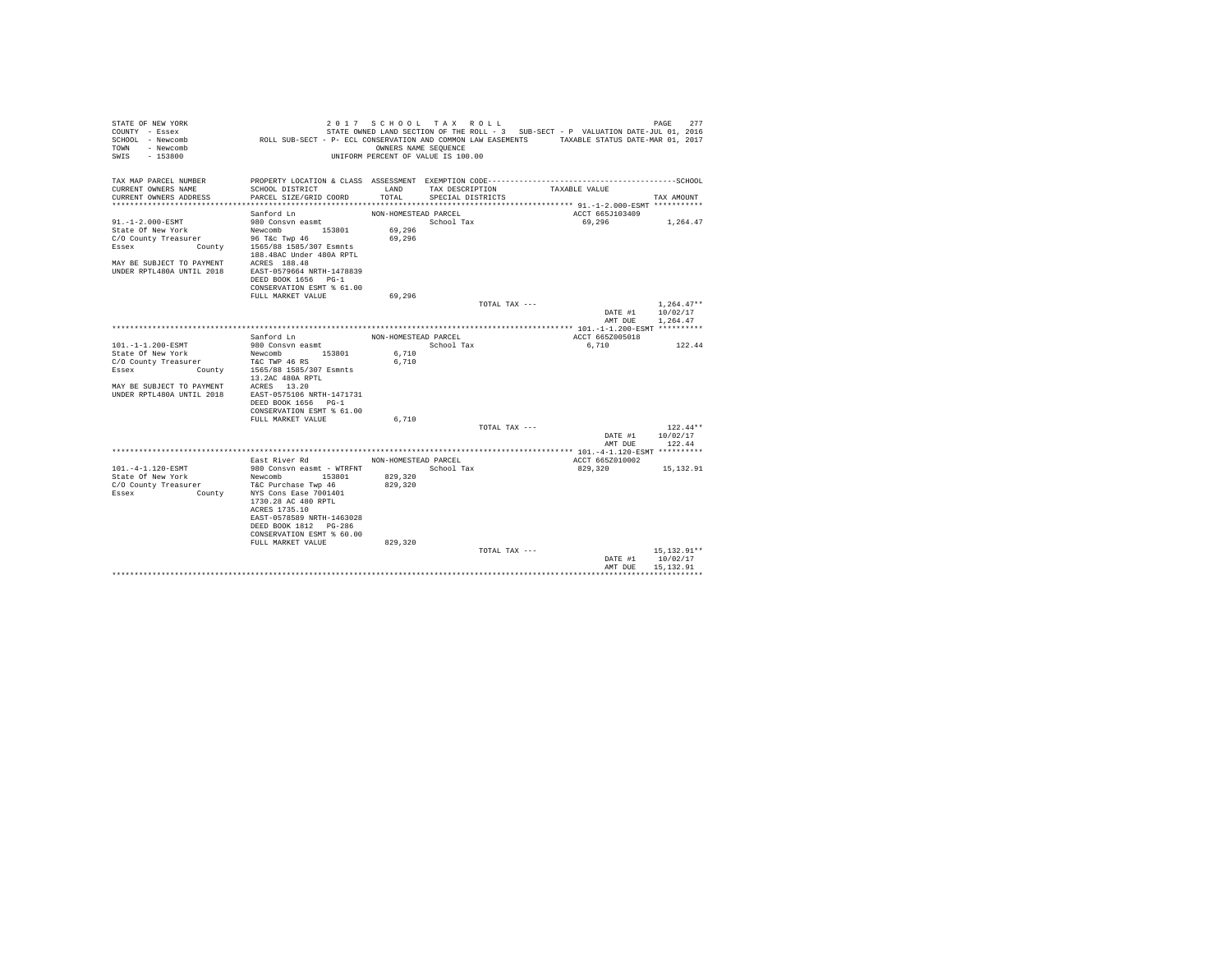| STATE OF NEW YORK<br>COUNTY - Essex                        |                                                                                               | 2017 SCHOOL TAX ROLL                                       |                   |               | STATE OWNED LAND SECTION OF THE ROLL - 3 SUB-SECT - P VALUATION DATE-JUL 01, 2016 |                    | 278<br>PAGE                            |
|------------------------------------------------------------|-----------------------------------------------------------------------------------------------|------------------------------------------------------------|-------------------|---------------|-----------------------------------------------------------------------------------|--------------------|----------------------------------------|
| SCHOOL - Newcomb<br>- Newcomb<br>TOWN<br>SWTS<br>$-153800$ | ROLL SUB-SECT - P- ECL CONSERVATION AND COMMON LAW EASEMENTS TAXABLE STATUS DATE-MAR 01, 2017 | OWNERS NAME SEOUENCE<br>UNIFORM PERCENT OF VALUE IS 100.00 |                   |               |                                                                                   |                    |                                        |
| TAX MAP PARCEL NUMBER                                      | PROPERTY LOCATION & CLASS ASSESSMENT EXEMPTION CODE---------------------                      |                                                            |                   |               |                                                                                   |                    | ---------------SCHOOL                  |
| CURRENT OWNERS NAME                                        | SCHOOL DISTRICT                                                                               | LAND                                                       | TAX DESCRIPTION   |               | TAXABLE VALUE                                                                     |                    |                                        |
| CURRENT OWNERS ADDRESS                                     | PARCEL SIZE/GRID COORD                                                                        | TOTAL                                                      | SPECIAL DISTRICTS |               |                                                                                   |                    | TAX AMOUNT                             |
|                                                            |                                                                                               |                                                            |                   |               |                                                                                   |                    |                                        |
|                                                            | Sanford Ln                                                                                    | NON-HOMESTEAD PARCEL                                       |                   |               | ACCT 665Z005019                                                                   |                    |                                        |
| 101. -6-1.200-ESMT                                         | 980 Consvn easmt                                                                              |                                                            | School Tax        |               | 183                                                                               |                    | 3.34                                   |
| State Of New York                                          | 153801<br>Newcomb                                                                             | 183<br>183                                                 |                   |               |                                                                                   |                    |                                        |
| C/O County Treasurer<br>Essex<br>County                    | T&C TWP 46 RS<br>1565/88 1585/307 Esmnts<br>.31AC under 480A RPTL<br>ACRES 0.31               |                                                            |                   |               |                                                                                   |                    |                                        |
|                                                            | EAST-0576123 NRTH-1471634<br>DEED BOOK 1656 PG-1                                              |                                                            |                   |               |                                                                                   |                    |                                        |
|                                                            | CONSERVATION ESMT % 61.00                                                                     |                                                            |                   |               |                                                                                   |                    |                                        |
|                                                            | FULL MARKET VALUE                                                                             | 183                                                        |                   |               |                                                                                   |                    |                                        |
|                                                            |                                                                                               |                                                            |                   | TOTAL TAX --- |                                                                                   |                    | $3.34**$                               |
|                                                            |                                                                                               |                                                            |                   |               |                                                                                   | DATE #1<br>AMT DUE | 10/02/17<br>3.34                       |
|                                                            |                                                                                               |                                                            |                   |               |                                                                                   |                    |                                        |
|                                                            | Sanford Ln                                                                                    | NON-HOMESTEAD PARCEL                                       |                   |               | ACCT 665Z004014                                                                   |                    |                                        |
| 101.-6-2.200-ESMT                                          | 980 Consvn easmt                                                                              |                                                            | School Tax        |               | 2,684                                                                             |                    | 48.98                                  |
| State Of New York                                          | 153801<br>Newcomb                                                                             | 2.684                                                      |                   |               |                                                                                   |                    |                                        |
| C/O County Treasurer                                       | 75 T&C TWP 46                                                                                 | 2.684                                                      |                   |               |                                                                                   |                    |                                        |
| County<br>Essex                                            | 1565/88 1585/307 Esmnts                                                                       |                                                            |                   |               |                                                                                   |                    |                                        |
| MAY RE SUBJECT TO PAYMENT                                  | 6.3AC 480A RPTL<br>ACRES 6.30                                                                 |                                                            |                   |               |                                                                                   |                    |                                        |
| UNDER RPTL480A UNTIL 2018                                  | EAST-0576790 NRTH-1474048                                                                     |                                                            |                   |               |                                                                                   |                    |                                        |
|                                                            | DEED BOOK 1656 PG-1                                                                           |                                                            |                   |               |                                                                                   |                    |                                        |
|                                                            | CONSERVATION ESMT % 61.00                                                                     |                                                            |                   |               |                                                                                   |                    |                                        |
|                                                            | FULL MARKET VALUE                                                                             | 2.684                                                      |                   |               |                                                                                   |                    |                                        |
|                                                            |                                                                                               |                                                            |                   | TOTAL TAX --- |                                                                                   |                    | $48.98**$                              |
|                                                            |                                                                                               |                                                            |                   |               |                                                                                   | DATE #1<br>AMT DUE | 10/02/17<br>48.98                      |
|                                                            | Tahawus Rd                                                                                    | NON-HOMESTEAD PARCEL                                       |                   |               | ACCT 665Z010004                                                                   |                    |                                        |
| 110. -1-12.120-ESMT                                        | 980 Consyn easmt - WTRFNT                                                                     |                                                            | School Tax        |               | 3087.660                                                                          |                    | 56.341.67                              |
| State Of New York                                          | Newcomb<br>153801                                                                             | 3087,660                                                   |                   |               |                                                                                   |                    |                                        |
| C/O County Treasurer                                       | T&C Purchase Twp 46                                                                           | 3087,660                                                   |                   |               |                                                                                   |                    |                                        |
| Essex<br>County                                            | NYS Cons Ease 7001501<br>5924.49 AC under 480 RPTL<br>ACRES 6659.10                           |                                                            |                   |               |                                                                                   |                    |                                        |
|                                                            | EAST-0570949 NRTH-1451359<br>DEED BOOK 1658 PG-17<br>CONSERVATION ESMT % 60.00                |                                                            |                   |               |                                                                                   |                    |                                        |
|                                                            | FULL MARKET VALUE                                                                             | 3087,660                                                   |                   | TOTAL TAX --- |                                                                                   |                    |                                        |
|                                                            |                                                                                               |                                                            |                   |               |                                                                                   | DATE #1<br>AMT DUE | $56,341.67**$<br>10/02/17<br>56.341.67 |
|                                                            |                                                                                               |                                                            |                   |               |                                                                                   |                    |                                        |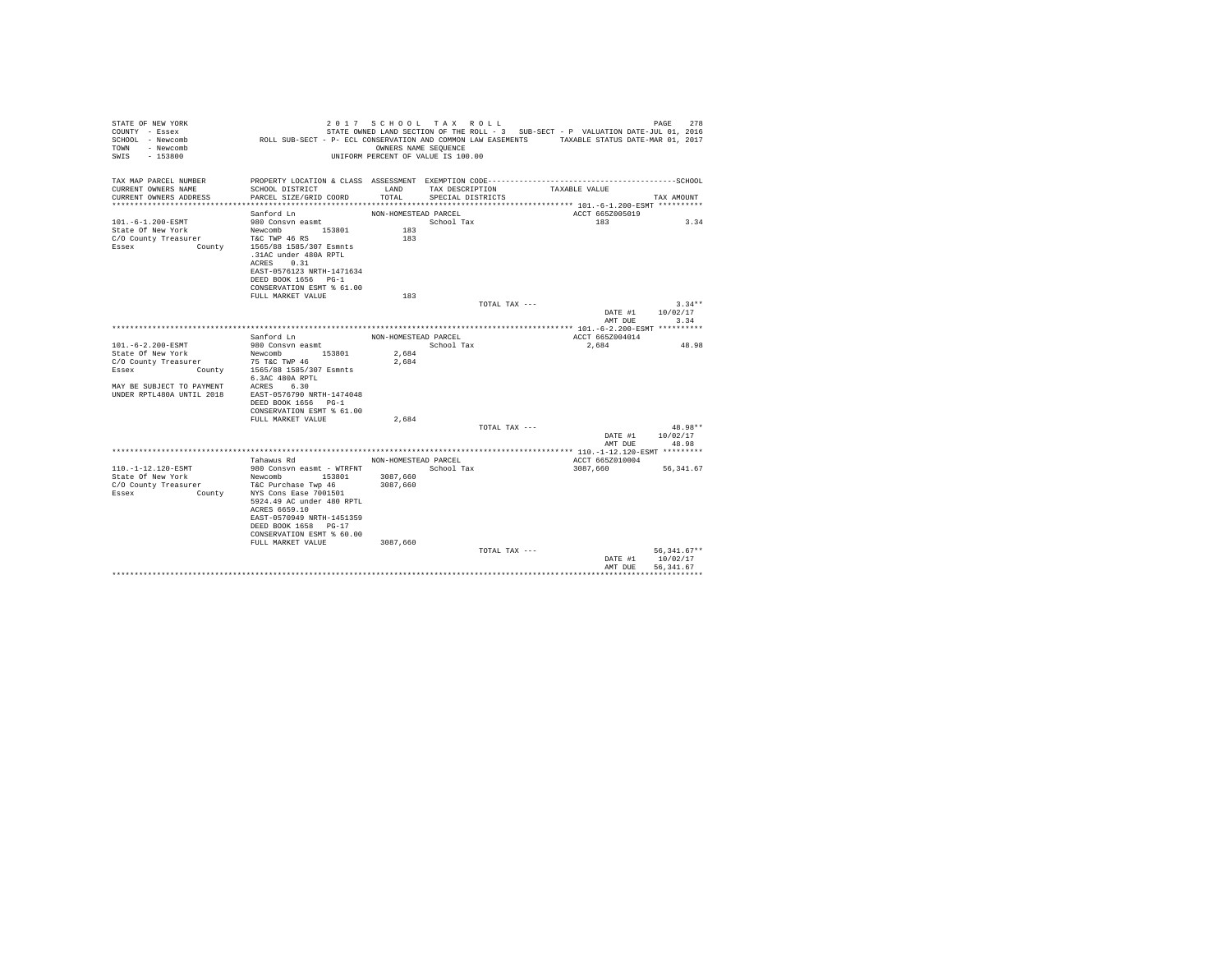| PROPERTY LOCATION & CLASS ASSESSMENT EXEMPTION CODE-----------------------------------SCHOOL<br>TAX MAP PARCEL NUMBER<br>CURRENT OWNERS NAME<br>SCHOOL DISTRICT<br>T.AND<br>TAX DESCRIPTION<br>TAXABLE VALUE<br>TOTAL<br>CURRENT OWNERS ADDRESS<br>PARCEL SIZE/GRID COORD<br>SPECIAL DISTRICTS<br>TAX AMOUNT<br>NYS Route 28N<br>ACCT 665Z010006<br>NON-HOMESTEAD PARCEL<br>3505,680<br>120.-1-1.200-ESMT<br>980 Consyn easmt - WTRFNT<br>School Tax<br>63,969.44<br>State Of New York<br>Newcomb<br>153801<br>3505,680<br>T&C Purchase Twp 18 20 27 3505,680<br>C/O County Treasurer<br>NYS Cons Ease 7001601<br>Essex<br>County<br>6275.05Ac under 480 RPTL<br>ACRES 8191.40<br>EAST-0536464 NRTH-1431227<br>DEED BOOK 1658 PG-17<br>CONSERVATION ESMT % 60.00<br>FULL MARKET VALUE<br>3505,680<br>$63,969.44**$<br>TOTAL TAX $---$<br>10/02/17<br>DATE #1<br>63.969.44<br>AMT DUE<br>NYS Route 28N<br>ACCT 665Z010001<br>NON-HOMESTEAD PARCEL<br>121. - 5 - 2.200 - ESMT<br>980 Consyn easmt<br>School Tax<br>303,060<br>5.530.05<br>State Of New York<br>Newcomb<br>153801<br>303,060<br>T&C Purchase TWP Hyslop P 303,060<br>NYS Cons Ease 7001701<br>Essex<br>County<br>762.2 AC UNDER 480 RPTL<br>ACRES 762.20<br>EAST-0569492 NRTH-1437155 | STATE OF NEW YORK<br>COUNTY - Essex<br>SCHOOL - Newcomb<br>TOWN<br>- Newcomb<br>$-153800$<br>SWIS | ROLL SUB-SECT - P- ECL CONSERVATION AND COMMON LAW EASEMENTS | OWNERS NAME SEOUENCE | 2017 SCHOOL TAX ROLL<br>UNIFORM PERCENT OF VALUE IS 100.00 | STATE OWNED LAND SECTION OF THE ROLL - 3 SUB-SECT - P VALUATION DATE-JUL 01, 2016<br>TAXABLE STATUS DATE-MAR 01, 2017 | 279<br>PAGE |
|----------------------------------------------------------------------------------------------------------------------------------------------------------------------------------------------------------------------------------------------------------------------------------------------------------------------------------------------------------------------------------------------------------------------------------------------------------------------------------------------------------------------------------------------------------------------------------------------------------------------------------------------------------------------------------------------------------------------------------------------------------------------------------------------------------------------------------------------------------------------------------------------------------------------------------------------------------------------------------------------------------------------------------------------------------------------------------------------------------------------------------------------------------------------------------------------------------------------------------------------------|---------------------------------------------------------------------------------------------------|--------------------------------------------------------------|----------------------|------------------------------------------------------------|-----------------------------------------------------------------------------------------------------------------------|-------------|
|                                                                                                                                                                                                                                                                                                                                                                                                                                                                                                                                                                                                                                                                                                                                                                                                                                                                                                                                                                                                                                                                                                                                                                                                                                                    |                                                                                                   |                                                              |                      |                                                            |                                                                                                                       |             |
|                                                                                                                                                                                                                                                                                                                                                                                                                                                                                                                                                                                                                                                                                                                                                                                                                                                                                                                                                                                                                                                                                                                                                                                                                                                    |                                                                                                   |                                                              |                      |                                                            |                                                                                                                       |             |
|                                                                                                                                                                                                                                                                                                                                                                                                                                                                                                                                                                                                                                                                                                                                                                                                                                                                                                                                                                                                                                                                                                                                                                                                                                                    |                                                                                                   |                                                              |                      |                                                            |                                                                                                                       |             |
|                                                                                                                                                                                                                                                                                                                                                                                                                                                                                                                                                                                                                                                                                                                                                                                                                                                                                                                                                                                                                                                                                                                                                                                                                                                    |                                                                                                   |                                                              |                      |                                                            |                                                                                                                       |             |
|                                                                                                                                                                                                                                                                                                                                                                                                                                                                                                                                                                                                                                                                                                                                                                                                                                                                                                                                                                                                                                                                                                                                                                                                                                                    |                                                                                                   |                                                              |                      |                                                            |                                                                                                                       |             |
|                                                                                                                                                                                                                                                                                                                                                                                                                                                                                                                                                                                                                                                                                                                                                                                                                                                                                                                                                                                                                                                                                                                                                                                                                                                    |                                                                                                   |                                                              |                      |                                                            |                                                                                                                       |             |
| CONSERVATION ESMT % 60.00<br>303,060<br>FULL MARKET VALUE                                                                                                                                                                                                                                                                                                                                                                                                                                                                                                                                                                                                                                                                                                                                                                                                                                                                                                                                                                                                                                                                                                                                                                                          | C/O County Treasurer                                                                              | DEED BOOK 1658 PG-17                                         |                      |                                                            |                                                                                                                       |             |
| $5.530.05**$<br>TOTAL TAX ---                                                                                                                                                                                                                                                                                                                                                                                                                                                                                                                                                                                                                                                                                                                                                                                                                                                                                                                                                                                                                                                                                                                                                                                                                      |                                                                                                   |                                                              |                      |                                                            |                                                                                                                       |             |
| 10/02/17<br>DATE #1<br>5.530.05<br>AMT DUE                                                                                                                                                                                                                                                                                                                                                                                                                                                                                                                                                                                                                                                                                                                                                                                                                                                                                                                                                                                                                                                                                                                                                                                                         |                                                                                                   |                                                              |                      |                                                            |                                                                                                                       |             |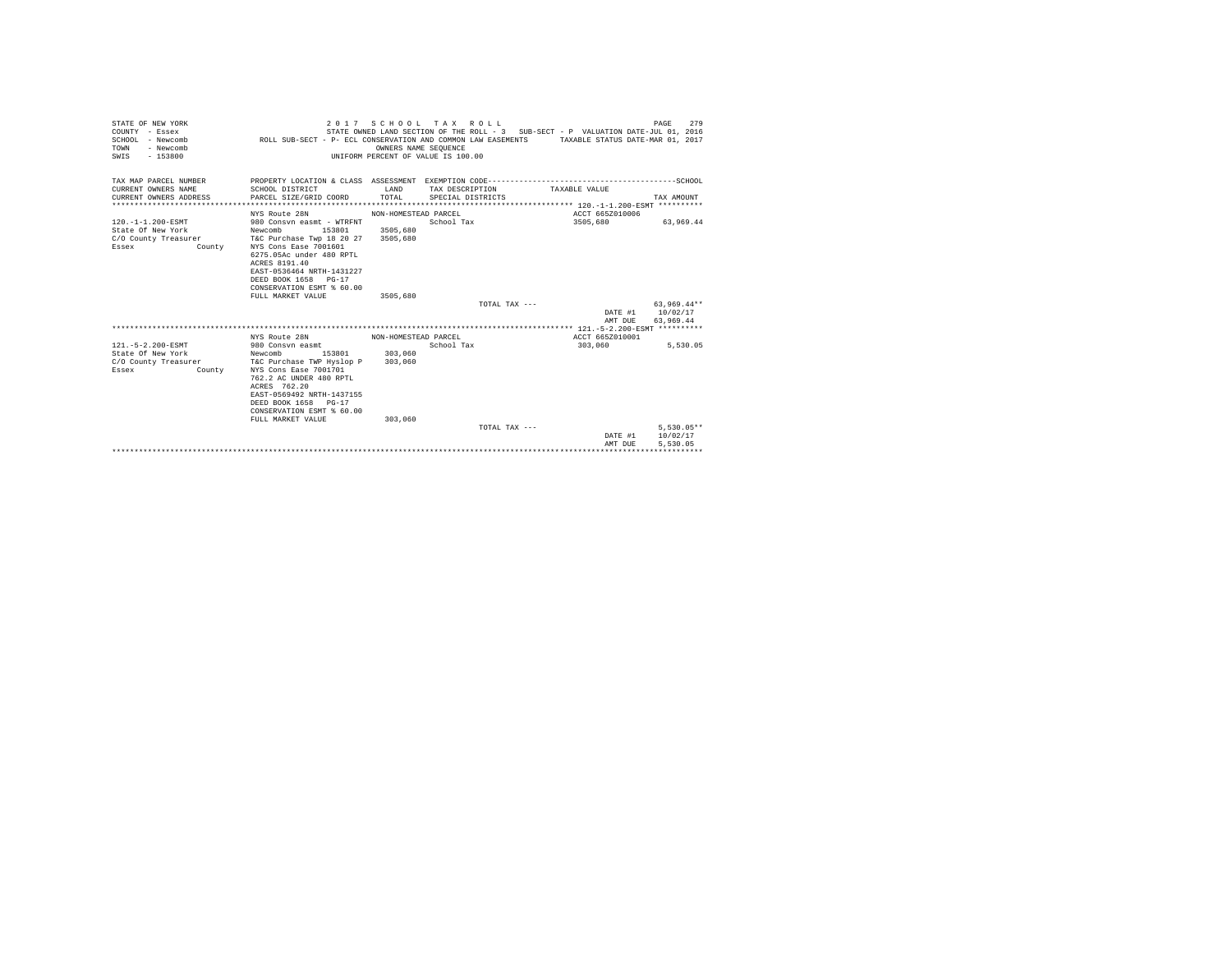|      | STATE OF NEW YORK | 2017 SCHOOL TAX ROLL                                                                             | PAGE                   | 280 |
|------|-------------------|--------------------------------------------------------------------------------------------------|------------------------|-----|
|      | COUNTY - Essex    | STATE OWNED LAND SECTION OF THE ROLL - 3 SUB-SECT - P VALUATION DATE-JUL 01, 2016                |                        |     |
|      | SCHOOL - Newcomb  | TAXABLE STATUS DATE-MAR 01, 2017<br>ROLL SUB-SECT - P- ECL CONSERVATION AND COMMON LAW EASEMENTS |                        |     |
| TOWN | - Newcomb         |                                                                                                  | RPS155/V04/L015        |     |
| SWTS | $-153800$         | UNIFORM PERCENT OF VALUE IS 100.00                                                               | CURRENT DATE 8/17/2017 |     |
|      |                   |                                                                                                  |                        |     |

R O L L S U B S E C T I O N - P - T O T A L S

### \*\*\* S P E C I A L D I S T R I C T S U M M A R Y \*\*\*

|      |       | ۰,<br>UIAI<br>the contract of the contract of the contract of the contract of the contract of |                 | ------------- | . . | <b>SERVICES</b><br>SXEMP | the contract of the contract of the contract of | JTAI |
|------|-------|-----------------------------------------------------------------------------------------------|-----------------|---------------|-----|--------------------------|-------------------------------------------------|------|
| CODE | 7 Z M | <b>DARCET</b>                                                                                 | <b>TVD</b><br>. | an ur         |     | "OUN'I                   | TAX                                             |      |

NO SPECIAL DISTRICTS AT THIS LEVEL

### \*\*\* S C H O O L D I S T R I C T S U M M A R Y \*\*\*

| CODE   | DISTRICT NAME   | TOTAL<br>PARCELS | ASSESSED<br>LAND | ASSESSED<br>TOTAL | EXEMPT<br>AMOUNT | TOTAL<br>TAXABLE |            |
|--------|-----------------|------------------|------------------|-------------------|------------------|------------------|------------|
|        |                 |                  |                  |                   | STAR AMOUNT      | STAR TAXABLE     | TOTAL TAX  |
|        | Newcomb         | 17               | 9314,648         | 9314,648          |                  | 9, 314, 648      |            |
| 153801 |                 |                  |                  |                   |                  | 9,314,648        | 169,967.83 |
|        | SUB-TOTAL       | 17               | 9314,648         | 9314,648          |                  | 9, 314, 648      |            |
|        | SUB-TOTAL(CONT) |                  |                  |                   |                  | 9, 314, 648      | 169,967.83 |
|        |                 |                  |                  |                   |                  |                  |            |
|        | TOTAL           | 17               | 9314,648         | 9314,648          |                  | 9, 314, 648      |            |
|        | TO TAL (CONT)   |                  |                  |                   |                  | 9, 314, 648      | 169,967.83 |

### \*\*\* S Y S T E M C O D E S S U M M A R Y \*\*\*

NO SYSTEM EXEMPTIONS AT THIS LEVEL

## \*\*\* E X E M P T I O N S U M M A R Y \*\*\*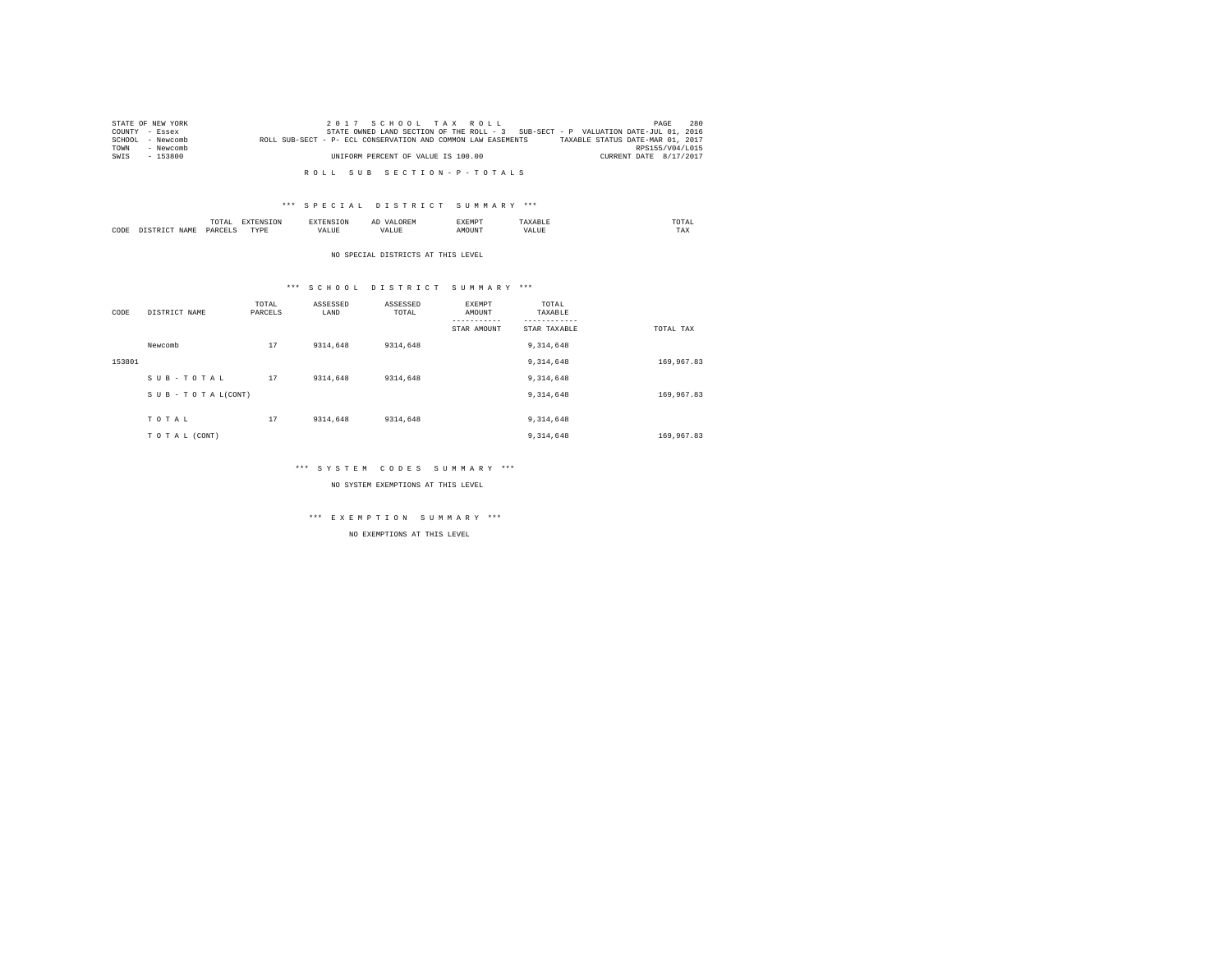|        | STATE OF NEW YORK |                                                              | 2017 SCHOOL TAX ROLL                                                              |  |  |                                  |                        | PAGE | 2.81 |
|--------|-------------------|--------------------------------------------------------------|-----------------------------------------------------------------------------------|--|--|----------------------------------|------------------------|------|------|
|        | COUNTY - Essex    |                                                              | STATE OWNED LAND SECTION OF THE ROLL - 3 SUB-SECT - P VALUATION DATE-JUL 01, 2016 |  |  |                                  |                        |      |      |
| SCHOOL | - Newcomb         | ROLL SUB-SECT - P- ECL CONSERVATION AND COMMON LAW EASEMENTS |                                                                                   |  |  | TAXABLE STATUS DATE-MAR 01, 2017 |                        |      |      |
| TOWN   | - Newcomb         |                                                              |                                                                                   |  |  |                                  | RPS155/V04/L015        |      |      |
| SWIS   | - 153800          |                                                              | UNIFORM PERCENT OF VALUE IS 100.00                                                |  |  |                                  | CURRENT DATE 8/17/2017 |      |      |

R O L L S U B S E C T I O N - P - T O T A L S

| ROLL<br><b>SEC</b> | DESCRIPTION                         | TOTAL<br>PARCELS | ASSESSED<br>LAND | ASSESSED<br>TOTAL | EXEMPT<br>AMOUNT<br>STAR AMOUNT | TOTAL<br>TAXABLE<br>STAR TAXABLE | TOTAL<br>TAX |
|--------------------|-------------------------------------|------------------|------------------|-------------------|---------------------------------|----------------------------------|--------------|
|                    | School Tax                          |                  | 9314,648         | 9314,648          |                                 | 9,314,648<br>9.314.648           | 169,967.83   |
|                    | SPEC DIST TAXES<br>STATE OWNED LAND | 17               |                  |                   |                                 |                                  | 169,967.83   |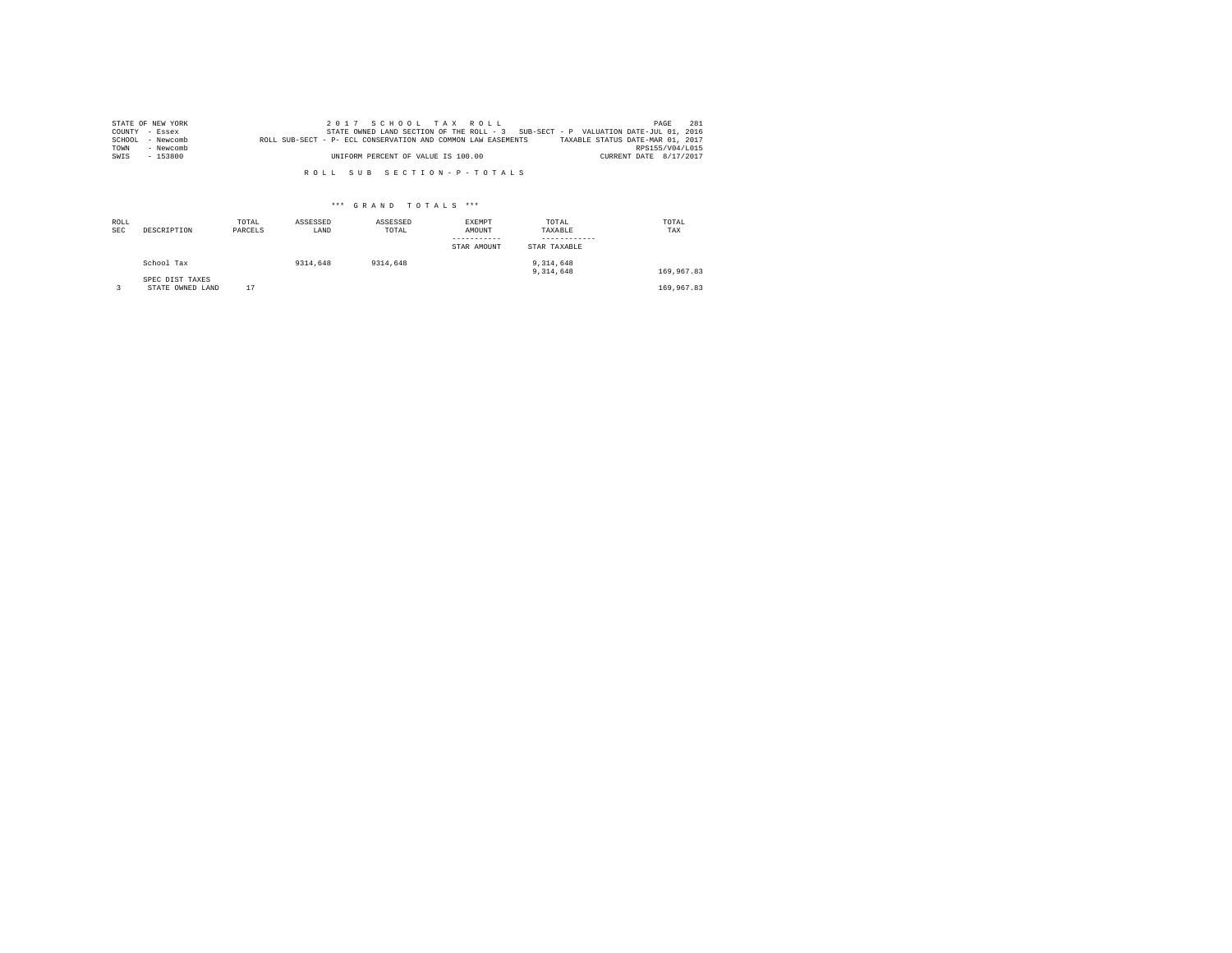| STATE OF NEW YORK | 2017 SCHOOL TAX ROLL                     | 282<br>PAGE                      |
|-------------------|------------------------------------------|----------------------------------|
| COUNTY - Essex    | STATE OWNED LAND SECTION OF THE ROLL - 3 | VALUATION DATE-JUL 01, 2016      |
| SCHOOL - Newcomb  |                                          | TAXABLE STATUS DATE-MAR 01, 2017 |
| - Newcomb<br>TOWN |                                          | RPS155/V04/L015                  |
| SWIS<br>- 153800  | UNIFORM PERCENT OF VALUE IS 100.00       | CURRENT DATE 8/17/2017           |
|                   | ROLL SECTION TOTALS                      |                                  |

### \*\*\* S P E C I A L D I S T R I C T S U M M A R Y \*\*\*

|      | /1 A I<br>the contract of the contract of the contract of | ----<br>the contract of the contract of the contract of the contract of the contract of |  | ----- | $m \wedge m \wedge$<br>the contract of the contract of the contract of |
|------|-----------------------------------------------------------|-----------------------------------------------------------------------------------------|--|-------|------------------------------------------------------------------------|
| CODE | DAR:<br>$\sim$                                            | TVDk<br>.                                                                               |  | MOUN. | 1'AX                                                                   |

### NO SPECIAL DISTRICTS AT THIS LEVEL

### \*\*\* S C H O O L D I S T R I C T S U M M A R Y \*\*\*

| CODE   | DISTRICT NAME   | TOTAL<br>PARCELS | ASSESSED<br>LAND | ASSESSED<br>TOTAL | EXEMPT<br>AMOUNT<br>--------- | TOTAL<br>TAXABLE<br>-------- |              |
|--------|-----------------|------------------|------------------|-------------------|-------------------------------|------------------------------|--------------|
|        |                 |                  |                  |                   | STAR AMOUNT                   | STAR TAXABLE                 | TOTAL TAX    |
|        | Newcomb         | 211              | 78575.321        | 214371.981        |                               | 214, 371, 981                |              |
| 153801 |                 |                  |                  |                   |                               | 214, 371, 981                | 3,911,724.89 |
|        | SUB-TOTAL       | 211              | 78575.321        | 214371.981        |                               | 214, 371, 981                |              |
|        | SUB-TOTAL(CONT) |                  |                  |                   |                               | 214, 371, 981                | 3,911,724.89 |
|        |                 |                  |                  |                   |                               |                              |              |
|        | TOTAL           | 211              | 78575.321        | 214371.981        |                               | 214, 371, 981                |              |
|        | TO TAL (CONT)   |                  |                  |                   |                               | 214, 371, 981                | 3,911,724.89 |

### \*\*\* S Y S T E M C O D E S S U M M A R Y \*\*\*

NO SYSTEM EXEMPTIONS AT THIS LEVEL

## \*\*\* E X E M P T I O N S U M M A R Y \*\*\*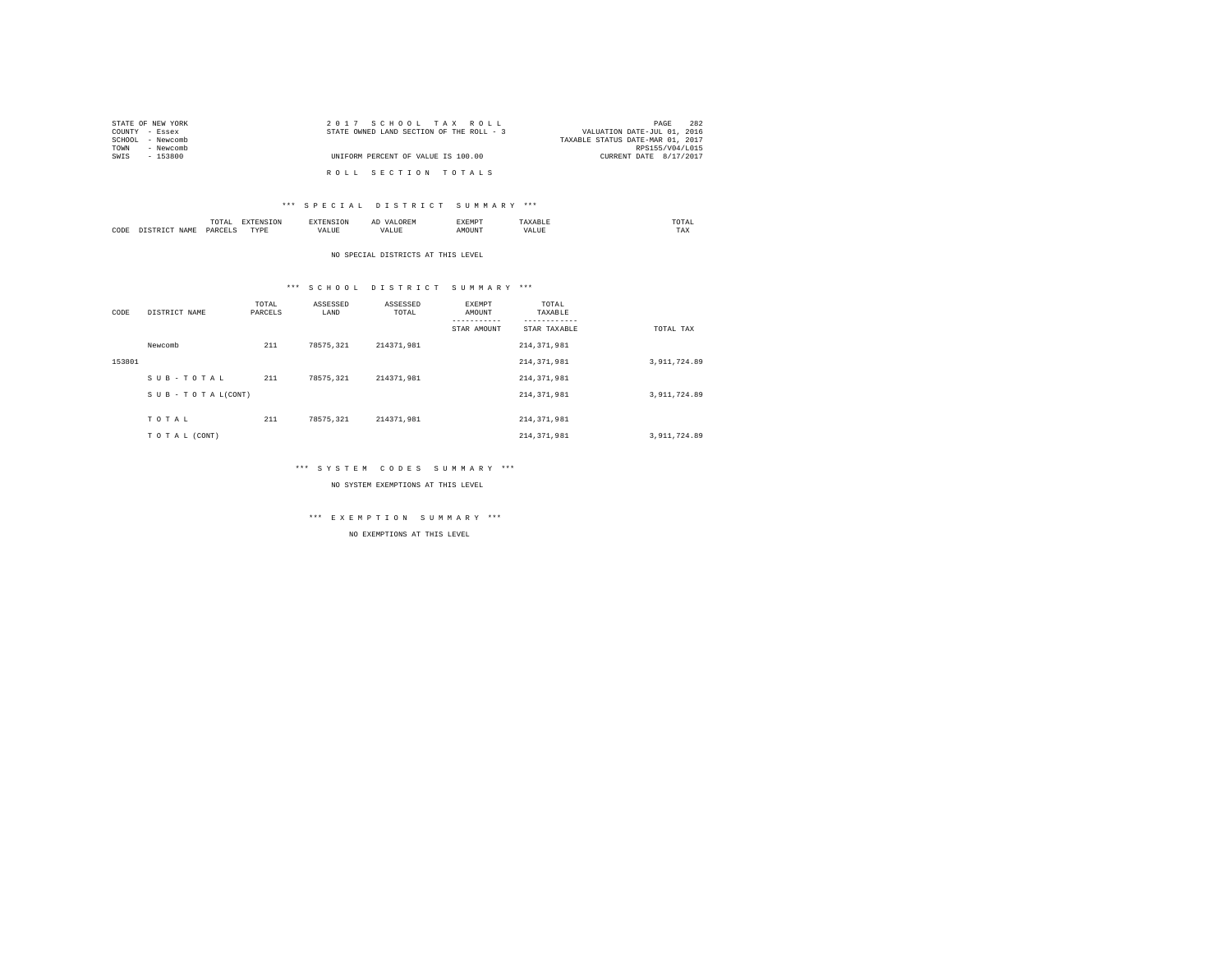|                | STATE OF NEW YORK | 2017 SCHOOL TAX ROLL                                                    | PAGE            | 283 |
|----------------|-------------------|-------------------------------------------------------------------------|-----------------|-----|
| COUNTY - Essex |                   | STATE OWNED LAND SECTION OF THE ROLL - 3<br>VALUATION DATE-JUL 01, 2016 |                 |     |
|                | SCHOOL - Newcomb  | TAXABLE STATUS DATE-MAR 01, 2017                                        |                 |     |
| TOWN           | - Newcomb         |                                                                         | RPS155/V04/L015 |     |
| SWIS           | $-153800$         | UNIFORM PERCENT OF VALUE IS 100.00<br>CURRENT DATE 8/17/2017            |                 |     |
|                |                   |                                                                         |                 |     |
|                |                   | ROLL SECTION TOTALS                                                     |                 |     |

| ROLL<br><b>SEC</b> | DESCRIPTION                         | TOTAL<br>PARCELS | ASSESSED<br>LAND | ASSESSED<br>TOTAL | EXEMPT<br>AMOUNT<br>-----------<br>STAR AMOUNT | TOTAL<br>TAXABLE<br>STAR TAXABLE | TOTAL<br>TAX |  |
|--------------------|-------------------------------------|------------------|------------------|-------------------|------------------------------------------------|----------------------------------|--------------|--|
|                    | School Tax                          |                  | 78575.321        | 214371.981        |                                                | 214, 371, 981<br>214, 371, 981   | 3.911.724.89 |  |
|                    | SPEC DIST TAXES<br>STATE OWNED LAND | 211              |                  |                   |                                                |                                  | 3911,724.89  |  |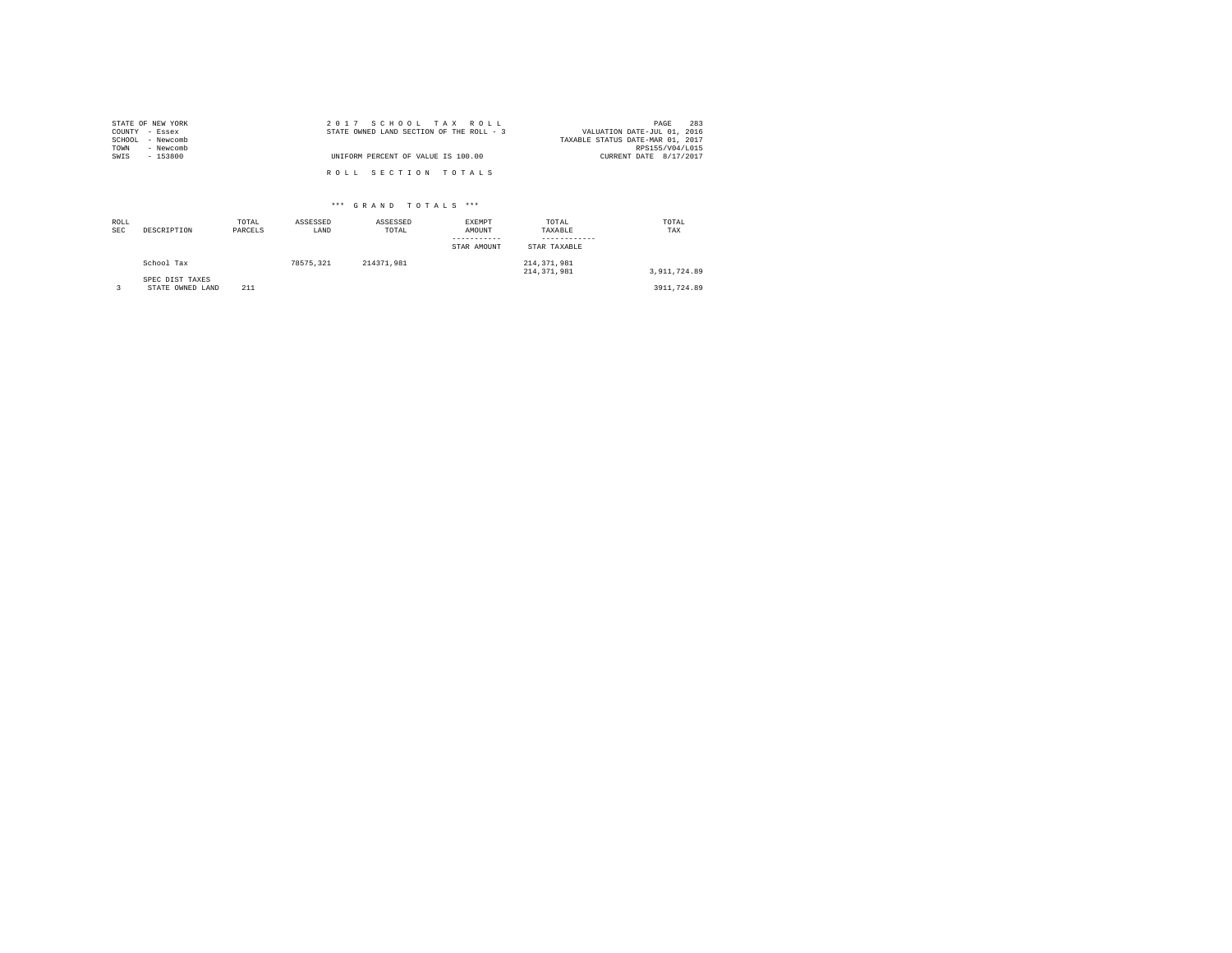| STATE OF NEW YORK<br>COUNTY - Essex<br>$SCHOM - Newcomb$<br>- Newcomb<br><b>TOWN</b><br>$-153800$<br>SWIS | 2017 SCHOOL TAX ROLL<br>PAGE<br>SPECIAL FRANCHISE SECTION OF THE ROLL - 5<br>VALUATION DATE-JUL 01, 2016<br>OWNERS NAME SEOUENCE<br>TAXABLE STATUS DATE-MAR 01, 2017<br>INIFORM PERCENT OF VALUE IS 100.00 |                      |                   |                 |               |                              |               | 284 |
|-----------------------------------------------------------------------------------------------------------|------------------------------------------------------------------------------------------------------------------------------------------------------------------------------------------------------------|----------------------|-------------------|-----------------|---------------|------------------------------|---------------|-----|
| TAX MAP PARCEL NUMBER                                                                                     | PROPERTY LOCATION & CLASS ASSESSMENT EXEMPTION CODE-----------------------------------SCHOOL                                                                                                               |                      |                   |                 |               |                              |               |     |
| CURRENT OWNERS NAME                                                                                       | SCHOOL DISTRICT                                                                                                                                                                                            | T.AND                | TAX DESCRIPTION   |                 | TAXABLE VALUE |                              |               |     |
| CURRENT OWNERS ADDRESS                                                                                    | PARCEL SIZE/GRID COORD                                                                                                                                                                                     | TOTAL.               | SPECIAL DISTRICTS |                 |               |                              | TAX AMOUNT    |     |
| .                                                                                                         |                                                                                                                                                                                                            |                      |                   |                 |               |                              |               |     |
|                                                                                                           | Townwide                                                                                                                                                                                                   | NON-HOMESTEAD PARCEL |                   |                 |               | ACCT 6650308703              | BTLL.         | 784 |
| 538. - 9999-618. 750/8601                                                                                 | 866 Telephone                                                                                                                                                                                              |                      | School Tax        |                 | 315,025       |                              | 5.748.38      |     |
| Continental Telephone Co                                                                                  | Newcomb<br>153801                                                                                                                                                                                          | $\Omega$             |                   |                 |               |                              |               |     |
| Of Upstate Ny Inc                                                                                         | Special Franchise Town                                                                                                                                                                                     | 315,025              |                   |                 |               |                              |               |     |
| Frontier Communications                                                                                   | No Land Improvements Only                                                                                                                                                                                  |                      |                   |                 |               |                              |               |     |
| c/o Duff & Phelps LLC<br>PO Box 2629                                                                      | 618750-153800-860<br>EAST-0538775 NRTH-1447472                                                                                                                                                             |                      |                   |                 |               |                              |               |     |
| Addison, TX 75001                                                                                         | FULL MARKET VALUE                                                                                                                                                                                          | 315,025              |                   |                 |               |                              |               |     |
|                                                                                                           |                                                                                                                                                                                                            |                      |                   | TOTAL TAX $---$ |               |                              | $5.748.38**$  |     |
|                                                                                                           |                                                                                                                                                                                                            |                      |                   |                 |               | DATE #1                      | 10/02/17      |     |
|                                                                                                           |                                                                                                                                                                                                            |                      |                   |                 |               | AMT DUE                      | 5,748.38      |     |
|                                                                                                           |                                                                                                                                                                                                            |                      |                   |                 |               |                              |               |     |
|                                                                                                           | Townwide                                                                                                                                                                                                   | NON-HOMESTEAD PARCEL |                   |                 |               | ACCT 6650308702              | BTLL.         | 785 |
| 538. - 9999-131.600/8601                                                                                  | 861 Elec & gas                                                                                                                                                                                             |                      | School Tax        |                 | 680,159       |                              | 12, 411, 11   |     |
| NYSEG CORP                                                                                                | Newcomb<br>153801                                                                                                                                                                                          | $\Omega$             |                   |                 |               |                              |               |     |
| Avangrid Mgmt Co-Local Tax                                                                                | Special Franchise Town                                                                                                                                                                                     | 680.159              |                   |                 |               |                              |               |     |
| One City Center Fl 5th                                                                                    | No Land Improvements Only                                                                                                                                                                                  |                      |                   |                 |               |                              |               |     |
| Portland, ME 04101                                                                                        | 131600-153800-860                                                                                                                                                                                          |                      |                   |                 |               |                              |               |     |
|                                                                                                           | EAST-0538775 NRTH-1447472                                                                                                                                                                                  |                      |                   |                 |               |                              |               |     |
|                                                                                                           | FULL MARKET VALUE                                                                                                                                                                                          | 680.159              |                   |                 |               |                              |               |     |
|                                                                                                           |                                                                                                                                                                                                            |                      |                   | TOTAL TAX $---$ |               |                              | $12.411.11**$ |     |
|                                                                                                           |                                                                                                                                                                                                            |                      |                   |                 |               | DATE #1                      | 10/02/17      |     |
|                                                                                                           |                                                                                                                                                                                                            |                      |                   |                 |               | AMT DUE                      | 12, 411, 11   |     |
|                                                                                                           |                                                                                                                                                                                                            |                      |                   |                 |               | **************************** |               |     |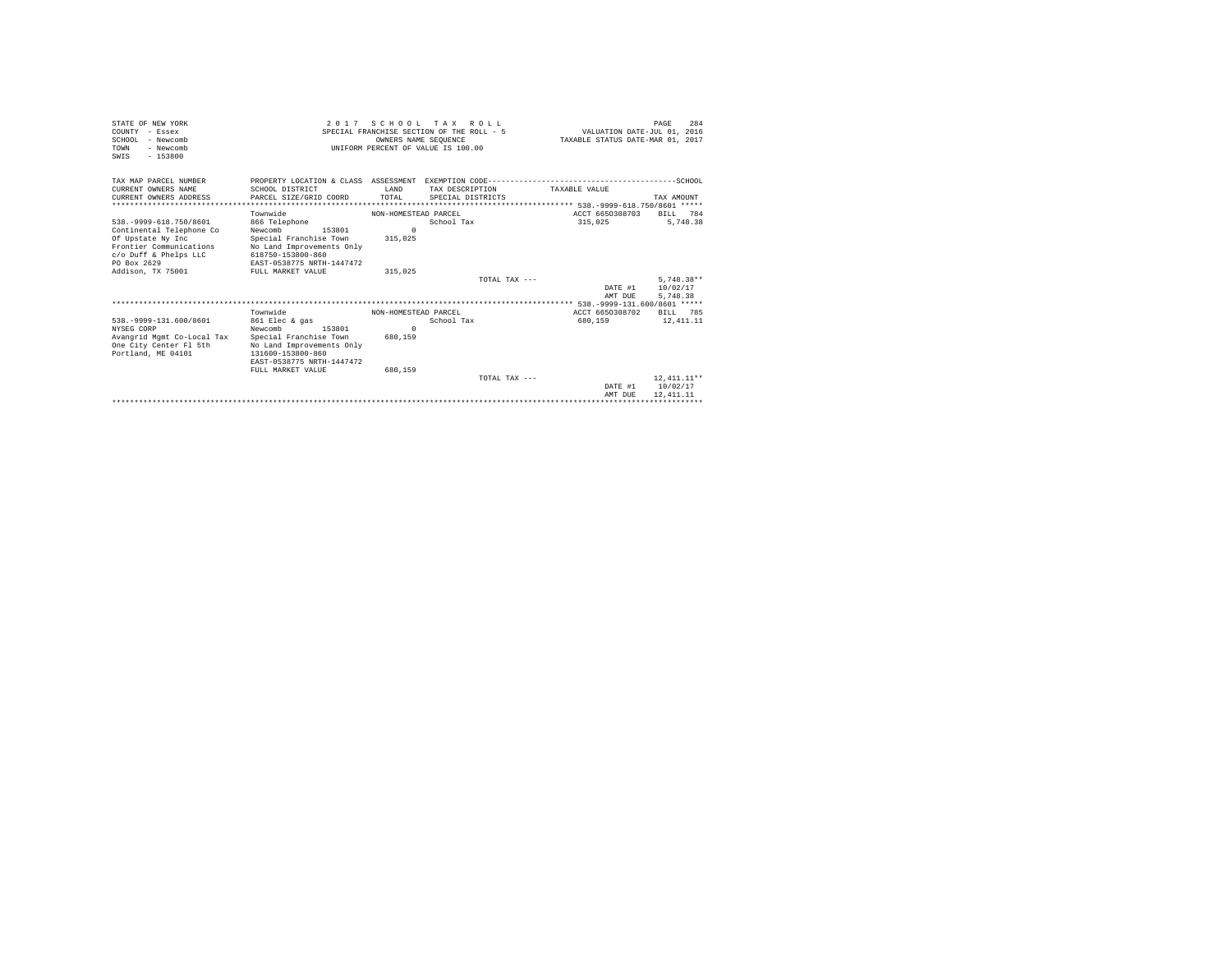|      | STATE OF NEW YORK | 2017 SCHOOL TAX ROLL                      | PAGE                        | 285 |
|------|-------------------|-------------------------------------------|-----------------------------|-----|
|      | COUNTY - Essex    | SPECIAL FRANCHISE SECTION OF THE ROLL - 5 | VALUATION DATE-JUL 01, 2016 |     |
|      | SCHOOL - Newcomb  | TAXABLE STATUS DATE-MAR 01, 2017          |                             |     |
| TOWN | - Newcomb         |                                           | RPS155/V04/L015             |     |
| SWTS | - 153800          |                                           | CURRENT DATE 8/17/2017      |     |
|      |                   |                                           |                             |     |

#### R O L L S U B S E C T I O N - - T O T A L S

### \*\*\* S P E C I A L D I S T R I C T S U M M A R Y \*\*\*

|      |      | 10171    |           |       |     | .XEMP" | 1 A L<br>the contract of the contract of the contract of |
|------|------|----------|-----------|-------|-----|--------|----------------------------------------------------------|
| CODE | ч∆м. | レムト<br>. | ----<br>. | - --- | , , |        | 1 A.A                                                    |

#### NO SPECIAL DISTRICTS AT THIS LEVEL

### \*\*\* S C H O O L D I S T R I C T S U M M A R Y \*\*\*

| CODE   | DISTRICT NAME      | TOTAL<br>PARCELS | ASSESSED<br>LAND | ASSESSED<br>TOTAL | EXEMPT<br>AMOUNT | TOTAL<br>TAXABLE |             |
|--------|--------------------|------------------|------------------|-------------------|------------------|------------------|-------------|
|        |                    |                  |                  |                   | STAR AMOUNT      | STAR TAXABLE     | TOTAL TAX   |
|        | Newcomb            | $\overline{a}$   |                  | 995,184           |                  | 995,184          |             |
| 153801 |                    |                  |                  |                   |                  | 995,184          | 18,159.49   |
|        | SUB-TOTAL          | $\overline{a}$   |                  | 995,184           |                  | 995,184          |             |
|        | SUB - TO TAL(CONT) |                  |                  |                   |                  | 995,184          | 18, 159.49  |
|        | TOTAL              | $\overline{a}$   |                  | 995,184           |                  | 995,184          |             |
|        |                    |                  |                  |                   |                  |                  |             |
|        | TO TAL (CONT)      |                  |                  |                   |                  | 995,184          | 18, 159, 49 |

### \*\*\* S Y S T E M C O D E S S U M M A R Y \*\*\*

NO SYSTEM EXEMPTIONS AT THIS LEVEL

## \*\*\* E X E M P T I O N S U M M A R Y \*\*\*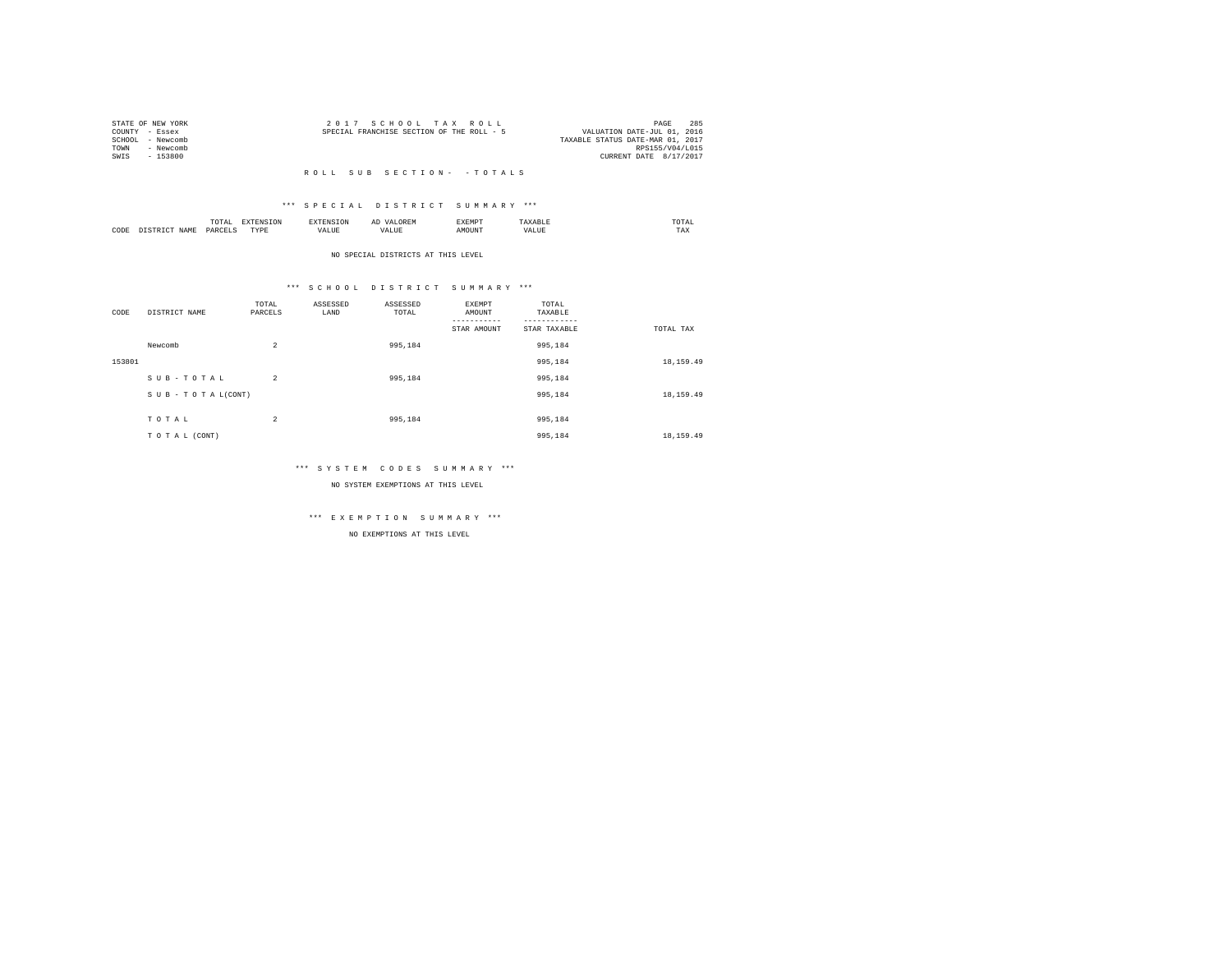|                | STATE OF NEW YORK | 2017 SCHOOL TAX ROLL                      |                                  | PAGE            | 286 |
|----------------|-------------------|-------------------------------------------|----------------------------------|-----------------|-----|
| COUNTY - Essex |                   | SPECIAL FRANCHISE SECTION OF THE ROLL - 5 | VALUATION DATE-JUL 01, 2016      |                 |     |
| SCHOOL         | - Newcomb         |                                           | TAXABLE STATUS DATE-MAR 01, 2017 |                 |     |
| TOWN           | - Newcomb         |                                           |                                  | RPS155/V04/L015 |     |
| SWIS           | $-153800$         |                                           | CURRENT DATE 8/17/2017           |                 |     |
|                |                   |                                           |                                  |                 |     |
|                |                   | ROLL SUB SECTION- - TOTALS                |                                  |                 |     |

| ROLL<br>SEC | DESCRIPTION                          | TOTAL<br>PARCELS | ASSESSED<br>LAND | ASSESSED<br>TOTAL | <b>EXEMPT</b><br>AMOUNT<br>-----------<br>STAR AMOUNT | TOTAL<br>TAXABLE<br>STAR TAXABLE | TOTAL<br>TAX |
|-------------|--------------------------------------|------------------|------------------|-------------------|-------------------------------------------------------|----------------------------------|--------------|
|             | School Tax                           |                  |                  | 995,184           |                                                       | 995,184<br>995,184               | 18, 159, 49  |
|             | SPEC DIST TAXES<br>SPECIAL FRANCHISE | $\sim$<br>z.     |                  |                   |                                                       |                                  | 18, 159, 49  |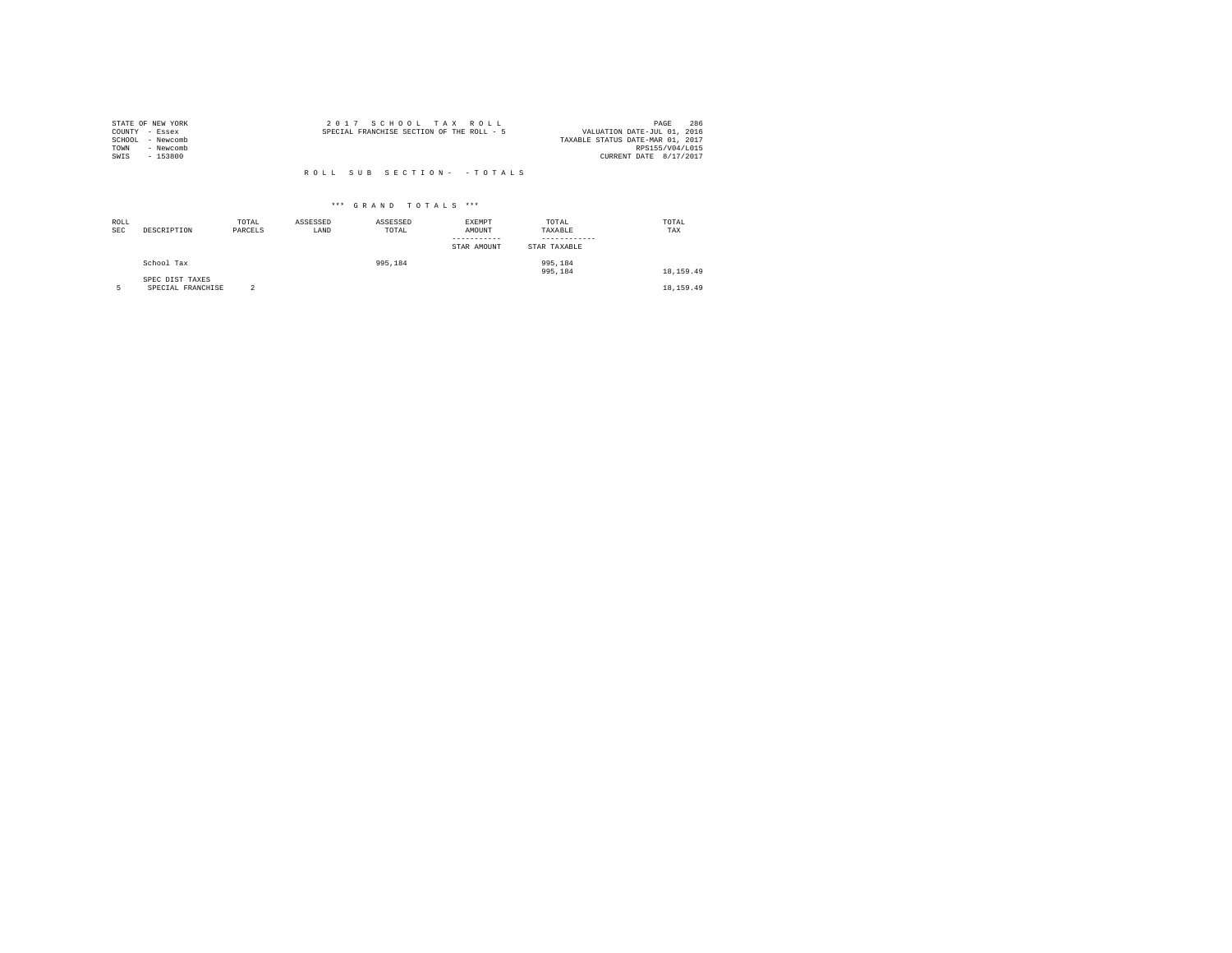| STATE OF NEW YORK |           | 2017 SCHOOL TAX ROLL                      |  |  |                                  |                 | PAGE | 287 |
|-------------------|-----------|-------------------------------------------|--|--|----------------------------------|-----------------|------|-----|
| COUNTY - Essex    |           | SPECIAL FRANCHISE SECTION OF THE ROLL - 5 |  |  | VALUATION DATE-JUL 01, 2016      |                 |      |     |
| SCHOOL - Newcomb  |           |                                           |  |  | TAXABLE STATUS DATE-MAR 01, 2017 |                 |      |     |
| TOWN              | - Newcomb |                                           |  |  |                                  | RPS155/V04/L015 |      |     |
| SWIS              | - 153800  |                                           |  |  | CURRENT DATE 8/17/2017           |                 |      |     |
|                   |           |                                           |  |  |                                  |                 |      |     |

### R O L L S E C T I O N T O T A L S

### \*\*\* S P E C I A L D I S T R I C T S U M M A R Y \*\*\*

|      |       | .<br>the contract of the contract of the contract of the contract of the contract of | the contract of the contract of the contract of the contract of the contract of |             |       | "YEMD" |                 | ---<br>UTAL<br>the contract of the contract of the contract of |
|------|-------|--------------------------------------------------------------------------------------|---------------------------------------------------------------------------------|-------------|-------|--------|-----------------|----------------------------------------------------------------|
| CODE | T Z M | OARC                                                                                 | TVD<br>.                                                                        | ------<br>a | حىلىم | )UN'   | $\sim$ - $\sim$ | $m + n$<br>1 A.A                                               |

NO SPECIAL DISTRICTS AT THIS LEVEL

### \*\*\* S C H O O L D I S T R I C T S U M M A R Y \*\*\*

| CODE   | DISTRICT NAME   | TOTAL<br>PARCELS | ASSESSED<br>LAND | ASSESSED<br>TOTAL | EXEMPT<br>AMOUNT | TOTAL<br>TAXABLE |             |
|--------|-----------------|------------------|------------------|-------------------|------------------|------------------|-------------|
|        |                 |                  |                  |                   |                  |                  |             |
|        |                 |                  |                  |                   | STAR AMOUNT      | STAR TAXABLE     | TOTAL TAX   |
|        | Newcomb         | $\overline{2}$   |                  | 995,184           |                  | 995,184          |             |
| 153801 |                 |                  |                  |                   |                  | 995,184          | 18, 159.49  |
|        | SUB-TOTAL       | $\overline{2}$   |                  | 995,184           |                  | 995,184          |             |
|        | SUB-TOTAL(CONT) |                  |                  |                   |                  | 995,184          | 18, 159.49  |
|        |                 |                  |                  |                   |                  |                  |             |
|        | TOTAL           | 2                |                  | 995,184           |                  | 995,184          |             |
|        | TO TAL (CONT)   |                  |                  |                   |                  | 995,184          | 18, 159, 49 |

### \*\*\* S Y S T E M C O D E S S U M M A R Y \*\*\*

NO SYSTEM EXEMPTIONS AT THIS LEVEL

## \*\*\* E X E M P T I O N S U M M A R Y \*\*\*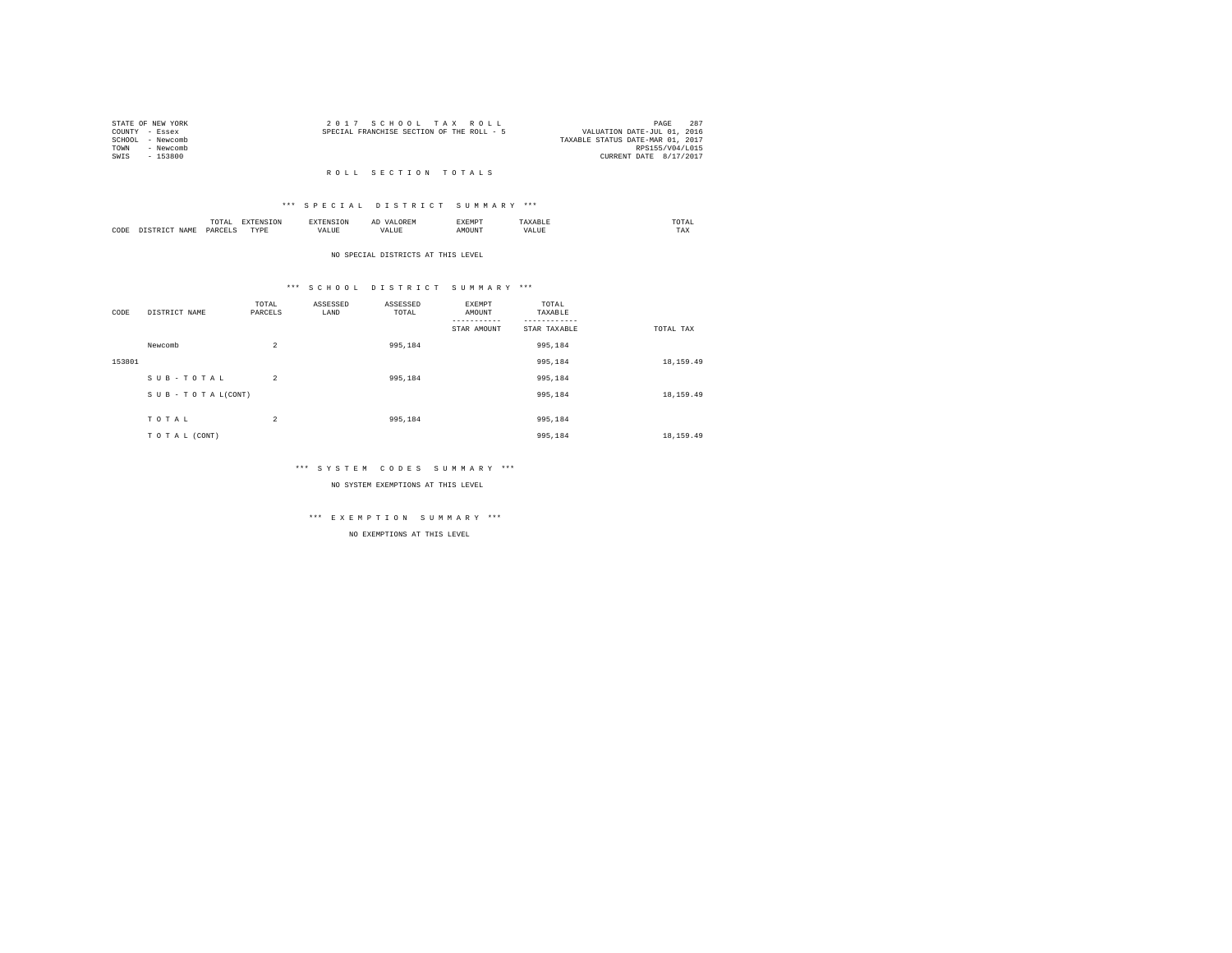| STATE OF NEW YORK<br>COUNTY - Essex<br>- Newcomb<br>SCHOOL<br>- Newcomb<br>TOWN | 2017 SCHOOL TAX ROLL<br>SPECIAL FRANCHISE SECTION OF THE ROLL - 5 | 288<br>PAGE<br>VALUATION DATE-JUL 01, 2016<br>TAXABLE STATUS DATE-MAR 01, 2017<br>RPS155/V04/L015 |
|---------------------------------------------------------------------------------|-------------------------------------------------------------------|---------------------------------------------------------------------------------------------------|
| SWIS<br>$-153800$                                                               |                                                                   | CURRENT DATE 8/17/2017                                                                            |
|                                                                                 | ROLL SECTION TOTALS                                               |                                                                                                   |

| ROLL<br><b>SEC</b> | DESCRIPTION                          | TOTAL<br>PARCELS | ASSESSED<br>LAND | ASSESSED<br>TOTAL | EXEMPT<br>AMOUNT<br>-----------<br>STAR AMOUNT | TOTAL<br>TAXABLE<br>----------<br>STAR TAXABLE | TOTAL<br>TAX |
|--------------------|--------------------------------------|------------------|------------------|-------------------|------------------------------------------------|------------------------------------------------|--------------|
|                    | School Tax                           |                  |                  | 995,184           |                                                | 995,184<br>995,184                             | 18, 159, 49  |
|                    | SPEC DIST TAXES<br>SPECIAL FRANCHISE | $\sim$           |                  |                   |                                                |                                                | 18, 159, 49  |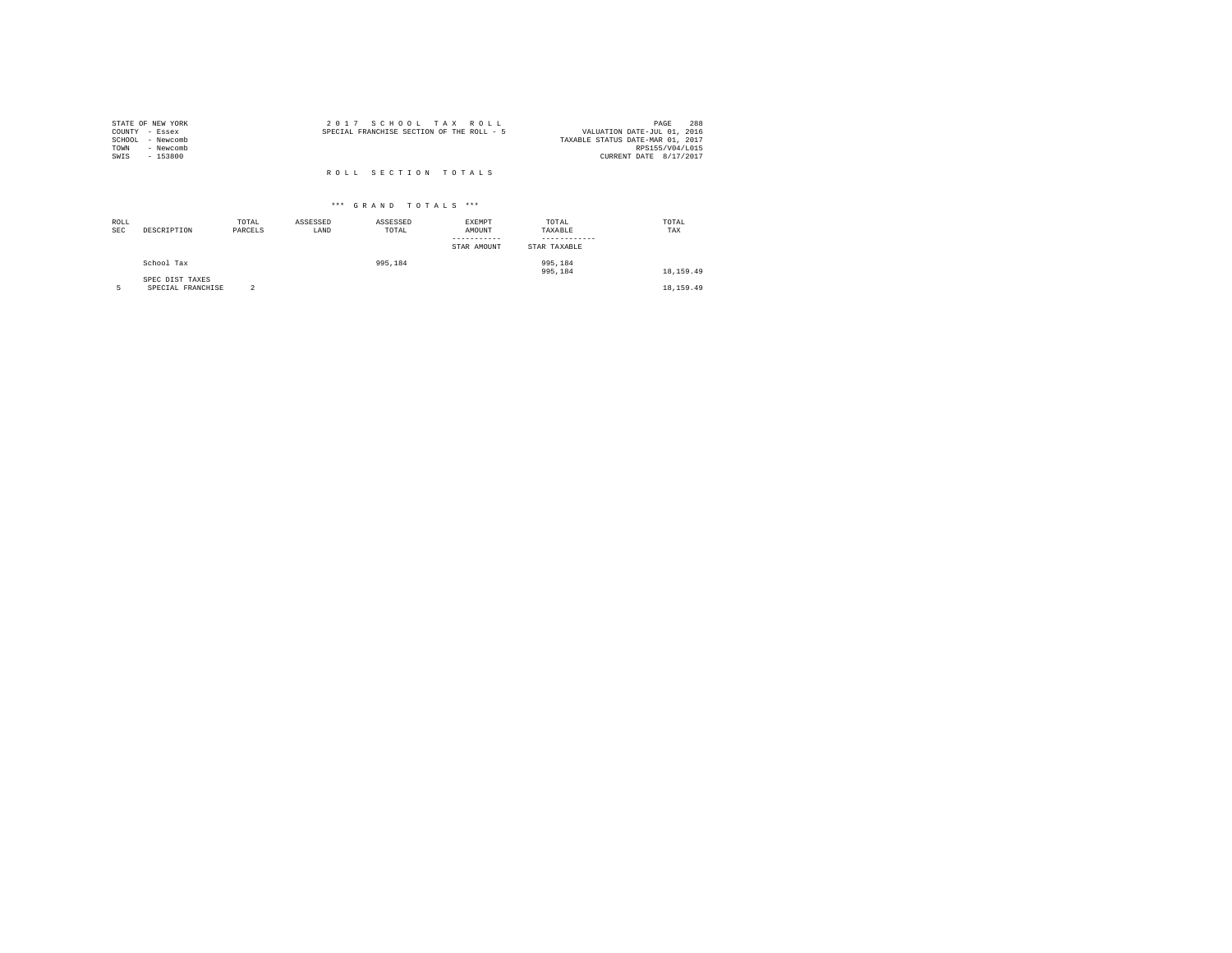| STATE OF NEW YORK<br>COUNTY - Essex<br>SCHOOL - Newcomb<br>- Newcomb<br>TOWN<br>SWIS<br>$-153800$                                                                               |                                                                                                                                                      |                                           | 2017 SCHOOL TAX ROLL<br>UTILITY & R.R. SECTION OF THE ROLL - 6<br>OWNERS NAME SEOUENCE<br>UNIFORM PERCENT OF VALUE IS 100.00 | FAGE 289<br>VALUATION DATE-JUL 01, 2016<br>TAXABLE STATUS DATE-MAR 01, 2017 | PAGE<br>289                                  |
|---------------------------------------------------------------------------------------------------------------------------------------------------------------------------------|------------------------------------------------------------------------------------------------------------------------------------------------------|-------------------------------------------|------------------------------------------------------------------------------------------------------------------------------|-----------------------------------------------------------------------------|----------------------------------------------|
| TAX MAP PARCEL NUMBER<br>CURRENT OWNERS NAME<br>CURRENT OWNERS ADDRESS                                                                                                          | SCHOOL DISTRICT<br>PARCEL SIZE/GRID COORD                                                                                                            | LAND<br>TOTAL                             | TAX DESCRIPTION<br>SPECIAL DISTRICTS                                                                                         | TAXABLE VALUE                                                               | TAX AMOUNT                                   |
|                                                                                                                                                                                 |                                                                                                                                                      |                                           |                                                                                                                              |                                                                             |                                              |
| $110.13 - 2 - 2.000$<br>Citizens Telecom Of NY Inc Newcomb 153801<br>Frontier Communications Pt 17 Richards Survey<br>c/o Duff & Phelps LLC<br>PO Box 2629<br>Addison, TX 75001 | 5354 NYS Route 28N<br>831 Tele Comm<br>Loc 005363 Central Dial<br>Office Newcomb<br>ACRES 0.11<br>EAST-0552214 NRTH-1445729<br>DEED BOOK 1066 PG-170 | NON-HOMESTEAD PARCEL<br>10,000<br>66,739  | School Tax                                                                                                                   | ACCT 665N208601 BILL 786<br>66,739                                          | 1,217.81                                     |
|                                                                                                                                                                                 | FULL MARKET VALUE                                                                                                                                    | 66,739                                    |                                                                                                                              |                                                                             |                                              |
|                                                                                                                                                                                 |                                                                                                                                                      |                                           | TOTAL TAX ---                                                                                                                | AMT DUE                                                                     | $1.217.81**$<br>DATE #1 10/02/17<br>1,217.81 |
|                                                                                                                                                                                 |                                                                                                                                                      |                                           |                                                                                                                              |                                                                             |                                              |
| 638. - 9999-618. 750/1881<br>Continental Telephone Co<br>Of Upstate Ny Inc                                                                                                      | Outside Plant<br>836 Telecom. eq.<br>Newcomb<br>153801<br>888888                                                                                     | NON-HOMESTEAD PARCEL<br>$\sim$<br>176,254 | School Tax                                                                                                                   | ACCT 665J190005 BILL 787<br>176.254                                         | 3,216.17                                     |
| Frontier Communications<br>c/o Duff & Phelps LLC<br>PO Box 2629<br>Addison, TX 75001                                                                                            | 153801.10000<br>EAST-0538775 NRTH-1447472<br>FULL MARKET VALUE                                                                                       | 176,254                                   |                                                                                                                              |                                                                             |                                              |
|                                                                                                                                                                                 |                                                                                                                                                      |                                           | TOTAL TAX ---                                                                                                                | DATE #1<br>AMT DUE                                                          | $3.216.17**$<br>10/02/17<br>3.216.17         |
|                                                                                                                                                                                 |                                                                                                                                                      |                                           |                                                                                                                              | **************** 109.-1-27.001 **************                               |                                              |
|                                                                                                                                                                                 | 5930 NYS Route 28N                                                                                                                                   | NON-HOMESTEAD PARCEL                      |                                                                                                                              | ACCT 665N208606                                                             | BILL 788                                     |
| $109. - 1 - 27.001$<br>NYSEG Corp<br>Avangrid Mgmt Co-Local Tax 1 Ords T&c Pur Twp 27<br>One City Center Fl 5th<br>Portland, ME 04101                                           | 872 Elec-Substation<br>Newcomb 153801<br>001190 153801 .10000<br>Harris Lake Diesel Plant<br>ACRES 1.10<br>EAST-0538775 NRTH-1447472                 | 13,000<br>1107,000                        | School Tax                                                                                                                   | 1107,000                                                                    | 20,199.84                                    |
|                                                                                                                                                                                 | FULL MARKET VALUE                                                                                                                                    | 1107,000                                  |                                                                                                                              |                                                                             |                                              |
|                                                                                                                                                                                 |                                                                                                                                                      |                                           | TOTAL TAX ---                                                                                                                | DATE #1<br>AMT DUE                                                          | 20.199.84**<br>10/02/17<br>20.199.84         |
|                                                                                                                                                                                 | Total Electric Dist                                                                                                                                  | NON-HOMESTEAD PARCEL                      |                                                                                                                              | ACCT 665N208609 BILL 789                                                    |                                              |
| 638. - 9999-131. 600/1881<br>NYSEG CORP<br>Avangrid Mgmt Co-Local Tax 888888<br>One City Center Fl 5th<br>Portland, ME 04101                                                    | 884 Elec Dist Out<br>Newcomb 153801<br>153801.10000<br>EAST-0538775 NRTH-1447450<br>FULL MARKET VALUE                                                | $\sim$<br>951,193<br>951,193              | School Tax                                                                                                                   | 951,193                                                                     | 17,356.77                                    |
|                                                                                                                                                                                 |                                                                                                                                                      |                                           | TOTAL TAX ---                                                                                                                | DATE #1<br>AMT DUE                                                          | $17.356.77**$<br>10/02/17<br>17.356.77       |
|                                                                                                                                                                                 |                                                                                                                                                      |                                           |                                                                                                                              |                                                                             | **************                               |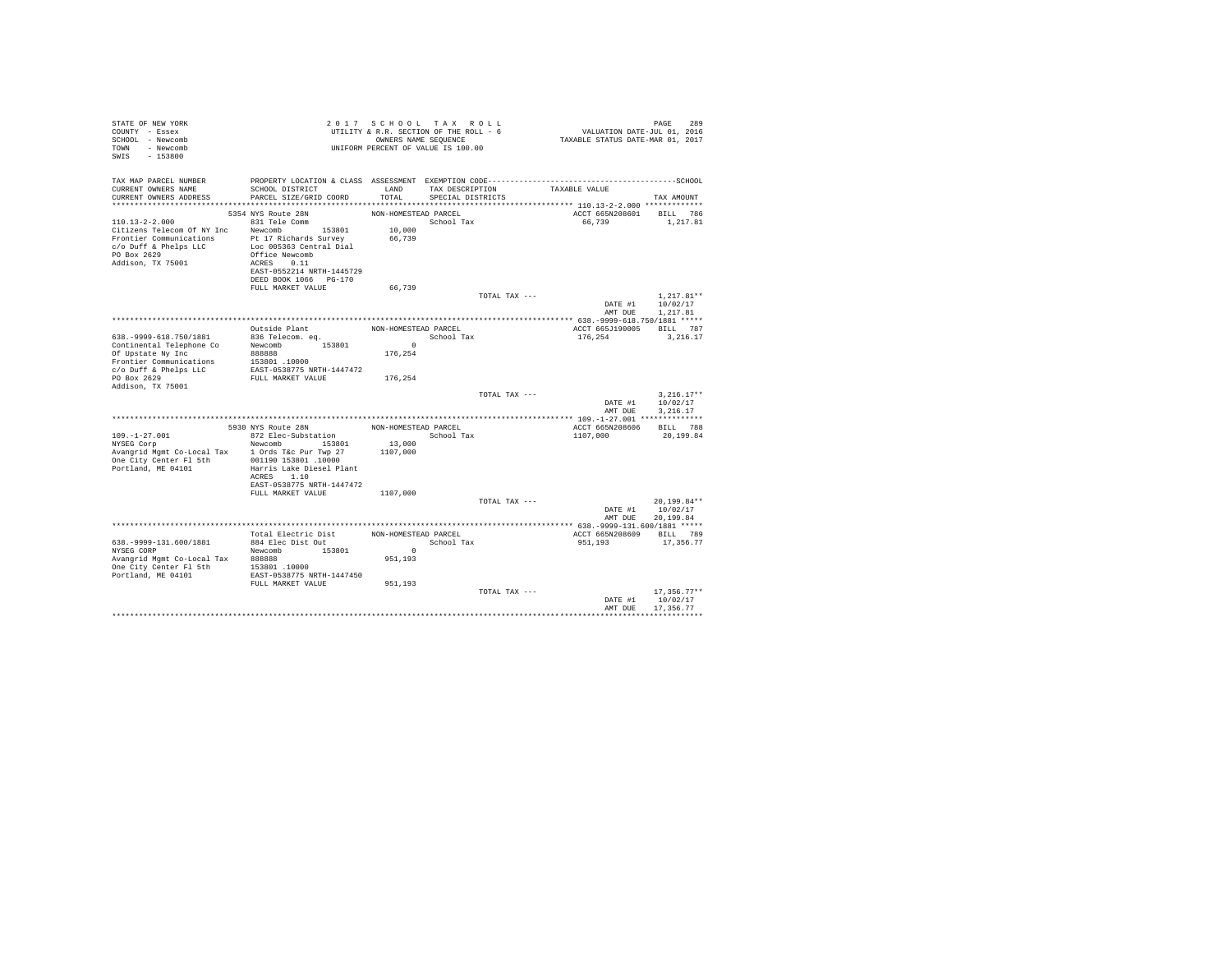| STATE OF NEW YORK                                   |                           |                      | 2017 SCHOOL TAX ROLL                   |                                  | 290<br>PAGE  |
|-----------------------------------------------------|---------------------------|----------------------|----------------------------------------|----------------------------------|--------------|
| COUNTY - Essex                                      |                           |                      | UTILITY & R.R. SECTION OF THE ROLL - 6 | VALUATION DATE-JUL 01, 2016      |              |
| SCHOOL<br>- Newcomb                                 |                           |                      | OWNERS NAME SEQUENCE                   | TAXABLE STATUS DATE-MAR 01, 2017 |              |
| - Newcomb<br>TOWN                                   |                           |                      | UNIFORM PERCENT OF VALUE IS 100.00     |                                  |              |
| $-153800$<br>SWIS                                   |                           |                      |                                        |                                  |              |
|                                                     |                           |                      |                                        |                                  |              |
| TAX MAP PARCEL NUMBER                               | PROPERTY LOCATION & CLASS | ASSESSMENT           |                                        |                                  |              |
| CURRENT OWNERS NAME                                 | SCHOOL DISTRICT           | LAND                 | TAX DESCRIPTION                        | TAXABLE VALUE                    |              |
| CURRENT OWNERS ADDRESS PARCEL SIZE/GRID COORD TOTAL |                           |                      | SPECIAL DISTRICTS                      |                                  | TAX AMOUNT   |
|                                                     |                           |                      |                                        |                                  | ***********  |
|                                                     | 2 Sanford Ln              | NON-HOMESTEAD PARCEL |                                        | ACCT 665Z015002                  | BILL 790     |
| 110.18-5-7.000/1                                    | 837 Cell Tower            |                      | School Tax                             | 150,000                          | 2,737.11     |
| Verizon Wireless                                    | 153801<br>Newcomb         | $\Omega$             |                                        |                                  |              |
| $c$ /o Duff & Phelps                                | This Acct located within  | 150,000              |                                        |                                  |              |
| PO Box 2549                                         | 110.18-5-7.000 Tower      |                      |                                        |                                  |              |
| Addison, TX 75001                                   | EAST-0560323 NRTH-1441270 |                      |                                        |                                  |              |
|                                                     | DEED BOOK 1761 PG-201     |                      |                                        |                                  |              |
|                                                     | FULL MARKET VALUE         | 150,000              |                                        |                                  |              |
|                                                     |                           |                      | TOTAL TAX $---$                        |                                  | $2.737.11**$ |
|                                                     |                           |                      |                                        | DATE #1                          | 10/02/17     |
|                                                     |                           |                      |                                        | AMT DUE                          | 2.737.11     |
|                                                     |                           |                      |                                        |                                  |              |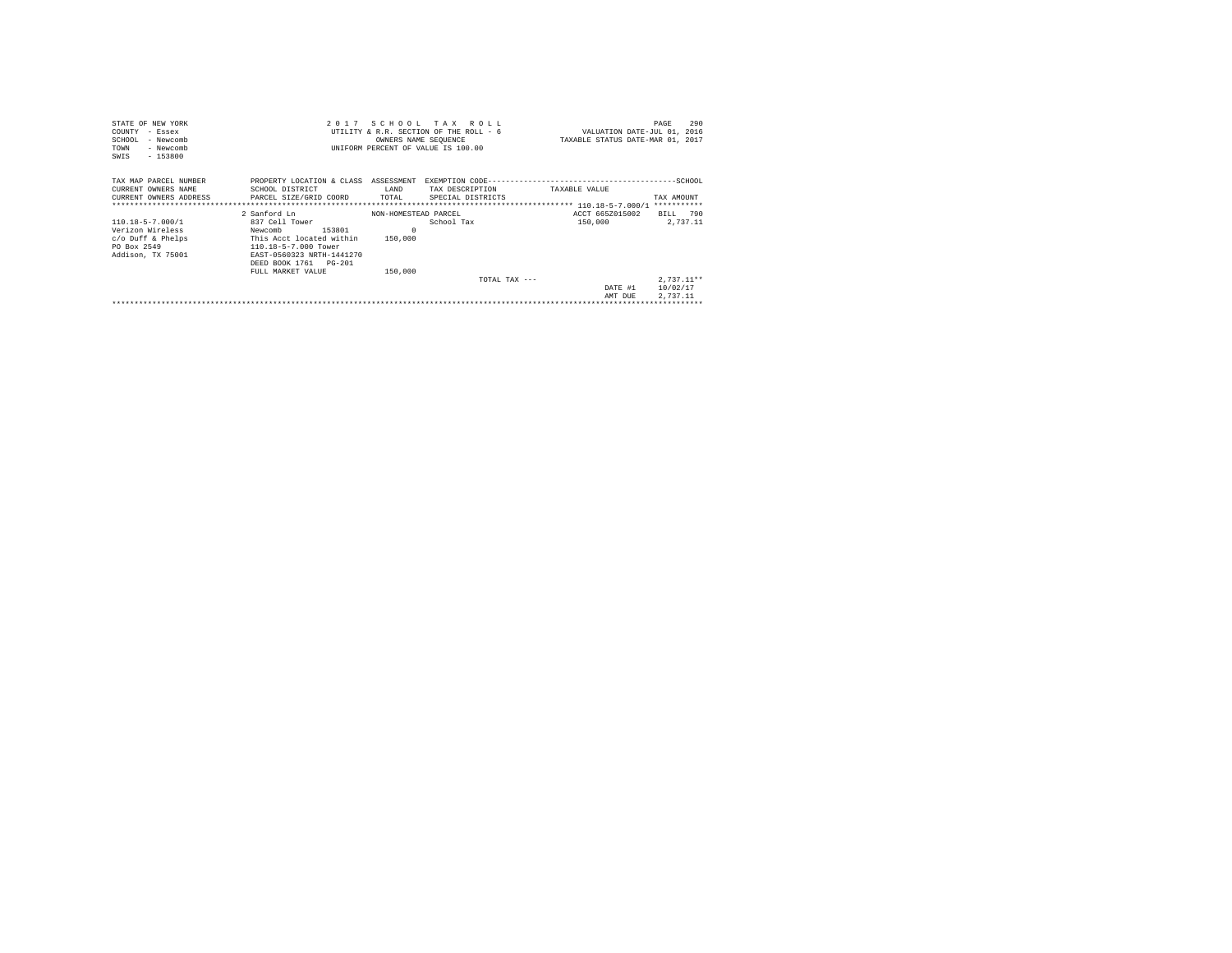| STATE OF NEW YORK   | 2017 SCHOOL TAX ROLL                   | 291<br>PAGE                      |
|---------------------|----------------------------------------|----------------------------------|
| COUNTY - Essex      | UTILITY & R.R. SECTION OF THE ROLL - 6 | VALUATION DATE-JUL 01, 2016      |
| SCHOOL<br>- Newcomb |                                        | TAXABLE STATUS DATE-MAR 01, 2017 |
| TOWN<br>- Newcomb   | UNIFORM PERCENT OF VALUE IS 100.00     | RPS155/V04/L015                  |
| SWIS<br>$-153800$   |                                        | CURRENT DATE 8/17/2017           |
|                     |                                        |                                  |

## \*\*\* S P E C I A L D I S T R I C T S U M M A R Y \*\*\*

|      | ----<br>IUIAL<br>the contract of the contract of the contract of |                  |                | ΑΙ | EXEMP. |      | $m \wedge m \wedge$<br>the contract of the contract of the contract of |
|------|------------------------------------------------------------------|------------------|----------------|----|--------|------|------------------------------------------------------------------------|
| CODE | DARCELS<br>.                                                     | <b>TVDk</b><br>. | - ---<br>'ALUL | 'n | וא ב   | ALUE | ---<br>TAX                                                             |

NO SPECIAL DISTRICTS AT THIS LEVEL

## \*\*\* S C H O O L D I S T R I C T S U M M A R Y \*\*\*

| CODE   | DISTRICT NAME   | TOTAL<br>PARCELS | ASSESSED<br>LAND | ASSESSED<br>TOTAL | EXEMPT<br>AMOUNT | TOTAL<br>TAXABLE |           |
|--------|-----------------|------------------|------------------|-------------------|------------------|------------------|-----------|
|        |                 |                  |                  |                   | STAR AMOUNT      | STAR TAXABLE     | TOTAL TAX |
|        | Newcomb         | 5                | 23,000           | 2451.186          |                  | 2,451,186        |           |
| 153801 |                 |                  |                  |                   |                  | 2,451,186        | 44,727.70 |
|        | SUB-TOTAL       | 5                | 23,000           | 2451.186          |                  | 2,451,186        |           |
|        | SUB-TOTAL(CONT) |                  |                  |                   |                  | 2,451,186        | 44,727.70 |
|        |                 |                  |                  |                   |                  |                  |           |
|        | TOTAL           | 5                | 23,000           | 2451.186          |                  | 2,451,186        |           |
|        | TO TAL (CONT)   |                  |                  |                   |                  | 2,451,186        | 44.727.70 |

## \*\*\* S Y S T E M C O D E S S U M M A R Y \*\*\*

NO SYSTEM EXEMPTIONS AT THIS LEVEL

# \*\*\* E X E M P T I O N S U M M A R Y \*\*\*

NO EXEMPTIONS AT THIS LEVEL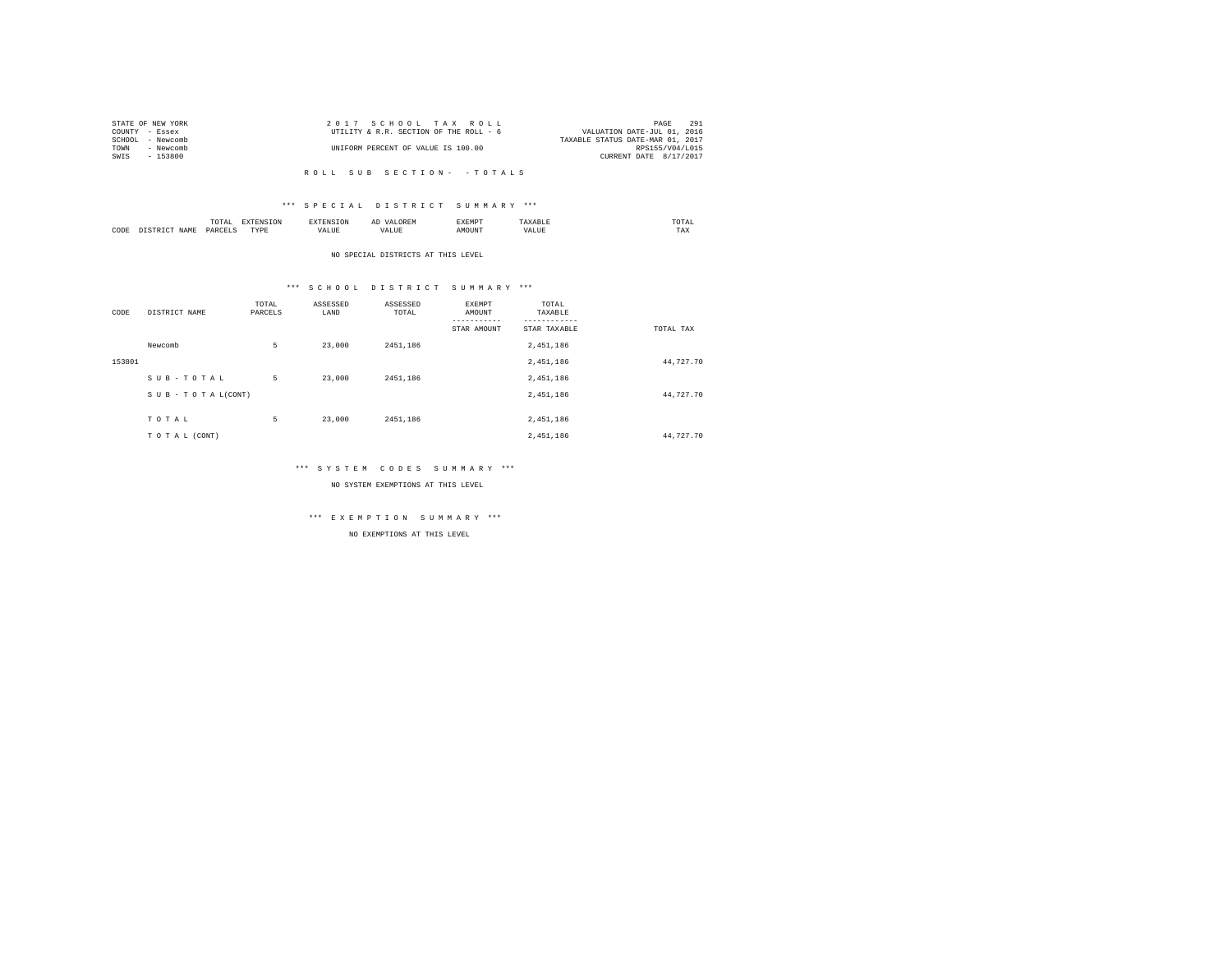| STATE OF NEW YORK | 2017 SCHOOL TAX ROLL                   | 292<br>PAGE                      |
|-------------------|----------------------------------------|----------------------------------|
| COUNTY - Essex    | UTILITY & R.R. SECTION OF THE ROLL - 6 | VALUATION DATE-JUL 01, 2016      |
| SCHOOL - Newcomb  |                                        | TAXABLE STATUS DATE-MAR 01, 2017 |
| TOWN<br>- Newcomb | UNIFORM PERCENT OF VALUE IS 100.00     | RPS155/V04/L015                  |
| SWIS<br>- 153800  |                                        | CURRENT DATE 8/17/2017           |
|                   |                                        |                                  |

| ROLL<br><b>SEC</b> | DESCRIPTION                         | TOTAL<br>PARCELS | ASSESSED<br>LAND | ASSESSED<br>TOTAL | <b>EXEMPT</b><br>AMOUNT<br>STAR AMOUNT | TOTAL<br>TAXABLE<br>STAR TAXABLE | TOTAL<br>TAX |
|--------------------|-------------------------------------|------------------|------------------|-------------------|----------------------------------------|----------------------------------|--------------|
|                    | School Tax                          |                  | 23,000           | 2451.186          |                                        | 2,451,186<br>2.451.186           | 44.727.70    |
| 6                  | SPEC DIST TAXES<br>UTILITIES & N.C. |                  |                  |                   |                                        |                                  | 44.727.70    |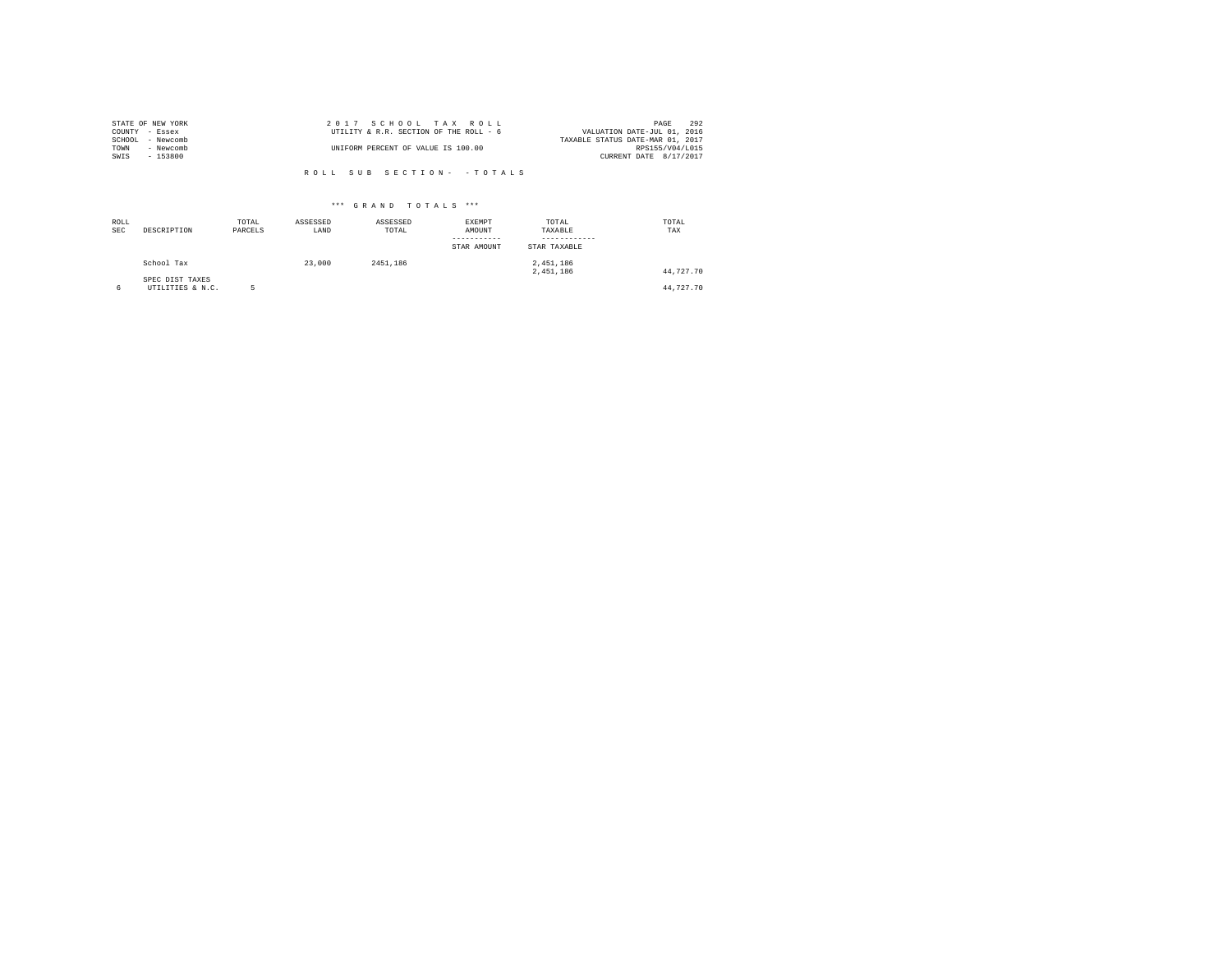| STATE OF NEW YORK | 2017 SCHOOL TAX ROLL                   | 293<br>PAGE                      |
|-------------------|----------------------------------------|----------------------------------|
| COUNTY - Essex    | UTILITY & R.R. SECTION OF THE ROLL - 6 | VALUATION DATE-JUL 01, 2016      |
| SCHOOL - Newcomb  |                                        | TAXABLE STATUS DATE-MAR 01, 2017 |
| TOWN<br>- Newcomb | UNIFORM PERCENT OF VALUE IS 100.00     | RPS155/V04/L015                  |
| SWIS<br>- 153800  |                                        | CURRENT DATE 8/17/2017           |
|                   |                                        |                                  |
|                   | ROLL SECTION TOTALS                    |                                  |

# \*\*\* S P E C I A L D I S T R I C T S U M M A R Y \*\*\*

|      | $\cdots$<br>.<br>the contract of the contract of the contract of | the contract of the contract of the contract of the contract of the contract of |         | ▵<br>- |   | the contract of the contract of the contract of |  |
|------|------------------------------------------------------------------|---------------------------------------------------------------------------------|---------|--------|---|-------------------------------------------------|--|
| CODE | DARCEL.<br>.                                                     | $- - - -$<br>.                                                                  | ٠.<br>. |        | . | ----<br>1'A.X                                   |  |

NO SPECIAL DISTRICTS AT THIS LEVEL

# \*\*\* S C H O O L D I S T R I C T S U M M A R Y \*\*\*

| CODE   | DISTRICT NAME      | TOTAL<br>PARCELS | ASSESSED<br>LAND | ASSESSED<br>TOTAL | EXEMPT<br>AMOUNT | TOTAL<br>TAXABLE |           |
|--------|--------------------|------------------|------------------|-------------------|------------------|------------------|-----------|
|        |                    |                  |                  |                   | STAR AMOUNT      | STAR TAXABLE     | TOTAL TAX |
|        | Newcomb            | 5                | 23,000           | 2451.186          |                  | 2,451,186        |           |
| 153801 |                    |                  |                  |                   |                  | 2,451,186        | 44,727.70 |
|        | SUB-TOTAL          | 5                | 23,000           | 2451.186          |                  | 2,451,186        |           |
|        | SUB - TO TAL(CONT) |                  |                  |                   |                  | 2,451,186        | 44,727.70 |
|        |                    |                  |                  |                   |                  |                  |           |
|        | TOTAL              | 5                | 23,000           | 2451.186          |                  | 2,451,186        |           |
|        | TO TAL (CONT)      |                  |                  |                   |                  | 2.451.186        | 44,727.70 |

# \*\*\* S Y S T E M C O D E S S U M M A R Y \*\*\*

NO SYSTEM EXEMPTIONS AT THIS LEVEL

# \*\*\* E X E M P T I O N S U M M A R Y \*\*\*

NO EXEMPTIONS AT THIS LEVEL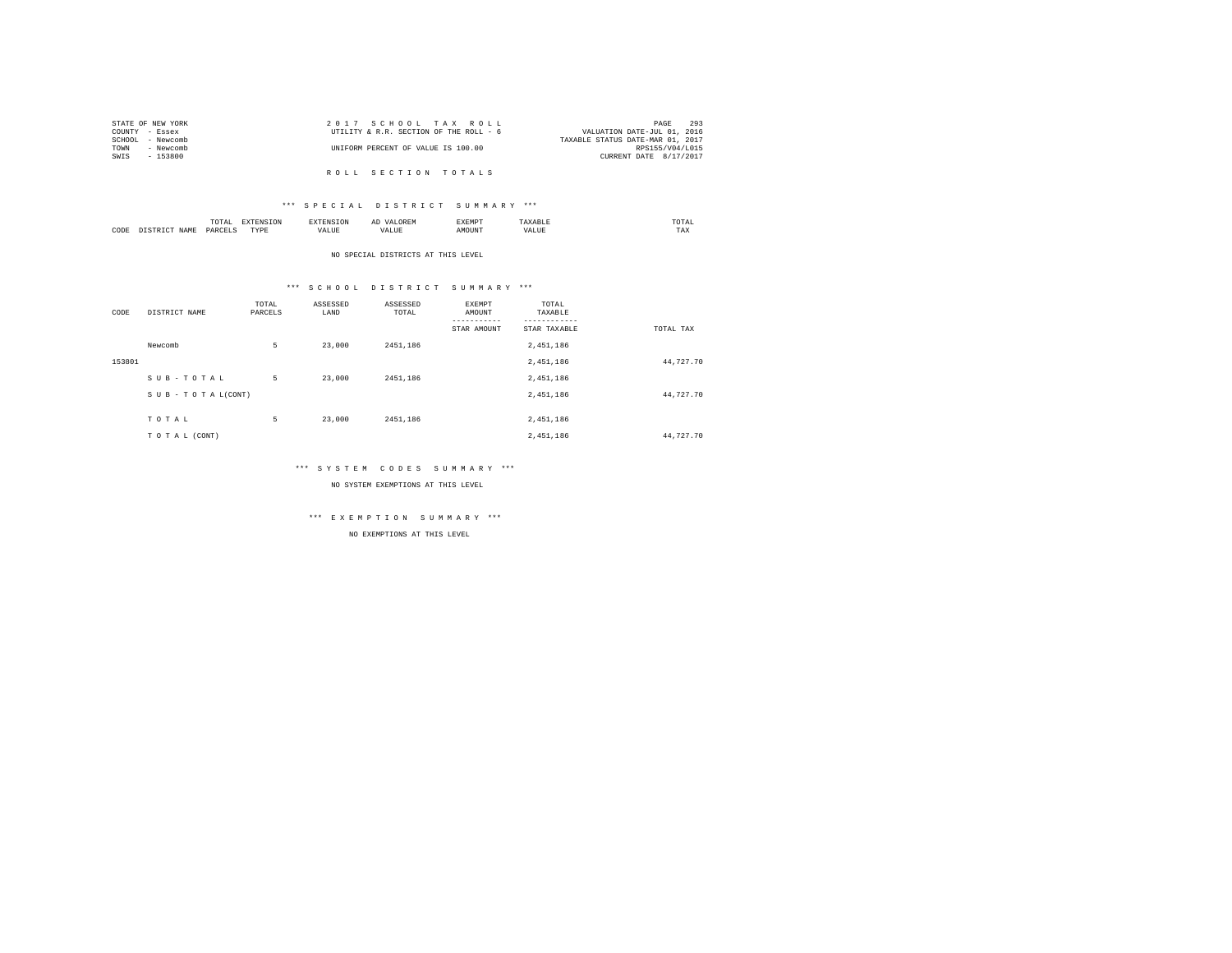| STATE OF NEW YORK | 2017 SCHOOL TAX ROLL                   | 294<br>PAGE                      |
|-------------------|----------------------------------------|----------------------------------|
| COUNTY - Essex    | UTILITY & R.R. SECTION OF THE ROLL - 6 | VALUATION DATE-JUL 01, 2016      |
| SCHOOL - Newcomb  |                                        | TAXABLE STATUS DATE-MAR 01, 2017 |
| TOWN<br>- Newcomb | UNIFORM PERCENT OF VALUE IS 100.00     | RPS155/V04/L015                  |
| SWIS<br>- 153800  |                                        | CURRENT DATE 8/17/2017           |
|                   |                                        |                                  |
|                   | ROLL SECTION TOTALS                    |                                  |

| ROLL<br><b>SEC</b> | DESCRIPTION                         | TOTAL<br>PARCELS | ASSESSED<br>LAND | ASSESSED<br>TOTAL | <b>EXEMPT</b><br>AMOUNT<br>STAR AMOUNT | TOTAL<br>TAXABLE<br>STAR TAXABLE | TOTAL<br>TAX |
|--------------------|-------------------------------------|------------------|------------------|-------------------|----------------------------------------|----------------------------------|--------------|
|                    | School Tax                          |                  | 23,000           | 2451.186          |                                        | 2.451.186<br>2.451.186           | 44.727.70    |
|                    | SPEC DIST TAXES<br>UTILITIES & N.C. | ĸ                |                  |                   |                                        |                                  | 44.727.70    |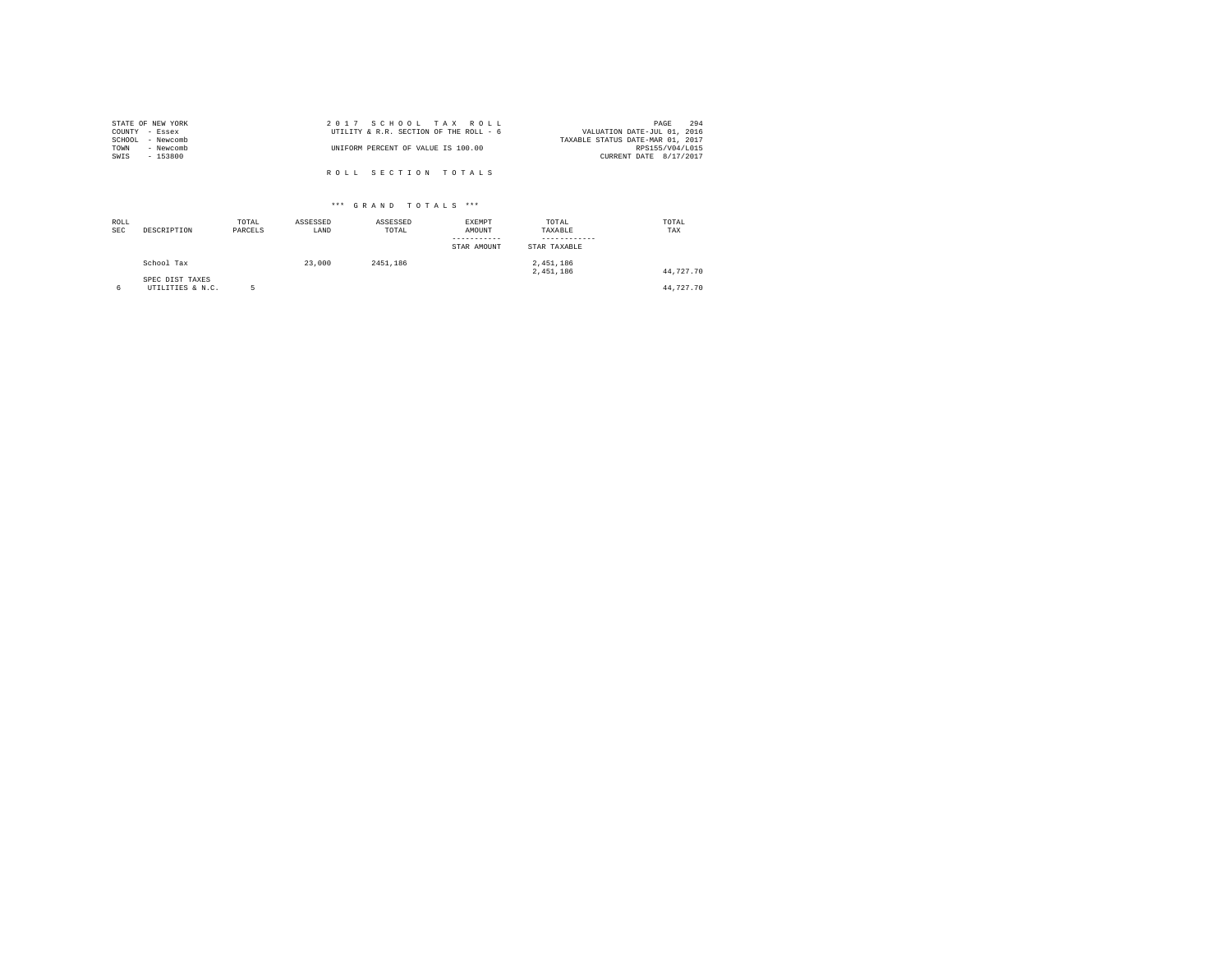| STATE OF NEW YORK<br>COUNTY - Essex<br>SCHOOL - Newcomb<br>- Newcomb<br>TOWN<br>$-153800$<br>SWIS |                                                       |                      | 2017 SCHOOL TAX ROLL<br>WHOLLY EXEMPT SECTION OF THE ROLL - 8<br>OWNERS NAME SEQUENCE<br>UNIFORM PERCENT OF VALUE IS 100.00 | VALUATION DATE-JUL 01, 2016<br>TAXABLE STATUS DATE-MAR 01, 2017                              | 295<br>PAGE |
|---------------------------------------------------------------------------------------------------|-------------------------------------------------------|----------------------|-----------------------------------------------------------------------------------------------------------------------------|----------------------------------------------------------------------------------------------|-------------|
| TAX MAP PARCEL NUMBER                                                                             |                                                       |                      |                                                                                                                             | PROPERTY LOCATION & CLASS ASSESSMENT EXEMPTION CODE-----------------------------------SCHOOL |             |
| CURRENT OWNERS NAME                                                                               | SCHOOL DISTRICT                                       | LAND                 | TAX DESCRIPTION                                                                                                             | TAXABLE VALUE                                                                                |             |
| CURRENT OWNERS ADDRESS                                                                            | PARCEL SIZE/GRID COORD                                | TOTAL                | SPECIAL DISTRICTS                                                                                                           |                                                                                              | TAX AMOUNT  |
|                                                                                                   | NYS Route 28N                                         | NON-HOMESTEAD PARCEL |                                                                                                                             | ACCT 6679975002                                                                              |             |
| $121. - 5 - 1.000$                                                                                | 681 Culture bldg                                      |                      | N.Y. STATE 12100                                                                                                            |                                                                                              | 29,400      |
| Adirondack Park Assoc                                                                             | 153801<br>Newcomb                                     |                      | 29,400 School Tax                                                                                                           | 0.00                                                                                         | 0.00        |
| Warren County                                                                                     | 12 T&c Twp 46                                         | 29,400               |                                                                                                                             |                                                                                              |             |
| Adirondack, NY 12808                                                                              | ACRES 1.00                                            |                      |                                                                                                                             |                                                                                              |             |
|                                                                                                   | EAST-0574808 NRTH-1435838<br>DEED BOOK 582<br>$PG-94$ |                      |                                                                                                                             |                                                                                              |             |
|                                                                                                   | FULL MARKET VALUE                                     | 29,400               |                                                                                                                             |                                                                                              |             |
|                                                                                                   |                                                       |                      | TOTAL TAX ---                                                                                                               |                                                                                              | $0.00**$    |
|                                                                                                   |                                                       |                      |                                                                                                                             |                                                                                              |             |
|                                                                                                   | NYS Route 28N                                         | NON-HOMESTEAD PARCEL |                                                                                                                             | ACCT 665J100415                                                                              |             |
| $109.16 - 4 - 1.000$                                                                              | 330 Vacant comm                                       |                      | CONST REL 25110                                                                                                             |                                                                                              | 30,700      |
| Church Of The Nations Inc<br>PO Box 300                                                           | Newcomb 153801<br>9 Richards                          | 30,700               | 30.700 School Tax                                                                                                           | 0.00                                                                                         | 0.00        |
| Lake Luzerne, NY 12846                                                                            | ACRES 2.30                                            |                      |                                                                                                                             |                                                                                              |             |
|                                                                                                   | EAST-0548814 NRTH-1446391                             |                      |                                                                                                                             |                                                                                              |             |
|                                                                                                   | DEED BOOK 1140 PG-248                                 |                      |                                                                                                                             |                                                                                              |             |
|                                                                                                   | FULL MARKET VALUE                                     | 30,700               |                                                                                                                             |                                                                                              |             |
|                                                                                                   |                                                       |                      | TOTAL TAX ---                                                                                                               |                                                                                              | $0.00**$    |
|                                                                                                   | 4 Adams Ln                                            | NON-HOMESTEAD PARCEL |                                                                                                                             | ACCT 6679909106                                                                              |             |
| $110.18 - 3 - 9.000$                                                                              | 620 Religious                                         |                      | CONST REL 25110                                                                                                             |                                                                                              | 134,600     |
| Episcopal Church                                                                                  | 153801<br>Newcomb                                     |                      | 26,500 School Tax                                                                                                           | 0.00                                                                                         | 0.00        |
| Newcomb, NY 12852                                                                                 | Pt 4 Thorns Survey                                    | 134,600              |                                                                                                                             |                                                                                              |             |
|                                                                                                   | ACRES 0.40                                            |                      |                                                                                                                             |                                                                                              |             |
|                                                                                                   | EAST-0560124 NRTH-1442019<br>FULL MARKET VALUE        |                      |                                                                                                                             |                                                                                              |             |
|                                                                                                   |                                                       | 134,600              | TOTAL TAX ---                                                                                                               |                                                                                              | $0.00**$    |
|                                                                                                   |                                                       |                      |                                                                                                                             |                                                                                              |             |
|                                                                                                   | Upper Works Rd                                        | NON-HOMESTEAD PARCEL |                                                                                                                             | ACCT 665Z014002                                                                              |             |
| $90. -1 - 3.212$                                                                                  | 613 College/univ                                      |                      | CONST ED 25120                                                                                                              |                                                                                              | 2072.000    |
| ESF College Foundation Inc                                                                        | Newcomb<br>153801                                     |                      | 72,000 School Tax                                                                                                           | 0.00                                                                                         | 0.00        |
| c/o Brenda Greenfield<br>1 Forestry Dr                                                            | T&C TWP 47<br>1735/91 Cons Ease                       | 2072.000             |                                                                                                                             |                                                                                              |             |
| Syracuse, NY 13210                                                                                | ACRES 46.00                                           |                      |                                                                                                                             |                                                                                              |             |
|                                                                                                   | EAST-0572631 NRTH-1488138                             |                      |                                                                                                                             |                                                                                              |             |
| MAY BE SUBJECT TO PAYMENT                                                                         | DEED BOOK 1735 PG-84                                  |                      |                                                                                                                             |                                                                                              |             |
| UNDER RPTL480A UNTIL 2018 FULL MARKET VALUE                                                       |                                                       | 2072.000             |                                                                                                                             |                                                                                              |             |
|                                                                                                   |                                                       |                      | TOTAL TAX ---                                                                                                               |                                                                                              | $0.00**$    |
|                                                                                                   |                                                       |                      |                                                                                                                             |                                                                                              |             |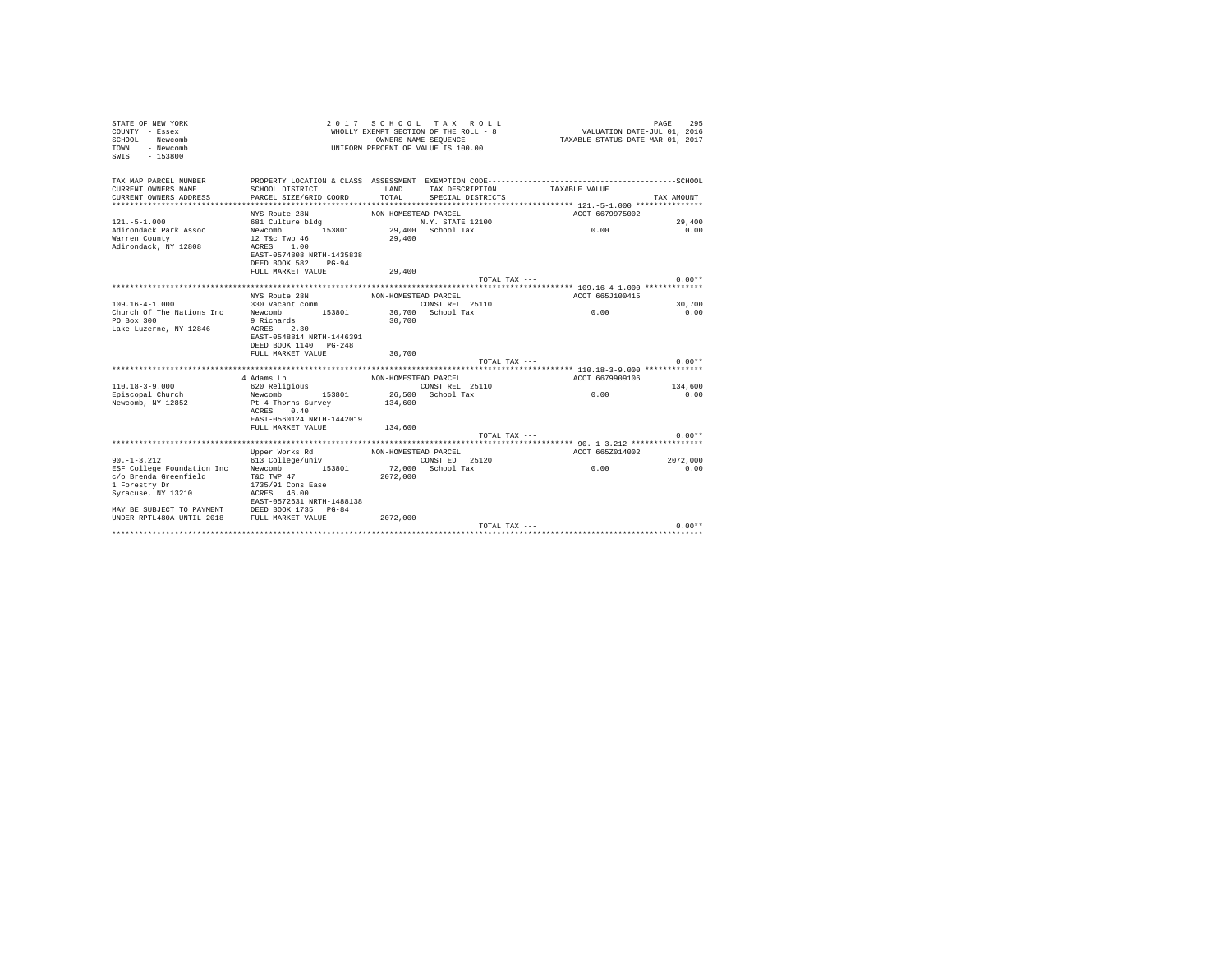| STATE OF NEW YORK<br>COUNTY - Essex<br>SCHOOL - Newcomb<br>TOWN - Newcomb<br>SWIS<br>$-153800$ |                                                                                                                 |                      | 2017 SCHOOL TAX ROLL<br>WHOLLY EXEMPT SECTION OF THE ROLL - 8<br>OWNERS NAME SEQUENCE<br>UNIFORM PERCENT OF VALUE IS 100.00 | VALUATION DATE-JUL 01, 2016<br>TAXABLE STATUS DATE-MAR 01, 2017 | 296<br>PAGE |
|------------------------------------------------------------------------------------------------|-----------------------------------------------------------------------------------------------------------------|----------------------|-----------------------------------------------------------------------------------------------------------------------------|-----------------------------------------------------------------|-------------|
| TAX MAP PARCEL NUMBER<br>CURRENT OWNERS NAME                                                   | PROPERTY LOCATION & CLASS ASSESSMENT EXEMPTION CODE-----------------------------------SCHOOL<br>SCHOOL DISTRICT | <b>T.AND</b>         | TAX DESCRIPTION TAXABLE VALUE                                                                                               |                                                                 |             |
| CURRENT OWNERS ADDRESS                                                                         | PARCEL SIZE/GRID COORD                                                                                          | TOTAL                | SPECIAL DISTRICTS                                                                                                           |                                                                 | TAX AMOUNT  |
|                                                                                                |                                                                                                                 |                      |                                                                                                                             |                                                                 |             |
|                                                                                                | 5937 NYS Route 28N                                                                                              | NON-HOMESTEAD PARCEL |                                                                                                                             | ACCT 6679908807                                                 |             |
| $109. - 1 - 28.001$                                                                            | 695 Cemetery                                                                                                    |                      | CONST REL 25110                                                                                                             | 0.00                                                            | 7,000       |
| ME Church                                                                                      | Newcomb 153801                                                                                                  |                      | 4.000 School Tax                                                                                                            |                                                                 | 0.00        |
| Newcomb, NY 12852                                                                              | Pt 1 Ords                                                                                                       | 7,000                |                                                                                                                             |                                                                 |             |
|                                                                                                | 00004.00                                                                                                        |                      |                                                                                                                             |                                                                 |             |
|                                                                                                | ACRES 4.00                                                                                                      |                      |                                                                                                                             |                                                                 |             |
|                                                                                                | EAST-0538600 NRTH-1447066                                                                                       |                      |                                                                                                                             |                                                                 |             |
|                                                                                                | DEED BOOK 171 PG-186                                                                                            |                      |                                                                                                                             |                                                                 |             |
|                                                                                                | FULL MARKET VALUE                                                                                               | 7.000                |                                                                                                                             |                                                                 |             |
|                                                                                                |                                                                                                                 |                      | TOTAL TAX ---                                                                                                               |                                                                 | $0.00**$    |
|                                                                                                | 5551 NYS Route 28N                                                                                              | NON-HOMESTEAD PARCEL |                                                                                                                             | ACCT 6679908806                                                 |             |
| 109.16-5-16.000                                                                                | 620 Religious                                                                                                   |                      | CONST REL 25110                                                                                                             |                                                                 | 149,200     |
| ME Church                                                                                      | Newcomb 153801                                                                                                  |                      | 31,400 School Tax                                                                                                           | 0.00                                                            | 0.00        |
| 5551 NYS Rte 28N                                                                               | 10 Richards Survey                                                                                              | 149,200              |                                                                                                                             |                                                                 |             |
| PO Box 311                                                                                     | ACRES 0.60                                                                                                      |                      |                                                                                                                             |                                                                 |             |
| Newcomb, NY 12852                                                                              | EAST-0547554 NRTH-1447277                                                                                       |                      |                                                                                                                             |                                                                 |             |
|                                                                                                | FULL MARKET VALUE 149.200                                                                                       |                      |                                                                                                                             |                                                                 |             |
|                                                                                                |                                                                                                                 |                      | TOTAL TAX ---                                                                                                               |                                                                 | $0.00**$    |
|                                                                                                |                                                                                                                 |                      |                                                                                                                             |                                                                 |             |
|                                                                                                | NYS Route 28N                                                                                                   | NON-HOMESTEAD PARCEL |                                                                                                                             | ACCT 6679908808                                                 |             |
| $109.16 - 5 - 16.000 / 1$                                                                      | 620 Religious                                                                                                   |                      | CHURCH PAR 21600                                                                                                            |                                                                 | 66,000      |
| ME Church                                                                                      | Newcomb 153801                                                                                                  |                      | 100 School Tax                                                                                                              | 0.00                                                            | 0.00        |
| 5551 NYS Rte 28N                                                                               | Tax Map 109.16-5-16.000 66,000                                                                                  |                      |                                                                                                                             |                                                                 |             |
| PO Box 311                                                                                     | Parsonage                                                                                                       |                      |                                                                                                                             |                                                                 |             |
| Newcomb, NY 12852                                                                              | EAST-0547554 NRTH-1447277                                                                                       |                      |                                                                                                                             |                                                                 |             |
|                                                                                                | FULL MARKET VALUE                                                                                               | 66,000               |                                                                                                                             |                                                                 |             |
|                                                                                                |                                                                                                                 |                      | TOTAL TAX ---                                                                                                               |                                                                 | $0.00**$    |
|                                                                                                |                                                                                                                 |                      |                                                                                                                             |                                                                 |             |
|                                                                                                | 20 Marcy Ln                                                                                                     | NON-HOMESTEAD PARCEL |                                                                                                                             | ACCT 6679909105                                                 |             |
| $110.18 - 1 - 15.000$                                                                          | 662 Police/fire                                                                                                 |                      | VOL F DEPT 26400                                                                                                            |                                                                 | 67.500      |
| Newcomb Fire Dept                                                                              | Newcomb 153801                                                                                                  |                      | 13,200 School Tax                                                                                                           | 0.00                                                            | 0.00        |
| Newcomb, NY 12852                                                                              | Pt 4 Thorns Survey                                                                                              | 67.500               |                                                                                                                             |                                                                 |             |
|                                                                                                | ACRES 0.15                                                                                                      |                      |                                                                                                                             |                                                                 |             |
|                                                                                                | EAST-0558997 NRTH-1442351                                                                                       |                      |                                                                                                                             |                                                                 |             |
|                                                                                                | DEED BOOK 441 PG-74<br>FULL MARKET VALUE                                                                        |                      |                                                                                                                             |                                                                 |             |
|                                                                                                |                                                                                                                 | 67,500               |                                                                                                                             |                                                                 | $0.00**$    |
|                                                                                                |                                                                                                                 |                      | TOTAL TAX ---                                                                                                               |                                                                 |             |
|                                                                                                |                                                                                                                 | NON-HOMESTEAD PARCEL |                                                                                                                             | ACCT 6679909103                                                 |             |
| 109.15-1-43.061                                                                                | 5626 NYS Route 28N<br>612 School                                                                                |                      | SCHOOL DST 13800                                                                                                            |                                                                 | 337,800     |
| Newcomb School Dist                                                                            | Newcomb 153801                                                                                                  |                      | 39,200 School Tax                                                                                                           | 0.00                                                            | 0.00        |
| Newcomb, NY 12852                                                                              | 3 Richards                                                                                                      | 337,800              |                                                                                                                             |                                                                 |             |
|                                                                                                | ACRES 1.00                                                                                                      |                      |                                                                                                                             |                                                                 |             |
|                                                                                                | EAST-0545949 NRTH-1446762                                                                                       |                      |                                                                                                                             |                                                                 |             |
|                                                                                                | FULL MARKET VALUE                                                                                               | 337,800              |                                                                                                                             |                                                                 |             |
|                                                                                                |                                                                                                                 |                      | TOTAL TAX ---                                                                                                               |                                                                 | $0.00**$    |
|                                                                                                |                                                                                                                 |                      |                                                                                                                             |                                                                 |             |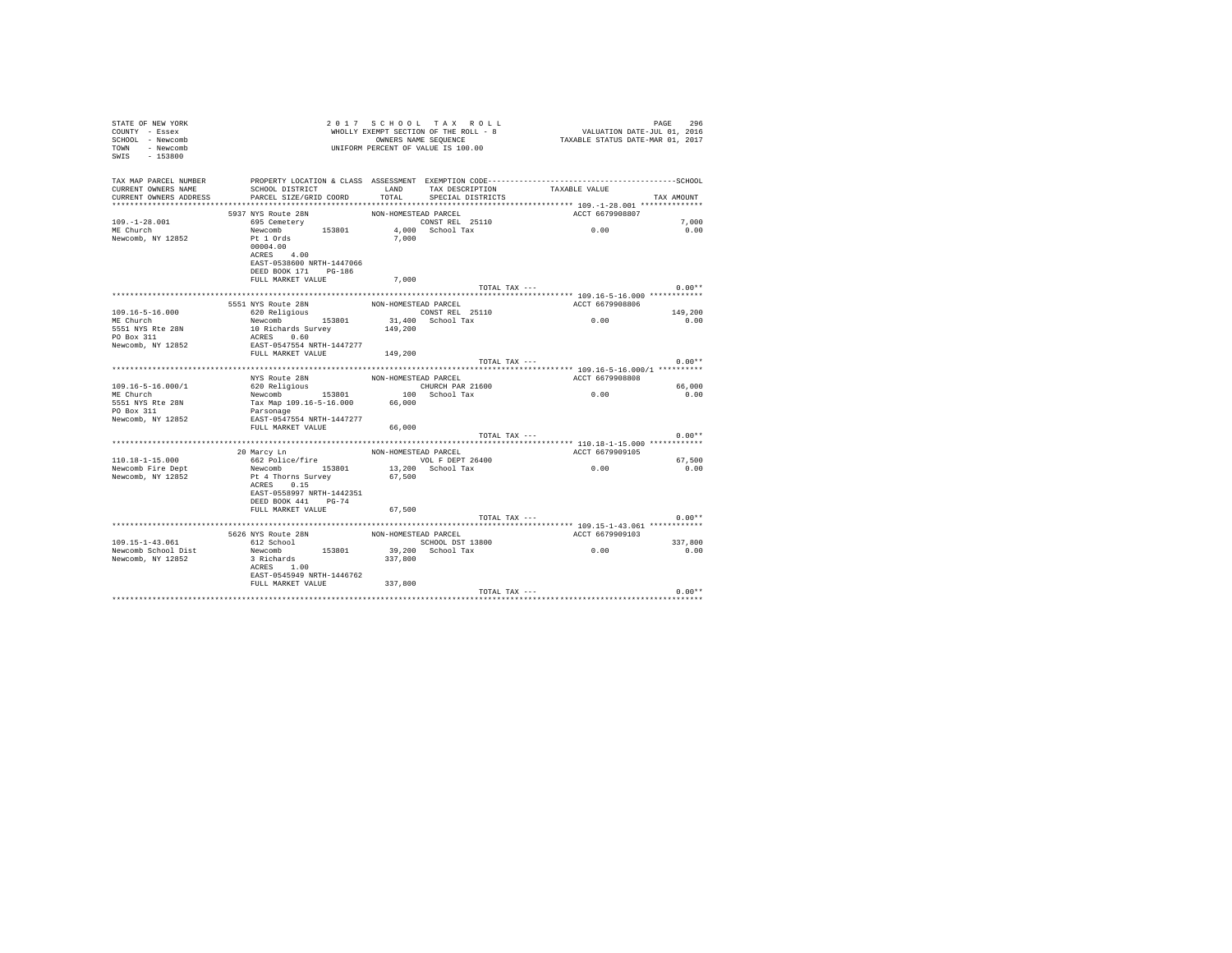| STATE OF NEW YORK<br>COUNTY - Essex<br>SCHOOL - Newcomb<br>TOWN<br>- Newcomb<br>$-153800$<br>SWTS |                                                |                      | 2017 SCHOOL TAX ROLL<br>WHOLLY EXEMPT SECTION OF THE ROLL - 8<br>OWNERS NAME SEQUENCE<br>UNIFORM PERCENT OF VALUE IS 100.00 | VALUATION DATE-JUL 01, 2016<br>TAXABLE STATUS DATE-MAR 01, 2017 | PAGE<br>297 |
|---------------------------------------------------------------------------------------------------|------------------------------------------------|----------------------|-----------------------------------------------------------------------------------------------------------------------------|-----------------------------------------------------------------|-------------|
| TAX MAP PARCEL NUMBER                                                                             |                                                |                      |                                                                                                                             |                                                                 |             |
| CURRENT OWNERS NAME<br>CURRENT OWNERS ADDRESS                                                     | SCHOOL DISTRICT<br>PARCEL SIZE/GRID COORD      | LAND<br>TOTAL        | TAX DESCRIPTION<br>SPECIAL DISTRICTS                                                                                        | TAXABLE VALUE                                                   | TAX AMOUNT  |
|                                                                                                   |                                                |                      |                                                                                                                             |                                                                 |             |
|                                                                                                   | 5535 NYS Route 28N                             | NON-HOMESTEAD PARCEL |                                                                                                                             | ACCT 6679908802                                                 |             |
| $109.16 - 5 - 5.001$                                                                              | 612 School                                     |                      | SCHOOL DST 13800                                                                                                            |                                                                 | 5808,400    |
| Newcomb School Dist                                                                               | Newcomb 153801                                 |                      | 147,400 School Tax                                                                                                          | 0.00                                                            | 0.00        |
| Newcomb, NY 12852                                                                                 | 10 Richards Survey                             | 5808,400             |                                                                                                                             |                                                                 |             |
|                                                                                                   | 7ac<br>ACRES 7.90                              |                      |                                                                                                                             |                                                                 |             |
|                                                                                                   | EAST-0547716 NRTH-1446990                      |                      |                                                                                                                             |                                                                 |             |
|                                                                                                   | DEED BOOK 195 PG-469                           |                      |                                                                                                                             |                                                                 |             |
|                                                                                                   | FULL MARKET VALUE                              | 5808,400             |                                                                                                                             |                                                                 |             |
|                                                                                                   |                                                |                      | TOTAL TAX ---                                                                                                               |                                                                 | $0.00**$    |
|                                                                                                   | NYS Route 28N                                  | NON-HOMESTEAD PARCEL |                                                                                                                             | ACCT 6679909102                                                 |             |
| $109.16 - 5 - 8.001$                                                                              | 330 Vacant comm                                |                      | SCHOOL DST 13800                                                                                                            |                                                                 | 166,200     |
| Newcomb School Dist 1                                                                             | Newcomb 153801                                 |                      | 166,200 School Tax                                                                                                          | 0.00                                                            | 0.00        |
| Newcomb, NY 12852                                                                                 | 9 Richards Survey                              | 166,200              |                                                                                                                             |                                                                 |             |
|                                                                                                   | 9.10<br>ACRES                                  |                      |                                                                                                                             |                                                                 |             |
|                                                                                                   | EAST-0547935 NRTH-1446512                      |                      |                                                                                                                             |                                                                 |             |
|                                                                                                   | DEED BOOK 411<br>$PG-419$<br>FULL MARKET VALUE | 166,200              |                                                                                                                             |                                                                 |             |
|                                                                                                   |                                                |                      | TOTAL TAX ---                                                                                                               |                                                                 | $0.00**$    |
|                                                                                                   |                                                |                      |                                                                                                                             |                                                                 |             |
|                                                                                                   | 5635 NYS Route 28N                             | NON-HOMESTEAD PARCEL |                                                                                                                             | ACCT 6679909112                                                 |             |
| $109.15 - 5 - 1.001$                                                                              | 662 Police/fire<br>Newcomb 153801              |                      | VOL F DEPT 26400                                                                                                            |                                                                 | 441.000     |
| Newcomb Vol Fire Co<br>Newcomb, NY 12852                                                          | 3 Richards Survey                              | 441,000              | 26,500 School Tax                                                                                                           | 0.00                                                            | 0.00        |
|                                                                                                   | 0.40<br>ACRES                                  |                      |                                                                                                                             |                                                                 |             |
|                                                                                                   | EAST-0545805 NRTH-1446359                      |                      |                                                                                                                             |                                                                 |             |
|                                                                                                   | DEED BOOK 530 PG-219                           |                      |                                                                                                                             |                                                                 |             |
|                                                                                                   | FULL MARKET VALUE                              | 441,000              |                                                                                                                             |                                                                 |             |
|                                                                                                   |                                                |                      | TOTAL TAX ---                                                                                                               |                                                                 | $0.00**$    |
|                                                                                                   | NL Ln                                          | NON-HOMESTEAD PARCEL |                                                                                                                             | ACCT 665Z008013                                                 |             |
| $80. -4 - 1.000$                                                                                  | 910 Priv forest                                |                      | CONST ED 25120                                                                                                              |                                                                 | 5,700       |
| Open Space Conservancy Inc Newcomb 153801                                                         |                                                |                      | 500 School Tax                                                                                                              | 0.00                                                            | 0.00        |
| 1350 Broadway Rm 201                                                                              | Gore East of TWP 47 T&C                        | 5,700                |                                                                                                                             |                                                                 |             |
| New York, NY 10018                                                                                | Upper Preston PD Cabin Pl                      |                      |                                                                                                                             |                                                                 |             |
|                                                                                                   | ACRES 1.60<br>EAST-0563933 NRTH-1502509        |                      |                                                                                                                             |                                                                 |             |
|                                                                                                   | DEED BOOK 1417 PG-31                           |                      |                                                                                                                             |                                                                 |             |
|                                                                                                   | FULL MARKET VALUE                              | 5,700                |                                                                                                                             |                                                                 |             |
|                                                                                                   |                                                |                      | TOTAL TAX ---                                                                                                               |                                                                 | $0.00**$    |
|                                                                                                   |                                                |                      |                                                                                                                             |                                                                 |             |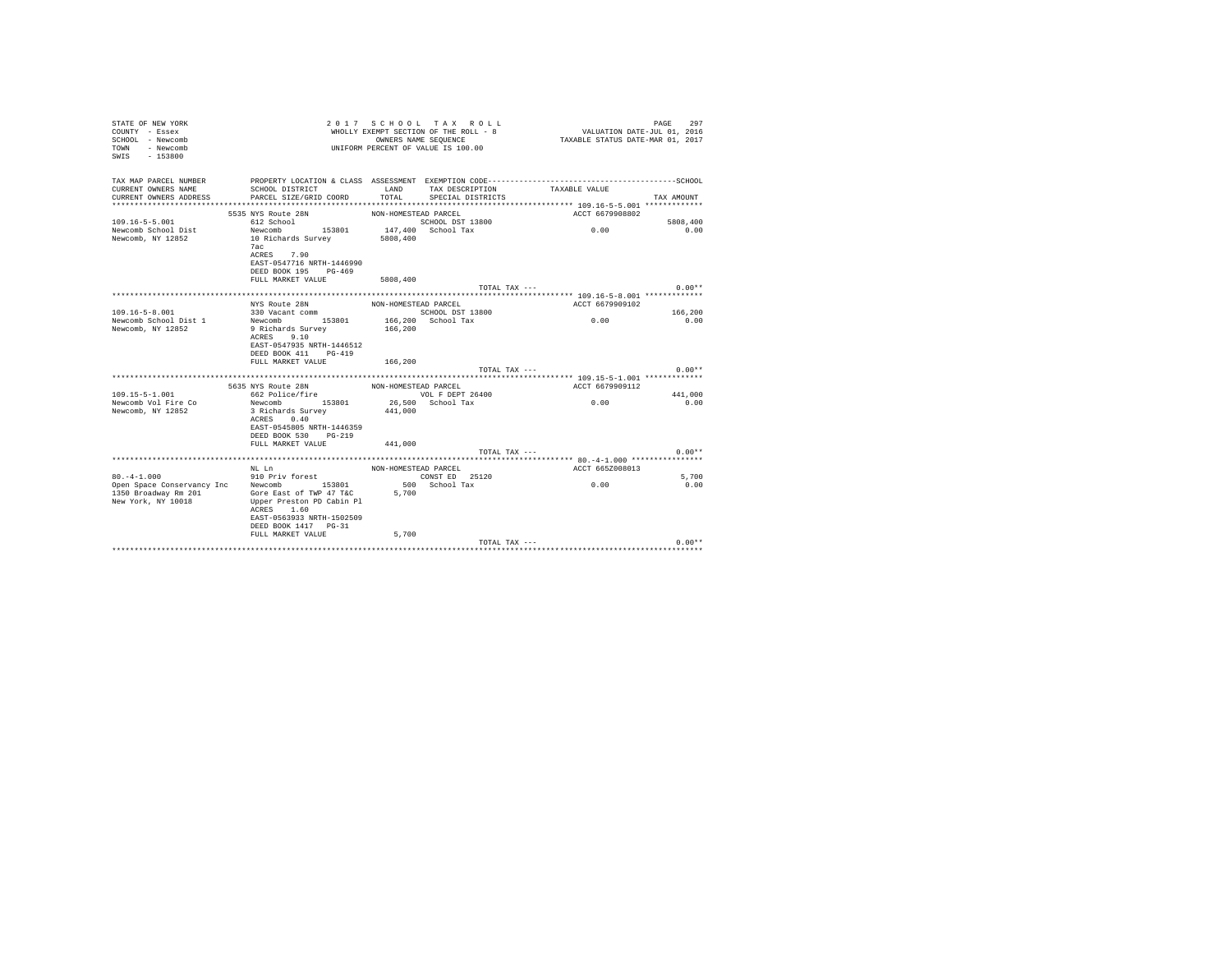| STATE OF NEW YORK<br>COUNTY - Essex<br>SCHOOL - Newcomb<br>TOWN - Newcomb<br>SWIS - 153800                                 |                                                                                              |                      | 2017 SCHOOL TAX ROLL<br>UNIFORM PERCENT OF VALUE IS 100.00 | $\begin{array}{ccccccccc} \textit{A} & \textit{B} & \textit{C} & \textit{C} & \textit{C} & \textit{C} & \textit{C} & \textit{C} & \textit{C} \\ \textit{M}\text{H}\text{G}\text{L}\text{L}\text{K}\text{E}\text{K}\text{D}\text{F} & \textit{C}\text{F} & \textit{C}\text{F} & \textit{C}\text{F} & \textit{C} & \textit{C} & \textit{C} & \textit{C} \\ \textit{M}\text{H}\text{G}\text{L}\text{L}\text{K}\text{E}\text{S}\text{F}\text{F} & \$ | PAGE<br>298 |
|----------------------------------------------------------------------------------------------------------------------------|----------------------------------------------------------------------------------------------|----------------------|------------------------------------------------------------|--------------------------------------------------------------------------------------------------------------------------------------------------------------------------------------------------------------------------------------------------------------------------------------------------------------------------------------------------------------------------------------------------------------------------------------------------|-------------|
| TAX MAP PARCEL NUMBER                                                                                                      | PROPERTY LOCATION & CLASS ASSESSMENT EXEMPTION CODE-----------------------------------SCHOOL |                      |                                                            |                                                                                                                                                                                                                                                                                                                                                                                                                                                  |             |
| CURRENT OWNERS NAME<br>CURRENT OWNERS ADDRESS                                                                              | SCHOOL DISTRICT<br>PARCEL SIZE/GRID COORD                                                    | LAND<br>TOTAL        | TAX DESCRIPTION<br>SPECIAL DISTRICTS                       | TAXABLE VALUE                                                                                                                                                                                                                                                                                                                                                                                                                                    | TAX AMOUNT  |
|                                                                                                                            |                                                                                              |                      |                                                            |                                                                                                                                                                                                                                                                                                                                                                                                                                                  |             |
|                                                                                                                            |                                                                                              |                      |                                                            | ACCT 665J105210                                                                                                                                                                                                                                                                                                                                                                                                                                  |             |
|                                                                                                                            |                                                                                              |                      |                                                            |                                                                                                                                                                                                                                                                                                                                                                                                                                                  | 52,400      |
| Sanford Ln MON-HOMESTEAD PARCEL<br>91.-3-1.100 910 Priv forest<br>Open Space Conservancy Inc Newcomb 153801 400 School Tax |                                                                                              |                      |                                                            | 0.00                                                                                                                                                                                                                                                                                                                                                                                                                                             | 0.00        |
| 1350 Broadway Rm 201                                                                                                       | Gore East Of Twp 47                                                                          | 52,400               |                                                            |                                                                                                                                                                                                                                                                                                                                                                                                                                                  |             |
| New York, NY 10018                                                                                                         | ACRES 0.41                                                                                   |                      |                                                            |                                                                                                                                                                                                                                                                                                                                                                                                                                                  |             |
|                                                                                                                            | EAST-0580783 NRTH-1489182                                                                    |                      |                                                            |                                                                                                                                                                                                                                                                                                                                                                                                                                                  |             |
|                                                                                                                            |                                                                                              | 52,400               |                                                            |                                                                                                                                                                                                                                                                                                                                                                                                                                                  |             |
|                                                                                                                            |                                                                                              |                      | TOTAL TAX ---                                              |                                                                                                                                                                                                                                                                                                                                                                                                                                                  | $0.00**$    |
|                                                                                                                            |                                                                                              |                      |                                                            |                                                                                                                                                                                                                                                                                                                                                                                                                                                  |             |
|                                                                                                                            | Upper Works Rd MON-HOMESTEAD PARCEL                                                          |                      |                                                            | ACCT 665Z004011                                                                                                                                                                                                                                                                                                                                                                                                                                  |             |
| $90. -1 - 3.211$                                                                                                           | 910 Priv forest                                                                              |                      | CONST ED 25120                                             |                                                                                                                                                                                                                                                                                                                                                                                                                                                  | 234,300     |
| Open Space Conservancy Inc Newcomb 153801 234,300 School Tax                                                               |                                                                                              |                      |                                                            | 0.00                                                                                                                                                                                                                                                                                                                                                                                                                                             | 0.00        |
| 1350 Broadway Rm 201                                                                                                       | T&C TWP 47                                                                                   | 234,300              |                                                            |                                                                                                                                                                                                                                                                                                                                                                                                                                                  |             |
| New York, NY 10018                                                                                                         | ACRES 210.00                                                                                 |                      |                                                            |                                                                                                                                                                                                                                                                                                                                                                                                                                                  |             |
|                                                                                                                            | EAST-0573392 NRTH-1487718                                                                    |                      |                                                            |                                                                                                                                                                                                                                                                                                                                                                                                                                                  |             |
| MAY BE SUBJECT TO PAYMENT DEED BOOK 1417 PG-31<br>UNDER RPTL480A UNTIL 2018 FULL MARKET VALUE                              |                                                                                              | 234,300              |                                                            |                                                                                                                                                                                                                                                                                                                                                                                                                                                  |             |
|                                                                                                                            |                                                                                              |                      | TOTAL TAX ---                                              |                                                                                                                                                                                                                                                                                                                                                                                                                                                  | $0.00**$    |
|                                                                                                                            |                                                                                              |                      |                                                            |                                                                                                                                                                                                                                                                                                                                                                                                                                                  |             |
|                                                                                                                            | NT. T.n                                                                                      | NON-HOMESTEAD PARCEL |                                                            | ACCT 665Z008012                                                                                                                                                                                                                                                                                                                                                                                                                                  |             |
| 91.-4-1.000 910 Priv forest<br>Open Space Conservancy Inc Newcomb 153801 125 School Tax                                    |                                                                                              |                      |                                                            |                                                                                                                                                                                                                                                                                                                                                                                                                                                  | 5.125       |
|                                                                                                                            |                                                                                              |                      |                                                            | 0.00                                                                                                                                                                                                                                                                                                                                                                                                                                             | 0.00        |
| 1350 Broadway Rm 201                                                                                                       | Gore East of TWP 47 T&C                                                                      | 5.125                |                                                            |                                                                                                                                                                                                                                                                                                                                                                                                                                                  |             |
| New York, NY 10018                                                                                                         | Mt Adams Cabin Pl<br>ACRES 0.30                                                              |                      |                                                            |                                                                                                                                                                                                                                                                                                                                                                                                                                                  |             |
|                                                                                                                            | EAST-0576490 NRTH-1486374                                                                    |                      |                                                            |                                                                                                                                                                                                                                                                                                                                                                                                                                                  |             |
|                                                                                                                            | DEED BOOK 1417 PG-31                                                                         |                      |                                                            |                                                                                                                                                                                                                                                                                                                                                                                                                                                  |             |
|                                                                                                                            | FULL MARKET VALUE                                                                            | 5.125                |                                                            |                                                                                                                                                                                                                                                                                                                                                                                                                                                  |             |
|                                                                                                                            |                                                                                              |                      | TOTAL TAX ---                                              |                                                                                                                                                                                                                                                                                                                                                                                                                                                  | $0.00**$    |
|                                                                                                                            |                                                                                              |                      |                                                            |                                                                                                                                                                                                                                                                                                                                                                                                                                                  |             |
|                                                                                                                            | 5565 NYS Route 28N NON-HOMESTEAD PARCEL                                                      |                      |                                                            | ACCT 6679978517                                                                                                                                                                                                                                                                                                                                                                                                                                  |             |
| $109.16 - 5 - 13.000$                                                                                                      | 695 Cemeterv                                                                                 |                      | PRI CEM 27350                                              |                                                                                                                                                                                                                                                                                                                                                                                                                                                  | 2,500       |
| St Johns Cemetery                                                                                                          | Newcomb 153801                                                                               |                      | 800 School Tax                                             | 0.00                                                                                                                                                                                                                                                                                                                                                                                                                                             | 0.00        |
| 18 Adams Ln                                                                                                                | 10 Richards Survey                                                                           | 2,500                |                                                            |                                                                                                                                                                                                                                                                                                                                                                                                                                                  |             |
| Newcomb, NY 12852                                                                                                          | ACRES 0.80<br>EAST-0547272 NRTH-1447228                                                      |                      |                                                            |                                                                                                                                                                                                                                                                                                                                                                                                                                                  |             |
|                                                                                                                            | DEED BOOK 124 PG-109                                                                         |                      |                                                            |                                                                                                                                                                                                                                                                                                                                                                                                                                                  |             |
|                                                                                                                            | FULL MARKET VALUE                                                                            | 2,500                |                                                            |                                                                                                                                                                                                                                                                                                                                                                                                                                                  |             |
|                                                                                                                            |                                                                                              |                      | TOTAL TAX ---                                              |                                                                                                                                                                                                                                                                                                                                                                                                                                                  | $0.00**$    |
|                                                                                                                            |                                                                                              |                      |                                                            |                                                                                                                                                                                                                                                                                                                                                                                                                                                  |             |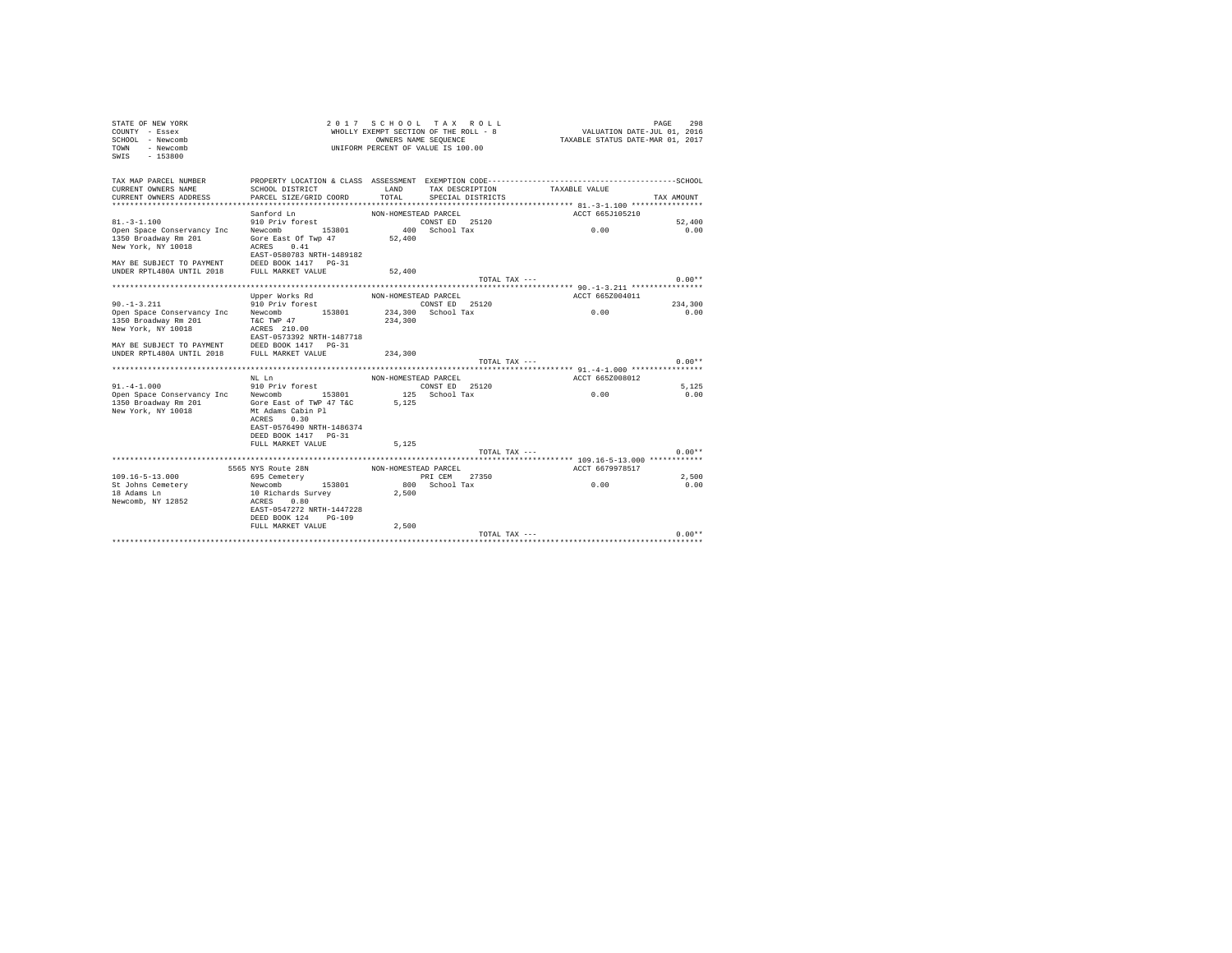| STATE OF NEW YORK<br>COUNTY - Essex<br>SCHOOL - Newcomb<br>- Newcomb<br>TOWN<br>SWIS<br>$-153800$ |                                            |                      | 2017 SCHOOL TAX ROLL<br>WHOLLY EXEMPT SECTION OF THE ROLL - 8<br>OWNERS NAME SEQUENCE<br>UNIFORM PERCENT OF VALUE IS 100.00 | VALUATION DATE-JUL 01, 2016<br>TAXABLE STATUS DATE-MAR 01, 2017 | 299<br>PAGE |
|---------------------------------------------------------------------------------------------------|--------------------------------------------|----------------------|-----------------------------------------------------------------------------------------------------------------------------|-----------------------------------------------------------------|-------------|
| TAX MAP PARCEL NUMBER                                                                             |                                            |                      |                                                                                                                             |                                                                 |             |
| CURRENT OWNERS NAME                                                                               | SCHOOL DISTRICT                            | LAND                 | TAX DESCRIPTION                                                                                                             | TAXABLE VALUE                                                   |             |
| CURRENT OWNERS ADDRESS                                                                            | PARCEL SIZE/GRID COORD                     | TOTAL                | SPECIAL DISTRICTS                                                                                                           |                                                                 | TAX AMOUNT  |
|                                                                                                   |                                            |                      |                                                                                                                             |                                                                 |             |
|                                                                                                   | 4684 NYS Route 28N                         | NON-HOMESTEAD PARCEL |                                                                                                                             | ACCT 6679908805                                                 |             |
| $121.7 - 2 - 1.000$                                                                               | 695 Cemetery                               |                      | CONST REL 25110                                                                                                             |                                                                 | 13,100      |
| St Johns Church                                                                                   | 153801<br>Newcomb                          |                      | $4,900$ School Tax                                                                                                          | 0.00                                                            | 0.00        |
| Newcomb, NY 12852                                                                                 | Hyslop                                     | 13,100               |                                                                                                                             |                                                                 |             |
|                                                                                                   | ACRES 4.90                                 |                      |                                                                                                                             |                                                                 |             |
|                                                                                                   | EAST-0567172 NRTH-1439321                  |                      |                                                                                                                             |                                                                 |             |
|                                                                                                   | DEED BOOK 283 PG-284                       |                      |                                                                                                                             |                                                                 |             |
|                                                                                                   | FULL MARKET VALUE                          | 13,100               |                                                                                                                             |                                                                 |             |
|                                                                                                   |                                            |                      | TOTAL TAX ---                                                                                                               |                                                                 | $0.00**$    |
|                                                                                                   | 14 Adams Ln                                | NON-HOMESTEAD PARCEL |                                                                                                                             | ACCT 6679908809                                                 |             |
| $110.18 - 3 - 15.000$                                                                             | 620 Religious                              |                      | CONST REL 25110                                                                                                             |                                                                 | 245,500     |
| St Theresas Church                                                                                | Newcomb 153801                             |                      | 35,300 School Tax                                                                                                           | 0.00                                                            | 0.00        |
| 18 Adams Ln                                                                                       | Pt 4 Thorns Survey                         | 245,500              |                                                                                                                             |                                                                 |             |
| Newcomb, NY 12852                                                                                 | ACRES 0.80<br>EAST-0559864 NRTH-1441826    |                      |                                                                                                                             |                                                                 |             |
|                                                                                                   | DEED BOOK 425 PG-542                       |                      |                                                                                                                             |                                                                 |             |
|                                                                                                   | FULL MARKET VALUE                          | 245,500              |                                                                                                                             |                                                                 |             |
|                                                                                                   |                                            |                      | TOTAL TAX ---                                                                                                               |                                                                 | $0.00**$    |
|                                                                                                   |                                            |                      |                                                                                                                             |                                                                 |             |
|                                                                                                   | 18 Adams Ln                                | NON-HOMESTEAD PARCEL |                                                                                                                             | ACCT 6679908810                                                 |             |
| $110.18 - 3 - 16.000$                                                                             | 620 Religious                              |                      | CONST REL 25110                                                                                                             |                                                                 | 131,000     |
| St Theresas Church                                                                                | Newcomb 153801                             |                      | 17,600 School Tax                                                                                                           | 0.00                                                            | 0.00        |
| 18 Adams Ln                                                                                       | Pt 4 Thorns Survey                         | 131,000              |                                                                                                                             |                                                                 |             |
| Newcomb, NY 12852                                                                                 | ACRES 0.20                                 |                      |                                                                                                                             |                                                                 |             |
|                                                                                                   | EAST-0559884 NRTH-1441748                  |                      |                                                                                                                             |                                                                 |             |
|                                                                                                   | DEED BOOK 425 PG-549                       |                      |                                                                                                                             |                                                                 |             |
|                                                                                                   | FULL MARKET VALUE                          | 131,000              |                                                                                                                             |                                                                 |             |
|                                                                                                   |                                            |                      | TOTAL TAX ---                                                                                                               |                                                                 | $0.00**$    |
|                                                                                                   |                                            |                      |                                                                                                                             |                                                                 |             |
|                                                                                                   | Tahawus Rd                                 | NON-HOMESTEAD PARCEL |                                                                                                                             | ACCT 665Z015003                                                 |             |
| $90. -3 - 1.000/1$                                                                                | 930 State forest - WTRFNT M.Y. STATE 12100 |                      |                                                                                                                             |                                                                 | 825,600     |
| State of New York                                                                                 | Newcomb 153801                             |                      | 480,000 School Tax                                                                                                          | 0.00                                                            | 0.00        |
| 625 Broadway                                                                                      | T&C Purchase Twp 47                        | 825,600              |                                                                                                                             |                                                                 |             |
| Albany, NY 12233                                                                                  | 1765/163 Lease 32AC                        |                      |                                                                                                                             |                                                                 |             |
|                                                                                                   | EAST-0556902 NRTH-1475975                  |                      |                                                                                                                             |                                                                 |             |
|                                                                                                   | DEED BOOK 1765 PG-155                      | 825,600              |                                                                                                                             |                                                                 |             |
|                                                                                                   | FULL MARKET VALUE                          |                      | TOTAL TAX ---                                                                                                               |                                                                 | $0.00**$    |
|                                                                                                   |                                            |                      |                                                                                                                             |                                                                 |             |
|                                                                                                   |                                            |                      |                                                                                                                             |                                                                 |             |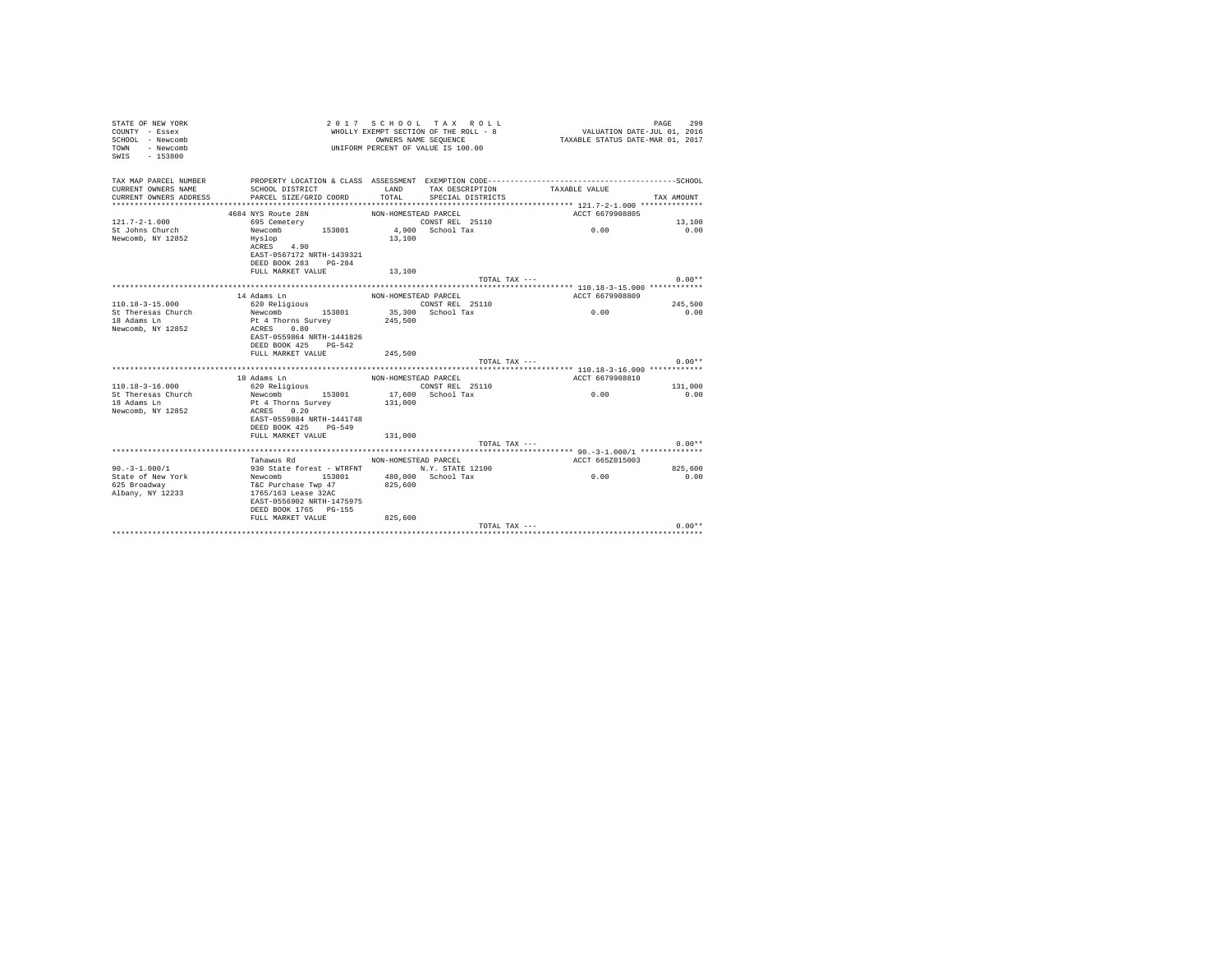| STATE OF NEW YORK<br>COUNTY - Essex<br>SCHOOL - Newcomb<br>TOWN<br>- Newcomb<br>$-153800$<br>SWIS |                                                   |                      | 2017 SCHOOL TAX ROLL<br>WHOLLY EXEMPT SECTION OF THE ROLL - 8<br>OWNERS NAME SEQUENCE<br>UNIFORM PERCENT OF VALUE IS 100.00 | VALUATION DATE-JUL 01, 2016<br>TAXABLE STATUS DATE-MAR 01, 2017 | 300<br>PAGE |
|---------------------------------------------------------------------------------------------------|---------------------------------------------------|----------------------|-----------------------------------------------------------------------------------------------------------------------------|-----------------------------------------------------------------|-------------|
| TAX MAP PARCEL NUMBER                                                                             |                                                   |                      |                                                                                                                             |                                                                 |             |
| CURRENT OWNERS NAME                                                                               | SCHOOL DISTRICT                                   | LAND                 | TAX DESCRIPTION                                                                                                             | TAXABLE VALUE                                                   |             |
| CURRENT OWNERS ADDRESS                                                                            | PARCEL SIZE/GRID COORD                            | TOTAL                | SPECIAL DISTRICTS                                                                                                           |                                                                 | TAX AMOUNT  |
|                                                                                                   |                                                   |                      |                                                                                                                             |                                                                 |             |
| $99. -1 - 9.000 / 1$                                                                              | Newcomb Lake Rd<br>931 Forest s532a               | NON-HOMESTEAD PARCEL | N.Y. STATE 12100                                                                                                            | ACCT 665Z008007                                                 | 1040,000    |
| State of New York                                                                                 | 153801<br>Newcomb                                 |                      | 100 School Tax                                                                                                              | 0.00                                                            | 0.00        |
| Land Claims Unit                                                                                  | TWP 28 T&C Purchase RS                            | 1040,000             |                                                                                                                             |                                                                 |             |
| Alfred E Smith Bld Fl 7                                                                           | Improvements Only                                 |                      |                                                                                                                             |                                                                 |             |
| Albany, NY 12236                                                                                  | EAST-0545493 NRTH-1464305                         |                      |                                                                                                                             |                                                                 |             |
|                                                                                                   | DEED BOOK 510 PG-245                              |                      |                                                                                                                             |                                                                 |             |
|                                                                                                   | FULL MARKET VALUE                                 | 1040,000             |                                                                                                                             |                                                                 |             |
|                                                                                                   |                                                   |                      | TOTAL TAX ---                                                                                                               |                                                                 | $0.00**$    |
|                                                                                                   |                                                   |                      |                                                                                                                             |                                                                 |             |
|                                                                                                   | Sanford Ln                                        | NON-HOMESTEAD PARCEL |                                                                                                                             | ACCT 665Z015004                                                 |             |
| $101. -4 - 1.110/1$                                                                               | 930 State forest - WTRFNT                         |                      | N.Y. STATE 12100                                                                                                            |                                                                 | 103,200     |
| State of New York                                                                                 | Newcomb 153801                                    |                      | 60.000 School Tax                                                                                                           | 0.00                                                            | 0.00        |
| 625 Broadway<br>Albany, NY 12233                                                                  | Twp 45 & 46 T&c<br>Opalescent Tract (Pl 2)<br>4AC | 103,200              |                                                                                                                             |                                                                 |             |
|                                                                                                   | EAST-0577409 NRTH-1470633<br>DEED BOOK 1799 PG-74 |                      |                                                                                                                             |                                                                 |             |
|                                                                                                   | FULL MARKET VALUE                                 | 103,200              |                                                                                                                             |                                                                 |             |
|                                                                                                   |                                                   |                      | TOTAL TAX ---                                                                                                               |                                                                 | $0.00**$    |
|                                                                                                   | Newcomb Lake Rd                                   |                      |                                                                                                                             | ACCT 665Z008008                                                 |             |
| $109. - 1 - 8.000 / 1$                                                                            | 931 Forest s532a                                  | NON-HOMESTEAD PARCEL | N.Y. STATE 12100                                                                                                            |                                                                 | 260,000     |
| State of New York                                                                                 | Newcomb 153801                                    |                      | 100 School Tax                                                                                                              | 0.00                                                            | 0.00        |
| Land Claims Unit                                                                                  | TWP 27 T&C Purchase RS                            | 260,000              |                                                                                                                             |                                                                 |             |
| Alfred E Smith Bld Fl 7                                                                           | Improvements Only                                 |                      |                                                                                                                             |                                                                 |             |
| Albany, NY 12236                                                                                  | EAST-0544251 NRTH-1451968                         |                      |                                                                                                                             |                                                                 |             |
|                                                                                                   | FULL MARKET VALUE                                 | 260,000              |                                                                                                                             |                                                                 |             |
|                                                                                                   |                                                   |                      | TOTAL TAX ---                                                                                                               |                                                                 | $0.00**$    |
|                                                                                                   |                                                   |                      |                                                                                                                             |                                                                 |             |
|                                                                                                   | Newcomb Lake Rd                                   | NON-HOMESTEAD PARCEL |                                                                                                                             | ACCT 665Z008005                                                 |             |
| $109. - 1 - 10.000 / 1$                                                                           | 210 1 Family Res                                  |                      | N.Y. STATE 12100                                                                                                            |                                                                 | 247.000     |
| State of New York                                                                                 | Newcomb 153801                                    |                      | 100 School Tax                                                                                                              | 0.00                                                            | 0.00        |
| Land Claims Unit                                                                                  | 2/3 TWP 27 T&C Purchase R                         | 247,000              |                                                                                                                             |                                                                 |             |
| Alfred E Smith Bld Fl 7                                                                           | Improvements Only<br>EAST-0543700 NRTH-1448443    |                      |                                                                                                                             |                                                                 |             |
| Albany, NY 12236                                                                                  | DEED BOOK 144 PG-435                              |                      |                                                                                                                             |                                                                 |             |
|                                                                                                   | FULL MARKET VALUE                                 | 247,000              |                                                                                                                             |                                                                 |             |
|                                                                                                   |                                                   |                      | TOTAL TAX ---                                                                                                               |                                                                 | $0.00**$    |
|                                                                                                   |                                                   |                      |                                                                                                                             |                                                                 |             |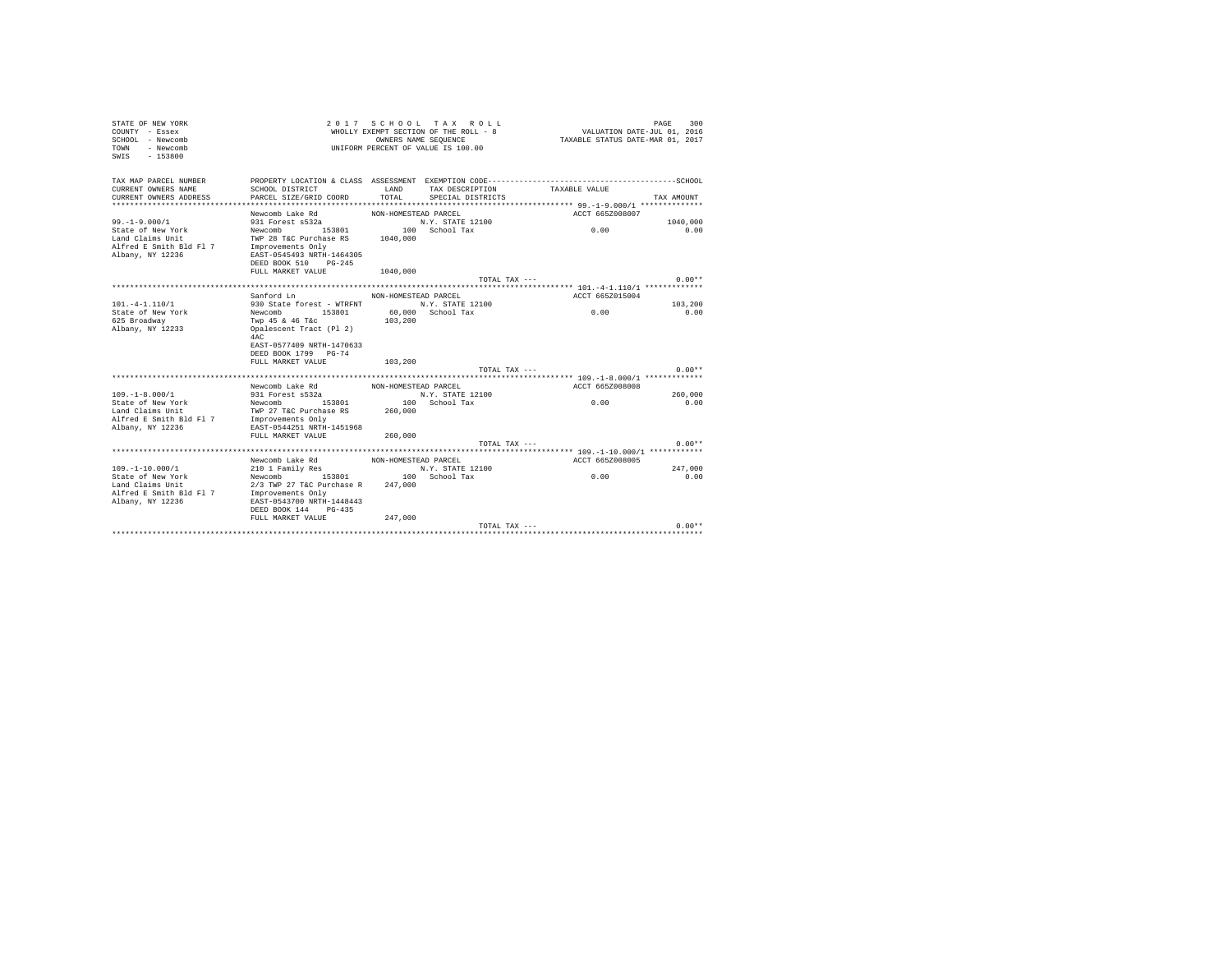| STATE OF NEW YORK<br>COUNTY - Essex<br>SCHOOL - Newcomb<br>TOWN - Newcomb<br>SWIS - 153800 |                                                                                                       |                      | 2017 SCHOOL TAX ROLL<br>WHOLLY EXEMPT SECTION OF THE ROLL - 8<br>OWNERS NAME SEOUENCE<br>UNIFORM PERCENT OF VALUE IS 100.00 | PAGE 301<br>VALUATION DATE-JUL 01, 2016<br>TAXABLE STATUS DATE-MAR 01, 2017 | PAGE<br>301 |
|--------------------------------------------------------------------------------------------|-------------------------------------------------------------------------------------------------------|----------------------|-----------------------------------------------------------------------------------------------------------------------------|-----------------------------------------------------------------------------|-------------|
| TAX MAP PARCEL NUMBER<br>CURRENT OWNERS NAME<br>CURRENT OWNERS ADDRESS                     | SCHOOL DISTRICT TAND TAX DESCRIPTION<br>PARCEL SIZE/GRID COORD                                        | TOTAL                | SPECIAL DISTRICTS                                                                                                           | TAXABLE VALUE                                                               | TAX AMOUNT  |
|                                                                                            | Newcomb Lake Rd                                                                                       | NON-HOMESTEAD PARCEL |                                                                                                                             | ACCT 665Z008006                                                             |             |
| $109. - 1 - 17.000 / 1$                                                                    | 931 Forest s532a                                                                                      |                      | N.Y. STATE 12100                                                                                                            |                                                                             | 1134,700    |
| State of New York<br>Land Claims Unit<br>Alfred E Smith Bld Fl 7<br>Albany, NY 12236       | Newcomb 153801<br>3/10 TWP 27 T&C Purchase 1134,700<br>Improvements Only<br>EAST-0547362 NRTH-1448939 |                      | 354,600 School Tax                                                                                                          | 0.00                                                                        | 0.00        |
|                                                                                            | FULL MARKET VALUE 1134,700                                                                            |                      |                                                                                                                             |                                                                             |             |
|                                                                                            |                                                                                                       |                      | TOTAL TAX ---                                                                                                               |                                                                             | $0.00**$    |
|                                                                                            |                                                                                                       |                      |                                                                                                                             |                                                                             |             |
| $110.18 - 3 - 17.000$                                                                      | 22 Adams Ln<br>210 1 Family Res                                                                       | NON-HOMESTEAD PARCEL | N.Y. STATE 12100                                                                                                            | ACCT 665J106601                                                             | 109,100     |
| State Of New York                                                                          | Newcomb 153801                                                                                        |                      | 29,100 School Tax                                                                                                           | 0.00                                                                        | 0.00        |
| Dormitory Authority Of                                                                     | Pt 4 Thorns Survey                                                                                    | 109,100              |                                                                                                                             |                                                                             |             |
| c/o Shannon Hickman                                                                        | ACRES 0.51                                                                                            |                      |                                                                                                                             |                                                                             |             |
| 515 Broadway                                                                               | EAST-0559773 NRTH-1441683                                                                             |                      |                                                                                                                             |                                                                             |             |
| Albany, NY 12207-2916                                                                      | DEED BOOK 1161 PG-77<br>FULL MARKET VALUE                                                             |                      |                                                                                                                             |                                                                             |             |
|                                                                                            |                                                                                                       | 109,100              | TOTAL TAX ---                                                                                                               |                                                                             | $0.00**$    |
|                                                                                            |                                                                                                       |                      |                                                                                                                             |                                                                             |             |
|                                                                                            | Goodnow Flow Rd MON-HOMESTEAD PARCEL                                                                  |                      |                                                                                                                             | ACCT 665Z015005                                                             |             |
| $120. -1 - 1.112/2$                                                                        | 930 State forest - WTRFNT N.Y. STATE 12100                                                            |                      |                                                                                                                             |                                                                             | 335,400     |
| State of New York                                                                          | Newcomb 153801                                                                                        |                      | 195,000 School Tax<br>335,400                                                                                               | 0.00                                                                        | 0.00        |
| 625 Broadway<br>Albany, NY 12233                                                           | T&C Pur Twp 18 & 27 RS<br>13AC                                                                        |                      |                                                                                                                             |                                                                             |             |
|                                                                                            | EAST-0544358 NRTH-1431778                                                                             |                      |                                                                                                                             |                                                                             |             |
|                                                                                            | DEED BOOK 1719 PG-83                                                                                  |                      |                                                                                                                             |                                                                             |             |
|                                                                                            | FULL MARKET VALUE                                                                                     | 335,400              |                                                                                                                             |                                                                             |             |
|                                                                                            |                                                                                                       |                      | TOTAL TAX ---                                                                                                               |                                                                             | $0.00**$    |
|                                                                                            | 6 Rich Lake Ln                                                                                        | NON-HOMESTEAD PARCEL |                                                                                                                             | ACCT 6679908801                                                             |             |
| $109. - 1 - 1.000$                                                                         | 613 College/univ                                                                                      |                      | CONST ED 25120                                                                                                              |                                                                             | 15363,900   |
| Syracuse University                                                                        | Newcomb 153801 12179,900 School Tax                                                                   |                      |                                                                                                                             | 0.00                                                                        | 0.00        |
| Syracuse, NY 13244                                                                         | 74 Lots T&c Twp                                                                                       | 15363,900            |                                                                                                                             |                                                                             |             |
|                                                                                            | ACRES12137.27<br>EAST-0525100 NRTH-1451960                                                            |                      |                                                                                                                             |                                                                             |             |
|                                                                                            | DEED BOOK 221 PG-56                                                                                   |                      |                                                                                                                             |                                                                             |             |
|                                                                                            | FULL MARKET VALUE                                                                                     | 15363,900            |                                                                                                                             |                                                                             |             |
|                                                                                            |                                                                                                       |                      | TOTAL TAX ---                                                                                                               |                                                                             | $0.00**$    |
|                                                                                            |                                                                                                       |                      |                                                                                                                             |                                                                             |             |
| $109. -2 - 1.000$                                                                          | 137 Goodnow Flow Rd<br>682 Rec facility                                                               | NON-HOMESTEAD PARCEL |                                                                                                                             | ACCT 6679975001                                                             | 116,700     |
| Town Of Newcomb                                                                            | Newcomb 153801                                                                                        |                      | TOWN OWN I 13500<br>110,200 School Tax                                                                                      | 0.00                                                                        | 0.00        |
| PO Box 504                                                                                 | 13 Ords                                                                                               | 116,700              |                                                                                                                             |                                                                             |             |
| Newcomb, NY 12852                                                                          | Book 871 Page 309                                                                                     |                      |                                                                                                                             |                                                                             |             |
|                                                                                            | ACRES 13.24                                                                                           |                      |                                                                                                                             |                                                                             |             |
|                                                                                            | EAST-0541255 NRTH-1443044<br>DEED BOOK 582 PG-96                                                      |                      |                                                                                                                             |                                                                             |             |
|                                                                                            | FULL MARKET VALUE                                                                                     | 116,700              |                                                                                                                             |                                                                             |             |
|                                                                                            |                                                                                                       |                      | TOTAL TAX ---                                                                                                               |                                                                             | $0.00**$    |
|                                                                                            |                                                                                                       |                      |                                                                                                                             |                                                                             |             |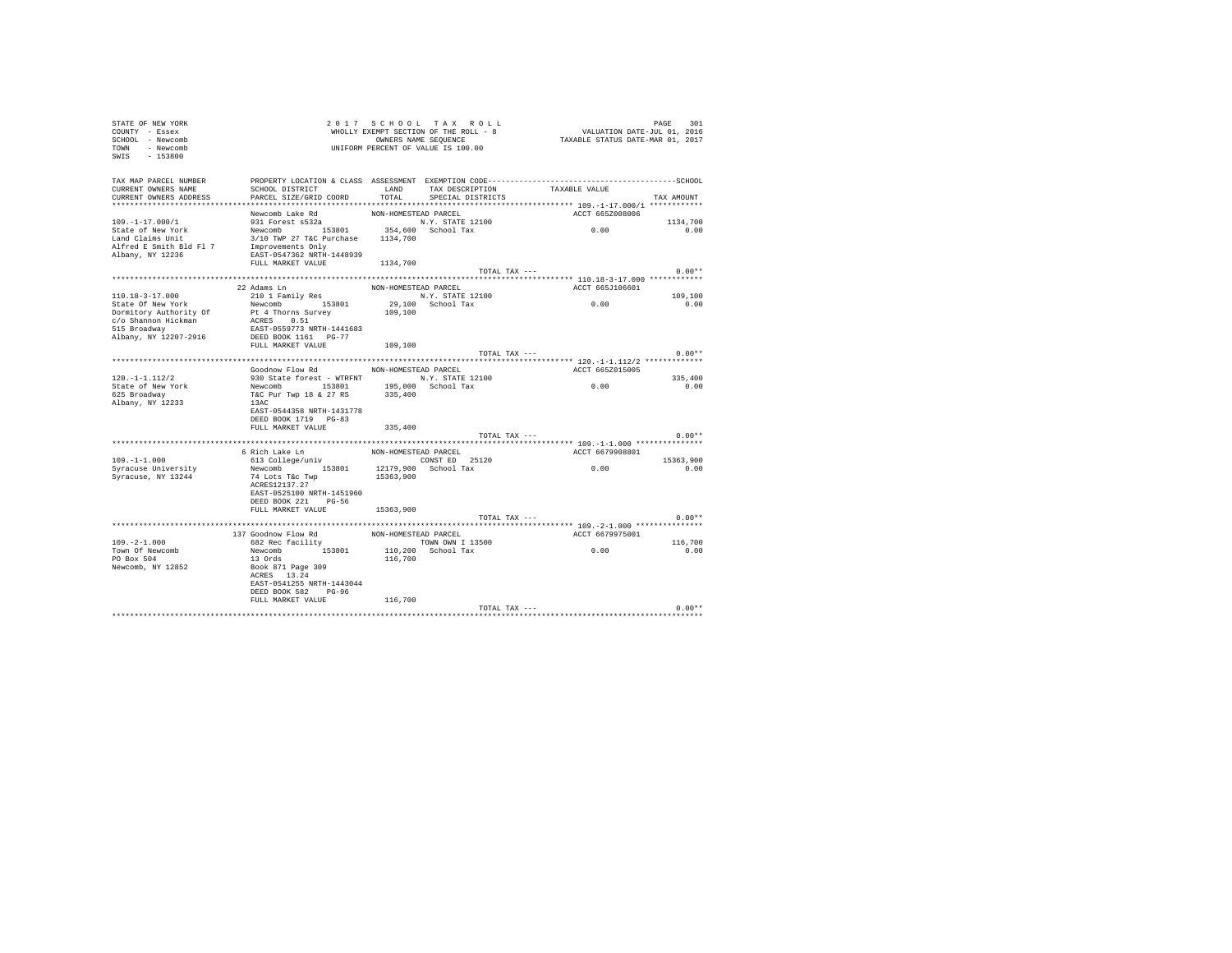| TAX MAP PARCEL NUMBER<br>CURRENT OWNERS NAME<br>SCHOOL DISTRICT<br>LAND<br>TAX DESCRIPTION<br>TAXABLE VALUE<br>PARCEL SIZE/GRID COORD<br>TOTAL<br>CURRENT OWNERS ADDRESS<br>SPECIAL DISTRICTS<br>TAX AMOUNT<br>NYS Route 28N<br>NON-HOMESTEAD PARCEL<br>ACCT 6679980011<br>330 Vacant comm - WTRFNT TOWN OWN I 13500<br>$109 - 3 - 8.000$<br>276,200<br>276,200 School Tax<br>0.00<br>Newcomb 153801<br>Town Of Newcomb<br>0.00<br>PO Box 405<br>9 Richards Survey<br>276.200<br>Newcomb, NY 12852<br>ACRES 53.48<br>EAST-0548279 NRTH-1445554<br>DEED BOOK 425 PG-287<br>FULL MARKET VALUE<br>276,200<br>$0.00**$<br>TOTAL TAX ---<br>Lake Harris Rd MON-HOMESTEAD PARCEL<br>ACCT 665J197002<br>$109.15 - 1 - 47.300$<br>330 Vacant comm - WTRFNT TOWN OWN I 13500<br>191,400<br>0.00<br>Newcomb 153801<br>191,400 School Tax<br>0.00<br>Town of Newcomb<br>3 T&C Twp 27 Rs<br>PO Box 405<br>191,400<br>Newcomb, NY 12852<br>ACRES 3.65<br>EAST-0544462 NRTH-1446856<br>DEED BOOK 1429 PG-30<br>FULL MARKET VALUE<br>191,400<br>$0.00**$<br>TOTAL TAX ---<br>5639 NYS Route 28N<br>ACCT 6679908811<br>NON-HOMESTEAD PARCEL<br>$109.15 - 5 - 7.000$<br>652 Govt bldgs<br>TOWN OWN I 13500<br>1510,100<br>0.00<br>80,000 School Tax<br>Town Of Newcomb<br>Newcomb 153801<br>0.00<br>PO Box 405<br>3 Richards Survey<br>1510,100<br>Newcomb, NY 12852<br>ACRES 3.60<br>EAST-0545677 NRTH-1446230<br>DEED BOOK 359 PG-471<br>1510,100<br>FULL MARKET VALUE<br>$0.00**$<br>TOTAL TAX ---<br>NYS Route 28N<br>ACCT 6679909007<br>NON-HOMESTEAD PARCEL<br>$109.15 - 5 - 7.000 / 1$<br>51,400<br>652 Govt bldgs<br>TOWN OWN I 13500<br>0.00<br>Town Of Newcomb<br>1,000 School Tax<br>0.00<br>Newcomb 153801<br>51,400<br>PO Box 405<br>Tax Map 109.15-5-7.000<br>Newcomb, NY 12852<br>Bk-Gar Pq-&To<br>Buildings<br>EAST-0545677 NRTH-1446230<br>FULL MARKET VALUE<br>51,400<br>$0.00**$<br>TOTAL TAX --- | STATE OF NEW YORK<br>COUNTY - Essex<br>SCHOOL - Newcomb<br>TOWN<br>- Newcomb<br>$-153800$<br>SWIS |  | 2017 SCHOOL TAX ROLL<br>WHOLLY EXEMPT SECTION OF THE ROLL - 8<br>OWNERS NAME SEQUENCE<br>UNIFORM PERCENT OF VALUE IS 100.00 | VALUATION DATE-JUL 01, 2016<br>TAXABLE STATUS DATE-MAR 01, 2017 | PAGE<br>302 |
|-----------------------------------------------------------------------------------------------------------------------------------------------------------------------------------------------------------------------------------------------------------------------------------------------------------------------------------------------------------------------------------------------------------------------------------------------------------------------------------------------------------------------------------------------------------------------------------------------------------------------------------------------------------------------------------------------------------------------------------------------------------------------------------------------------------------------------------------------------------------------------------------------------------------------------------------------------------------------------------------------------------------------------------------------------------------------------------------------------------------------------------------------------------------------------------------------------------------------------------------------------------------------------------------------------------------------------------------------------------------------------------------------------------------------------------------------------------------------------------------------------------------------------------------------------------------------------------------------------------------------------------------------------------------------------------------------------------------------------------------------------------------------------------------------------------------------------------------------------------------------------------------------------|---------------------------------------------------------------------------------------------------|--|-----------------------------------------------------------------------------------------------------------------------------|-----------------------------------------------------------------|-------------|
|                                                                                                                                                                                                                                                                                                                                                                                                                                                                                                                                                                                                                                                                                                                                                                                                                                                                                                                                                                                                                                                                                                                                                                                                                                                                                                                                                                                                                                                                                                                                                                                                                                                                                                                                                                                                                                                                                                     |                                                                                                   |  |                                                                                                                             |                                                                 |             |
|                                                                                                                                                                                                                                                                                                                                                                                                                                                                                                                                                                                                                                                                                                                                                                                                                                                                                                                                                                                                                                                                                                                                                                                                                                                                                                                                                                                                                                                                                                                                                                                                                                                                                                                                                                                                                                                                                                     |                                                                                                   |  |                                                                                                                             |                                                                 |             |
|                                                                                                                                                                                                                                                                                                                                                                                                                                                                                                                                                                                                                                                                                                                                                                                                                                                                                                                                                                                                                                                                                                                                                                                                                                                                                                                                                                                                                                                                                                                                                                                                                                                                                                                                                                                                                                                                                                     |                                                                                                   |  |                                                                                                                             |                                                                 |             |
|                                                                                                                                                                                                                                                                                                                                                                                                                                                                                                                                                                                                                                                                                                                                                                                                                                                                                                                                                                                                                                                                                                                                                                                                                                                                                                                                                                                                                                                                                                                                                                                                                                                                                                                                                                                                                                                                                                     |                                                                                                   |  |                                                                                                                             |                                                                 |             |
|                                                                                                                                                                                                                                                                                                                                                                                                                                                                                                                                                                                                                                                                                                                                                                                                                                                                                                                                                                                                                                                                                                                                                                                                                                                                                                                                                                                                                                                                                                                                                                                                                                                                                                                                                                                                                                                                                                     |                                                                                                   |  |                                                                                                                             |                                                                 |             |
|                                                                                                                                                                                                                                                                                                                                                                                                                                                                                                                                                                                                                                                                                                                                                                                                                                                                                                                                                                                                                                                                                                                                                                                                                                                                                                                                                                                                                                                                                                                                                                                                                                                                                                                                                                                                                                                                                                     |                                                                                                   |  |                                                                                                                             |                                                                 |             |
|                                                                                                                                                                                                                                                                                                                                                                                                                                                                                                                                                                                                                                                                                                                                                                                                                                                                                                                                                                                                                                                                                                                                                                                                                                                                                                                                                                                                                                                                                                                                                                                                                                                                                                                                                                                                                                                                                                     |                                                                                                   |  |                                                                                                                             |                                                                 |             |
|                                                                                                                                                                                                                                                                                                                                                                                                                                                                                                                                                                                                                                                                                                                                                                                                                                                                                                                                                                                                                                                                                                                                                                                                                                                                                                                                                                                                                                                                                                                                                                                                                                                                                                                                                                                                                                                                                                     |                                                                                                   |  |                                                                                                                             |                                                                 |             |
|                                                                                                                                                                                                                                                                                                                                                                                                                                                                                                                                                                                                                                                                                                                                                                                                                                                                                                                                                                                                                                                                                                                                                                                                                                                                                                                                                                                                                                                                                                                                                                                                                                                                                                                                                                                                                                                                                                     |                                                                                                   |  |                                                                                                                             |                                                                 |             |
|                                                                                                                                                                                                                                                                                                                                                                                                                                                                                                                                                                                                                                                                                                                                                                                                                                                                                                                                                                                                                                                                                                                                                                                                                                                                                                                                                                                                                                                                                                                                                                                                                                                                                                                                                                                                                                                                                                     |                                                                                                   |  |                                                                                                                             |                                                                 |             |
|                                                                                                                                                                                                                                                                                                                                                                                                                                                                                                                                                                                                                                                                                                                                                                                                                                                                                                                                                                                                                                                                                                                                                                                                                                                                                                                                                                                                                                                                                                                                                                                                                                                                                                                                                                                                                                                                                                     |                                                                                                   |  |                                                                                                                             |                                                                 |             |
|                                                                                                                                                                                                                                                                                                                                                                                                                                                                                                                                                                                                                                                                                                                                                                                                                                                                                                                                                                                                                                                                                                                                                                                                                                                                                                                                                                                                                                                                                                                                                                                                                                                                                                                                                                                                                                                                                                     |                                                                                                   |  |                                                                                                                             |                                                                 |             |
|                                                                                                                                                                                                                                                                                                                                                                                                                                                                                                                                                                                                                                                                                                                                                                                                                                                                                                                                                                                                                                                                                                                                                                                                                                                                                                                                                                                                                                                                                                                                                                                                                                                                                                                                                                                                                                                                                                     |                                                                                                   |  |                                                                                                                             |                                                                 |             |
|                                                                                                                                                                                                                                                                                                                                                                                                                                                                                                                                                                                                                                                                                                                                                                                                                                                                                                                                                                                                                                                                                                                                                                                                                                                                                                                                                                                                                                                                                                                                                                                                                                                                                                                                                                                                                                                                                                     |                                                                                                   |  |                                                                                                                             |                                                                 |             |
|                                                                                                                                                                                                                                                                                                                                                                                                                                                                                                                                                                                                                                                                                                                                                                                                                                                                                                                                                                                                                                                                                                                                                                                                                                                                                                                                                                                                                                                                                                                                                                                                                                                                                                                                                                                                                                                                                                     |                                                                                                   |  |                                                                                                                             |                                                                 |             |
|                                                                                                                                                                                                                                                                                                                                                                                                                                                                                                                                                                                                                                                                                                                                                                                                                                                                                                                                                                                                                                                                                                                                                                                                                                                                                                                                                                                                                                                                                                                                                                                                                                                                                                                                                                                                                                                                                                     |                                                                                                   |  |                                                                                                                             |                                                                 |             |
|                                                                                                                                                                                                                                                                                                                                                                                                                                                                                                                                                                                                                                                                                                                                                                                                                                                                                                                                                                                                                                                                                                                                                                                                                                                                                                                                                                                                                                                                                                                                                                                                                                                                                                                                                                                                                                                                                                     |                                                                                                   |  |                                                                                                                             |                                                                 |             |
|                                                                                                                                                                                                                                                                                                                                                                                                                                                                                                                                                                                                                                                                                                                                                                                                                                                                                                                                                                                                                                                                                                                                                                                                                                                                                                                                                                                                                                                                                                                                                                                                                                                                                                                                                                                                                                                                                                     |                                                                                                   |  |                                                                                                                             |                                                                 |             |
|                                                                                                                                                                                                                                                                                                                                                                                                                                                                                                                                                                                                                                                                                                                                                                                                                                                                                                                                                                                                                                                                                                                                                                                                                                                                                                                                                                                                                                                                                                                                                                                                                                                                                                                                                                                                                                                                                                     |                                                                                                   |  |                                                                                                                             |                                                                 |             |
|                                                                                                                                                                                                                                                                                                                                                                                                                                                                                                                                                                                                                                                                                                                                                                                                                                                                                                                                                                                                                                                                                                                                                                                                                                                                                                                                                                                                                                                                                                                                                                                                                                                                                                                                                                                                                                                                                                     |                                                                                                   |  |                                                                                                                             |                                                                 |             |
|                                                                                                                                                                                                                                                                                                                                                                                                                                                                                                                                                                                                                                                                                                                                                                                                                                                                                                                                                                                                                                                                                                                                                                                                                                                                                                                                                                                                                                                                                                                                                                                                                                                                                                                                                                                                                                                                                                     |                                                                                                   |  |                                                                                                                             |                                                                 |             |
|                                                                                                                                                                                                                                                                                                                                                                                                                                                                                                                                                                                                                                                                                                                                                                                                                                                                                                                                                                                                                                                                                                                                                                                                                                                                                                                                                                                                                                                                                                                                                                                                                                                                                                                                                                                                                                                                                                     |                                                                                                   |  |                                                                                                                             |                                                                 |             |
|                                                                                                                                                                                                                                                                                                                                                                                                                                                                                                                                                                                                                                                                                                                                                                                                                                                                                                                                                                                                                                                                                                                                                                                                                                                                                                                                                                                                                                                                                                                                                                                                                                                                                                                                                                                                                                                                                                     |                                                                                                   |  |                                                                                                                             |                                                                 |             |
|                                                                                                                                                                                                                                                                                                                                                                                                                                                                                                                                                                                                                                                                                                                                                                                                                                                                                                                                                                                                                                                                                                                                                                                                                                                                                                                                                                                                                                                                                                                                                                                                                                                                                                                                                                                                                                                                                                     |                                                                                                   |  |                                                                                                                             |                                                                 |             |
|                                                                                                                                                                                                                                                                                                                                                                                                                                                                                                                                                                                                                                                                                                                                                                                                                                                                                                                                                                                                                                                                                                                                                                                                                                                                                                                                                                                                                                                                                                                                                                                                                                                                                                                                                                                                                                                                                                     |                                                                                                   |  |                                                                                                                             |                                                                 |             |
|                                                                                                                                                                                                                                                                                                                                                                                                                                                                                                                                                                                                                                                                                                                                                                                                                                                                                                                                                                                                                                                                                                                                                                                                                                                                                                                                                                                                                                                                                                                                                                                                                                                                                                                                                                                                                                                                                                     |                                                                                                   |  |                                                                                                                             |                                                                 |             |
|                                                                                                                                                                                                                                                                                                                                                                                                                                                                                                                                                                                                                                                                                                                                                                                                                                                                                                                                                                                                                                                                                                                                                                                                                                                                                                                                                                                                                                                                                                                                                                                                                                                                                                                                                                                                                                                                                                     |                                                                                                   |  |                                                                                                                             |                                                                 |             |
|                                                                                                                                                                                                                                                                                                                                                                                                                                                                                                                                                                                                                                                                                                                                                                                                                                                                                                                                                                                                                                                                                                                                                                                                                                                                                                                                                                                                                                                                                                                                                                                                                                                                                                                                                                                                                                                                                                     |                                                                                                   |  |                                                                                                                             |                                                                 |             |
|                                                                                                                                                                                                                                                                                                                                                                                                                                                                                                                                                                                                                                                                                                                                                                                                                                                                                                                                                                                                                                                                                                                                                                                                                                                                                                                                                                                                                                                                                                                                                                                                                                                                                                                                                                                                                                                                                                     |                                                                                                   |  |                                                                                                                             |                                                                 |             |
|                                                                                                                                                                                                                                                                                                                                                                                                                                                                                                                                                                                                                                                                                                                                                                                                                                                                                                                                                                                                                                                                                                                                                                                                                                                                                                                                                                                                                                                                                                                                                                                                                                                                                                                                                                                                                                                                                                     |                                                                                                   |  |                                                                                                                             |                                                                 |             |
|                                                                                                                                                                                                                                                                                                                                                                                                                                                                                                                                                                                                                                                                                                                                                                                                                                                                                                                                                                                                                                                                                                                                                                                                                                                                                                                                                                                                                                                                                                                                                                                                                                                                                                                                                                                                                                                                                                     |                                                                                                   |  |                                                                                                                             |                                                                 |             |
|                                                                                                                                                                                                                                                                                                                                                                                                                                                                                                                                                                                                                                                                                                                                                                                                                                                                                                                                                                                                                                                                                                                                                                                                                                                                                                                                                                                                                                                                                                                                                                                                                                                                                                                                                                                                                                                                                                     |                                                                                                   |  |                                                                                                                             |                                                                 |             |
|                                                                                                                                                                                                                                                                                                                                                                                                                                                                                                                                                                                                                                                                                                                                                                                                                                                                                                                                                                                                                                                                                                                                                                                                                                                                                                                                                                                                                                                                                                                                                                                                                                                                                                                                                                                                                                                                                                     |                                                                                                   |  |                                                                                                                             |                                                                 |             |
|                                                                                                                                                                                                                                                                                                                                                                                                                                                                                                                                                                                                                                                                                                                                                                                                                                                                                                                                                                                                                                                                                                                                                                                                                                                                                                                                                                                                                                                                                                                                                                                                                                                                                                                                                                                                                                                                                                     |                                                                                                   |  |                                                                                                                             |                                                                 |             |
|                                                                                                                                                                                                                                                                                                                                                                                                                                                                                                                                                                                                                                                                                                                                                                                                                                                                                                                                                                                                                                                                                                                                                                                                                                                                                                                                                                                                                                                                                                                                                                                                                                                                                                                                                                                                                                                                                                     |                                                                                                   |  |                                                                                                                             |                                                                 |             |
|                                                                                                                                                                                                                                                                                                                                                                                                                                                                                                                                                                                                                                                                                                                                                                                                                                                                                                                                                                                                                                                                                                                                                                                                                                                                                                                                                                                                                                                                                                                                                                                                                                                                                                                                                                                                                                                                                                     |                                                                                                   |  |                                                                                                                             |                                                                 |             |
|                                                                                                                                                                                                                                                                                                                                                                                                                                                                                                                                                                                                                                                                                                                                                                                                                                                                                                                                                                                                                                                                                                                                                                                                                                                                                                                                                                                                                                                                                                                                                                                                                                                                                                                                                                                                                                                                                                     |                                                                                                   |  |                                                                                                                             |                                                                 |             |
|                                                                                                                                                                                                                                                                                                                                                                                                                                                                                                                                                                                                                                                                                                                                                                                                                                                                                                                                                                                                                                                                                                                                                                                                                                                                                                                                                                                                                                                                                                                                                                                                                                                                                                                                                                                                                                                                                                     |                                                                                                   |  |                                                                                                                             |                                                                 |             |
|                                                                                                                                                                                                                                                                                                                                                                                                                                                                                                                                                                                                                                                                                                                                                                                                                                                                                                                                                                                                                                                                                                                                                                                                                                                                                                                                                                                                                                                                                                                                                                                                                                                                                                                                                                                                                                                                                                     |                                                                                                   |  |                                                                                                                             |                                                                 |             |
|                                                                                                                                                                                                                                                                                                                                                                                                                                                                                                                                                                                                                                                                                                                                                                                                                                                                                                                                                                                                                                                                                                                                                                                                                                                                                                                                                                                                                                                                                                                                                                                                                                                                                                                                                                                                                                                                                                     |                                                                                                   |  |                                                                                                                             |                                                                 |             |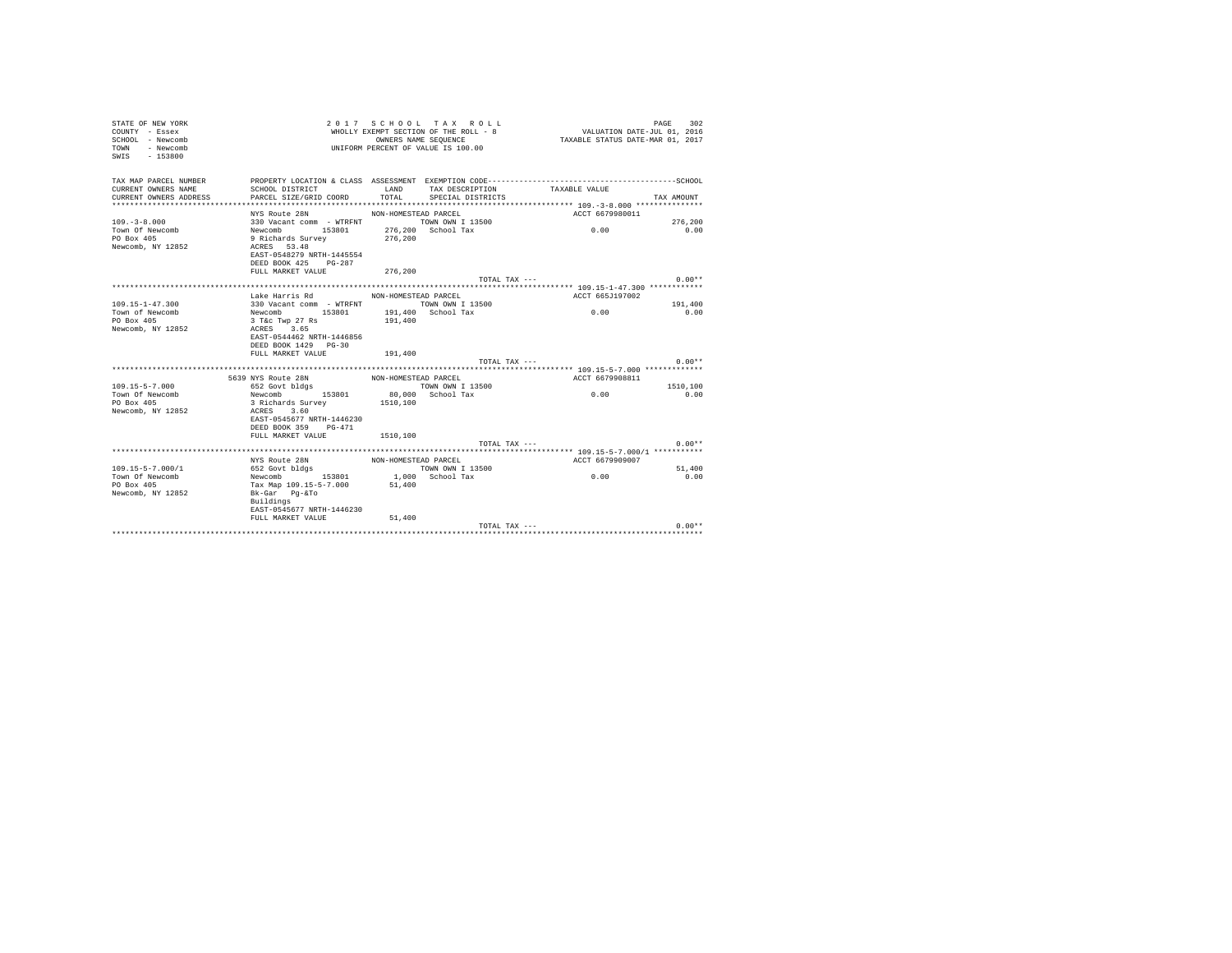| STATE OF NEW YORK<br>COUNTY - Essex<br>SCHOOL - Newcomb<br>- Newcomb<br>TOWN<br>SWIS - 153800 |                                                                                                                                                 |                      | 2017 SCHOOL TAX ROLL<br>WHOLLY EXEMPT SECTION OF THE ROLL - 8<br>OWNERS NAME SEQUENCE<br>UNIFORM PERCENT OF VALUE IS 100.00 | ددد و VALUATION DATE-JUL 01, 2016<br>2016 TAXABLE STATUS DATE-MAR 01, 2017 | PAGE<br>303      |
|-----------------------------------------------------------------------------------------------|-------------------------------------------------------------------------------------------------------------------------------------------------|----------------------|-----------------------------------------------------------------------------------------------------------------------------|----------------------------------------------------------------------------|------------------|
| TAX MAP PARCEL NUMBER<br>CURRENT OWNERS NAME<br>CURRENT OWNERS ADDRESS                        | SCHOOL DISTRICT<br>PARCEL SIZE/GRID COORD                                                                                                       | TOTAL                | LAND TAX DESCRIPTION<br>SPECIAL DISTRICTS                                                                                   | TAXABLE VALUE                                                              | TAX AMOUNT       |
|                                                                                               | NYS Route 28N                                                                                                                                   | NON-HOMESTEAD PARCEL |                                                                                                                             | ACCT 665J180012                                                            |                  |
| 109.16-2-10.001                                                                               |                                                                                                                                                 |                      |                                                                                                                             |                                                                            | 132,900          |
| Town Of Newcomb<br>PO Box 405<br>Newcomb, NY 12852                                            | 682 Rec facility - WTRFNT TOWN OWN I 13500<br>Newcomb 153801 132,900 School Tax<br>9 Richards Survey<br>ACRES 1.50<br>EAST-0549060 NRTH-1446737 | 132,900              |                                                                                                                             | 0.00                                                                       | 0.00             |
|                                                                                               | DEED BOOK 1213 PG-204                                                                                                                           |                      |                                                                                                                             |                                                                            |                  |
|                                                                                               | FULL MARKET VALUE                                                                                                                               | 132,900              |                                                                                                                             |                                                                            |                  |
|                                                                                               |                                                                                                                                                 |                      | TOTAL TAX ---                                                                                                               |                                                                            | $0.00**$         |
|                                                                                               | Johnson Rd                                                                                                                                      |                      | NON-HOMESTEAD PARCEL                                                                                                        | ACCT 665J100502                                                            |                  |
| $109.16 - 2 - 14.100$                                                                         | 682 Rec facility - WTRFNT TOWN OWN I 13500                                                                                                      |                      |                                                                                                                             |                                                                            | 82,800           |
| Town Of Newcomb                                                                               |                                                                                                                                                 |                      | 82.800 School Tax                                                                                                           | 0.00                                                                       | 0.00             |
| PO Box 405                                                                                    | Newcomb<br>10 RS TWP27 T&C<br>aCPES 5.10                                                                                                        | 82,800               |                                                                                                                             |                                                                            |                  |
| Newcomb, NY 12852                                                                             | ACRES 5.10<br>EAST-0548631 NRTH-1447555<br>DEED BOOK 826 PG-179                                                                                 |                      |                                                                                                                             |                                                                            |                  |
|                                                                                               | FULL MARKET VALUE                                                                                                                               | 82,800               |                                                                                                                             |                                                                            |                  |
|                                                                                               |                                                                                                                                                 |                      | TOTAL TAX ---                                                                                                               |                                                                            | $0.00**$         |
|                                                                                               |                                                                                                                                                 |                      |                                                                                                                             |                                                                            |                  |
|                                                                                               | 11 Fitness Rd NON-HOMESTEAD PARCEL                                                                                                              |                      |                                                                                                                             | ACCT 6679978516                                                            |                  |
| $109.16 - 2 - 17.000$<br>Town Of Newcomb                                                      | 682 Rec facility - WTRFNT TOWN OWN I 13500<br>Newcomb 153801 1258,400 School Tax                                                                |                      |                                                                                                                             | 0.00                                                                       | 1510,100<br>0.00 |
| PO Box 405                                                                                    | 9&16 Richards                                                                                                                                   | 1510,100             |                                                                                                                             |                                                                            |                  |
| Newcomb, NY 12852                                                                             | ACRES 15.80                                                                                                                                     |                      |                                                                                                                             |                                                                            |                  |
|                                                                                               | EAST-0549029 NRTH-1447195                                                                                                                       |                      |                                                                                                                             |                                                                            |                  |
|                                                                                               | FULL MARKET VALUE 1510,100                                                                                                                      |                      |                                                                                                                             |                                                                            |                  |
|                                                                                               |                                                                                                                                                 |                      | TOTAL TAX ---                                                                                                               |                                                                            | $0.00**$         |
|                                                                                               |                                                                                                                                                 |                      | NON-HOMESTEAD PARCEL                                                                                                        | ACCT 6679905715                                                            |                  |
| $109.16 - 2 - 19.000$                                                                         |                                                                                                                                                 |                      | TOWN OWN I 13500                                                                                                            |                                                                            | 22,100           |
| Town Of Newcomb                                                                               |                                                                                                                                                 |                      | 22,100 School Tax                                                                                                           | 0.00                                                                       | 0.00             |
| PO Box 405                                                                                    | NYS Route 28N<br>682 Rec facility<br>Newcomb 153801<br>9 Richards                                                                               | 22,100               |                                                                                                                             |                                                                            |                  |
| Newcomb, NY 12852                                                                             | ACRES 0.50<br>EAST-0548770 NRTH-1446830<br>DEED BOOK 480 PG-551                                                                                 |                      |                                                                                                                             |                                                                            |                  |
|                                                                                               | FULL MARKET VALUE                                                                                                                               | 22,100               |                                                                                                                             |                                                                            |                  |
|                                                                                               |                                                                                                                                                 |                      | TOTAL TAX ---                                                                                                               |                                                                            | $0.00**$         |
|                                                                                               |                                                                                                                                                 |                      |                                                                                                                             |                                                                            |                  |
|                                                                                               | 5631 NYS Route 28N<br>681 Culture bldg                                                                                                          | NON-HOMESTEAD PARCEL |                                                                                                                             | ACCT 665J104901                                                            |                  |
| $109.16 - 5 - 1.000$<br>Town of Newcomb                                                       | Newcomb 153801                                                                                                                                  |                      | TOWN OWN I 13500<br>17,600 School Tax                                                                                       | $\begin{array}{c} \circ \\ \circ \\ \circ \end{array}$                     | 135,900<br>0.00  |
| PO Box 405                                                                                    |                                                                                                                                                 | 135,900              |                                                                                                                             |                                                                            |                  |
| Newcomb, NY 12852                                                                             | 3 Richards Survey<br>ACRES 0.20                                                                                                                 |                      |                                                                                                                             |                                                                            |                  |
|                                                                                               | EAST-0545858 NRTH-1446431                                                                                                                       |                      |                                                                                                                             |                                                                            |                  |
|                                                                                               | DEED BOOK 1355 PG-82                                                                                                                            |                      |                                                                                                                             |                                                                            |                  |
|                                                                                               | FULL MARKET VALUE                                                                                                                               | 135,900              | TOTAL TAX ---                                                                                                               |                                                                            | $0.00**$         |
|                                                                                               |                                                                                                                                                 |                      |                                                                                                                             |                                                                            |                  |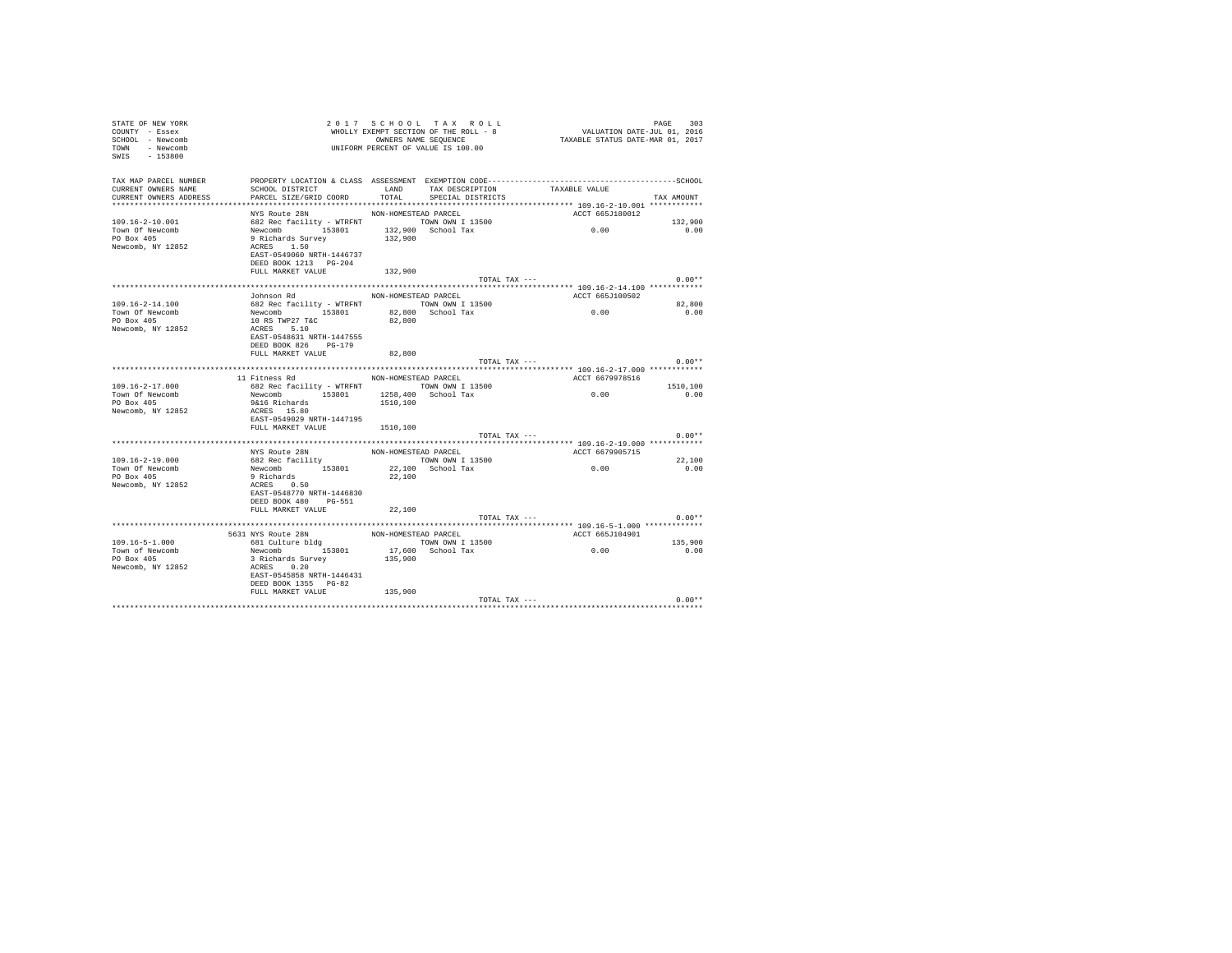| STATE OF NEW YORK<br>COUNTY - Essex<br>SCHOOL - Newcomb<br>- Newcomb<br>TOWN<br>$-153800$<br>SWIS |                                           | OWNERS NAME SEQUENCE | 2017 SCHOOL TAX ROLL<br>WHOLLY EXEMPT SECTION OF THE ROLL - 8<br>UNIFORM PERCENT OF VALUE IS 100.00 | VALUATION DATE-JUL 01, 2016<br>TAXABLE STATUS DATE-MAR 01, 2017 | PAGE<br>304 |
|---------------------------------------------------------------------------------------------------|-------------------------------------------|----------------------|-----------------------------------------------------------------------------------------------------|-----------------------------------------------------------------|-------------|
| TAX MAP PARCEL NUMBER                                                                             |                                           |                      |                                                                                                     |                                                                 |             |
| CURRENT OWNERS NAME<br>CURRENT OWNERS ADDRESS                                                     | SCHOOL DISTRICT<br>PARCEL SIZE/GRID COORD | LAND<br>TOTAL        | TAX DESCRIPTION<br>SPECIAL DISTRICTS                                                                | TAXABLE VALUE                                                   | TAX AMOUNT  |
|                                                                                                   |                                           |                      |                                                                                                     |                                                                 |             |
|                                                                                                   | NYS Route 28N                             | NON-HOMESTEAD PARCEL |                                                                                                     | ACCT 665J106411                                                 |             |
| $109.16 - 5 - 4.000$                                                                              | 311 Res vac land                          |                      | TOWN OWN I 13500                                                                                    |                                                                 | 3,700       |
| Town Of Newcomb                                                                                   | Newcomb 153801                            |                      | 3,700 School Tax                                                                                    | 0.00                                                            | 0.00        |
| PO Box 405                                                                                        | 3 Richards Survey                         | 3,700                |                                                                                                     |                                                                 |             |
| Newcomb, NY 12852                                                                                 | 3.70<br>ACRES                             |                      |                                                                                                     |                                                                 |             |
|                                                                                                   | EAST-0546225 NRTH-1446088                 |                      |                                                                                                     |                                                                 |             |
|                                                                                                   | DEED BOOK 1021 PG-62                      |                      |                                                                                                     |                                                                 |             |
|                                                                                                   | FULL MARKET VALUE                         | 3,700                |                                                                                                     |                                                                 |             |
|                                                                                                   |                                           |                      | TOTAL TAX ---                                                                                       |                                                                 | $0.00**$    |
|                                                                                                   | NYS Route 28N                             | NON-HOMESTEAD PARCEL |                                                                                                     | ACCT 665J180014                                                 |             |
| $109.16 - 5 - 14.019$                                                                             | 311 Res vac land                          |                      | TOWN OWN I 13500                                                                                    |                                                                 | 25,700      |
| Town Of Newcomb                                                                                   | Newcomb 153801                            |                      | 25,700 School Tax                                                                                   | 0.00                                                            | 0.00        |
| PO Box 405                                                                                        | 9 Richards Survey                         | 25,700               |                                                                                                     |                                                                 |             |
| Newcomb, NY 12852                                                                                 | ACRES 2.70                                |                      |                                                                                                     |                                                                 |             |
|                                                                                                   | EAST-0548277 NRTH-1446886                 |                      |                                                                                                     |                                                                 |             |
|                                                                                                   | DEED BOOK 826 PG-179                      |                      |                                                                                                     |                                                                 |             |
|                                                                                                   | FULL MARKET VALUE                         | 25,700               |                                                                                                     |                                                                 |             |
|                                                                                                   |                                           |                      | TOTAL TAX ---                                                                                       |                                                                 | $0.00**$    |
|                                                                                                   |                                           |                      |                                                                                                     |                                                                 |             |
|                                                                                                   | Campsite Rd                               | NON-HOMESTEAD PARCEL |                                                                                                     | ACCT 665J100411                                                 |             |
| $110. - 1 - 13.000$                                                                               | 311 Res vac land                          |                      | TOWN OWN I 13500                                                                                    |                                                                 | 28,100      |
| Town of Newcomb<br>PO Box 405                                                                     | Newcomb 153801<br>20 Richards Survey      | 28,100               | 28,100 School Tax                                                                                   | 0.00                                                            | 0.00        |
| Newcomb, NY 12852                                                                                 | ACRES 33.80                               |                      |                                                                                                     |                                                                 |             |
|                                                                                                   | EAST-0555028 NRTH-1448185                 |                      |                                                                                                     |                                                                 |             |
|                                                                                                   | DEED BOOK 1789 PG-106                     |                      |                                                                                                     |                                                                 |             |
|                                                                                                   | FULL MARKET VALUE                         | 28,100               |                                                                                                     |                                                                 |             |
|                                                                                                   |                                           |                      | TOTAL TAX $---$                                                                                     |                                                                 | $0.00**$    |
|                                                                                                   |                                           |                      |                                                                                                     |                                                                 |             |
|                                                                                                   | 105 Santanoni Dr                          | NON-HOMESTEAD PARCEL |                                                                                                     | ACCT 665J105211                                                 |             |
| $110. - 1 - 20.100$                                                                               | 552 Golf course                           |                      | WHOLLY EX 50000                                                                                     |                                                                 | 1976,000    |
| Town Of Newcomb                                                                                   | Newcomb 153801                            |                      | 1558,600 School Tax                                                                                 | 0.00                                                            | 0.00        |
| PO Box 405                                                                                        | Pt 1-4 Thorns Survey                      | 1976,000             |                                                                                                     |                                                                 |             |
| Newcomb, NY 12852                                                                                 | ACRES 97.90<br>EAST-0560952 NRTH-1443218  |                      |                                                                                                     |                                                                 |             |
|                                                                                                   | DEED BOOK 1189 PG-236                     |                      |                                                                                                     |                                                                 |             |
|                                                                                                   | FULL MARKET VALUE                         | 1976,000             |                                                                                                     |                                                                 |             |
|                                                                                                   |                                           |                      | TOTAL TAX ---                                                                                       |                                                                 | $0.00**$    |
|                                                                                                   |                                           |                      |                                                                                                     |                                                                 |             |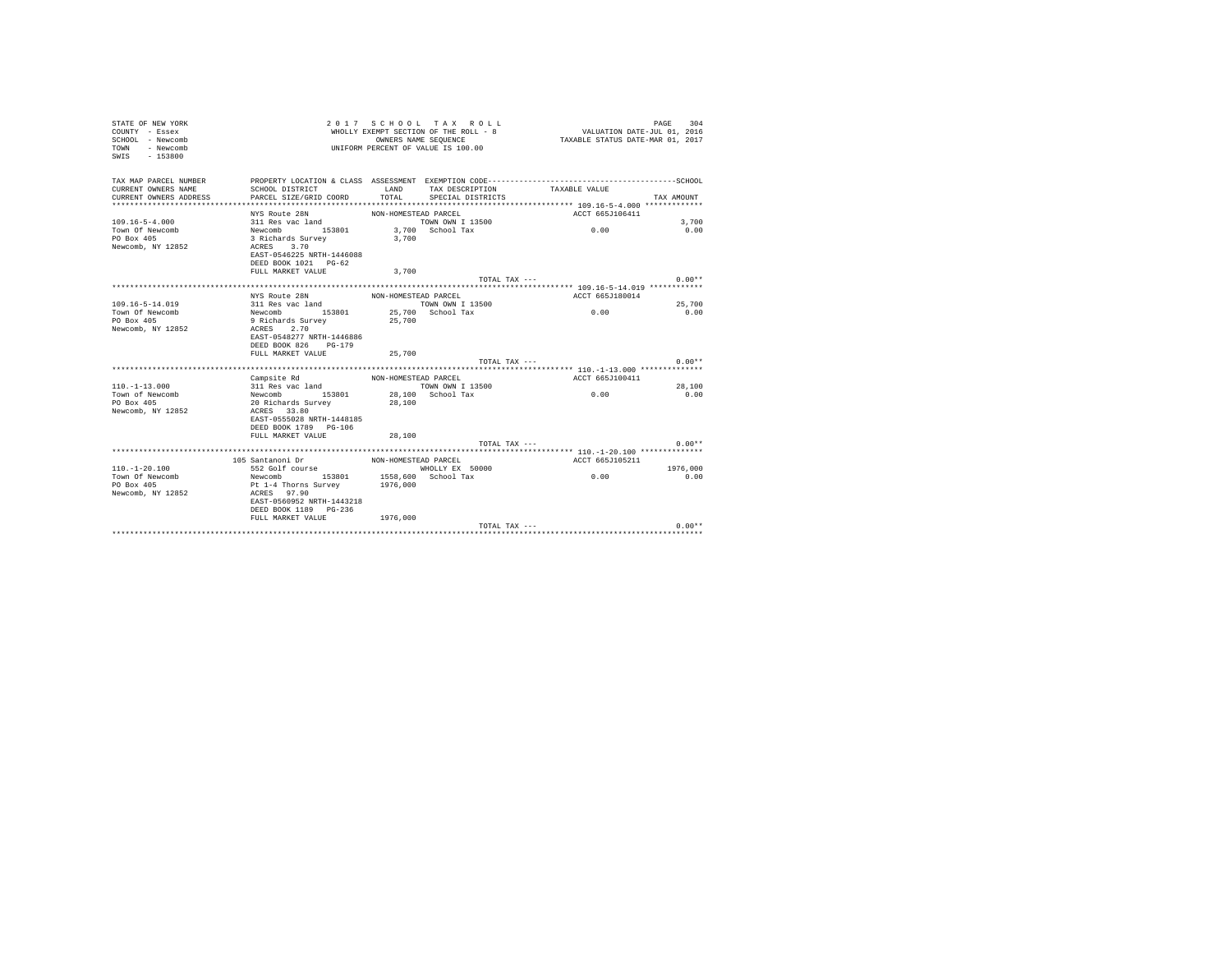| TAX MAP PARCEL NUMBER<br>PROPERTY LOCATION & CLASS ASSESSMENT EXEMPTION CODE-----------------------------------SCHOOL<br>CURRENT OWNERS NAME<br>SCHOOL DISTRICT<br>LAND<br>TAX DESCRIPTION<br>TAXABLE VALUE<br>TOTAL<br>CURRENT OWNERS ADDRESS<br>PARCEL SIZE/GRID COORD<br>SPECIAL DISTRICTS<br>TAX AMOUNT<br>NYS Route 28N<br>ACCT 6679991003<br>NON-HOMESTEAD PARCEL<br>$110. - 1 - 26.001$<br>852 Landfill<br>TOWN OWN I 13500<br>117,300<br>Town Of Newcomb<br>153801<br>117,300 School Tax<br>0.00<br>0.00<br>Newcomb<br>PO Box 405<br>8 Twp 27 T&c Pur Rs<br>117,300<br>Newcomb, NY 12852<br>5.98<br>ACRES<br>EAST-0551894 NRTH-1443699<br>DEED BOOK 984<br>$PG-223$<br>FULL MARKET VALUE<br>117,300<br>$0.00**$<br>TOTAL TAX ---<br>137 Campsite Rd<br>ACCT 665L100409<br>NON-HOMESTEAD PARCEL<br>$110. - 1 - 27.100$<br>322 Rural vac>10<br>58,600<br>TOWN OWN I 13500<br>Newcomb<br>0.00<br>Town of Newcomb<br>153801<br>58,600 School Tax<br>0.00<br>PO Box 405<br>30 Richards Survey<br>58,600<br>Newcomb, NY 12852<br>ACRES 113.32<br>EAST-0558396 NRTH-1446716<br>DEED BOOK 1789 PG-106<br>FULL MARKET VALUE<br>58,600<br>$0.00**$<br>TOTAL TAX ---<br>69 Hudson River Rd<br>ACCT 6679909111<br>NON-HOMESTEAD PARCEL<br>$110.13 - 6 - 1.000$<br>852 Landfill<br>TOWN OWN I 13500<br>61,900<br>Town Of Newcomb<br>0.00<br>Newcomb<br>153801<br>45,900 School Tax<br>0.00<br>PO Box 405<br>17 Richards Survey<br>61,900<br>Newcomb, NY 12852<br>1.43<br>ACRES<br>EAST-0552187 NRTH-1443877<br>DEED BOOK 264<br>$PG-425$<br>61,900<br>FULL MARKET VALUE<br>$0.00**$<br>TOTAL TAX $---$<br>20 Bissell Loop<br>ACCT 665J100709<br>HOMESTEAD PARCEL<br>$110.13 - 9 - 9.001$<br>311 Res vac land<br>TOWN OWN I 13500<br>30,800<br>30.800 School Tax<br>0.00<br>Town of Newcomb<br>Newcomb 153801<br>0.00<br>PO Box 405<br>Pt 19 Richards Survey<br>30,800<br>Newcomb, NY 12852<br>0.65<br>ACRES<br>EAST-0555174 NRTH-1445151<br>DEED BOOK 1789 PG-106<br>FULL MARKET VALUE<br>30,800<br>$0.00**$<br>TOTAL TAX --- | STATE OF NEW YORK<br>COUNTY - Essex<br>SCHOOL - Newcomb<br>- Newcomb<br>TOWN<br>$-153800$<br>SWIS | OWNERS NAME SEQUENCE | 2017 SCHOOL TAX ROLL<br>WHOLLY EXEMPT SECTION OF THE ROLL - 8<br>UNIFORM PERCENT OF VALUE IS 100.00 | VALUATION DATE-JUL 01, 2016<br>TAXABLE STATUS DATE-MAR 01, 2017 | 305<br>PAGE |
|--------------------------------------------------------------------------------------------------------------------------------------------------------------------------------------------------------------------------------------------------------------------------------------------------------------------------------------------------------------------------------------------------------------------------------------------------------------------------------------------------------------------------------------------------------------------------------------------------------------------------------------------------------------------------------------------------------------------------------------------------------------------------------------------------------------------------------------------------------------------------------------------------------------------------------------------------------------------------------------------------------------------------------------------------------------------------------------------------------------------------------------------------------------------------------------------------------------------------------------------------------------------------------------------------------------------------------------------------------------------------------------------------------------------------------------------------------------------------------------------------------------------------------------------------------------------------------------------------------------------------------------------------------------------------------------------------------------------------------------------------------------------------------------------------------------------------------------------------------------------------------------------------------------------------------------------------------------------------------------------------------------------------|---------------------------------------------------------------------------------------------------|----------------------|-----------------------------------------------------------------------------------------------------|-----------------------------------------------------------------|-------------|
|                                                                                                                                                                                                                                                                                                                                                                                                                                                                                                                                                                                                                                                                                                                                                                                                                                                                                                                                                                                                                                                                                                                                                                                                                                                                                                                                                                                                                                                                                                                                                                                                                                                                                                                                                                                                                                                                                                                                                                                                                          |                                                                                                   |                      |                                                                                                     |                                                                 |             |
|                                                                                                                                                                                                                                                                                                                                                                                                                                                                                                                                                                                                                                                                                                                                                                                                                                                                                                                                                                                                                                                                                                                                                                                                                                                                                                                                                                                                                                                                                                                                                                                                                                                                                                                                                                                                                                                                                                                                                                                                                          |                                                                                                   |                      |                                                                                                     |                                                                 |             |
|                                                                                                                                                                                                                                                                                                                                                                                                                                                                                                                                                                                                                                                                                                                                                                                                                                                                                                                                                                                                                                                                                                                                                                                                                                                                                                                                                                                                                                                                                                                                                                                                                                                                                                                                                                                                                                                                                                                                                                                                                          |                                                                                                   |                      |                                                                                                     |                                                                 |             |
|                                                                                                                                                                                                                                                                                                                                                                                                                                                                                                                                                                                                                                                                                                                                                                                                                                                                                                                                                                                                                                                                                                                                                                                                                                                                                                                                                                                                                                                                                                                                                                                                                                                                                                                                                                                                                                                                                                                                                                                                                          |                                                                                                   |                      |                                                                                                     |                                                                 |             |
|                                                                                                                                                                                                                                                                                                                                                                                                                                                                                                                                                                                                                                                                                                                                                                                                                                                                                                                                                                                                                                                                                                                                                                                                                                                                                                                                                                                                                                                                                                                                                                                                                                                                                                                                                                                                                                                                                                                                                                                                                          |                                                                                                   |                      |                                                                                                     |                                                                 |             |
|                                                                                                                                                                                                                                                                                                                                                                                                                                                                                                                                                                                                                                                                                                                                                                                                                                                                                                                                                                                                                                                                                                                                                                                                                                                                                                                                                                                                                                                                                                                                                                                                                                                                                                                                                                                                                                                                                                                                                                                                                          |                                                                                                   |                      |                                                                                                     |                                                                 |             |
|                                                                                                                                                                                                                                                                                                                                                                                                                                                                                                                                                                                                                                                                                                                                                                                                                                                                                                                                                                                                                                                                                                                                                                                                                                                                                                                                                                                                                                                                                                                                                                                                                                                                                                                                                                                                                                                                                                                                                                                                                          |                                                                                                   |                      |                                                                                                     |                                                                 |             |
|                                                                                                                                                                                                                                                                                                                                                                                                                                                                                                                                                                                                                                                                                                                                                                                                                                                                                                                                                                                                                                                                                                                                                                                                                                                                                                                                                                                                                                                                                                                                                                                                                                                                                                                                                                                                                                                                                                                                                                                                                          |                                                                                                   |                      |                                                                                                     |                                                                 |             |
|                                                                                                                                                                                                                                                                                                                                                                                                                                                                                                                                                                                                                                                                                                                                                                                                                                                                                                                                                                                                                                                                                                                                                                                                                                                                                                                                                                                                                                                                                                                                                                                                                                                                                                                                                                                                                                                                                                                                                                                                                          |                                                                                                   |                      |                                                                                                     |                                                                 |             |
|                                                                                                                                                                                                                                                                                                                                                                                                                                                                                                                                                                                                                                                                                                                                                                                                                                                                                                                                                                                                                                                                                                                                                                                                                                                                                                                                                                                                                                                                                                                                                                                                                                                                                                                                                                                                                                                                                                                                                                                                                          |                                                                                                   |                      |                                                                                                     |                                                                 |             |
|                                                                                                                                                                                                                                                                                                                                                                                                                                                                                                                                                                                                                                                                                                                                                                                                                                                                                                                                                                                                                                                                                                                                                                                                                                                                                                                                                                                                                                                                                                                                                                                                                                                                                                                                                                                                                                                                                                                                                                                                                          |                                                                                                   |                      |                                                                                                     |                                                                 |             |
|                                                                                                                                                                                                                                                                                                                                                                                                                                                                                                                                                                                                                                                                                                                                                                                                                                                                                                                                                                                                                                                                                                                                                                                                                                                                                                                                                                                                                                                                                                                                                                                                                                                                                                                                                                                                                                                                                                                                                                                                                          |                                                                                                   |                      |                                                                                                     |                                                                 |             |
|                                                                                                                                                                                                                                                                                                                                                                                                                                                                                                                                                                                                                                                                                                                                                                                                                                                                                                                                                                                                                                                                                                                                                                                                                                                                                                                                                                                                                                                                                                                                                                                                                                                                                                                                                                                                                                                                                                                                                                                                                          |                                                                                                   |                      |                                                                                                     |                                                                 |             |
|                                                                                                                                                                                                                                                                                                                                                                                                                                                                                                                                                                                                                                                                                                                                                                                                                                                                                                                                                                                                                                                                                                                                                                                                                                                                                                                                                                                                                                                                                                                                                                                                                                                                                                                                                                                                                                                                                                                                                                                                                          |                                                                                                   |                      |                                                                                                     |                                                                 |             |
|                                                                                                                                                                                                                                                                                                                                                                                                                                                                                                                                                                                                                                                                                                                                                                                                                                                                                                                                                                                                                                                                                                                                                                                                                                                                                                                                                                                                                                                                                                                                                                                                                                                                                                                                                                                                                                                                                                                                                                                                                          |                                                                                                   |                      |                                                                                                     |                                                                 |             |
|                                                                                                                                                                                                                                                                                                                                                                                                                                                                                                                                                                                                                                                                                                                                                                                                                                                                                                                                                                                                                                                                                                                                                                                                                                                                                                                                                                                                                                                                                                                                                                                                                                                                                                                                                                                                                                                                                                                                                                                                                          |                                                                                                   |                      |                                                                                                     |                                                                 |             |
|                                                                                                                                                                                                                                                                                                                                                                                                                                                                                                                                                                                                                                                                                                                                                                                                                                                                                                                                                                                                                                                                                                                                                                                                                                                                                                                                                                                                                                                                                                                                                                                                                                                                                                                                                                                                                                                                                                                                                                                                                          |                                                                                                   |                      |                                                                                                     |                                                                 |             |
|                                                                                                                                                                                                                                                                                                                                                                                                                                                                                                                                                                                                                                                                                                                                                                                                                                                                                                                                                                                                                                                                                                                                                                                                                                                                                                                                                                                                                                                                                                                                                                                                                                                                                                                                                                                                                                                                                                                                                                                                                          |                                                                                                   |                      |                                                                                                     |                                                                 |             |
|                                                                                                                                                                                                                                                                                                                                                                                                                                                                                                                                                                                                                                                                                                                                                                                                                                                                                                                                                                                                                                                                                                                                                                                                                                                                                                                                                                                                                                                                                                                                                                                                                                                                                                                                                                                                                                                                                                                                                                                                                          |                                                                                                   |                      |                                                                                                     |                                                                 |             |
|                                                                                                                                                                                                                                                                                                                                                                                                                                                                                                                                                                                                                                                                                                                                                                                                                                                                                                                                                                                                                                                                                                                                                                                                                                                                                                                                                                                                                                                                                                                                                                                                                                                                                                                                                                                                                                                                                                                                                                                                                          |                                                                                                   |                      |                                                                                                     |                                                                 |             |
|                                                                                                                                                                                                                                                                                                                                                                                                                                                                                                                                                                                                                                                                                                                                                                                                                                                                                                                                                                                                                                                                                                                                                                                                                                                                                                                                                                                                                                                                                                                                                                                                                                                                                                                                                                                                                                                                                                                                                                                                                          |                                                                                                   |                      |                                                                                                     |                                                                 |             |
|                                                                                                                                                                                                                                                                                                                                                                                                                                                                                                                                                                                                                                                                                                                                                                                                                                                                                                                                                                                                                                                                                                                                                                                                                                                                                                                                                                                                                                                                                                                                                                                                                                                                                                                                                                                                                                                                                                                                                                                                                          |                                                                                                   |                      |                                                                                                     |                                                                 |             |
|                                                                                                                                                                                                                                                                                                                                                                                                                                                                                                                                                                                                                                                                                                                                                                                                                                                                                                                                                                                                                                                                                                                                                                                                                                                                                                                                                                                                                                                                                                                                                                                                                                                                                                                                                                                                                                                                                                                                                                                                                          |                                                                                                   |                      |                                                                                                     |                                                                 |             |
|                                                                                                                                                                                                                                                                                                                                                                                                                                                                                                                                                                                                                                                                                                                                                                                                                                                                                                                                                                                                                                                                                                                                                                                                                                                                                                                                                                                                                                                                                                                                                                                                                                                                                                                                                                                                                                                                                                                                                                                                                          |                                                                                                   |                      |                                                                                                     |                                                                 |             |
|                                                                                                                                                                                                                                                                                                                                                                                                                                                                                                                                                                                                                                                                                                                                                                                                                                                                                                                                                                                                                                                                                                                                                                                                                                                                                                                                                                                                                                                                                                                                                                                                                                                                                                                                                                                                                                                                                                                                                                                                                          |                                                                                                   |                      |                                                                                                     |                                                                 |             |
|                                                                                                                                                                                                                                                                                                                                                                                                                                                                                                                                                                                                                                                                                                                                                                                                                                                                                                                                                                                                                                                                                                                                                                                                                                                                                                                                                                                                                                                                                                                                                                                                                                                                                                                                                                                                                                                                                                                                                                                                                          |                                                                                                   |                      |                                                                                                     |                                                                 |             |
|                                                                                                                                                                                                                                                                                                                                                                                                                                                                                                                                                                                                                                                                                                                                                                                                                                                                                                                                                                                                                                                                                                                                                                                                                                                                                                                                                                                                                                                                                                                                                                                                                                                                                                                                                                                                                                                                                                                                                                                                                          |                                                                                                   |                      |                                                                                                     |                                                                 |             |
|                                                                                                                                                                                                                                                                                                                                                                                                                                                                                                                                                                                                                                                                                                                                                                                                                                                                                                                                                                                                                                                                                                                                                                                                                                                                                                                                                                                                                                                                                                                                                                                                                                                                                                                                                                                                                                                                                                                                                                                                                          |                                                                                                   |                      |                                                                                                     |                                                                 |             |
|                                                                                                                                                                                                                                                                                                                                                                                                                                                                                                                                                                                                                                                                                                                                                                                                                                                                                                                                                                                                                                                                                                                                                                                                                                                                                                                                                                                                                                                                                                                                                                                                                                                                                                                                                                                                                                                                                                                                                                                                                          |                                                                                                   |                      |                                                                                                     |                                                                 |             |
|                                                                                                                                                                                                                                                                                                                                                                                                                                                                                                                                                                                                                                                                                                                                                                                                                                                                                                                                                                                                                                                                                                                                                                                                                                                                                                                                                                                                                                                                                                                                                                                                                                                                                                                                                                                                                                                                                                                                                                                                                          |                                                                                                   |                      |                                                                                                     |                                                                 |             |
|                                                                                                                                                                                                                                                                                                                                                                                                                                                                                                                                                                                                                                                                                                                                                                                                                                                                                                                                                                                                                                                                                                                                                                                                                                                                                                                                                                                                                                                                                                                                                                                                                                                                                                                                                                                                                                                                                                                                                                                                                          |                                                                                                   |                      |                                                                                                     |                                                                 |             |
|                                                                                                                                                                                                                                                                                                                                                                                                                                                                                                                                                                                                                                                                                                                                                                                                                                                                                                                                                                                                                                                                                                                                                                                                                                                                                                                                                                                                                                                                                                                                                                                                                                                                                                                                                                                                                                                                                                                                                                                                                          |                                                                                                   |                      |                                                                                                     |                                                                 |             |
|                                                                                                                                                                                                                                                                                                                                                                                                                                                                                                                                                                                                                                                                                                                                                                                                                                                                                                                                                                                                                                                                                                                                                                                                                                                                                                                                                                                                                                                                                                                                                                                                                                                                                                                                                                                                                                                                                                                                                                                                                          |                                                                                                   |                      |                                                                                                     |                                                                 |             |
|                                                                                                                                                                                                                                                                                                                                                                                                                                                                                                                                                                                                                                                                                                                                                                                                                                                                                                                                                                                                                                                                                                                                                                                                                                                                                                                                                                                                                                                                                                                                                                                                                                                                                                                                                                                                                                                                                                                                                                                                                          |                                                                                                   |                      |                                                                                                     |                                                                 |             |
|                                                                                                                                                                                                                                                                                                                                                                                                                                                                                                                                                                                                                                                                                                                                                                                                                                                                                                                                                                                                                                                                                                                                                                                                                                                                                                                                                                                                                                                                                                                                                                                                                                                                                                                                                                                                                                                                                                                                                                                                                          |                                                                                                   |                      |                                                                                                     |                                                                 |             |
|                                                                                                                                                                                                                                                                                                                                                                                                                                                                                                                                                                                                                                                                                                                                                                                                                                                                                                                                                                                                                                                                                                                                                                                                                                                                                                                                                                                                                                                                                                                                                                                                                                                                                                                                                                                                                                                                                                                                                                                                                          |                                                                                                   |                      |                                                                                                     |                                                                 |             |
|                                                                                                                                                                                                                                                                                                                                                                                                                                                                                                                                                                                                                                                                                                                                                                                                                                                                                                                                                                                                                                                                                                                                                                                                                                                                                                                                                                                                                                                                                                                                                                                                                                                                                                                                                                                                                                                                                                                                                                                                                          |                                                                                                   |                      |                                                                                                     |                                                                 |             |
|                                                                                                                                                                                                                                                                                                                                                                                                                                                                                                                                                                                                                                                                                                                                                                                                                                                                                                                                                                                                                                                                                                                                                                                                                                                                                                                                                                                                                                                                                                                                                                                                                                                                                                                                                                                                                                                                                                                                                                                                                          |                                                                                                   |                      |                                                                                                     |                                                                 |             |
|                                                                                                                                                                                                                                                                                                                                                                                                                                                                                                                                                                                                                                                                                                                                                                                                                                                                                                                                                                                                                                                                                                                                                                                                                                                                                                                                                                                                                                                                                                                                                                                                                                                                                                                                                                                                                                                                                                                                                                                                                          |                                                                                                   |                      |                                                                                                     |                                                                 |             |
|                                                                                                                                                                                                                                                                                                                                                                                                                                                                                                                                                                                                                                                                                                                                                                                                                                                                                                                                                                                                                                                                                                                                                                                                                                                                                                                                                                                                                                                                                                                                                                                                                                                                                                                                                                                                                                                                                                                                                                                                                          |                                                                                                   |                      |                                                                                                     |                                                                 |             |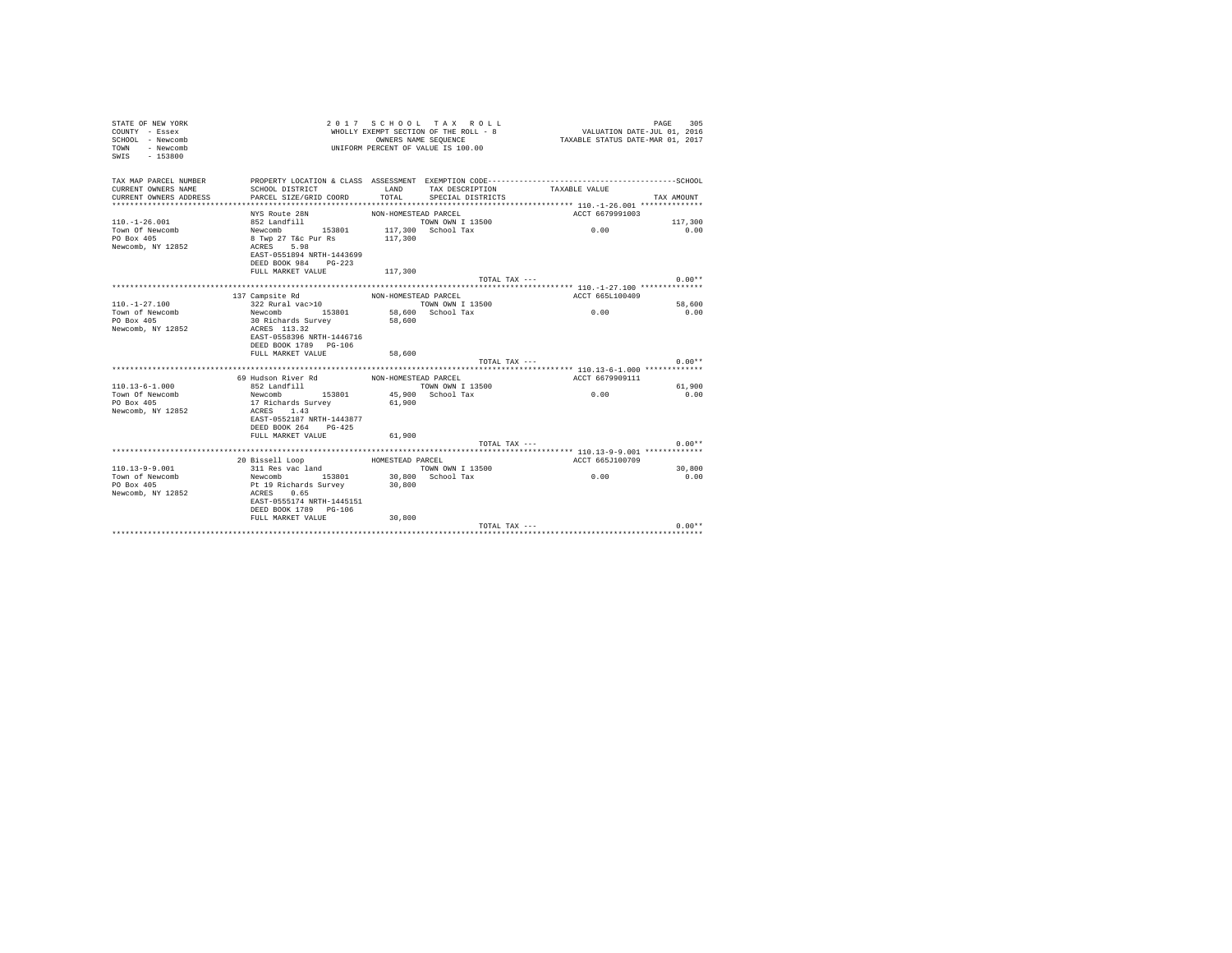| STATE OF NEW YORK<br>COUNTY - Essex<br>SCHOOL - Newcomb<br>- Newcomb<br>TOWN<br>SWIS<br>$-153800$ |                                                                  |                      | 2017 SCHOOL TAX ROLL<br>WHOLLY EXEMPT SECTION OF THE ROLL - 8<br>OWNERS NAME SEQUENCE<br>UNIFORM PERCENT OF VALUE IS 100.00 | VALUATION DATE-JUL 01, 2016<br>TAXABLE STATUS DATE-MAR 01, 2017 | PAGE<br>306 |
|---------------------------------------------------------------------------------------------------|------------------------------------------------------------------|----------------------|-----------------------------------------------------------------------------------------------------------------------------|-----------------------------------------------------------------|-------------|
| TAX MAP PARCEL NUMBER                                                                             |                                                                  |                      |                                                                                                                             |                                                                 |             |
| CURRENT OWNERS NAME                                                                               | SCHOOL DISTRICT<br>PARCEL SIZE/GRID COORD                        | LAND<br>TOTAL        | TAX DESCRIPTION                                                                                                             | TAXABLE VALUE                                                   | TAX AMOUNT  |
| CURRENT OWNERS ADDRESS                                                                            |                                                                  |                      | SPECIAL DISTRICTS                                                                                                           |                                                                 |             |
|                                                                                                   | 14 Bissell Loop                                                  | HOMESTEAD PARCEL     |                                                                                                                             | ACCT 665J100413                                                 |             |
| $110.13 - 9 - 16.000$                                                                             | 331 Com vac w/im                                                 |                      | TOWN OWN I 13500                                                                                                            |                                                                 | 58,900      |
| Town of Newcomb                                                                                   | Newcomb 153801 57,800 School Tax                                 |                      |                                                                                                                             | 0.00                                                            | 0.00        |
| PO Box 405                                                                                        | Pt 19 Richards Survey                                            | 58,900               |                                                                                                                             |                                                                 |             |
| Newcomb, NY 12852                                                                                 | 3.2ac                                                            |                      |                                                                                                                             |                                                                 |             |
|                                                                                                   | ACRES 4.90                                                       |                      |                                                                                                                             |                                                                 |             |
|                                                                                                   | EAST-0555350 NRTH-1445299                                        |                      |                                                                                                                             |                                                                 |             |
|                                                                                                   | DEED BOOK 1789 PG-106                                            |                      |                                                                                                                             |                                                                 |             |
|                                                                                                   | FULL MARKET VALUE                                                | 58,900               |                                                                                                                             |                                                                 |             |
|                                                                                                   |                                                                  |                      | TOTAL TAX ---                                                                                                               |                                                                 | $0.00**$    |
|                                                                                                   | NYS Route 28N                                                    | NON-HOMESTEAD PARCEL |                                                                                                                             | ACCT 665J177003                                                 |             |
| $110.13 - 13 - 10.000$                                                                            | 314 Rural vac<10                                                 |                      | TOWN OWN I 13500                                                                                                            |                                                                 | 27,100      |
| Town of Newcomb                                                                                   |                                                                  |                      | 27,100 School Tax                                                                                                           | 0.00                                                            | 0.00        |
| PO Box 405                                                                                        | Newcomb 153801<br>19 Richards Survey                             | 27,100               |                                                                                                                             |                                                                 |             |
| Newcomb, NY 12852                                                                                 | ACRES 4.10<br>EAST-0554840 NRTH-1445478<br>DEED BOOK 1789 PG-106 |                      |                                                                                                                             |                                                                 |             |
|                                                                                                   | FULL MARKET VALUE                                                | 27,100               |                                                                                                                             |                                                                 |             |
|                                                                                                   |                                                                  |                      | TOTAL TAX ---                                                                                                               |                                                                 | $0.00**$    |
|                                                                                                   |                                                                  |                      |                                                                                                                             |                                                                 |             |
|                                                                                                   | Marcy Ln                                                         | NON-HOMESTEAD PARCEL |                                                                                                                             | ACCT 6679909011                                                 |             |
| 110.17-2-38.000                                                                                   | 330 Vacant comm                                                  |                      | TOWN OWN I 13500                                                                                                            |                                                                 | 59,600      |
| Town Of Newcomb                                                                                   | Newcomb 153801 59,600<br>Pt 18 & Richards Survey 59,600          |                      | 59,600 School Tax                                                                                                           | 0.00                                                            | 0.00        |
| PO Box 405                                                                                        |                                                                  |                      |                                                                                                                             |                                                                 |             |
| Newcomb, NY 12852                                                                                 | ACRES 2.30                                                       |                      |                                                                                                                             |                                                                 |             |
|                                                                                                   | EAST-0556754 NRTH-1441863                                        |                      |                                                                                                                             |                                                                 |             |
|                                                                                                   | DEED BOOK 416 PG-563<br>FULL MARKET VALUE                        | 59,600               |                                                                                                                             |                                                                 |             |
|                                                                                                   |                                                                  |                      | TOTAL TAX ---                                                                                                               |                                                                 | $0.00**$    |
|                                                                                                   |                                                                  |                      |                                                                                                                             |                                                                 |             |
|                                                                                                   | 43 Hanmer Rd                                                     | NON-HOMESTEAD PARCEL |                                                                                                                             | ACCT 6679909110                                                 |             |
| $110.17 - 2 - 39.000$                                                                             | 853 Sewage                                                       |                      | TOWN OWN I 13500                                                                                                            |                                                                 | 27,100      |
| Town Of Newcomb                                                                                   | Newcomb 153801                                                   |                      | 23,800 School Tax                                                                                                           | 0.00                                                            | 0.00        |
| PO Box 405                                                                                        | Pt 7 Thorns Survey                                               | 27,100               |                                                                                                                             |                                                                 |             |
| Newcomb, NY 12852                                                                                 | ACRES 0.31                                                       |                      |                                                                                                                             |                                                                 |             |
|                                                                                                   | EAST-0556641 NRTH-1441576                                        |                      |                                                                                                                             |                                                                 |             |
|                                                                                                   | DEED BOOK 416 PG-574                                             |                      |                                                                                                                             |                                                                 |             |
|                                                                                                   | FULL MARKET VALUE 27,100                                         |                      |                                                                                                                             |                                                                 | $0.00**$    |
|                                                                                                   |                                                                  |                      | TOTAL TAX ---                                                                                                               |                                                                 |             |
|                                                                                                   |                                                                  |                      |                                                                                                                             |                                                                 |             |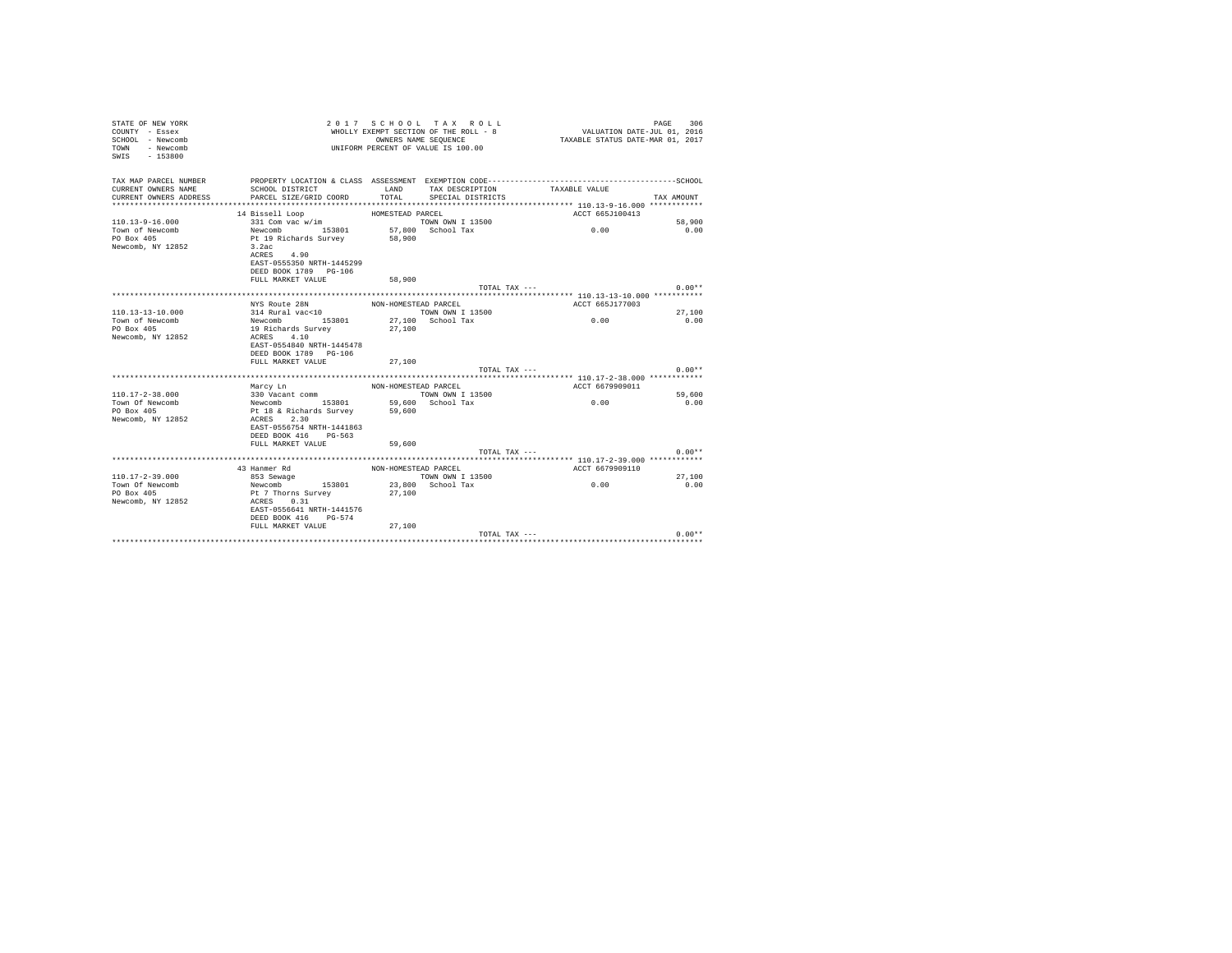| STATE OF NEW YORK<br>COUNTY - Essex<br>SCHOOL - Newcomb<br>- Newcomb<br>TOWN<br>SWTS<br>$-153800$ |                                         |                      | 2017 SCHOOL TAX ROLL<br>WHOLLY EXEMPT SECTION OF THE ROLL - 8<br>OWNERS NAME SEQUENCE<br>UNIFORM PERCENT OF VALUE IS 100.00 | VALUATION DATE-JUL 01, 2016<br>TAXABLE STATUS DATE-MAR 01, 2017 | 307<br>PAGE |
|---------------------------------------------------------------------------------------------------|-----------------------------------------|----------------------|-----------------------------------------------------------------------------------------------------------------------------|-----------------------------------------------------------------|-------------|
| TAX MAP PARCEL NUMBER                                                                             |                                         |                      |                                                                                                                             |                                                                 |             |
| CURRENT OWNERS NAME                                                                               | SCHOOL DISTRICT                         | LAND                 | TAX DESCRIPTION                                                                                                             | TAXABLE VALUE                                                   |             |
| CURRENT OWNERS ADDRESS<br>************************                                                | PARCEL SIZE/GRID COORD                  | TOTAL                | SPECIAL DISTRICTS                                                                                                           |                                                                 | TAX AMOUNT  |
|                                                                                                   |                                         |                      |                                                                                                                             |                                                                 |             |
| $110.17 - 2 - 40.000$                                                                             | Marcy Ln<br>330 Vacant comm             | NON-HOMESTEAD PARCEL | <b>TOWN OWN I 13500</b>                                                                                                     | ACCT 6679909010                                                 | 35,300      |
| Town Of Newcomb                                                                                   | Newcomb 153801                          |                      | 35,300 School Tax                                                                                                           | 0.00                                                            | 0.00        |
| PO Box 405                                                                                        | Pt 8 Thorns Survey                      | 35,300               |                                                                                                                             |                                                                 |             |
| Newcomb, NY 12852                                                                                 | ACRES 0.80                              |                      |                                                                                                                             |                                                                 |             |
|                                                                                                   | EAST-0556395 NRTH-1441460               |                      |                                                                                                                             |                                                                 |             |
|                                                                                                   | DEED BOOK 416 PG-574                    |                      |                                                                                                                             |                                                                 |             |
|                                                                                                   | FULL MARKET VALUE                       | 35,300               |                                                                                                                             |                                                                 |             |
|                                                                                                   |                                         |                      | TOTAL TAX ---                                                                                                               |                                                                 | $0.00**$    |
|                                                                                                   |                                         |                      |                                                                                                                             |                                                                 |             |
|                                                                                                   | Chaisson Rd                             | NON-HOMESTEAD PARCEL |                                                                                                                             | ACCT 6679909009                                                 |             |
| $110.17 - 2 - 43.000$                                                                             | 330 Vacant comm                         |                      | TOWN OWN I 13500                                                                                                            |                                                                 | 54,900      |
| Town Of Newcomb                                                                                   | Newcomb 153801                          |                      | 54.900 School Tax                                                                                                           | 0.00                                                            | 0.00        |
| PO Box 405                                                                                        | 18 Richards Survey                      | 54,900               |                                                                                                                             |                                                                 |             |
| Newcomb, NY 12852                                                                                 | Pt Lot E & Map 1843                     |                      |                                                                                                                             |                                                                 |             |
|                                                                                                   | ACRES 2.00<br>EAST-0553713 NRTH-1442450 |                      |                                                                                                                             |                                                                 |             |
|                                                                                                   | DEED BOOK 416 PG-574                    |                      |                                                                                                                             |                                                                 |             |
|                                                                                                   | FULL MARKET VALUE                       | 54,900               |                                                                                                                             |                                                                 |             |
|                                                                                                   |                                         |                      | TOTAL TAX ---                                                                                                               |                                                                 | $0.00**$    |
|                                                                                                   |                                         |                      |                                                                                                                             |                                                                 |             |
|                                                                                                   |                                         |                      |                                                                                                                             | ACCT 665Z010008                                                 |             |
| $110.17 - 2 - 54.000$                                                                             |                                         | and the state of     | TOWN OWN I 13500                                                                                                            |                                                                 | 36,000      |
| Town of Newcomb                                                                                   | Newcomb 153801 36,000 School Tax        |                      |                                                                                                                             | 0.00                                                            | 0.00        |
| PO Box 405                                                                                        | 7 T&C TWP 27                            | 36,000               |                                                                                                                             |                                                                 |             |
| Newcomb, NY 12852                                                                                 | ACRES 1.80                              |                      |                                                                                                                             |                                                                 |             |
|                                                                                                   | EAST-0556834 NRTH-1441652               |                      |                                                                                                                             |                                                                 |             |
|                                                                                                   | DEED BOOK 1625 PG-35                    |                      |                                                                                                                             |                                                                 |             |
|                                                                                                   | FULL MARKET VALUE                       | 36,000               |                                                                                                                             |                                                                 |             |
|                                                                                                   |                                         |                      | TOTAL TAX ---                                                                                                               |                                                                 | $0.00**$    |
|                                                                                                   | NYS Route 28N                           | NON-HOMESTEAD PARCEL |                                                                                                                             | ACCT 665J105103                                                 |             |
| $110.18 - 1 - 10.000$                                                                             | 311 Res vac land                        |                      | TOWN OWN I 13500                                                                                                            |                                                                 | 39,000      |
| Town of Newcomb                                                                                   | Newcomb 153801                          |                      | $39,000$ School Tax                                                                                                         | 0.00                                                            | 0.00        |
| PO Box 405                                                                                        | 4 & 5 Thorns Survey                     | 39,000               |                                                                                                                             |                                                                 |             |
| Newcomb, NY 12852                                                                                 | ACRES 6.00                              |                      |                                                                                                                             |                                                                 |             |
|                                                                                                   | EAST-0558745 NRTH-1442519               |                      |                                                                                                                             |                                                                 |             |
|                                                                                                   | DEED BOOK 1617 PG-304                   |                      |                                                                                                                             |                                                                 |             |
|                                                                                                   | FULL MARKET VALUE                       | 39,000               |                                                                                                                             |                                                                 |             |
|                                                                                                   |                                         |                      | TOTAL TAX ---                                                                                                               |                                                                 | $0.00**$    |
|                                                                                                   |                                         |                      |                                                                                                                             |                                                                 |             |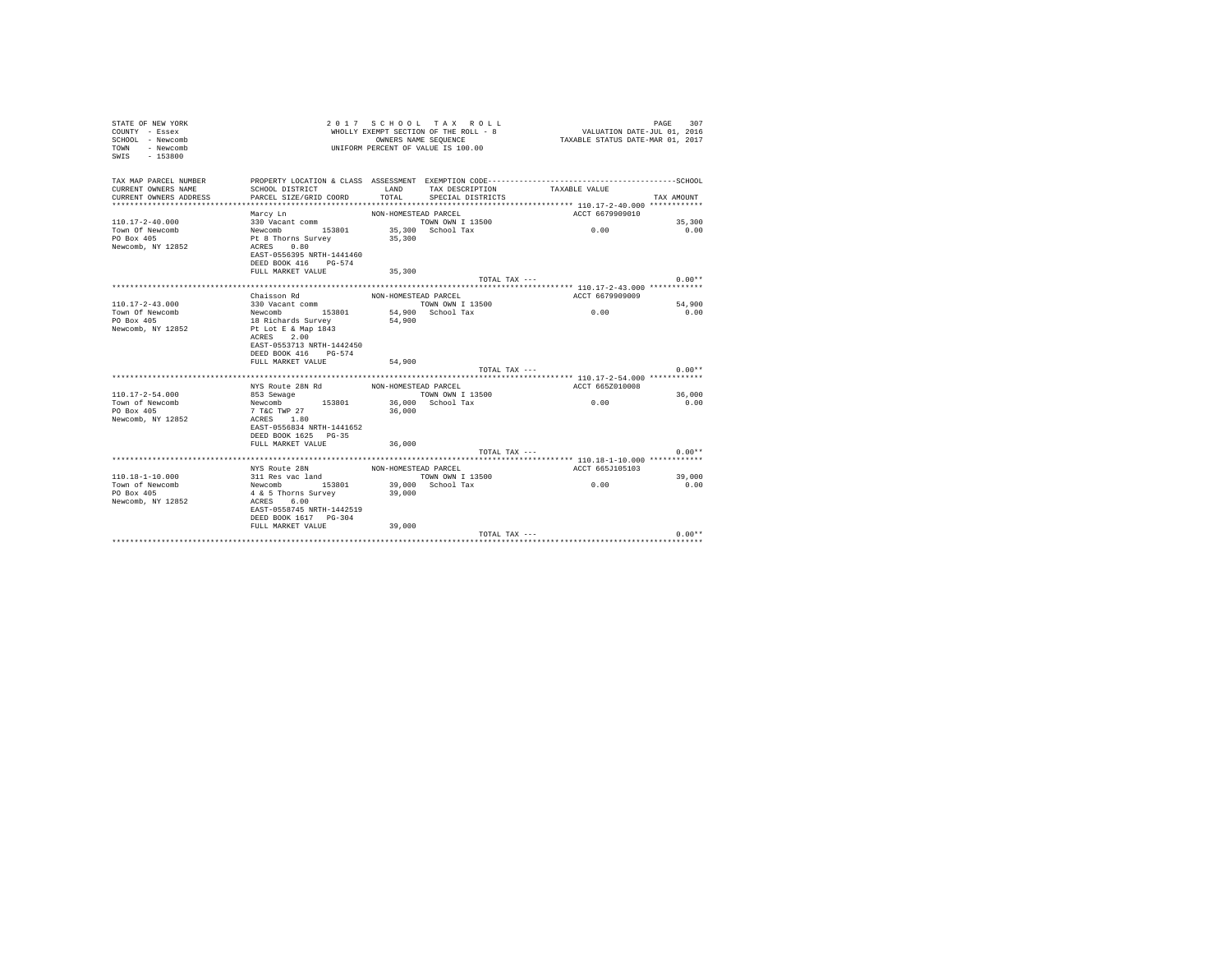| STATE OF NEW YORK<br>COUNTY - Essex<br>SCHOOL - Newcomb<br>- Newcomb<br>TOWN<br>SWIS<br>$-153800$ |                                                                  | 2017 SCHOOL TAX ROLL<br>WHOLLY EXEMPT SECTION OF THE ROLL - 8<br>OWNERS NAME SEQUENCE<br>UNIFORM PERCENT OF VALUE IS 100.00 |                         |                 | PAGE<br>308<br>VALUATION DATE-JUL 01, 2016<br>TAXABLE STATUS DATE-MAR 01, 2017 |  |  |
|---------------------------------------------------------------------------------------------------|------------------------------------------------------------------|-----------------------------------------------------------------------------------------------------------------------------|-------------------------|-----------------|--------------------------------------------------------------------------------|--|--|
| TAX MAP PARCEL NUMBER                                                                             |                                                                  |                                                                                                                             |                         |                 |                                                                                |  |  |
| CURRENT OWNERS NAME                                                                               | SCHOOL DISTRICT<br>PARCEL SIZE/GRID COORD                        | LAND<br>TOTAL                                                                                                               | TAX DESCRIPTION         | TAXABLE VALUE   | TAX AMOUNT                                                                     |  |  |
| CURRENT OWNERS ADDRESS                                                                            |                                                                  |                                                                                                                             | SPECIAL DISTRICTS       |                 |                                                                                |  |  |
|                                                                                                   | 12 Marcy Ln                                                      | NON-HOMESTEAD PARCEL                                                                                                        |                         | ACCT 6679998001 |                                                                                |  |  |
| $110.18 - 1 - 13.001$                                                                             | 330 Vacant comm                                                  |                                                                                                                             | <b>TOWN OWN I 13500</b> |                 | 31,400                                                                         |  |  |
| Town Of Newcomb                                                                                   | Newcomb 153801                                                   |                                                                                                                             | 31,400 School Tax       | 0.00            | 0.00                                                                           |  |  |
| Town Hall                                                                                         | 4 Twp 27 T&c Thorns                                              | 31,400                                                                                                                      |                         |                 |                                                                                |  |  |
| PO Box 405                                                                                        | Tennis Court Lot<br>ACRES 0.70                                   |                                                                                                                             |                         |                 |                                                                                |  |  |
| Newcomb, NY 12870                                                                                 |                                                                  |                                                                                                                             |                         |                 |                                                                                |  |  |
|                                                                                                   | EAST-0559094 NRTH-1442561                                        |                                                                                                                             |                         |                 |                                                                                |  |  |
|                                                                                                   | DEED BOOK 1189 PG-245                                            |                                                                                                                             |                         |                 |                                                                                |  |  |
|                                                                                                   | FULL MARKET VALUE                                                | 31,400                                                                                                                      |                         |                 |                                                                                |  |  |
|                                                                                                   |                                                                  |                                                                                                                             | TOTAL TAX ---           |                 | $0.00**$                                                                       |  |  |
|                                                                                                   | 15 Marcy Ln                                                      | NON-HOMESTEAD PARCEL                                                                                                        |                         | ACCT 6679999003 |                                                                                |  |  |
| $110.18 - 1 - 16.120$                                                                             | 592 Athletic fld                                                 |                                                                                                                             | TOWN OWN I 13500        |                 | 153,100                                                                        |  |  |
| Town Of Newcomb                                                                                   | Newcomb 153801                                                   |                                                                                                                             | 132,000 School Tax      | 0.00            | 0.00                                                                           |  |  |
| PO Box 405                                                                                        | 4 5 Twp 27 T&c Thorns                                            | 153,100                                                                                                                     |                         |                 |                                                                                |  |  |
| Newcomb, NY 12852                                                                                 | ACRES 6.92<br>EAST-0559303 NRTH-1442275<br>DEED BOOK 1189 PG-241 |                                                                                                                             |                         |                 |                                                                                |  |  |
|                                                                                                   | FULL MARKET VALUE                                                | 153,100                                                                                                                     |                         |                 |                                                                                |  |  |
|                                                                                                   |                                                                  |                                                                                                                             | TOTAL TAX ---           |                 | $0.00**$                                                                       |  |  |
|                                                                                                   |                                                                  |                                                                                                                             |                         |                 |                                                                                |  |  |
|                                                                                                   | NYS Route 28N                                                    | NON-HOMESTEAD PARCEL                                                                                                        |                         | ACCT 6679909012 |                                                                                |  |  |
| $110.18 - 2 - 1.000$                                                                              | 653 Govt pk lot                                                  |                                                                                                                             | TOWN OWN I 13500        | 0.00            | 105,400                                                                        |  |  |
| Town Of Newcomb<br>PO Box 405                                                                     | Newcomb 153801                                                   | 105,400                                                                                                                     | 80,000 School Tax       |                 | 0.00                                                                           |  |  |
| Newcomb, NY 12852                                                                                 | Hylop Patent<br>ACRES 3.60                                       |                                                                                                                             |                         |                 |                                                                                |  |  |
|                                                                                                   | EAST-0561402 NRTH-1443073                                        |                                                                                                                             |                         |                 |                                                                                |  |  |
|                                                                                                   | DEED BOOK 416 PG-563                                             |                                                                                                                             |                         |                 |                                                                                |  |  |
|                                                                                                   | FULL MARKET VALUE                                                | 105,400                                                                                                                     |                         |                 |                                                                                |  |  |
|                                                                                                   |                                                                  |                                                                                                                             | TOTAL TAX ---           |                 | $0.00**$                                                                       |  |  |
|                                                                                                   |                                                                  |                                                                                                                             |                         |                 |                                                                                |  |  |
|                                                                                                   | 127 Santanoni Dr                                                 | NON-HOMESTEAD PARCEL                                                                                                        |                         | ACCT 6679909014 |                                                                                |  |  |
| $110.18 - 2 - 6.000$                                                                              | $822$ Water supply                                               |                                                                                                                             | TOWN OWN I 13500        |                 | 44,600                                                                         |  |  |
| Town Of Newcomb                                                                                   | Newcomb 153801                                                   |                                                                                                                             | 39,300 School Tax       | 0.00            | 0.00                                                                           |  |  |
| PO Box 405                                                                                        | Hyslop                                                           | 44,600                                                                                                                      |                         |                 |                                                                                |  |  |
| Newcomb, NY 12852                                                                                 | ACRES 1.10<br>EAST-0562906 NRTH-1442500                          |                                                                                                                             |                         |                 |                                                                                |  |  |
|                                                                                                   | DEED BOOK 416 PG-569                                             |                                                                                                                             |                         |                 |                                                                                |  |  |
|                                                                                                   | FULL MARKET VALUE                                                | 44,600                                                                                                                      |                         |                 |                                                                                |  |  |
|                                                                                                   |                                                                  |                                                                                                                             | TOTAL TAX ---           |                 | $0.00**$                                                                       |  |  |
|                                                                                                   |                                                                  |                                                                                                                             |                         |                 |                                                                                |  |  |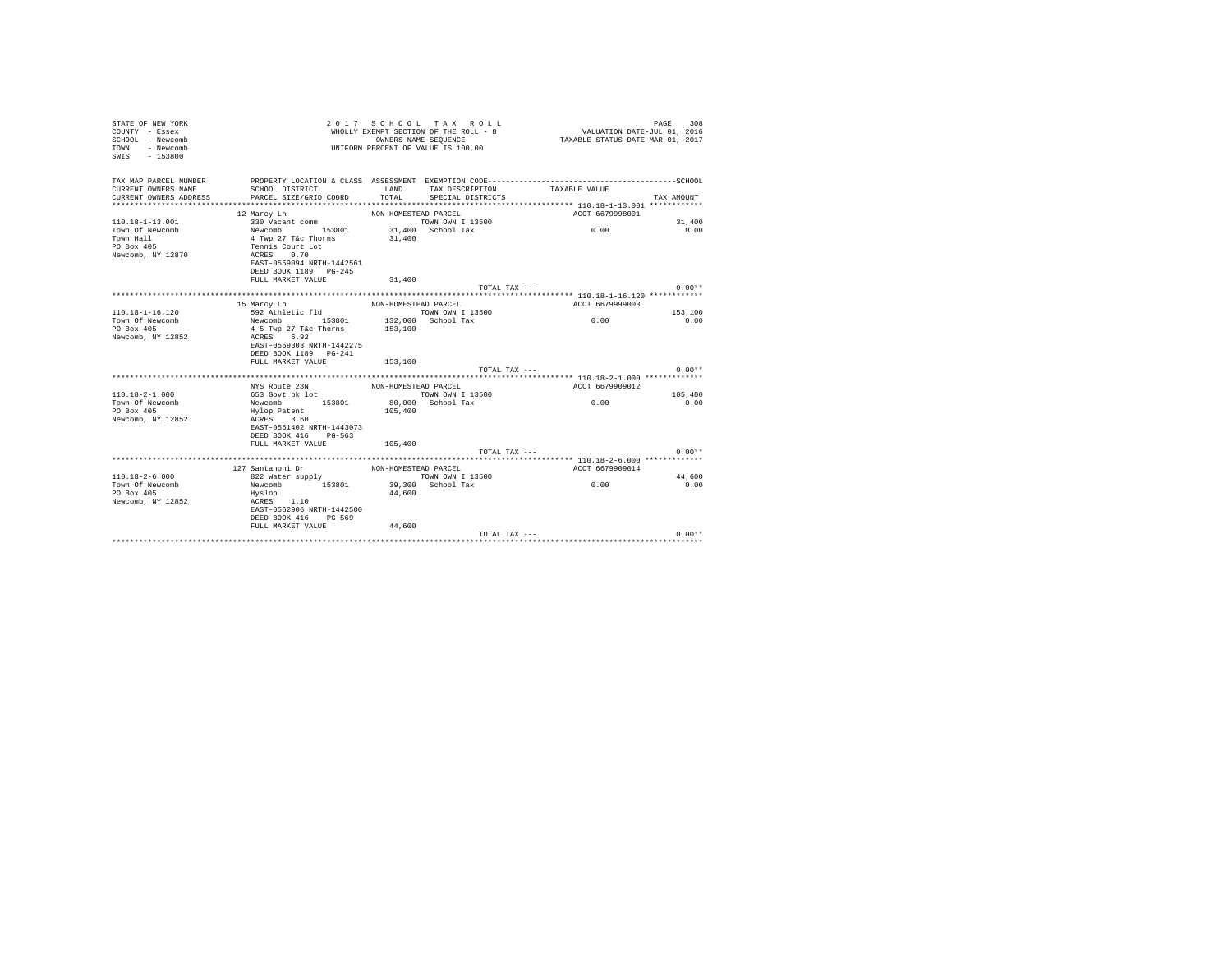| STATE OF NEW YORK<br>COUNTY - Essex<br>SCHOOL - Newcomb<br>TOWN - Newcomb<br>SWIS - 153800 |                                          |                      | 2017 SCHOOL TAX ROLL<br>WHOLLY EXEMPT SECTION OF THE ROLL - 8<br>OWNERS NAME SEQUENCE<br>UNIFORM PERCENT OF VALUE IS 100.00 | VALUATION DATE-JUL 01, 2016<br>TAXABLE STATUS DATE-MAR 01, 2017 | 309<br>PAGE    |
|--------------------------------------------------------------------------------------------|------------------------------------------|----------------------|-----------------------------------------------------------------------------------------------------------------------------|-----------------------------------------------------------------|----------------|
| TAX MAP PARCEL NUMBER                                                                      |                                          |                      |                                                                                                                             |                                                                 |                |
| CURRENT OWNERS NAME                                                                        | SCHOOL DISTRICT                          | LAND                 | TAX DESCRIPTION                                                                                                             | TAXABLE VALUE                                                   |                |
| CURRENT OWNERS ADDRESS<br>*************************                                        | PARCEL SIZE/GRID COORD                   | TOTAL                | SPECIAL DISTRICTS                                                                                                           |                                                                 | TAX AMOUNT     |
|                                                                                            |                                          |                      |                                                                                                                             |                                                                 |                |
| $110.18 - 2 - 7.000$                                                                       | NYS Route 28N                            | NON-HOMESTEAD PARCEL | TOWN OWN I 13500                                                                                                            | ACCT 6679909013                                                 |                |
| Town Of Newcomb                                                                            | 653 Govt pk lot                          |                      | 40.400 School Tax                                                                                                           | 0.00                                                            | 40,400<br>0.00 |
| PO Box 405                                                                                 | Newcomb 153801<br>Pt 1 2 Thorns Survey   | 40,400               |                                                                                                                             |                                                                 |                |
| Newcomb, NY 12852                                                                          | ACRES 2.20                               |                      |                                                                                                                             |                                                                 |                |
|                                                                                            | EAST-0562319 NRTH-1441923                |                      |                                                                                                                             |                                                                 |                |
|                                                                                            | DEED BOOK 416 PG-563                     |                      |                                                                                                                             |                                                                 |                |
|                                                                                            | FULL MARKET VALUE                        | 40,400               |                                                                                                                             |                                                                 |                |
|                                                                                            |                                          |                      |                                                                                                                             | TOTAL TAX ---                                                   | $0.00**$       |
|                                                                                            |                                          |                      |                                                                                                                             |                                                                 |                |
|                                                                                            | 4 Santanoni Dr                           | NON-HOMESTEAD PARCEL |                                                                                                                             | ACCT 6679980017                                                 |                |
| $110.18 - 2 - 11.000$                                                                      | 642 Health bldg                          |                      | TOWN OWN I 13500                                                                                                            |                                                                 | 416,700        |
| Town Of Newcomb                                                                            | Newcomb 153801 40,200 School Tax         |                      |                                                                                                                             | 0.00                                                            | 0.00           |
| PO Box 405                                                                                 | 3 Thorns Survey                          | 416,700              |                                                                                                                             |                                                                 |                |
| Newcomb, NY 12852                                                                          | ACRES 2.00                               |                      |                                                                                                                             |                                                                 |                |
|                                                                                            | EAST-0560608 NRTH-1442118                |                      |                                                                                                                             |                                                                 |                |
|                                                                                            | DEED BOOK 452 PG-33<br>FULL MARKET VALUE | 416,700              |                                                                                                                             |                                                                 |                |
|                                                                                            |                                          |                      |                                                                                                                             | TOTAL TAX ---                                                   | $0.00**$       |
|                                                                                            |                                          |                      |                                                                                                                             |                                                                 |                |
|                                                                                            | 5005 NYS Route 28N                       | NON-HOMESTEAD PARCEL |                                                                                                                             | ACCT 665J102810                                                 |                |
| 110.18-3-7.100                                                                             | 311 Res vac land                         |                      | TOWN OWN I 13500                                                                                                            |                                                                 | 37,100         |
| Town of Newcomb                                                                            | Newcomb 153801 37,100 School Tax         |                      |                                                                                                                             | 0.00                                                            | 0.00           |
| 5639 NYS Route 28N                                                                         | 4 Thorns Sur Twp 27 T&c                  | 37,100               |                                                                                                                             |                                                                 |                |
| Newcomb, NY 12852                                                                          | Farmhouse Pl                             |                      |                                                                                                                             |                                                                 |                |
|                                                                                            | ACRES 4.09                               |                      |                                                                                                                             |                                                                 |                |
|                                                                                            | EAST-0559970 NRTH-1442648                |                      |                                                                                                                             |                                                                 |                |
|                                                                                            | DEED BOOK 1689 PG-212                    |                      |                                                                                                                             |                                                                 |                |
|                                                                                            | FULL MARKET VALUE                        | 37,100               |                                                                                                                             |                                                                 |                |
|                                                                                            |                                          |                      |                                                                                                                             | TOTAL TAX ---                                                   | $0.00**$       |
|                                                                                            | NYS Route 28N                            | NON-HOMESTEAD PARCEL |                                                                                                                             | ACCT 665Z005001                                                 |                |
| $110.18 - 3 - 7.200$                                                                       | 651 Highway gar                          |                      | TOWN OWN I 13500                                                                                                            |                                                                 | 271,700        |
| Town of Newcomb                                                                            | Newcomb 153801                           |                      | 42,900 School Tax                                                                                                           | 0.00                                                            | 0.00           |
| NYS Route 28N                                                                              | 4 T&C 27 TS                              | 271,700              |                                                                                                                             |                                                                 |                |
| PO Box 405                                                                                 | ACRES 4.65                               |                      |                                                                                                                             |                                                                 |                |
| Newcomb, NY 12852                                                                          | EAST-0559670 NRTH-1442157                |                      |                                                                                                                             |                                                                 |                |
|                                                                                            | DEED BOOK 1405 PG-289                    |                      |                                                                                                                             |                                                                 |                |
|                                                                                            | FULL MARKET VALUE                        | 271,700              |                                                                                                                             |                                                                 |                |
|                                                                                            |                                          |                      |                                                                                                                             | TOTAL TAX ---                                                   | $0.00**$       |
|                                                                                            |                                          |                      |                                                                                                                             |                                                                 |                |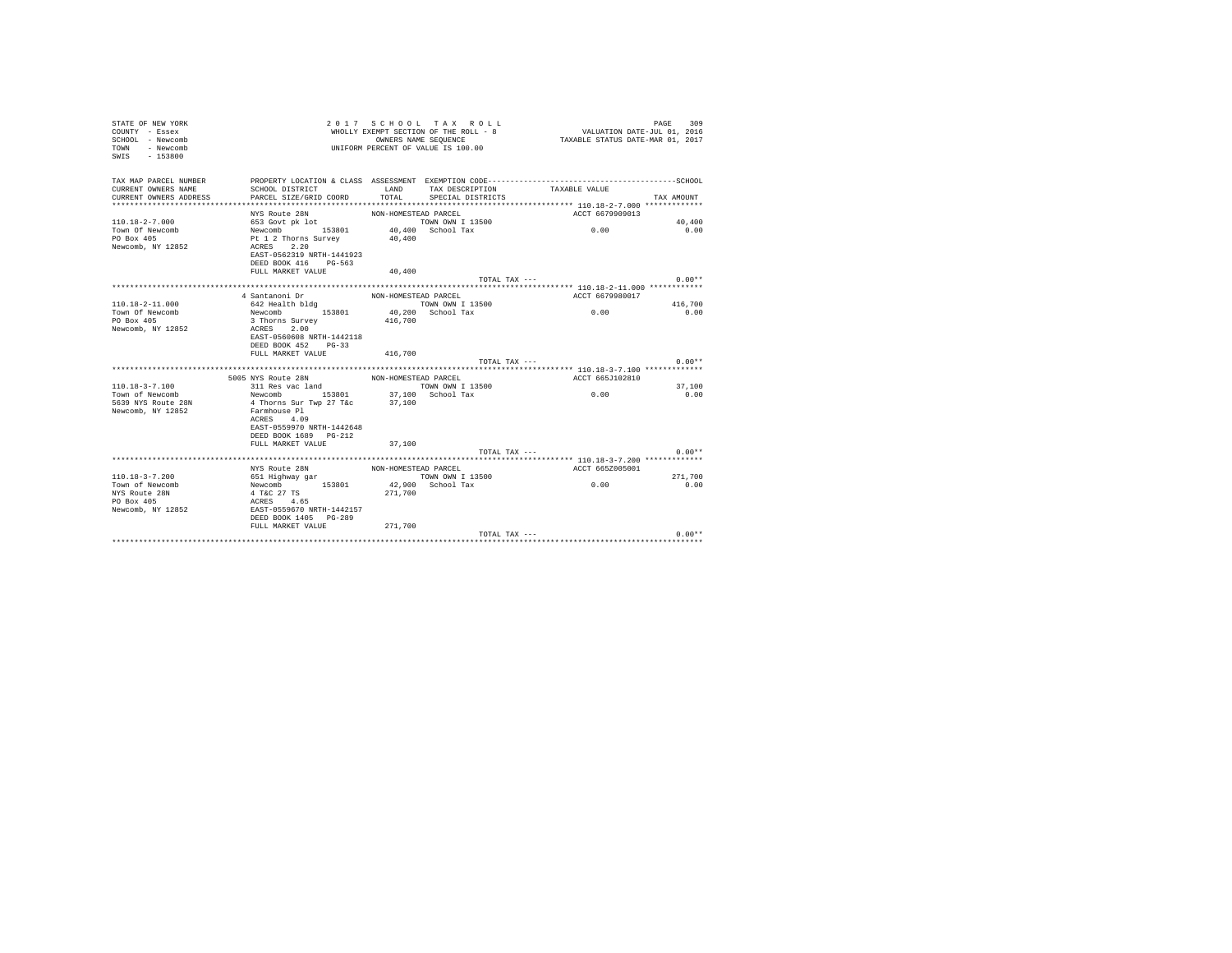| STATE OF NEW YORK<br>COUNTY - Essex<br>SCHOOL - Newcomb<br>- Newcomb<br><b>TOWN</b><br>$-153800$<br>SWIS | VALUATION DATE-JUL 01, 2016<br>TAXABLE STATUS DATE-MAR 01, 2017 | 310<br>PAGE          |                                      |                                                                                                               |            |
|----------------------------------------------------------------------------------------------------------|-----------------------------------------------------------------|----------------------|--------------------------------------|---------------------------------------------------------------------------------------------------------------|------------|
| TAX MAP PARCEL NUMBER<br>CURRENT OWNERS NAME<br>CURRENT OWNERS ADDRESS                                   | SCHOOL DISTRICT<br>PARCEL SIZE/GRID COORD                       | LAND<br>TOTAL        | TAX DESCRIPTION<br>SPECIAL DISTRICTS | PROPERTY LOCATION & CLASS ASSESSMENT EXEMPTION CODE-----------------------------------SCHOOL<br>TAXABLE VALUE | TAX AMOUNT |
|                                                                                                          | 3 Santanoni Dr                                                  | NON-HOMESTEAD PARCEL |                                      | ACCT 6679909107                                                                                               |            |
| $110.18 - 3 - 8.000$                                                                                     | 593 Picnic site                                                 |                      | TOWN OWN I 13500                     |                                                                                                               | 57,800     |
| Town Of Newcomb                                                                                          | Newcomb 153801                                                  |                      | 56,400 School Tax                    | 0.00                                                                                                          | 0.00       |
| PO Box 405                                                                                               | Pt 3 Thorns Survey                                              | 57,800               |                                      |                                                                                                               |            |
| Newcomb, NY 12852                                                                                        | 2.10<br>ACRES                                                   |                      |                                      |                                                                                                               |            |
|                                                                                                          | EAST-0560212 NRTH-1442369                                       |                      |                                      |                                                                                                               |            |
|                                                                                                          | DEED BOOK 343<br>$PG-410$                                       |                      |                                      |                                                                                                               |            |
|                                                                                                          | FULL MARKET VALUE                                               | 57,800               | TOTAL TAX ---                        |                                                                                                               | $0.00**$   |
|                                                                                                          |                                                                 |                      |                                      |                                                                                                               |            |
|                                                                                                          | Adams Ln                                                        | NON-HOMESTEAD PARCEL |                                      | ACCT 6679909101                                                                                               |            |
| $110.18 - 3 - 13.000$                                                                                    | 653 Govt pk lot                                                 |                      | TOWN OWN I 13500                     |                                                                                                               | 75,700     |
| Town Of Newcomb                                                                                          | Newcomb 153801                                                  |                      | 33,300 School Tax                    | 0.00                                                                                                          | 0.00       |
| PO Box 405                                                                                               | Pt 4 Thorns Survey                                              | 75,700               |                                      |                                                                                                               |            |
| Newcomb, NY 12852                                                                                        | ACRES 0.70                                                      |                      |                                      |                                                                                                               |            |
|                                                                                                          | EAST-0560002 NRTH-1441920                                       |                      |                                      |                                                                                                               |            |
|                                                                                                          | DEED BOOK 416 PG-582                                            |                      |                                      |                                                                                                               |            |
|                                                                                                          | FULL MARKET VALUE                                               | 75,700               | TOTAL TAX $---$                      |                                                                                                               | $0.00**$   |
|                                                                                                          |                                                                 |                      |                                      |                                                                                                               |            |
|                                                                                                          | Adams Ln                                                        | NON-HOMESTEAD PARCEL |                                      | ACCT 6679909008                                                                                               |            |
| $110.18 - 3 - 14.000$                                                                                    | 682 Rec facility                                                |                      | TOWN OWN I 13500                     |                                                                                                               | 8,800      |
| Town Of Newcomb                                                                                          | Newcomb 153801                                                  |                      | 8,800 School Tax                     | 0.00                                                                                                          | 0.00       |
| PO Box 405                                                                                               | Pt 4 Thorns Survey                                              | 8,800                |                                      |                                                                                                               |            |
| Newcomb, NY 12852                                                                                        | ACRES 0.10                                                      |                      |                                      |                                                                                                               |            |
|                                                                                                          | EAST-0560193 NRTH-1441885                                       |                      |                                      |                                                                                                               |            |
|                                                                                                          | DEED BOOK 416 PG-574                                            |                      |                                      |                                                                                                               |            |
|                                                                                                          | FULL MARKET VALUE                                               | 8,800                |                                      |                                                                                                               |            |
|                                                                                                          |                                                                 |                      | TOTAL TAX $---$                      |                                                                                                               | $0.00**$   |
|                                                                                                          | 2 Sanford Ln                                                    | NON-HOMESTEAD PARCEL |                                      | ACCT 6679909015                                                                                               |            |
| $110.18 - 5 - 7.000$                                                                                     | 822 Water supply                                                |                      | TOWN OWN I 13500                     |                                                                                                               | 184,700    |
| Town Of Newcomb                                                                                          | Newcomb 153801                                                  |                      | 23,200 School Tax                    | 0.00                                                                                                          | 0.00       |
| PO Box 405                                                                                               | Pt 4 Thorns Survey                                              | 184,700              |                                      |                                                                                                               |            |
| Newcomb, NY 12852                                                                                        | ACRES 0.30                                                      |                      |                                      |                                                                                                               |            |
|                                                                                                          | EAST-0560323 NRTH-1441270                                       |                      |                                      |                                                                                                               |            |
|                                                                                                          | DEED BOOK 416 PG-569                                            |                      |                                      |                                                                                                               |            |
|                                                                                                          | FULL MARKET VALUE                                               | 184,700              |                                      |                                                                                                               |            |
|                                                                                                          |                                                                 |                      | TOTAL TAX ---                        |                                                                                                               | $0.00**$   |
|                                                                                                          |                                                                 |                      |                                      |                                                                                                               |            |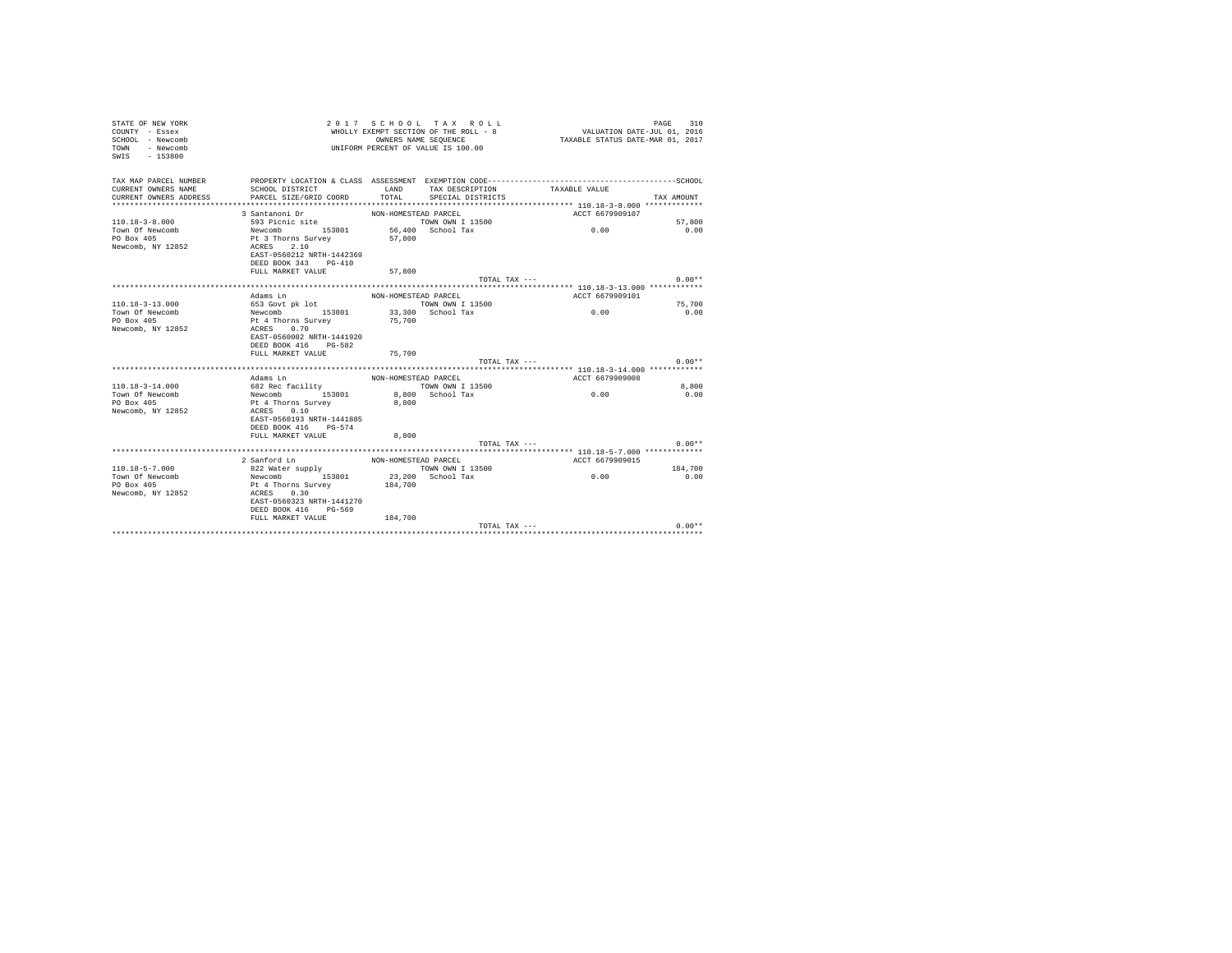| STATE OF NEW YORK<br>COUNTY - Essex<br>SCHOOL - Newcomb<br>TOWN<br>- Newcomb<br>$-153800$<br>SWIS   |                                                                                                                                                                                                                                       | OWNERS NAME SEOUENCE                       | 2017 SCHOOL TAX ROLL<br>UNIFORM PERCENT OF VALUE IS 100.00 | WHOLLY EXEMPT SECTION OF THE ROLL - 8 WALUATION DATE-JUL 01, 2016<br>TAXABLE STATUS DATE-MAR 01, 2017 | 311<br>PAGE                 |
|-----------------------------------------------------------------------------------------------------|---------------------------------------------------------------------------------------------------------------------------------------------------------------------------------------------------------------------------------------|--------------------------------------------|------------------------------------------------------------|-------------------------------------------------------------------------------------------------------|-----------------------------|
| TAX MAP PARCEL NUMBER<br>CURRENT OWNERS NAME<br>CURRENT OWNERS ADDRESS                              | SCHOOL DISTRICT<br>PARCEL SIZE/GRID COORD TOTAL                                                                                                                                                                                       | LAND                                       | TAX DESCRIPTION<br>SPECIAL DISTRICTS                       | TAXARLE VALUE                                                                                         | TAX AMOUNT                  |
| $120. -1 - 1.112/1$<br>Town of Newcomb<br>5639 NYS Rte 28N<br>Newcomb, NY 12852                     | 1207 Goodnow Flow Rd<br>930 State forest<br>153801 250,000 School Tax<br>Newcomb<br>Pt of 120.-1-1.112<br>Chain Lake Pit 1 Ac<br>EAST-0538347 NRTH-1419153<br>DEED BOOK 1718 PG-264<br>FULL MARKET VALUE                              | NON-HOMESTEAD PARCEL<br>250,000<br>250,000 | TOWN OWN T 13500<br>TOTAL TAX $---$                        | ACCT 665Z014009<br>0.00                                                                               | 250,000<br>0.00<br>$0.00**$ |
| $120.18 - 2 - 50.000$<br>Town of Newcomb<br>5639 State Route 28N<br>PO Box 405<br>Newcomb, NY 12852 | Goodnow Flow Rd MON-HOMESTEAD PARCEL<br>846 Connectors<br>153801 142,100 School Tax<br>Newcomb<br>45/66 T&C Pur TWP 18 142,100<br>Bridge Lot<br>ACRES 2.38<br>EAST-0538975 NRTH-1426409<br>DEED BOOK 1585 PG-303<br>FULL MARKET VALUE | 142,100                                    | TOWN OWN I 13500<br>TOTAL TAX $---$                        | ACCT 665Z004002<br>0.00                                                                               | 142,100<br>0.00<br>$0.00**$ |
|                                                                                                     |                                                                                                                                                                                                                                       |                                            |                                                            |                                                                                                       |                             |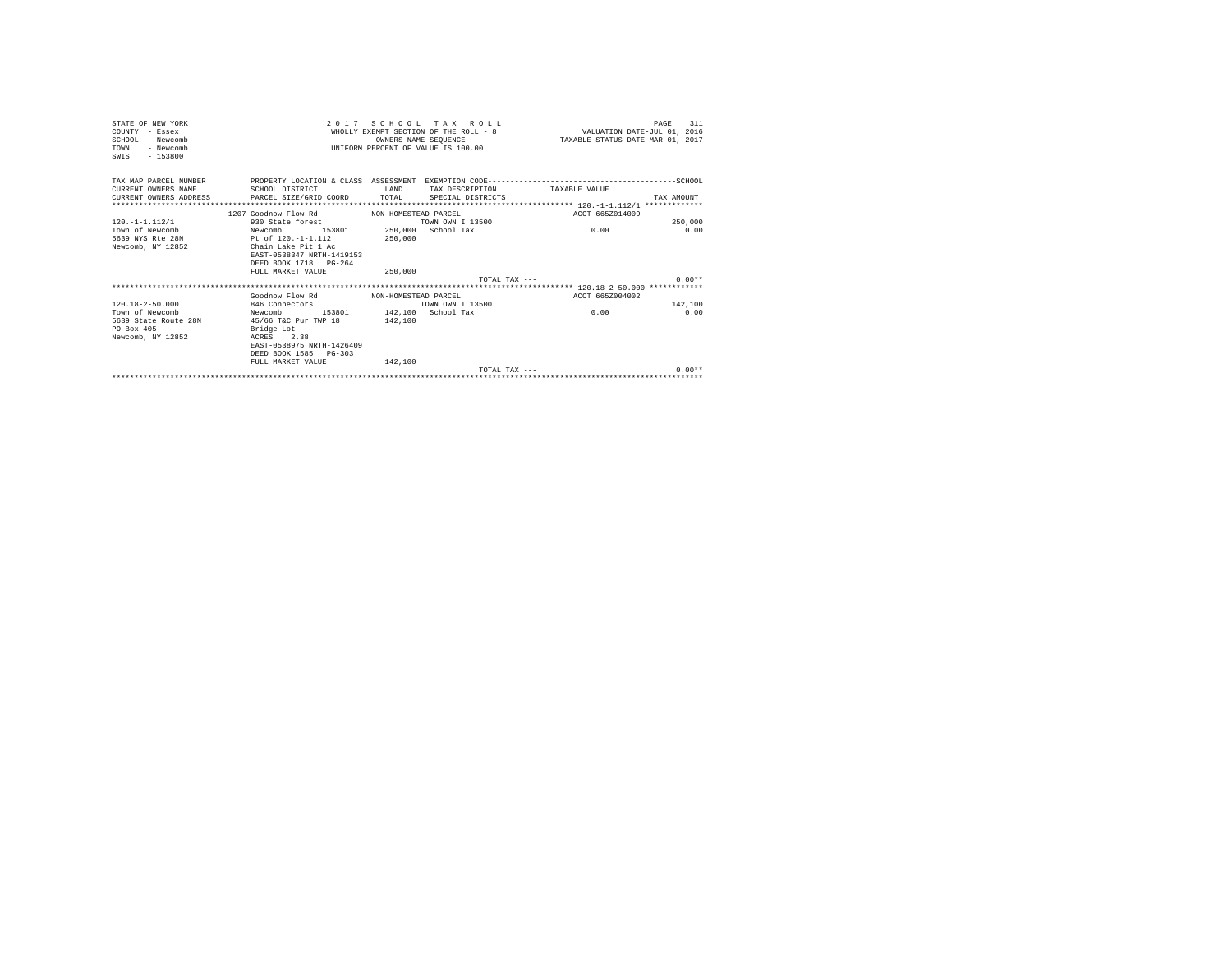|      | STATE OF NEW YORK | 2017 SCHOOL TAX ROLL                  |                                  | PAGE            | 312 |
|------|-------------------|---------------------------------------|----------------------------------|-----------------|-----|
|      | COUNTY - Essex    | WHOLLY EXEMPT SECTION OF THE ROLL - 8 | VALUATION DATE-JUL 01, 2016      |                 |     |
|      | SCHOOL - Newcomb  |                                       | TAXABLE STATUS DATE-MAR 01, 2017 |                 |     |
| TOWN | - Newcomb         | UNIFORM PERCENT OF VALUE IS 100.00    |                                  | RPS155/V04/L015 |     |
| SWIS | - 153800          |                                       | CURRENT DATE 8/17/2017           |                 |     |
|      |                   |                                       |                                  |                 |     |

## \*\*\* S P E C I A L D I S T R I C T S U M M A R Y \*\*\*

|      | ----<br>IUIAL<br>the contract of the contract of the contract of | ---<br>the contract of the contract of the contract of the contract of the contract of |                | ΑΙ | EXEMPT | <b>ABI</b> | moms:<br>the contract of the contract of the contract of |
|------|------------------------------------------------------------------|----------------------------------------------------------------------------------------|----------------|----|--------|------------|----------------------------------------------------------|
| CODE | DARCELS<br>.                                                     | <b>TVDL</b><br>.                                                                       | - ---<br>'ALUL | 'n |        | ALUE       | ---<br>1 A.A                                             |

## NO SPECIAL DISTRICTS AT THIS LEVEL

# \*\*\* S C H O O L D I S T R I C T S U M M A R Y \*\*\*

| CODE   | DISTRICT NAME   | TOTAL<br>PARCELS | ASSESSED<br>LAND | ASSESSED<br>TOTAL | EXEMPT<br>AMOUNT<br>--------<br>STAR AMOUNT | TOTAL<br>TAXABLE<br>------------<br>STAR TAXABLE | TOTAL TAX |
|--------|-----------------|------------------|------------------|-------------------|---------------------------------------------|--------------------------------------------------|-----------|
|        | Newcomb         | 69               | 19511, 325       | 37907,425         | 37907,425                                   |                                                  |           |
| 153801 |                 |                  |                  |                   |                                             |                                                  |           |
|        | SUB-TOTAL       | 69               | 19511, 325       | 37907.425         | 37907,425                                   |                                                  |           |
|        | SUB-TOTAL(CONT) |                  |                  |                   |                                             |                                                  |           |
|        |                 |                  |                  |                   |                                             |                                                  |           |
|        | TOTAL           | 69               | 19511, 325       | 37907,425         | 37907,425                                   |                                                  |           |
|        | TO TAL (CONT)   |                  |                  |                   |                                             |                                                  |           |
|        |                 |                  |                  |                   |                                             |                                                  |           |

## \*\*\* S Y S T E M C O D E S S U M M A R Y \*\*\*

| CODE  | DESCRIPTION        | TOTAL<br>PARCELS | SCHOOL               |
|-------|--------------------|------------------|----------------------|
| 50000 | WHOLLY EX<br>TOTAL |                  | 1976,000<br>1976,000 |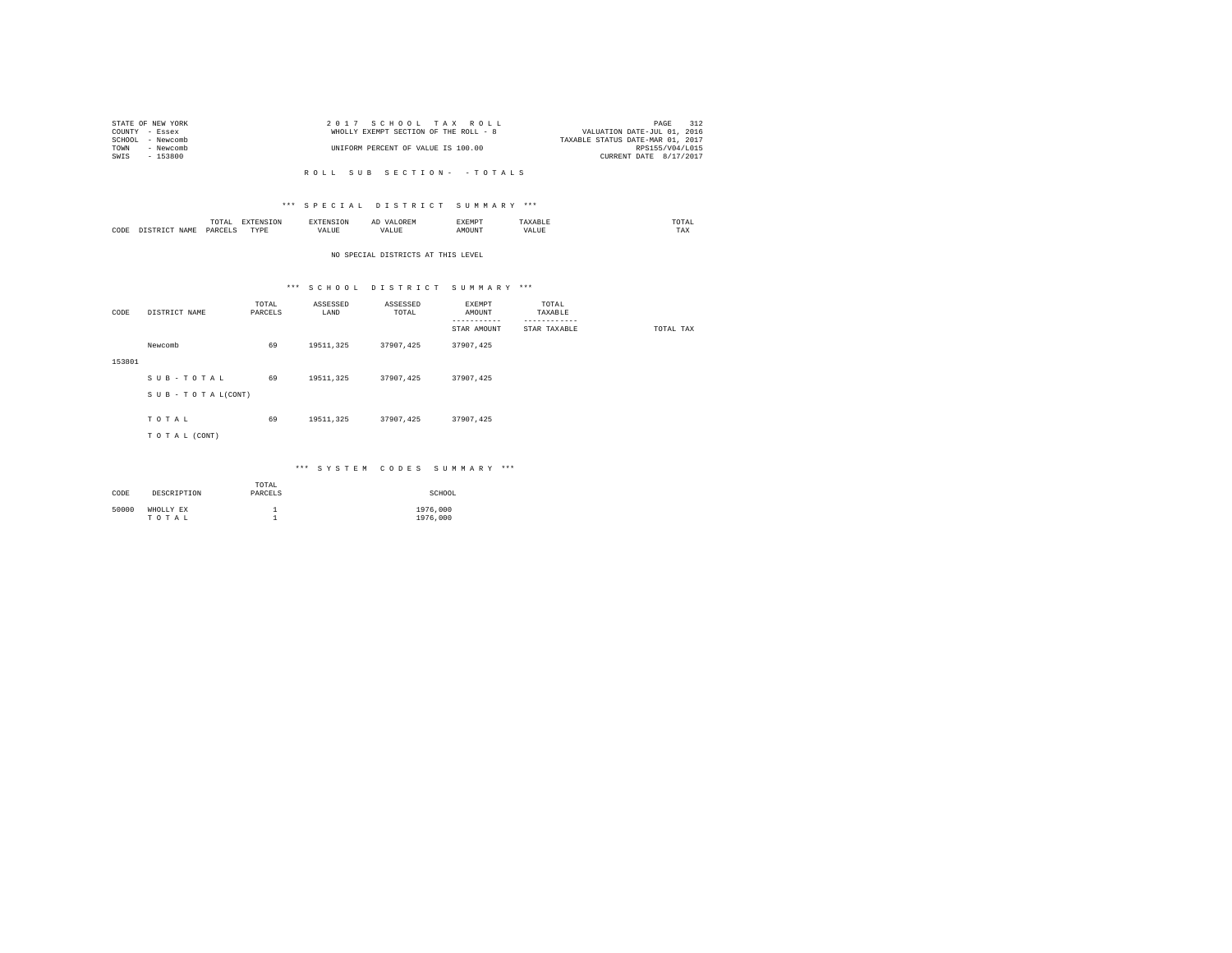|                | STATE OF NEW YORK | 2017 SCHOOL TAX ROLL                  | 313<br>PAGE                      |
|----------------|-------------------|---------------------------------------|----------------------------------|
| COUNTY - Essex |                   | WHOLLY EXEMPT SECTION OF THE ROLL - 8 | VALUATION DATE-JUL 01, 2016      |
|                | SCHOOL - Newcomb  |                                       | TAXABLE STATUS DATE-MAR 01, 2017 |
| TOWN           | - Newcomb         | UNIFORM PERCENT OF VALUE IS 100.00    | RPS155/V04/L015                  |
| SWIS           | - 153800          |                                       | CURRENT DATE 8/17/2017           |
|                |                   |                                       |                                  |

# \*\*\* E X E M P T I O N S U M M A R Y \*\*\*

|       |             | TOTAL          |           |
|-------|-------------|----------------|-----------|
| CODE  | DESCRIPTION | PARCELS        | SCHOOL    |
|       |             |                |           |
| 12100 | N.Y. STATE  | 9              | 4084,400  |
| 13500 | TOWN OWN I  | 39             | 6513,100  |
| 13800 | SCHOOL DST  | 3              | 6312,400  |
| 21600 | CHURCH PAR  |                | 66,000    |
| 25110 | CONST REL   | 7              | 711,100   |
| 25120 | CONST ED    | 6              | 17733.425 |
| 26400 | VOL F DEPT  | $\overline{2}$ | 508,500   |
| 27350 | PRI CEM     | 1              | 2.500     |
|       | TOTAL       | 68             | 35931.425 |

| ROLL<br><b>SEC</b> | DESCRIPTION                                    | TOTAL<br>PARCELS | ASSESSED<br>LAND | ASSESSED<br>TOTAL | <b>EXEMPT</b><br>AMOUNT<br>-----------<br>STAR AMOUNT | TOTAL<br>TAXABLE<br>STAR TAXABLE | TOTAL<br>TAX |
|--------------------|------------------------------------------------|------------------|------------------|-------------------|-------------------------------------------------------|----------------------------------|--------------|
| 8                  | RS 8 TOTAL<br>SPEC DIST TAXES<br>WHOLLY EXEMPT | 69               | 19511.325        | 37907.425         | 37,907,425                                            |                                  |              |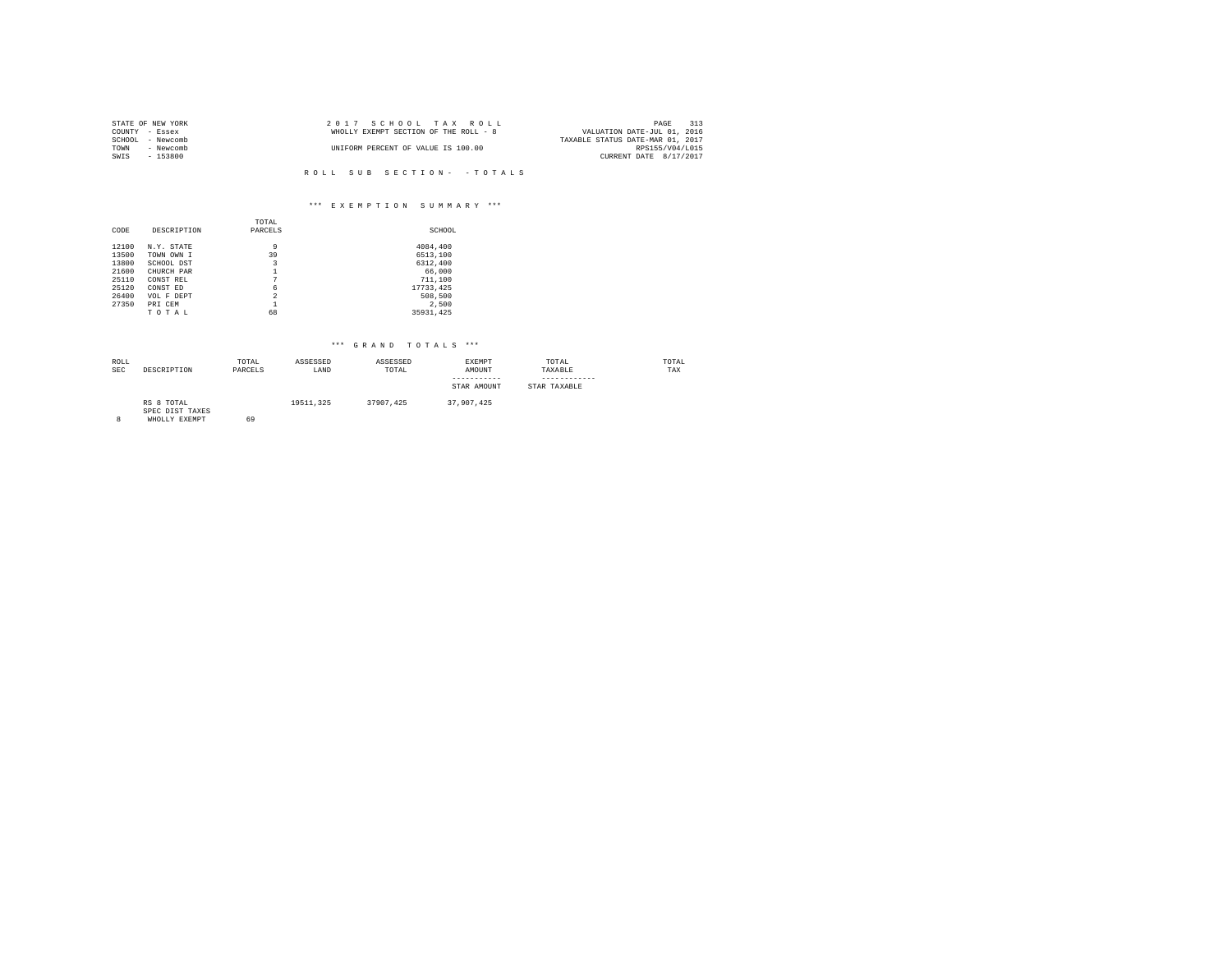| STATE OF NEW YORK<br>COUNTY - Essex<br>$SCHOM.$ - Newcomb<br>- Newcomb<br>TOWN<br>SWIS - 153800 |                                                                                                                                                                                               |                      | 2017 SCHOOL TAX ROLL<br>OWNERS NAME SEOUENCE<br>UNIFORM PERCENT OF VALUE IS 100.00 | WHOLLY EXEMPT SECTION OF THE ROLL - 8 SUB-SECT - A VALUATION DATE-JUL 01, 2016<br>TAXABLE STATUS DATE-MAR 01, 2017                                 | 314<br>PAGE |
|-------------------------------------------------------------------------------------------------|-----------------------------------------------------------------------------------------------------------------------------------------------------------------------------------------------|----------------------|------------------------------------------------------------------------------------|----------------------------------------------------------------------------------------------------------------------------------------------------|-------------|
| CURRENT OWNERS NAME<br>CURRENT OWNERS ADDRESS                                                   | SCHOOL DISTRICT<br>PARCEL SIZE/GRID COORD TOTAL                                                                                                                                               | <b>T.AND</b>         | SPECIAL DISTRICTS                                                                  | TAX MAP PARCEL NUMBER PROPERTY LOCATION & CLASS ASSESSMENT EXEMPTION CODE----------------------------------SCHOOL<br>TAX DESCRIPTION TAXABLE VALUE | TAX AMOUNT  |
|                                                                                                 |                                                                                                                                                                                               |                      |                                                                                    |                                                                                                                                                    |             |
|                                                                                                 | Tahawus Rd                                                                                                                                                                                    | NON-HOMESTEAD PARCEL |                                                                                    | ACCT 665Z012004                                                                                                                                    |             |
| $110 - 1 - 12 - 312$                                                                            | 330 Vacant comm                                                                                                                                                                               |                      | TOWN OWN T 13500                                                                   |                                                                                                                                                    | 268,900     |
| Town of Newcomb<br>5639 NYS Route 28N<br>Newcomb, NY 12852                                      | 153801 268,900 School Tax<br>Newcomb<br>19, 30 RS TWP 27 T&C<br>Golf Course PL<br>? Under 480 RPTL<br>ACRES 324.00<br>EAST-0561936 NRTH-1445283<br>DEED BOOK 1689 PG-205<br>FULL MARKET VALUE | 268,900<br>268,900   |                                                                                    | 0.00                                                                                                                                               | 0.00        |
|                                                                                                 |                                                                                                                                                                                               |                      |                                                                                    | TOTAL TAX ---                                                                                                                                      | $0.00**$    |
|                                                                                                 |                                                                                                                                                                                               |                      |                                                                                    |                                                                                                                                                    |             |
|                                                                                                 | NYS Route 28N                                                                                                                                                                                 | NON-HOMESTEAD PARCEL |                                                                                    | ACCT 665Z012003                                                                                                                                    |             |
| $121 - 5 - 2.120$                                                                               | 322 Rural vac>10                                                                                                                                                                              |                      | TOWN OWN I 13500                                                                   |                                                                                                                                                    | 48,400      |
| Town of Newcomb<br>5639 NYS Route 28N T&C Purchase TWP 46<br>Newcomb, NY 12852                  | Newcomb 153801 48,400 School Tax<br>ACRES 20.00<br>EAST-0568998 NRTH-1439458<br>DEED BOOK 1689 PG-212<br>FULL MARKET VALUE                                                                    | 48,400<br>48,400     |                                                                                    | 0.00                                                                                                                                               | 0.00        |
|                                                                                                 |                                                                                                                                                                                               |                      | $T$ $\cap$ $T\Delta T$ . $T\Delta Y$ $---$                                         |                                                                                                                                                    | $0.00**$    |
|                                                                                                 |                                                                                                                                                                                               |                      |                                                                                    |                                                                                                                                                    |             |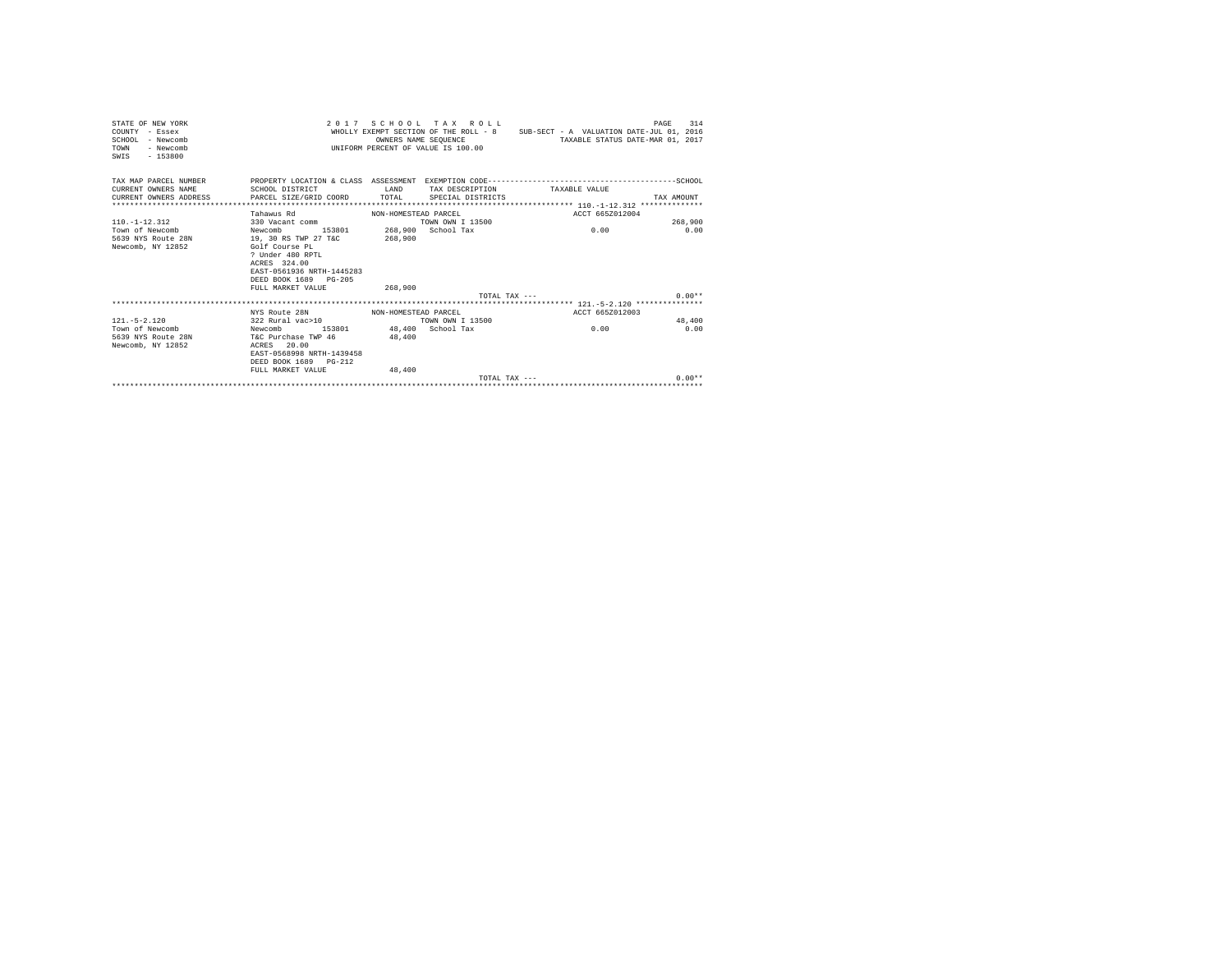| STATE OF NEW YORK   | 2017 SCHOOL TAX ROLL                  | 315<br>PAGE                              |
|---------------------|---------------------------------------|------------------------------------------|
| COUNTY - Essex      | WHOLLY EXEMPT SECTION OF THE ROLL - 8 | SUB-SECT - A VALUATION DATE-JUL 01, 2016 |
| SCHOOL<br>- Newcomb |                                       | TAXABLE STATUS DATE-MAR 01, 2017         |
| TOWN<br>- Newcomb   | UNIFORM PERCENT OF VALUE IS 100.00    | RPS155/V04/L015                          |
| - 153800<br>SWIS    |                                       | CURRENT DATE 8/17/2017                   |

## \*\*\* S P E C I A L D I S T R I C T S U M M A R Y \*\*\*

|      | ----<br>IUIAL<br>the contract of the contract of the contract of | ---<br>the contract of the contract of the contract of the contract of the contract of |                | ΑΙ | EXEMPT | <b>ABI</b> | moms:<br>the contract of the contract of the contract of |
|------|------------------------------------------------------------------|----------------------------------------------------------------------------------------|----------------|----|--------|------------|----------------------------------------------------------|
| CODE | DARCELS<br>.                                                     | <b>TVDL</b><br>.                                                                       | - ---<br>'ALUL | 'n |        | ALUE       | ---<br>1 A.A                                             |

### NO SPECIAL DISTRICTS AT THIS LEVEL

## \*\*\* S C H O O L D I S T R I C T S U M M A R Y \*\*\*

| CODE   | DISTRICT NAME   | TOTAL<br>PARCELS | ASSESSED<br>LAND | ASSESSED<br>TOTAL | EXEMPT<br>AMOUNT<br>--------- | TOTAL<br>TAXABLE<br>--------- |           |
|--------|-----------------|------------------|------------------|-------------------|-------------------------------|-------------------------------|-----------|
|        |                 |                  |                  |                   | STAR AMOUNT                   | STAR TAXABLE                  | TOTAL TAX |
|        | Newcomb         | $\overline{a}$   | 317,300          | 317,300           | 317,300                       |                               |           |
| 153801 |                 |                  |                  |                   |                               |                               |           |
|        | SUB-TOTAL       | $\overline{2}$   | 317,300          | 317,300           | 317,300                       |                               |           |
|        | SUB-TOTAL(CONT) |                  |                  |                   |                               |                               |           |
|        |                 |                  |                  |                   |                               |                               |           |
|        | TOTAL           | $\overline{a}$   | 317,300          | 317,300           | 317,300                       |                               |           |
|        | TO TAL (CONT)   |                  |                  |                   |                               |                               |           |
|        |                 |                  |                  |                   |                               |                               |           |

## \*\*\* S Y S T E M C O D E S S U M M A R Y \*\*\*

NO SYSTEM EXEMPTIONS AT THIS LEVEL

## \*\*\* E X E M P T I O N S U M M A R Y \*\*\*

| CODE  | DESCRIPTION         | TOTAL<br>PARCELS | SCHOOL             |
|-------|---------------------|------------------|--------------------|
| 13500 | TOWN OWN I<br>TOTAL | ∠<br>$\sim$<br>∼ | 317,300<br>317,300 |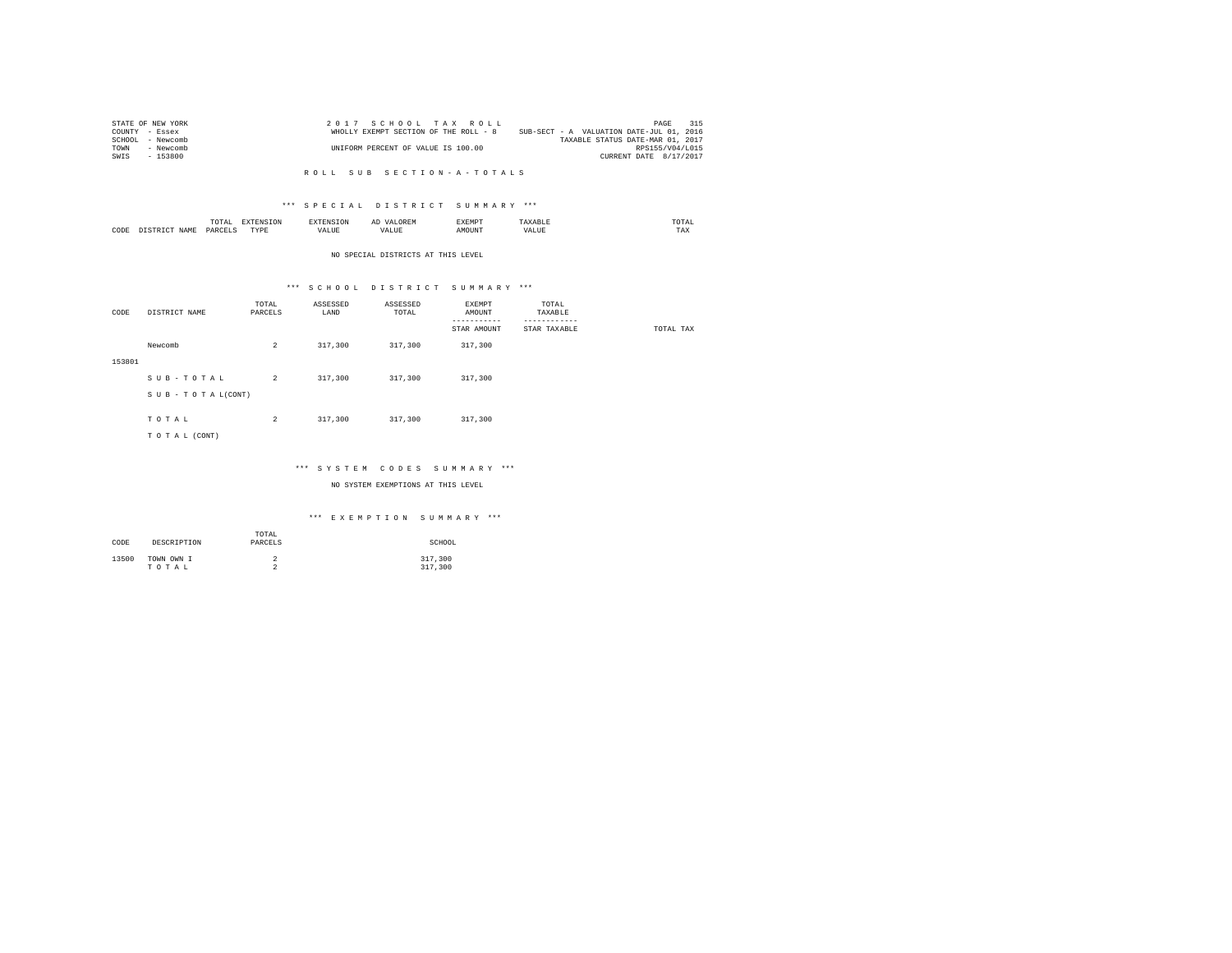| STATE OF NEW YORK   | 2017 SCHOOL TAX ROLL                  | 316<br>PAGE                              |  |
|---------------------|---------------------------------------|------------------------------------------|--|
| COUNTY - Essex      | WHOLLY EXEMPT SECTION OF THE ROLL - 8 | SUB-SECT - A VALUATION DATE-JUL 01, 2016 |  |
| SCHOOL<br>- Newcomb |                                       | TAXABLE STATUS DATE-MAR 01, 2017         |  |
| TOWN<br>- Newcomb   | UNIFORM PERCENT OF VALUE IS 100.00    | RPS155/V04/L015                          |  |
| SWIS<br>$-153800$   |                                       | CURRENT DATE 8/17/2017                   |  |

| ROLL<br><b>SEC</b> | DESCRIPTION                                    | TOTAL<br>PARCELS | ASSESSED<br>LAND | ASSESSED<br>TOTAL | EXEMPT<br>AMOUNT<br>-----------<br>STAR AMOUNT | TOTAL<br>TAXABLE<br>------------<br>STAR TAXABLE | TOTAL<br>TAX |
|--------------------|------------------------------------------------|------------------|------------------|-------------------|------------------------------------------------|--------------------------------------------------|--------------|
| 8                  | RS 8 TOTAL<br>SPEC DIST TAXES<br>WHOLLY EXEMPT | $\hat{ }$        | 317,300          | 317,300           | 317,300                                        |                                                  |              |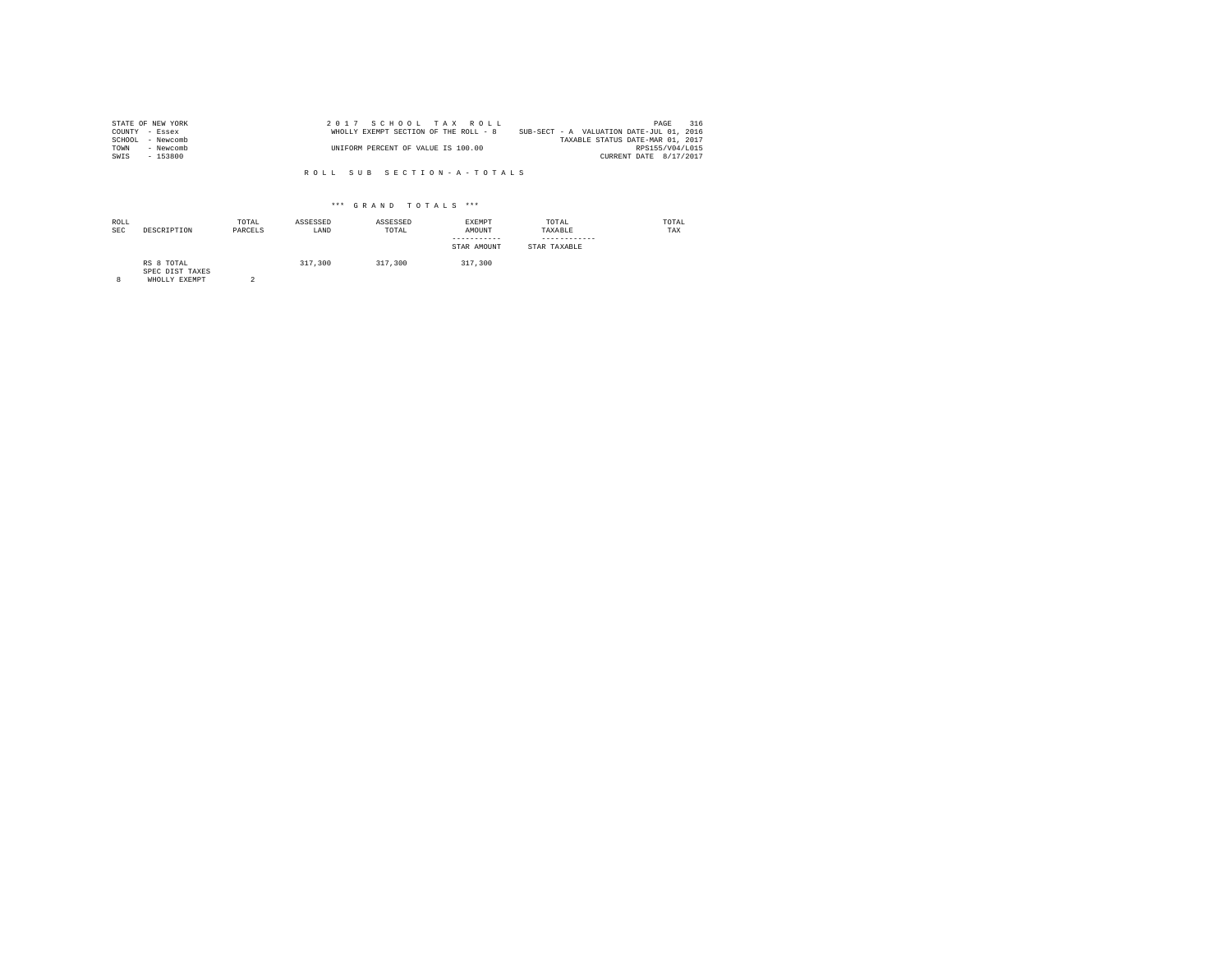|                | STATE OF NEW YORK | 2017 SCHOOL TAX ROLL                                                 | 317<br>PAGE     |
|----------------|-------------------|----------------------------------------------------------------------|-----------------|
| COUNTY - Essex |                   | WHOLLY EXEMPT SECTION OF THE ROLL - 8<br>VALUATION DATE-JUL 01, 2016 |                 |
|                | SCHOOL - Newcomb  | TAXABLE STATUS DATE-MAR 01, 2017                                     |                 |
| TOWN           | - Newcomb         | UNIFORM PERCENT OF VALUE IS 100.00                                   | RPS155/V04/L015 |
| SWIS           | - 153800          | CURRENT DATE 8/17/2017                                               |                 |
|                |                   |                                                                      |                 |
|                |                   | ROLL SECTION TOTALS                                                  |                 |

# \*\*\* S P E C I A L D I S T R I C T S U M M A R Y \*\*\*

|             | 10 I A<br>the contract of the contract of the contract of |       |             | $\sim$<br> | KEMP' |        | the contract of the contract of the contract of |
|-------------|-----------------------------------------------------------|-------|-------------|------------|-------|--------|-------------------------------------------------|
| CODE<br>--- |                                                           | אתייד | <b>ALUE</b> | $-$        |       | $\sim$ | -56                                             |

## NO SPECIAL DISTRICTS AT THIS LEVEL

# \*\*\* S C H O O L D I S T R I C T S U M M A R Y \*\*\*

| CODE   | DISTRICT NAME   | TOTAL<br>PARCELS | ASSESSED<br>LAND | ASSESSED<br>TOTAL | EXEMPT<br>AMOUNT         | TOTAL<br>TAXABLE             |           |
|--------|-----------------|------------------|------------------|-------------------|--------------------------|------------------------------|-----------|
|        |                 |                  |                  |                   | ---------<br>STAR AMOUNT | ------------<br>STAR TAXABLE | TOTAL TAX |
|        |                 |                  |                  |                   |                          |                              |           |
|        | Newcomb         | 71               | 19828,625        | 38224,725         | 38224,725                |                              |           |
| 153801 |                 |                  |                  |                   |                          |                              |           |
|        | SUB-TOTAL       | 71               | 19828,625        | 38224,725         | 38224,725                |                              |           |
|        | SUB-TOTAL(CONT) |                  |                  |                   |                          |                              |           |
|        |                 |                  |                  |                   |                          |                              |           |
|        | TOTAL           | 71               | 19828,625        | 38224,725         | 38224,725                |                              |           |
|        | TO TAL (CONT)   |                  |                  |                   |                          |                              |           |
|        |                 |                  |                  |                   |                          |                              |           |

## \*\*\* S Y S T E M C O D E S S U M M A R Y \*\*\*

| CODE  | DESCRIPTION        | TOTAL<br>PARCELS | SCHOOL               |
|-------|--------------------|------------------|----------------------|
| 50000 | WHOLLY EX<br>TOTAL |                  | 1976,000<br>1976,000 |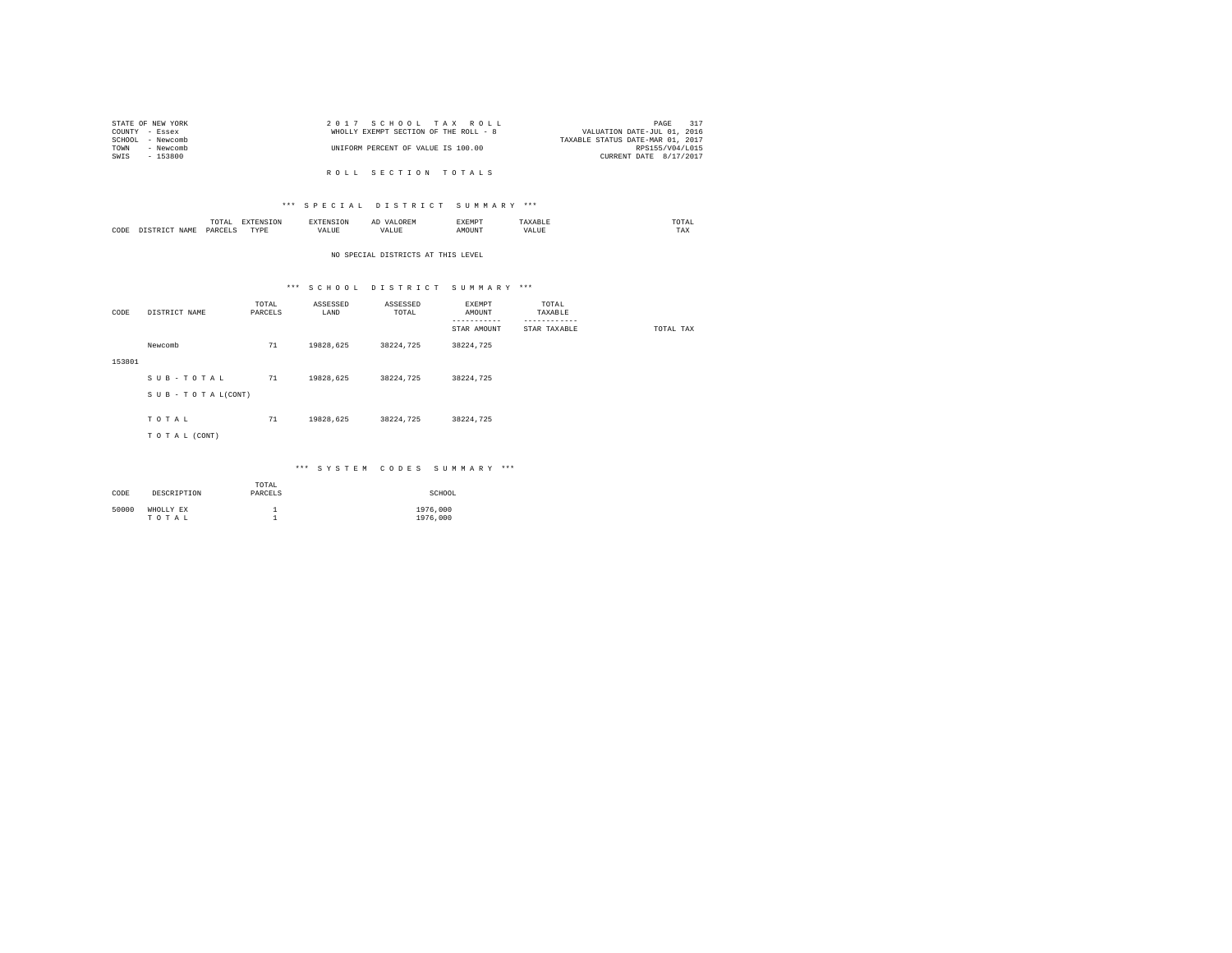| STATE OF NEW YORK | 2017 SCHOOL TAX ROLL                  | 318<br>PAGE                      |
|-------------------|---------------------------------------|----------------------------------|
| COUNTY - Essex    | WHOLLY EXEMPT SECTION OF THE ROLL - 8 | VALUATION DATE-JUL 01, 2016      |
| SCHOOL - Newcomb  |                                       | TAXABLE STATUS DATE-MAR 01, 2017 |
| - Newcomb<br>TOWN | UNIFORM PERCENT OF VALUE IS 100.00    | RPS155/V04/L015                  |
| SWIS<br>$-153800$ |                                       | CURRENT DATE 8/17/2017           |
|                   |                                       |                                  |
|                   | ROLL SECTION TOTALS                   |                                  |

# \*\*\* E X E M P T I O N S U M M A R Y \*\*\*

|       |             | TOTAL          |            |
|-------|-------------|----------------|------------|
| CODE  | DESCRIPTION | PARCELS        | SCHOOL     |
| 12100 | N.Y. STATE  | 9              | 4084,400   |
| 13500 | TOWN OWN I  | 41             | 6830,400   |
| 13800 | SCHOOL DST  | 3              | 6312,400   |
| 21600 | CHURCH PAR  | 1              | 66,000     |
| 25110 | CONST REL   | 7              | 711,100    |
| 25120 | CONST ED    | 6              | 17733, 425 |
| 26400 | VOL F DEPT  | $\overline{2}$ | 508,500    |
| 27350 | PRI CEM     |                | 2.500      |
|       | TOTAL       | 70             | 36248.725  |

| ROLL<br>SEC | DESCRIPTION                                    | TOTAL<br>PARCELS | ASSESSED<br>LAND | ASSESSED<br>TOTAL | EXEMPT<br>AMOUNT<br>-----------<br>STAR AMOUNT | TOTAL<br>TAXABLE<br>-----------<br>STAR TAXABLE | TOTAL<br>TAX |
|-------------|------------------------------------------------|------------------|------------------|-------------------|------------------------------------------------|-------------------------------------------------|--------------|
|             | RS 8 TOTAL<br>SPEC DIST TAXES<br>WHOLLY EXEMPT | 71               | 19828.625        | 38224.725         | 38, 224, 725                                   |                                                 |              |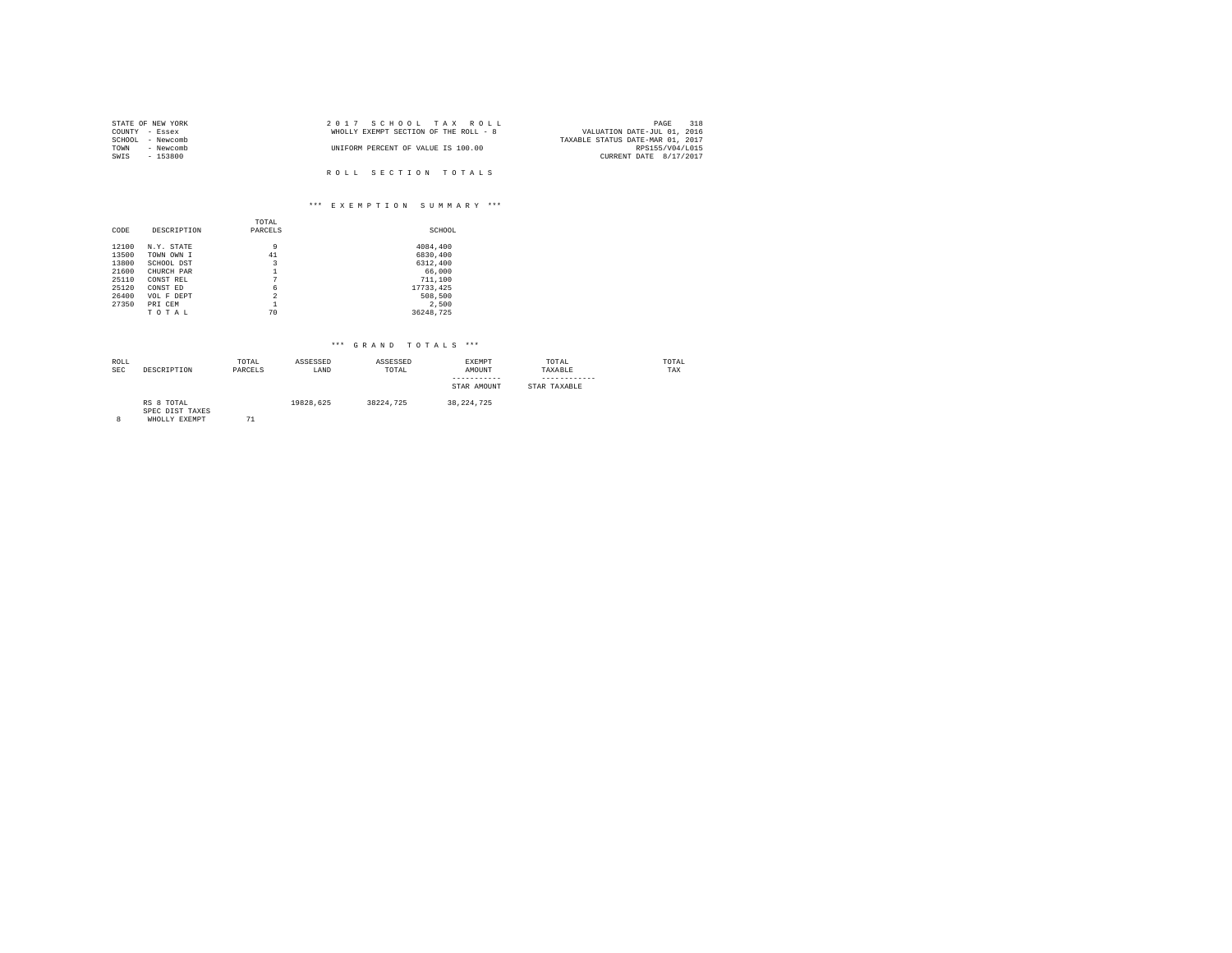| STATE OF NEW YORK | 2017 SCHOOL TAX ROLL | 319<br>PAGE                      |
|-------------------|----------------------|----------------------------------|
| COUNTY - Essex    |                      | VALUATION DATE-JUL 01, 2016      |
| SCHOOL - Newcomb  | SWIS TOTALS          | TAXABLE STATUS DATE-MAR 01, 2017 |
| TOWN<br>- Newcomb |                      | RPS155/V04/L015                  |
| $-153800$<br>SWIS |                      | CURRENT DATE 8/17/2017           |

## \*\*\* S P E C I A L D I S T R I C T S U M M A R Y \*\*\*

#### \*\*\* H O M E S T E A D \*\*\*

| CODE | DISTRICT NAME | EXTENSION<br>TOTAL<br>PARCELS<br>TYPE<br>& PARTS | <b>EXTENSION</b><br>VALUE | AD VALOREM<br>VALUE                                         | <b>EXEMPT</b><br>AMOUNT | TAXABLE<br>VALUE | TAX<br>RATE | TOTAL<br>TAX |
|------|---------------|--------------------------------------------------|---------------------------|-------------------------------------------------------------|-------------------------|------------------|-------------|--------------|
|      |               |                                                  |                           | NO SPECIAL DISTRICTS AT THIS LEVEL<br>*** NON-HOMESTEAD *** |                         |                  |             |              |
| CODE | DISTRICT NAME | EXTENSION<br>TOTAL<br>PARCELS<br>TYPE<br>& PARTS | <b>EXTENSION</b><br>VALUE | AD VALOREM<br>VALUE                                         | <b>EXEMPT</b><br>AMOUNT | TAXARLE<br>VALUE | TAX<br>RATE | TOTAL<br>TAX |

#### NO SPECIAL DISTRICTS AT THIS LEVEL

|      |               |                  |                   |                    | *** SWIS ***        |                         |                  |             |              |
|------|---------------|------------------|-------------------|--------------------|---------------------|-------------------------|------------------|-------------|--------------|
| CODE | DISTRICT NAME | TOTAL<br>PARCELS | EXTENSION<br>TYPE | EXTENSION<br>VALUE | AD VALOREM<br>VALUE | <b>EXEMPT</b><br>AMOUNT | TAXABLE<br>VALUE | TAX<br>RATE | TOTAL<br>TAX |

#### NO SPECIAL DISTRICTS AT THIS LEVEL

## \*\*\* S C H O O L D I S T R I C T S U M M A R Y \*\*\*

# \*\*\* H O M E S T E A D \*\*\*

| CODE   | DISTRICT NAME   | TOTAL<br>PARCELS & PARTS | ASSESSED<br>LAND | ASSESSED<br>TOTAL | EXEMPT<br>AMOUNT<br>STAR AMOUNT | TOTAL<br>TAXABLE<br>STAR TAXABLE | TAX RATE | TOTAL TAX  |
|--------|-----------------|--------------------------|------------------|-------------------|---------------------------------|----------------------------------|----------|------------|
|        | Newcomb         | 654                      | 49674,300        | 105517.200        | 2347.042                        | 103,170,158                      |          |            |
| 153801 | TO TAL (CONT)   |                          |                  |                   | 6530,465                        | 96,639,693                       | 4.555662 | 440.257.80 |
|        | SUB-TOTAL       | 654                      | 49674.300        | 105517.200        | 2347.042                        | 103,170,158                      |          |            |
|        | SUB-TOTAL(CONT) |                          |                  |                   | 6530,465                        | 96,639,693                       |          | 440.257.80 |
|        | TOTAL           | 654                      | 49674,300        | 105517.200        | 2347.042                        | 103,170,158                      |          |            |
|        | TO TAL (CONT)   |                          |                  |                   | 6530,465                        | 96.639.693                       |          | 440.257.80 |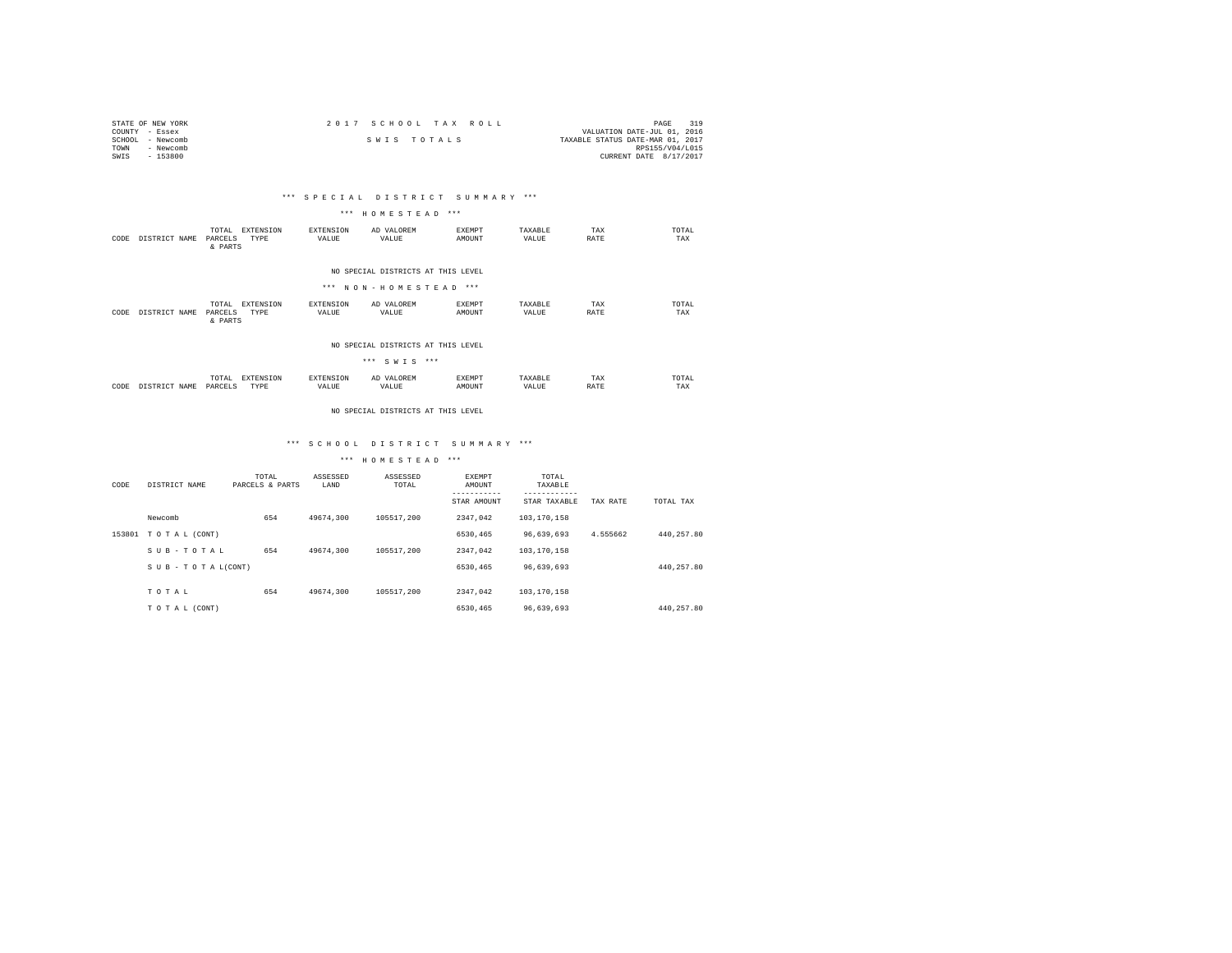| STATE OF NEW YORK   | 2017 SCHOOL TAX ROLL | 320<br>PAGE                      |
|---------------------|----------------------|----------------------------------|
| COUNTY - Essex      |                      | VALUATION DATE-JUL 01, 2016      |
| SCHOOL<br>- Newcomb | SWIS TOTALS          | TAXABLE STATUS DATE-MAR 01, 2017 |
| TOWN<br>- Newcomb   |                      | RPS155/V04/L015                  |
| SWIS<br>- 153800    |                      | CURRENT DATE 8/17/2017           |
|                     |                      |                                  |

# \*\*\* N O N - H O M E S T E A D \*\*\*

| CODE   | DISTRICT NAME             | TOTAL<br>PARCELS & PARTS | ASSESSED<br>LAND | ASSESSED<br>TOTAL | EXEMPT<br>AMOUNT        | TOTAL<br>TAXABLE |           |                |
|--------|---------------------------|--------------------------|------------------|-------------------|-------------------------|------------------|-----------|----------------|
|        |                           |                          |                  |                   | STAR AMOUNT             | STAR TAXABLE     | TAX RATE  | TOTAL TAX      |
|        | Newcomb                   | 418                      | 113967.798       | 272672.728        | 46076.095               | 226, 596, 633    |           |                |
| 153801 | TO TAL (CONT)             |                          |                  |                   |                         | 226,596,633      | 18.247370 | 4, 134, 792.59 |
|        | SUB-TOTAL                 | 418                      | 113967.798       | 272672.728        | 46076.095               | 226, 596, 633    |           |                |
|        | $S$ U B - T O T A L(CONT) |                          |                  |                   |                         | 226,596,633      |           | 4.134.792.59   |
|        | TOTAL                     | 418                      | 113967,798       | 272672,728        | 46076.095               | 226, 596, 633    |           |                |
|        |                           |                          |                  |                   |                         |                  |           |                |
|        | TO TAL (CONT)             |                          |                  |                   |                         | 226, 596, 633    |           | 4, 134, 792.59 |
|        |                           |                          |                  | *** SWTS ***      |                         |                  |           |                |
| CODE   | DISTRICT NAME             | TOTAL<br>PARCELS         | ASSESSED<br>LAND | ASSESSED<br>TOTAL | <b>EXEMPT</b><br>AMOUNT | TOTAL<br>TAXABLE |           |                |
|        |                           |                          |                  |                   | STAR AMOUNT             | STAR TAXABLE     | TAX RATE  | TOTAL TAX      |
|        | Newcomb                   | 1072                     | 163642.098       | 378189,928        | 48423,137               | 329, 766, 791    |           |                |
| 153801 |                           |                          |                  |                   | 6530,465                | 323, 236, 326    |           | 4,575,050.39   |
|        | SUB-TOTAL                 | 1072                     | 163642.098       | 378189,928        | 48423,137               | 329, 766, 791    |           |                |
|        | SUB - TO TAL(CONT)        |                          |                  |                   | 6530,465                | 323, 236, 326    |           | 4,575,050.39   |
|        | TOTAL                     | 1072                     | 163642.098       | 378189,928        | 48423,137               | 329, 766, 791    |           |                |
|        | TO TAL (CONT)             |                          |                  |                   | 6530,465                | 323, 236, 326    |           | 4,575,050.39   |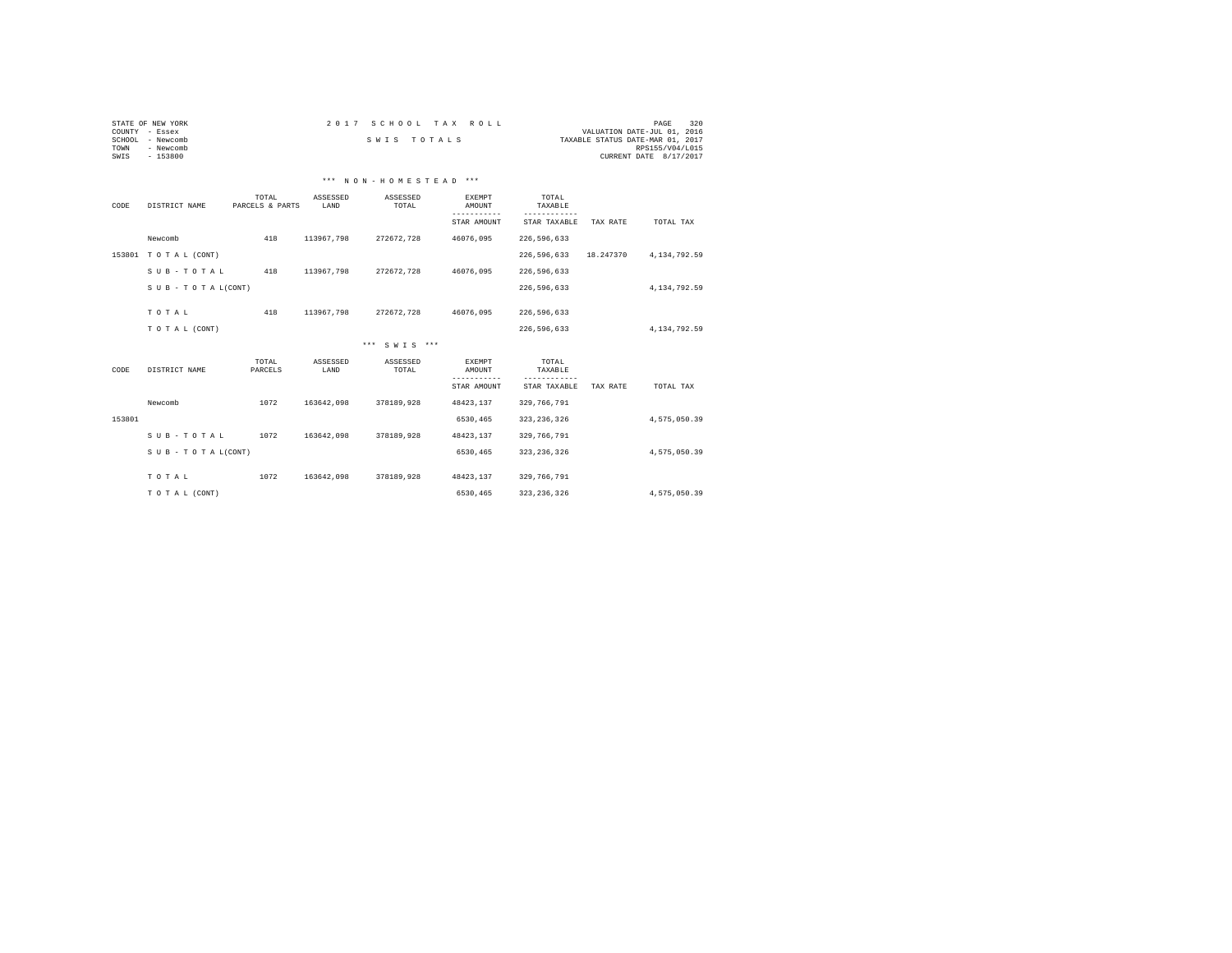| STATE OF NEW YORK | 2017 SCHOOL TAX ROLL |             |                                  | PAGE            |  |
|-------------------|----------------------|-------------|----------------------------------|-----------------|--|
| COUNTY - Essex    |                      |             | VALUATION DATE-JUL 01, 2016      |                 |  |
| SCHOOL - Newcomb  |                      | SWIS TOTALS | TAXABLE STATUS DATE-MAR 01, 2017 |                 |  |
| TOWN<br>- Newcomb |                      |             |                                  | RPS155/V04/L015 |  |
| SWIS<br>$-153800$ |                      |             | CURRENT DATE 8/17/2017           |                 |  |

# \*\*\* S Y S T E M C O D E S S U M M A R Y \*\*\*

|       |                    |                                      | *** HOMESTEAD ***           |
|-------|--------------------|--------------------------------------|-----------------------------|
| CODE  |                    | TOTAL<br>DESCRIPTION PARCELS & PARTS | SCHOOL                      |
|       |                    |                                      | NO EXEMPTIONS AT THIS LEVEL |
|       |                    |                                      | *** NON-HOMESTEAD ***       |
| CODE  | DESCRIPTION        | TOTAL<br>PARCELS & PARTS             | SCHOOL                      |
| 50000 | WHOLLY EX<br>TOTAL | 1<br>$\mathbf{1}$                    | 1976,000<br>1976,000        |
|       |                    |                                      | *** SWIS ***                |
|       |                    | TOTAL                                |                             |

| CODE  | DESCRIPTION        | PARCELS | SCHOOL               |
|-------|--------------------|---------|----------------------|
| 50000 | WHOLLY EX<br>TOTAL |         | 1976,000<br>1976,000 |

### \*\*\* E X E M P T I O N S U M M A R Y \*\*\*

# \*\*\* H O M E S T E A D \*\*\*

|       |             | TOTAL           |          |
|-------|-------------|-----------------|----------|
| CODE  | DESCRIPTION | PARCELS & PARTS | SCHOOL   |
| 13500 | TOWN OWN I  | 2               | 89,700   |
| 41120 | VETWAR CTS  | 8               | 164,370  |
| 41130 | VETCOM CTS  | 2.4             | 814,188  |
| 41140 | VETDIS CTS  | 6               | 106.221  |
| 41800 | AGED ALL    | 20              | 1172.563 |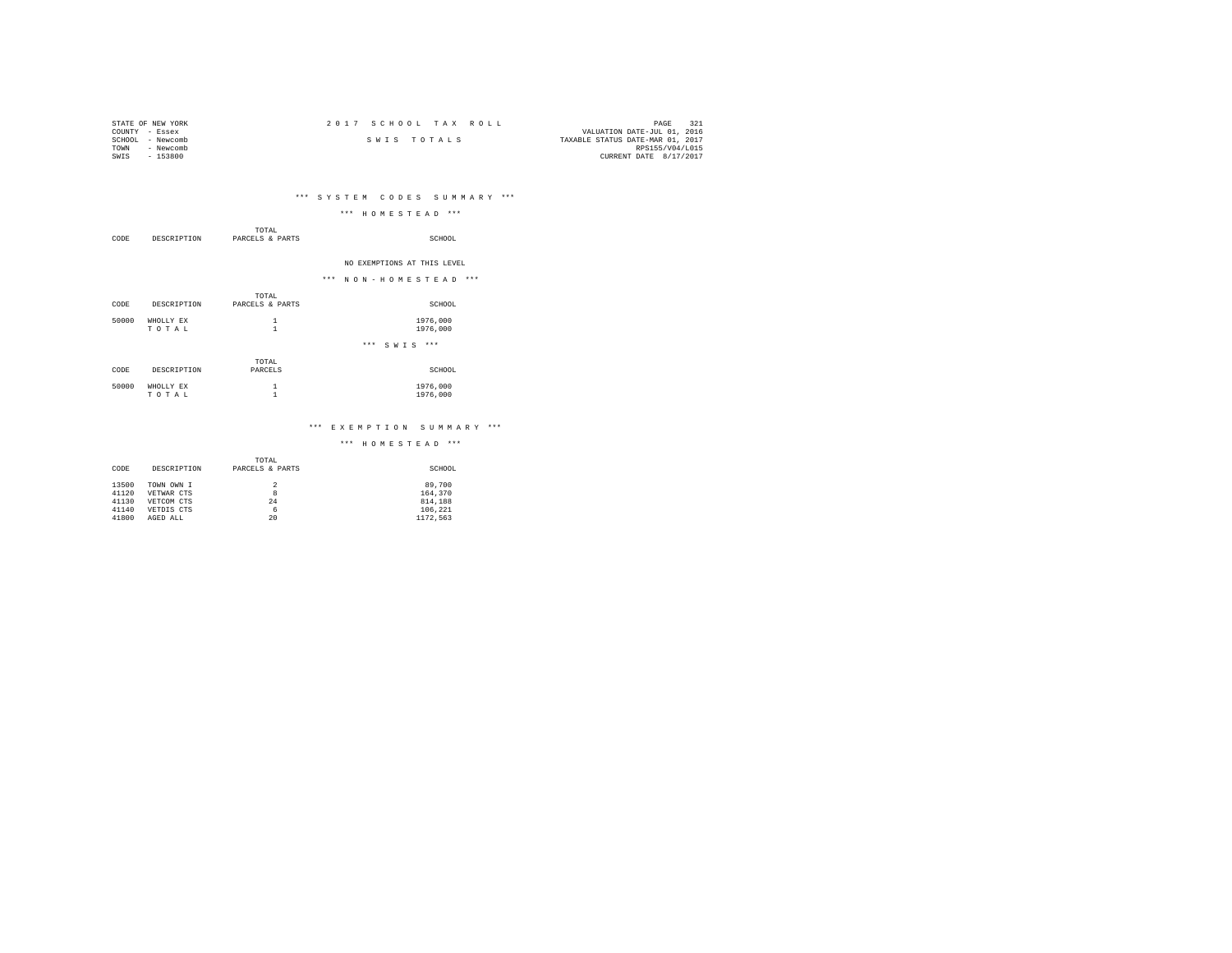| STATE OF NEW YORK | 2017 SCHOOL TAX ROLL | 322<br>PAGE                      |
|-------------------|----------------------|----------------------------------|
| COUNTY - Essex    |                      | VALUATION DATE-JUL 01, 2016      |
| SCHOOL - Newcomb  | SWIS TOTALS          | TAXABLE STATUS DATE-MAR 01, 2017 |
| - Newcomb<br>TOWN |                      | RPS155/V04/L015                  |
| $-153800$<br>SWIS |                      | CURRENT DATE 8/17/2017           |

\*\*\* E X E M P T I O N S U M M A R Y \*\*\*

|       |                 |                         | $***$<br>$***$<br>HOMESTEAD |
|-------|-----------------|-------------------------|-----------------------------|
|       |                 | TOTAL                   |                             |
| CODE  | DESCRIPTION     | PARCELS & PARTS         | SCHOOL                      |
|       |                 |                         |                             |
| 41834 | ENH STAR        | 65                      | 3860,465                    |
| 41854 | <b>BAS STAR</b> | 89<br>214               | 2670,000                    |
|       | TOTAL           |                         | 8877.507                    |
|       |                 |                         | *** NON-HOMESTEAD<br>***    |
|       |                 | TOTAL                   |                             |
| CODE  | DESCRIPTION     | PARCELS & PARTS         | SCHOOL                      |
| 12100 | N.Y. STATE      | 9                       | 4084,400                    |
| 13500 | TOWN OWN I      | 39                      | 6740,700                    |
| 13800 | SCHOOL DST      | $\overline{3}$          | 6312,400                    |
| 21600 | CHURCH PAR      | 1                       | 66,000                      |
| 25110 | CONST REL       | 7                       | 711,100                     |
| 25120 | CONST ED        | 6                       | 17733, 425                  |
| 26400 | VOL F DEPT      | $\overline{2}$          | 508,500                     |
| 27350 | PRI CEM         | $\mathbf{1}$            | 2.500                       |
| 47450 | FISCHER         | 13                      | 3812.767                    |
| 47460 | PRIV FOR        | 23                      | 4128,303                    |
|       | TOTAL           | 104                     | 44100.095                   |
|       |                 |                         | $***$<br>$***$<br>SWTS      |
|       |                 | TOTAL                   |                             |
| CODE  | DESCRIPTION     | PARCELS                 | SCHOOL                      |
| 12100 | N.Y. STATE      | 9                       | 4084.400                    |
| 13500 | TOWN OWN I      | 41                      | 6830,400                    |
| 13800 | SCHOOL DST      | $\overline{\mathbf{3}}$ | 6312,400                    |
| 21600 | CHURCH PAR      | $\mathbf{1}$            | 66,000                      |
| 25110 | CONST REL       | 7                       | 711,100                     |
| 25120 | CONST ED        | 6                       | 17733, 425                  |
| 26400 | VOL F DEPT      | $\overline{a}$          | 508,500                     |
| 27350 | PRI CEM         | 1                       | 2.500                       |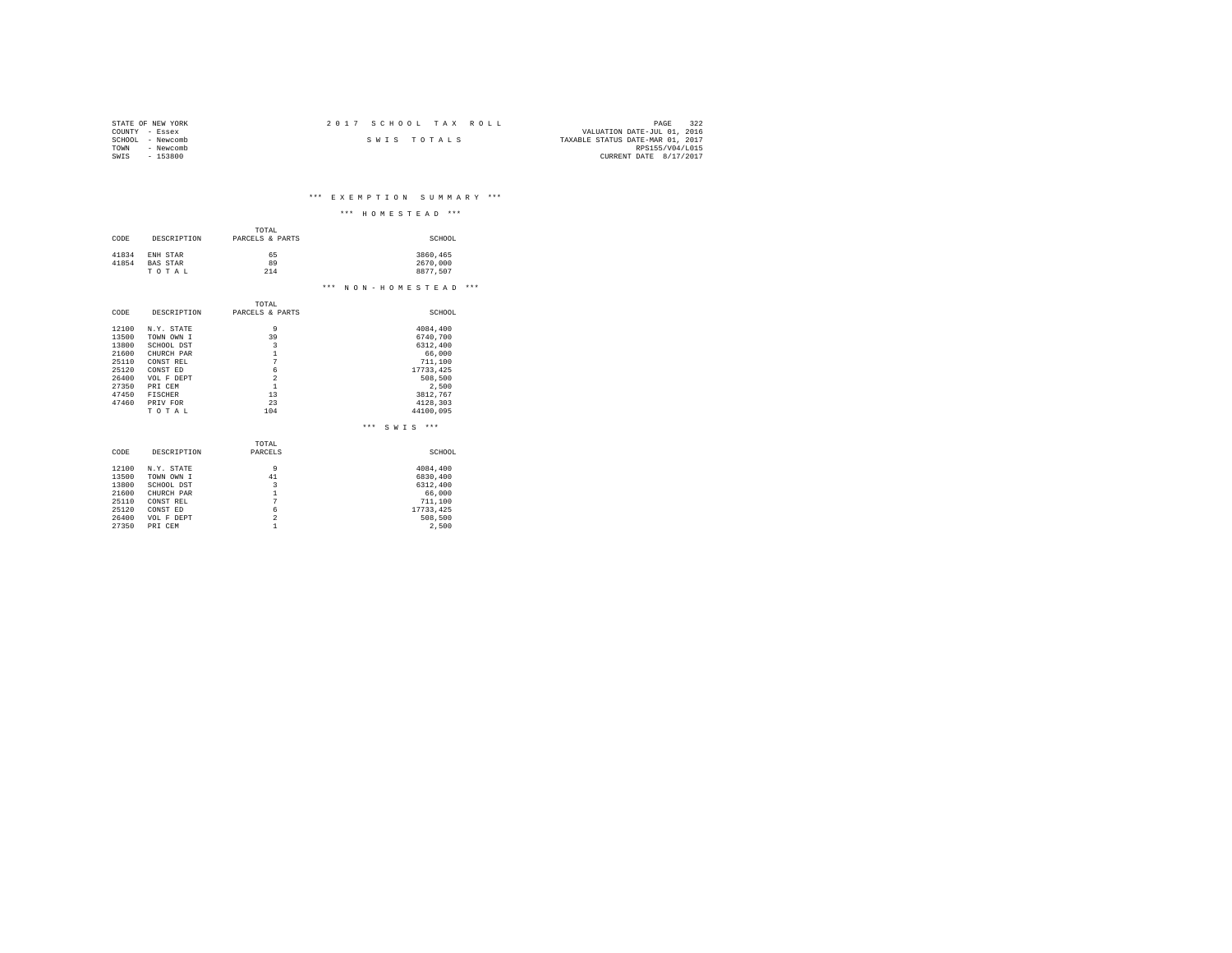| STATE OF NEW YORK | 2017 SCHOOL TAX ROLL | 323<br>PAGE                      |
|-------------------|----------------------|----------------------------------|
| COUNTY - Essex    |                      | VALUATION DATE-JUL 01, 2016      |
| SCHOOL - Newcomb  | SWIS TOTALS          | TAXABLE STATUS DATE-MAR 01, 2017 |
| TOWN<br>- Newcomb |                      | RPS155/V04/L015                  |
| - 153800<br>SWIS  |                      | CURRENT DATE 8/17/2017           |

# \*\*\* E X E M P T I O N S U M M A R Y \*\*\*

|       |                 |         | $***$<br>***<br>SWIS |
|-------|-----------------|---------|----------------------|
|       |                 | TOTAL   |                      |
| CODE  | DESCRIPTION     | PARCELS | SCHOOL               |
| 41120 | VETWAR CTS      | 8       | 164.370              |
| 41130 | VETCOM CTS      | 24      | 814,188              |
| 41140 | VETDIS CTS      | 6       | 106,221              |
| 41800 | AGED ALL        | 20      | 1172,563             |
| 41834 | ENH STAR        | 65      | 3860.465             |
| 41854 | <b>BAS STAR</b> | 89      | 2670.000             |
| 47450 | <b>FISCHER</b>  | 13      | 3812.767             |
| 47460 | PRIV FOR        | 23      | 4128.303             |
|       | TOTAL           | 318     | 52977.602            |

## \*\*\* G R A N D T O T A L S \*\*\*

## \*\*\* H O M E S T E A D \*\*\*

| ROLL<br><b>SEC</b> | DESCRIPTION                      | TOTAL<br>PARCELS & PARTS | ASSESSED<br>LAND | ASSESSED<br>TOTAL | EXEMPT<br>AMOUNT      | TOTAL<br>TAXABLE<br>------------ | TAX      |            |  |
|--------------------|----------------------------------|--------------------------|------------------|-------------------|-----------------------|----------------------------------|----------|------------|--|
|                    |                                  |                          |                  |                   | STAR AMOUNT           | STAR TAXABLE                     | RATE     |            |  |
|                    | School Tax                       |                          | 49585,700        | 105427,500        | 2,257,342             | 103,170,158                      |          |            |  |
|                    | SPEC DIST TAXES                  |                          |                  |                   | 6530,465              | 96.639.693                       | 4.555662 | 440.257.80 |  |
| 1                  | TAXABLE                          | 652                      |                  |                   |                       |                                  |          | 440,257.80 |  |
|                    |                                  |                          |                  |                   | 89,700                |                                  |          |            |  |
| 8                  | SPEC DIST TAXES<br>WHOLLY EXEMPT | $\overline{a}$           |                  |                   |                       |                                  |          |            |  |
|                    | School Tax                       |                          | 49674.300        | 105517.200        | 2,347,042             | 103,170,158                      |          |            |  |
|                    |                                  |                          |                  |                   | 6530.465              | 96,639,693                       | 4.555662 | 440,257.80 |  |
|                    | SPEC DIST TAXES                  |                          |                  |                   |                       |                                  |          |            |  |
| $\star$            | TOTAL<br>SUB                     | 654                      |                  |                   |                       |                                  |          | 440,257.80 |  |
|                    | School Tax                       |                          | 49674.300        | 105517.200        | 2,347,042<br>6530,465 | 103,170,158<br>96,639,693        | 4.555662 | 440,257.80 |  |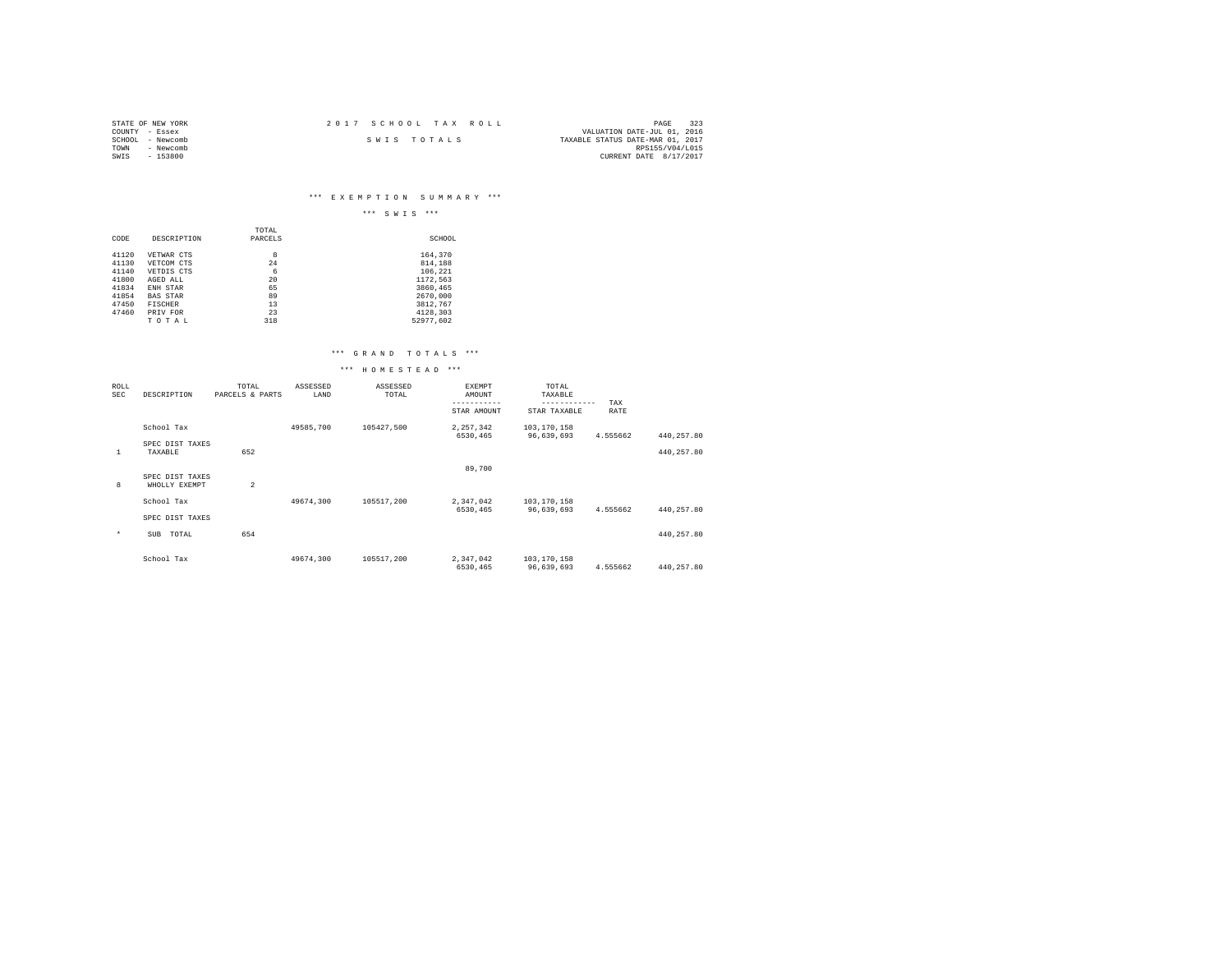| STATE OF NEW YORK   | 2017 SCHOOL TAX ROLL | 324<br>PAGE                      |
|---------------------|----------------------|----------------------------------|
| COUNTY - Essex      |                      | VALUATION DATE-JUL 01, 2016      |
| - Newcomb<br>SCHOOL | SWIS TOTALS          | TAXABLE STATUS DATE-MAR 01, 2017 |
| - Newcomb<br>TOWN   |                      | RPS155/V04/L015                  |
| $-153800$<br>SWIS   |                      | CURRENT DATE 8/17/2017           |
|                     |                      |                                  |

# \*\*\* G R A N D T O T A L S \*\*\*

## \*\*\* H O M E S T E A D \*\*\*

| ROLL<br>SEC | DESCRIPTION | TOTAL<br>PARCELS & PARTS | ASSESSED<br>LAND | ASSESSED<br>TOTAL<br>the contract of the contract of the contract of | RXEMPT<br><b>MOUNT</b> | TOTAL<br>'AXABLE |      |
|-------------|-------------|--------------------------|------------------|----------------------------------------------------------------------|------------------------|------------------|------|
|             |             |                          |                  |                                                                      |                        |                  | TAX  |
|             |             |                          |                  |                                                                      | AMOUNT<br>STAR         | TAXABLE<br>STAR  | RATE |

SPEC DIST TAXES

\*\* GRAND TOTAL 654 440,257.80

#### \*\*\* N O N - H O M E S T E A D \*\*\*

| ROLL<br>SEC  | DESCRIPTION                          | TOTAL<br>PARCELS & PARTS | ASSESSED<br>LAND | ASSESSED<br>TOTAL | EXEMPT<br>AMOUNT | TOTAL<br>TAXABLE               | TAX       |                |  |
|--------------|--------------------------------------|--------------------------|------------------|-------------------|------------------|--------------------------------|-----------|----------------|--|
|              |                                      |                          |                  |                   | STAR AMOUNT      | STAR TAXABLE                   | RATE      |                |  |
|              | School Tax                           |                          | 15629,452        | 16719,352         | 7,941,070        | 8,778,282<br>8.778.282         | 18.247370 | 160,180.51     |  |
| $\mathbf{1}$ | SPEC DIST TAXES<br>TAXABLE           | 131                      |                  |                   |                  |                                |           | 160,180.51     |  |
|              | School Tax                           |                          | 78575.321        | 214371.981        |                  | 214, 371, 981<br>214, 371, 981 | 18.247370 | 3, 911, 724.89 |  |
| 3            | SPEC DIST TAXES<br>STATE OWNED LAND  | 211                      |                  |                   |                  |                                |           | 3911,724.89    |  |
|              | School Tax                           |                          |                  | 995.184           |                  | 995,184<br>995,184             | 18.247370 | 18,159.49      |  |
| 5            | SPEC DIST TAXES<br>SPECIAL FRANCHISE | $\overline{2}$           |                  |                   |                  |                                |           | 18, 159.49     |  |
|              | School Tax                           |                          | 23,000           | 2451.186          |                  | 2,451,186<br>2,451,186         | 18.247370 | 44,727.70      |  |
| 6            | SPEC DIST TAXES<br>UTILITIES & N.C.  | 5                        |                  |                   |                  |                                |           | 44.727.70      |  |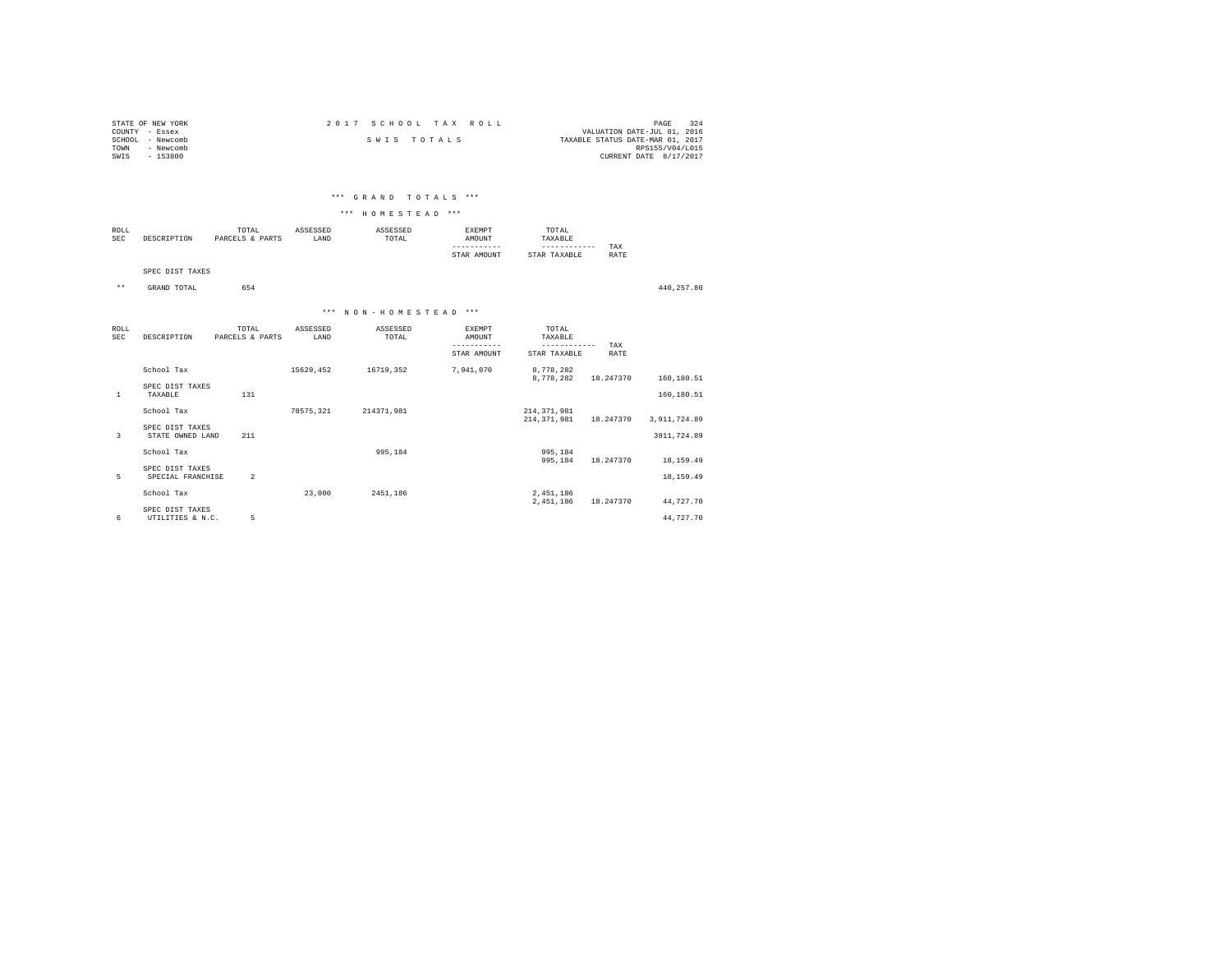| STATE OF NEW YORK |           |             |  | 2017 SCHOOL TAX ROLL |                                  | PAGE                   | 325 |
|-------------------|-----------|-------------|--|----------------------|----------------------------------|------------------------|-----|
| COUNTY - Essex    |           |             |  |                      | VALUATION DATE-JUL 01, 2016      |                        |     |
| SCHOOL - Newcomb  |           | SWIS TOTALS |  |                      | TAXABLE STATUS DATE-MAR 01, 2017 |                        |     |
| TOWN              | - Newcomb |             |  |                      |                                  | RPS155/V04/L015        |     |
| SWIS              | $-153800$ |             |  |                      |                                  | CURRENT DATE 8/17/2017 |     |

| *** GRAND TOTALS ***<br>the contract of the contract of the contract of the contract of the contract of |
|---------------------------------------------------------------------------------------------------------|
|---------------------------------------------------------------------------------------------------------|

# \*\*\* N O N - H O M E S T E A D \*\*\*

| ROLL<br><b>SEC</b> | DESCRIPTION                      | TOTAL<br>PARCELS & PARTS | ASSESSED<br>LAND | ASSESSED<br>TOTAL | <b>EXEMPT</b><br>AMOUNT         | TOTAL<br>TAXABLE<br>------------ | TAX         |              |
|--------------------|----------------------------------|--------------------------|------------------|-------------------|---------------------------------|----------------------------------|-------------|--------------|
|                    |                                  |                          |                  |                   | STAR AMOUNT                     | STAR TAXABLE                     | <b>RATE</b> |              |
| 8                  | SPEC DIST TAXES<br>WHOLLY EXEMPT | 69                       |                  |                   | 38135,025                       |                                  |             |              |
|                    | School Tax                       |                          | 113967.798       | 272672.728        | 46.076.095                      | 226,596,633<br>226,596,633       | 18.247370   | 4,134,792.59 |
|                    | SPEC DIST TAXES                  |                          |                  |                   |                                 |                                  |             |              |
| $^\star$           | SUB TOTAL                        | 418                      |                  |                   |                                 |                                  |             | 4134,792.59  |
|                    | School Tax                       |                          | 113967.798       | 272672,728        | 46,076,095                      | 226,596,633<br>226,596,633       | 18.247370   | 4,134,792.59 |
|                    | SPEC DIST TAXES                  |                          |                  |                   |                                 |                                  |             |              |
| $\star\star$       | GRAND TOTAL                      | 418                      |                  |                   |                                 |                                  |             | 4134,792.59  |
|                    |                                  |                          |                  | *** SWTS ***      |                                 |                                  |             |              |
| ROLL<br><b>SEC</b> | DESCRIPTION                      | TOTAL<br>PARCELS         | ASSESSED<br>LAND | ASSESSED<br>TOTAL | EXEMPT<br>AMOUNT<br>----------- | TOTAL<br>TAXABLE<br>------------ |             |              |
|                    |                                  |                          |                  |                   | STAR AMOUNT                     | STAR TAXABLE                     | TAX<br>RATE |              |
|                    | School Tax                       |                          | 65215.152        | 122146.852        | 10,198,412<br>6530.465          | 111,948,440<br>105, 417, 975     |             | 600, 438.31  |
| $\mathbf{1}$       | SPEC DIST TAXES<br>TAXABLE       | 783                      |                  |                   |                                 |                                  |             | 600.438.31   |
|                    | School Tax                       |                          | 78575.321        | 214371.981        |                                 | 214, 371, 981<br>214, 371, 981   |             | 3.911.724.89 |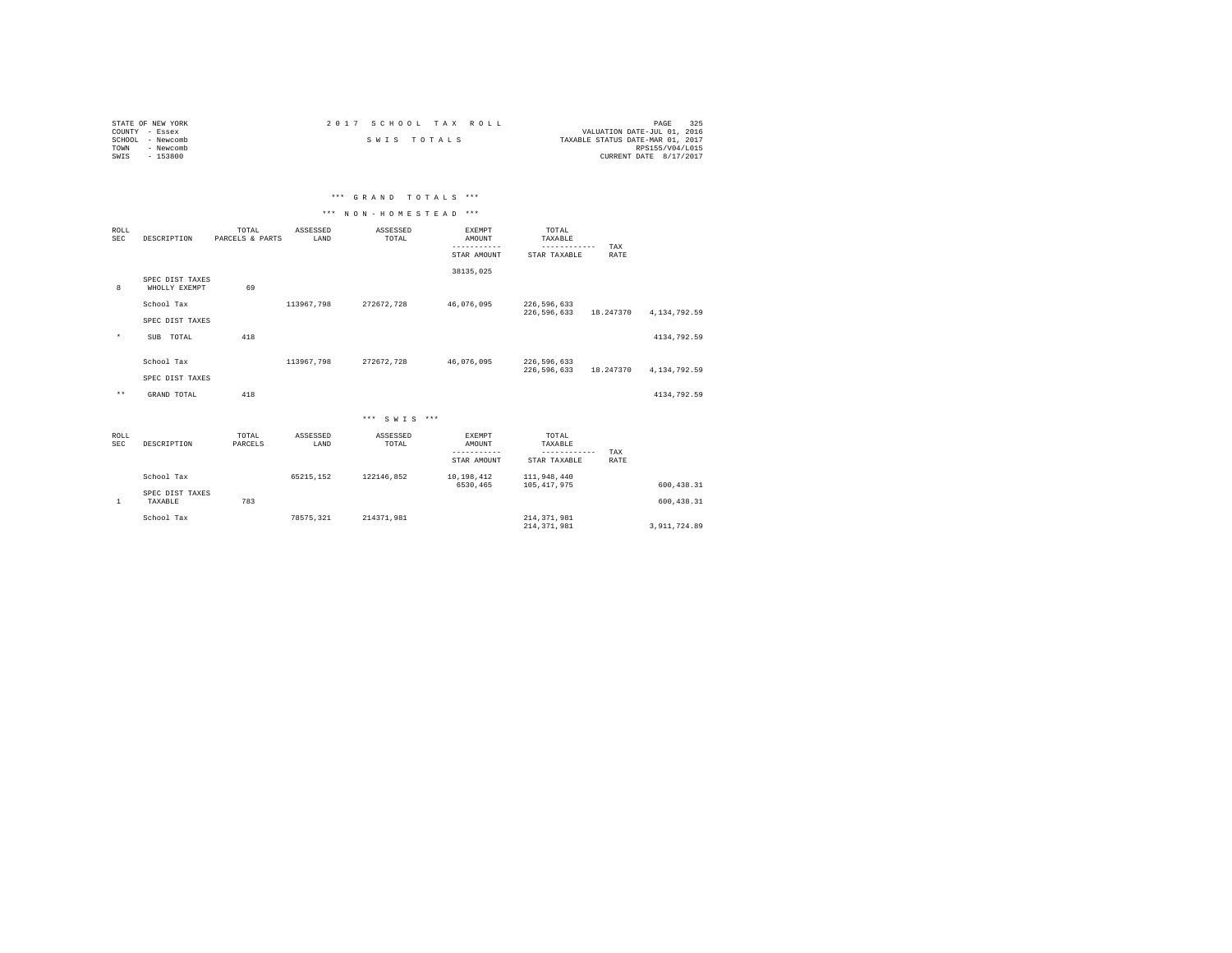| STATE OF NEW YORK | 2017 SCHOOL TAX ROLL | 326<br>PAGE                      |
|-------------------|----------------------|----------------------------------|
| COUNTY - Essex    |                      | VALUATION DATE-JUL 01, 2016      |
| SCHOOL - Newcomb  | SWIS TOTALS          | TAXABLE STATUS DATE-MAR 01, 2017 |
| TOWN<br>- Newcomb |                      | RPS155/V04/L015                  |
| SWIS<br>$-153800$ |                      | CURRENT DATE 8/17/2017           |

\*\*\* G R A N D T O T A L S \*\*\*

|                    |                                      |                  |                  | *** SWTS ***      |                                        |                                                  |                    |              |
|--------------------|--------------------------------------|------------------|------------------|-------------------|----------------------------------------|--------------------------------------------------|--------------------|--------------|
| <b>ROLL</b><br>SEC | DESCRIPTION                          | TOTAL<br>PARCELS | ASSESSED<br>LAND | ASSESSED<br>TOTAL | <b>EXEMPT</b><br>AMOUNT<br>STAR AMOUNT | TOTAL<br>TAXABLE<br>------------<br>STAR TAXABLE | TAX<br><b>RATE</b> |              |
| 3                  | SPEC DIST TAXES<br>STATE OWNED LAND  | 211              |                  |                   |                                        |                                                  |                    | 3911,724.89  |
|                    | School Tax                           |                  |                  | 995.184           |                                        | 995,184<br>995,184                               |                    | 18,159.49    |
| 5                  | SPEC DIST TAXES<br>SPECIAL FRANCHISE | $\overline{a}$   |                  |                   |                                        |                                                  |                    | 18,159.49    |
|                    | School Tax                           |                  | 23,000           | 2451.186          |                                        | 2,451,186<br>2.451.186                           |                    | 44,727.70    |
| 6                  | SPEC DIST TAXES<br>UTILITIES & N.C.  | 5                |                  |                   |                                        |                                                  |                    | 44,727.70    |
| 8                  | SPEC DIST TAXES<br>WHOLLY EXEMPT     | 71               |                  |                   | 38224,725                              |                                                  |                    |              |
|                    | School Tax                           |                  | 163642.098       | 378189.928        | 48, 423, 137<br>6530.465               | 329,766,791                                      |                    |              |
|                    | SPEC DIST TAXES                      |                  |                  |                   |                                        | 323, 236, 326                                    |                    | 4,575,050.39 |
| $\star$            | SUB TOTAL                            | 1.072            |                  |                   |                                        |                                                  |                    | 4575,050.39  |
|                    | School Tax                           |                  | 163642,098       | 378189,928        | 48, 423, 137<br>6530,465               | 329,766,791<br>323, 236, 326                     |                    | 4,575,050.39 |
|                    | SPEC DIST TAXES                      |                  |                  |                   |                                        |                                                  |                    |              |
| $***$              | GRAND TOTAL                          | 1.072            |                  |                   |                                        |                                                  |                    | 4575,050.39  |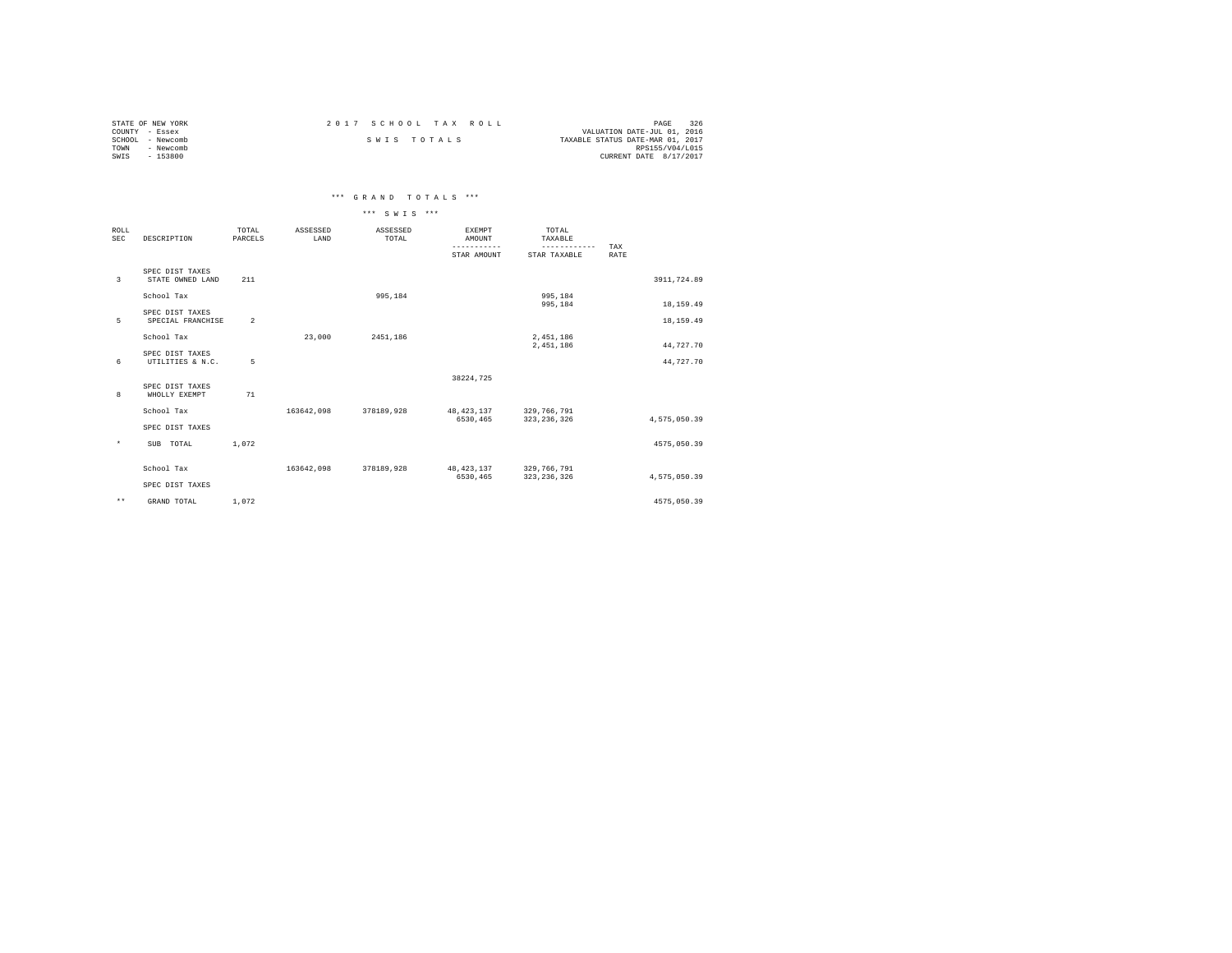| STATE OF NEW YORK | 2017 SCHOOL TAX ROLL             | PAGE                        |  |
|-------------------|----------------------------------|-----------------------------|--|
| COUNTY - Essex    | SCHOOL TOTALS 153801             | VALUATION DATE-JUL 01, 2016 |  |
| SCHOOL - Newcomb  | TAXABLE STATUS DATE-MAR 01, 2017 |                             |  |
|                   |                                  | RPS155/V04/L015             |  |
|                   |                                  | CURRENT DATE 8/17/2017      |  |

## \*\*\* S P E C I A L D I S T R I C T S U M M A R Y \*\*\*

|      |   | .<br>the contract of the contract of the contract of |                   | $\sim$ | <b>AKNP</b> | UTAL<br>the contract of the contract of the contract of |
|------|---|------------------------------------------------------|-------------------|--------|-------------|---------------------------------------------------------|
| CODI | . | OAD<br>_______                                       | <b>THEFT</b><br>. | ----   |             | TAX                                                     |

NO SPECIAL DISTRICTS AT THIS LEVEL

## \*\*\* S C H O O L D I S T R I C T S U M M A R Y \*\*\*

#### \*\*\* H O M E S T E A D \*\*\*

| CODE   | DISTRICT NAME       | TOTAL<br>PARCELS & PARTS | ASSESSED<br>LAND | ASSESSED<br>TOTAL     | <b>EXEMPT</b><br>AMOUNT                               | TOTAL<br>TAXABLE                            |          |                |  |
|--------|---------------------|--------------------------|------------------|-----------------------|-------------------------------------------------------|---------------------------------------------|----------|----------------|--|
|        |                     |                          |                  |                       | STAR AMOUNT                                           | STAR TAXABLE                                | TAX RATE | TOTAL TAX      |  |
|        | Newcomb             | 654                      | 49674,300        | 105517,200            | 2347,042                                              | 103,170,158                                 |          |                |  |
|        | 153801 TOTAL (CONT) |                          |                  |                       | 6530,465                                              | 96,639,693                                  |          | 440,257.80     |  |
|        | SUB-TOTAL           | 654                      | 49674.300        | 105517.200            | 2347.042                                              | 103,170,158                                 |          |                |  |
|        | SUB - TO TAL(CONT)  |                          |                  |                       | 6530,465                                              | 96,639,693                                  |          | 440,257.80     |  |
|        | TOTAL               | 654                      | 49674,300        | 105517,200            | 2347,042                                              | 103,170,158                                 |          |                |  |
|        |                     |                          |                  |                       |                                                       |                                             |          |                |  |
|        | TO TAL (CONT)       |                          |                  |                       | 6530,465                                              | 96,639,693                                  |          | 440,257.80     |  |
|        |                     |                          |                  | *** NON-HOMESTEAD *** |                                                       |                                             |          |                |  |
| CODE   | DISTRICT NAME       | TOTAL<br>PARCELS & PARTS | ASSESSED<br>LAND | ASSESSED<br>TOTAL     | <b>EXEMPT</b><br>AMOUNT<br>-----------<br>STAR AMOUNT | TOTAL<br>TAXABLE<br>-------<br>STAR TAXABLE | TAX RATE | TOTAL TAX      |  |
|        | Newcomb             | 418                      | 113967,798       | 272672,728            | 46076,095                                             | 226, 596, 633                               |          |                |  |
| 153801 | TO TAL (CONT)       |                          |                  |                       |                                                       | 226.596.633                                 |          | 4.134.792.59   |  |
|        | SUB-TOTAL           | 418                      | 113967,798       | 272672,728            | 46076,095                                             | 226, 596, 633                               |          |                |  |
|        | SUB - TO TAL(CONT)  |                          |                  |                       |                                                       | 226, 596, 633                               |          | 4, 134, 792.59 |  |
|        | TOTAL               | 418                      | 113967.798       | 272672,728            | 46076.095                                             | 226,596,633                                 |          |                |  |
|        | TO TAL (CONT)       |                          |                  |                       |                                                       | 226.596.633                                 |          | 4.134.792.59   |  |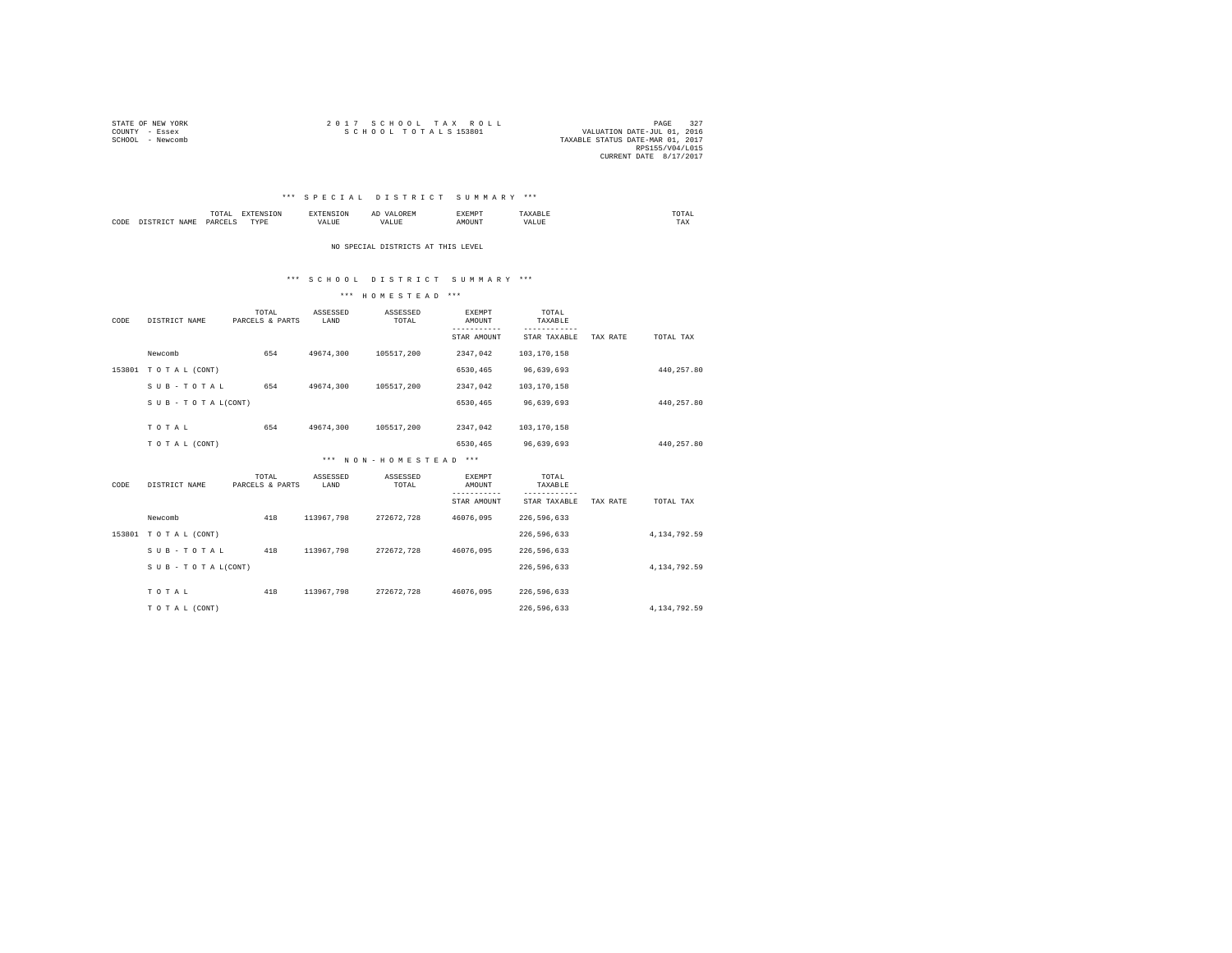| STATE OF NEW YORK | 2017 SCHOOL TAX ROLL | 328<br>PAGE                      |
|-------------------|----------------------|----------------------------------|
| COUNTY - Essex    | SCHOOL TOTALS 153801 | VALUATION DATE-JUL 01, 2016      |
| SCHOOL - Newcomb  |                      | TAXABLE STATUS DATE-MAR 01, 2017 |
|                   |                      | RPS155/V04/L015                  |
|                   |                      | CURRENT DATE 8/17/2017           |

|        |                    |                  |                  | *** SWIS ***      |                         |                          |              |
|--------|--------------------|------------------|------------------|-------------------|-------------------------|--------------------------|--------------|
| CODE   | DISTRICT NAME      | TOTAL<br>PARCELS | ASSESSED<br>LAND | ASSESSED<br>TOTAL | <b>EXEMPT</b><br>AMOUNT | TOTAL<br>TAXABLE         |              |
|        |                    |                  |                  |                   | STAR AMOUNT             | STAR TAXABLE<br>TAX RATE | TOTAL TAX    |
|        | Newcomb            | 1072             | 163642.098       | 378189.928        | 48423.137               | 329,766,791              |              |
| 153801 |                    |                  |                  |                   | 6530,465                | 323, 236, 326            | 4,575,050.39 |
|        | SUB-TOTAL          | 1072             | 163642.098       | 378189.928        | 48423.137               | 329,766,791              |              |
|        | SUB - TO TAL(CONT) |                  |                  |                   | 6530,465                | 323, 236, 326            | 4,575,050.39 |
|        |                    |                  |                  |                   |                         |                          |              |
|        | TOTAL              | 1072             | 163642.098       | 378189.928        | 48423.137               | 329, 766, 791            |              |
|        | TO TAL (CONT)      |                  |                  |                   | 6530,465                | 323, 236, 326            | 4,575,050.39 |

# \*\*\* S Y S T E M C O D E S S U M M A R Y \*\*\*

| CODE  | DESCRIPTION        | TOTAL<br>PARCELS | SCHOOL               |
|-------|--------------------|------------------|----------------------|
| 50000 | WHOLLY EX<br>TOTAL |                  | 1976,000<br>1976,000 |

# \*\*\* E X E M P T I O N S U M M A R Y \*\*\*

| CODE  | DESCRIPTION | TOTAL<br>PARCELS        | SCHOOL    |
|-------|-------------|-------------------------|-----------|
| 12100 | N.Y. STATE  | 9                       | 4084.400  |
| 13500 | TOWN OWN I  | 41                      | 6830,400  |
| 13800 | SCHOOL DST  | $\overline{\mathbf{3}}$ | 6312,400  |
| 21600 | CHURCH PAR  | 1                       | 66,000    |
| 25110 | CONST REL   | 7                       | 711,100   |
| 25120 | CONST ED    | 6                       | 17733.425 |